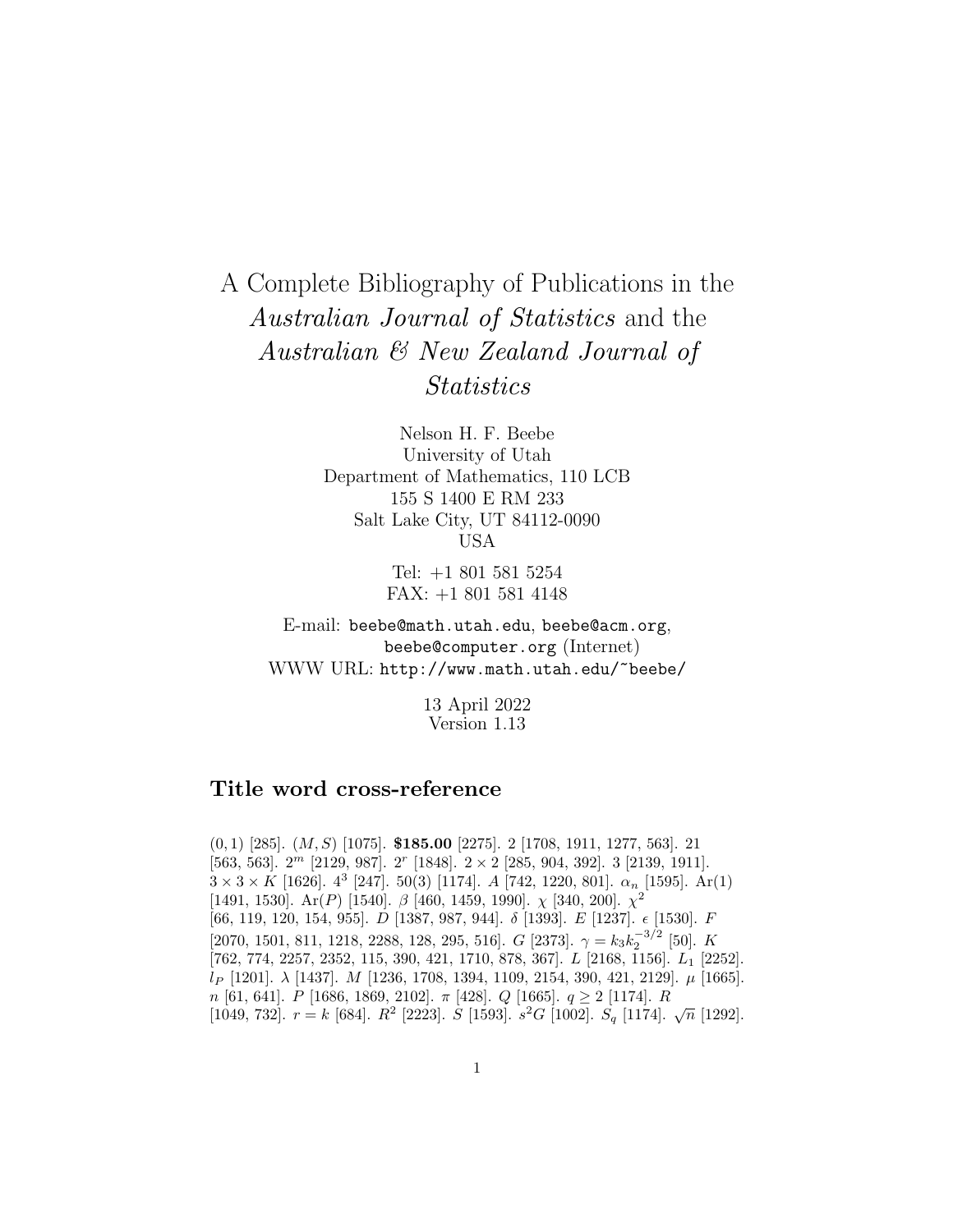$T$  [944, 569, 985, 1361, 1037, 1004, 1047, 1811, 369, 1093, 232, 1694].  $t^2$  [985].  $U$  [549, 1111, 2085, 677, 1016].  $V$  [987].  $W$  [1424].  $X$  [756].  $Z$  [515, 1096].

**-Confidence** [460]. **-Consistent** [1292]. **-Corrected** [1393]. **-Designs** [1595]. **-Distribution** [128]. **-Estimates** [2154]. **-Estimation** [1236]. **-Estimator** [1708, 1049, 1394, 1109]. **-Estimators** [1156]. **-Events** [944]. **-Invariant** [1665]. **-Isotropic** [1201]. **-Latinized** [1361]. **-moments** [2168]. **-Optimal** [1387, 1220, 987, 1075]. **-Processes** [1665]. **-Repetitions** [1530]. **-Sample** [115, 762, 2257]. **-Statistics** [549, 1111, 2085, 677, 1016]. **-Sufficient** [1237]. **-Test** [569, 369, 811, 1218, 2288]. **-Tests** [985]. **-Trimmed** [1459, 1990]. **-Values** [1869]. **-variables** [1694]. **-Wishart** [2373].

**1** [2275, 165]. **11** [1535]. **12th** [490]. **1975** [424]. **1976** [447, 445]. **1977** [491, 490]. **1980's** [599]. **1990** [1132]. **1995** [1280].

**2001** [1589]. **2004** [1739, 1953]. **2010** [1985]. **2011** [2009]. **2012** [2057]. **2013** [2105, 2106, 2109]. **2018** [2315, 2308]. **20th** [1752]. **21st** [1417]. **27th** [445]. **28th** [424]. **2nd** [1955, 1956]. **2**TM [630].

**30** [447]. **311** [2289]. **37th** [203]. **39** [2289].

**5th** [491].

**8** [2276].

**9** [2267]. **978** [2276, 2275, 2267]. **978-1-4398-7885-9** [2267]. **978-1-4822-3623-1** [2275]. **978-1-4987-1956-8** [2276].

**A.** [1168, 1599]. **Aalen** [2097]. **Abraham** [2064]. **Abridged** [32]. **Absence** [2012, 1720]. **Absolute** [1840]. **Absorbing** [302, 178]. **Accelerated** [1818, 1048]. **Accelerating** [2371]. **accelerometry** [2301]. **Acceptability** [1414, 1447]. **Acceptance** [1470]. **Access** [648]. **Accounting** [1897]. **Accounts\*** [426]. **Accuracy** [456, 955, 798, 1624, 1883, 2230]. **Accurate** [2049]. **Acknowledgement** [1180, 1322]. **Acknowledgment** [1347, 1407, 1463, 1497, 1551, 1615]. **Action** [2275]. **Activity** [522]. **Acyclic** [1825]. **adaptation** [2371]. **Adaptive** [1732, 1442, 2191, 1213, 1793, 2125, 1523, 2149, 1693, 2284, 1469, 1557, 2371, 2280, 2355]. **Added** [1352]. **Addendum** [1599, 477, 405, 88]. **adding** [1571]. **Additional** [802]. **Additive** [1387, 1731, 1965, 2097, 1465, 1976, 1841, 1784, 1799, 2269]. **Additivity** [932]. **Address** [599, 1417]. **Adequacy** [590]. **Adequate** [514]. **Adjacent** [1880, 870]. **Adjusted** [1621, 908, 1895, 1299, 2182]. **Adjusting** [1084]. **Adjustment** [1195, 1521, 2293]. **Adjustments** [1902]. **Admissibility** [513, 743]. **Adrian** [1981, 1715, 2346]. **Adult** [29]. **Advanced** [2119, 1046]. **Adventure** [647]. **Adversarial** [2365]. **Advising** [567]. **Affected** [55].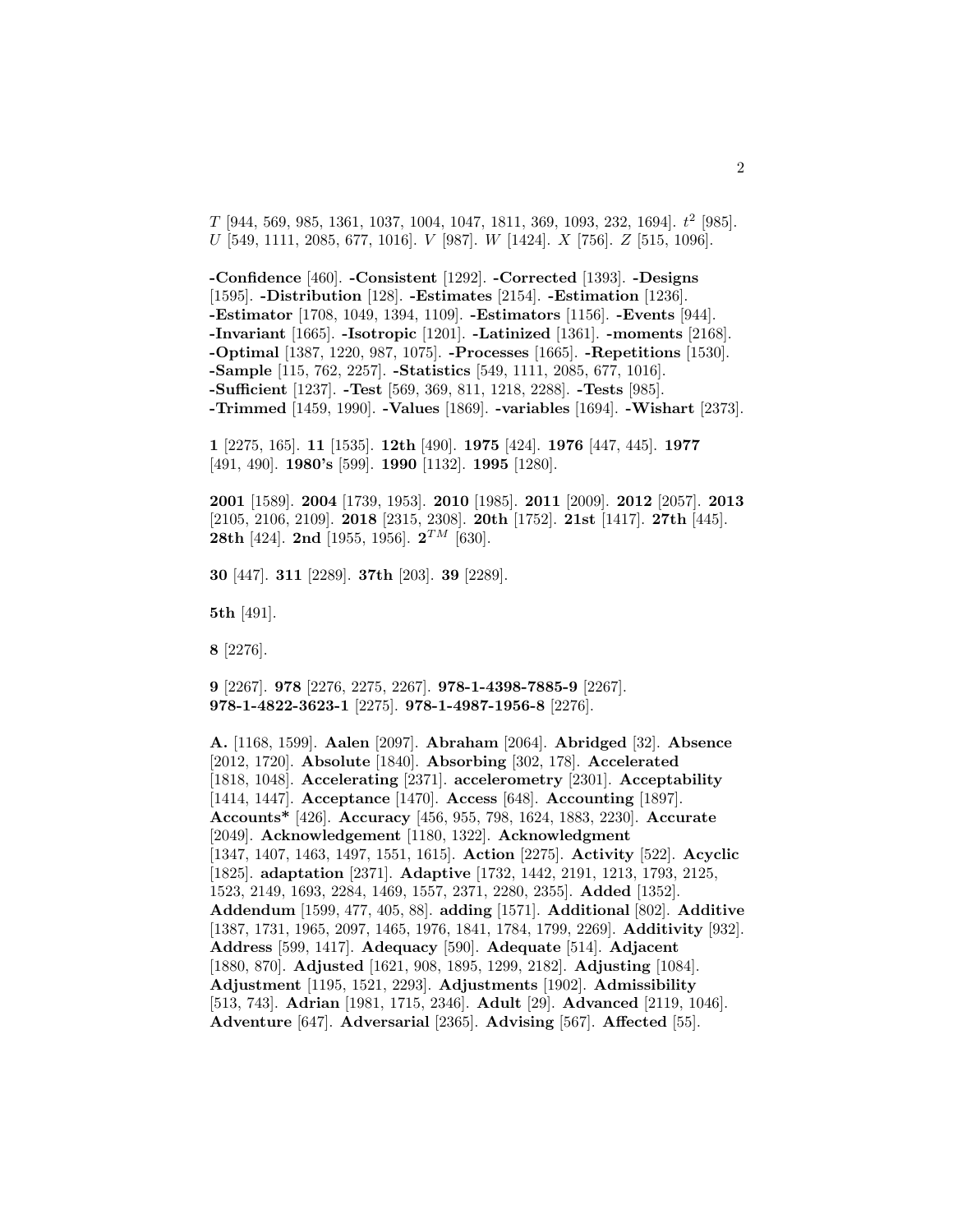**Affine** [1619, 1963]. **Affine-Equivariant** [1963]. **Affine-Invariant** [1619]. **AFL** [2261]. **After** [61, 1848, 811, 1764, 1892, 1138, 2070, 2310]. **Against** [1015, 678, 2152, 812, 855, 1039, 130, 582, 1613, 616, 2263]. **Age** [214, 61, 1753, 1905, 1660, 1746, 1926, 2360]. **Age-Cluster** [1926]. **Age-Dependent** [214]. **Ages** [29]. **Aggregate** [1754, 1905]. **Aggregated** [1671]. **Aggregating** [1269]. **Agreement** [856]. **Agresti** [1955]. **Agricultural** [1431]. **Agriculture** [1992]. **Ahmad** [1504]. **Ahmed** [1472]. **Aid** [1936]. **Aided** [987, 1075]. **Aided-Construction** [987]. **AIDS** [946, 1132]. **Air** [1893, 140, 1968, 1967]. **Air-Borne** [140]. **Aitkin** [1969]. **Akaike** [1819]. **Alan** [2035, 1955]. **Alcohol** [902]. **Alfred** [363]. **Algebraic** [177]. **Algorithm** [1793, 1244, 1978, 630, 73, 1366, 1205, 1230, 1277, 1083, 1645, 1760, 1423, 2240, 2212, 2266, 2372, 2371]. **Algorithmic** [1038, 2132]. **Algorithms** [2267, 1993, 1918, 2378]. **Alias** [450]. **aliased** [2212]. **Aligning** [389]. **All-Bias** [1772]. **Allele** [1250]. **Allergic** [1797]. **Allocation** [174, 250, 4, 878, 1151, 469, 1577, 2336]. **Allowing** [1260]. **Almost** [1394, 2088]. **Along** [1225, 287]. **Also** [913]. **Alternating** [991]. **Alternative** [1458, 389, 381, 2310, 2237]. **Alternatives** [1015, 1412, 812, 1936, 130, 582, 1613, 616, 1689]. **Amemiya** [1183]. **Among** [1098, 798, 1706, 2229]. **Analogue** [68]. **Analogues** [149, 151, 2243]. **analyse** [2382]. **Analyses** [1383, 1661, 7, 2214]. **Analysing** [2202, 1499, 284, 733, 2351, 2377, 1981]. **Analysis** [2070, 1012, 406, 1203, 96, 1852, 1480, 62, 2080, 712, 980, 1910, 2010, 1254, 2133, 1194, 1938, 1466, 1261, 1028, 2007, 1672, 2191, 2276, 757, 1202, 1721, 1349, 1339, 1529, 1512, 451, 2018, 485, 207, 994, 1452, 71, 456, 1995, 1018, 1972, 2131, 1702, 773, 2052, 1965, 962, 1290, 772, 2083, 767, 1099, 1172, 1820, 1272, 49, 525, 299, 971, 2059, 2180, 896, 11, 23, 47, 1135, 2100, 1590, 2115, 925, 1594, 904, 1103, 1169, 1444, 1606, 426, 1284, 1889, 581, 359, 1248, 2061, 2162, 2185, 1288, 960, 448, 1976, 1513, 533, 871, 652, 2111, 1146, 1117, 1195]. **Analysis** [557, 745, 1789, 783, 1340, 2151, 2109, 858, 640, 1297, 1511, 1945, 854, 830, 1431, 1026, 1897, 1408, 1784, 1900, 1917, 459, 839, 2167, 1633, 2222, 2365, 2252, 1556, 1561, 2237, 2269, 2292, 2329, 2280, 2017, 2146, 2092, 2045, 1955, 2186, 2135, 2175, 2134, 1045, 2174]. **Analytic** [699, 1645]. **Analytical** [353]. **Ancestral** [1643]. **Ancillaries** [814]. **Ancillarity** [720, 1524, 805, 918]. **Anderson** [1044]. **Angle** [1263]. **Angular** [1584, 2153, 1197]. **Anna** [2357]. **Annealing** [1191]. **Annette** [1981]. **Announcement** [1391, 1534, 1496, 1519, 1335, 1498]. **announcements** [1550]. **Annual** [144, 169, 194, 226, 256, 87]. **Anomalies** [1752, 299, 634]. **ANOVA** [1560, 2116, 582, 2076, 2151]. **ANOVA-type** [2116]. **Answer** [1978]. **Antedependence** [1954]. **Ant´on** [1954]. **Any** [1375]. **AO** [1589]. **AOPE** [2282]. **APES** [2311]. **Applicable** [1655]. **Application** [2070, 2058, 454, 1091, 1938, 1672, 1778, 1591, 602, 2116, 1978, 844, 1937, 1817, 285, 1936, 586, 1754, 1329, 2083, 655, 706, 1820, 1465, 2071, 2084, 2047, 37, 2115, 1103, 1791, 619, 1942, 2036, 1031, 854, 1134, 2332, 1693, 2237, 1636]. **Applications** [1671, 1668, 2221, 1466, 2239, 1829, 1672, 2006, 2079, 2191,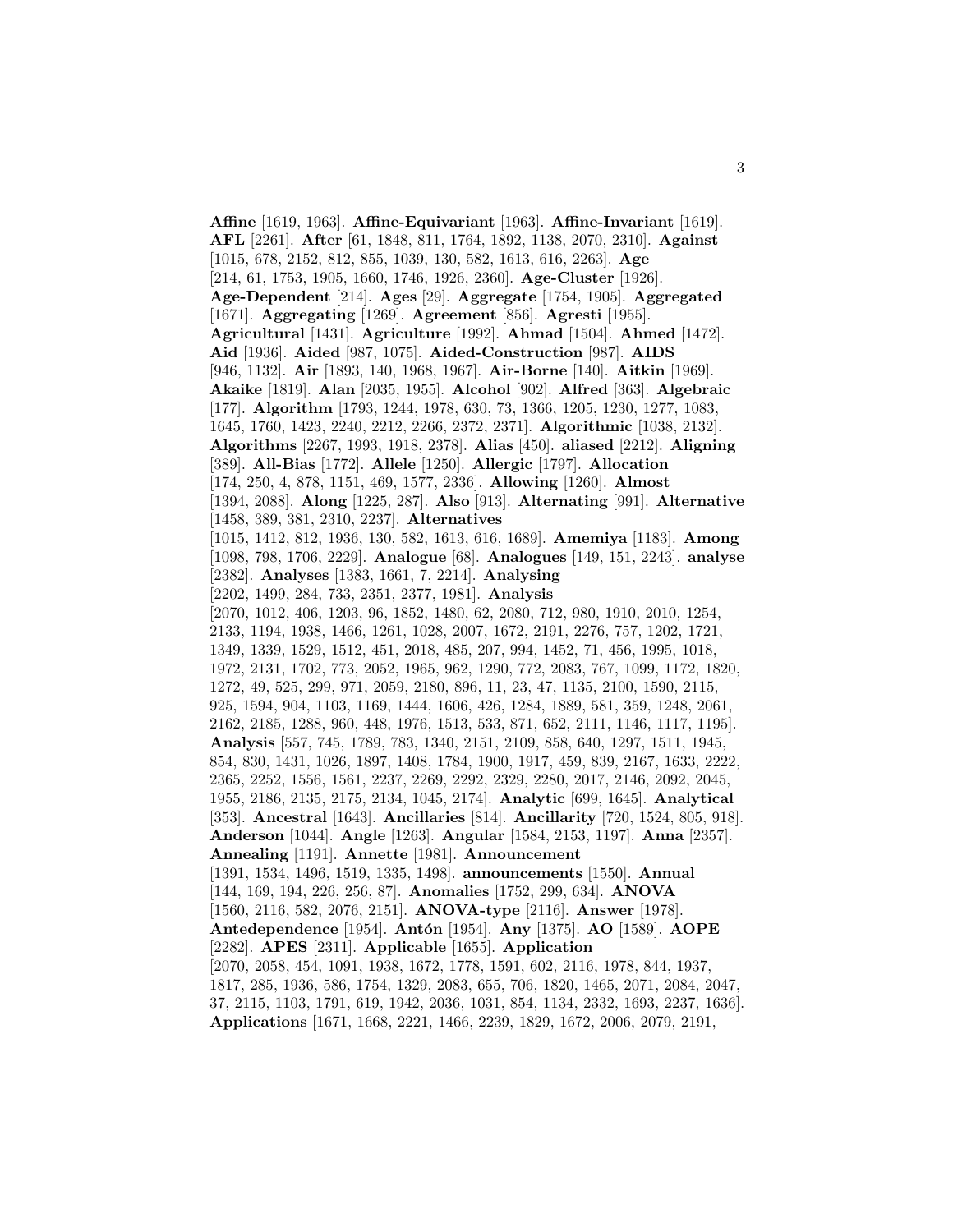1797, 2024, 1392, 1979, 2211, 1484, 1989, 2238, 1716, 769, 930, 2140, 1520, 2023, 1535, 2212, 2116, 2205, 1978, 2139, 2108, 1753, 1617, 2025, 671, 1999, 452, 1965, 2027, 2001, 2157, 1235, 2177, 2000, 2097, 1465, 2114, 2206, 2066, 1673, 2158, 2026, 2028, 2148, 2022, 1418, 2115, 1630, 2087, 918, 1700, 1908, 1429, 1606, 2019, 1406, 2117, 1405, 1464, 1441, 1701, 2237, 2125, 622, 1683, 1953, 2138, 2190, 2036, 852, 1727, 2199, 2149, 2098, 376, 2081, 2178, 1564, 1511, 1453, 1642, 1926, 1945, 1234, 1605, 1914, 1618, 1552]. **Applications** [1966, 1536, 1927, 1682, 1917, 1379, 1576, 1577, 1430, 2150, 2167, 1521, 2192, 2276, 2020, 2065, 2051, 2145, 2064, 2164, 2091, 2043]. **Applied** [1410, 647, 985, 1218, 157, 2047, 371, 1701, 430, 1311, 2146, 2018, 2017, 2031, 1813]. **Applies** [1522]. **Appointment** [1927]. **Approach** [440, 1114, 691, 1270, 1466, 1449, 638, 1038, 1153, 1962, 1452, 1723, 1928, 1929, 553, 1433, 1780, 2162, 533, 1457, 1942, 1017, 2190, 2036, 1873, 1239, 1324, 1951, 2194, 1556, 2246, 2232, 2304, 2343, 2258, 2278, 1969, 2067]. **Approaches** [96, 1081]. **Approximate** [1515, 1867, 587, 2335, 229, 2291, 2123, 2311]. **Approximating** [1855, 1163, 1888, 798, 1694]. **Approximation** [954, 515, 698, 1049, 787, 340, 1163, 1353, 955, 1399, 1021, 293, 1800, 516]. **Approximations** [1778, 1675, 769, 791, 1157, 252, 361, 1561, 1240, 729, 1703, 1096, 1800]. **Ar1** [1453]. **Arbitrary** [244, 303]. **Arch** [1540]. **Archer** [832]. **Arcs** [880, 274]. **Area** [457, 688, 1936, 3, 724, 2155, 2138, 2004, 1960, 1919, 2271]. **Areas** [994]. **ARFIMA** [1340]. **Argument** [471, 671]. **Arguments** [1414, 592]. **ARIMA** [636]. **Arising** [719, 963, 904]. **Arm** [2126]. **ARMA** [1255, 1164, 329, 2372, 897, 534, 1964]. **Array** [563, 2129]. **Arrays** [996, 761, 2215]. **Arrival** [2022]. **Arsenic** [2149]. **Article** [1344, 1339, 1342, 1341, 1337, 1338, 1336, 1340, 1343]. **Articles** [1403]. **Artificial** [2132, 9]. **Aspects** [1828, 434, 550, 525, 1025, 129, 425]. **Assays** [1070]. **Assess** [2152]. **Assessing** [1797, 792, 1758, 1018, 553, 1314, 888, 1706, 2242, 1687]. **Assessment** [1259, 1271]. **assessments** [2361]. **Assisted** [1750, 1992]. **Associated** [1065, 302, 742, 1770, 2124, 1849]. **Association** [679, 2222, 964, 2160]. **Associations** [1893, 1967, 1968]. **assuming** [2296]. **Assumption** [85, 1076, 2216]. **Assumptions** [569, 2075]. **Asymmetric** [2141, 1888, 1914, 2212]. **Asymmetry** [1528]. **Asymptotic** [1092, 1080, 606, 701, 711, 751, 1412, 1730, 485, 71, 985, 1218, 636, 618, 692, 735, 1175, 912, 205, 216, 362, 825, 300, 359, 493, 1053, 852, 1212, 837, 122, 798, 700, 869, 906, 1861, 1786, 1800, 1156, 1593, 1447]. **Asymptotically** [1086, 504, 189, 438]. **Asymptotics** [1659, 1085, 1324, 2250, 2355]. **Atlantic** [1476]. **Attain** [2162]. **Attainment** [475, 1027]. **Attraction** [1294, 1424]. **attributable** [2379]. **AUCs** [2002]. **auctions** [2365]. **AUD\$94.99** [2276]. **augmented** [1568]. **Australia** [118, 144, 169, 194, 226, 256, 491, 445, 27, 434, 2273, 1272, 5, 101, 333, 490, 685, 31, 1699, 424, 327, 1511, 355, 975, 2167, 468]. **Australian** [2289, 185, 195, 211, 227, 267, 2211, 90, 174, 147, 973, 559, 1723,

4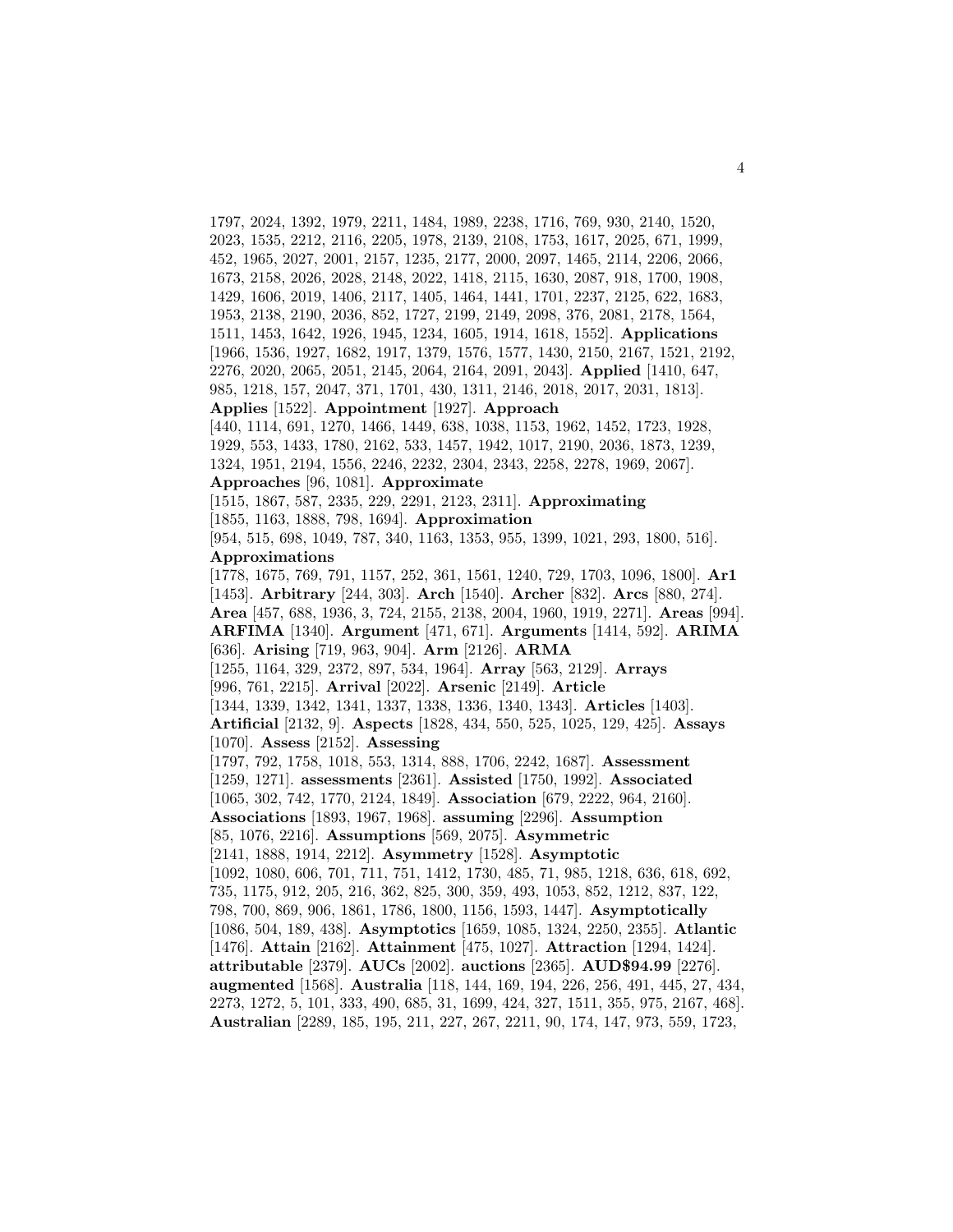2325, 435, 1033, 1030, 426, 1280, 502, 76, 230, 156, 1031, 969, 1025, 1, 32, 968]. **Australians** [1032]. **Auto** [1178]. **Auto-Regressive** [1178]. **Autocorrelated** [993, 1155, 1355]. **Autocorrelation** [1157, 637]. **Autocorrelations** [416, 722, 488]. **Autocovariance** [440, 1341]. **Autocovariances** [1081, 488]. **Automatic** [1026]. **Autoregression** [1374, 1537]. **Autoregressions** [722, 967]. **Autoregressive** [440, 513, 768, 1365, 1835, 891, 2139, 1411, 767, 735, 1099, 1487, 1128, 1127, 1292, 487, 806, 857, 2264, 2330]. **Auxiliary** [1388, 1307, 1891, 1486, 889, 1443, 470, 1472]. **Average** [416, 440, 480, 767, 690, 738, 1645, 1635]. **Averaging** [1704, 1785, 1937, 2278]. **Avoiding** [2107]. **Award** [1534, 1985, 2009, 2057, 2105, 1604, 1652, 2308, 2188]. **Awarded** [612, 686, 1062, 1168, 1222, 1233, 1310, 1391, 1496, 1715, 1090, 1078, 1603]. **Awards** [2105, 2106, 2188, 2189]. **Axial** [1387, 1337].

**B** [2289, 1967]. **B.I.B.** [199]. **back** [2235]. **Background** [1029]. **Backlogs** [454]. **Backward** [2162]. **Baddeley** [1715, 2346]. **Bahadur** [1242, 1106]. **Balance** [841, 494, 282, 1002, 374, 2312]. **Balanced** [847, 1611, 595, 905, 1155, 656, 896, 430, 1299, 783, 870, 761, 644, 563, 1622, 1256, 261]. **Balancing** [855]. **Ballot** [1104]. **Banach** [1834]. **Band** [1894]. **Bands** [2087, 391, 1177]. **Bandwidth** [1200, 1607]. **Barnett** [1981]. **Barrier** [2157]. **Bartlett** [603]. **Base** [1369]. **Based** [454, 907, 1480, 68, 751, 2141, 1676, 403, 1315, 1414, 1447, 1171, 1723, 1253, 2139, 2108, 1871, 1961, 109, 788, 1063, 1242, 2074, 2071, 1039, 1249, 1870, 1308, 1211, 1845, 2061, 464, 1773, 2004, 592, 1040, 869, 800, 1109, 1914, 660, 516, 583, 616, 1445, 1760, 1294, 1241, 1799, 1724, 1633, 2214, 2363, 2364, 2324, 1514, 2205, 661, 2333, 1424, 2265, 1686, 2340, 2252, 1554, 1558, 2332, 2117, 2232, 2366, 1559, 1380, 1687]. **Basin** [1476]. **Basing** [11]. **Basis** [1626]. **Basu** [918]. **Batches** [2026]. **Bathtub** [1827]. **Bathtub-Type** [1827]. **Bayes** [651, 1556, 1006, 1128, 2309, 389, 2294, 1166, 1976, 472, 897, 1488, 407, 1756, 1745, 2101, 2110]. **Bayesian** [2092, 1968, 2031, 2132, 2299, 1969, 1967, 2058, 2374, 2344, 1839, 1864, 1560, 2260, 1829, 2079, 1038, 1339, 1962, 1785, 2130, 1893, 1723, 1566, 1928, 1929, 1753, 2163, 1987, 1014, 1702, 1988, 2319, 1648, 1965, 553, 141, 2001, 2083, 775, 2114, 2142, 2158, 2011, 1780, 2367, 2261, 1543, 1889, 260, 1608, 2303, 1373, 2379, 2123, 2036, 2304, 1340, 1727, 481, 2030, 1782, 1784, 2278, 2213, 2194, 2247]. **Bayesian/Likelihood** [1969]. **bbreg** [2382]. **Be** [462, 563, 2291]. **Becker** [1045]. **Been** [1699]. **Before** [1618]. **Behaviour** [1860, 150, 122]. **Behavioural** [1307, 1986, 1432, 1555]. **Behrens** [2214, 315, 314, 1868]. **Being** [1872, 430, 1565]. **Bell** [699, 571]. **Bellman** [717]. **Belz** [410]. **Benchmark** [976]. **Bent** [2084]. **Bent-Cable** [2084]. **Bernoulli** [1095, 2003, 1659, 859]. **Berry** [748, 1009]. **Bessel** [2382]. **Best** [1097, 1397, 462, 1004, 1047, 391, 740]. **Beta** [1042, 1829, 930, 627, 383, 1806, 1142, 1743]. **Beta-Binomial** [930, 1743]. **Beta-Optimal** [1042]. **Better** [775, 1037]. **Bettors** [775]. **Between**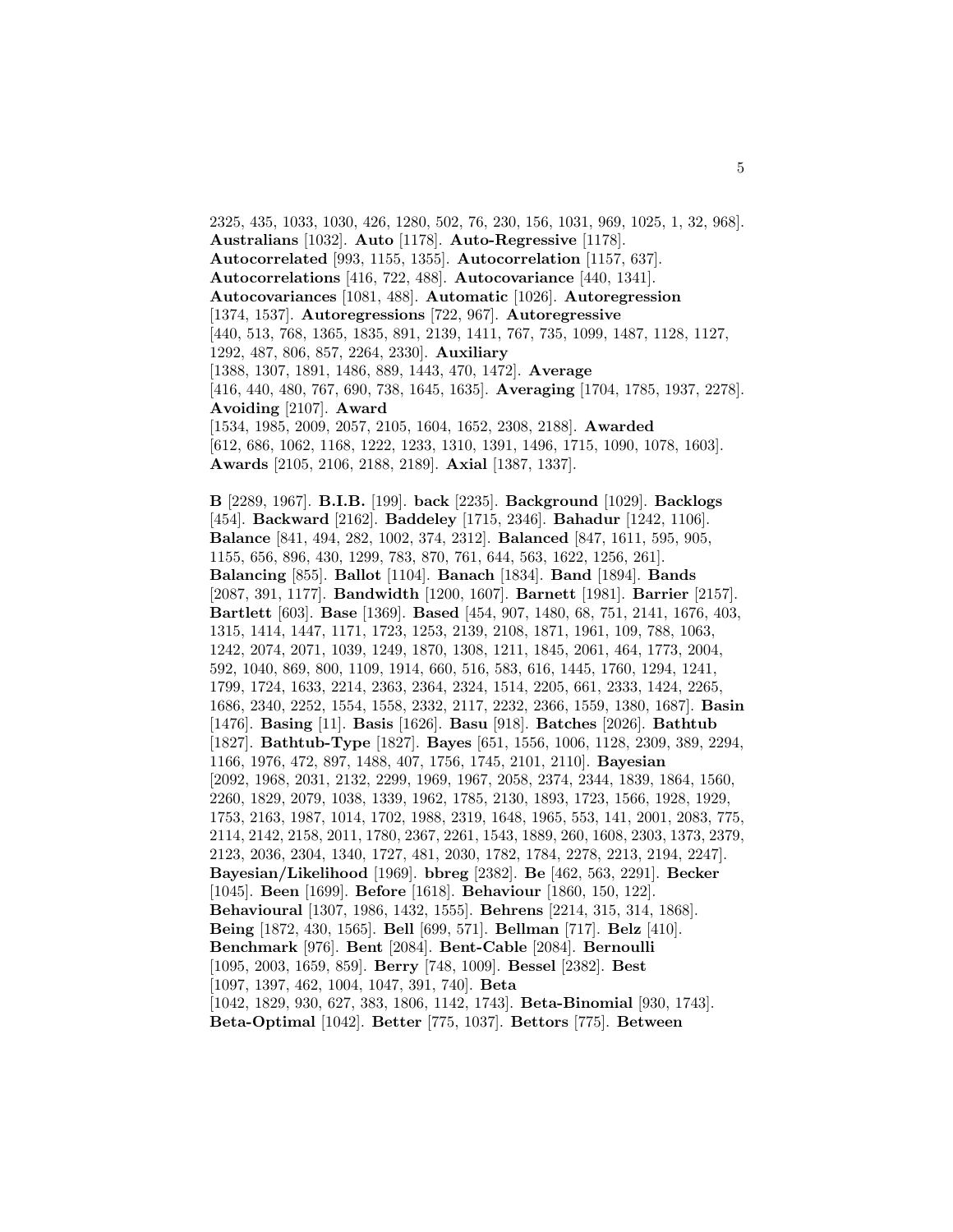[1975, 2038, 404, 2170, 1829, 1797, 607, 1893, 1032, 471, 1201, 2002, 14, 1263, 1590, 1237, 177, 935, 501, 1895, 438, 419, 229, 468, 1968, 2212, 1967]. **Between-Household** [1590]. **Beyond** [1827, 2253]. **Bhattacharyya** [475]. **Bias** [1708, 1675, 1610, 721, 2287, 268, 1353, 1579, 967, 1609, 534, 1808, 1445, 1772, 1607, 2312]. **Biased** [1316, 2221, 2323]. **biases** [1421]. **Biasing** [786, 1147]. **Biassed** [609]. **Bib** [408]. **Bibliography** [334, 546, 994, 101, 333, 685, 409, 541, 709]. **Bicentennial** [968]. **bid** [2365]. **Bienaym´e** [548]. **bifunctional** [2378]. **Bifurcating** [1365, 1099, 1487]. **Big** [2178]. **Bilateral** [575]. **Binary** [2012, 1410, 1711, 2024, 486, 2152, 1806, 1999, 959, 899, 1949, 1791, 2166, 1040, 1256, 2274, 2272]. **Bingham** [1174]. **Binomial** [916, 1344, 480, 930, 2023, 285, 452, 1175, 1468, 1144, 587, 1927, 1849, 1755, 1743, 1423, 2287, 1418, 1558, 2321]. **Bioinformatics** [2030]. **Biology** [1992]. **Biomass** [1105]. **Biometrics** [972]. **Biometry** [973]. **Biostatisticians** [2173]. **Biostatistics** [1991]. **Biplots** [1997, 1980]. **Bird** [733]. **Birth** [1781, 1655, 336, 2260]. **Birth-Death** [336, 2260]. **Birth-Order** [1781]. **Biserial** [556]. **Bisexual** [1663, 1807]. **Bivariate** [275, 125, 236, 1365, 1478, 1979, 572, 358, 317, 507, 550, 1664, 285, 452, 1121, 1619, 2077, 1613, 306, 703, 1087, 1267, 1733, 2048, 385, 1434, 60, 13, 108, 1572, 2317, 1418, 2326]. **Blaschke** [477, 384]. **Blest** [1861]. **Blest-Type** [1861]. **Block** [199, 2152, 1070, 988, 92, 1415, 684, 1107, 1075, 1623, 1299, 783, 870, 893, 817, 1622, 1057, 1206, 261, 1784, 483, 1430, 2150, 961, 1008, 2255]. **Blocking** [1188, 2370]. **Blocks** [199, 2152, 1531, 641, 1256]. **Blockwise** [1834]. **Blue** [1975]. **BNPdensity** [2374]. **Boca** [2276, 2275, 2267]. **Body** [2084]. **Bonferroni** [945]. **Bonferroni-Type** [945]. **Book** [1971, 35, 45, 51, 38, 59, 64, 70, 77, 84, 94, 99, 104, 111, 116, 123, 136, 145, 153, 161, 170, 175, 183, 190, 201, 209, 217, 224, 235, 246, 254, 264, 272, 280, 290, 305, 319, 332, 352, 365, 388, 399, 378, 387, 398, 412, 423, 433, 444, 455, 467, 489, 466, 478, 509, 521, 497, 498, 508, 520, 544, 531, 543, 580, 598, 565, 579, 597, 632, 613, 631, 645, 659, 676, 687, 705, 704, 746, 771, 759, 770, 784, 808, 820, 794, 807, 819, 834]. **Book** [861, 833, 848, 860, 874, 887, 901, 873, 886, 915, 928, 941, 914, 927, 940, 999, 1011, 1023, 998, 1010, 1022, 1060, 1059, 1077, 1102, 1116, 1088, 1101, 1115, 1131, 1130, 1149, 1167, 1179, 1193, 1207, 1221, 1231, 1245, 1257, 1268, 1278, 1289, 1300, 1309, 1321, 1334, 1346, 1362, 1376, 1389, 1401, 1403, 1416, 1426, 1438, 1450, 1460, 1473, 1483, 1493, 1510, 1517, 1532, 1546, 1562, 1575, 1587, 1601, 1614, 1629, 1640, 1737, 1725, 2078, 2227, 2080, 1980, 1997, 2146, 2133, 2092, 2007, 2045, 2006, 2103, 2079, 2276, 2275, 2094]. **Book** [1046, 2018, 2267, 1814, 2298, 1995, 2017, 1972, 2131, 2163, 2065, 2052, 1981, 2029, 2031, 2066, 2112, 2093, 2132, 2033, 1954, 2051, 1955, 1956, 2186, 2005, 2020, 2145, 2313, 2053, 1993, 2135, 1696, 1697, 2032, 2019, 2183, 2121, 2185, 2120, 2064, 2299, 2111, 1982, 2175, 2164, 2044, 1841, 2054, 2119, 2209, 1813, 2134, 1045, 2081, 2234, 1970, 2030, 1044, 1994, 1991, 2174, 2219, 2091, 1943, 339, 2173, 2226, 2247, 2233, 1983, 2043, 2055, 2184, 1969, 2042, 2306, 2067, 1992, 1957, 1996]. **Books** [219, 900, 1061]. **Bootstrap** [1188, 1052, 957, 1187, 2071, 1399, 2019, 1166, 1887, 1779, 1177, 2194, 2316, 2285, 2255].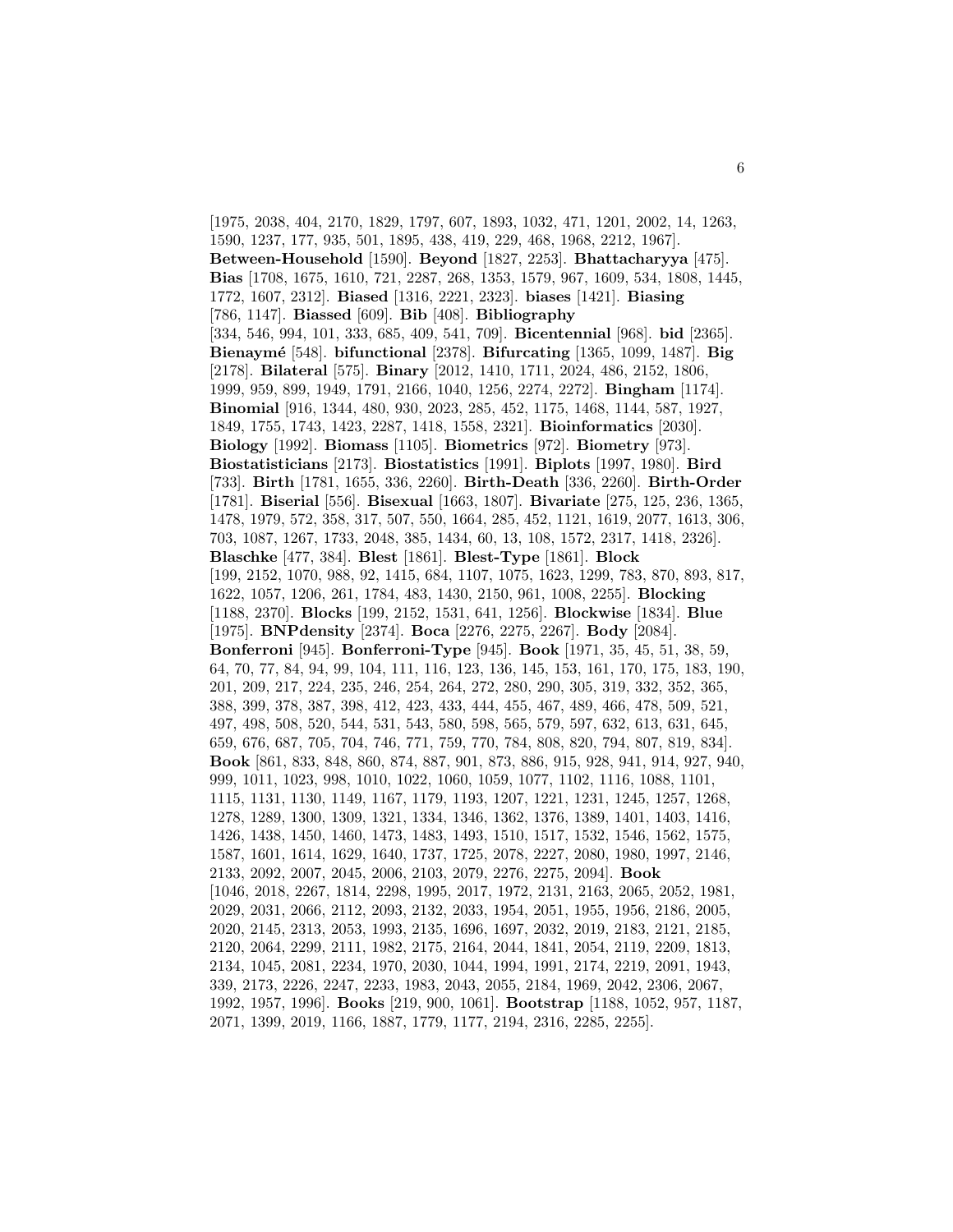**Bootstrap-Based** [2071]. **Bootstrapped** [937]. **Bootstrapping** [2200]. **Boris** [1323]. **Borne** [1855, 140]. **Both** [1489, 275, 1999, 2202]. **Bottom** [1939]. **Bottom-Up** [1939]. **Bottomless** [577]. **Bound** [1009, 1057]. **Boundary** [1778]. **Boundary-Mode** [1778]. **bounded** [2382]. **Bounds** [480, 417, 1610, 1710, 844, 1356, 988, 340, 1892, 2197, 1337, 206, 1620, 1021, 1853, 475, 608, 1808, 945, 1331, 483, 1190]. **Bowel** [1700]. **Box** [2040]. **brain** [2134]. **Branching** [663, 691, 476, 1807, 655, 692, 706, 726, 664]. **Break** [1291]. **Break-Point** [1291]. **Breakdown** [1836, 240, 2263]. **Breaker** [745]. **Breaking** [1228, 2212]. **breakpoint** [2232]. **Breast** [2083, 2115, 522, 558, 1605]. **Breeding** [1989, 1430]. **Brian** [2007]. **Bridge** [2118]. **Bridging** [2111]. **British** [1591]. **Brown** [1948]. **Bubble** [948]. **Buckley** [2193]. **Budget** [1734]. **Buehler** [1691, 1620]. **BUGS** [2092, 2236]. **Building** [463, 468]. **Bulk** [80, 2253]. **Bunching** [1137]. **Bureau** [971, 1280]. **Burr** [1157]. **C** [1062, 2276, 2267, 1821, 1822, 1044]. **C.** [1062, 1822]. **Cable** [2084]. **Calculated** [7]. **Calculating** [1503, 2048]. **Calculation** [790, 1331, 776]. **Calculations** [1038, 1576]. **Calibration** [19, 1750, 1773, 1422, 779]. **Campbell** [2308, 1985, 2009, 2057, 2105, 2188]. **Can** [1037, 1406, 2291]. **Canadian** [2275]. **Canberra** [1132, 1280]. **Cancer** [2083, 2158, 2115, 1700, 522, 558, 1966]. **Canonical** [757, 1202, 1225, 262, 2100, 493, 605]. **Cantoni** [1991]. **Capability** [2114]. **Capture** [747, 1820, 1986, 1660, 1853, 2174, 1742, 1143, 1556, 1555]. **Capture-Recapture** [747, 1820, 1660, 1742, 1143, 1556, 1555]. **Card** [2018]. **Cardiovascular** [1893, 1968, 1967]. **Carlo** [1993, 2294, 752, 1712, 1918, 1041, 381]. **Carrier** [1855]. **Carrier-Borne** [1855]. **Carry** [1471]. **Carry-overs** [1471]. **Carryover** [2170]. **CART** [2305]. **Cartesian** [1197]. **Carver** [191]. **Case**

[1065, 1781, 491, 485, 1794, 934, 291, 2158, 1210, 205, 216, 362, 1993, 1004, 1047, 790, 1579, 472, 1286, 2149, 610, 1343, 1215, 1688, 2270, 2379, 2361, 2348, 1687]. **Case-Control** [1579, 2379, 1687]. **Case-Deletion** [1343]. **Cash** [557]. **Catastrophe** [714]. **Categorical**

[2146, 2016, 1955, 2186, 652, 1728, 1632, 1687]. **Categories** [1528]. **Category** [856, 1951]. **CATI** [1475]. **Cauchy** [540]. **Causal** [1982]. **Causes** [284].

**Caution** [79]. **Caution-Level** [79]. **Cavitation** [948]. **Cell**

[1099, 1487, 756, 1136, 335]. **cells** [2349]. **Censored**

[1091, 1515, 2062, 1748, 1478, 1730, 1586, 1272, 367, 1594, 2063, 581, 744, 171, 198, 583, 884, 1036, 2128, 2264, 2145]. **Censoring** [1199, 1019, 266, 912, 2245]. **Censorship** [906]. **Census** [2211, 447]. **Censuses** [795]. **Central**

[1358, 292, 119, 2085, 128, 232, 295, 1690, 144, 169, 194, 226, 256]. **Centred**

[1785, 2285]. **Centres** [174]. **century** [1417, 1552, 1752]. **cerebral** [2349].

**Certain** [281, 297, 663, 348, 417, 810, 1356, 383, 56, 1370, 130, 206, 177, 560,

824, 830, 126]. **certificate** [2361]. **CES** [252, 361]. **Chain**

[1129, 1626, 1051, 302, 683, 1175, 920, 1918, 587]. **Chains**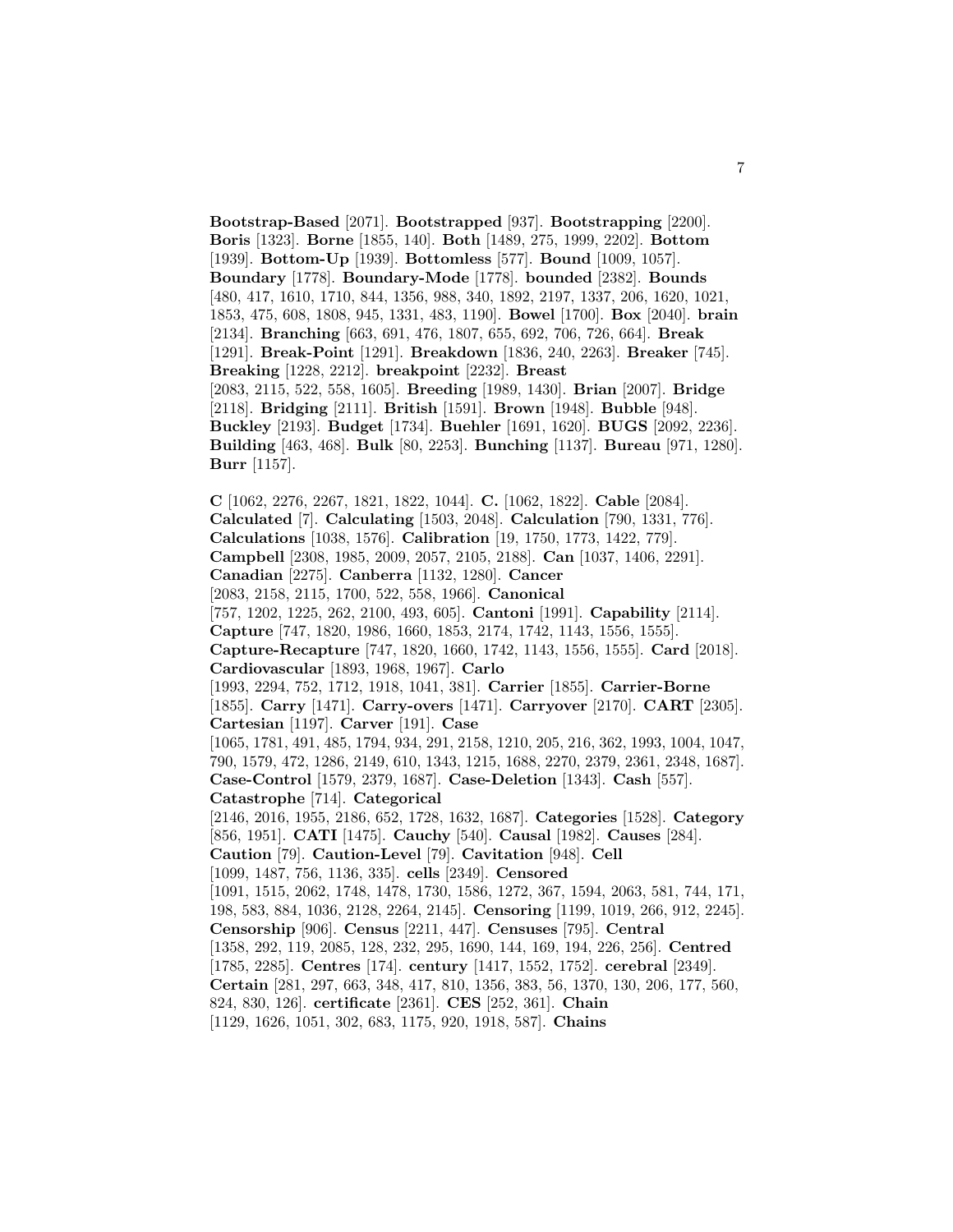[107, 1358, 1702, 1005, 1035, 163, 178, 419]. **Challenges** [1132, 413]. **Chan** [2007]. **Chance** [1286]. **Chang** [1993]. **Change** [267, 768, 1400, 1244, 1155, 1329, 2088, 2178, 1915, 1863, 895, 2239, 1688]. **Change-of-Support** [2178]. **Change-Over** [768, 1244, 1155, 895]. **Change-Point** [1329, 2088, 1863]. **Changes** [793, 373, 2323]. **Changing** [1702]. **Channel** [1838]. **Characterisation** [1252]. **Characterisations** [1253]. **Characteristic** [417, 392, 1582, 206, 1249, 838]. **Characteristics** [823, 1381, 1572]. **Characterization** [454, 1763, 394, 348, 215, 375, 859, 1189, 1500, 815, 464, 865, 626, 1607, 530, 1445]. **Characterizations** [540, 1880, 828, 872, 1148, 1147, 1816, 750, 385, 1241]. **Characterizing** [703, 1317]. **Charles** [379]. **Chart** [800]. **Charts** [983, 148, 1453, 108]. **Checking** [1490]. **Checks** [630]. **Chemical** [494, 282, 374]. **Cheng** [1333]. **Chernick** [2019]. **Chernoff** [865]. **Chernoff-Type** [865]. **Chi** [1398, 1527, 953, 954, 43, 1123, 196, 340, 955, 1425]. **Chi-Square** [43, 1123, 196]. **Chi-Squared** [1398, 953, 954, 340, 955, 1527, 1425]. **Child** [1499]. **Childs** [1359]. **Choice** [1988, 788, 1369, 1248, 344, 2291]. **Cholesky** [925]. **Choosing** [1432, 1230]. **Christoph** [1996]. **Circle** [1514, 880, 738]. **Circles** [787, 1298]. **Circular** [1480, 1811, 1542, 1904]. **Claim** [1839]. **Claim-Size** [1839]. **Class** [1076, 1540, 1094, 1807, 938, 1806, 1175, 1435, 762, 1455, 628, 1073, 1504, 1311, 1443, 644, 629, 438, 2037, 1881, 2326]. **Classes** [780, 1585, 672, 2289]. **Classical** [1342, 149, 151, 2064, 745]. **Classification** [883, 1185, 513, 680, 743, 1170, 1153, 42, 1939, 525, 502, 693, 407, 1951, 1567, 2367]. **Classifications** [250]. **Climate** [2294, 2239]. **Clinic** [1349, 1520]. **Clinical** [552, 2078, 1972, 1806, 2052, 2126, 2032, 1134, 1638]. **Clocking** [453]. **Cloning** [1906]. **Closed** [1658, 1736, 2001, 1858]. **Closed-Form** [1858]. **Closeness** [627]. **Closest** [1538]. **Cloud** [205, 216, 362, 2178]. **Cluster** [1385, 1673, 2125, 2149, 1926, 1693, 1557]. **Clustered** [1410, 1529, 2153, 1308, 2063, 1146, 1747, 1068]. **Clustering** [951, 2205, 1419]. **Clusters** [1379]. **Co** [213]. **Co-Spectra** [213]. **Cocaine** [1210]. **Cochran** [2243]. **Cochrane** [1013]. **Cocktails** [2109]. **Coefficient** [921, 1236, 1042, 1484, 512, 188, 313, 1292, 867, 1434, 801, 50, 990, 2172, 2237]. **Coefficients** [718, 262, 324, 625, 1066, 48, 585, 774, 7, 25]. **cohort** [2379]. **Coins** [1661]. **cointegration** [2332]. **cointegration-based** [2332]. **collected** [2292]. **Collector** [349]. **Collinearity** [742]. **Colonial** [970]. **Colony** [335, 832]. **Colours** [2109]. **Column** [1611, 908, 1191, 1205, 430, 1256, 1206, 836, 1724]. **columnarity** [2349]. **Combination** [37, 2230]. **Combinations** [943, 944, 803, 945, 2099]. **Combining** [766, 2015, 1999, 1082, 1951, 2271]. **Comment** [1932, 1933, 1968]. **Comments** [661, 662]. **Commodity** [31]. **Common** [2107, 181, 1121, 582, 1082, 1145]. **Commonwealth** [970]. **Companion** [2120]. **company** [1566]. **Comparative** [1025]. **Compared** [574]. **Comparing** [1392, 1318, 1683]. **Comparison** [898, 1442, 601, 1161, 414, 789, 1171, 358, 36, 843, 1585, 682, 1806, 1367, 1503, 1363, 172, 266, 2142, 2071, 2028, 18, 1499, 669, 1041, 1703, 381, 1786, 1256,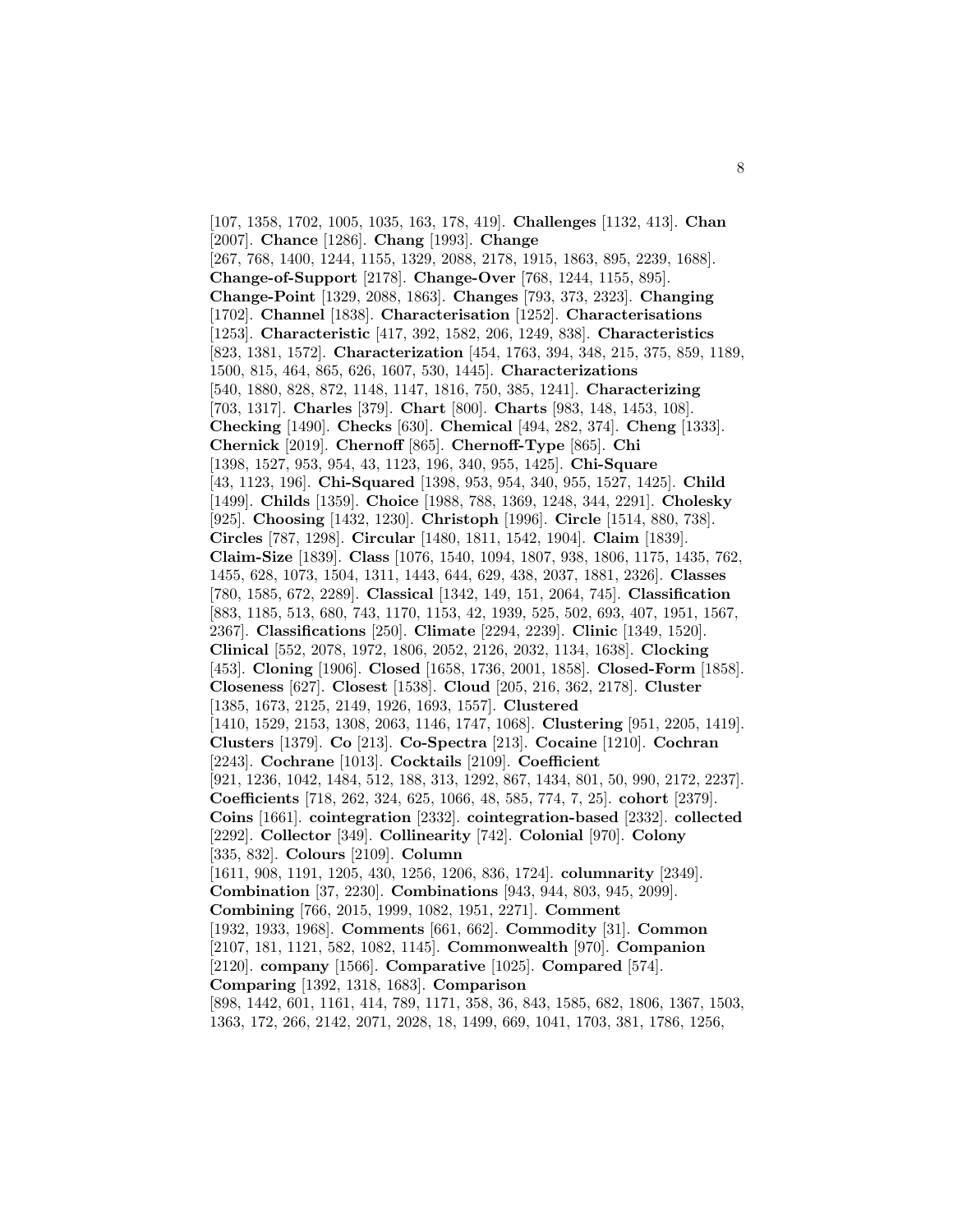1805, 1917, 24, 2072, 1266, 2344]. **Comparisons** [82, 713, 1124, 1592, 973, 718, 1154, 1110, 2000, 1242, 260, 1302, 1379, 1838]. **Compartmental** [877]. **Compartments** [778]. **Competing** [1282, 445, 1184, 2131, 1135, 2053]. **Competition** [499, 228, 1195, 1953]. **Competitions** [1234]. **Complete** [92, 1299, 583]. **Completely** [1398, 729]. **Completes** [1519]. **Completions** [355]. **Complex** [2006, 934, 149, 151, 2011, 1798, 303, 2223]. **Compliance** [1897]. **Component** [831, 485, 499, 2162, 2282]. **Components** [267, 1467, 196, 1285, 1172, 1235, 1319, 1581, 472, 1741, 407, 167, 978, 1295]. **Composite** [189]. **Compositional** [2109, 2329]. **Compositions** [2038]. **Compound** [20, 471, 2039, 1446]. **Computation** [1501, 1435, 1158, 2194, 2123]. **Computational** [2134]. **Compute** [1091]. **Computer** [987, 1075, 1992]. **Computer-Aided** [1075]. **Computer-Assisted** [1992]. **Computing** [2107, 2236]. **Concatenation** [1910]. **Concave** [1201, 2266]. **Concavity** [1320]. **Concentration** [1319, 1608, 1174]. **Concentrations** [979]. **Concepts** [2065, 1993]. **Concerning** [416, 417, 1822]. **Concise** [734]. **Concomitant** [1478, 997]. **Concordance** [697]. **Concurrences** [2152]. **Condition** [689, 1305, 563]. **Conditional** [1709, 1913, 956, 1349, 1847, 1108, 2351, 1491, 1000, 1435, 625, 1646, 1189, 1950, 1003, 1056, 990, 2381]. **Conditioning** [1319, 1141, 1486]. **Conditions** [1852, 301, 1635]. **Cone** [1366]. **Conference** [753]. **Confidence** [2070, 829, 695, 1765, 2141, 460, 1213, 2023, 2169, 322, 1354, 57, 2050, 1848, 2002, 1187, 1328, 1369, 1456, 1525, 1764, 1868, 1892, 2073, 2127, 2285, 206, 2246, 2087, 623, 54, 2135, 892, 1293, 1773, 639, 391, 518, 1914, 1849, 1177, 776, 1239, 2099, 1799, 1894, 1686, 1691, 2310, 2284, 2103]. **Confidentiality** [320]. **Confirmatory** [2191]. **Confounded** [294, 511]. **Congenital** [1211]. **Congratulatory** [2]. **Congruence** [1706]. **Conjectures** [1666]. **Connected** [1626]. **Connections** [177, 1552]. **Consistency** [651, 2255, 2154]. **Consistent** [1292]. **Constant** [726, 2201]. **Constrained** [1367]. **Constraints** [1910, 564, 44, 1734, 2197, 2302, 1564]. **constructed** [2310]. **Constructing** [2107, 2130, 1949, 1205, 2284, 1773, 1008]. **Construction** [847, 668, 294, 1611, 1043, 1244, 1191, 656, 1455, 987, 1075, 511, 870, 893, 1809, 2102, 1724]. **constructions** [2281]. **Constuction** [261]. **Consulting** [2199, 1618]. **Consumption** [1364, 1464, 327]. **Context** [1140]. **Contiguity** [653]. **Contiguous** [836]. **Contingency** [1626, 1398, 1527, 931, 1529, 42, 196, 1338, 756, 1433, 904, 1613, 493, 605, 1396, 2160, 1528, 2381, 1425, 2228]. **Continuous** [665, 1677, 1763, 1259, 747, 1160, 714, 1064, 692, 1555, 1063, 560, 664, 391, 1017, 1952, 1125, 1230, 1277, 150, 163, 1742, 1894, 2377, 472]. **Continuous-Time** [1677, 1742, 1555]. **Continuously** [1732, 1999, 49]. **Contraception** [395]. **Contractions** [1678, 1724]. **Contracts** [463]. **Contrast** [1942]. **Contrasts** [811, 623, 2150]. **Contributed** [1880, 1877, 1886, 1885, 1884, 1889, 1887, 1888, 1878, 1879, 1881]. **Contribution** [832]. **Contributions** [2181, 121]. **Control** [898, 1538, 983, 1617, 1318, 1579, 461, 2041, 148, 1152, 1271, 1301, 1302, 2379, 1687, 2121].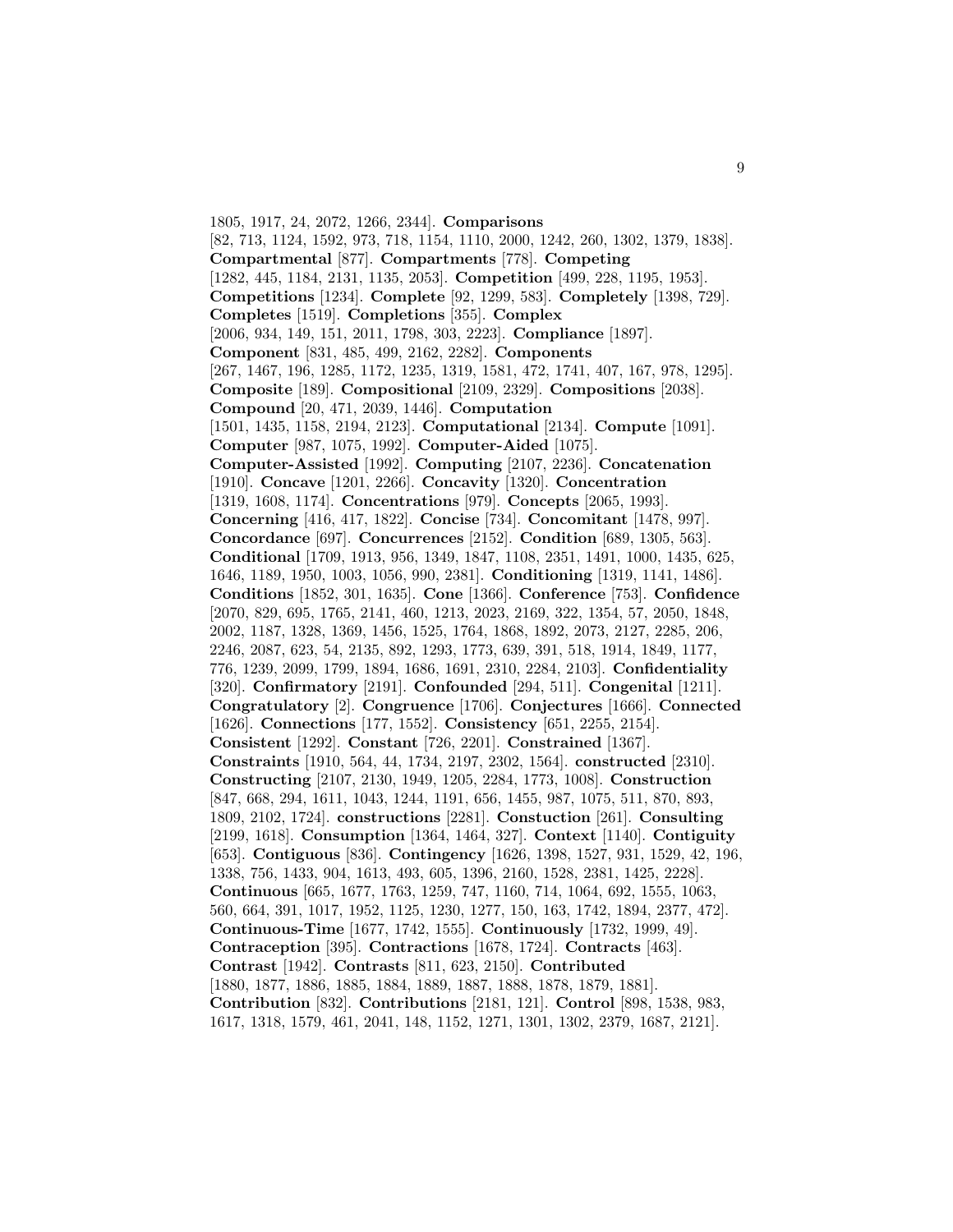**Controlled** [164, 186, 795, 1656]. **Controls** [18]. **Controversial** [2032]. **Controversy** [1752]. **Convergence** [829, 717, 1358, 1049, 722, 966, 1824, 1844, 1216, 1048, 1744, 1657, 401, 673, 487, 441, 949, 1635]. **Convergent** [926]. **Conversations** [1150]. **Convex** [562, 1987, 73, 741, 212]. **Copt** [1991]. **Copula** [1961, 2179, 2231]. **copulae** [2258]. **Copulas** [1847, 1831, 2216, 2183]. **copy** [2206]. **Core** [2084]. **Cornish** [363, 1158]. **Correct** [1214, 1978]. **Corrected** [1393, 1342, 1695]. **Correcting** [1063, 1119]. **Correction** [862, 929, 1708, 2287, 2332]. **Corrections** [138]. **Correlated** [1202, 112, 1539, 36, 1659, 1107, 870, 893, 611, 1809, 1775, 1554]. **Correlation** [1709, 1236, 275, 1458, 125, 236, 1076, 986, 718, 262, 550, 415, 556, 2179, 328, 1163, 625, 10, 2100, 1950, 356, 554, 585, 1895, 1761, 197, 182, 824, 798, 1434, 610, 7, 801, 1637, 2237, 2352, 2225, 1821]. **correlation.'** [1822]. **Correlations** [828, 792, 493, 605]. **Correspondence** [1910, 2010, 2185]. **Corrigenda** [95, 106, 132, 143, 162, 192, 204, 253, 334, 566, 1219, 442, 330, 361, 362, 1428]. **Corrigendum** [1208, 495, 532, 646, 1089, 1924, 421, 1990, 706, 1047, 1923, 2289]. **cortex** [2349]. **Cosine** [1647]. **Cosine-Series** [1647]. **Costa** [1821, 1822]. **Costs** [2157, 1372]. **Council** [144, 169, 194, 226, 256]. **Count** [2146, 1539, 2179, 1747, 2203, 733]. **counter** [2208]. **Counting** [1129, 2218]. **Counts** [1797, 1979, 1352, 1754, 1235, 1825, 1727, 1729, 2343]. **Coupon** [349]. **Coupon-Collector** [349]. **Course** [1392, 2199]. **Court** [1927]. **covariables** [2330]. **Covariance** [2070, 1113, 1852, 1940, 107, 601, 602, 1108, 1064, 1002, 982, 206, 581, 448, 871, 1041, 1146, 783, 167, 7, 806, 857, 1296]. **Covariances** [1054, 30, 488, 2229]. **Covariate** [680, 743, 1748, 2124, 1895, 1960]. **Covariate-Adjusted** [1895]. **Covariates** [1160, 1133, 1818, 2202, 1870, 1742]. **Coverage** [2070, 1848, 1764, 1892, 1281, 2123]. **Coverages** [576]. **Cox** [2040]. **Crab** [2149]. **Craig** [2017]. **Cram´er** [492]. **CRC** [2276, 2275, 2267]. **create** [2211]. **Credibility** [734]. **credible** [2379]. **Cricket** [1520, 2376, 2140]. **Criminal** [2067]. **Criteria** [1941, 1676, 1218, 938, 1507, 1819, 127, 2101, 1567, 1684, 2353, 2286]. **Criterion** [312, 1704, 1867, 484, 934, 603, 1964, 1786, 2342]. **Critical** [791, 1157, 341, 538, 1251]. **Criticality** [1659]. **Crop** [1511]. **Cross** [1471, 1977, 57, 1754, 9, 346, 1215, 2317, 2211, 2379, 2271]. **cross-dependence** [2317]. **Cross-Over** [9, 1471]. **Cross-Product** [57]. **Cross-Sectional** [1754, 346, 2379, 2271]. **cross-sections** [2211]. **Cross-Validation** [1977, 1215]. **Crossed** [407]. **Crossing** [2144, 1952, 640]. **Crossings** [1670]. **Crossover** [1809]. **CSIR** [972]. **CSIRO** [903]. **Cube** [1336]. **Cubic** [1387, 1722, 2087, 949]. **Cumulant** [50]. **Cumulants** [731]. **Cumulative** [1913, 699, 391, 148, 1894, 2381]. **Cure** [2115, 2063]. **Curve** [1203, 1091, 735, 742, 724, 779, 1134, 1805]. **Curved** [2139]. **Curves** [1827, 2144, 1161, 1506, 1468, 33, 1382, 1558]. **Customer** [114]. **Customers** [165]. **Cusum** [1211, 1453, 1926]. **Cut** [1930, 47]. **Cut-Off** [1930]. **Cutting**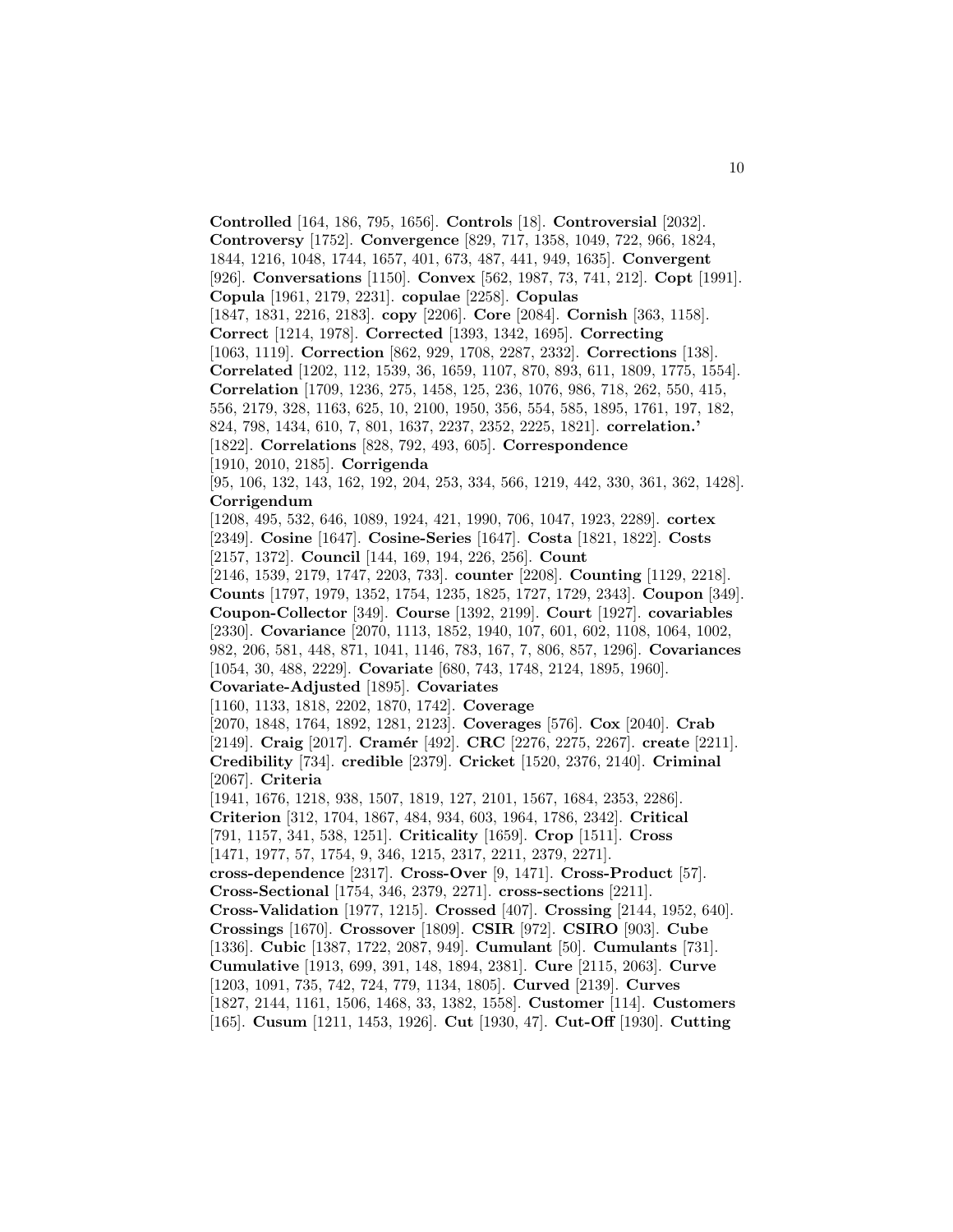[1531]. **Cyclic** [780, 684]. **Cyclical** [1677].

**D** [2007, 2276, 947, 2139]. **Dairying** [3]. **Dale** [1954]. **Daley** [1934, 1654, 1404]. **Dam** [577, 755]. **Damage** [1253]. **Daryl** [1654, 1404]. **Data** [1012, 1901, 2012, 1203, 916, 1480, 712, 1019, 1091, 2146, 1515, 1194, 1711, 1160, 1829, 1672, 2006, 2191, 2276, 2062, 1202, 1349, 1364, 1478, 1730, 1586, 1484, 1578, 737, 457, 1188, 90, 789, 1539, 1891, 976, 1828, 843, 1383, 1995, 2017, 1928, 1817, 1228, 1999, 864, 2153, 2179, 788, 1906, 1754, 1905, 1224, 772, 1172, 1363, 2114, 1272, 1316, 2066, 2074, 1328, 1456, 1525, 1524, 2011, 1210, 2084, 982, 1151, 2016, 2028, 1067, 1135, 2148, 321, 1590, 2172, 2202, 1830, 2186, 2096, 2063, 2145, 1720, 1429, 1169, 1136, 1950, 581, 1464, 1320, 1216, 2124, 1596, 1895, 652, 1146, 346, 2190]. **Data** [2175, 1311, 1747, 2098, 2109, 2178, 1040, 641, 1025, 1511, 1152, 1453, 2091, 2203, 60, 2161, 1897, 1943, 733, 1900, 884, 1036, 839, 1904, 2280, 2382, 2260, 1567, 1684, 1632, 2356, 2364, 2351, 2205, 2359, 2206, 2310, 1418, 1554, 2274, 1630, 2377, 2327, 2304, 2271, 2292, 2301, 2329, 2362, 1568, 1687, 1981, 1954, 1955, 1045, 2029, 2112, 2174]. **Data-adaptive** [2280]. **Data-Based** [788]. **Data-Driven** [1904]. **Databases** [1429]. **Dataset** [2211]. **Datasets** [1906]. **Date** [49]. **Dates** [174]. **Davidson** [965]. **Davies** [416]. **day** [1520]. **Dealing** [1596, 1720]. **Death** [1655, 336, 2260]. **Debate** [1027]. **debiased** [2380]. **December** [1378, 1589]. **Decision** [1318, 15, 2367]. **Decisions** [11]. **Decomposition** [158, 2114, 2074, 925, 2124, 2381]. **Decompositions** [1003]. **Deducible** [85]. **Deep** [755]. **Deficiency** [606, 701]. **Defined** [1173, 273]. **Definite** [215, 262, 1296]. **Definition** [270, 405]. **Definitional** [1025]. **degradation** [1630]. **Degree** [945]. **degrees** [1694]. **Delay** [702, 924]. **Delete** [1911]. **Delete-** [1911]. **Deletion** [1343]. **Deliberately** [786]. **Demand** [31, 2239, 2273]. **Demands** [87]. **Demographic** [395, 753, 354]. **Demonstrably** [1097]. **Demonstration** [1909]. **Densities** [1201, 628, 589]. **Density** [400, 431, 1658, 1315, 1891, 651, 721, 788, 787, 1072, 1200, 1441, 1759, 179, 1119, 1631, 2266, 2372, 2303]. **Dependence** [1852, 1677, 2038, 1867, 1753, 317, 2085, 1039, 2138, 87, 1669, 2317, 2279, 2183]. **dependency** [2360, 2208]. **Dependent** [1448, 680, 743, 214, 711, 1133, 1188, 564, 1886, 1807, 42, 802, 1063, 617, 1136, 1284, 1405, 2201, 2348, 2154, 1215, 1635, 2318, 2255, 2327]. **Depends** [222]. **Depth** [2350, 2363, 2206]. **depth-based** [2363]. **Derivation** [199, 119, 1158, 868, 1056]. **Derivative** [259, 360, 1790]. **Derivatives** [1759, 1597]. **Derived** [471]. **Descent** [1576]. **description** [1554]. **Descriptive** [635]. **Design** [552, 1711, 1867, 1989, 1276, 1171, 844, 785, 2108, 1837, 1126, 436, 247, 971, 1612, 263, 1308, 1606, 1845, 1579, 1623, 729, 1125, 1277, 563, 1057, 975, 1688, 2370, 2007, 1972, 2052, 2111]. **Design-Based** [1171, 2108]. **Designed** [772, 896, 1594]. **Designing** [186, 1622]. **Designs** [847, 406, 668, 780, 294, 312, 510, 1019, 1749, 763, 2170, 768, 1375, 1471, 1442, 841, 494, 1509, 1387, 1611, 199, 243, 282, 595, 1094, 1043, 1400, 908, 1244, 905, 1585, 1155, 2152, 1070, 1734, 827, 984, 988, 92, 172, 1191, 1361, 1415,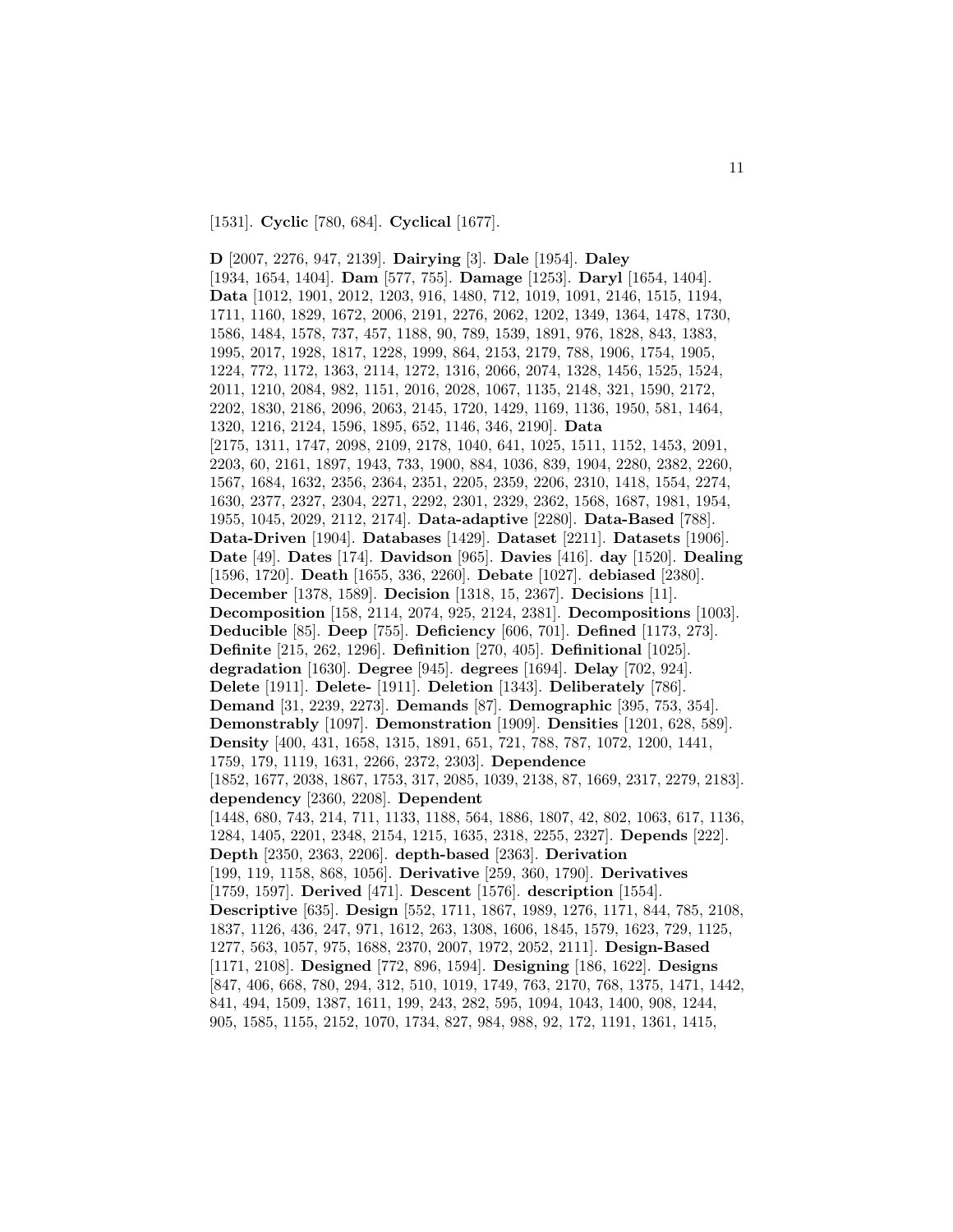1595, 408, 656, 899, 2171, 1002, 1287, 684, 1107, 1790, 987, 1075, 1205, 1531, 374, 409, 430, 500, 541, 1299, 511, 783, 870, 893, 761, 644, 817, 473, 1622, 1071, 1256, 1206, 261, 1784, 459, 483, 836, 895, 1190, 1430, 1809, 2072, 2102, 2150, 961, 1772, 1724, 1008, 2014, 2338, 1638, 2297, 2212, 2281, 2229, 2257]. **designs** [2129, 2312, 2262, 1813]. **Detect** [2171]. **Detectable** [1608]. **Detecting** [1746, 1789, 779, 2323, 568]. **Detection** [799, 2025, 1702, 4, 2083, 1235, 1688, 2114, 2071, 1433, 1720, 2117, 535, 1605, 1569, 1026, 1863, 2206, 2294, 2241, 1553]. **Determination** [1507, 897, 1294]. **determine** [2360, 2301]. **Determined** [2013]. **Determining** [1053]. **Deterministic** [240]. **Development** [434, 622]. **Deviance** [1584]. **Deviation** [1351]. **Deviations** [1668, 636, 1759, 13]. **Diagnostic** [2045, 1490, 1285, 1581, 888, 1744, 1826, 2123, 1904]. **Diagnostics** [1355, 1306, 1343, 1036, 1386, 2264]. **Dialling** [1475]. **Dice** [1592]. **Dichotomising** [1063]. **dictated** [2291]. **Difference** [404, 112, 2002, 1288, 728, 86, 1694]. **Differenced** [866]. **Differences** [468]. **Differencing** [1291]. **Different** [799, 766, 2169, 370, 1900]. **Differential** [348, 1736, 962, 963]. **Difficult** [1400]. **Difficulties** [683]. **Diffusion** [1298]. **Diggle** [1994]. **Digit** [1475]. **Digits** [41]. **Dimension** [1512, 773, 997, 2250, 2208]. **Dimensional** [1626, 1940, 1126, 1939, 2011, 1879, 2091, 1431, 2161, 1408, 937, 2231, 2309, 2294, 2241, 2280]. **Dimensions** [409, 541, 2216]. **Direct** [902, 1081, 2004, 167]. **Directed** [1825, 1632]. **Direction** [742, 1728, 1566]. **Directional** [843, 1337]. **Directions** [1263, 2217]. **Dirichlet** [1929, 1712]. **Disabilities** [666]. **Disability** [1753]. **Disclosure** [2121]. **discontinuities** [1684]. **Discordancy** [822]. **Discovery** [1429]. **Discrepancy** [426]. **Discrete** [1012, 1129, 348, 287, 1328, 1456, 1525, 1436, 1869, 1173, 1320, 703, 393, 1240, 163, 380, 1945, 2192, 2303]. **Discrete-Time** [1945]. **Discretely** [1812]. **Discriminant** [1203, 1254, 1512, 1018, 300, 427, 359, 1633]. **Discriminating** [607]. **Discrimination** [574, 1153, 602, 2309]. **Discussion** [1489, 446, 1477, 1947, 1392, 1414, 1452, 1795, 1946, 1945, 1948, 1643, 1512, 2288, 1417]. **Disease** [1829, 553, 1590, 816, 1045, 1685]. **Diseases** [1893, 1931, 1968, 1967]. **Disequilibrium** [1103]. **Disparities** [1776]. **Disparity** [1836]. **Dispersed** [1785]. **Dispersion** [1084, 341, 1485, 758, 1306, 1083, 1902, 1301, 1302, 1265, 1569]. **Dispersions** [843]. **Displaced** [97]. **Displays** [888]. **dissimilarity** [2214]. **dissimilarity-based** [2214]. **Distance** [694, 1829, 751, 1153, 1397, 1384, 1706, 1173, 981, 2364, 1553]. **distances** [1633]. **Distinct** [1655]. **Distinguishability** [856]. **Distributed** [1846, 880, 1093, 355]. **Distribution** [281, 297, 1065, 454, 540, 1839, 1940, 53, 1182, 275, 66, 822, 1344, 134, 68, 342, 125, 1186, 809, 681, 716, 796, 828, 1112, 954, 357, 1478, 620, 414, 853, 715, 698, 699, 930, 1171, 1501, 976, 764, 61, 1356, 269, 330, 375, 507, 627, 383, 484, 938, 934, 285, 452, 360, 1304, 453, 1110, 251, 1768, 1465, 1272, 787, 238, 292, 340, 26, 188, 760, 119, 1831, 1039, 244, 551, 100, 241, 872, 1336, 371, 524,

12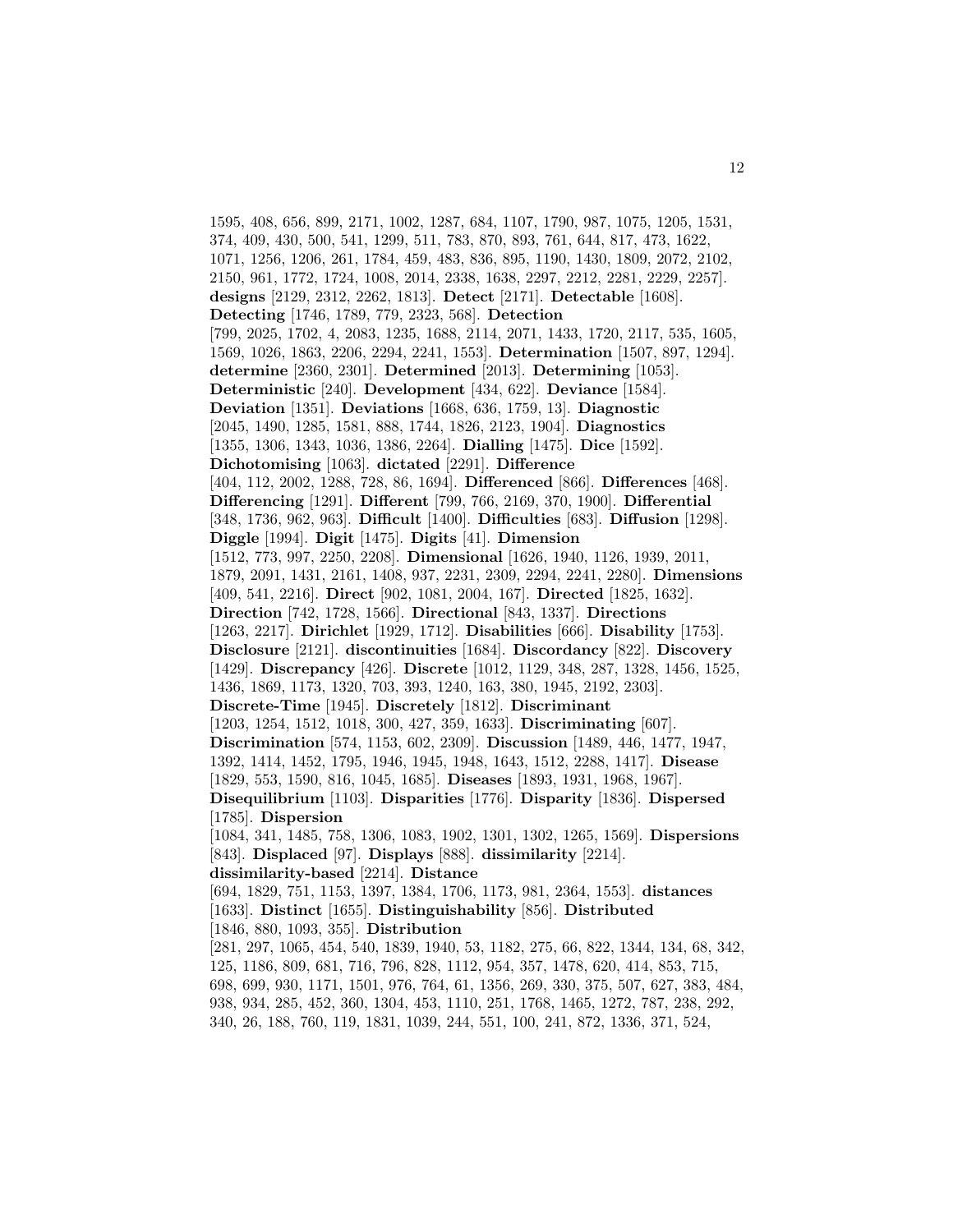1211, 727, 603, 306, 1779, 89, 373, 1293, 1679, 391, 1373, 274, 1120, 1252, 401, 852, 865, 1267, 765, 626, 131, 1488, 693]. **Distribution** [991, 1074, 481, 376, 867, 1542, 1096, 385, 530, 965, 798, 571, 97, 293, 449, 830, 128, 171, 232, 283, 295, 516, 616, 13, 838, 1656, 50, 1858, 517, 1174, 1894, 933, 1296, 1810, 1593, 2255, 2377, 2373, 2261, 2372, 1683, 2217, 2312]. **Distribution-Free** [681, 796, 1112, 1039, 524, 1293, 449]. **Distribution-Preserving** [1296]. **Distributional** [1723, 420, 1816, 1428, 1413]. **Distributions** [1114, 1763, 1668, 513, 394, 1880, 953, 236, 431, 348, 751, 1273, 1730, 1484, 1854, 187, 607, 572, 242, 302, 1253, 1929, 471, 317, 550, 1774, 1197, 238, 151, 222, 367, 1437, 1436, 1258, 1370, 859, 912, 672, 133, 723, 1263, 1189, 1824, 1173, 752, 260, 493, 1507, 703, 1811, 1240, 148, 964, 2004, 837, 965, 629, 60, 198, 307, 1445, 303, 732, 733, 584, 1317, 108, 1241, 1217, 2192, 1692, 2221, 2350, 2245, 1420, 1561, 2242, 2335, 2326]. **District** [1577]. **Disturbances** [1339, 791, 690]. **Divergence** [1676, 1337, 1920, 1657]. **Divisible** [1240]. **Divorce** [90]. **DNA** [2206]. **Do** [1176, 1037, 424, 885, 1454]. **Dobson** [1981]. **Doctor** [1783]. **Dogit** [1762]. **Doksum** [699, 571]. **Domain** [797, 1198, 533, 534, 1424]. **Domains** [384, 1294, 1788]. **Domijan** [1795]. **Dominance** [760]. **Dominating** [1120]. **Domination** [1786]. **Dosage** [479]. **Dose** [2087]. **Double** [1065, 1105, 1502, 1271, 1782, 2343]. **Double-Marking** [1271]. **Doubly** [1272, 1096, 128, 232, 295]. **Doubt** [855]. **Douglas** [1992, 596, 646]. **Down** [898]. **Draw** [1104]. **Drawn** [125, 67]. **Drift** [419]. **Driven** [1904]. **Drives** [1030]. **Drug** [2177]. **Dual** [2014]. **Dual-Objective** [2014]. **Duality** [44]. **Duc** [1967]. **Due** [499, 1644, 1579, 2323]. **Duplicate** [1247]. **Durability** [1606]. **Duration** [1033, 1031]. **Durbin** [689, 535]. **Dust** [140]. **Dynamic** [2058, 1290, 1612, 2261, 223, 1264, 393, 2203, 2344, 2238, 2272, 2029]. **Dynamical** [1719]. **Dynamics** [948, 65, 1717].

**E.** [1192, 1222, 1391, 1078]. **Each** [1852]. **Ear** [1079]. **Early** [1028, 1989, 969, 1552]. **Early-Generation** [1989]. **earnings** [1566]. **Earthquake** [2114, 425]. **Easter** [1521]. **Eclecticism** [491]. **ECM** [2372]. **Ecological** [1675, 2117, 1957]. **Econometric** [288, 2020, 1031]. **Economic** [4, 2028, 567, 347, 753]. **Economic-Demographic** [753]. **Economics** [2163]. **ecotoxicological** [2237]. **edge** [2253]. **Edited** [2276, 2275, 1972]. **Editing** [258, 354]. **Edition** [2299, 2133]. **Editor** [913, 1279, 1492, 1534, 1628, 396, 1333, 1968, 657, 1821, 1545, 110, 899, 1649, 1519, 1604, 1652, 1822, 885, 1345, 1404, 350, 1639, 1967, 1332]. **Editorial** [39, 78, 185, 195, 211, 227, 1534, 1550, 1335, 1404, 1498]. **Edmund** [363]. **edn** [1955, 1956]. **Education** [1027, 667, 248]. **Educational** [1027, 1029]. **Edward** [1209]. **Edwin** [1150]. **Effect** [353, 2103, 525, 2135, 284, 30, 637, 165, 1040, 1382, 1571, 1521]. **Effective** [1632, 1141, 2354]. **Effects** [267, 1349, 112, 1877, 1084, 328, 1110, 1235, 959, 2011, 205, 216, 362, 1818, 2126, 1441, 1701, 2124, 1395, 407, 798, 1966, 1838, 1560, 2239, 2212, 2282, 2288, 2362].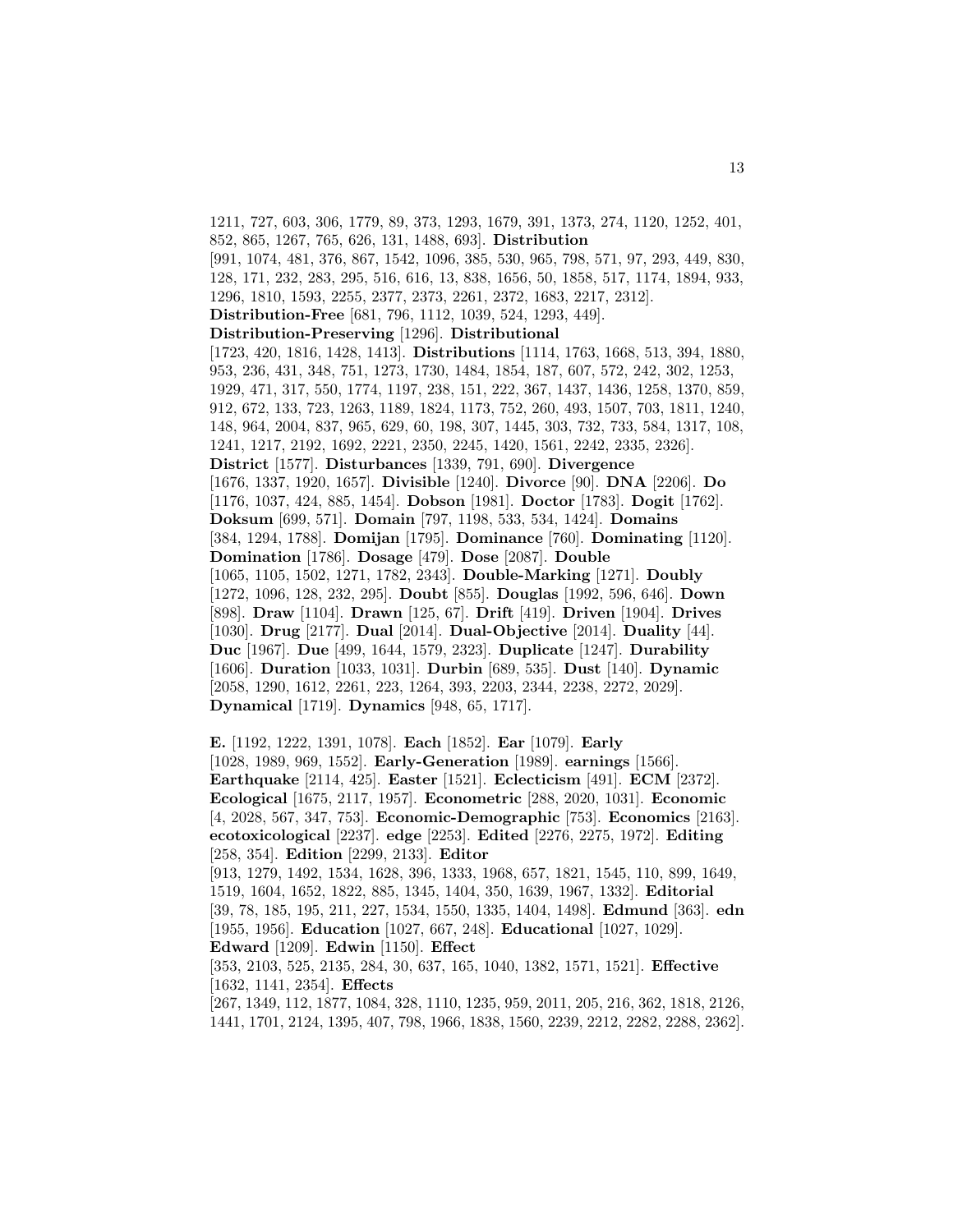**Efficacy** [1482]. **Efficiency** [312, 595, 905, 1013, 988, 526, 656, 1106, 995, 1053, 868, 922, 167, 1861, 1057, 483]. **Efficiency-Balanced** [656]. **Efficient** [1435, 2172, 2341, 815, 1107, 1394, 774, 2207, 1760, 2225, 2102, 2212, 2378]. **Effort** [4, 1432, 1453]. **Efron** [1592, 1583]. **EGD** [406]. **Ehrenfest** [2003]. **Eigenvalue** [663]. **eigenvalues** [2253]. **Eigenvector** [689]. **Eigenvectors** [776]. **Eighteen** [647]. **Eighth** [50]. **Elderly** [1893, 1968, 1967]. **elections** [2325]. **Electoral** [559, 1576, 1577]. **electricity** [2239]. **Electroencephalographic** [1838]. **Elements** [181, 61, 1834, 1379]. **Eliciting** [1825]. **Elimination** [2162, 2291]. **Elliptical** [1041]. **Elliptical-Theory** [1041]. **Embedded** [1239]. **Emeritus** [1589]. **Emerson** [1862]. **emphasis** [2246]. **Empirical** [1091, 1315, 1213, 1006, 1128, 1582, 2039, 1870, 1303, 389, 1166, 472, 1942, 1773, 1959, 897, 2060, 401, 852, 1488, 561, 838, 441, 2333, 1556]. **Empirically** [1048]. **employed** [2239]. **Employment** [1032, 1945]. **Encounters** [1223]. **Enders** [2017]. **Endpoints** [1972]. **Enhance** [1406]. **En'ko** [947]. **Ensuring** [343]. **Enter** [15]. **Entropy** [1675, 1446, 1974, 2293]. **enumeration** [1553]. **Envelope** [360]. **envelopes** [2357]. **Environment** [30, 519, 1656, 1204]. **Environmental** [1406, 1957]. **Environments** [726]. **Epidemic** [712, 947, 1931, 1648, 1098, 1100]. **Epidemics** [946, 947, 1855]. **Epidemiology** [816, 2044]. **Epistemology** [2042]. **Equal** [308, 774, 469]. **Equality** [222, 367, 130, 1506, 1041, 1146, 2217]. **Equation** [313, 728]. **Equations** [1480, 1466, 348, 1544, 1730, 2116, 1736, 962, 268, 622, 1325, 127, 1386, 2224, 1570, 1982, 2055]. **Equi** [1775]. **Equi-Correlated** [1775]. **Equicorrelated** [1067]. **Equicorrelation** [1042, 867, 990]. **Equileverage** [1043]. **Equineighboured** [827, 984]. **Equispaced** [949]. **Equivalence** [2012, 1449, 1364, 1988, 1956, 1949, 1406, 1464]. **Equivalent** [504]. **Equivariant** [1963]. **Ergodic** [1092]. **Ergodicity** [1086, 419]. **Erich** [1995]. **Errata** [88]. **Error** [1254, 112, 1785, 635, 781, 1731, 1342, 811, 618, 1197, 1625, 1063, 1831, 1314, 1921, 427, 359, 1779, 2088, 182, 700, 869, 1093, 382, 1960, 2182, 1331, 2312, 2341, 2332, 1695, 2328]. **Error-In-Variables** [1342]. **Errors** [1448, 768, 841, 429, 505, 1540, 112, 2107, 993, 559, 22, 802, 1644, 735, 959, 1002, 300, 738, 2060, 2098, 7, 25, 1865, 2154, 1809, 1775, 2264]. **Errors-in-Variables** [2107]. **Eruption** [2022]. **Esséen** [748, 1009]. **Essentially** [726]. **Essentials** [2175]. **Estimable** [679]. **Estimate** [1214, 1778, 2015, 1999, 1905, 618, 91, 700, 838, 2239]. **Estimated** [675, 2169, 359, 25, 1686, 2287, 2286]. **Estimates** [504, 570, 1364, 112, 512, 1358, 651, 1154, 721, 1054, 141, 1072, 389, 1166, 2159, 826, 1212, 487, 1537, 2154, 2090, 1560, 1421]. **Estimating** [1480, 663, 747, 1896, 1924, 1783, 1466, 809, 615, 600, 1105, 841, 539, 1730, 1350, 1979, 879, 977, 902, 976, 2116, 1736, 1903, 1055, 1754, 1690, 2011, 1210, 2026, 1258, 1573, 1121, 1660, 1263, 1237, 1830, 1700, 1441, 622, 1325, 1597, 1856, 876, 1679, 1741, 274, 777, 1395, 336, 488, 824, 74, 869, 171, 198, 2055, 588, 1743, 1423, 2224, 1570, 2372]. **Estimation** [1199, 1572, 528, 911, 1735, 907, 1839, 1114, 1940, 2317, 1913, 1236, 298, 710,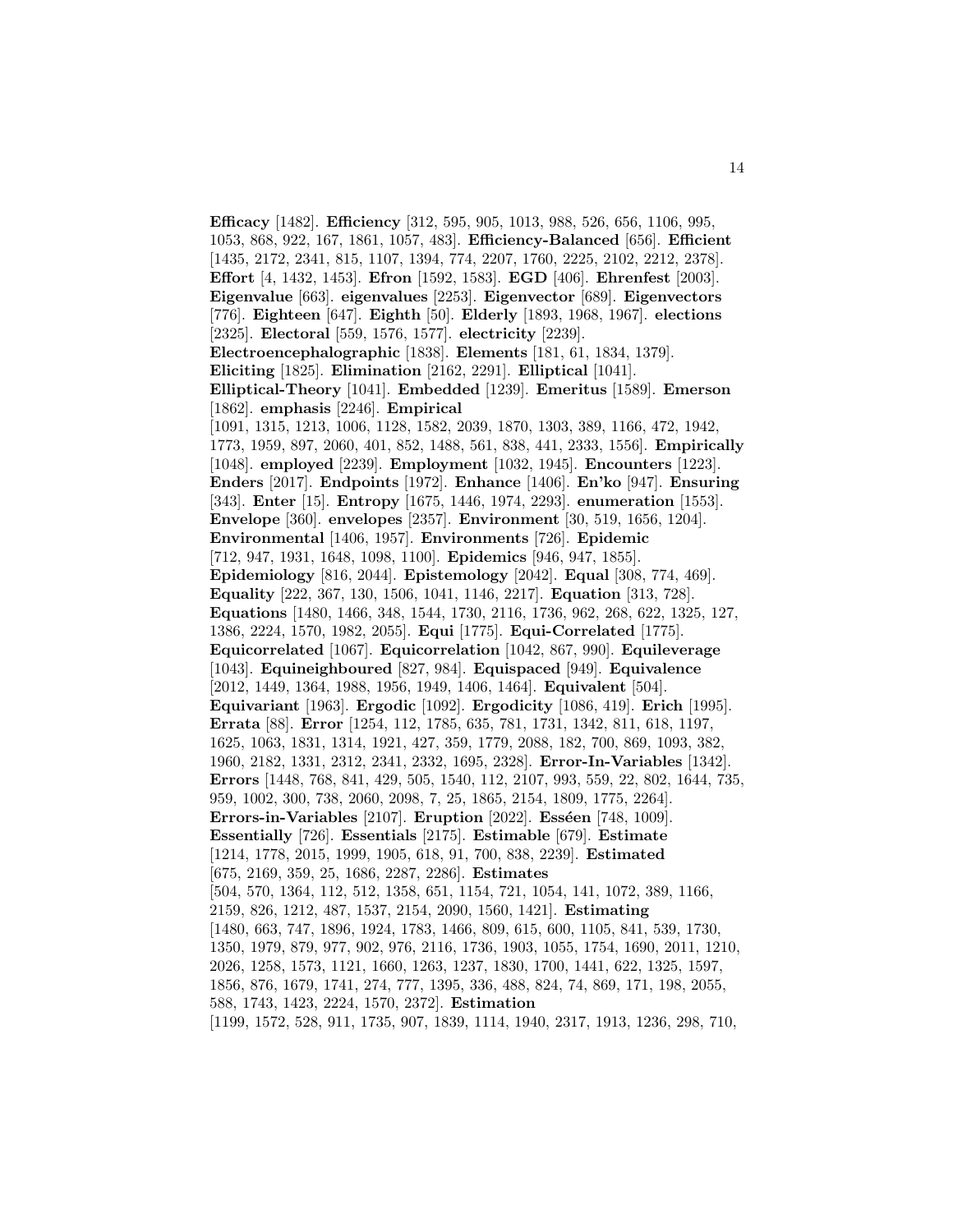372, 1182, 2040, 439, 1170, 1749, 107, 400, 431, 1658, 576, 831, 85, 536, 2144, 357, 2024, 494, 917, 797, 1315, 1478, 620, 1578, 715, 1591, 1769, 930, 1520, 1812, 323, 1891, 719, 476, 688, 1383, 1877, 1184, 1886, 2050, 624, 1084, 420, 1807, 1228, 285, 1000, 17, 802, 1936, 1304, 1424, 1930, 251, 1137, 1884, 324, 252, 361, 1197, 1164, 1235, 1705, 2177, 1081, 2097, 1341, 1033, 3, 1200, 1316, 313, 1002, 1058, 1138, 1128, 1831, 1437, 1582, 1067, 1384, 1921, 1127, 804, 100, 241]. **Estimation** [875, 1780, 2118, 724, 741, 1446, 1869, 1308, 1173, 2077, 1100, 725, 1974, 1759, 137, 30, 1198, 1757, 924, 2155, 179, 967, 329, 472, 1523, 1942, 654, 1122, 738, 2138, 346, 534, 1120, 2054, 868, 1007, 1119, 1074, 1607, 273, 2004, 774, 803, 1031, 1292, 1068, 1178, 2343, 469, 589, 1001, 1381, 1502, 1873, 381, 610, 1729, 1380, 60, 1580, 621, 382, 1960, 1919, 425, 1262, 1760, 1598, 1312, 1382, 1881, 997, 979, 1174, 1755, 818, 1728, 1624, 1909, 2101, 1775, 1810, 2344, 1634, 2316, 2318, 2238, 2302, 2273, 1631, 2231, 2380, 2255, 2274, 2341, 2266, 1558, 1570, 2232, 2327, 2304]. **estimation** [2271, 2207, 2225]. **Estimator** [701, 921, 253, 1273, 1708, 879, 288, 1049, 788, 578, 1625, 1183, 1009, 1844, 1368, 1394, 1396, 740, 344, 673, 1522, 587, 869, 1109, 2089, 239, 782, 231, 2182, 1445, 2193, 1482, 2252, 2304, 1695]. **Estimators** [2086, 1388, 1840, 606, 1065, 1254, 403, 1282, 1730, 2107, 1171, 1750, 1961, 310, 1367, 2027, 172, 526, 2142, 1337, 268, 2071, 1314, 1485, 475, 919, 995, 889, 1082, 939, 347, 777, 325, 765, 407, 1443, 1016, 1093, 906, 381, 1786, 438, 1238, 1156, 2245, 2282, 2285, 2229, 1472, 1557, 2352, 1422, 2355]. **Ethically** [2093]. **Euro** [1661]. **Europe** [1661]. **Eva** [1991]. **Evaluating** [2181, 1196]. **Evaluation** [1896, 1924, 1475, 2045, 2141, 512, 2025, 2083, 752, 851, 1511, 1914, 1917]. **Evan** [1223]. **Evanescent** [1165, 221]. **even** [2129]. **evenness** [2312]. **Event** [1972, 2066, 2145, 1945, 2263, 2080]. **Events** [1664, 697, 943, 944, 2036, 945, 1879]. **Ever** [1076]. **Evidence** [1213, 1414, 1447, 855, 1027, 897, 1878]. **Ewens** [1310]. **Exact** [1765, 460, 1610, 1108, 2169, 1885, 1366, 1525, 370, 2087, 1869, 1949, 2126, 603, 2291, 1142, 674, 571, 782, 830, 303]. **Exactly** [343, 1906]. **Examination** [1270, 689, 835, 1269, 314, 2216, 523, 2075]. **Example** [1092, 1430]. **Examples** [710, 1680, 2247]. **Exceedances** [1860, 978]. **Exceeds** [1903]. **Excel** [1995]. **excess** [2256]. **Exchange** [373]. **Exchangeable** [2003, 996]. **Exclusion** [2061]. **Exclusive** [1791]. **exhaustive** [2311]. **Existence** [460, 91, 758, 1665, 2281]. **expanded** [2240]. **Expansion** [671, 1158, 300, 359, 727]. **Expansions** [549, 985, 1218, 128]. **Expectancies** [1754]. **Expectation** [1847, 359, 2254]. **Expectations** [404, 1710, 1435, 756, 501, 654, 1196, 621]. **Expected** [1020, 427, 506, 2304]. **expectile** [2380]. **Expenditure** [1829, 1364, 346]. **Experience** [1028, 850, 354]. **Experiences** [2199, 849]. **Experiment** [82, 630, 328, 971, 1594, 1606, 284, 1230, 1143]. **Experimental** [312, 844, 827, 1118, 1531, 1125, 644, 975, 2370]. **Experimentation** [1307]. **Experiments** [406, 510, 747, 1867, 1509, 1307, 1133, 1848, 1126, 772, 1820, 1986, 795, 896,

15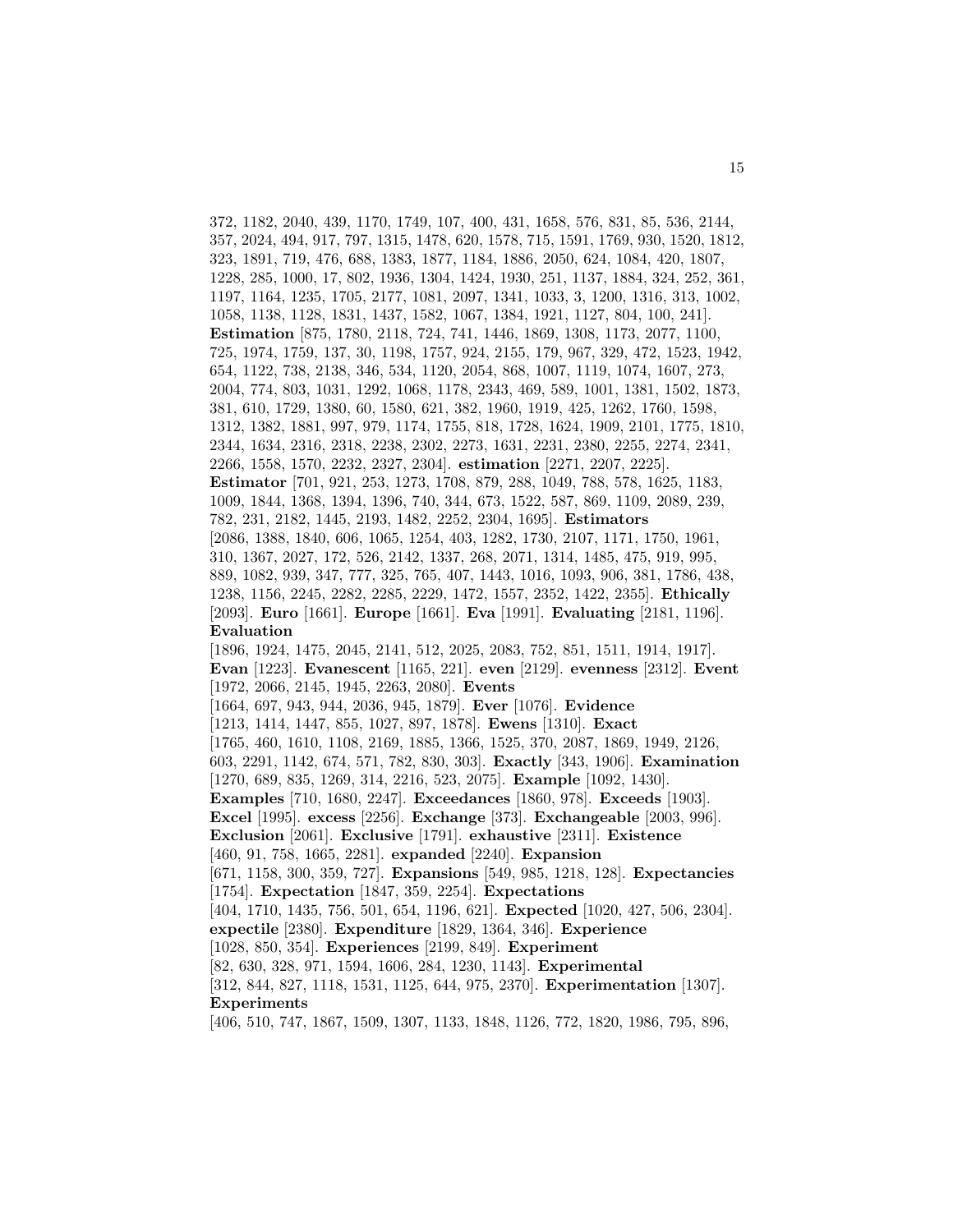1432, 2061, 1405, 458, 409, 430, 541, 182, 1277, 1992, 2235, 2297, 1556, 2206]. **Explanatory** [1382]. **Explicit** [688, 1680, 1413, 1428]. **Exploited** [1719, 2291]. **Exploring** [2201]. **Exponential** [1185, 1065, 1901, 298, 394, 1776, 1097, 1124, 1836, 453, 655, 706, 462, 760, 367, 1138, 912, 1211, 995, 1516, 260, 461, 626, 837, 1083, 171, 588, 584, 1324, 517, 1420, 1573]. **Exposure** [1051, 1063]. **Exposure-Response** [1063]. **Expression** [1858]. **Expressions** [846, 926]. **Extended** [1194, 1672, 1487, 92, 346, 2076, 2151, 2037]. **Extending** [610]. **Extension** [762, 473]. **Extensions** [1721, 1670, 918]. **Extent** [1699]. **External** [805]. **Extinction** [1663, 664]. **Extra** [995]. **Extrapolative** [501]. **Extrema** [812, 1039]. **Extremal** [1357]. **Extreme** [810, 1762, 1664, 266, 1976, 964, 765, 1879, 2293, 2081]. **extreme-value** [2293]. **Extremes** [1871].

16

**F** [2007, 2006, 2275, 1822]. **F.A.A.** [545]. **FAA** [1589, 2035]. **Factor** [2191, 1962, 988, 1299, 1756, 1645, 1057, 2151]. **Factorial** [406, 294, 1509, 1848, 630, 2171, 1169, 458, 511, 182, 1277, 563, 2129]. **Factorisation** [514]. **Factors** [1400, 742, 1299, 1745, 483, 2262]. **Failure** [1012, 1470, 462, 1138, 1436, 1818, 1596]. **Faithful** [2022]. **Falling** [2013]. **False** [1700]. **Familial** [1383, 2029]. **Families** [1028, 655, 706, 1235, 1485, 995, 1122, 1007, 1239, 468]. **Family** [1776, 471, 1774, 1436, 1173, 1920, 1811, 1029, 1445, 1324, 354, 468]. **Farm** [1258, 2028]. **Fashion** [1055]. **Fast** [2378, 2049, 2311, 2266]. **Fault** [4]. **Fay** [2138]. **Feature** [1703, 2305]. **February** [1589]. **federal** [2325]. **Fertility** [1431]. **Feser** [1991]. **Festschrift** [1654, 2346]. **Few** [907, 303, 2356]. **Fewster** [2308]. **Fibrous** [2139]. **Fiducial** [20]. **Fieguth** [1983]. **Field** [1867, 902, 1126, 1976, 1431, 2072]. **Fields** [1802, 1637]. **Fifth** [2133]. **Filter** [1054, 586]. **Filters** [1535]. **Finance** [1027, 2081]. **Financial** [1846, 2025]. **Finch** [662]. **Find** [284]. **Finding** [1087, 1206]. **Findings** [615]. **Fine** [1844]. **Fine-Tuned** [1844]. **Finetti** [1201]. **Finger** [1235]. **Finite** [114, 936, 1186, 85, 539, 797, 1171, 578, 1140, 609, 1486, 1665, 1741, 594, 1381, 1873, 782, 1262, 2366, 2242]. **Finite-Sample** [782]. **Finiteness** [872]. **Firm** [15]. **First** [768, 1392, 947, 1411, 970, 1128, 1127, 1288, 1679, 738, 644, 2365, 2330]. **First-** [1679]. **First-Difference** [1288]. **First-Order** [1411, 1128, 1127, 2330]. **first-price** [2365]. **First-Year** [1392]. **Fish** [1660]. **Fisher** [2214, 515, 715, 698, 1181, 764, 315, 314, 1224, 1868, 1158, 1699, 2217, 1434, 801, 1174]. **Fishery** [1466]. **Fit** [1467, 822, 1344, 739, 1393, 764, 56, 109, 1906, 316, 1285, 1647, 1920, 800, 438, 2168, 583, 616, 1904, 1143, 1692, 2364, 1514, 2265, 2334, 2242, 1687]. **fits** [1688]. **Fitted** [1449, 2096]. **Fitting** [951, 1019, 948, 950, 1363, 1140, 1163, 1468, 1683, 1559, 1469, 952, 1805, 949]. **Fixed** [829, 1626, 1054, 1680, 155, 525, 205, 560, 384, 639, 906, 1624]. **Fixed-Width** [829, 639]. **Flats** [1509]. **Flexible** [2084, 2022, 2102]. **Flies** [1118]. **Fligner** [762]. **Flip** [19]. **Florida** [2276, 2275, 2267]. **Flow** [287].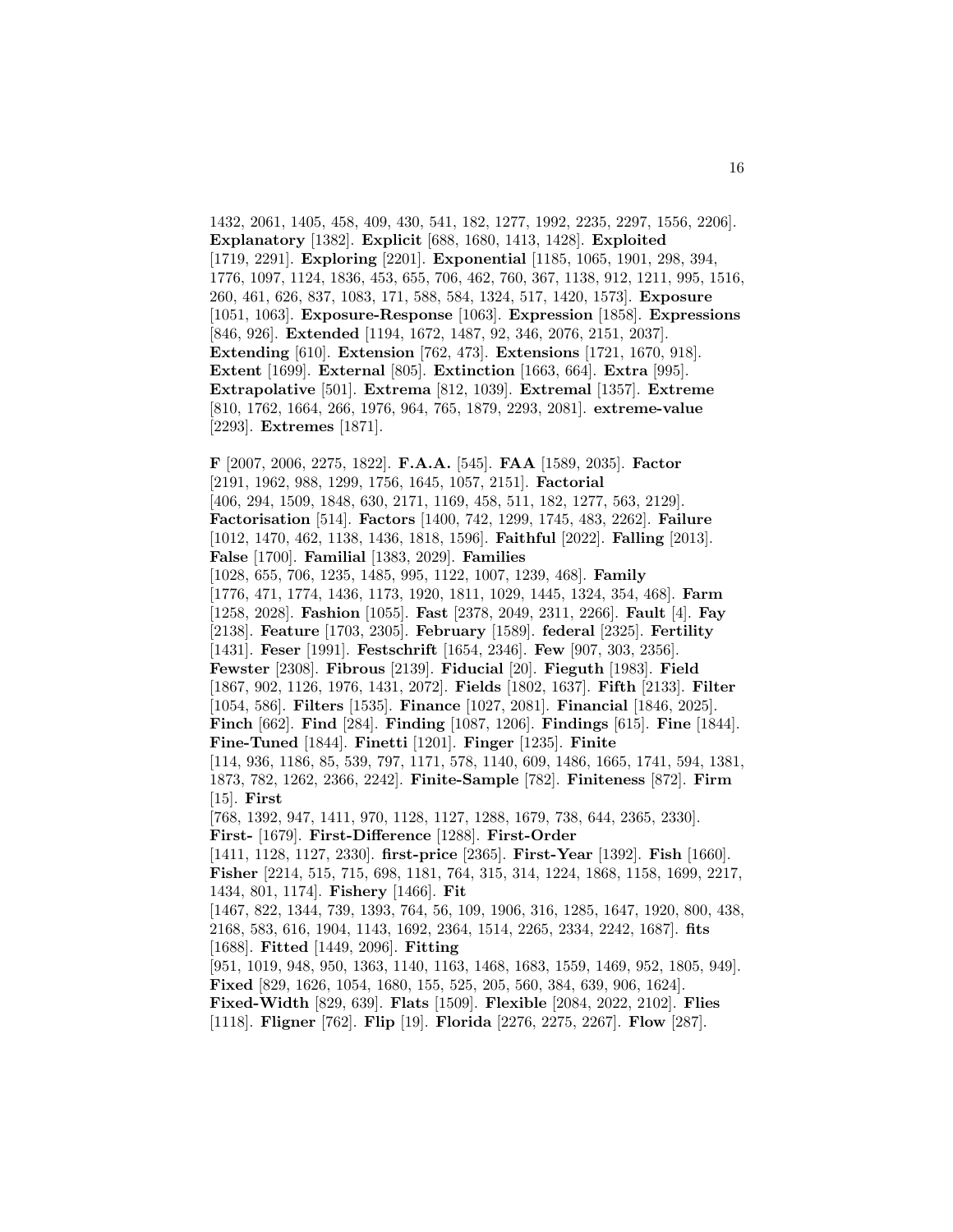**Flowering** [2036]. **Flows** [2058, 917, 1591, 557]. **focus** [1683]. **Focused** [1835, 2304, 1964]. **focussed** [2342]. **Fodder** [87]. **folded** [2329]. **folding** [2208]. **Foldover** [1094, 1276]. **Follow** [2016]. **Follow-Up** [2016]. **Following** [768, 2207]. **Food** [327]. **Foot** [1829]. **Foot-And-Mouth** [1829]. **Force** [1591, 1030, 1029]. **Forecasting** [2058, 1290, 2360, 313, 1922, 2261]. **Forecasts** [1722, 2067]. **Foreman** [1752, 1452]. **Forerunners** [154]. **Foreword** [1653]. **Form** [699, 2181, 292, 313, 1183, 758, 131, 381, 33, 1858]. **Formal** [407]. **Formation** [1428, 1413, 335]. **Forming** [500]. **Forms** [953, 504, 954, 1723, 1356, 238, 846, 955, 926, 1196, 1262]. **Formula** [477, 384, 1142]. **Formulae** [107, 1847, 1269, 1670, 249]. **Formulation** [757]. **Forthcoming** [1232, 1246, 1348, 1360, 1377, 1390, 1402, 1409, 1427, 1439, 1451, 1461, 1462, 1474, 1495, 1508, 1518, 1533, 1547, 1563, 1574, 1588, 1600, 1616, 1627, 1641, 1650, 1681, 1698, 1713, 1726, 1738, 1751, 1766, 1777, 1787, 1796, 1803, 1815, 1823, 1832, 1842, 1851, 1859, 1866, 1874, 1882, 1890, 1898, 1907, 1916, 1925, 1935, 1944, 1958, 1973, 1984, 1998, 2008, 2021, 2034, 2046, 2056, 2068, 2082, 2095, 2104, 2113, 2122, 2136, 2147, 2156, 2165, 2176, 2187, 2198, 2204, 2210, 2220]. **Forward** [599, 2251]. **Foundations** [2276, 491, 2267]. **Four** [1113, 1655, 1585, 2071, 241, 516]. **Four-Moment** [516]. **Four-Parameter** [241]. **Fourier** [1316]. **Fourth** [1123]. **Fraction** [247, 1700, 2063]. **Fractional** [454, 2016, 987, 450, 563, 129]. **fractionally** [2289]. **Fragile** [1235]. **Frailty** [1499, 1284, 1760, 1598]. **Frames** [1001]. **Framework** [1717]. **Fraser** [1520]. **Fréchet** [1304]. **Fréchet-Type** [1304]. **Free** [681, 716, 796, 1112, 1110, 1005, 1039, 524, 1293, 449]. **freedom** [1694]. **Freight** [299]. **Freight-Rate** [299]. **Frequency** [534]. **Frequentist** [2073, 2142]. **Friends** [2132]. **Frost** [416]. **Fuel** [147]. **Fuentes** [1994]. **Fulfilled** [1699]. **Full** [2191, 1034]. **Full-Information** [2191]. **Full-Time** [1034]. **Fully** [1801, 1394]. **Function** [418, 53, 480, 400, 1186, 2024, 2141, 620, 699, 1171, 671, 966, 1055, 252, 361, 141, 1341, 787, 1582, 1249, 741, 300, 427, 212, 179, 1856, 639, 391, 777, 1120, 852, 1074, 55, 1142, 824, 1914, 838, 1858]. **Functional** [1828, 962, 1986, 1325, 1960, 33]. **Functionals** [829, 962, 963, 129]. **Functions** [417, 976, 1342, 109, 1201, 1503, 1646, 37, 31, 1237, 608, 816, 1826, 1122, 1888, 401, 1007, 296, 1894, 949, 2352]. **Fundamental** [477, 384]. **Fundamentals** [1996]. **Further** [276, 2073, 108]. **Future** [903].

**G** [1192, 1150, 2276, 1981, 1090, 165, 1045, 1967]. **G.** [970]. **Gˆateaux** [1506]. **Gain** [156]. **Gains** [25]. **Galambos** [1046]. **Galton** [1663, 1181, 726, 286, 234]. **Gambling** [1674, 634]. **Games** [944, 1247]. **Gamma** [1114, 471, 625, 371, 1598, 2372, 1568]. **Gammas** [627]. **gammSlice** [2269]. **Gang** [1381]. **Gani** [942, 1233, 1934, 1932, 1933]. **Gaps** [474]. **GARCH** [2157, 1888, 1865]. **Gardner** [1997]. **Gardner-Lubbe** [1997]. **Gauss** [1623, 1083]. **Gaussian** [1015, 1113, 1186, 414, 977, 1637, 983, 1491, 484, 2179, 360, 2231, 2340, 2253, 2377, 1701, 1942, 1351, 2178]. **GD** [668]. **Gelfand** [1994]. **Gene** [1235, 2036]. **Genealogy** [2010]. **General**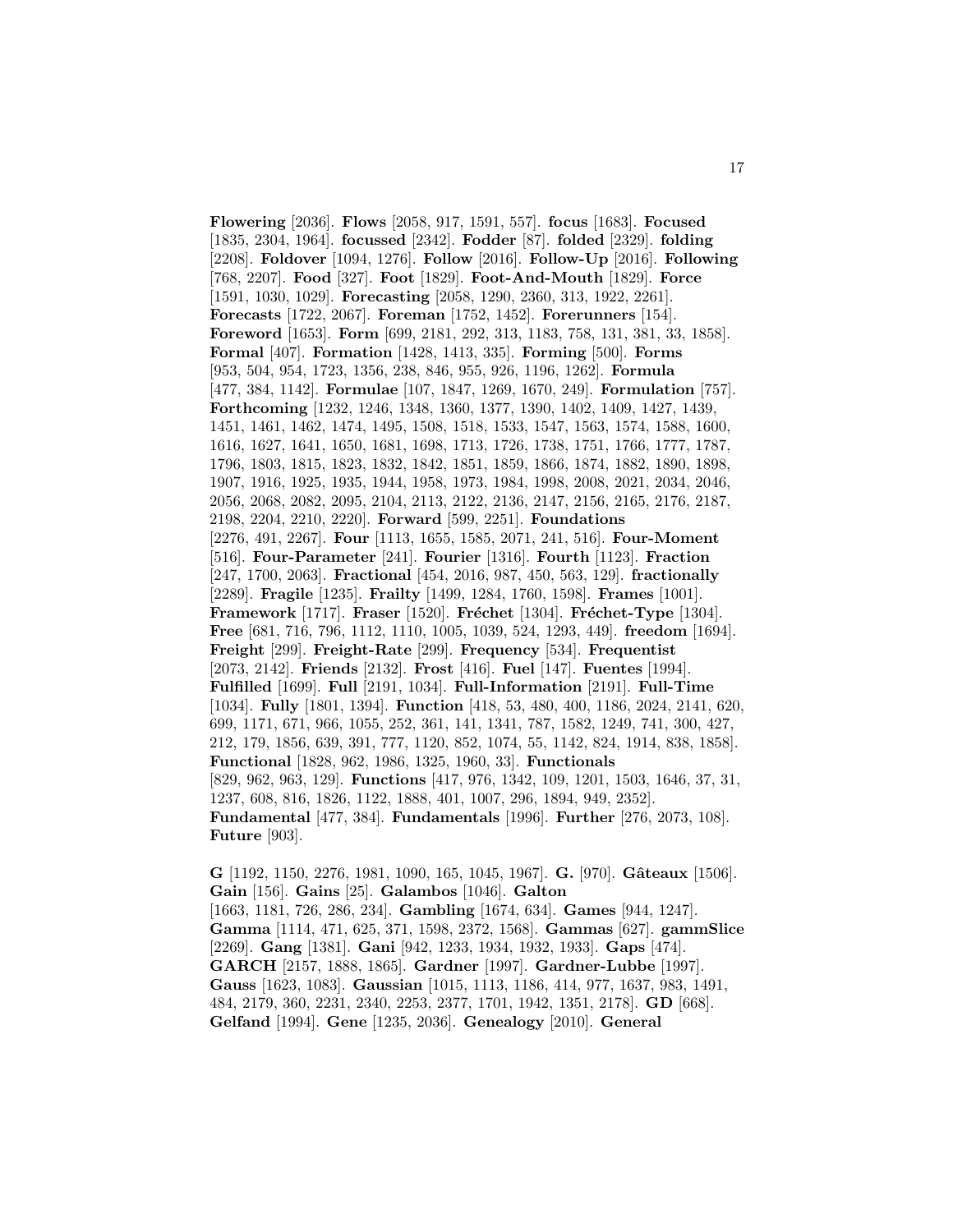[440, 1752, 757, 1769, 435, 1585, 923, 938, 802, 896, 725, 1844, 1623, 197, 131, 830, 1312, 736, 1693, 2258, 2286, 2225]. **Generalisation** [930, 881, 2171]. **Generalised** [2316, 2024, 2116, 2001, 2228, 2269, 2168, 2182, 2272, 2218, 2224, 2254, 2342, 2311]. **Generalization** [1625, 1619, 212, 1359, 1504, 1695]. **Generalizations** [1393]. **Generalized** [1633, 675, 1735, 1480, 1776, 1880, 1466, 1160, 1501, 1723, 301, 1762, 1420, 1965, 1465, 1437, 888, 257, 725, 1066, 960, 1712, 1976, 1862, 1798, 1305, 869, 1902, 459, 1799, 1810, 2207, 2065, 1841, 2055]. **generate** [2258]. **Generated** [49]. **Generating** [418, 1906, 501, 608, 765]. **Generation** [1989, 5, 2206]. **Genest** [1822]. **Genetic** [1829, 7, 25, 2362]. **Genetics** [719, 950, 1643, 1996]. **Genotype** [1705, 30, 1204]. **Genotypic** [30]. **Geoffrey** [1378]. **Geometric** [1765, 672, 1189, 376, 1239, 1324, 8, 2075, 2218]. **Geometrical** [384]. **Geometry** [781, 177, 384, 477]. **Geostatistical** [2179]. **Germany** [1661]. **germination** [1683]. **Getting** [1978]. **Gibbs** [1792]. **Gil** [737]. **Gini** [1484, 1959, 1593]. **Gittins** [1331]. **Given** [1903, 1000, 1665, 641]. **Glass** [1606]. **Global** [1320]. **Globally** [2352]. **Gnedenko** [1323]. **Golf** [1234]. **Gompertz** [1905]. **Gompertz-Type** [1905]. **Goodness** [1692, 822, 1344, 1393, 1514, 764, 56, 109, 316, 800, 438, 2168, 583, 616, 1143, 2364, 2334, 1687]. **Goodness-of-Fit** [822, 1393, 764, 1692, 1514, 2334, 1687]. **Gower** [1997]. **GPS** [2324]. **Graduate** [2199]. **Graham** [1496]. **Graph** [1825]. **Graphical** [2058, 601, 1826, 2196, 1876, 1900, 2231, 2340, 2291]. **Graphics** [1995]. **Grassia** [627]. **Greater** [1144]. **Greedy** [2251]. **Greenacre** [1980]. **Grids** [949]. **Griffiths** [679]. **Gross** [917, 1591]. **groundwater** [1564]. **Group** [1852, 763, 1730, 2169, 369, 1638, 1686, 2287]. **Group-Censored** [1730]. **Grouped** [1484, 1320, 60]. **Grouping** [796, 1112, 138]. **Groups** [31]. **Growth** [1203, 663, 463, 1721, 735, 2047, 742, 1660, 724, 726, 815, 347, 33, 1382, 1134].

**Grundy** [758]. **GSS** [435]. **GTFS** [2324]. **GTFS-based** [2324]. **Guarantee** [1138]. **Guarded** [1414, 1447]. **Guide** [2093]. **Guttorp** [1994].

**H** [970, 832, 545, 410, 1967]. **H.** [546, 612]. **Haenszel** [1396, 2243]. **Half** [1142]. **Half-Integer** [1142]. **Hall** [1090]. **Handbook** [2078, 1994]. **Handicapping** [1234]. **Hannan** [1209, 329, 1078]. **Harbour** [1716]. **hardback** [2276, 2275, 2267]. **Harmonic** [844, 8]. **Harold** [1536]. **Harris** [717]. **Hastings** [2371]. **Hausdorff** [1153]. **Hausman** [2310]. **Having** [677, 1528]. **Haynes** [1948]. **Hazard** [1578, 242, 1885, 816, 2201, 2252]. **Hazards** [1913, 1019, 2097]. **Head** [1965]. **Health** [2163, 1754, 1981, 2273]. **Heat** [2167]. **Heavy** [1839, 1846, 1679, 1865]. **Heavy-Tailed** [1839, 1679, 1865]. **Heavy-Tailed-Distributed** [1846]. **Hedging** [2157]. **Heiberger** [1995]. **Henderson** [1535]. **Henry** [379, 1589]. **Hereditary** [486]. **Heritier** [1991]. **Herriot** [2138]. **Heterogeneity** [2171, 1590, 1098, 182, 1143]. **Heterogeneous** [1839, 1905, 1743]. **Heteroscedastic** [675, 763, 1367, 1137, 1647, 2143]. **Heteroscedasticity** [1157, 923, 617, 1176]. **Heterosis** [568]. **Heuristic** [458]. **Heyde** [1062].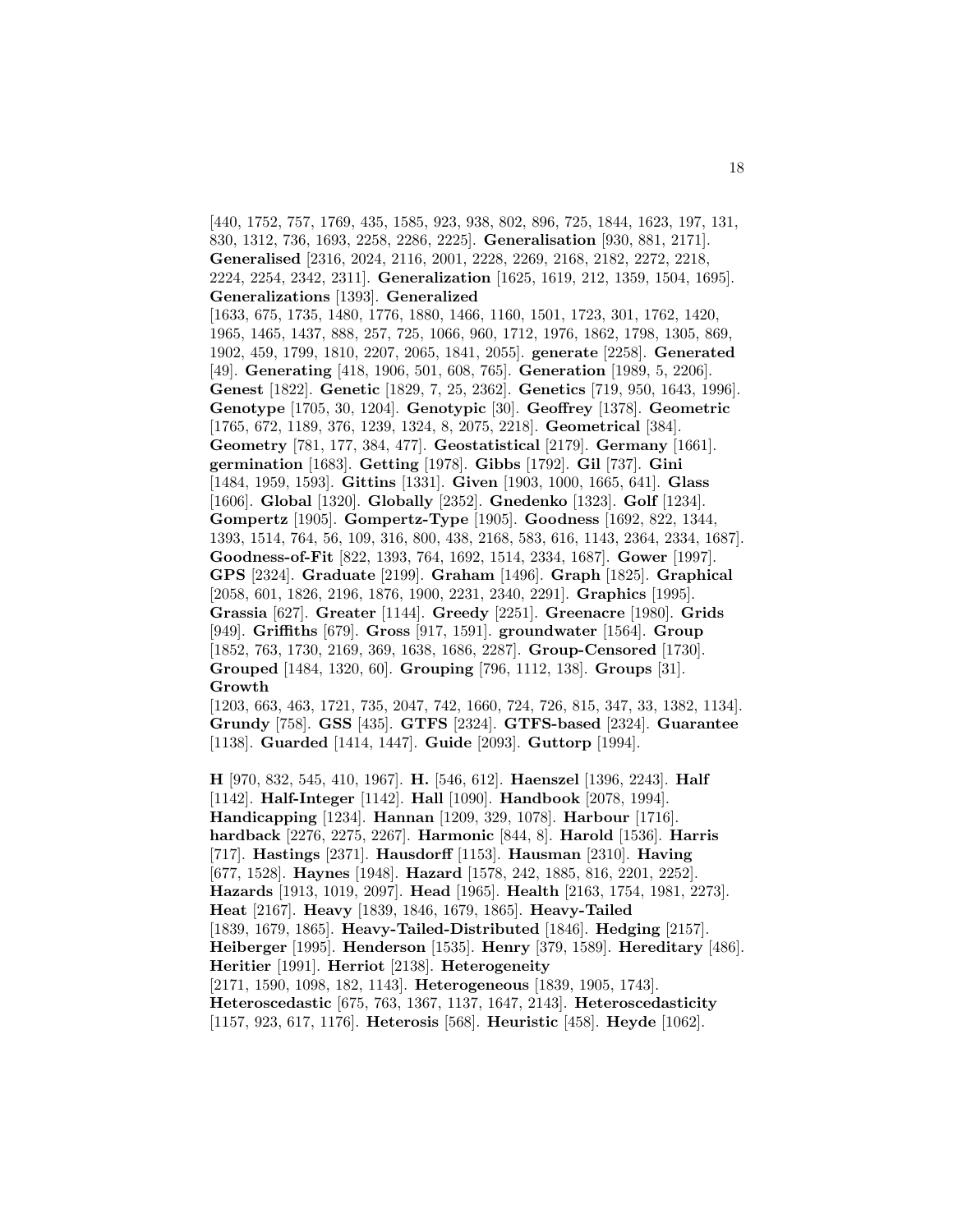**Hidden** [1889, 1918, 1741, 1727, 1381, 2279, 2270, 2301, 1971]. **Hierarchical** [1748, 1753, 2031, 1212, 1782]. **High** [1940, 1939, 2011, 1879, 2091, 2161, 2250, 2231, 2309, 2241, 2362, 2280]. **High-Dimensional** [1940, 1939, 2011, 1879, 2091, 2161, 2231, 2309, 2241, 2280]. **high-throughput** [2362]. **Higher** [1471, 474, 1750, 1883, 2361]. **Higher-Order** [1750, 1883]. **Highly** [1749]. **Hilbe** [2005]. **Hilbert** [924, 2110]. **Hildreth** [921]. **Hildreth-Houck** [921]. **Historical** [1752, 947, 548]. **History** [2080, 968, 2137, 1670, 1945]. **Hitting** [1298]. **HIV** [946, 1091, 1272]. **HIV/AIDS** [946]. **Hodges** [504, 869]. **Holes** [2149]. **Homogeneity** [1449, 841, 812, 582, 1516, 1457, 670, 1003, 845]. **Homogeneous** [1358]. **Hong** [2177]. **Honorary** [102, 159, 168, 496, 658]. **Horvitz** [578, 325, 673]. **Hospital** [1893, 1968, 1967]. **Houck** [921]. **Household** [1475, 1829, 1364, 2015, 666, 648, 2148, 1590, 327, 320]. **Households** [1379]. **Housing** [447, 355]. **Huang** [1695]. **Huber** [1708]. **Human** [913, 950, 1705, 413, 395, 2349]. **Hurricanes** [1476]. **Hurwitz** [1768]. **Hybrid** [2274, 2255]. **Hyper** [1987, 672]. **Hyper-Geometric** [672]. **Hyper-Lassos** [1987]. **Hypercubic** [406]. **Hypergeometric** [671, 1370, 551, 1252]. **Hypothermia** [2084]. **Hypotheses** [20, 1014, 1956, 189, 1145]. **Hypothesis** [1052, 1848, 1385, 1127, 230, 2195, 481]. **Hypothetical** [248].

**Ideal** [547]. **Identical** [472]. **Identifiability** [1515, 127]. **Identification** [1213, 1793, 529, 2180]. **Identify** [1926]. **Identifying** [1838]. **Identity** [842, 1087]. **ignorability** [2296]. **Ignorable** [1591, 2016, 1900]. **Ignoring** [1579]. **II** [1199, 2128, 2297, 505, 1447, 1424, 912, 1428, 1413]. **Illustrated** [3]. **Image** [1151, 2134, 1983]. **Imbedding** [163]. **Imcomplete** [893]. **Immigration** [655, 692, 706, 286, 234]. **Immunoassay** [1608, 1856]. **Impact** [1466, 1248, 395, 2273]. **Impatient** [165]. **Imperfect** [1720]. **Implementation** [1645]. **Implementing** [1188]. **Implication** [2012]. **Implications** [648, 1027]. **Implicitly** [273]. **importance** [1565, 2370]. **Imprecise** [1806]. **Improved** [440, 1307, 955, 1368, 2217]. **Improved-Accuracy** [955]. **Improving** [740, 945, 2241]. **Imputation** [1254, 2015, 2016, 2148, 1900, 1576, 2296]. **INAR** [2317]. **Inaugural** [1534, 1604, 1652]. **Incidence** [2158]. **Incidental** [1342]. **Including** [2117]. **Income** [1364, 1253, 1258, 2359]. **Incomplete** [1160, 451, 1070, 772, 155, 684, 677, 2202, 2117, 1513, 1075, 1623, 783, 870, 1142, 817, 470, 1001, 1622, 261, 1553, 2274]. **Incompletely** [1788]. **Incorporating** [896, 1895]. **Increases** [1642]. **Increasing** [997]. **Incremental** [1541]. **Increments** [1710]. **Incubation** [1272]. **Independence** [1709, 572, 10, 756, 1189, 604, 571, 1861, 368, 229, 584, 696, 1217, 1296]. **Independent** [883, 297, 831, 2023, 1227, 1326, 1021, 385, 641, 1755].

**Indeterminate** [1336]. **Index** [1403, 1494, 1548, 1549, 1767, 879, 1871, 1921,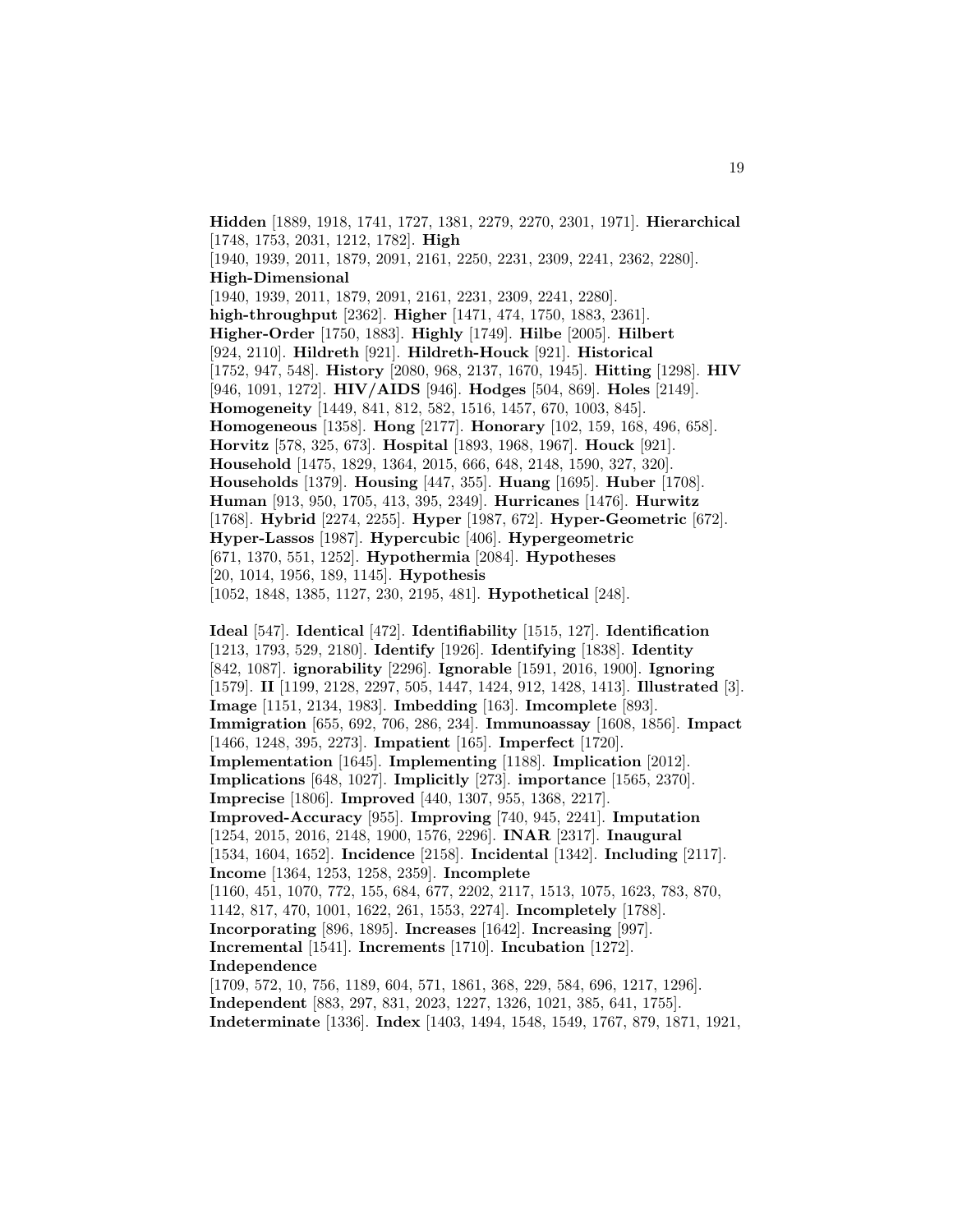1773, 1959, 1728, 1593, 2302, 2380]. **Indexes** [1440, 1602, 1651, 1714, 1804, 1843, 147]. **Indicators** [503]. **Indices** [2012, 1331]. **Indirect** [167]. **Individual** [2181, 1999]. **Individuals** [1853]. **Induced** [1129, 981, 2193]. **Inducing** [890]. **Industry** [1936, 1993]. **Inequalities** [137, 865, 981]. **Inequality** [678, 242, 1367, 2197, 628, 1368, 492, 1238, 1251]. **Infection** [980, 1079]. **Infectious** [553, 1045]. **Inference** [691, 711, 877, 956, 1864, 1776, 1752, 1365, 1307, 1962, 491, 2116, 1828, 1877, 2139, 2333, 2108, 1871, 957, 1648, 958, 878, 655, 706, 1175, 1487, 341, 959, 2074, 1223, 2172, 2143, 1486, 960, 1712, 2159, 2049, 744, 1488, 592, 2178, 1782, 1643, 2203, 660, 208, 1969, 990, 933, 1883, 2260, 661, 2319, 2347, 1689, 2366, 2291, 2272, 2033, 2173]. **Inferences** [1870]. **inferiority** [2007]. **Infill** [2355]. **Infinitely** [755]. **Inflated** [1311, 2218, 1539]. **inflated-parameter** [2218]. **Inflows** [755]. **Influence** [888, 1303, 1306, 1029, 2264, 1036, 1386]. **Influences** [1027]. **Influential** [1789, 779, 1569]. **Information** [1388, 1065, 2248, 2259, 2268, 2277, 2283, 2290, 2300, 2307, 2314, 2322, 2331, 2337, 2345, 2358, 2368, 2375, 766, 2191, 2353, 451, 976, 1541, 1868, 2073, 2127, 2142, 889, 567, 1964, 1443, 470, 1434, 1645, 1819, 2101, 1472, 2342, 1559, 2286]. **Informative** [1543, 1733]. **Inheritance** [214]. **Inhomogeneous** [1864, 2353]. **Initial** [199]. **Injuries** [1965]. **Innovations** [1912, 1374]. **Inputs** [577, 240]. **Inrefence** [961]. **Insect** [622]. **Insights** [1752]. **Inspection** [959]. **Instability** [1922]. **Institute** [203]. **Instructions** [885]. **Instruments** [49]. **Insurance** [1839, 1668, 2273]. **Integer** [1142, 2330]. **integer-valued** [2330]. **Integral** [1467, 242, 477, 384]. **Integrated** [1718, 2197, 1969, 2289]. **Intelligence** [2132]. **Intensity** [1962, 1481, 2351, 2352, 2355]. **intensity-reweighted** [2352]. **Inter** [2022]. **Inter-Arrival** [2022]. **Interacting** [430]. **Interaction** [270, 405, 311, 458, 1243, 1026, 1204]. **Interactions** [2170, 486, 30, 1567]. **Intercept** [650]. **Interchangeability** [358]. **Interest** [1752]. **Interface** [1995]. **Internal** [600]. **International** [753, 203]. **Internet** [1673]. **Interplot** [1195]. **Interpretation** [635, 683]. **Interrelationships** [1201]. **Interruptions** [165]. **Interval** [1091, 1765, 1748, 2141, 460, 1054, 251, 2142, 2071, 1067, 244, 2063, 2232, 639, 1914, 2145]. **Interval-Censored** [1091, 1748, 2063, 2145]. **Intervals** [2070, 829, 2103, 1213, 2023, 2130, 2169, 322, 1354, 2050, 1848, 636, 2002, 1187, 1525, 1764, 1868, 1892, 2073, 2127, 625, 623, 2135, 892, 1773, 1849, 2099, 1799, 1686, 2310, 2285, 2246, 2284, 2379, 2335]. **Interview** [1223, 1372]. **Intra** [1076]. **Intra-Class** [1076]. **Intraclass** [1236]. **Introduction** [1971, 1024, 2092, 971, 2019, 1841, 2033, 2299, 1970, 1943]. **Introductory** [2184]. **Invariance** [649, 793]. **Invariant** [1619, 391, 1665, 740, 2196, 1196, 1241, 1217]. **Inventory** [157, 527, 237]. **Inverse** [414, 233, 983, 846, 1370, 1198, 1789, 2149, 926, 806, 2287, 2377, 1693, 1683, 2373]. **Inverses** [257, 725]. **Inverting** [440, 2284]. **Investigation** [2245, 682]. **Invited** [446, 2235, 1947, 1512, 2107, 1795, 1946, 2069, 2096, 2166, 2124, 2123, 1945, 1948, 1876, 1883]. **Irreversible** [778]. **ISBN**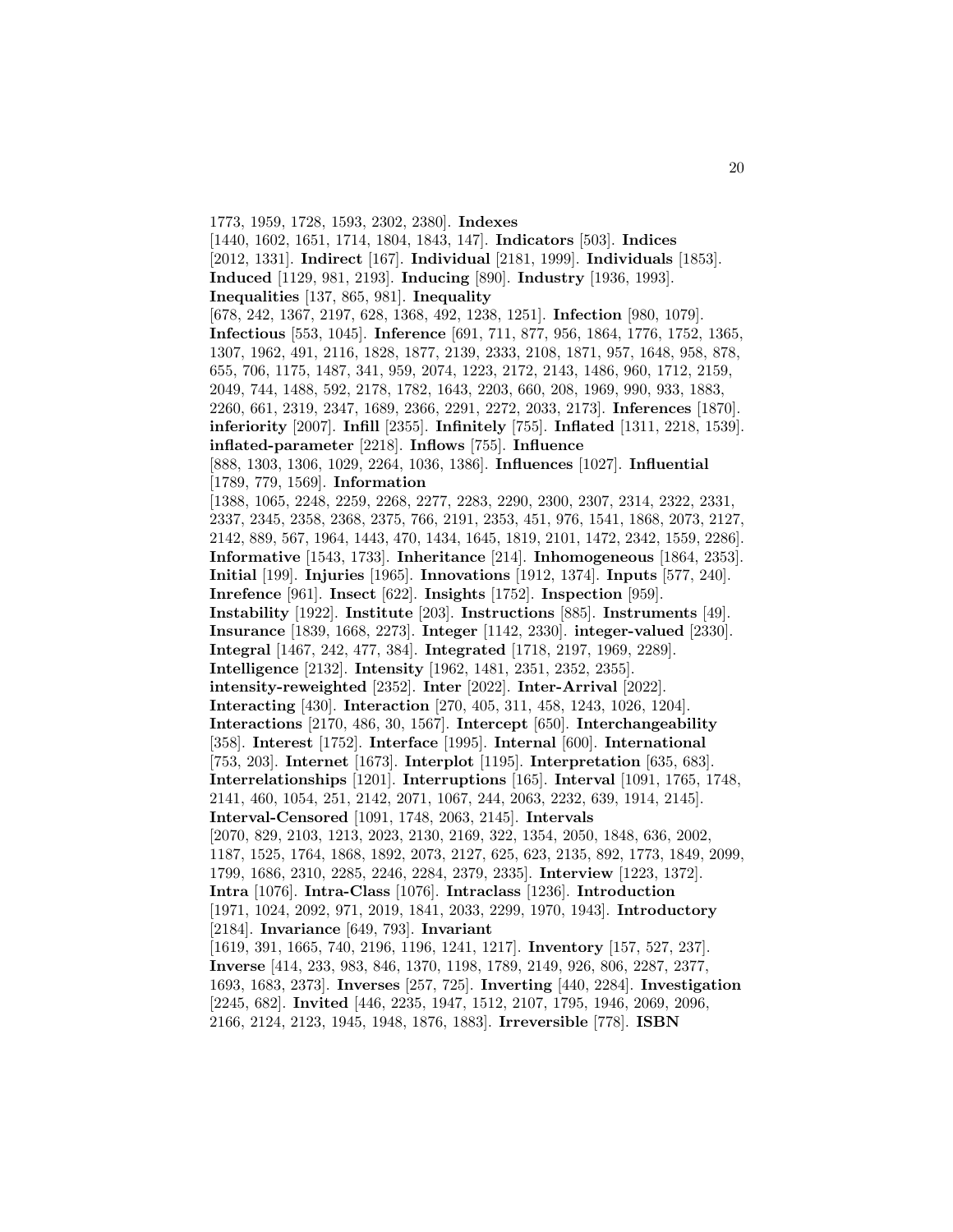[2276, 2275, 2267]. **Isolating** [959]. **Isolation** [1118]. **Isometry** [793]. **Isotropic** [1201]. **Issue** [2248, 2259, 2268, 2277, 2283, 2290, 2300, 2307, 2314, 2322, 2331, 2337, 2345, 2358, 2368, 2375, 968]. **Issues** [1674, 904, 2032, 1281]. **Item** [2079]. **Items** [959, 462]. **Iterated** [561]. **Iteration** [384, 945]. **Iterative** [1896, 1924, 2040, 1068, 459]. **IV** [1858]. **Ivan** [2007].

**J** [1192, 1222, 1310, 1150, 2275, 1821, 1981, 2005, 1822, 708, 1078]. **J-F** [1822]. **J.** [942, 1233]. **Jackknife** [701, 923, 1911]. **Jackknifing** [652, 1396, 736]. **Jalaludin** [1967]. **James** [1209, 1168, 1093, 2193]. **Jannach** [2276]. **Janos** [1046]. **January** [1378, 1739]. **Johansen** [1912]. **John** [1997, 1654]. **Johnson** [1739]. **Joint** [1860, 187, 360, 2231, 238, 723, 1513, 89, 2190, 674, 2066]. **Joint-regression** [1513]. **Jonckheere** [1412]. **Jonckheere-Type** [1412]. **Jones** [1970]. **Jorgensen** [1795]. **Journal** [185, 195, 211, 227, 2289, 968, 1335, 1]. **judgement** [2366]. **Judges** [1927]. **July** [445, 490]. **Jump** [1812, 179, 213, 1918, 2295]. **Jumps** [1431]. **June** [447]. **Justice** [2067]. **Justification** [312].

**Kairat** [2020]. **Kalman** [1054, 586]. **Karenina** [2357]. **Karl** [1972]. **Ken** [1752]. **Kendall** [931, 1961, 965]. **Kernel** [1448, 1658, 1315, 2107, 1891, 788, 1072, 1200, 2047, 2309, 2256, 1759, 949, 2273, 1631, 2252, 2355]. **kernel-based** [2252]. **Keyword** [1549]. **Kind** [281]. **Knibbs** [1132, 1280, 491, 445, 970, 1699]. **Knowledge** [1429]. **Known** [1903, 26, 1120]. **Kolmogorov** [1393, 813, 1384]. **Koml´os** [769]. **Kong** [2177]. **Krawtchouk** [2003, 215]. **Krige** [1489]. **Kruskal** [1592]. **Kshirsagar** [1333]. **Kullback** [1676]. **Kurtosis** [1621, 935, 1119].

**L** [1971, 2007, 2006, 661, 1954]. **Label** [2196]. **Label-** [2196]. **Labels** [1151]. **laboratory** [2297]. **Labour** [1028, 1591, 920, 1030, 1791, 1029]. **Labour-Force** [1029]. **LaBudde** [2019]. **Lack** [2265, 1647, 1904]. **Lack-of-Fit** [1647, 1904]. **Lacking** [429, 505]. **Lags** [355]. **Laguerre** [2348]. **Laird** [1996]. **Lancaster** [545, 2109, 1589, 546, 612, 1455]. **Landfalling** [1476]. **Lange** [1996]. **Langevin** [853, 2217]. **Laplace** [1778, 875, 2328, 1800]. **Large** [1668, 1475, 792, 2024, 288, 655, 1200, 581, 2162, 1759, 554, 1834, 1351, 1271, 354, 706]. **Large-Scale** [2024, 288, 1271, 354, 1475]. **Largest** [390, 421, 1871, 585, 293, 229]. **Laser** [1817]. **Lasso** [1877, 1625, 1695, 2182]. **Lassos** [1987]. **Late** [1917, 1752, 970]. **Late-Stage** [1917]. **Latent** [1962, 2001, 2022, 2138, 293, 1881, 2296, 2112]. **Latent-State** [2022]. **later** [2297]. **Latin** [311]. **Latinized** [1361, 1190]. **Lattice** [294, 575, 982, 511, 459]. **Lattices** [731]. **Law** [1834, 561, 2192]. **Lawless** [2275]. **Laws** [536, 1500, 1147]. **Layout** [1243, 449]. **Layouts** [1801]. **Lead** [237]. **Leading** [970]. **league** [1418]. **Learning** [2067]. **Least** [675, 268, 299, 1183, 2162, 1523, 1457, 2151, 869, 487, 2297]. **Least-Squares** [268]. **Leave** [1314]. **Leave-One-Out** [1314]. **Leavers** [1029]. **Lecture** [1132, 490, 1280, 424, 1417, 1552, 491, 445, 1452, 1699, 2109]. **Lehmann**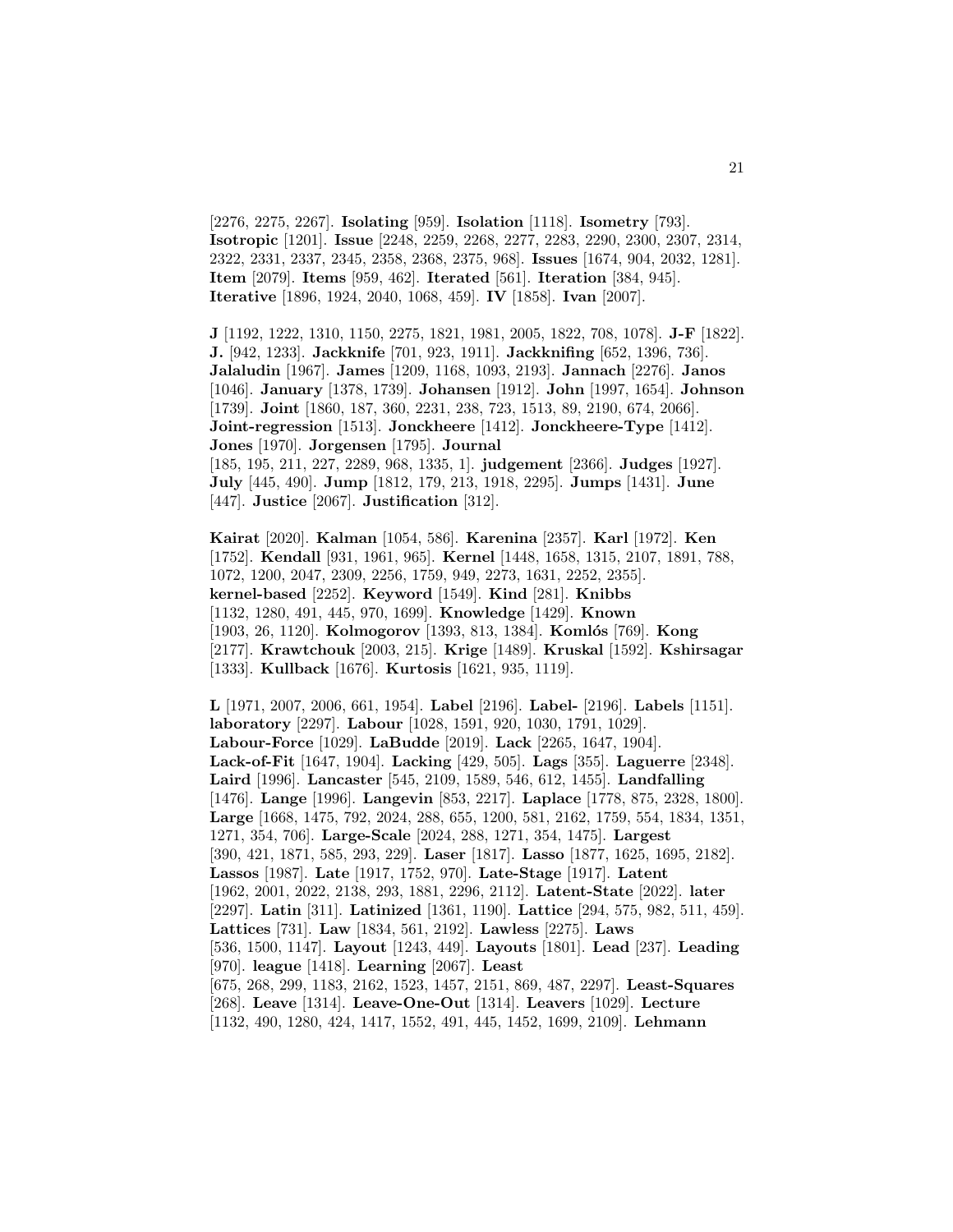[504, 869]. **Lehmann-Type** [504]. **Length** [1316, 2059, 609, 1147, 2221, 1554, 2323]. **length-biased** [2221, 2323]. **Length-Biasing** [1147]. **Length-Biassed** [609]. **Letter** [913, 1279, 1492, 1628, 396, 1968, 657, 1821, 1545, 110, 899, 1649, 1822, 885, 1345, 350, 1639, 1967]. **Letters** [1333, 1472, 1332]. **Level** [1769, 1734, 1670, 2155, 2196, 640, 79, 2338, 1509]. **Level-Invariant** [2196]. **Levels** [1400, 1878, 1564]. **Levene** [1457, 845]. **Leverage** [888, 1902, 1274]. **L´evy** [1384]. **Liang** [1410]. **Life** [102, 159, 168, 496, 658, 68, 1754, 2052, 1138, 2026, 5, 371, 557, 1915, 32, 1692, 2245]. **Life-Test** [68]. **Ligges** [2267]. **Likelihood** [1114, 743, 372, 1182, 1270, 357, 917, 1315, 1730, 1802, 1793, 1812, 476, 938, 934, 285, 1137, 2074, 1163, 91, 912, 1106, 2039, 1870, 2061, 1701, 1320, 995, 1856, 1942, 1773, 1959, 738, 2060, 1212, 2054, 296, 587, 1729, 1380, 60, 1800, 1445, 857, 1056, 1969, 1266, 1482, 1775, 1810, 2194, 2318, 1421, 2333, 1686, 2274, 1570, 2272]. **Likelihood-Based** [1315, 1870, 2061, 1773, 1380]. **Likelihoods** [1161, 321, 2369]. **Limit** [1357, 2013, 1358, 2085, 234, 996, 221, 937]. **Limitations** [1620]. **Limited** [976, 617]. **Limiting** [620, 292]. **Limits** [638, 20, 57, 26, 1328, 1369, 1456, 1691]. **Line** [1514, 287, 1070, 800]. **Lineage** [1099, 1487]. **Linear** [1840, 1505, 1448, 799, 1091, 1896, 1924, 1910, 2040, 766, 695, 1160, 570, 1038, 1676, 429, 505, 1339, 1043, 791, 36, 564, 1018, 923, 317, 1491, 2153, 966, 22, 44, 1367, 802, 1906, 2065, 2001, 2137, 1722, 932, 2148, 888, 2100, 2118, 1870, 2020, 257, 725, 300, 1441, 960, 1325, 1166, 1264, 1220, 1887, 1712, 1779, 728, 393, 346, 777, 2060, 2196, 650, 1212, 868, 803, 2098, 65, 1093, 906, 129, 1756, 2037, 1265, 1238, 2154, 736, 1324, 1036, 2099, 2075, 2101, 1775, 2344, 2240, 2282, 2265, 2288, 2254, 1468, 2229, 2342, 2369, 2328, 2207, 2286, 2311, 1682, 1982]. **Linear-By-Linear** [1896, 1924]. **Linearity** [1317]. **Linearly** [306]. **Lines** [1449, 1989, 1298]. **LINEX** [1074]. **Linkage** [1103, 2211]. **Linked** [2098, 800]. **Linking** [2028]. **links** [2212]. **Linnik** [1500]. **Lipton** [1192]. **List** [333, 685]. **Lists** [2177, 1830]. **Lloyd** [1739]. **Lluch** [346]. **Loadings** [2162]. **Local** [1448, 1802, 1722, 795, 1952, 1688]. **Localized** [1704, 1684]. **Locally** [1237, 1950]. **Location** [1732, 1259, 1182, 1261, 324, 367, 1619, 1073, 740, 1963, 171, 517, 2239, 2363]. **locations** [2324]. **Log** [1091, 1896, 1924, 2040, 1441, 1320, 2196, 2160, 60, 1265, 2222, 2266]. **log-concave** [2266]. **Log-Concavity** [1320]. **Log-Linear** [1091, 1896, 1924, 2040, 1441, 2196, 1265]. **Log-Normal** [60]. **Logarithm** [561]. **Logarithmic** [486]. **Logistic** [702, 574, 1349, 1383, 1338, 1336, 1434, 2292, 198, 1566, 2005]. **Logit** [1210, 2272]. **Loglinear** [1941, 825]. **Lognormal** [357, 100, 241]. **Long** [1448, 1677, 1886, 2114, 851, 1351, 1669, 1863, 818]. **Long-** [1886]. **Long-Memory** [1863, 818, 1351]. **Long-Range** [1448, 1677, 1669]. **Long-term** [2114]. **Longest** [1833]. **Longitudinal** [1203, 1480, 1711, 2211, 1928, 1224, 1033, 2029, 2066, 2112, 1954, 2084, 2172,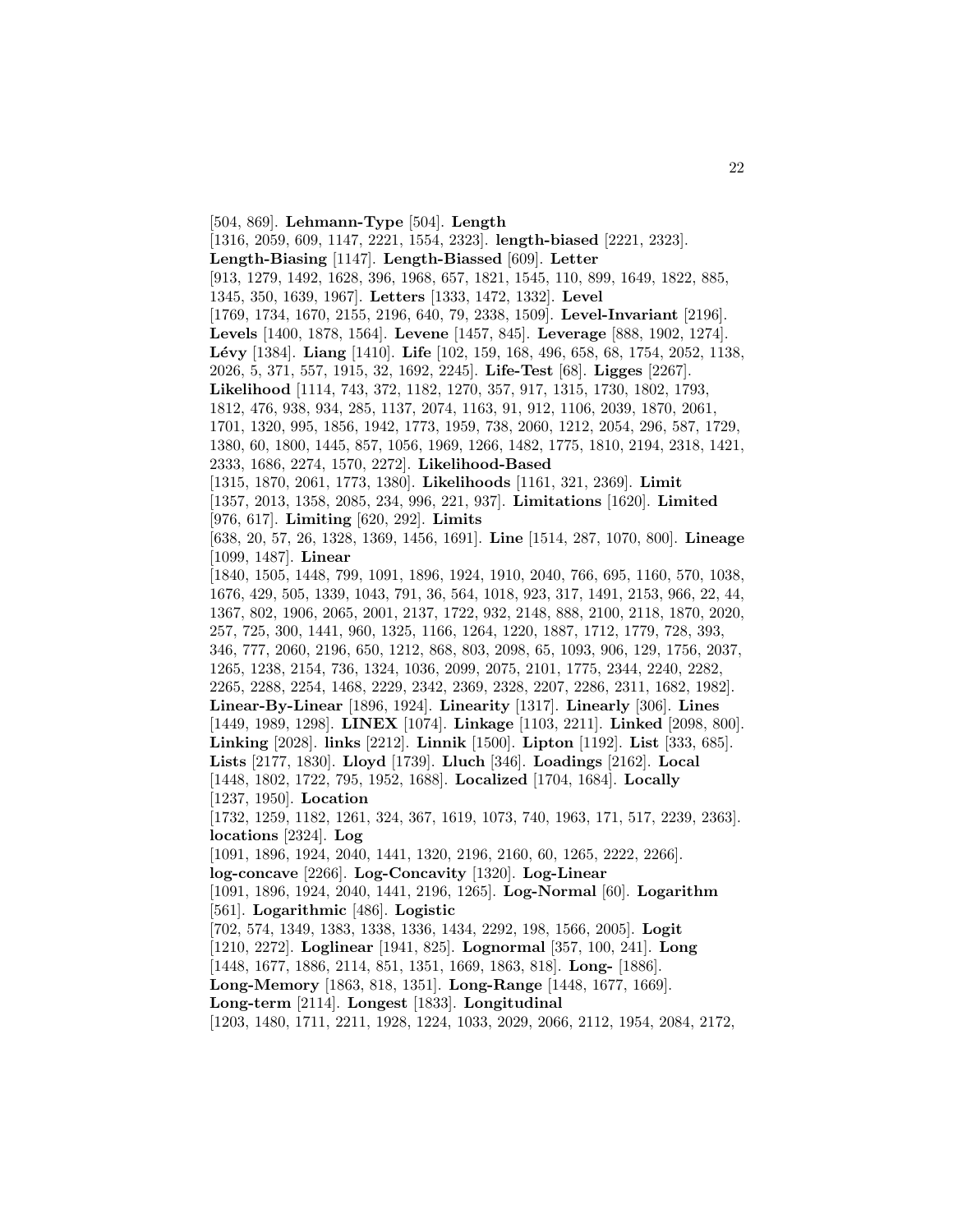2202, 1284, 1216, 2124, 1895, 2190, 1727, 1031, 1025, 2359, 2274, 2327, 1568]. **look** [2235, 2288]. **Looking** [599]. **Lopsided** [2000]. **Loss** [1065, 2141, 2152, 741, 1446, 156, 1074, 1914, 2263, 2340, 2304]. **loss-based** [2340]. **Lotto** [1740]. **Low** [1178, 2250]. **Low-Order** [1178]. **Lower** [2197, 1337, 1021, 1853, 475, 3]. **Loynes** [1044]. **Lubbe** [1997]. **Luck** [1247].

**M** [1233, 1995, 2005, 2019, 1472, 1044, 1994, 1996, 165]. **M.** [661]. **M/G/1** [165]. **Macdonald** [1971]. **Machine** [2067]. **Magazine** [1051]. **Magnitude** [1520]. **Mail** [890]. **Maillardet** [1970]. **Main** [1395]. **Maitland** [596, 646]. **Major** [769, 1235]. **Making** [328]. **Malawi** [1499]. **Malformations** [1211]. **Malt** [1706]. **Man** [551]. **Management** [1406]. **Managing** [1519]. **Mann** [1504]. **Manova** [2161]. **Manpower** [1064]. **Mantel** [2243, 1396]. **Mantoux** [1000]. **Manufacturing** [147]. **many** [2237, 1568]. **many-to-many** [2237]. **Maori** [1576]. **mapping** [2339]. **Marginal** [1349, 715, 2153, 1830, 1003, 1598]. **Marginals** [1626]. **Margins** [1455]. **Maria** [1991]. **Maria-Pia** [1991]. **Marihuana** [615]. **Marine** [1441]. **Mark** [2007, 1993]. **Marked** [1667]. **Markers** [1951]. **Market** [1028, 920, 15, 634]. **Marking** [1271]. **Markov** [1971, 2112, 1129, 1626, 372, 691, 1864, 107, 158, 187, 1051, 1812, 1479, 302, 683, 1358, 1702, 692, 1465, 2279, 1151, 882, 1005, 1035, 920, 625, 1889, 1079, 664, 1623, 2270, 1918, 755, 1741, 1727, 178, 2301, 419, 1669]. **Markov-Renewal** [372]. **Markovian** [158, 1064, 655, 706, 244]. **Marks** [1913, 1270, 835, 1269, 2348]. **Martingales** [291, 1952]. **Mass** [2015, 2256]. **match** [2261]. **Matched** [751, 1949, 744]. **Matched-Paris** [751]. **Mathematical** [948, 395, 547]. **Mathematics** [1392, 1577]. **Mating** [1807, 1250]. **Matric** [626]. **Matric-Variate** [626]. **Matrices** [601, 602, 1702, 206, 1706, 223, 1041, 1146, 450, 303]. **Matrix** [440, 1940, 986, 1064, 671, 392, 188, 1002, 925, 557, 693, 293, 806, 1174, 437, 1217]. **Maurice** [410]. **Maxima** [125, 236, 178, 1294]. **Maximal** [1872, 918]. **Maximization** [1869]. **Maximize** [53]. **Maximum** [416, 1477, 1114, 372, 357, 917, 1730, 2318, 1229, 1675, 476, 285, 2074, 91, 29, 2293, 1701, 1856, 1327, 738, 1212, 587, 824, 1530, 1729, 60, 1445, 1056, 1775, 1421, 2054]. **Maximum-Entropy** [1675]. **May** [462]. **Mayo** [1520]. **MCMC** [2295, 1744]. **Mean** [573, 342, 539, 1273, 1544, 1459, 844, 251, 26, 2011, 1138, 1121, 1263, 741, 628, 1790, 1082, 1976, 89, 939, 2088, 1330, 798, 1915, 1873, 382, 419, 1265, 1145, 933, 1217, 2347, 2217, 2343, 2213, 1990]. **Means** [53, 414, 1979, 390, 421, 1610, 1014, 1154, 878, 726, 582, 623, 1486, 538, 1808, 74, 1919, 8, 13, 108, 2099, 1636]. **Measure** [2038, 1458, 1621, 679, 1350, 1333, 1287, 1761, 1665, 1528, 1821, 1822]. **Measurement** [90, 1731, 1063, 1025, 1960, 2328]. **Measurements** [1375, 994, 1644, 1895, 1071, 1838]. **Measures** [1709, 694, 751, 2103, 1133, 925, 1103, 1920, 1608, 2160, 653, 2334]. **Measuring** [2376]. **Mechanisms** [2202, 765]. **Mechanistic** [1794]. **Medal** [2315, 542, 612, 686, 1062, 1168, 1222, 1233, 1310, 1391, 1496, 1603, 1715, 1850, 1875, 2035, 2189, 1090, 1078]. **Median**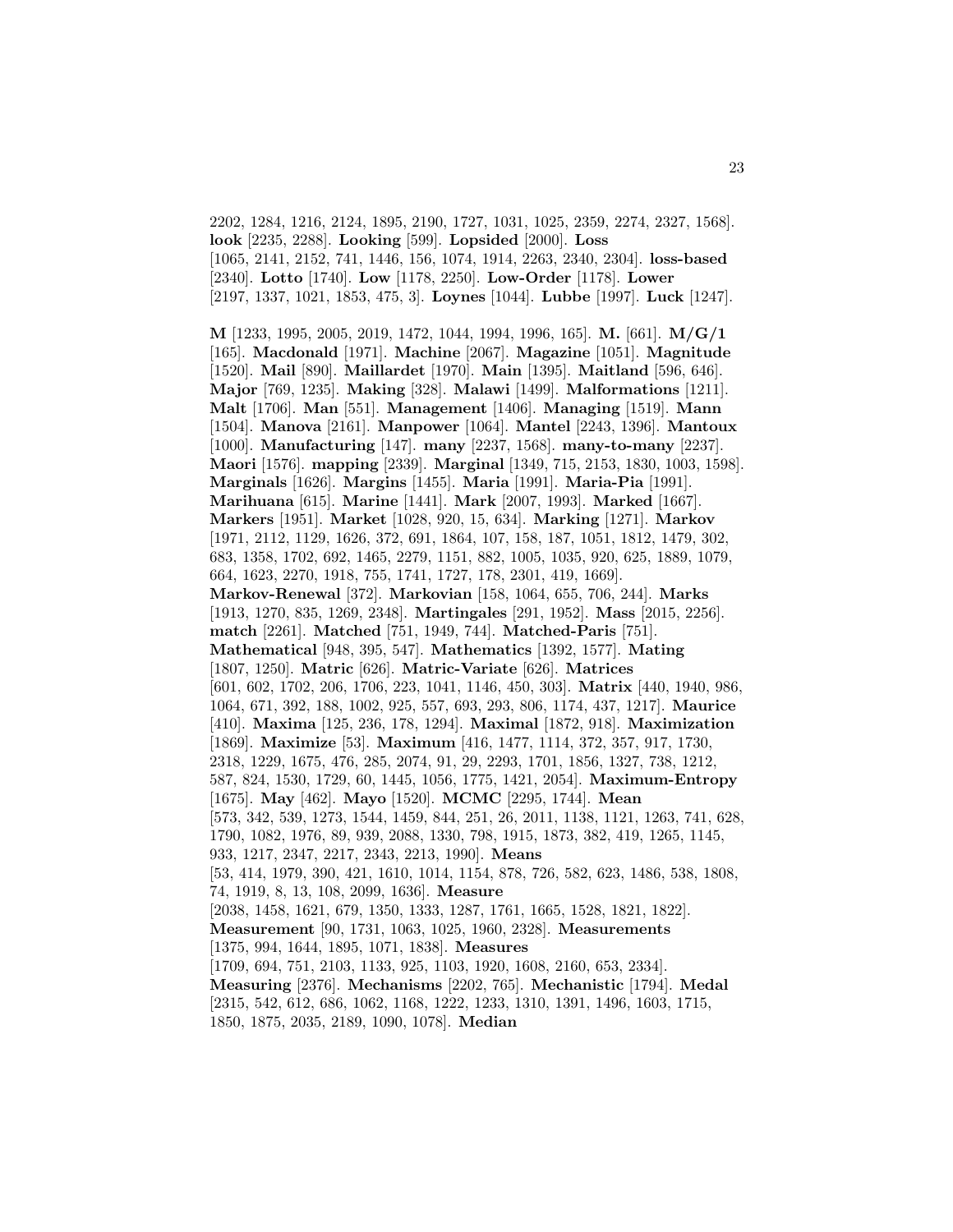[570, 370, 200, 628, 826, 1963, 1330, 730, 700, 1502, 229, 1690]. **Medical** [322]. **Meixner** [1455, 551, 672, 723, 1252]. **Melanoma** [581]. **Melbourne** [1465, 354]. **Member** [102, 159, 168, 496]. **Members** [658]. **Memoriam** [1739, 1589]. **Memory** [1863, 818, 2333, 1351, 2020]. **memoryless** [1692]. **Mendel** [1181]. **Mersmann** [2267]. **Message** [2, 2373]. **Meta** [1938, 2018, 1248, 2135]. **Meta-Analysis** [1938, 2018, 1248, 2135]. **Metapopulation** [1663]. **Metastatic** [522]. **Methadone** [1349]. **Method** [1410, 748, 1748, 1988, 1313, 959, 1581, 1435, 1437, 1582, 1314, 875, 1780, 1830, 524, 1248, 924, 1773, 1053, 86, 1068, 869, 1001, 610, 518, 1008, 2294]. **Methodology** [1618, 2094]. **Methods** [2086, 1423, 668, 1692, 1388, 1572, 2012, 1489, 1633, 2214, 1448, 1677, 1934, 1626, 1735, 1709, 1635, 1940, 1763, 2128, 1732, 1975, 1162, 1410, 1671, 1638, 1467, 1941, 1398, 1425, 1527, 1896, 1924, 2010, 2040, 1634, 1749, 2038, 1515, 1718, 1560, 1711, 1458, 1621, 2170, 1449, 1538, 2218, 1471, 1567, 1684, 1704, 681, 1442, 1565, 1412, 1765, 2062, 2144, 1748, 2141, 1721, 1676, 1977, 1387, 1611, 1540, 1544, 1730, 1758, 1586, 2015, 1802, 1529, 1962, 1578, 1213, 1459, 1708, 2245, 1632, 1470, 1512, 891, 1421, 1675, 2222, 1932, 1610, 1710, 1188, 1637, 1584, 2107, 2013, 2003, 2240, 1539, 1414, 1447]. **Methods** [2130, 1400, 2169, 1893, 1801, 1750, 1393, 1514, 1383, 1723, 1490, 1736, 1762, 1397, 1731, 1931, 2050, 2181, 1961, 1566, 1585, 1928, 1929, 1385, 2152, 2163, 1987, 2025, 1702, 1491, 1988, 1411, 1420, 1939, 2153, 2179, 1424, 1648, 1631, 2244, 1930, 2231, 1734, 1754, 2065, 1644, 1686, 1137, 1526, 2083, 1503, 1625, 1690, 2002, 2224, 1363, 1487, 1556, 1705, 1688, 1419, 1454, 1555, 1986, 1722, 1680, 1674, 1541, 1415, 1581, 2074, 1435, 1456, 1525, 1524, 1691, 1764, 2073, 2127, 2142, 2197, 2171, 2011, 2228, 1685, 1612, 2059, 2180, 2216, 2016, 2085, 1437, 1436, 1582, 2028, 47, 1455, 1573, 1384, 1921]. **Methods** [1583, 1646, 1619, 1719, 1433, 1485, 1554, 2100, 2118, 1706, 1647, 2039, 2172, 2202, 1746, 2246, 1446, 1561, 2087, 1432, 1468, 1519, 1558, 1620, 1949, 2126, 2230, 1570, 2223, 1693, 1399, 2063, 2145, 1720, 1922, 1499, 2229, 1444, 389, 2077, 1543, 1136, 2166, 2019, 1920, 1950, 501, 1613, 2143, 2061, 2162, 1974, 1759, 1486, 1516, 2232, 1757, 2155, 1712, 1579, 2124, 1976, 1513, 1707, 1531, 1744, 1609, 1523, 1608, 1457, 1942, 1623, 1394, 1689, 2159, 2049, 2200, 1918, 1679, 1959, 2201, 1396, 1761, 2041, 1741, 2208, 2088, 2060, 1559, 1395, 2196, 1733, 2048, 2076, 2151, 2243, 1488, 1964, 2195, 1952, 1695, 1963]. **Methods** [2217, 1469, 1740, 1747, 1798, 1443, 1607, 1522, 1557, 1703, 2134, 2004, 2160, 2081, 2109, 1542, 1636, 1530, 469, 1381, 1422, 2089, 1434, 1622, 1271, 1729, 1991, 1413, 1643, 2091, 1380, 2242, 2203, 2129, 1569, 1431, 1580, 1756, 1800, 2037, 1537, 2168, 1717, 1645, 2207, 1528, 1960, 2182, 1445, 1919, 2161, 2241, 1408, 1760, 1745, 2043, 1177, 1382, 1742, 2154, 2193, 2225, 1900, 1917, 1379, 1553, 1933, 2090, 1678, 2072, 2102, 1571, 1694, 2099, 1755, 1799, 2075, 1724, 2215, 1568, 1728, 1624, 1743, 2101, 1687, 1951, 2014, 2213, 1386, 2194, 2110, 2239, 2274, 2361, 2271, 1968, 1967, 2031, 2119]. **Metrics** [1384, 547]. **Metropolis** [2371]. **Michael** [1980]. **Mid** [1686]. **Mid-** [1686]. **Midzuno** [881]. **Migration** [600, 156]. **Mile** [477]. **Mine** [140]. **Mineral** [1405].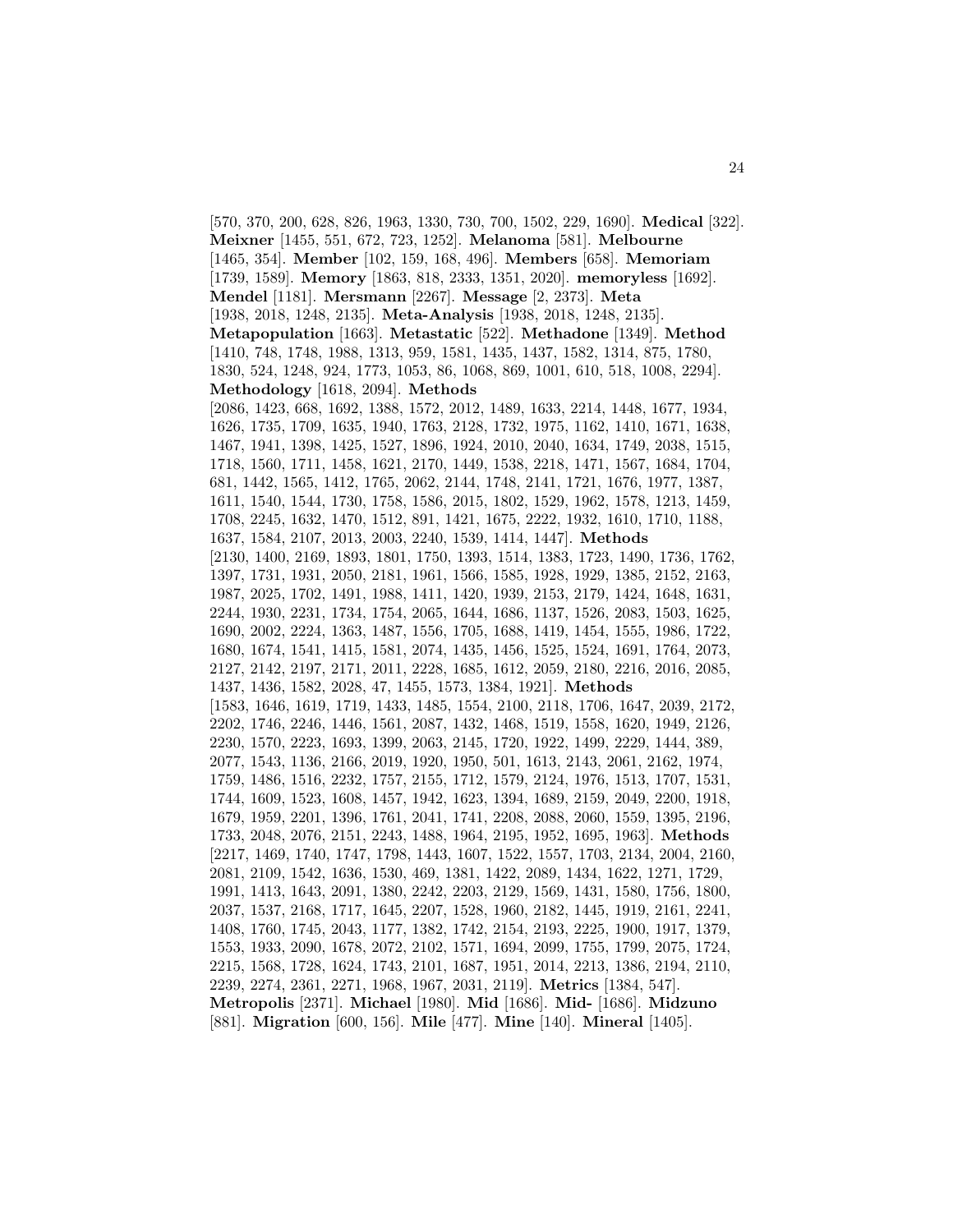**Minimal** [1626, 1938, 720]. **Minimal-Repair** [1938]. **Minimax** [741, 1597, 777, 1156]. **minimising** [2229]. **Minimum** [710, 716, 474, 1892, 1384, 677, 1173, 1608, 1942, 249, 981, 803, 824, 589, 382, 1554, 2304]. **Mining** [1429]. **Mis** [1490, 1238, 1251]. **Mis-specification** [1490]. **Mis-Specified** [1238, 1251]. **Misclassification** [883, 958, 300, 1286]. **Misclassified** [1729]. **Mises** [2217, 607, 1421, 1488]. **Misreported** [1644]. **Missing** [1913, 1254, 1891, 1383, 2017, 2074, 2016, 2202, 1870, 1260, 2124, 1178, 1742, 1900, 696, 24, 2344, 2364, 2359]. **Missing-at-Random** [2124]. **Mistakes** [2107]. **Mixed** [440, 294, 1470, 2065, 2001, 1465, 2029, 2148, 1441, 1701, 1712, 1148, 511, 1212, 2037, 1966, 1265, 1784, 1805, 468, 2240, 2282, 2288, 2254, 2269, 2326, 1682, 1568, 2272]. **Mixed-Effects** [1441, 1966]. **Mixing** [2118, 2077, 274, 1661, 441]. **Mixture** [1159, 1349, 1387, 2108, 1419, 1140, 1673, 2084, 1135, 2115, 1791, 1606, 1516, 2014, 2374, 2205, 2359, 2242, 2335]. **mixture-based** [2205]. **Mixtures** [510, 1854, 750, 1741, 1755]. **Modal** [2328]. **Mode** [1778, 628, 1330]. **Model** [1012, 1203, 1159, 675, 702, 298, 214, 778, 1019, 1091, 1941, 695, 763, 2170, 72, 1365, 2062, 1748, 757, 1038, 1676, 429, 505, 1339, 1544, 1962, 1835, 1785, 977, 1051, 486, 174, 947, 1171, 1750, 2205, 564, 1877, 1490, 1762, 2108, 1655, 1937, 923, 1126, 1367, 802, 529, 1648, 1965, 1329, 578, 1224, 1290, 2027, 767, 1099, 1487, 2097, 1986, 617, 1892, 525, 1210, 2084, 1138, 1436, 1582, 742, 1135, 1921, 1308, 1791, 1922, 825, 1499, 2077, 1543, 725, 1284, 1079, 2117, 1441, 1516, 1264, 1887, 2155, 1976, 1623, 2366, 527, 393, 897, 395, 407, 273, 2004, 592]. **Model** [1292, 1068, 1530, 906, 1782, 1380, 1234, 660, 1003, 1966, 1819, 1238, 1251, 1742, 1784, 568, 736, 1036, 1134, 1805, 2090, 2075, 335, 1743, 1247, 2381, 2344, 1560, 661, 2359, 1419, 2380, 2279, 2320, 2229, 2372, 1559, 2292, 2329, 2286, 2278, 2330, 1568, 2272]. **Model\*** [313]. **Model-Assisted** [1750]. **Model-Based** [1171, 1308, 2004, 592, 660, 2117, 2366]. **Model-Unbiasedness** [578]. **Modeling** [2079, 2100, 1771, 1982, 2190, 2030, 1983]. **Modelled** [920]. **Modelling** [951, 946, 1718, 948, 1307, 1854, 2349, 1716, 1133, 835, 1539, 1794, 1032, 2324, 950, 1931, 1929, 1753, 2137, 1465, 2114, 1033, 2158, 2022, 1418, 2183, 1216, 1953, 413, 2036, 1747, 1564, 1902, 978, 1879, 1661, 1580, 1717, 2362, 952, 753, 1521, 949, 2374, 2351, 2325, 1630, 1558, 1570, 2270]. **Models** [1015, 665, 1840, 1971, 2058, 916, 1505, 921, 1860, 1668, 510, 1941, 1896, 1924, 2040, 766, 739, 1776, 1186, 1160, 1349, 1387, 1478, 1540, 1846, 1835, 1591, 1108, 288, 688, 683, 1253, 1731, 1886, 1961, 1342, 1491, 2153, 2179, 586, 2065, 1644, 636, 1137, 2001, 1164, 1503, 2157, 735, 1175, 1172, 1235, 1363, 1820, 1465, 2029, 1140, 2066, 2112, 1673, 139, 2158, 1338, 1954, 2047, 982, 1151, 1163, 1355, 14, 1106, 932, 1127, 2148, 1719, 888, 2118, 1818, 1647, 2115, 2172, 1870, 1869, 2096, 2053, 815, 1098, 1100, 1889, 1701, 311, 1320, 960, 1712, 1779, 329, 1609, 2049, 1918, 1306]. **Models** [738, 2201, 248, 2138, 1741, 535, 534, 2060, 2196, 826, 1212, 1727, 1841, 1964, 1311, 587, 1031, 1178, 1093, 1434, 1083, 1902, 1945, 1643, 518, 2203, 854, 1580, 1756, 1295, 2037, 1645, 1139, 1003, 1265, 146, 952, 1408, 1760, 1598, 1876,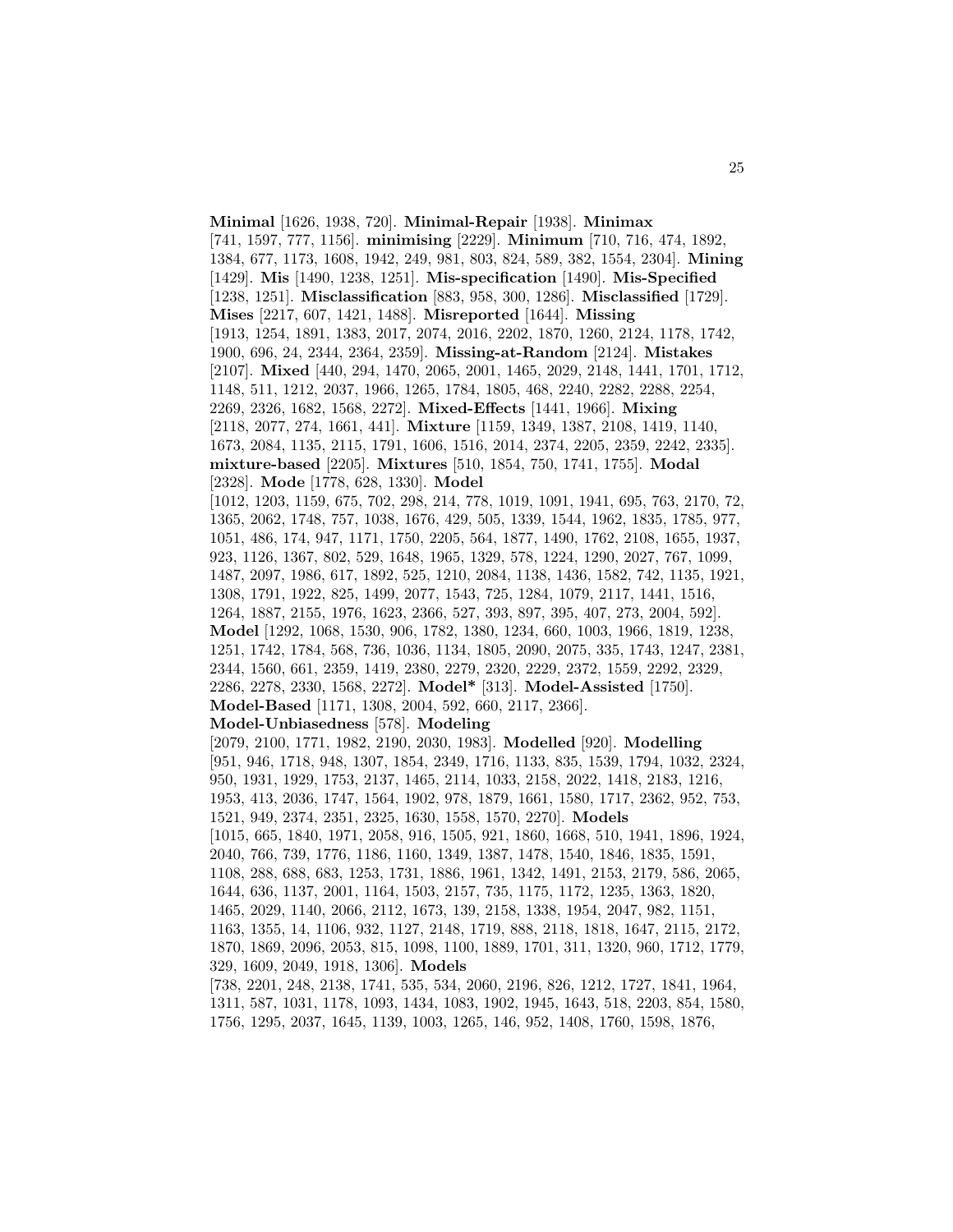1312, 1863, 1881, 2154, 1239, 1324, 1799, 1772, 818, 1266, 1728, 2101, 1775, 1386, 2344, 2296, 1632, 1421, 2222, 2240, 2302, 2289, 2333, 2282, 2265, 2231, 2340, 2288, 1555, 2206, 2279, 2228, 2254, 1573, 2334, 2332, 1683, 2270, 2342, 2291, 2269, 2264, 1569, 2207, 2301, 2286, 2225, 2311, 1682, 1687, 2005]. **Moderate** [1759]. **moderation** [2361]. **Modern** [2065, 1996]. **Modification** [573, 755]. **Modified** [1567, 1003, 1134, 2333]. **MODIS** [2178]. **Modulo** [454, 1241]. **Moivre** [2064]. **Moment** [1350, 1269, 1807, 842, 356, 1147, 516, 50, 1810]. **Moments** [1113, 1515, 392, 846, 1974, 306, 1507, 1087, 926, 2168]. **Monitoring** [1642, 2221]. **Monotone** [242, 340, 2236, 623]. **Monotonic** [1481]. **Monotonically** [1110]. **Monotonicity** [1666]. **Monte** [2294, 752, 1712, 1918, 1041, 381, 1993]. **Mood** [2171]. **Moran** [686, 1359]. **Morgan** [1967]. **Mortality** [27, 958, 1905, 29, 490, 1966]. **Mosaic** [1105]. **Most** [1950, 2213]. **Mouth** [1829]. **Moving** [416, 440, 767, 690, 738, 1635]. **MSE** [803]. **Mulaik** [1982]. **Multi** [911, 649, 1962, 688, 250, 1014, 1734, 2126, 1689, 2201, 1299, 2151, 1963, 470, 1838, 937, 1951]. **Multi-Arm** [2126]. **Multi-Auxiliary** [470]. **Multi-Category** [1951]. **Multi-Channel** [1838]. **Multi-Dimensional** [937]. **Multi-Factor** [1299, 2151]. **Multi-Level** [1734]. **Multi-Normal** [1014]. **Multi-Response** [649]. **Multi-Sample** [1963, 1689]. **Multi-Stage** [911, 688, 2201]. **Multi-State** [1962]. **Multi-Way** [250]. **Multicollinearity** [977]. **Multidimensional** [1358, 989, 1455, 1983]. **Multigrade** [665]. **Multilevel** [1945]. **Multimix** [1419]. **multimodality** [2256]. **Multinomial** [66, 269, 330, 375, 864, 1673, 1370, 1609, 750, 481]. **Multinomials** [120]. **Multiperiod** [1290]. **Multiphase** [2235, 2297]. **Multiple** [1388, 82, 713, 1592, 1043, 973, 718, 2139, 802, 1906, 1110, 2177, 2000, 2026, 18, 1318, 1830, 1700, 669, 889, 871, 535, 637, 2195, 858, 730, 801, 79, 1881, 1838, 1951, 2231, 1472]. **Multiple-Record** [1881]. **Multiplicative** [1371, 1253, 270, 405]. **Multiplicity** [666]. **Multisample** [934]. **Multiserial** [415]. **Multistage** [823]. **Multistate** [1754, 2053]. **Multistrata** [772]. **Multivariate** [2058, 694, 53, 2133, 754, 1793, 564, 2139, 1961, 1928, 383, 484, 2153, 1224, 149, 151, 139, 1338, 1612, 1058, 1831, 1370, 932, 133, 741, 1974, 1759, 727, 752, 790, 967, 1623, 2270, 1146, 2138, 2175, 740, 1825, 852, 964, 1963, 867, 1093, 629, 1152, 1879, 830, 1301, 1302, 1343, 1139, 584, 884, 1838, 2214, 2128, 2239, 2363, 2289, 2257, 1636, 2258, 2280, 2131]. **Multivariate-** [1093]. **Murray** [3, 1969]. **Murrell** [1943]. **Murthy** [1522]. **music** [2238, 2276]. **Mutation** [568]. **Mynbaev** [2020].

**N** [2289, 1841]. **Naive** [879, 2309]. **Nan** [1996]. **narrower** [2284]. **National** [426]. **Natural** [568]. **Nbu** [1746]. **Nbu-Ness** [1746]. **Near** [1244, 1327, 1899, 1206]. **Near-Optimal** [1244]. **Nearest** [1611, 1117]. **Nearness** [1154]. **Necessary** [563]. **need** [885]. **Needed** [1076]. **Negative** [1901, 1776, 1836, 1774, 1700, 223, 750, 1262, 1423, 1418, 2321]. **Negatively** [1770, 2154]. **Negatives** [1700]. **Neighbour** [1611, 1126, 1117, 1195, 839, 2312]. **Neighbourhoods** [1485]. **Neither**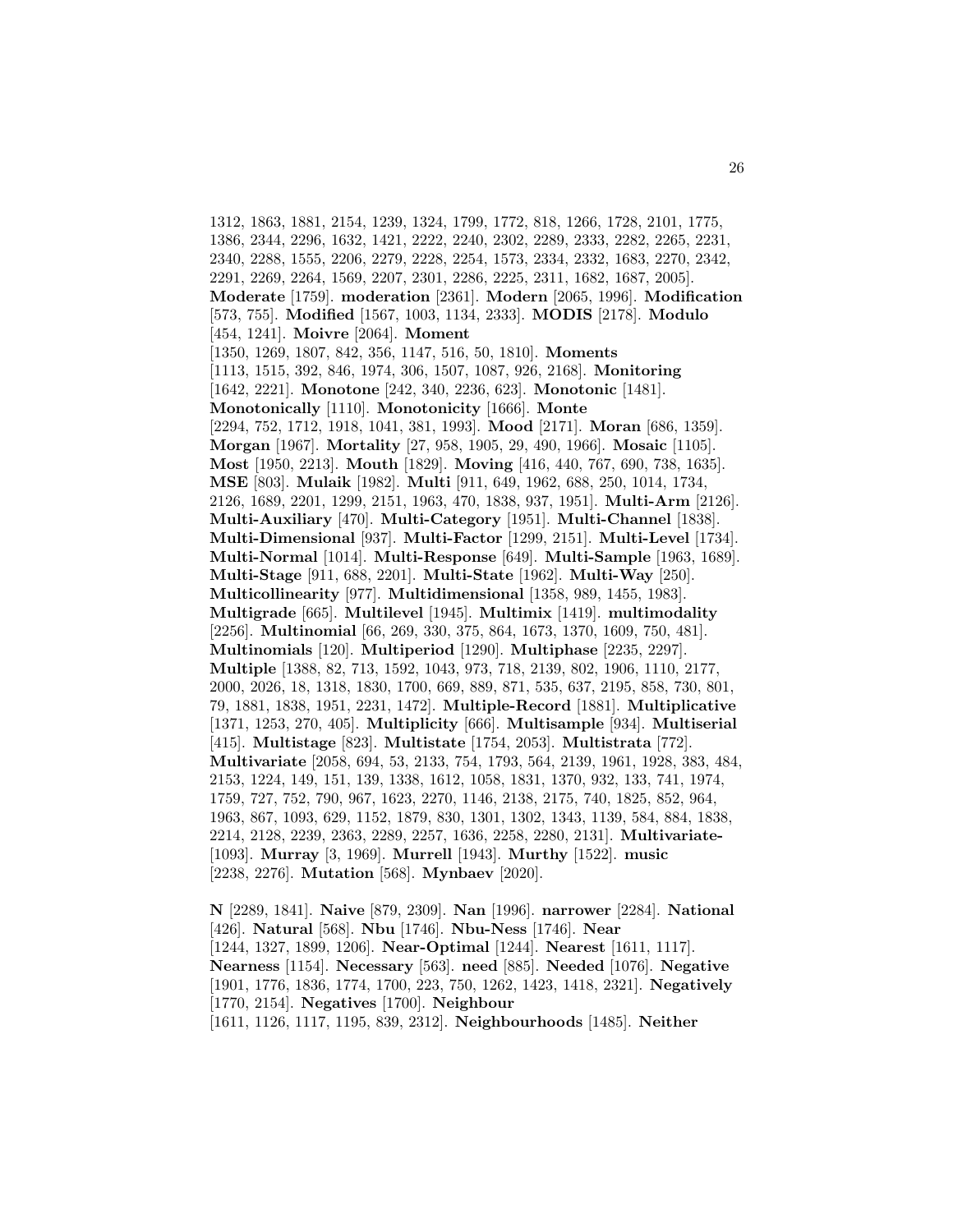[1489]. **Nerve** [146]. **Ness** [1746]. **Nested** [908, 1499, 960, 2098, 1256]. **nesting** [1691]. **Nets** [2130]. **Network** [1929, 1825, 2324, 2244, 2279, 2369]. **Networks** [2011, 2247]. **Neuwirth** [1995]. **News** [6, 12, 16, 21, 28, 34, 40, 46, 52, 58, 63, 69, 75, 83, 93, 98, 103, 117, 124, 135, 142, 152, 160, 166, 176, 184, 193, 202, 210, 218, 225, 245, 255, 265, 271, 279, 304, 318, 331, 338, 351, 364, 377, 386, 397, 411, 422, 432, 443, 465]. **Newton** [1083]. **next** [2206]. **Neyman** [301, 420]. **NGINAR** [2218]. **Niël** [1997]. **Niels** [1045]. **Nine** [31]. **Nineteenth** [1552]. **No** [1790, 277]. **Noel** [2018]. **Noise** [1113, 962, 1680, 1058]. **noisy** [2304]. **Non** [1092, 1901, 1638, 1896, 1924, 1910, 2040, 1864, 134, 1880, 236, 431, 1261, 2007, 649, 574, 2144, 841, 1339, 460, 1591, 977, 485, 2363, 810, 358, 1987, 1491, 1774, 44, 1705, 292, 119, 2016, 1037, 47, 91, 932, 1646, 1468, 223, 1701, 1325, 1597, 472, 1942, 527, 430, 65, 1031, 2178, 1873, 1281, 128, 232, 283, 295, 1256, 1897, 1262, 1900, 1324, 961, 1728, 949, 2317, 2341, 2328, 2292]. **Non-Additivity** [932]. **Non-Adjacent** [1880]. **Non-Binary** [1256]. **Non-Central** [292, 119, 128, 232, 295]. **Non-Compliance** [1897]. **Non-Convex** [1987]. **Non-Crossing** [2144]. **Non-Equispaced** [949]. **Non-Ergodic** [1092]. **Non-Existence** [460, 91]. **Non-Gaussian** [977, 1491, 1701, 1942, 2178]. **Non-Homogeneity** [841]. **Non-Identical** [472]. **Non-Ignorable** [1591, 2016, 1900]. **Non-inferiority** [2007]. **Non-Interacting** [430]. **Non-Iterative** [1896, 1924, 2040]. **Non-Linear** [44, 1325, 65, 1324, 1468, 2328]. **Non-Negative** [1901, 1774, 223, 1262]. **Non-Normal** [134, 236, 649, 574, 1339, 485, 283]. **Non-Orthogonal** [961]. **Non-Parametric** [1864, 431, 1261, 358, 1705, 47, 1646, 1597, 1031, 1728, 1638, 2363, 2341]. **non-randomized** [2292]. **Non-Response** [1591, 1873, 1281]. **Non-Sequential** [527]. **Non-Similar** [1037]. **Non-Stationary** [810, 2317]. **Non-Symmetrical** [1910]. **Noncentral** [392, 151, 693, 1096]. **Noncompliance** [2061]. **Nonconforming** [959]. **Noninferiority** [1956]. **Nonlinear** [2086, 1540, 1133, 1374, 1794, 1818, 1701, 1902, 518, 1085, 1569]. **Nonlinearity** [1758]. **Nonnegative** [1296]. **Nonnegative-Definite** [1296]. **Nonnull** [934]. **Nonorthogonal** [2297]. **Nonparamentric** [831]. **Nonparametric** [907, 1913, 877, 1938, 638, 620, 2094, 2238, 2107, 749, 1801, 1828, 1184, 651, 2273, 1228, 1411, 1055, 1197, 2177, 2097, 1341, 1313, 1176, 1824, 1830, 2077, 1073, 1779, 2060, 650, 1966, 1177, 2374, 2115, 2246, 2225]. **Nonregular** [1106]. **Nonreplicated** [458, 1243]. **Nontransitive** [760]. **NOPE** [2282]. **Norm** [450]. **Normal** [573, 53, 1182, 275, 134, 342, 125, 236, 537, 649, 954, 574, 1161, 1339, 390, 421, 698, 607, 485, 1356, 1014, 1154, 1049, 251, 878, 1224, 2001, 1235, 26, 341, 846, 149, 139, 188, 1067, 1121, 872, 955, 741, 1021, 623, 727, 752, 790, 1082, 306, 1286, 1087, 148, 131, 867, 1542, 926, 1196, 60, 438, 198, 283, 1445, 1145, 13, 1036, 50, 108, 1217, 1683, 2335]. **Normality** [1092, 1080, 636, 1048]. **Norman** [1739]. **Note** [1080, 1388, 590, 39, 78, 1735, 418, 1880, 337, 1282, 1459, 1990, 451, 90, 323, 27, 947, 476, 564, 1255, 586, 140, 408, 1338, 2059, 91, 1067, 206, 932, 1500, 1543,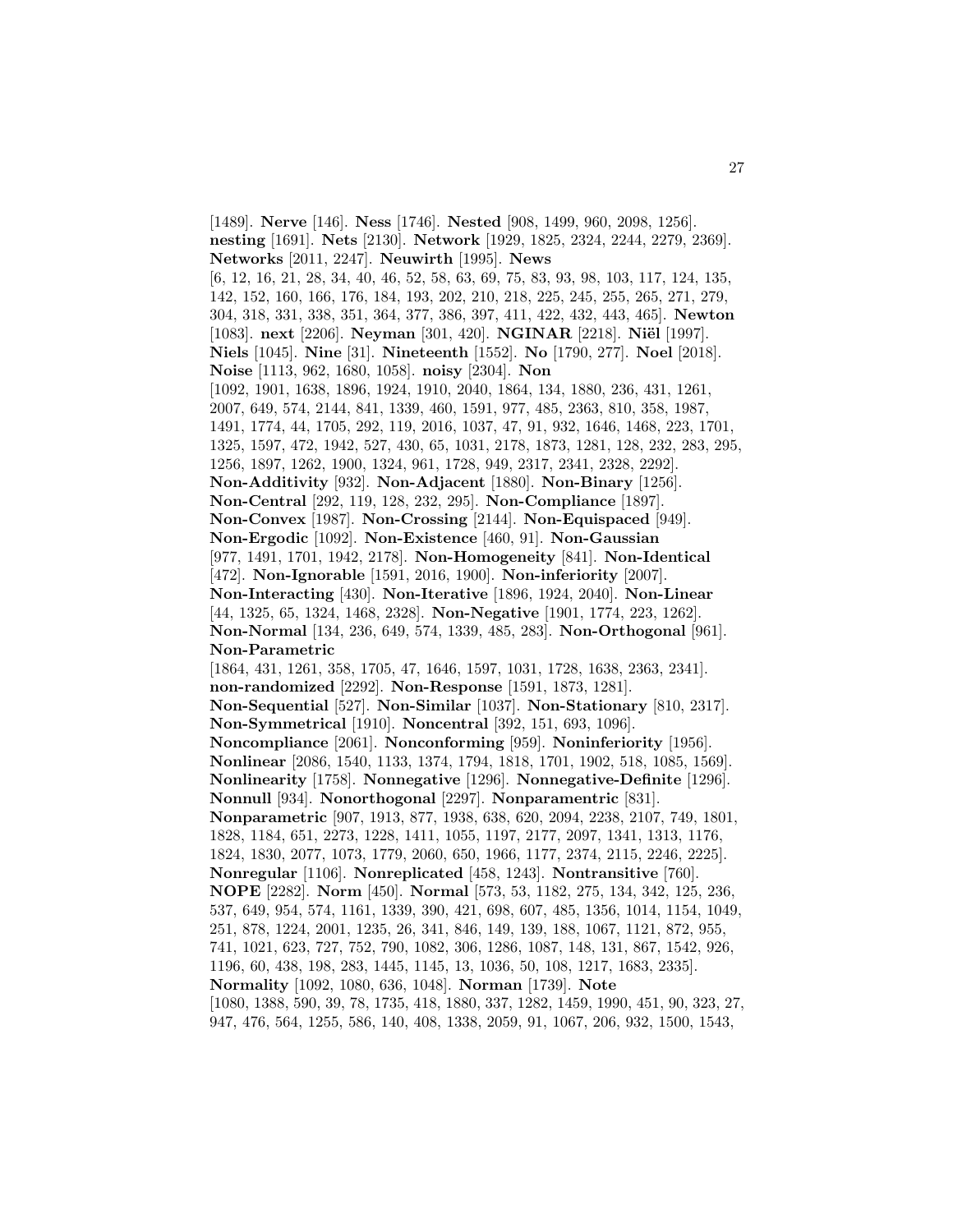1790, 374, 605, 866, 738, 1165, 637, 783, 395, 922, 670, 376, 369, 74, 450, 309, 402, 469, 470, 594, 1605, 171, 295, 806, 857, 1745, 8, 895, 240, 1637, 2263, 1472, 2286]. **Notes** [6, 12, 16, 21, 28, 34, 40, 46, 52, 58, 63, 69, 75, 83, 93, 98, 103, 117, 124, 135, 142, 152, 160, 166, 176, 184, 193, 202, 210, 218, 225, 245, 255, 265, 271, 279, 304, 318, 331, 338, 351, 364, 377, 386, 397, 411, 422, 432, 443, 465, 695, 252, 141, 502, 943, 361]. **Notice** [105, 1391, 1496, 1519]. **Notices** [35, 38, 388, 399, 467, 489, 509, 521, 544, 580, 598, 632, 705, 771, 808, 820, 834, 861, 874, 887, 901, 915, 928, 941, 999, 1011, 1023, 1060, 1102, 1116, 1131]. **November** [1132, 1739, 1280]. **NSW** [1392]. **Nuisance** [933]. **Null** [603]. **Number** [1783, 480, 1375, 302, 2177, 140, 244, 1327, 1909, 2206]. **Numbers** [1648, 667, 1899, 1834, 1656]. **Numerical** [243]. **N´u˜nez** [1954]. **NZSA** [2105, 2106, 2308].

**O** [546, 612, 2267, 545, 1970]. **Obituaries** [1192]. **Obituary** [278, 289, 363, 596, 1378, 1209, 410]. **Objective** [2014]. **Objects** [2139]. **observation** [2263]. **Observations**

[907, 711, 1529, 2013, 2139, 1155, 802, 878, 1197, 795, 2202, 1107, 1899, 393, 1789, 870, 893, 798, 779, 2090, 1215, 2128, 1690, 2237, 1569, 2241]. **Observed** [877, 986, 1812, 2260]. **Observer** [856]. **Obtained** [471, 1869]. **Occasion** [1654]. **Occasions** [593, 643, 308, 539, 876, 939, 197, 345, 309]. **Occupancy** [2071, 2320]. **Occupational** [502]. **occurs** [2364]. **October** [424]. **Odd** [551]. **Odds** [2381, 2160]. **Odds-symmetry** [2381]. **Off** [1930]. **Office** [557]. **Official** [1452, 970, 850, 849]. **Offspring** [726]. **Old** [1905, 2360, 2022]. **Old-Age** [1905, 2360]. **Oliver** [1589]. **Olse** [1975]. **Omitted** [535]. **Oncology** [2078]. **One**

[2070, 297, 454, 1273, 569, 199, 1520, 1801, 642, 1837, 1126, 773, 525, 370, 1314, 582, 1073, 1122, 461, 430, 1007, 884, 1241, 1560, 2297]. **One-** [1122]. **One-day** [1520]. **One-Dimensional** [1126]. **One-Parameter** [461]. **One-Sample** [642, 1073]. **One-Sided** [1273, 884]. **One-Truncation** [1007]. **One-Way** [2070, 1801, 525, 582, 1560]. **Only** [1878, 1690]. **onto** [1366]. **OPE** [2282]. **Open** [600, 1830]. **Operations** [15]. **Operator** [1162, 909]. **Operators** [963]. **Optimal** [1185, 1259, 691, 711, 1019, 1042, 2170, 1387, 1989, 1244, 1871, 878, 1612, 205, 216, 362, 2229, 501, 1845, 1405, 622, 1220, 189, 987, 1075, 1205, 538, 393, 1144, 1395, 555, 1813, 870, 893, 1071, 854, 1206, 1251, 479, 237, 2215, 2262, 1008, 2014, 1634, 2336]. **Optimality** [1867, 879, 912, 1620, 837, 2150]. **Optimizing** [1734]. **Optimum** [841, 414, 250, 374, 74, 402, 469]. **Options** [1723, 2157]. **Oration** [1417, 1552]. **Orbits** [1736]. **Orcutt** [1013]. **Order** [1065, 1113, 1162, 1880, 400, 768, 1471, 1478, 1781, 474, 2013, 1750, 1411, 1524, 1128, 1127, 1899, 1679, 738, 1964, 803, 1178, 1196, 1786, 307, 229, 1085, 1324, 1317, 1678, 1883, 2128, 1421, 2330]. **Ordered** [907, 1398, 1527, 1412, 1586, 1762, 1154, 1110, 878, 1020, 582, 1613, 2190, 2151, 1528, 1425, 1632, 2265]. **Ordering** [1908, 237]. **Orderings** [1293]. **Orders** [1220]. **Ordinal** [1896, 1924, 2040, 2191, 2108, 1955, 2205, 2228]. **Ordinary** [1736]. **Ordinates** [534]. **Orginal**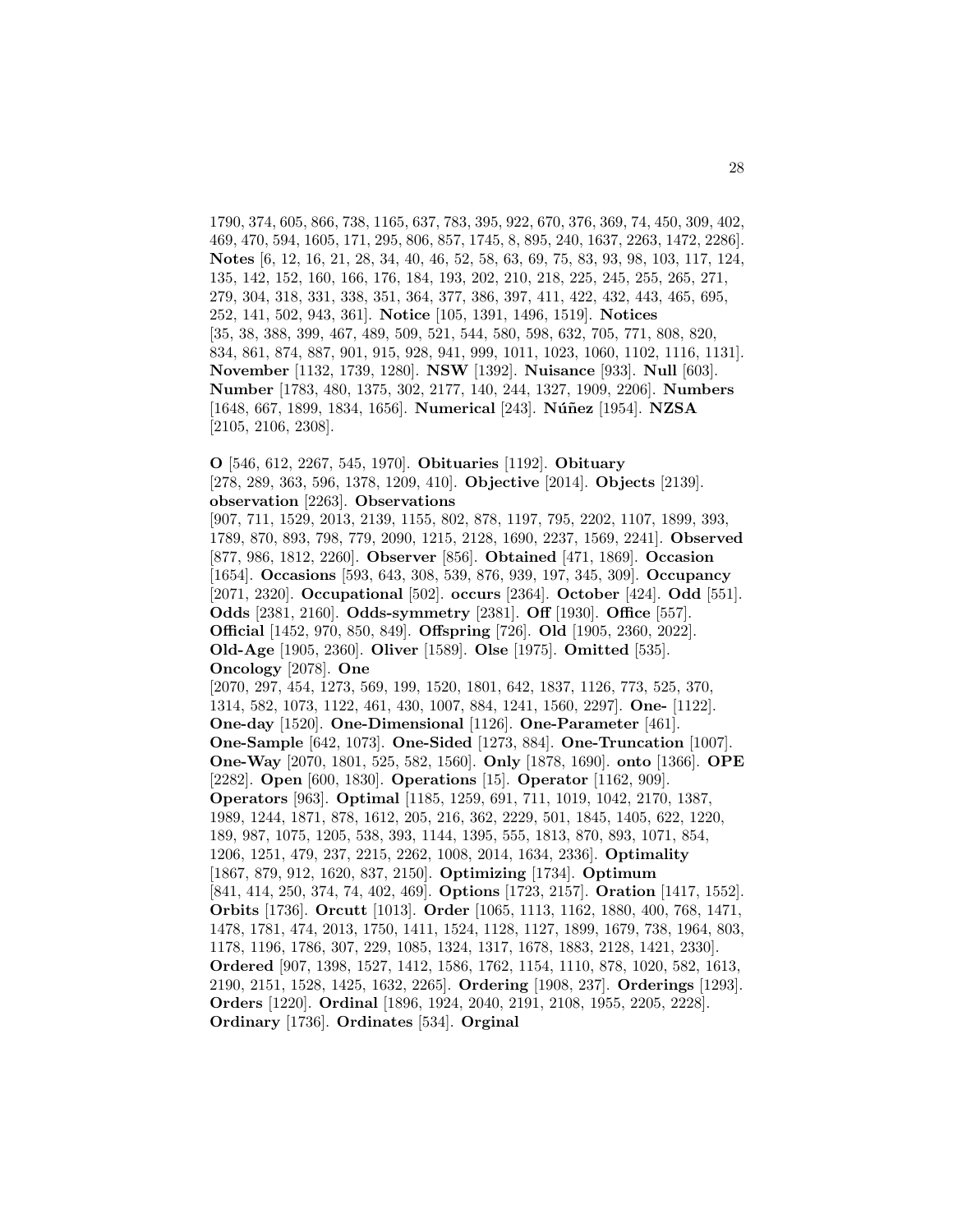[1344, 1339, 1342, 1341, 1337, 1338, 1336, 1340, 1343]. **Orientations** [384]. **Original** [334]. **Originating** [562]. **Origins** [260]. **Orthant** [752]. **Orthogonal** [43, 549, 908, 811, 269, 1834, 961, 2281, 2215, 330]. **Orthogonality** [1299]. **Orthonormal** [37, 2048]. **Orthoscheme** [1359]. **O'Sullivan** [1857, 1923]. **Other** [2058, 501, 1041, 1025, 1379]. **Outbreak** [553, 1590]. **Outbreaks** [1926]. **outcome** [2318, 2327]. **outcome-dependent** [2318, 2327]. **Outcomes** [1383, 2166, 1029, 2303]. **Outlier** [799, 1433, 858]. **Outliers** [694, 1213, 1793, 1274, 1431, 1580, 2350]. **Outlook** [2275]. **Outputs** [240]. **Overdispersed** [916]. **Overdispersion** [1266]. **Overflow** [114]. **Overlap** [787]. **overs** [1471]. **Oversampled** [1379]. **Oversampling** [1379]. **Overtaking** [277]. **Overview** [1429].

**P** [686, 1994]. **P.** [686, 947, 1090]. **Package** [2336, 2382, 2295, 2321]. **Packages** [2267]. **pages** [2276, 2275, 2267]. **Pair** [1058, 2352]. **Paired** [1260]. **Pairs** [1763, 2003, 1949, 744, 1299]. **pairwise** [2274]. **pairwise-likelihood** [2274]. **Palindromic** [1003]. **panel** [2344, 2310]. **Paper** [2058, 416, 446, 1947, 1512, 1932, 2107, 661, 477, 2108, 1795, 1946, 2069, 2137, 2097, 2047, 2096, 2166, 2125, 654, 1953, 2036, 2098, 1945, 1948, 1876, 1917, 1933, 1883]. **Papers** [2086, 2070, 2012, 1934, 2198, 2204, 2210, 2220, 1940, 2128, 1975, 1941, 2010, 2040, 2038, 1938, 1880, 2062, 2144, 2024, 2141, 1977, 1979, 2015, 1962, 1989, 1932, 2140, 2023, 2013, 2003, 2130, 2116, 1978, 1877, 2139, 1931, 1886, 2050, 1937, 1961, 1928, 1929, 2152, 1987, 2025, 1988, 1999, 1939, 2153, 1885, 1936, 1930, 1965, 1884, 2027, 2001, 2083, 2002, 2157, 2000, 1986, 2114, 2074, 2073, 2127, 2142, 2158, 2071, 2011, 2084, 2059, 2026, 2016, 2085, 2028, 1921, 2148, 2022, 2100, 2118, 2039, 2115, 2087, 1949, 2126, 2063, 1922, 2077, 1920, 1950, 1889, 2117, 2143, 2061, 2162, 1974, 1887, 2155]. **Papers** [2124, 1976, 1942, 2159, 2049, 1918, 1959, 1888, 2041, 2138, 2123, 2088, 2060, 2048, 2076, 2151, 1964, 1952, 1963, 2149, 1878, 2004, 2160, 2109, 2089, 1926, 1879, 2129, 2037, 1966, 1960, 1919, 2161, 1927, 1881, 2154, 1933, 2090, 2072, 2102, 2150, 2099, 2075, 2101, 1951, 2014, 2110, 1232, 1246, 1348, 1360, 1377, 1390, 1402, 1409, 1427, 1439, 1451, 1461, 1462, 1474, 1495, 1508, 1518, 1533, 1547, 1563, 1574, 1588, 1600, 1616, 1627, 1641, 1650, 1681, 1698, 1713, 1726, 1738, 1751, 1766, 1777, 1787, 1796, 1803, 1815, 1823, 1832, 1842, 1851, 1859, 1866, 1874, 1882]. **papers** [1890, 1898, 1907, 1916, 1925, 1935, 1944, 1958, 1973, 1984, 1998, 2008, 2021, 2034, 2046, 2056, 2068, 2082, 2095, 2104, 2113, 2122, 2136, 2147, 2156, 2165, 2176, 2187]. **Paradox** [719]. **Paradoxical** [615]. **Parallel** [1509, 1070, 276, 1915, 2292]. **Parallelism** [1411]. **parallelogram** [1636]. **Parameter** [1114, 1896, 1924, 1124, 357, 460, 1478, 930, 688, 1342, 1903, 788, 1054, 2127, 222, 1138, 100, 241, 560, 1004, 1047, 2049, 2200, 1122, 461, 2201, 777, 765, 1007, 1074, 1142, 1178, 2089, 1729, 2090, 517, 933, 2218, 2240, 2359, 2229, 2262].

**Parameterisation\*** [1255]. **Parameterization** [1583]. **Parameters** [372, 348, 357, 715, 20, 1354, 512, 1111, 420, 1999, 586, 251, 324, 222, 367, 100, 241, 724, 54, 1679, 639, 336, 273, 774, 1068, 487, 60, 171, 198, 838, 1174, 1423,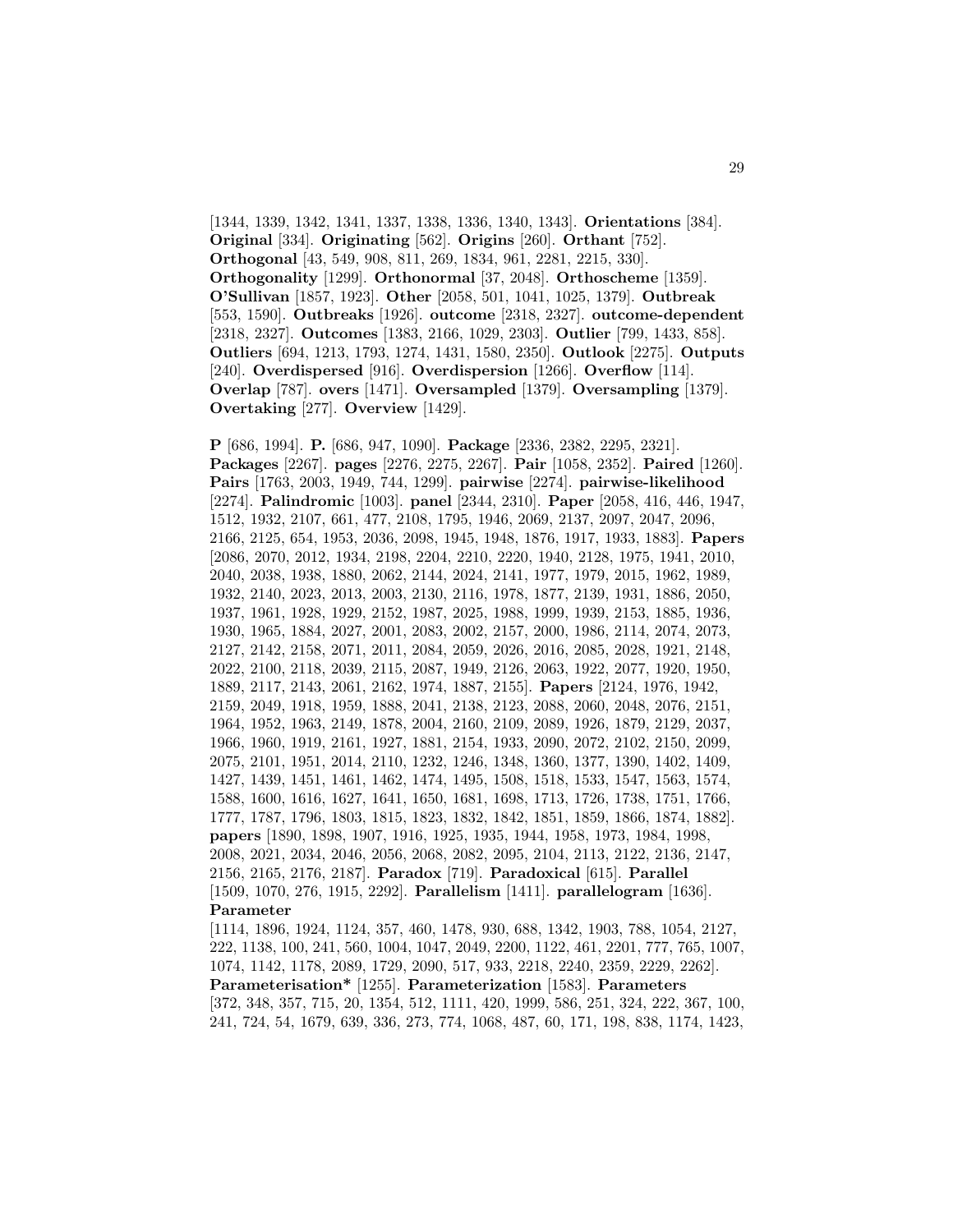1573]. **Parametre** [1122]. **Parametric** [1012, 1852, 1864, 1776, 431, 1261, 358, 1886, 1705, 2016, 47, 1646, 1485, 1173, 1216, 1597, 1007, 1031, 1879, 2203, 1239, 1728, 1883, 1638, 2363, 1556, 2341, 1558, 1570, 1559, 2271, 2272]. **Parasite** [2047]. **Pareto** [1395, 1810]. **Paris** [751]. **Parity** [1781]. **Parsimonious** [1771]. **Partial** [1709, 2002, 1759, 996, 1271, 1800, 1482, 734, 1561]. **Partially** [1840, 877, 1989, 984, 1870, 1887, 2151, 261, 1425, 2260]. **Participant** [1999]. **Participation** [1030]. **particle** [2347]. **Particles** [140]. **Particular** [1261, 1033, 787]. **Partisan** [1878]. **Partition** [43, 1514, 1503, 731, 857]. **Partition-based** [1514]. **Partitioning** [1398, 1425, 1527, 2051, 461]. **party** [2325]. **Pass** [1926]. **passing** [2373]. **Past** [903]. **Pate** [416]. **Path** [48]. **Paths** [562, 1630]. **Pattern** [1817, 591, 197, 1428, 1413, 2309]. **Patterned** [909]. **Patterns** [1477, 824, 2369]. **Paul** [1943, 1983]. **Pavements** [1617]. **Payments** [463]. **PBIB** [780]. **PBIBD** [2263]. **Peace** [1972]. **Peak** [611]. **Pearson** [1398, 1425, 1527, 301, 556, 529, 340, 154, 2237, 1858]. **Pedigree** [1224, 1172, 1136]. **Pedigrees** [1705]. **Pelaez** [737]. **Penalised** [1923, 2369]. **Penalization** [1987]. **Penalized** [1819, 1857, 1799]. **Penalties** [1469, 2037]. **Penalty** [1840, 2027]. **pension** [2360]. **People** [1909]. **Performance** [1684, 1704, 2045, 1018, 813, 1368, 1238, 2245]. **Performances** [1392]. **Period** [1272, 970]. **Periodic** [1771]. **Periodogram** [1594, 534]. **Periods** [1375, 1476]. **Permanents** [943]. **Permutation** [1505, 649, 751, 894, 1260, 871, 729, 945, 1838, 2257, 1414, 2006]. **Perplexed** [2093]. **Personal** [599, 1323]. **Perspective** [1536, 208]. **Perturbation** [1433]. **Pesarin** [2006]. **Peter** [662]. **Pharmaceutical** [1993]. **Phase** [1884, 1744, 121, 239, 961, 2297]. **Phenomena** [1662]. **Phenotype** [1705]. **phenotyping** [2362]. **Phylogenetics** [2069]. **Pia** [1991]. **Piece** [274]. **Piece-Wise** [274]. **Pilot** [1977]. **Pinto** [1821, 1822]. **Pioneer** [2137]. **Pitman** [542, 612, 686, 1062, 1192, 1168, 1222, 1233, 1310, 1391, 1496, 1603, 1715, 1850, 1875, 2035, 2189, 2315, 1150, 1154, 1090, 1078]. **Pixel** [1151]. **Place** [291]. **Planar** [1112, 894, 252, 361]. **Planning** [436]. **Plant** [1989, 228, 1430]. **Plant-Breeding** [1989]. **Plante** [1822]. **Plants** [2036]. **Play** [1711, 1806]. **Play-The-Winner** [1711, 1806]. **players** [2376]. **Playing** [2199]. **Plot** [763, 1352, 2215]. **Plots** [642, 1490]. **Plug** [1769, 2159]. **Plug-In** [1769, 2159]. **Plutonium** [979]. **Point** [951, 1477, 1671, 1259, 1864, 1350, 301, 415, 1329, 1067, 1291, 2088, 1915, 1667, 1863, 2353, 2351, 1688, 2369, 2354]. **Points** [1261, 2025, 1680, 611, 1274]. **Poisson** [297, 404, 624, 550, 2027, 1481, 1680, 963, 2047, 859, 1573, 2334, 2039, 2270, 865, 1267, 1074, 2343, 81, 385, 530, 97, 1729, 1782, 1265, 1927, 2330, 2099, 933]. **Poisson-exponential** [1573]. **Policies** [237]. **Policy** [78, 185, 195, 211, 227, 821, 2273]. **Pollen** [1797]. **Polling** [1878]. **Pollution** [1893, 2149, 1968, 1967]. **Polyhedral** [1366]. **Polynomial** [1802, 2087, 274, 1772, 1688]. **Polynomials** [43, 2003, 215, 269, 330, 2048, 1196, 2236]. **Polytope** [2244]. **Pooling** [538, 1685]. **Population** [665, 267, 1940, 1913, 747, 1718, 1186, 326, 539,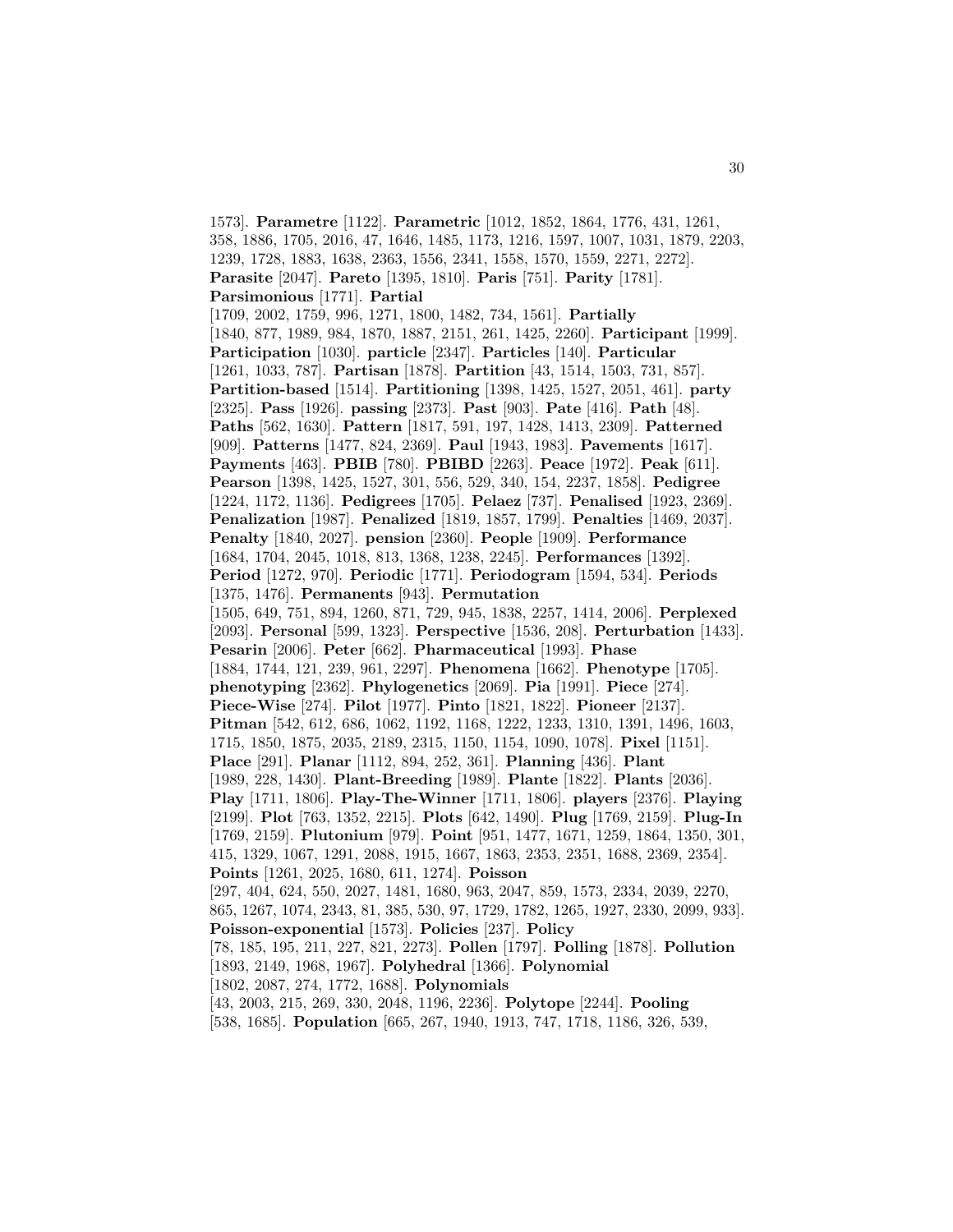2015, 447, 1171, 719, 1397, 1807, 878, 578, 370, 1121, 609, 1830, 815, 1853, 1486, 1198, 876, 774, 74, 1381, 1873, 1643, 1717, 1262, 1624, 1743, 1690, 2379]. **Population-Size** [1807]. **Populations** [1185, 537, 1097, 1124, 936, 85, 600, 574, 797, 390, 421, 1905, 1719, 1004, 1047, 1082, 1286, 461, 413, 74, 380, 594, 1145, 2366, 2336]. **Positive** [536, 1374, 215, 262, 846, 1039, 1500, 1950, 610]. **Positively** [1273]. **Positivity** [1091]. **possible** [2372]. **Possibly** [766, 370]. **post** [2295, 2366]. **post-processing** [2295]. **post-stratified** [2366]. **Posterior** [1092, 1080, 1484, 2289, 1824]. **Postponable** [165]. **Potential** [1718, 1452, 553]. **Poverty** [1936, 2339]. **Power** [1412, 1836, 147, 322, 314, 1734, 525, 1037, 9, 1888, 1678, 2192]. **Power-Law** [2192]. **Powerful** [1949, 1950, 2351, 2212, 2213]. **Powers** [56, 1662, 669]. **PPS** [253, 180, 343, 231]. **Practical** [1477, 2092, 1828, 1044, 2133]. **Practice** [1454, 2185, 2235, 2361, 2370, 1980]. **Pre** [782, 1238, 1251]. **Pre-Test** [782, 1238, 1251]. **Precedence** [1707]. **Precedences** [1860]. **Precise** [1014]. **Predator** [1736]. **Predator-Prey** [1736]. **Predicted** [25]. **predicting** [1566]. **Prediction** [590, 946, 1186, 1835, 891, 1877, 1664, 636, 618, 2001, 1625, 2132, 462, 1067, 371, 1543, 2117, 667, 65, 55, 854, 1682, 1788, 1695, 2278]. **Prediction-Focused** [1835]. **Predictive** [2041, 2178]. **Predictor** [1735, 936, 2208]. **Predictors** [1731, 2124, 866, 1728]. **Preface** [968, 2249]. **preferred** [2325]. **Preliminary** [173, 1848, 538]. **Prescribed** [55]. **Presence** [2012, 1471, 1930, 2063, 1720, 1922, 458, 654, 1873, 1274, 1431, 621, 1865, 696, 933, 1685, 2328, 2323]. **Presence/Absence** [2012, 1720]. **Present** [903]. **Presentation** [1654]. **Preserving** [1296]. **Presidential** [599, 1417]. **Press** [2276, 2275, 2267]. **Pretest** [1840, 2310]. **Prevalence** [902, 1753]. **Previous** [896]. **Prey** [1736]. **Price** [147, 113, 373, 2365]. **Prices** [230]. **Pricing** [1723]. **Primary** [522, 1605]. **Principal** [485, 1319, 1581, 2162]. **principle** [1554]. **Principles** [649, 1759, 2173, 2356]. **Prior** [451, 1785, 1929, 1868, 2073, 2127, 2142, 2340]. **Priori** [381]. **Priors** [775, 1543]. **Privacy** [320]. **private** [2273]. **Probabilistic** [119]. **Probabilities** [643, 1839, 164, 308, 1749, 67, 72, 403, 539, 1470, 343, 2071, 1005, 1035, 1455, 37, 1853, 697, 752, 790, 1359, 1144, 2088, 2149, 402, 2381, 1571]. **Probability** [2070, 883, 528, 573, 1214, 576, 1046, 323, 642, 647, 1848, 310, 1000, 2132, 1764, 1892, 804, 1872, 1845, 384, 608, 1507, 2064, 1053, 1240, 2098, 653, 589, 1782, 437, 547]. **Probability-Based** [1845]. **Probability-Linked** [2098]. **Probable** [1900]. **Probings** [1752]. **Probit** [68, 2077]. **Problem** [312, 115, 537, 1112, 749, 287, 301, 315, 624, 314, 4, 958, 157, 1868, 1619, 223, 1073, 1147, 500, 1963, 1740, 774, 858, 1542, 965, 1372, 2214, 2363, 2357, 2280, 349]. **Problems** [946, 796, 902, 950, 1655, 957, 599, 567, 871, 413, 740, 650, 1849, 997, 547, 2367].

**Procedure** [342, 428, 792, 2141, 881, 1013, 1283, 1318, 1856, 1293, 1798, 641, 1914, 588, 1624]. **Procedures**

[186, 898, 649, 1111, 1275, 582, 1911, 461, 2076, 1271, 24, 1332]. **Process**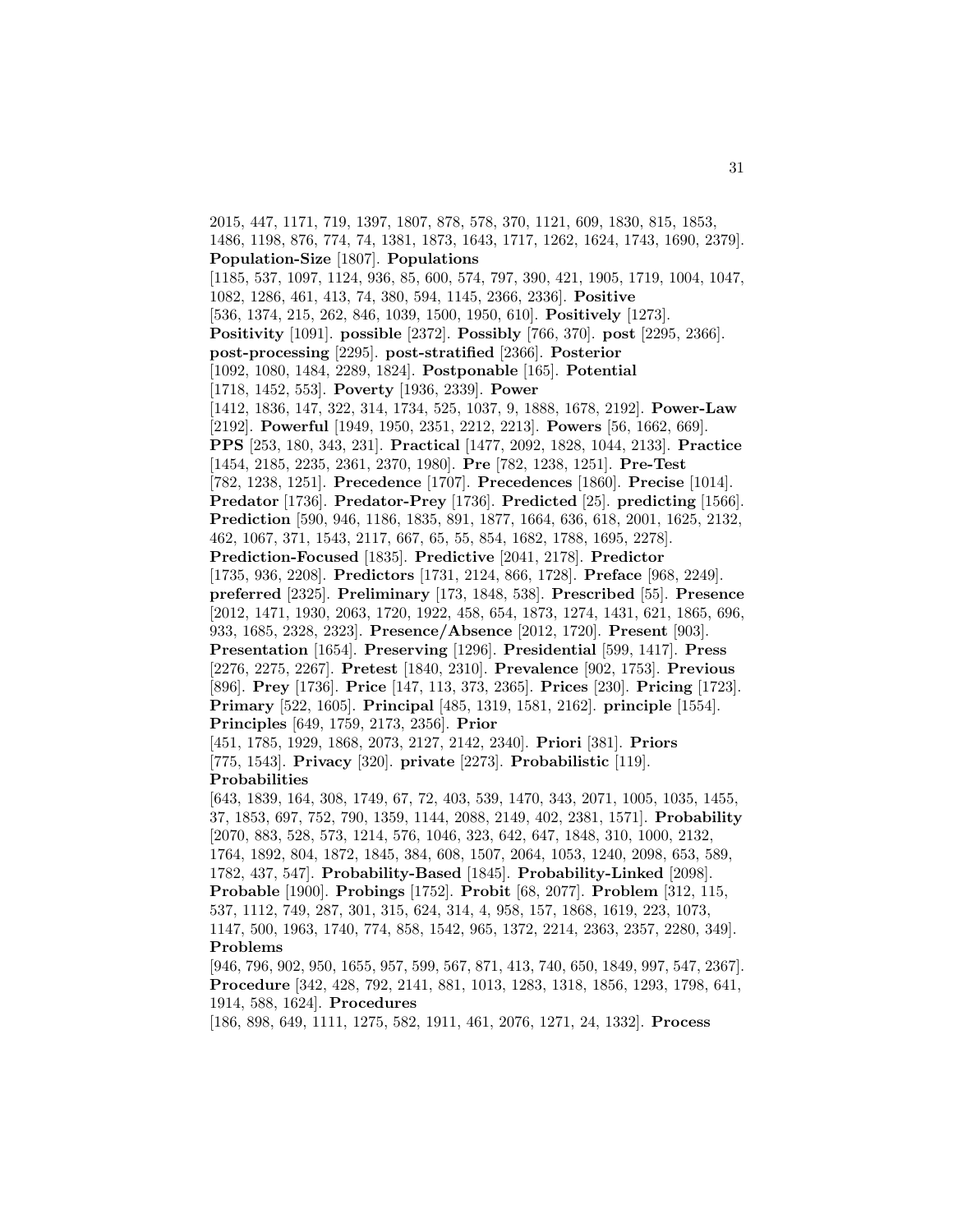[1129, 440, 663, 1671, 513, 877, 768, 85, 1350, 158, 717, 242, 559, 1929, 966, 259, 360, 1659, 1481, 692, 625, 726, 664, 1712, 286, 2041, 393, 2060, 234, 336, 991, 1230, 561, 1642, 1661, 806, 126, 937, 2317, 2218, 2260, 2351, 2354]. **Processes** [1092, 1080, 951, 416, 1086, 1677, 1671, 372, 691, 1864, 463, 714, 187, 1812, 476, 2139, 624, 575, 1807, 550, 1411, 1754, 1137, 655, 706, 992, 882, 1128, 1298, 2039, 2020, 560, 1405, 1790, 1942, 1017, 1165, 1665, 2164, 1340, 1351, 1125, 1277, 594, 1301, 1302, 221, 1667, 1669, 441, 1635, 2353, 2327]. **Processing** [694, 1983, 2295]. **Produced** [49]. **Product** [57, 310, 1280, 610, 937]. **Production** [287, 252, 361]. **Productivities** [3]. **Products** [1662, 619]. **Profession** [599]. **Professor** [1589, 2035, 424, 545, 708]. **Profile** [1187, 1456]. **Profiles** [1414, 1447]. **Program** [1699, 1419]. **Programming** [22, 44, 73, 1612, 223, 393, 1970, 129]. **Progress** [435, 249]. **Progressive** [463]. **progressively** [2128]. **Projected** [2153]. **Projection** [2338, 936, 1366, 413, 753]. **Promiscuous** [1663]. **Proof** [1522, 1695]. **propagation** [2254]. **Proper** [1306]. **Properly** [1285]. **Properties** [281, 297, 1410, 403, 1276, 618, 1187, 2073, 2118, 825, 909, 728, 1212, 273, 296, 906, 782, 952, 1156, 2338, 2317]. **Property** [453, 1625, 1692, 2123, 1695]. **Proportion** [1170, 155, 1755]. **Proportional** [1019, 602, 343, 2377, 922]. **Proportions** [2103, 2023, 2013, 2169, 1227, 2260, 1686, 2287]. **Proposal** [1708]. **Proposal-** [1708]. **Prospects** [435, 599]. **Protein** [2036]. **Providing** [2199]. **Proximity** [1521]. **Pseudo** [2223, 1580]. **Pseudo-** [2223]. **Pseudolikelihood** [1477]. **Pseudolikelihoods** [2159]. **pswor** [428]. **Public** [821]. **Publications** [366, 942]. **Publishing** [647]. **Purposes** [436, 413]. **pyramidal** [2349].

**Qian** [1957]. **Quadrat** [420]. **Quadratic** [953, 954, 1387, 1356, 2181, 324, 238, 846, 955, 2087, 1173, 427, 1790, 131, 824, 926, 1196, 1262]. **Quadrature** [2191]. **qualitative** [2262]. **Quality** [1259, 2052, 1152, 1271, 1281]. **Quanta** [146]. **Quantification** [2084]. **Quantile** [576, 2062, 2144, 1228, 966, 1703, 594, 2246]. **Quantiles** [2050, 1304, 1020, 1399, 1919, 840, 2255, 1571]. **quantitative** [2262]. **quantity** [1571]. **Quarter** [247]. **Quarterly** [426]. **Quasi** [1802, 1137, 1237, 1950, 1464, 995, 150, 1266, 2228, 2272]. **Quasi-Likelihood** [1802, 1137, 995, 1266, 2272]. **Quasi-Locally** [1950]. **Quasi-Score** [1237]. **Quasi-Stationary** [150]. **quasi-symmetry** [2228]. **Quasi-unit** [1464]. **Queensland** [971]. **Queries** [2130]. **Questioning** [902]. **Questions** [786]. **Queue** [80, 122]. **Queueing** [1668]. **Queues** [114, 276, 1666, 81, 640]. **Quine** [286]. **Quota** [1281]. **Quotient** [1357].

**R** [1599, 2267, 2137, 2019, 2120, 1970, 1044, 2184, 2374, 2295, 2336, 1971, 2019, 1841, 1970, 1957, 2080, 1995, 2066, 2186, 2053, 2247]. **R.** [477]. **Rachel** [2308]. **radius** [2348]. **Rain** [328, 9]. **Rain-Making** [328]. **Rainfall** [1465, 205, 216, 362]. **Raj** [325]. **Random** [921, 186, 1860, 1475, 2170, 41, 1658, 954, 1349, 173, 1802, 2013, 2003, 181,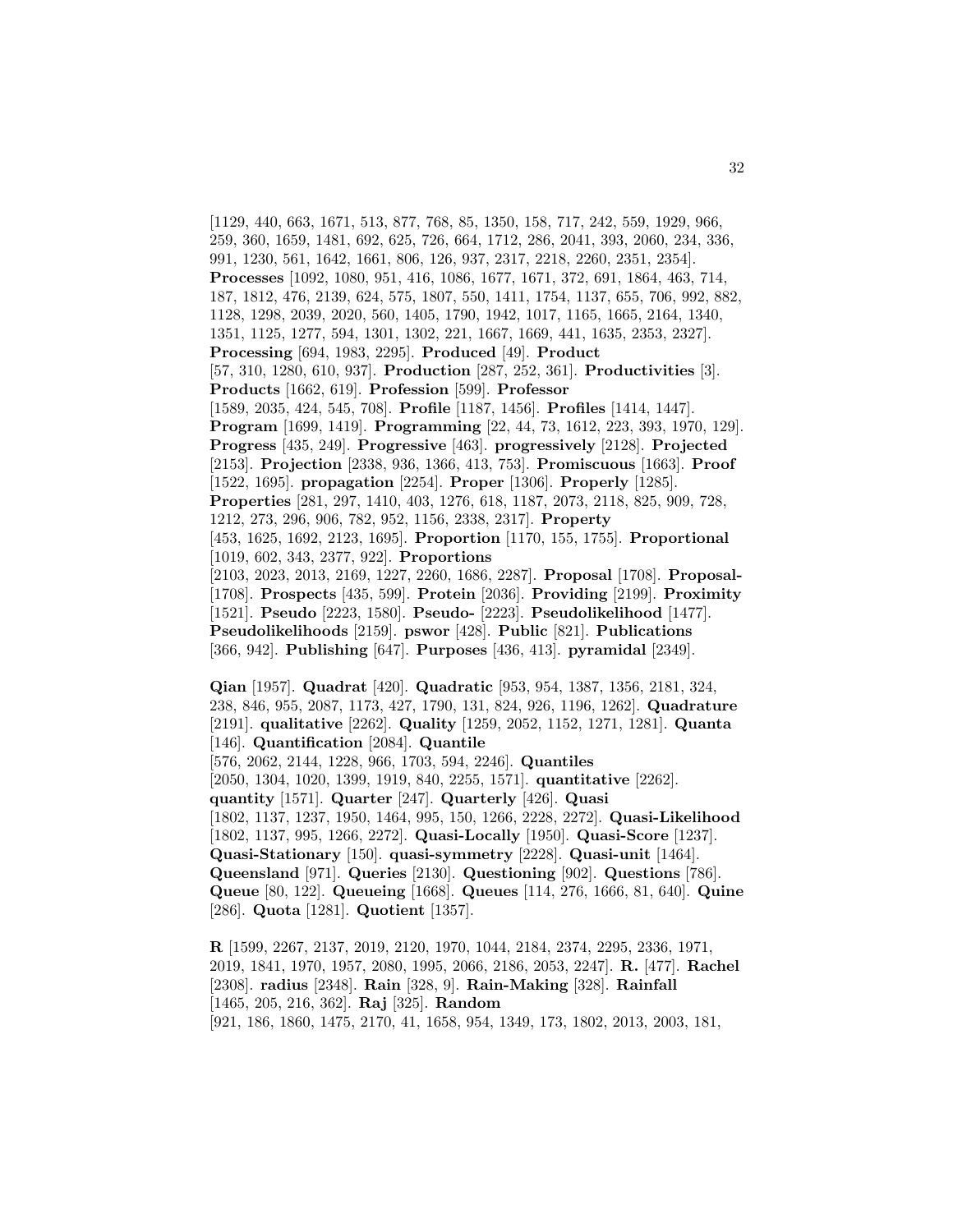302, 562, 1877, 1356, 2050, 113, 316, 813, 2011, 1770, 1908, 1021, 619, 560, 591, 1790, 2124, 728, 1657, 1087, 230, 519, 1834, 693, 611, 1311, 407, 55, 1292, 150, 1040, 303, 1678, 1775, 1250, 1560, 2350, 1637, 2364, 1688, 2288, 2371, 2258]. **Randomisation** [1104, 1288]. **Randomised** [1282, 902, 1283]. **Randomization** [1444, 1744, 500, 660, 662, 661]. **Randomized** [1711, 615, 1806, 328, 1210, 2061, 729, 1798, 1622, 1897, 1206, 1784, 1332, 1638, 2292]. **Randomly** [880]. **Range** [1448, 1677, 134, 1886, 222, 89, 1669, 2238]. **Rank** [1203, 1732, 1458, 754, 1619, 1707, 1761, 2076, 1645, 2182, 1863, 884, 1821, 1822]. **Rank-Sum** [1707]. **Ranked** [1194, 1672, 61, 1526, 437, 1572, 1689]. **ranked-set** [1689]. **Ranks** [744]. **Rao** [492, 1305, 530]. **Rare** [553, 1211, 2090]. **Rate** [829, 663, 980, 1254, 1721, 1578, 1358, 1049, 299, 920, 1314, 1844, 359, 249, 347, 1729, 1782, 2252]. **Rates** [242, 811, 966, 1824, 726, 427, 1216, 1597, 2201, 401, 2222]. **Ratio** [743, 573, 85, 1979, 57, 938, 934, 1058, 1009, 912, 1106, 939, 1053, 2160, 296, 469, 857, 2222, 1686, 2360]. **Ratio-To-Size** [939]. **Ratios** [1871, 206, 876, 1196]. **Raton** [2276, 2275, 2267]. **Ravishanker** [2289]. **Raw** [823, 2301]. **Ray** [2289]. **Rayleigh** [259]. **RC** [668]. **Re** [1821, 1967]. **read** [2206]. **read-depth** [2206]. **readings** [2239]. **real** [2324]. **real-time** [2324]. **Realized** [1058]. **Rearrangements** [1834]. **Reasoning** [2000]. **Recapture** [747, 1307, 1820, 1986, 1660, 1432, 2174, 1742, 1143, 1624, 1556, 1555]. **Received** [219, 366, 1061]. **Recidivist** [1169]. **Recipient** [2308]. **Recognition** [1817, 2309]. **Recommendation** [899]. **Recommendations** [2166]. **Reconsideration** [357]. **Reconsidered** [1314, 48]. **Reconstruction** [591]. **Record** [1763, 1710, 1228, 1464, 464, 506, 1881, 2211]. **Record-Breaking** [1228]. **Recording** [49]. **Records** [1327]. **Recovering** [1541]. **Rectangular** [668, 575]. **Rectangular-RC** [668]. **Recurrence** [1862, 2048]. **Recurrent** [1945]. **Recursive** [439, 512, 2025, 802, 2077, 725, 1066, 1139, 2051]. **Recursively** [1173]. **Reduced** [780, 1203, 694, 1350, 313, 2085, 381, 1645]. **Reduced-Rank** [1203]. **Reduction** [1512, 721, 1353, 919, 2208]. **Reductions** [1524]. **Referee** [614, 707, 1180, 1322, 1347, 1407, 1463, 1497, 1551, 1615]. **Referees** [913, 885]. **Reference** [90, 322, 1033, 787, 522, 156]. **References** [2267]. **reflected** [2305]. **Reflections** [1670]. **Regenerative** [1662]. **regime** [2294]. **Region** [562]. **Regional** [753]. **Regions** [695, 2013, 1664, 54, 518, 776, 1239]. **Registers** [795]. **Regression** [2086, 1388, 675, 921, 1448, 253, 1735, 1763, 1410, 1019, 2339, 1261, 1829, 809, 504, 570, 681, 796, 1112, 574, 2144, 1748, 1161, 1105, 1339, 620, 1802, 894, 891, 451, 1133, 977, 1043, 1794, 181, 791, 1828, 1354, 1383, 1490, 1999, 1906, 586, 1055, 863, 1137, 2027, 1820, 1140, 1176, 1764, 1892, 2073, 2127, 2142, 149, 139, 188, 1355, 1831, 690, 23, 47, 1506, 2118, 1647, 2172, 2087, 1468, 2005, 2096, 619, 54, 524, 1543, 2166, 1911, 257, 2143, 1066, 889, 1597, 1779, 1895, 871, 750, 738, 535, 637, 1789, 1252, 650, 2098, 730, 1109, 469, 1093, 1297, 1873, 906]. **Regression** [1274, 782, 1380, 25, 854, 1343, 1580, 1139, 231, 2182, 1265, 1408, 1760, 1251,

33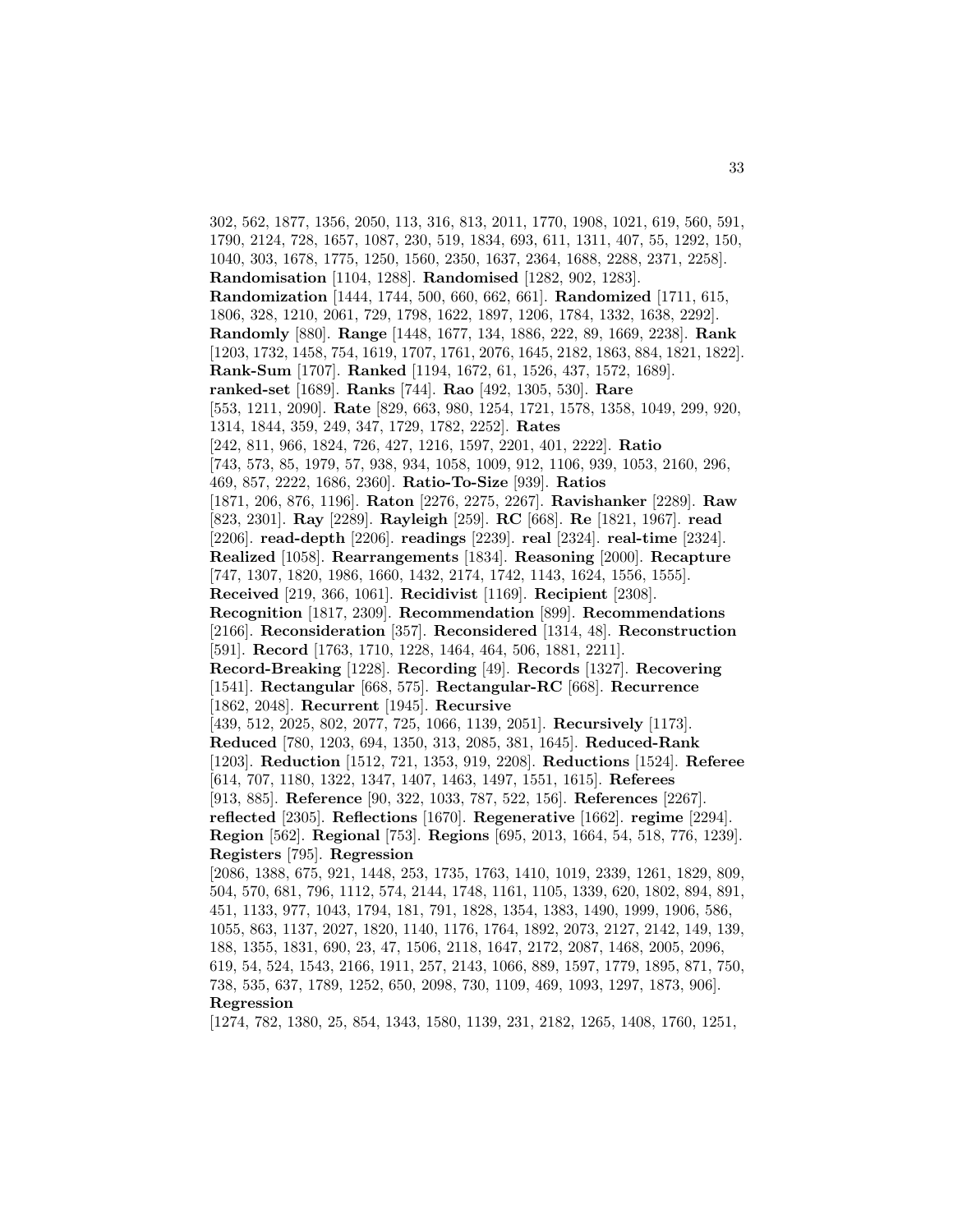1857, 1876, 1923, 1177, 1742, 1085, 1324, 997, 1317, 523, 1799, 1772, 2101, 2382, 1634, 2316, 1567, 1684, 2251, 1421, 1566, 2224, 2334, 1418, 1554, 2341, 2246, 1558, 2232, 1472, 1513, 2378, 2342, 2303, 2264, 1564, 2328, 2292, 2321, 1687]. **Regression-Type** [1388, 231, 253, 1472]. **Regressions** [1880, 1449, 36, 1792]. **Regressive** [1383, 1178]. **Regressors** [23, 1791]. **Regular** [829, 1239, 838]. **Regularisation** [2200]. **Regularised** [2161]. **Regularly** [431]. **Reid** [1795]. **Rejoinder** [1472, 1822, 850]. **Related** [1065, 394, 2103, 994, 902, 1674, 238, 1106, 530, 965]. **Relation** [312, 418, 1862]. **Relationaships** [799]. **Relations** [14, 1816, 2201, 419]. **Relationship** [1797, 1063, 1237, 501, 522, 438]. **Relationships** [1705, 935, 1325]. **Relative** [29, 2166, 1441, 167]. **Relaxing** [569, 2061]. **Release** [1780, 146, 952]. **Reliability** [907, 1827, 141]. **Remark** [986, 656]. **Remarks** [691, 23, 654, 1330, 126]. **REML** [2240, 1212, 2286]. **Remotely** [1151]. **Renewal** [1129, 372, 187, 989, 991, 1669]. **Renewals** [244]. **Rental** [157]. **rep** [2102]. **Repair** [1938]. **Repeated** [1711, 1375, 1133, 994, 2177, 526, 925, 1830, 1895, 1071, 2203, 854, 2090, 2323]. **Repertoire** [291]. **Repetitions** [1530]. **Replaced** [462]. **Replacement** [253, 164, 308, 67, 180, 233, 343, 231]. **Replacements** [61]. **Replicated** [1989, 1117]. **Replicates** [836]. **Replication** [450, 2150]. **Reply** [1968]. **Report** [144, 169, 194, 226, 256]. **reported** [2343]. **Reporting** [1782, 1605]. **Reporting-Probability** [1782]. **Representation** [1086]. **Representations** [1201, 852]. **Reproduction** [395]. **reproductive** [1569]. **Resampling** [1081, 1242, 1275]. **Rescaled** [1285]. **Rescaling** [1667]. **Research** [2106, 457, 1699, 502, 15, 2018]. **Reserve** [1441]. **Reserves** [557, 87]. **Residual** [1490, 1915, 1056, 2362]. **Residuals** [1584, 1084, 1066, 644, 1530, 1139, 523, 2265]. **Residue** [780]. **Resistance** [1229]. **Resolution** [987, 563]. **Resolvable** [1191, 1415, 1205, 817, 1724]. **Resource** [3]. **Respect** [348, 461]. **Response** [1934, 615, 649, 2079, 1307, 1282, 1591, 1584, 1400, 902, 1000, 1986, 1063, 890, 1283, 1287, 2087, 1432, 2208, 826, 1798, 1873, 1622, 1281, 1948, 1897, 1332, 1555, 2292, 662]. **Responses** [1978, 1806, 1541, 2202, 1297, 1380, 2359]. **Restricted** [1015, 251, 1856, 1368, 1212, 2089, 1238, 1557]. **Restriction** [2061, 1251]. **Restrictions** [674, 381]. **Result** [717, 1359, 1695]. **Results** [85, 80, 1447, 71, 149, 139, 882, 896, 918, 868, 1351, 530, 965, 561, 1428, 1413, 2261]. **Reticulation** [2036]. **Retirement** [1404]. **Return** [1476]. **Returns** [1758]. **Reversible** [1918, 2295]. **Review** [1971, 1737, 2078, 2227, 2080, 1980, 1997, 2146, 2133, 2092, 2235, 2007, 2045, 2006, 2103, 2079, 2276, 2275, 2094, 1046, 2018, 2267, 1995, 2017, 1972, 2131, 1227, 2163, 2065, 2052, 1981, 2029, 2031, 988, 2066, 2112, 2093, 2132, 2033, 1954, 2051, 1955, 1956, 2186, 2005, 2020, 2145, 2313, 2053, 1993, 2135, 2032, 2019, 2183, 2121, 2185, 2120, 2064, 2299, 2111, 1982, 2175, 2164, 2044, 1841, 2054, 2119, 2209, 2134, 1045, 2081, 1970, 2030, 1044, 1994, 1991, 2174, 2219, 2091, 1943, 2173, 2226, 2247, 2233, 1983, 2043, 2055, 2184, 1969, 2042, 2306, 2067, 753, 1992, 1957, 1996, 1696, 1697]. **Reviews** [45, 51, 59, 64, 70, 77, 84, 94, 99, 104, 111, 116, 123, 136, 145, 153,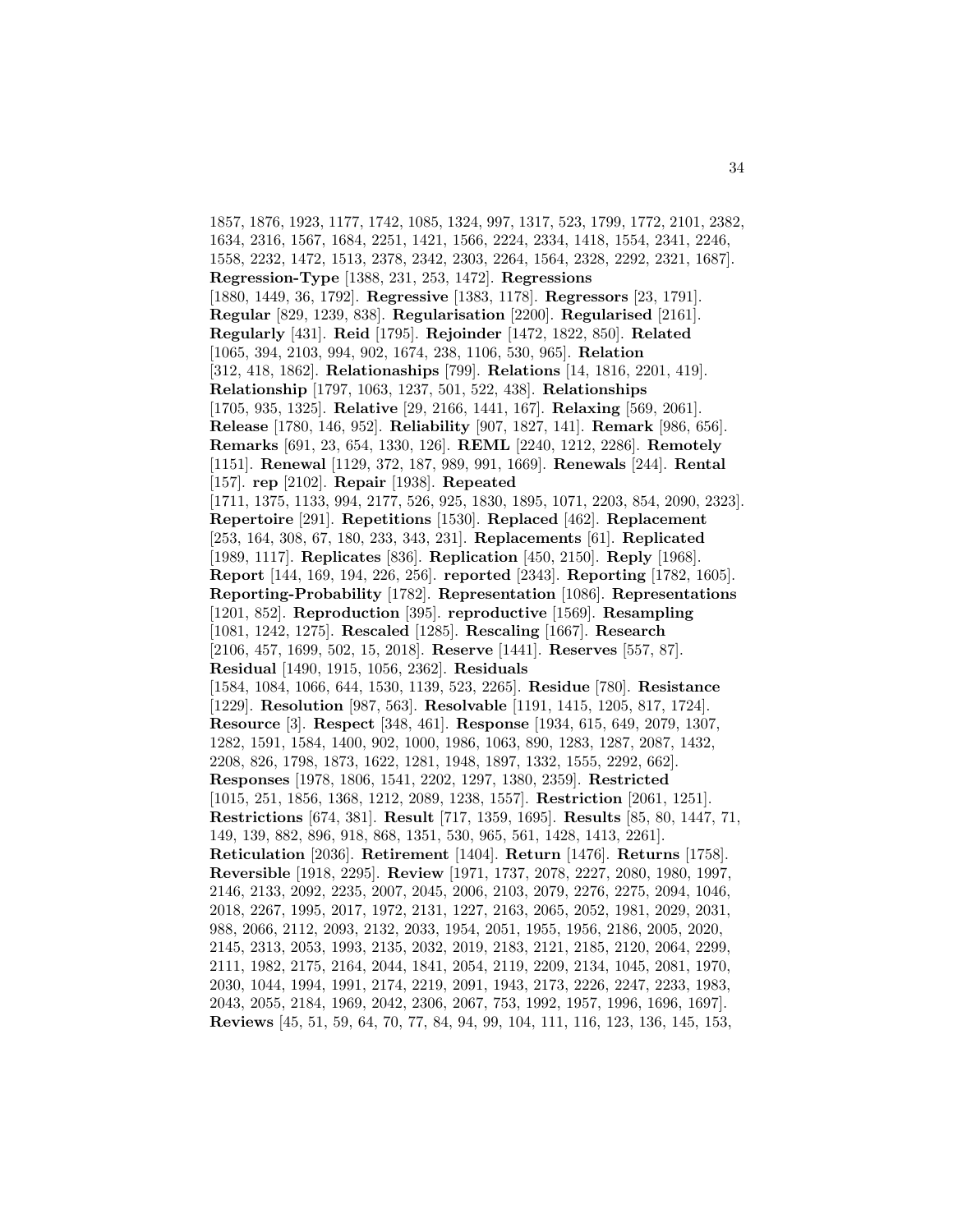161, 170, 175, 183, 190, 201, 209, 217, 224, 235, 246, 254, 264, 272, 280, 290, 305, 319, 332, 352, 365, 378, 387, 398, 412, 423, 433, 444, 455, 466, 478, 497, 498, 508, 520, 531, 543, 565, 579, 597, 613, 631, 645, 659, 676, 687, 704, 746, 759, 770, 784, 794, 807, 819, 833, 848, 860, 900, 873, 886, 914, 927, 940, 998, 1010, 1022, 1059, 1077, 1088, 1101, 1115, 1130]. **Reviews** [1149, 1167, 1179, 1193, 1207, 1221, 1231, 1245, 1257, 1268, 1278, 1289, 1300, 1309, 1321, 1334, 1346, 1362, 1376, 1389, 1401, 1403, 1416, 1426, 1438, 1450, 1460, 1473, 1483, 1493, 1510, 1517, 1532, 1546, 1562, 1575, 1587, 1601, 1614, 1629, 1640, 1725, 1814, 2298, 1813, 2234, 339]. **Revisited** [1706, 325]. **reweighted** [2352]. **Rhinoconjunctivitis** [1797]. **Ribosomal** [2036]. **Rice** [1670]. **Richard** [1995]. **Richness** [1778]. **Ricker** [1780]. **Ridge** [1235, 1109, 2089, 782]. **Right** [1586]. **Right-Censored** [1586]. **Rise** [2069]. **Risk** [651, 1367, 773, 2197, 2166, 1166, 2041, 425, 2067, 2365, 2379]. **Risks** [445, 1184, 1135, 2053, 919, 2131]. **rjmcmc** [2295]. **RMIT** [1520]. **Road** [2058, 277, 1617, 2324]. **Robinson** [1970]. **Robust** [1199, 1236, 298, 1776, 1365, 2094, 718, 2116, 1354, 843, 1886, 1817, 1055, 863, 1099, 1172, 1235, 1705, 47, 1127, 1249, 1303, 1100, 1136, 2327, 1394, 1109, 1274, 1756, 1919, 2262, 1991]. **Robustness** [678, 1459, 1990, 2152, 636, 1256, 2263]. **ROC** [2045, 1468, 1558, 1951]. **Rochester** [1520]. **Role** [663, 956, 1752, 1069, 2199, 15, 903, 660, 661]. **Root** [1123, 1055, 293, 1865]. **Roots** [392, 206, 738, 303]. **Ros´en** [737]. **Ross** [1666]. **Ross-Type** [1666]. **Rotatability** [1333, 1287]. **Rotational** [732]. **Rothmann** [2007]. **Rough** [456]. **Round** [548]. **Rounded** [321]. **rounding** [2359]. **Routes** [1883]. **Roux** [1997]. **Row** [1611, 908, 1191, 1205, 430, 1256, 1206, 836, 1724]. **Row-And-Column** [430]. **Row-Column** [908, 1191, 1205, 1256, 1206, 1724]. **Rows** [430]. **Royal** [2]. **rps11** [2036]. **Rubin** [1305, 530]. **Rudolph** [2276]. **Rugby** [1953, 1418]. **Ruin** [1839]. **Rule** [883, 1185, 158, 1806, 1093]. **Rules** [743, 2367]. **Run** [1833, 1220]. **Runs** [41].

**S** [2007, 1472, 1957, 2263]. **S&P200** [1723]. **S.** [1192]. **Saddle** [301]. **Saddlepoint** [1399, 1177]. **Sales** [174]. **Salmaso** [2006]. **Same** [1906, 468]. **Sample** [1940, 1357, 480, 115, 353, 2024, 853, 1708, 569, 749, 2116, 642, 1111, 1227, 1988, 957, 1290, 655, 706, 1081, 1313, 140, 266, 370, 795, 1039, 762, 1249, 814, 1399, 427, 1073, 1579, 89, 1087, 488, 2054, 1963, 1798, 774, 1016, 1040, 798, 700, 470, 594, 239, 782, 171, 616, 229, 1312, 588, 1217, 1296, 2250, 1634, 2211, 2320, 2255, 1630, 1689, 2336, 2354, 2257]. **Sampled** [539]. **Samplers** [1792, 2244]. **Samples** [680, 743, 822, 134, 125, 67, 326, 843, 371, 554, 198, 583, 50, 1755, 2350, 2318, 1685, 1689, 2366]. **Sampling** [253, 593, 643, 911, 164, 186, 308, 82, 1259, 1749, 72, 428, 1752, 823, 1442, 1105, 403, 180, 173, 233, 1470, 343, 1095, 1479, 881, 559, 1837, 1385, 420, 1930, 1884, 578, 1526, 155, 172, 1612, 804, 609, 1432, 560, 591, 2125, 1198, 1790, 1368, 876, 939, 1122, 1373, 1017, 197, 344, 1007, 1443, 1522, 2149, 592, 1230, 167, 1068, 345, 121, 220, 309, 402, 1001, 1502, 239, 1782, 1281, 7, 25,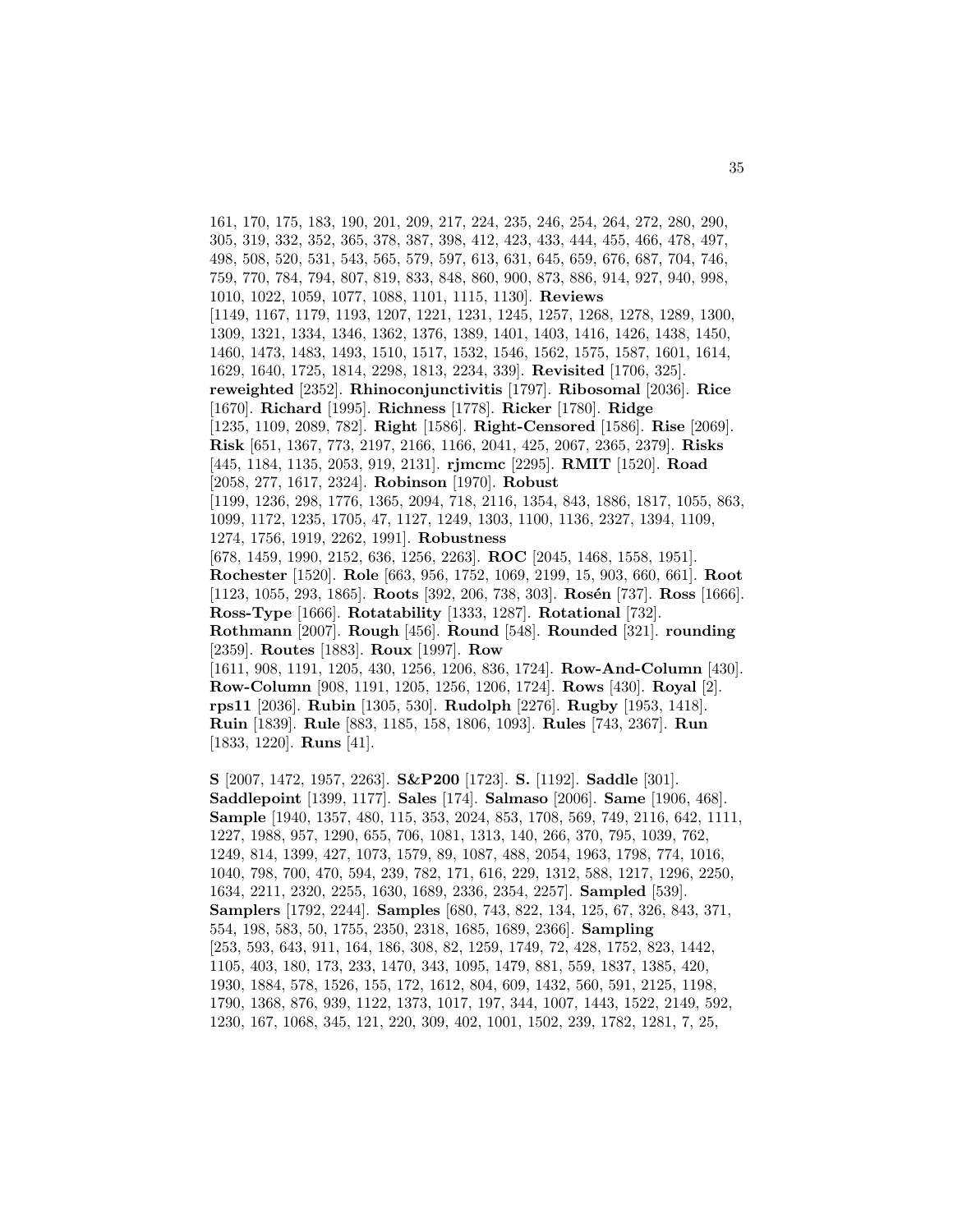231, 1262, 1238, 437, 1624, 1572, 2289, 2223, 1693, 1557, 2343, 2323, 1553]. **Samuel** [1991]. **Sarmanov** [2326]. **Satisfactory** [1226]. **Scale** [1182, 2024, 460, 1854, 1708, 749, 288, 1111, 812, 324, 793, 762, 1485, 581, 1004, 1047, 892, 1271, 171, 997, 1156, 354, 1475]. **Scales** [766, 1364, 1464]. **Scaling** [1270, 1269, 1816]. **Scheff´e** [314, 779]. **Scheme** [113, 1211, 1693]. **Schemes** [403, 1470, 815, 479]. **School** [1029, 2361]. **School-Leavers** [1029]. **Schur** [1201]. **Schur-Concave** [1201]. **Science** [2018, 1406, 502, 2356, 2042]. **Sciences** [633]. **Scientific** [1970]. **Score** [1342, 1237, 2320, 2232]. **score-based** [2232]. **Scores** [1506]. **Scotch** [1706]. **Scrambled** [1297, 1380]. **Screen** [1605]. **Screening** [1700, 558, 2338, 2251]. **sealed** [2365]. **sealed-bid** [2365]. **Search** [1094, 1585, 1118, 1206, 2129]. **Searching** [479]. **Searle** [2137]. **Seasonal** [27, 17, 1981, 1291, 577, 755, 2293]. **Seasonality** [2114, 1476]. **Second** [281, 1350, 1421, 333, 1679, 1786, 1085, 1324]. **Second-Order** [1679, 1421]. **Secondary** [667]. **Secretaries** [1226]. **Secretary** [1372]. **Sectional** [1754, 346, 2379, 2271]. **sections** [2211, 2347]. **seed** [1683]. **Seeding** [205, 216, 362]. **Seemingly** [1792]. **Segmentation** [1918]. **segmented** [2232, 1564]. **seismicity** [2270]. **Seismological** [2114]. **Selected** [994, 1526]. **Selecting** [1097, 1538, 326, 390, 1397, 1018, 1004, 1144, 1226, 421, 1047]. **Selection** [1941, 537, 713, 1124, 1214, 1225, 1676, 1835, 1785, 343, 1108, 1937, 1111, 1939, 529, 155, 1764, 1892, 2059, 1436, 875, 1887, 2200, 1964, 2195, 2149, 167, 1274, 1643, 2037, 1819, 1312, 568, 2205, 1566, 2380, 2369, 2286, 2311, 2330]. **Selective** [437]. **Selectors** [1977]. **Self** [1605]. **Self-reporting** [1605]. **Selling** [174]. **Semi** [1852, 158, 1794, 882, 2115, 1558, 1570, 1079, 1216, 2271, 2203, 1559, 2272]. **Semi-Markov** [158, 882, 1079]. **Semi-Mechanistic** [1794]. **Semi-nonparametric** [2115]. **Semi-Parametric** [1852, 1216, 2203, 1558, 1570, 2271, 1559, 2272]. **Semiparametric** [1748, 1161, 1730, 1871, 1928, 1929, 1820, 1986, 2047, 1831, 1135, 2077, 2143, 2049, 2190, 1598, 1857, 1876, 1923, 1742, 2278, 2378]. **Sen** [758]. **Senate** [1104, 559]. **Seneta** [1391, 286]. **Sensed** [1151]. **sensitive** [2292]. **Sensitivities** [1605]. **Sensitivity** [1721, 320, 1900]. **September** [491]. **Sequence** [682, 1294]. **Sequence-Comparison** [682]. **Sequences** [41, 215, 810, 262, 866, 1834, 2255]. **sequencing** [2206]. **Sequential** [829, 528, 573, 691, 2296, 480, 207, 243, 71, 985, 1939, 815, 138, 189, 654, 527, 461, 639, 1373, 910, 1053, 1522, 369, 621, 479, 1624, 1008, 1638, 1561, 2294]. **Serial** [1113, 328, 356, 87]. **Series** [1971, 96, 1050, 62, 739, 1846, 891, 207, 595, 2302, 1452, 1490, 1886, 905, 2025, 671, 966, 1352, 526, 1316, 49, 1646, 1647, 1594, 1771, 533, 967, 1657, 347, 1825, 258, 55, 858, 1915, 926, 1580, 128, 1863, 818, 2218, 2239, 2211, 2333, 2342, 2271, 2129, 2207]. **Server** [122]. **Service** [80, 81]. **Services** [614, 707, 1180, 1322, 1347, 1407, 1463, 1497, 1551, 1615]. **Session** [203]. **Set** [1792, 1526, 1446, 919, 585, 461, 430, 437, 1572, 1689]. **Set-Valued** [919]. **Sets** [1658, 792, 1769, 36, 604, 430, 2350, 2304]. **Setting** [2064]. **settings**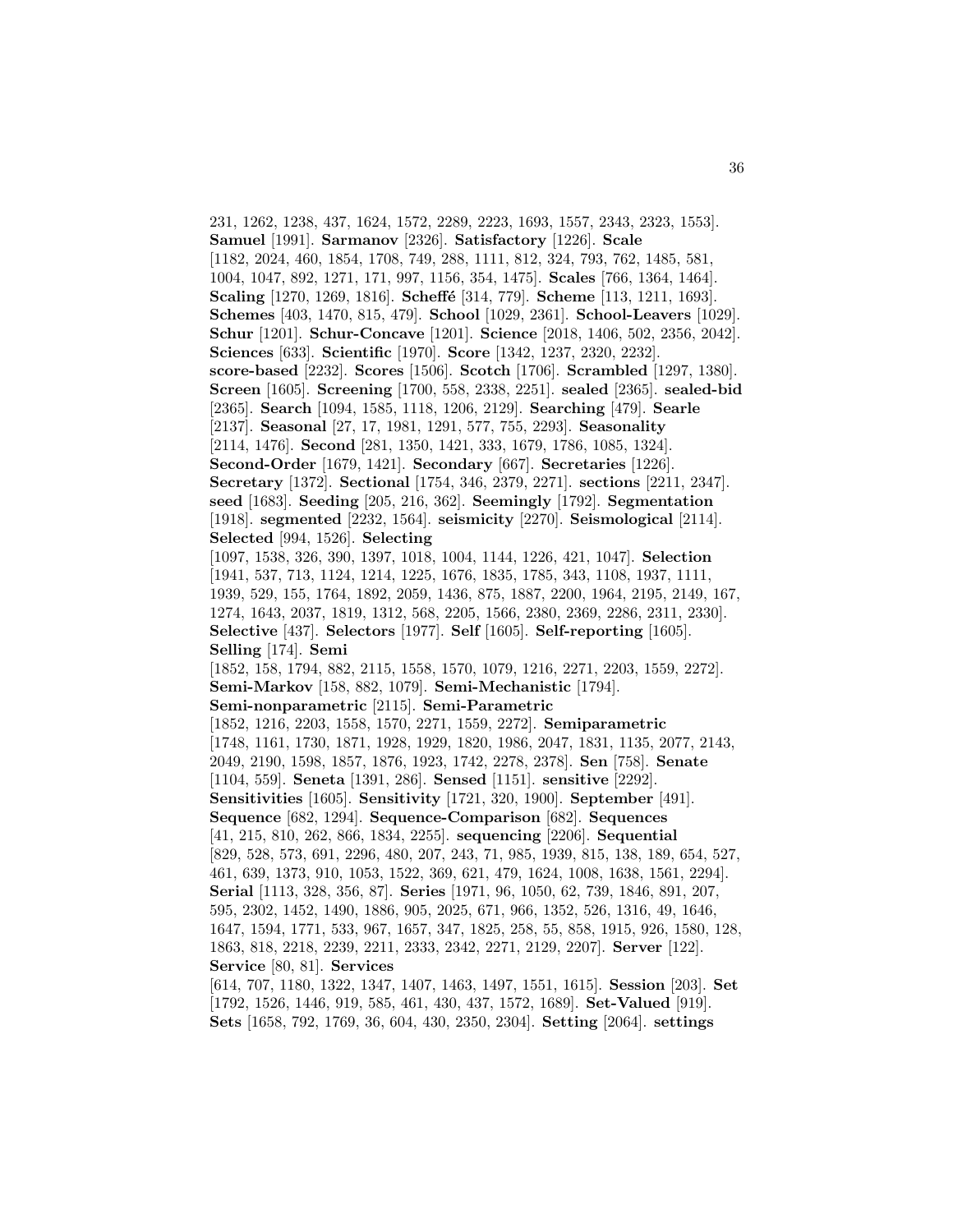[2241]. **Settler** [156]. **Several** [308, 236, 326, 61, 1648, 1318, 1286, 1755]. **Severity** [553]. **Sex** [468]. **Sexual** [1118]. **Shannon** [1974]. **shape** [2347]. **Share** [230]. **Shared** [1778, 1598, 1250, 2359]. **Sharp** [1710]. **Sharpening** [1578]. **Shayle** [2137]. **Sheather** [1519]. **Shelf** [2026]. **Shelf-Life** [2026]. **Shift** [1732, 1241, 2294]. **Shift-Invariant** [1241]. **Shock** [1478]. **Short** [35, 38, 1765, 2139, 1886, 1525, 47, 667, 1351, 2333, 2020]. **Short-** [1351]. **Short-Cut** [47]. **short-memory** [2333, 2020]. **Short-Range-Dependent** [1886]. **Shot** [1680]. **Should** [1214, 424, 2155]. **Shrinkage** [1840, 891, 2027, 2097]. **Siblings** [1028]. **Sided** [1273, 1849, 884, 2335]. **Sign** [992]. **Signal** [2180, 1058]. **Signals** [1058, 2238]. **Signed** [1619, 744]. **Signed-Rank** [1619]. **Significance** [716, 337, 986, 855, 555, 1703, 79, 1204]. **Significant** [811]. **Signs** [1414, 1447]. **Silhouettes** [969]. **Silverstone** [1536]. **Similar** [1037]. **Similarity** [2012, 1885]. **Simon** [1841, 1520, 1519]. **Simple** [186, 1671, 298, 936, 428, 570, 476, 1978, 955, 825, 604, 189, 910, 296, 65, 1096, 641, 146, 2317, 1689]. **simple-tree** [1689]. **Simplified** [186, 288, 2074]. **Simplifying** [755, 1408, 2216]. **Simulated** [1191, 1701]. **Simulation** [1962, 1435, 1993, 669, 1970, 2239]. **Simulator** [2140]. **Simultaneous** [638, 1544, 268, 313, 859, 130, 2087, 623, 1386]. **Single** [712, 326, 2026, 1921, 1706, 122, 1728, 1332, 2302, 2380, 2129]. **Single-Index** [1921, 1728, 2302, 2380]. **Single-Malt** [1706]. **Single-Server** [122]. **Singly** [1527]. **Singular** [841, 1478, 1002, 2059, 2180]. **Sinha** [212]. **Sir** [191]. **SIROMATH** [850, 849]. **Situation** [157]. **Situations** [283]. **Size** [267, 1839, 747, 1807, 1227, 1988, 1830, 814, 2126, 1853, 939, 522, 588, 1624, 1743, 2250, 2230, 2354, 2103]. **Sizes** [66, 343, 2169, 1415, 120, 1590, 2135, 1040, 229]. **Skellam** [2261]. **Skew** [2001]. **Skewed** [1273]. **Skewness** [1621, 628, 935, 1330, 50]. **Skill** [1247]. **Skip** [1005]. **Skip-Free** [1005]. **sleep** [2301]. **Sliced** [1789]. **Slippage** [115, 1542]. **Slopes** [809, 1242]. **Small** [853, 1708, 2116, 1936, 1290, 756, 2155, 1075, 2138, 2004, 1016, 1071, 1960, 1919, 2304, 2271, 1571]. **Small-Area** [1936, 2004, 1919, 2271]. **Smallest** [229]. **Smirnov** [1393, 813]. **Smooth** [1489, 1467, 56, 109, 1285, 2115, 1267, 2168, 1904, 1565]. **Smoothed** [1977, 1054, 2285, 2232]. **Smoother** [1264]. **Smoothers** [1647]. **Smoothing** [1901, 993, 1817, 864, 788, 1722, 1258, 1303, 2049, 1819, 2193, 949, 1215, 2246, 2043]. **Snapper** [1441]. **Soares** [1821]. **Social** [2018, 457, 1753, 503, 502]. **Society** [118, 144, 169, 194, 226, 256, 491, 445, 490, 974, 424, 2, 76]. **Socioeconomic** [1027]. **Software** [1224, 2006]. **Soil** [979]. **Sojourn** [991]. **Solution** [314]. **solutions** [2214]. **Some** [668, 2012, 96, 916, 2214, 540, 1410, 85, 615, 1364, 403, 187, 80, 243, 282, 595, 1276, 1400, 1253, 434, 1356, 1358, 905, 1014, 310, 452, 586, 1275, 266, 1187, 149, 151, 139, 882, 23, 904, 825, 427, 581, 943, 876, 654, 728, 703, 248, 413, 1053, 897, 401, 729, 407, 837, 376, 1305, 296, 1330, 345, 1096, 385, 530, 561, 121, 1196, 129, 1302, 1552, 368, 850, 849, 221, 303, 733, 1085, 1324, 126, 237, 2317, 638, 1561, 885]. **Song** [1957]. **Sources** [1025, 1559]. **South** [974, 2361]. **Space** [114, 714, 1716, 1452, 1701, 2305]. **Spaces** [1834, 2110]. **Spacings**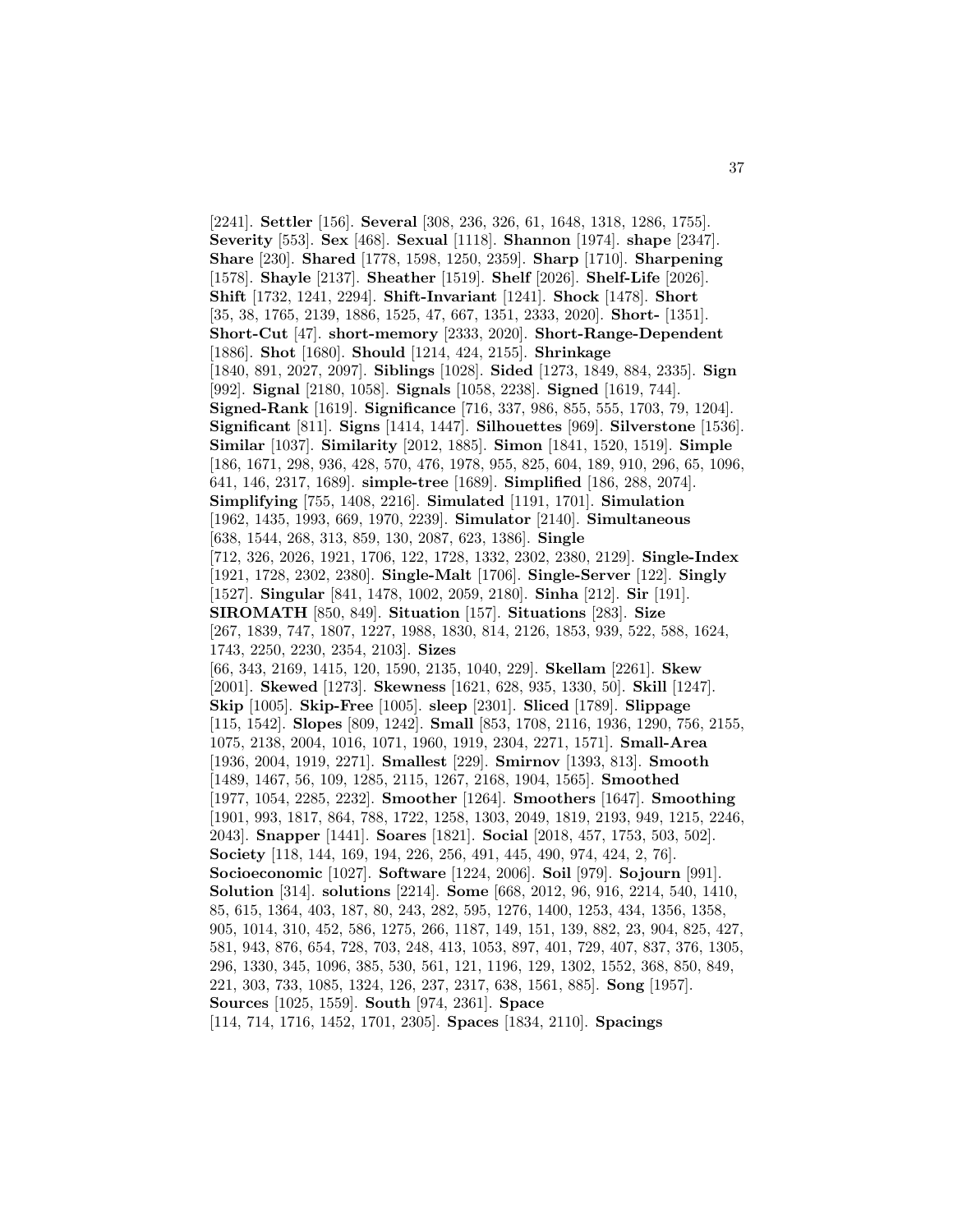[1048, 583, 616]. **Sparse** [864, 2332, 2162, 1396, 1645, 2378]. **Spatial** [1477, 1867, 1350, 2325, 2001, 2083, 767, 1164, 1503, 1163, 1258, 2028, 2138, 1963, 2178, 1994, 2072, 2353, 2279, 2354, 2225, 2355]. **Spatially** [1202, 1469]. **Spatially-adaptive** [1469]. **Spatially-Correlated** [1202]. **Spatio** [2158, 2362]. **Spatio-Temporal** [2158, 2362]. **Special** [1512, 90, 322, 490, 723, 424, 790, 522, 156]. **Species** [1778, 2071, 1720, 519, 1656]. **Specific** [1746, 2124]. **Specification** [781, 1490]. **Specified** [1238, 1251, 1788]. **Spectra** [213]. **Spectral** [1086, 1940, 1658, 356, 179]. **Spectrum** [2059, 2180, 179]. **Speed** [1603]. **Sphere** [822, 764]. **Spherical** [789, 1263]. **Sphericity** [1159, 484, 934]. **Spline** [993, 1264, 1469, 1819, 1772]. **Splines** [2058, 1722, 1857, 1923, 2043, 1805, 1799, 949, 1215, 2246]. **Split** [763, 2215]. **Split-Plot** [763, 2215]. **Splitting** [1704, 1567, 1684]. **Sports** [1674]. **Spread** [809]. **Spreadsheet** [1995]. **Spring** [841, 1002]. **Spurious** [456]. **Square** [43, 1123, 196, 1613, 311, 382, 1528, 2381]. **Squared** [1398, 953, 954, 340, 955, 1425, 1527]. **Squares** [675, 268, 299, 1183, 2162, 1523, 1457, 869, 487]. **SSAI** [1654]. **Stabilisation** [2090]. **Stability** [1066]. **Stable** [536, 1912, 572, 813]. **Stage** [593, 911, 537, 1544, 688, 2108, 1385, 1283, 268, 582, 1757, 876, 939, 2064, 2201, 1798, 1443, 220, 588, 1917, 2125, 1332]. **Stage-Wise** [2201]. **stages** [2301]. **Stan** [2236]. **Standard** [635, 1936, 867, 700, 869, 2182, 13]. **Standardized** [996, 1561]. **Stanley** [191, 1982]. **Starship** [1437]. **State** [714, 1962, 1452, 2022, 1701, 2167]. **State-Space** [714]. **States** [1032, 32]. **Stationary** [1086, 1671, 1658, 1350, 810, 1702, 1942, 150, 2317, 2164]. **Stations** [971]. **Statistic** [1833, 1398, 1527, 699, 1369, 779, 616, 801, 229, 1425, 1424, 2257]. **Statistical** [96, 203, 946, 956, 1132, 2, 1854, 491, 2267, 486, 1893, 950, 2139, 1617, 855, 957, 958, 599, 633, 2069, 1503, 2206, 959, 2093, 2033, 971, 14, 1223, 1719, 1956, 2236, 2032, 426, 76, 960, 2155, 2088, 2119, 1661, 1618, 425, 208, 733, 2042, 2167, 961, 1996, 1247, 2221, 2356, 1968, 1967, 118, 144, 169, 194, 226, 256, 491, 445, 490, 974, 424, 2045, 2121, 2044, 2134, 1983, 1969]. **Statistician** [291, 970]. **Statisticians** [903, 1454]. **Statistics** [1065, 1050, 2078, 1162, 1467, 1880, 400, 751, 1478, 1781, 2013, 2289, 1452, 549, 1995, 434, 1111, 682, 1999, 958, 970, 832, 503, 1454, 2085, 101, 333, 685, 677, 177, 1326, 2135, 356, 669, 1048, 1504, 1899, 535, 637, 156, 401, 729, 981, 2199, 803, 1351, 1016, 969, 514, 830, 1343, 307, 583, 850, 849, 1863, 1317, 1678, 1992, 1957, 1217, 547, 2128, 340, 2223, 1552, 185, 195, 211, 227, 1280, 424, 1417, 1, 2299, 1044, 1994, 2275, 2094, 968, 2091, 2184]. **Steele** [1947, 1946, 1948]. **Stefan** [1956]. **Stein** [748, 1368, 1093]. **Step** [898]. **Stephane** [1991]. **Stepwise** [2141, 1326, 1914, 568]. **Stereological** [2347]. **Stereology** [1979]. **Stigmatized** [1381]. **Stimulation** [9]. **Stirling** [281, 1992]. **Stochastic** [1092, 1080, 665, 1677, 702, 778, 85, 1721, 1846, 486, 242, 22, 1648, 962, 992,

963, 1582, 1353, 1908, 393, 2164, 674, 1234, 854, 146, 237]. **Stochastically**

38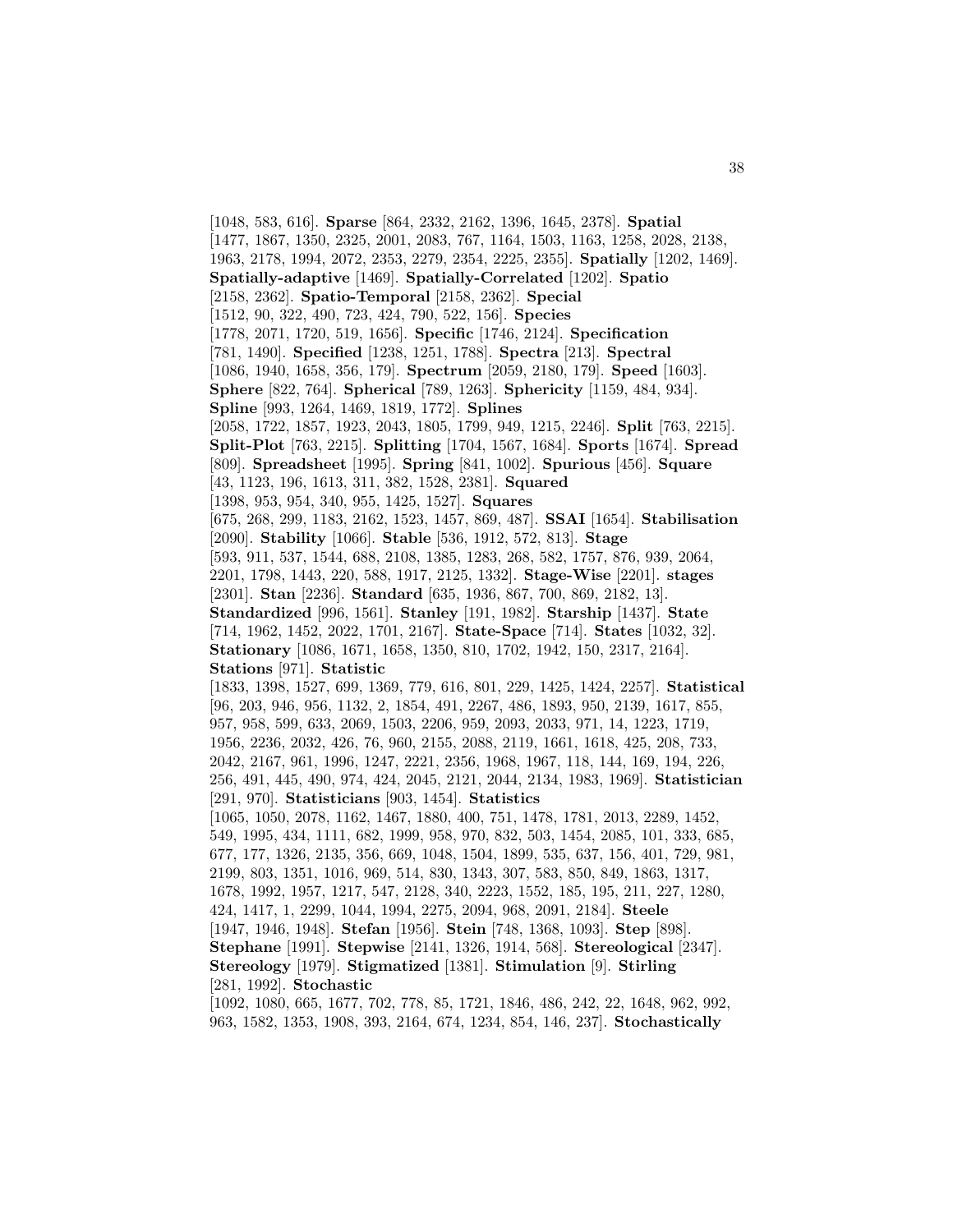[1120]. **Stock** [1758, 373]. **Stopping** [1006, 1373]. **Storage** [287, 240]. **Straight** [1449]. **Strata** [960]. **Strategies** [876, 1206, 2185]. **Strategy** [760]. **Stratification** [173, 1837, 922, 74, 402, 469, 2336]. **Stratified** [1749, 2108, 1612, 1308, 1198, 2366]. **Stratifying** [1837]. **stratifyR** [2336]. **Streams** [1259]. **Strength** [563]. **Stress** [952]. **Strong** [1371, 1834, 2154]. **Structural** [799, 288, 47, 448, 1982]. **Structure** [267, 353, 556, 2179, 2011, 964, 2160, 965, 1335, 857, 961, 1637]. **Structures** [1886, 1296, 2225, 2370]. **Stuart** [1378]. **Student** [2120, 667, 1037, 283]. **Studentizing** [1188]. **Students** [1392]. **Studies** [2052, 1099, 1487, 276, 795, 14, 1660, 1579, 2149, 1742, 1134, 1838, 2379, 1993, 2111]. **Study** [463, 486, 243, 1794, 1034, 2158, 2087, 581, 669, 1025, 2237, 2270, 2361, 2348, 457]. **Sub** [1039]. **Sub-Sample** [1039]. **Subexponential** [1668]. **Subject** [1019, 1731, 2197, 2124, 240]. **Subject-Specific** [2124]. **Subjects** [2170]. **Subsample** [812]. **Subsampling** [1912]. **Subsequent** [15]. **Subset** [1785, 1690]. **Subsets** [1395]. **Subunit** [939]. **Success** [528]. **Successive** [308, 197, 345, 220]. **Sufficiency** [590, 337, 720, 1524]. **Sufficient** [1237, 814, 563]. **Sugar** [971]. **Sugnet** [1997]. **Sum** [297, 2023, 1021, 1707, 148]. **Summary** [1999]. **Summation** [454, 1241]. **Sums** [181, 1770, 1020, 1148, 996, 840, 2265, 2253, 1561]. **Super** [1953]. **Superadditive** [2154]. **Supercritical** [717]. **Superimposed** [500]. **Superpopulation** [1186]. **Superposition** [242]. **Superpositions** [1671]. **Supplementary** [541]. **Supply** [1791, 527]. **Support** [113, 1757, 1878, 2178]. **Supports** [212]. **Supreme** [1927]. **Supremum** [475]. **Surely** [2088]. **Surface** [1400, 562, 1287, 826, 1951]. **Surrogate** [1535]. **Surveillance** [1211]. **Survey** [1475, 1364, 1591, 902, 976, 786, 1978, 435, 785, 3, 666, 2148, 490, 2096, 1146, 344, 592, 1960, 975, 354, 734, 2250, 1033, 1031, 1025, 354]. **Surveys** [353, 2024, 1282, 2015, 436, 890, 526, 648, 795, 821, 2028, 1308, 2117, 1798, 470, 1622, 239, 610, 1281, 854, 320, 2090, 1634, 2319, 2292, 1553, 2054]. **Survival** [1091, 2062, 1586, 2131, 1201, 2063, 1499, 1284, 581, 2190]. **Susceptibles** [1648, 1098]. **sustainable** [2360]. **Swings** [27]. **Switching** [1678, 2323]. **Sydney** [1968, 1967, 1716, 457, 1893, 373]. **Symmetric** [1676, 572, 1070, 316, 867, 616, 2208]. **Symmetrical** [1910, 120, 1142]. **Symmetrically** [611]. **Symmetries** [732]. **Symmetry** [1833, 1275, 133, 1613, 1733, 380, 1003, 2381, 2228]. **Symptoms** [1797]. **System** [778, 181, 346, 165, 65, 127, 667]. **Systematic** [72]. **Systems** [1938, 435, 1736, 1064, 248, 519, 1740, 1915, 1881, 237].

**T** [1168, 2020]. **Table** [1398, 2160, 1425]. **Tables** [1626, 1527, 931, 1529, 42, 196, 285, 1754, 1338, 684, 5, 756, 1433, 904, 1613, 1513, 493, 605, 1396, 1071, 1528, 32, 2381, 2228]. **Tagging** [1382]. **Tail** [879, 1871, 2253, 1773]. **Tailed** [1839, 1846, 1679, 1865]. **Talk** [1050]. **task** [2323]. **task-switching** [2323]. **Tau** [931, 1961]. **tax** [2273]. **Taylor** [207]. **Teaching** [1050, 1044, 1618]. **Team** [1234]. **Technical** [1404]. **Technique** [458]. **Techniques** [688, 890, 1258, 724, 448]. **Technologies** [1943].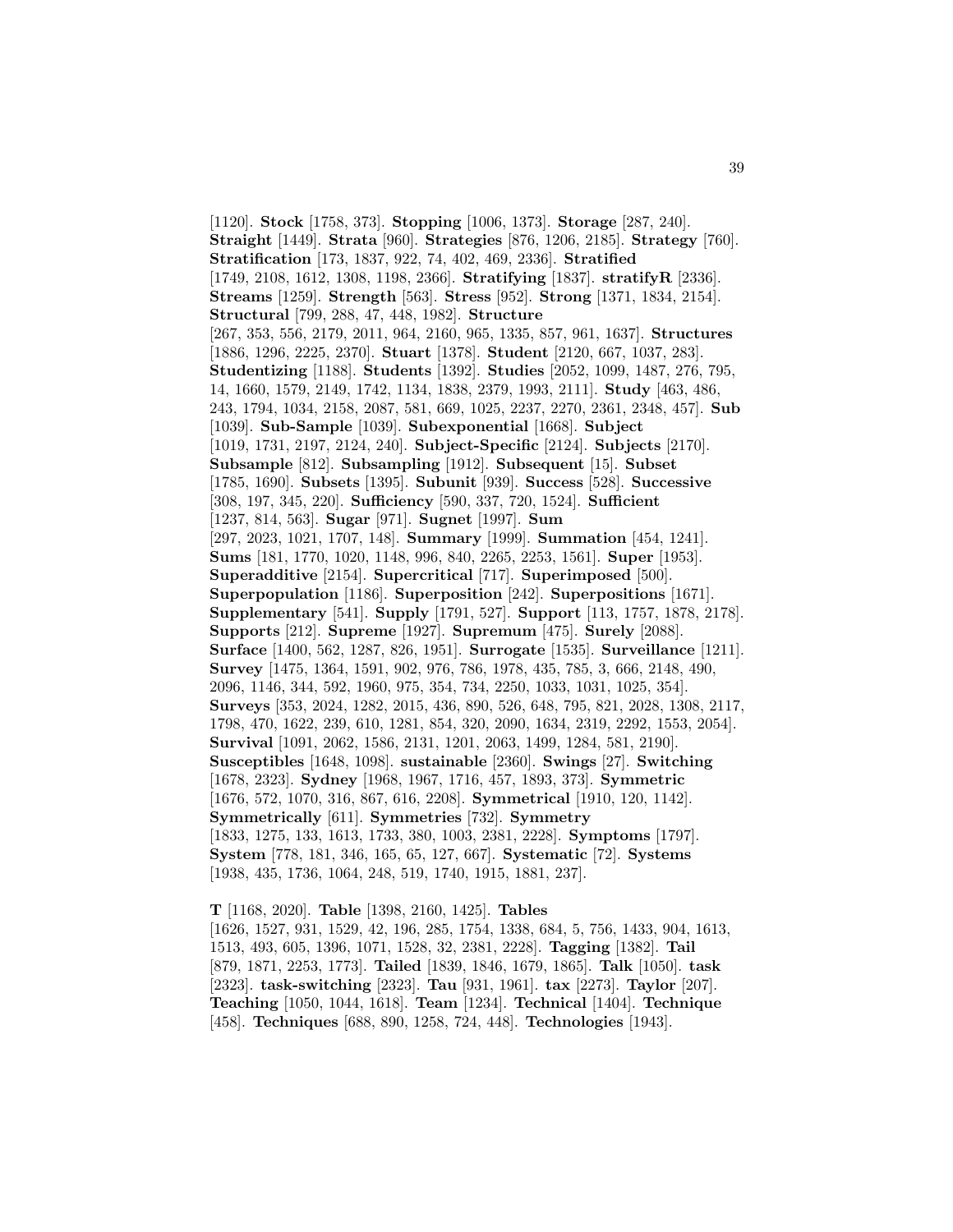**Technology** [1466]. **Teenage** [1030]. **Telephone** [648, 1281]. **Temperature** [2084, 2239]. **Temporal** [2158, 1258, 2362]. **Tennis** [745]. **Term** [1519, 667, 851, 2114]. **Terminal** [146]. **Terminating** [562]. **Ternary** [847]. **Terry** [1603]. **Tertiary** [1027, 248]. **tessellations** [2348]. **Test** [1732, 1467, 573, 66, 739, 68, 1042, 480, 41, 689, 1912, 1989, 894, 569, 1108, 572, 749, 718, 1801, 2116, 1393, 811, 812, 1218, 1411, 484, 1806, 109, 1885, 1000, 316, 992, 617, 2171, 1037, 1506, 120, 1619, 756, 1647, 1326, 1700, 604, 1260, 1950, 9, 1744, 1457, 538, 910, 1144, 2088, 729, 481, 670, 369, 1040, 641, 800, 571, 782, 449, 830, 1343, 857, 1238, 1251, 884, 517, 1250, 2288, 2320, 2256, 2217, 2257, 2280]. **Tester** [19]. **Testing** [1015, 1159, 1833, 799, 573, 342, 986, 1758, 2169, 1052, 1397, 1848, 1385, 934, 2288, 1685, 222, 367, 690, 1039, 1646, 371, 2063, 582, 228, 1066, 458, 585, 697, 1516, 179, 213, 1146, 1733, 981, 2195, 1952, 1031, 616, 1865, 584, 1145, 1204, 1692, 1686, 2287, 1956]. **Tests** [2070, 1505, 1467, 1091, 822, 716, 754, 2006, 1412, 414, 1586, 1229, 1836, 789, 791, 1157, 1514, 358, 764, 923, 985, 1014, 56, 1285, 1481, 813, 692, 735, 2000, 1242, 266, 1581, 370, 1039, 762, 880, 912, 1106, 130, 205, 216, 362, 1127, 1249, 1746, 1326, 1949, 2126, 2096, 1920, 1406, 138, 1073, 1613, 189, 1779, 1291, 1707, 871, 1041, 1243, 1053, 650, 1267, 555, 729, 837, 867, 380, 1861, 438, 2168, 368, 79, 1849, 696, 1838, 1904, 1143, 845, 1632, 2363, 2364, 2265, 2230, 2284, 2243, 2213]. **Textbooks** [1992]. **th** [1710]. **Theil** [451, 524]. **Their** [348, 769, 1018, 2085, 697, 33, 273]. **them** [2107]. **Theodorescu** [654]. **Theorem** [215, 1358, 989, 44, 619, 212, 286, 1017, 234, 514, 748]. **Theorems** [2013, 2085, 996, 221]. **Theory** [2086, 1423, 1692, 1388, 1572, 2012, 1489, 1633, 2214, 1448, 1677, 1934, 1626, 1735, 1709, 1635, 1940, 1763, 2128, 1732, 1975, 1410, 1638, 1467, 1941, 1398, 1425, 1527, 2010, 2040, 1634, 1749, 2038, 1515, 1718, 1560, 1711, 948, 1458, 1621, 2170, 1449, 1538, 2218, 1471, 1567, 1684, 1704, 638, 1442, 1565, 2006, 2079, 1412, 1765, 2062, 2144, 1748, 2141, 1721, 1676, 1977, 1387, 1611, 1540, 1544, 1730, 1758, 1586, 2015, 1802, 853, 1529, 1962, 1578, 1459, 1708, 2245, 1632, 1470, 1512, 1421, 1675, 2222, 1932, 1610, 1710, 445, 485, 1637, 1584, 2013, 2003, 2240, 1539, 1414, 1447, 2130, 1400, 2169]. **Theory** [1801, 719, 1750, 810, 1393, 1514, 1383, 1723, 1490, 1736, 1762, 1397, 1731, 1931, 2050, 2181, 1961, 1566, 1585, 1928, 1929, 1385, 2152, 1987, 1702, 1491, 1988, 1411, 938, 1420, 1939, 2153, 2179, 1424, 1648, 1631, 2244, 1930, 2231, 1734, 1754, 1644, 1686, 1526, 1625, 1690, 2002, 2224, 1487, 1556, 1705, 1688, 1419, 1454, 1555, 1986, 1722, 1680, 1674, 1541, 1415, 1581, 2074, 1435, 1456, 1525, 1524, 1691, 1764, 2033, 2073, 2127, 2142, 2197, 149, 2171, 2011, 2228, 1685, 1612, 2059, 2180, 2216, 2016, 2085, 1437, 1436, 1582, 1455, 1573, 1384, 1921, 1583, 1646, 1619, 1719, 1433, 1485, 1554, 2100]. **Theory** [2118, 1706, 1647, 2039, 2172, 2202, 1746, 2246, 1446, 1561, 2087, 1432, 1468, 1558, 1620, 1949, 2126, 2230, 1570, 2223, 1693, 1399, 2063, 1720, 1922, 2229, 223, 1444, 2077, 1543, 1920, 1950, 1613, 2143, 2061, 2162, 2185, 1974, 1759, 1486, 1516, 2232, 1757, 2155, 1712, 1579, 1976, 1513, 1707, 1531, 1744, 1609, 1523, 1608, 1457, 1942, 1623, 1394, 1689, 2159, 2049, 2200, 1918, 1679, 1959,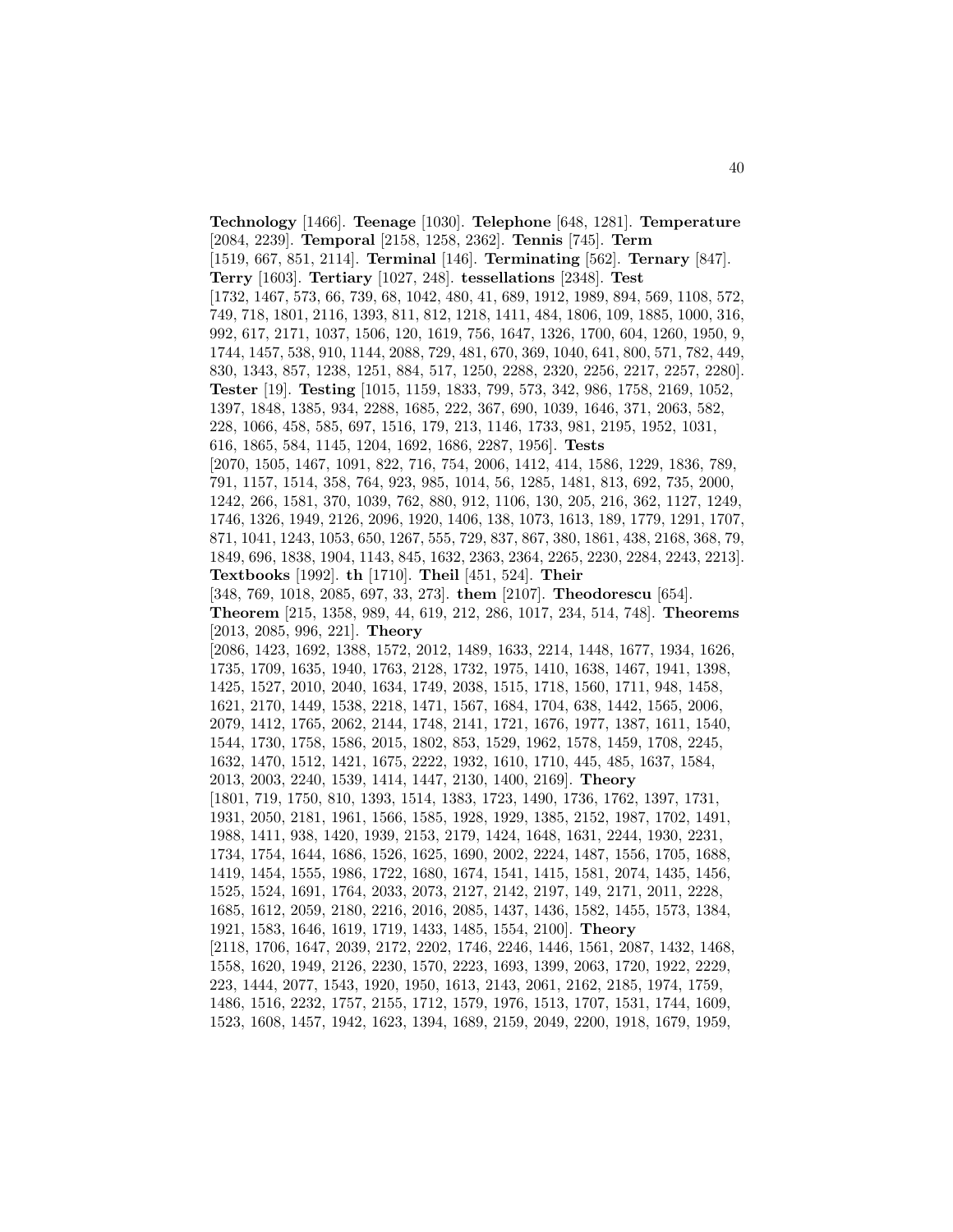1041, 2201, 1396, 1761, 2041, 1741, 197, 2208, 2088, 2060, 1559, 2164, 1395, 2196, 1733, 2048, 2076, 2151, 2243, 1488, 693, 1964, 2195, 1952, 1695, 1963, 2217, 1469, 1740, 1747, 1798, 1443, 1607, 1522, 1557, 1703, 2004]. **Theory** [2160, 2109, 345, 1542, 1636, 1530, 1381, 1422, 2089, 1434, 1622, 1729, 1413, 1643, 2091, 1380, 2242, 2203, 2129, 1569, 1431, 1580, 1756, 1800, 2037, 1537, 2168, 1717, 1645, 2207, 1528, 1960, 2182, 1445, 1919, 2161, 2241, 1408, 1760, 1745, 1382, 1742, 2154, 2193, 2225, 1553, 1933, 2090, 1678, 2072, 2102, 1571, 1694, 2099, 1755, 1799, 2075, 1724, 437, 2215, 1568, 1728, 1624, 1743, 2101, 734, 1687, 1951, 2014, 2213, 1386, 2194, 547, 2110, 1519, 1046]. **Therapeutic** [2084]. **There** [1720]. **Thermodynamics** [337]. **Thinking** [2044]. **Third** [685, 2299]. **Thomas** [420]. **Thompson** [578, 325, 673]. **Thornett** [661]. **Those** [2117]. **Three** [1114, 1398, 357, 1721, 1509, 358, 1837, 247, 268, 100, 1318, 669, 409, 541, 2338, 1425, 2216]. **Three-Decision** [1318]. **three-level** [2338]. **Three-Parameter** [1114, 357, 100]. **Three-Quarter** [247]. **Three-Stage** [268]. **Three-Way** [1398, 1837, 1425]. **Threshold** [1860, 1758, 1846, 1127, 1311, 978]. **throughput** [2362]. **Tie** [745]. **Tie-Breaker** [745]. **Ties** [1672, 1596]. **Tight** [1328, 1369]. **Tilting** [1313]. **Time** [1012, 665, 1971, 96, 440, 1050, 1677, 702, 747, 739, 1846, 891, 1716, 1133, 1452, 1034, 1490, 1886, 1972, 1064, 1837, 2025, 989, 966, 586, 1352, 692, 526, 2066, 49, 1138, 1436, 1646, 1818, 1594, 1771, 2145, 1284, 1405, 664, 349, 1596, 533, 967, 1373, 2201, 393, 1017, 347, 1825, 991, 258, 55, 858, 150, 163, 81, 1945, 1580, 1742, 1863, 818, 2239, 2245, 2324, 2333, 1555, 1630, 2342, 2271, 2207]. **Time-Dependent** [1405]. **Time-Series** [1863, 2271]. **Time-to-Event** [1972, 2066, 2145]. **Times** [462, 1006, 2022, 622, 1230, 237]. **Timing** [821]. **Tolerance** [638, 26, 2335]. **tomography** [2244]. **Tool** [502, 1904, 2351, 2377]. **tools** [2123]. **Top** [1196]. **Top-Order** [1196]. **Topics** [2045]. **Total** [841, 494, 1002, 1788]. **Totals** [2015]. **Tournaments** [1247]. **Toxicological** [2141, 1914]. **trading** [2332]. **Traffic** [2058, 1673, 1825]. **trans** [2294]. **trans-dimensional** [2294]. **Transaction** [2157]. **Transform** [875, 924, 2076]. **Transformation** [2040, 737, 1123, 471, 875, 1760]. **Transformations** [694, 1295]. **Transformed** [627, 1637]. **Transforms** [1680]. **transit** [2324]. **Transition** [951, 323, 1034, 1702, 2084, 1005, 1035]. **Transitions** [1032, 1945]. **Translated** [260]. **Translation** [963, 1217]. **Translation-Invariant** [1217]. **Transmission** [1590]. **Transmitter** [146]. **Transportation** [457]. **travel** [2324]. **Trawl** [1466]. **Treatment** [2152, 1110, 2126, 284, 1299, 1040, 674, 1838, 2150, 2370]. **Treatments** [2170, 1318, 430, 500]. **Tree** [1704, 1554, 1952, 1430, 1567, 1684, 1689]. **Tree-based** [1554]. **trees** [2339]. **treewidth** [2291]. **Trend** [754, 2114, 1220, 851, 654, 621]. **Trends** [711, 633, 1564]. **Trial** [1900]. **Trials** [552, 62, 1989, 322, 1972, 1988, 1806, 2126, 1117, 1431, 1917, 1430, 2072, 1638, 2007, 2052, 2032]. **Triangular** [507, 1806]. **triaxial** [2301]. **Tribute** [1378, 1323]. **Tributes** [1378]. **Trimmed** [1833, 1182, 1273, 1544, 1459, 1793, 1990, 1610, 2245, 1636]. **Trimming**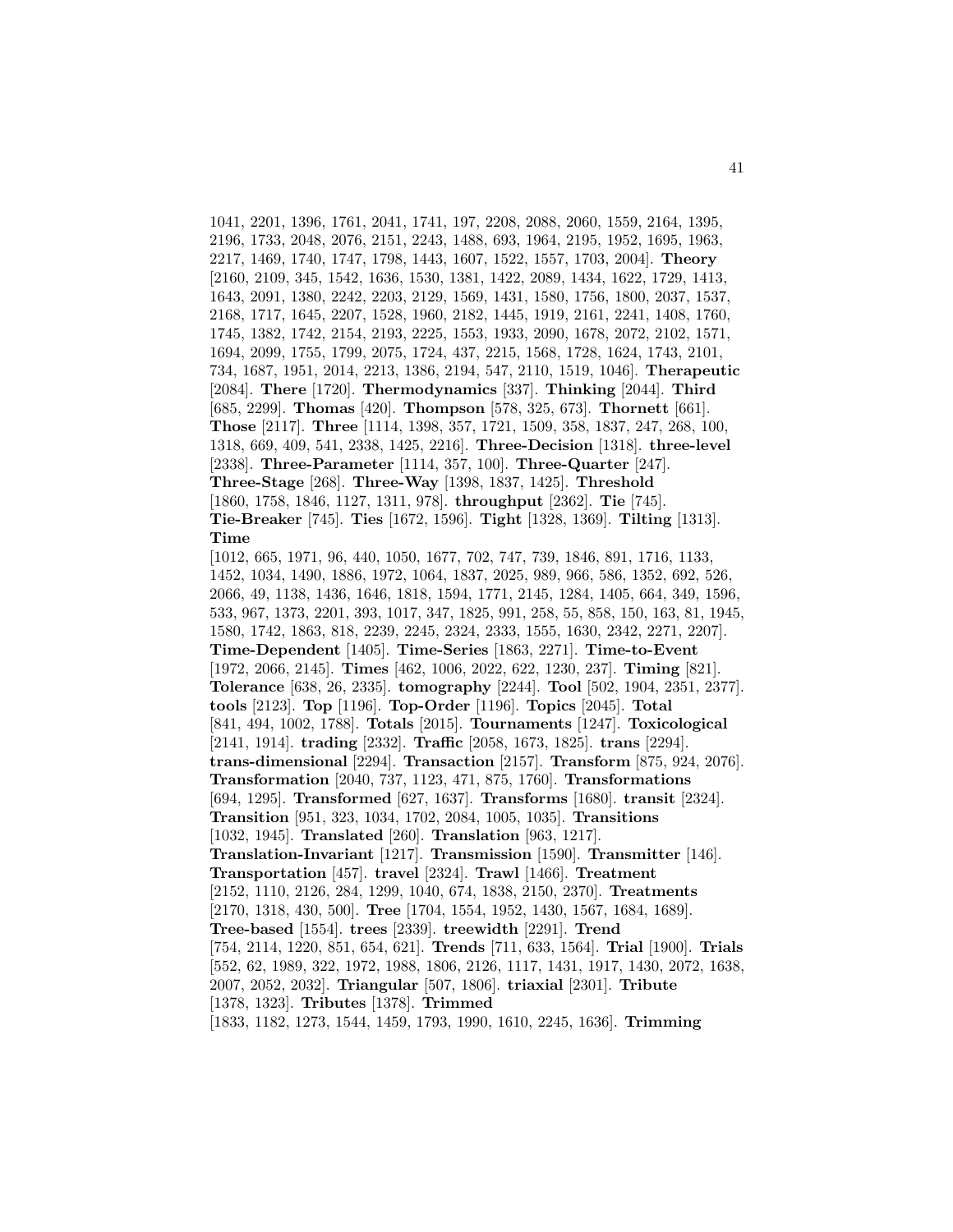[1213]. **Truncated** [297, 306, 148, 1747, 376, 60, 588, 13, 108, 2192, 1694]. **Truncation** [53, 275, 1122, 1007]. **Trust** [647]. **Try** [863]. **Tuberculosis** [1000]. **Tumor** [522]. **Tumours** [1605]. **Tuned** [1844]. **Turning** [2025]. **Tusn´ady** [769]. **twentieth** [1552]. **Twenty20** [2140]. **Twin** [1363]. **Two** [2070, 1626, 593, 643, 53, 1527, 2038, 404, 537, 1124, 1449, 67, 1442, 1509, 539, 1544, 414, 1269, 2023, 749, 71, 2108, 1111, 1385, 1227, 1411, 1154, 957, 1884, 1329, 1503, 2002, 276, 1313, 1283, 370, 1138, 2028, 1433, 1780, 1263, 726, 582, 2125, 1757, 1082, 1513, 876, 939, 1122, 461, 1243, 1144, 519, 430, 1007, 1798, 1443, 2160, 592, 121, 220, 309, 2089, 1926, 239, 449, 1431, 662, 1849, 588, 1145, 961, 1332, 2289, 2325, 2357, 682, 2320, 1559, 2335, 1694]. **Two-Dimensional** [1626, 1431]. **Two-level** [1509]. **Two-Moment** [1269]. **Two-Parameter** [1124, 1138]. **two-party** [2325]. **Two-Pass** [1926]. **Two-Phase** [1884, 121, 239, 961]. **Two-Release** [1780]. **Two-Sample** [1111, 957, 1313, 370, 2320]. **Two-Sided** [1849, 2335]. **Two-Species** [519]. **Two-Stage**

[593, 1544, 1385, 1283, 582, 1757, 876, 939, 1798, 1443, 220, 2125, 1332]. **Two-Truncation** [1122]. **Two-Way** [1329, 1433, 1243, 449, 1527, 1513]. **Type**

[1388, 1827, 504, 1412, 1153, 310, 1304, 1905, 49, 1384, 1666, 889, 1707, 865, 945, 561, 779, 1861, 231, 1858, 253, 2116, 1472, 1199, 2128, 420, 1424, 912]. **Type-II** [2128]. **Types** [799, 1648].

**U** [2267]. **U.S.** [1927]. **UK**£ [2267]. **Ultimate** [1663]. **Umbrella** [1293]. **Unavailability** [1256]. **Unbiased**

[1082, 1122, 1007, 1557, 670, 589, 382, 1262]. **Unbiasedness** [578]. **unbounded** [2372]. **Uncertain** [1648, 2073, 2127, 2142]. **Uncertainty** [2130]. **Unconditional** [2243]. **Unconstrained** [1977]. **Uncontrolled** [14, 23]. **under-reported** [2343]. **Underlying** [85]. **Understanding** [1997, 2135, 2119]. **Unemployed** [1026]. **Unemployment** [1033, 920, 1025]. **Unequal** [308, 1749, 537, 67, 72, 793, 1415, 804, 1444, 2149, 2150]. **Unequally** [1117]. **Unified** [638, 1717]. **Uniform** [454, 1076, 828, 985]. **Uniformity** [789, 880, 839]. **Uniformizable** [882]. **Unimodality** [1371, 1035]. **Union** [1953]. **Unique** [1507]. **Uniqueness** [1665]. **Unit** [738, 1865, 1464]. **Units** [1375, 67]. **Univariate** [197, 2266, 2336]. **Universal** [1786]. **Universities** [249]. **University** [1520]. **Unknown** [2141, 390, 421, 26, 582, 1291, 774]. **Unmasking** [1911]. **Unrelated** [1792, 1283]. **Unreplicated** [1989]. **unusual** [2241]. **Unvarying** [586]. **Upcrossings** [259]. **Upon** [222, 740]. **Upper** [844, 1328, 1369, 1892, 1057, 483, 1190, 1456]. **Urns** [2003]. **Usage** [615]. **Use** [1091, 43, 451, 1675, 207, 1094, 2152, 1905, 666, 1210, 756, 1670, 554, 2155, 1963, 470, 1622, 733, 838, 2221]. **Used** [68, 14, 725]. **Useful** [693]. **Usefulness** [2085]. **Users** [2177]. **Using** [1388, 1971, 2058, 1833, 680, 743, 1475, 1776, 400, 1449, 2239, 615, 2191, 1105, 1349, 1153, 2015, 1484, 1213, 1785, 457, 1893, 1929, 1111, 812, 1965, 324, 2177,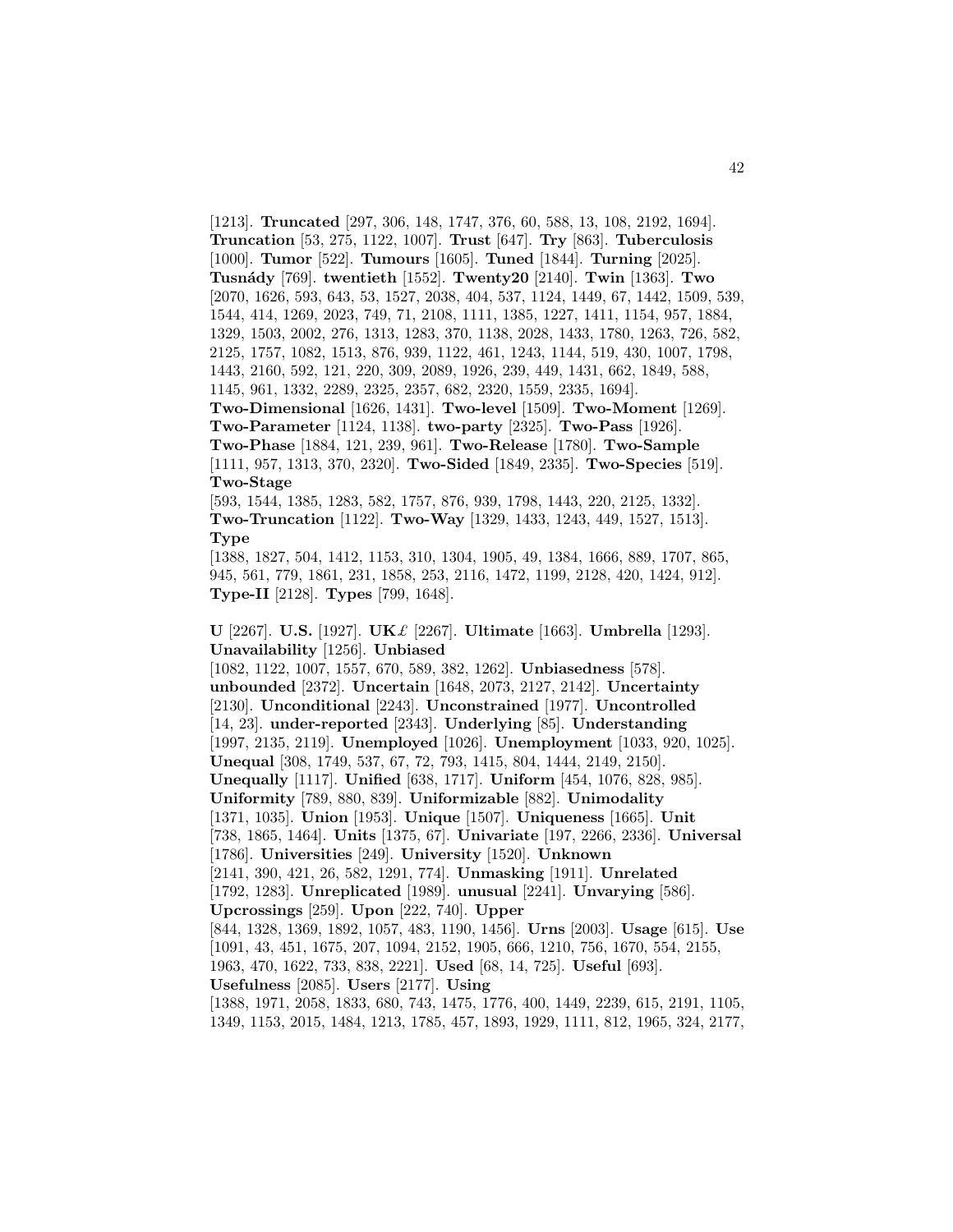1722, 1191, 1673, 2279, 2158, 1612, 2084, 1151, 1831, 1258, 1384, 1506, 2148, 1830, 1468, 1284, 1066, 1441, 1974, 889, 1712, 1523, 816, 744, 2041, 2190, 1964, 1952, 1074, 1443, 2098, 167, 1970, 1297, 1502, 1271, 1782, 1800, 2037, 1960, 2301, 1408, 1819, 1881, 1755, 1572, 2260, 2211, 1968, 2324, 2295, 2287, 1690, 1419, 2206, 1554, 1353, 2236, 2261, 1472, 2366, 2123, 2369, 2286, 1694, 1967, 2184]. **Utilising** [2168]. **Utilize** [2073, 2127, 2142]. **Utilizing** [1868].

**Vaccine** [1482]. **Valid** [1288]. **Validation** [1977, 1215]. **Valley** [3]. **Value** [791, 1157, 810, 1762, 1903, 370, 1976, 964, 765, 2081, 1251, 24, 1788, 2293]. **Valued** [1999, 919, 2330]. **Values**

[1763, 1254, 341, 266, 1020, 1869, 1260, 427, 464, 506, 538, 1178, 696, 2344, 2376]. **Variability** [284]. **Variable**

[1225, 1939, 529, 1352, 1631, 1063, 617, 2380, 1072, 1764, 216, 362, 875, 1486, 527, 2369, 2195, 1274, 2037, 2330, 355, 2251, 1566, 2291, 2311]. **Variables** [297, 2058, 275, 954, 2024, 2107, 2003, 1891, 302, 2108, 1018, 1356, 2181, 1837, 1342, 1999, 316, 2001, 813, 846, 14, 723, 1770, 1908, 1021, 619, 604, 1087, 535, 385, 926, 1196, 1382, 441, 2296, 1694]. **Variance**

[883, 911, 1735, 710, 1749, 107, 2024, 429, 505, 1282, 112, 1785, 1750, 499, 1064, 2282, 196, 1884, 618, 1172, 1235, 1081, 26, 525, 11, 1921, 804, 1646, 677, 925, 1308, 1444, 582, 1950, 300, 1597, 1856, 1457, 1826, 182, 407, 167, 1016, 589, 978, 1642, 7, 1295, 1645, 952, 845, 1296, 2255, 2341, 2372, 1422, 2312, 1571, 2280]. **Variance-Covariance** [107, 1064, 167]. **Variances**

[1015, 537, 678, 2141, 841, 390, 421, 2171, 130, 872, 1444, 475, 488, 670].

**Variants** [1305]. **Variate** [757, 1202, 112, 86, 626]. **Variate-Difference** [112]. **Variates** [53, 36, 131, 2258]. **Variation**

[1753, 17, 960, 995, 774, 838, 1555, 2206]. **Variational**

[1889, 2143, 1976, 2101, 2373, 2294]. **Variations** [267, 980, 22, 648]. **Varietal** [62]. **Variety** [1511, 1917, 2072]. **Variograms** [1069]. **Various** [1503]. **Vary** [1853]. **Varying** [643, 164, 431, 1375, 403, 539, 512, 310, 586, 2172, 726, 402]. **Varying-coefficient** [2172]. **Vatolkin** [2276]. **Vech** [909]. **Vector** [564, 1965, 2127, 1942, 1340, 2224, 2332, 2372]. **Vectors** [1225]. **Vegetation**

[1105]. **Vehicle** [1825, 2324]. **vehicles** [2324]. **Verified** [1700]. **Versatile**

[1655]. **Versions** [679]. **Versus** [795, 560, 1927]. **vertical** [2347]. **VGAM** [2321]. **Via**

[1763, 1161, 1736, 1817, 1976, 2200, 1317, 2316, 1418, 1647, 2269, 2138]. **Vicente** [1954]. **Victoria** [832, 1991, 2167]. **Victoria-Feser** [1991]. **Victorian** [1392, 667]. **Victory** [1520]. **View** [599]. **Views** [662]. **vine** [2216]. **Viruses** [1829]. **visit** [2327]. **Visits** [1783, 1893, 1968, 1967]. **visualisation** [2216]. **Visualization** [1512, 2160]. **Vital** [832, 101, 333, 685]. **Vladimirovich** [1323]. **Volatilities** [1888]. **Volatility** [1846, 1582, 1922]. **Volume** [1403, 1494, 1548, 1602, 1651, 1804]. **Volumes** [1440, 1549]. **vote** [2325]. **Vs** [902].

**W** [1971, 1044, 1992]. **W.** [1310, 832]. **Waiting** [114, 349]. **Wald** [312].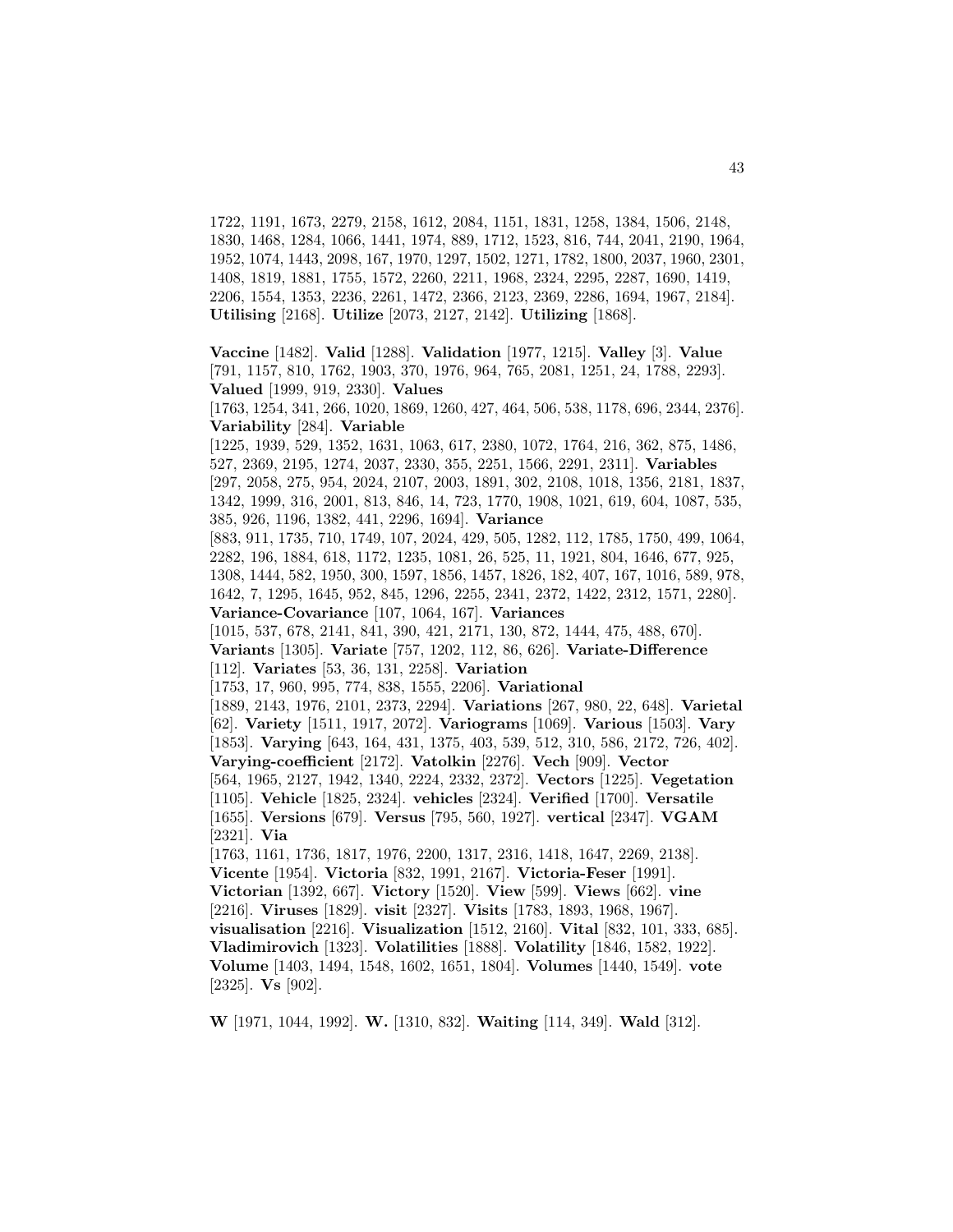**Wales** [974, 2361]. **Walk** [230, 611, 150, 2371]. **Walks** [113]. **Wallis** [1592]. **Walsh** [109]. **Warranty** [1138]. **Was** [1720]. **Watson** [1378, 822, 689, 1663, 726, 286, 535, 234]. **wavelet** [1554]. **Waves** [2167]. **Way** [2070, 1398, 1801, 1837, 250, 1329, 525, 1433, 582, 1243, 2160, 449, 1425, 1527, 1560, 1513]. **Weak** [1357, 1692]. **Weakly** [996, 2255]. **Weekday** [1878]. **Weekday-Only** [1878]. **Weibull** [1114, 68]. **Weighing** [312, 841, 494, 282, 1002, 263, 374, 761]. **Weight** [841, 494, 1176, 1002, 355]. **Weighted** [2086, 1467, 2023, 688, 1937, 2047, 1183, 724, 1770, 1523, 1457, 1761, 826, 730, 1537, 2222, 1821, 2319, 1822]. **Weighting** [2050, 1379]. **Weights** [1414, 1447, 1937, 1960]. **Weihs** [2276, 2267]. **Wellek** [1956]. **Welsh** [2035, 1934, 1544]. **Western** [1272]. **Wheat** [62]. **Where** [1400, 1142]. **Which** [1369, 273, 1522]. **Whiskies** [1706]. **White** [1113, 962]. **Whither** [1553]. **Whitney** [1504]. **Whole** [2152, 127]. **Whose** [883]. **Wickens** [379]. **Width** [829, 639]. **Wiens** [2007]. **Wilcoxon** [2086, 1049, 1619, 1707, 1504, 910, 1537]. **Wilcoxon-Type** [1707]. **Wildlife** [1717]. **Wilk** [742]. **Wilkinson** [1496]. **William** [596, 646]. **Williams** [1222, 1223, 708]. **Window** [2059]. **Winds** [1716]. **Winner** [1711, 1806]. **Winsorized** [1808]. **Wise** [2201, 274]. **Wishart** [292, 392, 2253, 2373, 965, 293]. **Within** [1852, 562, 893]. **Without** [164, 308, 67, 180, 233, 343]. **Wold** [625]. **Wolff** [654]. **Wood** [1841]. **Wool** [823, 174]. **Work** [1034, 970, 548]. **Working** [850, 849]. **World** [490]. **Worst** [1097]. **worth** [1453]. **Wrapped** [607, 1811]. **wrist** [2301].

**X** [1535, 1235, 30]. **X-11** [1535].

**Yates** [758, 630]. **Year** [1392, 1029]. **Years** [647]. **Young** [1032, 29]. **Youth** [1025, 1026].

**Zealand** [1364, 101, 1464, 1878, 1552, 1576, 1577]. **Zeger** [1410]. **Zero** [297, 1539, 10, 2088, 1311, 1607, 2359, 1568]. **zero-augmented** [1568]. **Zero-bias** [1607]. **Zero-inflated** [1539]. **Zero-One-Truncated** [297]. **zeros** [1568]. **Zeta** [1768]. **Zimmerman** [1954]. **Zucchini** [1971].

# **References**

**Wickens:1959:AJS**

[1] P. C. Wickens. The Australian Journal of Statistics. Australian Journal of Statistics, 1(1):1–2, April 1959. CODEN AUJSA3. ISSN 0004-9581.

**Campion:1959:CMR**

[2] H. Campion. A congratulatory message from the Royal Statistical Society. Australian Journal of Statistics, 1(1):2, April 1959. CODEN AU-JSA3. ISSN 0004-9581.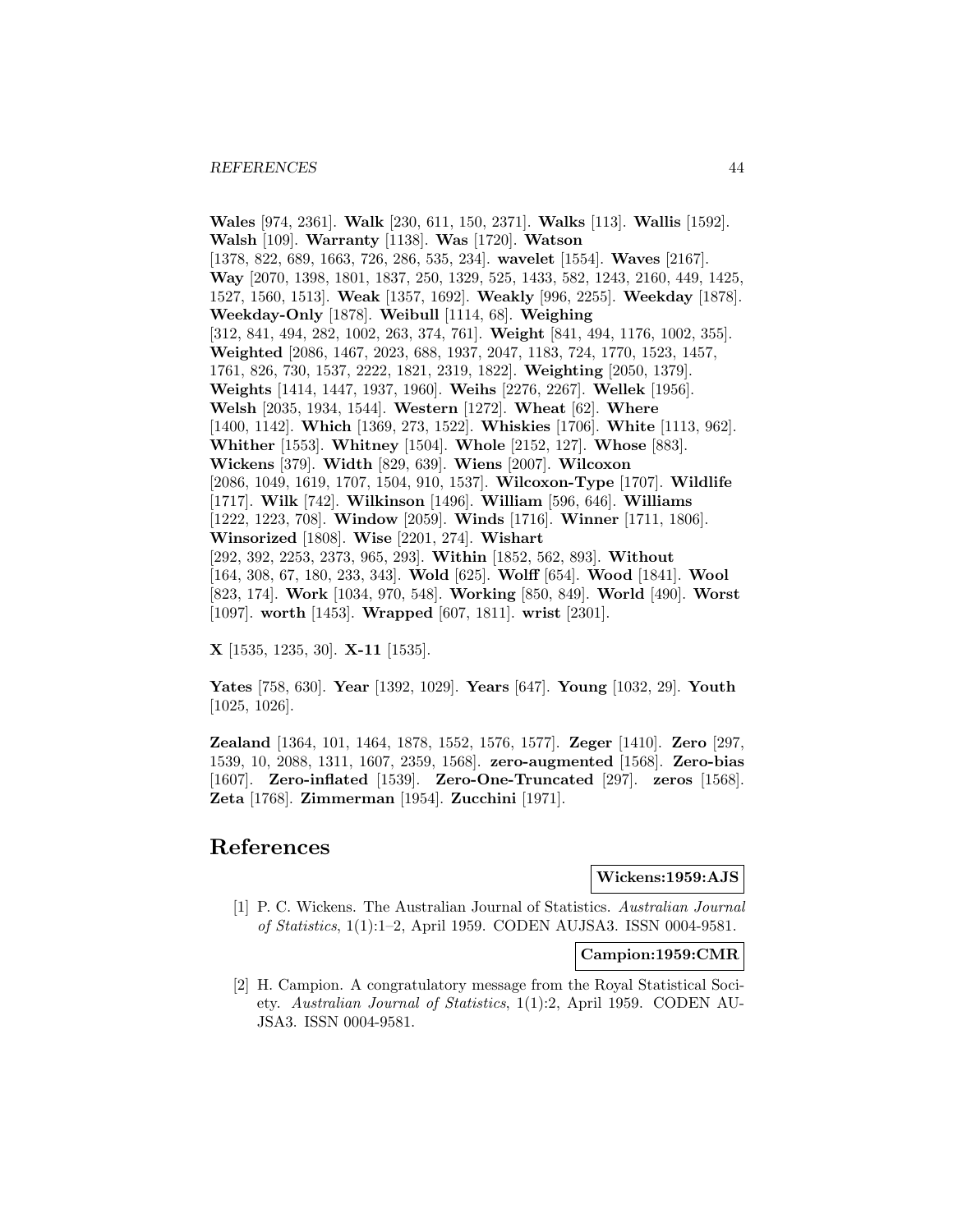### **Jarrett:1959:ERP**

[3] F. G. Jarrett. Estimation of resource productivities as illustrated by a survey of the Lower Murray Valley dairying area. Australian Journal of Statistics, 1(1):3–11, April 1959. CODEN AUJSA3. ISSN 0004-9581.

### **Hanson:1959:PEA**

[4] M. A. Hanson. A problem in economic allocation of effort in fault detection. Australian Journal of Statistics, 1(1):12–18, April 1959. CODEN AUJSA3. ISSN 0004-9581.

# **Lancaster:1959:GLT**

[5] H. O. Lancaster. Generation life tables for Australia. Australian Journal of Statistics, 1(1):19–33, April 1959. CODEN AUJSA3. ISSN 0004-9581.

### **Anonymous:1959:NNa**

[6] Anonymous. News and notes. Australian Journal of Statistics, 1(1):34, April 1959. CODEN AUJSA3. ISSN 0004-9581.

# **Tallis:1959:SEG**

[7] G. M. Tallis. Sampling errors of genetic correlation coefficients calculated from analyses of variance and covariance. Australian Journal of Statistics, 1(2):35–43, August 1959. CODEN AUJSA3. ISSN 0004-9581.

# **Weiler:1959:NHG**

[8] H. Weiler. Note on harmonic and geometric means. Australian Journal of Statistics, 1(2):44–46, August 1959. CODEN AUJSA3. ISSN 0004-9581.

#### **Moran:1959:PCT**

[9] P. A. P. Moran. The power of a cross-over test for the artificial stimulation of rain. Australian Journal of Statistics, 1(2):47–52, August 1959. CODEN AUJSA3. ISSN 0004-9581.

### **Lancaster:1959:ZCI**

[10] H. O. Lancaster. Zero correlation and independence. Australian Journal of Statistics, 1(2):53–56, August 1959. CODEN AUJSA3. ISSN 0004- 9581.

### **Konijn:1959:BDA**

[11] H. S. Konijn. Basing decisions on an analysis of variance. Australian Journal of Statistics, 1(2):57–68, August 1959. CODEN AUJSA3. ISSN 0004-9581.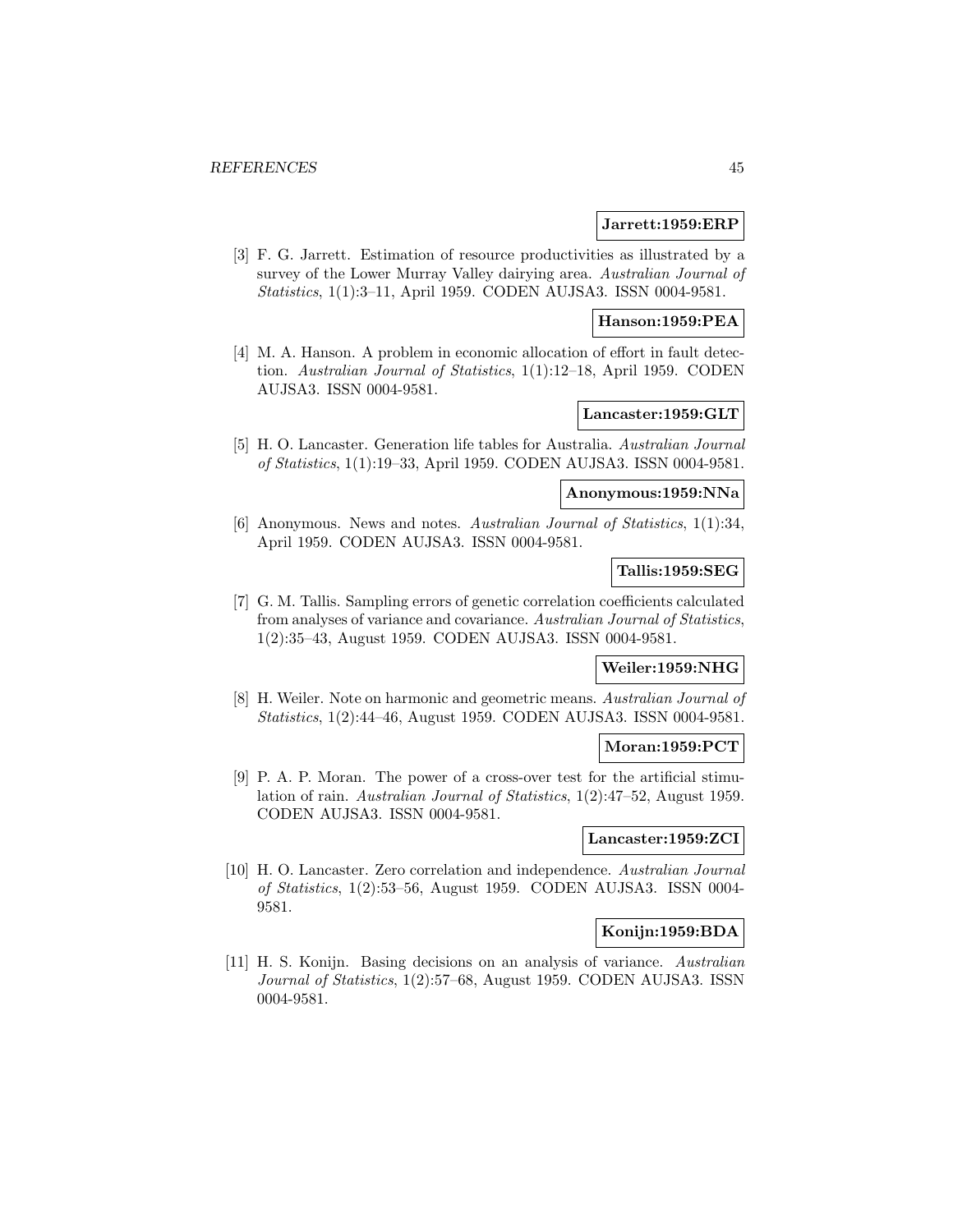### **Anonymous:1959:NNb**

[12] Anonymous. News and notes. Australian Journal of Statistics, 1(2): 69–72, August 1959. CODEN AUJSA3. ISSN 0004-9581.

# **Weiller:1959:MSD**

[13] H. Weiller. Means and standard deviations of a truncated normal bivariate distribution. Australian Journal of Statistics, 1(3):73–81, November 1959. CODEN AUJSA3. ISSN 0004-9581.

# **Konijn:1959:MUS**

[14] H. S. Konijn. Models used in statistical studies of relations between uncontrolled variables. Australian Journal of Statistics, 1(3):82–93, November 1959. CODEN AUJSA3. ISSN 0004-9581.

#### **Sharp:1959:RRF**

[15] D. P. Sharp. The role of research in a firm's decision to enter a market and in its subsequent operations. Australian Journal of Statistics, 1(3): 94–99, November 1959. CODEN AUJSA3. ISSN 0004-9581.

# **Anonymous:1959:NNc**

[16] Anonymous. News and notes. Australian Journal of Statistics, 1(3): 100–101, November 1959. CODEN AUJSA3. ISSN 0004-9581.

#### **Hannan:1960:ESV**

[17] E. J. Hannan. The estimation of seasonal variation. Australian Journal of Statistics, 2(1):1–15, April 1960. CODEN AUJSA3. ISSN 0004-9581.

## **Konjin:1960:MCC**

[18] H. S. Konjin. Multiple comparison with controls. Australian Journal of Statistics, 2(1):16–18, April 1960. CODEN AUJSA3. ISSN 0004-9581.

### **Elliott:1960:CFT**

[19] A. G. L. Elliott. Calibration of a flip tester. Australian Journal of Statistics, 2(1):19–31, April 1960. CODEN AUJSA3. ISSN 0004-9581.

## **Cornish:1960:FLP**

[20] E. A. Cornish. Fiducial limits for parameters in compound hypotheses. Australian Journal of Statistics, 2(1):32–40, April 1960. CODEN AUJSA3. ISSN 0004-9581.

# **Anonymous:1960:NNa**

[21] Anonymous. News and notes. Australian Journal of Statistics, 2(1):40, April 1960. CODEN AUJSA3. ISSN 0004-9581.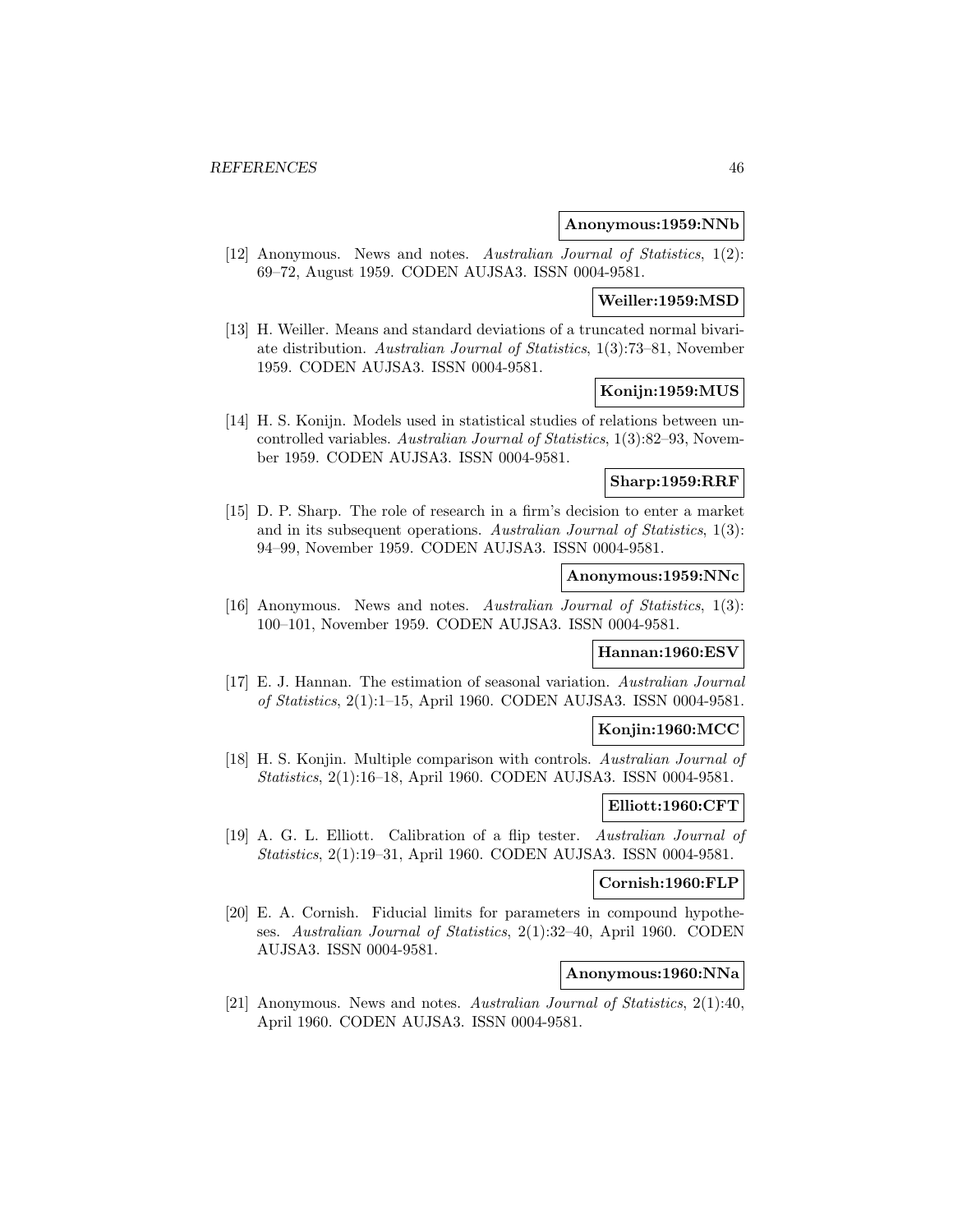#### **Hanson:1960:ESV**

[22] M. A. Hanson. Errors and stochastic variations in linear programming. Australian Journal of Statistics, 2(2):41–46, August 1960. CODEN AU-JSA3. ISSN 0004-9581.

# **Konijn:1960:SRR**

[23] H. S. Konijn. Some remarks on regression analysis with uncontrolled regressors. Australian Journal of Statistics, 2(2):47–52, August 1960. CODEN AUJSA3. ISSN 0004-9581.

# **Wilkinson:1960:CMV**

[24] G. N. Wilkinson. Comparison of missing value procedures. Australian Journal of Statistics, 2(2):53–65, August 1960. CODEN AUJSA3. ISSN 0004-9581.

#### **Tallis:1960:SEE**

[25] G. M. Tallis. The sampling errors of estimated genetic regression coefficients and the errors of predicted genetic gains. Australian Journal of Statistics, 2(2):66–77, August 1960. CODEN AUJSA3. ISSN 0004-9581.

# **Jilek:1960:TLN**

[26] Miloš Jilek and Otakar Likař. Tolerance limits of the normal distribution with known variance and unknown mean. Australian Journal of Statistics, 2(2):78–83, August 1960. CODEN AUJSA3. ISSN 0004-9581.

# **Dewdney:1960:NSS**

[27] J. C. H. Dewdney. A note on seasonal swings in mortality in Australia, 1861–1955. Australian Journal of Statistics, 2(2):84–90, August 1960. CODEN AUJSA3. ISSN 0004-9581.

#### **Anonymous:1960:NNb**

[28] Anonymous. News and notes. Australian Journal of Statistics, 2(2): 91–92, August 1960. CODEN AUJSA3. ISSN 0004-9581.

## **Lancaster:1960:MYA**

[29] H. O. Lancaster. Mortality at young adult ages — a relative maximum. Australian Journal of Statistics, 2(3):93–96, November 1960. CODEN AUJSA3. ISSN 0004-9581.

### **Morley:1960:EGX**

[30] F. H. W. Morley. An effect of genotype X environment interactions on estimation of genotypic covariances. Australian Journal of Statistics, 2 (3):97–101, November 1960. CODEN AUJSA3. ISSN 0004-9581.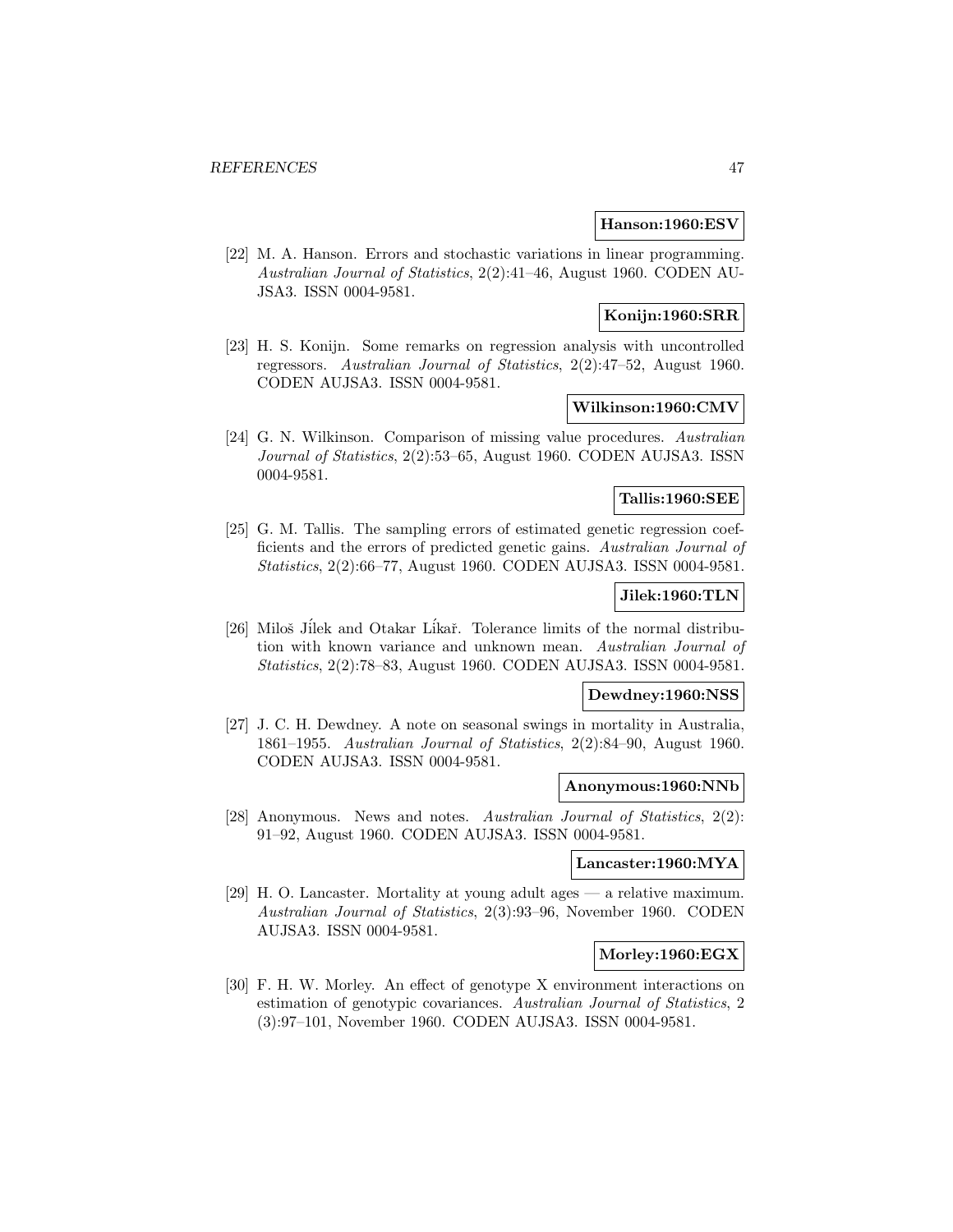### **Leser:1960:DFN**

[31] C. E. V. Leser. Demand functions for nine commodity groups in Australia. Australian Journal of Statistics, 2(3):102–113, November 1960. CODEN AUJSA3. ISSN 0004-9581.

### **Wickens:1960:ALT**

[32] P. C. Wickens. Abridged life tables for the Australian states, 1953–1955. Australian Journal of Statistics, 2(3):114–121, November 1960. CODEN AUJSA3. ISSN 0004-9581.

# **Verhagen:1960:GCT**

[33] A. M. W. Verhagen. Growth curves and their functional form. Australian Journal of Statistics, 2(3):122–127, November 1960. CODEN AUJSA3. ISSN 0004-9581.

### **Anonymous:1960:NNc**

[34] Anonymous. News and notes. Australian Journal of Statistics, 2(3): 128–130, November 1960. CODEN AUJSA3. ISSN 0004-9581.

### **Anonymous:1960:SBN**

[35] Anonymous. Short book notices. Australian Journal of Statistics, 2(3): 130, November 1960. CODEN AUJSA3. ISSN 0004-9581.

# **Finney:1961:CLR**

[36] D. J. Finney and M. R. Sampford. The comparison of linear regressions for sets of correlated variates. Australian Journal of Statistics, 3(1):1–19, April 1961. CODEN AUJSA3. ISSN 0004-9581.

### **Lancaster:1961:CPA**

[37] H. O. Lancaster. The combination of probabilities: an application of orthonormal functions. Australian Journal of Statistics, 3(1):20–33, April 1961. CODEN AUJSA3. ISSN 0004-9581.

### **Anonymous:1961:SBN**

[38] Anonymous. Short book notices. Australian Journal of Statistics, 3(1): 34, April 1961. CODEN AUJSA3. ISSN 0004-9581.

# **Anonymous:1961:EN**

[39] Anonymous. Editorial note. Australian Journal of Statistics, 3(1):34, April 1961. CODEN AUJSA3. ISSN 0004-9581.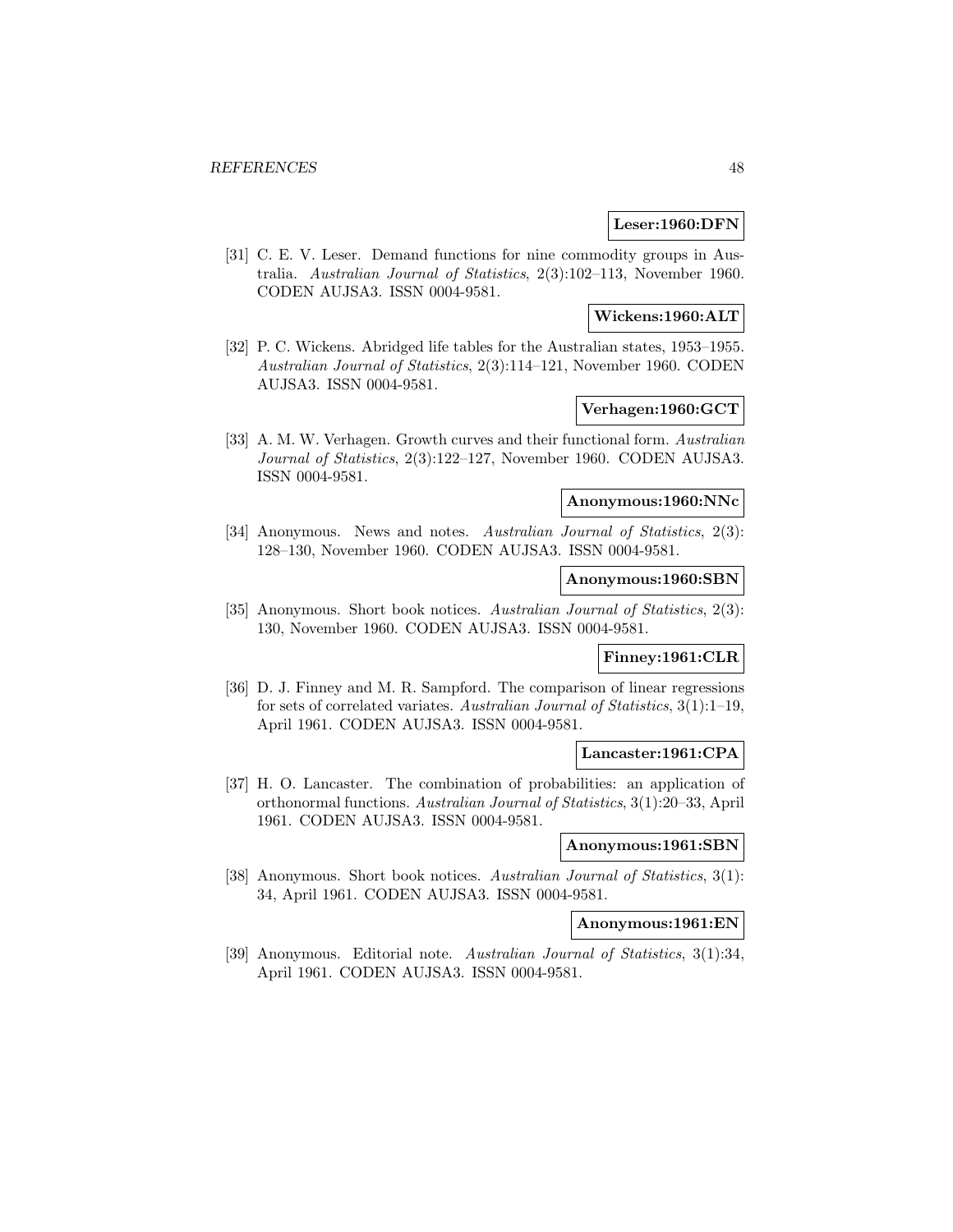### **Anonymous:1961:NNa**

[40] Anonymous. News and notes. Australian Journal of Statistics, 3(1): 35–36, April 1961. CODEN AUJSA3. ISSN 0004-9581.

### **Bofinger:1961:RTS**

[41] Eve Bofinger and V. J. Bofinger. A runs test for sequences of random digits. Australian Journal of Statistics, 3(2):37–41, August 1961. CODEN AUJSA3. ISSN 0004-9581.

# **Gregory:1961:CTD**

[42] G. Gregory. Contingency tables with a dependent classification. Australian Journal of Statistics, 3(2):42–47, August 1961. CODEN AUJSA3. ISSN 0004-9581.

# **Claringbold:1961:UOP**

[43] P. J. Claringbold. The use of orthogonal polynomials in the partition of chi-square. Australian Journal of Statistics, 3(2):48–63, August 1961. CODEN AUJSA3. ISSN 0004-9581.

### **Hanson:1961:DTN**

[44] M. A. Hanson. A duality theorem in non-linear programming with nonlinear constraints. Australian Journal of Statistics, 3(2):64–72, August 1961. CODEN AUJSA3. ISSN 0004-9581.

### **Anonymous:1961:BRa**

[45] Anonymous. Book reviews. Australian Journal of Statistics, 3(2):72–75, August 1961. CODEN AUJSA3. ISSN 0004-9581.

#### **Anonymous:1961:NNb**

[46] Anonymous. News and notes. Australian Journal of Statistics, 3(2): 75–76, August 1961. CODEN AUJSA3. ISSN 0004-9581.

# **Konijn:1961:NPR**

[47] H. S. Konijn. Non-parametric, robust and short-cut methods in regression and structural analysis. Australian Journal of Statistics, 3(3):77–87, November 1961. CODEN AUJSA3. ISSN 0004-9581.

#### **Moran:1961:PCR**

[48] P. A. P. Moran. Path coefficients reconsidered. Australian Journal of Statistics, 3(3):87–93, November 1961. CODEN AUJSA3. ISSN 0004- 9581.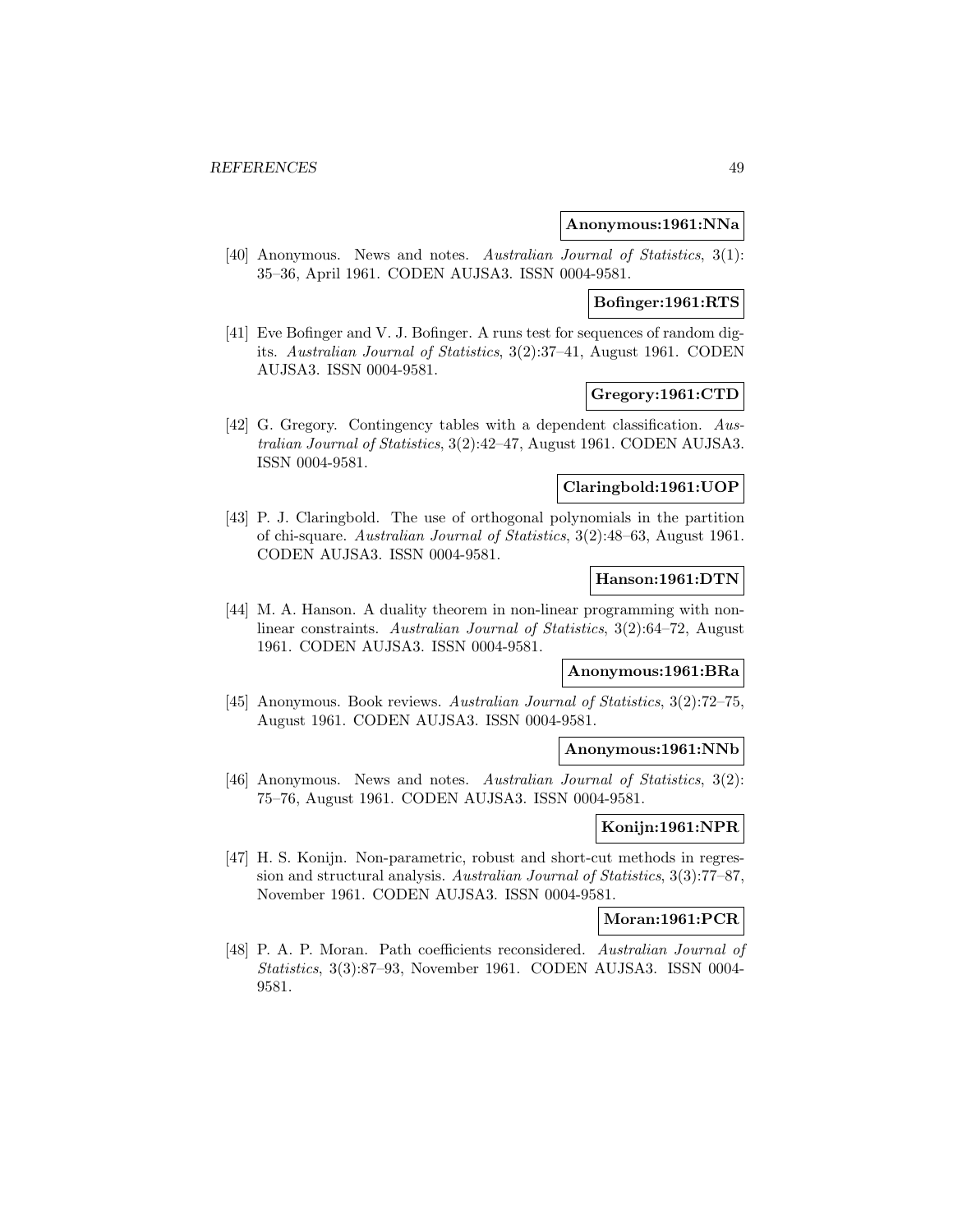### **Jowett:1961:ACG**

[49] G. H. Jowett. The analysis of continuously generated time series date of the type produced by recording instruments. Australian Journal of Statistics, 3(3):94–107, November 1961. CODEN AUJSA3. ISSN 0004- 9581.

# **Wilkinson:1961:EMC**

[50] G. N. Wilkinson. The eighth moment and cumulant of the distribution for normal samples of the skewness coefficient  $\gamma = k_3 k_2^{-3/2}$ . Australian Journal of Statistics, 3(3):108–109, November 1961. CODEN AUJSA3. ISSN 0004-9581.

### **Anonymous:1961:BRb**

[51] Anonymous. Book reviews. Australian Journal of Statistics, 3(3):110– 114, November 1961. CODEN AUJSA3. ISSN 0004-9581.

### **Anonymous:1961:NNc**

[52] Anonymous. News and notes. Australian Journal of Statistics, 3(3): 115–117, November 1961. CODEN AUJSA3. ISSN 0004-9581.

#### **Beattie:1962:TTV**

[53] A. W. Beattie. Truncation in two variates to maximize a function of the means of a normal multivariate distribution. Australian Journal of Statistics, 4(1):1–3, April 1962. CODEN AUJSA3. ISSN 0004-9581.

#### **Maritz:1962:CRR**

[54] J. S. Maritz. Confidence regions for regression parameters. Australian Journal of Statistics, 4(1):4–10, April 1962. CODEN AUJSA3. ISSN 0004-9581.

#### **Saunders:1962:PRT**

[55] L. R. Saunders. The prediction of a random time series affected by a prescribed time function. Australian Journal of Statistics, 4(1):11–24, April 1962. CODEN AUJSA3. ISSN 0004-9581.

### **Hamdan:1962:PCS**

[56] M. A. Hamdan. The powers of certain smooth tests of goodness of fit. Australian Journal of Statistics, 4(1):25–40, April 1962. CODEN AU-JSA3. ISSN 0004-9581.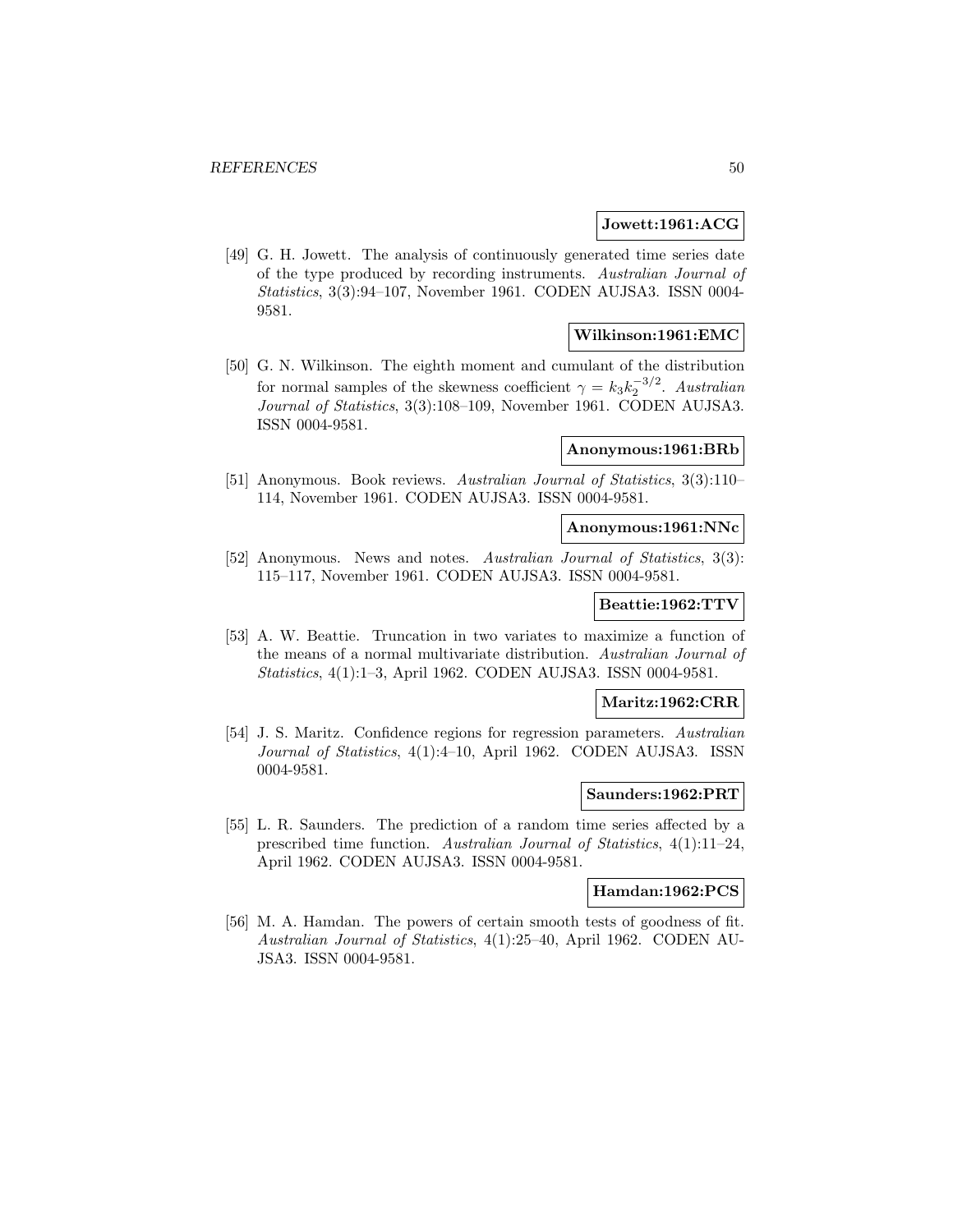### **Fisher:1962:CLC**

[57] Sir Ronald A. Fisher. Confidence limits for a cross-product ratio. Australian Journal of Statistics, 4(1):41, April 1962. CODEN AUJSA3. ISSN 0004-9581.

## **Anonymous:1962:NNa**

[58] Anonymous. News and notes. Australian Journal of Statistics, 4(1): 42–44, April 1962. CODEN AUJSA3. ISSN 0004-9581.

### **Anonymous:1962:BRa**

[59] Anonymous. Book reviews. Australian Journal of Statistics, 4(1):45–48, April 1962. CODEN AUJSA3. ISSN 0004-9581.

# **Tallis:1962:MLE**

[60] G. M. Tallis and S. S. Y. Young. Maximum likelihood estimation of parameters of the normal, log-normal, truncated normal and bivariate normal distributions from grouped data. Australian Journal of Statistics, 4(2):49–54, August 1962. CODEN AUJSA3. ISSN 0004-9581.

# **Gani:1962:ADR**

[61] J. Gani and G. F. Yeo. On the age distribution of n ranked elements after several replacements. Australian Journal of Statistics, 4(2):55–60, August 1962. CODEN AUJSA3. ISSN 0004-9581.

### **Balaam:1962:ASW**

[62] L. N. Balaam and R. D. Hunter. The analysis of a series of wheat varietal trials. Australian Journal of Statistics, 4(2):61–70, August 1962. CODEN AUJSA3. ISSN 0004-9581.

### **Anonymous:1962:NNb**

[63] Anonymous. News and notes. Australian Journal of Statistics, 4(2): 70–71, August 1962. CODEN AUJSA3. ISSN 0004-9581.

# **Anonymous:1962:BRb**

[64] Anonymous. Book reviews. Australian Journal of Statistics, 4(2):72–76, August 1962. CODEN AUJSA3. ISSN 0004-9581.

#### **Saunders:1962:DSN**

[65] L. R. Saunders. The dynamics of a simple non-linear prediction system. Australian Journal of Statistics, 4(3):77–85, November 1962. CODEN AUJSA3. ISSN 0004-9581.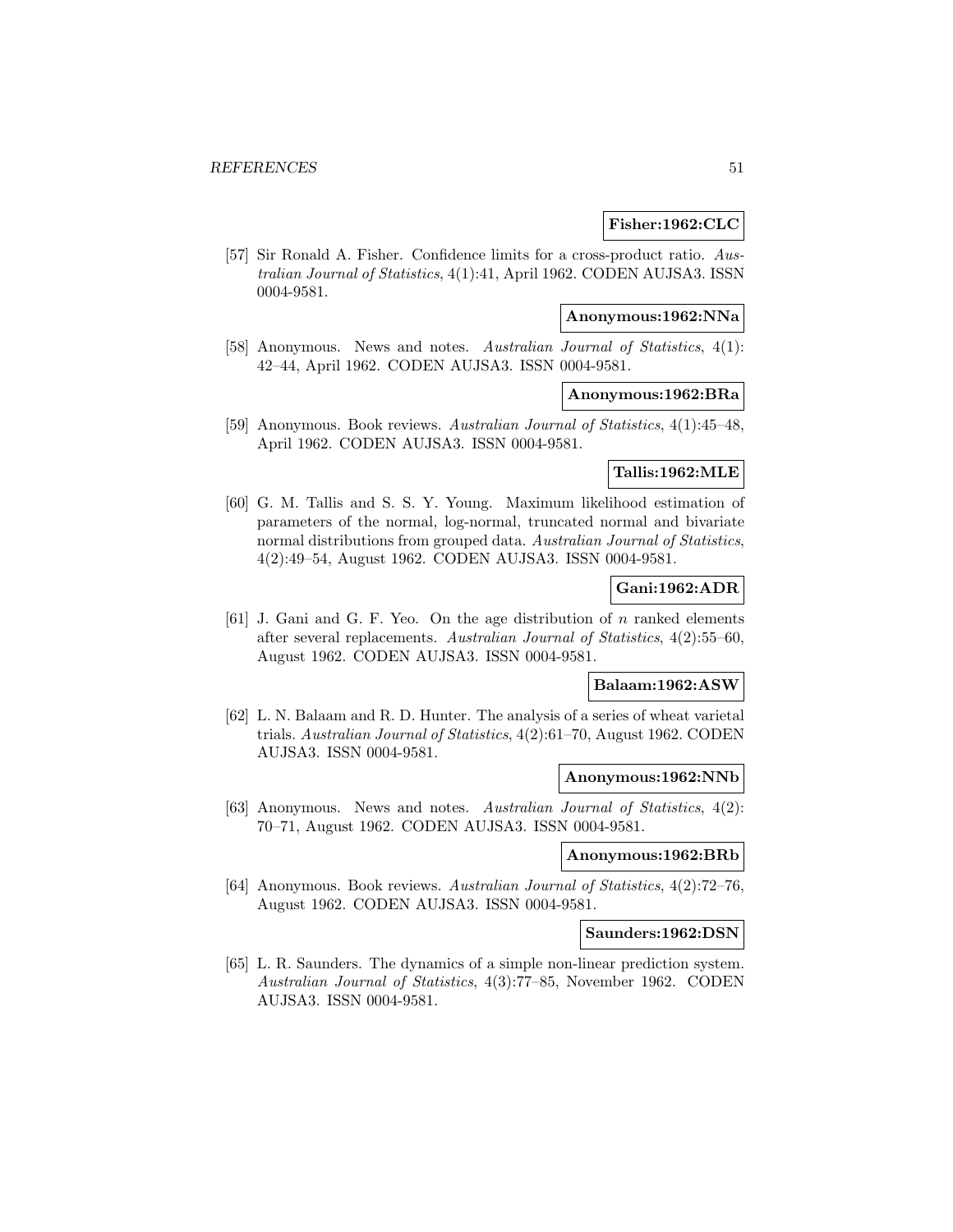### **Bennett:1962:STM**

[66] R. W. Bennett. Sizes of the  $\chi^2$  test in the multinomial distribution. Australian Journal of Statistics, 4(3):86–88, November 1962. CODEN AUJSA3. ISSN 0004-9581.

### **Brewer:1962:STU**

[67] K. R. W. Brewer and G. C. Udny. Samples of two units drawn with unequal probabilities without replacement. Australian Journal of Statistics, 4(3):89–100, November 1962. CODEN AUJSA3. ISSN 0004-9581.

# **Bhattacharya:1962:PAU**

[68] S. K. Bhattacharya. On a probit analogue used in a life-test based on the Weibull distribution. Australian Journal of Statistics, 4(3):101–105, November 1962. CODEN AUJSA3. ISSN 0004-9581.

### **Anonymous:1962:NNc**

[69] Anonymous. News and notes. Australian Journal of Statistics, 4(3):105, November 1962. CODEN AUJSA3. ISSN 0004-9581.

### **Anonymous:1962:BRc**

[70] Anonymous. Book reviews. Australian Journal of Statistics, 4(3):106– 110, November 1962. CODEN AUJSA3. ISSN 0004-9581.

# **Ewens:1963:TAR**

[71] W. J. Ewens. Two asymptotic results in sequential analysis. Australian Journal of Statistics, 5(1):1–4, April 1963. CODEN AUJSA3. ISSN 0004-9581.

## **Brewer:1963:MSS**

[72] K. R. W. Brewer. A model of systematic sampling with unequal probabilities. Australian Journal of Statistics, 5(1):5–13, April 1963. CODEN AUJSA3. ISSN 0004-9581.

### **Hanson:1963:ACP**

[73] M. A. Hanson. An algorithm for convex programming. Australian Journal of Statistics, 5(1):14–19, April 1963. CODEN AUJSA3. ISSN 0004- 9581.

#### **Sethi:1963:NOS**

[74] V. K. Sethi. A note on optimum stratification of populations for estimating the population means. Australian Journal of Statistics, 5(1):20–33, April 1963. CODEN AUJSA3. ISSN 0004-9581.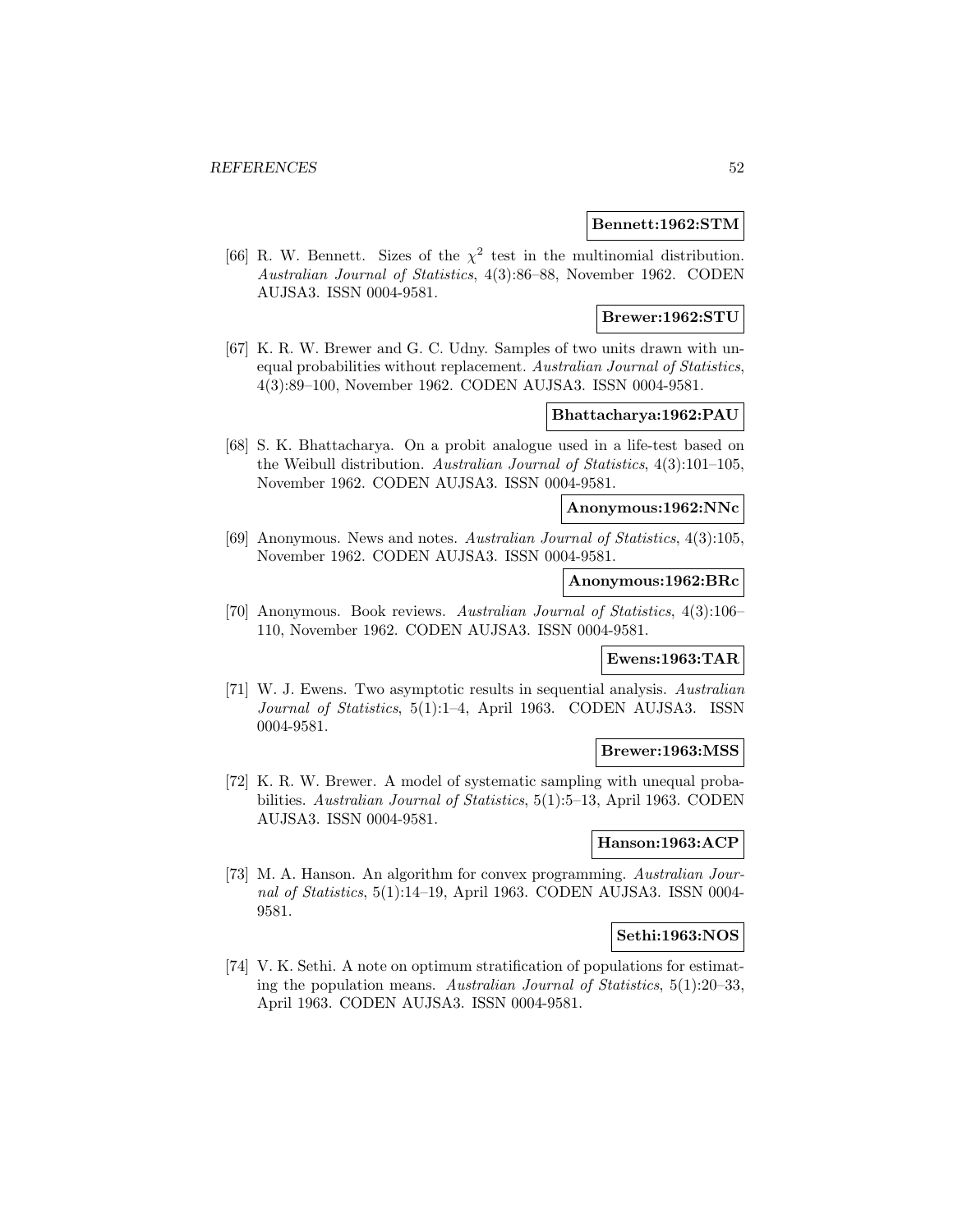### **Anonymous:1963:NNa**

[75] Anonymous. News and notes. Australian Journal of Statistics, 5(1): 34–35, April 1963. CODEN AUJSA3. ISSN 0004-9581.

### **Moran:1963:ASS**

[76] P. A. P. Moran. The Australian Statistical Society. Australian Journal of Statistics, 5(1):36, April 1963. CODEN AUJSA3. ISSN 0004-9581.

#### **Anonymous:1963:BRa**

[77] Anonymous. Book reviews. Australian Journal of Statistics, 5(1):37–40, April 1963. CODEN AUJSA3. ISSN 0004-9581.

### **Anonymous:1963:NEP**

[78] Anonymous. Note on editorial policy: Note on editorial policy. Australian Journal of Statistics, 5(2):i, August 1963. CODEN AUJSA3. ISSN 0004-9581.

### **Verhagen:1963:CLM**

[79] A. M. W. Verhagen. The "caution-level" in multiple tests of significance. Australian Journal of Statistics, 5(2):41–48, August 1963. CODEN AU-JSA3. ISSN 0004-9581.

### **Craven:1963:SRB**

[80] B. D. Craven. Some results for the bulk service queue. Australian Journal of Statistics, 5(2):49–56, August 1963. CODEN AUJSA3. ISSN 0004- 9581.

### **Shanbhag:1963:QPS**

[81] D. N. Shanbhag. On queues with Poisson service time. Australian Journal of Statistics, 5(2):57–61, August 1963. CODEN AUJSA3. ISSN 0004- 9581.

#### **Balaam:1963:MCS**

[82] L. N. Balaam. Multiple comparisons — a sampling experiment. Australian Journal of Statistics, 5(2):62–84, August 1963. CODEN AUJSA3. ISSN 0004-9581.

# **Anonymous:1963:NNb**

[83] Anonymous. News and notes. Australian Journal of Statistics, 5(2):85, August 1963. CODEN AUJSA3. ISSN 0004-9581.

# **Anonymous:1963:BRb**

[84] Anonymous. Book reviews. Australian Journal of Statistics, 5(2):86–91, August 1963. CODEN AUJSA3. ISSN 0004-9581.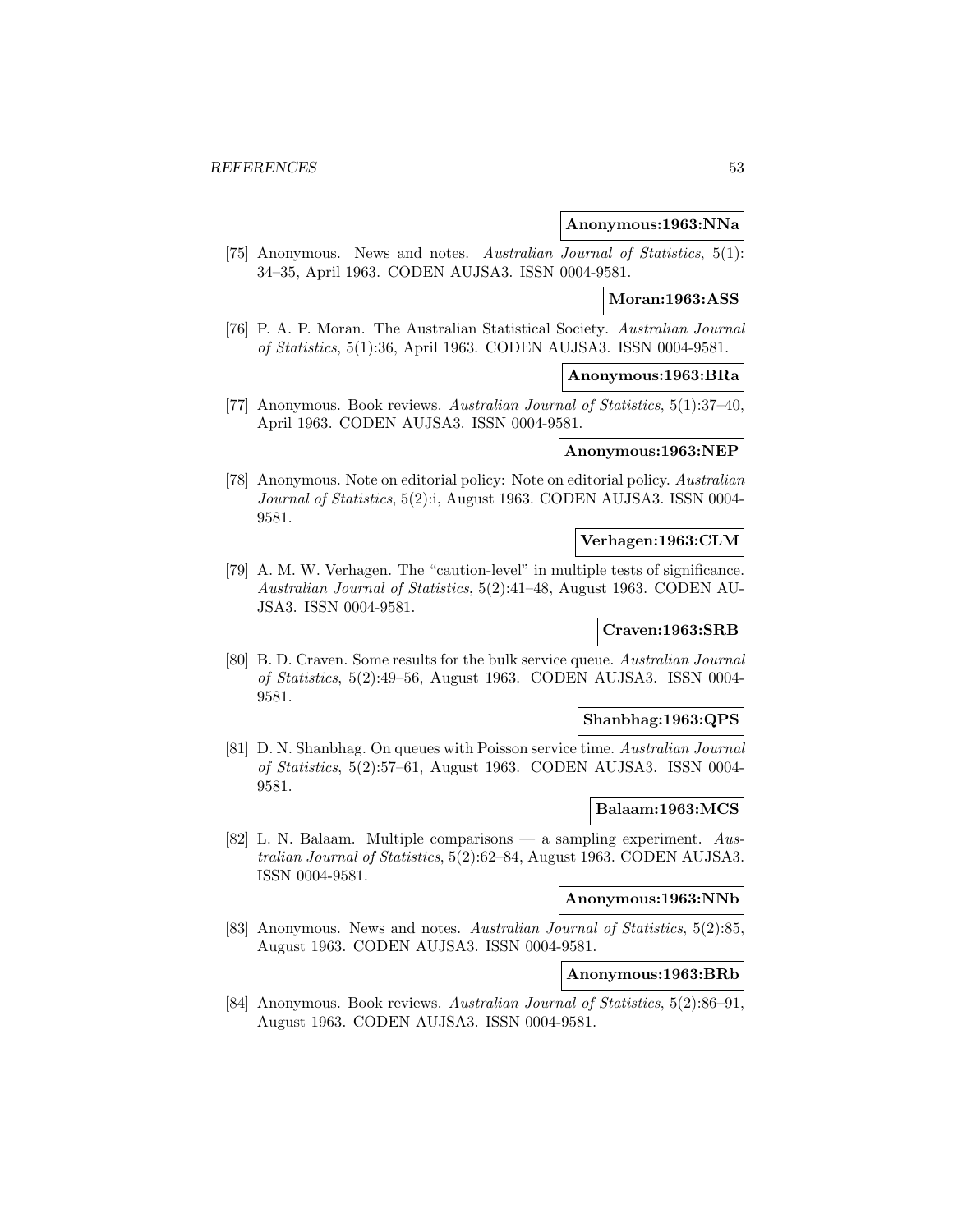#### **Brewer:1963:REF**

[85] K. R. W. Brewer. Ratio estimation and finite populations: Some results deducible from the assumption of an underlying stochastic process. Australian Journal of Statistics, 5(3):93–105, November 1963. CODEN AUJSA3. ISSN 0004-9581.

# **Rao:1963:VDM**

[86] J. N. K. Rao and G. Tintner. On the variate difference method. Australian Journal of Statistics, 5(3):106–116, November 1963. CODEN AUJSA3. ISSN 0004-9581.

# **Powell:1963:SDA**

[87] Alan Powell. Serial dependence in annual demands for fodder reserves. Australian Journal of Statistics, 5(3):117–124, November 1963. CODEN AUJSA3. ISSN 0004-9581.

### **Stenhouse:1963:EA**

[88] N. S. Stenhouse. Errata and addendum. Australian Journal of Statistics, 5(3):125–126, November 1963. CODEN AUJSA3. ISSN 0004-9581.

# **Niven:1963:JDS**

[89] B. S. Niven. The joint distribution of the sample mean and the sample range. Australian Journal of Statistics, 5(3):127–132, November 1963. CODEN AUJSA3. ISSN 0004-9581.

# **Day:1963:NMD**

[90] L. H. Day. A note on the measurement of divorce, with special reference to Australian data. Australian Journal of Statistics, 5(3):133–142, November 1963. CODEN AUJSA3. ISSN 0004-9581.

### **Konijn:1963:NNE**

[91] H. S. Konijn. Note on the non-existence of a maximum likelihood estimate. Australian Journal of Statistics, 5(3):143–146, November 1963. CODEN AUJSA3. ISSN 0004-9581.

# **John:1963:ECB**

[92] Peter W. M. John. Extended complete block designs. Australian Journal of Statistics, 5(3):147–152, November 1963. CODEN AUJSA3. ISSN 0004-9581.

#### **Anonymous:1963:NNc**

[93] Anonymous. News and notes. Australian Journal of Statistics, 5(3): 153–154, November 1963. CODEN AUJSA3. ISSN 0004-9581.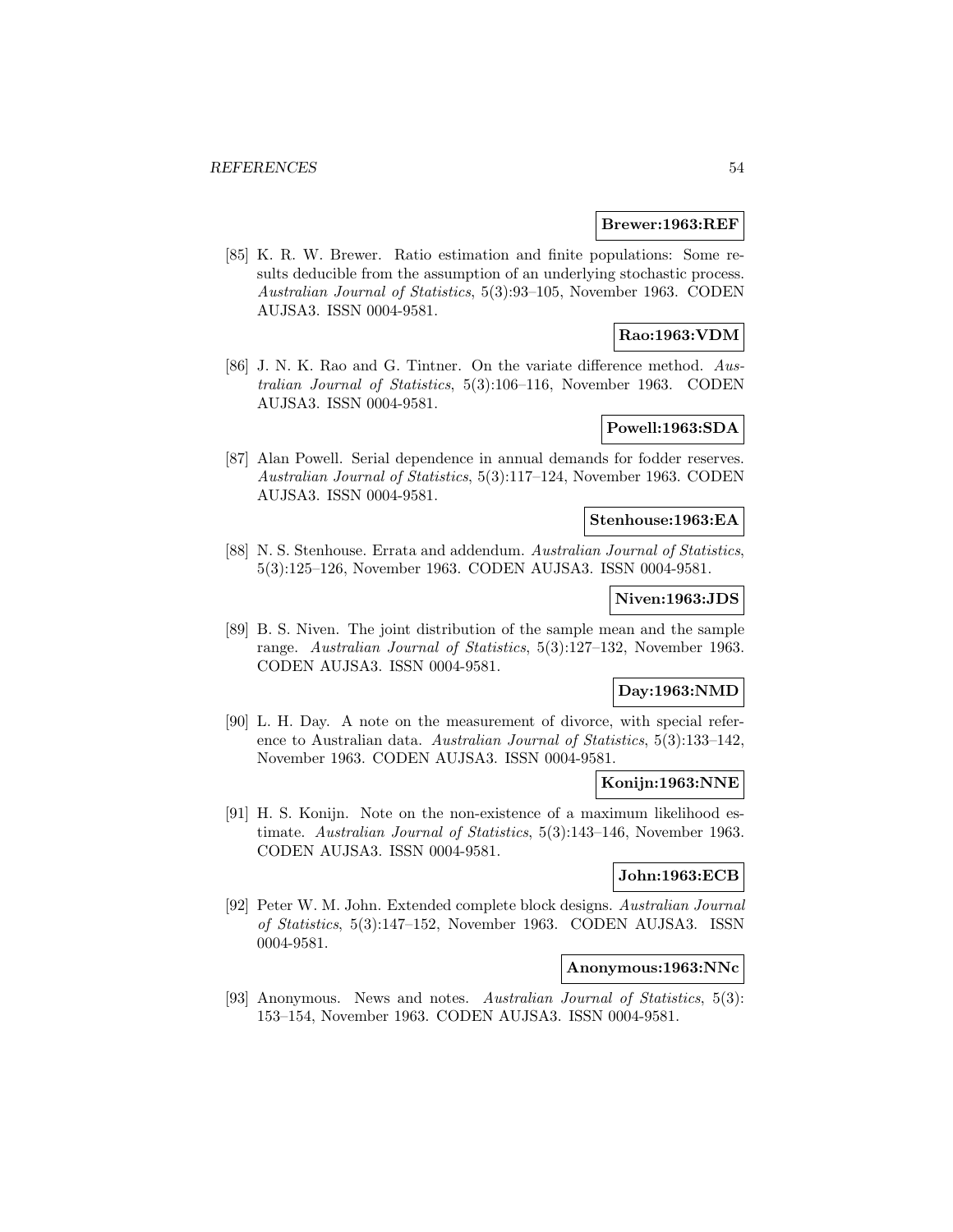#### **Anonymous:1963:BRc**

[94] Anonymous. Book reviews. Australian Journal of Statistics, 5(3):155– 159, November 1963. CODEN AUJSA3. ISSN 0004-9581.

# **Anonymous:1963:C**

[95] Anonymous. Corrigenda. Australian Journal of Statistics, 5(3):159, November 1963. CODEN AUJSA3. ISSN 0004-9581.

### **Anderson:1964:SAS**

[96] T. W. Anderson. Some approaches to the statistical analysis of time series. Australian Journal of Statistics, 6(1):1-11, April 1964. CODEN AUJSA3. ISSN 0004-9581.

# **Staff:1964:DPD**

[97] P. J. Staff. The displaced Poisson distribution. Australian Journal of Statistics, 6(1):12–20, April 1964. CODEN AUJSA3. ISSN 0004-9581.

# **Anonymous:1964:NNa**

[98] Anonymous. News and notes. Australian Journal of Statistics, 6(1):21, April 1964. CODEN AUJSA3. ISSN 0004-9581.

# **Anonymous:1964:BRa**

[99] Anonymous. Book reviews. Australian Journal of Statistics, 6(1):22–28, April 1964. CODEN AUJSA3. ISSN 0004-9581.

### **Lambert:1964:EPT**

[100] J. A. Lambert. Estimation of parameters in the three-parameter lognormal distribution. Australian Journal of Statistics, 6(2):29–32, August 1964. CODEN AUJSA3. ISSN 0004-9581.

# **Lancaster:1964:BVS**

[101] H. O. Lancaster. Bibliography of vital statistics in Australia and New Zealand. Australian Journal of Statistics, 6(2):33–99, August 1964. CO-DEN AUJSA3. ISSN 0004-9581. See also second and third lists [333, 685].

### **Anonymous:1964:HLM**

[102] Anonymous. Honorary life member. Australian Journal of Statistics, 6 (2):100, August 1964. CODEN AUJSA3. ISSN 0004-9581.

### **Anonymous:1964:NNb**

[103] Anonymous. News and notes. Australian Journal of Statistics, 6(2):101, August 1964. CODEN AUJSA3. ISSN 0004-9581.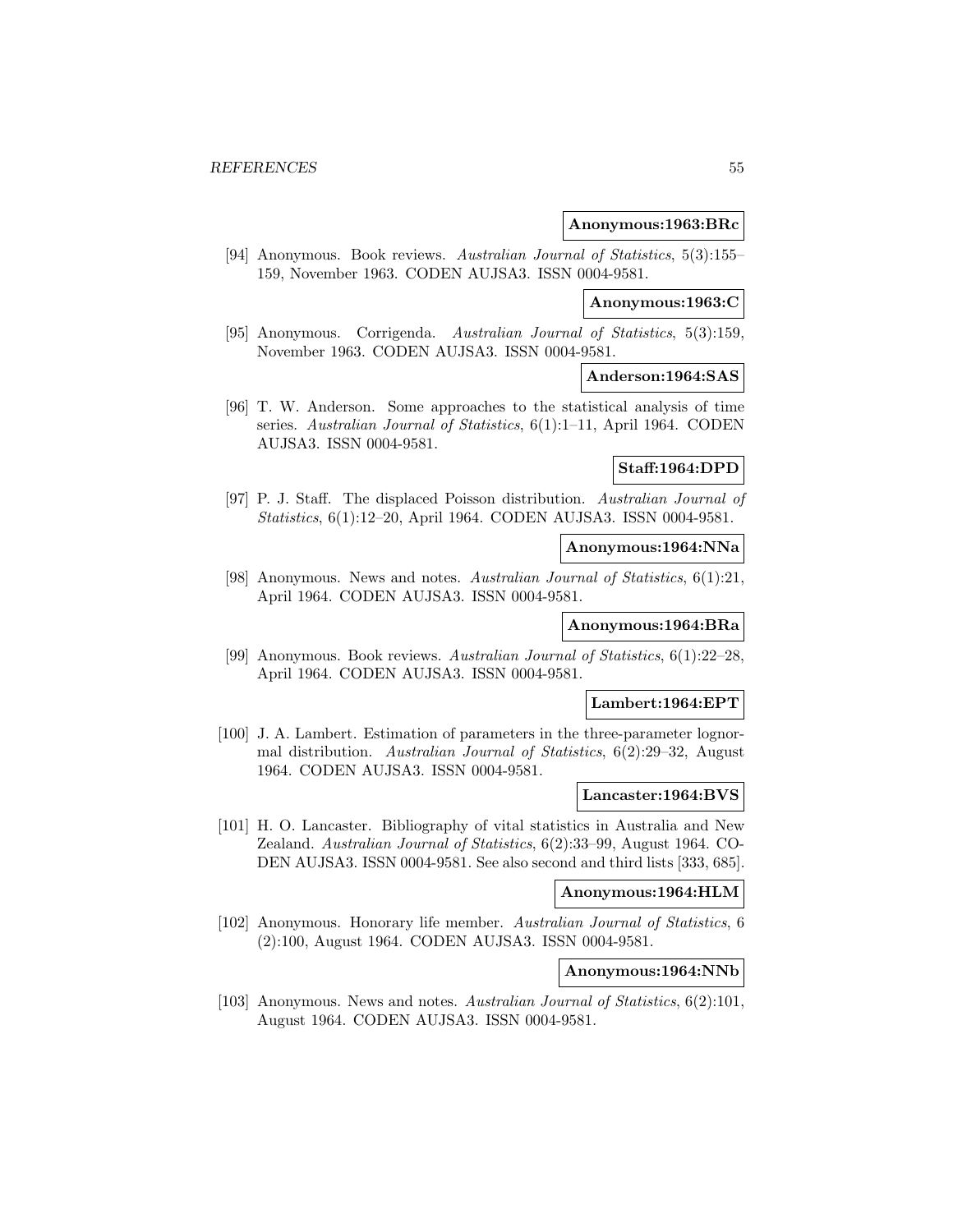### **Anonymous:1964:BRb**

[104] Anonymous. Book reviews. Australian Journal of Statistics, 6(2):102– 107, August 1964. CODEN AUJSA3. ISSN 0004-9581.

### **Anonymous:1964:N**

[105] Anonymous. Notice. Australian Journal of Statistics, 6(2):108, August 1964. CODEN AUJSA3. ISSN 0004-9581.

### **Anonymous:1964:C**

[106] Anonymous. Corrigenda. Australian Journal of Statistics, 6(2):108, August 1964. CODEN AUJSA3. ISSN 0004-9581.

# **Bofinger:1964:VCF**

[107] Eve Bofinger. Variance-covariance formulae and estimation for Markov chains. Australian Journal of Statistics, 6(3):109–116, November 1964. CODEN AUJSA3. ISSN 0004-9581.

# **Williams:1964:FCM**

[108] Jean M. Williams and H. Weiler. Further charts for the means of truncated normal bivariate distributions. Australian Journal of Statistics, 6 (3):117–129, November 1964. CODEN AUJSA3. ISSN 0004-9581.

#### **Hamdan:1964:STG**

[109] M. A. Hamdan. A smooth test of goodness of fit based on the Walsh functions. Australian Journal of Statistics, 6(3):130–136, November 1964. CODEN AUJSA3. ISSN 0004-9581.

### **Haig:1964:LEL**

[110] B. D. Haig. Letter to the Editor: Letter to the Editor. Australian Journal of Statistics, 6(3):137–139, November 1964. CODEN AUJSA3. ISSN 0004-9581.

## **Anonymous:1964:BRc**

[111] Anonymous. Book reviews. Australian Journal of Statistics, 6(3):143– 145, November 1964. CODEN AUJSA3. ISSN 0004-9581.

#### **Chew:1965:ECE**

[112] Victor Chew. Effects of correlated errors on variate-difference estimates of error variance. Australian Journal of Statistics, 7(1):1–6, April 1965. CODEN AUJSA3. ISSN 0004-9581.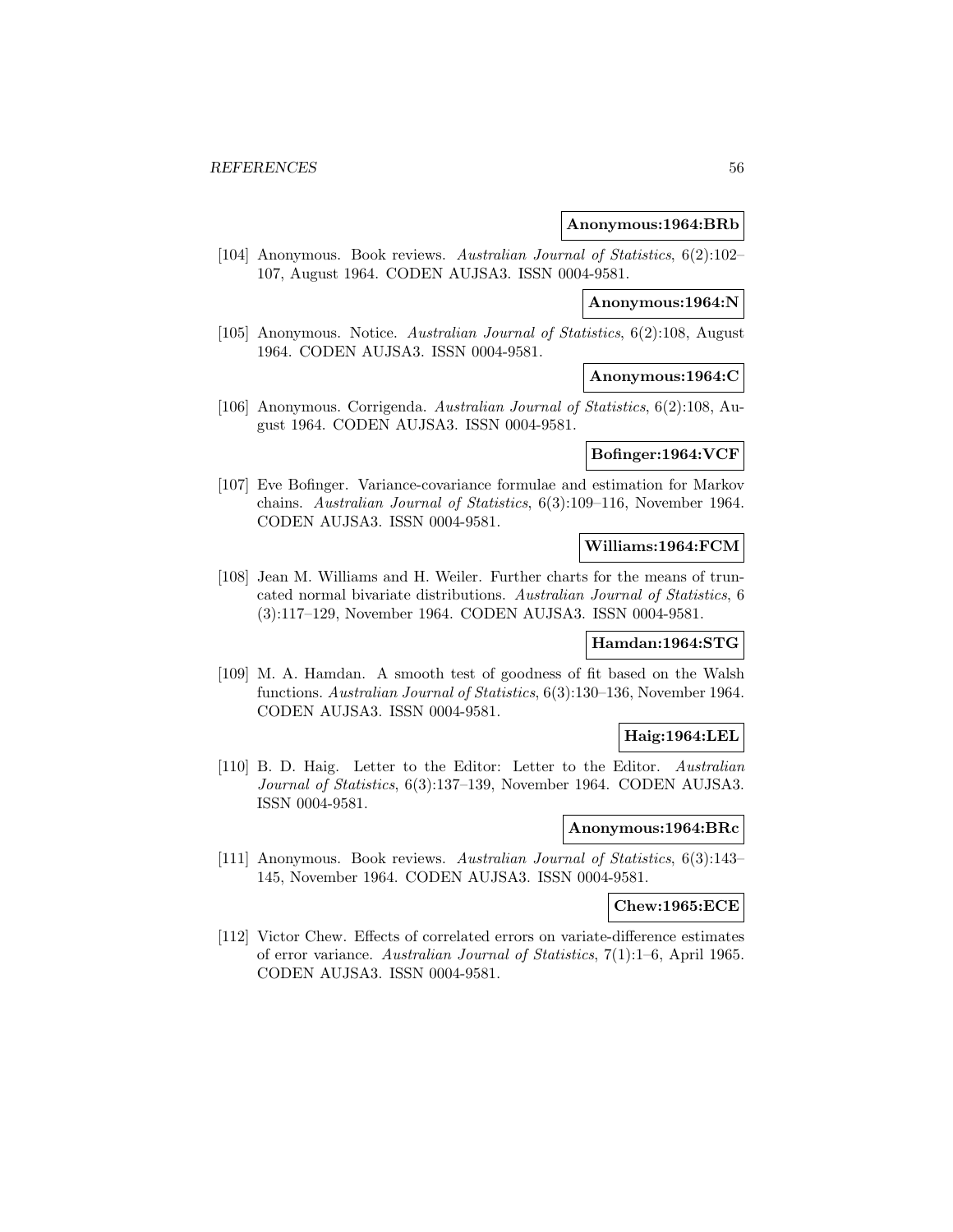## **Heathcote:1965:RWP**

[113] C. R. Heathcote. Random walks and a price support scheme. Australian Journal of Statistics, 7(1):7–14, April 1965. CODEN AUJSA3. ISSN 0004-9581.

# **Bhat:1965:COQ**

[114] U. N. Bhat. Customer overflow in queues with finite waiting space. Australian Journal of Statistics, 7(1):15–19, April 1965. CODEN AUJSA3. ISSN 0004-9581.

# **Bofinger:1965:SSP**

[115] V. J. Bofinger. The k-sample slippage problem. Australian Journal of Statistics, 7(1):20–31, April 1965. CODEN AUJSA3. ISSN 0004-9581.

### **Anonymous:1965:BRa**

[116] Anonymous. Book reviews. Australian Journal of Statistics, 7(1):32, April 1965. CODEN AUJSA3. ISSN 0004-9581.

# **Anonymous:1965:NNa**

[117] Anonymous. News and notes. Australian Journal of Statistics, 7(1):32, April 1965. CODEN AUJSA3. ISSN 0004-9581.

### **Anonymous:1965:SSA**

[118] Anonymous. The Statistical Society of Australia: The Statistical Society of Australia. Australian Journal of Statistics, 7(1):33–36, April 1965. CODEN AUJSA3. ISSN 0004-9581.

# **Kerridge:1965:PDN**

[119] D. Kerridge. A probabilistic derivation of the non-central  $\chi^2$  distribution. Australian Journal of Statistics, 7(2):37–39, August 1965. CODEN AUJSA3. ISSN 0004-9581.

### **Lancaster:1965:STS**

[120] H. O. Lancaster and T. A. I. Brown. Sizes of the  $\chi^2$  test in the symmetrical multinomials. Australian Journal of Statistics, 7(2):40–44, August 1965. CODEN AUJSA3. ISSN 0004-9581.

## **Singh:1965:SCT**

[121] D. Singh and B. D. Singh. Some contributions to two-phase sampling. Australian Journal of Statistics, 7(2):45–47, August 1965. CODEN AU-JSA3. ISSN 0004-9581.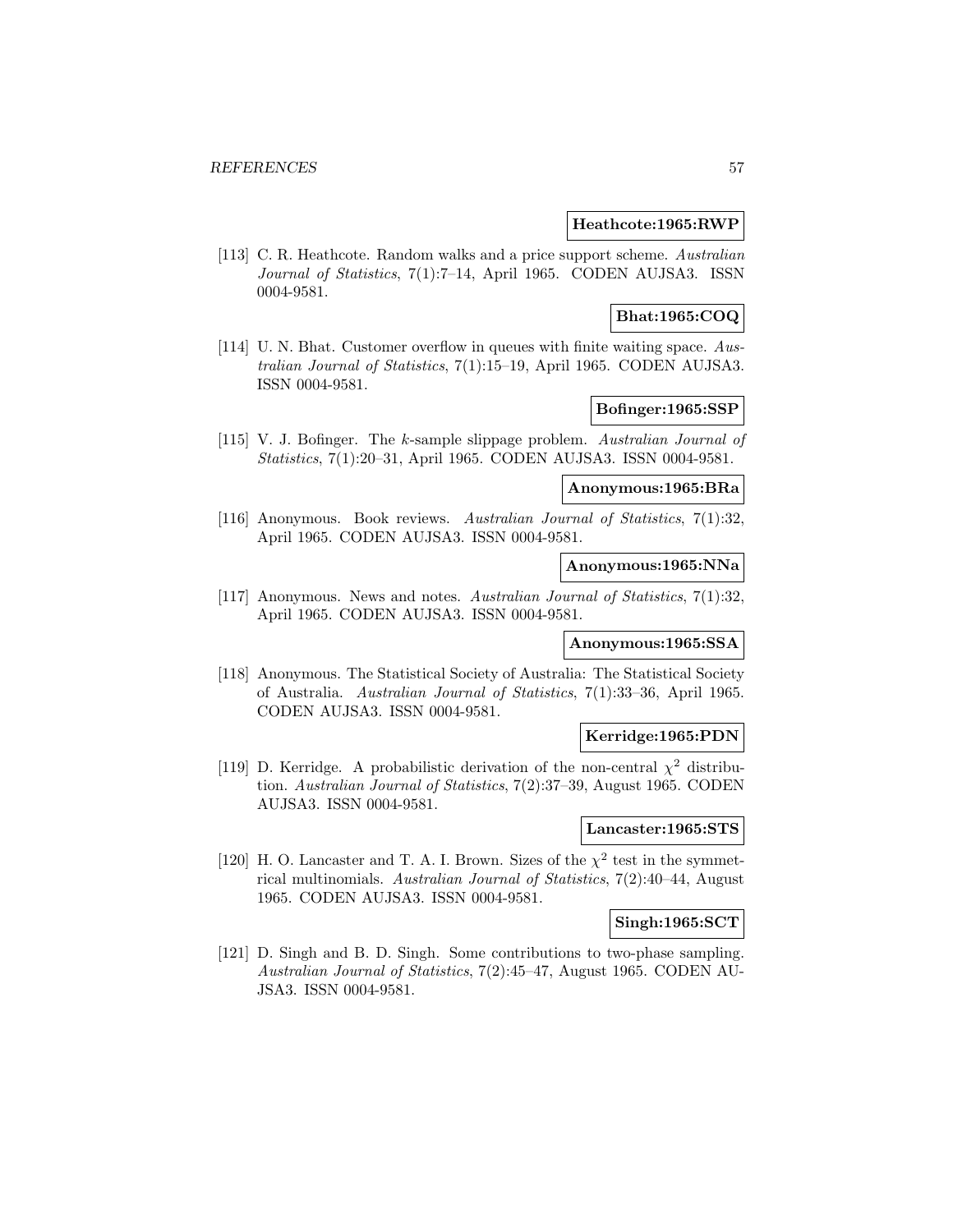#### **Shanbhag:1965:ABS**

[122] D. N. Shanbhag. On the asymptotic behaviour of a single-server queue. Australian Journal of Statistics, 7(2):48–53, August 1965. CODEN AU-JSA3. ISSN 0004-9581.

### **Anonymous:1965:BRb**

[123] Anonymous. Book reviews. Australian Journal of Statistics, 7(2):54–56, August 1965. CODEN AUJSA3. ISSN 0004-9581.

# **Anonymous:1965:NNb**

[124] Anonymous. News and notes. Australian Journal of Statistics, 7(2):54, August 1965. CODEN AUJSA3. ISSN 0004-9581.

### **Bofinger:1965:CMS**

[125] Eve Bofinger and V. J. Bofinger. The correlation of maxima in samples drawn from a bivariate normal distribution. Australian Journal of Statistics, 7(3):57–61, November 1965. CODEN AUJSA3. ISSN 0004-9581.

# **Wilkins:1965:SRC**

[126] C. A. Wilkins. Some remarks on a certain process. Australian Journal of Statistics, 7(3):62–66, November 1965. CODEN AUJSA3. ISSN 0004- 9581.

### **Wegge:1965:ICS**

[127] Leon L. Wegge. Identifiability criteria for a system of equations as a whole. Australian Journal of Statistics, 7(3):67–77, November 1965. CO-DEN AUJSA3. ISSN 0004-9581.

### **Tiku:1965:SED**

[128] M. L. Tiku. Series expansions for the doubly non-central F-distribution. Australian Journal of Statistics, 7(3):78–89, November 1965. CODEN AUJSA3. ISSN 0004-9581.

## **Swarup:1965:SAL**

[129] Kanti Swarup. Some aspects of linear fractional functionals programming. Australian Journal of Statistics, 7(3):90–104, November 1965. CODEN AUJSA3. ISSN 0004-9581.

# **Krishnaiah:1965:STE**

[130] P. R. Krishnaiah. Simultaneous tests for the equality of variances against certain alternatives. Australian Journal of Statistics, 7(3):105– 109, November 1965. CODEN AUJSA3. ISSN 0004-9581.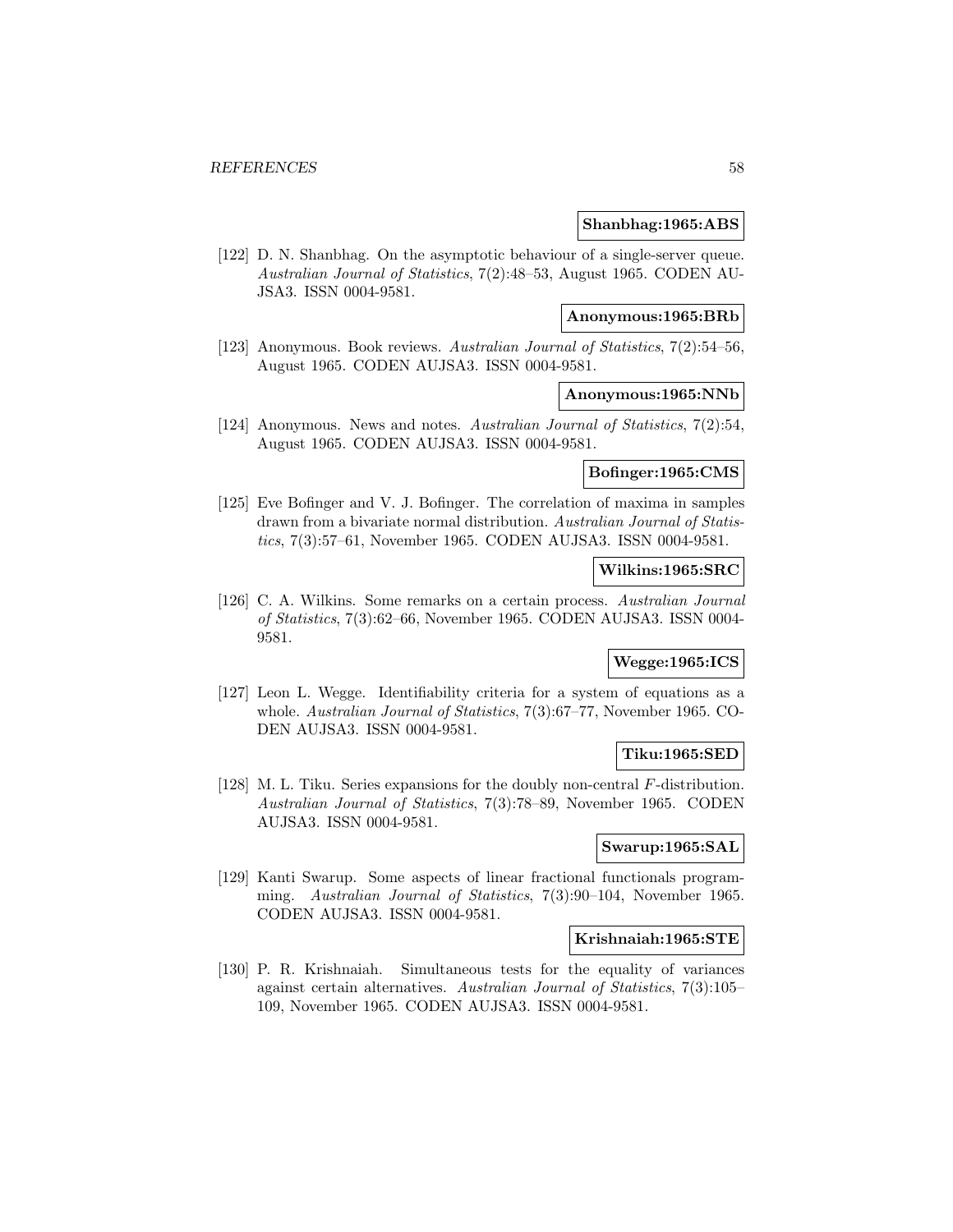#### **Robinson:1965:DGQ**

[131] J. Robinson. The distribution of a general quadratic form in normal variates. Australian Journal of Statistics, 7(3):110–114, November 1965. CODEN AUJSA3. ISSN 0004-9581.

### **Anonymous:1965:C**

[132] Anonymous. Corrigenda. Australian Journal of Statistics, 7(3):114, November 1965. CODEN AUJSA3. ISSN 0004-9581.

### **Lancaster:1965:SMD**

[133] H. O. Lancaster. Symmetry in multivariate distributions. Australian Journal of Statistics, 7(3):115–126, November 1965. CODEN AUJSA3. ISSN 0004-9581.

#### **Bhattacharjee:1965:DRN**

[134] G. P. B. Bhattacharjee. Distribution of range in non-normal samples. Australian Journal of Statistics, 7(3):127–141, November 1965. CODEN AUJSA3. ISSN 0004-9581.

# **Anonymous:1965:NNc**

[135] Anonymous. News and notes. Australian Journal of Statistics, 7(3): 142–143, November 1965. CODEN AUJSA3. ISSN 0004-9581.

#### **Anonymous:1965:BRc**

[136] Anonymous. Book reviews. Australian Journal of Statistics, 7(3):144– 150, November 1965. CODEN AUJSA3. ISSN 0004-9581.

#### **Moran:1966:EI**

[137] P. A. P. Moran. Estimation from inequalities. Australian Journal of Statistics, 8(1):1–8, April 1966. CODEN AUJSA3. ISSN 0004-9581.

#### **McNeil:1966:GCS**

[138] D. R. McNeil. Grouping corrections for sequential tests. Australian Journal of Statistics, 8(1):9–21, April 1966. CODEN AUJSA3. ISSN 0004-9581.

# **Kabe:1966:SRN**

[139] D. G. Kabe. Some results for the normal multivariate regression models. Australian Journal of Statistics, 8(1):22–27, April 1966. CODEN AUJSA3. ISSN 0004-9581.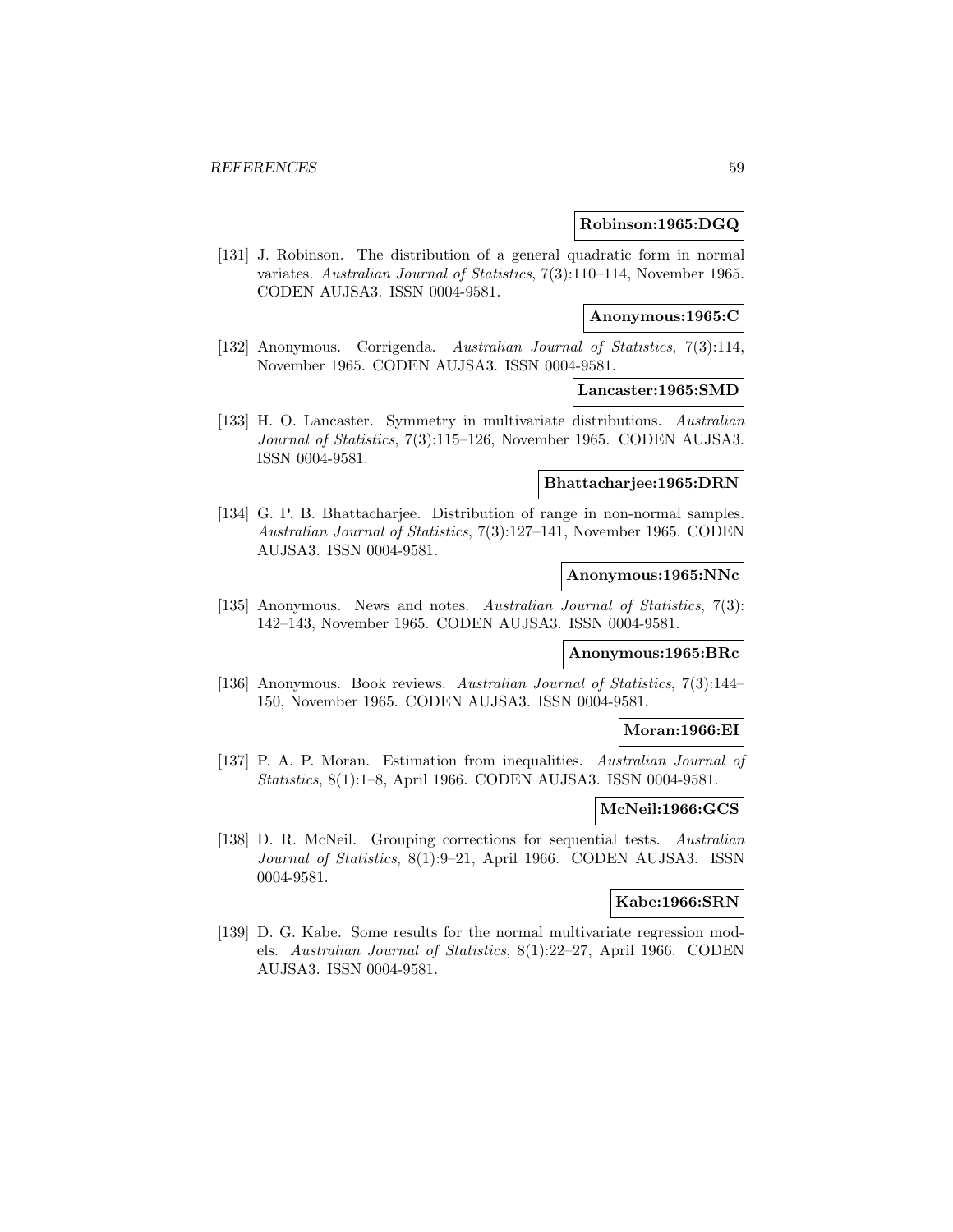### **Joffe:1966:NND**

[140] A. D. Joffe. A note on the number of dust particles in a sample of airborne mine dust. Australian Journal of Statistics, 8(1):28–31, April 1966. CODEN AUJSA3. ISSN 0004-9581.

### **Holla:1966:NBE**

[141] M. S. Holla. Notes: Bayesian estimates of the reliability function. Australian Journal of Statistics, 8(1):32–35, April 1966. CODEN AUJSA3. ISSN 0004-9581.

# **Anonymous:1966:NNa**

[142] Anonymous. News and notes. Australian Journal of Statistics, 8(1): 36–37, April 1966. CODEN AUJSA3. ISSN 0004-9581.

## **Anonymous:1966:Ca**

[143] Anonymous. Corrigenda. Australian Journal of Statistics, 8(1):37, April 1966. CODEN AUJSA3. ISSN 0004-9581.

# **Anonymous:1966:SSA**

[144] Anonymous. The Statistical Society of Australia: Annual report of the Central Council for 1965. Australian Journal of Statistics, 8(1):38–41, April 1966. CODEN AUJSA3. ISSN 0004-9581.

### **Anonymous:1966:BRa**

[145] Anonymous. Book reviews. Australian Journal of Statistics, 8(1):42–51, April 1966. CODEN AUJSA3. ISSN 0004-9581.

### **Vere-Jones:1966:SSM**

[146] D. Vere-Jones. Simple stochastic models for the release of Quanta of transmitter from a nerve terminal. Australian Journal of Statistics, 8(2): 53–63, August 1966. CODEN AUJSA3. ISSN 0004-9581.

# **Drane:1966:FPP**

[147] N. T. Drane. Fuel and power price indexes, Australian manufacturing, 1908–9 to 1960–61. Australian Journal of Statistics, 8(2):64–79, August 1966. CODEN AUJSA3. ISSN 0004-9581.

## **Rai:1966:CSC**

[148] G. Rai. Cumulative sum control charts for truncated normal distributions. Australian Journal of Statistics, 8(2):80–86, August 1966. CODEN AUJSA3. ISSN 0004-9581.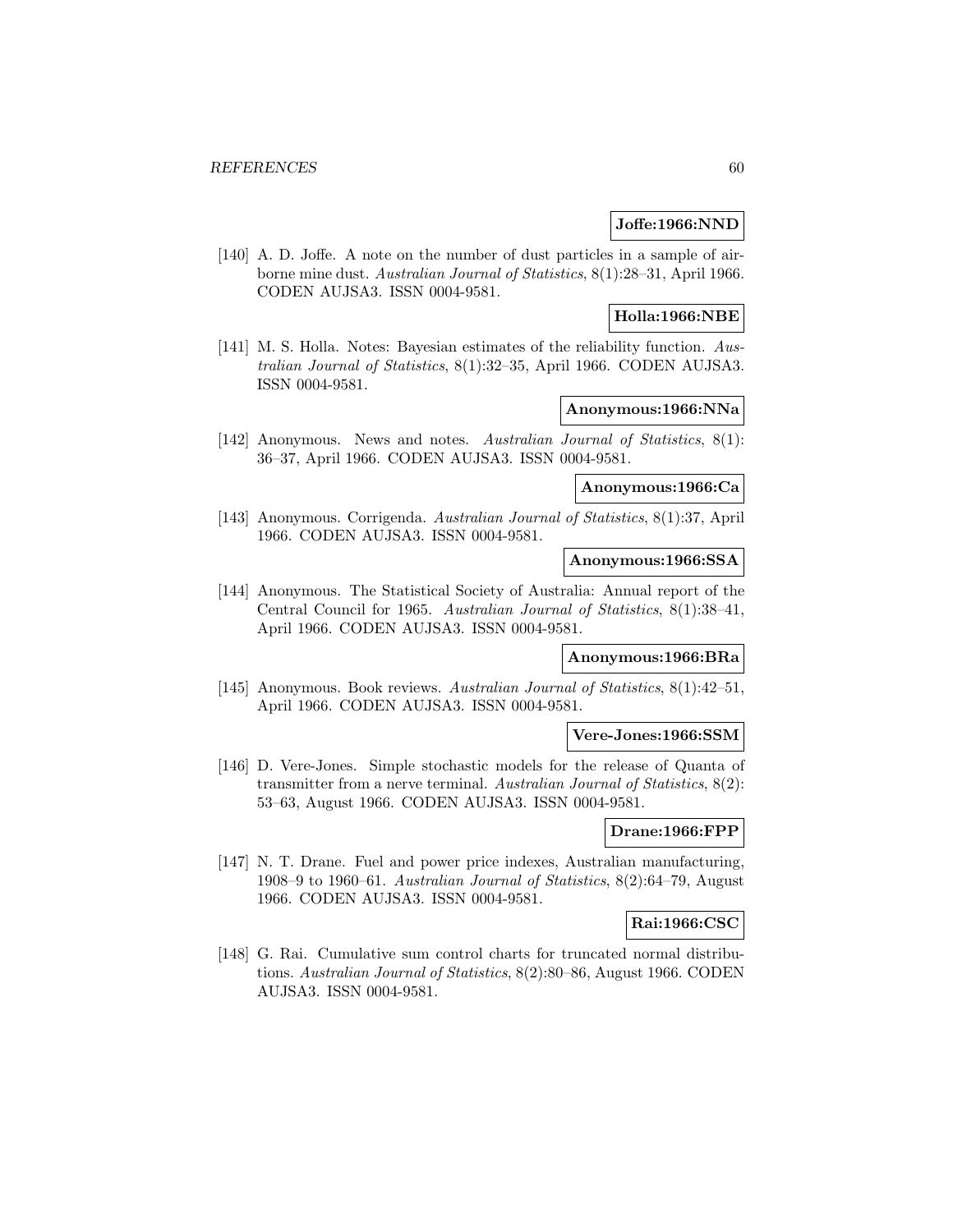### **Kabe:1966:CASa**

[149] D. G. Kabe. Complex analogues of some results in classical normal multivariate regression theory. Australian Journal of Statistics, 8(2): 87–91, August 1966. CODEN AUJSA3. ISSN 0004-9581.

### **Seneta:1966:QSB**

[150] E. Seneta. Quasi-stationary behaviour in the random walk with continuous time. Australian Journal of Statistics, 8(2):92–98, August 1966. CODEN AUJSA3. ISSN 0004-9581.

# **Kabe:1966:CASb**

[151] D. G. Kabe. Complex analogues of some classical noncentral multivariate distributions. Australian Journal of Statistics, 8(2):99–103, August 1966. CODEN AUJSA3. ISSN 0004-9581.

# **Anonymous:1966:NNb**

[152] Anonymous. News and notes. Australian Journal of Statistics, 8(2):104, August 1966. CODEN AUJSA3. ISSN 0004-9581.

### **Anonymous:1966:BRb**

[153] Anonymous. Book reviews. Australian Journal of Statistics, 8(2):105– 115, August 1966. CODEN AUJSA3. ISSN 0004-9581.

# **Lancaster:1966:FP**

[154] H. O. Lancaster. Forerunners of the Pearson  $\chi^2$ . Australian Journal of Statistics, 8(3):117–126, November 1966. CODEN AUJSA3. ISSN 0004-9581.

### **James:1966:ISS**

[155] J. W. James. Incomplete sampling for selection of a fixed proportion. Australian Journal of Statistics, 8(3):127–137, November 1966. CODEN AUJSA3. ISSN 0004-9581.

# **Price:1966:AMS**

[156] Charles Price. Australian migration statistics, 1959–65 (with special reference to settler gain and loss). Australian Journal of Statistics, 8(3): 138–153, November 1966. CODEN AUJSA3. ISSN 0004-9581.

### **Jain:1966:IPA**

[157] H. C. Jain. An inventory problem applied to a rental situation. Australian Journal of Statistics, 8(3):154–162, November 1966. CODEN AUJSA3. ISSN 0004-9581.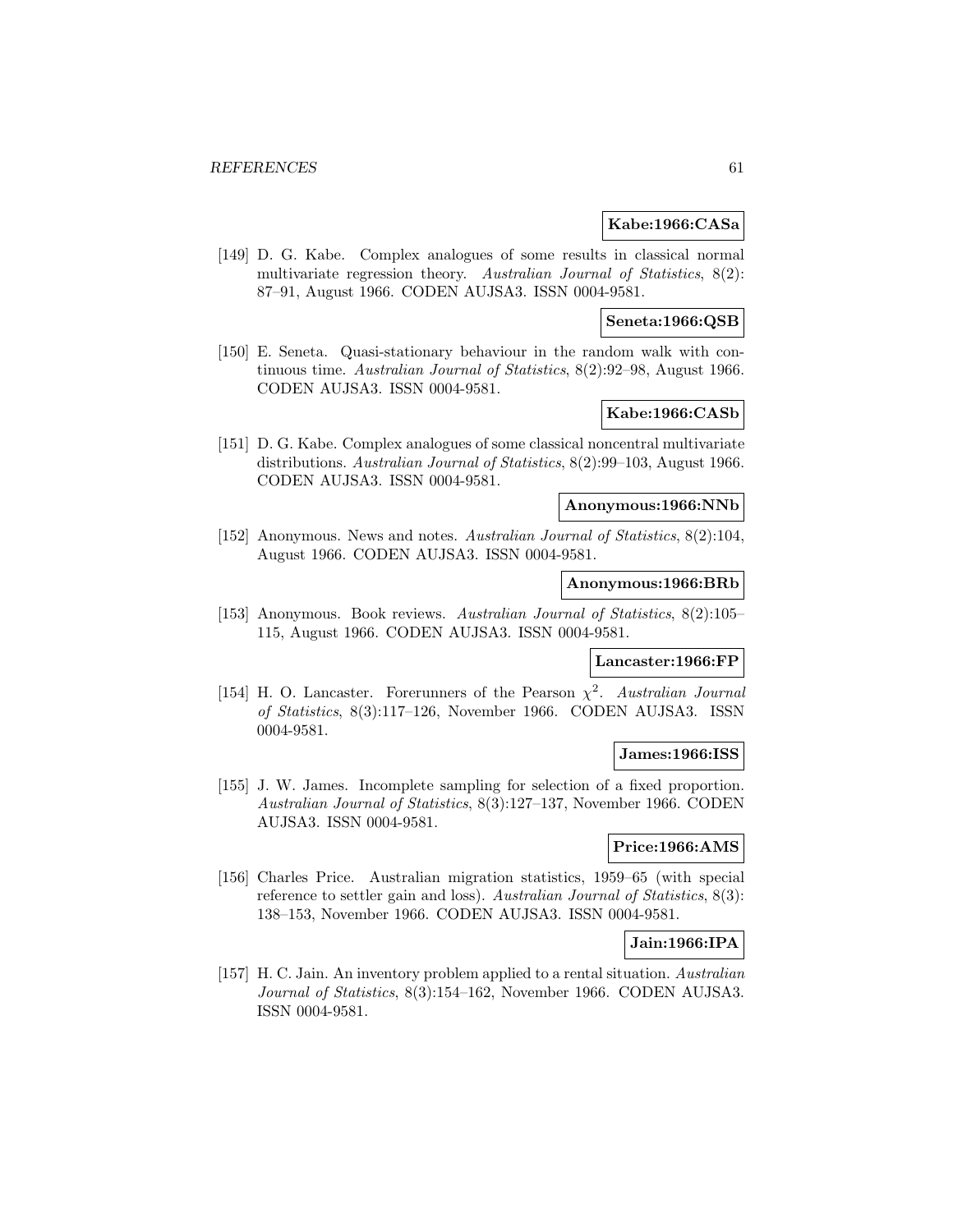### **Cinlar:1966:DSM**

[158] E. Cinlar. Decomposition of a semi-Markov process under a Markovian rule. Australian Journal of Statistics, 8(3):163–170, November 1966. CO-DEN AUJSA3. ISSN 0004-9581.

# **Anonymous:1966:HLM**

[159] Anonymous. Honorary life member. Australian Journal of Statistics, 8 (3):171–172, November 1966. CODEN AUJSA3. ISSN 0004-9581.

# **Anonymous:1966:NNc**

[160] Anonymous. News and notes. Australian Journal of Statistics, 8(3): 173–174, November 1966. CODEN AUJSA3. ISSN 0004-9581.

## **Anonymous:1966:BRc**

[161] Anonymous. Book reviews. Australian Journal of Statistics, 8(3):175– 179, November 1966. CODEN AUJSA3. ISSN 0004-9581.

## **Anonymous:1966:Cb**

[162] Anonymous. Corrigenda. Australian Journal of Statistics, 8(3):180, November 1966. CODEN AUJSA3. ISSN 0004-9581.

## **Seneta:1967:IDC**

[163] E. Seneta. On imbedding discrete chains in continuous time. Australian Journal of Statistics, 9(1):1–7, April 1967. CODEN AUJSA3. ISSN 0004-9581.

#### **Avadhani:1967:CSV**

[164] M. S. Avadhani and B. V. Sukhatme. Controlled sampling with varying probabilities with and without replacement. Australian Journal of Statistics, 9(1):8–15, April 1967. CODEN AUJSA3. ISSN 0004-9581.

### **Rao:1967:EPI**

[165] S. Subba Rao. The effect of postponable interruptions on a  $M/G/1$ system with impatient customers. Australian Journal of Statistics, 9(1): 16–34, April 1967. CODEN AUJSA3. ISSN 0004-9581.

# **Anonymous:1967:NNa**

[166] Anonymous. News and notes. Australian Journal of Statistics, 9(1):34, April 1967. CODEN AUJSA3. ISSN 0004-9581.

### **Scheinberg:1967:SVR**

[167] Eliyahu Scheinberg. The sampling variance of the relative efficiency of indirect to direct selection when using variance-covariance components.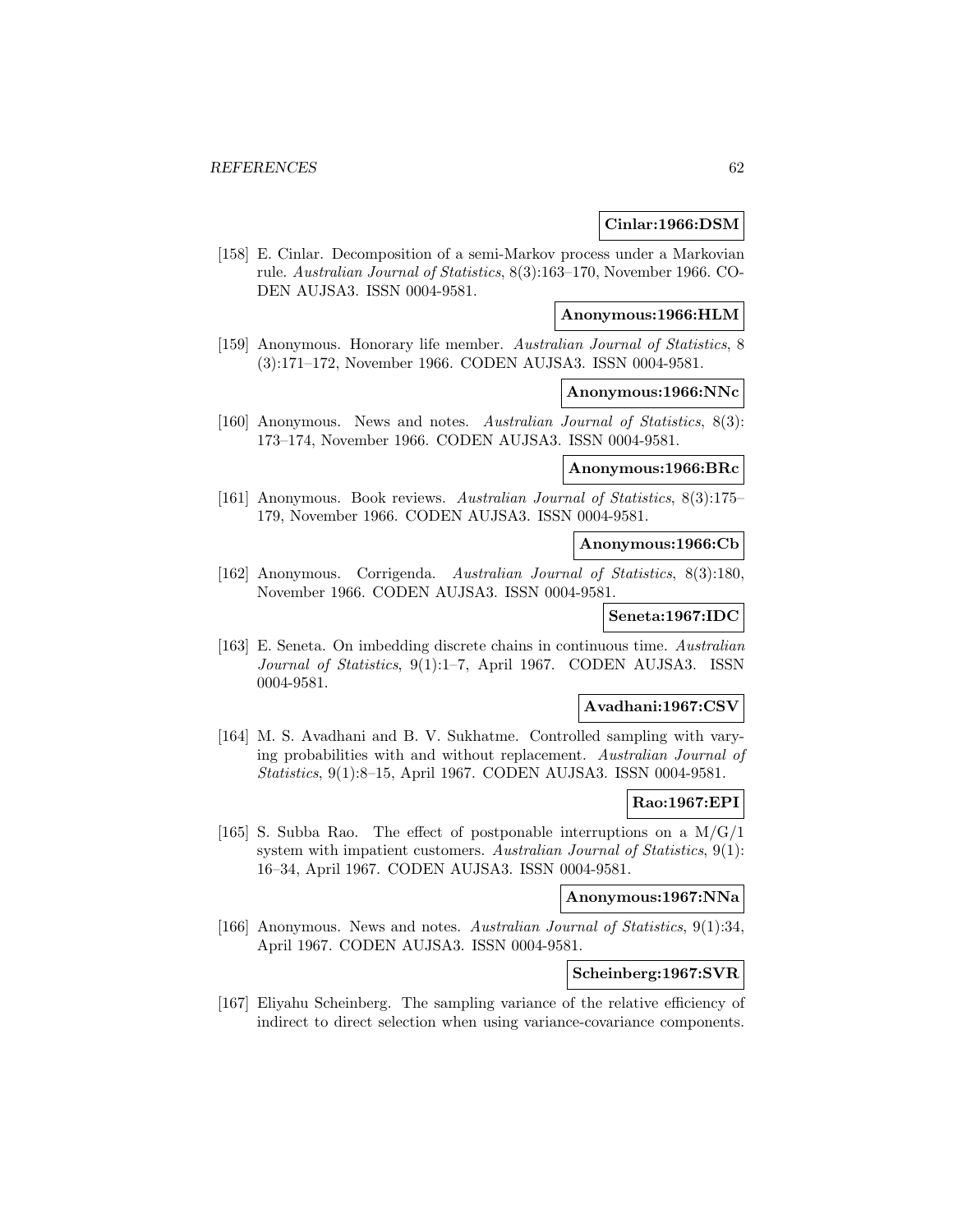Australian Journal of Statistics, 9(1):35–40, April 1967. CODEN AU-JSA3. ISSN 0004-9581.

#### **Anonymous:1967:HLM**

[168] Anonymous. Honorary life member. Australian Journal of Statistics, 9 (1):41, April 1967. CODEN AUJSA3. ISSN 0004-9581.

#### **Anonymous:1967:SSA**

[169] Anonymous. The Statistical Society of Australia: Annual report of the Central Council for 1966. Australian Journal of Statistics, 9(1):42–45, April 1967. CODEN AUJSA3. ISSN 0004-9581.

### **Anonymous:1967:BRa**

[170] Anonymous. Book reviews. Australian Journal of Statistics, 9(1):46–48, April 1967. CODEN AUJSA3. ISSN 0004-9581.

# **Tiku:1967:NEL**

[171] M. L. Tiku. A note on estimating the location and scale parameters of the exponential distribution from a censored sample. Australian Journal of Statistics, 9(2):49–54, August 1967. CODEN AUJSA3. ISSN 0004-9581.

# **John:1967:ECS**

[172] S. John. Estimators for the comparison of sampling designs. Australian Journal of Statistics, 9(2):55–56, August 1967. CODEN AUJSA3. ISSN 0004-9581.

### **Chikkagoudar:1967:SPR**

[173] M. S. Chikkagoudar. Sampling with preliminary random stratification. Australian Journal of Statistics, 9(2):57–70, August 1967. CODEN AU-JSA3. ISSN 0004-9581.

### **Dent:1967:MAS**

[174] W. Dent. A model for the allocation of sales dates to Australian wool selling centres. Australian Journal of Statistics, 9(2):71–81, August 1967. CODEN AUJSA3. ISSN 0004-9581.

# **Anonymous:1967:BRb**

[175] Anonymous. Book reviews. Australian Journal of Statistics, 9(2):82–88, August 1967. CODEN AUJSA3. ISSN 0004-9581.

#### **Anonymous:1967:NNb**

[176] Anonymous. News and notes. Australian Journal of Statistics, 9(2):88, August 1967. CODEN AUJSA3. ISSN 0004-9581.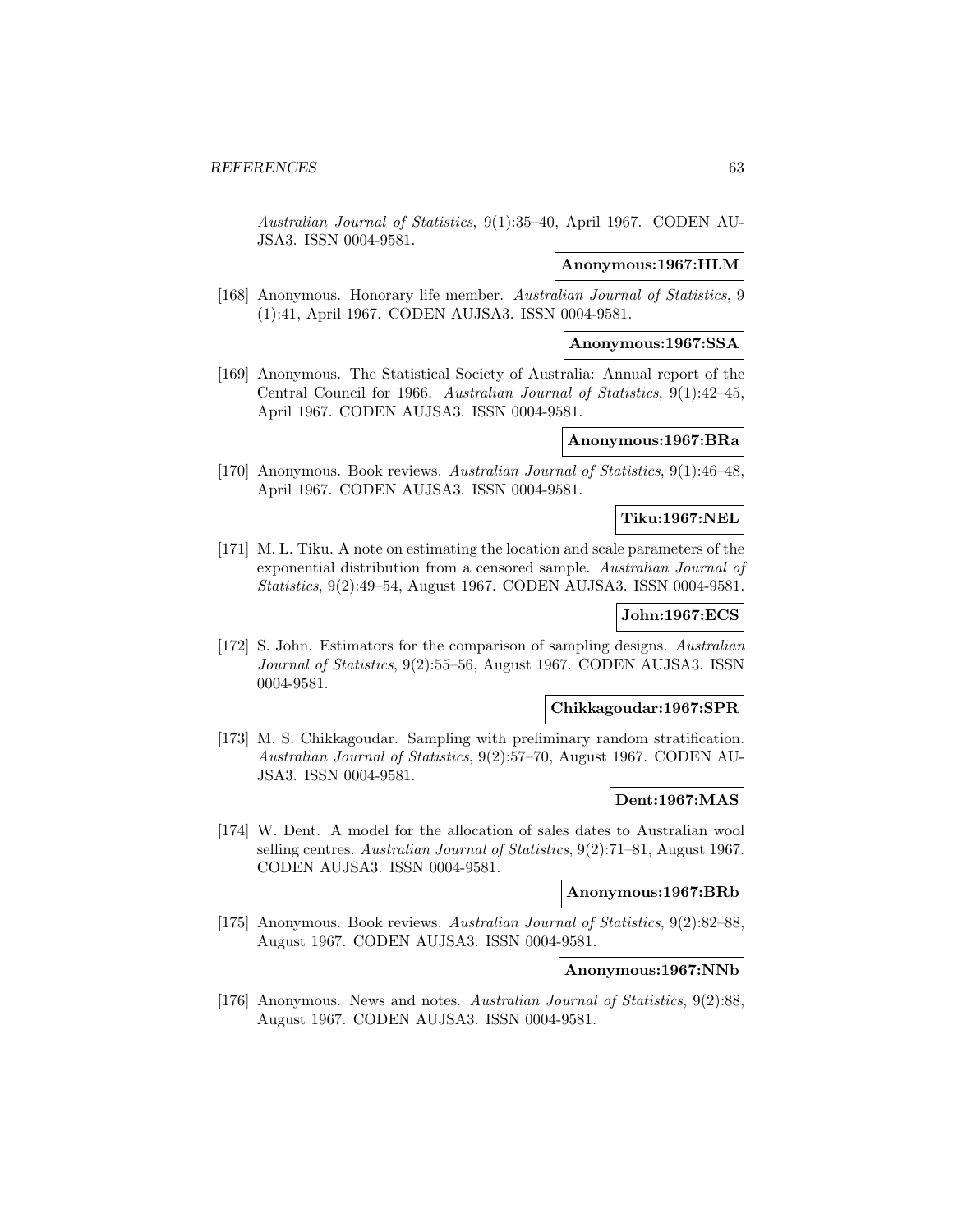### **Linnik:1967:CCB**

[177] Yu. V. Linnik. On certain connections between algebraic geometry and statistics. Australian Journal of Statistics, 9(3):89–92, November 1967. CODEN AUJSA3. ISSN 0004-9581.

# **Seneta:1967:MAM**

[178] E. Seneta. On the maxima of absorbing Markov chains. Australian Journal of Statistics, 9(3):93–102, November 1967. CODEN AUJSA3. ISSN 0004-9581.

# **Nicholls:1967:ESD**

[179] D. F. Nicholls. Estimation of the spectral density function when testing for a jump in the spectrum. Australian Journal of Statistics, 9(3):103– 108, November 1967. CODEN AUJSA3. ISSN 0004-9581.

### **Chikkagoudar:1967:PSR**

[180] M. S. Chikkagoudar. On PPS sampling with and without replacement. Australian Journal of Statistics, 9(3):109–118, November 1967. CODEN AUJSA3. ISSN 0004-9581.

# **Eagleson:1967:RSS**

[181] G. K. Eagleson and H. O. Lancaster. The regression system of sums with random elements in common. Australian Journal of Statistics, 9(3): 120–125, November 1967. CODEN AUJSA3. ISSN 0004-9581.

# **Robinson:1967:VHE**

[182] J. Robinson and L. N. Balaam. Variance heterogeneity and error correlation in factorial experiments. Australian Journal of Statistics, 9(3): 126–130, November 1967. CODEN AUJSA3. ISSN 0004-9581.

#### **Anonymous:1967:BRc**

[183] Anonymous. Book reviews. Australian Journal of Statistics, 9(3):131– 132, November 1967. CODEN AUJSA3. ISSN 0004-9581.

### **Anonymous:1967:NNc**

[184] Anonymous. News and notes. Australian Journal of Statistics, 9(3):132, November 1967. CODEN AUJSA3. ISSN 0004-9581.

#### **Anonymous:1967:AJS**

[185] Anonymous. The Australian Journal of Statistics editorial policy. Australian Journal of Statistics, 9(3):132–133, November 1967. CODEN AUJSA3. ISSN 0004-9581.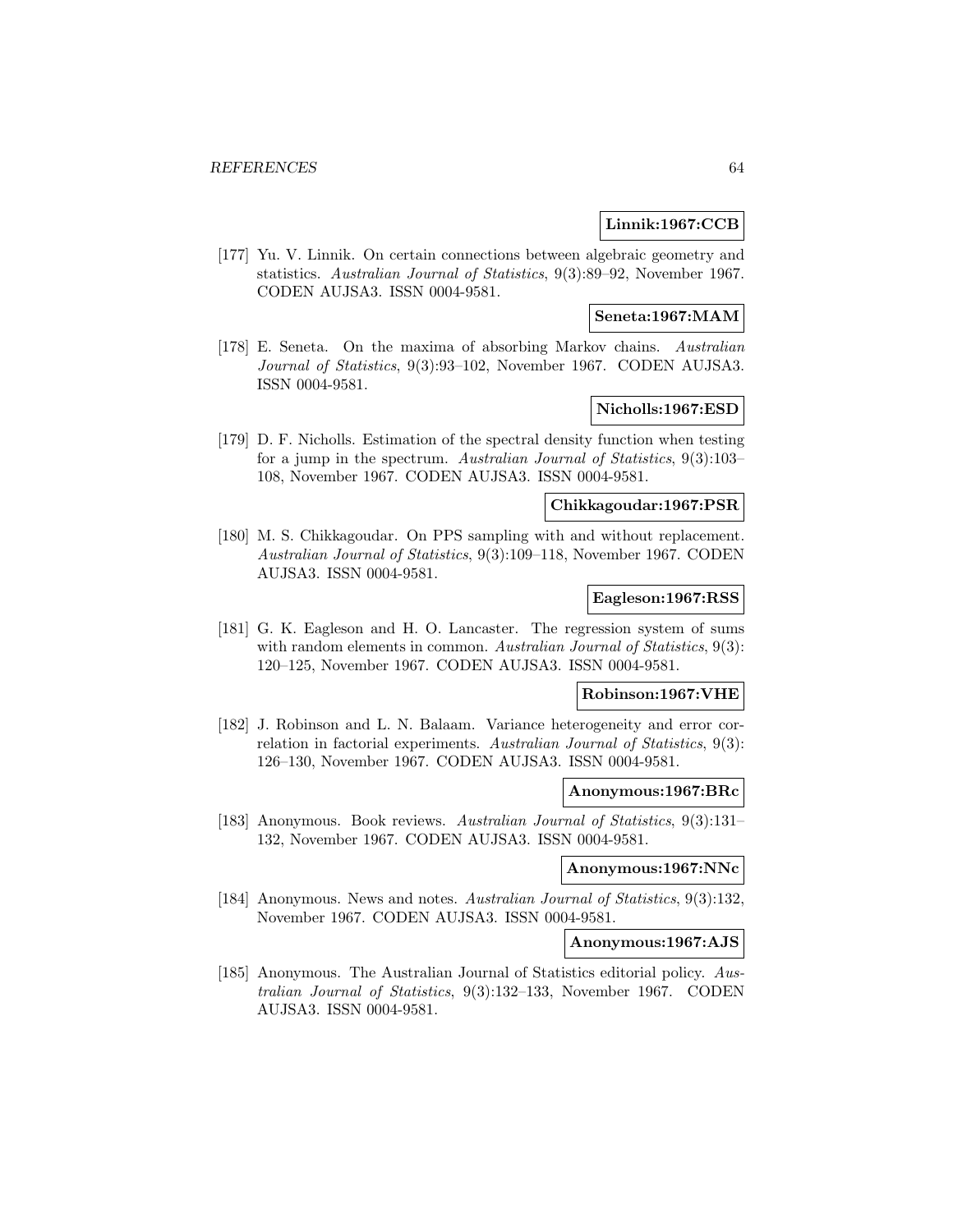#### **Avadhani:1968:SPD**

[186] M. S. Avadhani and B. V. Sukhatme. Simplified procedures for designing controlled simple random sampling. Australian Journal of Statistics, 10 (1):1–7, April 1968. CODEN AUJSA3. ISSN 0004-9581.

### **Cinlar:1968:SJD**

[187] Erhan Çinlar. Some joint distributions for Markov renewal processes. Australian Journal of Statistics, 10(1):8–20, April 1968. CODEN AU-JSA3. ISSN 0004-9581.

# **Kabe:1968:DRC**

[188] D. G. Kabe. On the distribution of the regression coefficient matrix of a normal distribution. Australian Journal of Statistics, 10(1):21–23, April 1968. CODEN AUJSA3. ISSN 0004-9581.

### **Nagnur:1968:AOS**

[189] B. N. Nagnur. Asymptotically optimal sequential tests for simple and composite hypotheses. Australian Journal of Statistics, 10(1):24–30, April 1968. CODEN AUJSA3. ISSN 0004-9581.

#### **Anonymous:1968:BRa**

[190] Anonymous. Book reviews. Australian Journal of Statistics, 10(1):31–40, April 1968. CODEN AUJSA3. ISSN 0004-9581.

#### **Maitland:1968:SSC**

[191] D. W. Maitland. Sir Stanley Carver 1897–1967. Australian Journal of Statistics, 10(1):41–43, April 1968. CODEN AUJSA3. ISSN 0004-9581.

### **Anonymous:1968:Ca**

[192] Anonymous. Corrigenda. Australian Journal of Statistics, 10(1):43, April 1968. CODEN AUJSA3. ISSN 0004-9581.

# **Anonymous:1968:NNa**

[193] Anonymous. News and notes. Australian Journal of Statistics, 10(1):43, April 1968. CODEN AUJSA3. ISSN 0004-9581.

#### **Anonymous:1968:SSA**

[194] Anonymous. The Statistical Society of Australia: Annual report of the Central Council for 1967. Australian Journal of Statistics, 10(1):44–47, April 1968. CODEN AUJSA3. ISSN 0004-9581.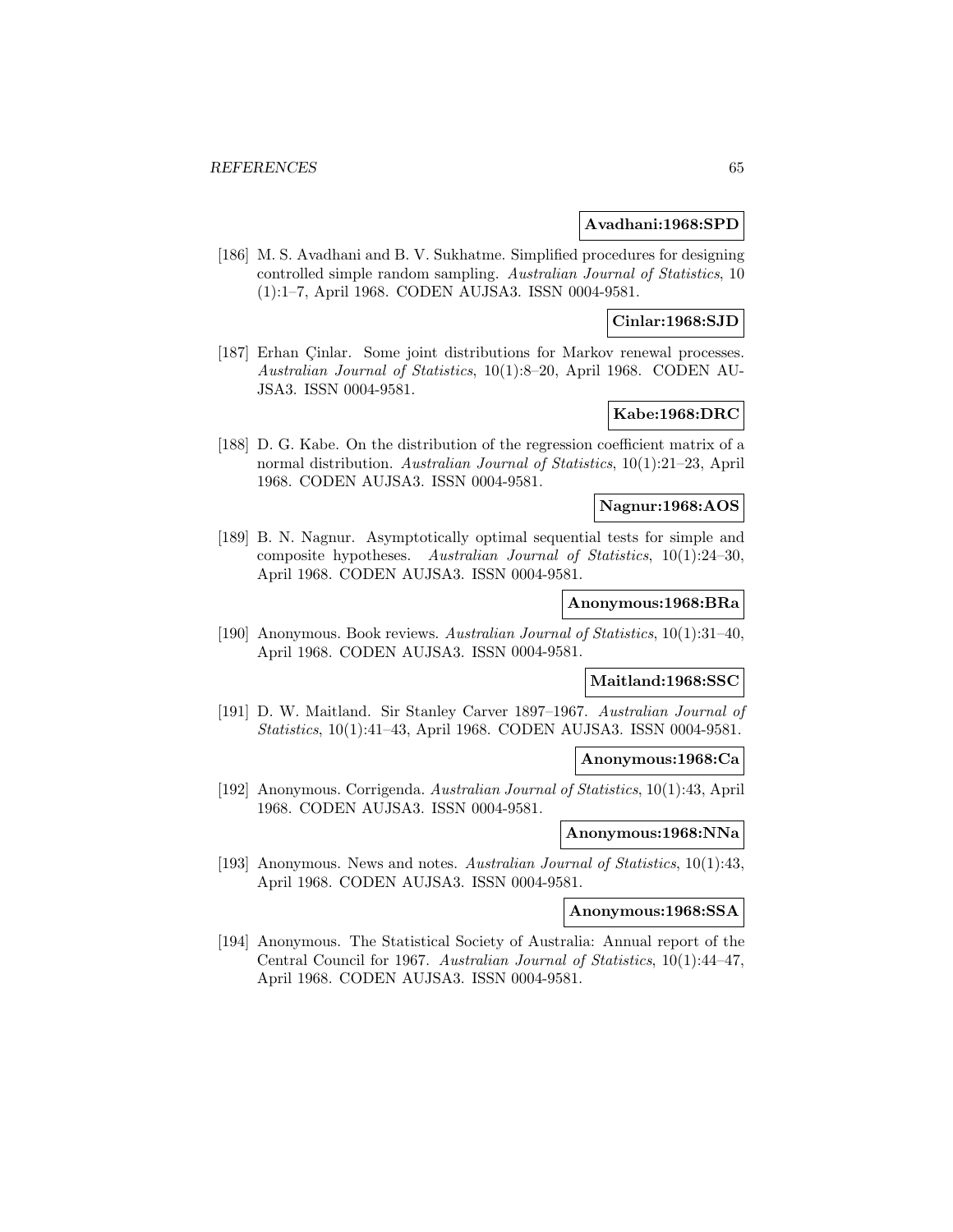### **Anonymous:1968:AJSa**

[195] Anonymous. The Australian Journal of Statistics editorial policy. Australian Journal of Statistics, 10(1):48, April 1968. CODEN AUJSA3. ISSN 0004-9581.

### **Hamdan:1968:VCC**

[196] M. A. Hamdan. The variance of the components of chi-square in contingency tables. Australian Journal of Statistics, 10(2):49–55, August 1968. CODEN AUJSA3. ISSN 0004-9581.

# **Prabhu-Ajgaonkar:1968:TUS**

[197] S. G. Prabhu-Ajgaonkar. The theory of univariate sampling on successive occasions under the general correlation pattern. Australian Journal of Statistics, 10(2):56–63, August 1968. CODEN AUJSA3. ISSN 0004-9581.

# **Tiku:1968:EPN**

[198] M. L. Tiku. Estimating the parameters of normal and logistic distributions from censored samples. Australian Journal of Statistics, 10(2): 64–74, August 1968. CODEN AUJSA3. ISSN 0004-9581.

## **Das:1968:DIB**

[199] M. N. Das and A. C. Kulshreshtha. On derivation of initial blocks of B.I.B. designs with more than one initial block. Australian Journal of Statistics, 10(2):75–82, August 1968. CODEN AUJSA3. ISSN 0004-9581.

#### **Lancaster:1968:M**

[200] H. O. Lancaster. The median of  $\chi$ . Australian Journal of Statistics, 10 (2):83, August 1968. CODEN AUJSA3. ISSN 0004-9581.

#### **Anonymous:1968:BRb**

[201] Anonymous. Book reviews. Australian Journal of Statistics, 10(2):84– 102, August 1968. CODEN AUJSA3. ISSN 0004-9581.

#### **Anonymous:1968:NNb**

[202] Anonymous. News and notes. Australian Journal of Statistics, 10(2): 102–103, August 1968. CODEN AUJSA3. ISSN 0004-9581.

#### **Anonymous:1968:SIS**

[203] Anonymous. 37th session of the International Statistical Institute. Australian Journal of Statistics, 10(2):103–104, August 1968. CODEN AU-JSA3. ISSN 0004-9581.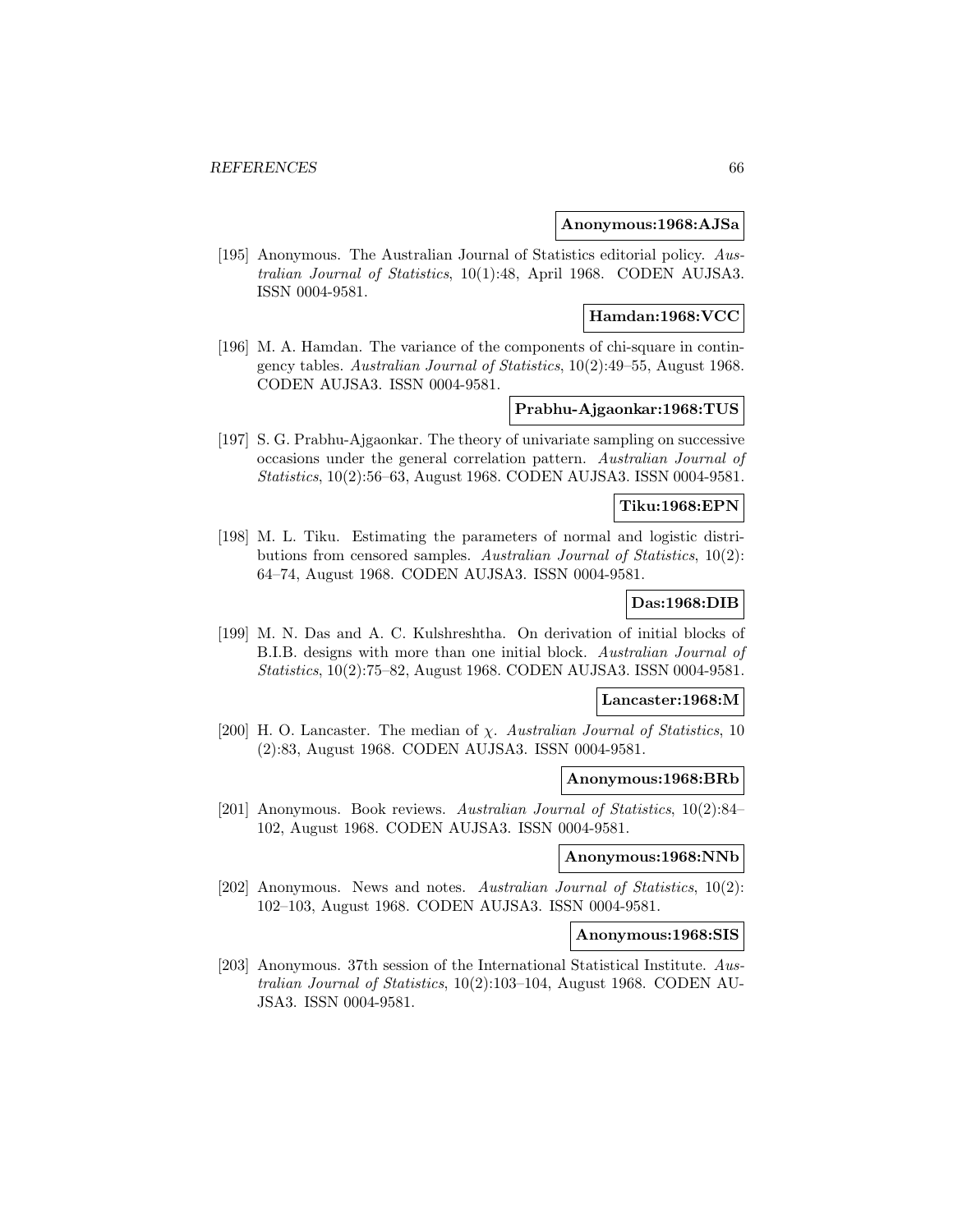### **Anonymous:1968:Cb**

[204] Anonymous. Corrigenda. Australian Journal of Statistics, 10(2):103–104, August 1968. CODEN AUJSA3. ISSN 0004-9581.

# **Kulkarni:1968:OAT**

[205] S. R. Kulkarni. On the optimal asymptotic tests for the effects of cloud seeding on rainfall (1). The case of fixed effects. Australian Journal of Statistics, 10(3):105–115, November 1968. CODEN AUJSA3. ISSN 0004-9581.

# **Krishnaiah:1968:NCB**

[206] P. R. Krishnaiah and P. K. Pathak. A note on confidence bounds for certain ratios of characteristic roots of covariance matrices. Australian Journal of Statistics, 10(3):116–119, November 1968. CODEN AUJSA3. ISSN 0004-9581.

# **Day:1968:UTS**

[207] N. E. Day. The use of Taylor series in sequential analysis. Australian Journal of Statistics, 10(3):120–124, November 1968. CODEN AUJSA3. ISSN 0004-9581.

# **Verhagen:1968:PSI**

[208] A. M. W. Verhagen. A perspective in statistical inference. Australian Journal of Statistics, 10(3):125–137, November 1968. CODEN AUJSA3. ISSN 0004-9581.

#### **Anonymous:1968:BRc**

[209] Anonymous. Book reviews. Australian Journal of Statistics, 10(3):138– 143, November 1968. CODEN AUJSA3. ISSN 0004-9581.

### **Anonymous:1968:NNc**

[210] Anonymous. News and notes. Australian Journal of Statistics, 10(3): 143, November 1968. CODEN AUJSA3. ISSN 0004-9581.

# **Anonymous:1968:AJSb**

[211] Anonymous. The Australian Journal of Statistics editorial policy. Australian Journal of Statistics, 10(3):144, November 1968. CODEN AU-JSA3. ISSN 0004-9581.

### **Mehndiratta:1969:GTS**

[212] S. L. Mehndiratta. A generalization of a theorem of Sinha on supports of a convex function. Australian Journal of Statistics, 11(1):1–6, April 1969. CODEN AUJSA3. ISSN 0004-9581.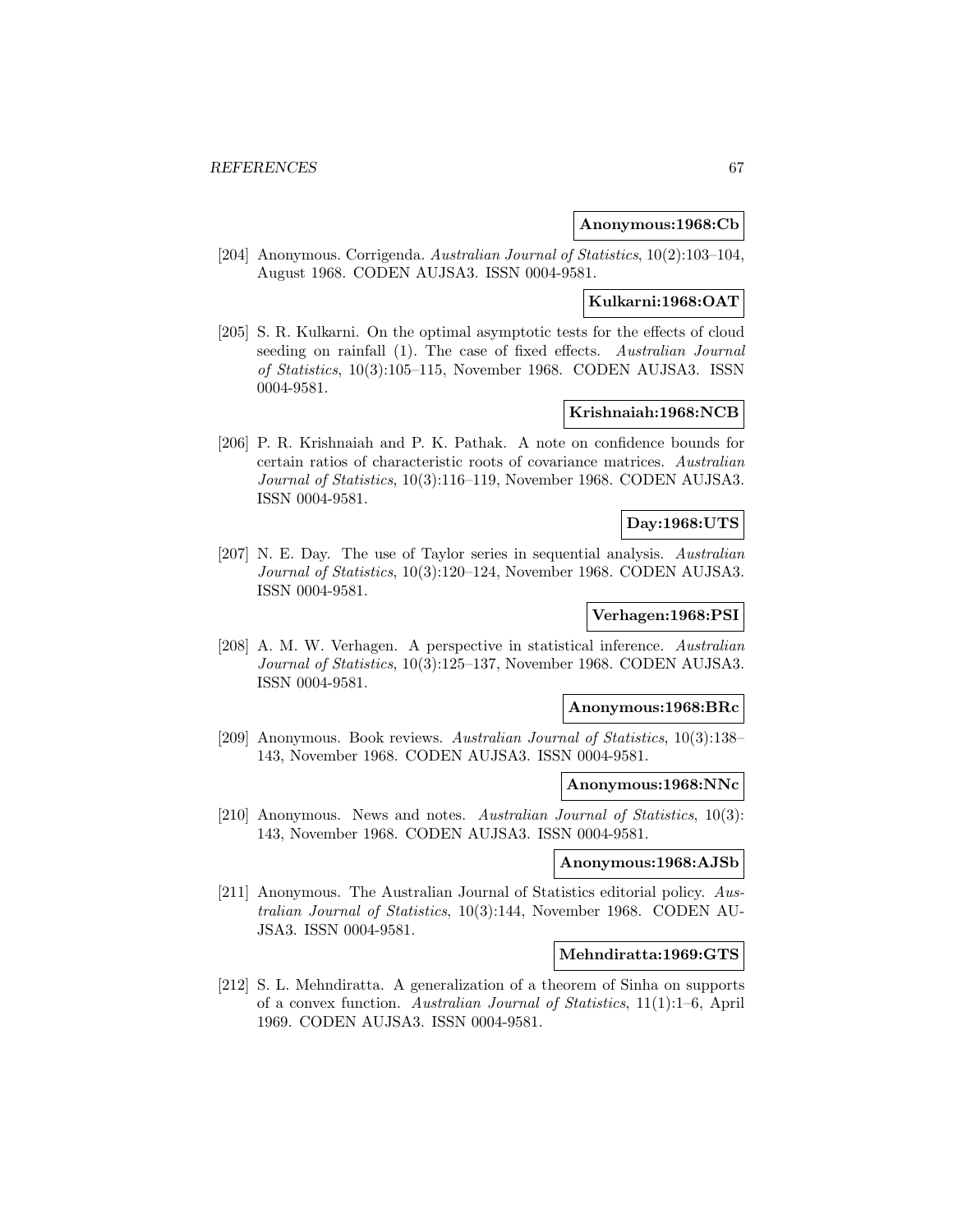#### **Nicholls:1969:TJC**

[213] D. F. Nicholls. Testing for a jump in co-spectra. Australian Journal of Statistics, 11(1):7–13, April 1969. CODEN AUJSA3. ISSN 0004-9581.

## **Bartoszynski:1969:MAD**

[214] Robert Bartoszynski and Howard D'Abrera. A model of age-dependent inheritance. Australian Journal of Statistics, 11(1):14–28, April 1969. CODEN AUJSA3. ISSN 0004-9581.

# **Eagleson:1969:CTP**

[215] G. K. Eagleson. A characterization theorem for positive definite sequences on the Krawtchouk polynomials. Australian Journal of Statistics, 11(1):29–38, April 1969. CODEN AUJSA3. ISSN 0004-9581.

### **Kulkarni:1969:OAT**

[216] S. R. Kulkarni. On the optimal asymptotic tests for the effects of cloud seeding on rainfall (2). The case of variable effects. Australian Journal of Statistics, 11(1):39–51, April 1969. CODEN AUJSA3. ISSN 0004-9581. See corrigenda [362].

#### **Anonymous:1969:BRa**

[217] Anonymous. Book reviews. Australian Journal of Statistics, 11(1):52–57, April 1969. CODEN AUJSA3. ISSN 0004-9581.

#### **Anonymous:1969:NNa**

[218] Anonymous. News and notes. Australian Journal of Statistics, 11(1):58, April 1969. CODEN AUJSA3. ISSN 0004-9581.

# **Anonymous:1969:BRB**

[219] Anonymous. Books received. Australian Journal of Statistics, 11(1):58, April 1969. CODEN AUJSA3. ISSN 0004-9581.

## **Singh:1969:TSS**

[220] D. Singh and O. P. Kathuria. On two-stage successive sampling. Australian Journal of Statistics, 11(2):59–66, August 1969. CODEN AU-JSA3. ISSN 0004-9581.

#### **Vere-Jones:1969:SLT**

[221] D. Vere-Jones. Some limit theorems for evanescent processes. Australian Journal of Statistics, 11(2):67–78, August 1969. CODEN AUJSA3. ISSN 0004-9581.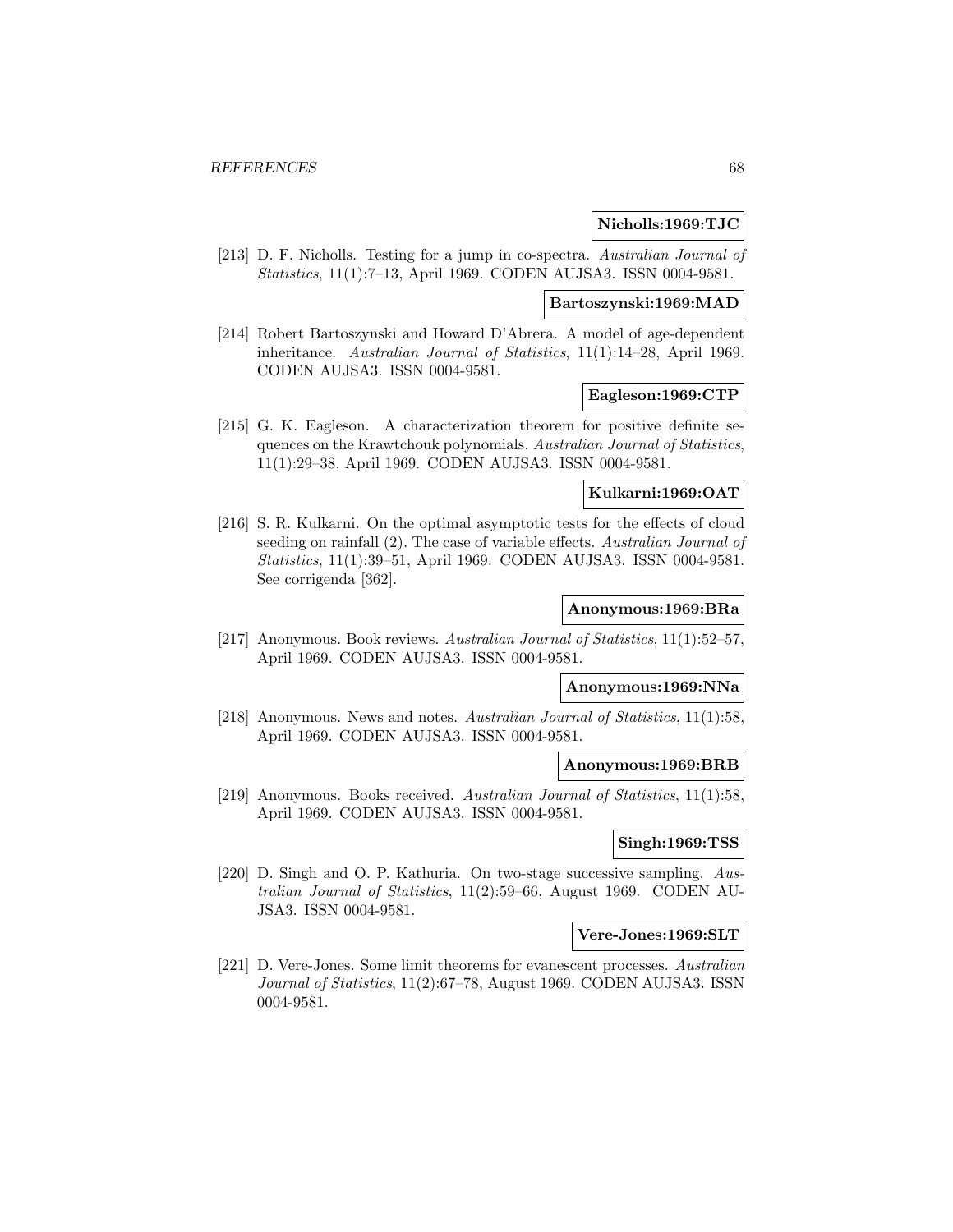### **Khatri:1969:TEP**

[222] C. G. Khatri and M. C. Jaiswal. Testing the equality of parameters in the distributions when the range depends upon the parameter. Australian Journal of Statistics, 11(2):79–84, August 1969. CODEN AUJSA3. ISSN 0004-9581.

# **Mandl:1969:TNN**

[223] P. Mandl and E. Seneta. The theory of non-negative matrices in a dynamic programming problem. Australian Journal of Statistics, 11(2): 85–96, August 1969. CODEN AUJSA3. ISSN 0004-9581.

### **Anonymous:1969:BRc**

[224] Anonymous. Book reviews. Australian Journal of Statistics, 11(2):97– 103, August 1969. CODEN AUJSA3. ISSN 0004-9581.

### **Anonymous:1969:NNb**

[225] Anonymous. News and notes. Australian Journal of Statistics, 11(2): 104–105, August 1969. CODEN AUJSA3. ISSN 0004-9581.

# **Anonymous:1969:SSA**

[226] Anonymous. The Statistical Society of Australia: Annual report of the Central Council for 1968. Australian Journal of Statistics, 11(2):106–109, August 1969. CODEN AUJSA3. ISSN 0004-9581.

# **Anonymous:1969:AJS**

[227] Anonymous. The Australian Journal of Statistics editorial policy. Australian Journal of Statistics, 11(2):110, August 1969. CODEN AUJSA3. ISSN 0004-9581.

#### **McGilchrist:1969:TPC**

[228] C. A. McGilchrist. Testing for plant competition. Australian Journal of Statistics, 11(3):111–119, November 1969. CODEN AUJSA3. ISSN 0004-9581.

# **Walsh:1969:SSA**

[229] John E. Walsh. Sample sizes for approximate independence between sample median and largest (or smallest) order statistic. Australian Journal of Statistics, 11(3):120–122, November 1969. CODEN AUJSA3. ISSN 0004-9581.

### **Praetz:1969:ASP**

[230] P. D. Praetz. Australian share prices and the random walk hypothesis. Australian Journal of Statistics, 11(3):123–139, November 1969. CODEN AUJSA3. ISSN 0004-9581.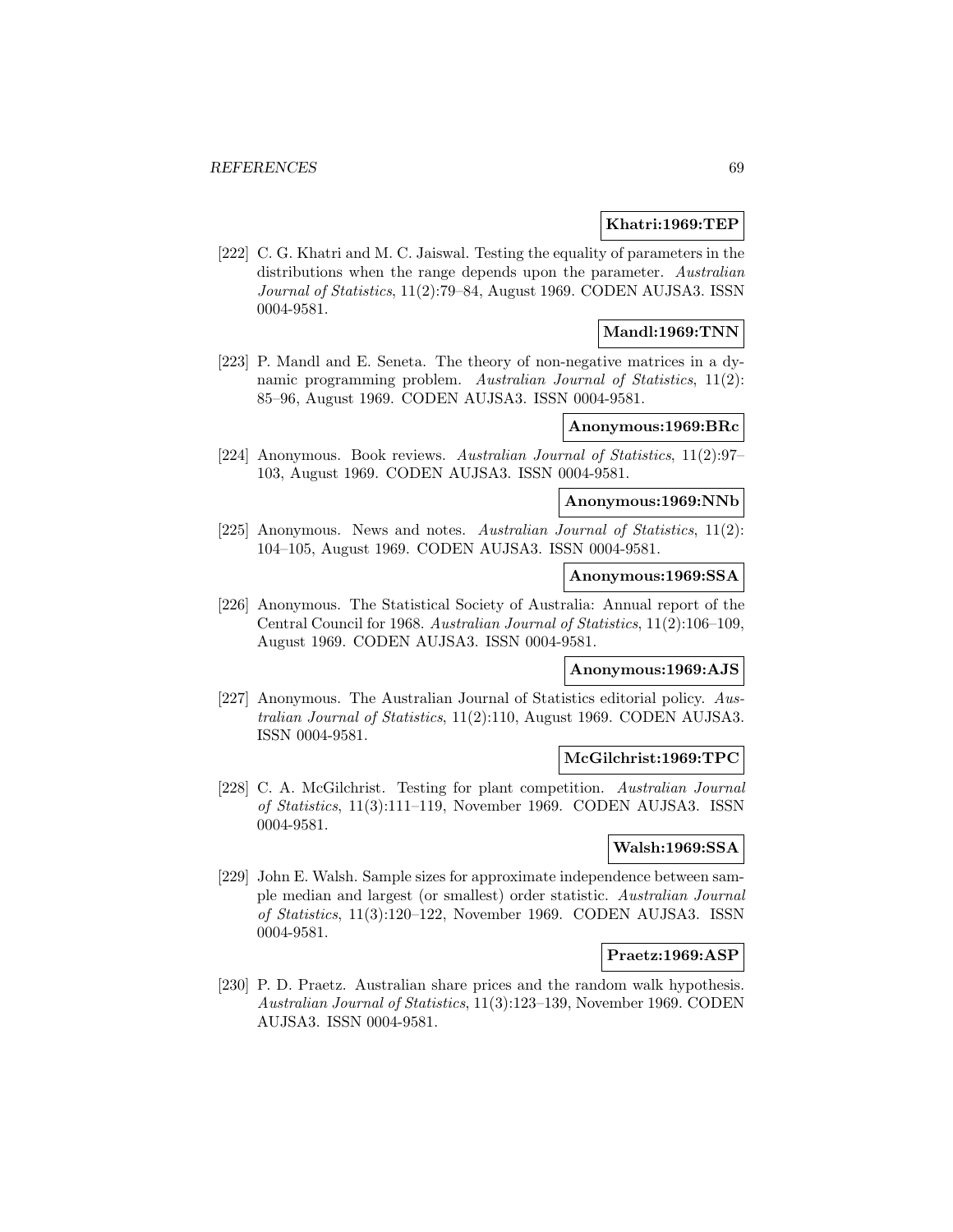### **Tripathi:1969:RTE**

[231] T. P. Tripathi. A regression-type estimator in sampling with PPS and with replacement. Australian Journal of Statistics, 11(3):140–148, November 1969. CODEN AUJSA3. ISSN 0004-9581. See corrigendum [253].

# **Tiku:1969:DNC**

[232] M. L. Tiku. Doubly non-central t distribution. Australian Journal of Statistics, 11(3):149–154, November 1969. CODEN AUJSA3. ISSN 0004- 9581.

### **Chikkagoudar:1969:ISR**

[233] M. S. Chikkagoudar. Inverse sampling without replacement. Australian Journal of Statistics, 11(3):155–165, November 1969. CODEN AUJSA3. ISSN 0004-9581.

### **Quine:1969:LTG**

[234] M. P. Quine and E. Seneta. A limit theorem for the Galton–Watson process with immigration. Australian Journal of Statistics, 11(3):166– 173, November 1969. CODEN AUJSA3. ISSN 0004-9581.

### **Anonymous:1969:BRd**

[235] Anonymous. Book reviews. Australian Journal of Statistics, 11(3):174– 178, November 1969. CODEN AUJSA3. ISSN 0004-9581.

# **Bofinger:1970:CMS**

[236] V. J. Bofinger. The correlation of maxima in several bivariate non-normal distributions. Australian Journal of Statistics, 12(1):1–7, April 1970. CODEN AUJSA3. ISSN 0004-9581.

# **Wright:1970:SOO**

[237] Gordon P. Wright. Some optimal ordering policies for inventory systems with stochastic lead times. Australian Journal of Statistics, 12(1):8-12, April 1970. CODEN AUJSA3. ISSN 0004-9581.

#### **Jensen:1970:JDQ**

[238] D. R. Jensen. The joint distribution of quadratic forms and related distributions. Australian Journal of Statistics, 12(1):13–22, April 1970. CODEN AUJSA3. ISSN 0004-9581.

### **Srivastava:1970:TPS**

[239] Surendra K. Srivastava. A two-phase sampling estimator in sample surveys. Australian Journal of Statistics, 12(1):23–27, April 1970. CODEN AUJSA3. ISSN 0004-9581.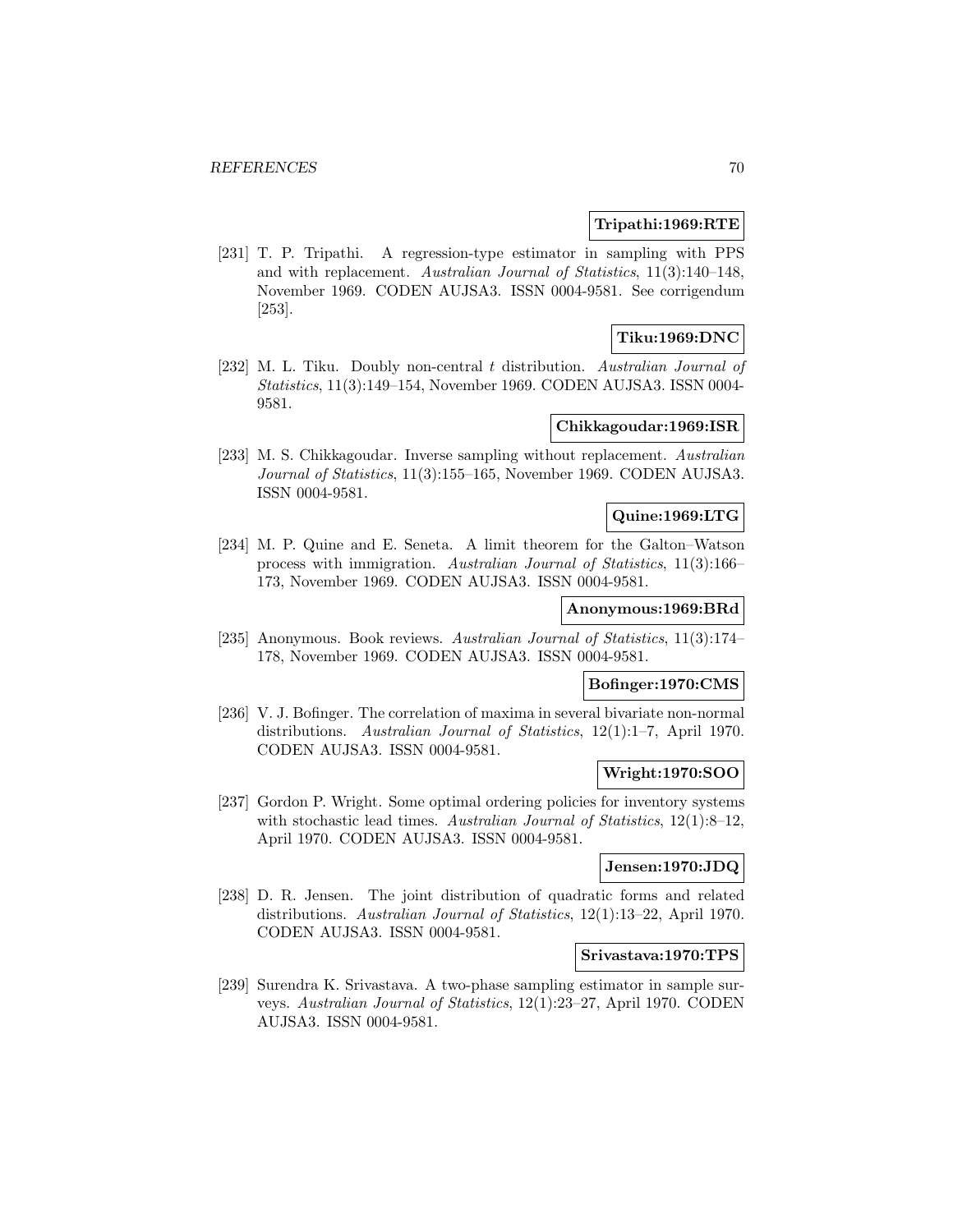# **Wu:1970:NSD**

[240] P. M. Wu. A note on storage with deterministic outputs and inputs subject to breakdown. Australian Journal of Statistics, 12(1):28–32, April 1970. CODEN AUJSA3. ISSN 0004-9581.

## **Lambert:1970:EPF**

[241] J. A. Lambert. Estimation of parameters in the four-parameter lognormal distribution. Australian Journal of Statistics, 12(1):33–43, April 1970. CODEN AUJSA3. ISSN 0004-9581.

# **Enns:1970:SSP**

[242] E. G. Enns. A stochastic superposition process and an integral inequality for distributions with monotone hazard rates. Australian Journal of Statistics, 12(1):44–49, April 1970. CODEN AUJSA3. ISSN 0004-9581.

# **Day:1970:NSS**

[243] N. E. Day. A numerical study of some sequential designs. Australian Journal of Statistics, 12(1):50–57, April 1970. CODEN AUJSA3. ISSN 0004-9581.

# **Kshirsagar:1970:DNM**

[244] A. M. Kshirsagar and Y. P. Gupta. Distribution of the number of Markovian renewals in an arbitrary interval. Australian Journal of Statistics, 12(1):58–63, April 1970. CODEN AUJSA3. ISSN 0004-9581.

# **Anonymous:1970:NNa**

[245] Anonymous. News and notes. Australian Journal of Statistics, 12(1): 64–65, April 1970. CODEN AUJSA3. ISSN 0004-9581.

#### **Anonymous:1970:BRa**

[246] Anonymous. Book reviews. Australian Journal of Statistics, 12(1):66–71, April 1970. CODEN AUJSA3. ISSN 0004-9581.

# **John:1970:TQF**

[247] Peter W. M. John. A three-quarter fraction of the  $4<sup>3</sup>$  design. Australian Journal of Statistics, 12(2):73–77, August 1970. CODEN AUJSA3. ISSN 0004-9581.

#### **Pollard:1970:SHM**

[248] A. H. Pollard. Some hypothetical models in systems of tertiary education. Australian Journal of Statistics, 12(2):78–91, August 1970. CODEN AUJSA3. ISSN 0004-9581.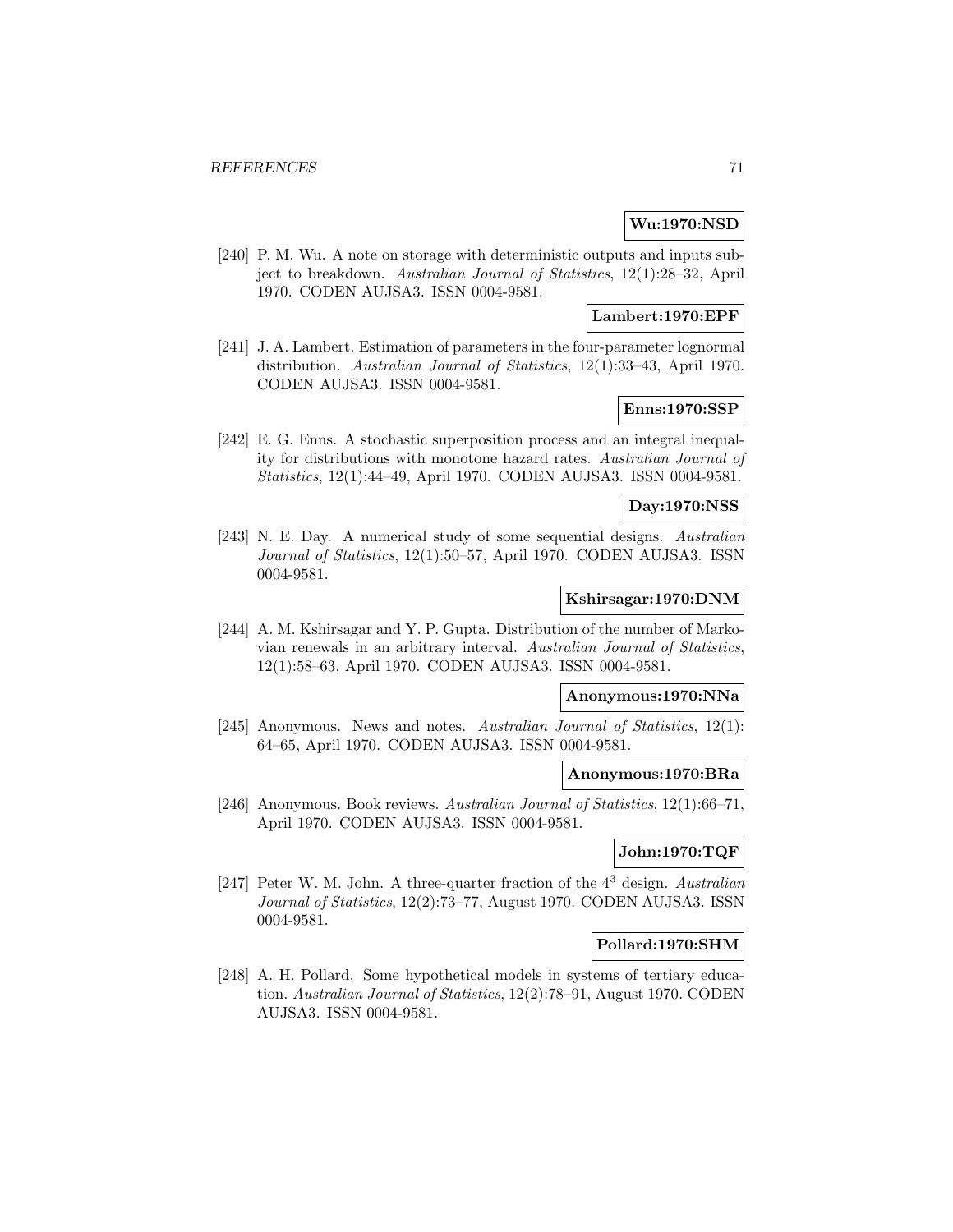### **Pollard:1970:MRP**

[249] A. H. Pollard. Minimum rate of progress formulae at universities. Australian Journal of Statistics, 12(2):92–103, August 1970. CODEN AU-JSA3. ISSN 0004-9581.

## **Grassia:1970:OAM**

[250] A. Grassia. Optimum allocation in multi-way classifications. Australian Journal of Statistics, 12(2):104–111, August 1970. CODEN AUJSA3. ISSN 0004-9581.

# **Heiny:1970:EPN**

[251] Robert L. Heiny and M. M. Siddiqui. Estimation of the parameters of a normal distribution when the mean is restricted to an interval. Australian Journal of Statistics, 12(2):112–117, August 1970. CODEN AUJSA3. ISSN 0004-9581.

# **Hoa:1970:NEC**

[252] Tran Van Hoa. Notes on the estimation of the CES production function by planar approximations. Australian Journal of Statistics, 12(2):118– 123, August 1970. CODEN AUJSA3. ISSN 0004-9581.

#### **Anonymous:1970:CRT**

[253] Anonymous. Corrigenda: A regression-type estimator in sampling with PPS and with replacement. Australian Journal of Statistics, 12(2):124, August 1970. CODEN AUJSA3. ISSN 0004-9581. See [231].

### **Anonymous:1970:BRb**

[254] Anonymous. Book reviews. Australian Journal of Statistics, 12(2):125– 130, August 1970. CODEN AUJSA3. ISSN 0004-9581.

#### **Anonymous:1970:NNb**

[255] Anonymous. News and notes. Australian Journal of Statistics, 12(2): 131, August 1970. CODEN AUJSA3. ISSN 0004-9581.

#### **Anonymous:1970:SSA**

[256] Anonymous. The Statistical Society of Australia: Annual report of the Central Council for 1969. Australian Journal of Statistics, 12(2):132–135, August 1970. CODEN AUJSA3. ISSN 0004-9581.

### **McGilchrist:1970:GIL**

[257] C. A. McGilchrist and A. G. L. Elliott. Generalized inverses in linear regression. Australian Journal of Statistics, 12(3):137–140, November 1970. CODEN AUJSA3. ISSN 0004-9581.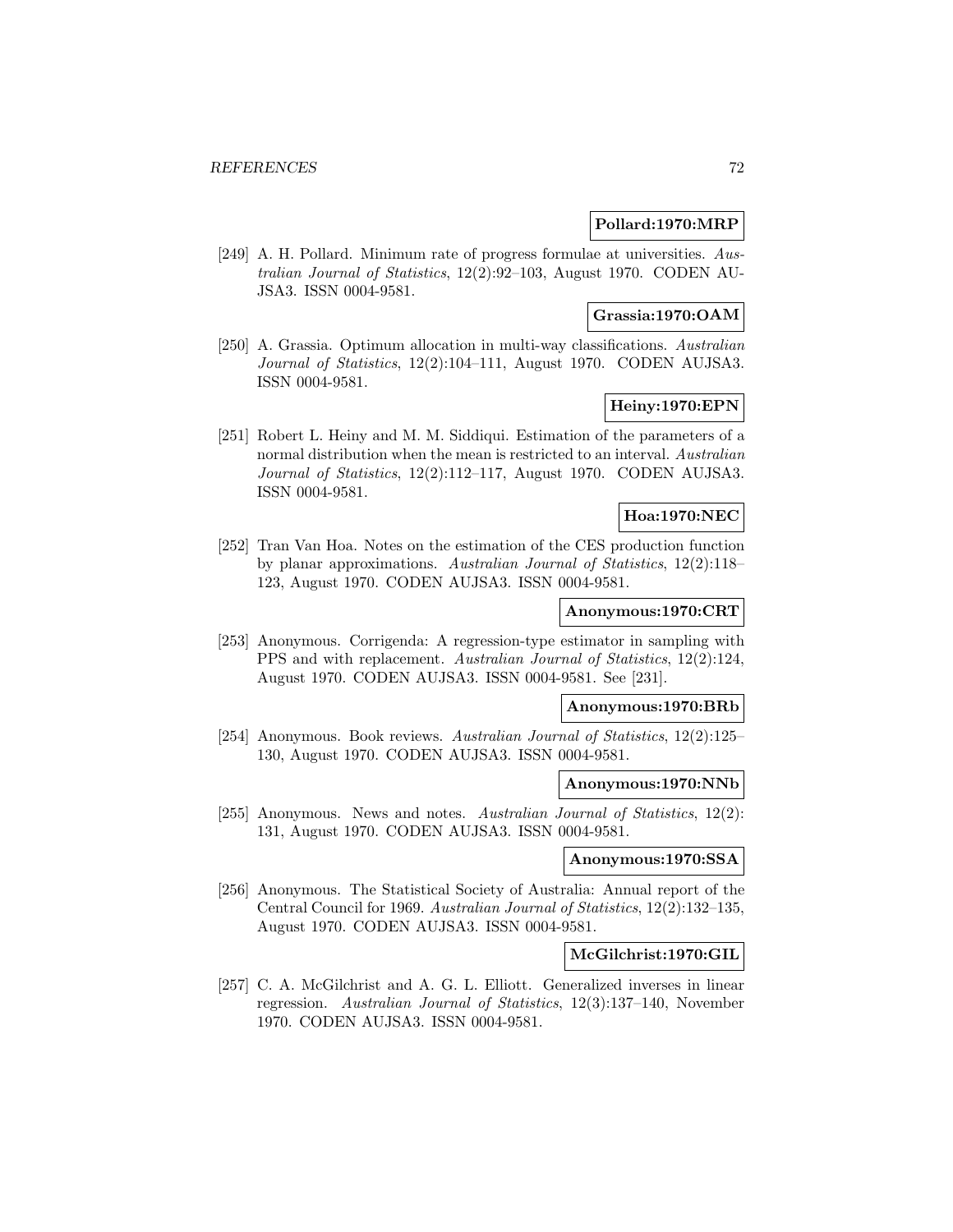### **Roughan:1970:ETS**

[258] J. L. Roughan and H. H. Evans. Editing time series. Australian Journal of Statistics, 12(3):141–149, November 1970. CODEN AUJSA3. ISSN 0004-9581.

## **Hasofer:1970:DUR**

[259] A. M. Hasofer. On the derivative and the upcrossings of the Rayleigh process. Australian Journal of Statistics, 12(3):150–151, November 1970. CODEN AUJSA3. ISSN 0004-9581.

# **Naik:1970:BCO**

[260] Umesh D. Naik. Bayesian comparisons of the origins of translated exponential distributions. Australian Journal of Statistics, 12(3):152–159, November 1970. CODEN AUJSA3. ISSN 0004-9581.

### **Wallis:1970:CPB**

[261] W. D. Wallis. A constuction for partially balanced incomplete block designs. Australian Journal of Statistics, 12(3):160–161, November 1970. CODEN AUJSA3. ISSN 0004-9581.

### **Griffiths:1970:PDS**

[262] R. C. Griffiths. Positive definite sequences and canonical correlation coefficients. Australian Journal of Statistics, 12(3):162–165, November 1970. CODEN AUJSA3. ISSN 0004-9581.

### **Kulshreshtha:1970:NWD**

[263] A. C. Kulshreshtha and A. Dey. A new weighing design. Australian Journal of Statistics, 12(3):166–168, November 1970. CODEN AUJSA3. ISSN 0004-9581.

#### **Anonymous:1970:BRc**

[264] Anonymous. Book reviews. Australian Journal of Statistics, 12(3):169– 176, November 1970. CODEN AUJSA3. ISSN 0004-9581.

## **Anonymous:1970:NNc**

[265] Anonymous. News and notes. Australian Journal of Statistics, 12(3): 176, November 1970. CODEN AUJSA3. ISSN 0004-9581.

#### **Johnson:1971:CST**

[266] N. L. Johnson. Comparison of some tests of sample censoring of extreme values. Australian Journal of Statistics, 13(1):1–6, April 1971. CODEN AUJSA3. ISSN 0004-9581.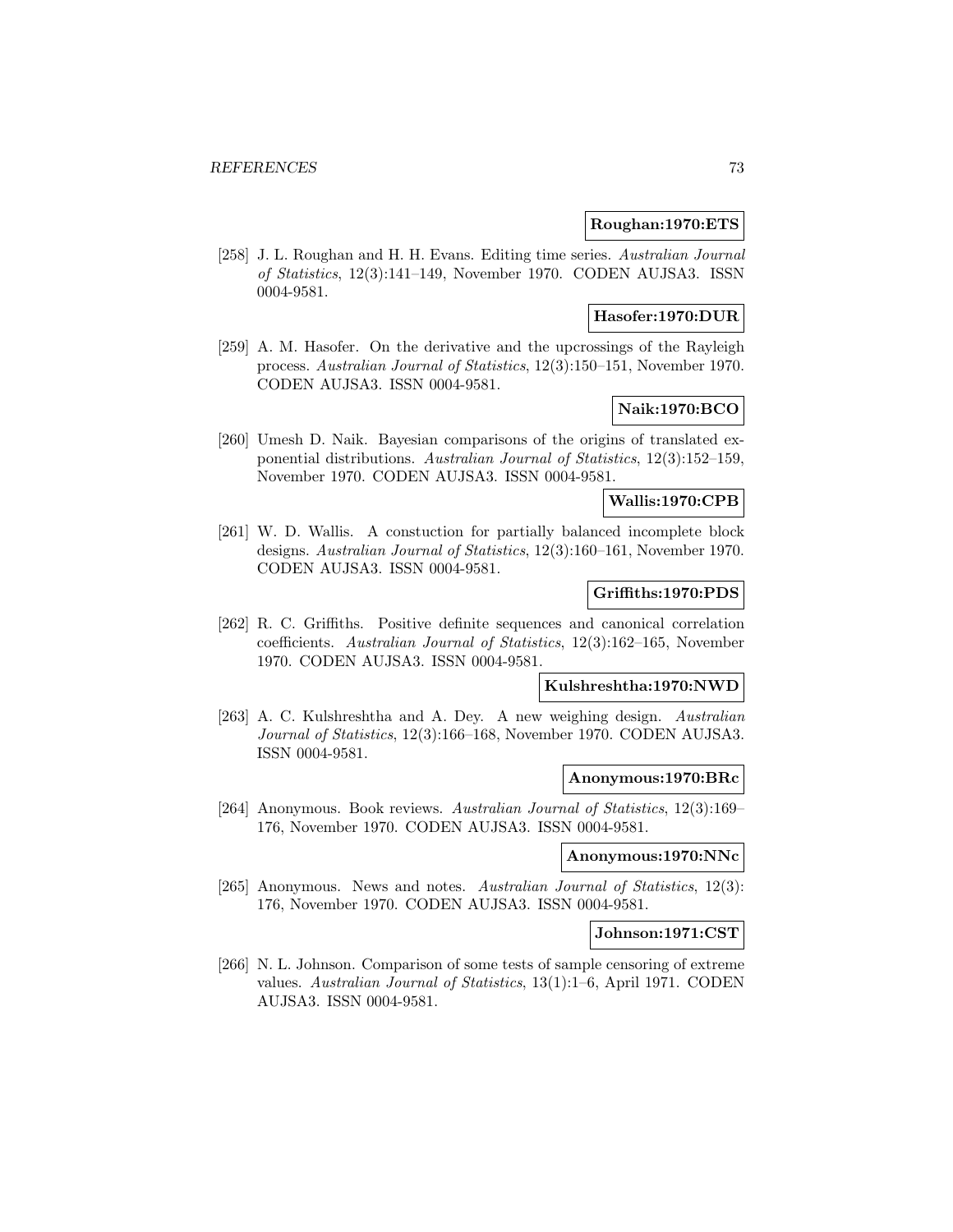#### **Anonymous:1971:EVC**

[267] Anonymous. The effects of variations in the components of change on the size and structure of the Australian population: 1911–66. Australian Journal of Statistics, 13(1):7–18, April 1971. CODEN AUJSA3. ISSN 0004-9581.

## **Kakwani:1971:BTS**

[268] K. C. Kakwani. The bias of the three-stage least-squares estimators in simultaneous equations. Australian Journal of Statistics, 13(1):19–26, April 1971. CODEN AUJSA3. ISSN 0004-9581.

## **Griffiths:1971:OPM**

[269] B. C. Griffiths. Orthogonal polynomials on the multinomial distribution. Australian Journal of Statistics, 13(1):27–35, April 1971. CODEN AUJSA3. ISSN 0004-9581. See corrigenda [330].

#### **Lancaster:1971:MDI**

[270] H. O. Lancaster. The multiplicative definition of interaction. Australian Journal of Statistics, 13(1):36–44, April 1971. CODEN AUJSA3. ISSN 0004-9581.

## **Anonymous:1971:NNa**

[271] Anonymous. News and notes. Australian Journal of Statistics, 13(1): 45–46, April 1971. CODEN AUJSA3. ISSN 0004-9581.

## **Anonymous:1971:BRa**

[272] Anonymous. Book reviews. Australian Journal of Statistics, 13(1):47–56, April 1971. CODEN AUJSA3. ISSN 0004-9581.

### **Salmond:1971:EPM**

[273] C. E. Salmond. The estimation of parameters of a model which are implicitly defined from their properties. Australian Journal of Statistics, 13(2):57–63, August 1971. CODEN AUJSA3. ISSN 0004-9581.

## **Preston:1971:EMD**

[274] P. P. Preston. Estimating the mixing distribution by piece-wise polynomial arcs. Australian Journal of Statistics, 13(2):64–76, August 1971. CODEN AUJSA3. ISSN 0004-9581.

## **Begier:1971:CBN**

[275] Mary H. Begier and M. A. Hamdan. Correlation in a bivariate normal distribution with truncation in both variables. Australian Journal of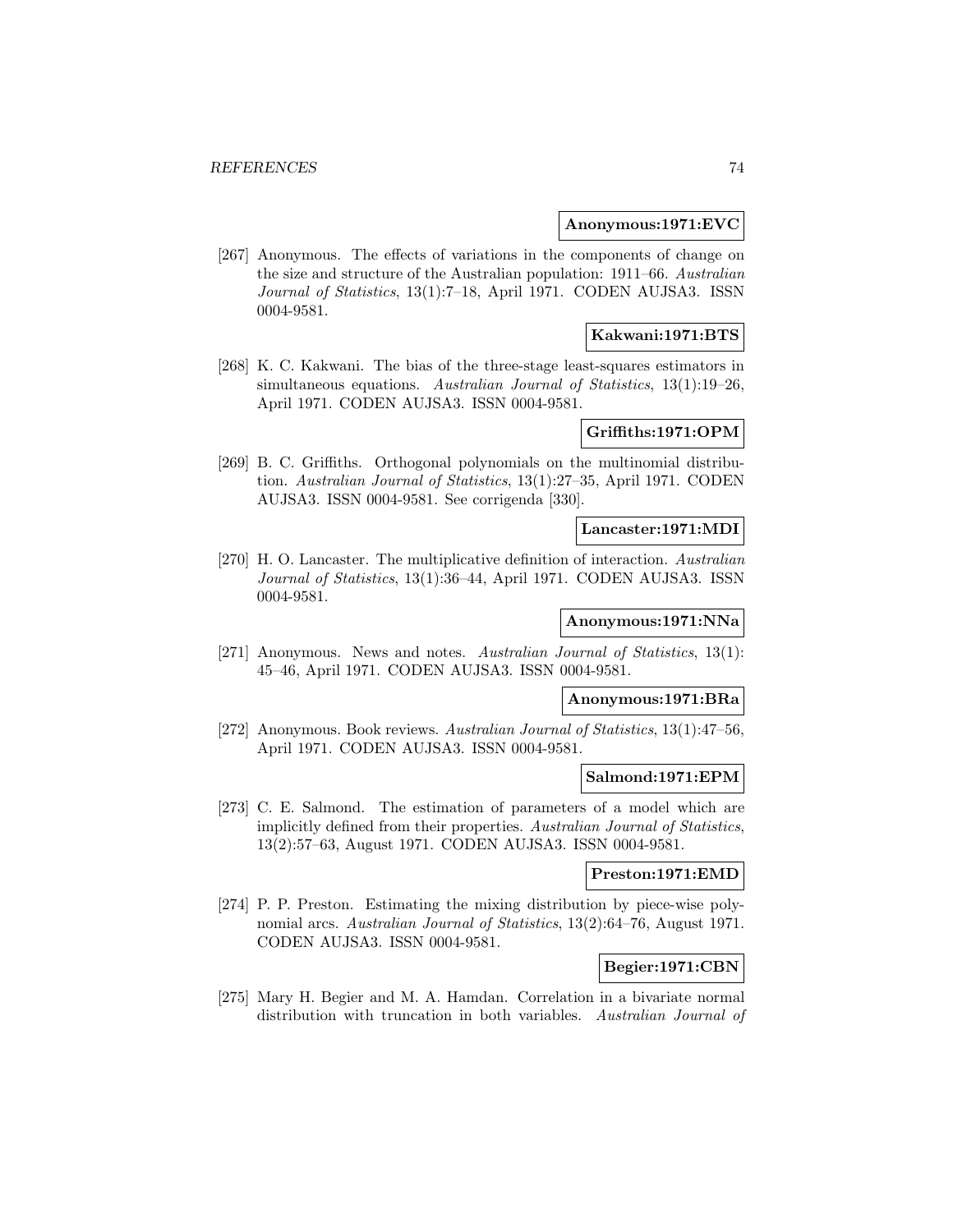Statistics, 13(2):77–82, August 1971. CODEN AUJSA3. ISSN 0004- 9581.

## **Hunter:1971:FST**

[276] Jeffrey J. Hunter. Further studies on two queues in parallel. Australian Journal of Statistics, 13(2):83–93, August 1971. CODEN AUJSA3. ISSN 0004-9581.

### **Cowan:1971:RNO**

[277] Richard J. Cowan. A road with no overtaking. Australian Journal of Statistics, 13(2):94–116, August 1971. CODEN AUJSA3. ISSN 0004- 9581.

#### **Anonymous:1971:Oa**

[278] Anonymous. Obituary. Australian Journal of Statistics, 13(2):117, August 1971. CODEN AUJSA3. ISSN 0004-9581.

#### **Anonymous:1971:NNb**

[279] Anonymous. News and notes. Australian Journal of Statistics, 13(2): 118, August 1971. CODEN AUJSA3. ISSN 0004-9581.

#### **Anonymous:1971:BRb**

[280] Anonymous. Book reviews. Australian Journal of Statistics, 13(2):119– 130, August 1971. CODEN AUJSA3. ISSN 0004-9581.

### **Ahuja:1971:CPS**

[281] J. C. Ahuja. Certain properties of the Stirling distribution of the second kind. Australian Journal of Statistics, 13(3):133–136, November 1971. CODEN AUJSA3. ISSN 0004-9581.

## **Dey:1971:SCB**

[282] A. Dey. On some chemical balance weighing designs. Australian Journal of Statistics, 13(3):137–141, November 1971. CODEN AUJSA3. ISSN 0004-9581.

## **Tiku:1971:SDU**

[283] M. L. Tiku. Student's distribution under non-normal situations. Australian Journal of Statistics, 13(3):142–148, November 1971. CODEN AUJSA3. ISSN 0004-9581.

### **Moean:1971:AEF**

[284] P. A. P. Moean. Analysing an experiment to find the causes of variability of a treatment effect. Australian Journal of Statistics, 13(3):149–153, November 1971. CODEN AUJSA3. ISSN 0004-9581.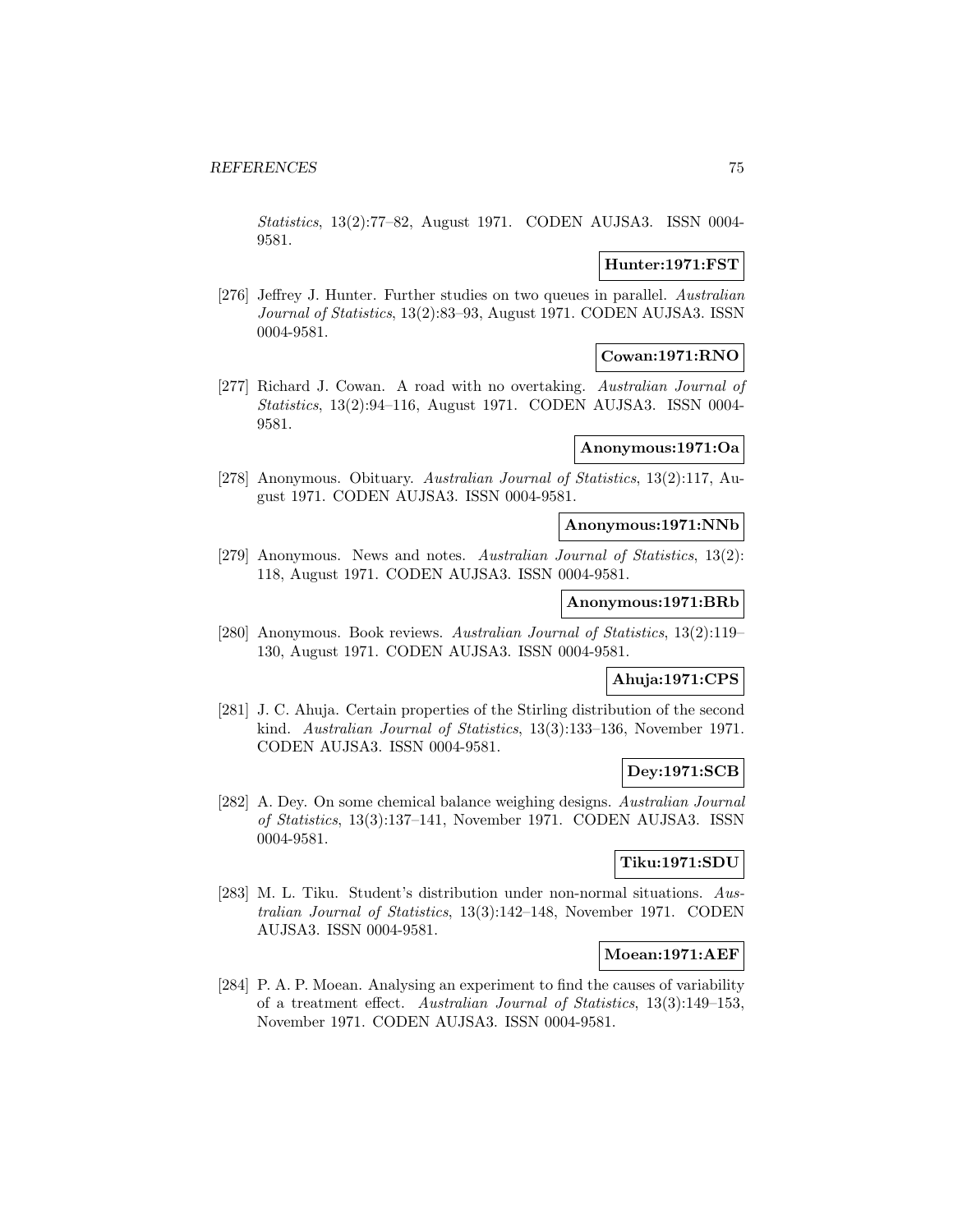#### **Hamdan:1971:MLE**

[285] M. A. Hamdan and E. O. Martinson. Maximum likelihood estimation in the bivariate binomial  $(0, 1)$  distribution:application to  $2 \times 2$  tables. Australian Journal of Statistics, 13(3):154–158, November 1971. CODEN AUJSA3. ISSN 0004-9581.

# **Pakes:1971:TQS**

[286] A. G. Pakes. On a theorem of Quine and Seneta for the Galton–Watson process with immigration. Australian Journal of Statistics, 13(3):159– 164, November 1971. CODEN AUJSA3. ISSN 0004-9581.

## **Finch:1971:SPA**

[287] P. D. Finch. A storage problem along a production line of discrete flow. Australian Journal of Statistics, 13(3):165–167, November 1971. CODEN AUJSA3. ISSN 0004-9581.

#### **Dhrymes:1971:SSE**

[288] Phoebus J. Dhrymes. A simplified structural estimator for large-scale econometric models. Australian Journal of Statistics, 13(3):168–175, November 1971. CODEN AUJSA3. ISSN 0004-9581.

## **Anonymous:1971:Ob**

[289] Anonymous. Obituary. Australian Journal of Statistics, 13(3):176, November 1971. CODEN AUJSA3. ISSN 0004-9581.

## **Anonymous:1971:BRc**

[290] Anonymous. Book reviews. Australian Journal of Statistics, 13(3):177– 187, November 1971. CODEN AUJSA3. ISSN 0004-9581.

# **Heyde:1972:MCP**

[291] C. C. Heyde. Martingales: a case for a place in the statistician's repertoire. Australian Journal of Statistics, 14(1):1–9, April 1972. CODEN AUJSA3. ISSN 0004-9581.

#### **Jensen:1972:LFN**

[292] D. B. Jensen. The limiting form of the non-central Wishart distribution. Australian Journal of Statistics, 14(1):10–16, April 1972. CODEN AUJSA3. ISSN 0004-9581.

#### **Sugiyama:1972:ADL**

[293] T. Sugiyama. Approximation for the distribution of the largest latent root of a Wishart matrix. Australian Journal of Statistics, 14(1):17–24, April 1972. CODEN AUJSA3. ISSN 0004-9581.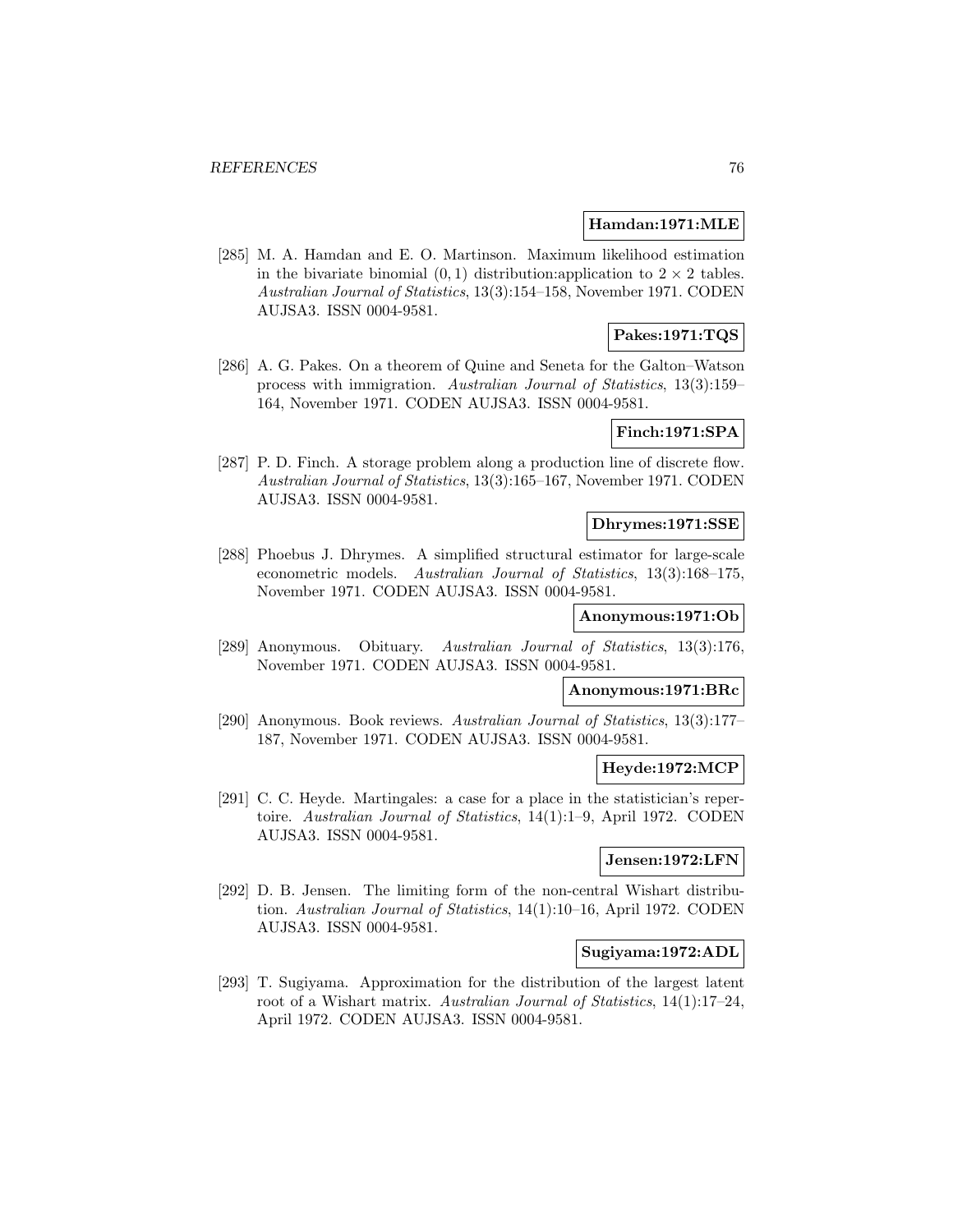#### **Baktoe:1972:CCM**

[294] B. L. Baktoe and W. T. Federer. Construction of confounded mixed factorial and mixed lattice designs. Australian Journal of Statistics, 14 (1):25–36, April 1972. CODEN AUJSA3. ISSN 0004-9581.

## **Tiku:1972:NDD**

[295] M. L. Tiku. A note on the distribution of the doubly non-central F distribution. Australian Journal of Statistics, 14(1):37–40, April 1972. CODEN AUJSA3. ISSN 0004-9581.

# **Sarndal:1972:PSS**

[296] Carl-Erik Särndal. Properties of some simple functions of the likelihood ratio. Australian Journal of Statistics, 14(1):41–49, April 1972. CODEN AUJSA3. ISSN 0004-9581.

# **Ahuja:1972:CPD**

[297] J. C. Ahuja and E. Enneking. Certain properties of the distribution of the sum of independent zero-one-truncated Poisson variables. Australian Journal of Statistics, 14(1):50–53, April 1972. CODEN AUJSA3. ISSN 0004-9581.

# **Bao:1972:RES**

[298] P. V. Bao. Robust estimation for a simple exponential model. Australian Journal of Statistics, 14(1):54–62, April 1972. CODEN AUJSA3. ISSN 0004-9581.

## **Kerr:1972:LSA**

[299] J. D. Kerr. Least squares analysis of freight-rate anomalies. Australian Journal of Statistics, 14(1):63–67, April 1972. CODEN AUJSA3. ISSN 0004-9581.

## **McLachlan:1972:AEV**

[300] G. J. McLachlan. An asymptotic expansion for the variance of the errors of misclassification of the linear discriminant function. Australian Journal of Statistics, 14(1):68–72, April 1972. CODEN AUJSA3. ISSN 0004- 9581.

#### **Francis:1972:SPC**

[301] Richard L. Francis and Howard D. Meeks. On saddle point conditions and the generalized Neyman–Pearson problem. Australian Journal of Statistics, 14(1):73–78, April 1972. CODEN AUJSA3. ISSN 0004-9581.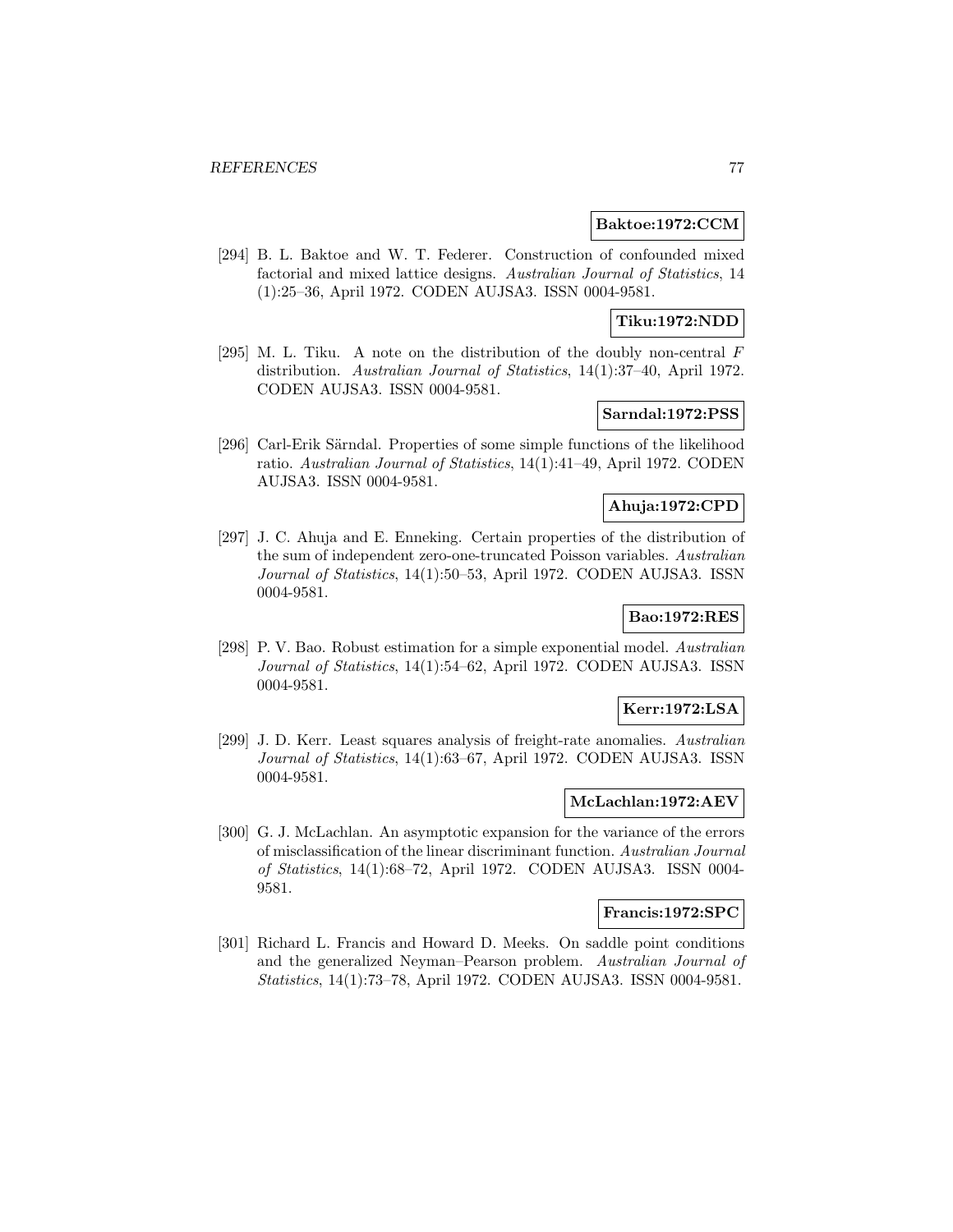### **Enns:1972:DNR**

[302] E. G. Enns. The distributions of a number of random variables associated with the absorbing Markov chain. Australian Journal of Statistics, 14 (1):79–83, April 1972. CODEN AUJSA3. ISSN 0004-9581.

### **Waikar:1972:EDF**

[303] V. B. Waikar, T. C. Chang, and P. R. Krishnaiah. Exact distributions of a few arbitrary roots of some complex random matrices. Australian Journal of Statistics, 14(1):84–88, April 1972. CODEN AUJSA3. ISSN 0004-9581.

### **Anonymous:1972:NNa**

[304] Anonymous. News and notes. Australian Journal of Statistics, 14(1): 89–91, April 1972. CODEN AUJSA3. ISSN 0004-9581.

### **Anonymous:1972:BRa**

[305] Anonymous. Book reviews. Australian Journal of Statistics, 14(1):92–96, April 1972. CODEN AUJSA3. ISSN 0004-9581.

## **Nath:1972:MLT**

[306] G. Baikunth Nath. Moments of a linearly truncated bivariate normal distribution. Australian Journal of Statistics, 14(2):97–102, August 1972. CODEN AUJSA3. ISSN 0004-9581.

# **Tiku:1972:DOS**

[307] M. L. Tiku and H. J. Malik. On the distributions of order statistics. Australian Journal of Statistics, 14(2):103–108, August 1972. CODEN AUJSA3. ISSN 0004-9581.

#### **Avadhani:1972:SSS**

[308] M. S. Avadhani and B. V. Sukhatme. Sampling on several successive occasions with equal and unequal probabilities and without replacement. Australian Journal of Statistics, 14(2):109–119, August 1972. CODEN AUJSA3. ISSN 0004-9581.

#### **Singh:1972:NST**

[309] Ravindra Singh. A note on sampling over two occasions. Australian Journal of Statistics, 14(2):120–122, August 1972. CODEN AUJSA3. ISSN 0004-9581.

### **Gupta:1972:SPT**

[310] P. C. Gupta. On some product type estimators in varying probability. Australian Journal of Statistics, 14(2):123–128, August 1972. CODEN AUJSA3. ISSN 0004-9581.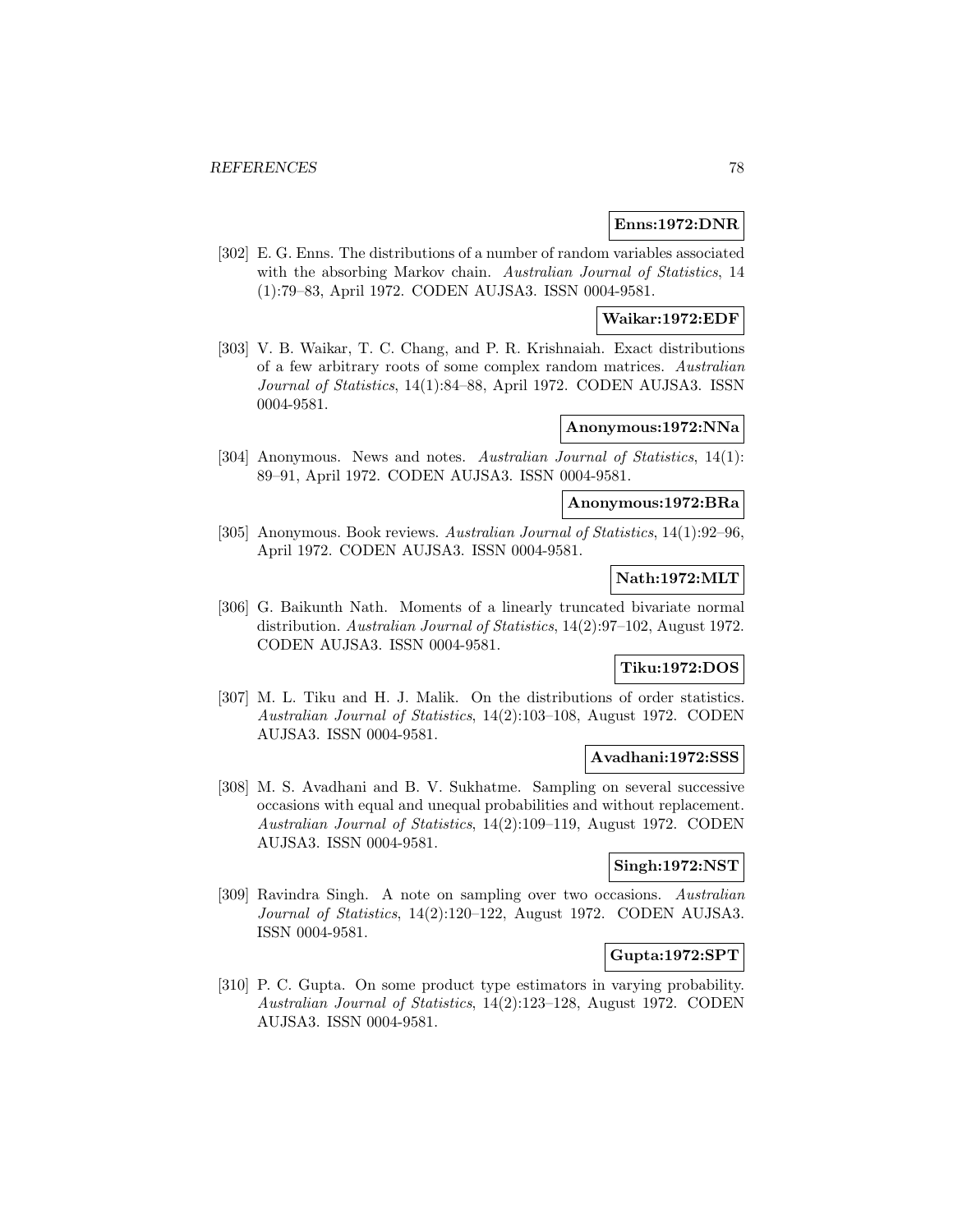### **Milliken:1972:IML**

[311] George A. Milliken and Franklin A. Graybill. Interaction models for the Latin square. Australian Journal of Statistics, 14(2):129–138, August 1972. CODEN AUJSA3. ISSN 0004-9581.

## **Banerjee:1972:JWC**

[312] K. S. Banerjee. In justification of Wald's criterion of efficiency of experimental designs in relation to the weighing problem. Australian Journal of Statistics, 14(2):139–142, August 1972. CODEN AUJSA3. ISSN 0004- 9581.

## **Kakwani:1972:RFC**

[313] N. C. Kakwani and R. H. Court. Reduced form coefficient estimation and forecasting from a simultaneous equation model\*. Australian Journal of Statistics, 14(2):143–160, August 1972. CODEN AUJSA3. ISSN 0004- 9581.

# **Gipps:1972:EPS**

[314] P. G. Gipps and Susan M. Smart. An examination of the power of Scheffé's solution to the Fisher–Behrens problem. Australian Journal of Statistics, 14(2):161–166, August 1972. CODEN AUJSA3. ISSN 0004- 9581.

## **Fraser:1972:BFP**

[315] D. A. S. Fraser and F. Streit. On the Behrens–Fisher problem. Australian Journal of Statistics, 14(2):167–171, August 1972. CODEN AUJSA3. ISSN 0004-9581.

### **Heathcote:1972:TGF**

[316] C. E. Heathcote. A test of goodness of fit for symmetric random variables. Australian Journal of Statistics, 14(2):172–181, August 1972. CODEN AUJSA3. ISSN 0004-9581.

#### **Griffiths:1972:LDB**

[317] E. C. Griffiths. Linear dependence in bivariate distributions. Australian Journal of Statistics, 14(2):182–187, August 1972. CODEN AUJSA3. ISSN 0004-9581.

## **Anonymous:1972:NNb**

[318] Anonymous. News and notes. Australian Journal of Statistics, 14(2): 188–189, August 1972. CODEN AUJSA3. ISSN 0004-9581.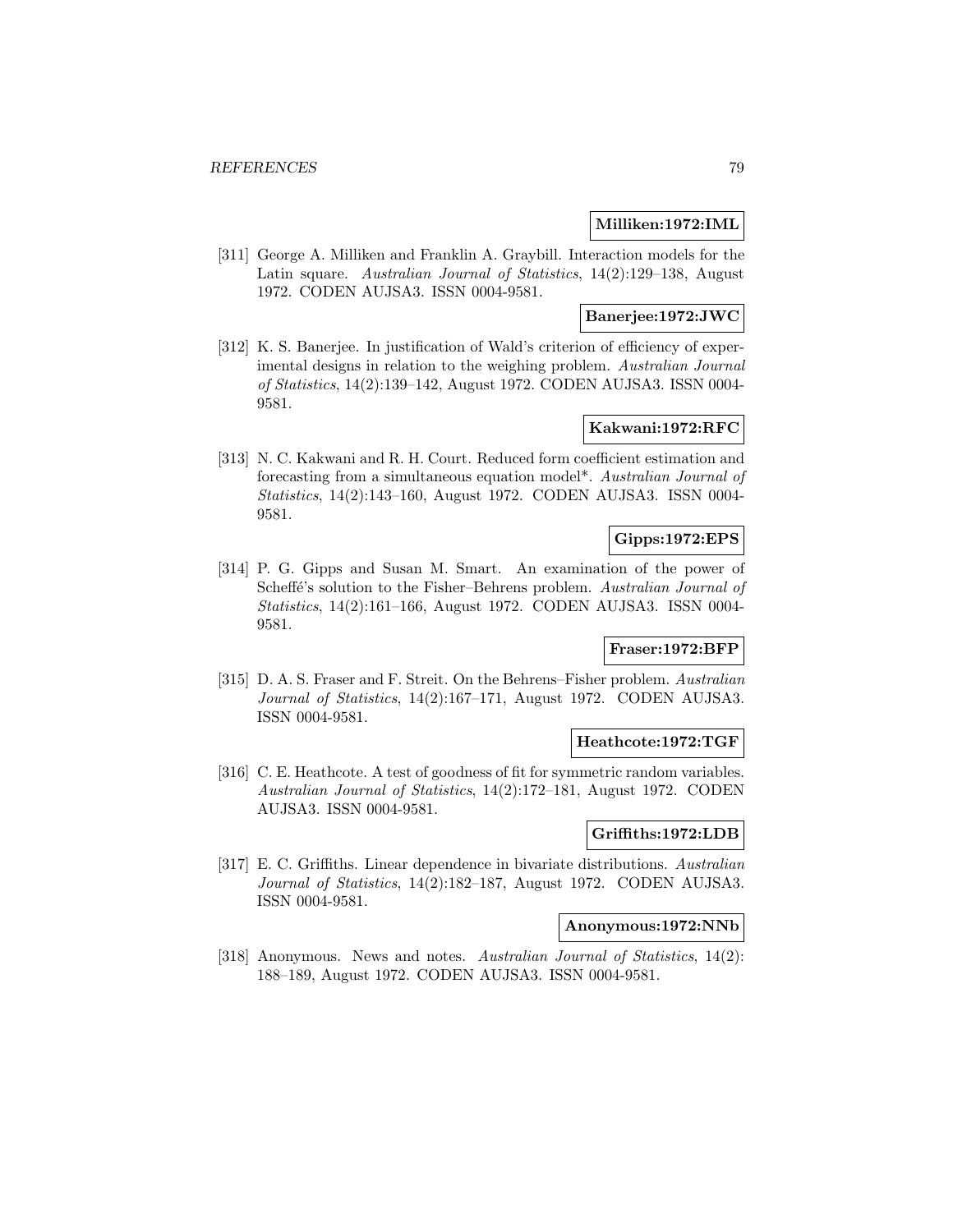#### **Anonymous:1972:BRb**

[319] Anonymous. Book reviews. Australian Journal of Statistics, 14(2):190– 195, August 1972. CODEN AUJSA3. ISSN 0004-9581.

### **Ware:1972:CPS**

[320] H. Ware and J. C. Caldwell. Confidentiality, privacy and sensitivity in household surveys. Australian Journal of Statistics, 14(3):197–203, November 1972. CODEN AUJSA3. ISSN 0004-9581.

## **Lambert:1972:LRD**

[321] J. A. Lambert. Likelihoods with rounded data. Australian Journal of Statistics, 14(3):204–210, November 1972. CODEN AUJSA3. ISSN 0004- 9581.

## **Dudewicz:1972:CIP**

[322] Edward J. Dudewicz. Confidence intervals for power, with special reference to medical trials. Australian Journal of Statistics, 14(3):211–216, November 1972. CODEN AUJSA3. ISSN 0004-9581.

### **Dent:1972:NTP**

[323] Warren Dent. A note on transition probability estimation. Australian Journal of Statistics, 14(3):217–221, November 1972. CODEN AUJSA3. ISSN 0004-9581.

## **Hirai:1972:ESL**

[324] Abdul Samad Hirai. Estimation of scale and location parameters, using quadratic coefficients. Australian Journal of Statistics, 14(3):222–226, November 1972. CODEN AUJSA3. ISSN 0004-9581.

#### **Rao:1972:HTR**

[325] T. J. Rao. Horvitz–Thompson and Des Raj estimators revisited. Australian Journal of Statistics, 14(3):227–230, November 1972. CODEN AUJSA3. ISSN 0004-9581.

## **Brewer:1972:SSS**

[326] K. R. W. Brewer, L. J. Early, and S. F. Joyce. Selecting several samples from a single population. Australian Journal of Statistics, 14(3):231–239, November 1972. CODEN AUJSA3. ISSN 0004-9581.

## **Podder:1972:HCF**

[327] N. Podder. Household consumption of food in Australia. Australian Journal of Statistics, 14(3):240–255, November 1972. CODEN AUJSA3. ISSN 0004-9581.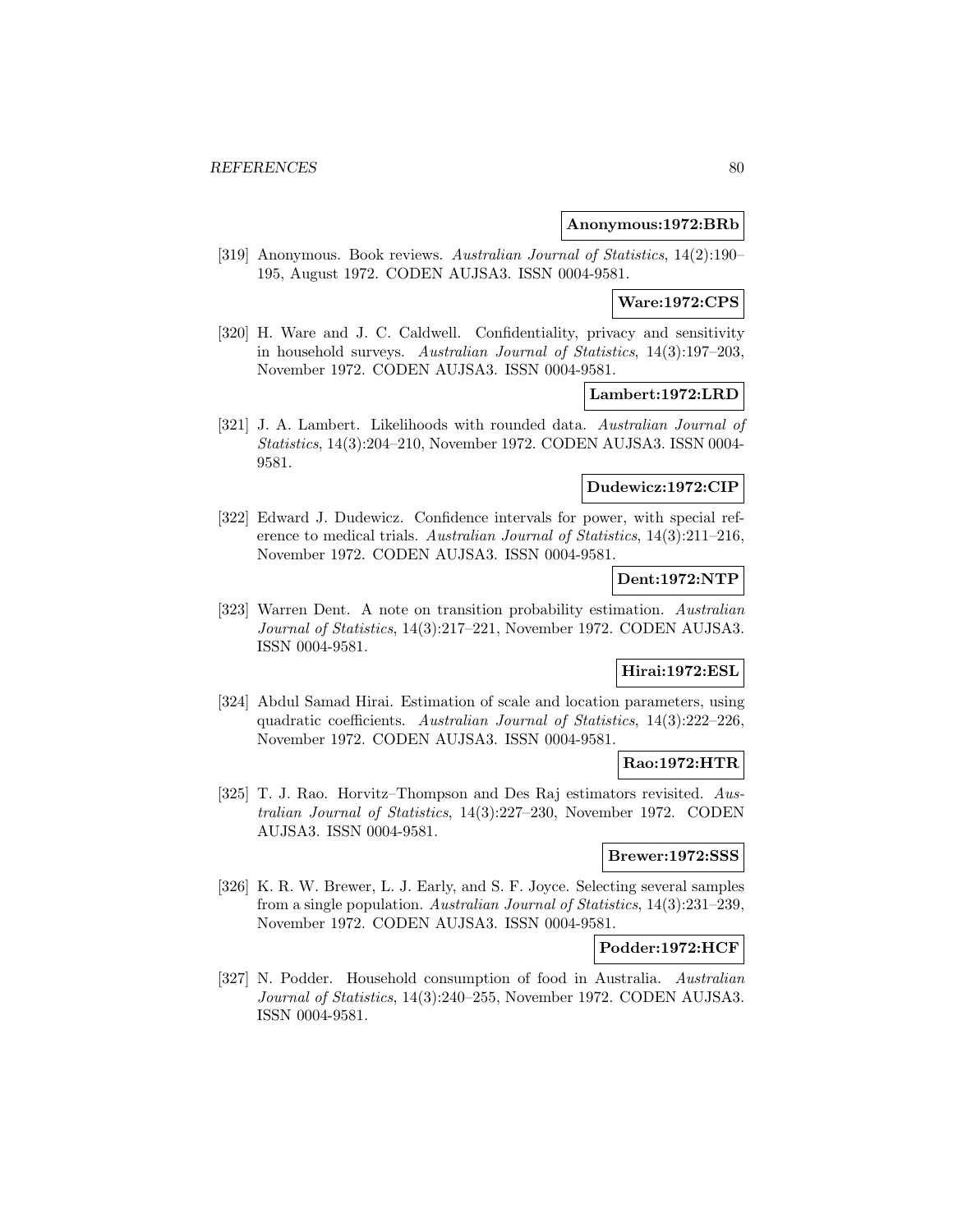#### **Hannan:1972:ESC**

[328] E. J. Hannan and P. A. P. Moran. The effects of serial correlation on a randomized rain-making experiment. Australian Journal of Statistics, 14(3):256–261, November 1972. CODEN AUJSA3. ISSN 0004-9581.

## **Nioholls:1972:HEA**

[329] D. F. Nioholls. On Hannan's estimation of ARMA models. Australian Journal of Statistics, 14(3):262–269, November 1972. CODEN AUJSA3. ISSN 0004-9581.

## **Griffiths:1972:COP**

[330] R. C. Griffiths. Corrigenda: Orthogonal polynomials on the multinomial distribution. Australian Journal of Statistics, 14(3):270, November 1972. CODEN AUJSA3. ISSN 0004-9581. See [269].

## **Anonymous:1972:NNc**

[331] Anonymous. News and notes. Australian Journal of Statistics, 14(3): 271, November 1972. CODEN AUJSA3. ISSN 0004-9581.

#### **Anonymous:1972:BRc**

[332] Anonymous. Book reviews. Australian Journal of Statistics, 14(3):272– 276, November 1972. CODEN AUJSA3. ISSN 0004-9581.

## **Lancaster:1973:BVS**

[333] H. O. Lancaster. Bibliography of vital statistics in Australia: a second list. Australian Journal of Statistics, 15(1):1–25, August 1973. CODEN AUJSA3. ISSN 0004-9581. See also first and third lists [101, 685].

#### **Anonymous:1973:COB**

[334] Anonymous. Corrigenda to original bibliography. Australian Journal of Statistics, 15(1):26, August 1973. CODEN AUJSA3. ISSN 0004-9581.

## **Yeo:1973:MCC**

[335] G. F. Yeo. On a model of cell colony formation. Australian Journal of Statistics, 15(1):27–34, August 1973. CODEN AUJSA3. ISSN 0004-9581.

### **Reynolds:1973:EPB**

[336] John F. Reynolds. On estimating the parameters of a birth-death process. Australian Journal of Statistics, 15(1):35–43, August 1973. CODEN AUJSA3. ISSN 0004-9581.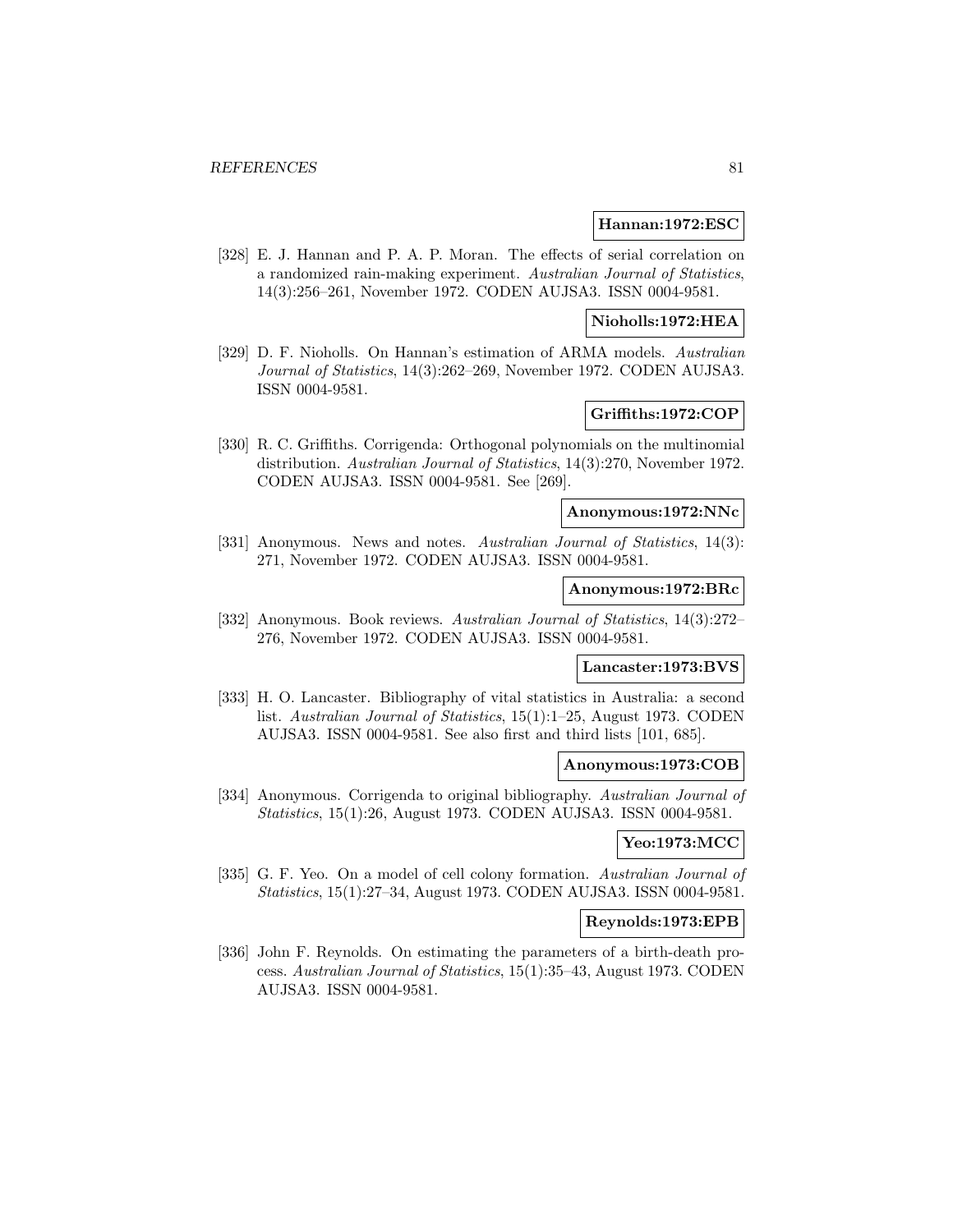#### **Chakrabarti:1973:NSS**

[337] C. G. Chakrabarti. A note on the significance of sufficiency in thermodynamics. Australian Journal of Statistics, 15(1):44–48, August 1973. CODEN AUJSA3. ISSN 0004-9581.

## **Anonymous:1973:NNa**

[338] Anonymous. News and notes. Australian Journal of Statistics, 15(1): 49–50, August 1973. CODEN AUJSA3. ISSN 0004-9581.

## **Vere-Jones:1973:BR**

[339] D. Vere-Jones. Book reviews. Australian Journal of Statistics, 15(1): 51–64, August 1973. CODEN AUJSA3. ISSN 0004-9581.

## **Jensen:1973:MBC**

[340] D. R. Jensen. Monotone bounds on the chi-squared approximation to the distribution of Pearson's  $\chi$  statistics. Australian Journal of Statistics, 15 (2):65–70, November 1973. CODEN AUJSA3. ISSN 0004-9581.

## **John:1973:CVI**

[341] S. John. Critical values for inference about normal dispersion. Australian Journal of Statistics, 15(2):71–79, November 1973. CODEN AUJSA3. ISSN 0004-9581.

#### **Billard:1973:PTM**

[342] L. Billard. A procedure for testing the mean of a normal distribution. Australian Journal of Statistics, 15(2):80–86, November 1973. CODEN AUJSA3. ISSN 0004-9581.

## **Das:1973:PSR**

[343] M. N. Das and S. Mohanty. On PPS sampling without replacement ensuring selection probabilities exactly proportional to sizes. Australian Journal of Statistics, 15(2):87–94, November 1973. CODEN AUJSA3. ISSN 0004-9581.

# **Rao:1973:CES**

[344] J. N. K. Rao and M. P. Singh. On the choice of estimator in survey sampling. Australian Journal of Statistics, 15(2):95–104, November 1973. CODEN AUJSA3. ISSN 0004-9581.

## **Sen:1973:STS**

[345] A. R. Sen. Some theory of sampling on successive occasions. Australian Journal of Statistics, 15(2):105–110, November 1973. CODEN AUJSA3. ISSN 0004-9581.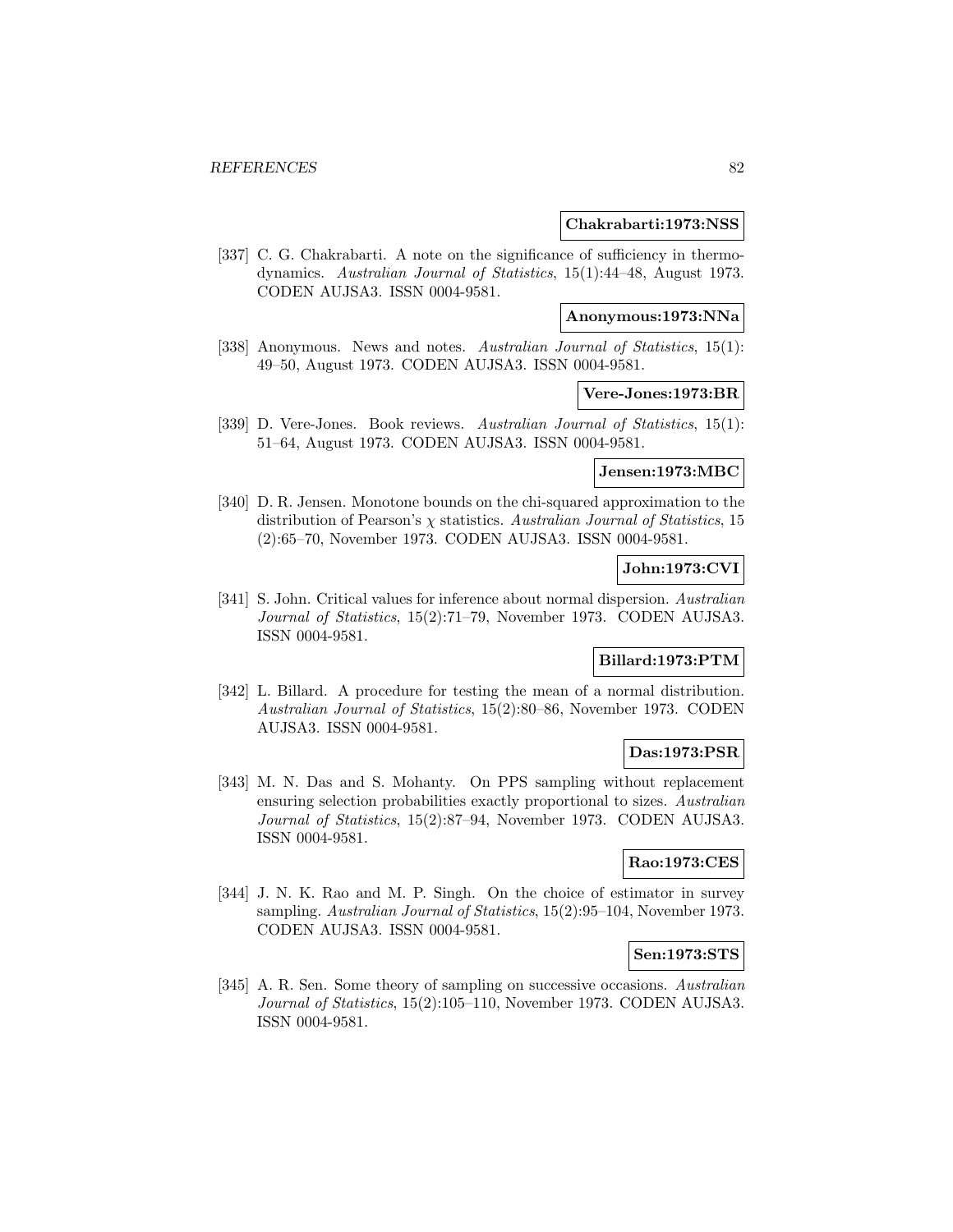### **Powell:1973:ELE**

[346] Alan Powell. Estimation of Lluch's extended linear expenditure system from cross-sectional data. Australian Journal of Statistics, 15(2):111– 117, November 1973. CODEN AUJSA3. ISSN 0004-9581.

## **Praetz:1973:GRE**

[347] P. D. Praetz. Growth rate estimators for economic time series. Australian Journal of Statistics, 15(2):118–127, November 1973. CODEN AUJSA3. ISSN 0004-9581.

## **Boswell:1973:CCD**

[348] M. T. Boswell and G. P. Patil. Characterization of certain discrete distributions by differential equations with respect to their parameters. Australian Journal of Statistics, 15(2):128–131, November 1973. CODEN AUJSA3. ISSN 0004-9581.

### **Nath:1973:WTC**

[349] Harmindar B. Nath. Waiting time in the Coupon-Collector's Problem. Australian Journal of Statistics, 15(2):132–135, November 1973. CODEN AUJSA3. ISSN 0004-9581.

# **Sherman:1973:LE**

[350] Douglas Sherman. Letter to the Editor. Australian Journal of Statistics, 15(2):136, November 1973. CODEN AUJSA3. ISSN 0004-9581.

# **Anonymous:1973:NNb**

[351] Anonymous. News and notes. Australian Journal of Statistics, 15(2): 137, November 1973. CODEN AUJSA3. ISSN 0004-9581.

### **Anonymous:1973:BRa**

[352] Anonymous. Book reviews. Australian Journal of Statistics, 15(2):137– 144, November 1973. CODEN AUJSA3. ISSN 0004-9581.

#### **Brewer:1973:ESS**

[353] K. R. W. Brewer and R. W. Mellor. The effect of sample structure on analytical surveys. Australian Journal of Statistics, 15(3):145–152, November 1973. CODEN AUJSA3. ISSN 0004-9581.

### **Young:1973:ELS**

[354] C. M. Young. Editing a large-scale demographic survey — the experience of the Melbourne Family Survey. Australian Journal of Statistics, 15(3): 153–166, November 1973. CODEN AUJSA3. ISSN 0004-9581.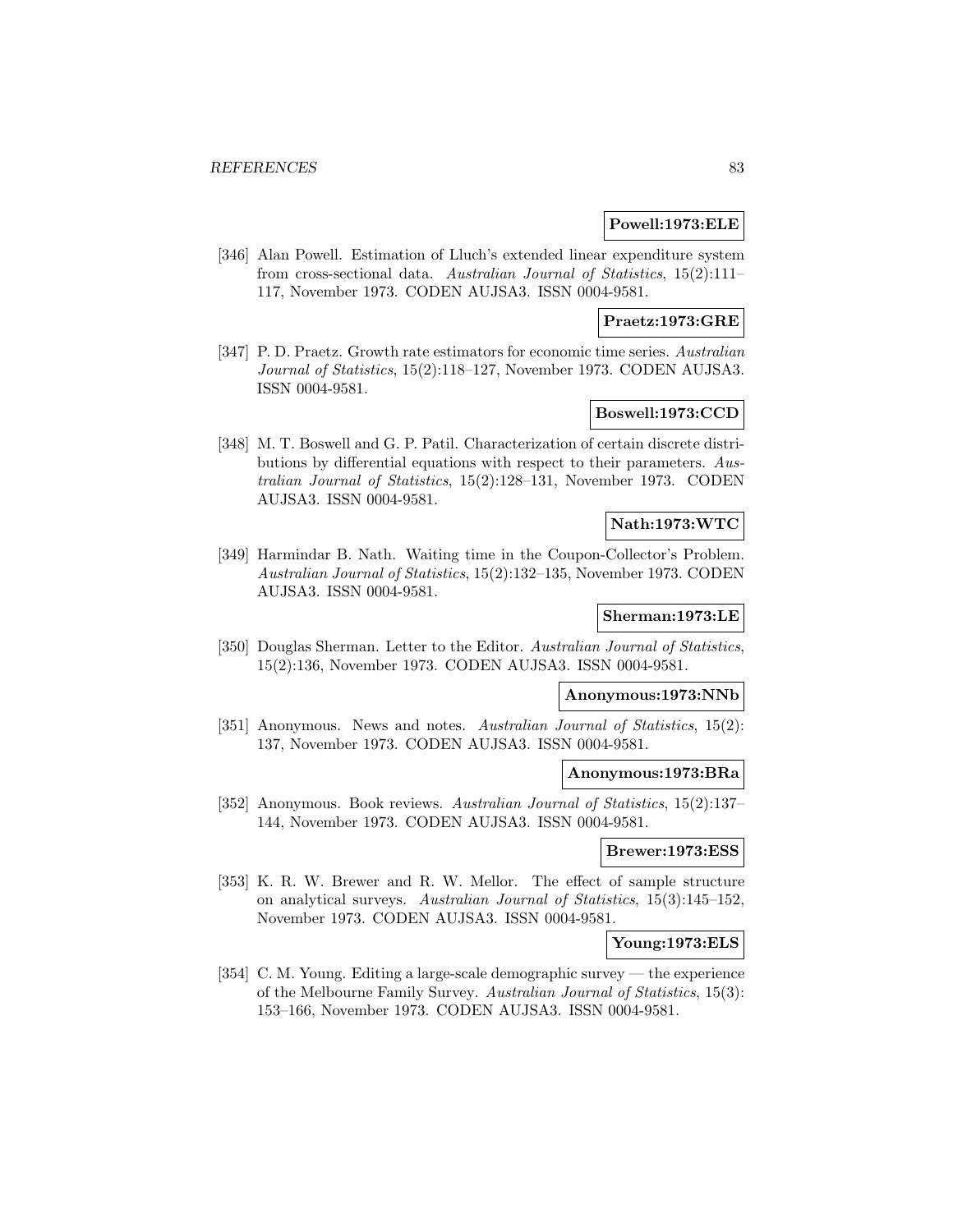#### **Williams:1973:VWD**

[355] Ross A. Williams. Variable weight distributed lags: Housing completions in Australia. Australian Journal of Statistics, 15(3):167–179, November 1973. CODEN AUJSA3. ISSN 0004-9581.

## **Miller:1973:SCS**

[356] Kenneth S. Miller. Serial correlation and spectral moment statistics. Australian Journal of Statistics, 15(3):180–184, November 1973. CODEN AUJSA3. ISSN 0004-9581.

# **Calitz:1973:MLE**

[357] Fred Calitz. Maximum likelihood estimation of the parameters of the three-parameter lognormal distribution  $\frac{1}{2}$  a reconsideration. Australian Journal of Statistics, 15(3):185–190, November 1973. CODEN AUJSA3. ISSN 0004-9581.

## **Ferguson:1973:CTN**

[358] Nancy L. Ferguson. Comparison of three non-parametric tests for bivariate interchangeability. Australian Journal of Statistics, 15(3):191–209, November 1973. CODEN AUJSA3. ISSN 0004-9581.

# **Mclachlan:1973:AEE**

[359] G. J. Mclachlan. An asymptotic expansion of the expectation of the estimated error rate in discriminant analysis. Australian Journal of Statistics, 15(3):210–214, November 1973. CODEN AUJSA3. ISSN 0004-9581.

#### **Hasofer:1973:JDE**

[360] A. M. Hasofer. The joint distribution of the envelope of a Gaussian process and its derivative. Australian Journal of Statistics, 15(3):215– 216, November 1973. CODEN AUJSA3. ISSN 0004-9581.

## **Hoa:1973:CNE**

[361] Tran Van Hoa. Corrigenda: Notes on the estimation of the CES production function by planar approximations. Australian Journal of Statistics, 15(3):217, November 1973. CODEN AUJSA3. ISSN 0004-9581.

## **Kulkarni:1973:COA**

[362] S. R. Kulkarni. Corrigenda: On the optimal asymptotic tests for the effects of cloud seeding on rainfall. (2) The case of variable effects. Australian Journal of Statistics, 15(3):217, November 1973. CODEN AU-JSA3. ISSN 0004-9581. See [216].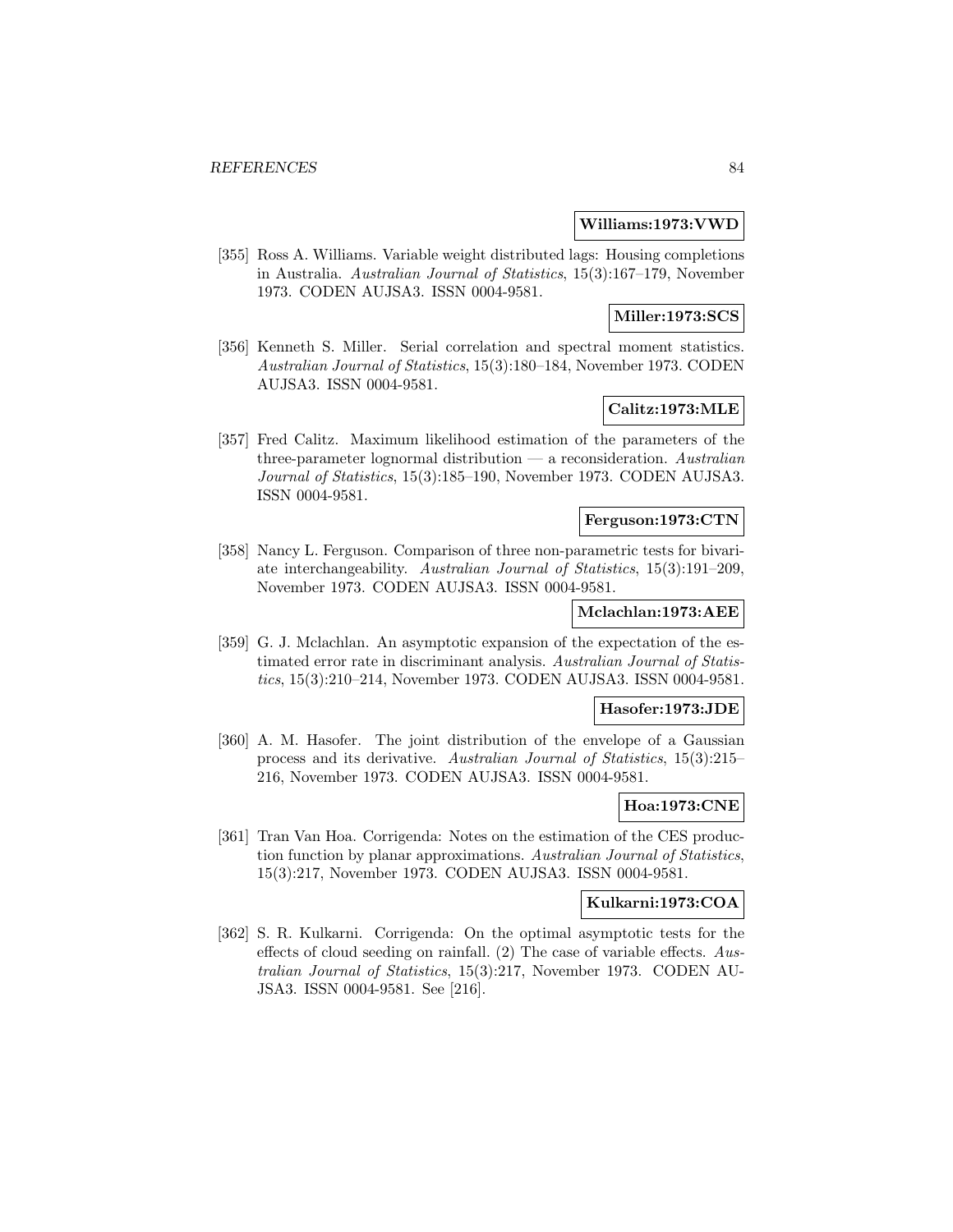#### **Anonymous:1973:OEA**

[363] Anonymous. Obituary: Edmund Alfred Cornish (1909–1973). Australian Journal of Statistics, 15(3):218–220, November 1973. CODEN AUJSA3. ISSN 0004-9581.

#### **Anonymous:1973:NNc**

[364] Anonymous. News and notes. Australian Journal of Statistics, 15(3): 221–222, November 1973. CODEN AUJSA3. ISSN 0004-9581.

# **Anonymous:1973:BRb**

[365] Anonymous. Book reviews. Australian Journal of Statistics, 15(3):223– 231, November 1973. CODEN AUJSA3. ISSN 0004-9581.

#### **Anonymous:1973:PR**

[366] Anonymous. Publications received. Australian Journal of Statistics, 15 (3):232, November 1973. CODEN AUJSA3. ISSN 0004-9581.

### **Khatri:1974:TEL**

[367] C. G. Khatri. On testing the equality of location parameters in k censored exponential distributions. Australian Journal of Statistics, 16(1):1–10, April 1974. CODEN AUJSA3. ISSN 0004-9581.

## **Thomas:1974:STI**

[368] David Thomas and Nancy Ferguson. Some tests for independence. Australian Journal of Statistics, 16(1):11–19, April 1974. CODEN AUJSA3. ISSN 0004-9581.

#### **Searle:1974:NSG**

[369] G. C. L. Searle. A note on a sequential group t-test. Australian Journal of Statistics, 16(1):20–25, April 1974. CODEN AUJSA3. ISSN 0004-9581.

## **Kelleher:1974:ETS**

[370] Grace J. Kelleher. Exact two-sample median tests when one "sample" value possibly from a different population. Australian Journal of Statistics, 16(1):26–29, April 1974. CODEN AUJSA3. ISSN 0004-9581.

### **Lingappaiah:1974:PSG**

[371] G. S. Lingappaiah. Prediction in samples from the gamma distribution as applied to life testing. Australian Journal of Statistics, 16(1):30–32, April 1974. CODEN AUJSA3. ISSN 0004-9581.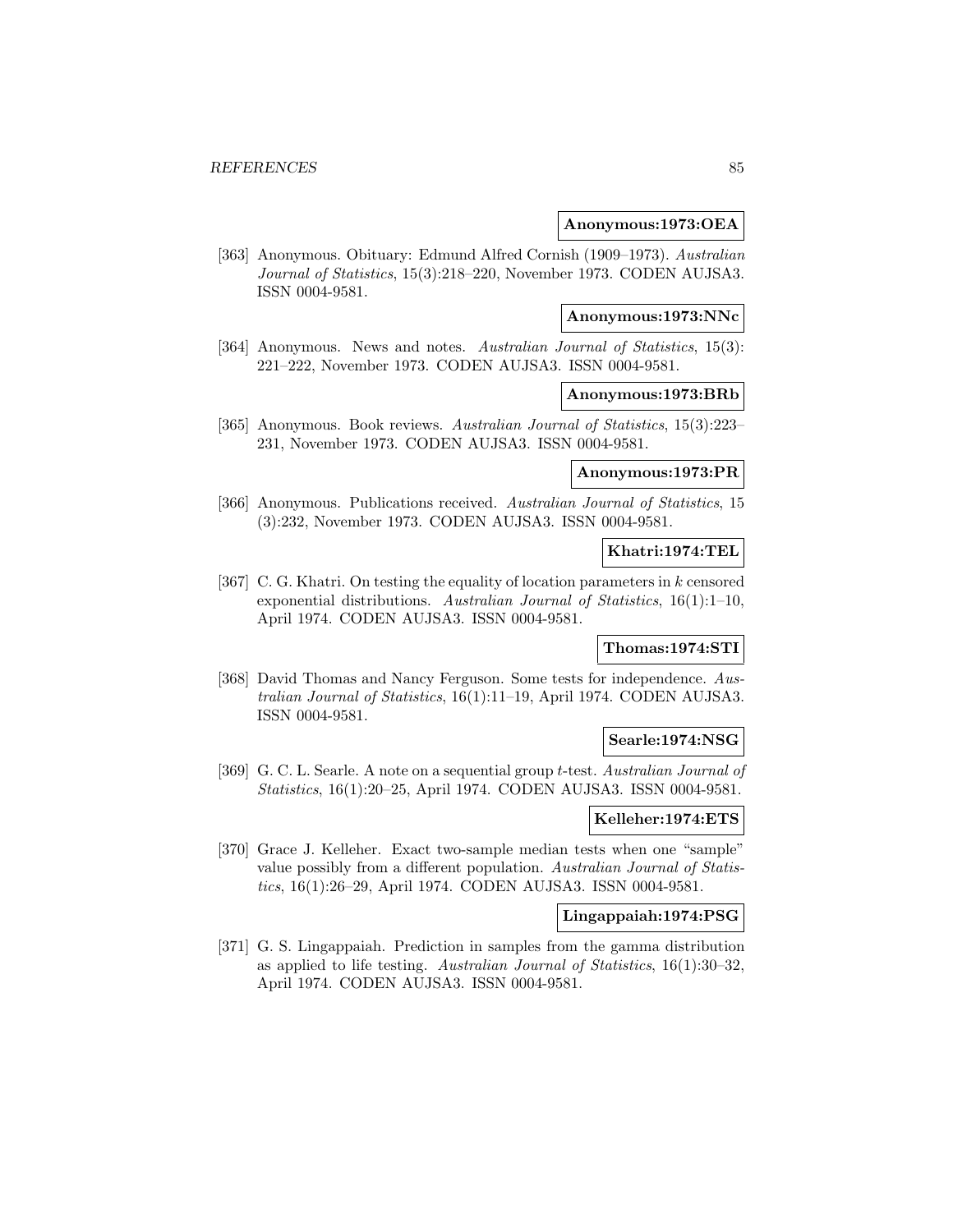#### **Basawa:1974:MLE**

[372] I. V. Basawa. Maximum likelihood estimation of parameters in renewal and Markov-renewal processes. Australian Journal of Statistics, 16(1): 33–43, April 1974. CODEN AUJSA3. ISSN 0004-9581.

## **Osborn:1974:DPC**

[373] Denise R. Osborn. The distribution of price changes on the Sydney Stock Exchange. Australian Journal of Statistics, 16(1):44–49, April 1974. CO-DEN AUJSA3. ISSN 0004-9581.

## **Nigam:1974:NOC**

[374] A. K. Nigam. A note on optimum chemical balance weighing designs. Australian Journal of Statistics, 16(1):50–52, April 1974. CODEN AU-JSA3. ISSN 0004-9581.

## **Griffiths:1974:CMD**

[375] R. C. Griffiths. A characterization of the multinomial distribution. Australian Journal of Statistics, 16(1):53–56, April 1974. CODEN AUJSA3. ISSN 0004-9581.

## **Sandland:1974:NSA**

[376] R. L. Sandland. A note on some applications of the truncated geometric distribution. Australian Journal of Statistics, 16(1):57–58, April 1974. CODEN AUJSA3. ISSN 0004-9581.

## **Anonymous:1974:NNa**

[377] Anonymous. News and notes. Australian Journal of Statistics, 16(1):59, April 1974. CODEN AUJSA3. ISSN 0004-9581.

### **Anonymous:1974:BRa**

[378] Anonymous. Book reviews. Australian Journal of Statistics, 16(1):60–70, April 1974. CODEN AUJSA3. ISSN 0004-9581.

## **Lancaster:1974:CHW**

[379] H. O. Lancaster. Charles Henry Wickens: 1872–1939. Australian Journal of Statistics, 16(2):71–82, August 1974. CODEN AUJSA3. ISSN 0004- 9581.

#### **Shirahata:1974:TSD**

[380] Shingo Shirahata. On tests of symmetry for discrete populations. Australian Journal of Statistics, 16(2):83–90, August 1974. CODEN AU-JSA3. ISSN 0004-9581.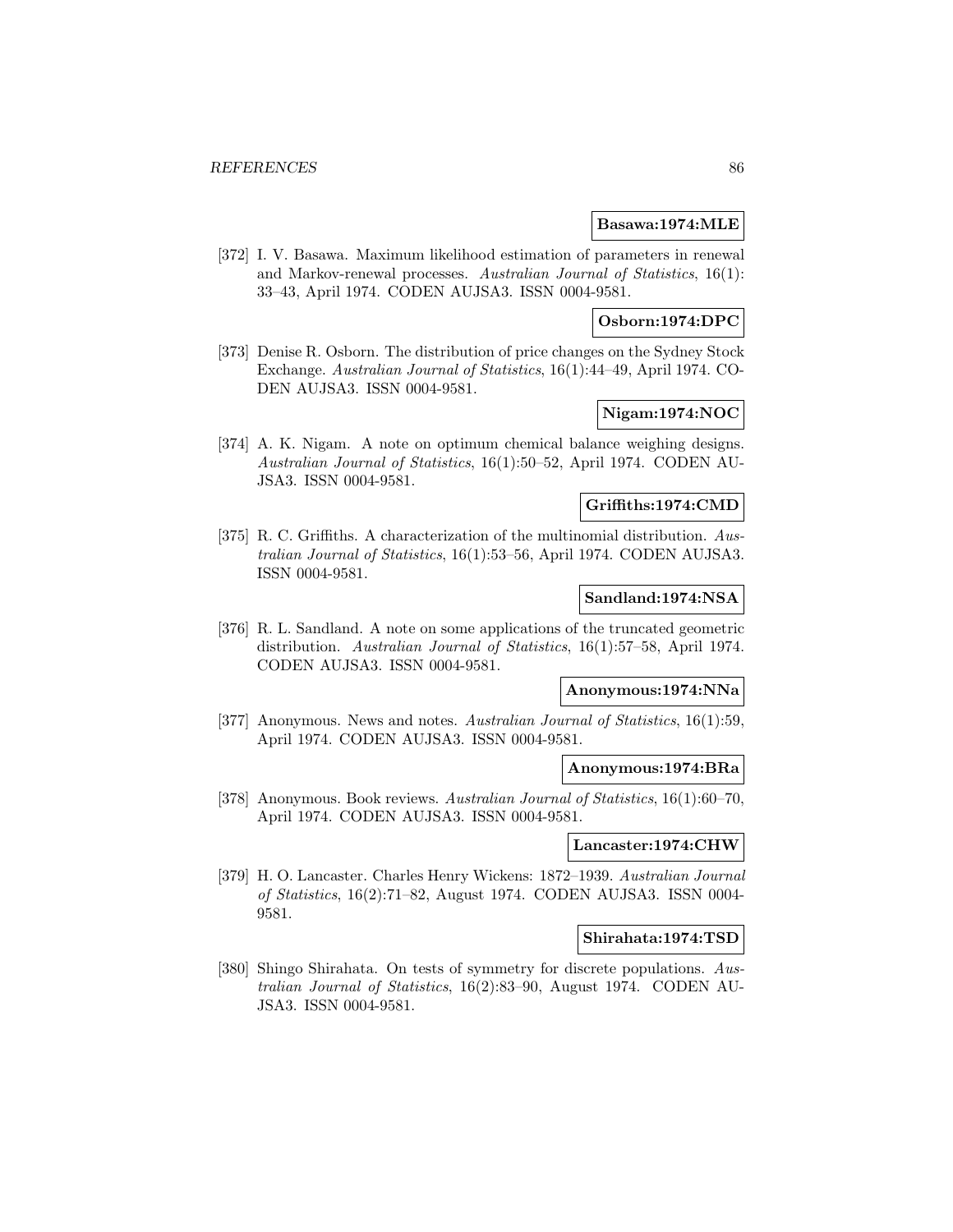#### **Sowey:1974:PRR**

[381] E. R. Sowey. A priori restrictions in reduced form estimation: a Monte Carlo comparison of alternative estimators. Australian Journal of Statistics, 16(2):91–105, August 1974. CODEN AUJSA3. ISSN 0004-9581.

## **Thornett:1974:MMS**

[382] M. L. Thornett. Minimum mean square error unbiased estimation. Australian Journal of Statistics, 16(2):106–107, August 1974. CODEN AU-JSA3. ISSN 0004-9581.

## **Gupta:1974:CMB**

[383] R. D. Gupta. On a certain multivariate beta distribution. Australian Journal of Statistics, 16(2):108–110, August 1974. CODEN AUJSA3. ISSN 0004-9581.

### **Miles:1974:FFB**

[384] R. E. Miles. The fundamental formula of Blaschke in integral geometry and geometrical probability, and its iteration, for domains with fixed orientations. Australian Journal of Statistics, 16(2):111–118, August 1974. CODEN AUJSA3. ISSN 0004-9581. See addendum [477].

## **Shanbhag:1974:SCB**

[385] D. N. Shanbhag and G. Rajamannar. Some characterizations of the bivariate distribution of independent Poisson variables. Australian Journal of Statistics, 16(2):119–125, August 1974. CODEN AUJSA3. ISSN 0004-9581.

## **Anonymous:1974:NNb**

[386] Anonymous. News and notes. Australian Journal of Statistics, 16(2): 126, August 1974. CODEN AUJSA3. ISSN 0004-9581.

### **Anonymous:1974:BRb**

[387] Anonymous. Book reviews. Australian Journal of Statistics, 16(2):127– 132, August 1974. CODEN AUJSA3. ISSN 0004-9581.

## **Anonymous:1974:BNa**

[388] Anonymous. Book notices. Australian Journal of Statistics, 16(2):132– 134, August 1974. CODEN AUJSA3. ISSN 0004-9581.

## **Maritz:1974:AEA**

[389] J. S. Maritz. Aligning of estimates: an alternative to empirical Bayes methods. Australian Journal of Statistics, 16(3):135–143, November 1974. CODEN AUJSA3. ISSN 0004-9581.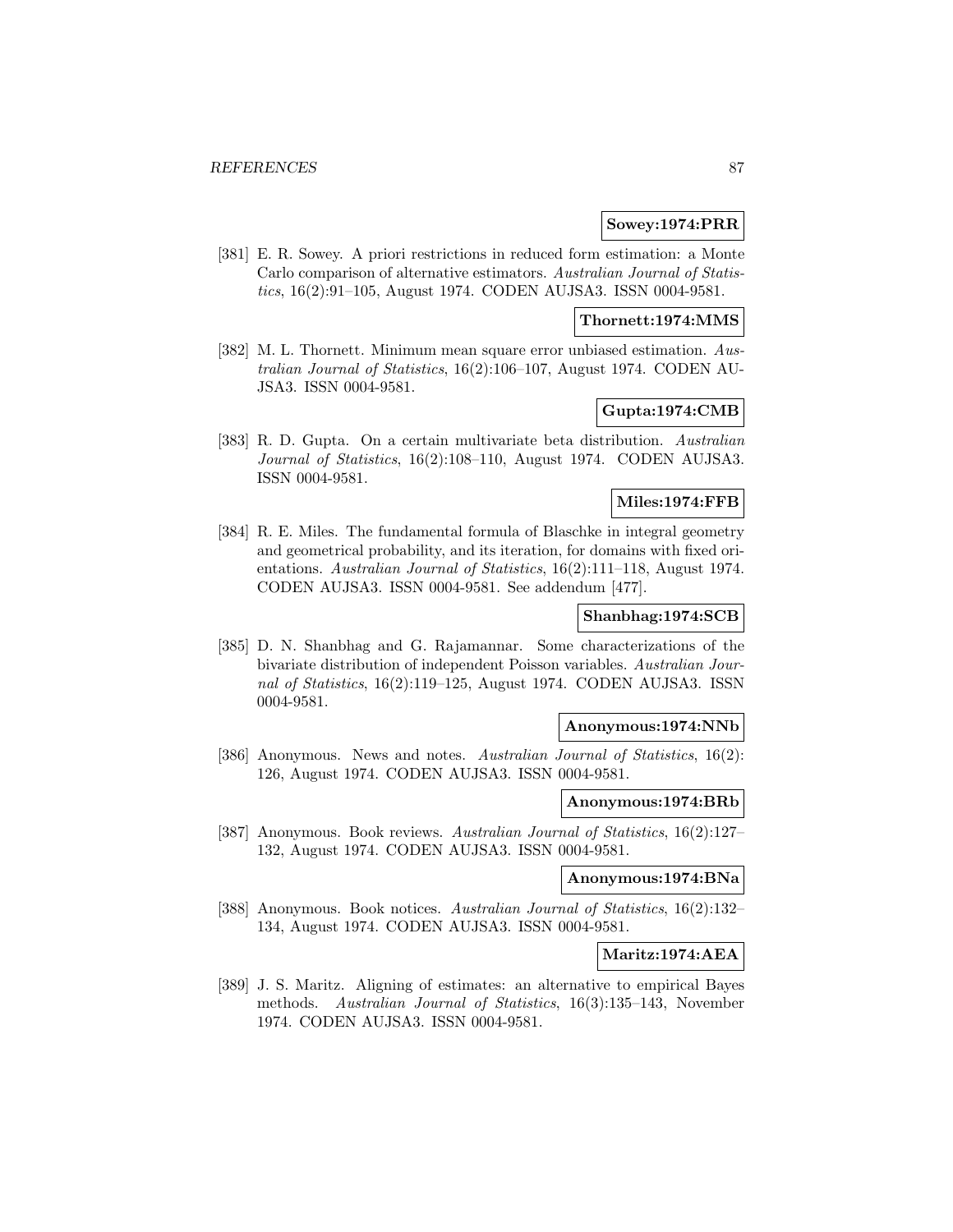## **Chiu:1974:SPL**

[390] W. K. Chiu. Selecting the m populations with largest means from  $k$  normal populations with unknown variances. Australian Journal of Statistics, 16(3):144–147, November 1974. CODEN AUJSA3. ISSN 0004-9581. See corrigendum [421].

## **Phadia:1974:BIC**

[391] E. G. Phadia. Best invariant confidence bands for a continuous cumulative distribution function. Australian Journal of Statistics, 16(3):148– 152, November 1974. CODEN AUJSA3. ISSN 0004-9581.

## **Johnson:1974:MCR**

[392] Dallas E. Johnson. On the moments of the characteristic roots of a noncentral  $(2 \times 2)$  Wishart matrix. Australian Journal of Statistics, 16 (3):153–155, November 1974. CODEN AUJSA3. ISSN 0004-9581.

#### **Pliska:1974:DPM**

[393] Stanley R. Pliska. A dynamic programming model for optimal observations of a discrete time linear stochastic process. Australian Journal of Statistics, 16(3):156–162, November 1974. CODEN AUJSA3. ISSN 0004-9581.

## **Beg:1974:CER**

[394] M. I. Beg and S. N. U. A. Kirmani. On a characterization of exponential and related distributions. Australian Journal of Statistics, 16(3):163–166, November 1974. CODEN AUJSA3. ISSN 0004-9581.

### **Rives:1974:NDI**

[395] Norfleet W. Rives, Jr. A note on the demographic impact of contraception in a mathematical model of human reproduction. Australian Journal of Statistics, 16(3):167–173, November 1974. CODEN AUJSA3. ISSN 0004-9581.

#### **Binet:1974:LE**

[396] F. E. Binet. Letter to the Editor. Australian Journal of Statistics, 16(3): 174, November 1974. CODEN AUJSA3. ISSN 0004-9581.

## **Anonymous:1974:NNc**

[397] Anonymous. News and notes. Australian Journal of Statistics, 16(3): 175, November 1974. CODEN AUJSA3. ISSN 0004-9581.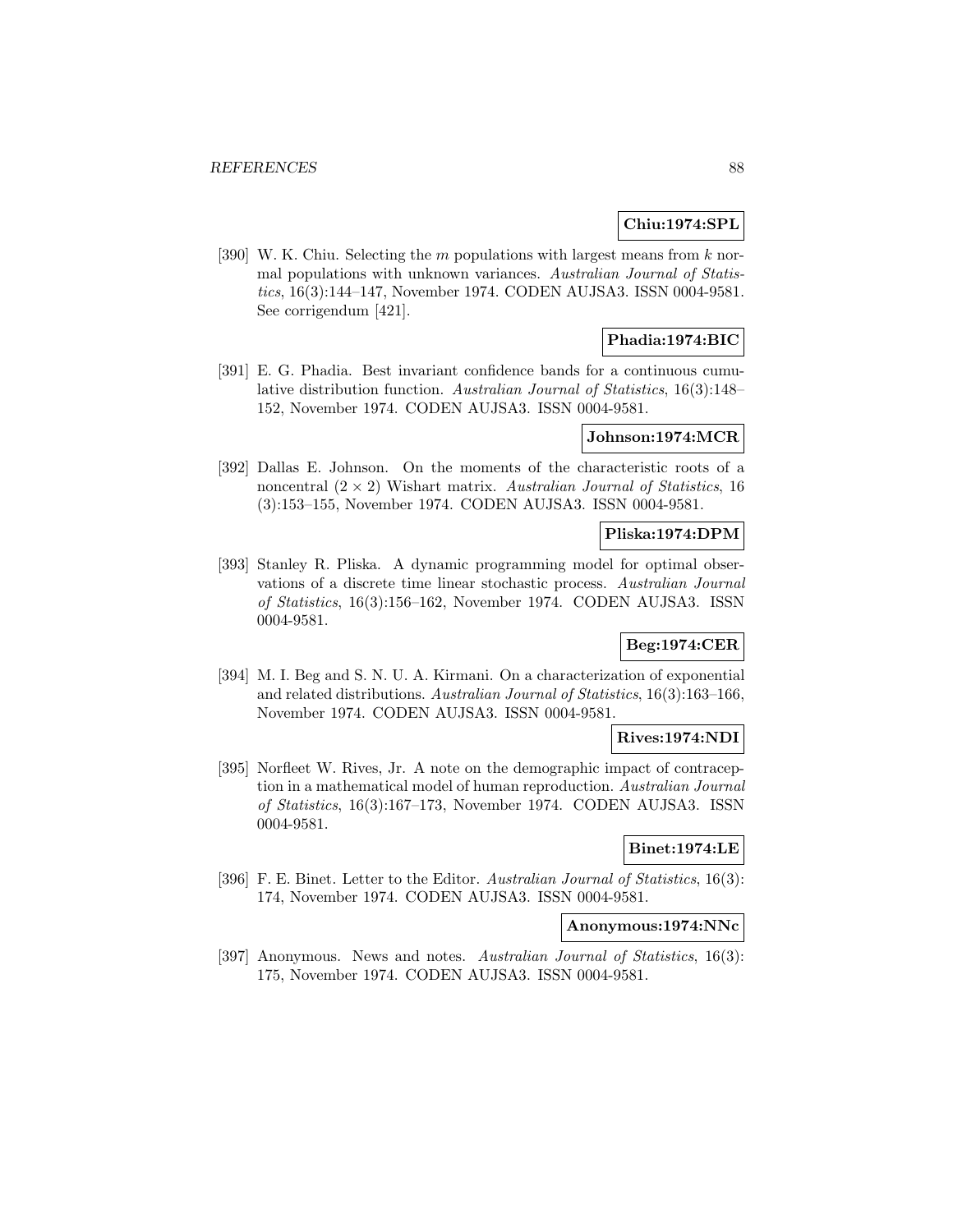#### **Anonymous:1974:BRc**

[398] Anonymous. Book reviews. Australian Journal of Statistics, 16(3):176– 186, November 1974. CODEN AUJSA3. ISSN 0004-9581.

## **Anonymous:1974:BNb**

[399] Anonymous. Book notices. Australian Journal of Statistics, 16(3):187, November 1974. CODEN AUJSA3. ISSN 0004-9581.

### **Bofinger:1975:EDF**

[400] Eve Bofinger. Estimation of a density function using order statistics. Australian Journal of Statistics, 17(1):1–7, March 1975. CODEN AU-JSA3. ISSN 0004-9581.

## **Quine:1975:RCS**

[401] M. P. Quine and J. Robinson. Rates of convergence for some statistics from empirical distribution functions. Australian Journal of Statistics, 17(1):8–11, March 1975. CODEN AUJSA3. ISSN 0004-9581.

# **Singh:1975:NOS**

[402] Ravindra Singh. A note on optimum stratification in sampling with varying probabilities. Australian Journal of Statistics, 17(1):12–21, March 1975. CODEN AUJSA3. ISSN 0004-9581.

## **Chaudhubi:1975:SPE**

[403] Arijit Chaudhubi. Some properties of estimators based on sampling schemes with varying probabilities. Australian Journal of Statistics, 17 (1):22–28, March 1975. CODEN AUJSA3. ISSN 0004-9581.

#### **Best:1975:DBT**

[404] D. J. Best. The difference between two Poisson expectations. Australian Journal of Statistics, 17(1):29–33, March 1975. CODEN AUJSA3. ISSN 0004-9581.

#### **Lancaster:1975:MDI**

[405] H. O. Lancaster. The multiplicative definition of interaction an addendum. Australian Journal of Statistics, 17(1):34–36, March 1975. CODEN AUJSA3. ISSN 0004-9581.

#### **Aggaewal:1975:AEH**

[406] K. E. Aggaewal. Analysis of EGD and hypercubic designs as factorial experiments. Australian Journal of Statistics, 17(1):36–42, March 1975. CODEN AUJSA3. ISSN 0004-9581.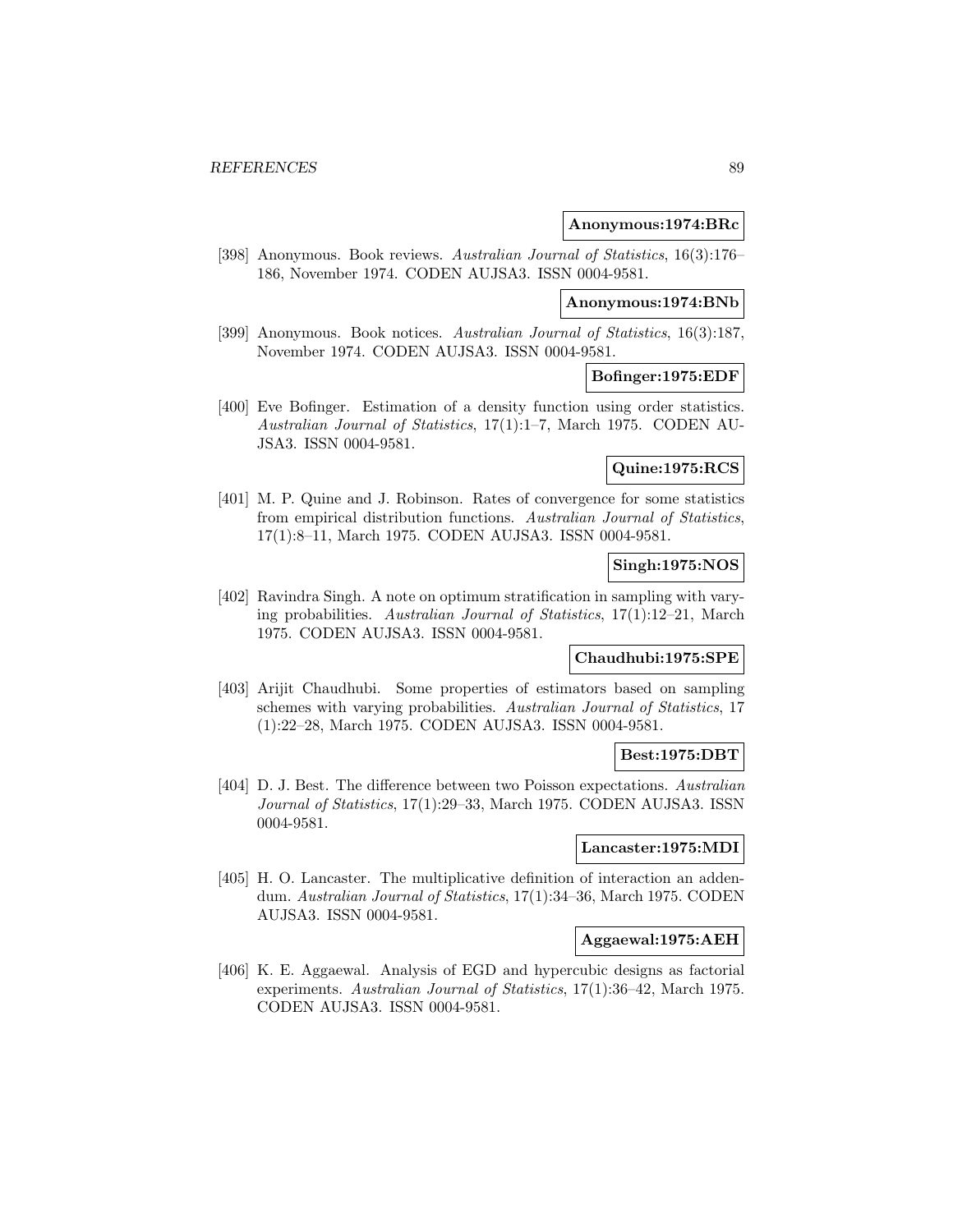### **Sahai:1975:SFB**

[407] Hardeo Sahai and Alcedo A. Ramírez Martínez. Some formal Bayes estimators of variance components in a crossed classification random effects model. Australian Journal of Statistics, 17(1):43–48, March 1975. CO-DEN AUJSA3. ISSN 0004-9581.

## **Kageyama:1975:NBD**

[408] Sanpei Kageyama and Goeo Ishu. A note on bib designs. Australian Journal of Statistics, 17(1):49–50, March 1975. CODEN AUJSA3. ISSN 0004-9581.

## **Preece:1975:BDE**

[409] D. A. Preece. Bibliography of designs for experiments in three dimensions. Australian Journal of Statistics, 17(1):51–55, March 1975. CODEN AUJSA3. ISSN 0004-9581.

## **Williams:1975:OMH**

[410] B. J. Williams. Obituary: Maurice H. Belz (1897–1975). Australian Journal of Statistics, 17(1):56–57, March 1975. CODEN AUJSA3. ISSN 0004-9581.

#### **Anonymous:1975:NNa**

[411] Anonymous. News and notes. Australian Journal of Statistics, 17(1):58, March 1975. CODEN AUJSA3. ISSN 0004-9581.

## **Anonymous:1975:BRa**

[412] Anonymous. Book reviews. Australian Journal of Statistics, 17(1):59–62, March 1975. CODEN AUJSA3. ISSN 0004-9581.

#### **Pollard:1975:MHP**

[413] J. H. Pollard. Modelling human populations for projection purposes some of the problems and challenges. Australian Journal of Statistics, 17(2):63–76, June 1975. CODEN AUJSA3. ISSN 0004-9581.

## **Chhikara:1975:OTC**

[414] Raj S. Chhikara. Optimum tests for comparison of two inverse Gaussian distribution means. Australian Journal of Statistics, 17(2):77–83, June 1975. CODEN AUJSA3. ISSN 0004-9581.

### **Hamdan:1975:PMC**

[415] M. A. Hamdan and R. S. Schulman. On point multiserial correlation. Australian Journal of Statistics, 17(2):84–86, June 1975. CODEN AU-JSA3. ISSN 0004-9581.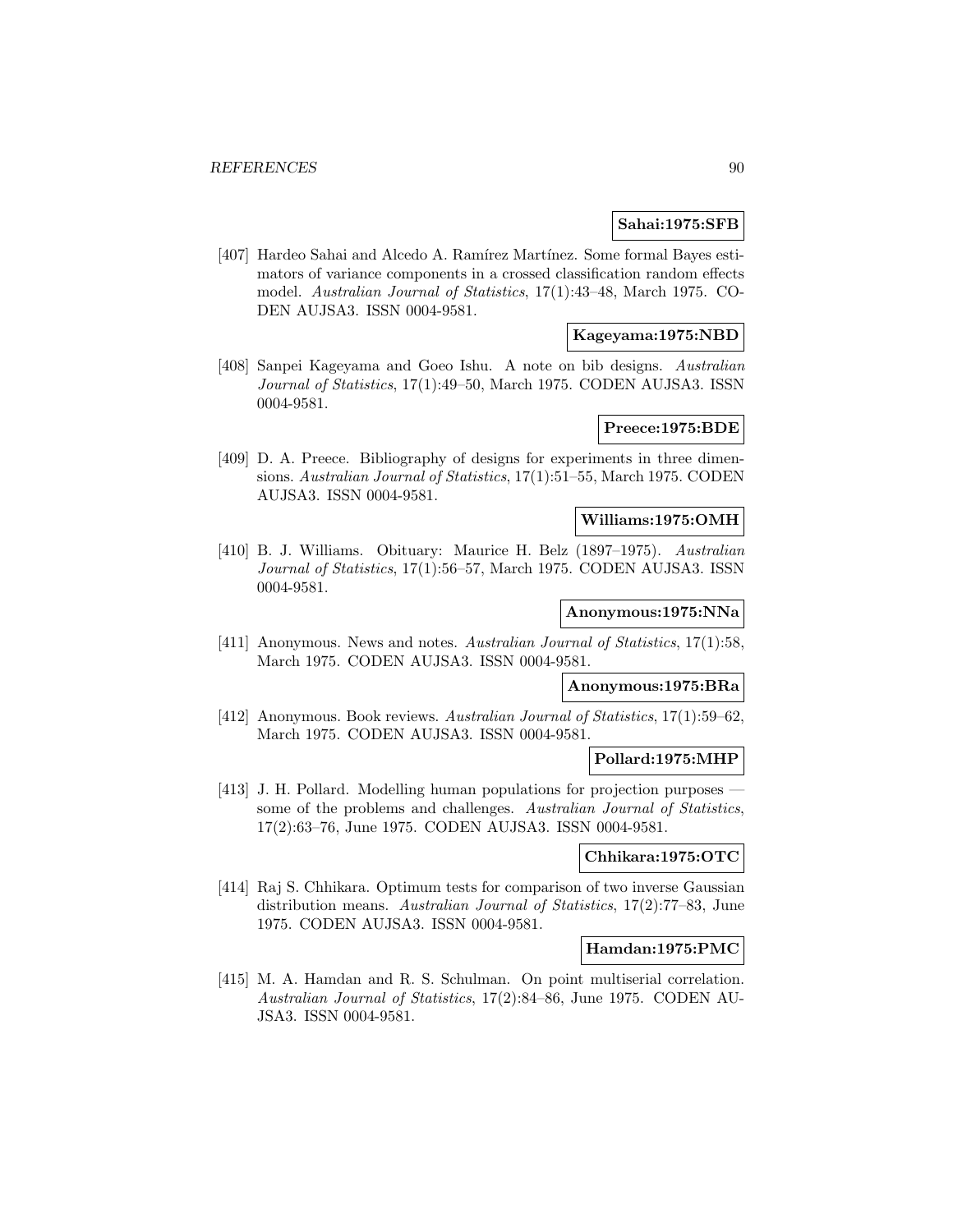#### **Anderson:1975:PDP**

[416] O. D. Anderson. On a paper by Davies, Pate and Frost concerning maximum autocorrelations for moving average processes. Australian Journal of Statistics, 17(2):87–90, June 1975. CODEN AUJSA3. ISSN 0004-9581.

## **Daley:1975:CBC**

[417] D. J. Daley. Certain bounds concerning characteristic functions. Australian Journal of Statistics, 17(2):91–93, June 1975. CODEN AUJSA3. ISSN 0004-9581.

# **Barnett:1975:NGF**

[418] N. S. Barnett. A note on a generating function relation. Australian Journal of Statistics, 17(2):94–95, June 1975. CODEN AUJSA3. ISSN 0004-9581.

### **Tweedie:1975:RBE**

[419] Richard L. Tweedie. Relations between ergodicity and mean drift for Markov chains. Australian Journal of Statistics, 17(2):96–102, June 1975. CODEN AUJSA3. ISSN 0004-9581.

## **Gleeson:1975:QSE**

[420] A. C. Gleeson and J. B. Douglas. Quadrat sampling and the estimation of Neyman Type A and Thomas distributional parameters. Australian Journal of Statistics, 17(2):103–113, June 1975. CODEN AUJSA3. ISSN 0004-9581.

#### **Chiu:1975:CSP**

[421] W. K. Chiu. Corrigendum: Selecting the m populations with largest means from  $k$  normal populations with unknown variances. Australian Journal of Statistics, 17(2):114, June 1975. CODEN AUJSA3. ISSN 0004-9581. See [390].

## **Anonymous:1975:NNb**

[422] Anonymous. News and notes. Australian Journal of Statistics, 17(2): 115, June 1975. CODEN AUJSA3. ISSN 0004-9581.

# **Anonymous:1975:BRb**

[423] Anonymous. Book reviews. Australian Journal of Statistics, 17(2):116– 120, June 1975. CODEN AUJSA3. ISSN 0004-9581.

# **Moran:1975:SSA**

[424] P. A. P. Moran. Statistical Society of Australia special lecture (October 28th, 1975): What should a Professor of Statistics do? Australian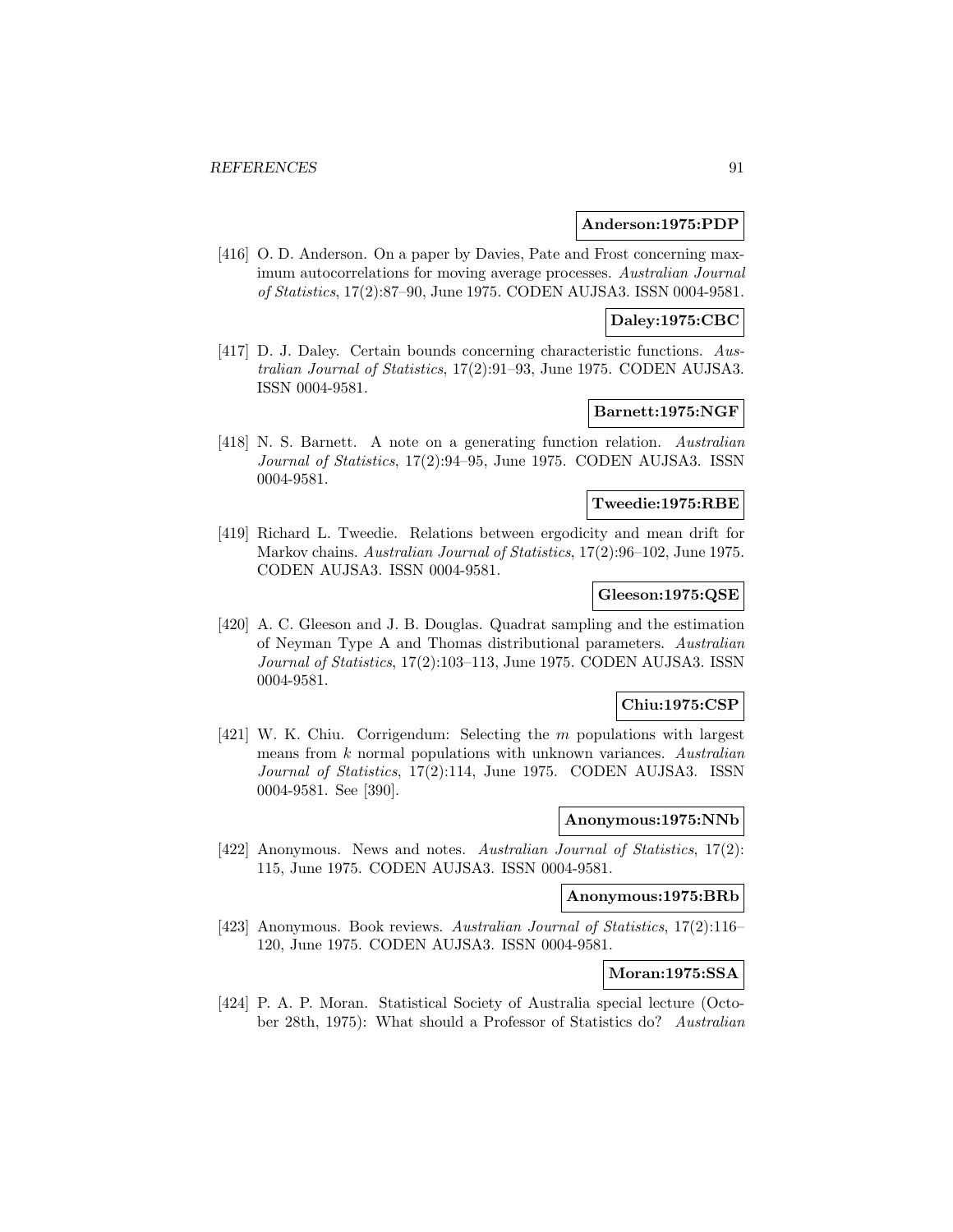Journal of Statistics, 17(3):121–133, September 1975. CODEN AUJSA3. ISSN 0004-9581.

### **Veee-Jones:1975:SAE**

[425] D. Veee-Jones. Statistical aspects of the estimation of earthquake risk. Australian Journal of Statistics, 17(3):134–147, September 1975. CO-DEN AUJSA3. ISSN 0004-9581.

## **McDonald:1975:ASD**

[426] John McDonald and Peter Monk. An analysis of the statistical discrepancy in the Australian quarterly national accounts\*. Australian Journal of Statistics, 17(3):148–160, September 1975. CODEN AUJSA3. ISSN 0004-9581.

## **McLachlan:1975:SEV**

[427] G. J. McLachlan. Some expected values for the error rates of the sample quadratic discriminant function. Australian Journal of Statistics, 17(3): 161–165, September 1975. CODEN AUJSA3. ISSN 0004-9581.

## **Brewer:1975:SPS**

[428] Kenneth E. W. Brewer. A simple procedure for sampling  $\pi$  pswor. Australian Journal of Statistics, 17(3):166–172, September 1975. CODEN AUJSA3. ISSN 0004-9581.

#### **Chambers:1975:LME**

[429] E. L. Chambers and C. E. Heathcote. A linear model with errors lacking a variance. Australian Journal of Statistics, 17(3):173–185, September 1975. CODEN AUJSA3. ISSN 0004-9581. See also Part II [505].

#### **Preece:1975:BDR**

[430] D. A. Preece and W. B. Hall. Balanced designs for row-and-column experiments with two non-interacting sets of treatments, one set not being applied to all the rows. Australian Journal of Statistics, 17(3): 186–191, September 1975. CODEN AUJSA3. ISSN 0004-9581.

## **Bofinger:1975:NPE**

[431] Eve Bofinger. Non-parametric estimation of density for regularly varying distributions. Australian Journal of Statistics, 17(3):192–195, September 1975. CODEN AUJSA3. ISSN 0004-9581.

#### **Anonymous:1975:NNc**

[432] Anonymous. News and notes. Australian Journal of Statistics, 17(3): 196–198, September 1975. CODEN AUJSA3. ISSN 0004-9581.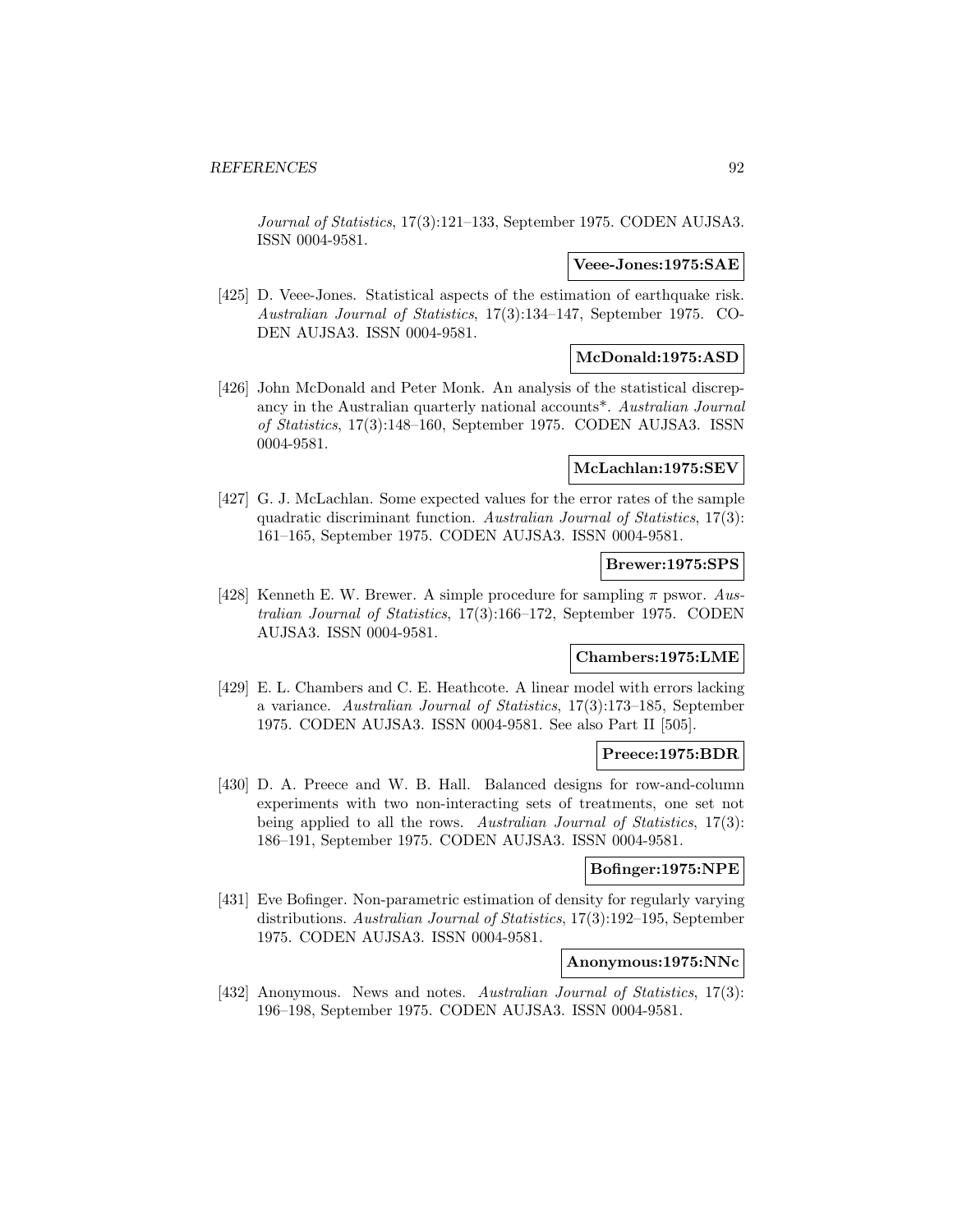#### **Anonymous:1975:BRc**

[433] Anonymous. Book reviews. Australian Journal of Statistics, 17(3):199– 202, September 1975. CODEN AUJSA3. ISSN 0004-9581.

## **Gani:1976:SAD**

[434] J. Gani. Some aspects in the development of statistics in Australia. Australian Journal of Statistics, 18(1–2):1–20, March 1976. CODEN AUJSA3. ISSN 0004-9581.

## **Foreman:1976:WGS**

[435] E. K. Foreman, W. McLennan, D. G. Leaver, and M. W. Dickinson. Why general survey systems — Australian GSS progress and prospects. Australian Journal of Statistics, 18(1–2):21–36, March 1976. CODEN AUJSA3. ISSN 0004-9581.

### **Holt:1976:DSP**

[436] D. Holt and T. M. F. Smith. The design of surveys for planning purposes. Australian Journal of Statistics, 18(1–2):37–44, March 1976. CODEN AUJSA3. ISSN 0004-9581.

## **Yanagawa:1976:RSS**

[437] T. Yanagawa and S. Shirahata. Ranked set sampling theory with selective probability matrix. Australian Journal of Statistics, 18(1–2):45–52, March 1976. CODEN AUJSA3. ISSN 0004-9581.

## **Talus:1976:RBC**

[438] G. M. Talus and P. L. Chesson. The relationship between a class of asymptotically normal estimators and goodness of fit tests. Australian Journal of Statistics, 18(1–2):53–61, March 1976. CODEN AUJSA3. ISSN 0004-9581.

## **Beinmuth:1976:RE**

[439] James E. Beinmuth. Recursive estimation. Australian Journal of Statistics, 18(1–2):62–72, March 1976. CODEN AUJSA3. ISSN 0004-9581.

## **Anderson:1976:IAI**

[440] O. D. Anderson. An improved approach to inverting the autocovariance matrix of a general mixed autoregressive moving average time process. Australian Journal of Statistics, 18(1–2):73–75, March 1976. CODEN AUJSA3. ISSN 0004-9581.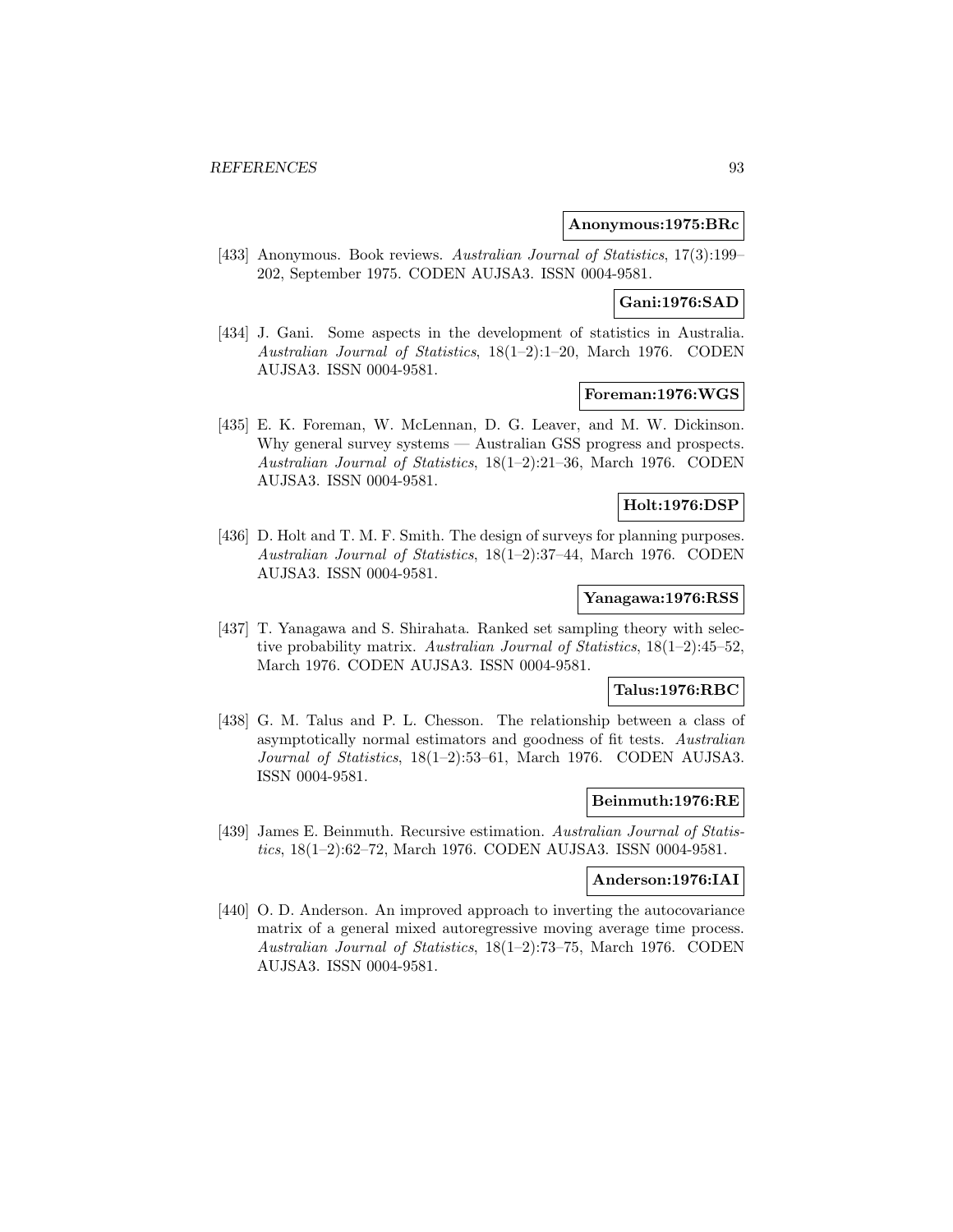#### **Wuhees:1976:CEP**

[441] C. S. Wuhees. On the convergence of empirical processes of mixing variables. Australian Journal of Statistics, 18(1–2):76–83, March 1976. CO-DEN AUJSA3. ISSN 0004-9581.

# **Dent:1976:C**

[442] Warren Dent. Corrigenda. Australian Journal of Statistics, 18(1–2): 84–85, March 1976. CODEN AUJSA3. ISSN 0004-9581.

## **Anonymous:1976:NN**

[443] Anonymous. News and notes. Australian Journal of Statistics, 18(1–2): 87, March 1976. CODEN AUJSA3. ISSN 0004-9581.

## **Anonymous:1976:BRa**

[444] Anonymous. Book reviews. Australian Journal of Statistics, 18(1-2): 88–100, March 1976. CODEN AUJSA3. ISSN 0004-9581.

## **David:1976:SSA**

[445] H. A. David. Statistical Society of Australia the Knibbs Lecture for 1976 (July 27th, 1976): The theory of competing risks. Australian Journal of Statistics, 18(3):101–110, September 1976. CODEN AUJSA3. ISSN 0004-9581.

#### **Anonymous:1976:IDP**

[446] Anonymous. Invited discussion of the paper. Australian Journal of Statistics, 18(3):110–114, September 1976. CODEN AUJSA3. ISSN 0004-9581.

## **Cole:1976:CPH**

[447] R. W. Cole. The census of population and housing, 30 June 1976. Australian Journal of Statistics, 18(3):115–130, September 1976. CODEN AUJSA3. ISSN 0004-9581.

### **Mukherjee:1976:TCS**

[448] Bishwa Nath Mukherjee. Techniques of covariance structural analysis. Australian Journal of Statistics, 18(3):131–150, September 1976. CO-DEN AUJSA3. ISSN 0004-9581.

## **Tan:1976:DFT**

[449] K. C. Tan and A. P. Gore. A distribution-free test for two-way layout. Australian Journal of Statistics, 18(3):151–157, September 1976. CODEN AUJSA3. ISSN 0004-9581.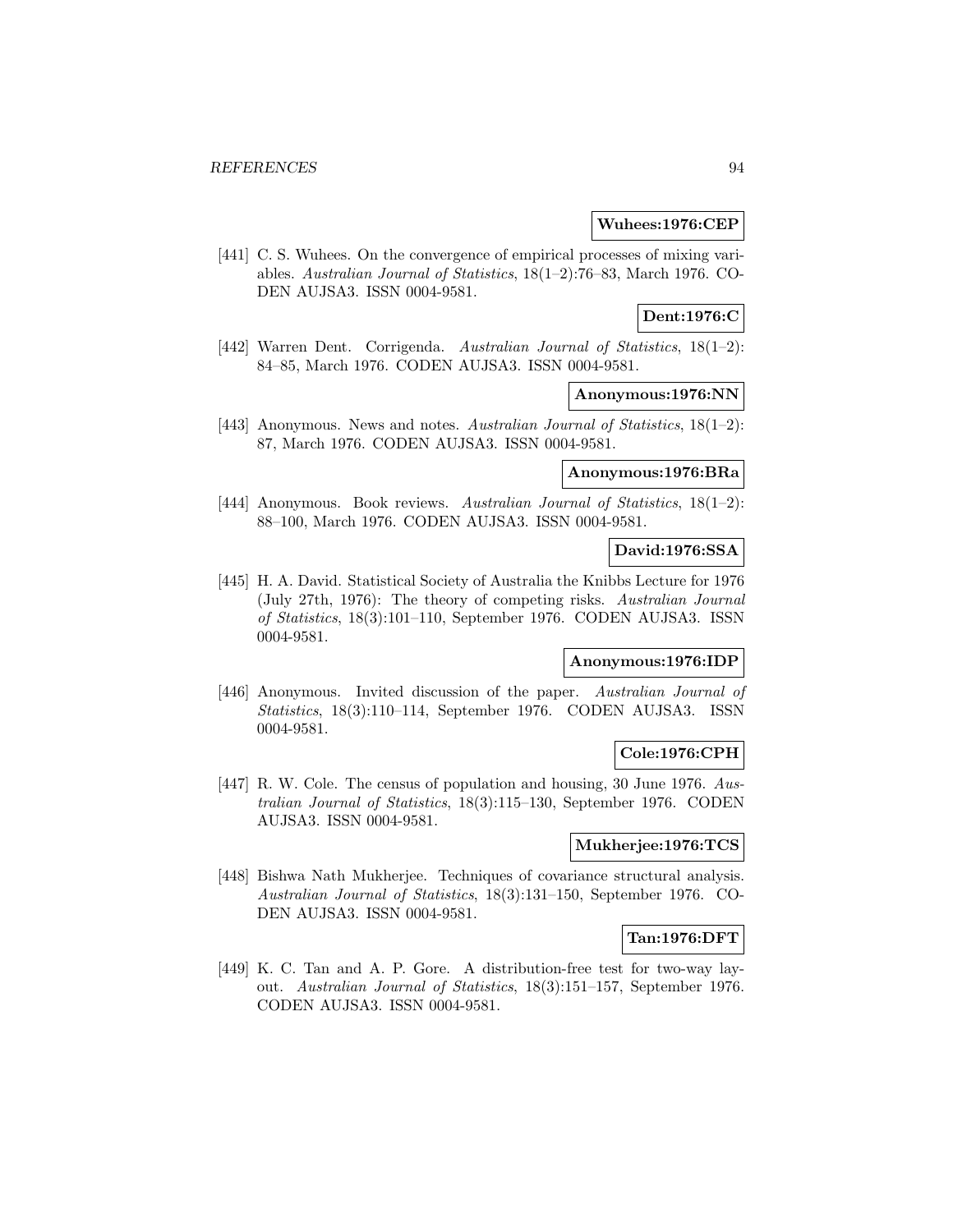#### **Shirakura:1976:NNA**

[450] Teruhiro Shirakura. A note on the norm of alias matrices in fractional replication. Australian Journal of Statistics, 18(3):158–160, September 1976. CODEN AUJSA3. ISSN 0004-9581.

## **Court:1976:NTU**

[451] E. H. Court. A note on Theil's use of incomplete prior information in regression analysis. Australian Journal of Statistics, 18(3):161–162, September 1976. CODEN AUJSA3. ISSN 0004-9581.

# **Hamdan:1976:BBD**

[452] M. A. Hamdan and D. R. Jensen. A bivariate binomial distribution and some applications. Australian Journal of Statistics, 18(3):163–169, September 1976. CODEN AUJSA3. ISSN 0004-9581.

### **Hawkins:1976:CPE**

[453] Douglas M. Hawkins and Samuel Kotz. A clocking property of the exponential distribution. Australian Journal of Statistics, 18(3):170–172, September 1976. CODEN AUJSA3. ISSN 0004-9581.

### **Arnold:1976:CUD**

[454] Babry C. Arnold and Glen Meeden. A characterization of the uniform distribution based on summation modulo one, with application to fractional backlogs. Australian Journal of Statistics, 18(3):173–175, September 1976. CODEN AUJSA3. ISSN 0004-9581.

#### **Anonymous:1976:BRb**

[455] Anonymous. Book reviews. Australian Journal of Statistics, 18(3):176– 188, September 1976. CODEN AUJSA3. ISSN 0004-9581.

## **Finch:1977:RAS**

[456] Peter D. Finch. Rough analysis and spurious accuracy. Australian Journal of Statistics, 19(1):1–21, March 1977. CODEN AUJSA3. ISSN 0004- 9581.

## **Davis:1977:USA**

[457] J. R. Davis. Using the Sydney Area Transportation Study data for social research. Australian Journal of Statistics, 19(1):22–31, March 1977. CODEN AUJSA3. ISSN 0004-9581.

## **Milliken:1977:HTT**

[458] George A. Milliken and Dale Rasmuson. A heuristic technique for testing for the presence of interaction in nonreplicated factorial experiments.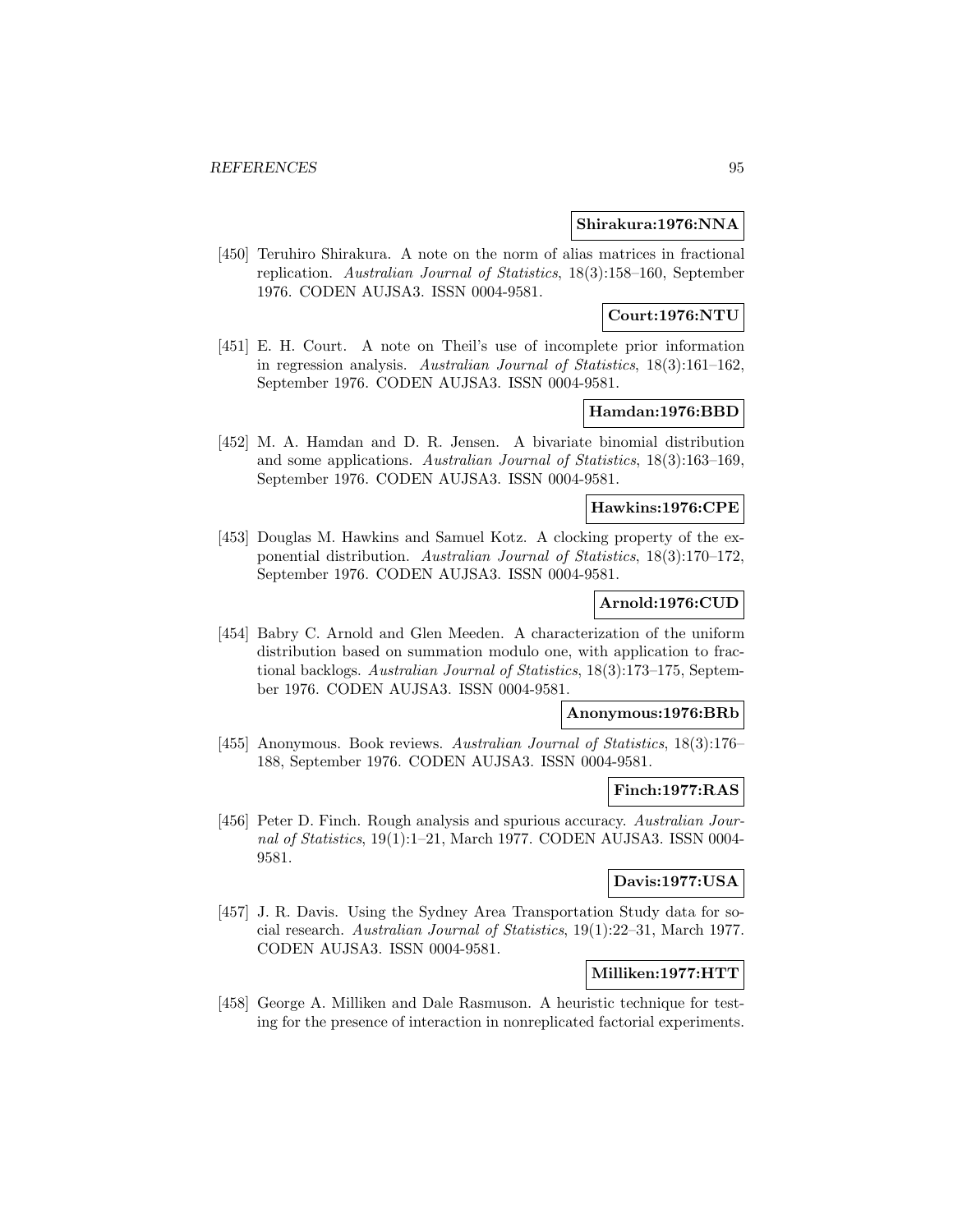Australian Journal of Statistics, 19(1):32–38, March 1977. CODEN AU-JSA3. ISSN 0004-9581.

# **Williams:1977:IAG**

[459] E. R. Williams. Iterative analysis of generalized lattice designs. Australian Journal of Statistics, 19(1):39–42, March 1977. CODEN AUJSA3. ISSN 0004-9581.

## **Chen:1977:NEE**

[460] Hubert J. Chen. Non-existence of an exact  $\beta$ -confidence interval for a scale parameter. Australian Journal of Statistics, 19(1):43–55, March 1977. CODEN AUJSA3. ISSN 0004-9581.

## **Perng:1977:TSP**

[461] S. K. Perng and John D. Groves. Two sequential procedures for partitioning a set of one-parameter exponential populations with respect to a control. Australian Journal of Statistics, 19(1):56–60, March 1977. CODEN AUJSA3. ISSN 0004-9581.

#### **Kaminsky:1977:BPE**

[462] Kenneth S. Kaminsky. Best prediction of exponential failure times when items may be replaced. Australian Journal of Statistics, 19(1):61–62, March 1977. CODEN AUJSA3. ISSN 0004-9581.

## **Breth:1977:GPS**

[463] M. Breth. Growth processes: a study of progressive payments on building contracts. Australian Journal of Statistics, 19(1):63–69, March 1977. CODEN AUJSA3. ISSN 0004-9581.

#### **Nagaraja:1977:CBR**

[464] H. N. Nagaraja. On a characterization based on record values. Australian Journal of Statistics, 19(1):70–73, March 1977. CODEN AUJSA3. ISSN 0004-9581.

## **Anonymous:1977:NN**

[465] Anonymous. News and notes. Australian Journal of Statistics, 19(1):74, March 1977. CODEN AUJSA3. ISSN 0004-9581.

# **Anonymous:1977:BRa**

[466] Anonymous. Book reviews. Australian Journal of Statistics, 19(1):75–80, March 1977. CODEN AUJSA3. ISSN 0004-9581.

**Anonymous:1977:BNa**

[467] Anonymous. Book notices. Australian Journal of Statistics, 19(1):80–81, March 1977. CODEN AUJSA3. ISSN 0004-9581.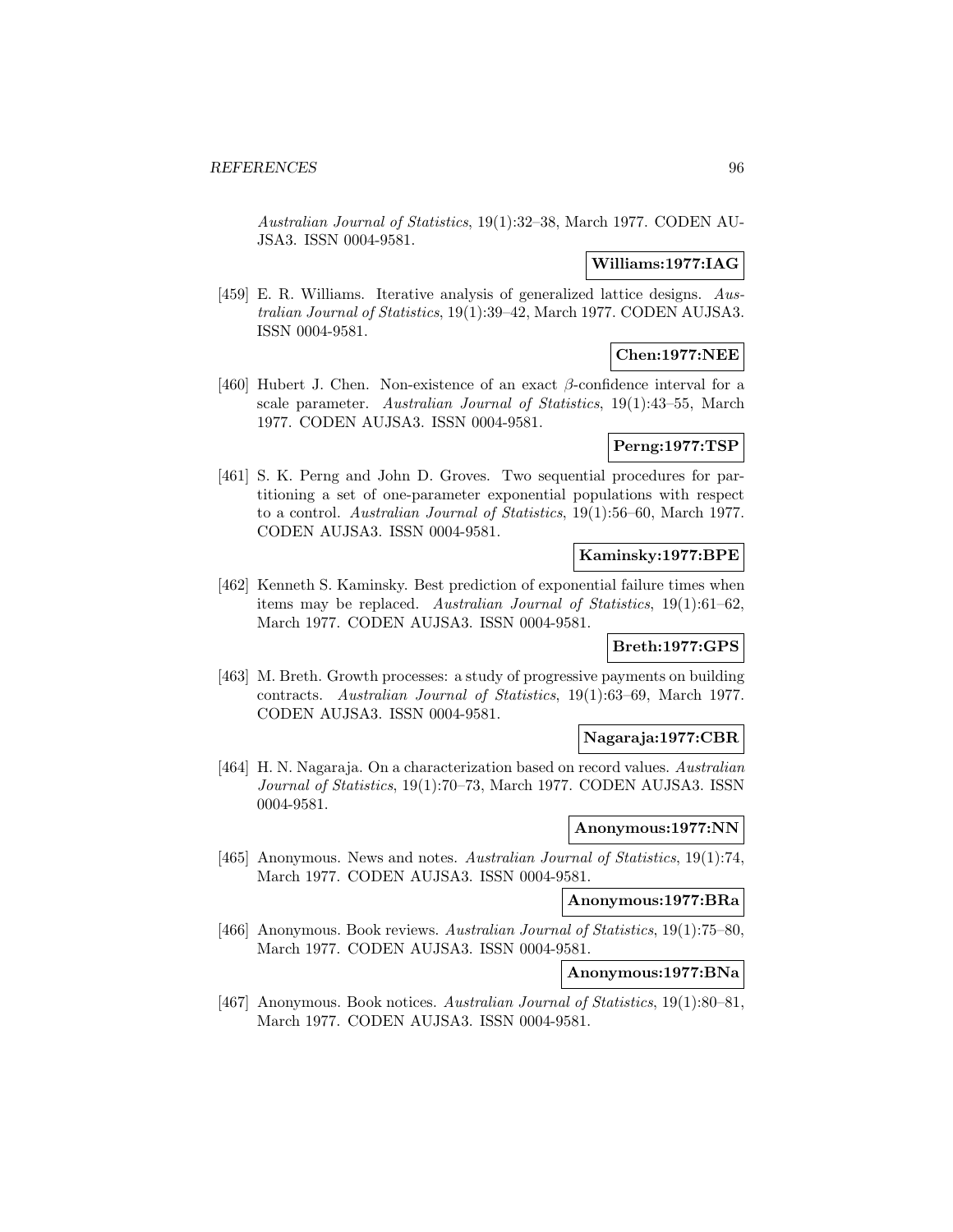#### **Young:1977:FBD**

[468] Christabel M. Young. Family building differences between same sex and mixed sex families in Australia. Australian Journal of Statistics, 19(2): 83–95, June 1977. CODEN AUJSA3. ISSN 0004-9581. Check author name??

# **Singh:1977:NOS**

[469] Ravindra Singh. A note on optimum stratification for equal allocation with ratio and regression methods of estimation. Australian Journal of Statistics, 19(2):96–104, June 1977. CODEN AUJSA3. ISSN 0004-9581.

## **Singh:1977:NUI**

[470] Randhir Singh. A note on the use of incomplete multi-auxiliary information in sample surveys. Australian Journal of Statistics, 19(2):105–107, June 1977. CODEN AUJSA3. ISSN 0004-9581.

#### **Grassia:1977:FDA**

[471] A. Grassia. On a family of distributions with argument between 0 and 1 obtained by transformation of the gamma and derived compound distributions. Australian Journal of Statistics, 19(2):108–114, June 1977. CODEN AUJSA3. ISSN 0004-9581.

## **OBryan:1977:EBE**

[472] Thomas E. O'Bryan and V. Susarla. Empirical Bayes estimation with non-identical components. Continuous case. Australian Journal of Statistics, 19(2):115–125, June 1977. CODEN AUJSA3. ISSN 0004-9581.

#### **Singla:1977:ED**

[473] S. L. Singla. An extension of & designs. Australian Journal of Statistics, 19(2):126–131, June 1977. CODEN AUJSA3. ISSN 0004-9581.

#### **Cressie:1977:MHO**

[474] Noel Cressie. The minimum of higher order gaps. Australian Journal of Statistics, 19(2):132–143, June 1977. CODEN AUJSA3. ISSN 0004-9581.

## **Mase:1977:ASB**

[475] Shigeru Mase. On the attainment of the supremum of the Bhattacharyya lower bounds for variances of estimators. Australian Journal of Statistics, 19(2):144–151, June 1977. CODEN AUJSA3. ISSN 0004-9581.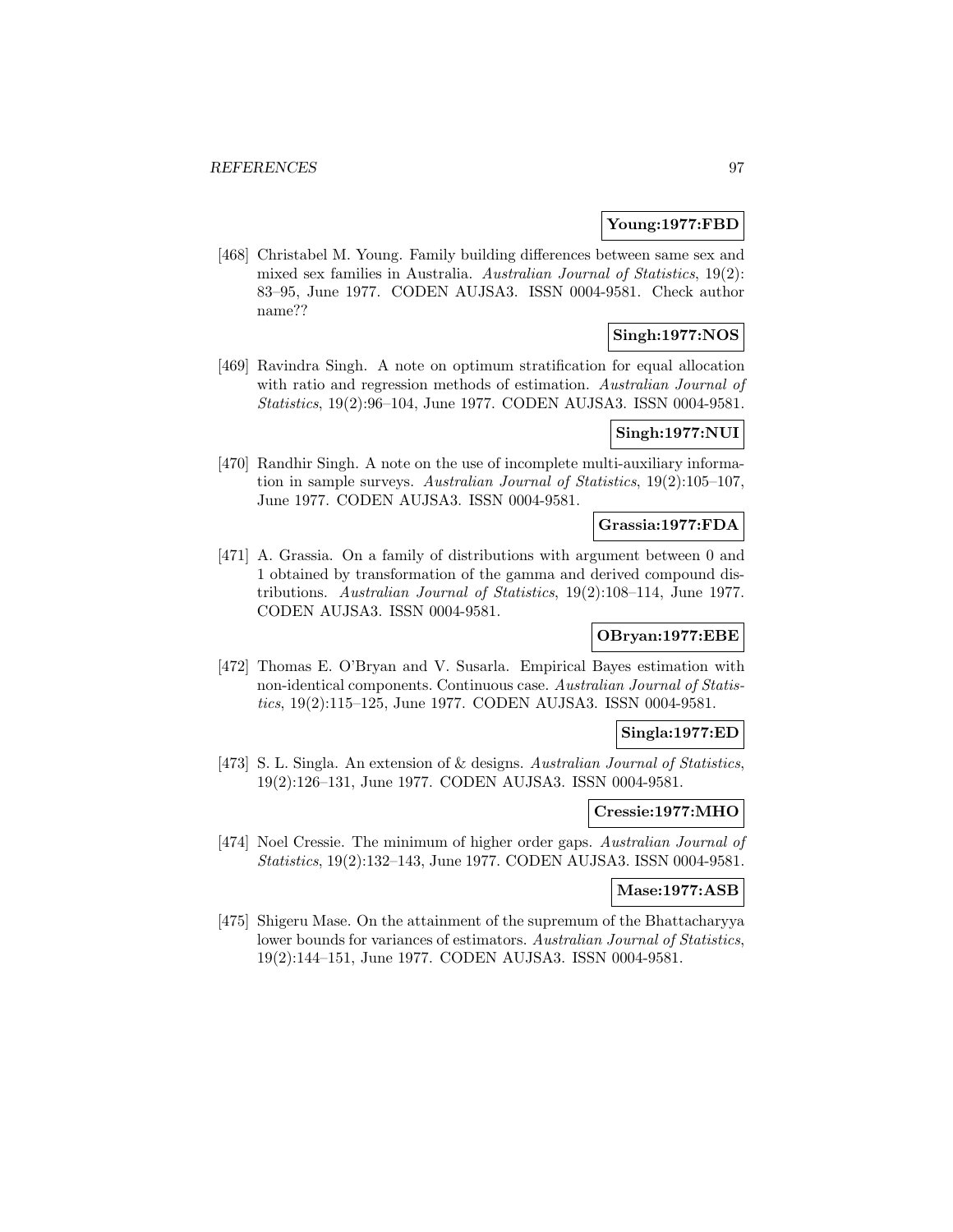### **Feigin:1977:NML**

[476] Paul D. Feigin. A note on maximum likelihood estimation for simple branching processes. Australian Journal of Statistics, 19(2):152–154, June 1977. CODEN AUJSA3. ISSN 0004-9581.

## **Flrey:1977:ARM**

[477] Wm. J. Flrey. Addendum to R. E. Miles' Paper on the Fundamental Formula of Blaschke in Integral Geometry. Australian Journal of Statistics, 19(2):155–156, June 1977. CODEN AUJSA3. ISSN 0004-9581. See [384].

#### **Anonymous:1977:BRb**

[478] Anonymous. Book reviews. Australian Journal of Statistics, 19(2):157– 162, June 1977. CODEN AUJSA3. ISSN 0004-9581.

# **Wei:1977:SSS**

[479] Lee-Jen Wei. Sequential searching schemes for an optimal dosage. Australian Journal of Statistics, 19(3):163–171, September 1977. CODEN AUJSA3. ISSN 0004-9581.

## **Billard:1977:BAS**

[480] L. Billard. Bounds for the average sample number function for a binomial sequential test. Australian Journal of Statistics, 19(3):172–178, September 1977. CODEN AUJSA3. ISSN 0004-9581.

## **Samiuddin:1977:BTH**

[481] M. Samiuddin and Muhammad Hanif. Bayesian test of hypothesis in the multinomial distribution. Australian Journal of Statistics, 19(3):179–184, September 1977. CODEN AUJSA3. ISSN 0004-9581.

### **Wood:1977:A**

[482] J. T. Wood. 466 and all that. Australian Journal of Statistics, 19(3): 185–193, September 1977. CODEN AUJSA3. ISSN 0004-9581.

## **Williams:1977:UBE**

[483] E. R. Williams and H. D. Patterson. Upper bounds for efficiency factors in block designs. Australian Journal of Statistics, 19(3):194–201, September 1977. CODEN AUJSA3. ISSN 0004-9581.

### **Gupta:1977:DST**

[484] A. K. Gupta. On the distribution of sphericity test criterion in the multivariate Gaussian distribution. Australian Journal of Statistics, 19 (3):202–205, September 1977. CODEN AUJSA3. ISSN 0004-9581.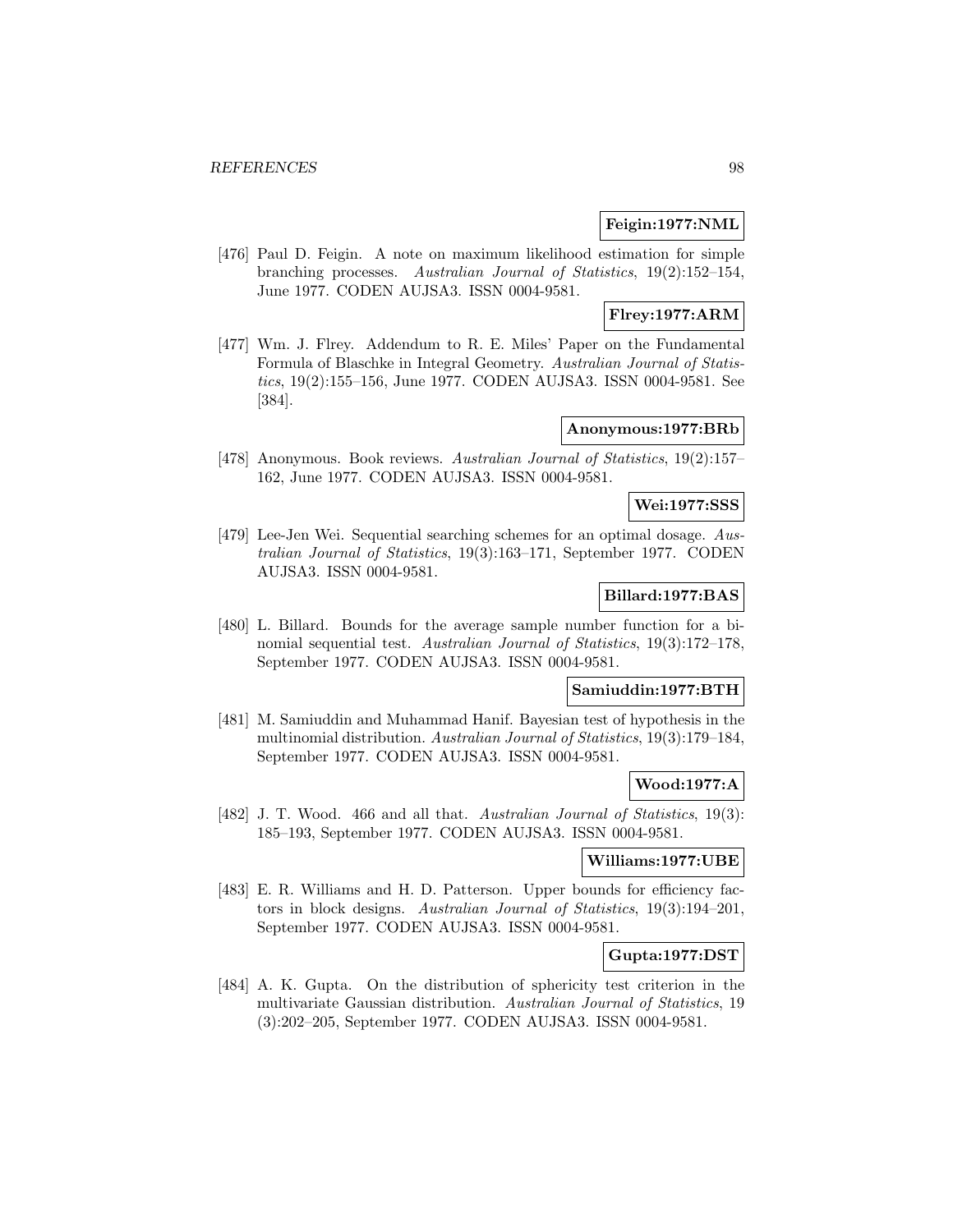## **Davis:1977:ATP**

[485] A. W. Davis. Asymptotic theory for principal component analysis: Nonnormal case. Australian Journal of Statistics, 19(3):206–212, September 1977. CODEN AUJSA3. ISSN 0004-9581.

## **Davis:1977:SSS**

[486] A. W. Davis. Statistical study of a stochastic logarithmic model with hereditary binary interactions. Australian Journal of Statistics, 19(3): 213–225, September 1977. CODEN AUJSA3. ISSN 0004-9581.

# **Shibata:1977:CLS**

[487] Ritei Shibata. Convergence of least squares estimates of autoregressive parameters. Australian Journal of Statistics, 19(3):226–235, September 1977. CODEN AUJSA3. ISSN 0004-9581.

## **Robinson:1977:EVC**

[488] P. M. Robinson. Estimating variances and covariances of sample autocorrelations and autocovariances. Australian Journal of Statistics, 19(3): 236–240, September 1977. CODEN AUJSA3. ISSN 0004-9581.

## **Anonymous:1977:BNb**

[489] Anonymous. Book notices. Australian Journal of Statistics, 19(3):241, September 1977. CODEN AUJSA3. ISSN 0004-9581.

### **Lancaster:1978:SSA**

[490] H. O. Lancaster. Statistical Society of Australia special lecture: (July 12th, 1977): World mortality survey. Australian Journal of Statistics, 20 (1):1–42, March 1978. CODEN AUJSA3. ISSN 0004-9581.

# **Cox:1978:SSA**

[491] D. R. Cox. Statistical Society of Australia the Knibbs Lecture for 1977: (September 5th, 1977): Foundations of statistical inference: the case for eclecticism. Australian Journal of Statistics, 20(1):43–59, March 1978. CODEN AUJSA3. ISSN 0004-9581.

## **Pitman:1978:CRI**

[492] E. J. G. Pitman. The Cramér–Rao inequality. Australian Journal of Statistics, 20(1):60–74, March 1978. CODEN AUJSA3. ISSN 0004-9581.

# **ONeill:1978:ADC**

[493] M. E. O'Neill. Asymptotic distributions of the canonical correlations from contingency tables. Australian Journal of Statistics, 20(1):75–82, March 1978. CODEN AUJSA3. ISSN 0004-9581.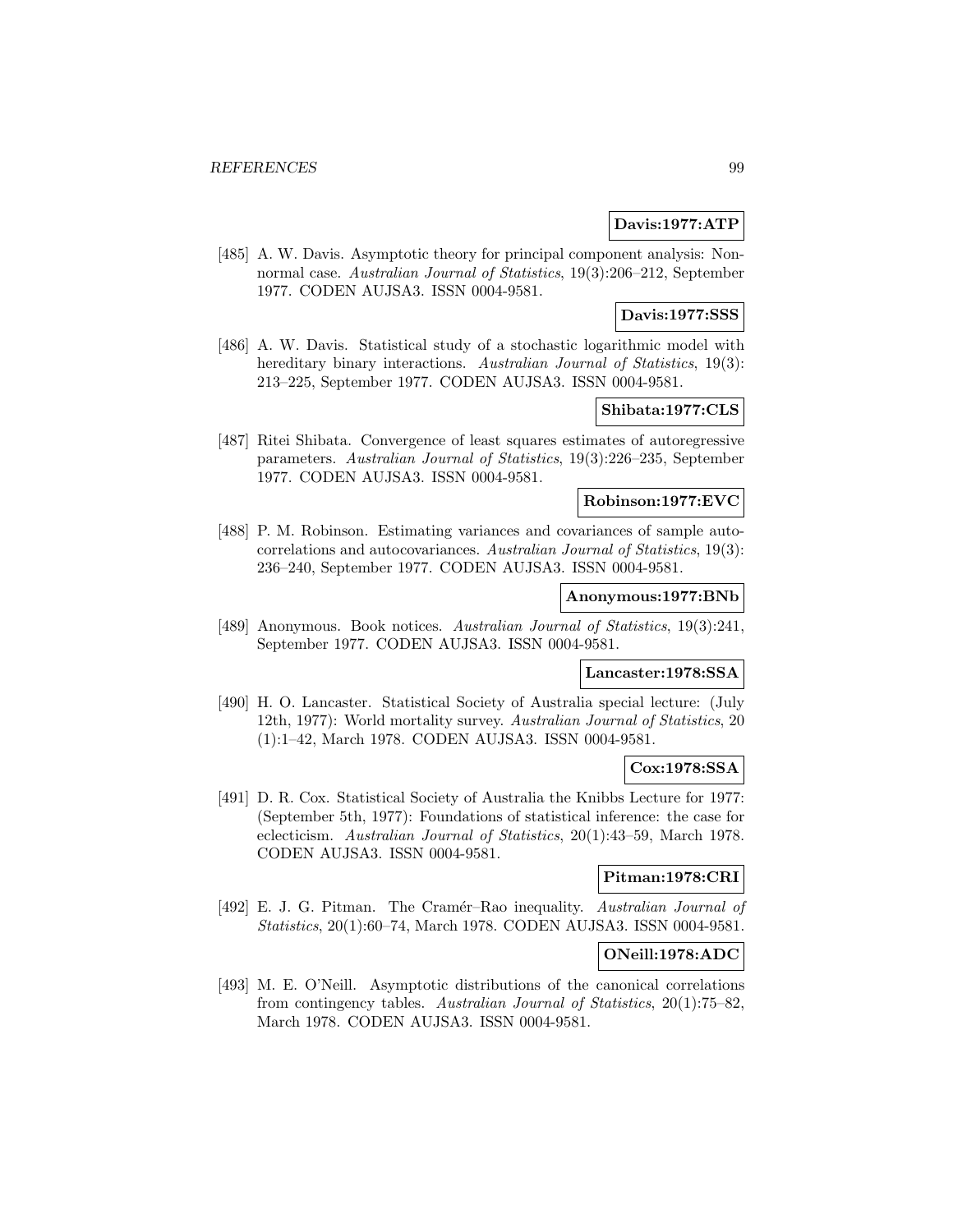#### **Chacko:1978:ETW**

[494] Annie Chacko and A. Dey. On the estimation of total weight in chemical balance weighing designs. Australian Journal of Statistics, 20(1):83–86, March 1978. CODEN AUJSA3. ISSN 0004-9581.

#### **Anonymous:1978:C**

[495] Anonymous. Corrigendum. Australian Journal of Statistics, 20(1):87, March 1978. CODEN AUJSA3. ISSN 0004-9581.

#### **Anonymous:1978:HLM**

[496] Anonymous. Honorary life member. Australian Journal of Statistics, 20 (1):88, March 1978. CODEN AUJSA3. ISSN 0004-9581.

## **Anonymous:1978:BRa**

[497] Anonymous. Book reviews. Australian Journal of Statistics, 20(1):89–97, March 1978. CODEN AUJSA3. ISSN 0004-9581.

### **Anonymous:1978:BRb**

[498] Anonymous. Book reviews. Australian Journal of Statistics, 20(1):95–97, March 1978. CODEN AUJSA3. ISSN 0004-9581.

**Federer:1978:CVD**

[499] W. T. Federer and O. O. Ladipo. A component of variance due to competition. Australian Journal of Statistics, 20(2):99–110, June 1978. CODEN AUJSA3. ISSN 0004-9581.

#### **Preece:1978:RPF**

[500] D. A. Preece, R. A. Bailey, and H. D. Patterson. A randomization problem in forming designs with superimposed treatments. Australian Journal of Statistics, 20(2):111–125, June 1978. CODEN AUJSA3. ISSN 0004-9581.

## **McDonald:1978:RBO**

[501] John McDonald. On the relationship between the optimal extrapolative and other expectations generating methods. Australian Journal of Statistics, 20(2):126–135, June 1978. CODEN AUJSA3. ISSN 0004-9581.

### **Mcdonnell:1978:NAO**

[502] Patrick Mcdonnell, F. Lancaster Jones, and Paul Duncan-Jones. Notes on the Australian occupational classification as a social science research tool. Australian Journal of Statistics, 20(2):136–142, June 1978. CODEN AUJSA3. ISSN 0004-9581.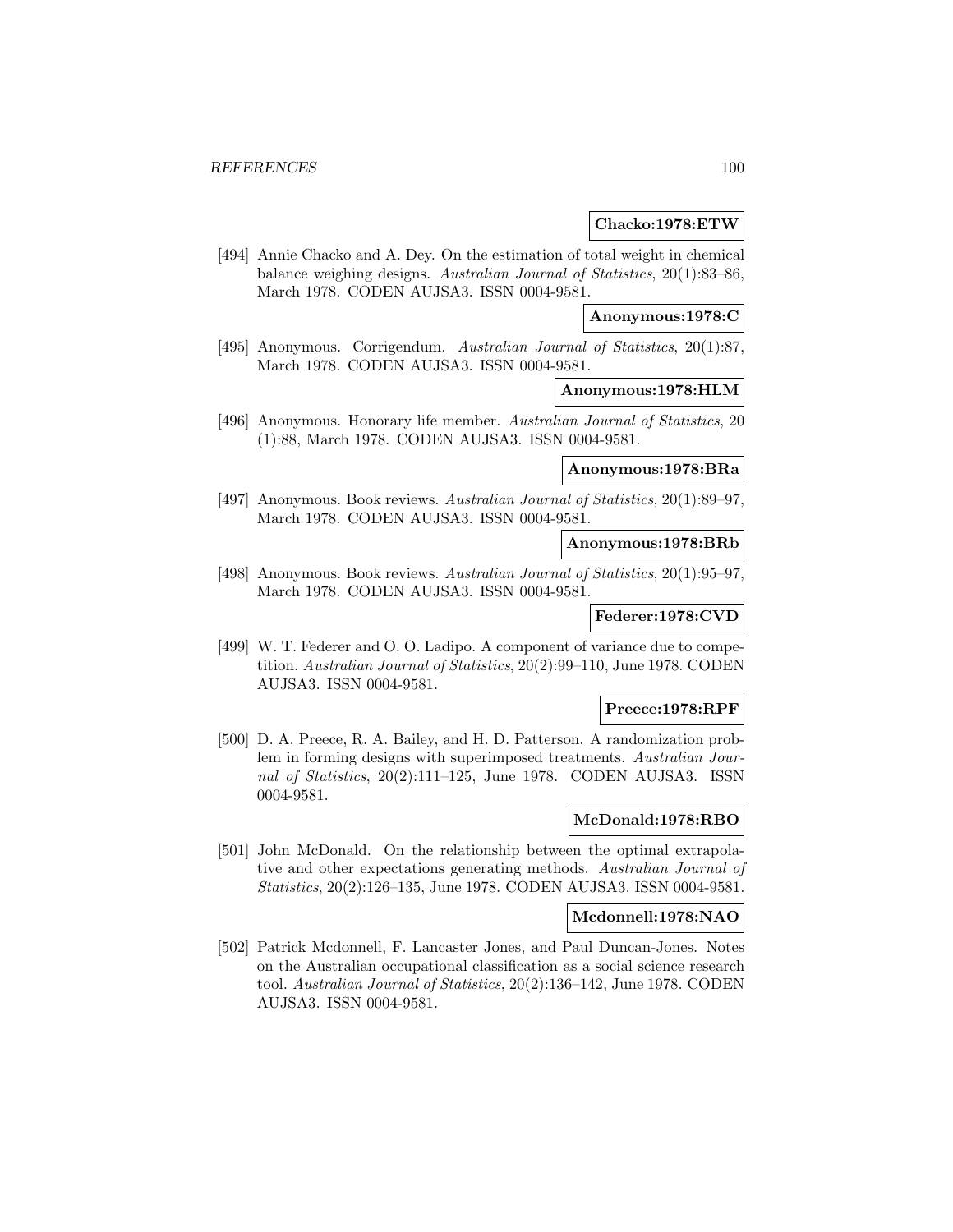### **Horn:1978:SSS**

[503] Robert V. Horn. From social statistics to social indicators. Australian Journal of Statistics, 20(2):143–152, June 1978. CODEN AUJSA3. ISSN 0004-9581.

## **Brown:1978:AEF**

[504] B. M. Brown and D. G. Kildea. Asymptotically equivalent forms of Hodges–Lehmann-type estimates in regression. Australian Journal of Statistics, 20(2):153–160, June 1978. CODEN AUJSA3. ISSN 0004-9581.

### **Chambers:1978:LME**

[505] R. L. Chambers and C. R. Heathcote. A linear model with errors lacking a variance II. Australian Journal of Statistics, 20(2):161–175, June 1978. CODEN AUJSA3. ISSN 0004-9581. See also Part I [429].

## **Nagaraja:1978:EVR**

[506] H. N. Nagaraja. On the expected values of record values. Australian Journal of Statistics, 20(2):176–182, June 1978. CODEN AUJSA3. ISSN 0004-9581.

### **Griffiths:1978:BTD**

[507] R. C. Griffiths. On a bivariate triangular distribution. Australian Journal of Statistics, 20(2):183–185, June 1978. CODEN AUJSA3. ISSN 0004- 9581.

### **Anonymous:1978:BRc**

[508] Anonymous. Book reviews. Australian Journal of Statistics, 20(2):186– 190, June 1978. CODEN AUJSA3. ISSN 0004-9581.

#### **Anonymous:1978:BNa**

[509] Anonymous. Book notices. Australian Journal of Statistics, 20(2):190– 193, June 1978. CODEN AUJSA3. ISSN 0004-9581.

#### **Becker:1978:MDE**

[510] Niels Becker. Models and designs for experiments with mixtures. Australian Journal of Statistics, 20(3):195–208, September 1978. CODEN AUJSA3. ISSN 0004-9581.

#### **Raktoe:1978:CCM**

[511] B. L. Raktoe, A. A. Rayner, and D. O. Chalton. On construction of confounded mixed factorial and lattice designs. Australian Journal of Statistics, 20(3):209–218, September 1978. CODEN AUJSA3. ISSN 0004-9581.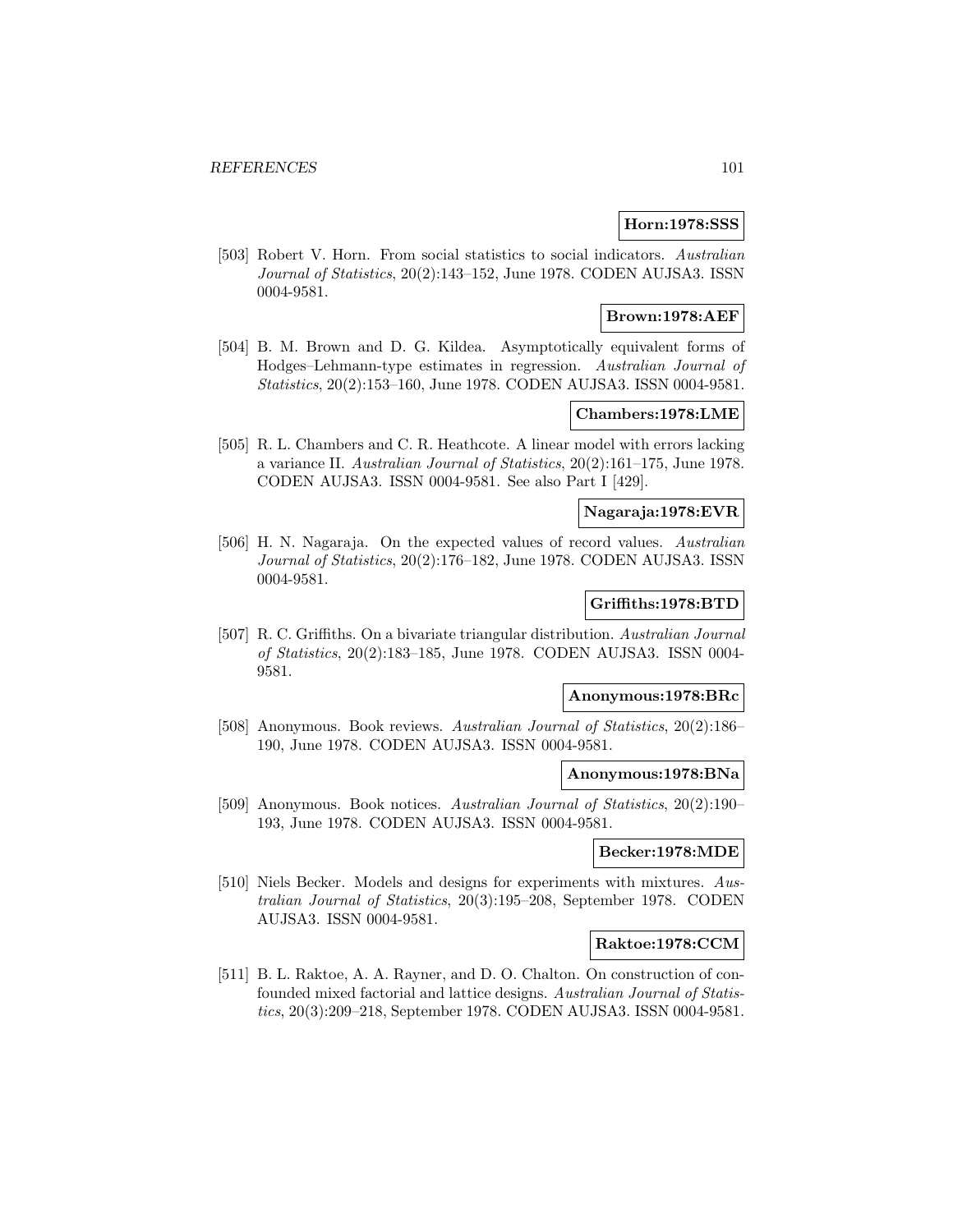### **Freebairn:1978:RCE**

[512] J. W. Freebairn. Recursive coefficient estimates for the evaluation of varying parameters. Australian Journal of Statistics, 20(3):219–228, September 1978. CODEN AUJSA3. ISSN 0004-9581.

# **Bandyopadhyay:1978:CDA**

[513] Shibdas Bandyopadhyay. Classification, distributions and admissibility in autoregressive process. Australian Journal of Statistics, 20(3):229–239, September 1978. CODEN AUJSA3. ISSN 0004-9581.

# **Speed:1978:FTA**

[514] T. P. Speed. A factorisation theorem for adequate statistics. Australian Journal of Statistics, 20(3):240–249, September 1978. CODEN AUJSA3. ISSN 0004-9581.

# **Chaubey:1978:NAF**

[515] Yogendra P. Chaubey and Govind S. Mudholkar. A new approximation for Fisher's Z. Australian Journal of Statistics, 20(3):250–256, September 1978. CODEN AUJSA3. ISSN 0004-9581.

# **Tiku:1978:FMA**

[516] M. L. Tiku and D. Y. N. Yip. A four-moment approximation based on the F distribution. Australian Journal of Statistics, 20(3):257–261, September 1978. CODEN AUJSA3. ISSN 0004-9581.

# **Wong:1978:TLP**

[517] P. G. Wong. A test of the location parameter of the exponential distribution. Australian Journal of Statistics, 20(3):262–269, September 1978. CODEN AUJSA3. ISSN 0004-9581.

#### **Sundaraij:1978:MCR**

[518] N. Sundaraij. A method for confidence regions for nonlinear models. Australian Journal of Statistics, 20(3):270–274, September 1978. CO-DEN AUJSA3. ISSN 0004-9581.

## **Prajneshu:1978:TSS**

[519] Prajneshu. Two-species systems in random environment. Australian Journal of Statistics, 20(3):275–281, September 1978. CODEN AUJSA3. ISSN 0004-9581.

## **Anonymous:1978:BRd**

[520] Anonymous. Book reviews. Australian Journal of Statistics, 20(3):282– 287, September 1978. CODEN AUJSA3. ISSN 0004-9581.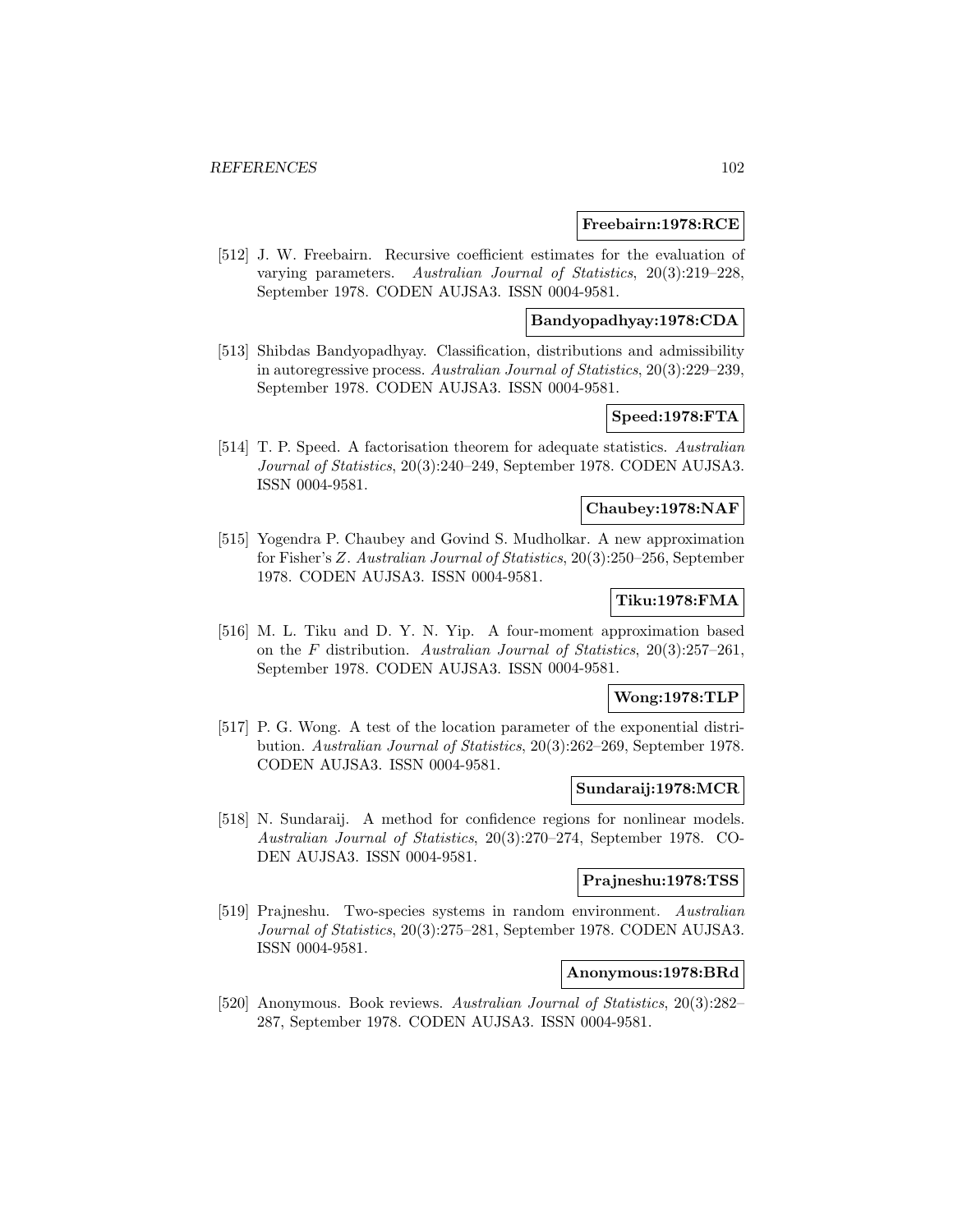### **Anonymous:1978:BNb**

[521] Anonymous. Book notices. Australian Journal of Statistics, 20(3):288– 289, September 1978. CODEN AUJSA3. ISSN 0004-9581.

# **Tallis:1979:RMA**

[522] G. M. Tallis, P. Leppard, T. J. O'Neill, and G. Sarfaty. The relationship of metastatic activity to primary tumor size with special reference to breast cancer. Australian Journal of Statistics, 21(1):1–17, March 1979. CODEN AUJSA3. ISSN 0004-9581.

## **Wilson:1979:ERR**

[523] S. R. Wilson. Examination of regression residuals. Australian Journal of Statistics, 21(1):18–29, March 1979. CODEN AUJSA3. ISSN 0004-9581.

### **Maritz:1979:TMD**

[524] J. S. Maritz. On Theil's method in distribution-free regression. Australian Journal of Statistics, 21(1):30–35, March 1979. CODEN AUJSA3. ISSN 0004-9581.

## **Kanji:1979:PAA**

[525] G. K. Kanji. Power aspects of analysis of variance in fixed effect model one-way classification. Australian Journal of Statistics, 21(1):36–44, March 1979. CODEN AUJSA3. ISSN 0004-9581.

## **Jones:1979:ETS**

[526] Roger G. Jones. The efficiency of time series estimators for repeated surveys. Australian Journal of Statistics, 21(1):45–56, March 1979. CODEN AUJSA3. ISSN 0004-9581.

## **Panda:1979:NSI**

[527] Radha Madhab Panda. A non-sequential inventory model with variable supply. Australian Journal of Statistics, 21(1):57–65, March 1979. CO-DEN AUJSA3. ISSN 0004-9581.

## **Alvo:1979:SEP**

[528] Mayer Alvo and Paul Cabilio. On the sequential estimation of the probability of success. Australian Journal of Statistics,  $21(1):66-70$ , March 1979. CODEN AUJSA3. ISSN 0004-9581.

#### **Hasofer:1979:ISV**

[529] A. M. Hasofer and R. B. Davis. On the identification of the selection variable in Pearson's selection model. Australian Journal of Statistics, 21(1):71–77, March 1979. CODEN AUJSA3. ISSN 0004-9581.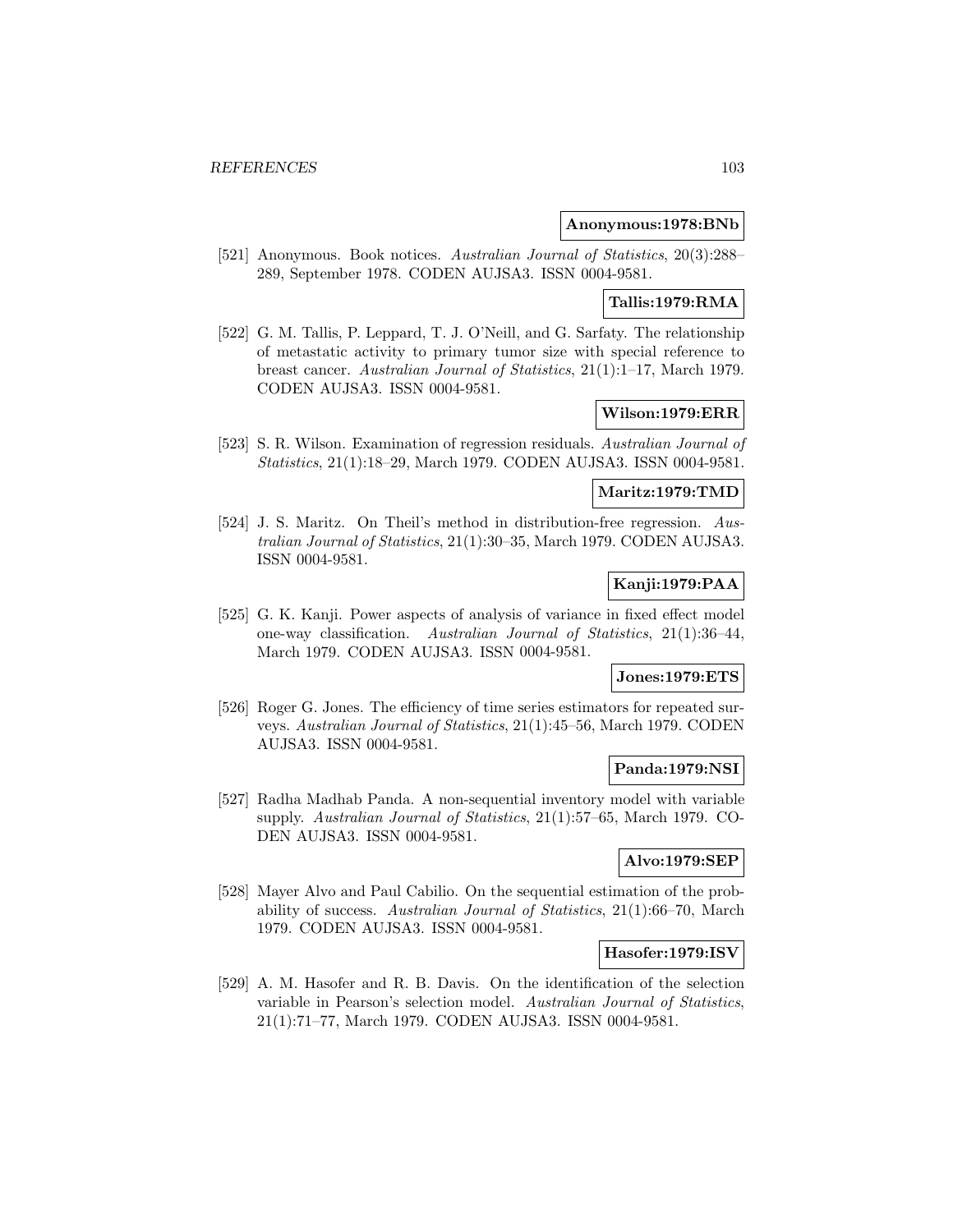#### **Shanbhag:1979:SRR**

[530] D. N. Shanbhag and J. Panaretos. Some results related to the Rao– Rubin characterization of the Poisson distribution. Australian Journal of Statistics, 21(1):78–83, March 1979. CODEN AUJSA3. ISSN 0004- 9581.

#### **Anonymous:1979:BRa**

[531] Anonymous. Book reviews. Australian Journal of Statistics, 21(1):84–92, March 1979. CODEN AUJSA3. ISSN 0004-9581.

# **Anonymous:1979:C**

[532] Anonymous. Corrigendum. Australian Journal of Statistics, 21(1):92, March 1979. CODEN AUJSA3. ISSN 0004-9581.

### **Nicholls:1979:ATS**

[533] D. F. Nicholls. The analysis of time series — the time domain approach. Australian Journal of Statistics, 21(2):93–120, June 1979. CODEN AU-JSA3. ISSN 0004-9581.

# **Pukkila:1979:BPO**

[534] T. Pukkila. The bias in periodogram ordinates and the estimation of ARMA models in the frequency domain. Australian Journal of Statistics, 21(2):121–128, June 1979. CODEN AUJSA3. ISSN 0004-9581.

### **Praetz:1979:DOV**

[535] Peter D. Praetz. The detection of omitted variables by Durbin–Watson statistics in multiple regression models. Australian Journal of Statistics, 21(2):129–138, June 1979. CODEN AUJSA3. ISSN 0004-9581.

# **Brockwell:1979:EPS**

[536] P. J. Brockwell and B. M. Brown. Estimation for the positive stable laws, I. Australian Journal of Statistics, 21(2):139–148, June 1979. CODEN AUJSA3. ISSN 0004-9581.

## **Bofinger:1979:TSS**

[537] Eve Bofinger. Two stage selection problem for normal populations with unequal variances. Australian Journal of Statistics,  $21(2):149-156$ , June 1979. CODEN AUJSA3. ISSN 0004-9581.

### **Ohtani:1979:OCV**

[538] Kazuhiro Ohtani and Toshihisa Toyoda. Optimal critical values for a preliminary test in pooling means. Australian Journal of Statistics, 21 (2):157–161, June 1979. CODEN AUJSA3. ISSN 0004-9581.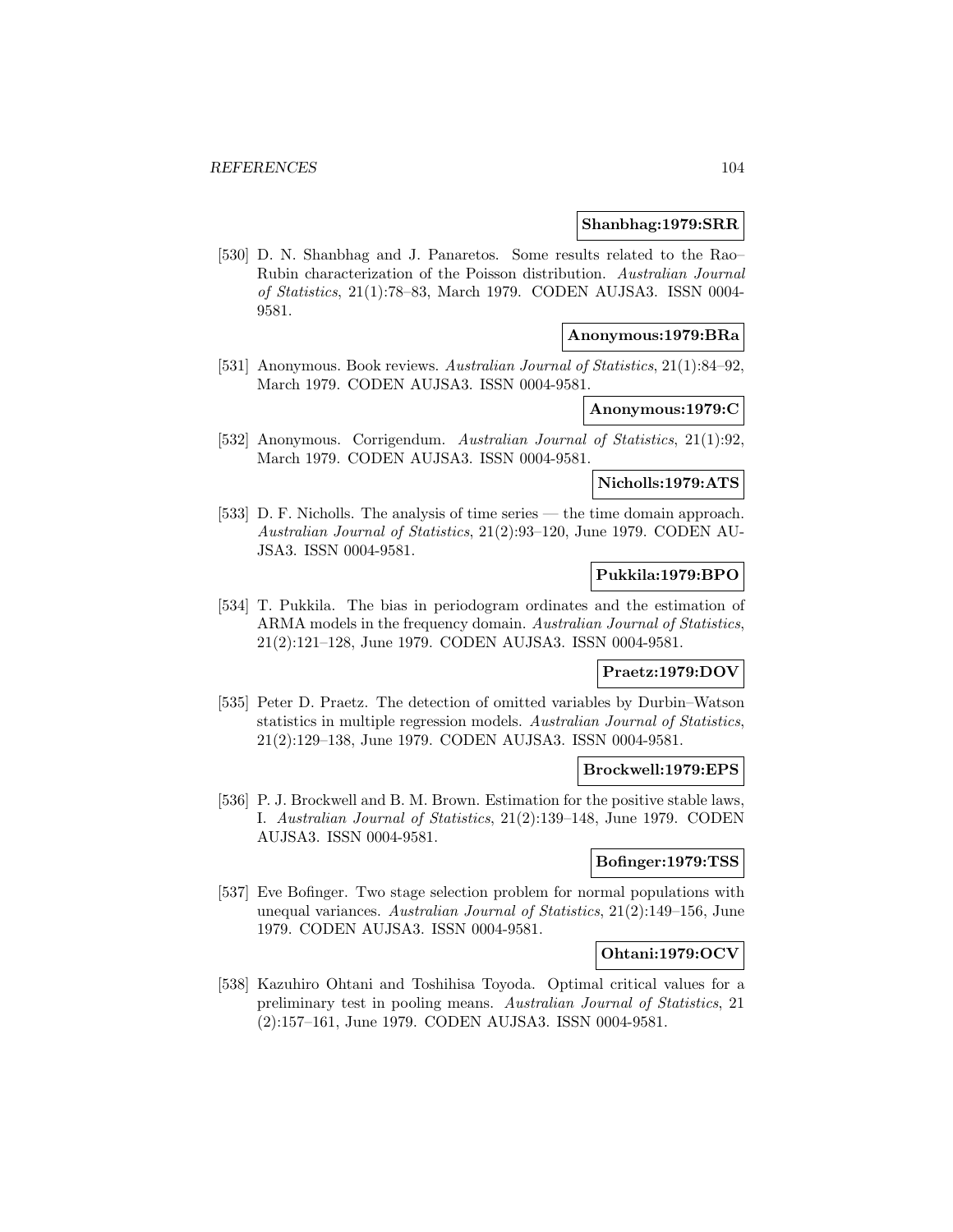#### **Chaudhuri:1979:EMF**

[539] A. Chaudhuri and R. Arnab. On estimating the mean of a finite population sampled on two occasions with varying probabilities. Australian Journal of Statistics, 21(2):162–165, June 1979. CODEN AUJSA3. ISSN 0004-9581.

### **Arnold:1979:SCC**

[540] B. C. Arnold. Some characterizations of the Cauchy distribution. Australian Journal of Statistics, 21(2):166–169, June 1979. CODEN AU-JSA3. ISSN 0004-9581.

### **Preece:1979:SBD**

[541] D. A. Preece. Supplementary bibliography of designs for experiments in three dimensions. Australian Journal of Statistics, 21(2):170–172, June 1979. CODEN AUJSA3. ISSN 0004-9581.

### **Anonymous:1979:PM**

[542] Anonymous. Pitman Medal. Australian Journal of Statistics, 21(2):173– 174, June 1979. CODEN AUJSA3. ISSN 0004-9581.

## **Anonymous:1979:BRb**

[543] Anonymous. Book reviews. Australian Journal of Statistics, 21(2):175– 183, June 1979. CODEN AUJSA3. ISSN 0004-9581.

#### **Anonymous:1979:BN**

[544] Anonymous. Book notices. Australian Journal of Statistics, 21(2):184– 185, June 1979. CODEN AUJSA3. ISSN 0004-9581.

# **Moran:1979:PHL**

[545] P. A. P. Moran. Professor H. O. Lancaster F.A.A. Australian Journal of Statistics, 21(3):187, September 1979. CODEN AUJSA3. ISSN 0004- 9581.

## **Anonymous:1979:BHL**

[546] Anonymous. Bibliography of H. O. Lancaster. Australian Journal of Statistics, 21(3):188–192, September 1979. CODEN AUJSA3. ISSN 0004-9581.

### **Zolotarev:1979:IMP**

[547] V. M. Zolotarev. Ideal metrics in the problems of probability theory and mathematical statistics. Australian Journal of Statistics, 21(3):193–208, September 1979. CODEN AUJSA3. ISSN 0004-9581.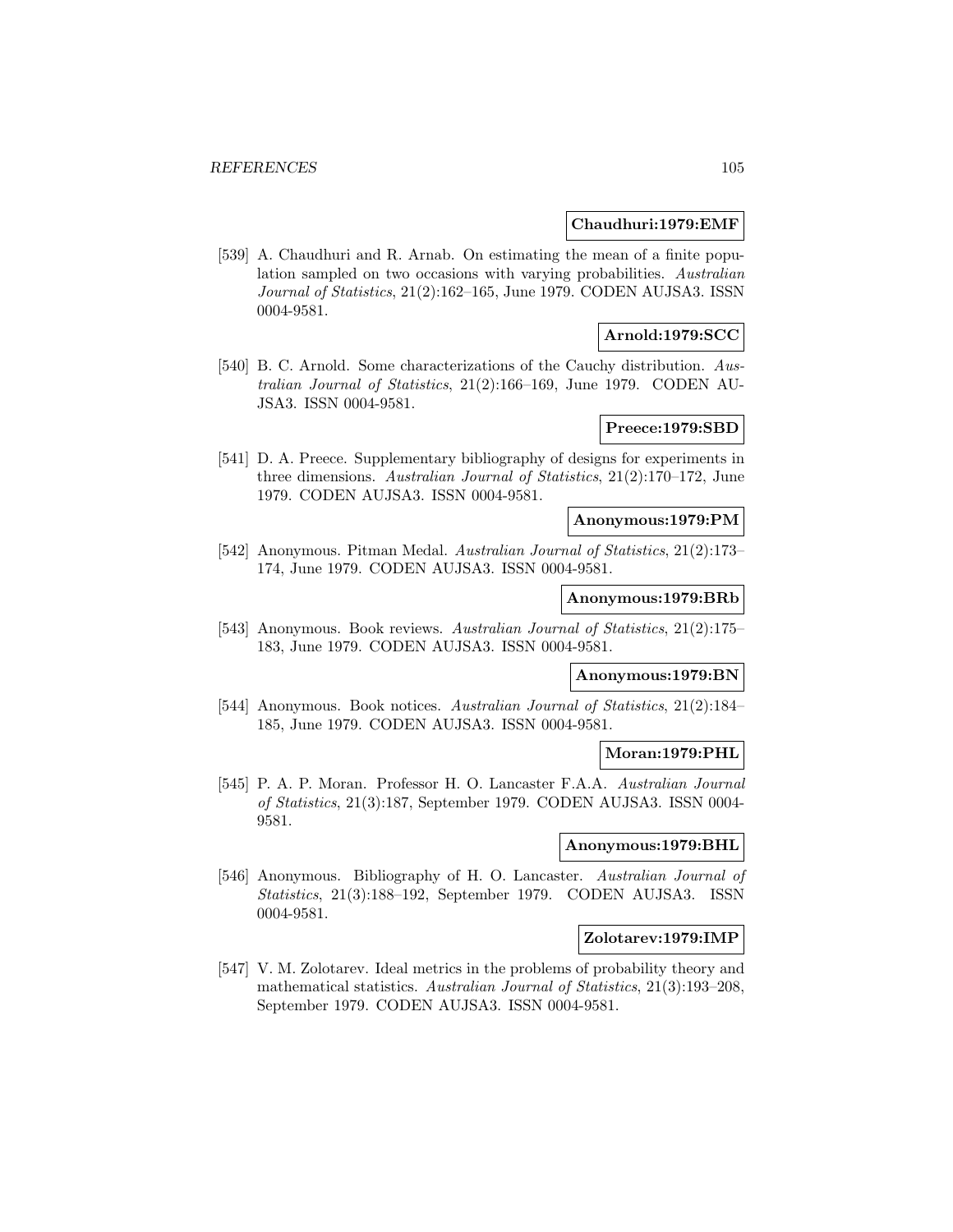#### **Seneta:1979:RHW**

[548] E. Seneta. Round the historical work on Bienaymé. Australian Journal of Statistics, 21(3):209–220, September 1979. CODEN AUJSA3. ISSN 0004-9581.

## **Eagleson:1979:OES**

[549] G. K. Eagleson. Orthogonal expansions and U-statistics. Australian Journal of Statistics, 21(3):221–237, September 1979. CODEN AUJSA3. ISSN 0004-9581.

# **Griffiths:1979:ACB**

[550] R. C. Griffiths, R. K. Milne, and R. Wood. Aspects of correlation in bivariate Poisson distributions and processes. Australian Journal of Statistics, 21(3):238–255, September 1979. CODEN AUJSA3. ISSN 0004-9581.

# **Lai:1979:OMM**

[551] C. D. Lai and D. Vere-Jones. Odd man out — the Meixner hypergeometric distribution. Australian Journal of Statistics, 21(3):256–265, September 1979. CODEN AUJSA3. ISSN 0004-9581.

### **Armitage:1979:DCT**

[552] P. Armitage. The design of clinical trials. Australian Journal of Statistics, 21(3):266–281, September 1979. CODEN AUJSA3. ISSN 0004-9581.

# **Heyde:1979:APS**

[553] C. C. Heyde. On assessing the potential severity of an outbreak of a rare infectious disease: a Bayesian approach. Australian Journal of Statistics, 21(3):282–292, September 1979. CODEN AUJSA3. ISSN 0004-9581.

### **Moran:1979:UCL**

[554] P. A. P. Moran. The use of correlation in large samples. Australian Journal of Statistics, 21(3):293–300, September 1979. CODEN AUJSA3. ISSN 0004-9581.

# **Robinson:1979:OTS**

[555] J. Robinson. Optimal tests of significance. Australian Journal of Statistics, 21(3):301–310, September 1979. CODEN AUJSA3. ISSN 0004-9581.

#### **Hamdan:1979:SPB**

[556] M. A. Hamdan. On the structure of Pearson's biserial correlation. Australian Journal of Statistics, 21(3):311–314, September 1979. CODEN AUJSA3. ISSN 0004-9581.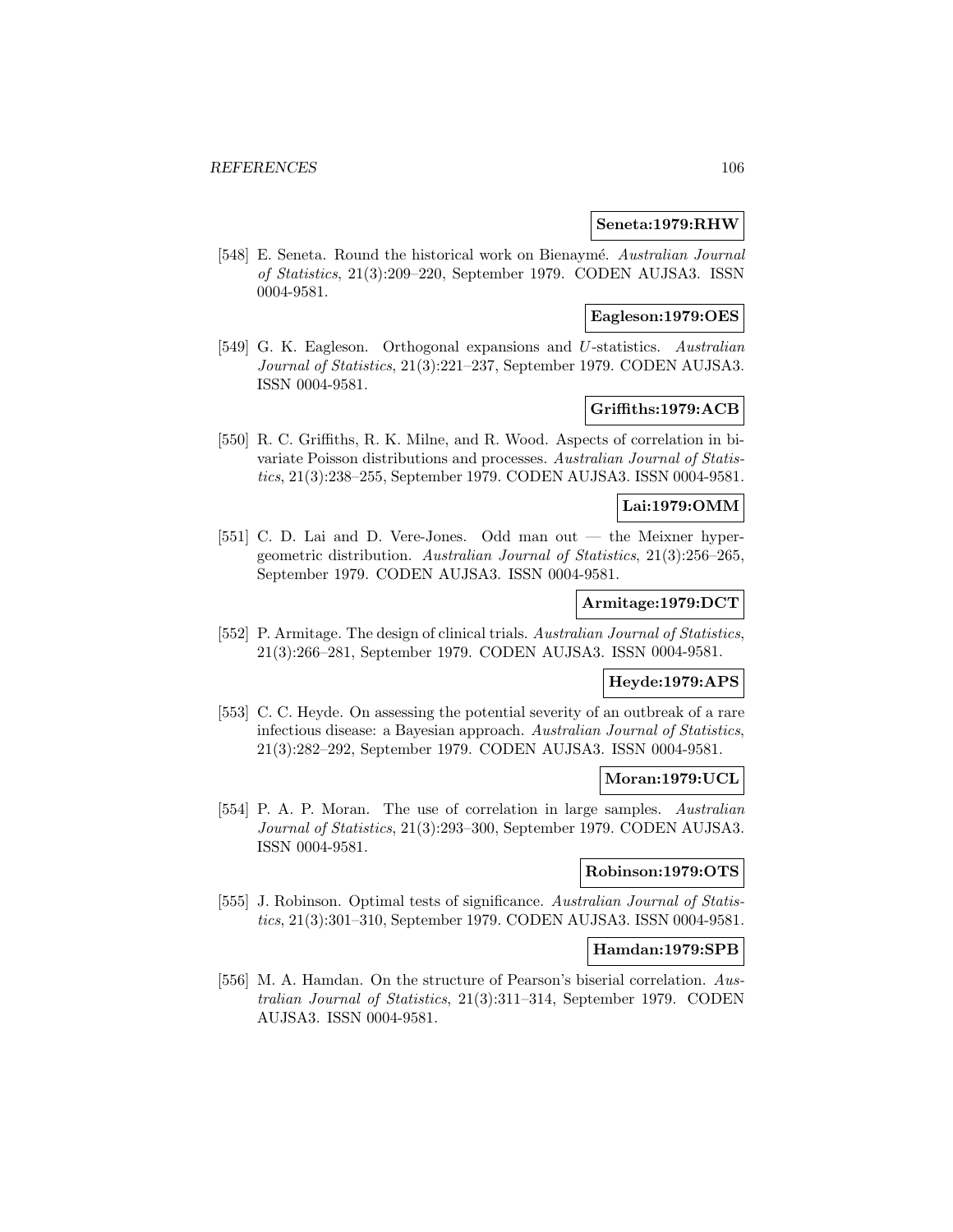## **Pollard:1979:MAC**

[557] J. H. Pollard. Matrix analysis of the cash flows and reserves of a life Office. Australian Journal of Statistics, 21(3):315–324, September 1979. CODEN AUJSA3. ISSN 0004-9581.

## **Tallis:1980:SBC**

[558] G. M. Tallis, T. J. O'Neu, P. Leppard, and G. Sarfaty. Screening for breast cancer. Australian Journal of Statistics, 22(1):1–23, March 1980. CODEN AUJSA3. ISSN 0004-9581.

## **Fischer:1980:SEE**

[559] A. J. Fischer. Sampling errors in the electoral process for the Australian Senate. Australian Journal of Statistics, 22(1):24–39, March 1980. CO-DEN AUJSA3. ISSN 0004-9581.

## **McDunnough:1980:FVR**

[560] Philip McDunnough and David B. Wolfson. Fixed versus random sampling of certain continuous parameter processes. Australian Journal of Statistics, 22(1):40–49, March 1980. CODEN AUJSA3. ISSN 0004-9581.

## **Shorack:1980:SLI**

[561] Galen R. Shorack. Some law of the iterated logarithm type results for the empirical process. Australian Journal of Statistics, 22(1):50–59, March 1980. CODEN AUJSA3. ISSN 0004-9581.

# **Enns:1980:RPO**

[562] E. G. Enns and P. F. Ehlers. Random paths originating within a convex region and terminating on its surface. Australian Journal of Statistics, 22(1):60–68, March 1980. CODEN AUJSA3. ISSN 0004-9581.

## **Shirakura:1980:NSC**

[563] Teruhiro Shirakura. Necessary and sufficient condition for a balanced array of strength 21 to be a balanced fractional 2 factorial design of resolution 21. Australian Journal of Statistics, 22(1):69–74, March 1980. CODEN AUJSA3. ISSN 0004-9581.

# **Fisher:1980:NML**

[564] N. I. Fisher and H. M. Hudson. A note on the multivariate linear model with constraints on the dependent vector. Australian Journal of Statistics, 22(1):75–78, March 1980. CODEN AUJSA3. ISSN 0004-9581.

## **Anonymous:1980:BRa**

[565] Anonymous. Book reviews. Australian Journal of Statistics, 22(1):79–96, March 1980. CODEN AUJSA3. ISSN 0004-9581.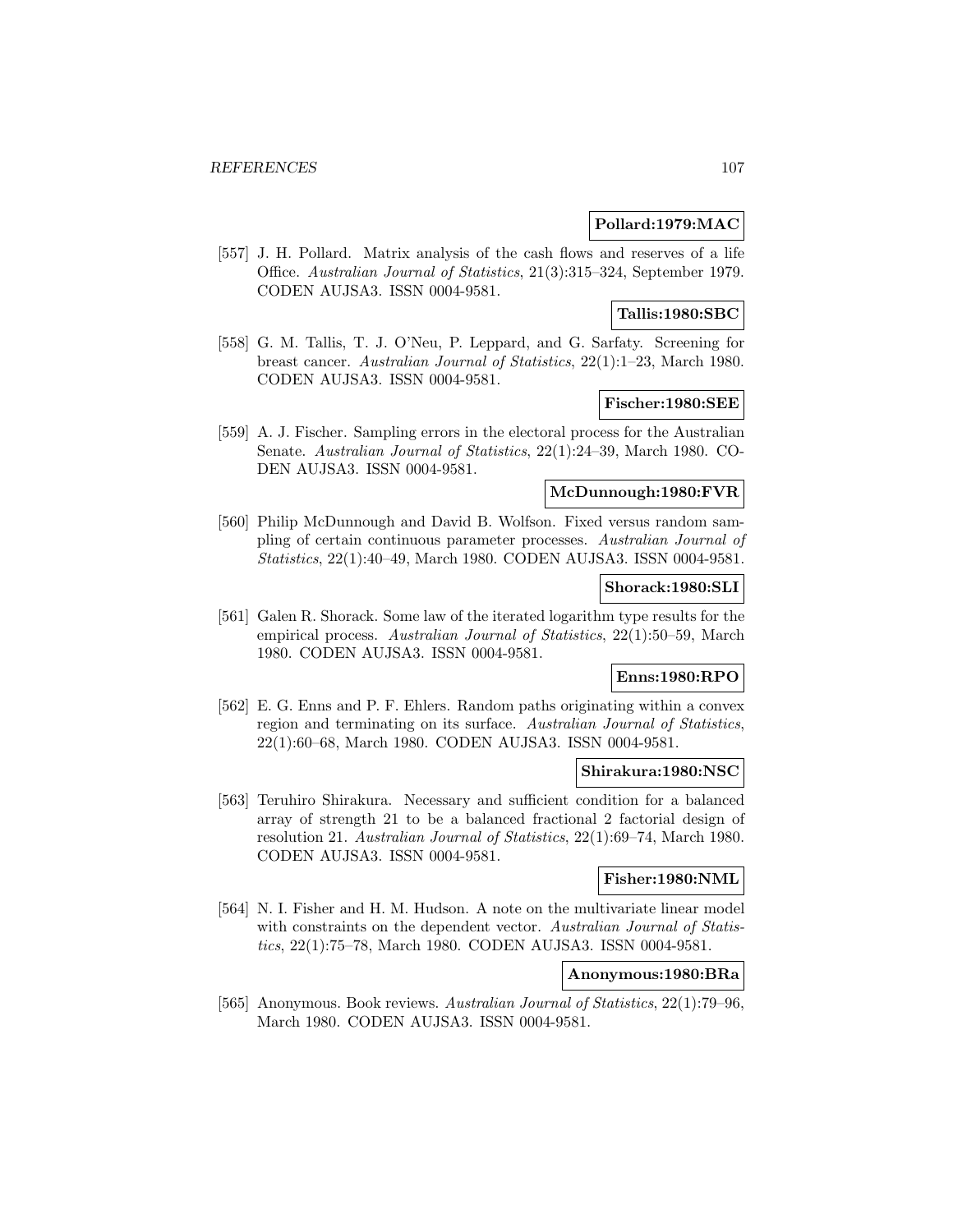### **Anonymous:1980:C**

[566] Anonymous. Corrigenda. Australian Journal of Statistics, 22(1):97–98, March 1980. CODEN AUJSA3. ISSN 0004-9581.

#### **Norton:1980:IPE**

[567] W. E. Norton. Information problems and economic advising. Australian Journal of Statistics, 22(2):101–124, June 1980. CODEN AUJSA3. ISSN 0004-9581.

### **Watterson:1980:DNS**

[568] G. A. Watterson and R. Anderson. Detecting natural selection: the stepwise mutation model with heterosis. Australian Journal of Statistics, 22(2):125–142, June 1980. CODEN AUJSA3. ISSN 0004-9581.

## **Cressie:1980:RAO**

[569] Noel Cressie. Relaxing assumptions in the one sample t-test. Australian Journal of Statistics, 22(2):143–153, June 1980. CODEN AUJSA3. ISSN 0004-9581.

### **Brown:1980:MES**

[570] B. M. Brown. Median estimates in simple linear regression. Australian Journal of Statistics, 22(2):154–165, June 1980. CODEN AUJSA3. ISSN 0004-9581.

# **Spurr:1980:EDB**

[571] Barrie D. Spurr. The exact distribution of the Bell–Doksum test of independence. Australian Journal of Statistics, 22(2):166–171, June 1980. CODEN AUJSA3. ISSN 0004-9581.

### **DeSilva:1980:TIB**

[572] B. M. DeSilva and R. C. Griffiths. A test of independence for bivariate symmetric stable distributions. Australian Journal of Statistics, 22(2): 172–177, June 1980. CODEN AUJSA3. ISSN 0004-9581.

## **Baruah:1980:MSP**

[573] H. K. Baruah and G. P. Bhattacharjee. A modification of the sequential probability ratio test for testing a normal mean. Australian Journal of Statistics, 22(2):178–187, June 1980. CODEN AUJSA3. ISSN 0004-9581.

## **Byth:1980:LRC**

[574] K. Byth and G. J. McLachlan. Logistic regression compared to normal discrimination for non-normal populations. Australian Journal of Statistics, 22(2):188–196, June 1980. CODEN AUJSA3. ISSN 0004-9581.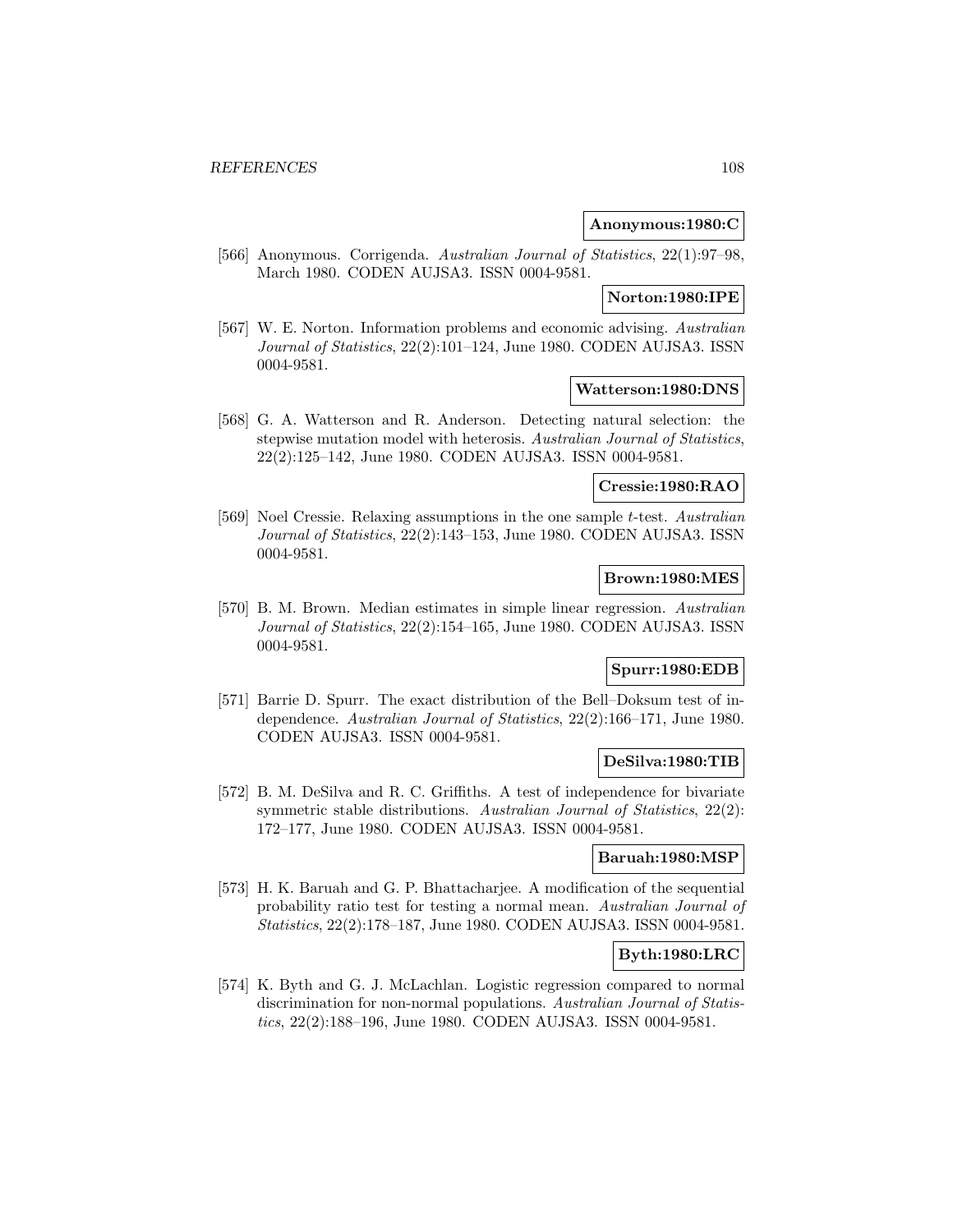#### **Gleeson:1980:BPR**

[575] A. C. Gleeson and C. A. McGilchrist. Bilateral processes on a rectangular lattice. Australian Journal of Statistics, 22(2):197–206, June 1980. CODEN AUJSA3. ISSN 0004-9581.

## **Breth:1980:QEP**

[576] M. Breth. Quantile estimation and probability coverages. Australian Journal of Statistics, 22(2):207–211, June 1980. CODEN AUJSA3. ISSN 0004-9581.

### **Phatarfod:1980:BDS**

[577] Ravindra M. Phatarfod. The bottomless dam with seasonal inputs. Australian Journal of Statistics, 22(2):212–217, June 1980. CODEN AU-JSA3. ISSN 0004-9581.

## **Ho:1980:MUH**

[578] E. W. H. Ho. Model-unbiasedness and the Horvitz–Thompson estimator in finite population sampling. Australian Journal of Statistics,  $22(2)$ : 218–225, June 1980. CODEN AUJSA3. ISSN 0004-9581.

### **Anonymous:1980:BRb**

[579] Anonymous. Book reviews. Australian Journal of Statistics, 22(2):226– 233, June 1980. CODEN AUJSA3. ISSN 0004-9581.

# **Anonymous:1980:BNa**

[580] Anonymous. Book notices. Australian Journal of Statistics, 22(2):233– 235, June 1980. CODEN AUJSA3. ISSN 0004-9581.

#### **McLachlan:1980:CAS**

[581] G. J. McLachlan and J. N. Holt. The covariance analysis of some censored survival data from a large scale study of melanoma. Australian Journal of Statistics, 22(3):237–249, September 1980. CODEN AUJSA3. ISSN 0004-9581.

### **Marcus:1980:TSP**

[582] Ruth Marcus. Two-stage procedures for testing homogeneity of means against ordered alternatives in one-way ANOVA with common unknown variance. Australian Journal of Statistics, 22(3):250–259, September 1980. CODEN AUJSA3. ISSN 0004-9581.

### **Tiku:1980:GFS**

[583] M. L. Tiku. Goodness of fit statistics based on the spacings of complete or censored samples. Australian Journal of Statistics, 22(3):260–275, September 1980. CODEN AUJSA3. ISSN 0004-9581.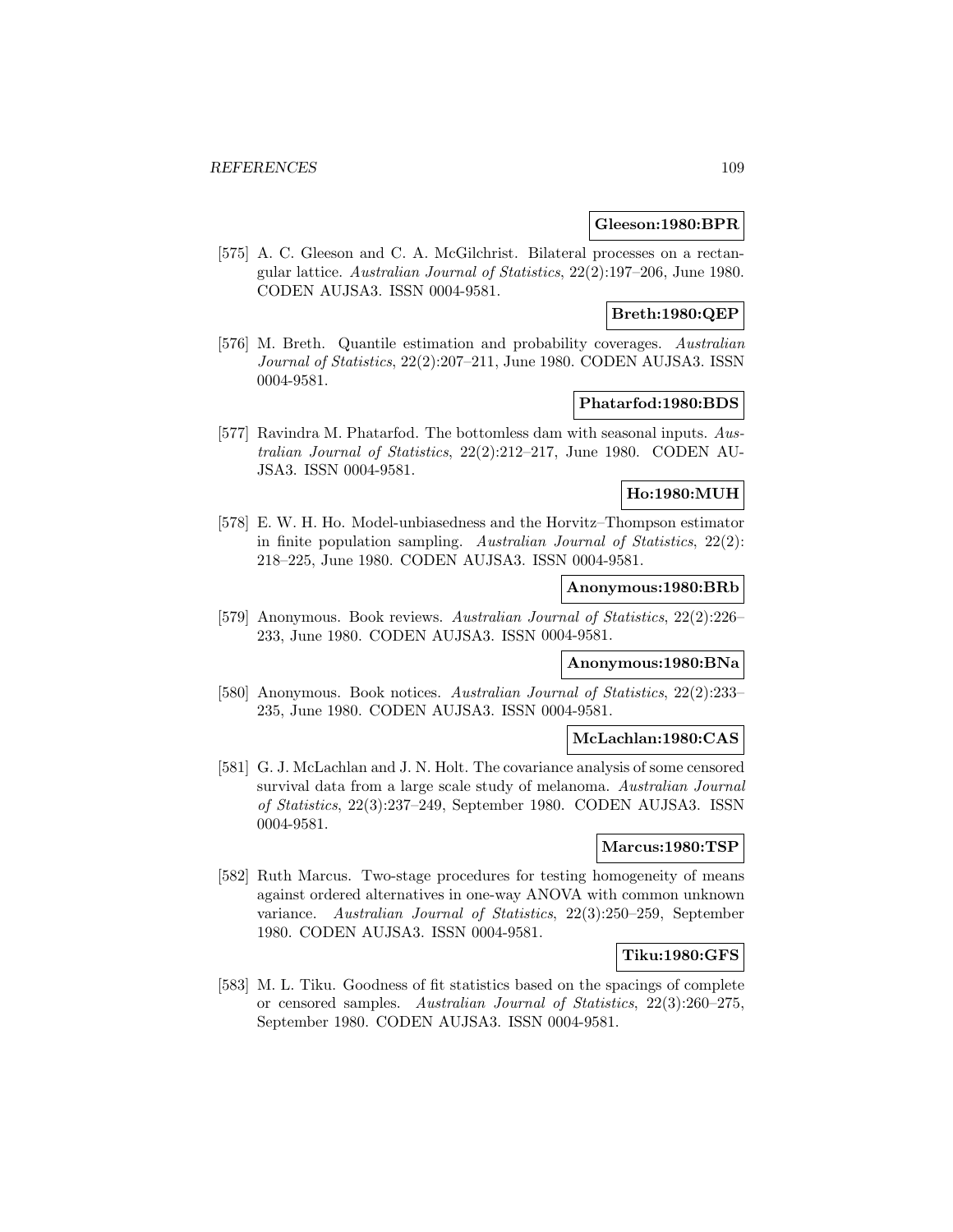#### **Weer:1980:TIM**

[584] D. R. Weer and A. P. Basu. Testing for independence in multivariate exponential distributions. Australian Journal of Statistics, 22(3):276– 288, September 1980. CODEN AUJSA3. ISSN 0004-9581.

### **Moran:1980:TLS**

[585] P. A. P. Moran. Testing the largest of a set of correlation coefficients. Australian Journal of Statistics, 22(3):289–297, September 1980. CO-DEN AUJSA3. ISSN 0004-9581.

## **Hatanaka:1980:NNA**

[586] Michio Hatanaka. Note: a note on the application of the Kalman filter to regression models with some parameters varying over time and others unvarying. Australian Journal of Statistics, 22(3):298–306, September 1980. CODEN AUJSA3. ISSN 0004-9581.

#### **Saunders:1980:AML**

[587] I. W. Saunders. An approximate maximum likelihood estimator for chain binomial models. Australian Journal of Statistics, 22(3):307–316, September 1980. CODEN AUJSA3. ISSN 0004-9581.

# **Watson:1980:TSP**

[588] Dan A. Watson and Saul Blumenthal. A two stage procedure for estimating the size of a truncated exponential sample. Australian Journal of Statistics, 22(3):317–327, September 1980. CODEN AUJSA3. ISSN 0004-9581.

### **Singh:1980:MVU**

[589] Jagbir Singh. Minimum variance unbiased estimation of probability densities. Australian Journal of Statistics, 22(3):328–331, September 1980. CODEN AUJSA3. ISSN 0004-9581.

## **Akahira:1980:NNP**

[590] Masafumi Akahira and Kei Takeuchi. Note: a note on prediction sufficiency (adequacy) and sufficiency. Australian Journal of Statistics, 22 (3):332–335, September 1980. CODEN AUJSA3. ISSN 0004-9581.

#### **Moore:1980:RSP**

[591] Marc Moore. Random sampling in pattern reconstruction. Australian Journal of Statistics, 22(3):336–340, September 1980. CODEN AUJSA3. ISSN 0004-9581.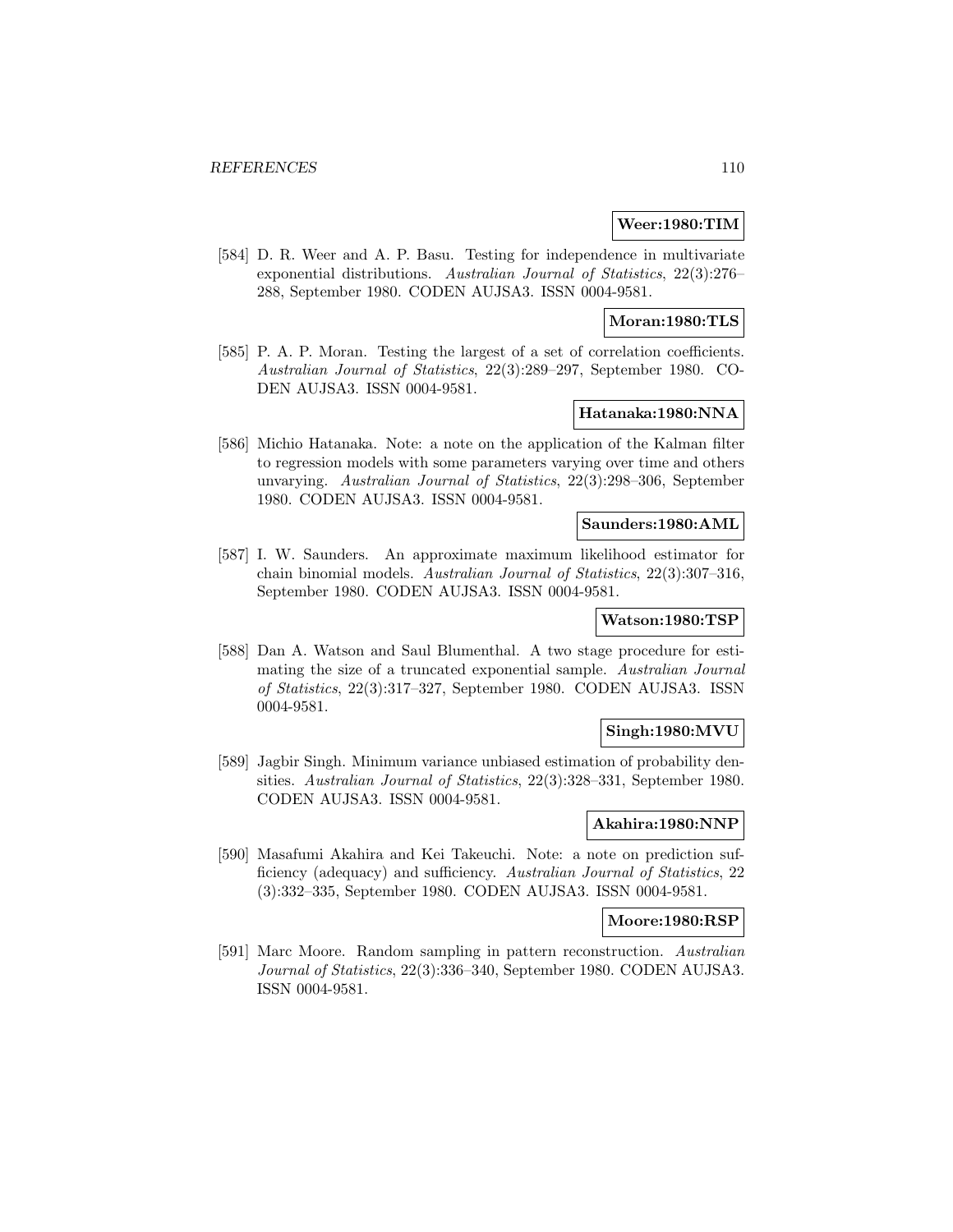#### **Sarndal:1980:TMB**

[592] C. E. Särndal. Two model-based inference arguments in survey sampling. Australian Journal of Statistics, 22(3):341–348, September 1980. CODEN AUJSA3. ISSN 0004-9581.

### **Arnab:1980:TSS**

[593] Raghunath Arnab. Two-stage sampling over two occasions. Australian Journal of Statistics, 22(3):349–357, September 1980. CODEN AUJSA3. ISSN 0004-9581.

# **Singh:1980:NNS**

[594] Kesar Singh. Note: a note on sample quantile processes of finite populations. Australian Journal of Statistics, 22(3):358–363, September 1980. CODEN AUJSA3. ISSN 0004-9581.

#### **Dey:1980:SSE**

[595] A. Dey and M. Singh. Some series of efficiency balanced designs. Australian Journal of Statistics, 22(3):364–367, September 1980. CODEN AUJSA3. ISSN 0004-9581.

## **Anonymous:1980:ODW**

[596] Anonymous. Obituary: Douglas William Maitland (1925–1980). Australian Journal of Statistics, 22(3):368–369, September 1980. CODEN AUJSA3. ISSN 0004-9581. See corrigendum [646].

#### **Anonymous:1980:BRc**

[597] Anonymous. Book reviews. Australian Journal of Statistics, 22(3):370– 376, September 1980. CODEN AUJSA3. ISSN 0004-9581.

## **Anonymous:1980:BNb**

[598] Anonymous. Book notices. Australian Journal of Statistics, 22(3):376– 378, September 1980. CODEN AUJSA3. ISSN 0004-9581.

## **Heyde:1981:PAL**

[599] C. C. Heyde. Presidential address: Looking forward into the 1980's: a personal view of the problems and prospects for the statistical profession. Australian Journal of Statistics, 23(1):1–14, March 1981. CODEN AUJSA3. ISSN 0004-9581.

## **Brosnan:1981:EIM**

[600] Peter Brosnan. On estimating internal migration for open populations. Australian Journal of Statistics, 23(1):15–20, March 1981. CODEN AU-JSA3. ISSN 0004-9581.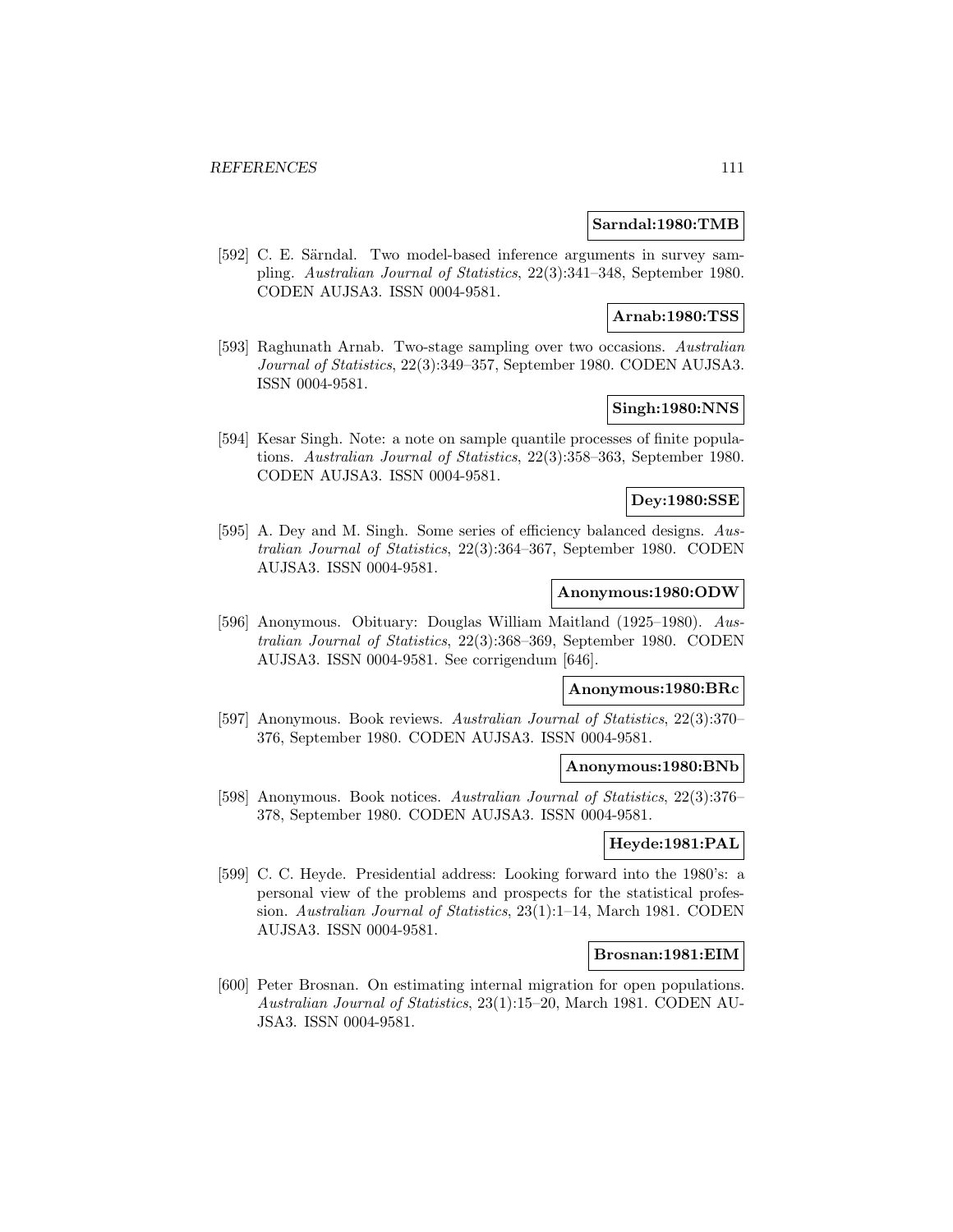### **Campbell:1981:GCC**

[601] N. A. Campbell. Graphical comparison of covariance matrices. Australian Journal of Statistics, 23(1):21–37, March 1981. CODEN AUJSA3. ISSN 0004-9581.

## **Dargahi-Noubary:1981:ADW**

[602] G. R. Dargahi-Noubary. An application of discrimination when covariance matrices are proportional. Australian Journal of Statistics, 23(1): 38–44, March 1981. CODEN AUJSA3. ISSN 0004-9581.

# **Nandi:1981:END**

[603] S. B. Nandi. The exact null distribution of Bartlett's criterion. Australian Journal of Statistics, 23(1):45–51, March 1981. CODEN AUJSA3. ISSN 0004-9581.

### **Maritz:1981:STI**

[604] A. Maritz. A simple test for the independence of sets of variables. Australian Journal of Statistics, 23(1):52–57, March 1981. CODEN AUJSA3. ISSN 0004-9581.

## **ONeill:1981:NCC**

[605] M. E. O'Neill. A note on the canonical correlations from contingency tables. Australian Journal of Statistics, 23(1):58–66, March 1981. CODEN AUJSA3. ISSN 0004-9581.

### **Akahira:1981:ADE**

[606] Masafumi Akahira. On asymptotic deficiency of estimators. Australian Journal of Statistics, 23(1):67–72, March 1981. CODEN AUJSA3. ISSN 0004-9581.

## **Collett:1981:DBM**

[607] D. Collett and T. Lewis. Discriminating between the von Mises and wrapped normal distributions. Australian Journal of Statistics, 23(1): 73–79, March 1981. CODEN AUJSA3. ISSN 0004-9581.

### **Narayan:1981:BPG**

[608] P. Narayan. On bounds for probability generating functions. Australian Journal of Statistics, 23(1):80–90, March 1981. CODEN AUJSA3. ISSN 0004-9581.

## **Littlejohn:1981:LBS**

[609] R. P. Littlejohn. Length-biassed sampling from a finite population. Australian Journal of Statistics, 23(1):91–94, March 1981. CODEN AUJSA3. ISSN 0004-9581.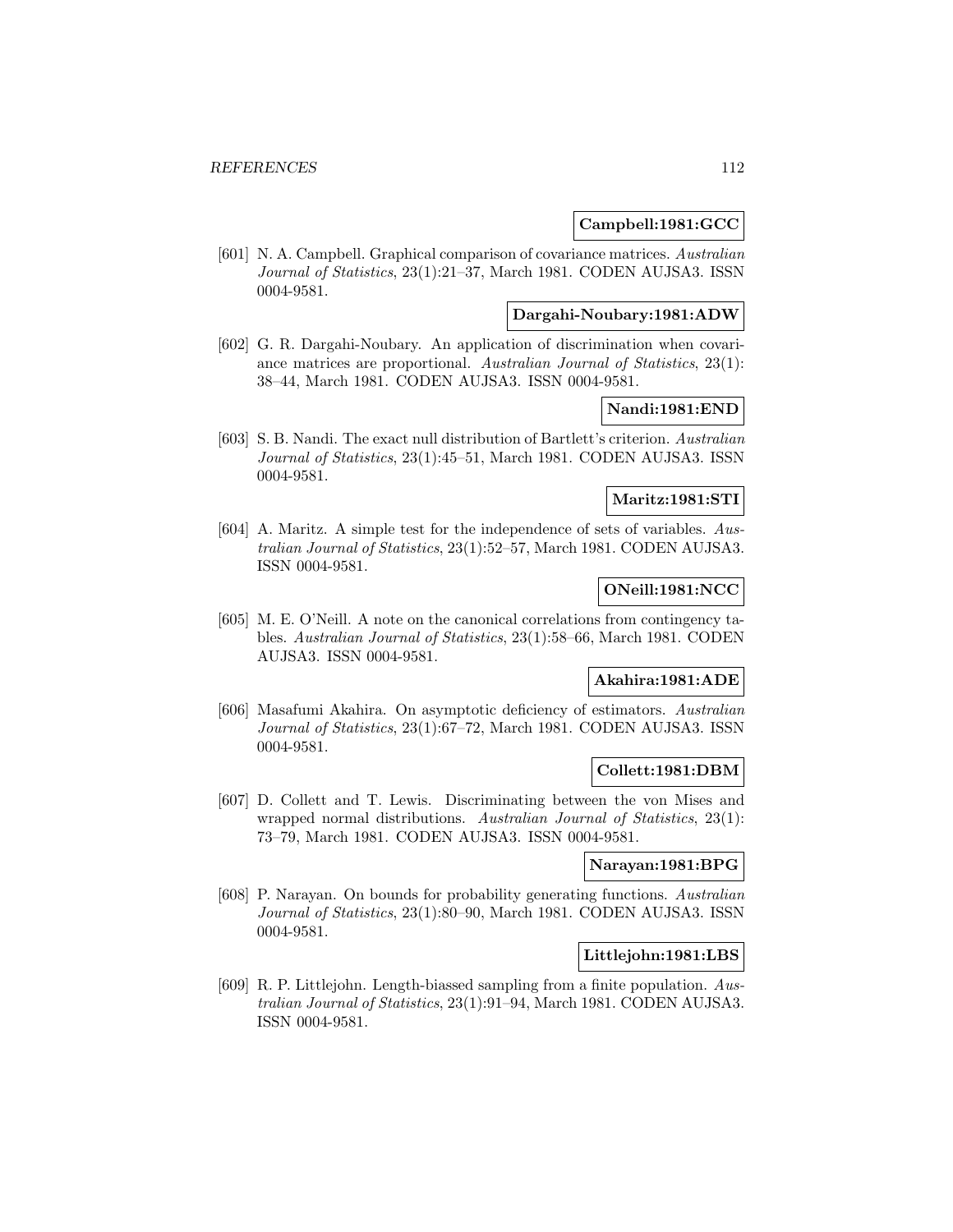#### **Srivenkataramana:1981:EPM**

[610] T. Srivenkataramana and D. S. Tracy. Extending product method of estimation to positive correlation case in surveys. Australian Journal of Statistics, 23(1):95–100, March 1981. CODEN AUJSA3. ISSN 0004-9581.

#### **Sabharwal:1981:PPS**

[611] Y. P. Sabharwal and B. R. Gupta. Peak points in a symmetrically correlated random walk. Australian Journal of Statistics, 23(1):101–108, March 1981. CODEN AUJSA3. ISSN 0004-9581.

# **Anonymous:1981:PMA**

[612] Anonymous. Pitman Medal awarded to H. O. Lancaster. Australian Journal of Statistics, 23(1):109, March 1981. CODEN AUJSA3. ISSN 0004-9581.

#### **Anonymous:1981:BRa**

[613] Anonymous. Book reviews. Australian Journal of Statistics, 23(1):110– 136, March 1981. CODEN AUJSA3. ISSN 0004-9581.

#### **Anonymous:1981:RS**

[614] Anonymous. Referees' services 1980. Australian Journal of Statistics, 23 (1):137, March 1981. CODEN AUJSA3. ISSN 0004-9581.

### **Brewer:1981:EMU**

[615] K. R. W. Brewer. Estimating marihuana usage using randomized response — some paradoxical findings. Australian Journal of Statistics, 23 (2):139–148, June 1981. CODEN AUJSA3. ISSN 0004-9581.

#### **Tiku:1981:GFS**

[616] M. L. Tiku. A goodness of fit statistic based on the sample spacings for testing a symmetric distribution against symmetric alternatives. Australian Journal of Statistics, 23(2):149–158, June 1981. CODEN AU-JSA3. ISSN 0004-9581.

### **Jarque:1981:THL**

[617] Carlos M. Jarque. A test for heteroscedasticity in a limited dependent variable model. Australian Journal of Statistics, 23(2):159–163, June 1981. CODEN AUJSA3. ISSN 0004-9581.

## **Hong-Zhi:1981:APE**

[618] An Hong-Zhi. Asymptotic properties of an estimate of the prediction error variance. Australian Journal of Statistics, 23(2):164–176, June 1981. CODEN AUJSA3. ISSN 0004-9581.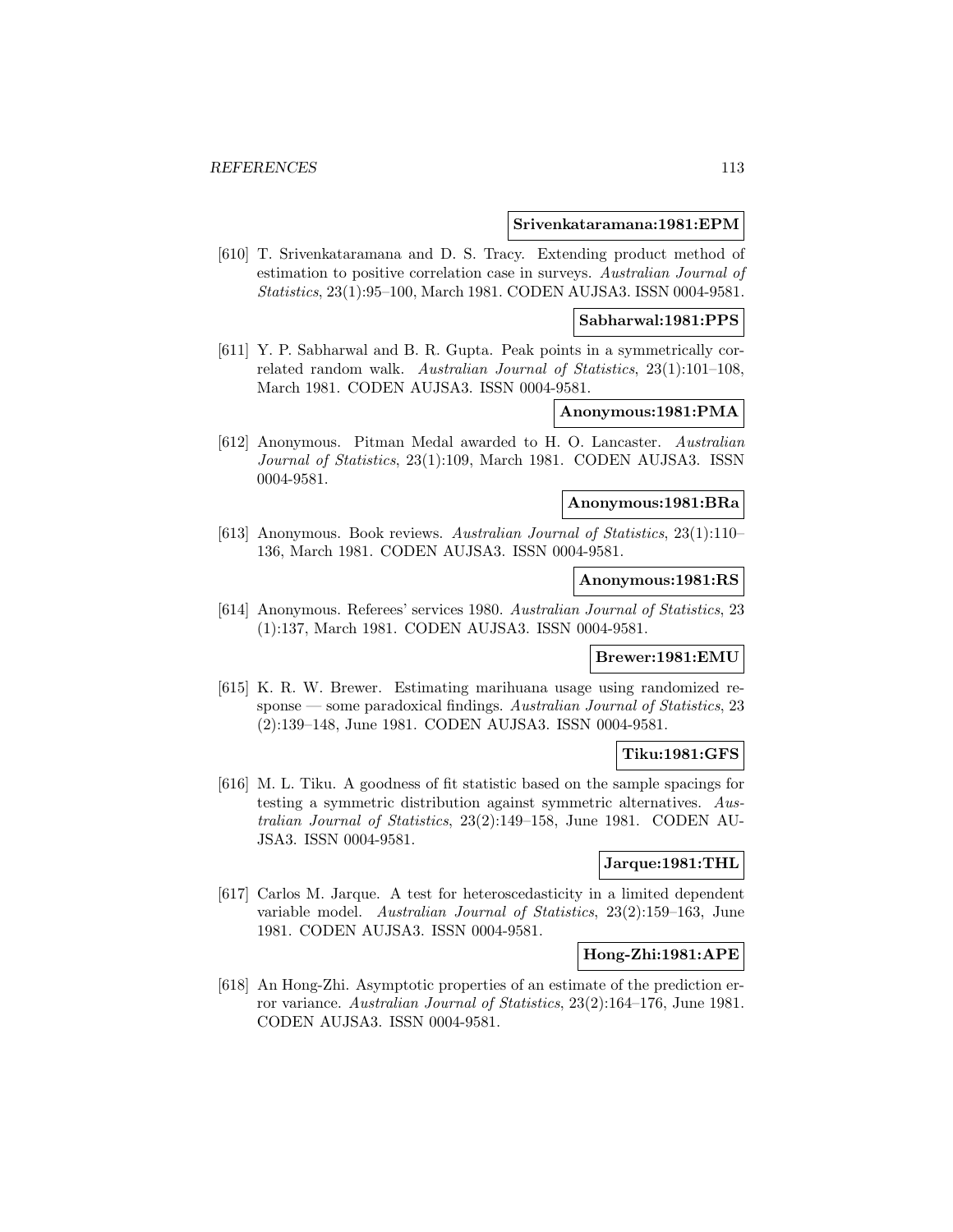## **Maller:1981:TPR**

[619] R. A. Maller. A theorem on products of random variables, with application to regression. Australian Journal of Statistics, 23(2):177–185, June 1981. CODEN AUJSA3. ISSN 0004-9581.

### **Cheng:1981:NER**

[620] Kuang-Fu Cheng and Pi-Erh Lin. Nonparametric estimation of a regression function: Limiting distribution. Australian Journal of Statistics, 23 (2):186–195, June 1981. CODEN AUJSA3. ISSN 0004-9581.

## **Theodorescu:1981:SEE**

[621] Radu Theodorescu and Hans Wolff. Sequential estimation of expectations in the presence of trend. Australian Journal of Statistics, 23(2):196–203, June 1981. CODEN AUJSA3. ISSN 0004-9581.

#### **Morton:1981:OEE**

[622] R. Morton. Optimal estimating equations with applications to insect development times. Australian Journal of Statistics, 23(2):204–213, June 1981. CODEN AUJSA3. ISSN 0004-9581.

### **Marcus:1981:SCI**

[623] Ruth Marcus. Simultaneous confidence intervals for monotone contrasts of normal means. Australian Journal of Statistics, 23(2):214–223, June 1981. CODEN AUJSA3. ISSN 0004-9581.

### **Gelfand:1981:EPP**

[624] Alan E. Gelfand. An estimation problem with Poisson processes. Australian Journal of Statistics, 23(2):224–231, June 1981. CODEN AU-JSA3. ISSN 0004-9581.

# **Lai:1981:CCC**

[625] C. D. Lai. On conditional correlation coefficients of a Wold Markov process of gamma intervals. Australian Journal of Statistics, 23(2):232– 237, June 1981. CODEN AUJSA3. ISSN 0004-9581.

### **Richards:1981:CMV**

[626] Donald St. P. Richards. A characterization of a matric-variate exponential distribution. Australian Journal of Statistics, 23(2):238–239, June 1981. CODEN AUJSA3. ISSN 0004-9581.

## **Griffiths:1981:CGT**

[627] David Griffiths and Christine Schafer. Closeness of Grassia's transformed gammas and the beta distribution. Australian Journal of Statistics, 23 (2):240–246, June 1981. CODEN AUJSA3. ISSN 0004-9581.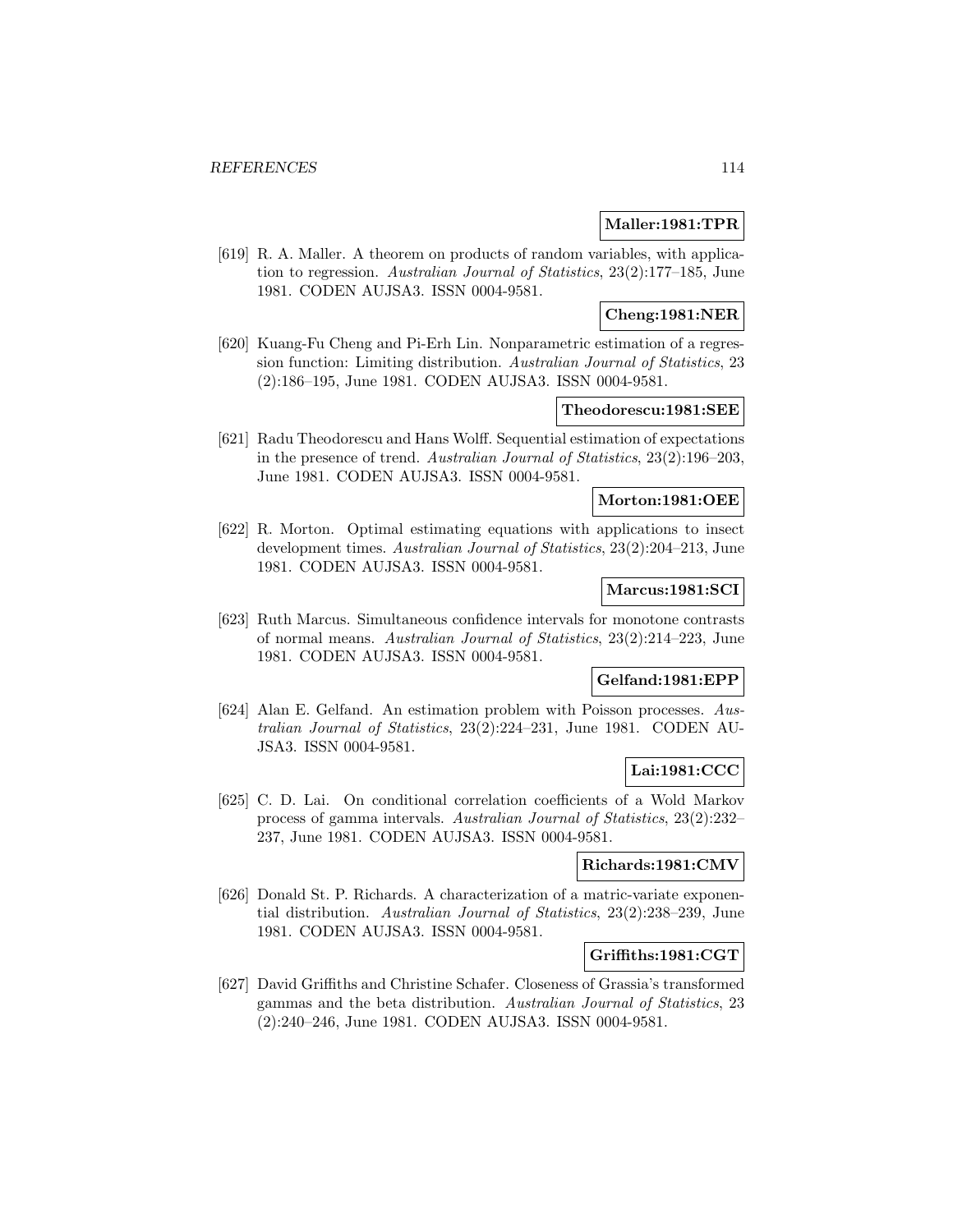#### **MacGillivray:1981:MMM**

[628] H. L. MacGillivray. The mean, median, mode inequality and skewness for a class of densities. Australian Journal of Statistics, 23(2):247–250, June 1981. CODEN AUJSA3. ISSN 0004-9581.

### **Sivazlian:1981:CMD**

[629] B. D. Sivazlian. A class of multivariate distributions. Australian Journal of Statistics, 23(2):251–255, June 1981. CODEN AUJSA3. ISSN 0004- 9581.

# **Gupta:1981:CYA**

[630] B. C. Gupta. Checks on Yates's algorithm for a  $2^{TM}$  factorial experiment. Australian Journal of Statistics, 23(2):256–258, June 1981. CODEN AU-JSA3. ISSN 0004-9581.

### **Anonymous:1981:BRb**

[631] Anonymous. Book reviews. Australian Journal of Statistics, 23(2):259– 272, June 1981. CODEN AUJSA3. ISSN 0004-9581.

#### **Anonymous:1981:BN**

[632] Anonymous. Book notices. Australian Journal of Statistics, 23(2):272, June 1981. CODEN AUJSA3. ISSN 0004-9581.

### **Heyde:1981:TSS**

[633] C. C. Heyde. Trends in the statistical sciences. Australian Journal of Statistics, 23(3):273–286, September 1981. CODEN AUJSA3. ISSN 0004-9581.

### **Tuckwell:1981:AGM**

[634] R. H. Tuckwell. Anomalies in the gambling market. Australian Journal of Statistics, 23(3):287–295, September 1981. CODEN AUJSA3. ISSN 0004-9581.

### **Finch:1981:DIS**

[635] Peter D. Finch. A descriptive interpretation of standard error. Australian Journal of Statistics, 23(3):296–299, September 1981. CODEN AUJSA3. ISSN 0004-9581.

### **Heuts:1981:ARP**

[636] R. M. J. Heuts. Asymptotic robustness of prediction intervals of ARIMA models to deviations from normality. Australian Journal of Statistics, 23 (3):300–308, September 1981. CODEN AUJSA3. ISSN 0004-9581.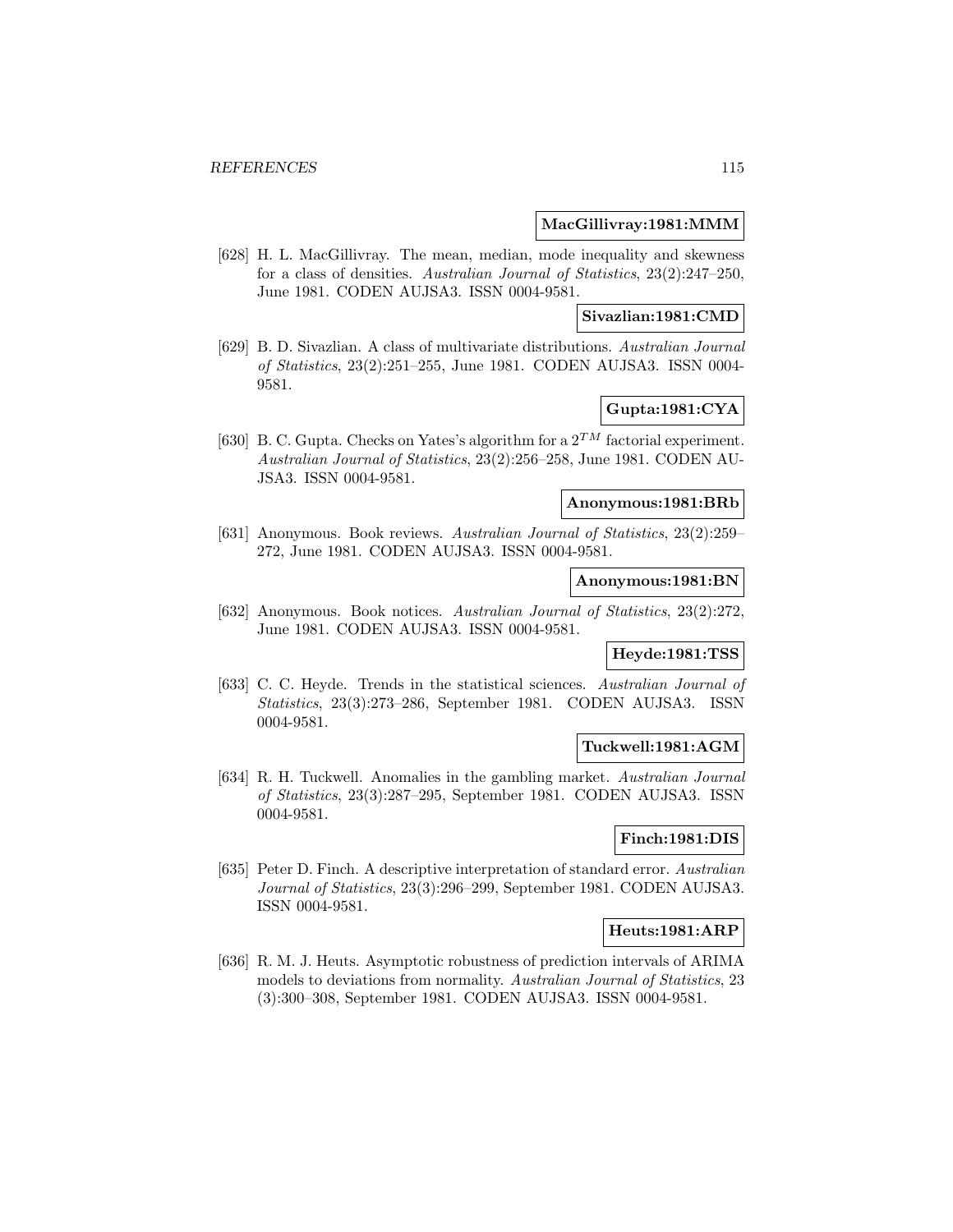#### **Praetz:1981:NEA**

[637] Peter Praetz. A note on the effect of autocorrelation on multiple regression statistics. Australian Journal of Statistics, 23(3):309–313, September 1981. CODEN AUJSA3. ISSN 0004-9581.

### **Breth:1981:STL**

[638] M. Breth. Simultaneous tolerance limits and a unified approach to some nonparametric theory. Australian Journal of Statistics, 23(3):314–327, September 1981. CODEN AUJSA3. ISSN 0004-9581.

## **Perng:1981:SFW**

[639] S. K. Perng, David P. Hasza, and C. Paik. Sequential fixed-width confidence interval for a function of the parameters. Australian Journal of Statistics, 23(3):328–336, September 1981. CODEN AUJSA3. ISSN 0004-9581.

#### **Shanthikumar:1981:LCA**

[640] J. G. Shanthikumar. On level crossing analysis of queues. Australian Journal of Statistics, 23(3):337–342, September 1981. CODEN AUJSA3. ISSN 0004-9581.

## **Shirahata:1981:STP**

[641] Shingo Shirahata. A simple test procedure when data are given by n independent blocks. Australian Journal of Statistics, 23(3):343–351, September 1981. CODEN AUJSA3. ISSN 0004-9581.

#### **Fisher:1981:OSP**

[642] N. I. Fisher. One-sample probability plots. Australian Journal of Statistics, 23(3):352–359, September 1981. CODEN AUJSA3. ISSN 0004-9581.

#### **Arnab:1981:STO**

[643] R. Arnab. Sampling on two occasions with varying probabilities. Australian Journal of Statistics, 23(3):360–364, September 1981. CODEN AUJSA3. ISSN 0004-9581.

## **Sharma:1981:CED**

[644] V. K. Sharma. A class of experimental designs balanced for first residuals. Australian Journal of Statistics, 23(3):365–370, September 1981. CODEN AUJSA3. ISSN 0004-9581.

#### **Anonymous:1981:BRc**

[645] Anonymous. Book reviews. Australian Journal of Statistics, 23(3):371– 381, September 1981. CODEN AUJSA3. ISSN 0004-9581.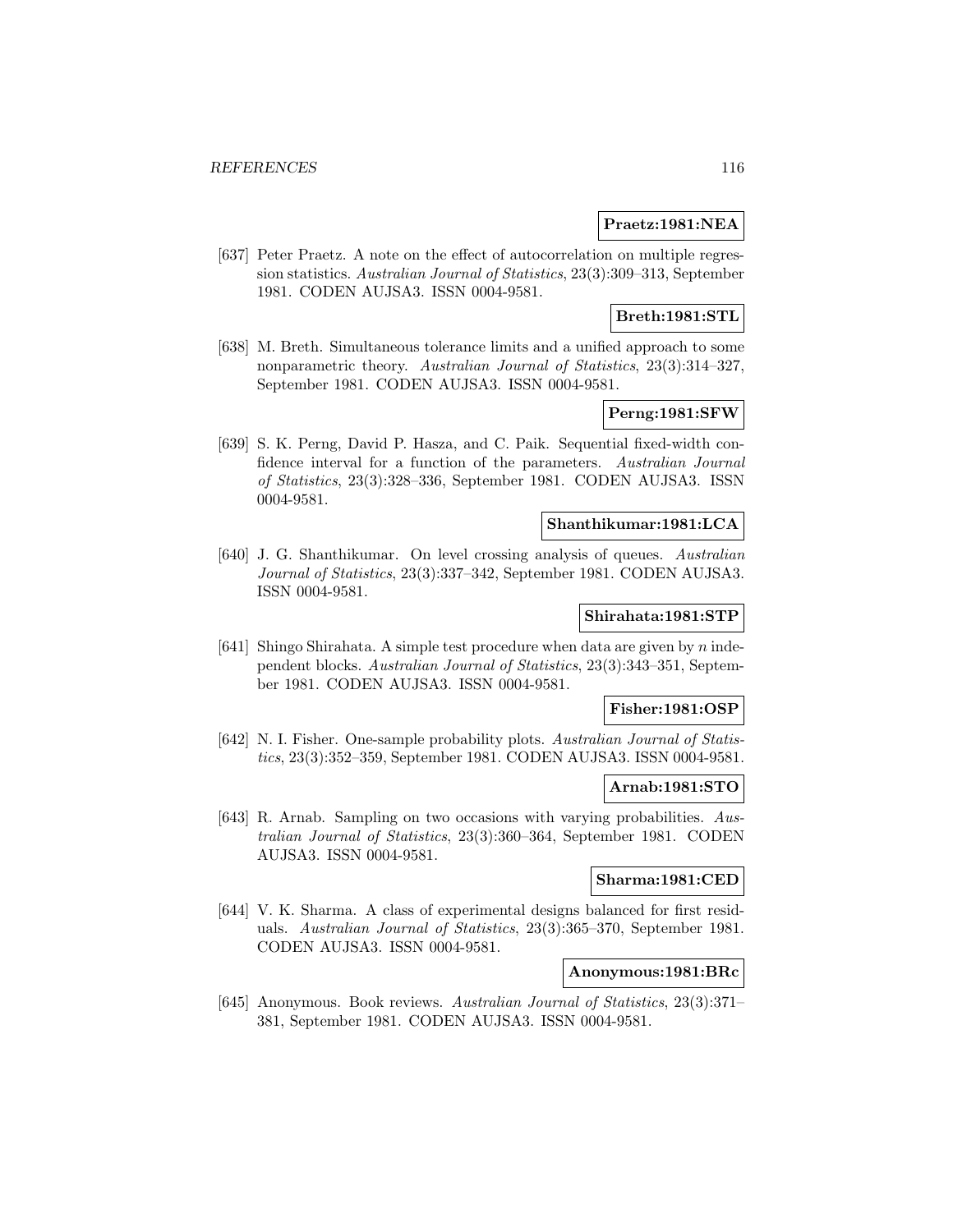#### **Anonymous:1981:CDW**

[646] Anonymous. Corrigendum: Douglas William Maitland. Australian Journal of Statistics, 23(3):381, September 1981. CODEN AUJSA3. ISSN 0004-9581. See [596].

## **Gani:1982:APE**

[647] J. Gani. An adventure in publishing: Eighteen years of the applied probability trust. Australian Journal of Statistics, 24(1):1–17, March 1982. CODEN AUJSA3. ISSN 0004-9581.

# **Jones:1982:VHT**

[648] Roger Jones. Variations in household telephone access: Implications for telephone surveys. Australian Journal of Statistics, 24(1):18–32, March 1982. CODEN AUJSA3. ISSN 0004-9581.

### **Brockwell:1982:NNI**

[649] Peter J. Brockwell, Paul W. Mielke, Jr., and John Robinson. On nonnormal invariance principles for multi-response permutation procedures. Australian Journal of Statistics, 24(1):33–41, March 1982. CODEN AU-JSA3. ISSN 0004-9581.

# **Rao:1982:NTI**

[650] K. S. Madhava Rao and A. P. Gore. Nonparametric tests for intercept in linear regression problems. Australian Journal of Statistics, 24(1):42–50, March 1982. CODEN AUJSA3. ISSN 0004-9581.

#### **Ghorai:1982:BRC**

[651] J. K. Ghorai, H. Rubin, and H. Rubin. Bayes risk consistency of nonparametric Bayes density estimates. Australian Journal of Statistics, 24 (1):51–66, March 1982. CODEN AUJSA3. ISSN 0004-9581.

#### **Parr:1982:JCD**

[652] William C. Parr and H. Dennis Tolley. Jackknifing in categorical data analysis. Australian Journal of Statistics, 24(1):67–79, March 1982. CO-DEN AUJSA3. ISSN 0004-9581.

#### **Scott:1982:CPM**

[653] David J. Scott. Contiguity of probability measures. Australian Journal of Statistics, 24(1):80–88, March 1982. CODEN AUJSA3. ISSN 0004-9581.

#### **Pakes:1982:SRP**

[654] Anthony G. Pakes. Some remarks on the paper by Theodorescu and Wolff: "Sequential Estimation of Expectations in the Presence of Trend".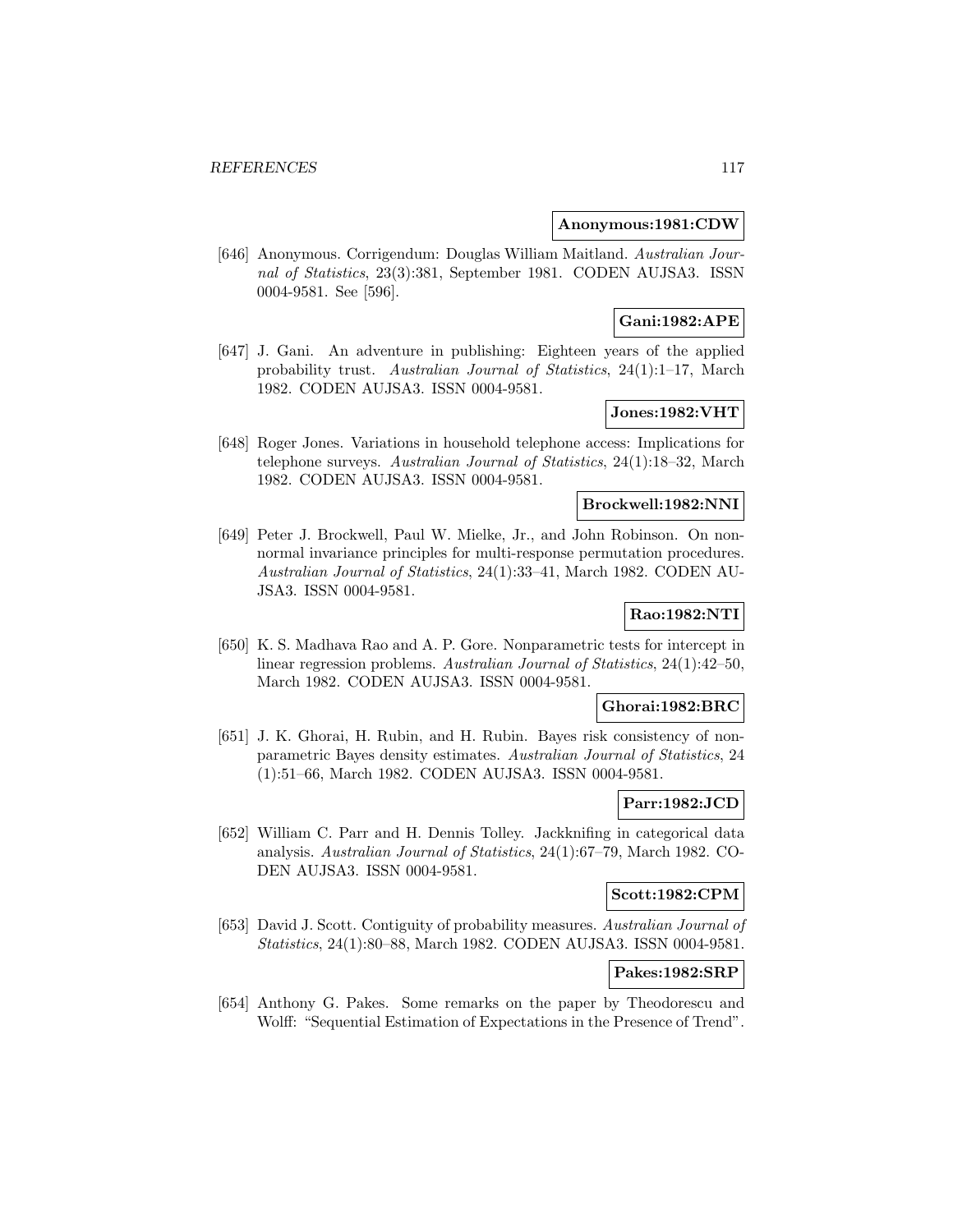Australian Journal of Statistics, 24(1):89–97, March 1982. CODEN AU-JSA3. ISSN 0004-9581.

### **Hudson:1982:LSI**

[655] Irene L. Hudson. Large sample inference for Markovian exponential families with application to branching processes with immigration. Australian Journal of Statistics, 24(1):98–112, March 1982. CODEN AUJSA3. ISSN 0004-9581. See corrigendum [706].

#### **Kageyama:1982:RCE**

[656] Sanpei Kageyama. Remark on construction of efficiency-balanced designs. Australian Journal of Statistics, 24(1):113–115, March 1982. CO-DEN AUJSA3. ISSN 0004-9581.

### **Finch:1982:LE**

[657] P. D. Finch. Letter to the Editor. Australian Journal of Statistics, 24 (1):116–118, March 1982. CODEN AUJSA3. ISSN 0004-9581.

#### **Anonymous:1982:HLM**

[658] Anonymous. Honorary life members. Australian Journal of Statistics, 24 (1):119–121, March 1982. CODEN AUJSA3. ISSN 0004-9581.

## **Anonymous:1982:BRa**

[659] Anonymous. Book reviews. Australian Journal of Statistics, 24(1):122– 134, March 1982. CODEN AUJSA3. ISSN 0004-9581.

#### **Thornett:1982:RRM**

[660] M. L. Thornett. The role of randomization in model-based inference. Australian Journal of Statistics, 24(2):137–145, June 1982. CODEN AU-JSA3. ISSN 0004-9581.

### **Finch:1982:CPM**

[661] Peter D. Finch. Comments on paper by M. L. Thornett: The role of randomization in model based inference. Australian Journal of Statistics, 24(2):146–147, June 1982. CODEN AUJSA3. ISSN 0004-9581.

## **Thornett:1982:TVR**

[662] M. L. Thornett. Two views of randomization?: Response to Peter Finch's comments. Australian Journal of Statistics, 24(2):148–150, June 1982. CODEN AUJSA3. ISSN 0004-9581.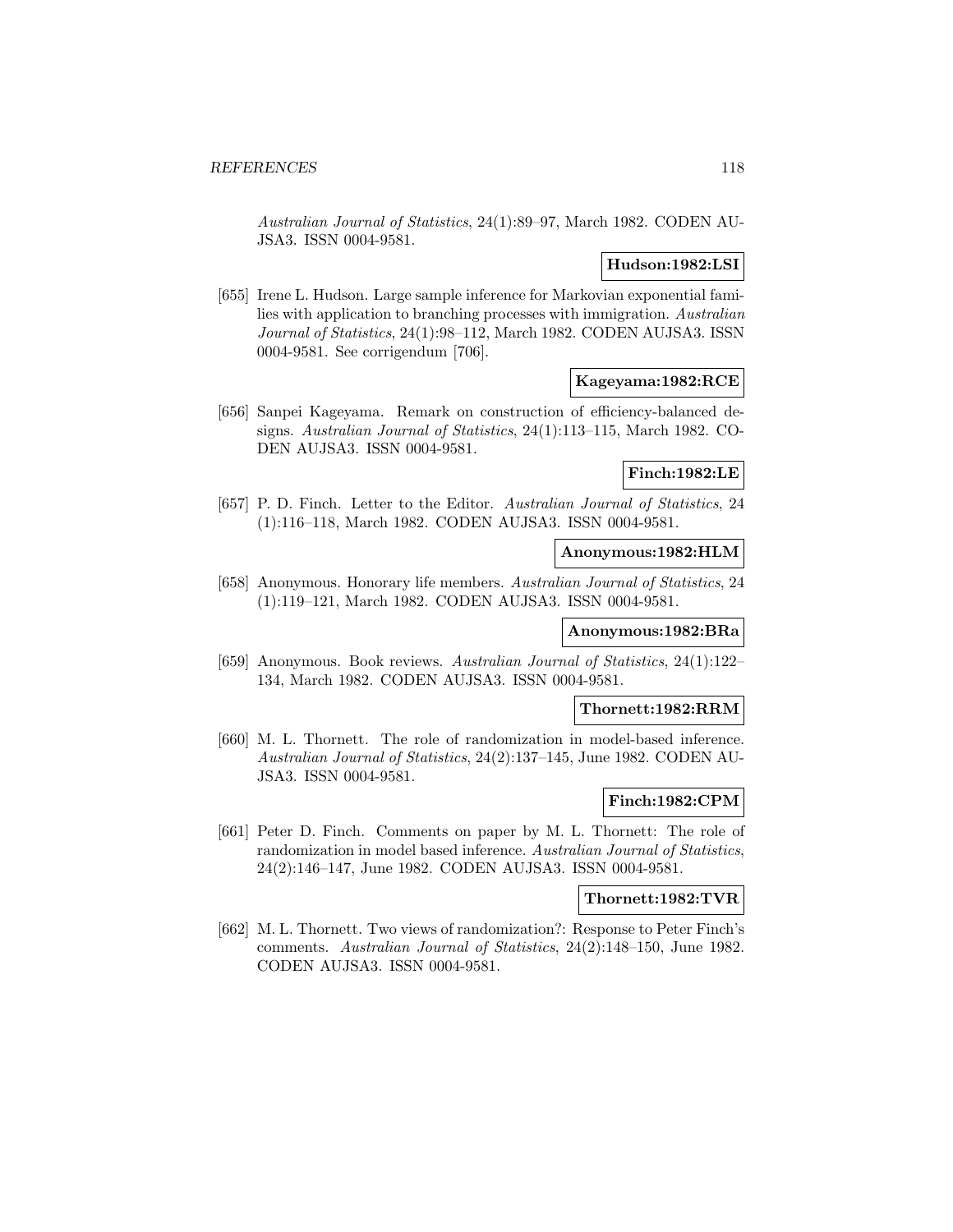#### **Asmussen:1982:RCE**

[663] Søren Asmussen. On the role of a certain eigenvalue in estimating the growth rate of a branching process. Australian Journal of Statistics, 24 (2):151–159, June 1982. CODEN AUJSA3. ISSN 0004-9581.

## **Narayan:1982:ETC**

[664] Prakash Narayan. On the extinction time of a continuous time Markov branching process. Australian Journal of Statistics, 24(2):160–164, June 1982. CODEN AUJSA3. ISSN 0004-9581.

## **Agrafiotis:1982:SMP**

[665] G. K. Agrafiotis. Stochastic multigrade population models in continuous time. Australian Journal of Statistics, 24(2):165–170, June 1982. CODEN AUJSA3. ISSN 0004-9581.

### **Jones:1982:UMH**

[666] Roger G. Jones. The use of multiplicity in a household survey of disabilities. Australian Journal of Statistics, 24(2):171–178, June 1982. CODEN AUJSA3. ISSN 0004-9581.

### **Nicholls:1982:STP**

[667] Miles G. Nicholls. Short term prediction of student numbers in the Victorian Secondary Education System. Australian Journal of Statistics, 24 (2):179–190, June 1982. CODEN AUJSA3. ISSN 0004-9581.

## **Agrawal:1982:SMC**

[668] H. L. Agrawal and Jagdish Prasad. Some methods of construction of GD–RC and rectangular-RC designs. Australian Journal of Statistics, 24(2):191–200, June 1982. CODEN AUJSA3. ISSN 0004-9581.

#### **Morley:1982:SSP**

[669] Clive L. Morley. A simulation study of the powers of three multiple comparison statistics. Australian Journal of Statistics, 24(2):201–210, June 1982. CODEN AUJSA3. ISSN 0004-9581.

## **Samiuddin:1982:NUT**

[670] M. Samiuddin. A note on an unbiased test of homogeneity of variances. Australian Journal of Statistics, 24(2):211–215, June 1982. CODEN AU-JSA3. ISSN 0004-9581.

#### **Gupta:1982:SEH**

[671] Rameshwar D. Gupta and Donald St P. Richards. Series expansion for a hypergeometric function of matrix argument with applications. Aus-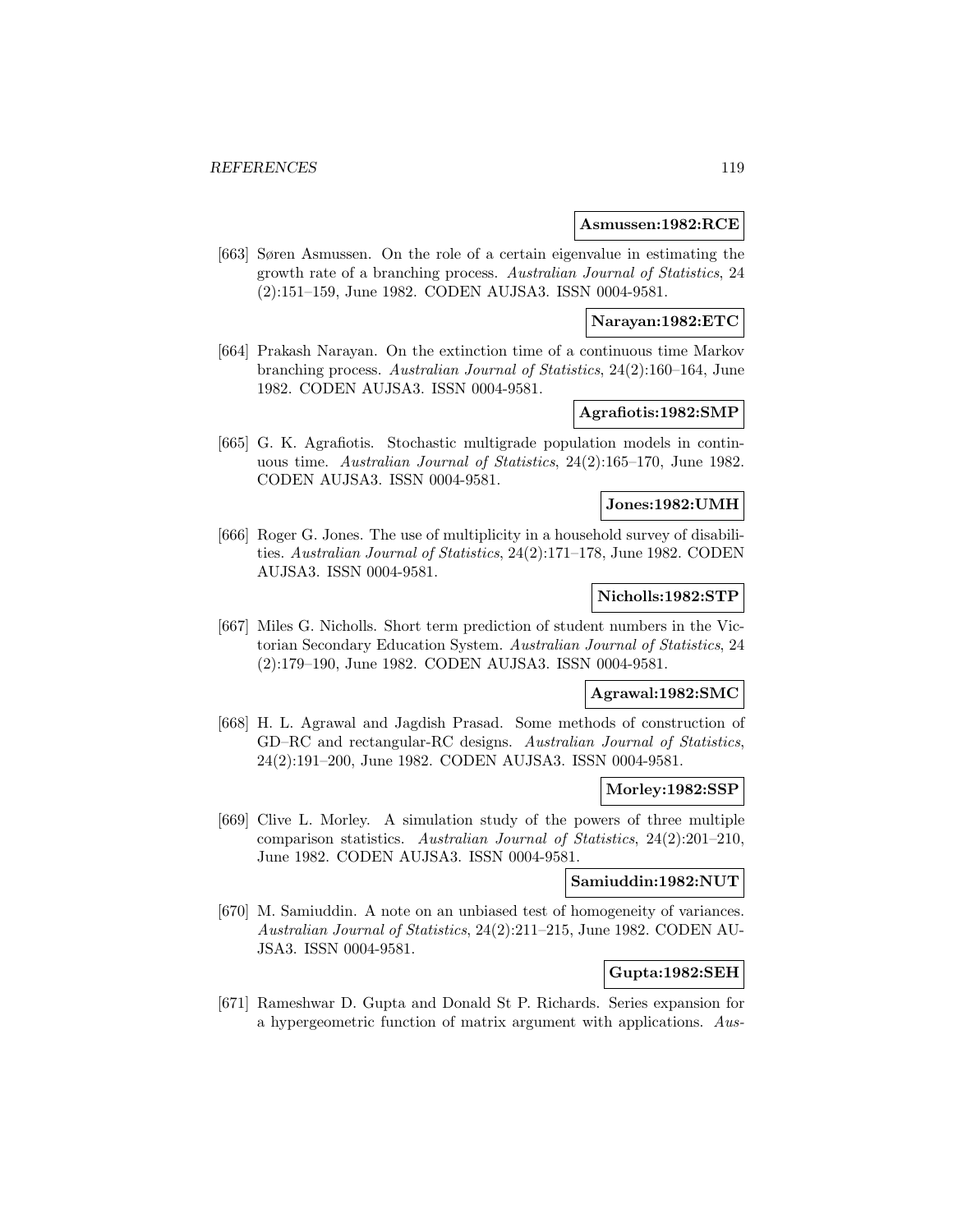tralian Journal of Statistics, 24(2):216–220, June 1982. CODEN AU-JSA3. ISSN 0004-9581.

### **Lai:1982:MCM**

[672] C. D. Lai. Meixner classes and Meixner hyper-geometric distributions. Australian Journal of Statistics, 24(2):221–233, June 1982. CODEN AU-JSA3. ISSN 0004-9581.

### **Robinson:1982:CHT**

[673] P. M. Robinson. On the convergence of the Horvitz–Thompson estimator. Australian Journal of Statistics, 24(2):234–238, June 1982. CODEN AUJSA3. ISSN 0004-9581.

#### **Shonkwiler:1982:JTE**

[674] J. S. Shonkwiler. The joint treatment of exact and stochastic restrictions. Australian Journal of Statistics, 24(2):239–244, June 1982. CODEN AU-JSA3. ISSN 0004-9581.

## **Anh:1982:EGL**

[675] V. V. Anh. Estimated generalized least squares for a heteroscedastic regression model. Australian Journal of Statistics, 24(2):245–254, June 1982. CODEN AUJSA3. ISSN 0004-9581.

### **Anonymous:1982:BRb**

[676] Anonymous. Book reviews. Australian Journal of Statistics, 24(2):255– 274, June 1982. CODEN AUJSA3. ISSN 0004-9581.

### **Lee:1982:ISH**

[677] Alan J. Lee. On incomplete U-statistics having minimum variance. Australian Journal of Statistics, 24(3):275–282, September 1982. CODEN AUJSA3. ISSN 0004-9581.

## **Brown:1982:RAI**

[678] B. M. Brown. Robustness against inequality of variances. Australian Journal of Statistics, 24(3):283–295, September 1982. CODEN AUJSA3. ISSN 0004-9581.

## **Bolyai:1982:EVG**

[679] Sándor Csörgö Bolyai and Peter Hall. Estimable versions of Griffiths' measure of association. Australian Journal of Statistics, 24(3):296–308, September 1982. CODEN AUJSA3. ISSN 0004-9581.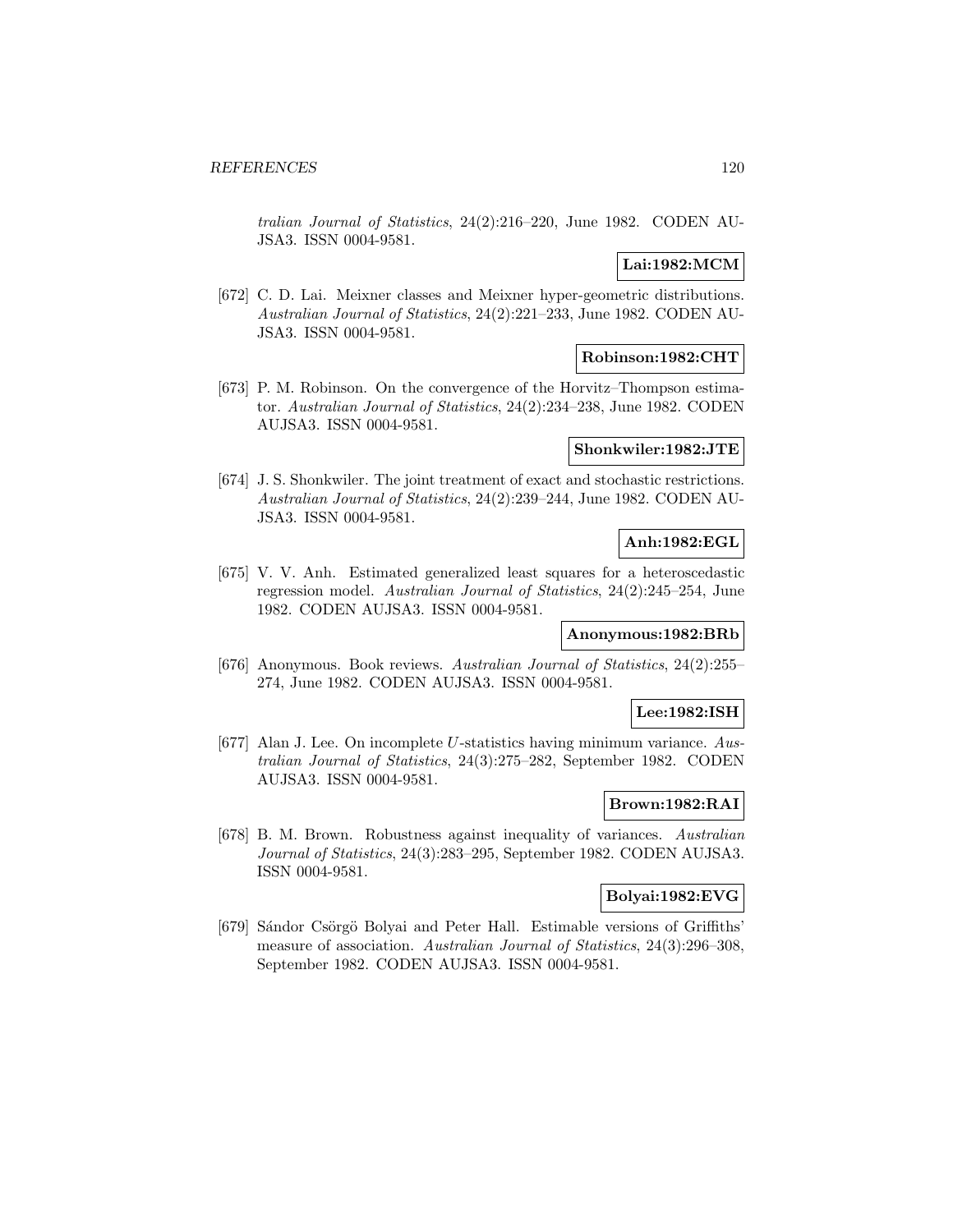#### **Bandyopadhyay:1982:CCU**

[680] Shibdas Bandyopadhyay. Covariate classification using dependent samples. Australian Journal of Statistics, 24(3):309–317, September 1982. CODEN AUJSA3. ISSN 0004-9581.

### **Brown:1982:DFM**

[681] B. M. Brown and J. S. Maritz. Distribution-free methods in regression. Australian Journal of Statistics, 24(3):318–331, September 1982. CO-DEN AUJSA3. ISSN 0004-9581.

### **Gordon:1982:ITS**

[682] A. D. Gordon. An investigation of two sequence-comparison statistics. Australian Journal of Statistics, 24(3):332–342, September 1982. CO-DEN AUJSA3. ISSN 0004-9581.

## **Finch:1982:DIM**

[683] Peter D. Finch. Difficulties of interpretation with Markov chain models. Australian Journal of Statistics, 24(3):343–349, September 1982. CO-DEN AUJSA3. ISSN 0004-9581.

#### **Lamacraft:1982:TCI**

[684] Robin R. Lamacraft and W. B. Hall. Tables of cyclic incomplete block designs:  $r = k$ . Australian Journal of Statistics, 24(3):350-360, September 1982. CODEN AUJSA3. ISSN 0004-9581.

## **Lancaster:1982:BVS**

[685] H. O. Lancaster. Bibliography of vital statistics in Australia: a third list. Australian Journal of Statistics, 24(3):361–380, September 1982. CODEN AUJSA3. ISSN 0004-9581. See also first and second lists [101, 333].

#### **Anonymous:1982:PMA**

[686] Anonymous. Pitman Medal awarded to P. A. P. Moran. Australian Journal of Statistics, 24(3):383, September 1982. CODEN AUJSA3. ISSN 0004-9581.

## **Anonymous:1982:BRc**

[687] Anonymous. Book reviews. Australian Journal of Statistics, 24(3):384– 400, September 1982. CODEN AUJSA3. ISSN 0004-9581.

## **Feigin:1983:WAT**

[688] P. D. Feigin, R. L. Tweedie, and C. Belyea. Weighted area techniques for explicit parameter estimation in multi-stage models. Australian Journal of Statistics, 25(1):1–16, April 1983. CODEN AUJSA3. ISSN 0004-9581.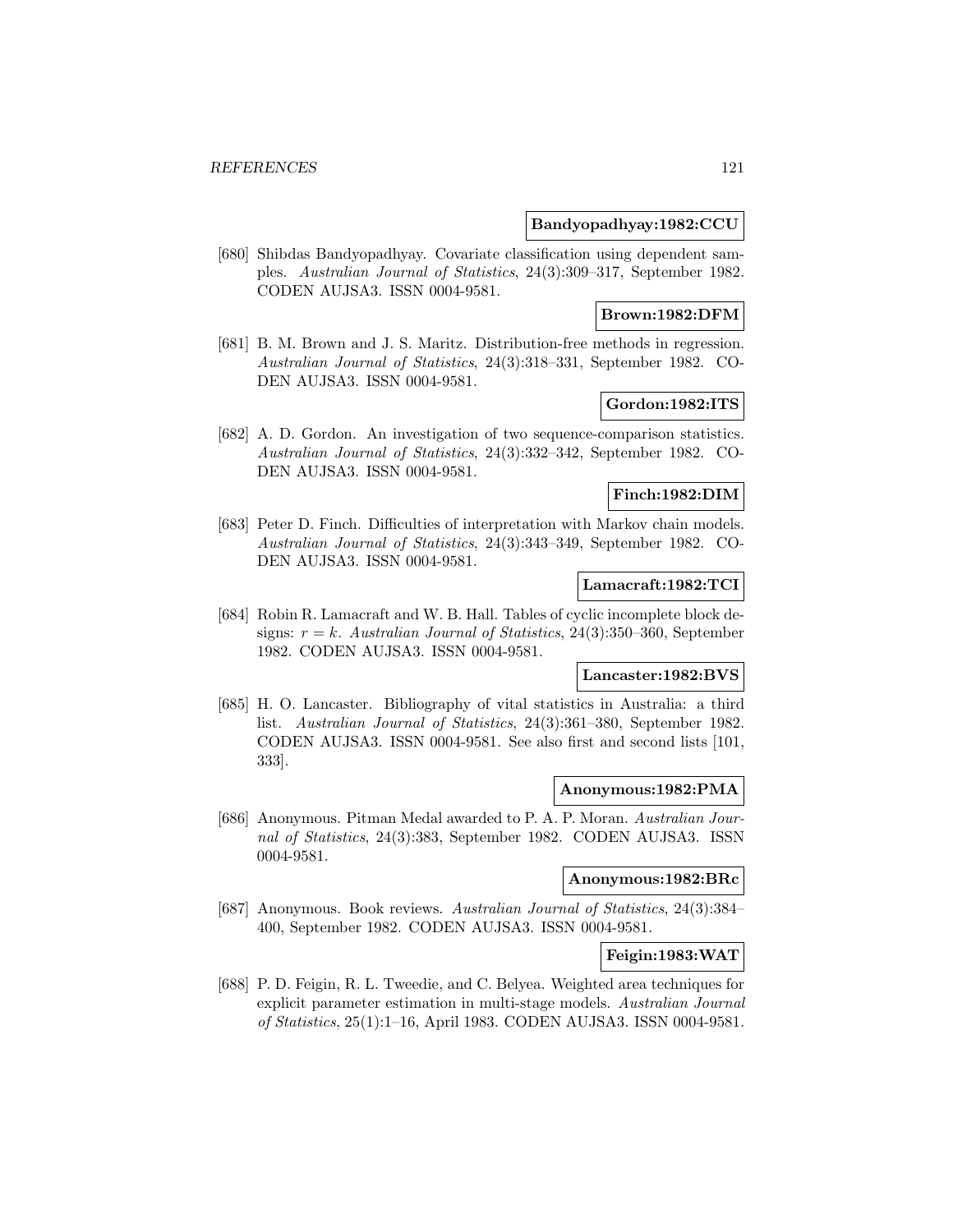### **Cassing:1983:EEC**

[689] Shirley A. Cassing and Kenneth J. White. An examination of the eigenvector condition in the Durbin–Watson test. Australian Journal of Statistics, 25(1):17–22, April 1983. CODEN AUJSA3. ISSN 0004-9581.

### **King:1983:TMA**

[690] Maxwell L. King. Testing for moving average regression disturbances. Australian Journal of Statistics, 25(1):23–34, April 1983. CODEN AU-JSA3. ISSN 0004-9581.

## **Basawa:1983:ROI**

[691] I. V. Basawa and Niels Becker. Remarks on optimal inference for Markov branching processes: a sequential approach. Australian Journal of Statistics, 25(1):35–46, April 1983. CODEN AUJSA3. ISSN 0004-9581.

## **Hudson:1983:ATC**

[692] Irene L. Hudson. Asymptotic tests for the continuous time Markov branching process with immigration. Australian Journal of Statistics, 25(1):47–57, April 1983. CODEN AUJSA3. ISSN 0004-9581.

#### **Rogers:1983:NDR**

[693] G. S. Rogers and D. G. Kabe. On the noncentral distribution of a random matrix useful in classification theory. Australian Journal of Statistics, 25 (1):58–63, April 1983. CODEN AUJSA3. ISSN 0004-9581.

#### **Barnett:1983:RDM**

[694] Vic Barnett. Reduced distance measures and transformations in processing multivariate outliers. Australian Journal of Statistics, 25(1):64–75, April 1983. CODEN AUJSA3. ISSN 0004-9581.

### **Beth:1983:NNC**

[695] M. Beth. Notes: Notes on confidence regions for a linear model. Australian Journal of Statistics, 25(1):76–84, April 1983. CODEN AUJSA3. ISSN 0004-9581.

#### **Wei:1983:TIP**

[696] L. J. Wei. Tests for independence in the presence of missing values. Australian Journal of Statistics, 25(1):85–90, April 1983. CODEN AUJSA3. ISSN 0004-9581.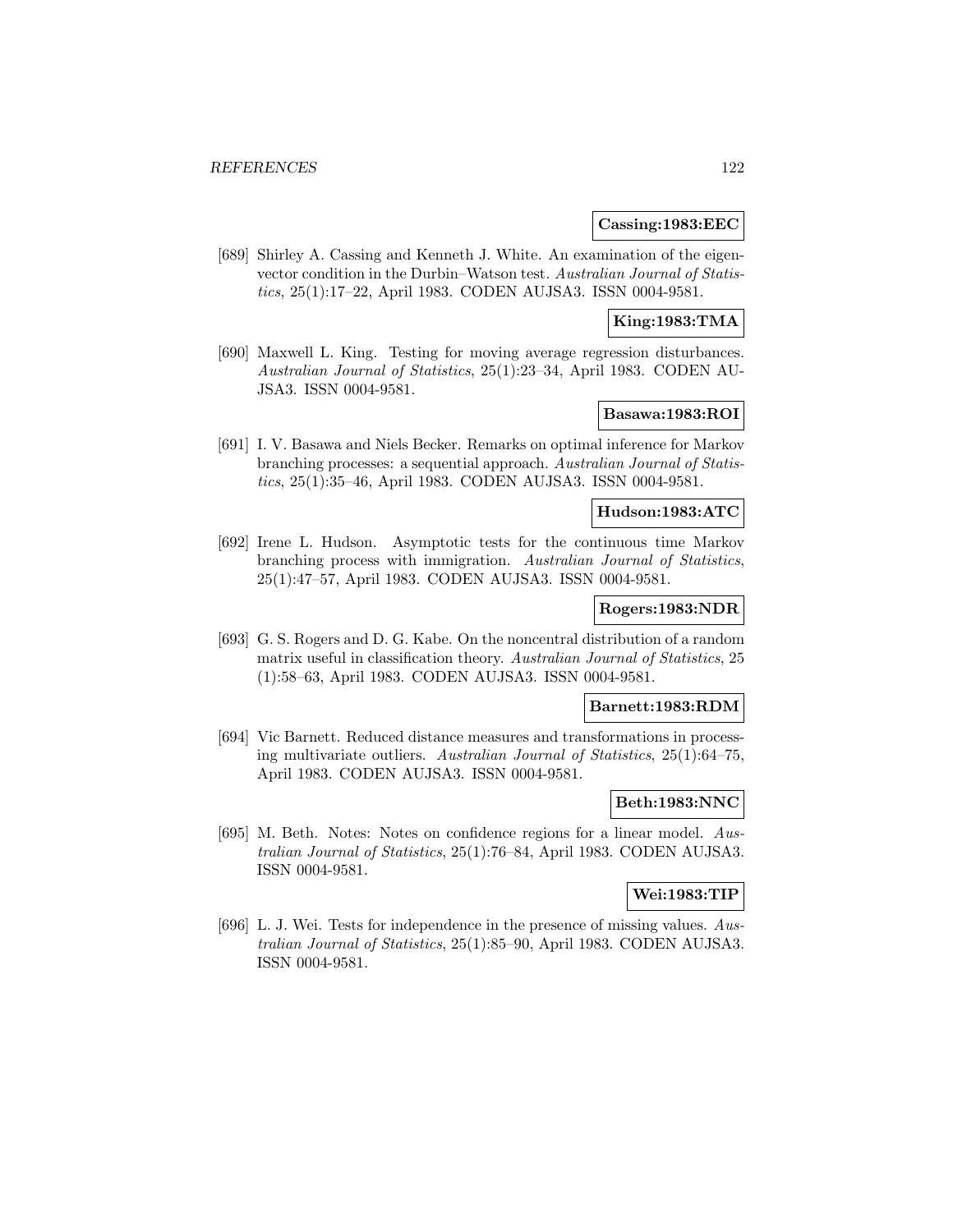### **Moran:1983:TCE**

[697] P. A. P. Moran. Testing the concordance of events with their probabilities. Australian Journal of Statistics, 25(1):91–95, April 1983. CODEN AUJSA3. ISSN 0004-9581.

## **Clark:1983:NAF**

[698] R. M. Clark and B. J. Morrison. A normal approximation to the Fisher distribution. Australian Journal of Statistics, 25(1):96–104, April 1983. CODEN AUJSA3. ISSN 0004-9581.

# **Clarke:1983:AFC**

[699] A. P. Clarke and W. Marwood. An analytic form for the cumulative distribution function of the Bell–Doksum statistic. Australian Journal of Statistics, 25(1):105–108, April 1983. CODEN AUJSA3. ISSN 0004- 9581.

## **Sheather:1983:EAS**

[700] S. J. Sheather and J. S. Maritz. An estimate of the asymptotic standard error of the sample median. Australian Journal of Statistics, 25(1):109– 122, April 1983. CODEN AUJSA3. ISSN 0004-9581.

## **Akahira:1983:ADJ**

[701] Masafumi Akahira. Asymptotic deficiency of the jackknife estimator. Australian Journal of Statistics, 25(1):123–129, April 1983. CODEN AUJSA3. ISSN 0004-9581.

#### **Anonymous:1983:SLM**

[702] Anonymous. A stochastic logistic model with time delay. Australian Journal of Statistics, 25(1):130–135, April 1983. CODEN AUJSA3. ISSN 0004-9581.

## **Papageorgiou:1983:CSB**

[703] H. Papageorgiou. On characterizing some bivariate discrete distributions. Australian Journal of Statistics, 25(1):136–144, April 1983. CODEN AUJSA3. ISSN 0004-9581.

#### **Anonymous:1983:BRa**

[704] Anonymous. Book reviews. Australian Journal of Statistics, 25(1):145– 162, April 1983. CODEN AUJSA3. ISSN 0004-9581.

**Anonymous:1983:BN**

[705] Anonymous. Book notices. Australian Journal of Statistics, 25(1):162– 164, April 1983. CODEN AUJSA3. ISSN 0004-9581.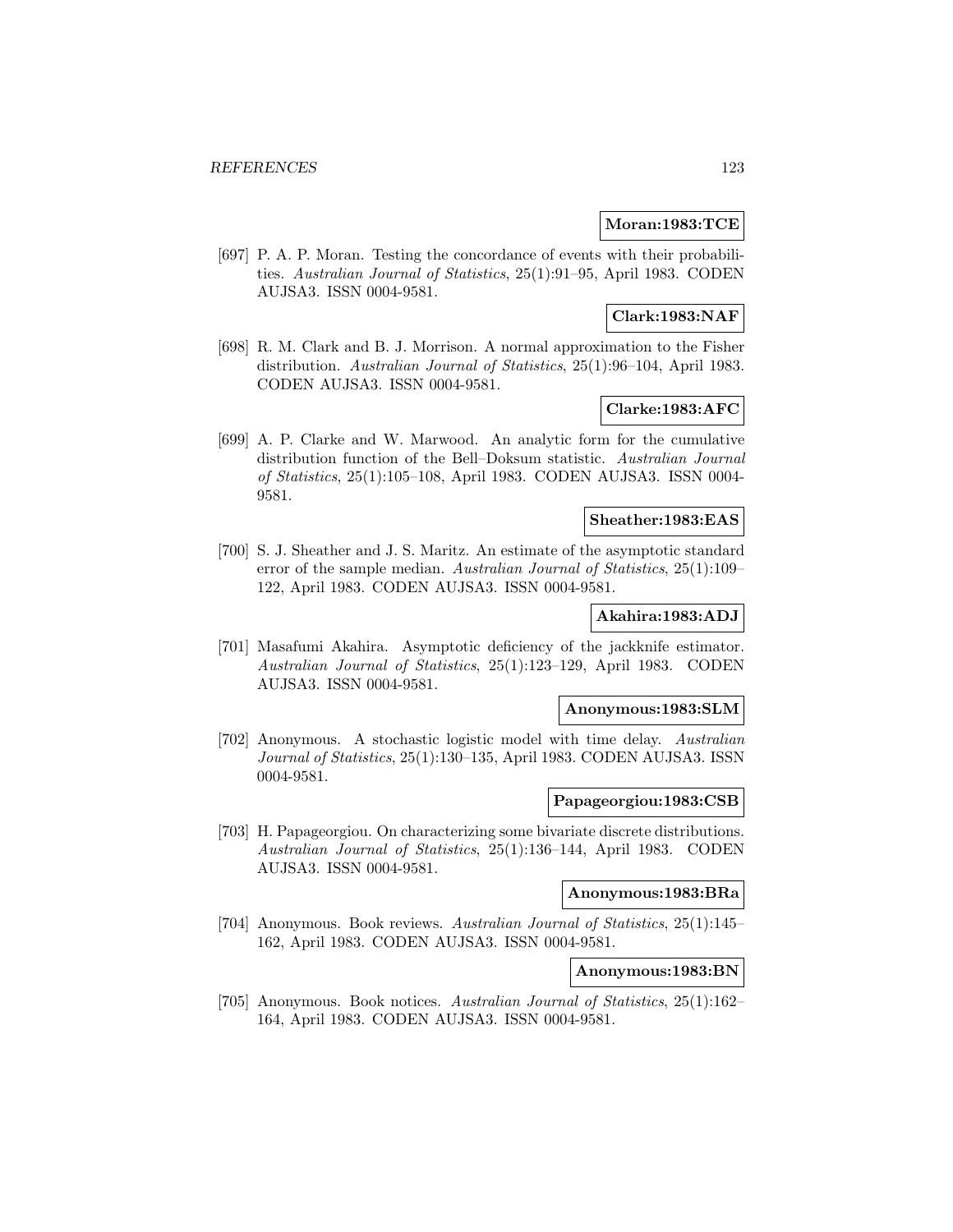#### **Hudson:1983:CLS**

[706] Irene L. Hudson. Corrigendum: Large sample inference for Markovian exponential families with application to branching processes with immigration. Australian Journal of Statistics, 25(1):165, April 1983. CODEN AUJSA3. ISSN 0004-9581. See [655].

### **Anonymous:1983:RS**

[707] Anonymous. Referees' services 1982. Australian Journal of Statistics, 25 (1):167, April 1983. CODEN AUJSA3. ISSN 0004-9581.

### **Pitman:1983:PJW**

[708] E. J. G. Pitman. Professor E. J. Williams. Australian Journal of Statistics, 25(1):169–170, April 1983. CODEN AUJSA3. ISSN 0004-9581.

#### **Williams:1983:B**

[709] E. J. Williams. Bibliography. Australian Journal of Statistics, 25(2): 171–173, February 1983. CODEN AUJSA3. ISSN 0004-9581.

### **Bartlett:1983:EMV**

[710] M. S. Bartlett. Examples of minimum variance estimation. Australian Journal of Statistics, 25(2):174–181, February 1983. CODEN AUJSA3. ISSN 0004-9581.

## **Basawa:1983:RTA**

[711] I. V. Basawa. Recent trends in asymptotic optimal inference for dependent observations. Australian Journal of Statistics, 25(2):182–190, February 1983. CODEN AUJSA3. ISSN 0004-9581.

#### **Becker:1983:ADS**

[712] Niels G. Becker. Analysis of data from a single epidemic. Australian Journal of Statistics, 25(2):191–197, February 1983. CODEN AUJSA3. ISSN 0004-9581.

#### **Bofinger:1983:MCS**

[713] Eve Bofinger. Multiple comparisons and selection. Australian Journal of Statistics, 25(2):198–207, February 1983. CODEN AUJSA3. ISSN 0004-9581.

#### **Brockwell:1983:CPC**

[714] P. J. Brockwell, J. M. Gani, and S. I. Resnick. Catastrophe processes with continuous state-space. Australian Journal of Statistics, 25(2):208–226, February 1983. CODEN AUJSA3. ISSN 0004-9581.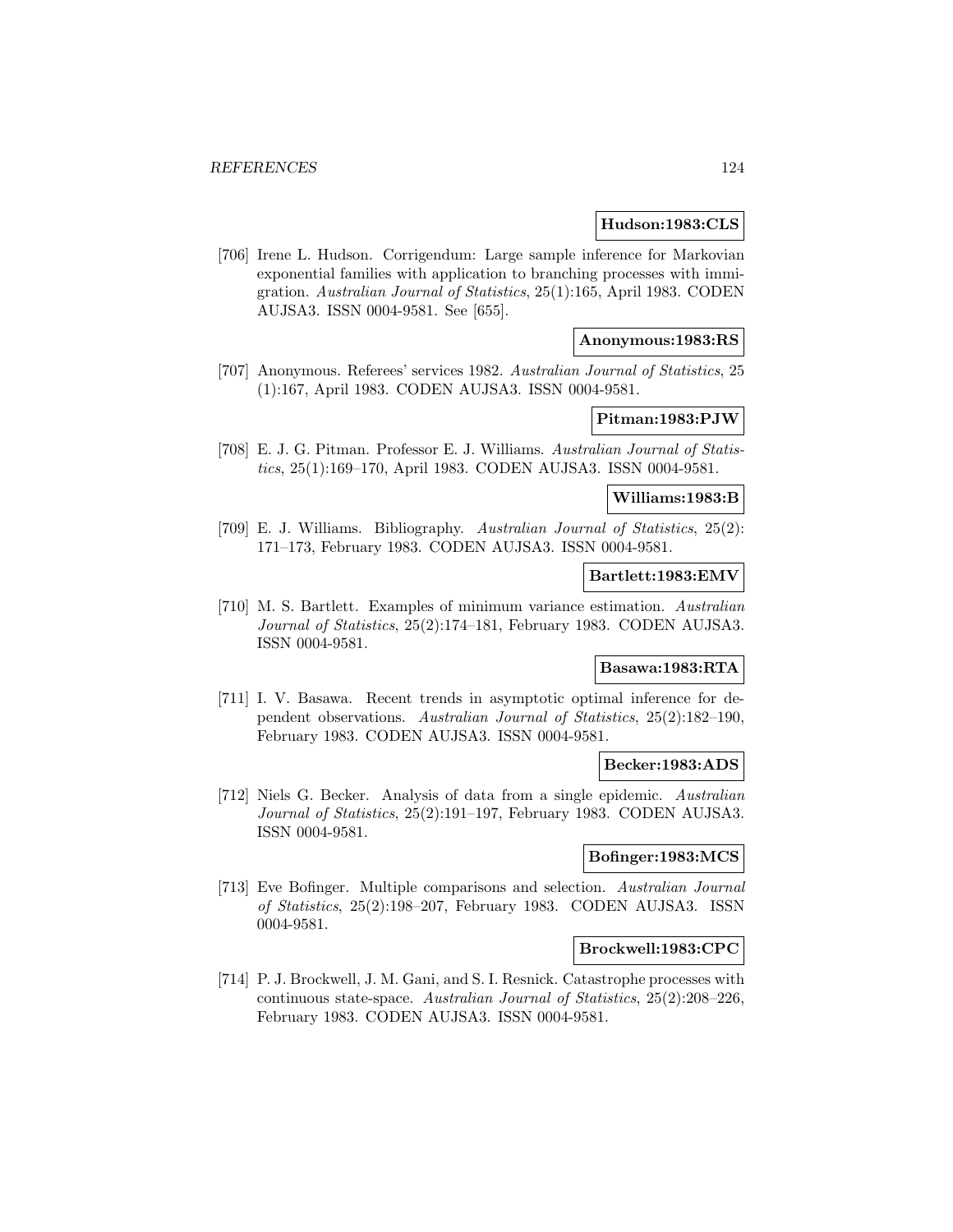## **Clark:1983:EPM**

[715] R. M. Clark. Estimation of parameters in the marginal Fisher distribution. Australian Journal of Statistics, 25(2):227–237, February 1983. CODEN AUJSA3. ISSN 0004-9581.

### **Brown:1983:MSD**

[716] B. M. Brown. Minimum significance and distribution free tests. Australian Journal of Statistics, 25(2):238–248, February 1983. CODEN AUJSA3. ISSN 0004-9581.

## **Cohn:1983:CRS**

[717] Harry Cohn. On the convergence result for the supercritical Bellman– Harris process. Australian Journal of Statistics, 25(2):249–255, February 1983. CODEN AUJSA3. ISSN 0004-9581.

### **Eagleson:1983:RTM**

[718] G. K. Eagleson. A robust test for multiple comparisons of correlation coefficients. Australian Journal of Statistics, 25(2):256–263, February 1983. CODEN AUJSA3. ISSN 0004-9581.

### **Ewens:1983:EPA**

[719] W. J. Ewens. An estimation paradox arising in population genetics theory. Australian Journal of Statistics, 25(2):264–272, February 1983. CO-DEN AUJSA3. ISSN 0004-9581.

### **Gordon:1983:AMS**

[720] Ian Gordon. Ancillarity and minimal sufficiency. Australian Journal of Statistics, 25(2):273–777, February 1983. CODEN AUJSA3. ISSN 0004-9581.

## **Hall:1983:RBD**

[721] Peter Hall. On the reduction of bias in density estimates. Australian Journal of Statistics, 25(2):278–286, February 1983. CODEN AUJSA3. ISSN 0004-9581.

## **Hannan:1983:CAA**

[722] E. J. Hannan and L. Kavalieris. The convergence of autocorrelations and autoregressions. Australian Journal of Statistics, 25(2):287–297, February 1983. CODEN AUJSA3. ISSN 0004-9581.

## **Lancaster:1983:SJD**

[723] H. O. Lancaster. Special joint distributions of Meixner variables. Australian Journal of Statistics, 25(2):298–309, February 1983. CODEN AUJSA3. ISSN 0004-9581.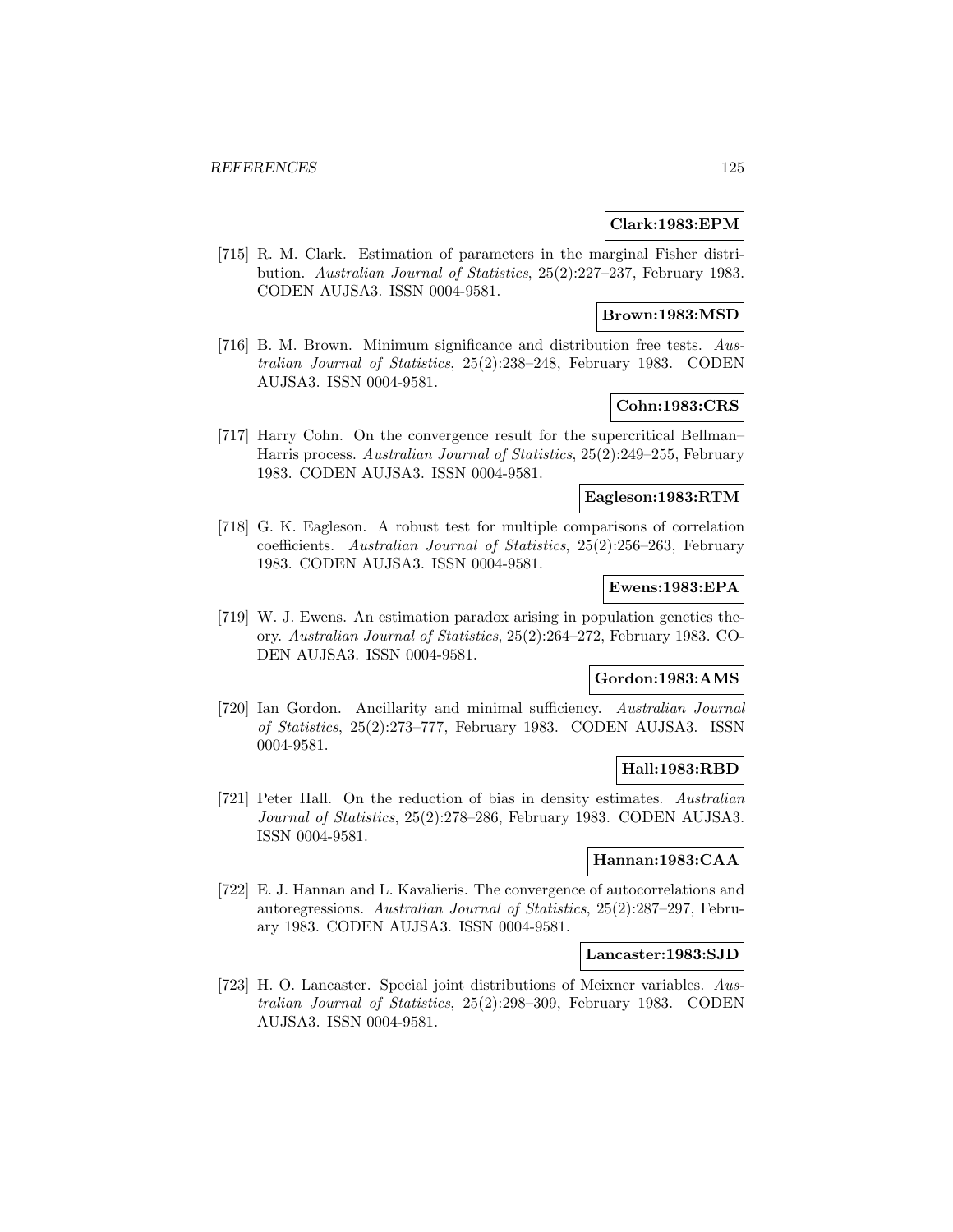#### **Leedow:1983:WAT**

[724] M. I. Leedow and R. L. Tweedie. Weighted area techniques for the estimation of the parameters of a growth curve. Australian Journal of Statistics, 25(2):310–320, February 1983. CODEN AUJSA3. ISSN 0004- 9581.

### **McGilchrist:1983:GIU**

[725] C. A. McGilchrist, R. L. Sandland, and J. L. Hennessy. Generalized inverses used in recursive estimation of the general linear model. Australian Journal of Statistics, 25(2):321–328, February 1983. CODEN AUJSA3. ISSN 0004-9581.

### **MacPhee:1983:GWB**

[726] I. M. MacPhee and H.-J. Schuh. A Galton–Watson branching process in varying environments with essentially constant offspring means and two rates of growth. Australian Journal of Statistics, 25(2):329–338, February 1983. CODEN AUJSA3. ISSN 0004-9581.

#### **Moran:1983:NEM**

[727] P. A. P. Moran. A new expansion for the multivariate normal distribution. Australian Journal of Statistics, 25(2):339–344, February 1983. CODEN AUJSA3. ISSN 0004-9581.

#### **Pakes:1983:SPR**

[728] Anthony G. Pakes. Some properties of a random linear difference equation. Australian Journal of Statistics, 25(2):345–357, February 1983. CODEN AUJSA3. ISSN 0004-9581.

## **Robinson:1983:AST**

[729] J. Robinson. Approximations to some test statistics for permutation tests in a completely randomized design. Australian Journal of Statistics, 25 (2):358–369, February 1983. CODEN AUJSA3. ISSN 0004-9581.

#### **Seneta:1983:WMM**

[730] E. Seneta. The weighted median and multiple regression. Australian Journal of Statistics, 25(2):370–377, February 1983. CODEN AUJSA3. ISSN 0004-9581.

### **Speed:1983:CPL**

[731] T. P. Speed. Cumulants and partition lattices. Australian Journal of Statistics, 25(2):378–388, February 1983. CODEN AUJSA3. ISSN 0004- 9581.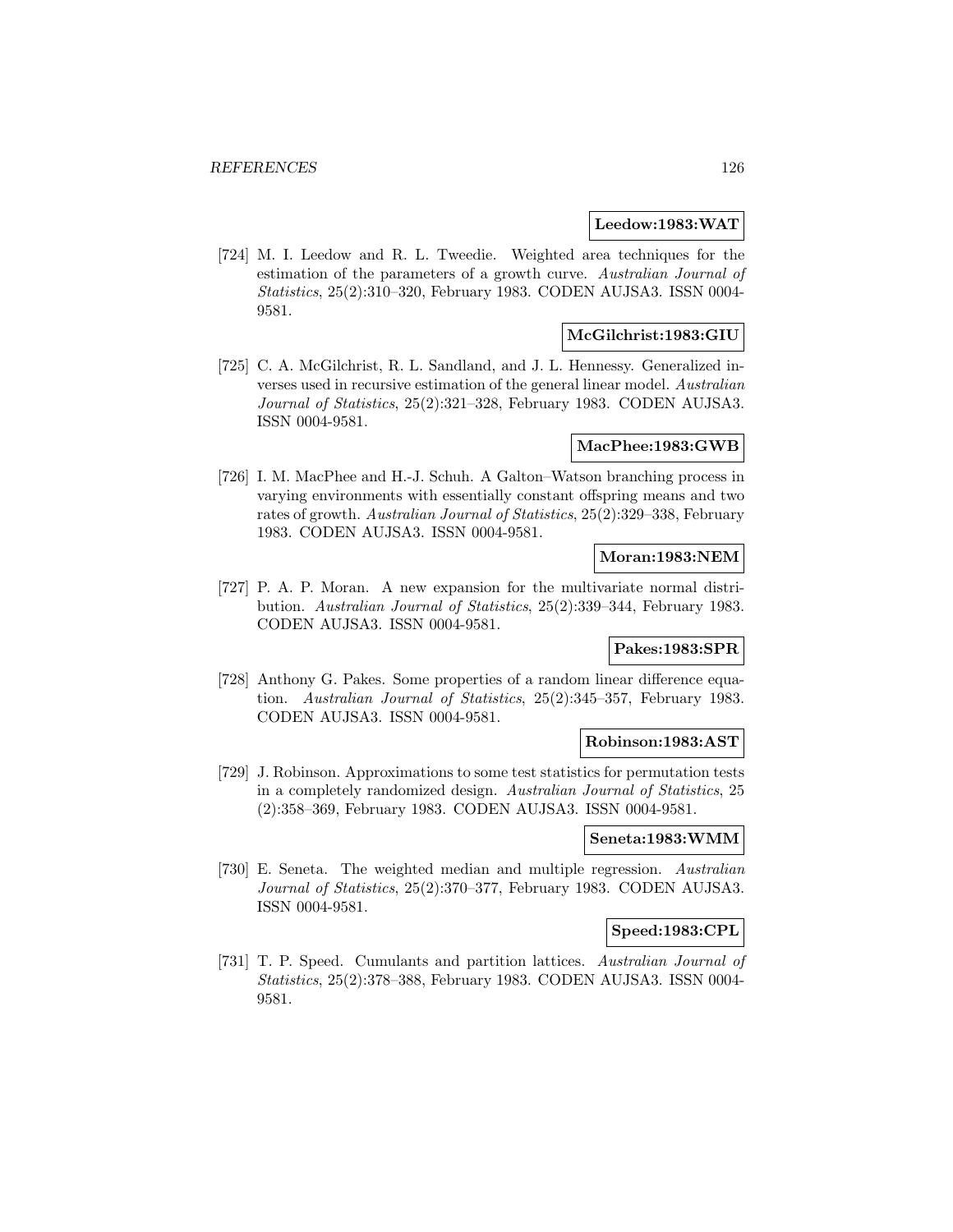#### **Watson:1983:DRS**

[732] G. S. Watson. Distributions in R with rotational symmetries. Australian Journal of Statistics, 25(2):389–394, February 1983. CODEN AUJSA3. ISSN 0004-9581.

### **Watterson:1983:SSD**

[733] G. A. Watterson. Some statistical distributions of use in analysing bird count data. Australian Journal of Statistics, 25(2):395–401, February 1983. CODEN AUJSA3. ISSN 0004-9581.

## **Zehnwirth:1983:CTC**

[734] Ben Zehnwirth. Credibility theory: a concise partial survey. Australian Journal of Statistics, 25(2):402–411, February 1983. CODEN AUJSA3. ISSN 0004-9581.

#### **Hudson:1983:ATG**

[735] Irene L. Hudson. Asymptotic tests for growth curve models with autoregressive errors. Australian Journal of Statistics, 25(3):413–424, September 1983. CODEN AUJSA3. ISSN 0004-9581.

### **Weber:1983:JGL**

[736] N. C. Weber and A. H. Welsh. Jackknifing the general linear model. Australian Journal of Statistics, 25(3):425–436, September 1983. CO-DEN AUJSA3. ISSN 0004-9581.

### **Csorgo:1983:GPR**

[737] Sándor Csörgö. Gil–Pelaez–Rosén transformation of data. Australian Journal of Statistics, 25(3):437–441, September 1983. CODEN AUJSA3. ISSN 0004-9581.

### **Pesaran:1983:NNM**

[738] M. H. Pesaran. Note: a note on the maximum likelihood estimation of regression models with first order moving average errors with roots on the unit circle. Australian Journal of Statistics, 25(3):442–448, September 1983. CODEN AUJSA3. ISSN 0004-9581.

## **Beveridge:1983:TFT**

[739] Stephen Beveridge. On a test of fit in time series models. Australian Journal of Statistics, 25(3):449–452, September 1983. CODEN AUJSA3. ISSN 0004-9581.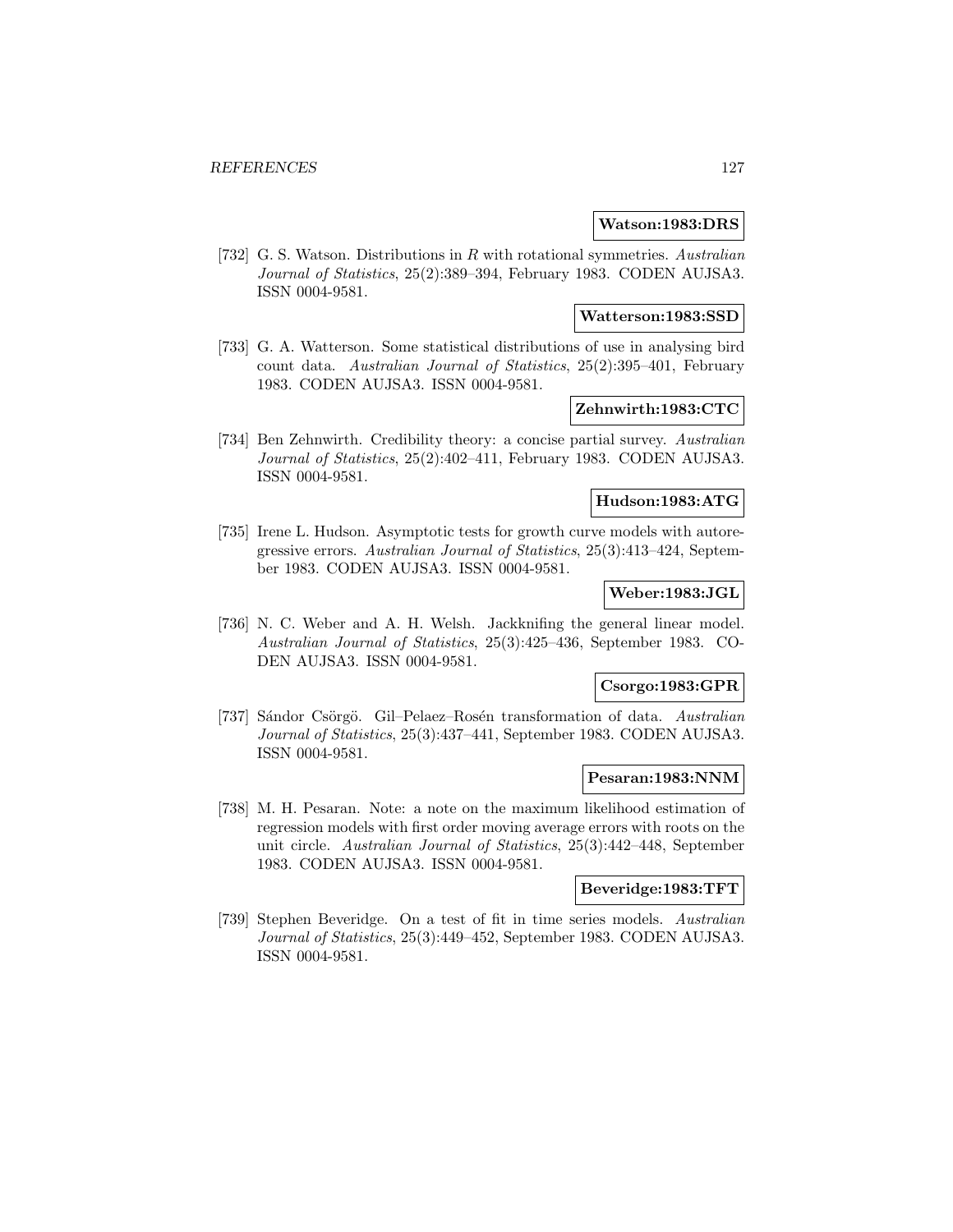## **Puri:1983:IUB**

[740] Madan L. Puri and Dan A. Ralescu. Improving upon the best invariant estimator in multivariate location problems. Australian Journal of Statistics, 25(3):453–462, September 1983. CODEN AUJSA3. ISSN 0004-9581.

### **Lin:1983:MEM**

[741] Pi-Erh Lin and Amany Mousa. Minimax estimation of a multivariate normal mean under a convex loss function. Australian Journal of Statistics, 25(3):463–466, September 1983. CODEN AUJSA3. ISSN 0004-9581.

## **Kshirsagar:1983:DCF**

[742] Anant M. Kshirsagar and Thomas M. Davis. Direction and collinearity factors of Wilk's A associated with the growth curve model. Australian Journal of Statistics, 25(3):467–481, September 1983. CODEN AUJSA3. ISSN 0004-9581.

### **Bandyopadhyay:1983:ALR**

[743] Shibdas Bandyopadhyay. Admissibility of likelihood ratio rules in covariate classification using dependent samples. Australian Journal of Statistics, 25(3):482–486, September 1983. CODEN AUJSA3. ISSN 0004-9581.

### **Pettitt:1983:ICM**

[744] A. N. Pettitt. Inference for censored matched pairs using signed ranks. Australian Journal of Statistics, 25(3):487–495, September 1983. CO-DEN AUJSA3. ISSN 0004-9581.

### **Pollard:1983:ACT**

[745] G. H. Pollard. An analysis of classical and tie-breaker tennis. Australian Journal of Statistics, 25(3):496–505, September 1983. CODEN AUJSA3. ISSN 0004-9581.

### **Anonymous:1983:BRb**

[746] Anonymous. Book reviews. Australian Journal of Statistics, 25(3):506– 516, September 1983. CODEN AUJSA3. ISSN 0004-9581.

### **Becker:1984:EPS**

[747] Niels G. Becker. Estimating population size from capture-recapture experiments in continuous time. Australian Journal of Statistics, 26(1): 1–7, April 1984. CODEN AUJSA3. ISSN 0004-9581.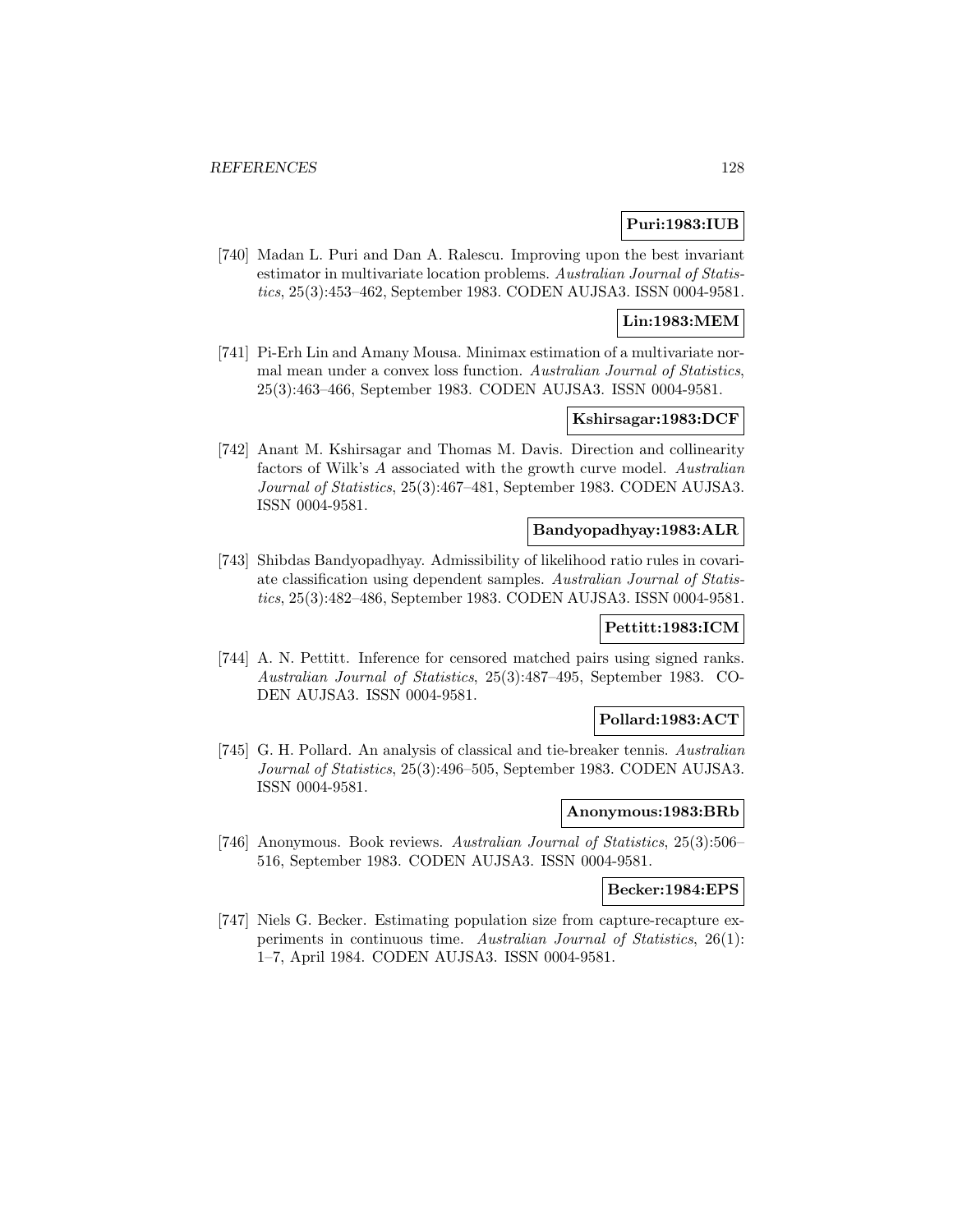#### **Barbour:1984:SMB**

[748] A. D. Barbour and Peter Hall. Stein's method and the Berry–Esséen Theorem. Australian Journal of Statistics, 26(1):8–15, April 1984. CO-DEN AUJSA3. ISSN 0004-9581.

### **Deshpande:1984:TNT**

[749] Jayant V. Deshpandé and Kalpana Kusum. A test for the nonparametric two sample scale problem. Australian Journal of Statistics, 26(1):16–24, April 1984. CODEN AUJSA3. ISSN 0004-9581.

### **Papageorgiou:1984:CMN**

[750] H. Papageorgiou. Characterizations of multinomial and negative multinomial mixtures by regression. Australian Journal of Statistics, 26(1): 25–29, April 1984. CODEN AUJSA3. ISSN 0004-9581.

### **Brockwell:1984:ADM**

[751] Peter J. Brockwell and Paul W. Mielke. Asymptotic distributions of matched-Paris permutation statistics based on distance measures. Australian Journal of Statistics, 26(1):30–38, April 1984. CODEN AUJSA3. ISSN 0004-9581.

### **Moran:1984:MCE**

[752] P. A. P. Moran. The Monte Carlo evaluation of orthant probabilities for multivariate normal distributions. Australian Journal of Statistics, 26 (1):39–44, April 1984. CODEN AUJSA3. ISSN 0004-9581.

### **Williams:1984:RED**

[753] Pamela Williams. Regional economic-demographic modelling and projection: Review of an international conference. Australian Journal of Statistics, 26(1):45–57, April 1984. CODEN AUJSA3. ISSN 0004-9581.

#### **Brown:1984:RTM**

[754] B. M. Brown and S. I. Resnick. Rank tests for multivariate trend. Australian Journal of Statistics, 26(1):58–67, April 1984. CODEN AUJSA3. ISSN 0004-9581.

### **Phatarfod:1984:IDD**

[755] Ravindra M. Phatarfod. The infinitely deep dam with seasonal Markov  $\text{inflows}$  — a simplifying modification. Australian Journal of Statistics, 26(1):68–74, April 1984. CODEN AUJSA3. ISSN 0004-9581.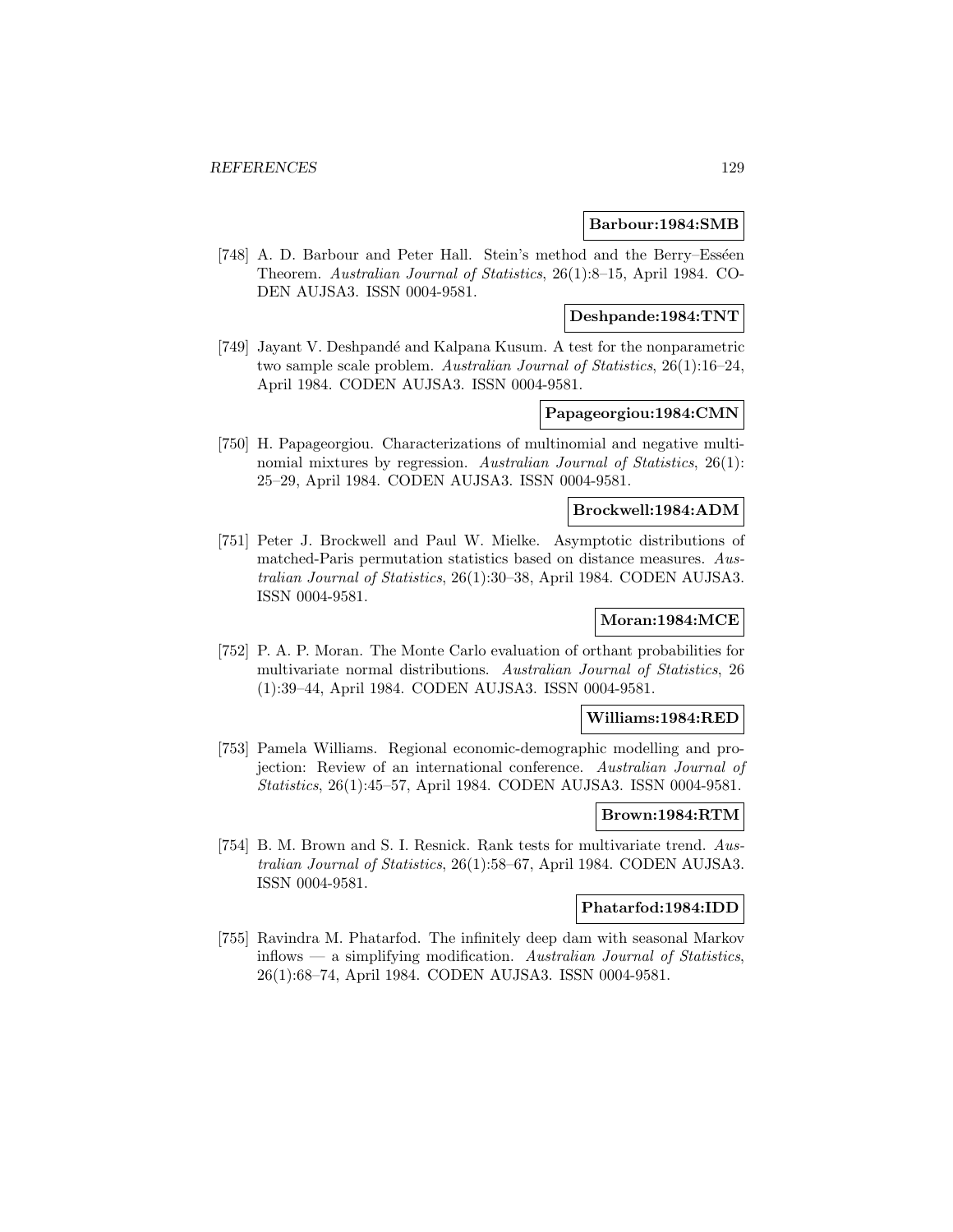### **Lawal:1984:UTI**

[756] H. Bayo Lawal and Graham J. G. Upton. On the use of X as a test of independence in contingency tables with small cell expectations. Australian Journal of Statistics, 26(1):75–85, April 1984. CODEN AUJSA3. ISSN 0004-9581.

## **Campbell:1984:CVA**

[757] N. A. Campbell. Canonical variate analysis — a general model formulation. Australian Journal of Statistics, 26(1):86–96, April 1984. CODEN AUJSA3. ISSN 0004-9581.

## **Liu:1984:ESY**

[758] Tzen-Ping Liu. Existence of a Sen–Yates–Grundy form for a dispersion. Australian Journal of Statistics, 26(1):97–104, April 1984. CODEN AU-JSA3. ISSN 0004-9581.

### **Anonymous:1984:BRa**

[759] Anonymous. Book reviews. Australian Journal of Statistics, 26(1):105– 109, April 1984. CODEN AUJSA3. ISSN 0004-9581.

## **Kaminsky:1984:SND**

[760] K. S. Kaminsky, E. M. Luks, and P. I. Nelson. Strategy, nontransitive dominance and the exponential distribution. Australian Journal of Statistics, 26(2):111–118, June 1984. CODEN AUJSA3. ISSN 0004-9581.

### **Saha:1984:BAW**

[761] G. M. Saha and Sanpei Kageyama. Balanced arrays and weighing designs. Australian Journal of Statistics, 26(2):119–124, June 1984. CO-DEN AUJSA3. ISSN 0004-9581.

## **Koffler:1984:SEF**

[762] Stephen L. Koffler and Douglas A. Penfield. A K-sample extension to Fligner's class of tests for scale. Australian Journal of Statistics, 26(2): 125–132, June 1984. CODEN AUJSA3. ISSN 0004-9581.

#### **Bhuyan:1984:GSP**

[763] K. C. Bhuyan. A group of split-plot designs with a heteroscedastic model. Australian Journal of Statistics, 26(2):133–141, June 1984. CODEN AU-JSA3. ISSN 0004-9581.

### **Fisher:1984:GFT**

[764] N. I. Fisher and D. J. Best. Goodness-of-fit tests for Fisher's distribution on the sphere. Australian Journal of Statistics, 26(2):142–150, June 1984. CODEN AUJSA3. ISSN 0004-9581.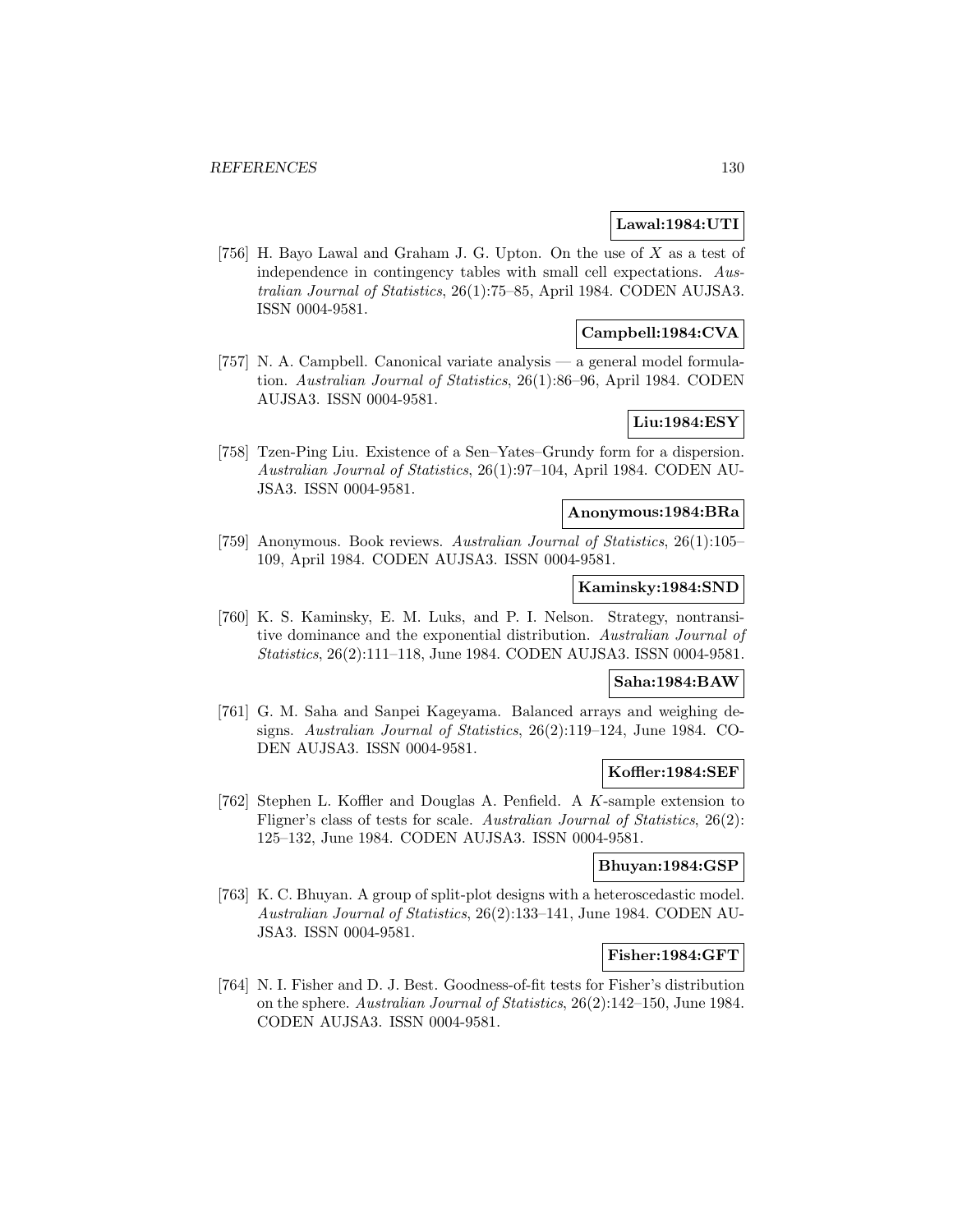#### **Revfeim:1984:GMP**

[765] K. J. A. Revfeim. Generating mechanisms of, and parameter estimators for, the extreme value distribution. Australian Journal of Statistics, 26 (2):151–159, June 1984. CODEN AUJSA3. ISSN 0004-9581.

### **Berman:1984:CIL**

[766] Mark Berman. Combining information from linear models on possibly different scales. Australian Journal of Statistics, 26(2):160–168, June 1984. CODEN AUJSA3. ISSN 0004-9581.

### **Huang:1984:AMA**

[767] Jun S. Huang. The autoregressive moving average model for spatial analysis. Australian Journal of Statistics, 26(2):169–178, June 1984. CODEN AUJSA3. ISSN 0004-9581.

## **Bora:1984:CDE**

[768] A. C. Bora. Change-over designs with errors following a first order autoregressive process. Australian Journal of Statistics, 26(2):179–188, June 1984. CODEN AUJSA3. ISSN 0004-9581.

## **Csorgo:1984:KMT**

[769] Sándor Csörgö and Peter Hall. The Komlós–Major–Tusnády approximations and their applications. Australian Journal of Statistics, 26(2): 189–218, June 1984. CODEN AUJSA3. ISSN 0004-9581.

## **Anonymous:1984:BRb**

[770] Anonymous. Book reviews. Australian Journal of Statistics, 26(2):219– 225, June 1984. CODEN AUJSA3. ISSN 0004-9581.

#### **Anonymous:1984:BN**

[771] Anonymous. Book notices. Australian Journal of Statistics, 26(2):225, June 1984. CODEN AUJSA3. ISSN 0004-9581.

#### **Houtman:1984:AMD**

[772] A. Houtman, T. P. Speed, and A. C. Nielsen. The analysis of multistrata designed experiments with incomplete data. Australian Journal of Statistics, 26(3):227–246, September 1984. CODEN AUJSA3. ISSN 0004-9581.

### **Hasofer:1984:RAM**

[773] A. M. Hasofer, D. Veneziano, and H. Banon. Risk analysis in more than one dimension. Australian Journal of Statistics, 26(3):247–254, September 1984. CODEN AUJSA3. ISSN 0004-9581.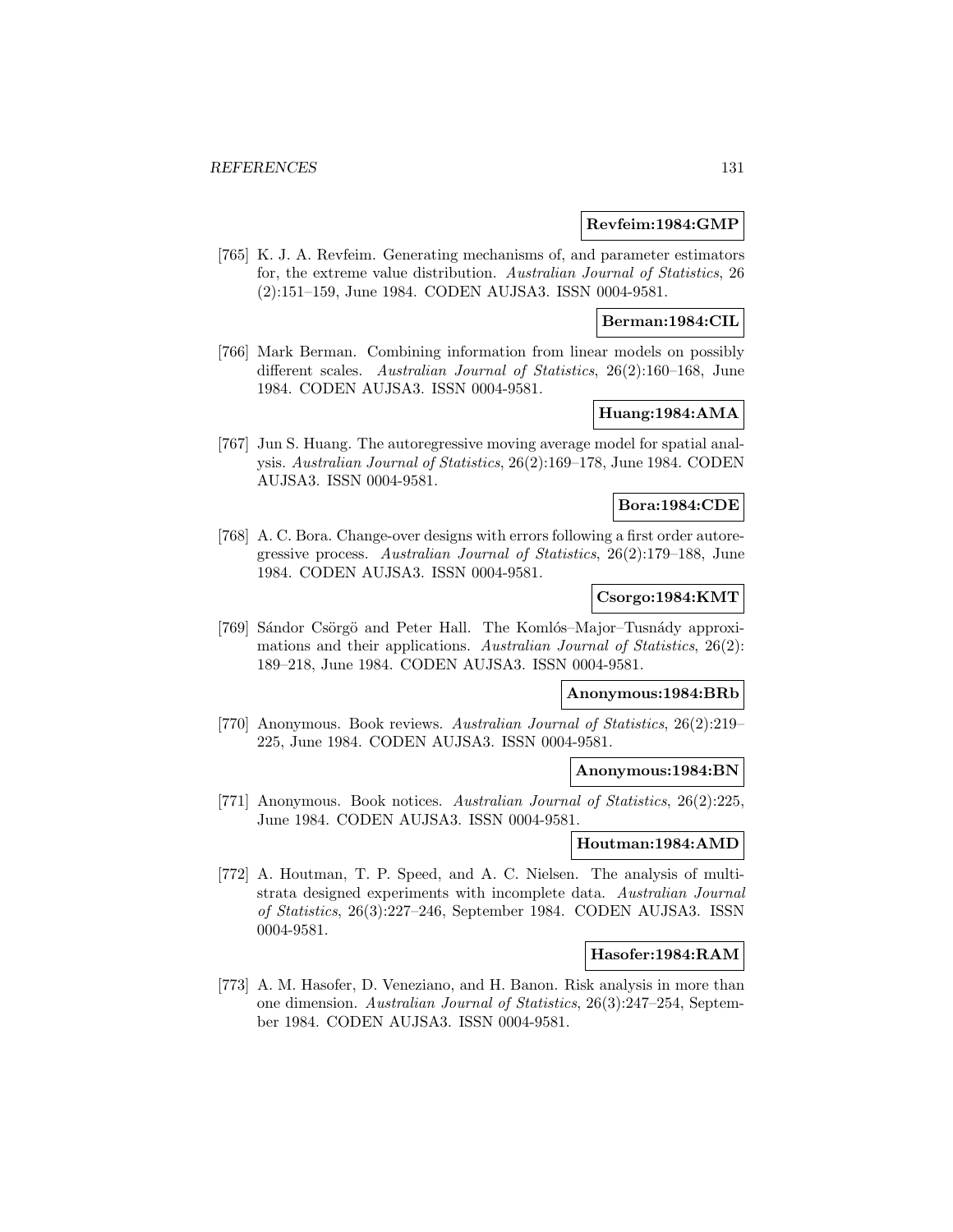#### **Samanta:1984:EEP**

[774] M. Samanta. Efficient estimation of parameters in the K sample problem with equal but unknown population coefficients of variation. Australian Journal of Statistics, 26(3):255–262, September 1984. CODEN AUJSA3. ISSN 0004-9581.

#### **Isaacson:1984:BPB**

[775] Dean Isaacson and Glen Meeden. Better priors for Bayesian bettors. Australian Journal of Statistics, 26(3):263–271, September 1984. CO-DEN AUJSA3. ISSN 0004-9581.

### **Watson:1984:CCR**

[776] G. S. Watson. The calculation of confidence regions for eigenvectors. Australian Journal of Statistics, 26(3):272–276, September 1984. CO-DEN AUJSA3. ISSN 0004-9581.

## **Puri:1984:LME**

[777] Madan L. Puri, Dan A. Ralescu, and Stefan S. Ralescu. Linear minimax estimators for estimating a function of the parameter. Australian Journal of Statistics, 26(3):277–283, September 1984. CODEN AUJSA3. ISSN 0004-9581.

## **Becker:1984:SMI**

[778] Niels Becker and Caroline Finch. On a stochastic model for an irreversible system of compartments. Australian Journal of Statistics, 26(3):284–289, September 1984. CODEN AUJSA3. ISSN 0004-9581.

#### **Spiegelman:1984:NSD**

[779] Clifford H. Spiegelman. A new statistic for detecting influential observations in a Scheffé type calibration curve. Australian Journal of Statistics, 26(3):290–297, September 1984. CODEN AUJSA3. ISSN 0004-9581.

## **Agrawal:1984:RRC**

[780] H. C. Agrawal and C. R. Nair. Reduced residue classes cyclic PBIB designs. Australian Journal of Statistics, 26(3):298–309, September 1984. CODEN AUJSA3. ISSN 0004-9581.

### **Fisher:1984:GSE**

[781] Gordon Fisher and Michael McAleer. The geometry of specification error. Australian Journal of Statistics, 26(3):310–322, September 1984. CODEN AUJSA3. ISSN 0004-9581.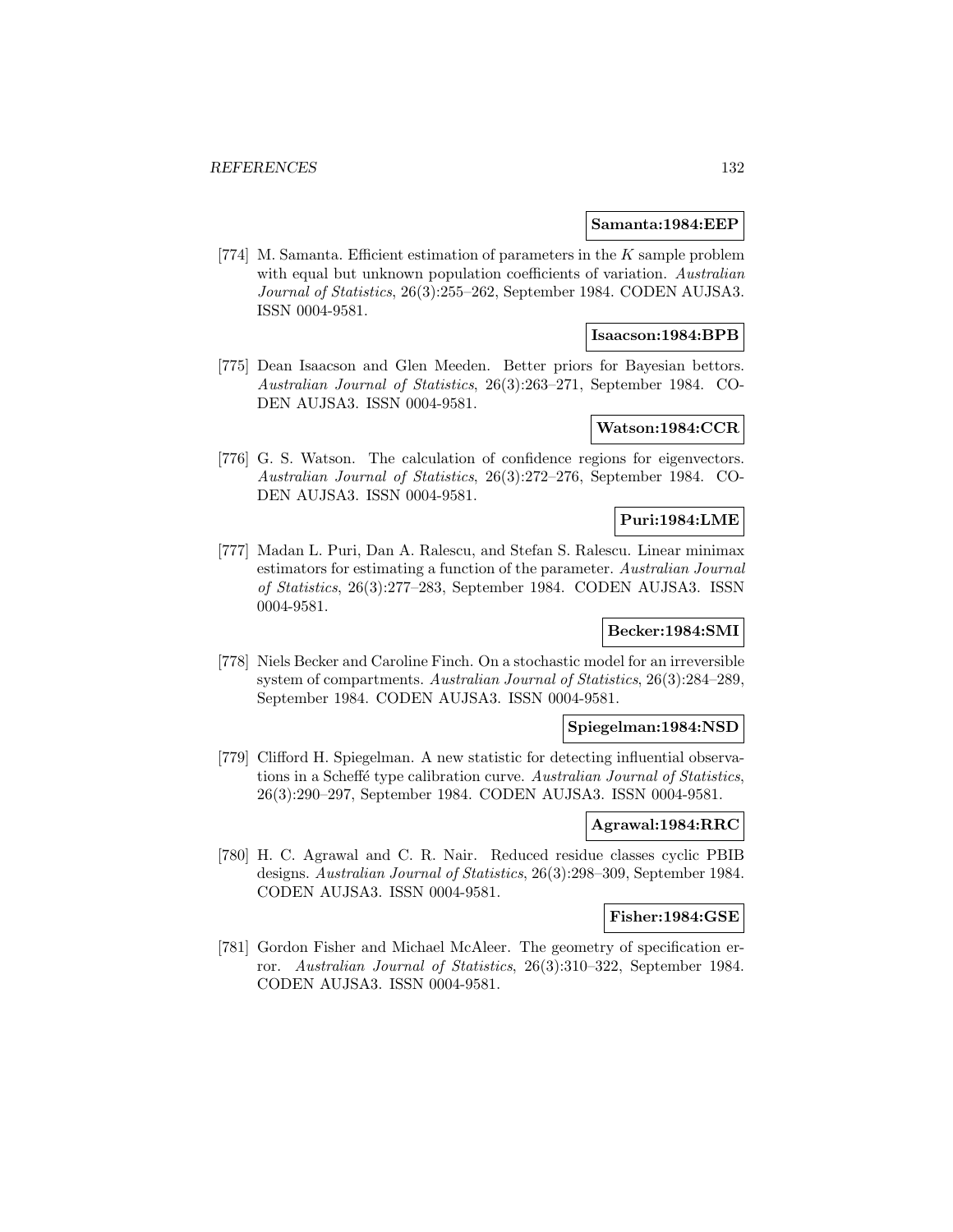#### **Srivastava:1984:EFS**

[782] V. K. Srivastava and D. E. A. Giles. Exact finite-sample properties of a pre-test estimator in ridge regression. Australian Journal of Statistics, 26(3):323–336, September 1984. CODEN AUJSA3. ISSN 0004-9581.

## **Ratcliff:1984:NAC**

[783] D. Ratcliff, E. R. Williams, and T. P. Speed. A note on the analysis of covariance in balanced incomplete block designs. Australian Journal of Statistics, 26(3):337–341, September 1984. CODEN AUJSA3. ISSN 0004-9581.

#### **Anonymous:1984:BRc**

[784] Anonymous. Book reviews. Australian Journal of Statistics, 26(3):342– 347, September 1984. CODEN AUJSA3. ISSN 0004-9581.

## **Foreman:1985:SD**

[785] E. K. Foreman. Survey design. Australian Journal of Statistics, 27(1): 1–19, April 1985. CODEN AUJSA3. ISSN 0004-9581.

### **Fischer:1985:DBS**

[786] A. J. Fischer and R. D. Lewis. Deliberately biasing survey questions. Australian Journal of Statistics, 27(1):20–35, April 1985. CODEN AU-JSA3. ISSN 0004-9581.

### **Jarrett:1985:DFA**

[787] R. G. Jarrett, S. Liow, and B. J. T. Morgan. Density function approximation with particular reference to the distribution of overlap of circles. Australian Journal of Statistics, 27(1):36–43, April 1985. CODEN AU-JSA3. ISSN 0004-9581.

### **Hart:1985:DBC**

[788] Jeffrey D. Hart. Data-based choice of the smoothing parameter for a kernel density estimator. Australian Journal of Statistics, 27(1):44–52, April 1985. CODEN AUJSA3. ISSN 0004-9581.

## **Diggle:1985:CTU**

[789] P. J. Diggle, N. I. Fisher, and A. J. Lee. A comparison of tests of uniformity for spherical data. Australian Journal of Statistics, 27(1): 53–59, April 1985. CODEN AUJSA3. ISSN 0004-9581.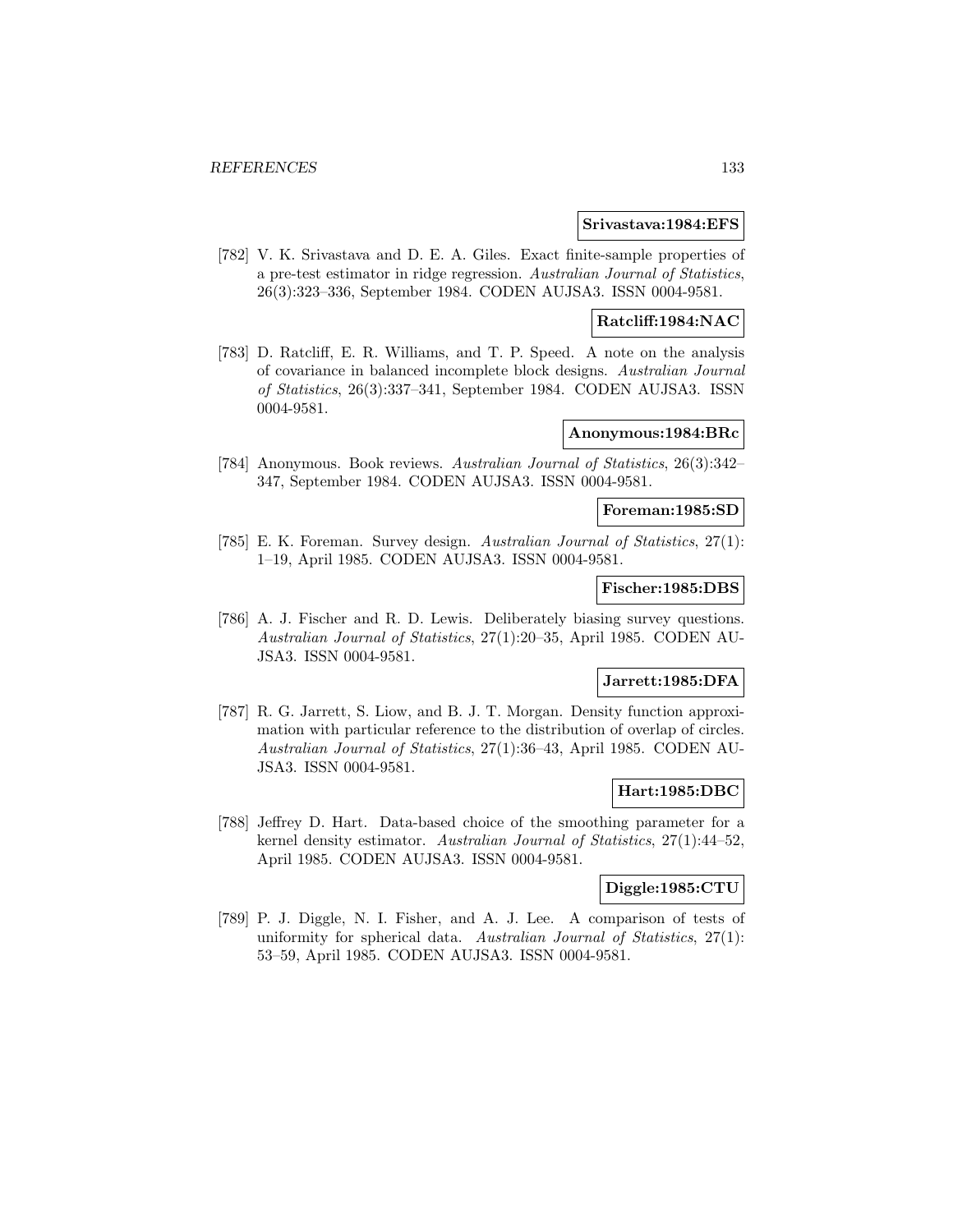#### **Moran:1985:CMN**

[790] P. A. P. Moran. Calculation of multivariate normal probabilities — another special case. Australian Journal of Statistics, 27(1):60–67, April 1985. CODEN AUJSA3. ISSN 0004-9581.

### **Evans:1985:CVA**

[791] Merran A. Evans and Maxwell L. King. Critical value approximations for tests of linear regression disturbances. Australian Journal of Statistics, 27(1):68–83, April 1985. CODEN AUJSA3. ISSN 0004-9581.

### **Cameron:1985:NPA**

[792] M. A. Cameron and G. K. Eagleson. A new procedure for assessing large sets of correlations. Australian Journal of Statistics, 27(1):84–95, April 1985. CODEN AUJSA3. ISSN 0004-9581.

#### **James:1985:IIU**

[793] Ian R. James. On the invariance of isometry under unequal scale changes. Australian Journal of Statistics, 27(1):96–101, April 1985. CODEN AU-JSA3. ISSN 0004-9581.

## **Anonymous:1985:BRa**

[794] Anonymous. Book reviews. Australian Journal of Statistics, 27(1):102– 110, April 1985. CODEN AUJSA3. ISSN 0004-9581.

# **Kish:1985:SSV**

[795] Leslie Kish. Sample surveys versus experiments, controlled observations, censuses, registers, and local studies. Australian Journal of Statistics, 27 (2):111–122, June 1985. CODEN AUJSA3. ISSN 0004-9581.

### **Brown:1985:GPD**

[796] B. M. Brown. Grouping problems in distribution-free regression. Australian Journal of Statistics, 27(2):123–134, June 1985. CODEN AU-JSA3. ISSN 0004-9581.

#### **Chaudhuri:1985:DEF**

[797] Arijit Chaudhuri and Bahul Mukerjee. Domain estimation in finite populations. Australian Journal of Statistics, 27(2):135–137, June 1985. CO-DEN AUJSA3. ISSN 0004-9581.

## **Sharma:1985:ECA**

[798] Subhash C. Sharma. The effects of correlation among observations on the accuracy of approximating the distribution of sample mean by its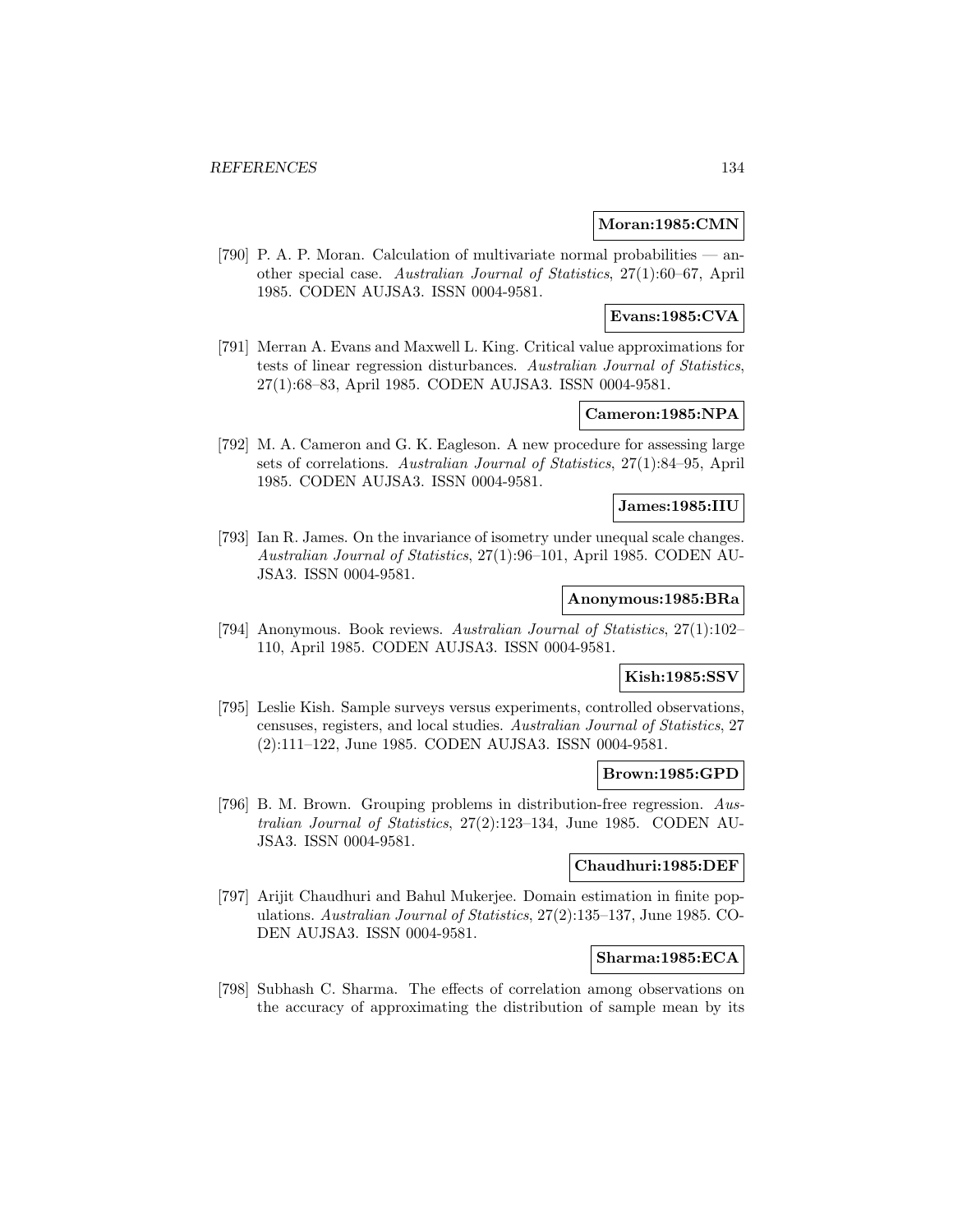asymptotic distribution. Australian Journal of Statistics, 27(2):138–150, June 1985. CODEN AUJSA3. ISSN 0004-9581.

## **Barnett:1985:DTD**

[799] Vic Barnett. Detection and testing of different types of outlier in linear structural relationaships. Australian Journal of Statistics, 27(2):151–162, June 1985. CODEN AUJSA3. ISSN 0004-9581.

## **Shirahata:1985:GFT**

[800] S. Shirahata, K. Wakimoto, and T. Tarumi. A goodness of fit test based on the linked line chart. Australian Journal of Statistics, 27(2):163–171, June 1985. CODEN AUJSA3. ISSN 0004-9581.

#### **Venable:1985:MCC**

[801] W. N. Venable. The multiple correlation coefficient and Fisher's A statistic. Australian Journal of Statistics, 27(2):172–182, June 1985. CODEN AUJSA3. ISSN 0004-9581.

### **Haslett:1985:REG**

[802] Stephen Haslett. Recursive estimation of the general linear model with dependent errors and multiple additional observations. Australian Journal of Statistics, 27(2):183–188, June 1985. CODEN AUJSA3. ISSN 0004-9581.

#### **Samanta:1985:MME**

[803] M. Samanta. Minimum MSE estimation by linear combinations of order statistics. Australian Journal of Statistics, 27(2):189–194, June 1985. CODEN AUJSA3. ISSN 0004-9581.

#### **Kumar:1985:VEU**

[804] Pranesh Kumar, V. K. Gupta, and S. K. Agarwal. On variance estimation in unequal probability sampling. Australian Journal of Statistics, 27(2): 195–201, June 1985. CODEN AUJSA3. ISSN 0004-9581.

### **Lloyd:1985:EA**

[805] C. J. Lloyd. On external ancillarity. Australian Journal of Statistics, 27 (2):202–220, June 1985. CODEN AUJSA3. ISSN 0004-9581.

#### **Verbyla:1985:NIC**

[806] A. P. Verbyla. A note on the inverse covariance matrix of the autoregressive process. Australian Journal of Statistics, 27(2):221–224, June 1985. CODEN AUJSA3. ISSN 0004-9581.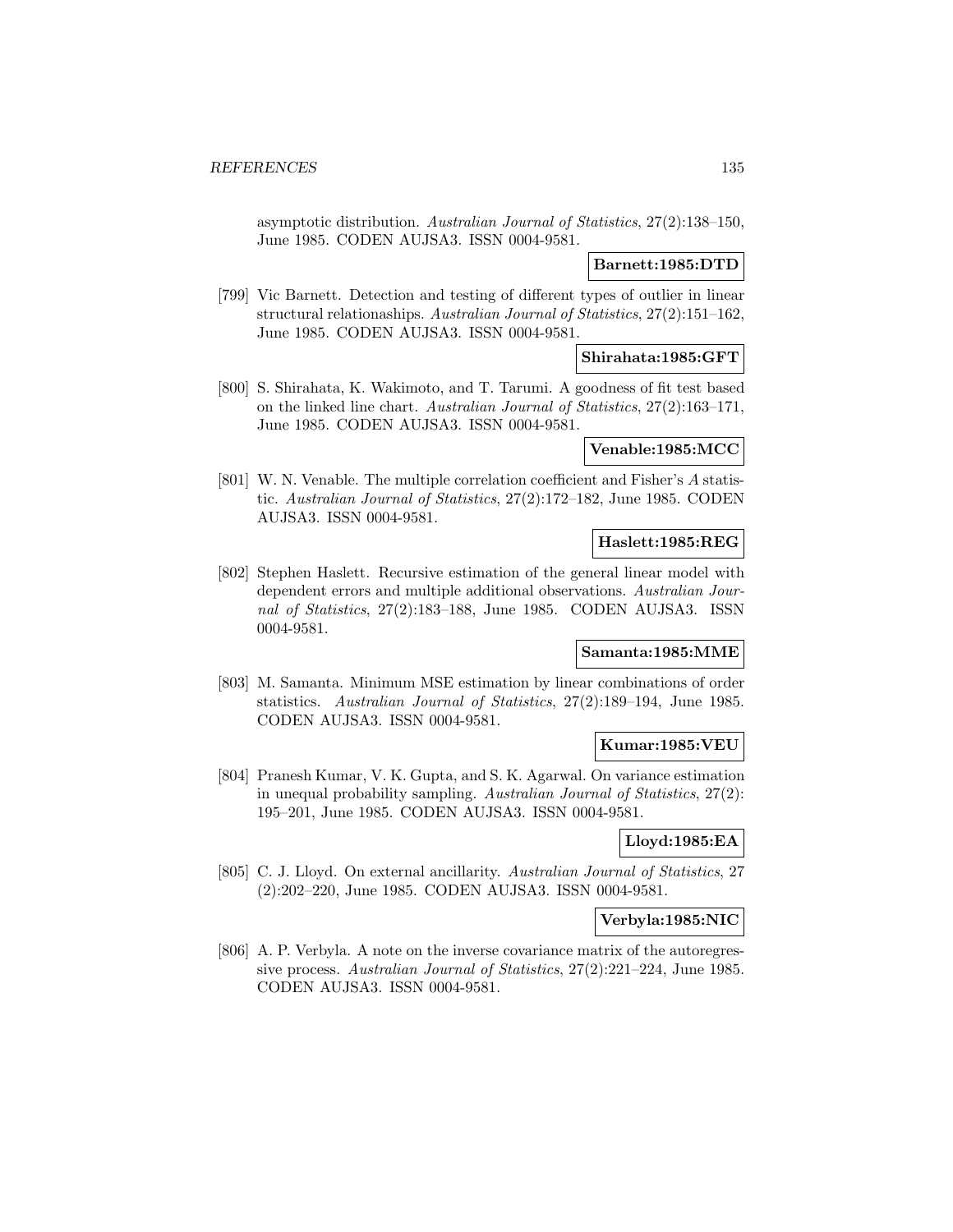#### **Anonymous:1985:BRb**

[807] Anonymous. Book reviews. Australian Journal of Statistics, 27(2):225– 229, June 1985. CODEN AUJSA3. ISSN 0004-9581.

### **Anonymous:1985:BNa**

[808] Anonymous. Book notices. Australian Journal of Statistics, 27(2):229– 230, June 1985. CODEN AUJSA3. ISSN 0004-9581.

### **Breth:1985:ESD**

[809] M. Breth. On estimating the spread of a distribution about its regression slopes. Australian Journal of Statistics, 27(3):231–235, September 1985. CODEN AUJSA3. ISSN 0004-9581.

### **Feeney:1985:EVT**

[810] G. A. Feeney and P. K. Sen. Extreme value theory for certain nonstationary sequences. Australian Journal of Statistics, 27(3):236–245, September 1985. CODEN AUJSA3. ISSN 0004-9581.

## **Gordon:1985:ERO**

[811] Ian Gordon. Error rates for orthogonal contrasts after a significant Ftest. Australian Journal of Statistics, 27(3):246–251, September 1985. CODEN AUJSA3. ISSN 0004-9581.

### **Gore:1985:THA**

[812] A. P. Gore and Ashok Shanubhogue. A test of homogeneity against scale alternatives using subsample extrema. Australian Journal of Statistics, 27(3):252–258, September 1985. CODEN AUJSA3. ISSN 0004-9581.

### **Hua:1985:PKS**

[813] Tsushung A. Hua. On the performance of Kolmogorov–Smirnov tests on stable random variables. Australian Journal of Statistics, 27(3):259–263, September 1985. CODEN AUJSA3. ISSN 0004-9581.

## **Lloyd:1985:ASS**

[814] C. J. Lloyd. Ancillaries sufficient for the sample size. Australian Journal of Statistics, 27(3):264–272, September 1985. CODEN AUJSA3. ISSN 0004-9581.

#### **Manjunath:1985:CES**

[815] S. M. Manjunath. Characterization of efficient sequential schemes for population growth models. Australian Journal of Statistics, 27(3):273– 282, September 1985. CODEN AUJSA3. ISSN 0004-9581.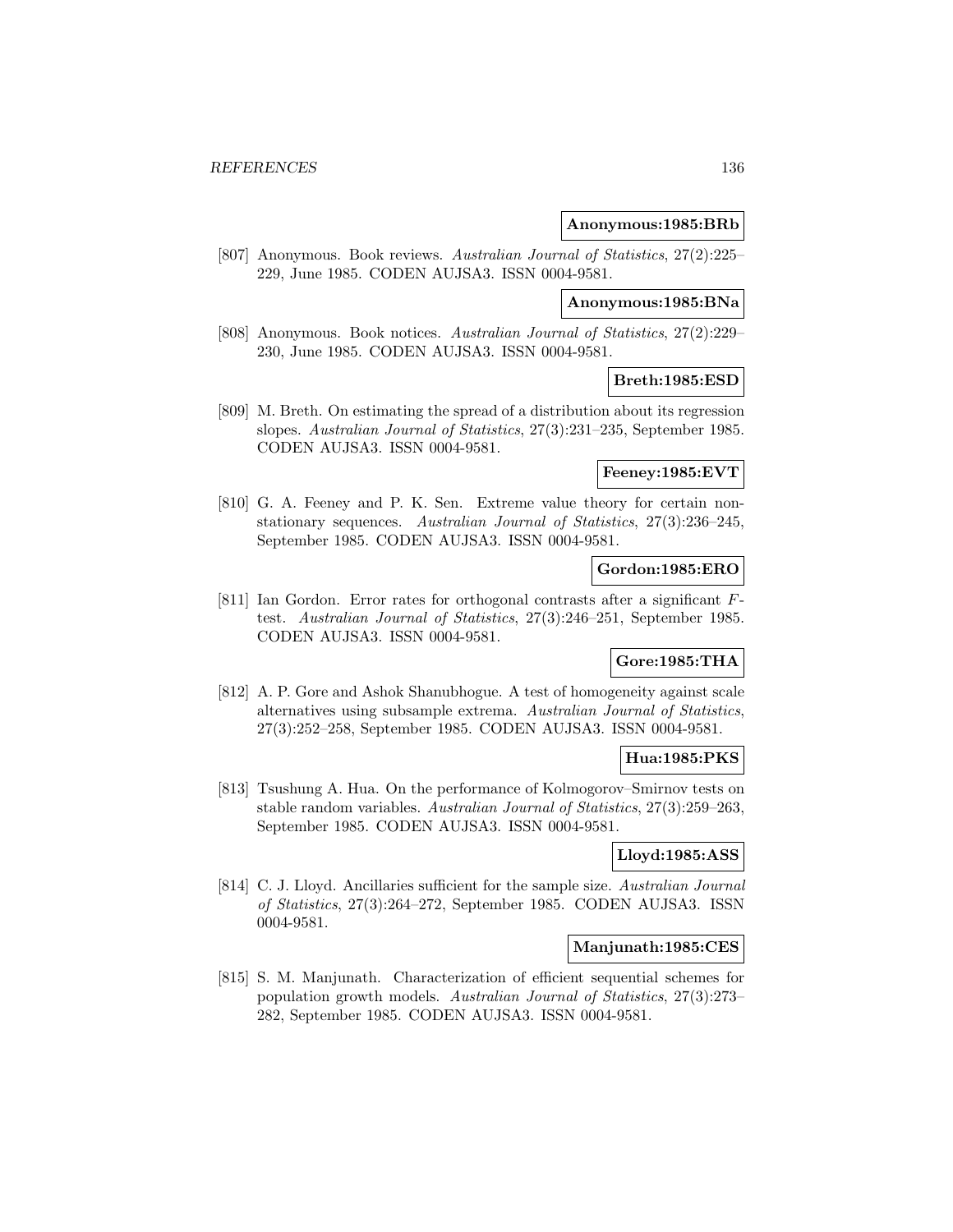#### **ONeill:1985:EDU**

[816] Terence J. O'Neill, G. M. Tallis, and P. Leppard. The epidemiology of a disease using hazard functions. Australian Journal of Statistics, 27(3): 283–297, September 1985. CODEN AUJSA3. ISSN 0004-9581.

#### **Sharma:1985:RIB**

[817] V. K. Sharma and M. N. Das. On resolvable incomplete block designs. Australian Journal of Statistics, 27(3):298–302, September 1985. CO-DEN AUJSA3. ISSN 0004-9581.

## **Yajima:1985:ELM**

[818] Yoshihiro Yajima. On estimation of long-memory time series models. Australian Journal of Statistics, 27(3):303–320, September 1985. CO-DEN AUJSA3. ISSN 0004-9581.

### **Anonymous:1985:BRc**

[819] Anonymous. Book reviews. Australian Journal of Statistics, 27(3):321– 324, September 1985. CODEN AUJSA3. ISSN 0004-9581.

### **Anonymous:1985:BNb**

[820] Anonymous. Book notices. Australian Journal of Statistics, 27(3):324– 325, September 1985. CODEN AUJSA3. ISSN 0004-9581.

### **Kish:1986:TSP**

[821] Leslie Kish. Timing of surveys for public policy. Australian Journal of Statistics, 28(1):1–12, April 1986. CODEN AUJSA3. ISSN 0004-9581.

#### **Best:1986:GFD**

[822] D. J. Best and N. I. Fisher. Goodness-of-fit and discordancy tests for samples from the Watson distribution on the sphere. Australian Journal of Statistics, 28(1):13–31, April 1986. CODEN AUJSA3. ISSN 0004- 9581.

### **Brown:1986:MSR**

[823] G. H. Brown. Multistage sampling for raw wool characteristics. Australian Journal of Statistics, 28(1):32–45, April 1986. CODEN AUJSA3. ISSN 0004-9581.

#### **Scariano:1986:EMM**

[824] Stephen M. Scariano. Estimating the maximum (minimum) of a quadratic function under certain correlation patterns. Australian Journal of Statistics, 28(1):46–51, April 1986. CODEN AUJSA3. ISSN 0004- 9581.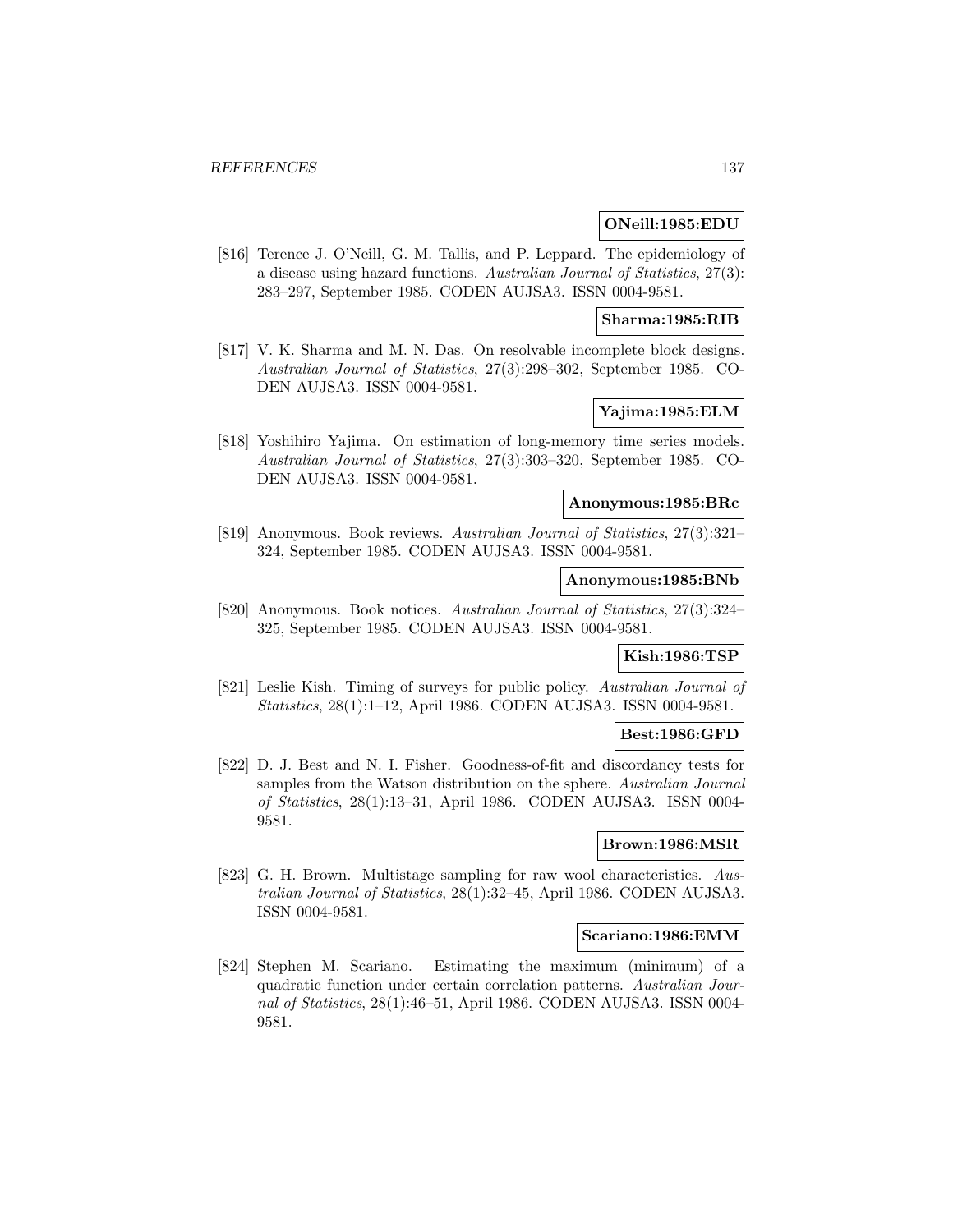### **Maller:1986:SAP**

[825] R. A. Maller. Some asymptotic properties of the simple loglinear model. Australian Journal of Statistics, 28(1):52–71, April 1986. CODEN AU-JSA3. ISSN 0004-9581.

### **Rao:1986:WME**

[826] P. V. Rao and J. D. Lees. Weighted median estimates for response surface models. Australian Journal of Statistics, 28(1):72–78, April 1986. CODEN AUJSA3. ISSN 0004-9581.

#### **Ipinyomi:1986:EED**

[827] R. A. Ipinyomi. Equineighboured experimental designs. Australian Journal of Statistics, 28(1):79–88, April 1986. CODEN AUJSA3. ISSN 0004- 9581.

## **Brown:1986:CCU**

[828] Timothy C. Brown, Donald I. Cartwright, and G. K. Eagleson. Correlations and characterizations of the uniform distribution. Australian Journal of Statistics, 28(1):89–96, April 1986. CODEN AUJSA3. ISSN 0004-9581.

### **Aerts:1986:CRS**

[829] M. Aerts and H. Callaert. The convergence rate of sequential fixedwidth confidence intervals for regular functionals. Australian Journal of Statistics, 28(1):97–106, April 1986. CODEN AUJSA3. ISSN 0004-9581.

#### **Tang:1986:EDC**

[830] J. Tang and A. K. Gupta. Exact distribution of certain general test statistics in multivariate analysis. Australian Journal of Statistics, 28 (1):107–114, April 1986. CODEN AUJSA3. ISSN 0004-9581.

#### **Breth:1986:ICN**

[831] M. Breth. Independent component nonparamentric estimation. Australian Journal of Statistics, 28(1):115–123, April 1986. CODEN AU-JSA3. ISSN 0004-9581.

## **Hopper:1986:CWH**

[832] John L. Hopper. The contribution of W. H. Archer to vital statistics in the Colony of Victoria. Australian Journal of Statistics, 28(1):124–137, April 1986. CODEN AUJSA3. ISSN 0004-9581.

## **Anonymous:1986:BRa**

[833] Anonymous. Book reviews. Australian Journal of Statistics, 28(1):138– 141, April 1986. CODEN AUJSA3. ISSN 0004-9581.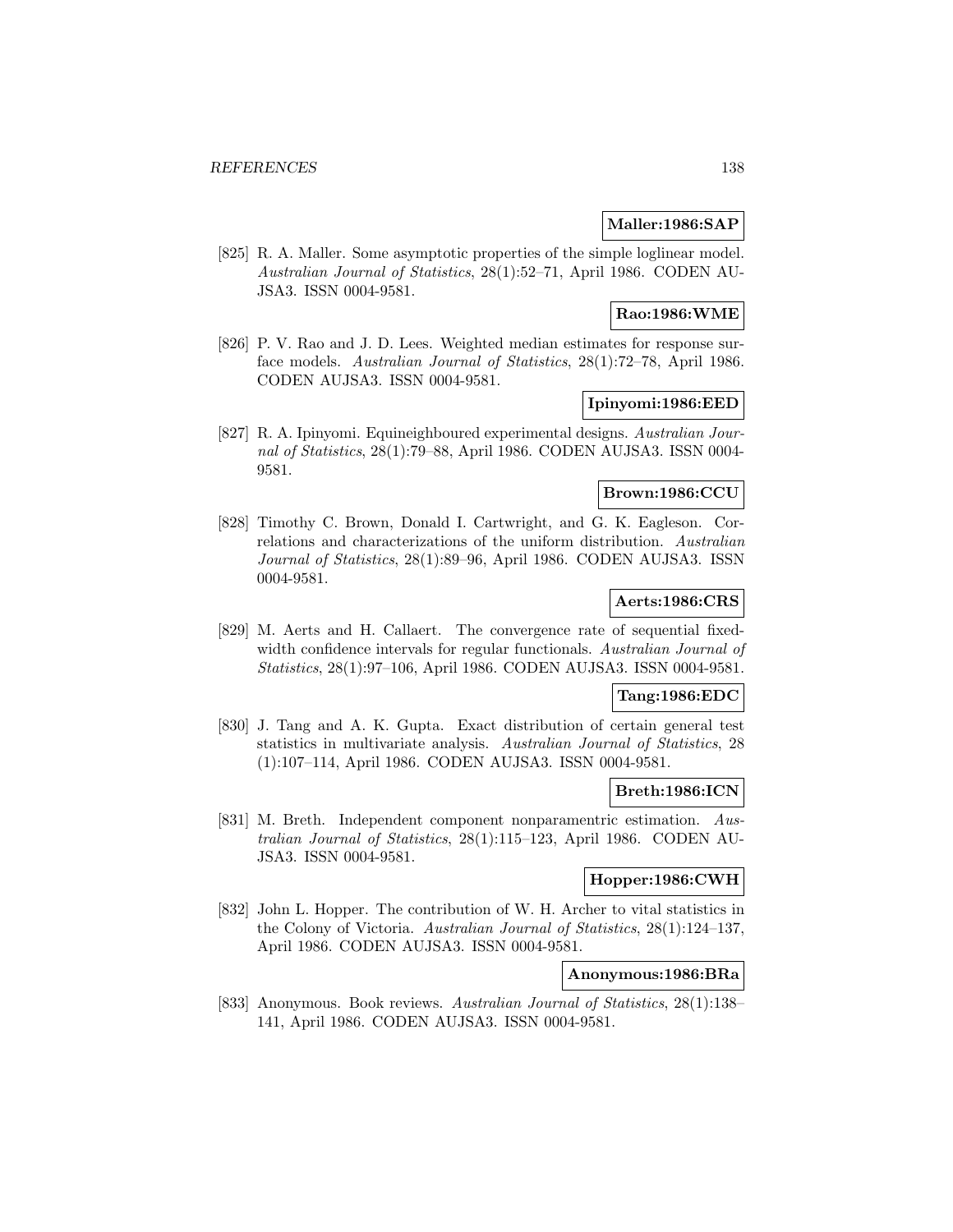#### **Anonymous:1986:BNa**

[834] Anonymous. Book notices. Australian Journal of Statistics, 28(1):142, April 1986. CODEN AUJSA3. ISSN 0004-9581.

## **Daley:1986:MEM**

[835] D. J. Daley and E. Seneta. Modelling examination marks. Australian Journal of Statistics, 28(2):143–153, June 1986. CODEN AUJSA3. ISSN 0004-9581.

## **Williams:1986:RCD**

[836] E. R. Williams. Row and column designs with contiguous replicates. Australian Journal of Statistics, 28(2):154–163, June 1986. CODEN AU-JSA3. ISSN 0004-9581.

### **Samanta:1986:AOS**

[837] M. Samanta. On asymptotic optimality of some tests for exponential distributions. Australian Journal of Statistics, 28(2):164–172, June 1986. CODEN AUJSA3. ISSN 0004-9581.

## **Welsh:1986:UED**

[838] A. H. Welsh. On the use of the empirical distribution and characteristic function to estimate parameters of regular variation. Australian Journal of Statistics, 28(2):173–181, June 1986. CODEN AUJSA3. ISSN 0004- 9581.

## **Williams:1986:NAU**

[839] E. R. Williams. Neighbour analysis of uniformity data. Australian Journal of Statistics, 28(2):182–191, June 1986. CODEN AUJSA3. ISSN 0004-9581.

## **Watson:1986:QS**

[840] Ray Watson and Ian Gordon. On quantiles of sums. Australian Journal of Statistics, 28(2):192–199, June 1986. CODEN AUJSA3. ISSN 0004- 9581.

#### **Ceranka:1986:OSS**

[841] B. Ceranka and K. Katulska. Optimum singular spring balance weighing designs with non-homogeneity of the variances of errors for estimating the total weight. Australian Journal of Statistics, 28(2):200–205, June 1986. CODEN AUJSA3. ISSN 0004-9581.

#### **Jones:1986:MI**

[842] M. C. Jones. A moment identity. Australian Journal of Statistics, 28(2): 206–212, June 1986. CODEN AUJSA3. ISSN 0004-9581.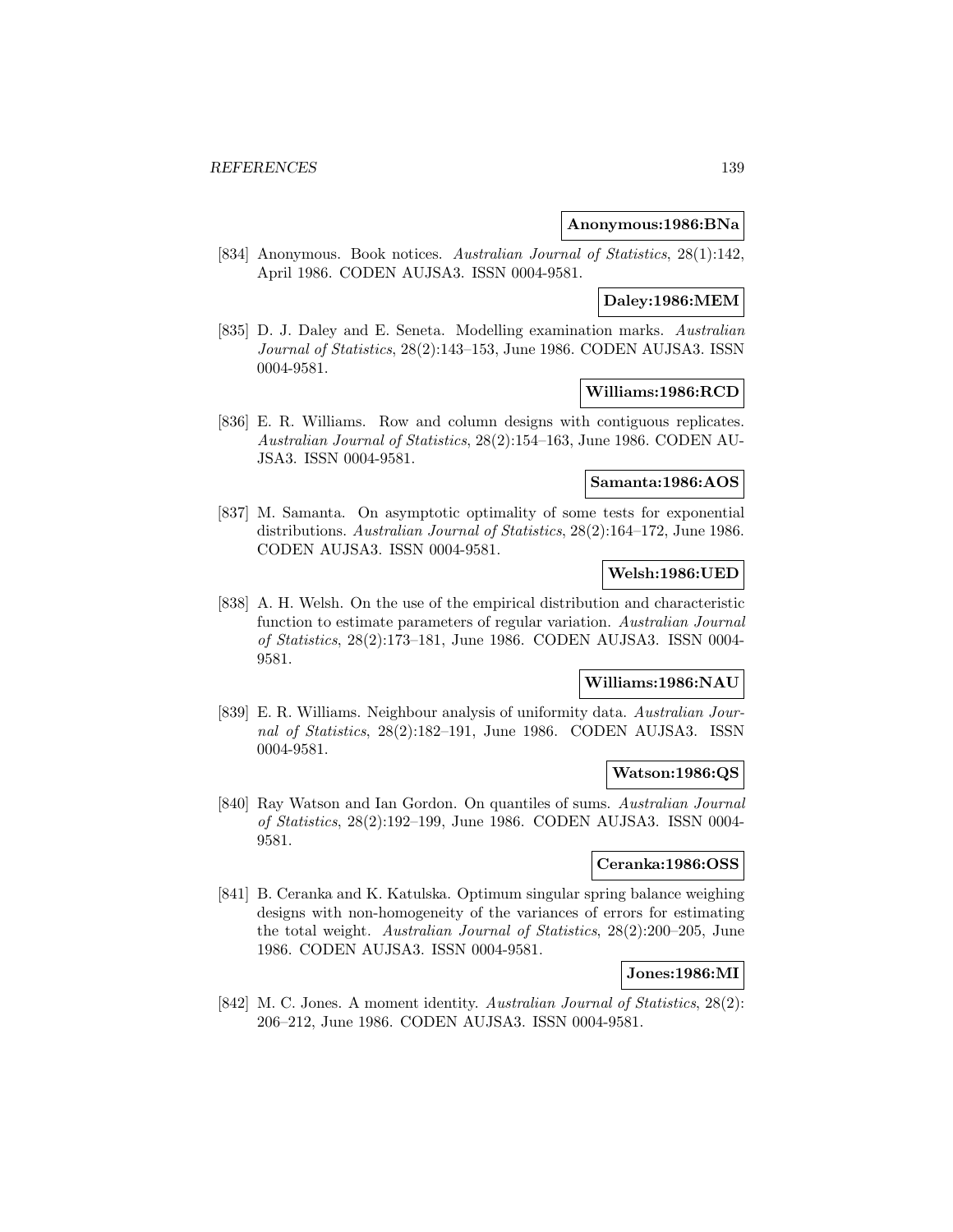#### **Fisher:1986:RCD**

[843] N. I. Fisher. Robust comparison of dispersions for samples of directional data. Australian Journal of Statistics, 28(2):213–219, June 1986. CO-DEN AUJSA3. ISSN 0004-9581.

## **Fitzpatrick:1986:UBH**

[844] Simon Fitzpatrick and Richard G. Jarrett. Upper bounds for the harmonic mean, with an application to experimental design. Australian Journal of Statistics, 28(2):220–229, June 1986. CODEN AUJSA3. ISSN 0004-9581.

#### **Yitnosumarto:1986:LTV**

[845] S. Yitnosumarto and M. E. O'Neill. On Levene's tests of variance homogeneity. Australian Journal of Statistics, 28(2):230–241, June 1986. CODEN AUJSA3. ISSN 0004-9581.

## **Jones:1986:EIM**

[846] M. C. Jones. Expressions for inverse moments of positive quadratic forms in normal variables. Australian Journal of Statistics, 28(2):242–250, June 1986. CODEN AUJSA3. ISSN 0004-9581.

## **Agarwal:1986:CBT**

[847] G. G. Agarwal and Sanjay Kumar. Construction of balanced ternary designs. Australian Journal of Statistics, 28(2):251–255, June 1986. CO-DEN AUJSA3. ISSN 0004-9581.

#### **Anonymous:1986:BRb**

[848] Anonymous. Book reviews. Australian Journal of Statistics, 28(2):256– 264, June 1986. CODEN AUJSA3. ISSN 0004-9581.

#### **Tweedie:1986:WOS**

[849] R. L. Tweedie. Working with official statistics: Some SIROMATH experiences. Australian Journal of Statistics, 28(3):265–286, September 1986. CODEN AUJSA3. ISSN 0004-9581. See rejoinder [850].

## **Trewin:1986:WOS**

[850] Dennis Trewin and David Leaver. Working with official statistics: Some  $SIROMATH$  experience — a rejoinder. Australian Journal of Statistics, 28(3):287–293, September 1986. CODEN AUJSA3. ISSN 0004-9581. See [849].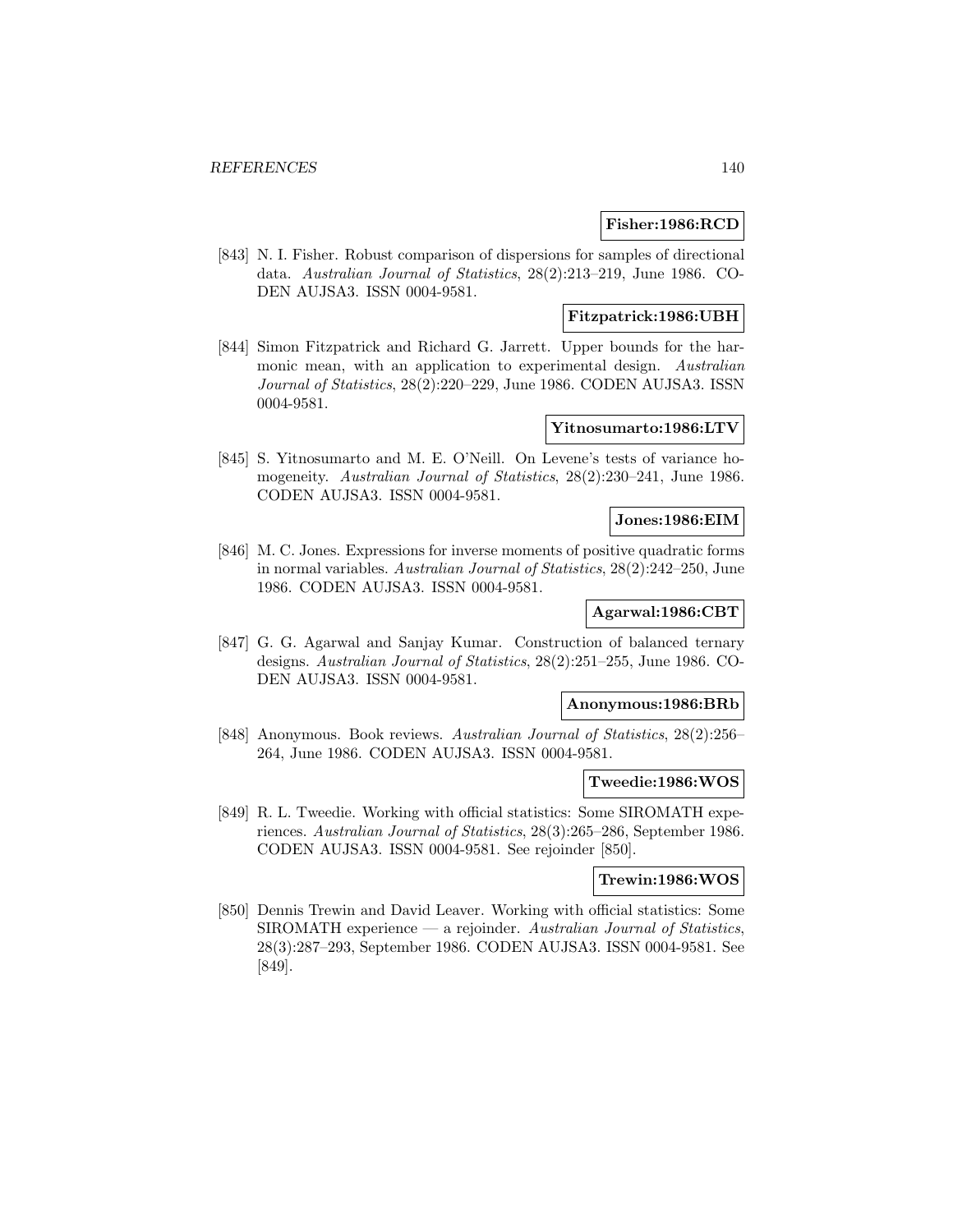#### **Nicholls:1986:ELT**

[851] D. F. Nicholls, C. R. Heathcote, and R. B. Cunningham. The evaluation of long term trend I. Australian Journal of Statistics, 28(3):294–313, September 1986. CODEN AUJSA3. ISSN 0004-9581.

### **Ralescu:1986:ARM**

[852] Stefan Ralescu. Asymptotic representations of the multivariate empirical distribution function and applications. Australian Journal of Statistics, 28(3):314–334, September 1986. CODEN AUJSA3. ISSN 0004-9581.

### **Chou:1986:SST**

[853] Rouh jane Chou. Small sample theory of the Langevin distribution. Australian Journal of Statistics, 28(3):335–344, September 1986. CODEN AUJSA3. ISSN 0004-9581.

## **Tam:1986:OPS**

[854] S. M. Tam. Optimal prediction in stochastic regression models with application to the analysis of repeated surveys. Australian Journal of Statistics, 28(3):345–353, September 1986. CODEN AUJSA3. ISSN 0004-9581.

## **Hall:1986:SSB**

[855] Peter Hall and Ben Selinger. Statistical significance: Balancing evidence against doubt. Australian Journal of Statistics, 28(3):354–370, September 1986. CODEN AUJSA3. ISSN 0004-9581.

### **Darroch:1986:CDO**

[856] J. N. Darroch and P. I. McCloud. Category distinguishability and observer agreement. Australian Journal of Statistics, 28(3):371–388, September 1986. CODEN AUJSA3. ISSN 0004-9581.

### **Verbyla:1986:NPL**

[857] A. P. Verbyla. A note on a partition of the likelihood ratio test for autoregressive covariance structure. Australian Journal of Statistics, 28 (3):389–399, September 1986. CODEN AUJSA3. ISSN 0004-9581.

#### **Schmid:1986:MOP**

[858] Wolfgang Schmid. The multiple outlier problem in time series analysis. Australian Journal of Statistics, 28(3):400–413, September 1986. CO-DEN AUJSA3. ISSN 0004-9581.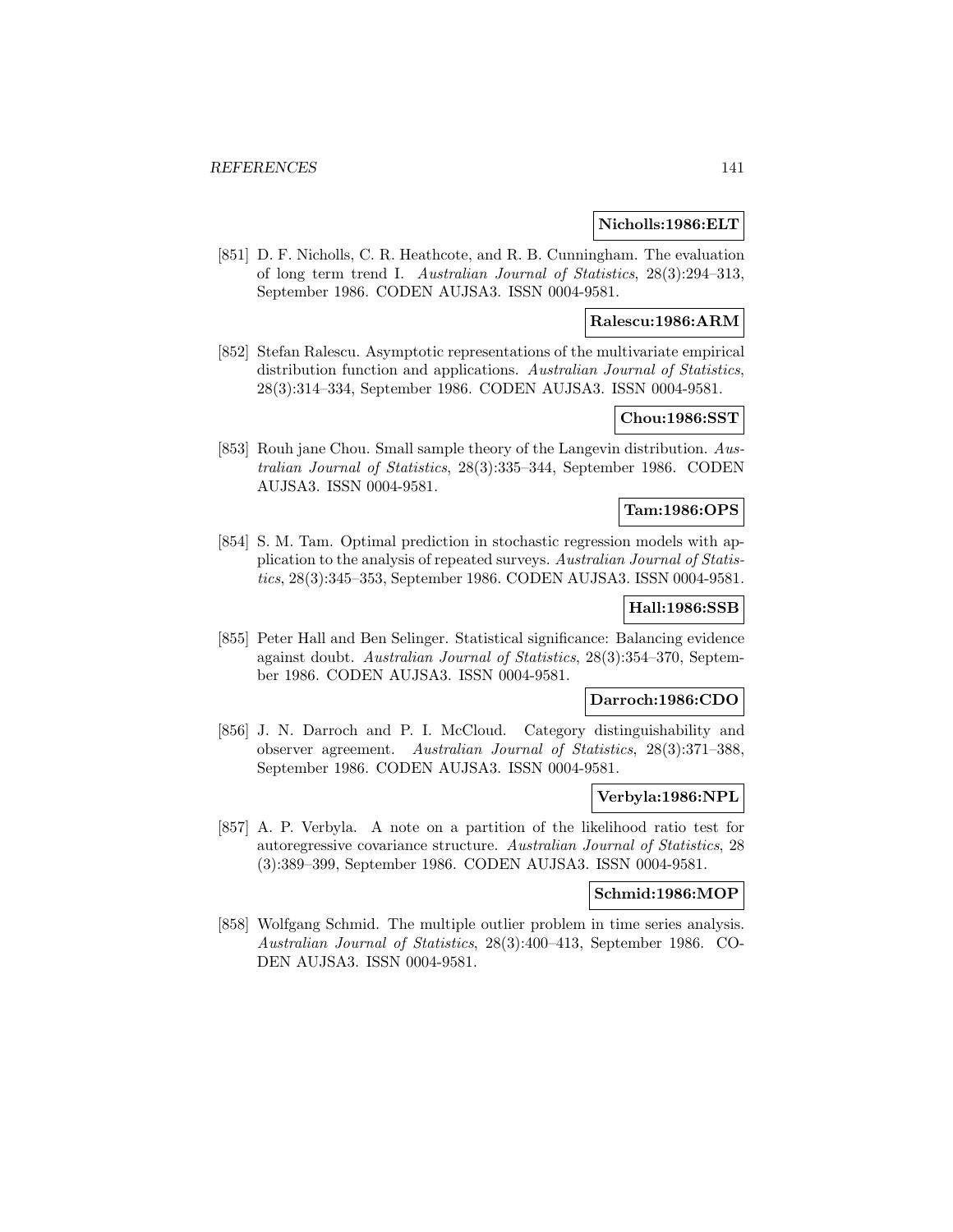#### **Kourouklis:1986:SCP**

[859] Stavros Kourouklis. On a simultaneous characterization of the Poisson and Bernoulli distributions. Australian Journal of Statistics, 28(3):414– 417, September 1986. CODEN AUJSA3. ISSN 0004-9581.

#### **Anonymous:1986:BRc**

[860] Anonymous. Book reviews. Australian Journal of Statistics, 28(3):418– 423, September 1986. CODEN AUJSA3. ISSN 0004-9581.

#### **Anonymous:1986:BNb**

[861] Anonymous. Book notices. Australian Journal of Statistics, 28(3):423, September 1986. CODEN AUJSA3. ISSN 0004-9581.

#### **Anonymous:1986:C**

[862] Anonymous. Correction. Australian Journal of Statistics, 28(3):424, September 1986. CODEN AUJSA3. ISSN 0004-9581.

#### **Hettmansperger:1987:WTR**

[863] Thomas P. Hettmansperger. Why not try a robust regression? Australian Journal of Statistics, 29(1):1–18, April 1987. CODEN AUJSA3. ISSN 0004-9581.

#### **Hall:1987:SSM**

[864] Peter Hall and D. M. Titterington. On smoothing sparse multinomial data. Australian Journal of Statistics, 29(1):19–37, April 1987. CODEN AUJSA3. ISSN 0004-9581.

#### **Rao:1987:CPD**

[865] B. L. S. Prakasa Rao and M. Sreehari. On a characterization of Poisson distribution through inequalities of Chernoff-type. Australian Journal of Statistics, 29(1):38–41, April 1987. CODEN AUJSA3. ISSN 0004-9581.

#### **Peiris:1987:NPD**

[866] M. Shelton Peiris. A note on the predictors of differenced sequences. Australian Journal of Statistics, 29(1):42–48, April 1987. CODEN AUJSA3. ISSN 0004-9581.

### **SenGupta:1987:TEC**

[867] Ashis SenGupta. On tests for equicorrelation coefficient of a standard symmetric multivariate normal distribution. Australian Journal of Statistics, 29(1):49–59, April 1987. CODEN AUJSA3. ISSN 0004-9581.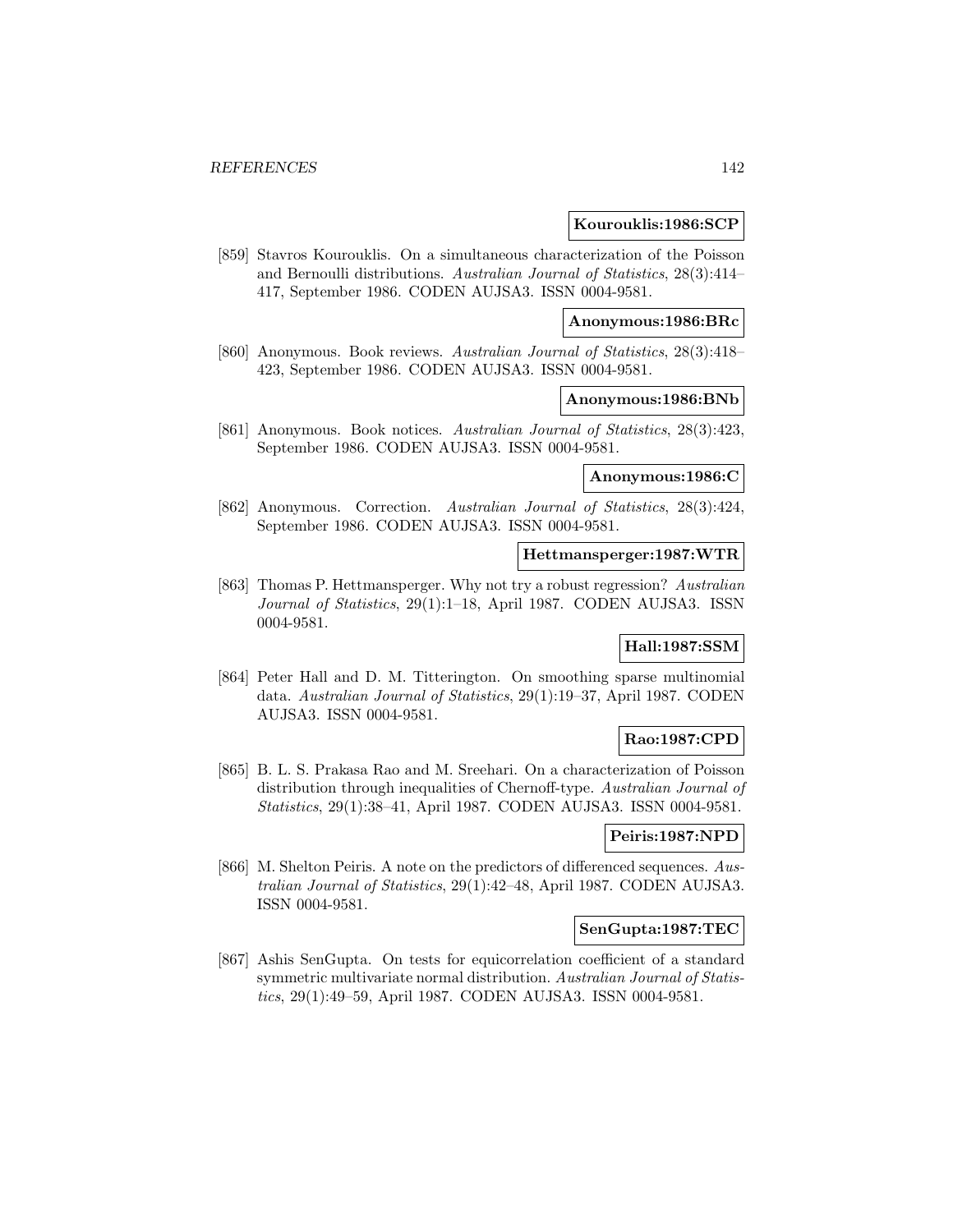#### **Rogers:1987:DER**

[868] Alan J. Rogers. On the derivation of efficiency results in linear estimation. Australian Journal of Statistics, 29(1):60–65, April 1987. CODEN AUJSA3. ISSN 0004-9581.

### **Sheather:1987:NME**

[869] Simon J. Sheather. A new method of estimating the asymptotic standard error of the Hodges–Lehmann estimator based on generalized least squares. Australian Journal of Statistics, 29(1):66–83, April 1987. CO-DEN AUJSA3. ISSN 0004-9581.

### **Russell:1987:COB**

[870] K. G. Russell and J. A. Eccleston. The construction of optimal balanced incomplete block designs when adjacent observations are correlated. Australian Journal of Statistics, 29(1):84–90, April 1987. CODEN AUJSA3. ISSN 0004-9581.

# **Oja:1987:PTM**

[871] Hannu Oja. On permutation tests in multiple regression and analysis of covariance problems. Australian Journal of Statistics, 29(1):91–100, April 1987. CODEN AUJSA3. ISSN 0004-9581.

#### **Lancaster:1987:FVC**

[872] H. O. Lancaster. Finiteness of the variances in characterizations of the normal distribution. Australian Journal of Statistics, 29(1):101–106, April 1987. CODEN AUJSA3. ISSN 0004-9581.

#### **Anonymous:1987:BRa**

[873] Anonymous. Book reviews. Australian Journal of Statistics, 29(1):107– 112, April 1987. CODEN AUJSA3. ISSN 0004-9581.

#### **Anonymous:1987:BNa**

[874] Anonymous. Book notices. Australian Journal of Statistics, 29(1):112, April 1987. CODEN AUJSA3. ISSN 0004-9581.

### **Laurence:1987:STV**

[875] Alexa F. Laurence and Byron J. T. Morgan. Selection of the transformation variable in the Laplace transform method of estimation. Australian Journal of Statistics, 29(2):113–127, June 1987. CODEN AUJSA3. ISSN 0004-9581.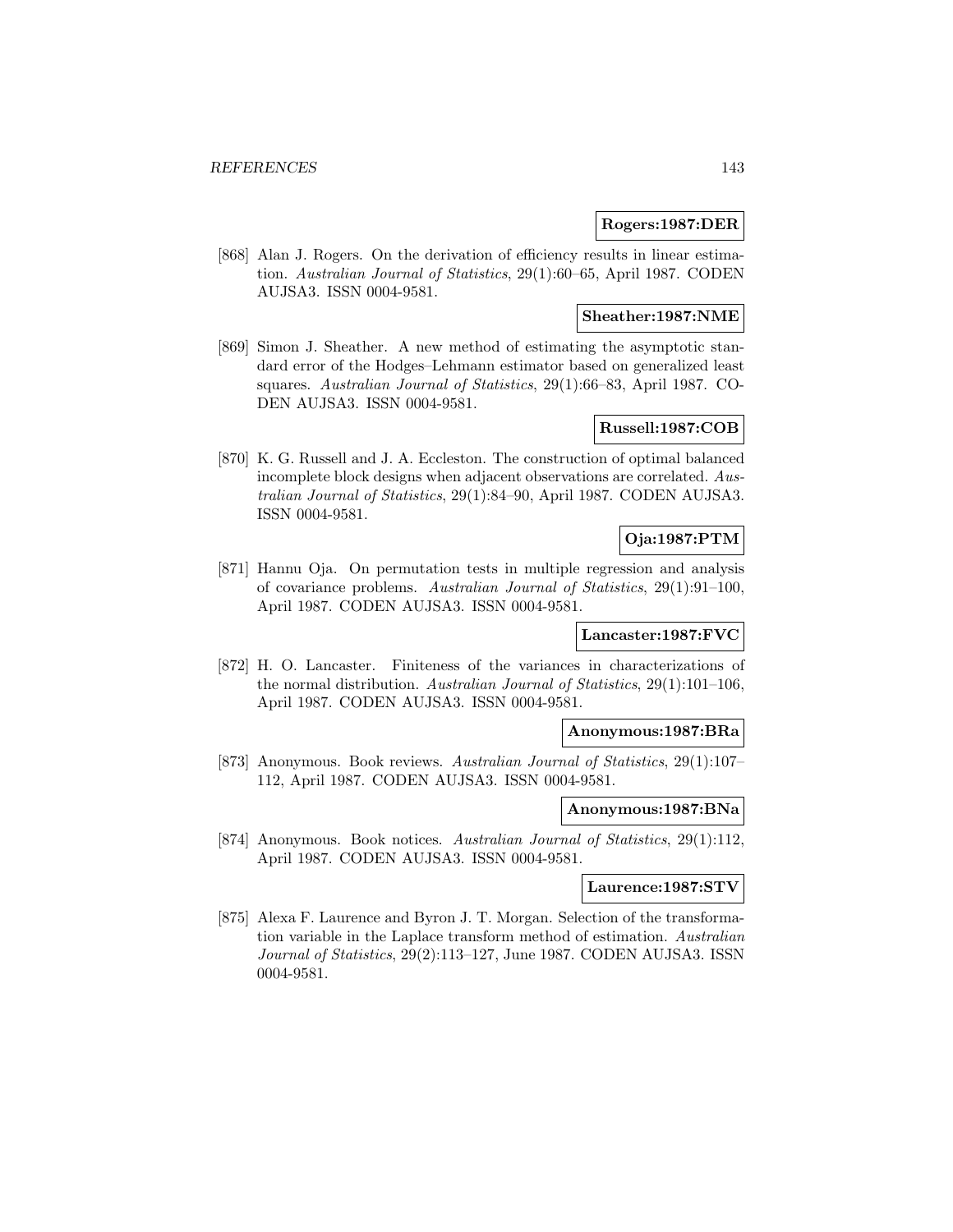#### **Okafor:1987:SST**

[876] Fabian C. Okafor and Raghunath Arnab. Some strategies of two-stage sampling for estimating population ratios over two occasions. Australian Journal of Statistics, 29(2):128–142, June 1987. CODEN AUJSA3. ISSN 0004-9581.

### **Becker:1987:NIP**

[877] Niels Becker and Paul Yip. Nonparametric inference for a partially observed compartmental process. Australian Journal of Statistics, 29(2): 143–150, June 1987. CODEN AUJSA3. ISSN 0004-9581.

## **Hirotsu:1987:OAO**

[878] C. Hirotsu and Agnes M. Herzberg. Optimal allocation of observations for inference on k ordered normal population means. Australian Journal of Statistics, 29(2):151–165, June 1987. CODEN AUJSA3. ISSN 0004- 9581.

## **Csorgo:1987:OET**

[879] Miklós Csörgö, Lnos Horváth, and Pál Révész. On the optimality of estimating the tail index and a naive estimator. Australian Journal of Statistics, 29(2):166–178, June 1987. CODEN AUJSA3. ISSN 0004-9581.

### **Kokic:1987:TUR**

[880] P. N. Kokic. On tests of uniformity for randomly distributed arcs on a circle. Australian Journal of Statistics, 29(2):179–187, June 1987. CO-DEN AUJSA3. ISSN 0004-9581.

#### **Deshpande:1987:GMS**

[881] M. N. Deshpande and S. G. Prabhu-Ajgaonkar. A generalisation of Midzuno's sampling procedure. Australian Journal of Statistics, 29(2): 188–192, June 1987. CODEN AUJSA3. ISSN 0004-9581.

### **Kijima:1987:SRU**

[882] Masaaki Kijima. Some results for uniformizable semi-Markov processes. Australian Journal of Statistics, 29(2):193–207, June 1987. CODEN AU-JSA3. ISSN 0004-9581.

#### **Adegboye:1987:CRW**

[883] O. S. Adegboye. A classification rule whose probability of misclassification is independent of the variance. Australian Journal of Statistics, 29 (2):208–213, June 1987. CODEN AUJSA3. ISSN 0004-9581.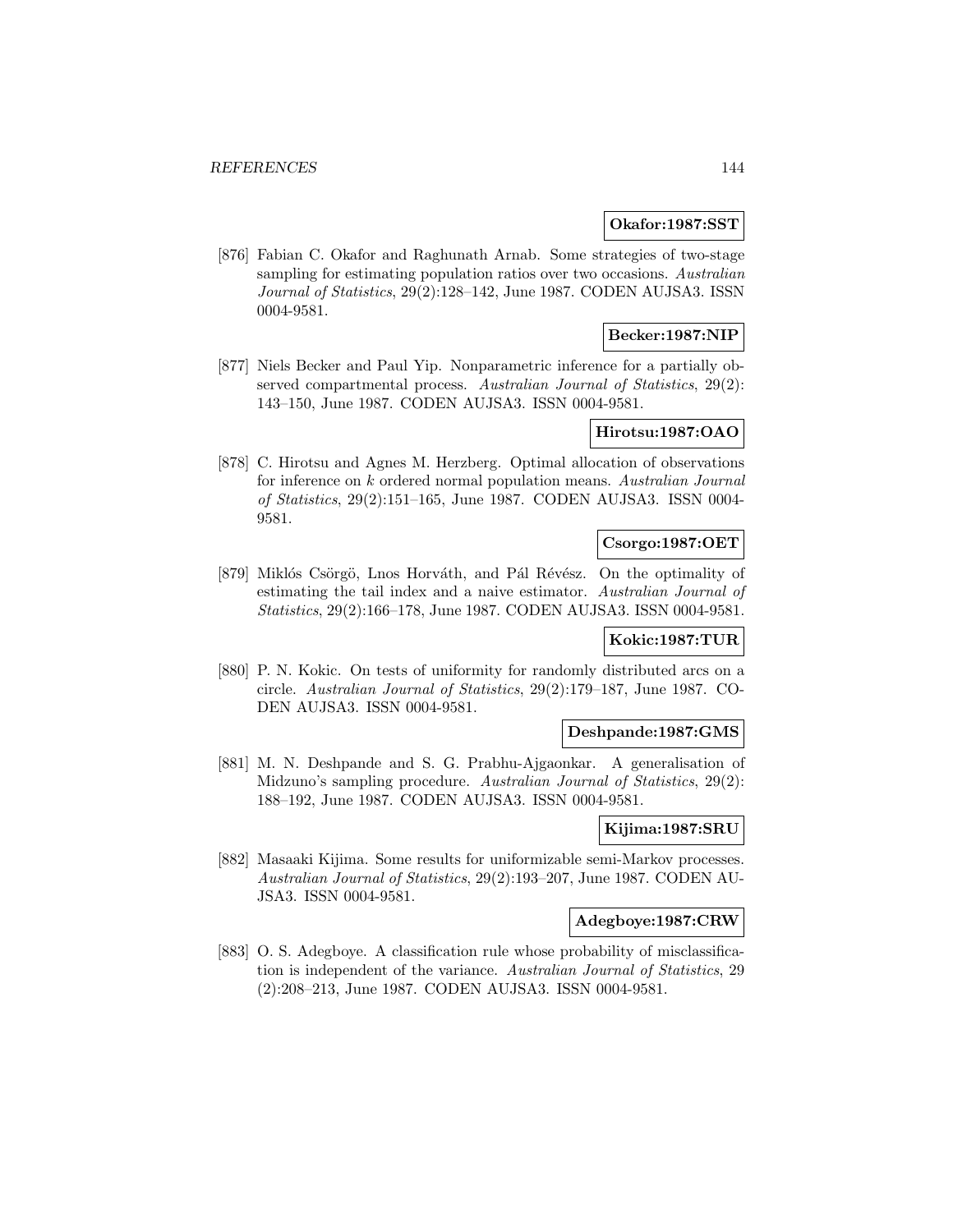# **Wei:1987:OSR**

[884] L. J. Wei and M. W. Knuiman. A one-sided rank test for multivariate censored data. Australian Journal of Statistics, 29(2):214–219, June 1987. CODEN AUJSA3. ISSN 0004-9581.

## **Robinson:1987:LEI**

[885] G. K. Robinson. Letter to the Editor: Instructions to referees — do we need some? Australian Journal of Statistics, 29(2):220–221, June 1987. CODEN AUJSA3. ISSN 0004-9581.

# **Anonymous:1987:BRb**

[886] Anonymous. Book reviews. Australian Journal of Statistics, 29(2):222– 230, June 1987. CODEN AUJSA3. ISSN 0004-9581.

# **Anonymous:1987:BNb**

[887] Anonymous. Book notices. Australian Journal of Statistics, 29(2):231, June 1987. CODEN AUJSA3. ISSN 0004-9581.

# **Lee:1987:DDA**

[888] Andy H. Lee. Diagnostic displays for assessing leverage and influence in generalized linear models. Australian Journal of Statistics, 29(3):233– 243, September 1987. CODEN AUJSA3. ISSN 0004-9581.

#### **Mukerjee:1987:RTE**

[889] Rahul Mukerjee, T. J. Rao, and K. Vijayan. Regression type estimators using multiple auxiliary information. Australian Journal of Statistics, 29 (3):244–254, September 1987. CODEN AUJSA3. ISSN 0004-9581.

#### **Jackway:1987:RIT**

[890] Paul T. Jackway and Rosalie A. Boyce. Response inducing techniques for Mail surveys. Australian Journal of Statistics, 29(3):255–263, September 1987. CODEN AUJSA3. ISSN 0004-9581.

# **Copas:1987:RSM**

[891] J. B. Copas and M. C. Jones. Regression shrinkage methods and autoregressive time series prediction. Australian Journal of Statistics, 29(3): 264–277, September 1987. CODEN AUJSA3. ISSN 0004-9581.

#### **Morgenthaler:1987:CIS**

[892] Stephan Morgenthaler. Confidence intervals for scale. Australian Journal of Statistics, 29(3):278–292, September 1987. CODEN AUJSA3. ISSN 0004-9581.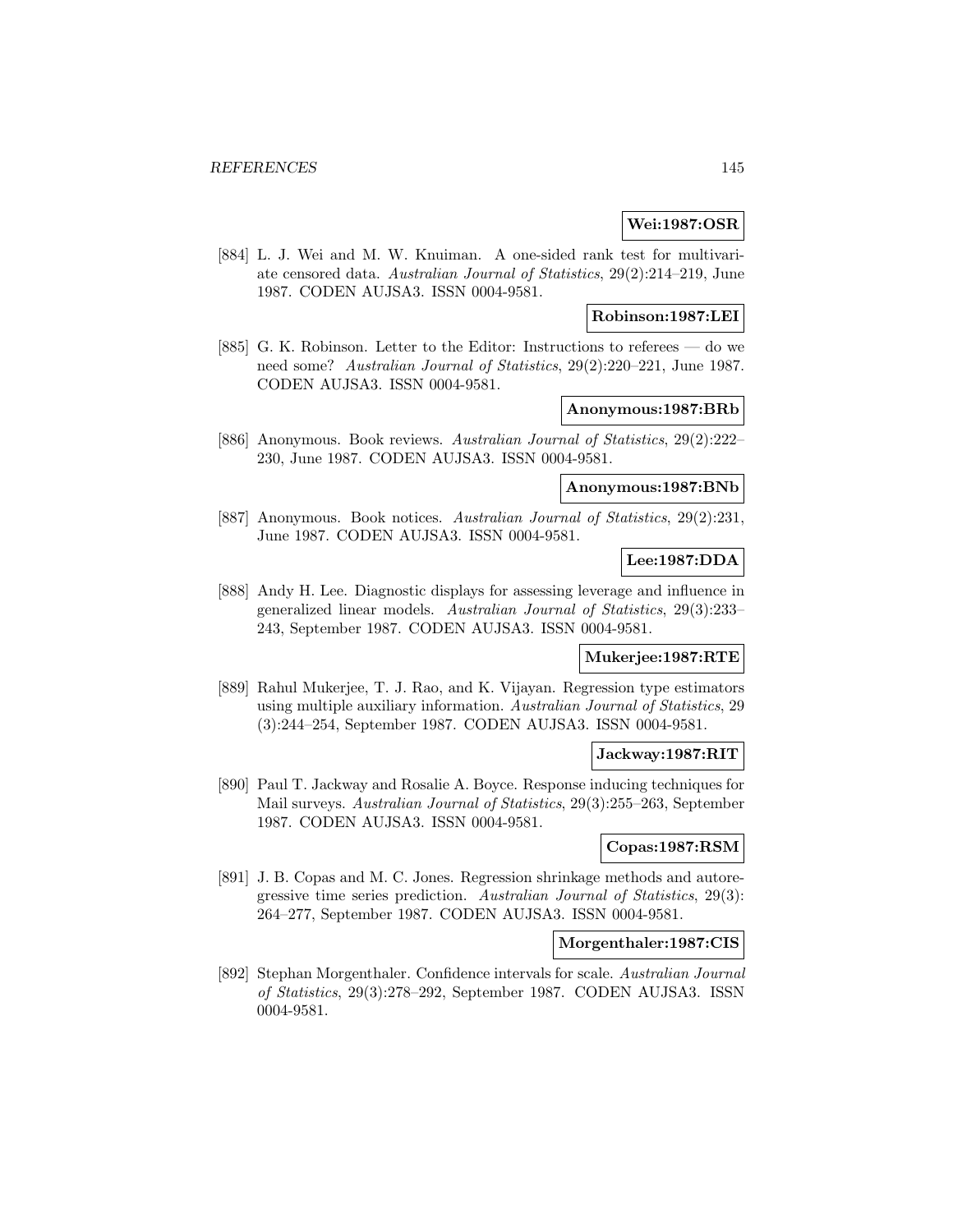### **Russell:1987:COI**

[893] K. G. Russell and J. A. Eccleston. The construction of optimal imcomplete block designs when observations within a block are correlated. Australian Journal of Statistics, 29(3):293–302, September 1987. CO-DEN AUJSA3. ISSN 0004-9581.

# **Collins:1987:PTP**

[894] Mark F. Collins. A permutation test for planar regression. Australian Journal of Statistics, 29(3):303–308, September 1987. CODEN AUJSA3. ISSN 0004-9581.

# **Williams:1987:NCD**

[895] E. R. Williams. A note on change-over designs. Australian Journal of Statistics, 29(3):309–316, September 1987. CODEN AUJSA3. ISSN 0004-9581.

# **Knuiman:1987:IPR**

[896] M. W. Knuiman and T. P. Speed. Incorporating previous results into the analysis of general balanced designed experiments. Australian Journal of Statistics, 29(3):317–333, September 1987. CODEN AUJSA3. ISSN 0004-9581.

# **Poskitt:1987:BAM**

[897] D. S. Poskitt. Bayes ARMA model determination: Some empirical evidence. Australian Journal of Statistics, 29(3):334–347, September 1987. CODEN AUJSA3. ISSN 0004-9581.

# **Bofinger:1987:SPC**

[898] Eve Bofinger. Step down procedures for comparison with a control. Australian Journal of Statistics, 29(3):348–364, September 1987. CODEN AUJSA3. ISSN 0004-9581.

### **Kageyama:1987:LER**

[899] Sanpei Kageyama. Letter to the Editor: Recommendation of binary designs. Australian Journal of Statistics, 29(3):365–366, September 1987. CODEN AUJSA3. ISSN 0004-9581.

# **Anonymous:1987:BRBa**

[900] Anonymous. Books reviews: Books reviews. Australian Journal of Statistics, 29(3):367–370, September 1987. CODEN AUJSA3. ISSN 0004-9581.

# **Anonymous:1987:BNc**

[901] Anonymous. Book notices. Australian Journal of Statistics, 29(3):370– 371, September 1987. CODEN AUJSA3. ISSN 0004-9581.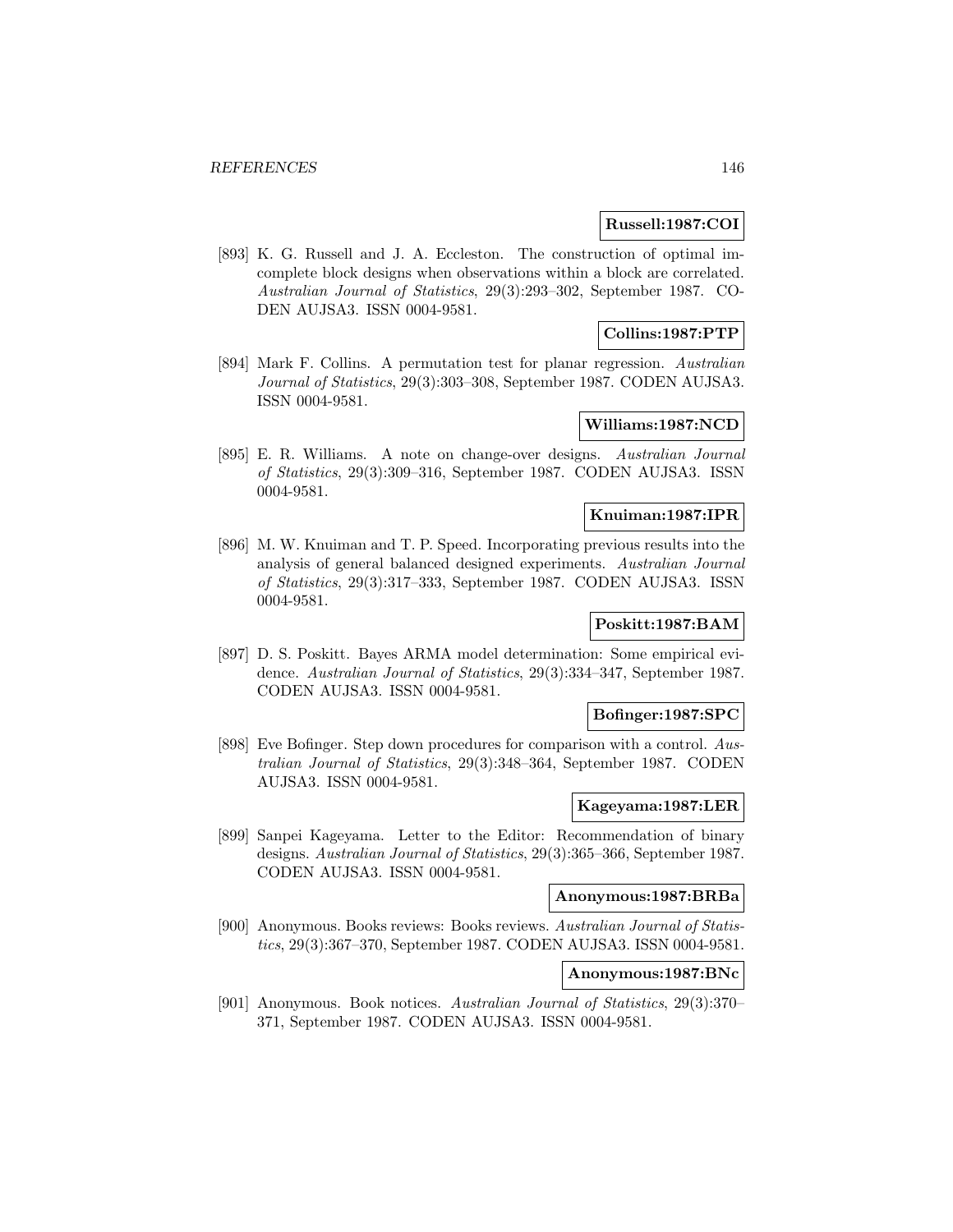# **Duffy:1988:RRV**

[902] John C. Duffy and Jennifer J. Waterton. Randomised response vs. direct questioning: Estimating the prevalence of alcohol related problems in a field survey. Australian Journal of Statistics, 30(1):1–14, March 1988. CODEN AUJSA3. ISSN 0004-9581.

# **Speed:1988:RSC**

[903] T. P. Speed. The role of statisticians in CSIRO: Past, present and future. Australian Journal of Statistics, 30(1):15–34, March 1988. CODEN AUJSA3. ISSN 0004-9581.

# **Lloyd:1988:SIA**

[904] C. J. Lloyd. Some issues arising from the analysis of  $2\times 2$  contingency tables. Australian Journal of Statistics, 30(1):35–46, March 1988. CODEN AUJSA3. ISSN 0004-9581.

# **Ghosh:1988:SSE**

[905] D. K. Ghosh and P. K. Karmakar. Some series of efficiency balanced designs. Australian Journal of Statistics, 30(1):47–51, March 1988. CO-DEN AUJSA3. ISSN 0004-9581.

# **Smith:1988:APL**

[906] Peter James Smith. Asymptotic properties of linear regression estimators under a fixed censorship model. Australian Journal of Statistics, 30(1): 52–66, March 1988. CODEN AUJSA3. ISSN 0004-9581.

# **Arsham:1988:NRE**

[907] H. Arsham. Nonparametric reliability estimation based on a few ordered observations. Australian Journal of Statistics, 30(1):67–77, March 1988. CODEN AUJSA3. ISSN 0004-9581.

## **Eccleston:1988:AON**

[908] J. A. Eccleston and J. A. John. Adjusted orthogonal nested row-column designs. Australian Journal of Statistics, 30(1):78–84, March 1988. CO-DEN AUJSA3. ISSN 0004-9581.

#### **McGilchrist:1988:PPV**

[909] C. A. McGilchrist and B. R. Cullis. Properties of the patterned vech operator. Australian Journal of Statistics, 30(1):85–92, March 1988. CODEN AUJSA3. ISSN 0004-9581.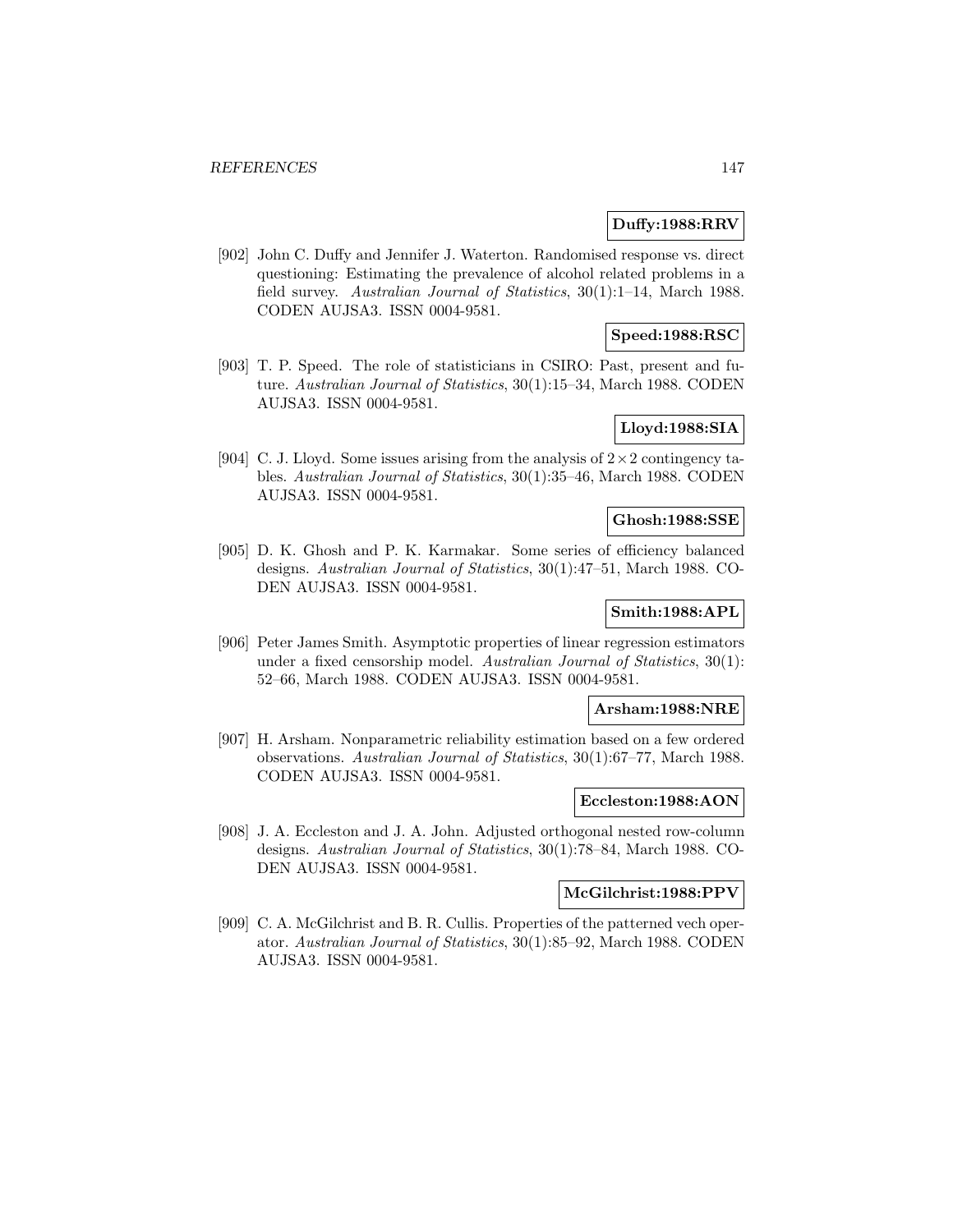#### **Phatarfod:1988:SSW**

[910] R. M. Phatarfod and Aidan Sudbury. A simple sequential Wilcoxon test. Australian Journal of Statistics, 30(1):93–106, March 1988. CODEN AUJSA3. ISSN 0004-9581.

## **Arnab:1988:VEM**

[911] R. Arnab. Variance estimation in multi-stage sampling. Australian Journal of Statistics, 30(1):107–110, March 1988. CODEN AUJSA3. ISSN 0004-9581.

# **Kourouklis:1988:AOL**

[912] Stavros Kourouklis. Asymptotic optimality of likelihood ratio tests for exponential distributions under Type II censoring. Australian Journal of Statistics, 30(1):111–114, March 1988. CODEN AUJSA3. ISSN 0004- 9581.

# **Anderson:1988:LER**

[913] Oliver D. Anderson. Letter to the Editor: Referees are also human. Australian Journal of Statistics, 30(1):115–116, March 1988. CODEN AUJSA3. ISSN 0004-9581.

#### **Anonymous:1988:BRa**

[914] Anonymous. Book reviews. Australian Journal of Statistics, 30(1):117– 121, March 1988. CODEN AUJSA3. ISSN 0004-9581.

## **Anonymous:1988:BNa**

[915] Anonymous. Book notices. Australian Journal of Statistics, 30(1):121– 123, March 1988. CODEN AUJSA3. ISSN 0004-9581.

## **Anderson:1988:SMO**

[916] Dorothy A. Anderson. Some models for overdispersed binomial data. Australian Journal of Statistics, 30(2):125–148, June 1988. CODEN AU-JSA3. ISSN 0004-9581.

#### **Chambers:1988:MLE**

[917] R. L. Chambers, L. Woyzbun, and R. Pillig. Maximum likelihood estimation of Gross flows. Australian Journal of Statistics, 30(2):149–162, June 1988. CODEN AUJSA3. ISSN 0004-9581.

#### **Lloyd:1988:AEB**

[918] Christopher J. Lloyd. Applications and extensions of Basu's results on maximal ancillarity. Australian Journal of Statistics, 30(2):163–173, June 1988. CODEN AUJSA3. ISSN 0004-9581.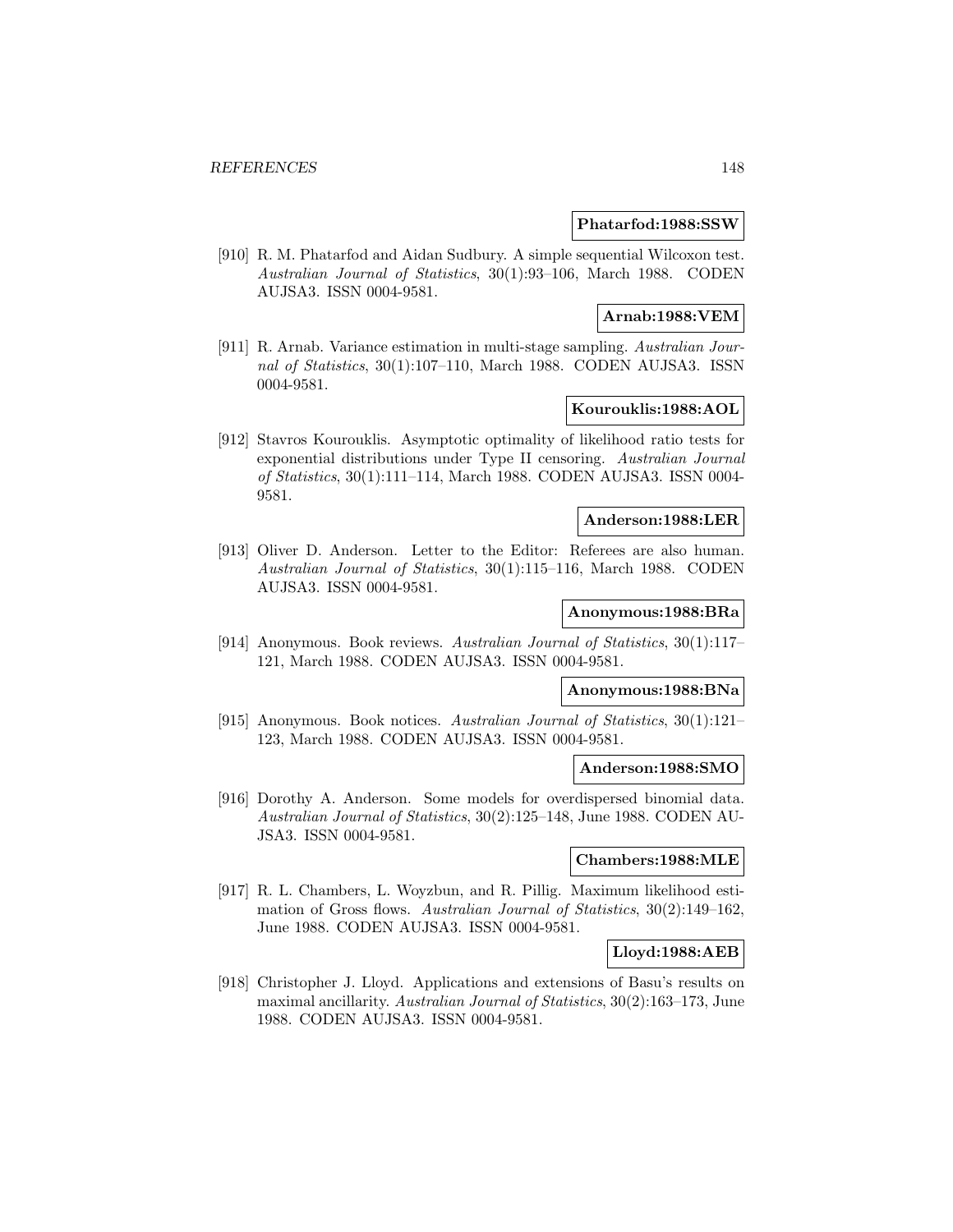#### **Meister:1988:RRS**

[919] H. Meister and O. Moeschlin. The reduction of risks for set-valued estimators. Australian Journal of Statistics, 30(2):174–182, June 1988. CODEN AUJSA3. ISSN 0004-9581.

### **Klebaner:1988:URW**

[920] Fima C. Klebaner. The unemployment rate when the labour market is modelled by a Markov chain. Australian Journal of Statistics, 30(2): 183–188, June 1988. CODEN AUJSA3. ISSN 0004-9581.

# **Anh:1988:HHE**

[921] V. V. Anh. On the Hildreth-houck estimator for random coefficient regression models. Australian Journal of Statistics, 30(2):189–195, June 1988. CODEN AUJSA3. ISSN 0004-9581.

# **Sadooghi-Alvandi:1988:NEP**

[922] S. M. Sadooghi-Alvandi. A note on the efficiency of proportional stratification. Australian Journal of Statistics, 30(2):196–199, June 1988. CO-DEN AUJSA3. ISSN 0004-9581.

#### **Giaccotto:1988:JTH**

[923] Carmelo Giaccotto and Subhash C. Sharma. Jackknife tests for heteroscedasticity in the general linear model. Australian Journal of Statistics, 30(2):200–216, June 1988. CODEN AUJSA3. ISSN 0004-9581.

## **Nakano:1988:DEH**

[924] Junji Nakano and Shigemi Tagami. Delay estimation by a Hilbert transform method. Australian Journal of Statistics, 30(2):217–227, June 1988. CODEN AUJSA3. ISSN 0004-9581.

## **Lianto:1988:CDV**

[925] S. Lianto and C. A. McGilchrist. Cholesky decomposition of a variance matrix in repeated measures analysis. Australian Journal of Statistics, 30(2):228–234, June 1988. CODEN AUJSA3. ISSN 0004-9581.

## **Smith:1988:CSE**

[926] Murray D. Smith. Convergent series expressions for inverse moments of quadratic forms in normal variables. Australian Journal of Statistics, 30 (2):235–246, June 1988. CODEN AUJSA3. ISSN 0004-9581.

# **Anonymous:1988:BRb**

[927] Anonymous. Book reviews. Australian Journal of Statistics, 30(2):247– 259, June 1988. CODEN AUJSA3. ISSN 0004-9581.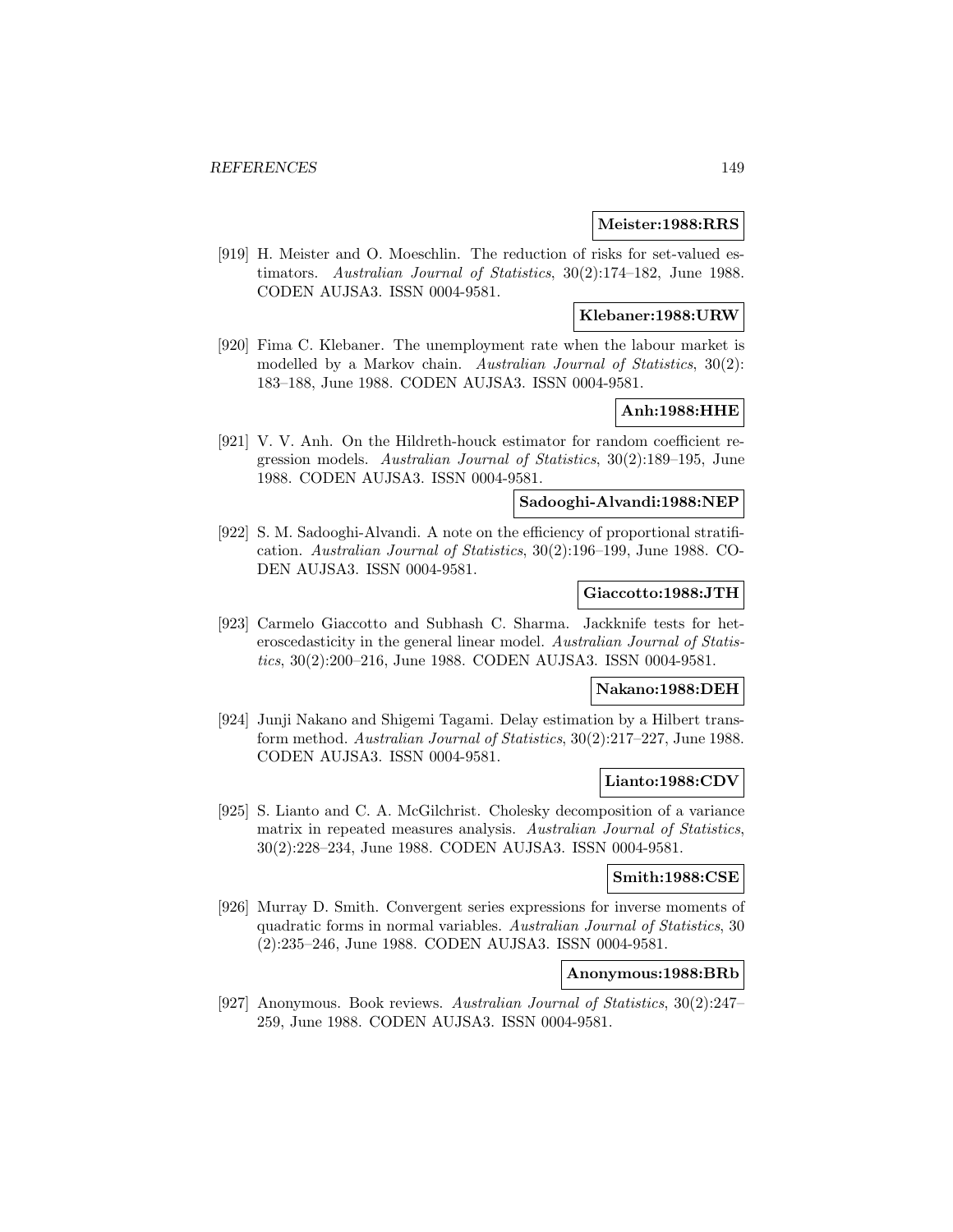#### **Anonymous:1988:BNb**

[928] Anonymous. Book notices. Australian Journal of Statistics, 30(2):259– 261, June 1988. CODEN AUJSA3. ISSN 0004-9581.

## **Anonymous:1988:C**

[929] Anonymous. Correction. Australian Journal of Statistics, 30(2):262, June 1988. CODEN AUJSA3. ISSN 0004-9581.

#### **Danaher:1988:PEA**

[930] P. J. Danaher. Parameter estimation and applications for a generalisation of the beta-binomial distribution. Australian Journal of Statistics, 30(3): 263–275, September 1988. CODEN AUJSA3. ISSN 0004-9581.

# **Brown:1988:KTC**

[931] B. M. Brown. Kendall's Tau and contingency tables. Australian Journal of Statistics, 30(3):276–291, September 1988. CODEN AUJSA3. ISSN 0004-9581.

#### **Kshirsagar:1988:NML**

[932] Anant M. Kshirsagar. A note on multivariate linear models with nonadditivity. Australian Journal of Statistics, 30(3):292–298, September 1988. CODEN AUJSA3. ISSN 0004-9581.

# **Yip:1988:IAM**

[933] Paul Yip. Inference about the mean of a Poisson distribution in the presence of a nuisance parameter. Australian Journal of Statistics, 30 (3):299–306, September 1988. CODEN AUJSA3. ISSN 0004-9581.

### **Gupta:1988:NDL**

[934] A. K. Gupta and D. K. Nagar. Nonnull distribution of likelihood ratio criterion for testing multisample sphericity in the complex case. Australian Journal of Statistics, 30(3):307–318, September 1988. CODEN AUJSA3. ISSN 0004-9581.

## **MacGillivray:1988:RBS**

[935] H. L. MacGillivray and K. P. Balanda. The relationships between skewness and kurtosis. Australian Journal of Statistics, 30(3):319–337, September 1988. CODEN AUJSA3. ISSN 0004-9581.

#### **Bolfarine:1988:SPP**

[936] Heleno Bolfarine and Josemar Rodrigues. On the simple projection predictor in finite populations. Australian Journal of Statistics, 30(3):338– 341, September 1988. CODEN AUJSA3. ISSN 0004-9581.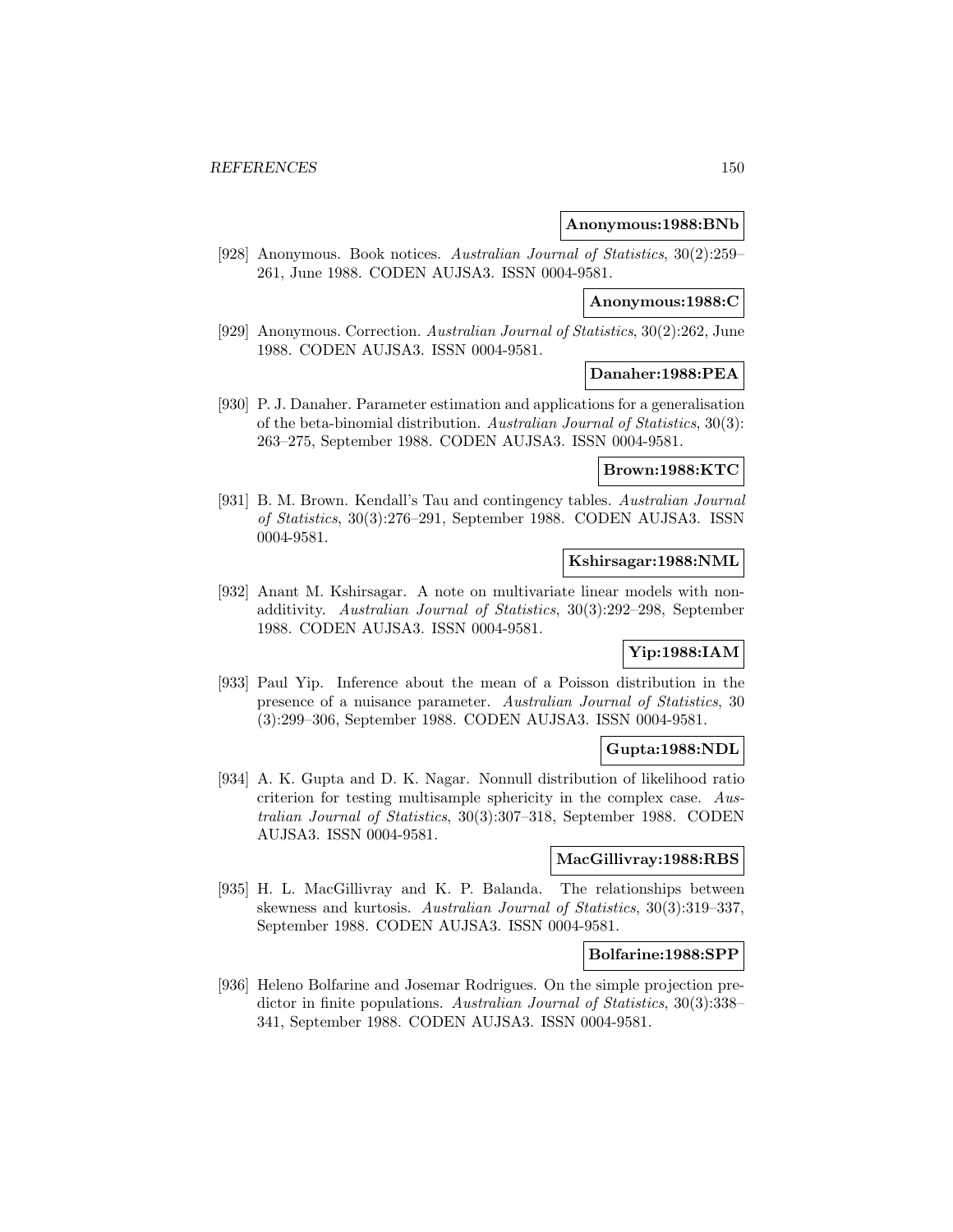### **Yandell:1988:BMD**

[937] Brian S. Yandell and Lajos Horváth. Bootstrapped multi-dimensional product limit process. Australian Journal of Statistics, 30(3):342–358, September 1988. CODEN AUJSA3. ISSN 0004-9581.

# **Gupta:1988:GDT**

[938] A. K. Gupta and J. Tang. On a general distribution theory for a class of likelihood ratio criteria. Australian Journal of Statistics, 30(3):359–366, September 1988. CODEN AUJSA3. ISSN 0004-9581.

# **Okafor:1988:RSE**

[939] Fabian C. Okafor. Ratio-to-size estimators of mean per subunit in twostage sampling over two occasions. Australian Journal of Statistics, 30 (3):367–378, September 1988. CODEN AUJSA3. ISSN 0004-9581.

#### **Anonymous:1988:BRc**

[940] Anonymous. Book reviews. Australian Journal of Statistics, 30(3):379– 387, September 1988. CODEN AUJSA3. ISSN 0004-9581.

## **Anonymous:1988:BNc**

[941] Anonymous. Book notices. Australian Journal of Statistics, 30(3):388– 389, September 1988. CODEN AUJSA3. ISSN 0004-9581.

# **Anonymous:1988:PJG**

[942] Anonymous. Publications of J. Gani. Australian Journal of Statistics, 30A(1):1–13, May 1988. CODEN AUJSA3. ISSN 0004-9581.

#### **Moran:1988:CES**

[943] P. A. P. Moran. Combinations of events: Some notes on permanents. Australian Journal of Statistics, 30A(1):17–20, May 1988. CODEN AU-JSA3. ISSN 0004-9581.

### **Raade:1988:CEG**

[944] Lennart Råde. Combinations of events: On games with  $D$ - and  $T$ -events. Australian Journal of Statistics, 30A(1):21–26, May 1988. CODEN AU-JSA3. ISSN 0004-9581.

#### **Seneta:1988:CED**

[945] E. Seneta. Combinations of events: Degree, iteration and permutation in improving Bonferroni-type bounds. Australian Journal of Statistics, 30A(1):27–38, May 1988. CODEN AUJSA3. ISSN 0004-9581.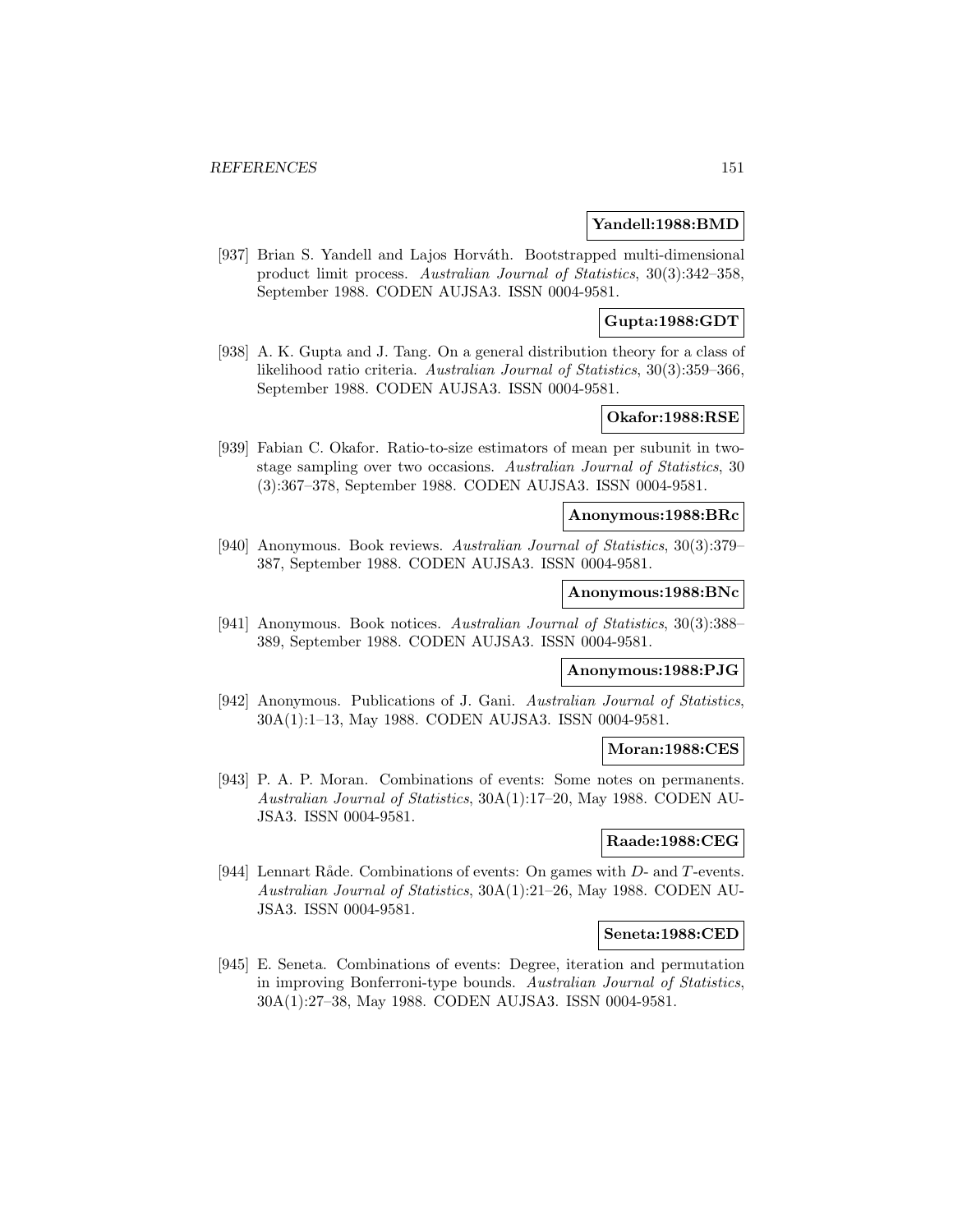# **Bailey:1988:ESP**

[946] Norman T. J. Bailey. Epidemics: Statistical problems in the modelling and prediction of HIV/AIDS. Australian Journal of Statistics, 30A(1): 41–55, May 1988. CODEN AUJSA3. ISSN 0004-9581.

# **Dietz:1988:EFE**

[947] K. Dietz. Epidemics: The first epidemic model: a historical note on P. D. En'ko. Australian Journal of Statistics, 30A(1):56–65, May 1988. CODEN AUJSA3. ISSN 0004-9581.

## **Blake:1988:FMM**

[948] J. R. Blake. Fitting and modelling: Mathematical theory of cavitation bubble dynamics. Australian Journal of Statistics, 30A(1):69–89, May 1988. CODEN AUJSA3. ISSN 0004-9581.

## **deHoog:1988:FMC**

[949] F. R. de Hoog and R. S. Anderssen. Fitting and modelling: Convergence of kernel functions for cubic smoothing splines on non-equispaced grids. Australian Journal of Statistics, 30A(1):90–99, May 1988. CODEN AUJSA3. ISSN 0004-9581.

# **Ewens:1988:FMP**

[950] W. J. Ewens. Fitting and modelling: Problems of statistical modelling in human genetics. Australian Journal of Statistics, 30A(1):100–106, May 1988. CODEN AUJSA3. ISSN 0004-9581.

#### **And:1988:FMP**

[951] David Gates and Mark Westcott. Fitting and modelling: Point processes with a clustering transition. Australian Journal of Statistics, 30A(1): 107–122, May 1988. CODEN AUJSA3. ISSN 0004-9581.

### **Vere-Jones:1988:FMV**

[952] D. Vere-Jones. Fitting and modelling: On the variance properties of stress release models. Australian Journal of Statistics, 30A(1):123–135, May 1988. CODEN AUJSA3. ISSN 0004-9581.

## **Bock:1988:QFC**

[953] Mary Ellen Bock and Herbert Solomon. Quadratic forms and chisquared: Distributions of quadratic forms. Australian Journal of Statistics, 30A(1):139–149, May 1988. CODEN AUJSA3. ISSN 0004-9581.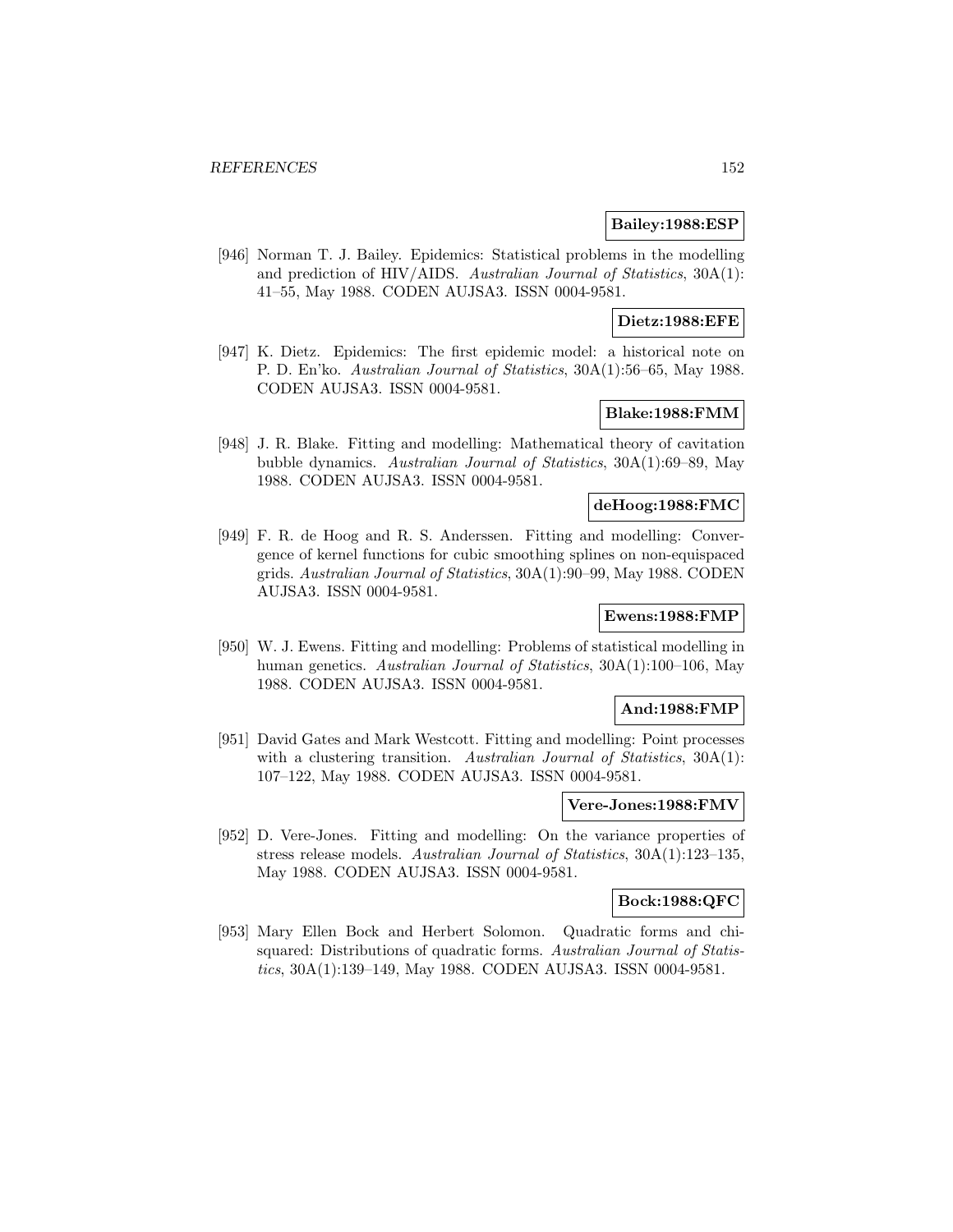### **Buckley:1988:QFC**

[954] M. J. Buckley and G. K. Eagleson. Quadratic forms and chi-squared: an approximation to the distribution of quadratic forms in normal random variables. Australian Journal of Statistics, 30A(1):150–159, May 1988. CODEN AUJSA3. ISSN 0004-9581.

# **Lewis:1988:QFC**

[955] Toby Lewis. Quadratic forms and chi-squared: a simple improvedaccuracy normal approximation for  $\chi^2$ . Australian Journal of Statistics, 30A(1):160–167, May 1988. CODEN AUJSA3. ISSN 0004-9581.

# **Becker:1988:SIR**

[956] Niels Becker. Statistical inference: The role of conditional inference. Australian Journal of Statistics, 30A(1):171–178, May 1988. CODEN AUJSA3. ISSN 0004-9581.

#### **Hall:1988:SIB**

[957] Peter Hall and Michael Martin. Statistical inference: On the bootstrap and two-sample problems. Australian Journal of Statistics, 30A(1):179– 192, May 1988. CODEN AUJSA3. ISSN 0004-9581.

### **Heathcote:1988:SIP**

[958] C. R. Heathcote. Statistical inference: The problem of misclassification of mortality statistics. Australian Journal of Statistics, 30A(1):193–204, May 1988. CODEN AUJSA3. ISSN 0004-9581.

### **Johnson:1988:SIE**

[959] Norman L. Johnson and Samuel Kotz. Statistical inference: Effects of errors in inspection on a binary method for isolating nonconforming items. Australian Journal of Statistics, 30A(1):205–214, May 1988. CODEN AUJSA3. ISSN 0004-9581.

# **Morton:1988:SIA**

[960] Richard Morton. Statistical inference: Analysis of generalized linear models with nested strata of variation. Australian Journal of Statistics, 30A(1):215–224, May 1988. CODEN AUJSA3. ISSN 0004-9581.

# **Wood:1988:SIN**

[961] J. T. Wood, E. R. Williams, and T. P. Speed. Statistical inrefence: Nonorthogonal block structure in two-phase designs. Australian Journal of Statistics, 30A(1):225–237, May 1988. CODEN AUJSA3. ISSN 0004- 9581.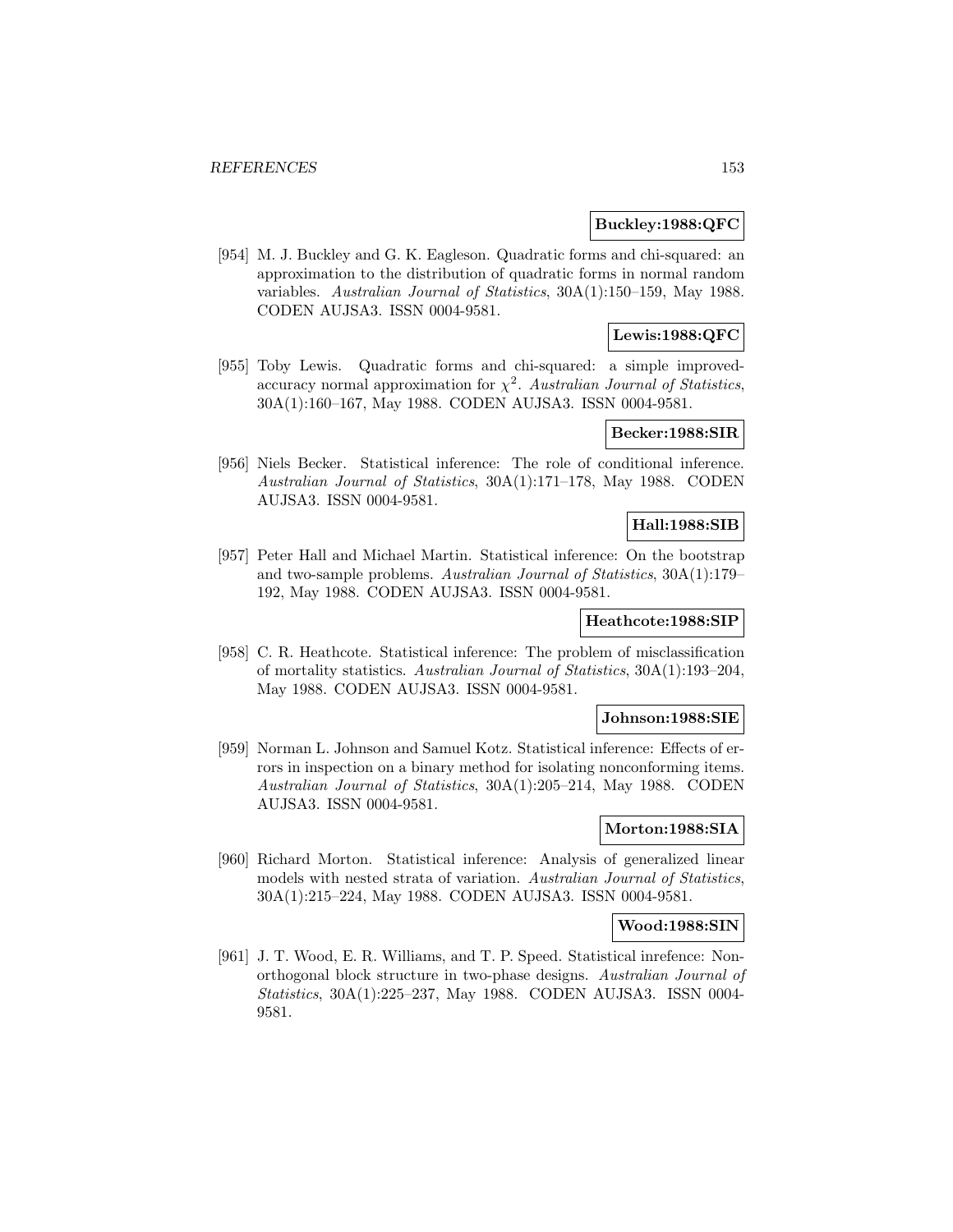### **Hida:1988:SFW**

[962] Takewki Hida. Stochastic functionals: White noise analysis and stochastic functional differential equations. Australian Journal of Statistics, 30A (1):241–246, May 1988. CODEN AUJSA3. ISSN 0004-9581.

# **Ito:1988:SFD**

[963] Yoshifusa Ito. Stochastic functionals: Differential operators arising from translation of Poisson functionals. Australian Journal of Statistics, 30A (1):247–258, May 1988. CODEN AUJSA3. ISSN 0004-9581.

## **Resnick:1988:SDA**

[964] Sidney I. Resnick. Structure of distributions: Association and multivariate extreme value distributions. Australian Journal of Statistics, 30A(1): 261–271, May 1988. CODEN AUJSA3. ISSN 0004-9581.

#### **Shanbhag:1988:SDD**

[965] D. N. Shanbhag. Structure of distributions: The Davidson–Kendall problem and related results on the structure of the Wishart distribution. Australian Journal of Statistics, 30A(1):272–280, May 1988. CODEN AUJSA3. ISSN 0004-9581.

# **Hannan:1988:TSR**

[966] E. J. Hannan and C. H. Hesse. Time series: Rates of convergence for the quantile function of a linear process. Australian Journal of Statistics, 30A(1):283–295, May 1988. CODEN AUJSA3. ISSN 0004-9581.

## **Nicholls:1988:TSB**

[967] D. F. Nicholls and A. L. Pope. Time series: Bias in the estimation of multivariate autoregressions. Australian Journal of Statistics, 30A(1): 296–309, May 1988. CODEN AUJSA3. ISSN 0004-9581.

# **Heyde:1988:PBH**

[968] C. C. Heyde and E. Seneta. Preface: The bicentennial history issue of the Australian Journal of Statistics. Australian Journal of Statistics, 30B (1):1, August 1988. CODEN AUJSA3. ISSN 0004-9581.

#### **Seneta:1988:SEA**

[969] E. Seneta. Silhouettes in early Australian statistics. Australian Journal of Statistics, 30B(1):2–22, August 1988. CODEN AUJSA3. ISSN 0004- 9581.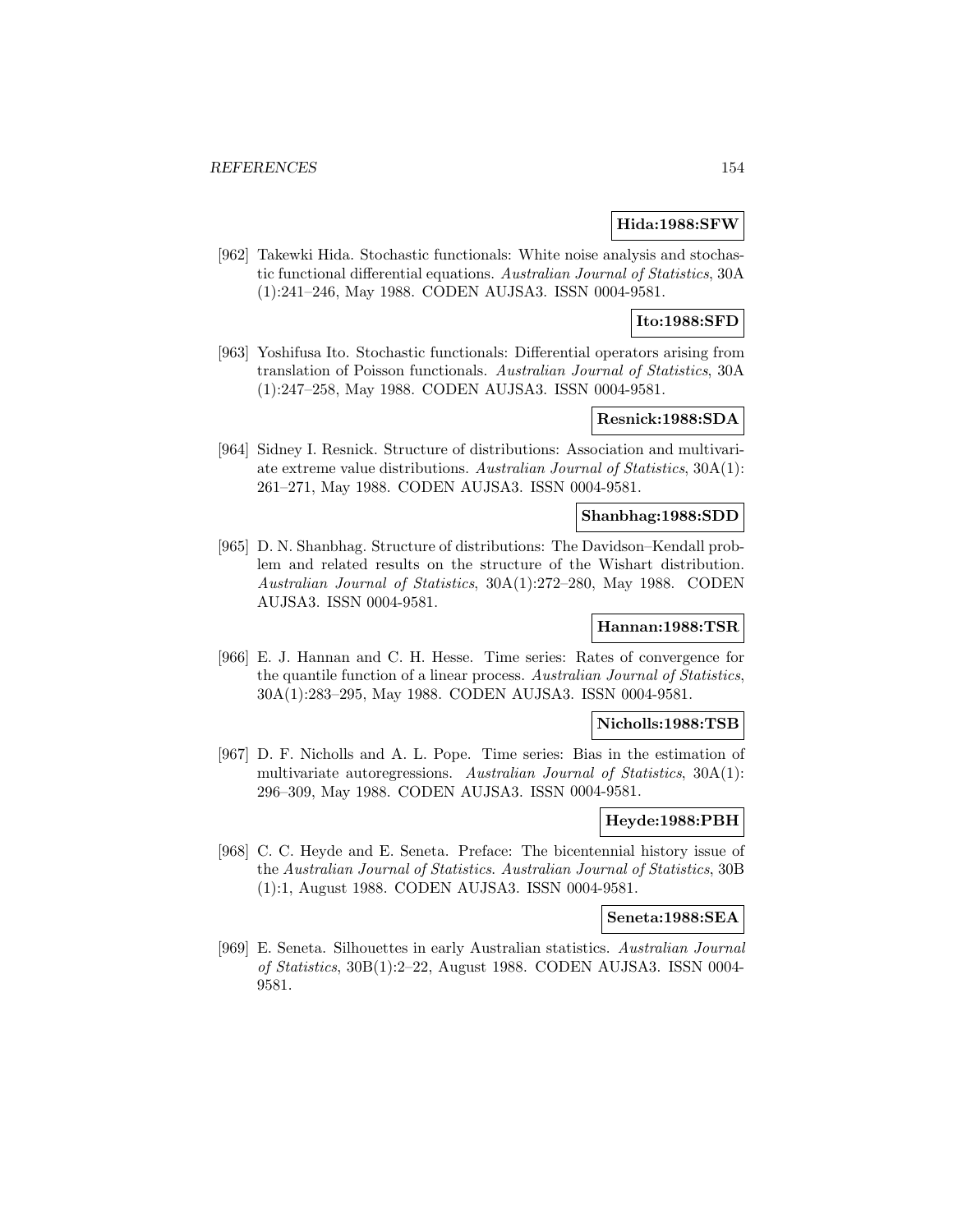### **Heyde:1988:OSL**

[970] C. C. Heyde. Official statistics in the Late Colonial Period leading on to the work of the first Commonwealth statistician, G. H. Knibbs. Australian Journal of Statistics, 30B(1):23–43, August 1988. CODEN AU-JSA3. ISSN 0004-9581.

# **Kerr:1988:ISD**

[971] John D. Kerr. Introduction of statistical design and analysis by the Queensland Bureau of Sugar Experiment Stations. Australian Journal of Statistics, 30B(1):44–53, August 1988. CODEN AUJSA3. ISSN 0004- 9581.

## **Field:1988:BC**

[972] J. B. F. Field, F. E. Speed, T. P. Speed, and J. M. Williams. Biometrics in the CSIR: 1930–1940. Australian Journal of Statistics, 30B(1):54–76, August 1988. CODEN AUJSA3. ISSN 0004-9581.

# **Duncan:1988:ABM**

[973] D. B. Duncan. Australian biometry and multiple comparisons. Australian Journal of Statistics, 30B(1):77–98, August 1988. CODEN AUJSA3. ISSN 0004-9581.

#### **Lancaster:1988:SSN**

[974] H. O. Lancaster. Statistical Society of New South Wales. Australian Journal of Statistics, 30B(1):99–109, August 1988. CODEN AUJSA3. ISSN 0004-9581.

## **Williams:1988:SED**

[975] E. J. Williams. A survey of experimental design in Australia. Australian Journal of Statistics, 30B(1):110–130, August 1988. CODEN AUJSA3. ISSN 0004-9581.

### **Dunstan:1989:EDF**

[976] R. Dunstan and R. L. Chambers. Estimating distribution functions from survey data with limited benchmark information. Australian Journal of Statistics, 31(1):1–11, March 1989. CODEN AUJSA3. ISSN 0004-9581.

### **Cunningham:1989:ENG**

[977] R. B. Cunningham and C. R. Heathcote. Estimating a non-Gaussian regression model with multicollinearity. Australian Journal of Statistics, 31(1):12–17, March 1989. CODEN AUJSA3. ISSN 0004-9581.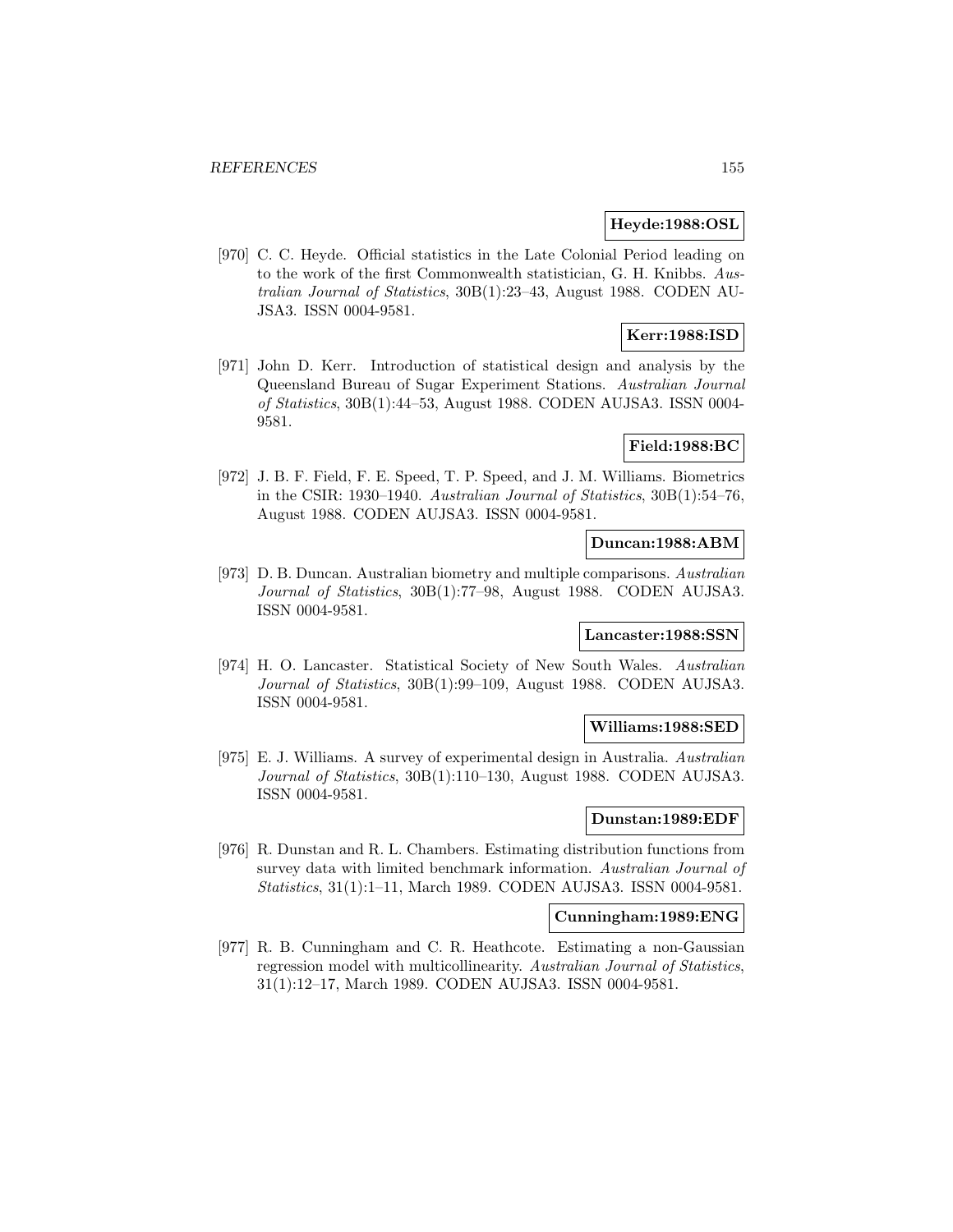#### **Solomon:1989:CVM**

[978] P. J. Solomon. On components of variance and modelling exceedances over a threshold. Australian Journal of Statistics, 31(1):18–24, March 1989. CODEN AUJSA3. ISSN 0004-9581.

# **Wise:1989:EPC**

[979] Keith Wise and Paul Kabaila. The estimation of plutonium concentrations in soil. Australian Journal of Statistics, 31(1):25–41, March 1989. CODEN AUJSA3. ISSN 0004-9581.

# **Becker:1989:AVI**

[980] Niels Becker and Paul Yip. Analysis of variations in an infection rate. Australian Journal of Statistics, 31(1):42–52, March 1989. CODEN AU-JSA3. ISSN 0004-9581.

### **Rogers:1989:MDI**

[981] Alan J. Rogers. Minimum distance and induced statistics for testing inequalities. Australian Journal of Statistics, 31(1):53–61, March 1989. CODEN AUJSA3. ISSN 0004-9581.

#### **Kiivefu:1989:CML**

[982] H. T. Kiivefu and N. A. Campbell. Covariance models for lattice data. Australian Journal of Statistics, 31(1):62–77, March 1989. CODEN AU-JSA3. ISSN 0004-9581.

# **Edgeman:1989:IGC**

[983] Rick L. Edgeman. Inverse Gaussian control charts. Australian Journal of Statistics, 31(1):78–84, March 1989. CODEN AUJSA3. ISSN 0004-9581.

# **Ipinyomi:1989:PED**

[984] R. A. Ipinyomi. Partially equineighboured designs. Australian Journal of Statistics, 31(1):85–94, March 1989. CODEN AUJSA3. ISSN 0004-9581.

### **Govindarajulu:1989:UAE**

[985] Z. Govindarajulu and H. C. Howard. Uniform asymptotic expansions applied to sequential  $t$ - and  $t^2$ -tests. Australian Journal of Statistics, 31 (1):95–104, March 1989. CODEN AUJSA3. ISSN 0004-9581.

### **Chen:1989:RTS**

[986] Shande Chen and Govind S. Mudholkar. A remark on testing significance of an observed correlation matrix. Australian Journal of Statistics, 31 (1):105–110, March 1989. CODEN AUJSA3. ISSN 0004-9581.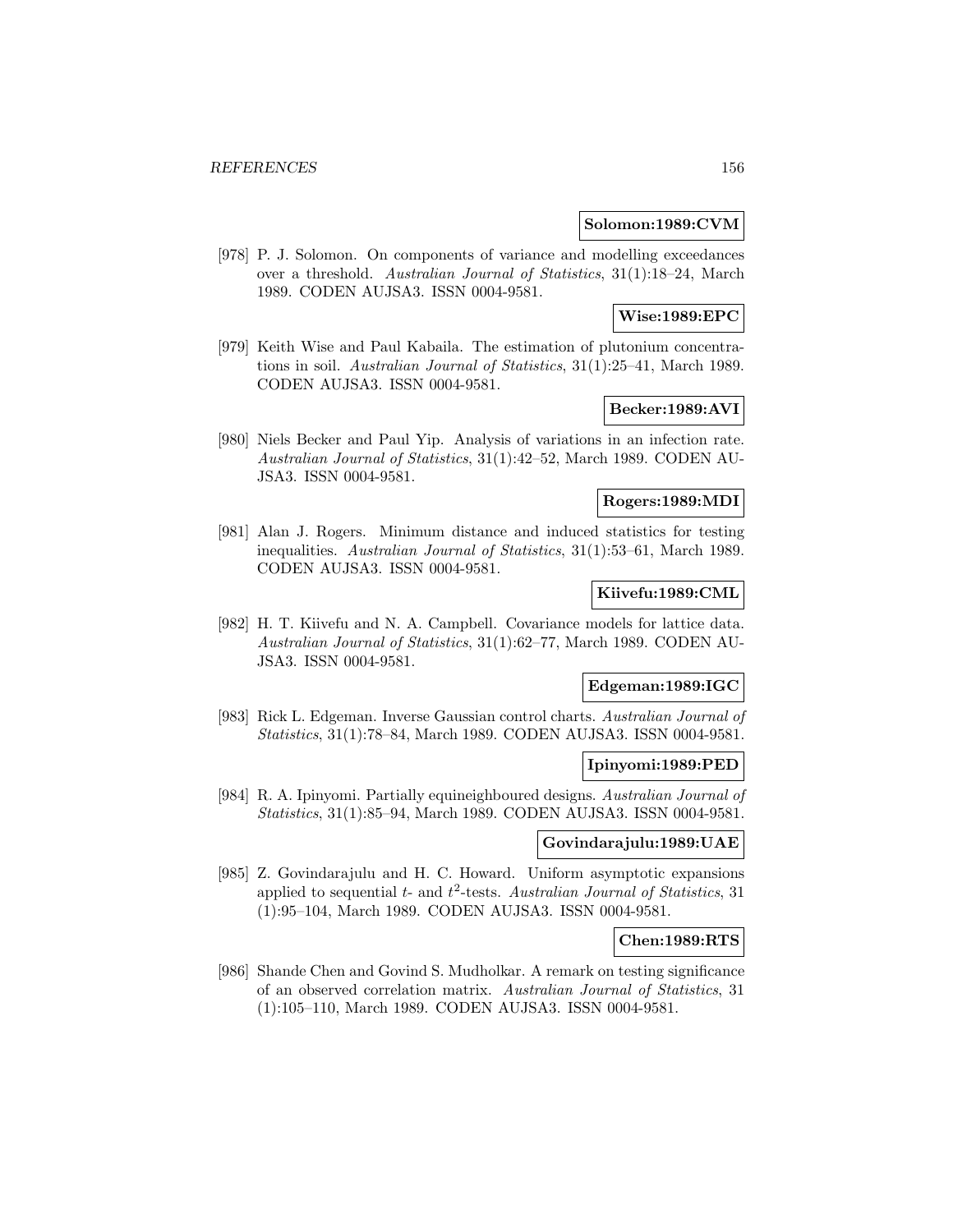### **Nguyen:1989:CAC**

[987] Nam-Ky Nguyen and Aloke Dey. Computer aided-construction of Doptimal  $2^m$  fractional designs of resolution V. Australian Journal of Statistics, 31(1):111–117, March 1989. CODEN AUJSA3. ISSN 0004- 9581.

#### **Jarrett:1989:RBE**

[988] Richard Jarrett. A review of bounds for the efficiency factor of block designs. Australian Journal of Statistics, 31(1):118–129, March 1989. CODEN AUJSA3. ISSN 0004-9581.

#### **Hagwood:1989:RTM**

[989] Charles Hagwood. A renewal theorem in multidimensional time. Australian Journal of Statistics, 31(1):130–137, March 1989. CODEN AU-JSA3. ISSN 0004-9581.

# **Williams:1989:CIA**

[990] Evan J. Williams and Paul Yip. Conditional inference about an equicorrelation coefficient. Australian Journal of Statistics, 31(1):138–142, March 1989. CODEN AUJSA3. ISSN 0004-9581.

# **Rossiter:1989:STD**

[991] M. H. Rossiter. The sojourn time distribution of an alternating renewal process. Australian Journal of Statistics, 31(1):143–152, March 1989. CODEN AUJSA3. ISSN 0004-9581.

## **Huggins:1989:STS**

[992] R. M. Huggins. The sign test for stochastic processes. Australian Journal of Statistics, 31(1):153–165, March 1989. CODEN AUJSA3. ISSN 0004- 9581.

# **Diggle:1989:SSA**

[993] Peter J. Diggle and Michael F. Hutchinson. On spline smoothing with autocorrelated errors. Australian Journal of Statistics, 31(1):166–182, March 1989. CODEN AUJSA3. ISSN 0004-9581.

### **Diggle:1989:SBA**

[994] Peter J. Diggle and John B. Donnelly. A selected bibliography on the analysis of repeated measurements and related areas. Australian Journal of Statistics, 31(1):183–193, March 1989. CODEN AUJSA3. ISSN 0004- 9581.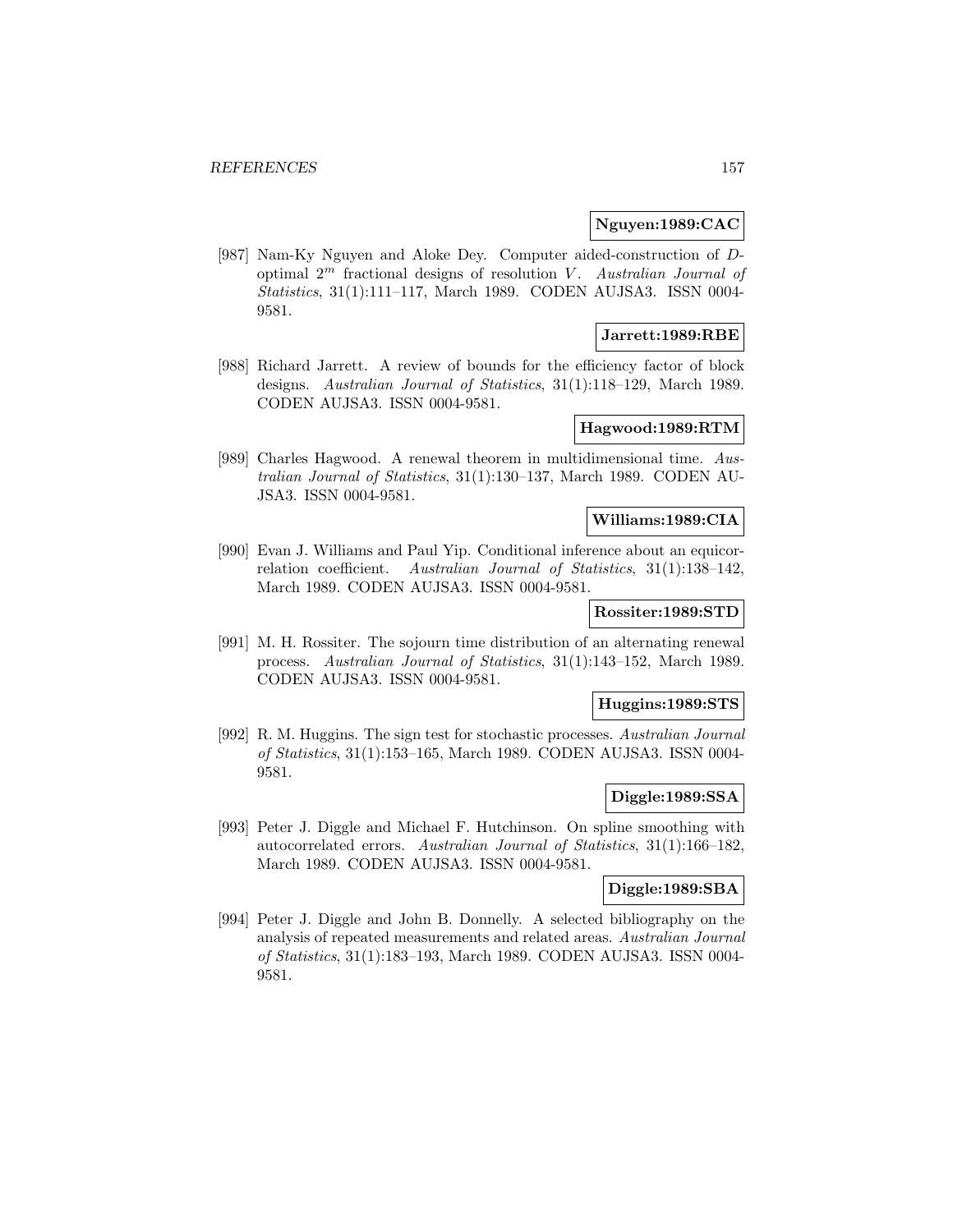#### **Morton:1989:EQL**

[995] R. Morton. On the efficiency of the quasi-likelihood estimators for exponential families with extra variation. Australian Journal of Statistics, 31 (1):194–199, March 1989. CODEN AUJSA3. ISSN 0004-9581.

#### **Robinson:1989:LTS**

[996] J. Robinson. Limit theorems for standardized partial sums of weakly exchangeable arrays. Australian Journal of Statistics, 31(1):200–214, March 1989. CODEN AUJSA3. ISSN 0004-9581.

# **Welsh:1989:CSE**

[997] A. H. Welsh. Concomitant scale estimation in regression problems with increasing dimension. Australian Journal of Statistics, 31(1):215–227, March 1989. CODEN AUJSA3. ISSN 0004-9581.

### **Anonymous:1989:BRa**

[998] Anonymous. Book reviews. Australian Journal of Statistics, 31(1):228– 247, March 1989. CODEN AUJSA3. ISSN 0004-9581.

### **Anonymous:1989:BNa**

[999] Anonymous. Book notices. Australian Journal of Statistics, 31(1):247– 250, March 1989. CODEN AUJSA3. ISSN 0004-9581.

### **Hannah:1989:ECP**

[1000] Murray Hannah, Niels Becker, Jacob Rich, and Charles Castle. Estimation of the conditional probability of tuberculosis given the response of a Mantoux test. Australian Journal of Statistics, 31(2):253–267, June 1989. CODEN AUJSA3. ISSN 0004-9581.

# **Singh:1989:MES**

[1001] Randhir Singh. Method of estimation for sampling from incomplete frames. Australian Journal of Statistics, 31(2):269–276, June 1989. CO-DEN AUJSA3. ISSN 0004-9581.

# **Katulska:1989:ETW**

[1002] Krystyna Katulska. On the estimation of total weight in singular spring balance weighing designs under the covariance matrix of errors  $s^2G$ . Australian Journal of Statistics, 31(2):277–286, June 1989. CODEN AU-JSA3. ISSN 0004-9581.

## **Tomizawa:1989:DCS**

[1003] Sadao Tomizawa. Decompositions for conditional symmetry model into palindromic symmetry and modified marginal homogeneity models. Aus-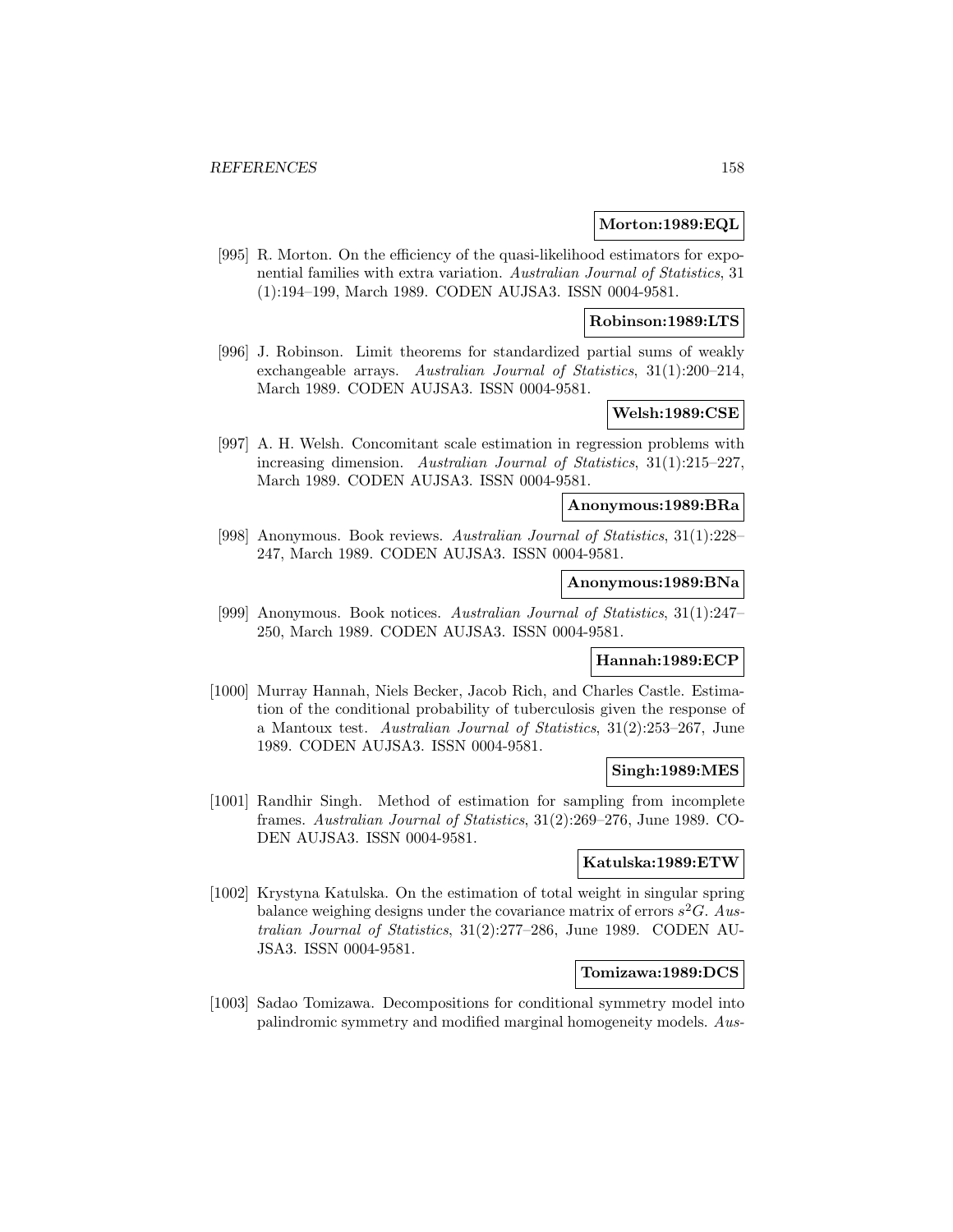tralian Journal of Statistics, 31(2):287–296, June 1989. CODEN AU-JSA3. ISSN 0004-9581.

#### **Mengersen:1989:SBP**

[1004] Kerrie Mengersen and Eve Bofinger. Selecting the t best populations — scale parameter case. Australian Journal of Statistics, 31(2):297–307, June 1989. CODEN AUJSA3. ISSN 0004-9581. See corrigendum [1047].

## **Kijima:1989:TPS**

[1005] Masaaki Kijima. On transition probabilities of skip-free Markov chains. Australian Journal of Statistics, 31(2):309–314, June 1989. CODEN AU-JSA3. ISSN 0004-9581.

#### **Karunamuni:1989:EBS**

[1006] Rohan Karunamuni. On empirical Bayes stopping times. Australian Journal of Statistics, 31(2):315–326, June 1989. CODEN AUJSA3. ISSN 0004-9581.

# **Rohatgi:1989:UEP**

[1007] Vijay K. Rohatgi. Unbiased estimation of parametric functions in sampling from two one-truncation parameter families. Australian Journal of Statistics, 31(2):327–332, June 1989. CODEN AUJSA3. ISSN 0004-9581.

#### **Zergaw:1989:SMC**

[1008] Getachew Zergaw. A sequential method of constructing optimal block designs. Australian Journal of Statistics, 31(2):333–342, June 1989. CO-DEN AUJSA3. ISSN 0004-9581.

#### **Kokic:1989:BEB**

[1009] P. N. Kokic. A Berry–Esseen bound for the ratio estimator. Australian Journal of Statistics, 31(2):343–348, June 1989. CODEN AUJSA3. ISSN 0004-9581.

### **Anonymous:1989:BRb**

[1010] Anonymous. Book reviews. Australian Journal of Statistics, 31(2):349– 360, June 1989. CODEN AUJSA3. ISSN 0004-9581.

### **Anonymous:1989:BNb**

[1011] Anonymous. Book notices. Australian Journal of Statistics, 31(2):360– 362, June 1989. CODEN AUJSA3. ISSN 0004-9581.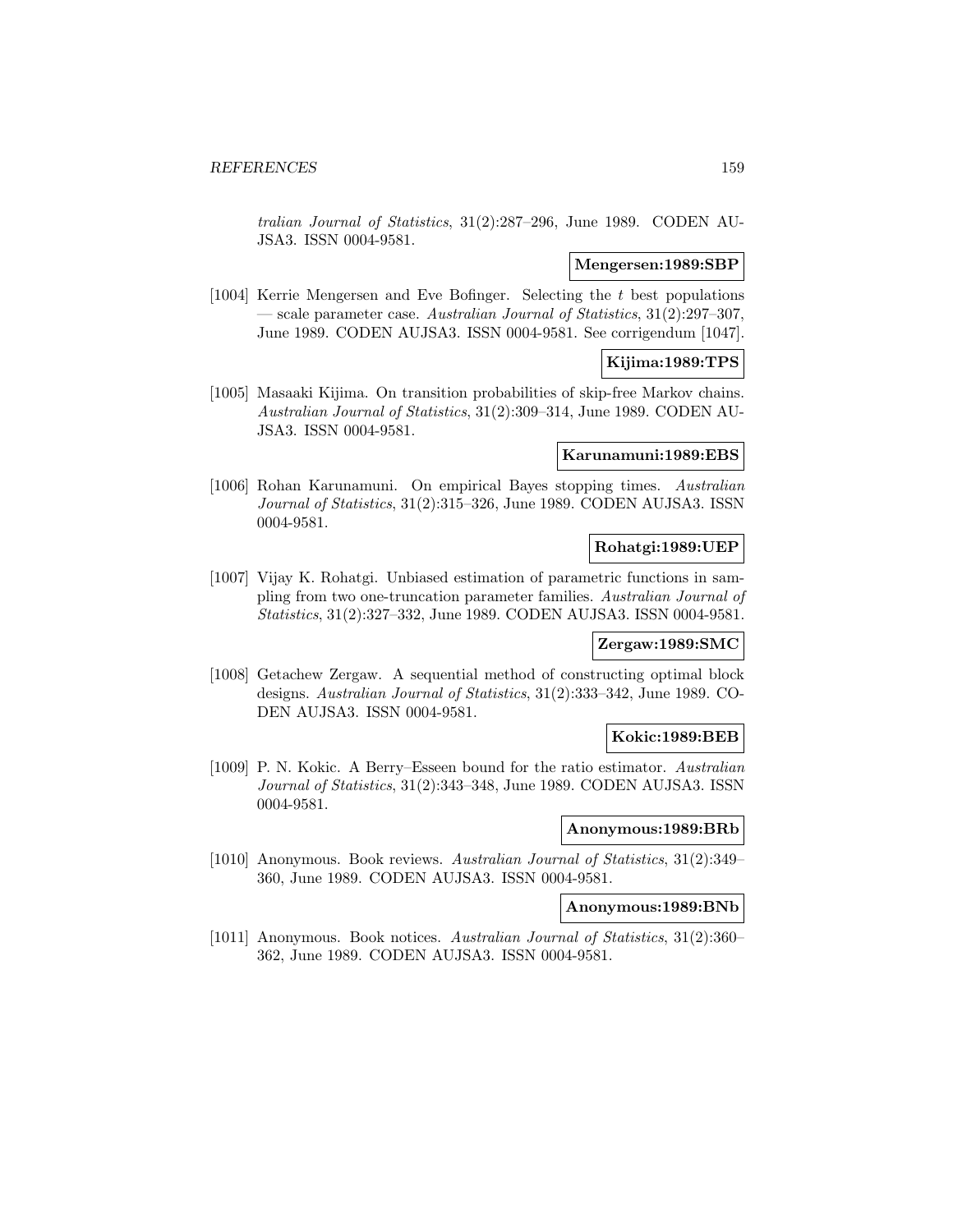#### **Adams:1989:DTP**

[1012] Geoff Adams and Ray Watson. A discrete time parametric model for the analysis of failure time data. Australian Journal of Statistics, 31(3): 365–384, September 1989. CODEN AUJSA3. ISSN 0004-9581.

# **Hoque:1989:ECO**

[1013] Asraul Hoque. The efficiency of the Cochrane–Orcutt procedure. Australian Journal of Statistics, 31(3):385–392, September 1989. CODEN AUJSA3. ISSN 0004-9581.

# **Groenewald:1989:BTS**

[1014] P. C. N. Groenewald and D. J. de Waal. Bayesian tests for some precise hypotheses on multi-normal means. Australian Journal of Statistics, 31 (3):393–408, September 1989. CODEN AUJSA3. ISSN 0004-9581.

# **Adegboye:1989:TAR**

[1015] O. Sola Adegboye and A. K. Gupta. On testing against restricted alternatives for the variances of Gaussian models. Australian Journal of Statistics, 31(3):409–415, September 1989. CODEN AUJSA3. ISSN 0004-9581.

### **Schucany:1989:SSV**

[1016] William R. Schucany and Daniel M. Bankson. Small sample variance estimators for U-statistics. Australian Journal of Statistics, 31(3):417– 426, September 1989. CODEN AUJSA3. ISSN 0004-9581.

# **Pogany:1989:AST**

[1017] Tibor Pog´any. An approach to the sampling theorem for continuous time processes. Australian Journal of Statistics, 31(3):427–432, September 1989. CODEN AUJSA3. ISSN 0004-9581.

### **Ganeshanandam:1989:SVA**

[1018] S. Ganeshanandam and W. J. Krzanowski. On selecting variables and assessing their performance in linear discriminant analysis. Australian Journal of Statistics, 31(3):433–447, September 1989. CODEN AUJSA3. ISSN 0004-9581.

#### **Becker:1989:ODF**

[1019] Niels Becker, Barry McDonald, and Celestine Khoo. Optimal designs for fitting a proportional hazards regression model to data subject to censoring. Australian Journal of Statistics, 31(3):449–468, September 1989. CODEN AUJSA3. ISSN 0004-9581.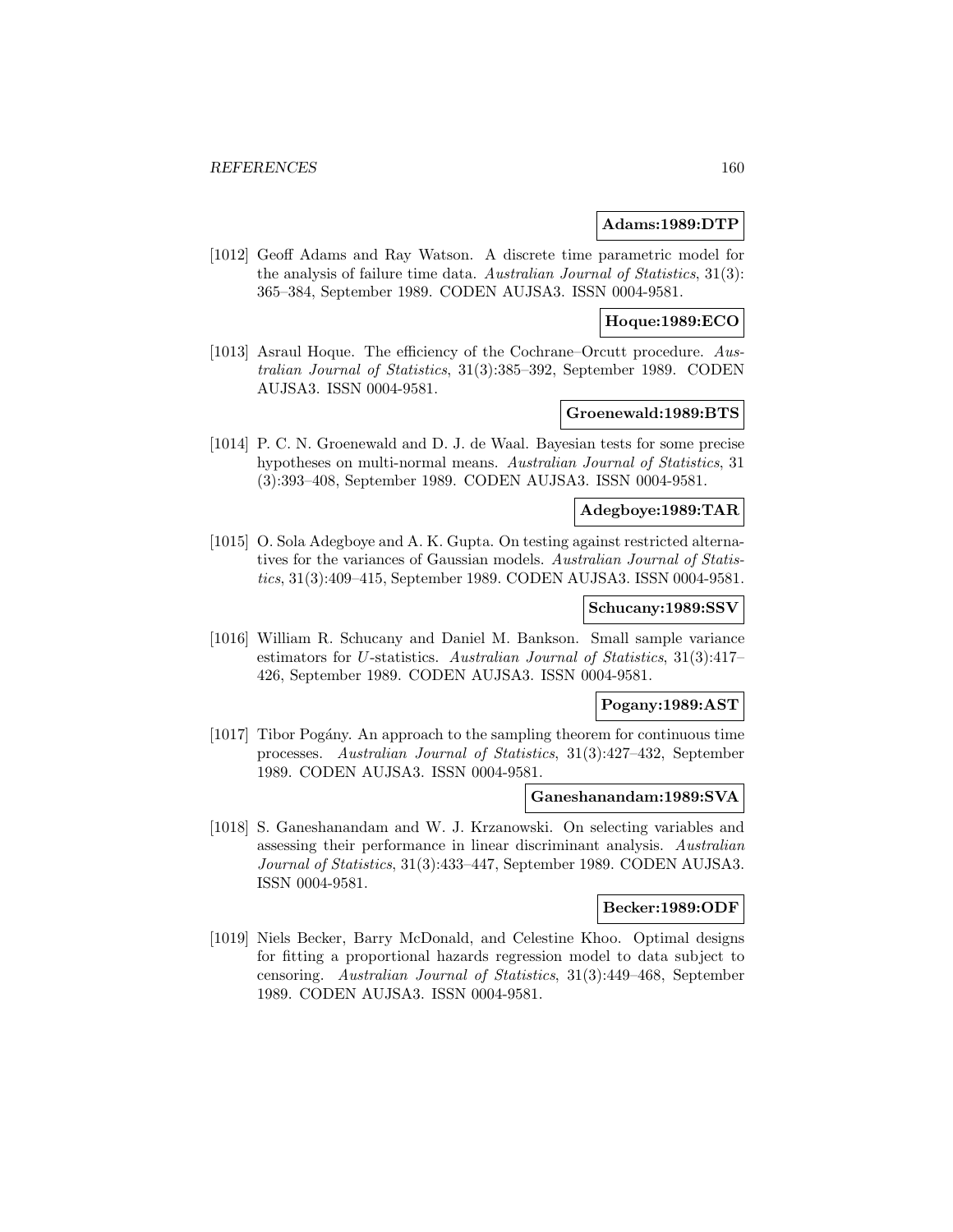# **Liu:1989:QSE**

[1020] Jingyu Liu and H. A. David. Quantiles of sums and expected values of ordered sums. Australian Journal of Statistics, 31(3):469–474, September 1989. CODEN AUJSA3. ISSN 0004-9581.

### **Maesono:1989:LBN**

[1021] Yoshihiko Maesono. Lower bounds for the normal approximation of a sum of independent random variables. Australian Journal of Statistics, 31(3):475–485, September 1989. CODEN AUJSA3. ISSN 0004-9581.

## **Anonymous:1989:BRc**

[1022] Anonymous. Book reviews. Australian Journal of Statistics, 31(3):487– 496, September 1989. CODEN AUJSA3. ISSN 0004-9581.

## **Anonymous:1989:BNc**

[1023] Anonymous. Book notices. Australian Journal of Statistics, 31(3):496, September 1989. CODEN AUJSA3. ISSN 0004-9581.

### **Anonymous:1989:II**

[1024] Anonymous. Introduction: Introduction. Australian Journal of Statistics, 31A(1):1–7, August 1989. CODEN AUJSA3. ISSN 0004-9581.

## **Smith:1989:DAM**

[1025] D. J. Smith and A. J. Callaghan. Definitional aspects of measurement of unemployment — a comparative study of the Australian Longitudinal Survey and other sources of youth unemployment data. Australian Journal of Statistics, 31A(1):9–24, August 1989. CODEN AUJSA3. ISSN 0004-9581.

# **Trewin:1989:AID**

[1026] Dennis Trewin, Garth Bode, Peter Boal, and Debbie Newton. An automatic interaction detection analysis on unemployed youth. Australian Journal of Statistics, 31A(1):25–45, August 1989. CODEN AUJSA3. ISSN 0004-9581.

#### **Miller:1989:SIE**

[1027] Paul Miller and Paul Volker. Socioeconomic influences on educational attainment: Evidence and implications for the tertiary education finance debate. Australian Journal of Statistics, 31A(1):47–70, August 1989. CODEN AUJSA3. ISSN 0004-9581.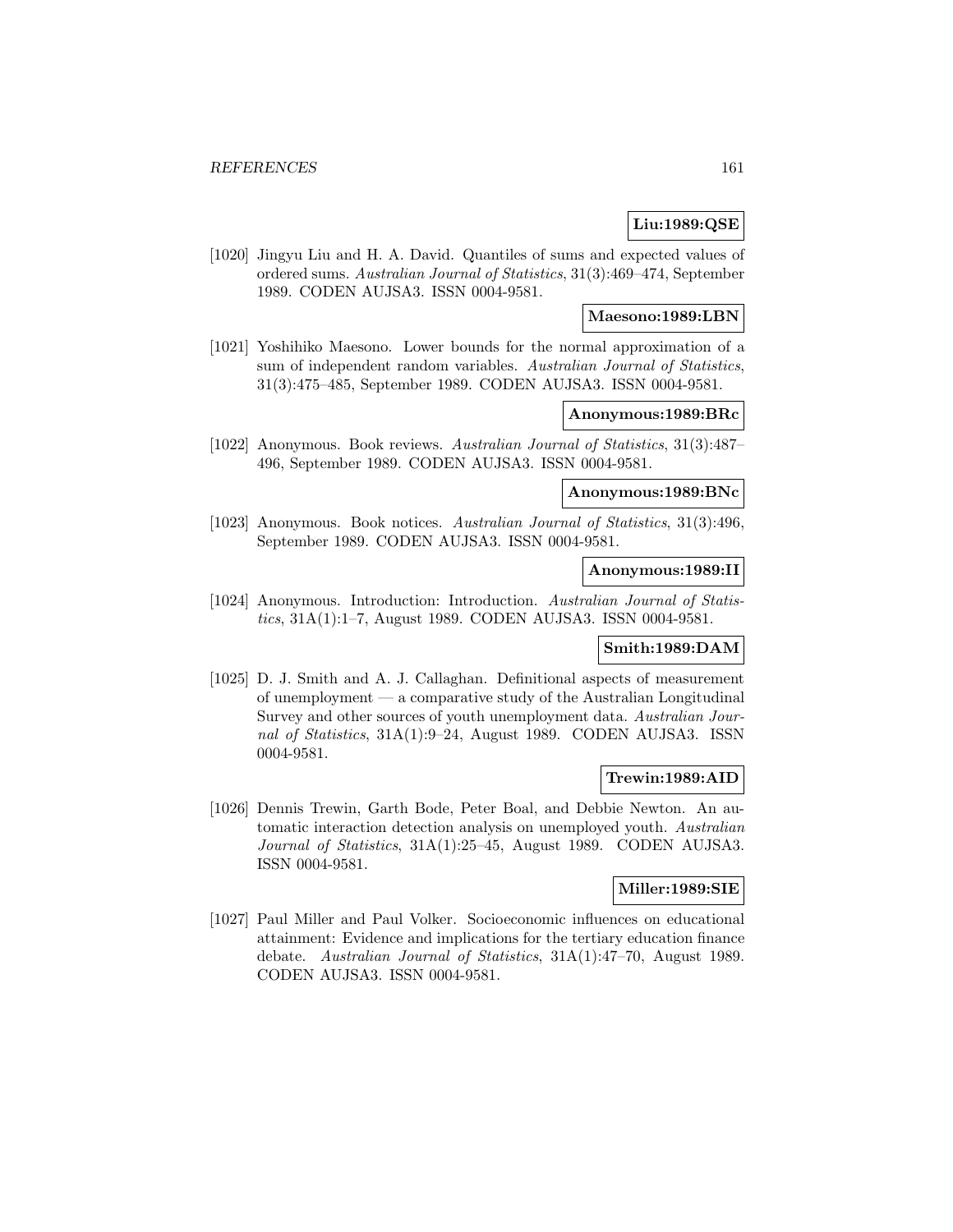### **Bradbury:1989:FEL**

[1028] Bruce Bradbury, Ian McRae, and Lyn Woyzbun. Families and early labour market experience: an analysis of siblings. Australian Journal of Statistics, 31A(1):71–97, August 1989. CODEN AUJSA3. ISSN 0004- 9581.

# **Prior:1989:IFB**

[1029] Heather Prior and John J. Beggs. Influence of family background on the educational and labour-force outcomes of year 12 school-leavers. Australian Journal of Statistics, 31A(1):99–124, August 1989. CODEN AU-JSA3. ISSN 0004-9581.

# **Larum:1989:WDA**

[1030] John Larum and John J. Beggs. What drives Australian teenage labour force participation? Australian Journal of Statistics, 31A(1):125–142, August 1989. CODEN AUJSA3. ISSN 0004-9581.

# **Sawyer:1989:NPE**

[1031] K. R. Sawyer. Non-parametric estimation and testing of econometric models of duration: an application to the Australian Longitudinal Survey. Australian Journal of Statistics, 31A(1):143–164, August 1989. CO-DEN AUJSA3. ISSN 0004-9581.

# **Dunsmuir:1989:MTB**

[1032] William Dunsmuir, Richard Tweedie, Lloyd Flack, and Kerrie Mengersen. Modelling of transitions between employment states for young Australians. Australian Journal of Statistics, 31A(1):165–196, August 1989. CODEN AUJSA3. ISSN 0004-9581.

### **James:1989:UDM**

[1033] Ian R. James. Unemployment duration: Modelling and estimation with particular reference to the Australian Longitudinal Survey. Australian Journal of Statistics, 31A(1):197–212, August 1989. CODEN AUJSA3. ISSN 0004-9581.

#### **Eyland:1989:TFT**

[1034] E. Ann Eyland and Lester W. Johnson. The transition from full-time study to work. Australian Journal of Statistics, 31A(1):213–225, August 1989. CODEN AUJSA3. ISSN 0004-9581.

### **Kijima:1990:UTP**

[1035] Masaaki Kijima. On the unimodality of transition probabilities in Markov chains. Australian Journal of Statistics, 32(1):1–10, March 1990. CODEN AUJSA3. ISSN 0004-9581.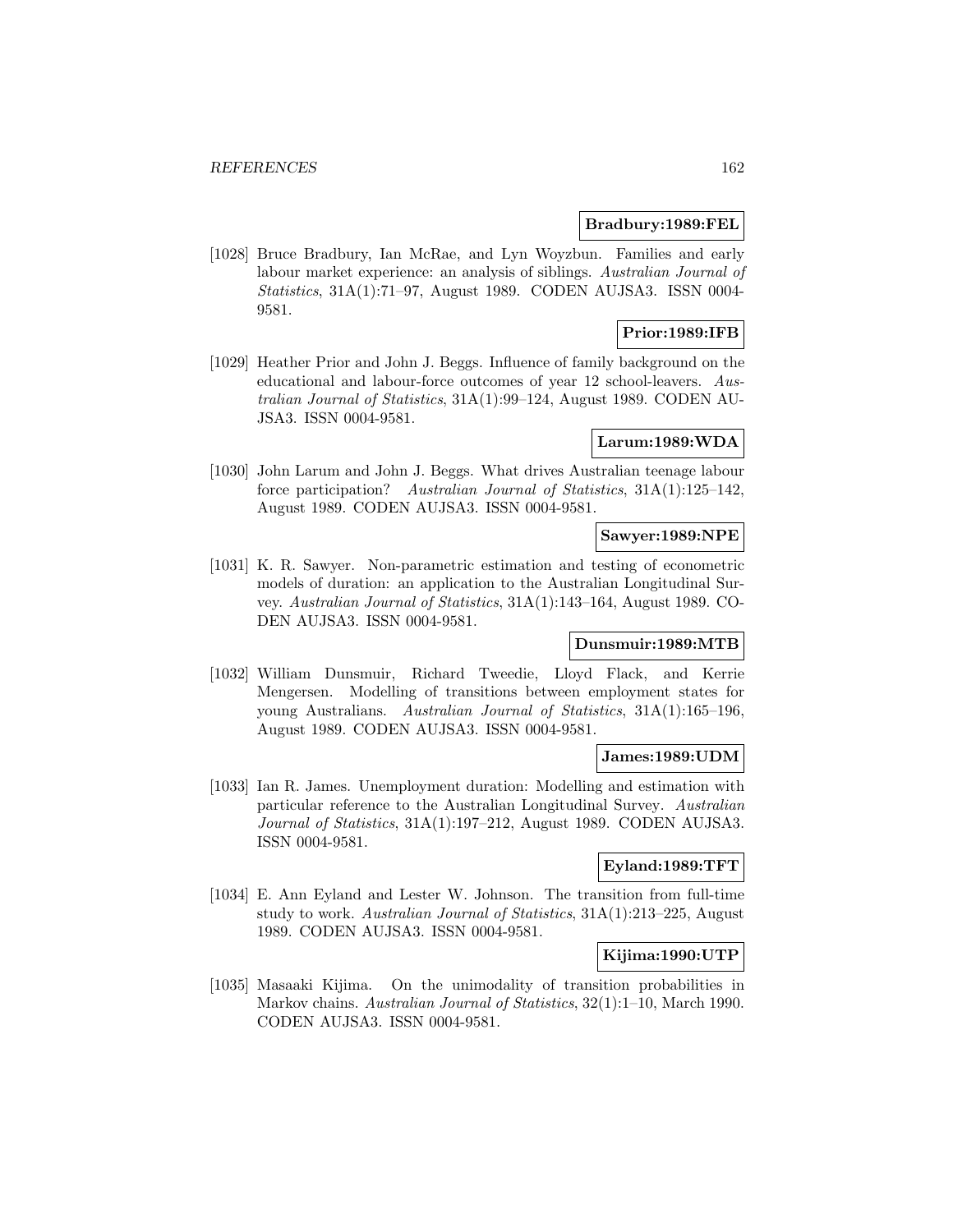#### **Weissfeld:1990:IDN**

[1036] L. A. Weissfeld and H. Schneider. Influence diagnostics for the normal linear model with censored data. Australian Journal of Statistics, 32(1): 11–20, March 1990. CODEN AUJSA3. ISSN 0004-9581.

# **King:1990:PST**

[1037] Maxwell L. King. The power of Student's t test: Can a non-similar test do better? Australian Journal of Statistics, 32(1):21–27, March 1990. CODEN AUJSA3. ISSN 0004-9581.

# **Carlin:1990:AAB**

[1038] J. B. Carlin. An algorithmic approach to Bayesian linear model calculations. Australian Journal of Statistics, 32(1):29–43, March 1990. CODEN AUJSA3. ISSN 0004-9581.

# **Kochar:1990:DFT**

[1039] Subhash C. Kochar and R. P. Gupta. Distribution-free tests based on sub-sample extrema for testing against positive dependence. Australian Journal of Statistics, 32(1):45–51, March 1990. CODEN AUJSA3. ISSN 0004-9581.

# **Shao:1990:TTE**

[1040] Jun Shao and Shein-Chung Chow. Test for treatment effect based on binary data with random sample sizes. Australian Journal of Statistics, 32(1):53–70, March 1990. CODEN AUJSA3. ISSN 0004-9581.

#### **Pervaiz:1990:MCC**

[1041] Muhammad Khalid Pervaiz and C. J. Skinner. A Monte Carlo comparison of elliptical-theory and other tests for equality of covariance matrices. Australian Journal of Statistics, 32(1):71–86, March 1990. CODEN AU-JSA3. ISSN 0004-9581.

### **Bhatti:1990:BOT**

[1042] Muhammad I. Bhatti and Maxwell L. King. A beta-optimal test of the equicorrelation coefficient. Australian Journal of Statistics, 32(1):87–97, March 1990. CODEN AUJSA3. ISSN 0004-9581.

### **Dollinger:1990:CED**

[1043] Michael B. Dollinger and Robert G. Staudte. The construction of equileverage designs for multiple linear regression. Australian Journal of Statistics, 32(1):99–118, March 1990. CODEN AUJSA3. ISSN 0004- 9581.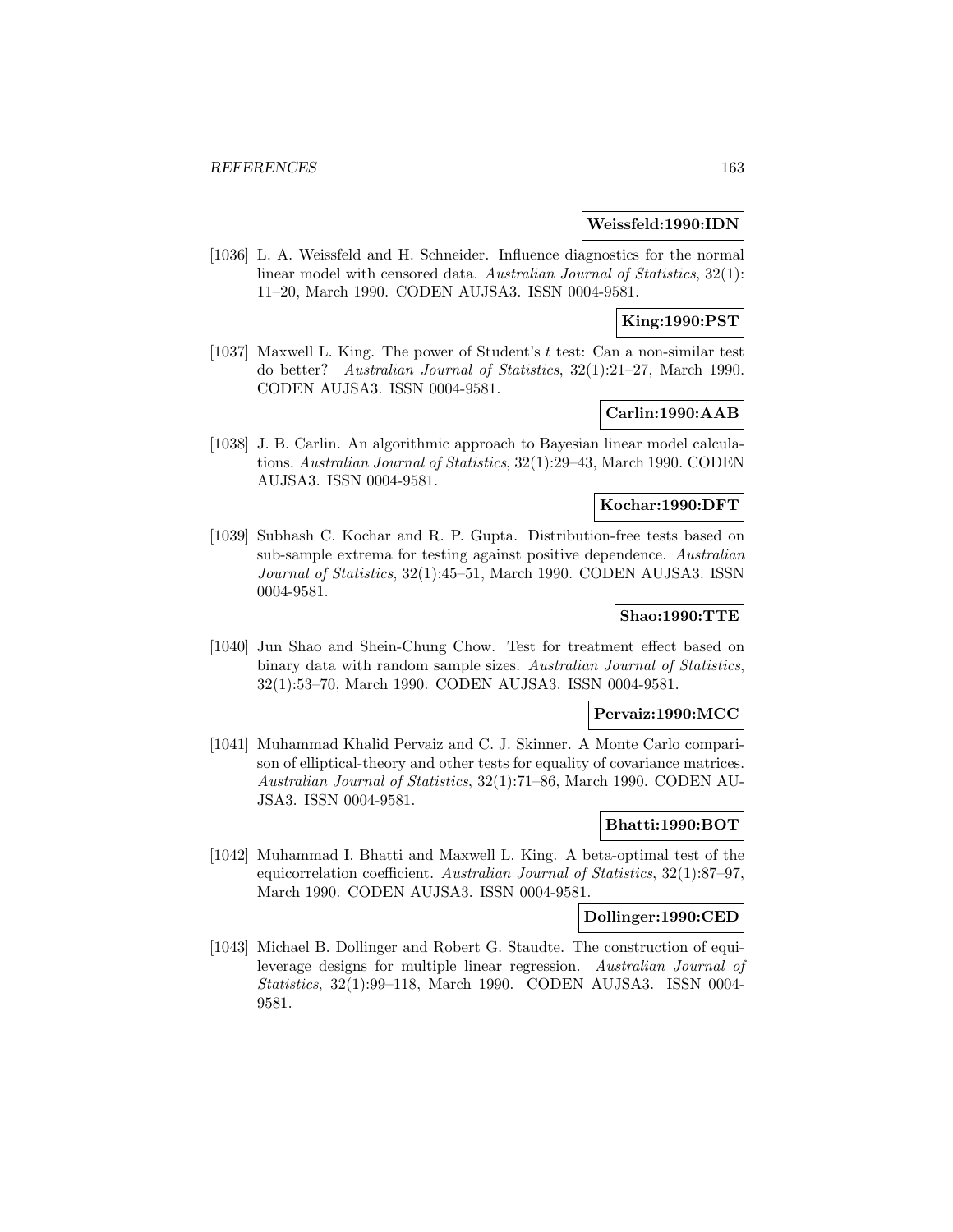### **Sharpe:1990:BRT**

[1044] Ken Sharpe. Book review: The Teaching of Practical Statistics, by C. W. Anderson and R. M. Loynes. Australian Journal of Statistics, 32(1): 119–121, March 1990. CODEN AUJSA3. ISSN 0004-9581.

### **Saunders:1990:BRA**

[1045] Ian W. Saunders. Book review: Analysis of Infectious Disease Data. by Niels G. Becker. Australian Journal of Statistics, 32(1):121–123, March 1990. CODEN AUJSA3. ISSN 0004-9581.

## **Cohn:1990:BRA**

[1046] H. Cohn. Book review: Advanced Probability Theory. by Janos Galambos. Australian Journal of Statistics, 32(1):124–125, March 1990. CODEN AUJSA3. ISSN 0004-9581.

### **Mengersen:1990:CSB**

[1047] Kerrie Mengersen and Eve Bofinger. Corrigendum: Selecting the t best populations — scale parameter case. Australian Journal of Statistics, 32 (1):127, March 1990. CODEN AUJSA3. ISSN 0004-9581. See [1004].

#### **Mudholkar:1990:EAC**

[1048] Govind S. Mudholkar and Philip A. Smethurst. Empirically accelerated convergence of the spacings statistics to normality. Australian Journal of Statistics, 32(2):129–138, June 1990. CODEN AUJSA3. ISSN 0004-9581.

### **Hall:1990:RCN**

[1049] Peter Hall and A. H. Welsh. The rate of convergence in the normal approximation for the Wilcoxon R-estimator. Australian Journal of Statistics, 32(2):139–150, June 1990. CODEN AUJSA3. ISSN 0004-9581.

#### **Anderson:1990:TST**

[1050] Oliver D. Anderson. Teaching statistics: a talk about time series. Australian Journal of Statistics, 32(2):151–161, June 1990. CODEN AU-JSA3. ISSN 0004-9581.

#### **Danaher:1990:MCM**

[1051] Peter J. Danaher. A Markov chain model for magazine exposure. Australian Journal of Statistics, 32(2):163–176, June 1990. CODEN AU-JSA3. ISSN 0004-9581.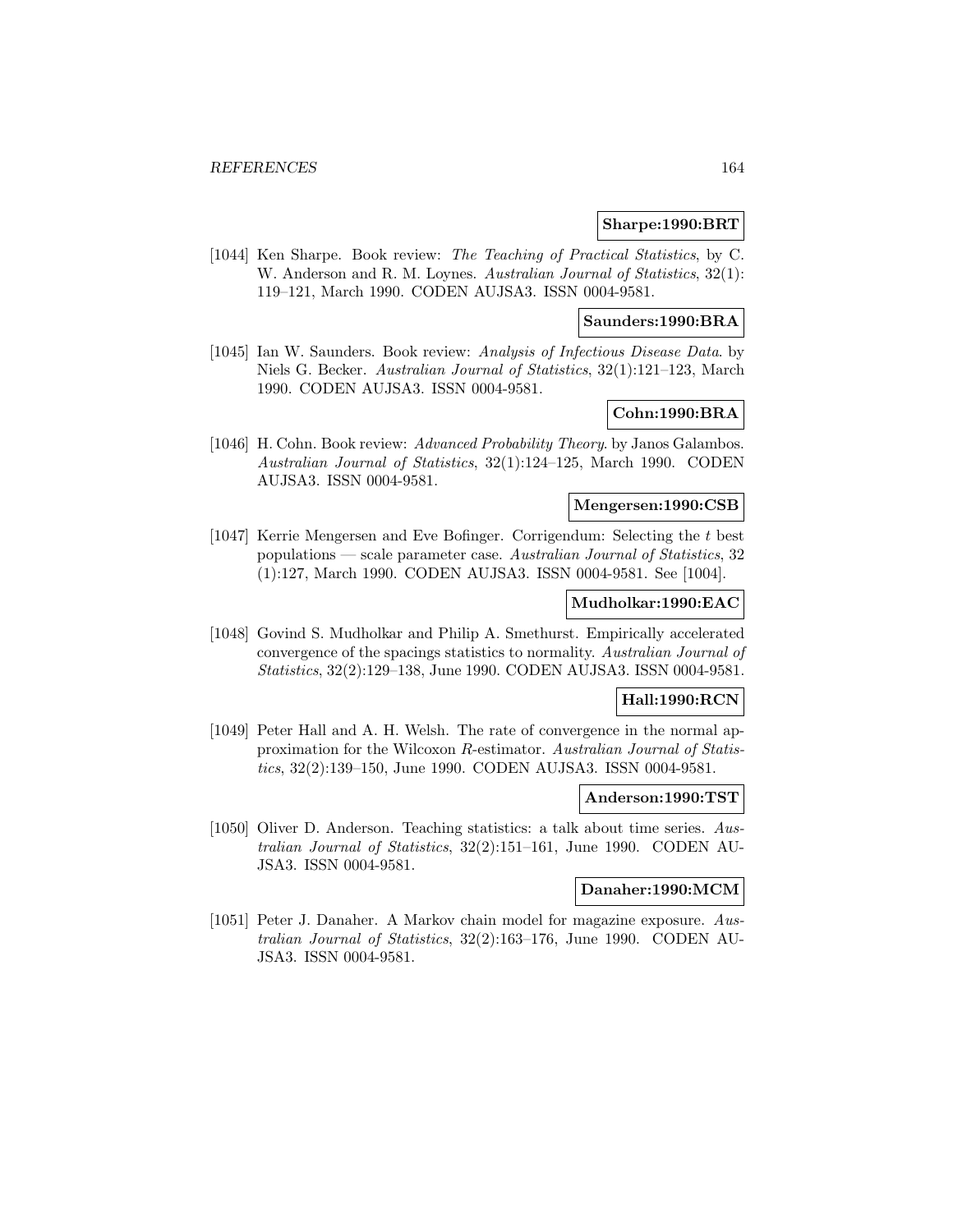### **Fisher:1990:BHT**

[1052] Nicholas I. Fisher and Peter Hall. On bootstrap hypothesis testing. Australian Journal of Statistics, 32(2):177–190, June 1990. CODEN AU-JSA3. ISSN 0004-9581.

# **Pollard:1990:MDA**

[1053] Graham Pollard. A method for determining the asymptotic efficiency of some sequential probability ratio tests. Australian Journal of Statistics, 32(2):191–204, June 1990. CODEN AUJSA3. ISSN 0004-9581.

# **Haslett:1990:CFI**

[1054] Stephen Haslett. Covariances for fixed interval smoothed Kalman filter parameter estimates. Australian Journal of Statistics, 32(2):205–216, June 1990. CODEN AUJSA3. ISSN 0004-9581.

# **He:1990:ERN**

[1055] Xuming He. Estimating the root of a nonparametric regression function in a robust fashion. Australian Journal of Statistics, 32(2):217–225, June 1990. CODEN AUJSA3. ISSN 0004-9581.

# **Verbyla:1990:CDR**

[1056] A. P. Verbyla. A conditional derivation of residual maximum likelihood. Australian Journal of Statistics, 32(2):227–230, June 1990. CODEN AU-JSA3. ISSN 0004-9581.

# **Tjur:1990:NUB**

[1057] Tue Tjur. A new upper bound for the efficiency factor of a block design. Australian Journal of Statistics, 32(2):231–237, June 1990. CODEN AU-JSA3. ISSN 0004-9581.

#### **Khattree:1990:ERS**

[1058] Ravindra Khattree and Rameshwar D. Gupta. Estimation of realized signal to noise ratio for a pair of multivariate signals. Australian Journal of Statistics, 32(2):239–246, June 1990. CODEN AUJSA3. ISSN 0004- 9581.

#### **Anonymous:1990:BRa**

[1059] Anonymous. Book reviews. Australian Journal of Statistics, 32(2):247– 253, June 1990. CODEN AUJSA3. ISSN 0004-9581.

## **Anonymous:1990:BN**

[1060] Anonymous. Book notices. Australian Journal of Statistics, 32(2):253, June 1990. CODEN AUJSA3. ISSN 0004-9581.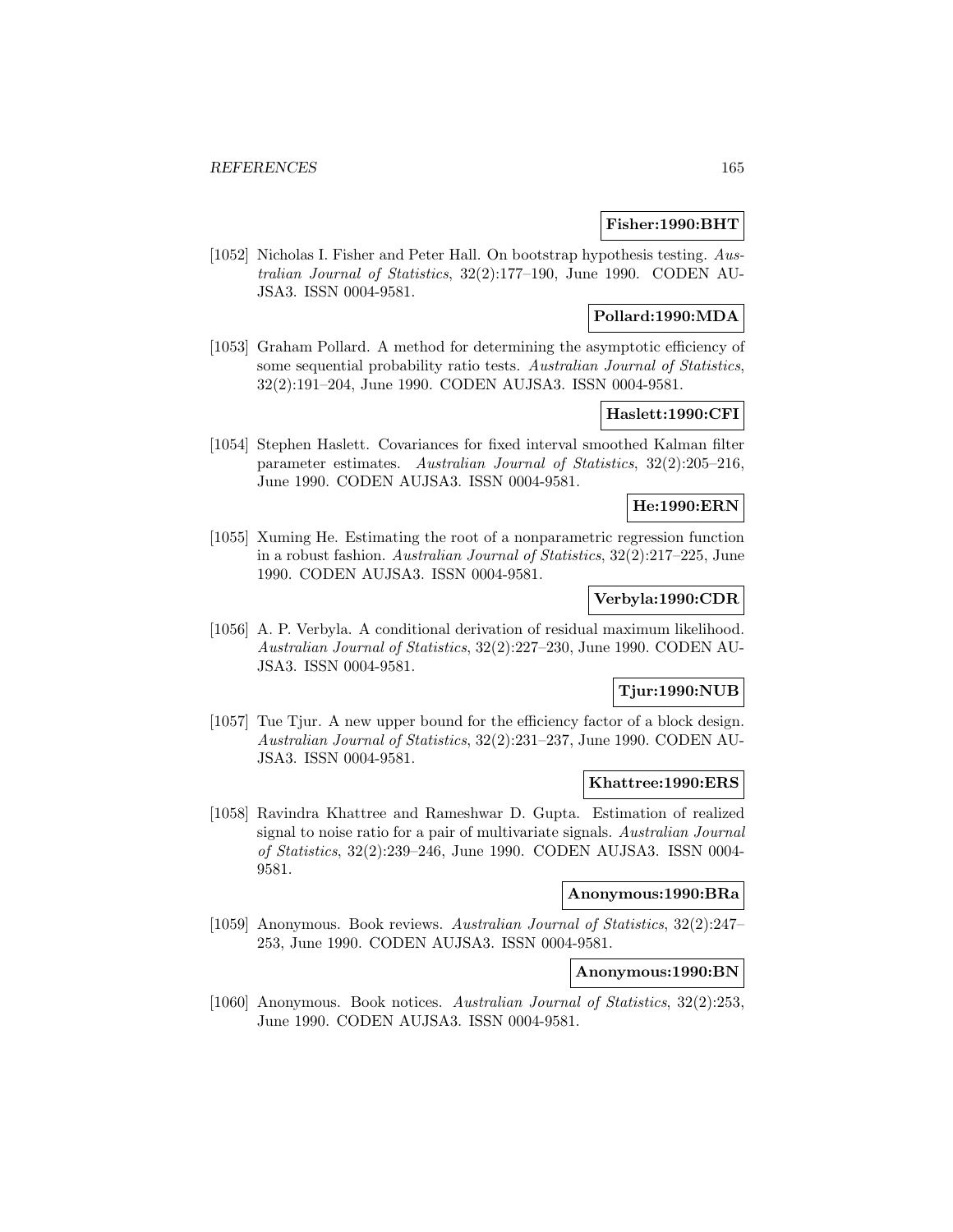### **Anonymous:1990:BRB**

[1061] Anonymous. Books received. Australian Journal of Statistics, 32(2): 253–254, June 1990. CODEN AUJSA3. ISSN 0004-9581.

# **Anonymous:1990:PMA**

[1062] Anonymous. Pitman Medal awarded to C. C. Heyde. Australian Journal of Statistics, 32(3):259–260, September 1990. CODEN AUJSA3. ISSN 0004-9581.

# **Irwig:1990:CME**

[1063] Les M. Irwig, Hennie T. Groeneveld, and Judy M. Simpson. Correcting for measurement error in an exposure-response relationship based on dichotomising a continuous dependent variable. Australian Journal of Statistics, 32(3):261–269, September 1990. CODEN AUJSA3. ISSN 0004-9581.

#### **Gerontidis:1990:VCM**

[1064] Ioannis I. Gerontidis. On the variance-covariance matrix in Markovian manpower systems in continuous time. Australian Journal of Statistics, 32(3):271–280, September 1990. CODEN AUJSA3. ISSN 0004-9581.

### **Akahira:1990:LIA**

[1065] Masafumi Akahira and Kei Takeuchi. Loss of information associated with the order statistics and related estimators in the double exponential distribution case. Australian Journal of Statistics, 32(3):281–291, September 1990. CODEN AUJSA3. ISSN 0004-9581.

#### **Michels:1990:TSR**

[1066] Paul Michels and Götz Trenkler. Testing the stability of regression coefficients using generalized recursive residuals. Australian Journal of Statistics, 32(3):293–312, September 1990. CODEN AUJSA3. ISSN 0004-9581.

### **Konijn:1990:NPI**

[1067] H. S. Konijn. Note on point and interval estimation and prediction for normal equicorrelated data. Australian Journal of Statistics, 32(3):313– 316, September 1990. CODEN AUJSA3. ISSN 0004-9581.

#### **Scott:1990:IME**

[1068] David J. Scott and Wang Dong Qian. An iterative method for estimation of parameters in a clustered sampling model. Australian Journal of Statistics, 32(3):317–325, September 1990. CODEN AUJSA3. ISSN 0004-9581.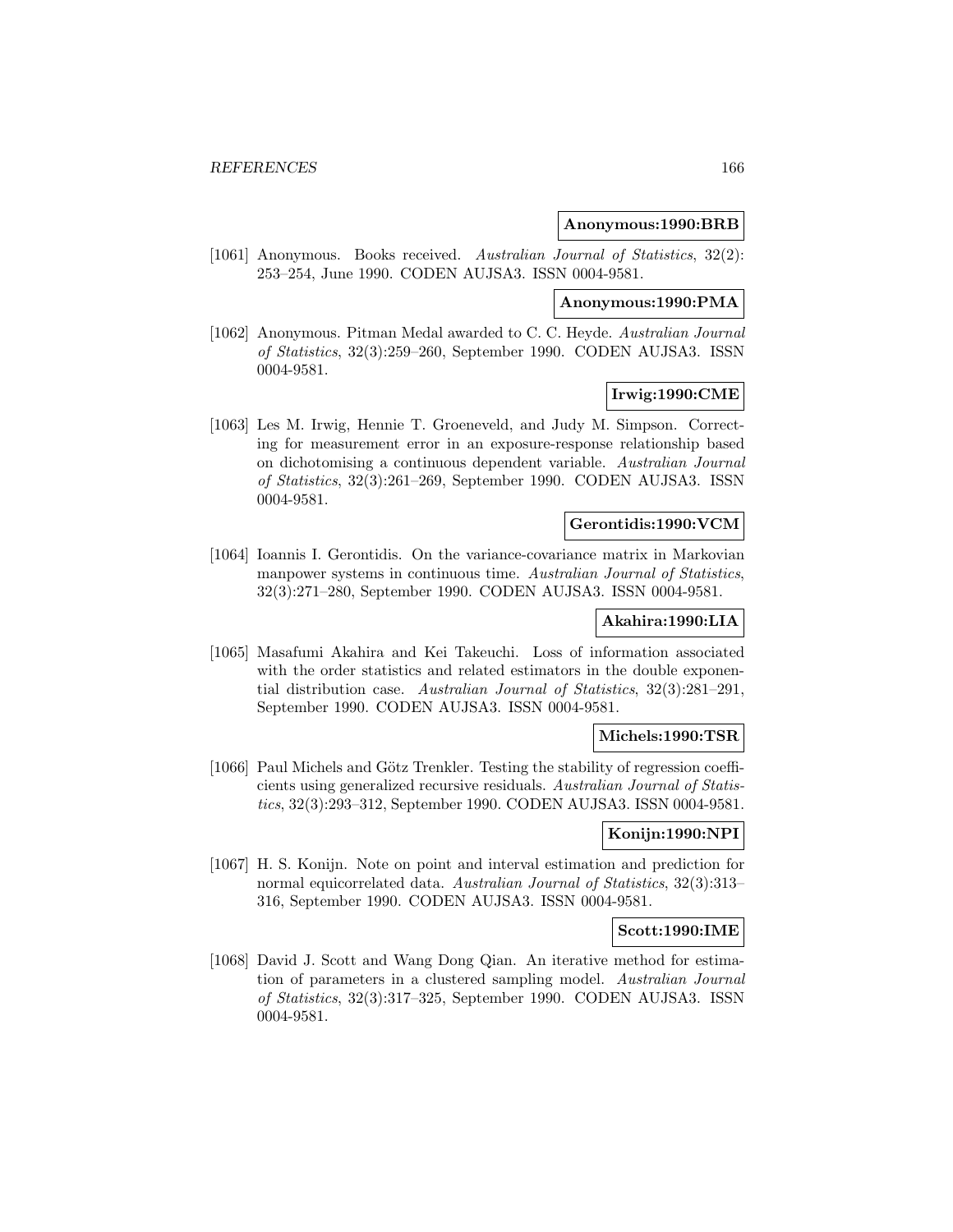#### **Robinson:1990:RV**

[1069] G. K. Robinson. A role for variograms. Australian Journal of Statistics, 32(3):327–335, September 1990. CODEN AUJSA3. ISSN 0004-9581.

## **Gupta:1990:IBD**

[1070] Sudhir Gupta and Rahul Mukerjee. On incomplete block designs for symmetric parallel line assays. Australian Journal of Statistics, 32(3): 337–344, September 1990. CODEN AUJSA3. ISSN 0004-9581.

### **Street:1990:TSO**

[1071] Deborah J. Street, J. A. Eccleston, and William H. Wilson. Tables of small optimal repeated measurements designs. Australian Journal of Statistics, 32(3):345–359, September 1990. CODEN AUJSA3. ISSN 0004-9581.

# **Jones:1990:VKD**

[1072] M. C. Jones. Variable kernel density estimates and variable kernel density estimates. Australian Journal of Statistics, 32(3):361–371, September 1990. CODEN AUJSA3. ISSN 0004-9581.

### **Mehra:1990:CNT**

[1073] K. L. Mehra, N. G. N. Prasad, and K. S. Madhava Rao. A class of nonparametric tests for the one-sample location problem. Australian Journal of Statistics, 32(3):373–392, September 1990. CODEN AUJSA3. ISSN 0004-9581.

#### **Sadooghi-Alvandi:1990:EPP**

[1074] S. M. Sadooghi-Alvandi. Estimation of the parameter of a Poisson distribution using a LINEX loss function. Australian Journal of Statistics, 32(3):393–398, September 1990. CODEN AUJSA3. ISSN 0004-9581.

#### **Nguyen:1990:CAC**

[1075] Nam-Ky Nguyen and Aloke Dey. Computer-aided construction of small  $(M, S)$ -optimal incomplete block designs. Australian Journal of Statistics, 32(3):399–410, September 1990. CODEN AUJSA3. ISSN 0004-9581.

#### **Brewer:1990:AUI**

[1076] K. R. W. Brewer and S. M. Tam. Is the assumption of uniform intra-class correlation ever needed? Australian Journal of Statistics, 32(3):411–423, September 1990. CODEN AUJSA3. ISSN 0004-9581.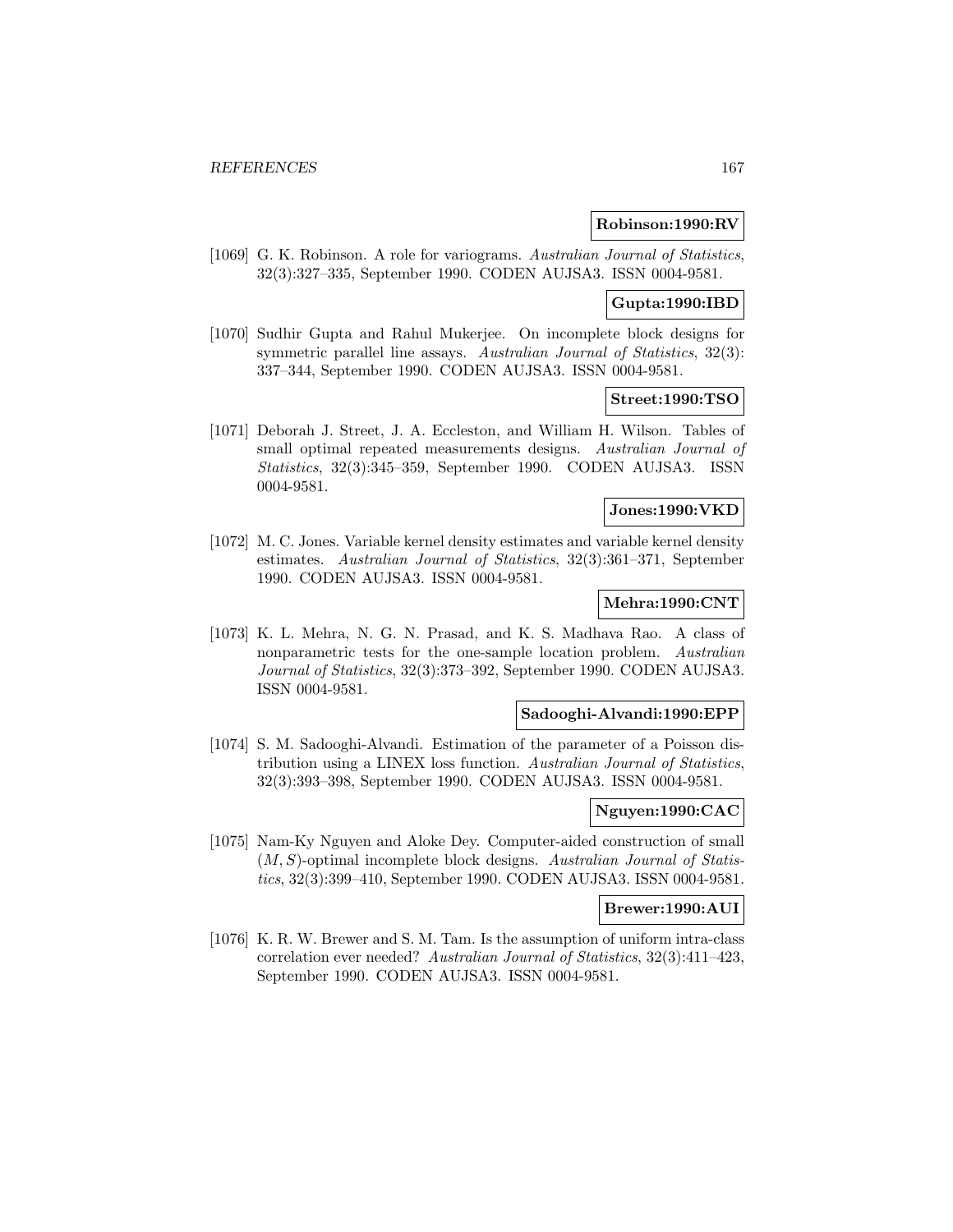### **Anonymous:1990:BRc**

[1077] Anonymous. Book reviews. Australian Journal of Statistics, 32(3):425– 442, September 1990. CODEN AUJSA3. ISSN 0004-9581.

# **Tweedie:1991:PMA**

[1078] R. L. Tweedie. Pitman Medal awarded to E. J. Hannan. Australian Journal of Statistics, 33(1):1–4, March 1991. CODEN AUJSA3. ISSN 0004-9581.

### **Mcgilchrist:1991:SMM**

[1079] C. A. Mcgilchrist and L. J. Hills. A semi-Markov model for ear infection. Australian Journal of Statistics, 33(1):5–16, March 1991. CODEN AUJSA3. ISSN 0004-9581.

# **Adekola:1991:NAP**

[1080] O. A. Adekola. A note on asymptotic posterior normality for stochastic processes. Australian Journal of Statistics, 33(1):17–21, March 1991. CODEN AUJSA3. ISSN 0004-9581.

# **Hurvich:1991:VES**

[1081] Clifford M. Hurvich, Jeffrey S. Simonoff, and Scott L. Zeger. Variance estimation for sample autocovariances: Direct and resampling approaches. Australian Journal of Statistics, 33(1):23–42, March 1991. CODEN AU-JSA3. ISSN 0004-9581.

#### **Nanayakkara:1991:CTU**

[1082] Nuwan Nanayakkara and Noel Cressie. Combining two unbiased estimators of a common mean of two normal populations. Australian Journal of Statistics, 33(1):43–56, March 1991. CODEN AUJSA3. ISSN 0004-9581.

# **Smyth:1991:EDM**

[1083] Gordon K. Smyth. Exponential dispersion models and the Gauss–Newton algorithm. Australian Journal of Statistics, 33(1):57–64, March 1991. CODEN AUJSA3. ISSN 0004-9581.

# **Ghosh:1991:ARE**

[1084] Subir Ghosh and Yi-Jing Duh. Adjusting residuals in estimation of dispersion effects. Australian Journal of Statistics, 33(1):65–74, March 1991. CODEN AUJSA3. ISSN 0004-9581.

# **Wei:1991:SSO**

[1085] Bo-Cheng Wei. Some second order asymptotics in nonlinear regression. Australian Journal of Statistics, 33(1):75–84, March 1991. CODEN AU-JSA3. ISSN 0004-9581.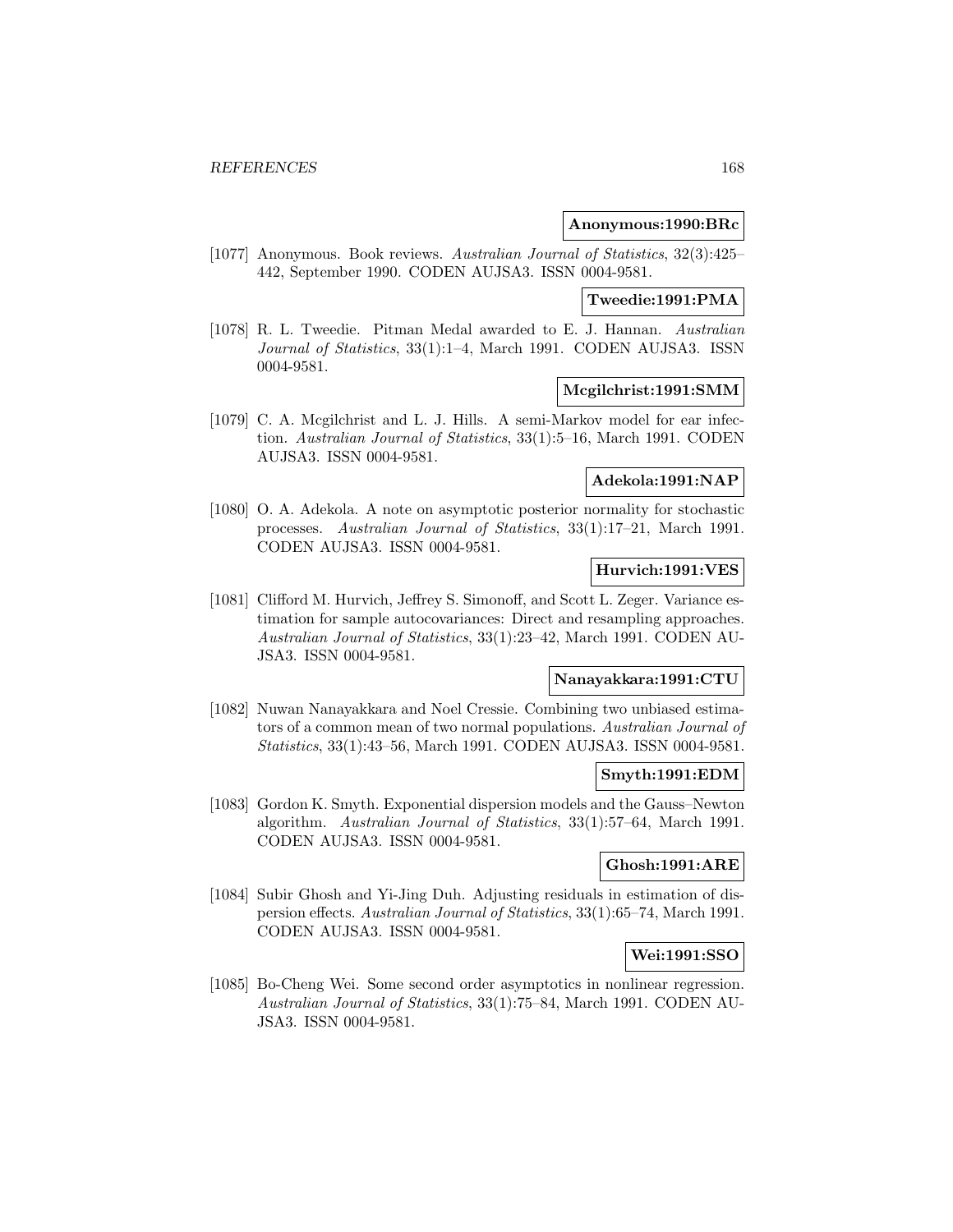## **Anh:1991:SRE**

[1086] V. V. Anh and K. E. Lunney. Spectral representation and ergodicity of asymptotically stationary processes. Australian Journal of Statistics, 33 (1):85–94, March 1991. CODEN AUJSA3. ISSN 0004-9581.

# **Prabhakaran:1991:IFM**

[1087] V. T. Prabhakaran and V. K. Mahajan. On an identity for finding moments of sample moments of bivariate normal random variables. Australian Journal of Statistics, 33(1):95–102, March 1991. CODEN AU-JSA3. ISSN 0004-9581.

#### **Anonymous:1991:BRa**

[1088] Anonymous. Book reviews. Australian Journal of Statistics, 33(1):103– 117, March 1991. CODEN AUJSA3. ISSN 0004-9581.

# **Anonymous:1991:C**

[1089] Anonymous. Corrigendum. Australian Journal of Statistics, 33(1):119, March 1991. CODEN AUJSA3. ISSN 0004-9581.

### **Jarrett:1991:PMA**

[1090] R. G. Jarrett. Pitman Medal awarded to P. G. Hall. Australian Journal of Statistics, 33(2):122–124, June 1991. CODEN AUJSA3. ISSN 0004- 9581.

# **Becker:1991:ULL**

[1091] Niels G. Becker and Mads Melbye. Use of a log-linear model to compute the empirical survival curve from interval-censored data, with application to data on tests for HIV positivity. Australian Journal of Statistics, 33 (2):125–133, June 1991. CODEN AUJSA3. ISSN 0004-9581.

# **Adekola:1991:APN**

[1092] O. A. Adekola. Asymptotic posterior normality for stochastic processes: a non-ergodic example. Australian Journal of Statistics, 33(2):135–144, June 1991. CODEN AUJSA3. ISSN 0004-9581.

#### **Singh:1991:JSR**

[1093] Radhey S. Singh. James–Stein rule estimators in linear regression models with multivariate-t distributed error. Australian Journal of Statistics, 33 (2):145–158, June 1991. CODEN AUJSA3. ISSN 0004-9581.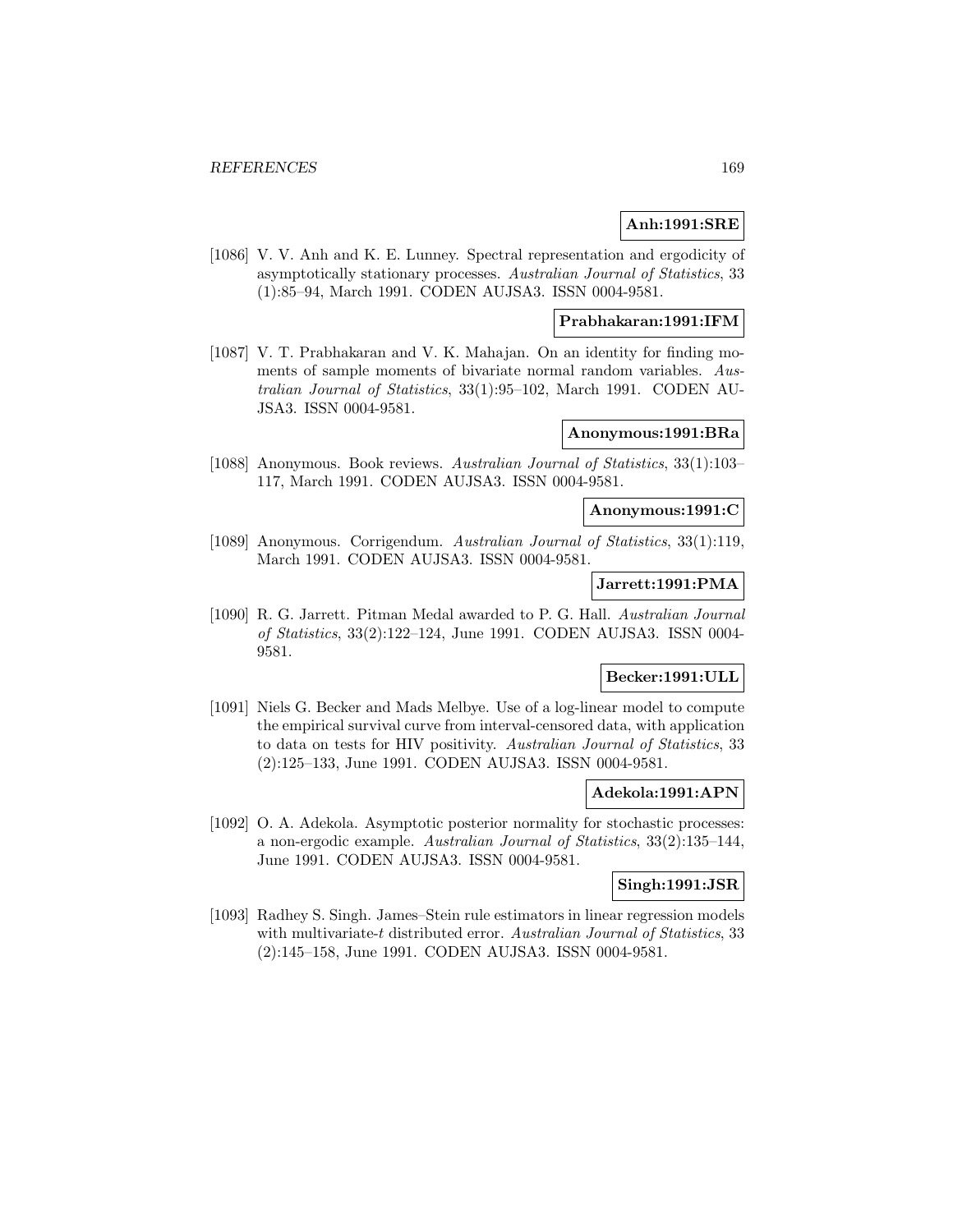### **Diamond:1991:UCF**

[1094] Neil T. Diamond. The use of a class of foldover designs as search designs. Australian Journal of Statistics, 33(2):159–166, June 1991. CODEN AU-JSA3. ISSN 0004-9581.

## **Deshmukh:1991:BS**

[1095] Shailaja R. Deshmukh. Bernoulli sampling. Australian Journal of Statistics, 33(2):167–176, June 1991. CODEN AUJSA3. ISSN 0004-9581.

# **Sengupta:1991:SSA**

[1096] Sukalyan Sengupta. Some simple approximations for the doubly noncentral z distribution. Australian Journal of Statistics, 33(2):177–181, June 1991. CODEN AUJSA3. ISSN 0004-9581.

## **Bofinger:1991:SDB**

[1097] Eve Bofinger. Selecting "demonstrably best" or "demonstrably worst" exponential populations. Australian Journal of Statistics, 33(2):183–190, June 1991. CODEN AUJSA3. ISSN 0004-9581.

#### **Marschner:1991:HAS**

[1098] Ian C. Marschner. Heterogeneity among susceptibles in epidemic models. Australian Journal of Statistics, 33(2):191–207, June 1991. CODEN AUJSA3. ISSN 0004-9581.

# **Huggins:1991:RAB**

[1099] Richard M. Huggins and Ian C. Marschner. Robust analysis of the bifurcating autoregressive model in cell lineage studies. Australian Journal of Statistics, 33(2):209–220, June 1991. CODEN AUJSA3. ISSN 0004-9581.

# **Marschner:1991:REE**

[1100] Ian C. Marschner. Robust estimation for epidemic models. Australian Journal of Statistics, 33(2):221–240, June 1991. CODEN AUJSA3. ISSN 0004-9581.

#### **Anonymous:1991:BRb**

[1101] Anonymous. Book reviews. Australian Journal of Statistics, 33(2):241– 248, June 1991. CODEN AUJSA3. ISSN 0004-9581.

#### **Anonymous:1991:BNa**

[1102] Anonymous. Book notices. Australian Journal of Statistics, 33(2):248, June 1991. CODEN AUJSA3. ISSN 0004-9581.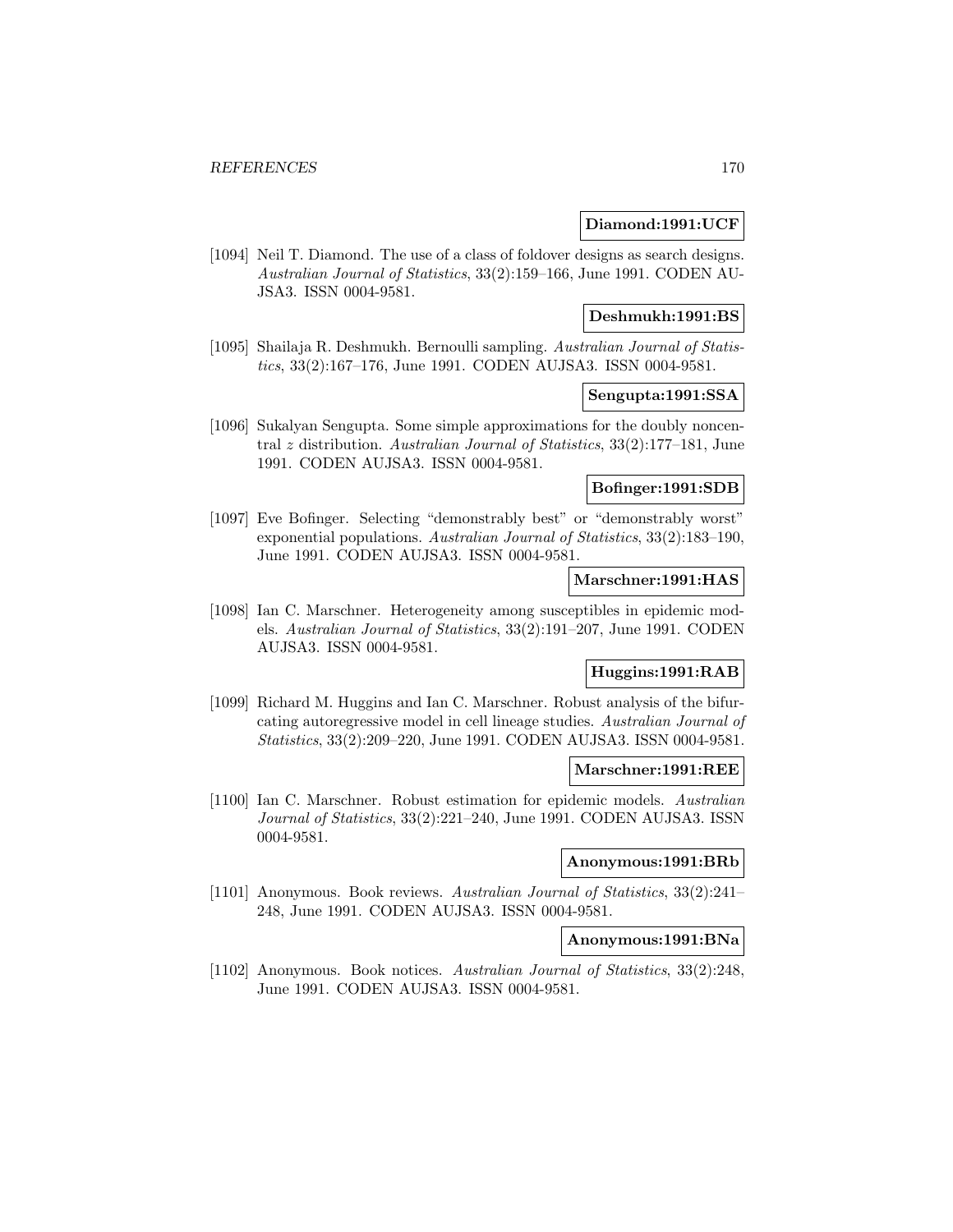# **Lo:1991:AAM**

[1103] Sing Kai Lo. On the analysis and application of measures of linkage disequilibrium. Australian Journal of Statistics, 33(3):249–259, September 1991. CODEN AUJSA3. ISSN 0004-9581.

# **Clark:1991:RSB**

[1104] R. M. Clark and A. G. Harcourt. Randomisation and the 1975 Senate ballot draw. Australian Journal of Statistics, 33(3):261–278, September 1991. CODEN AUJSA3. ISSN 0004-9581.

# **Catchpole:1991:EBV**

[1105] W. R. Catchpole and E. A. Catchpole. Estimating biomass in a vegetation Mosaic using double sampling with regression. Australian Journal of Statistics, 33(3):279–289, September 1991. CODEN AUJSA3. ISSN 0004-9581.

# **Kourouklis:1991:BEL**

[1106] Stavros Kourouklis. Bahadur efficiency of likelihood ratio and related tests in nonregular models. Australian Journal of Statistics, 33(3):291– 298, September 1991. CODEN AUJSA3. ISSN 0004-9581.

# **Martin:1991:EBD**

[1107] R. J. Martin and J. A. Eccleston. Efficient block designs for correlated observations. Australian Journal of Statistics, 33(3):299–311, September 1991. CODEN AUJSA3. ISSN 0004-9581.

#### **Davison:1991:ECT**

[1108] A. C. Davison, P. W. F. Smith, and J. Whittaker. An exact conditional test for covariance selection models. Australian Journal of Statistics, 33 (3):313–318, September 1991. CODEN AUJSA3. ISSN 0004-9581.

### **Silvapulle:1991:RRR**

[1109] Mervyn J. Silvapulle. Robust ridge regression based on an M-estimator. Australian Journal of Statistics, 33(3):319–333, September 1991. CO-DEN AUJSA3. ISSN 0004-9581.

# **Hayter:1991:DFM**

[1110] Anthony J. Hayter and Glenn Stone. Distribution free multiple comparisons for monotonically ordered treatment effects. Australian Journal of Statistics, 33(3):335–346, September 1991. CODEN AUJSA3. ISSN 0004-9581.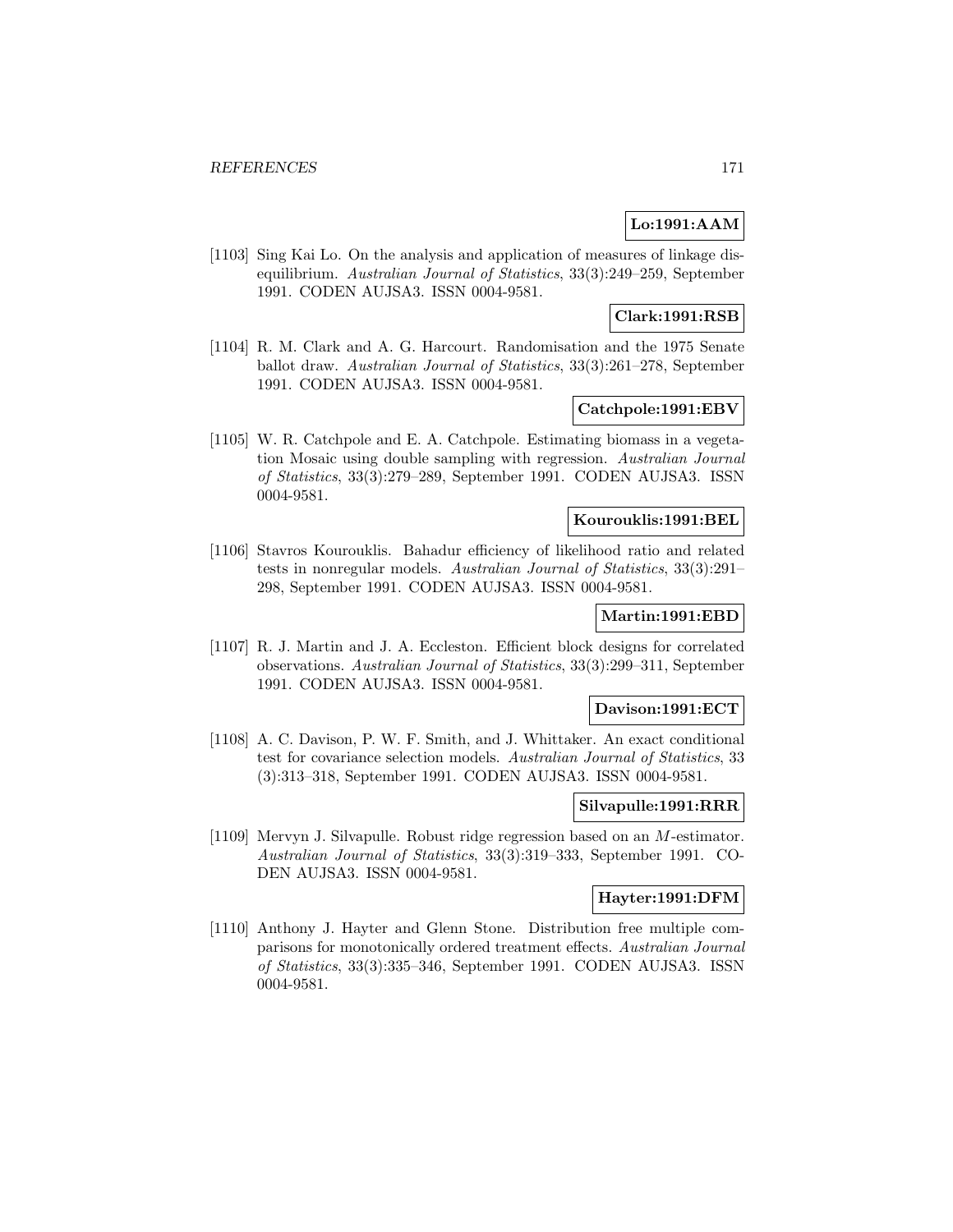# **Gill:1991:SPS**

[1111] A. N. Gill and G. P. Mehta. Selection procedures for scale parameters using two-sample U-statistics. Australian Journal of Statistics, 33(3): 347–362, September 1991. CODEN AUJSA3. ISSN 0004-9581.

#### **Brown:1991:GPD**

[1112] B. M. Brown and M. J. Pella. The grouping problem in distributionfree planar regression. Australian Journal of Statistics, 33(3):363–372, September 1991. CODEN AUJSA3. ISSN 0004-9581.

### **Anderson:1991:AGW**

[1113] O. D. Anderson. All the Gaussian white noise serial covariance moments to order four. Australian Journal of Statistics, 33(3):373–396, September 1991. CODEN AUJSA3. ISSN 0004-9581.

### **Bai:1991:NAM**

[1114] Jun Bai, Anthony J. Jakeman, and Michael McAleer. A new approach to maximum likelihood estimation of the three-parameter gamma and Weibull distributions. Australian Journal of Statistics, 33(3):397–410, September 1991. CODEN AUJSA3. ISSN 0004-9581.

# **Anonymous:1991:BRc**

[1115] Anonymous. Book reviews. Australian Journal of Statistics, 33(3):411– 426, September 1991. CODEN AUJSA3. ISSN 0004-9581.

# **Anonymous:1991:BNb**

[1116] Anonymous. Book notices. Australian Journal of Statistics, 33(3):426, September 1991. CODEN AUJSA3. ISSN 0004-9581.

# **Pithuncharurnlap:1992:NNA**

[1117] M. Pithuncharurnlap, K. E. Basford, and B. R. Cullis. Nearest neighbour analysis of unequally replicated trials. Australian Journal of Statistics, 34(1):1–9, March 1992. CODEN AUJSA3. ISSN 0004-9581.

#### **Lewgoy:1992:ESS**

[1118] Flavio Lewgoy and Alan E. Stark. Experimental search for sexual isolation in flies. Australian Journal of Statistics, 34(1):11–17, March 1992. CODEN AUJSA3. ISSN 0004-9581.

### **Ruppert:1992:CKD**

[1119] D. Ruppert and M. P. Wand. Correcting for kurtosis in density estimation. Australian Journal of Statistics, 34(1):19–29, March 1992. CODEN AUJSA3. ISSN 0004-9581.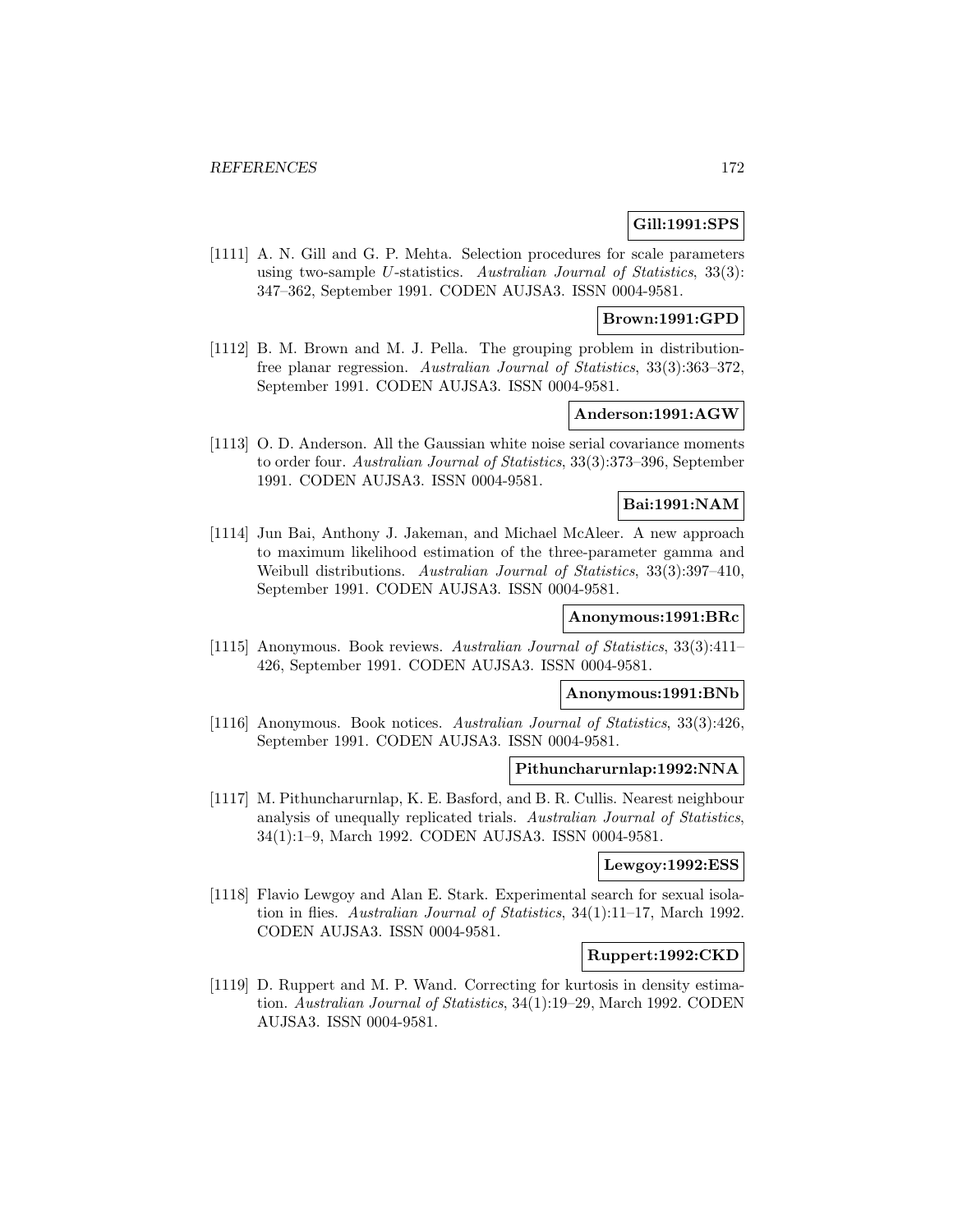# **Puri:1992:EDF**

[1120] Prem S. Puri and Harshinder Singh. Estimation of a distribution function dominating stochastically a known distribution function. Australian Journal of Statistics, 34(1):31–38, March 1992. CODEN AUJSA3. ISSN 0004-9581.

### **Kumar:1992:ECM**

[1121] Somesh Kumar and Divakar Sharma. Estimating the common mean of a bivariate normal population. Australian Journal of Statistics, 34(1): 39–46, March 1992. CODEN AUJSA3. ISSN 0004-9581.

# **Patel:1992:UEP**

[1122] S. R. Patel and M. B. Bhatt. Unbiased estimation of parametre functions in sampling from one- and two-truncation parameter families. Australian Journal of Statistics, 34(1):47–54, March 1992. CODEN AUJSA3. ISSN 0004-9581.

# **Goria:1992:FRT**

[1123] M. N. Goria. On the fourth root transformation of chi-square. Australian Journal of Statistics, 34(1):55–64, March 1992. CODEN AUJSA3. ISSN 0004-9581.

# **Bofinger:1992:CST**

[1124] Eve Bofinger. Comparisons and selection of two-parameter exponential populations. Australian Journal of Statistics, 34(1):65–75, March 1992. CODEN AUJSA3. ISSN 0004-9581.

## **Saunders:1992:EDC**

[1125] Ian W. Saunders and John A. Eccleston. Experimental design for continuous processes. Australian Journal of Statistics, 34(1):77–89, March 1992. CODEN AUJSA3. ISSN 0004-9581.

### **Gleeson:1992:DFE**

[1126] Alan C. Gleeson and John A. Eccleston. On the design of field experiments under a one-dimensional neighbour model. Australian Journal of Statistics, 34(1):91–97, March 1992. CODEN AUJSA3. ISSN 0004-9581.

#### **Kulkarni:1992:REH**

[1127] P. M. Kulkarni. Robust estimation and hypothesis tests for first-order threshold autoregressive models. Australian Journal of Statistics, 34(1): 99–104, March 1992. CODEN AUJSA3. ISSN 0004-9581.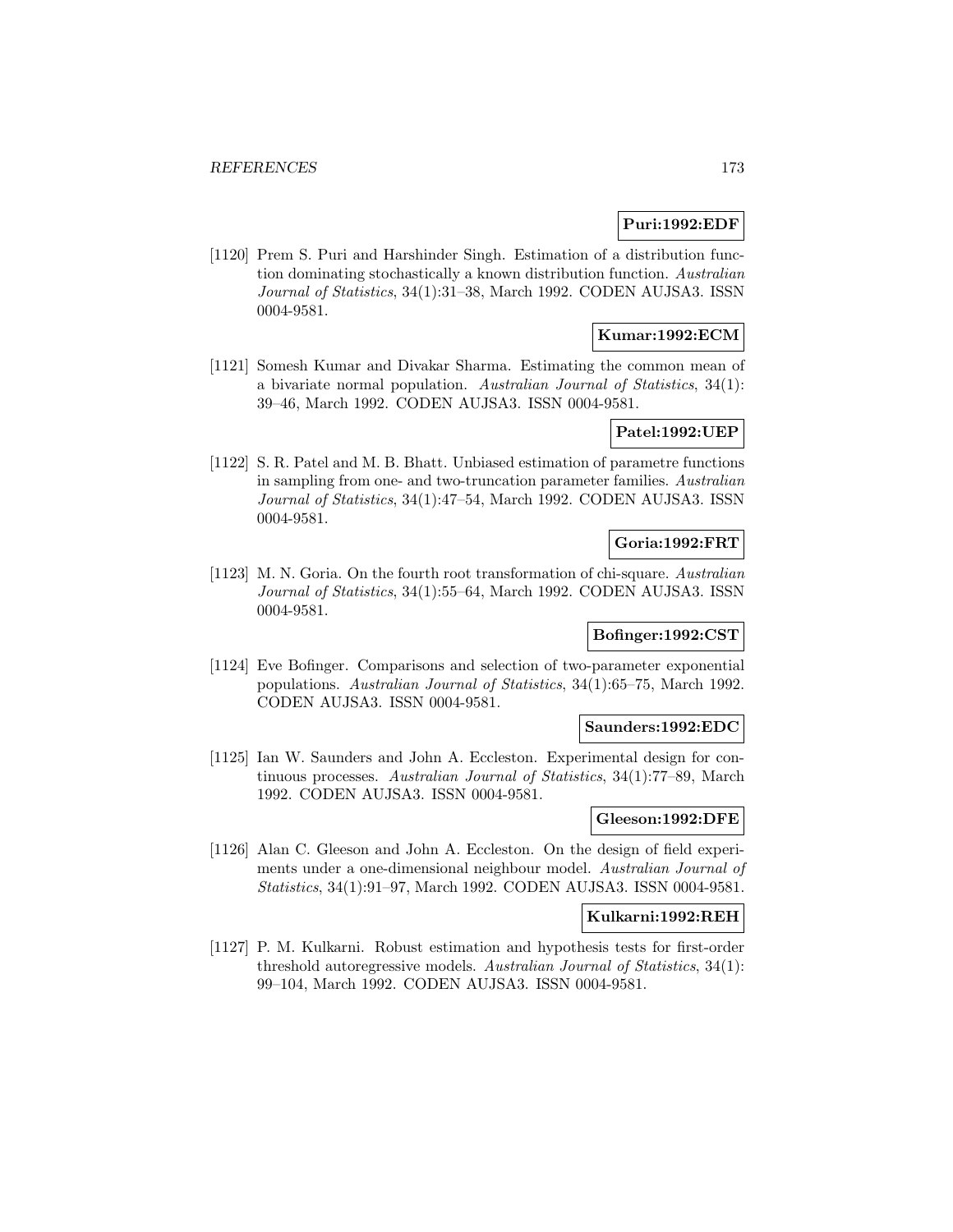# **Kim:1992:EBE**

[1128] Young-Won Kim and I. V. Basawa. Empirical Bayes estimation for firstorder autoregressive processes. Australian Journal of Statistics, 34(1): 105–114, March 1992. CODEN AUJSA3. ISSN 0004-9581.

# **Adke:1992:RCP**

[1129] S. R. Adke and N. Balakrishna. Renewal counting process induced by a discrete Markov chain. Australian Journal of Statistics, 34(1):115–121, March 1992. CODEN AUJSA3. ISSN 0004-9581.

# **Anonymous:1992:BRa**

[1130] Anonymous. Book reviews. Australian Journal of Statistics, 34(1):123– 125, March 1992. CODEN AUJSA3. ISSN 0004-9581.

### **Anonymous:1992:BN**

[1131] Anonymous. Book notices. Australian Journal of Statistics, 34(1):126– 127, March 1992. CODEN AUJSA3. ISSN 0004-9581.

# **Becker:1992:SCA**

[1132] Niels G. Becker. Statistical challenges of AIDS: (the 1990 Knibbs Lecture, Canberra, 27 November 1990). Australian Journal of Statistics, 34(2): 129–144, June 1992. CODEN AUJSA3. ISSN 0004-9581.

# **Cullis:1992:NRM**

[1133] B. R. Cullis and A. P. Verbyla. Nonlinear regression modelling and time dependent covariates in repeated measures experiments. Australian Journal of Statistics, 34(2):145–160, June 1992. CODEN AUJSA3. ISSN 0004-9581.

# **Weissfeld:1992:MGC**

[1134] L. A. Weissfeld and Anant M. Kshirsagar. A modified growth curve model and its application to clinical studies. Australian Journal of Statistics, 34(2):161–168, June 1992. CODEN AUJSA3. ISSN 0004-9581.

## **Kuk:1992:SMM**

[1135] Anthony Y. C. Kuk. A semiparametric mixture model for the analysis of competing risks data. Australian Journal of Statistics, 34(2):169–180, June 1992. CODEN AUJSA3. ISSN 0004-9581.

#### **Marschner:1992:RMD**

[1136] Lan C. Marschner. Robust methods for dependent cell pedigree data. Australian Journal of Statistics, 34(2):181–198, June 1992. CODEN AU-JSA3. ISSN 0004-9581.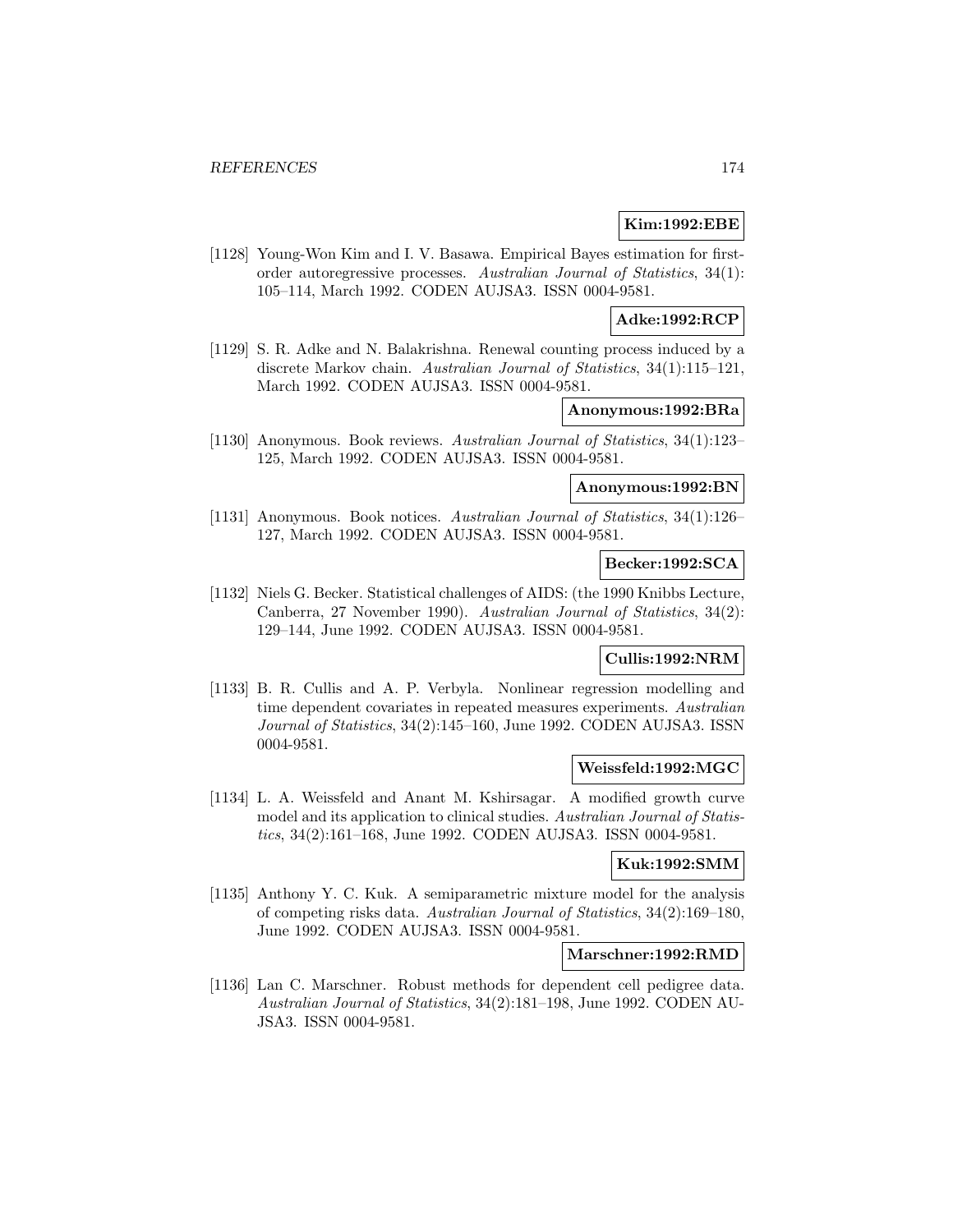# **Heyde:1992:QLM**

[1137] C. C. Heyde and Y.-X. Lin. On quasi-likelihood methods and estimation for bunching processes and heteroscedastic regression models. Australian Journal of Statistics, 34(2):199–206, June 1992. CODEN AUJSA3. ISSN 0004-9581.

### **Khattree:1992:EGT**

[1138] Ravindra Khattree. Estimation of guarantee time and mean life after warranty for two-parameter exponential failure model. Australian Journal of Statistics, 34(2):207–215, June 1992. CODEN AUJSA3. ISSN 0004-9581.

# **Tobing:1992:RRM**

[1139] H. Tobing and C. A. McGilchrist. Recursive residuals for multivariate regression models. Australian Journal of Statistics, 34(2):217–232, June 1992. CODEN AUJSA3. ISSN 0004-9581.

# **Jones:1992:FFM**

[1140] P. N. Jones and G. J. McLachlan. Fitting finite mixture models in a regression context. Australian Journal of Statistics, 34(2):233–240, June 1992. CODEN AUJSA3. ISSN 0004-9581.

## **Lloyd:1992:EC**

[1141] Christopher Lloyd. Effective conditioning. Australian Journal of Statistics, 34(2):241–260, June 1992. CODEN AUJSA3. ISSN 0004-9581.

## **Saunders:1992:EFS**

[1142] L. R. Saunders. An exact formula for the symmetrical incomplete beta function where the parameter is an integer or half-integer. Australian Journal of Statistics, 34(2):261–264, June 1992. CODEN AUJSA3. ISSN 0004-9581.

# **Yip:1992:GFT**

[1143] Paul Yip. Goodness of fit tests for heterogeneity in a capture-recapture experiment. Australian Journal of Statistics, 34(2):265–271, June 1992. CODEN AUJSA3. ISSN 0004-9581.

#### **Pollard:1992:OTS**

[1144] Graham H. Pollard. The optimal test for selecting the greater of two binomial probabilities. Australian Journal of Statistics, 34(2):273–284, June 1992. CODEN AUJSA3. ISSN 0004-9581.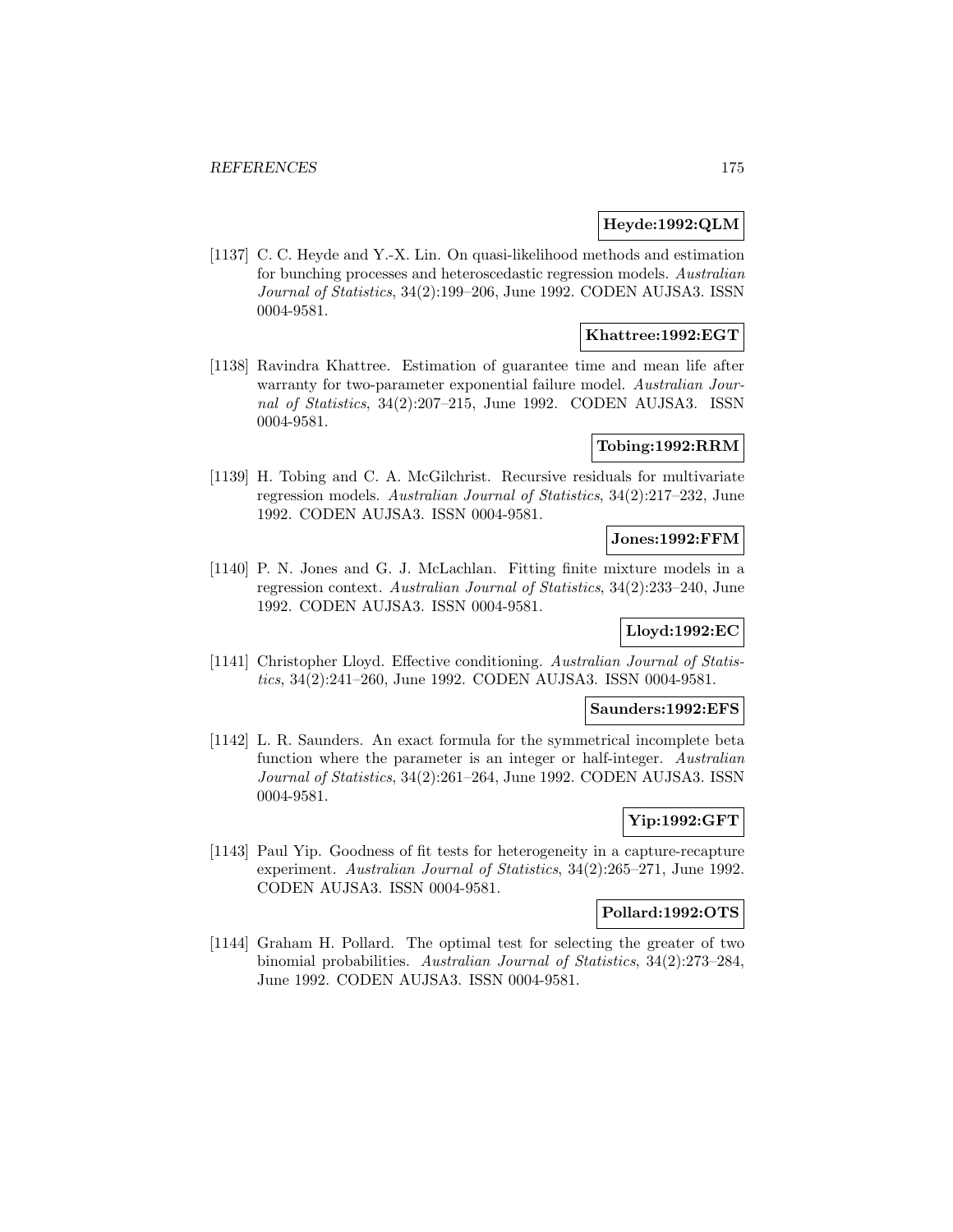#### **Weerakkody:1992:THA**

[1145] Govinda J. Weerakkody. Testing hypotheses about the common mean of two normal populations. Australian Journal of Statistics, 34(2):285–293, June 1992. CODEN AUJSA3. ISSN 0004-9581.

# **Pezvaiz:1992:MAC**

[1146] Muhammad Khalid Pezvaiz and C. J. Skinner. Multivariate analysis of clustered survey data: Testing equality of covariance matrices. Australian Journal of Statistics, 34(2):295–306, June 1992. CODEN AUJSA3. ISSN 0004-9581.

# **Pakes:1992:LBC**

[1147] Anthony G. Pakes and Ravindra Khattree. Length-biasing, characterizations of laws and the moment problem. Australian Journal of Statistics, 34(2):307–322, June 1992. CODEN AUJSA3. ISSN 0004-9581.

### **Pakes:1992:CTM**

[1148] Anthony G. Pakes. On characterizations through mixed sums. Australian Journal of Statistics, 34(2):323–340, June 1992. CODEN AUJSA3. ISSN 0004-9581.

### **Anonymous:1992:BRb**

[1149] Anonymous. Book reviews. Australian Journal of Statistics, 34(2):341– 344, June 1992. CODEN AUJSA3. ISSN 0004-9581.

## **Brown:1992:CEJ**

[1150] Bruce M. Brown and Evan J. Williams. Conversations with Edwin J. G. Pitman. Australian Journal of Statistics, 34(3):345–360, September 1992. CODEN AUJSA3. ISSN 0004-9581.

# **Kiiveri:1992:ARS**

[1151] H. T. Kiiveri and N. A. Campbell. Allocation of remotely sensed data using Markov models for image data and pixel labels. Australian Journal of Statistics, 34(3):361–374, September 1992. CODEN AUJSA3. ISSN 0004-9581.

# **Sparks:1992:QCM**

[1152] Ross S. Sparks. Quality control with multivariate data. Australian Journal of Statistics, 34(3):375–390, September 1992. CODEN AUJSA3. ISSN 0004-9581.

# **Chatterjee:1992:NAD**

[1153] Sangit Chatterjee and A. Narayanan. A new approach to discrimination and classification using a Hausdorff type distance. Australian Journal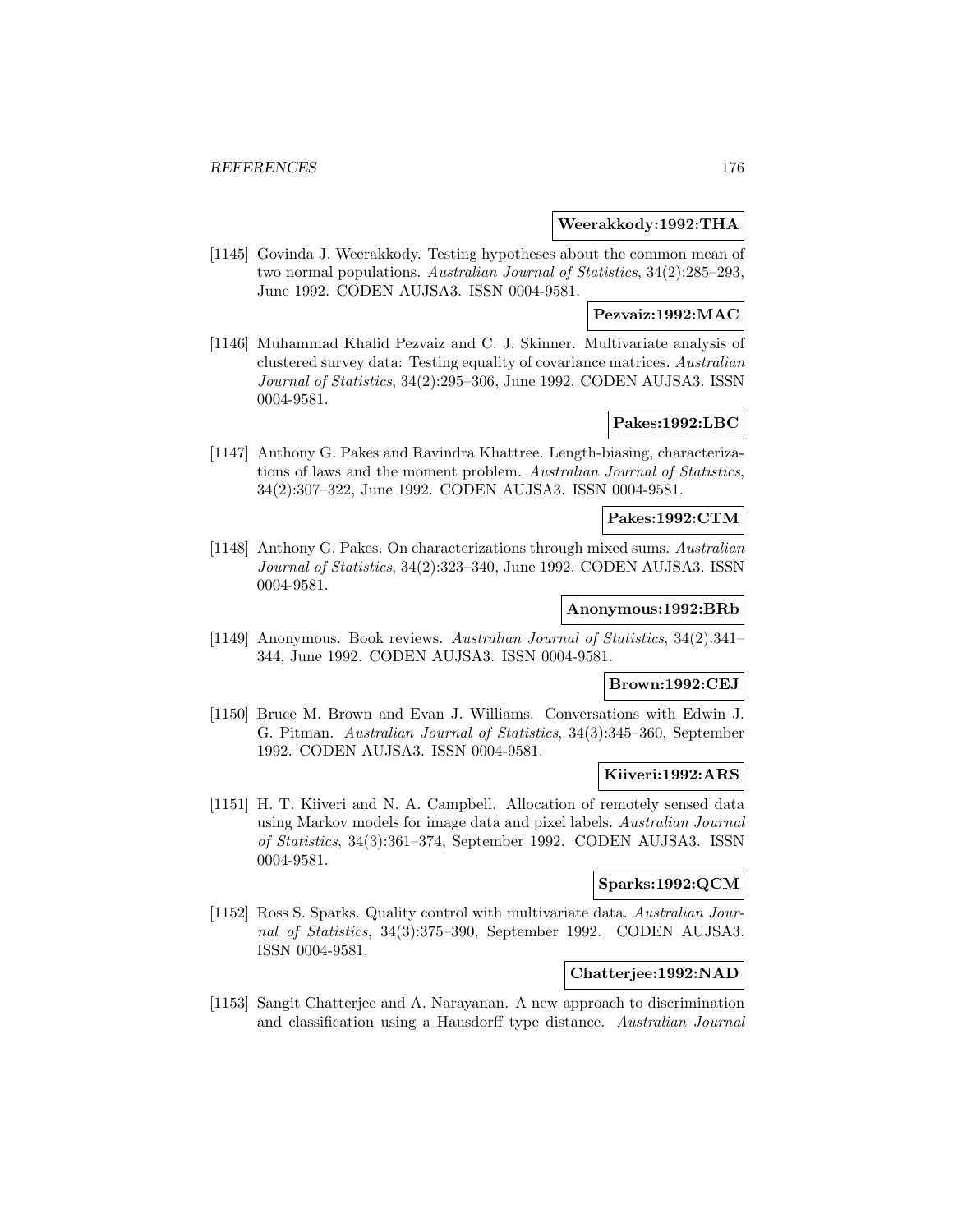of Statistics, 34(3):391–406, September 1992. CODEN AUJSA3. ISSN 0004-9581.

## **Gupta:1992:PNC**

[1154] Rameshwar D. Gupta and Harshinder Singh. Pitman nearness comparisons of estimates of two ordered normal means. Australian Journal of Statistics, 34(3):407–414, September 1992. CODEN AUJSA3. ISSN 0004-9581.

# **Gill:1992:BCD**

[1155] P. S. Gill. Balanced change-over designs for autocorrelated observations. Australian Journal of Statistics, 34(3):415–420, September 1992. CO-DEN AUJSA3. ISSN 0004-9581.

# **Wu:1992:AMP**

[1156] Eden K. H. Wu and Denis H. Y. Leung. Asymptotic minimax properties of L-estimators of scale. Australian Journal of Statistics, 34(3):421–432, September 1992. CODEN AUJSA3. ISSN 0004-9581.

# **Evans:1992:BCV**

[1157] Merran A. Evans. Burr critical value approximations for tests of autocorrelation and heteroscedasticity. Australian Journal of Statistics, 34 (3):433–442, September 1992. CODEN AUJSA3. ISSN 0004-9581.

### **Lee:1992:DCC**

[1158] Yoong-Sin Lee and Moy Chee Lee. On the derivation and computation of the Cornish–Fisher expansion. Australian Journal of Statistics, 34(3): 443–450, September 1992. CODEN AUJSA3. ISSN 0004-9581.

### **Amey:1992:TSU**

[1159] Alphonse K. A. Amey and A. K. Gupta. Testing sphericity under a mixture model. Australian Journal of Statistics, 34(3):451–460, September 1992. CODEN AUJSA3. ISSN 0004-9581.

# **Brahim:1992:IDG**

[1160] Joseph G. Brahim and Sanford Weisberg. Incomplete data in generalized linear models with continuous covariates. Australian Journal of Statistics, 34(3):461–470, September 1992. CODEN AUJSA3. ISSN 0004-9581.

### **Carroll:1992:SCR**

[1161] R. J. Carroll and Peter Hall. Semiparametric comparison of regression curves via normal likelihoods. Australian Journal of Statistics, 34(3): 471–487, September 1992. CODEN AUJSA3. ISSN 0004-9581.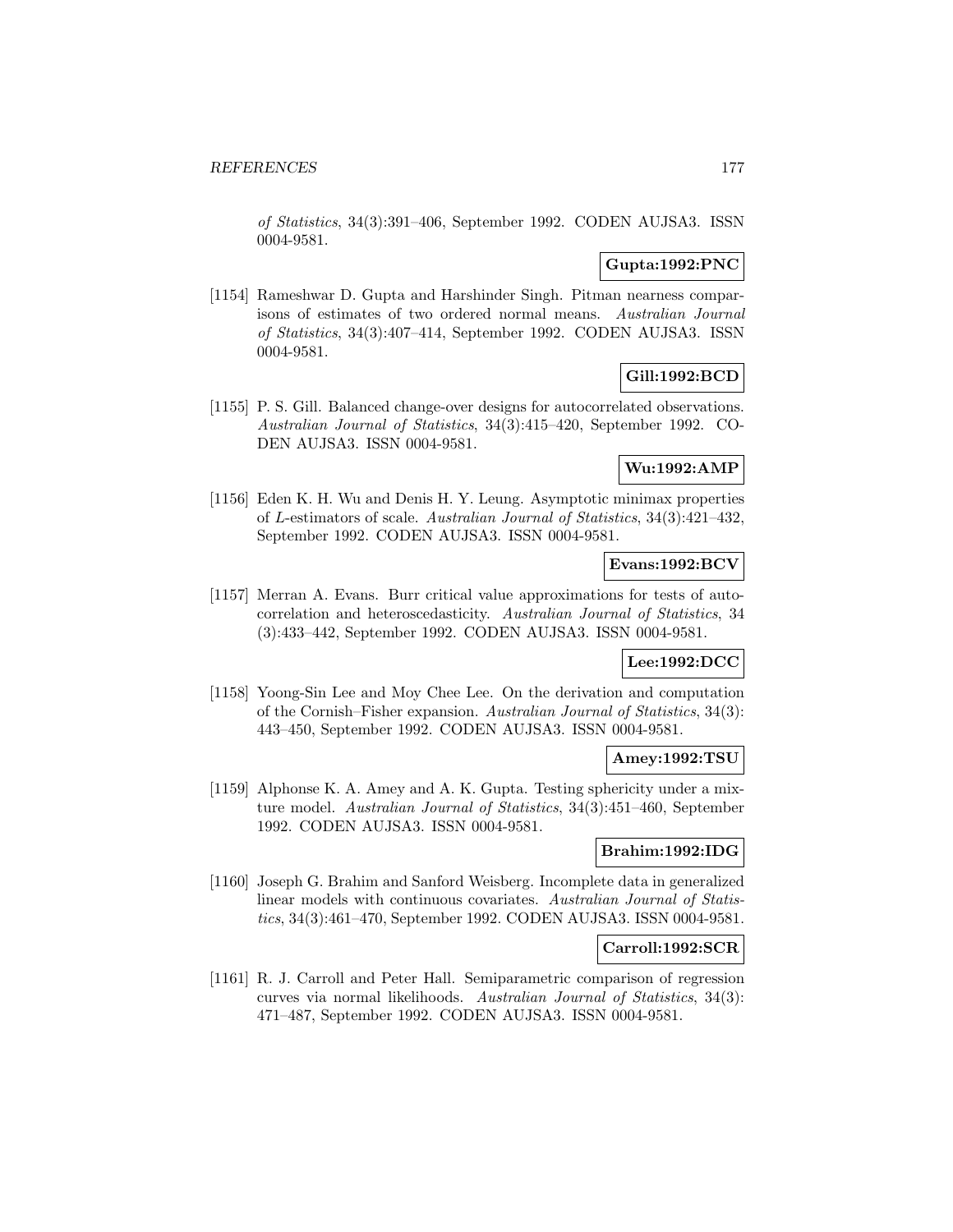#### **Balasubramanian:1992:OMO**

[1162] K. Balasubramanian, N. Balakrishnan, and H. J. Malik. Operator methods in order statistics. Australian Journal of Statistics, 34(3):489–496, September 1992. CODEN AUJSA3. ISSN 0004-9581.

# **Kiiveri:1992:FSC**

[1163] H. T. Kiiveri. Fitting spatial correlation models: Approximating a likelihood approximation. Australian Journal of Statistics, 34(3):497–512, September 1992. CODEN AUJSA3. ISSN 0004-9581.

# **Huang:1992:ESA**

[1164] D. Huang and V. V. Anh. Estimation of spatial ARMA models. Australian Journal of Statistics, 34(3):513–530, September 1992. CODEN AUJSA3. ISSN 0004-9581.

## **Pollett:1992:NEP**

[1165] P. K. Pollett and D. Vere Jones. A note on evanescent processes. Australian Journal of Statistics, 34(3):531–536, September 1992. CODEN AUJSA3. ISSN 0004-9581.

### **Mousa:1992:BRL**

[1166] M. A. M. Ali Mousa. The bootstrap risk of linear empirical Bayes estimates. Australian Journal of Statistics, 34(3):537–544, September 1992. CODEN AUJSA3. ISSN 0004-9581.

### **Anonymous:1992:BRc**

[1167] Anonymous. Book reviews. Australian Journal of Statistics, 34(3):545– 558, September 1992. CODEN AUJSA3. ISSN 0004-9581.

# **Anonymous:1993:PMA**

[1168] Anonymous. Pitman Medal awarded to A. T. James. Australian Journal of Statistics, 35(1):1–4, March 1993. CODEN AUJSA3. ISSN 0004-9581.

### **Maller:1993:FAR**

[1169] R. A. Maller. Factorial analysis of recidivist data. Australian Journal of Statistics, 35(1):5–18, March 1993. CODEN AUJSA3. ISSN 0004-9581.

### **Belanger:1993:CPE**

[1170] J. Bélanger and D. Gagnon. Classification and proportion estimation. Australian Journal of Statistics, 35(1):19–28, March 1993. CODEN AU-JSA3. ISSN 0004-9581.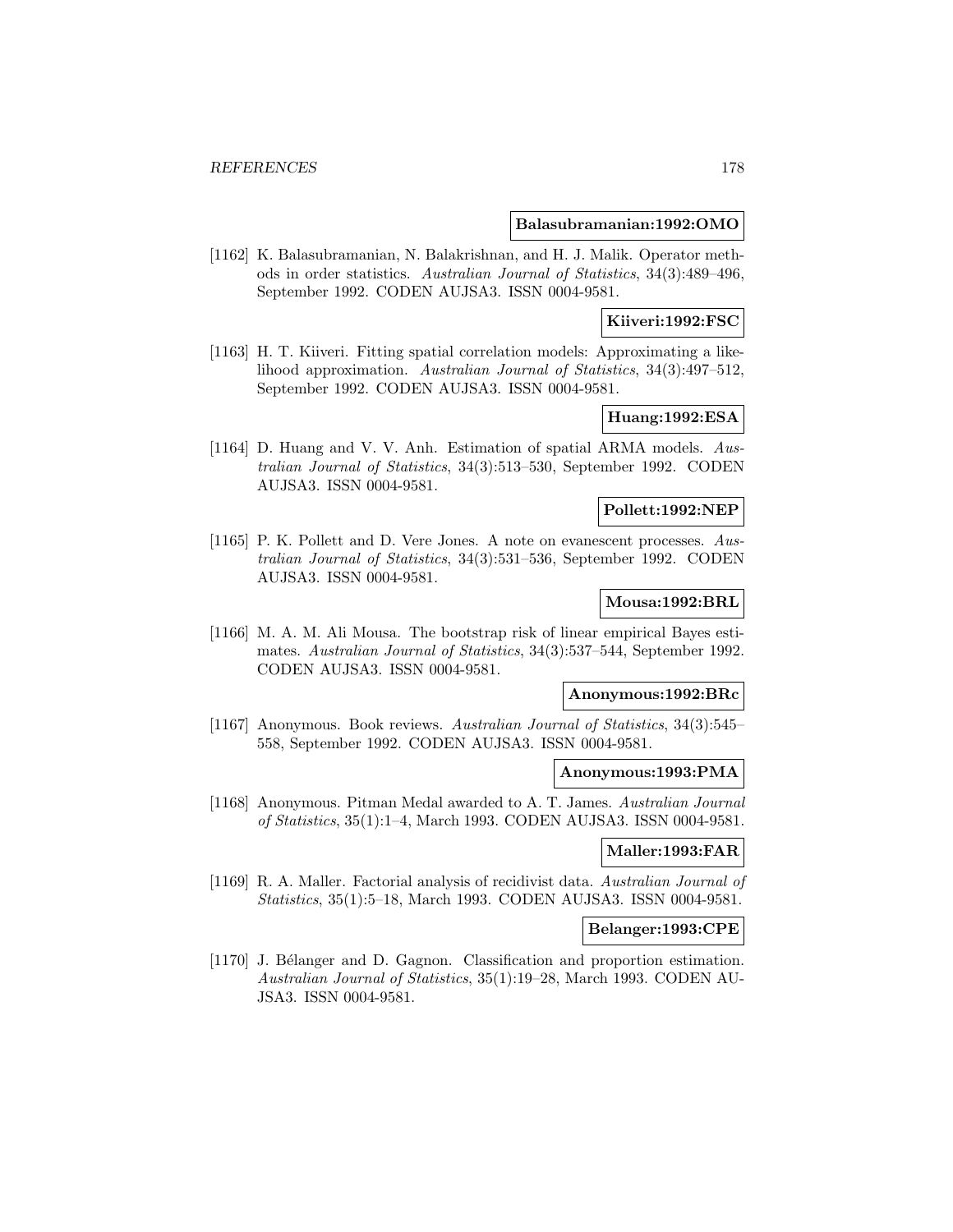### **Dorfman:1993:CDB**

[1171] Alan H. Dorfman. A comparison of design-based and model-based estimators of the finite population distribution function. Australian Journal of Statistics, 35(1):29–41, March 1993. CODEN AUJSA3. ISSN 0004- 9581.

# **Huggins:1993:RAV**

[1172] R. M. Huggins. On the robust analysis of variance components models for pedigree data. Australian Journal of Statistics, 35(1):43–57, March 1993. CODEN AUJSA3. ISSN 0004-9581.

## **Luong:1993:MQD**

[1173] Andrew Luong and José Garrido. Minimum quadratic distance estimation for a parametric family of discrete distributions defined recursively. Australian Journal of Statistics, 35(1):59–67, March 1993. CODEN AU-JSA3. ISSN 0004-9581.

# **Wood:1993:ECP**

[1174] Andrew T. A. Wood. Estimation of the concentration parameters of the Fisher matrix distribution on 50(3) and the Bingham distribution on  $S_q$ ,  $q \geq 2$ . Australian Journal of Statistics, 35(1):69–79, March 1993. CODEN AUJSA3. ISSN 0004-9581.

# **Huggins:1993:AIC**

[1175] R. M. Huggins. Asymptotic inference for a class of chain binomial models. Australian Journal of Statistics, 35(1):81–87, March 1993. CODEN AUJSA3. ISSN 0004-9581.

## **Jones:1993:DWH**

[1176] M. C. Jones. Do not weight for heteroscedasticity in nonparametric regression. Australian Journal of Statistics, 35(1):89–92, March 1993. CODEN AUJSA3. ISSN 0004-9581.

### **Wang:1993:SMB**

[1177] Suojin Wang. Saddlepoint methods for bootstrap confidence bands in nonparametric regression. Australian Journal of Statistics, 35(1):93–101, March 1993. CODEN AUJSA3. ISSN 0004-9581.

# **Segal:1993:PEL**

[1178] Mark R. Segal, Bernard Rosner, Albert G. S. Liou, and Jan P. Schouten. Parameter estimation for low-order auto-regressive models with missing values. Australian Journal of Statistics, 35(1):103–118, March 1993. CO-DEN AUJSA3. ISSN 0004-9581.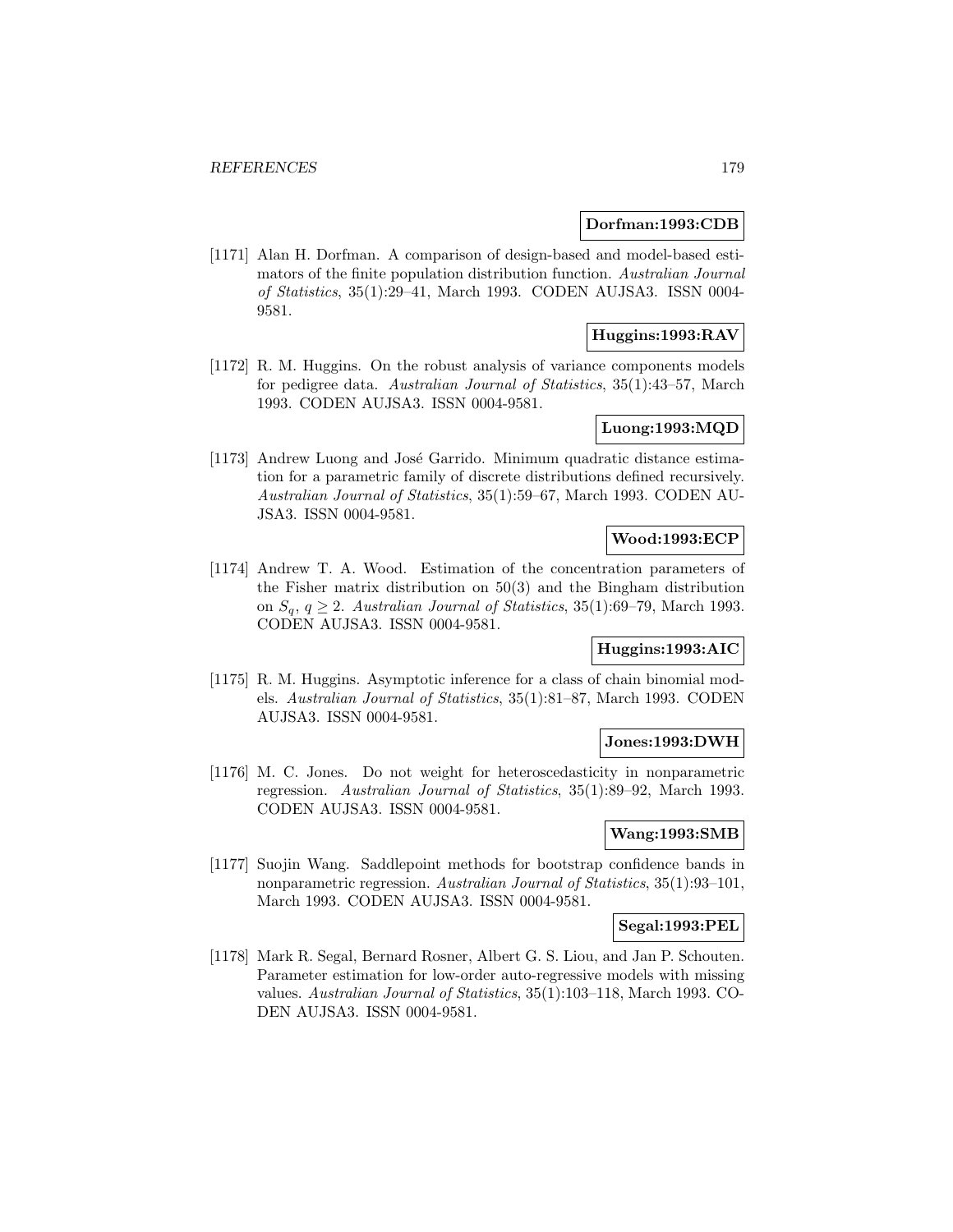### **Anonymous:1993:BRa**

[1179] Anonymous. Book reviews. Australian Journal of Statistics, 35(1):119– 127, March 1993. CODEN AUJSA3. ISSN 0004-9581.

# **Anonymous:1993:ARS**

[1180] Anonymous. Acknowledgement of referees' services. Australian Journal of Statistics, 35(1):128, March 1993. CODEN AUJSA3. ISSN 0004-9581.

#### **Edwards:1993:MGF**

[1181] A. W. F. Edwards. Mendel, Galton, Fisher. Australian Journal of Statistics, 35(2):129–140, June 1993. CODEN AUJSA3. ISSN 0004-9581.

## **Bednarski:1993:TLE**

[1182] T. Bednarski and B. R. Clarke. Trimmed likelihood estimation of location and scale of the normal distribution. Australian Journal of Statistics, 35 (2):141–153, June 1993. CODEN AUJSA3. ISSN 0004-9581.

#### **Koenker:1993:AFW**

[1183] Roger Koenker, José A. F. Machado, Christopher L. Skeels, and A. H. Welsh. Amemiya's form of the weighted least squares estimator. Australian Journal of Statistics, 35(2):155–174, June 1993. CODEN AU-JSA3. ISSN 0004-9581.

### **Froda:1993:NEC**

[1184] S. Froda and A. Luong. Nonparametric estimation for competing risks. Australian Journal of Statistics, 35(2):175–183, June 1993. CODEN AU-JSA3. ISSN 0004-9581.

#### **Adegboye:1993:OCR**

[1185] O. Sola Adegboye. The optimal classification rule for exponential populations. Australian Journal of Statistics, 35(2):185–194, June 1993. CO-DEN AUJSA3. ISSN 0004-9581.

## **Bolfarine:1993:PFP**

[1186] Heleno Bolfarine and Mönica C. Sandoval. Prediction of the finite population distribution function under Gaussian superpopulation models. Australian Journal of Statistics, 35(2):195–204, June 1993. CODEN AU-JSA3. ISSN 0004-9581.

# **Kabaila:1993:SPP**

[1187] Paul Kabaila. Some properties of profile bootstrap confidence intervals. Australian Journal of Statistics, 35(2):205–214, June 1993. CODEN AU-JSA3. ISSN 0004-9581.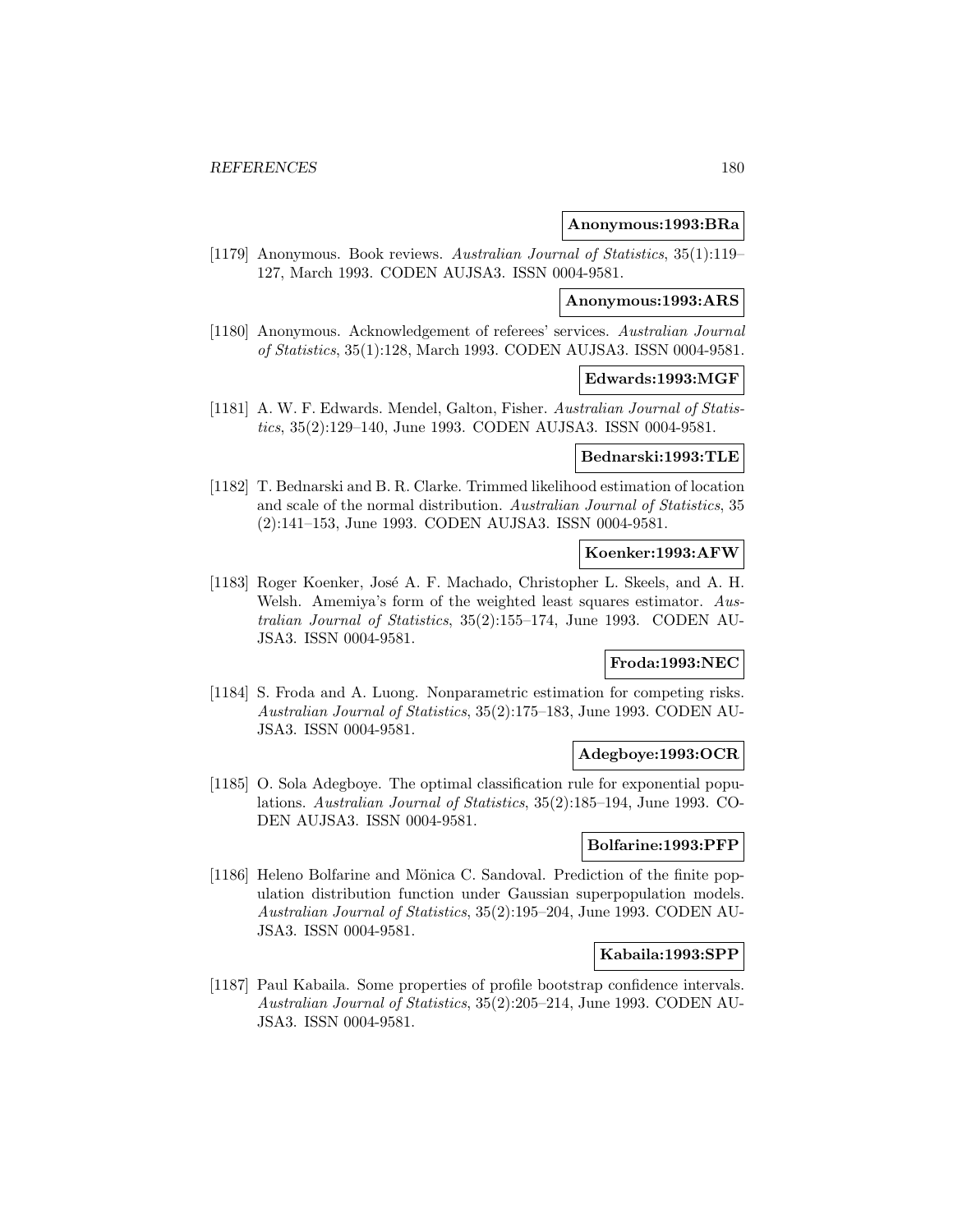#### **Davison:1993:SBM**

[1188] A. C. Davison and Peter Hall. On Studentizing and blocking methods for implementing the bootstrap with dependent data. Australian Journal of Statistics, 35(2):215–224, June 1993. CODEN AUJSA3. ISSN 0004-9581.

### **Liang:1993:CGD**

[1189] TaChen Liang and N. Balakrishnan. A characterization of geometric distributions through conditional independence. Australian Journal of Statistics, 35(2):225–228, June 1993. CODEN AUJSA3. ISSN 0004-9581.

## **Williams:1993:UBL**

[1190] E. R. Williams and J. A. John. Upper bounds for latinized designs. Australian Journal of Statistics, 35(2):229–236, June 1993. CODEN AU-JSA3. ISSN 0004-9581.

# **John:1993:CRR**

[1191] J. A. John and D. Whitaker. Construction of resolvable row-column designs using simulated annealing. Australian Journal of Statistics, 35 (2):237–245, June 1993. CODEN AUJSA3. ISSN 0004-9581.

#### **Anonymous:1993:OLJ**

[1192] Anonymous. Obituaries: S. Lipton, E. J. G. Pitman. Australian Journal of Statistics, 35(2):246, June 1993. CODEN AUJSA3. ISSN 0004-9581.

#### **Anonymous:1993:BRb**

[1193] Anonymous. Book reviews. Australian Journal of Statistics, 35(2):247– 256, June 1993. CODEN AUJSA3. ISSN 0004-9581.

## **Best:1993:EAR**

[1194] D. J. Best. Extended analysis for ranked data. Australian Journal of Statistics, 35(3):257–262, September 1993. CODEN AUJSA3. ISSN 0004-9581.

## **Pithuncharurnlap:1993:NAA**

[1195] M. Pithuncharurnlap, K. E. Basford, and W. T. Federer. Neighbour analysis with adjustment for interplot competition. Australian Journal of Statistics, 35(3):263–270, September 1993. CODEN AUJSA3. ISSN 0004-9581.

### **Smith:1993:ERQ**

[1196] Murray D. Smith. Expectations of ratios of quadratic forms in normal variables: Evaluating some top-order invariant polynomials. Australian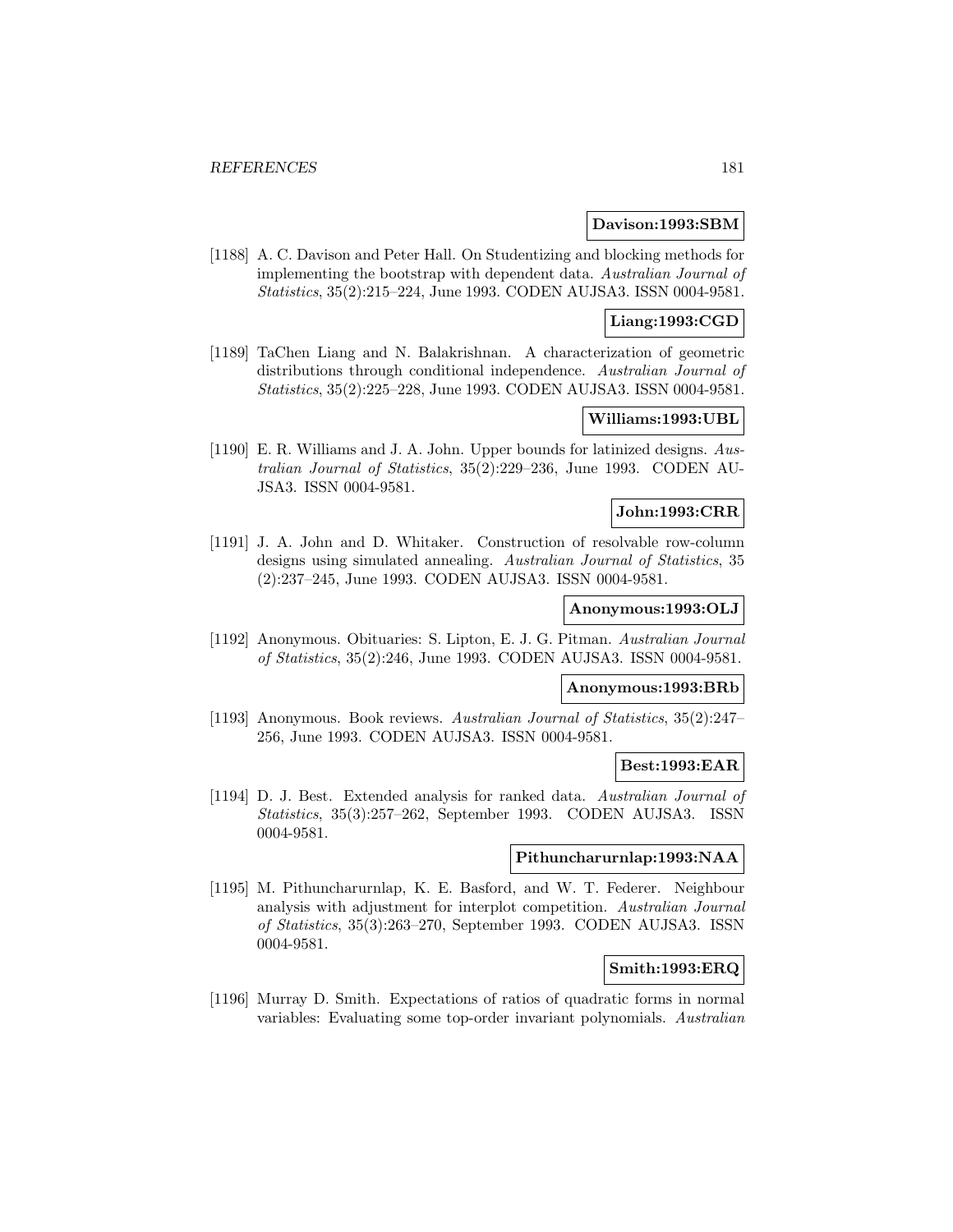Journal of Statistics, 35(3):271–282, September 1993. CODEN AUJSA3. ISSN 0004-9581.

#### **Horgan:1993:NEA**

[1197] G. W. Horgan and J. Haslett. Nonparametric estimation of angular distributions from Cartesian observations with error. Australian Journal of Statistics, 35(3):283–292, September 1993. CODEN AUJSA3. ISSN 0004-9581.

#### **Mukerjee:1993:ISD**

[1198] Rahul Mukerjee and Sujit K. Basu. Inverse sampling for domain estimation in a stratified population. Australian Journal of Statistics, 35(3): 293–302, September 1993. CODEN AUJSA3. ISSN 0004-9581.

#### **Akritas:1993:REU**

[1199] Michael G. Akritas, Indrani Basak, and Myung Hwi Lee. Robust estimation under Type II censoring. Australian Journal of Statistics, 35(3): 303–318, September 1993. CODEN AUJSA3. ISSN 0004-9581.

# **Jones:1993:KDE**

[1200] M. C. Jones. Kernel density estimation when the bandwidth is large. Australian Journal of Statistics, 35(3):319–326, September 1993. CO-DEN AUJSA3. ISSN 0004-9581.

### **Hayakawa:1993:IBI**

[1201] Yu Hayakawa. Interrelationships between  $l_P$ -isotropic densities and  $l_P$ isotropic survival functions, and De Finetti representations of Schurconcave survival functions. Australian Journal of Statistics, 35(3):327– 332, September 1993. CODEN AUJSA3. ISSN 0004-9581.

### **Campbell:1993:CVA**

[1202] N. A. Campbell and H. T. Kiiveri. Canonical variate analysis with spatially-correlated data. Australian Journal of Statistics, 35(3):333–344, September 1993. CODEN AUJSA3. ISSN 0004-9581.

# **Albert:1993:RRG**

[1203] Jeffrey M. Albert and Anant M. Kshirsagar. The reduced-rank growth curve model for discriminant analysis of longitudinal data. Australian Journal of Statistics, 35(3):345–357, September 1993. CODEN AUJSA3. ISSN 0004-9581.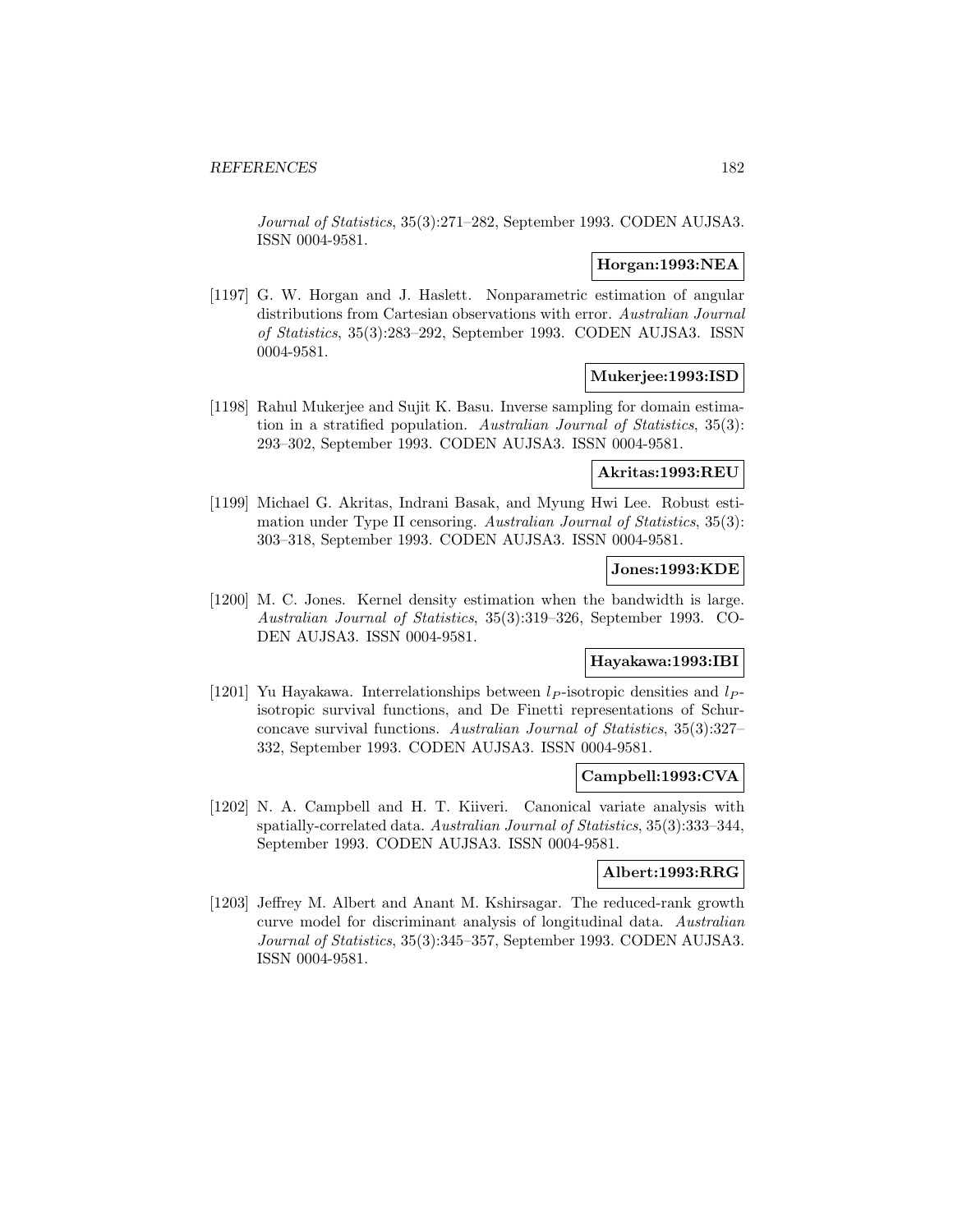#### **Williams:1993:TSG**

[1204] E. R. Williams and J. T. Wood. Testing the significance of genotype– environment interaction. Australian Journal of Statistics, 35(3):359–362, September 1993. CODEN AUJSA3. ISSN 0004-9581.

### **Nguyen:1993:ACO**

[1205] Nam-Ky Nguyen and E. R. Williams. An algorithm for constructing optimal resolvable row-column designs. Australian Journal of Statistics, 35(3):363–370, September 1993. CODEN AUJSA3. ISSN 0004-9581.

## **Venables:1993:RSS**

[1206] W. N. Venables and J. A. Eccleston. Randomized search strategies for finding optimal or near optimal block and row-column designs. Australian Journal of Statistics, 35(3):371–382, September 1993. CODEN AUJSA3. ISSN 0004-9581.

#### **Anonymous:1993:BRc**

[1207] Anonymous. Book reviews. Australian Journal of Statistics, 35(3):383– 389, September 1993. CODEN AUJSA3. ISSN 0004-9581.

#### **Anderson:1993:C**

[1208] O. D. Anderson. Corrigendum. Australian Journal of Statistics, 35(3): 390, September 1993. CODEN AUJSA3. ISSN 0004-9581.

## **Gani:1994:OEJ**

[1209] Joe Gani. Obituary: Edward James Hannan. Australian Journal of Statistics, 36(1):1–8, March 1994. CODEN AUJSA3. ISSN 0004-9581.

#### **Kerkvliet:1994:ELM**

[1210] Joe Kerkvliet. Estimating a logit model with randomized data: the case of cocaine use. Australian Journal of Statistics, 36(1):9–20, March 1994. CODEN AUJSA3. ISSN 0004-9581.

# **Mathers:1994:CSB**

[1211] C. D. Mathers, R. S. Harris, and P. A. L. Lancaster. A Cusum scheme based on the exponential distribution for surveillance of rare congenital malformations. Australian Journal of Statistics, 36(1):21–30, March 1994. CODEN AUJSA3. ISSN 0004-9581.

#### **Richardson:1994:APR**

[1212] A. M. Richardson and A. H. Welsh. Asymptotic properties of restricted maximum likelihood (REML) estimates for hierarchical mixed linear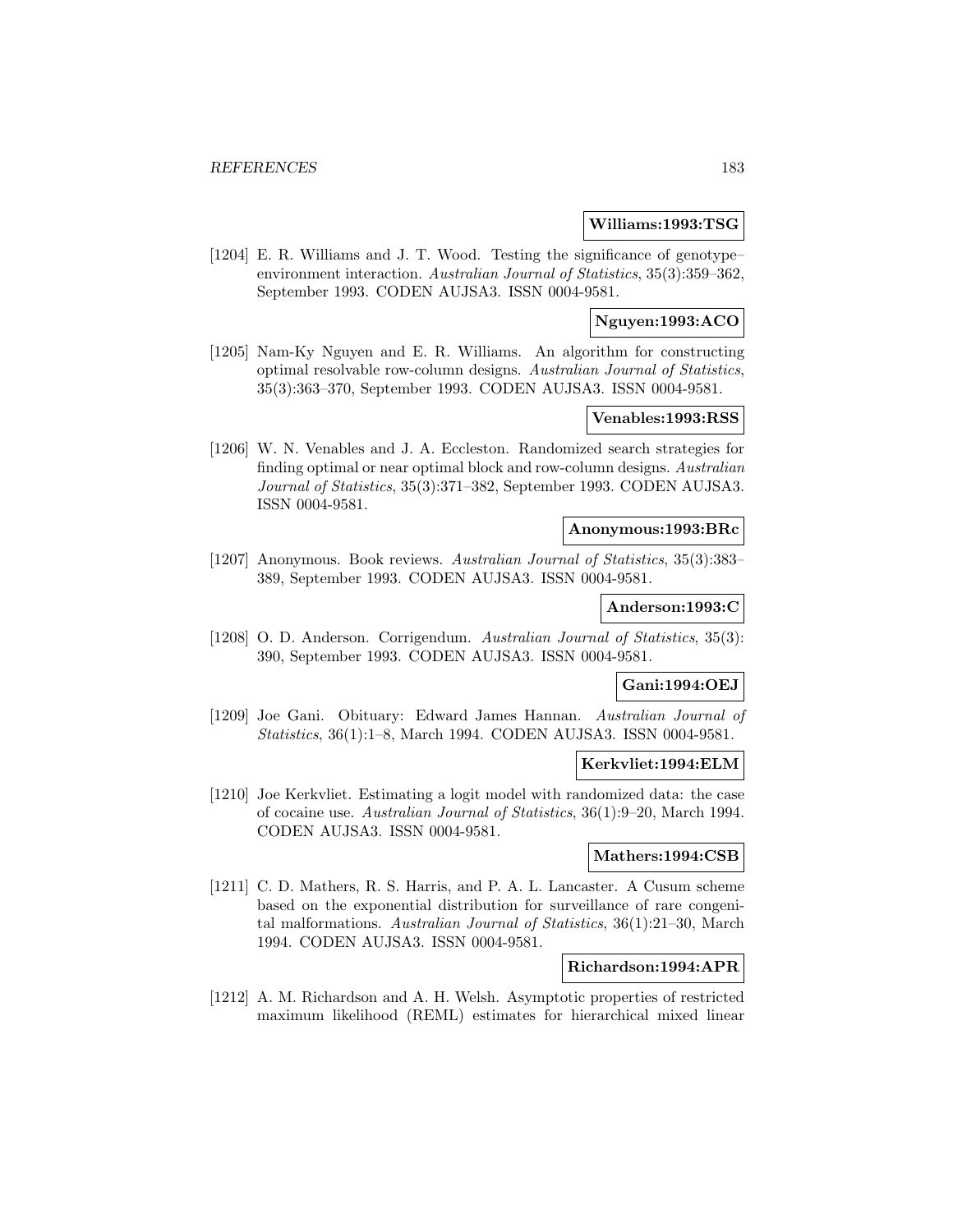models. Australian Journal of Statistics, 36(1):31–43, March 1994. CO-DEN AUJSA3. ISSN 0004-9581.

## **Clarke:1994:EEA**

[1213] Brenton R. Clarke. Empirical evidence for adaptive confidence intervals and identification of outliers using methods of trimming. Australian Journal of Statistics, 36(1):45–58, March 1994. CODEN AUJSA3. ISSN 0004-9581.

## **Bofinger:1994:SWE**

[1214] Eve Bofinger. Should we estimate the probability of correct selection? Australian Journal of Statistics, 36(1):59–66, March 1994. CODEN AU-JSA3. ISSN 0004-9581.

# **vanderLinde:1994:CVS**

[1215] Angelika van der Linde. On cross-validation for smoothing splines in the case of dependent observations. Australian Journal of Statistics, 36(1): 67–73, March 1994. CODEN AUJSA3. ISSN 0004-9581.

# **Moyeed:1994:RCS**

[1216] R. A. Moyeed and P. J. Diggle. Rates of convergence in semi-parametric modelling of longitudinal data. Australian Journal of Statistics, 36(1): 75–93, March 1994. CODEN AUJSA3. ISSN 0004-9581.

### **Young:1994:ISM**

[1217] Dean M. Young, Patrick L. Odell, and John W. Seaman, Jr. On the independence of the sample mean and translation-invariant statistics for matrix normal distributions. Australian Journal of Statistics, 36(1):95– 100, March 1994. CODEN AUJSA3. ISSN 0004-9581.

# **Govindarajulu:1994:AEA**

[1218] Z. Govindarajulu and H. C. Howard. Asymptotic expansions applied to F-test criteria. Australian Journal of Statistics, 36(1):101–113, March 1994. CODEN AUJSA3. ISSN 0004-9581.

#### **Anonymous:1994:C**

[1219] Anonymous. Corrigenda. Australian Journal of Statistics, 36(1):114, March 1994. CODEN AUJSA3. ISSN 0004-9581.

#### **Mukerjee:1994:ORO**

[1220] Rahul Mukerjee and S. Sengupta. A-optimal run orders with a linear trend. Australian Journal of Statistics, 36(1):115–122, March 1994. CO-DEN AUJSA3. ISSN 0004-9581.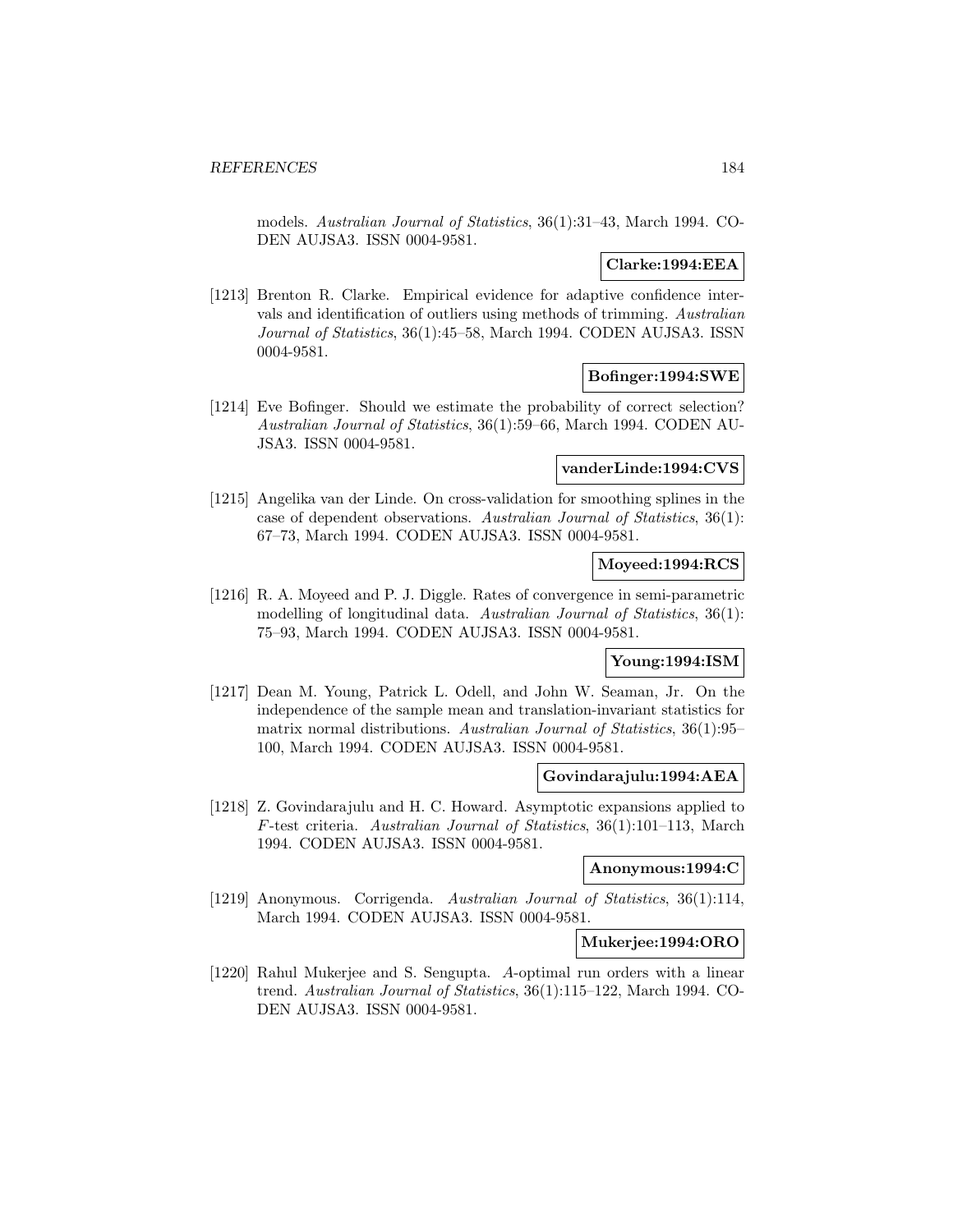#### **Anonymous:1994:BRa**

[1221] Anonymous. Book reviews. Australian Journal of Statistics, 36(1):123– 128, March 1994. CODEN AUJSA3. ISSN 0004-9581.

# **Anonymous:1994:PMAa**

[1222] Anonymous. Pitman Medal awarded to E. J. Williams. Australian Journal of Statistics, 36(1):129–132, March 1994. CODEN AUJSA3. ISSN 0004-9581.

## **Laslett:1994:ESI**

[1223] G. M. Laslett, C. J. Lloyd, and G. K. Robinson. Encounters with statistical inference — an interview with evan Williams. Australian Journal of Statistics, 36(2):133–152, June 1994. CODEN AUJSA3. ISSN 0004-9581.

# **Hopper:1994:MNM**

[1224] John L. Hopper and John D. Mathews. A multivariate normal model for pedigree and longitudinal data and the software 'Fisher'. Australian Journal of Statistics, 36(2):153–176, June 1994. CODEN AUJSA3. ISSN 0004-9581.

### **Campbell:1994:VSA**

[1225] N. A. Campbell and S. L. Furby. Variable selection along canonical vectors. Australian Journal of Statistics, 36(2):177–183, June 1994. CODEN AUJSA3. ISSN 0004-9581.

# **Yeo:1994:SSS**

[1226] A. J. Yeo and G. F. Yeo. Selecting satisfactory secretaries. Australian Journal of Statistics, 36(2):185–198, June 1994. CODEN AUJSA3. ISSN 0004-9581.

## **Gordon:1994:SST**

[1227] Ian Gordon. Sample size for two independent proportions: a review. Australian Journal of Statistics, 36(2):199–209, June 1994. CODEN AU-JSA3. ISSN 0004-9581.

## **Gulati:1994:NQE**

[1228] Sneh Gulati and W. J. Padgett. Nonparametric quantile estimation from record-breaking data. Australian Journal of Statistics, 36(2):211–223, June 1994. CODEN AUJSA3. ISSN 0004-9581.

## **Coakley:1994:MRT**

[1229] Clint W. Coakley and Thomas P. Hettmansperger. The maximum resistance of tests. Australian Journal of Statistics, 36(2):225–233, June 1994. CODEN AUJSA3. ISSN 0004-9581.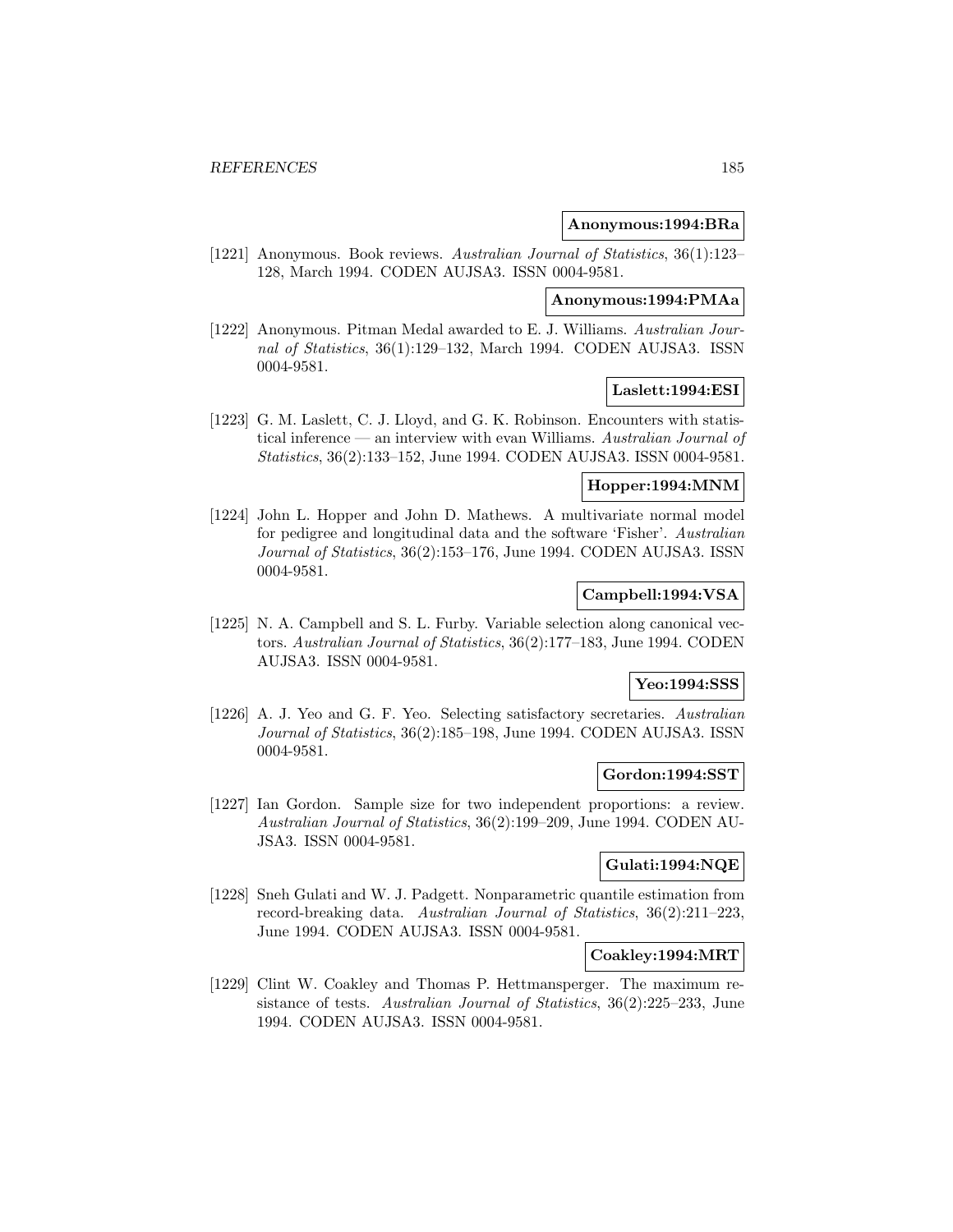#### **Saunders:1994:ACS**

[1230] Ian W. Saunders. An algorithm for choosing the sampling times for an experiment on a continuous process. Australian Journal of Statistics, 36 (2):235–244, June 1994. CODEN AUJSA3. ISSN 0004-9581.

### **Anonymous:1994:BRb**

[1231] Anonymous. Book reviews. Australian Journal of Statistics, 36(2):245– 251, June 1994. CODEN AUJSA3. ISSN 0004-9581.

#### **Anonymous:1994:FPa**

[1232] Anonymous. Forthcoming papers. Australian Journal of Statistics, 36 (2):252, June 1994. CODEN AUJSA3. ISSN 0004-9581.

#### **Anonymous:1994:PMAb**

[1233] Anonymous. Pitman Medal awarded to J. M. Gani. Australian Journal of Statistics, 36(3):253–255, September 1994. CODEN AUJSA3. ISSN 0004-9581.

# **Tallis:1994:SMT**

[1234] G. M. Tallis. A stochastic model for team golf competitions with applications to handicapping. Australian Journal of Statistics, 36(3):257–269, September 1994. CODEN AUJSA3. ISSN 0004-9581.

# **Huggins:1994:ARE**

[1235] Richard M. Huggins and Danuta Z. Loesch. Applications of robust estimation for variance components models:the detection of major gene effects in finger ridge counts in normal and fragile X families. Australian Journal of Statistics, 36(3):271–286, September 1994. CODEN AUJSA3. ISSN 0004-9581.

## **Bansal:1994:REI**

[1236] Naveen K. Bansal and M. Bhandary. Robust M-estimation of the intraclass correlation coefficient. Australian Journal of Statistics, 36(3): 287–301, September 1994. CODEN AUJSA3. ISSN 0004-9581.

# **Lin:1994:RBQ**

[1237] Yan-Xia Lin. The relationship between quasi-score and locally Esufficient estimating functions. Australian Journal of Statistics, 36(3): 303–311, September 1994. CODEN AUJSA3. ISSN 0004-9581.

# **Wan:1994:SPI**

[1238] Alan T. K. Wan. The sampling performance of inequality restricted and pre-test estimators in a mis-specified linear model. Australian Journal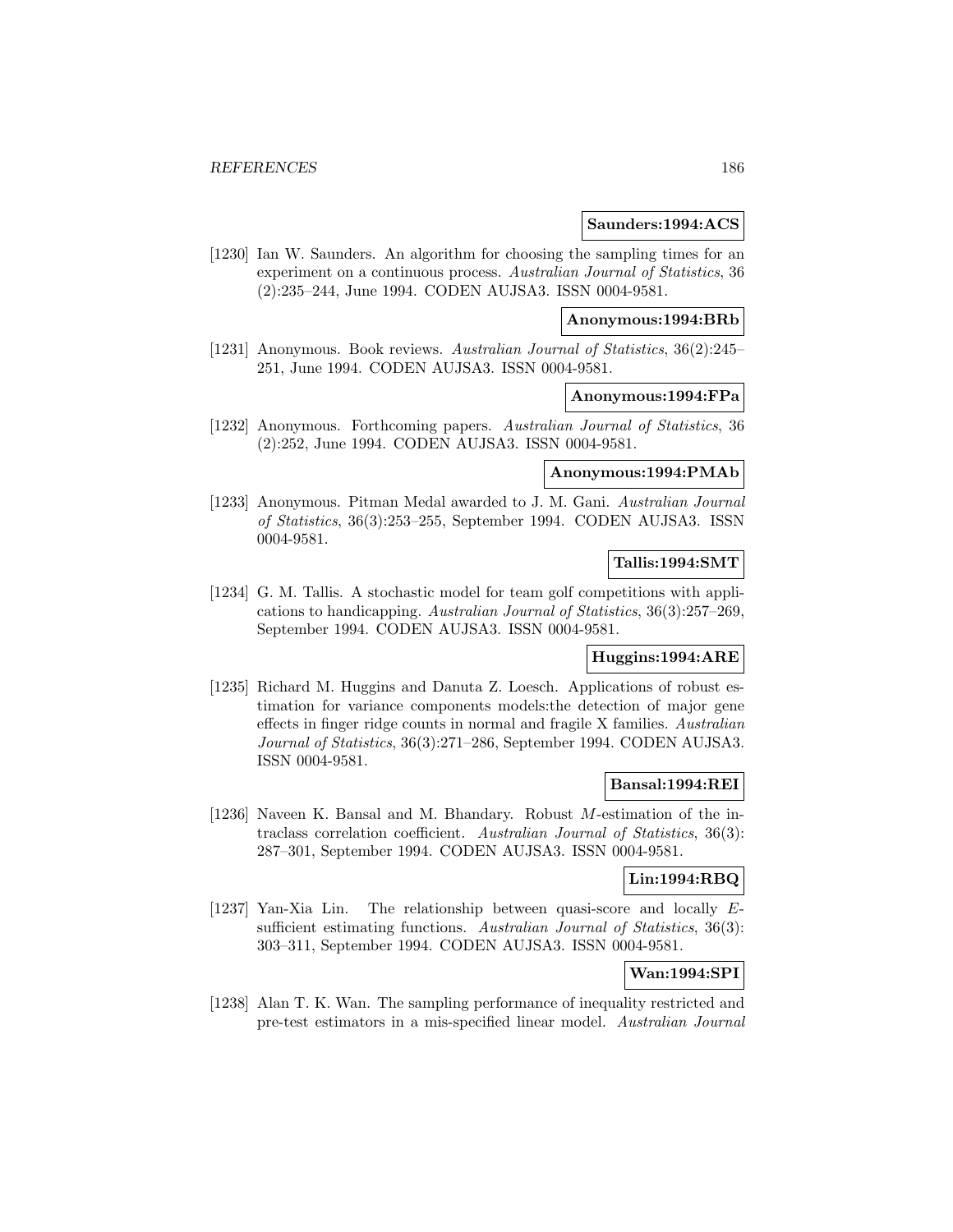of Statistics, 36(3):313–325, September 1994. CODEN AUJSA3. ISSN 0004-9581.

# **Wei:1994:CRE**

[1239] Bo-Cheng Wei. On confidence regions of embedded models in regular parametric families (a geometric approach). Australian Journal of Statistics, 36(3):327–338, September 1994. CODEN AUJSA3. ISSN 0004-9581.

# **Quine:1994:PAD**

[1240] M. P. Quine. Probability approximations for divisible discrete distributions. Australian Journal of Statistics, 36(3):339–349, September 1994. CODEN AUJSA3. ISSN 0004-9581.

## **Wilms:1994:CSI**

[1241] Roel J. G. Wilms and Jan G. F. Thiemann. Characterizations of shiftinvariant distributions based on summation modulo one. Australian Journal of Statistics, 36(3):351–354, September 1994. CODEN AUJSA3. ISSN 0004-9581.

# **Jing:1994:BSC**

[1242] Bing-Yi Jing. Bahadur slopes for comparisons of tests based on resampling. Australian Journal of Statistics, 36(3):355–362, September 1994. CODEN AUJSA3. ISSN 0004-9581.

## **Piepho:1994:TIN**

[1243] Hans-Peter Piepho. On tests for interaction in a nonreplicated two-way layout. Australian Journal of Statistics, 36(3):363–369, September 1994. CODEN AUJSA3. ISSN 0004-9581.

# **Eccleston:1994:ACO**

[1244] John A. Eccleston and Deborah J. Street. An algorithm for the construction of optimal or near-optimal change-over designs. Australian Journal of Statistics, 36(3):371–378, September 1994. CODEN AUJSA3. ISSN 0004-9581.

### **Anonymous:1994:BRc**

[1245] Anonymous. Book reviews. Australian Journal of Statistics, 36(3):379– 385, September 1994. CODEN AUJSA3. ISSN 0004-9581.

#### **Anonymous:1994:FPb**

[1246] Anonymous. Forthcoming papers. Australian Journal of Statistics, 36 (3):386, September 1994. CODEN AUJSA3. ISSN 0004-9581.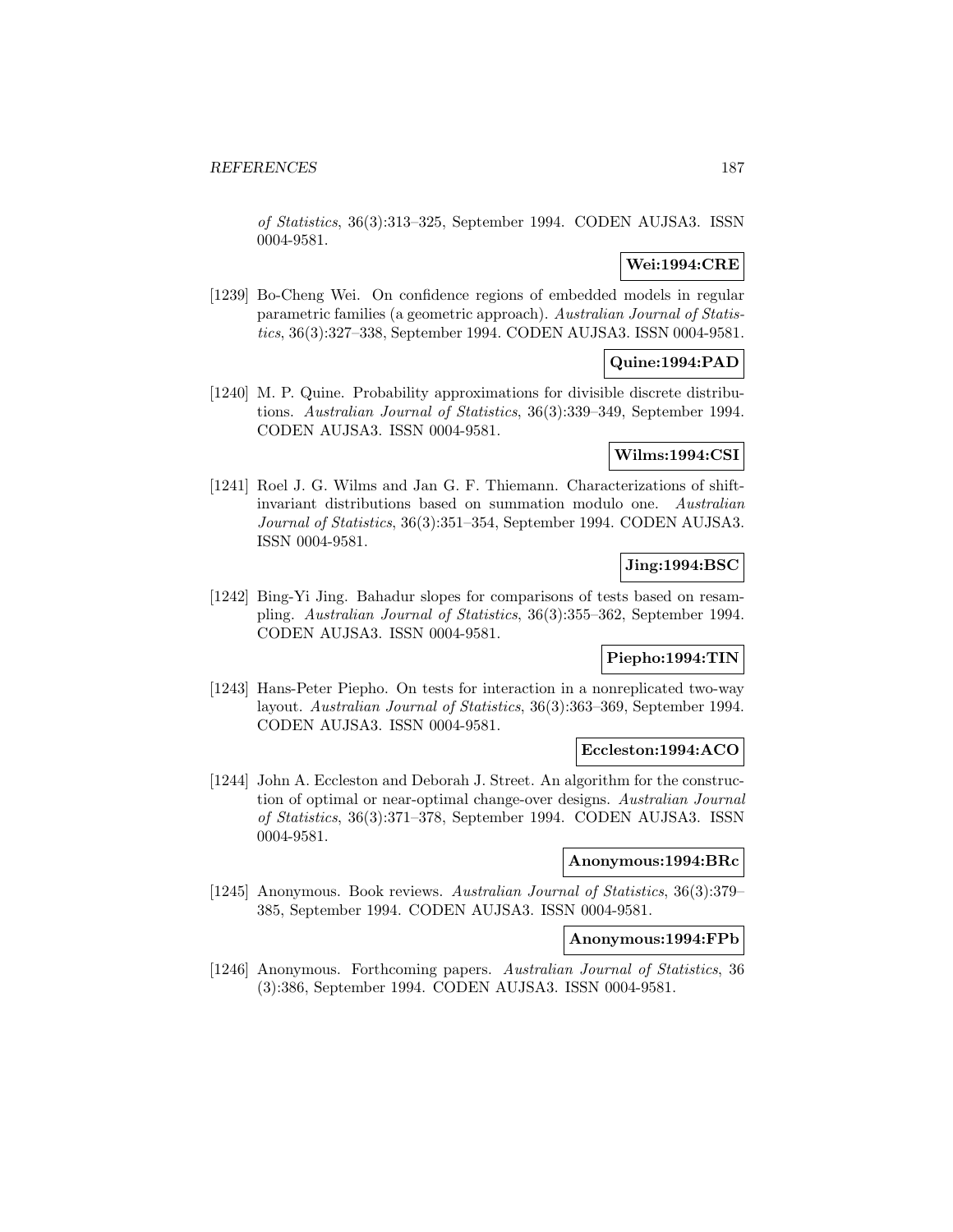## **Yu:1995:SMD**

[1247] Philip L. H. Yu and Richard Cowan. A statistical model for duplicate tournaments in games of luck and skill. Australian Journal of Statistics, 37(1):1–17, March 1995. CODEN AUJSA3. ISSN 0004-9581.

### **Mengersen:1995:IMC**

[1248] K. L. Mengersen, R. L. Tweedie, and B. Biggerstaff. The impact of method choice on meta-analysis. Australian Journal of Statistics, 37(1): 19–44, March 1995. CODEN AUJSA3. ISSN 0004-9581.

# **Lenth:1995:RTB**

[1249] R. V. Lenth, M. Markatou, and J. Tsimikas. Robust tests based on the sample characteristic function. Australian Journal of Statistics, 37(1): 45–60, March 1995. CODEN AUJSA3. ISSN 0004-9581.

# **Zhou:1995:SAT**

[1250] S. Zhou, R. A. Maller, and T. P. Speed. On a shared allele test of random mating. Australian Journal of Statistics, 37(1):61–72, March 1995. CODEN AUJSA3. ISSN 0004-9581.

#### **Wan:1995:OCV**

[1251] Alan T. K. Wan. The optimal critical value of a pre-test for an inequality restriction in a mis-specified regression model. Australian Journal of Statistics, 37(1):73–81, March 1995. CODEN AUJSA3. ISSN 0004-9581.

#### **Pusz:1995:RCM**

[1252] J. Pusz. A regression characterisation of the Meixner hypergeometric distribution. Australian Journal of Statistics, 37(1):83–87, March 1995. CODEN AUJSA3. ISSN 0004-9581.

## **Fosam:1995:CSI**

[1253] E. B. Fosam and T. Sapatinas. Characterisations of some income distributions based on multiplicative damage models. Australian Journal of Statistics, 37(1):89–93, March 1995. CODEN AUJSA3. ISSN 0004-9581.

#### **Bello:1995:MVI**

[1254] A. L. Bello. Missing values, imputation and error rate estimators in discriminant analysis. Australian Journal of Statistics, 37(1):95–104, March 1995. CODEN AUJSA3. ISSN 0004-9581.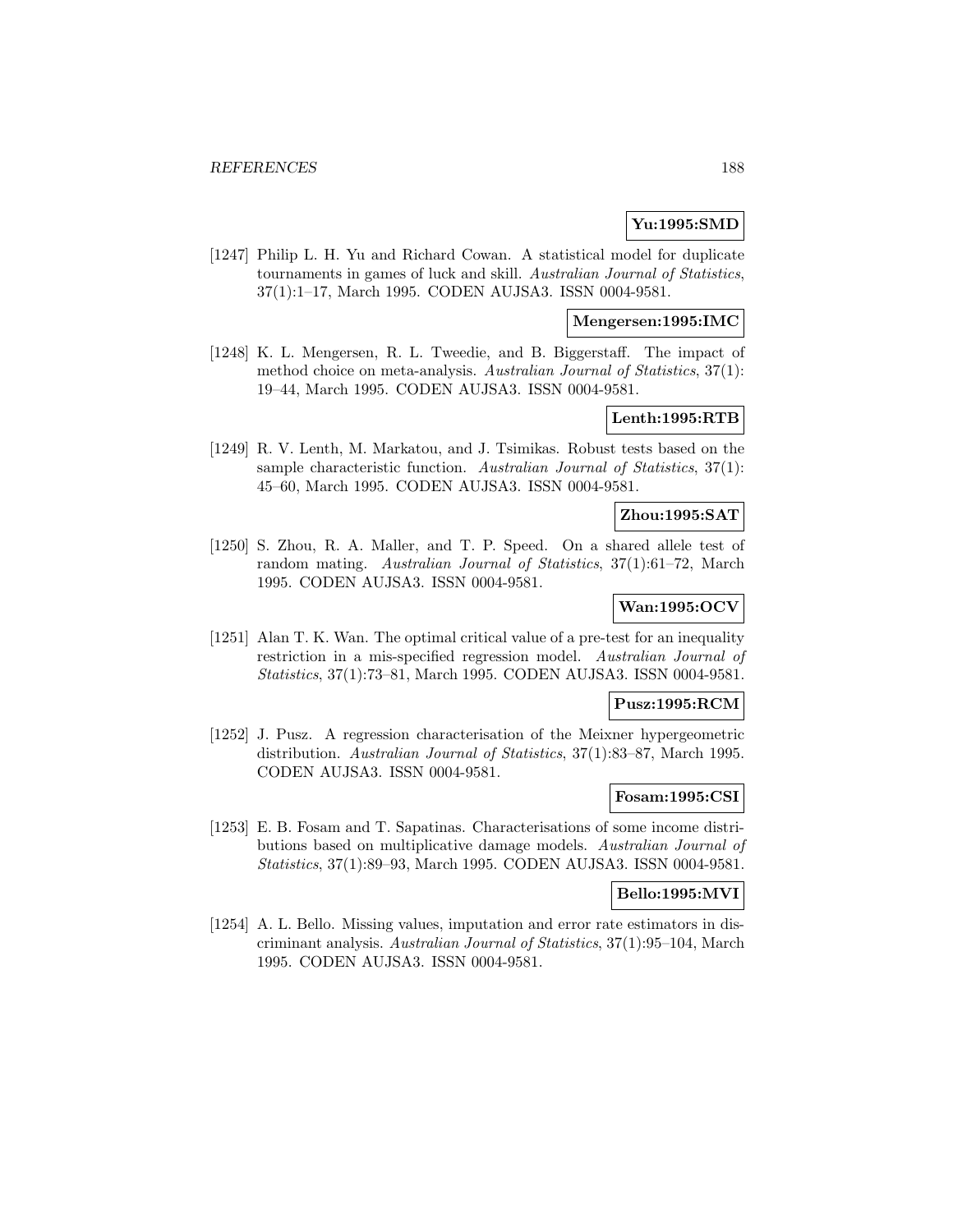#### **Hannan:1995:NAP**

[1255] E. J. Hannan and L. Kavalieris. A note on ARMA parameterisation\*. Australian Journal of Statistics, 37(1):105–110, March 1995. CODEN AUJSA3. ISSN 0004-9581.

# **Uddin:1995:RBN**

[1256] Nizam Uddin and Dexter C. Whittinghill. The robustness of binary and non-binary balanced nested row-column designs under the unavailability of blocks: a comparison. Australian Journal of Statistics, 37(1):111–124, March 1995. CODEN AUJSA3. ISSN 0004-9581.

## **Anonymous:1995:BRa**

[1257] Anonymous. Book reviews. Australian Journal of Statistics, 37(1):125– 128, March 1995. CODEN AUJSA3. ISSN 0004-9581.

# **Kokic:1995:ETF**

[1258] Philip N. Kokic, Lynelle Moon, Jane Gooday, and Ray L. Chambers. Estimating temporal farm income distributions using spatial smoothing techniques. Australian Journal of Statistics, 37(2):129–143, June 1995. CODEN AUJSA3. ISSN 0004-9581.

# **Barnett:1995:LOS**

[1259] Neil S. Barnett, Ian S. Gomm, and Len Armour. Location of the optimal sampling point for the quality assessment of continuous streams. Australian Journal of Statistics, 37(2):145–152, June 1995. CODEN AU-JSA3. ISSN 0004-9581.

# **Maritz:1995:PPT**

[1260] J. S. Maritz. A permutation paired test allowing for missing values. Australian Journal of Statistics, 37(2):153–159, June 1995. CODEN AU-JSA3. ISSN 0004-9581.

### **Boularan:1995:LPP**

[1261] Joel Boularan, Louis Ferre, and Philippe Vieu. Location of particular points in non-parametric regression analysis. Australian Journal of Statistics, 37(2):161–168, June 1995. CODEN AUJSA3. ISSN 0004-9581.

#### **Vijayan:1995:NNU**

[1262] K. Vijayan, P. Mukhopadhyay, and S. Bhattacharyya. On non-negative unbiased estimation of quadratic forms in finite population sampling. Australian Journal of Statistics, 37(2):169–178, June 1995. CODEN AU-JSA3. ISSN 0004-9581.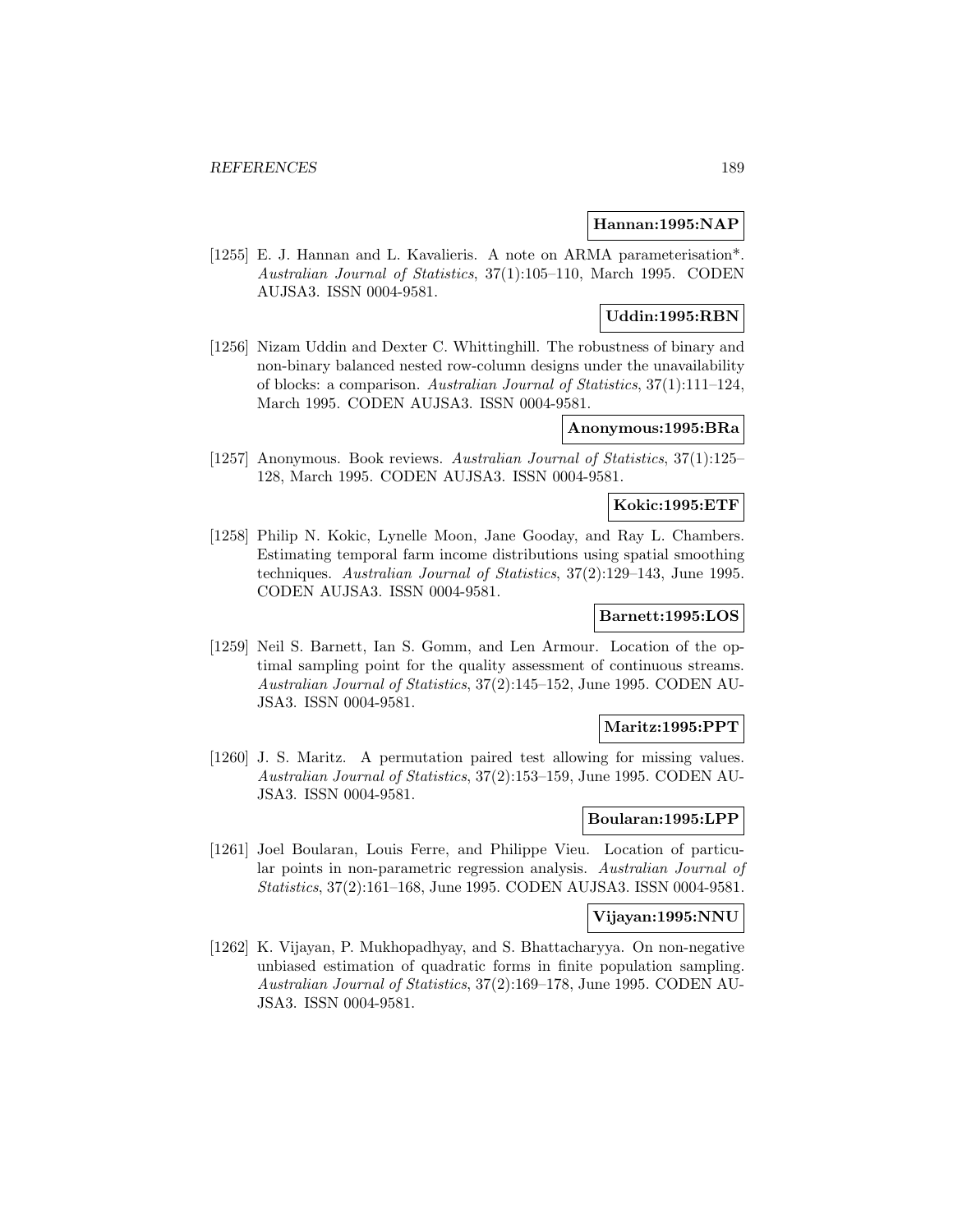#### **Lewis:1995:EAB**

[1263] Toby Lewis and Nicholas I. Fisher. Estimating the angle between the mean directions of two spherical distributions. Australian Journal of Statistics, 37(2):179–191, June 1995. CODEN AUJSA3. ISSN 0004-9581.

#### **Moyeed:1995:SSD**

[1264] R. A. Moyeed. Spline smoother as a dynamic linear model. Australian Journal of Statistics, 37(2):193–204, June 1995. CODEN AUJSA3. ISSN 0004-9581.

# **VandeVen:1995:LLM**

[1265] R. Van de Ven and N. C. Weber. Log-linear models for mean and dispersion in mixed Poisson regression models. Australian Journal of Statistics, 37(2):205–216, June 1995. CODEN AUJSA3. ISSN 0004-9581.

# **Yanez:1995:CQL**

[1266] N. David Yanez III and Jeffrey R. Wilson. Comparison of quasi-likelihood models for overdispersion. Australian Journal of Statistics, 37(2):217– 231, June 1995. CODEN AUJSA3. ISSN 0004-9581.

#### **Rayner:1995:STB**

[1267] J. C. W. Rayner and D. J. Best. Smooth tests for the bivariate Poisson distribution. Australian Journal of Statistics, 37(2):233–245, June 1995. CODEN AUJSA3. ISSN 0004-9581.

## **Anonymous:1995:BRb**

[1268] Anonymous. Book reviews. Australian Journal of Statistics, 37(2):247– 252, June 1995. CODEN AUJSA3. ISSN 0004-9581.

### **Daley:1995:TMS**

[1269] D. J. Daley. Two-moment scaling formulae for aggregating examination marks. Australian Journal of Statistics, 37(3):253–272, September 1995. CODEN AUJSA3. ISSN 0004-9581.

# **Biggins:1995:LAS**

[1270] J. D. Biggins and K. K. Yue. A likelihood approach to scaling examination marks. Australian Journal of Statistics, 37(3):273–282, September 1995. CODEN AUJSA3. ISSN 0004-9581.

## **Sparks:1995:QCM**

[1271] Ross Sparks and Roy Ballantyne. Quality control methods in largescale assessment procedures using 'double-marking' or 'partial double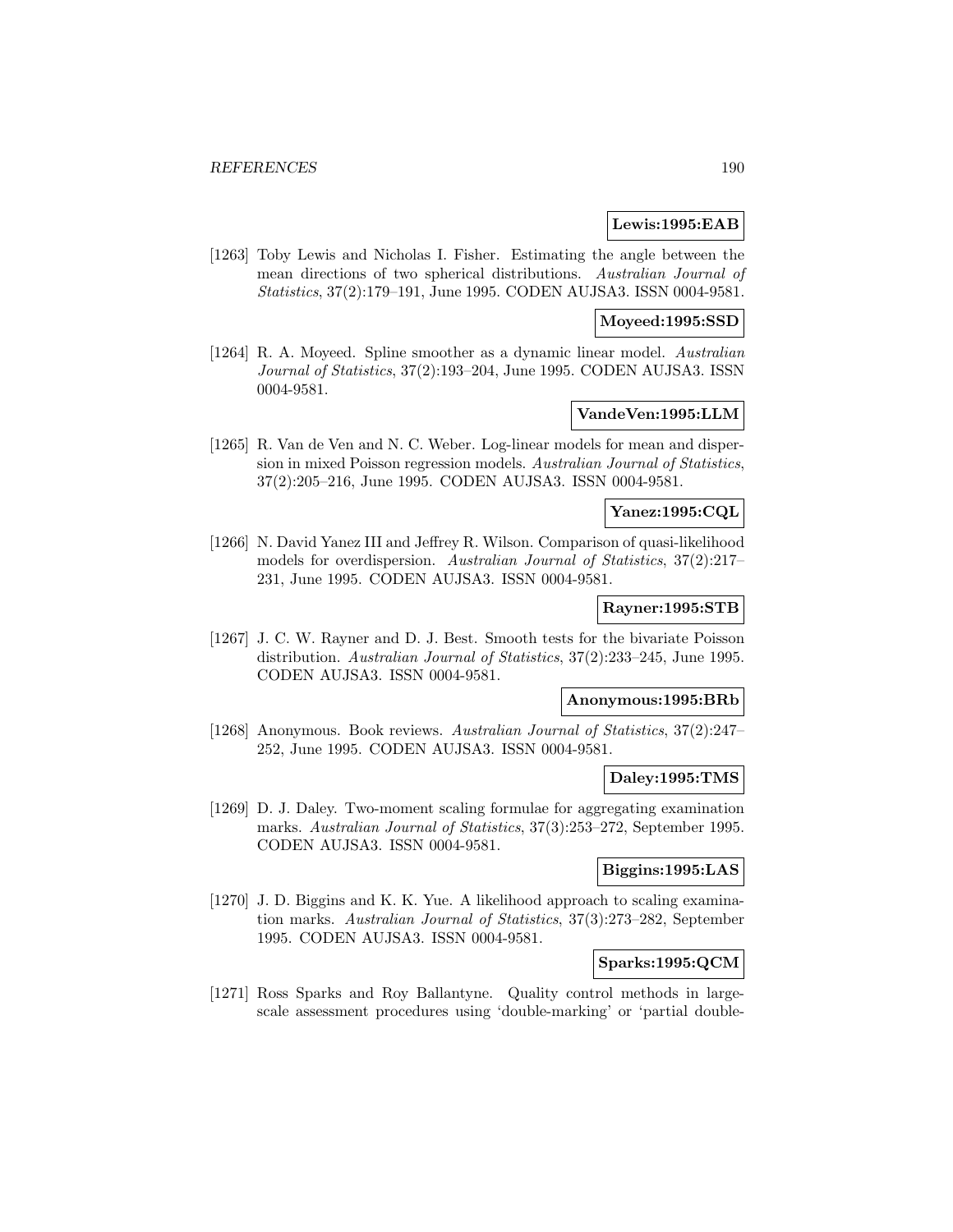marking'. Australian Journal of Statistics, 37(3):283–298, September 1995. CODEN AUJSA3. ISSN 0004-9581.

# **James:1995:ADC**

[1272] Ian R. James, Stephen J. Hogan, and Simon A. Mallal. Analysis of doubly censored data and the HIV incubation period distribution in Western Australia. Australian Journal of Statistics, 37(3):299–312, September 1995. CODEN AUJSA3. ISSN 0004-9581.

### **Chen:1995:OST**

[1273] Ling Chen. A one-sided trimmed mean estimator for the mean of positively skewed distributions. Australian Journal of Statistics, 37(3):313– 322, September 1995. CODEN AUJSA3. ISSN 0004-9581.

# **Sommer:1995:RVS**

[1274] Suzanne Sommer and Robert G. Staudte. Robust variable selection in regression in the presence of outliers and leverage points. Australian Journal of Statistics, 37(3):323–336, September 1995. CODEN AUJSA3. ISSN 0004-9581.

#### **Jing:1995:SRP**

[1275] Bing-Yi Jing. Some resampling procedures under symmetry. Australian Journal of Statistics, 37(3):337–344, September 1995. CODEN AUJSA3. ISSN 0004-9581.

## **Diamond:1995:SPF**

[1276] Neil T. Diamond. Some properties of a foldover design. Australian Journal of Statistics, 37(3):345–352, September 1995. CODEN AUJSA3. ISSN 0004-9581.

## **Saunders:1995:ADF**

[1277] I. W. Saunders, J. A. Eccleston, and R. J. Martin. An algorithm for the design of 2 factorial experiments on continuous processes. Australian Journal of Statistics, 37(3):353–365, September 1995. CODEN AUJSA3. ISSN 0004-9581.

#### **Anonymous:1995:BRc**

[1278] Anonymous. Book reviews. Australian Journal of Statistics, 37(3):367– 374, September 1995. CODEN AUJSA3. ISSN 0004-9581.

# **Anonymous:1995:LE**

[1279] Anonymous. Letter to the Editor. Australian Journal of Statistics, 37 (3):375, September 1995. CODEN AUJSA3. ISSN 0004-9581.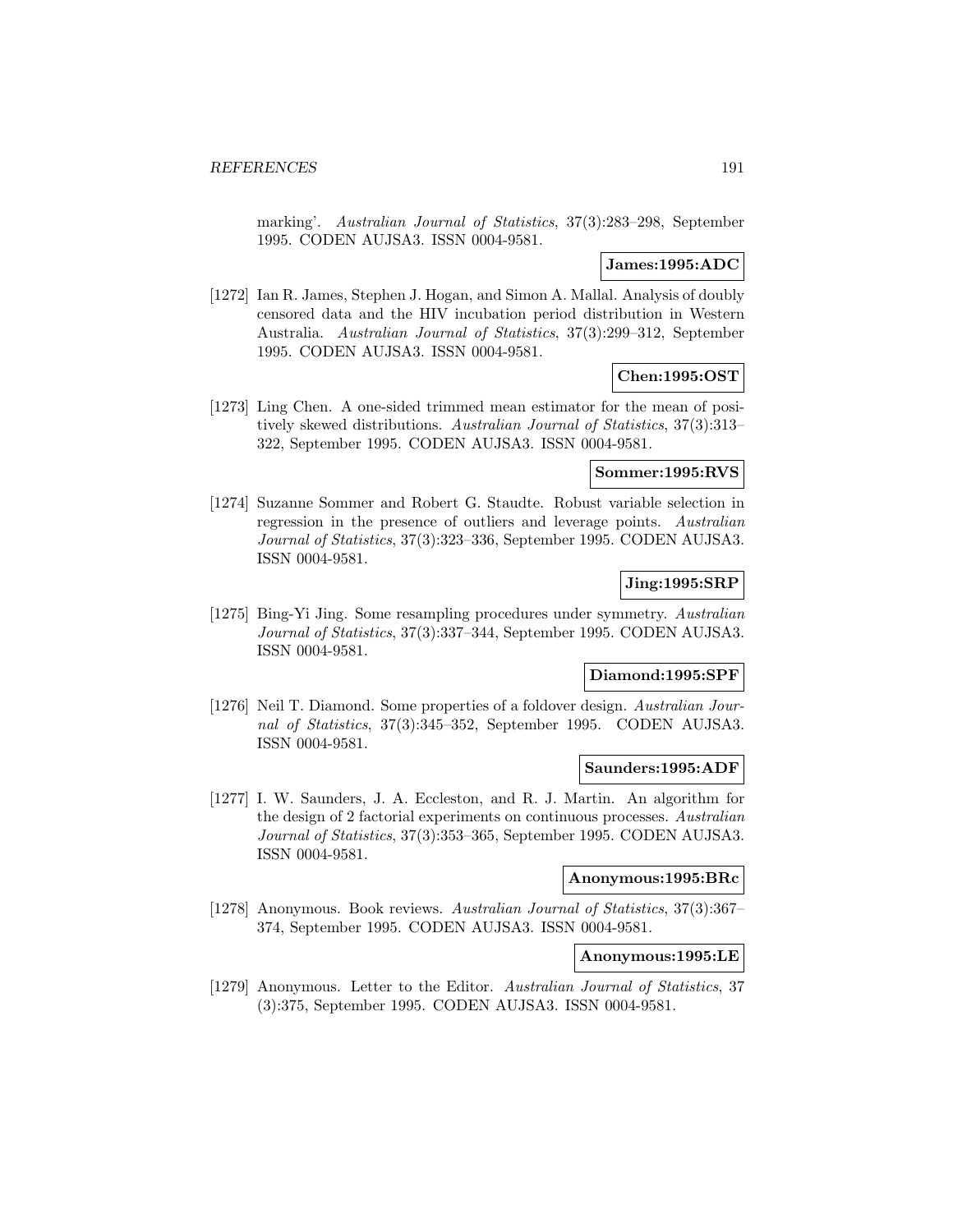#### **McLennan:1996:PAB**

[1280] W. McLennan. The product of the Australian Bureau of Statistics: the 1995 Knibbs Lecture, Canberra, 28 November 1995. Australian Journal of Statistics, 38(1):1–14, April 1996. CODEN AUJSA3. ISSN 0004-9581.

#### **Steel:1996:QIT**

[1281] David Steel, Joe Vella, and Peter Harrington. Quality issues in telephone surveys: Coverage, non-response and quota sampling. Australian Journal of Statistics, 38(1):15–34, April 1996. CODEN AUJSA3. ISSN 0004- 9581.

# **Chaudhuri:1996:NCV**

[1282] Arijit Chaudhuri, Tapabrata Maiti, and Debesh Roy. A note on competing variance estimators in randomised response surveys. Australian Journal of Statistics, 38(1):35–42, April 1996. CODEN AUJSA3. ISSN 0004-9581.

# **JinhChang:1996:TSU**

[1283] Horng JinhChang and Der HsinLiang. A two-stage unrelated randomised response procedure. Australian Journal of Statistics, 38(1):43–51, April 1996. CODEN AUJSA3. ISSN 0004-9581.

#### **McGilchrist:1996:SAT**

[1284] C. A. McGilchrist and K. K. W. Yau. Survival analysis with time dependent frailty using a longitudinal model. Australian Journal of Statistics, 38(1):53–60, April 1996. CODEN AUJSA3. ISSN 0004-9581.

#### **Henze:1996:PRC**

[1285] Norbert Henze and Bernhard Klar. Properly rescaled components of smooth tests of fit are diagnostic. Australian Journal of Statistics, 38(1): 61–74, April 1996. CODEN AUJSA3. ISSN 0004-9581.

# **Paek:1996:CMC**

[1286] Pil S. Paek and Anant M. Kshirsagar. Chance of misclassification in the case of several normal populations. Australian Journal of Statistics, 38 (1):75–82, April 1996. CODEN AUJSA3. ISSN 0004-9581.

#### **Kshirsagar:1996:NMR**

[1287] Anant M. Kshirsagar and Joanna Chung in Cheng. A new measure of rotatability of response surface designs. Australian Journal of Statistics, 38(1):83–89, April 1996. CODEN AUJSA3. ISSN 0004-9581.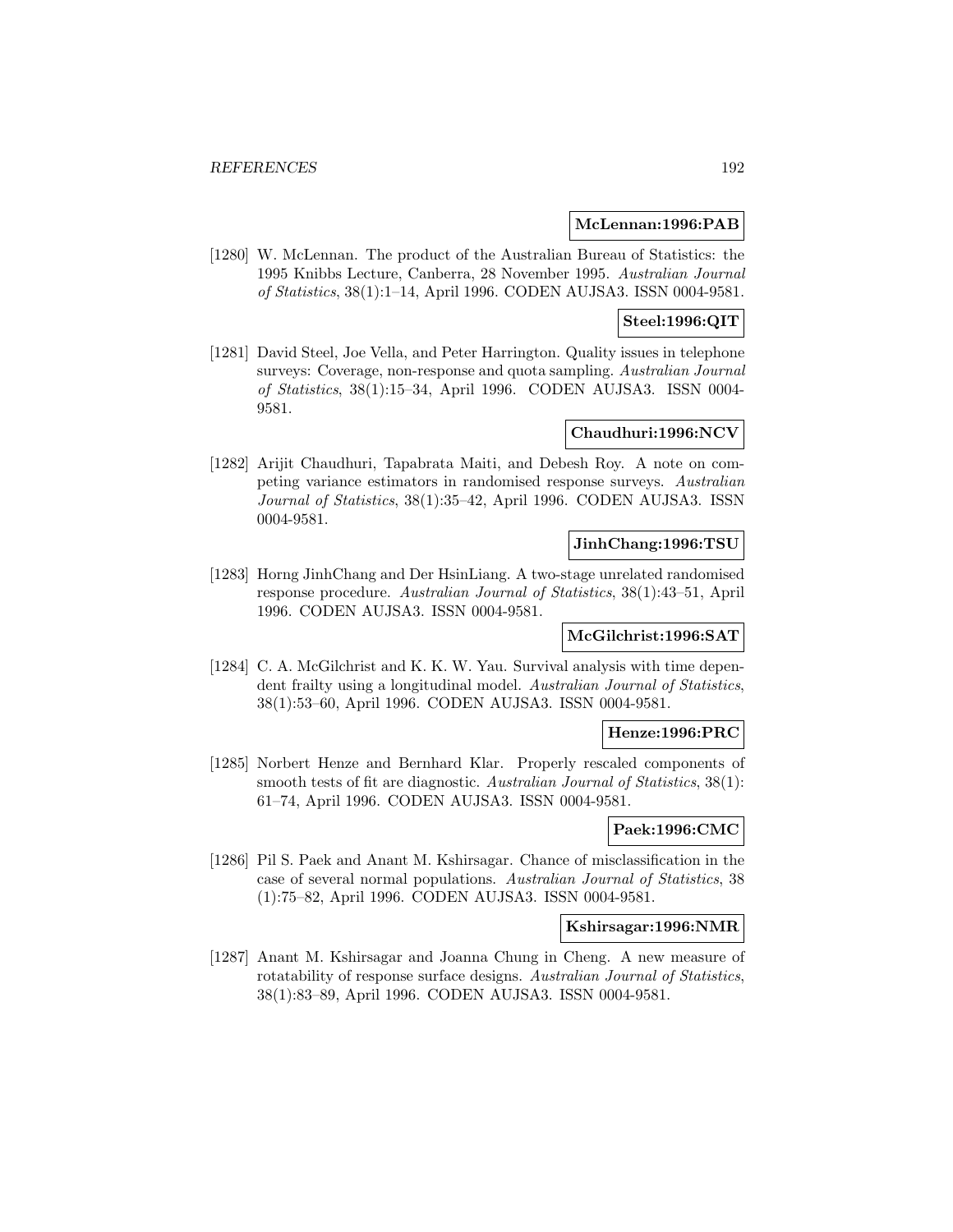#### **Monod:1996:VRF**

[1288] H. Monod, J-M. Azaïs, and R. A. Bailey. Valid randomisation for the first-difference analysis. Australian Journal of Statistics, 38(1):91–106, April 1996. CODEN AUJSA3. ISSN 0004-9581.

#### **Anonymous:1996:BRa**

[1289] Anonymous. Book reviews. Australian Journal of Statistics, 38(1):107– 111, April 1996. CODEN AUJSA3. ISSN 0004-9581.

# **Hoque:1996:MFA**

[1290] Asraul Hoque. Multiperiod forecasting analysis of a dynamic model for a small sample. Australian Journal of Statistics, 38(2):113–129, June 1996. CODEN AUJSA3. ISSN 0004-9581.

# **Ng:1996:TSD**

[1291] T. M. Ng and W. K. Li. Tests for seasonal differencing with an unknown break-point. Australian Journal of Statistics, 38(2):131–153, June 1996. CODEN AUJSA3. ISSN 0004-9581.

#### **Schick:1996:CER**

[1292] Anton Schick.  $\sqrt{n}$ -consistent estimation in a random coefficient autoregressive model. Australian Journal of Statistics, 38(2):155–160, June 1996. CODEN AUJSA3. ISSN 0004-9581.

# **Pan:1996:DFC**

[1293] Guohua Pan. Distribution-free confidence procedure for umbrella orderings. Australian Journal of Statistics, 38(2):161–172, June 1996. CODEN AUJSA3. ISSN 0004-9581.

# **Wang:1996:DDA**

[1294] J. Z. Wang, P. Cooke, and S. Li. Determination of domains of attraction based on a sequence of maxima. Australian Journal of Statistics, 38(2): 173–181, June 1996. CODEN AUJSA3. ISSN 0004-9581.

#### **Taylor:1996:CVM**

[1295] Jeremy M. G. Taylor, William G. Cumberland, and Xiangyi Meng. Components of variance models with transformations. Australian Journal of Statistics, 38(2):183–191, June 1996. CODEN AUJSA3. ISSN 0004-9581.

# **Young:1996:IDP**

[1296] Dean M. Young, Leah M. Lehman, and Laurie M. Meaux. Independence distribution-preserving nonnegative-definite covariance structures for the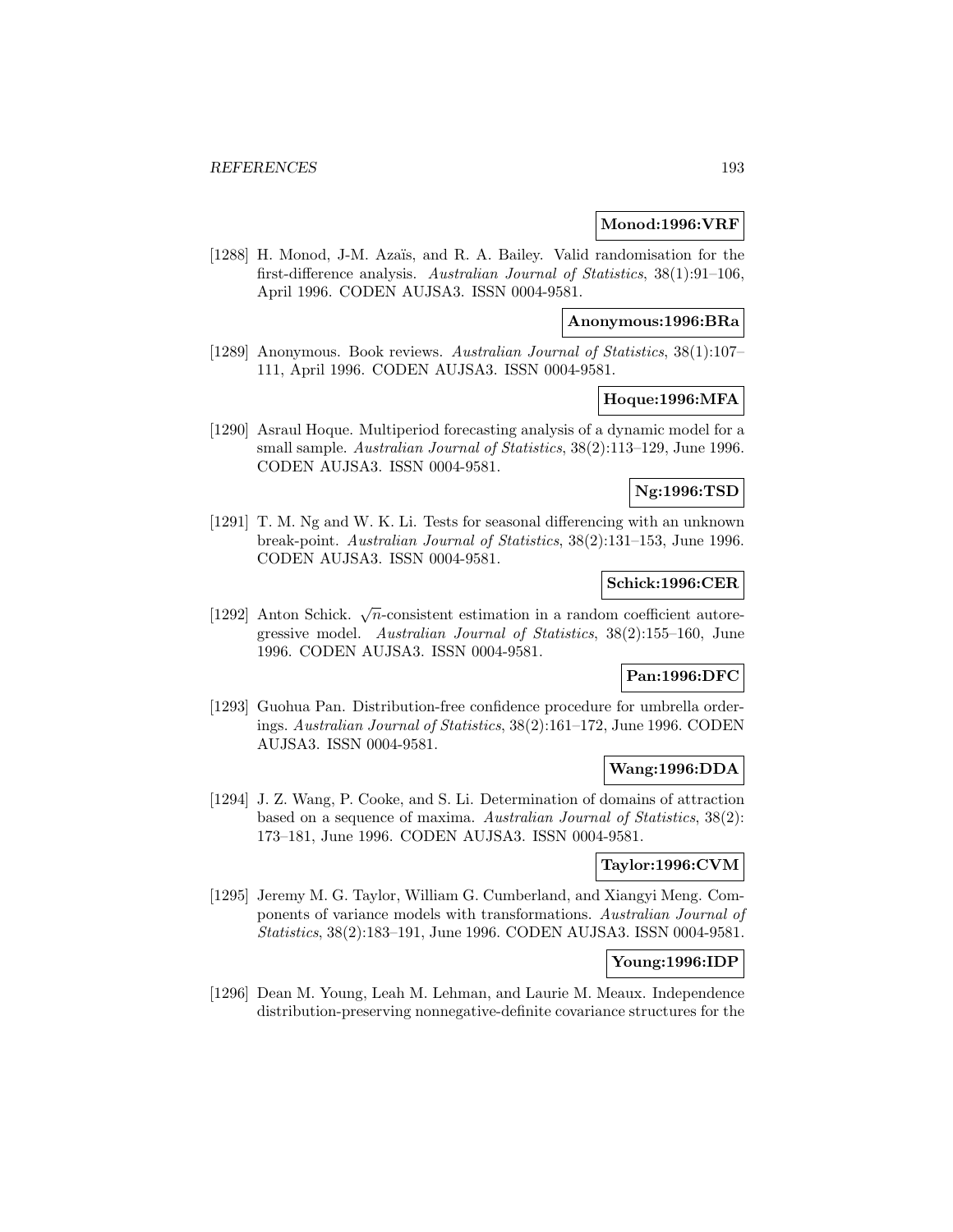sample variance. Australian Journal of Statistics, 38(2):193–200, June 1996. CODEN AUJSA3. ISSN 0004-9581.

# **Singh:1996:RAU**

[1297] Sarjinder Singh, A. H. Joarder, and Maxwell L. King. Regression analysis using scrambled responses. Australian Journal of Statistics, 38(2):201– 211, June 1996. CODEN AUJSA3. ISSN 0004-9581.

# **Lefebvre:1996:HLC**

[1298] Mario Lefebvre and Richard Labib. Hitting lines and circles with diffusion processes. Australian Journal of Statistics, 38(2):213–222, June 1996. CODEN AUJSA3. ISSN 0004-9581.

## **Preece:1996:MFB**

[1299] D. A. Preece. Multi-factor balanced block designs with complete adjusted orthogonality for all pairs of treatment factors. Australian Journal of Statistics, 38(2):223–230, June 1996. CODEN AUJSA3. ISSN 0004-9581.

#### **Anonymous:1996:BRb**

[1300] Anonymous. Book reviews. Australian Journal of Statistics, 38(2):231– 234, June 1996. CODEN AUJSA3. ISSN 0004-9581.

# **Tang:1996:DCMa**

[1301] Pak F. Tang and Neil S. Barnett. Dispersion control for multivariate processes. Australian Journal of Statistics, 38(3):235–251, September 1996. CODEN AUJSA3. ISSN 0004-9581. See also [1302].

## **Tang:1996:DCMb**

[1302] Pak F. Tang and Neil S. Barnett. Dispersion control for multivariate processes — some comparisons. Australian Journal of Statistics, 38(3): 253–273, September 1996. CODEN AUJSA3. ISSN 0004-9581. See also [1301].

#### **Manchester:1996:EIR**

[1303] Lise Manchester. Empirical influence for robust smoothing. Australian Journal of Statistics, 38(3):275–290, September 1996. CODEN AUJSA3. ISSN 0004-9581.

#### **Hasofer:1996:EQF**

[1304] A. M. Hasofer and J. Z. Wang. Estimation of quantiles for a Fréchet-type distribution. Australian Journal of Statistics, 38(3):291–298, September 1996. CODEN AUJSA3. ISSN 0004-9581.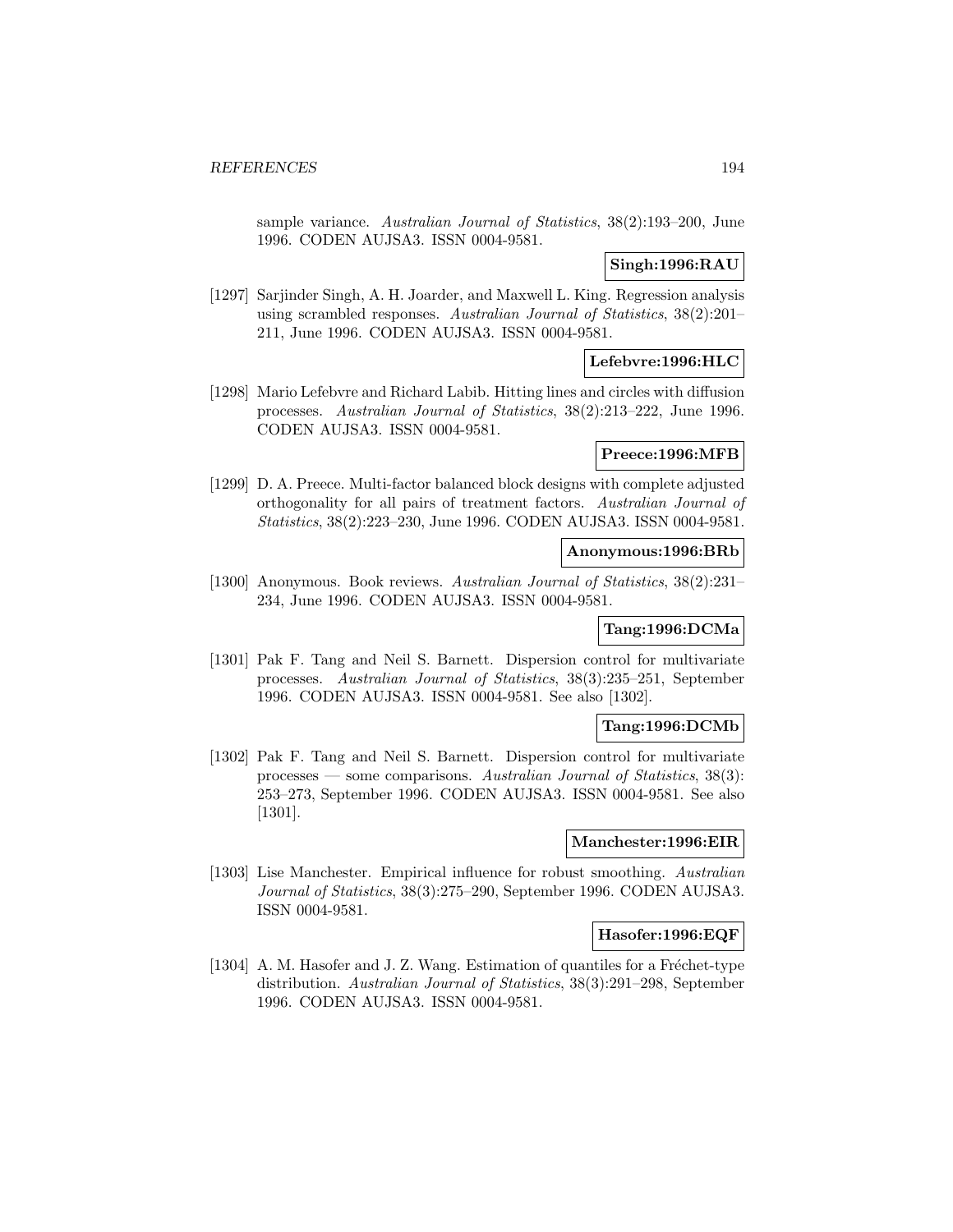#### **Sapatinas:1996:GRR**

[1305] Theofanis Sapatinas. On the generalized Rao–Rubin condition and some variants. Australian Journal of Statistics, 38(3):299–306, September 1996. CODEN AUJSA3. ISSN 0004-9581.

## **Paula:1996:IDP**

[1306] Gilberto A. Paula. Influence diagnostics in proper dispersion models. Australian Journal of Statistics, 38(3):307–316, September 1996. CO-DEN AUJSA3. ISSN 0004-9581.

# **Chaiyapong:1996:IIR**

[1307] Y. Chaiyapong and C. J. Lloyd. Improved inference from recapture experiments with behavioural response through modelling and auxiliary experimentation. Australian Journal of Statistics, 38(3):317–331, September 1996. CODEN AUJSA3. ISSN 0004-9581.

# **Longford:1996:MBV**

[1308] N. T. Longford. Model-based variance estimation in surveys with stratified clustered design. Australian Journal of Statistics, 38(3):333–352, September 1996. CODEN AUJSA3. ISSN 0004-9581.

# **Anonymous:1996:BRc**

[1309] Anonymous. Book reviews. Australian Journal of Statistics, 38(3):353– 358, September 1996. CODEN AUJSA3. ISSN 0004-9581.

# **Anonymous:1997:PMA**

[1310] Anonymous. Pitman Medal awarded to W. J. Ewens. Australian Journal of Statistics, 39(1):1–3, March 1997. CODEN AUJSA3. ISSN 0004-9581.

### **Saei:1997:RTM**

[1311] Ayoub Saei and C. A. McGilchrist. Random threshold models applied to inflated zero class data. Australian Journal of Statistics, 39(1):5–16, March 1997. CODEN AUJSA3. ISSN 0004-9581.

# **Wang:1997:EGS**

[1312] You-Gan Wang and Ming Yin. Estimation for the general sample selection models. Australian Journal of Statistics, 39(1):17–24, March 1997. CODEN AUJSA3. ISSN 0004-9581.

## **Jing:1997:TSN**

[1313] Bing-Yi Jing and John Robinson. Two-sample nonparametric tilting method. Australian Journal of Statistics, 39(1):25–34, March 1997. CO-DEN AUJSA3. ISSN 0004-9581.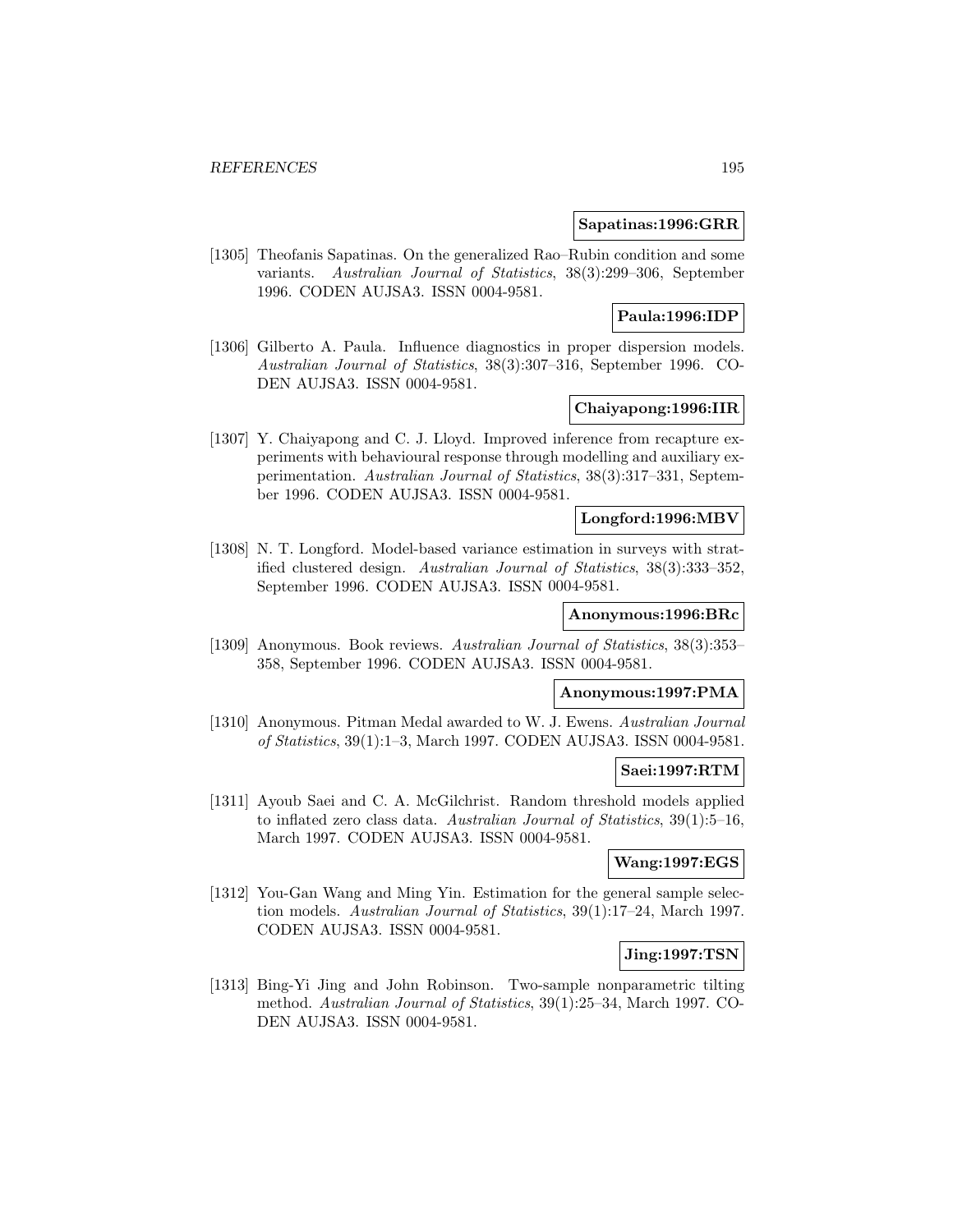#### **Krzanowski:1997:AER**

[1314] W. J. Krzanowski and D. J. Hand. Assessing error rate estimators: the leave-one-out method reconsidered. Australian Journal of Statistics, 39 (1):35–46, March 1997. CODEN AUJSA3. ISSN 0004-9581.

#### **Chen:1997:ELB**

[1315] Song Xi Chen. Empirical likelihood-based kernel density estimation. Australian Journal of Statistics, 39(1):47–56, March 1997. CODEN AUJSA3. ISSN 0004-9581.

# **Jones:1997:FSE**

[1316] M. C. Jones and R. J. Karunamuni. Fourier series estimation for length biased data. Australian Journal of Statistics, 39(1):57–68, March 1997. CODEN AUJSA3. ISSN 0004-9581.

#### **Wesolowski:1997:CDL**

[1317] Jacek Wesolowski and Mohammad Ahsanullah. On characterizing distributions via linearity of regression for order statistics. Australian Journal of Statistics, 39(1):69–78, March 1997. CODEN AUJSA3. ISSN 0004- 9581.

# **Liu:1997:MTD**

[1318] W. Liu. On a multiple three-decision procedure for comparing several treatments with a control. Australian Journal of Statistics, 39(1):79–92, March 1997. CODEN AUJSA3. ISSN 0004-9581.

# **Jensen:1997:CCP**

[1319] D. R. Jensen. Conditioning and concentration of principal components. Australian Journal of Statistics, 39(1):93–104, March 1997. CODEN AUJSA3. ISSN 0004-9581.

### **Moffatt:1997:GLC**

[1320] Peter G. Moffatt. Global log-concavity of the likelihood in models with grouped discrete data. Australian Journal of Statistics, 39(1):105–112, March 1997. CODEN AUJSA3. ISSN 0004-9581.

# **Anonymous:1997:BRa**

[1321] Anonymous. Book reviews. Australian Journal of Statistics, 39(1):113-118, March 1997. CODEN AUJSA3. ISSN 0004-9581.

#### **Anonymous:1997:ARSa**

[1322] Anonymous. Acknowledgement of referees' services. Australian Journal of Statistics, 39(1):119–120, March 1997. CODEN AUJSA3. ISSN 0004- 9581.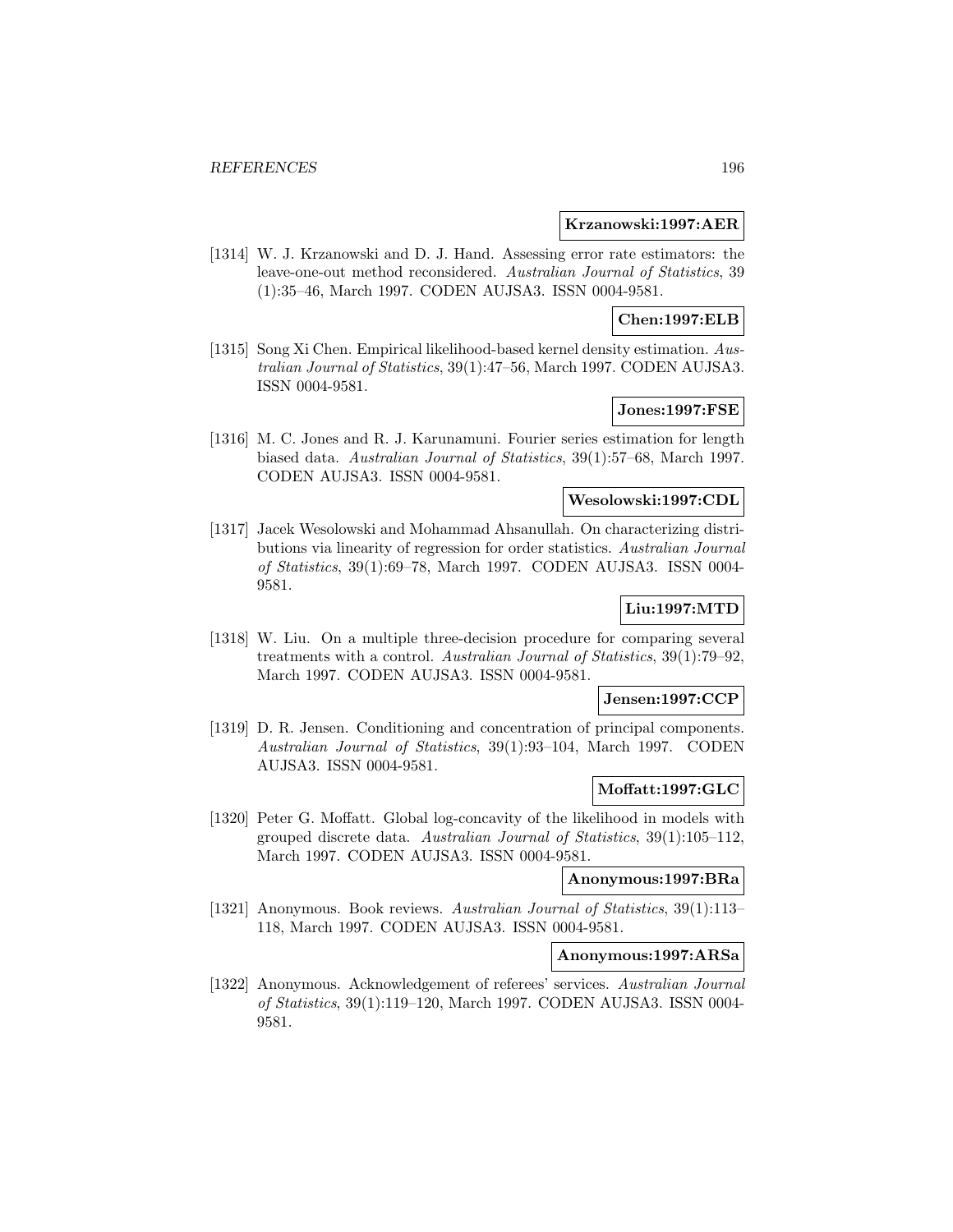#### **Vere-Jones:1997:BVG**

[1323] David Vere-Jones. Boris Vladimirovich Gnedenko, 1912–1995 a personal tribute. Australian Journal of Statistics, 39(2):121–128, June 1997. CO-DEN AUJSA3. ISSN 0004-9581.

# **Wei:1997:SSO**

[1324] Bo-Cheng Wei and Hong-Tu Zhu. Some second order asymptotics in exponential family non-linear regression models (a geometric approach). Australian Journal of Statistics, 39(2):129–148, June 1997. CODEN AU-JSA3. ISSN 0004-9581.

### **Morton:1997:EEN**

[1325] Richard Morton, Mike Patefield, and Phil Bowtell. Estimating equations and non-linear functional relationships. Australian Journal of Statistics, 39(2):149–167, June 1997. CODEN AUJSA3. ISSN 0004-9581.

#### **Liu:1997:STW**

[1326] Wei Liu. Stepwise tests when the test statistics are independent. Australian Journal of Statistics, 39(2):169–177, June 1997. CODEN AU-JSA3. ISSN 0004-9581.

# **Pakes:1997:NRN**

[1327] Anthony G. Pakes and Fred W. Steutel. On the number of records near the maximum. Australian Journal of Statistics, 39(2):179–192, June 1997. CODEN AUJSA3. ISSN 0004-9581.

# **Kabaila:1997:TUC**

[1328] Paul Kabaila and Chris J. Lloyd. Tight upper confidence limits from discrete data. Australian Journal of Statistics, 39(2):193–204, June 1997. CODEN AUJSA3. ISSN 0004-9581.

#### **Hirotsu:1997:TWC**

[1329] Chihiro Hirotsu. Two-way change-point model and its application. Australian Journal of Statistics, 39(2):205–218, June 1997. CODEN AU-JSA3. ISSN 0004-9581.

#### **Sato:1997:SRM**

[1330] Michikazu Sato. Some remarks on the mean, median, mode and skewness. Australian Journal of Statistics, 39(2):219–224, June 1997. CODEN AUJSA3. ISSN 0004-9581.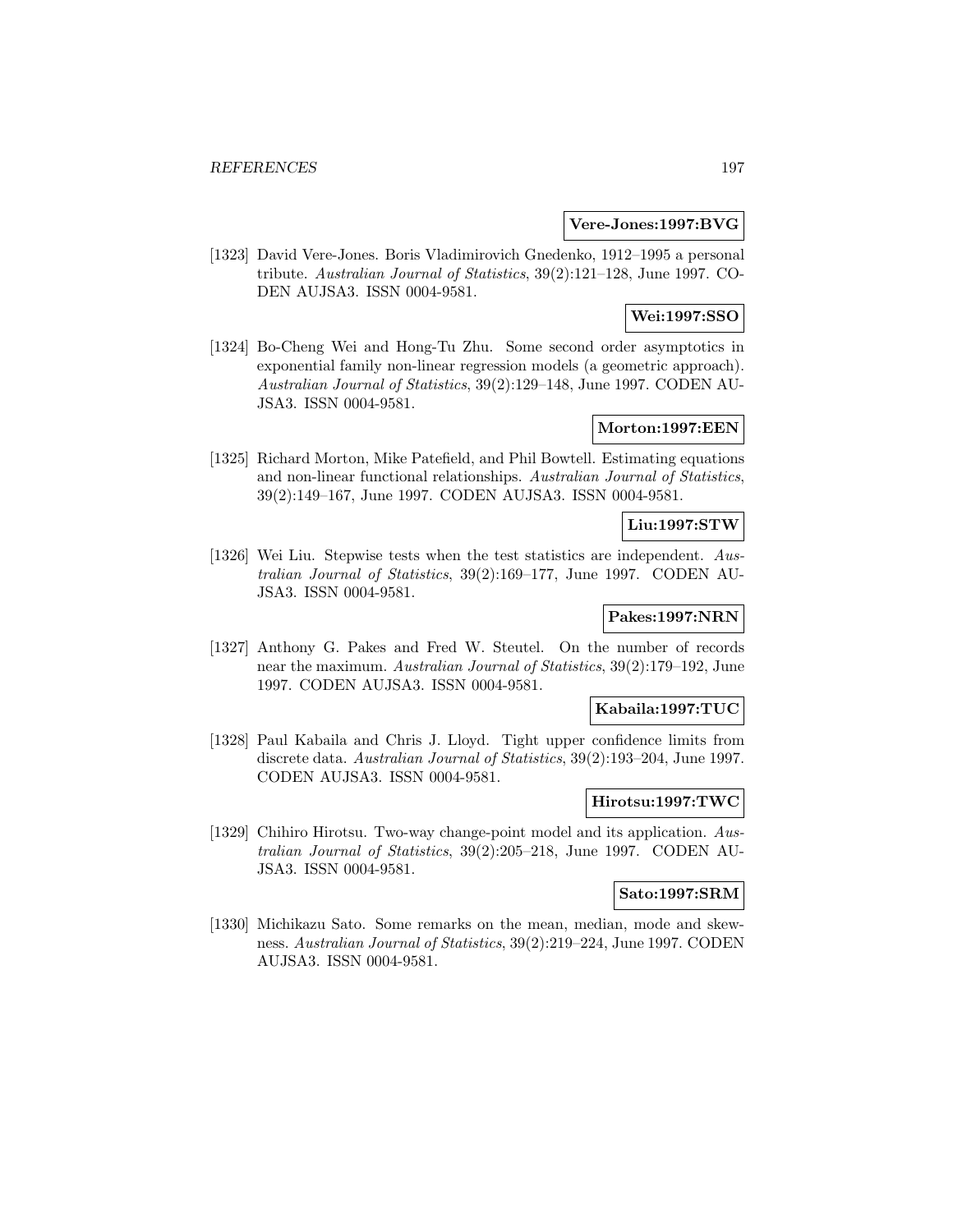### **Wang:1997:EBC**

[1331] You-Gan Wang. Error bounds for calculation of the Gittins indices. Australian Journal of Statistics, 39(2):225–233, June 1997. CODEN AU-JSA3. ISSN 0004-9581.

# **Zou:1997:LET**

[1332] Guohua Zou. Letters to the Editor: Two-stage randomized response procedures as single stage procedures. Australian Journal of Statistics, 39(2):235–236, June 1997. CODEN AUJSA3. ISSN 0004-9581.

# **Draper:1997:LEK**

[1333] Norman R. Draper and Friedrich Pukelsheim. Letters to the Editor: Kshirsagar & Cheng's rotatability measure. Australian Journal of Statistics, 39(2):236–238, June 1997. CODEN AUJSA3. ISSN 0004-9581.

#### **Anonymous:1997:BRb**

[1334] Anonymous. Book reviews. Australian Journal of Statistics, 39(2):239– 244, June 1997. CODEN AUJSA3. ISSN 0004-9581.

#### **Sheather:1997:EAN**

[1335] Simon J. Sheather. Editorial announcement: New journal structure. Australian Journal of Statistics, 39(2):245–246, June 1997. CODEN AU-JSA3. ISSN 0004-9581.

# **Lin:1997:OAC**

[1336] G. D. Lin and J. S. Huang. Orginal article: The cube of a logistic distribution is indeterminate. Australian Journal of Statistics, 39(3): 247–252, September 1997. CODEN AUJSA3. ISSN 0004-9581.

# **Kakarala:1997:OAL**

[1337] Ramakrishna Kakarala and Geoffrey S. Watson. Orginal article: Lower bounds for the divergence of directional and axial estimators. Australian Journal of Statistics, 39(3):253–260, September 1997. CODEN AUJSA3. ISSN 0004-9581.

#### **Kauermann:1997:OAN**

[1338] Goran Kauermann. Orginal article: a note on multivariate logistic models for contingency tables. Australian Journal of Statistics, 39(3):261–276, September 1997. CODEN AUJSA3. ISSN 0004-9581.

# **Chaturvedi:1997:OAB**

[1339] Anoop Chaturvedi, Hikaru Hasegawa, and Sheel Asthana. Orginal article: Bayesian analysis of the linear regression model with non-normal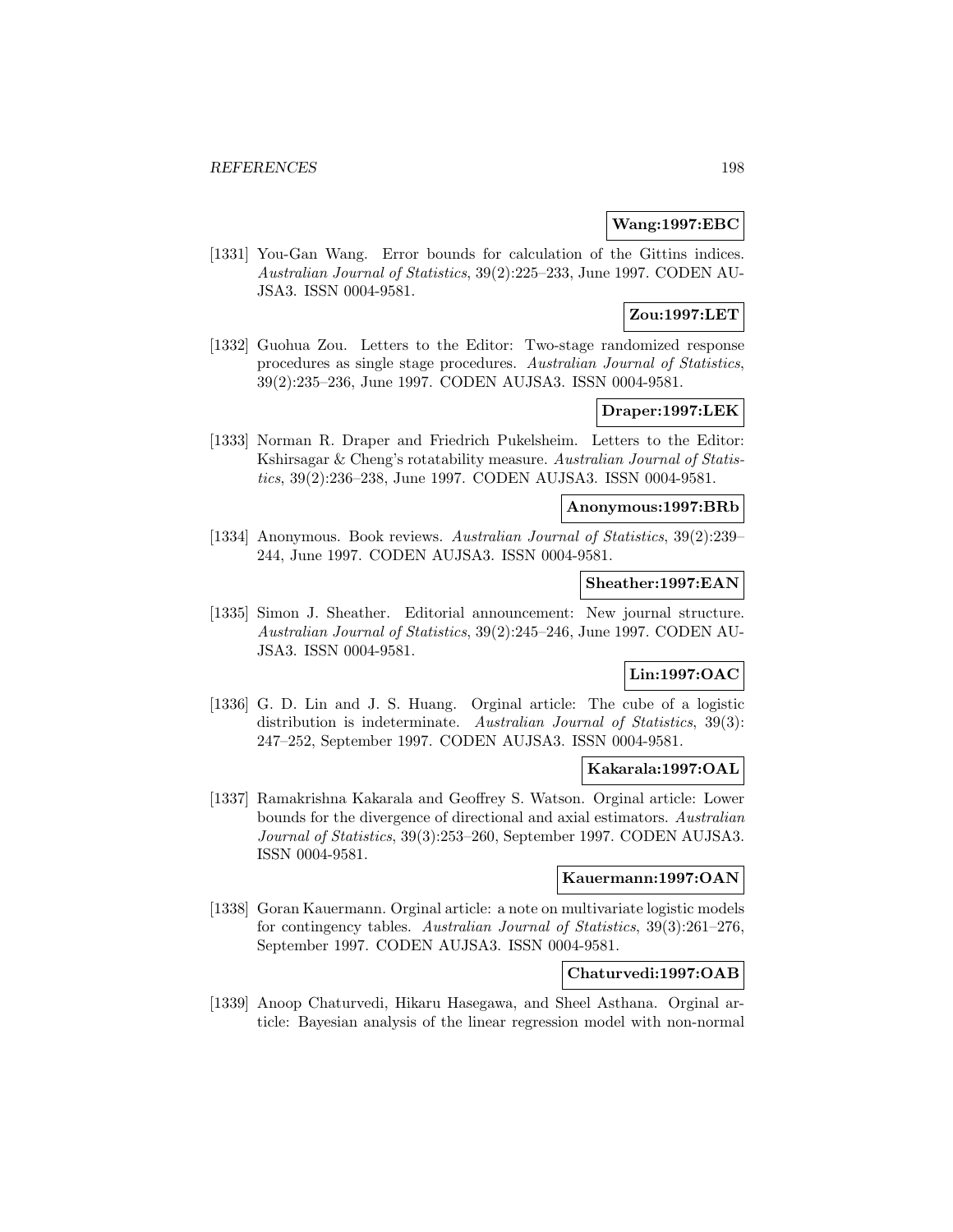disturbances. Australian Journal of Statistics, 39(3):277–293, September 1997. CODEN AUJSA3. ISSN 0004-9581.

### **Ravishanker:1997:OAB**

[1340] Nalini Ravishanker and Bonnie K. Ray. Orginal article: Bayesian analysis of vector ARFIMA processes. Australian Journal of Statistics, 39(3): 295–311, September 1997. CODEN AUJSA3. ISSN 0004-9581. See corrigendum [2289].

### **Hyndman:1997:OAN**

[1341] R. J. Hyndman and M. P. Wand. Orginal article: Nonparametric autocovariance function estimation. Australian Journal of Statistics, 39(3): 313–324, September 1997. CODEN AUJSA3. ISSN 0004-9581.

# **Gimenez:1997:OAC**

[1342] Patricia Gimenez and Heleno Bolfarine. Orginal article: Corrected score functions in classical error-in-variables and incidental parameter models. Australian Journal of Statistics, 39(3):325–344, September 1997. CO-DEN AUJSA3. ISSN 0004-9581.

# **Tang:1997:OAC**

[1343] M. K. Tang and Wing K. Fung. Orginal article: Case-deletion diagnostics for test statistics in multivariate regression. Australian Journal of Statistics, 39(3):345–353, September 1997. CODEN AUJSA3. ISSN 0004-9581.

### **Best:1997:OAG**

[1344] D. J. Best and J. C. W. Rayner. Orginal article: Goodness of fit for the binomial distribution. Australian Journal of Statistics, 39(3):355–364, September 1997. CODEN AUJSA3. ISSN 0004-9581.

### **Robinson:1997:LE**

[1345] Geoff Robinson. Letter to the Editor. Australian Journal of Statistics, 39(3):365–366, September 1997. CODEN AUJSA3. ISSN 0004-9581.

# **Anonymous:1997:BRc**

[1346] Anonymous. Book reviews. Australian Journal of Statistics, 39(3):367– 370, September 1997. CODEN AUJSA3. ISSN 0004-9581.

# **Anonymous:1997:ARSb**

[1347] Anonymous. Acknowledgment of referees' services. Australian Journal of Statistics, 39(3):371, September 1997. CODEN AUJSA3. ISSN 0004- 9581.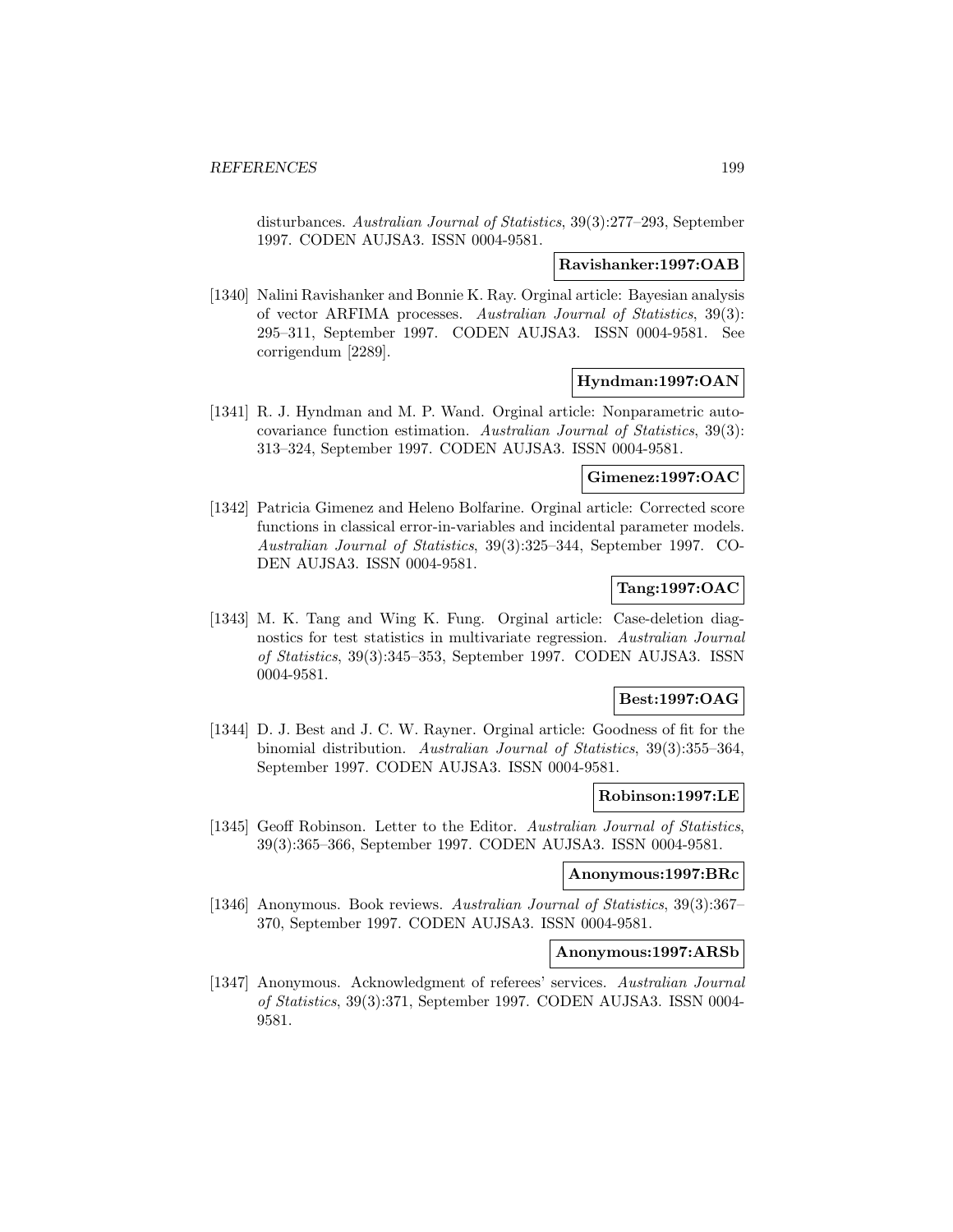#### **Anonymous:1997:FP**

[1348] Anonymous. Forthcoming papers. Australian Journal of Statistics, 39 (3):372, September 1997. CODEN AUJSA3. ISSN 0004-9581.

# **Chan:1998:AMC**

[1349] Jennifer S. K. Chan, Anthony Y. C. Kuk, James Bell, and Charles Mc Gilchrist. The analysis of methadone clinic data using marginal and conditional logistic models with mixture or random effects. Australian  $\mathscr$  New Zealand Journal of Statistics, 40(1):1–10, March 1998. CODEN ???? ISSN 1369-1473 (print), 1467-842X (electronic).

#### **Chetwynd:1998:ERS**

[1350] A. G. Chetwynd and P. J. Diggle. On estimating the reduced second moment measure of a stationary spatial point process. Australian  $\mathcal C$ New Zealand Journal of Statistics, 40(1):11–15, March 1998. CODEN ???? ISSN 1369-1473 (print), 1467-842X (electronic).

## **Sato:1998:LDR**

[1351] Toshiyuki Sato, Yoshihide Kakizawa, and Masanobu Taniguchi. Large deviation results for statistics of short- and long-memory Gaussian processes. Australian  $\mathcal B$  New Zealand Journal of Statistics, 40(1):17-29, March 1998. CODEN ???? ISSN 1369-1473 (print), 1467-842X (electronic).

# **Hay:1998:AVP**

[1352] J. L. Hay and A. N. Pettitt. The added variable plot for a time series of counts. Australian  $\mathcal{B}$  New Zealand Journal of Statistics, 40(1):31-42, March 1998. CODEN ???? ISSN 1369-1473 (print), 1467-842X (electronic).

## **Leung:1998:BRU**

[1353] Denis Heng-Yan Leung and You-Gan Wang. Bias reduction using stochastic approximation. Australian & New Zealand Journal of Statistics, 40(1):43–52, March 1998. CODEN ???? ISSN 1369-1473 (print), 1467-842X (electronic).

#### **Field:1998:RCI**

[1354] Christopher A. Field and A. H. Welsh. Robust confidence intervals for regression parameters. Australian & New Zealand Journal of Statistics, 40(1):53–64, March 1998. CODEN ???? ISSN 1369-1473 (print), 1467- 842X (electronic).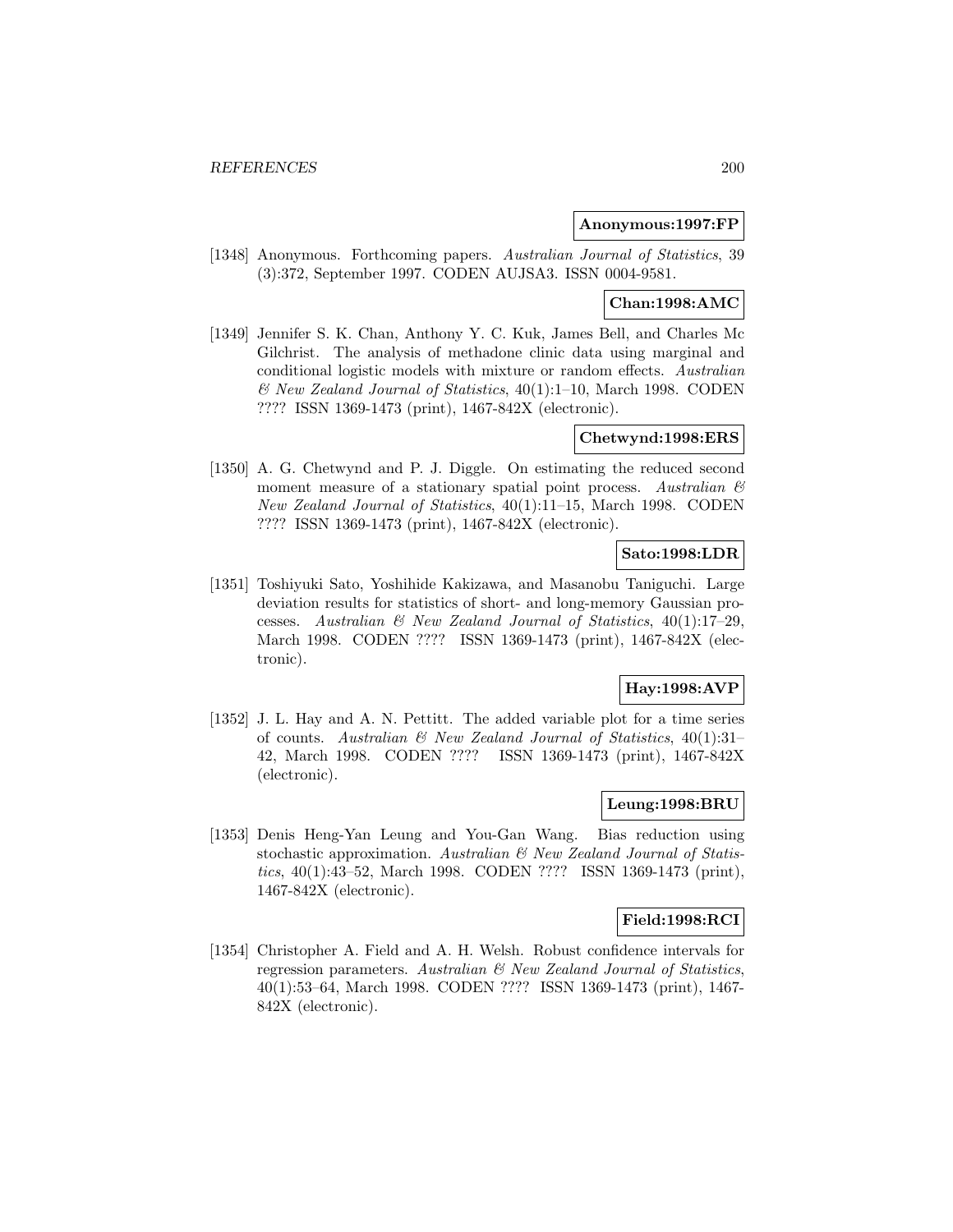#### **Kim:1998:DAR**

[1355] Soon-Kwi Kim and Richard Huggins. Diagnostics for autocorrelated regression models. Australian  $\mathcal B$  New Zealand Journal of Statistics, 40(1): 65–71, March 1998. CODEN ???? ISSN 1369-1473 (print), 1467-842X (electronic).

# **Gao:1998:SBD**

[1356] Hongsheng Gao and Peter Smith. Some bounds on the distribution of certain quadratic forms in normal random variables. Australian  $\mathcal{C}$  New Zealand Journal of Statistics, 40(1):73–81, March 1998. CODEN ???? ISSN 1369-1473 (print), 1467-842X (electronic).

#### **Barakat:1998:WLS**

[1357] H. M. Barakat. Weak limit of the sample extremal quotient. Australian & New Zealand Journal of Statistics, 40(1):83–93, March 1998. CODEN ???? ISSN 1369-1473 (print), 1467-842X (electronic).

# **Gharib:1998:SER**

[1358] M. Gharib. Some estimates for the rate of convergence in the multidimensional central limit theorem for homogeneous Markov chains. Australian & New Zealand Journal of Statistics, 40(1):95–102, March 1998. CODEN ???? ISSN 1369-1473 (print), 1467-842X (electronic).

# **Nomakuchi:1998:GCM**

[1359] Kentaro Nomakuchi. A generalization of the Childs–Moran result for orthoscheme probabilities. Australian & New Zealand Journal of Statistics, 40(1):103–109, March 1998. CODEN ???? ISSN 1369-1473 (print), 1467-842X (electronic).

#### **Anonymous:1998:FPa**

[1360] Anonymous. Forthcoming papers. Australian & New Zealand Journal of Statistics, 40(1):110, March 1998. CODEN ???? ISSN 1369-1473 (print), 1467-842X (electronic).

## **John:1998:LD**

[1361] J. A. John and E. R. Williams. t-latinized designs. Australian  $\mathcal{B}$  New Zealand Journal of Statistics, 40(1):111–118, March 1998. CODEN ???? ISSN 1369-1473 (print), 1467-842X (electronic).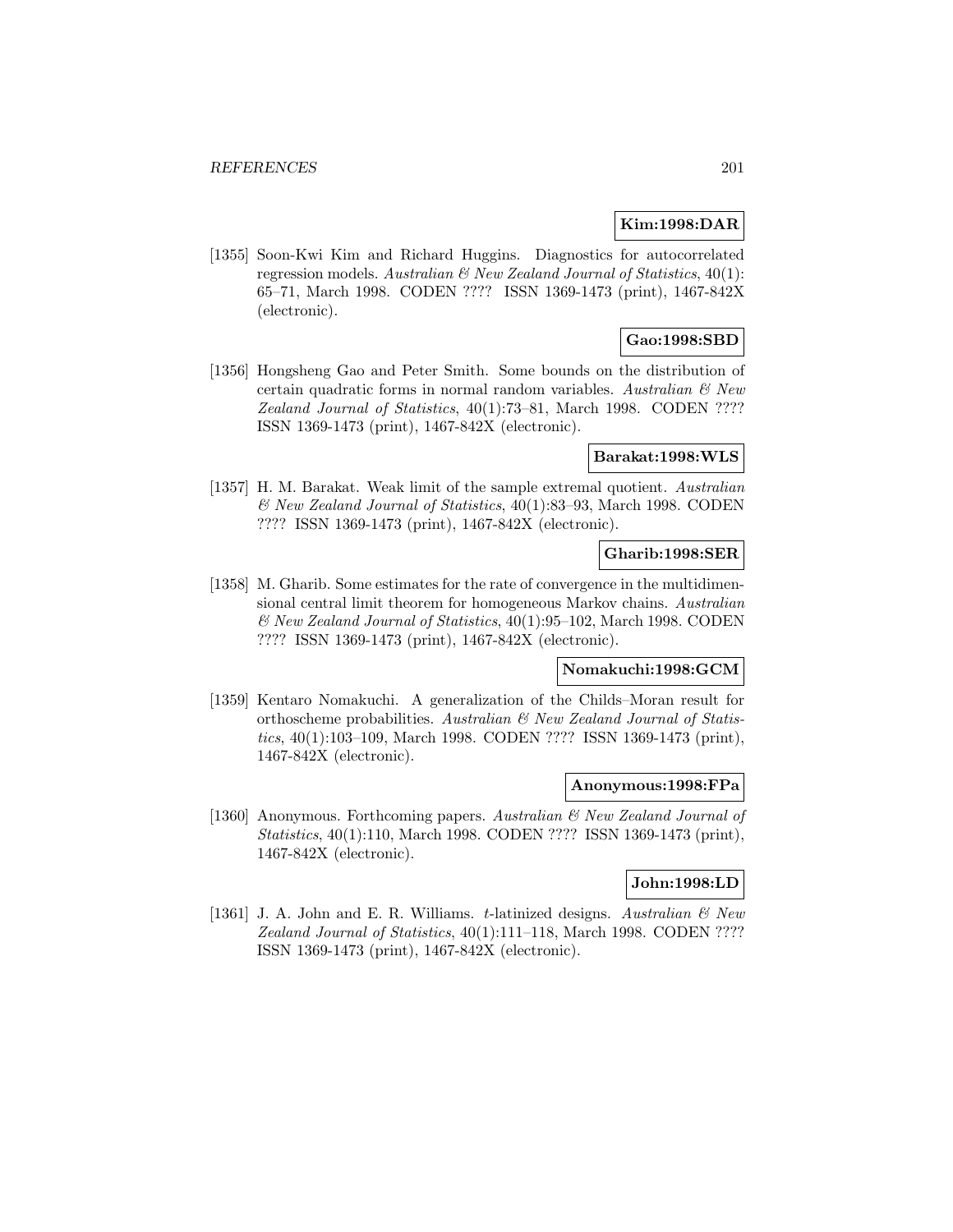### **Anonymous:1998:BRa**

[1362] Anonymous. Book reviews. Australian & New Zealand Journal of Statistics, 40(1):119–128, March 1998. CODEN ???? ISSN 1369-1473 (print), 1467-842X (electronic).

# **Huggins:1998:CMF**

[1363] R. M. Huggins, D. Z. Loesch, and N. H. Hoang. A comparison of methods of fitting models to twin data. Australian & New Zealand Journal of Statistics, 40(2):129–140, June 1998. CODEN ???? ISSN 1369-1473 (print), 1467-842X (electronic).

### **Chatterjee:1998:HCE**

[1364] Srikanta Chatterjee and Claudio Michelini. Household consumption equivalence scales: Some estimates from New Zealand household expenditure and income survey data. Australian & New Zealand Journal of Statistics, 40(2):141–150, June 1998. CODEN ???? ISSN 1369-1473 (print), 1467-842X (electronic).

# **Bui:1998:RIB**

[1365] Quang M. Bui and Richard M. Huggins. Robust inference for the bivariate bifurcating autoregressive model. Australian & New Zealand Journal of Statistics, 40(2):151–163, June 1998. CODEN ???? ISSN 1369-1473 (print), 1467-842X (electronic).

### **Hu:1998:EAP**

[1366] Xiaomi Hu. An exact algorithm for projection onto a polyhedral cone. Australian & New Zealand Journal of Statistics, 40(2):165–170, June 1998. CODEN ???? ISSN 1369-1473 (print), 1467-842X (electronic).

#### **Hasegawa:1998:RCI**

[1367] Hikaru Hasegawa. Risk comparison of inequality constrained estimators in the heteroscedastic linear model. Australian  $\mathcal B$  New Zealand Journal of Statistics, 40(2):171–180, June 1998. CODEN ???? ISSN 1369-1473 (print), 1467-842X (electronic).

## **Ohtani:1998:SPI**

[1368] Kazuhiro Ohtani and Alan T. K. Wan. On the sampling performance of an improved Stein inequality restricted estimator. Australian & New Zealand Journal of Statistics, 40(2):181–187, June 1998. CODEN ???? ISSN 1369-1473 (print), 1467-842X (electronic).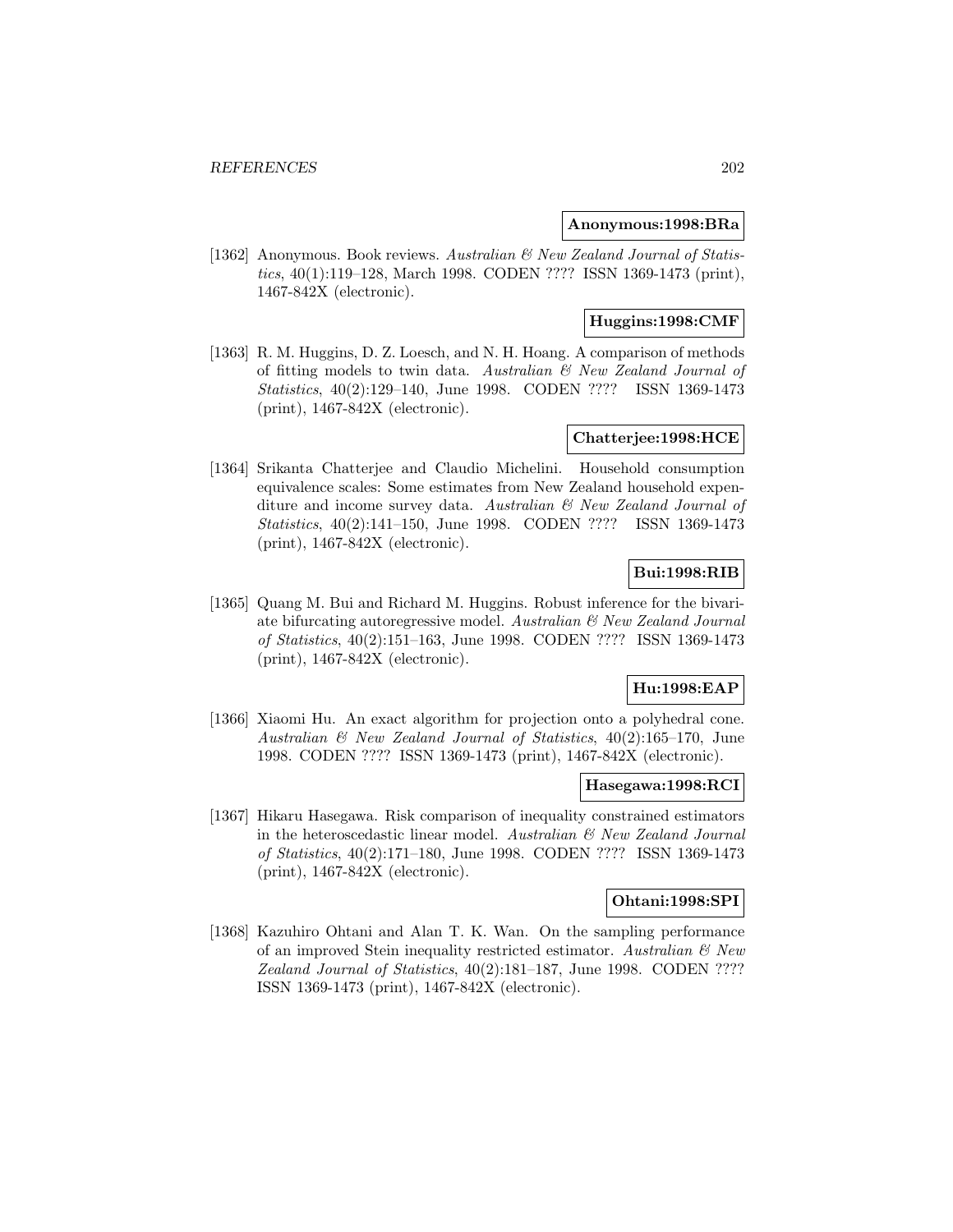#### **Kabaila:1998:CSW**

[1369] Paul Kabaila. The choice of statistic on which to base tight upper confidence limits. Australian  $\mathcal{B}$  New Zealand Journal of Statistics, 40(2): 189–196, June 1998. CODEN ???? ISSN 1369-1473 (print), 1467-842X (electronic).

# **Konijn:1998:CIM**

[1370] H. S. Konijn. Certain inverse multivariate hypergeometric and multinomial distributions. Australian  $\mathcal B$  New Zealand Journal of Statistics, 40 (2):197–204, June 1998. CODEN ???? ISSN 1369-1473 (print), 1467- 842X (electronic).

# **Cuculescu:1998:MSU**

[1371] Ioan Cuculescu and Radu Theodorescu. Multiplicative strong unimodality. Australian & New Zealand Journal of Statistics, 40(2):205–214, June 1998. CODEN ???? ISSN 1369-1473 (print), 1467-842X (electronic).

### **Yeo:1998:ICS**

[1372] Geoffrey F. Yeo. Interview costs in the secretary problem. Australian  $\mathcal{B}$ New Zealand Journal of Statistics, 40(2):215–219, June 1998. CODEN ???? ISSN 1369-1473 (print), 1467-842X (electronic).

#### **Pham-Gia:1998:DST**

[1373] T. Pham-Gia. Distribution of the stopping time in Bayesian sequential sampling. Australian  $\mathcal C$  New Zealand Journal of Statistics, 40(2):221-227, June 1998. CODEN ???? ISSN 1369-1473 (print), 1467-842X (electronic).

#### **Datta:1998:NAP**

[1374] Somnath Datta, William P. McCormick, and George Mathew. Nonlinear autoregression with positive innovations. Australian  $\mathcal{C}'$  New Zealand Journal of Statistics, 40(2):229–239, June 1998. CODEN ???? ISSN 1369-1473 (print), 1467-842X (electronic).

## **Bose:1998:DRM**

[1375] Mausumi Bose. Designs with repeated measurements on any number of units over varying periods. Australian & New Zealand Journal of Statistics, 40(2):241–248, June 1998. CODEN ???? ISSN 1369-1473 (print), 1467-842X (electronic).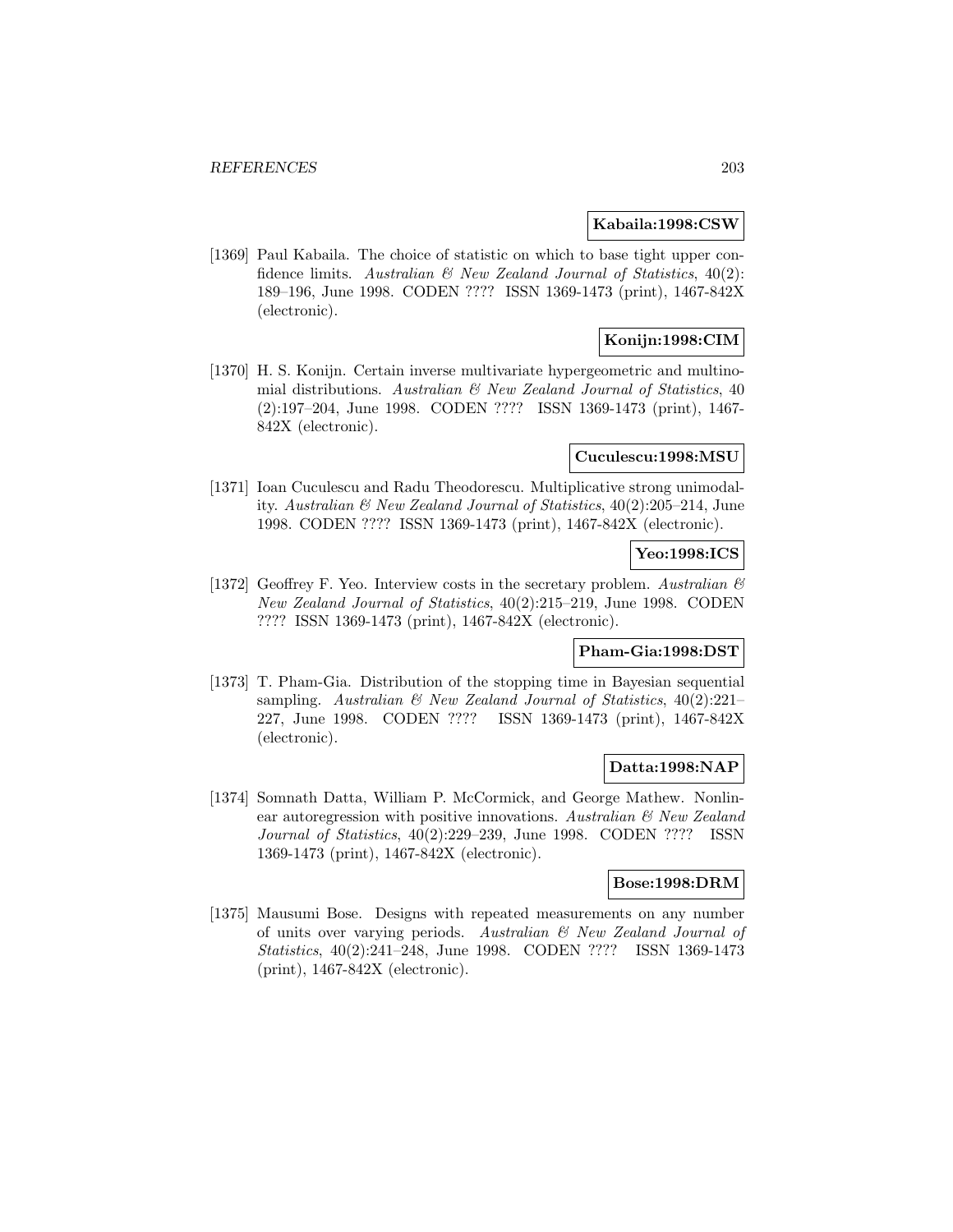#### **Anonymous:1998:BRb**

[1376] Anonymous. Book reviews. Australian & New Zealand Journal of Statistics, 40(2):249–255, June 1998. CODEN ???? ISSN 1369-1473 (print), 1467-842X (electronic).

#### **Anonymous:1998:FPb**

[1377] Anonymous. Forthcoming papers. Australian & New Zealand Journal of Statistics, 40(2):256, June 1998. CODEN ???? ISSN 1369-1473 (print), 1467-842X (electronic).

# **Fisher:1998:TOT**

[1378] Nicholas I. Fisher and Peter Hall. Tributes and obituary: Tribute: Geoffrey Stuart Watson (3 December 1921–3 January 1998). Australian & New Zealand Journal of Statistics, 40(3):257–268, September 1998. CO-DEN ???? ISSN 1369-1473 (print), 1467-842X (electronic).

# **Wells:1998:AOT**

[1379] J. Wells. Applications: Oversampling through households or other clusters: Comparisons of methods for weighting the oversampled elements. Australian  $\mathcal{B}$  New Zealand Journal of Statistics, 40(3):269–278, September 1998. CODEN ???? ISSN 1369-1473 (print), 1467-842X (electronic).

#### **Strachan:1998:TML**

[1380] Rodney Strachan, Maxwell King, and Sarjinder Singh. Theory and methods: Likelihood-based estimation of the regression model with scrambled responses. Australian & New Zealand Journal of Statistics, 40(3):279– 290, September 1998. CODEN ???? ISSN 1369-1473 (print), 1467-842X (electronic).

#### **Singh:1998:TME**

[1381] Sarjinder Singh, Stephen Horn, and Sadeq Chowdhury. Theory and methods: Estimation of stigmatized characteristics of a hidden gang in a finite population. Australian & New Zealand Journal of Statistics, 40 (3):291–298, September 1998. CODEN ???? ISSN 1369-1473 (print), 1467-842X (electronic).

#### **Wang:1998:TMG**

[1382] You-Gan Wang. Theory and methods: Growth curves with explanatory variables and estimation of the effect of tagging. Australian  $\mathcal{C}$  New Zealand Journal of Statistics, 40(3):299–304, September 1998. CODEN ???? ISSN 1369-1473 (print), 1467-842X (electronic).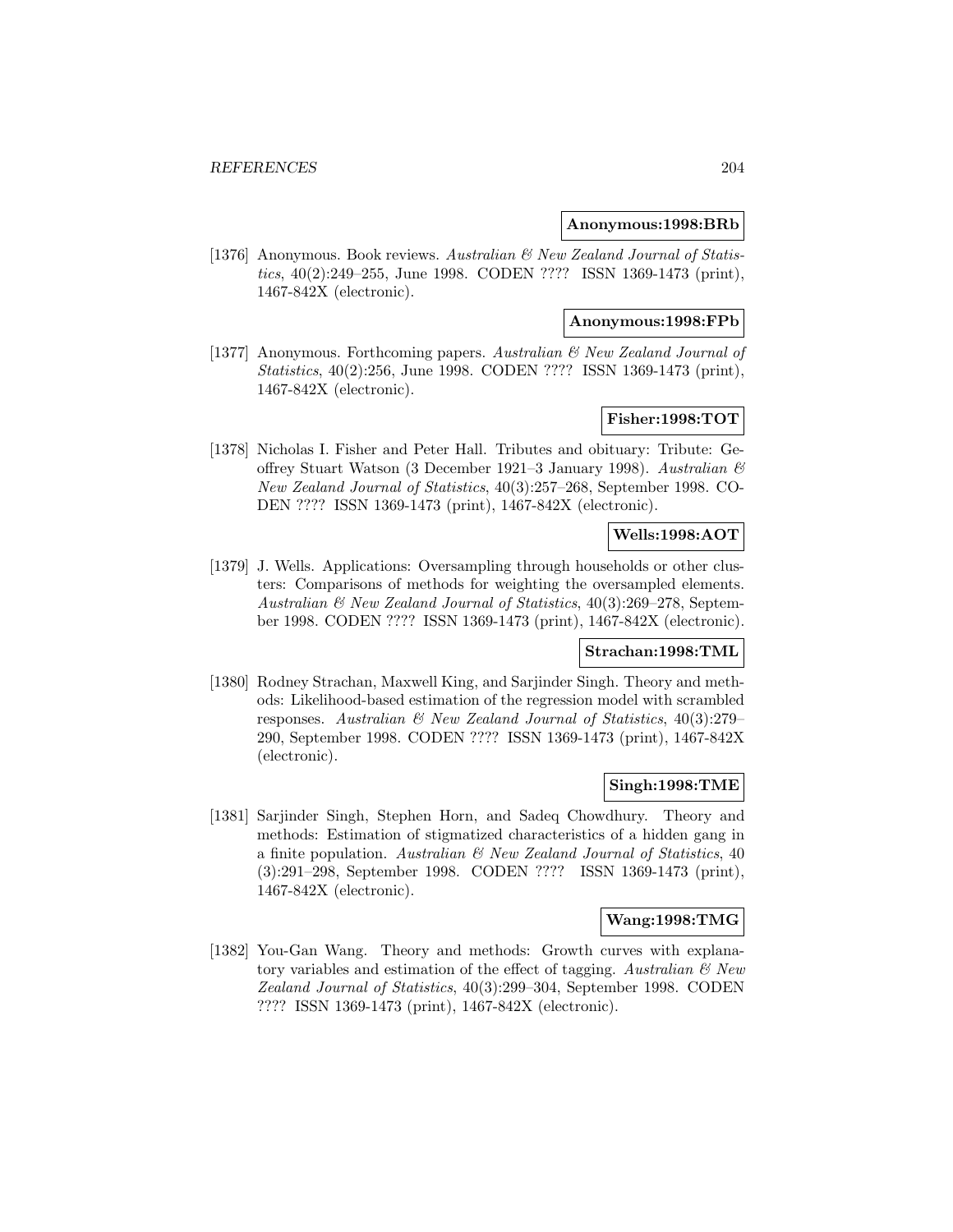#### **FitzGerald:1998:TME**

[1383] Patrick E. B. FitzGerald and Matthew W. Knuiman. Theory and methods: Estimation in regressive logistic regression analyses of familial data with missing outcomes. Australian  $\mathcal{B}$  New Zealand Journal of Statistics, 40(3):305–316, September 1998. CODEN ???? ISSN 1369-1473 (print), 1467-842X (electronic).

### **Kozek:1998:TMM**

[1384] Andrzej S. Kozek. Theory and methods: on minimum distance estimation using Kolmogorov–Lévy type metrics. Australian  $\mathcal B$  New Zealand Journal of Statistics, 40(3):317-334, September 1998. CODEN ???? ISSN 1369-1473 (print), 1467-842X (electronic).

#### **Givaruangsawat:1998:TMH**

[1385] Sumalee Givaruangsawat, Govinda J. Weerakkody, and Patrick D. Gerard. Theory and methods: Hypothesis testing in two-stage cluster sampling. Australian & New Zealand Journal of Statistics, 40(3):335–344, September 1998. CODEN ???? ISSN 1369-1473 (print), 1467-842X (electronic).

#### **Zhao:1998:TMI**

[1386] Yuejen Zhao and Andy H. Lee. Theory and methods: Influence diagnostics for simultaneous equations models. Australian  $\mathcal{B}$  New Zealand Journal of Statistics, 40(3):345–358, September 1998. CODEN ???? ISSN 1369-1473 (print), 1467-842X (electronic).

# **Chan:1998:TMO**

[1387] L. Y. Chan, J. H. Meng, Y. C. Jiang, and Y. N. Guan. Theory and methods: D-optimal axial designs for quadratic and cubic additive mixture models. Australian & New Zealand Journal of Statistics, 40(3):359–372, September 1998. CODEN ???? ISSN 1369-1473 (print), 1467-842X (electronic).

#### **Ahmed:1998:TMN**

[1388] M. S. Ahmed. Theory and methods: a note on regression-type estimators using multiple auxiliary information. Australian  $\mathcal{C}$  New Zealand Journal of Statistics, 40(3):373–376, September 1998. CODEN ???? ISSN 1369- 1473 (print), 1467-842X (electronic). See rejoinder [1472].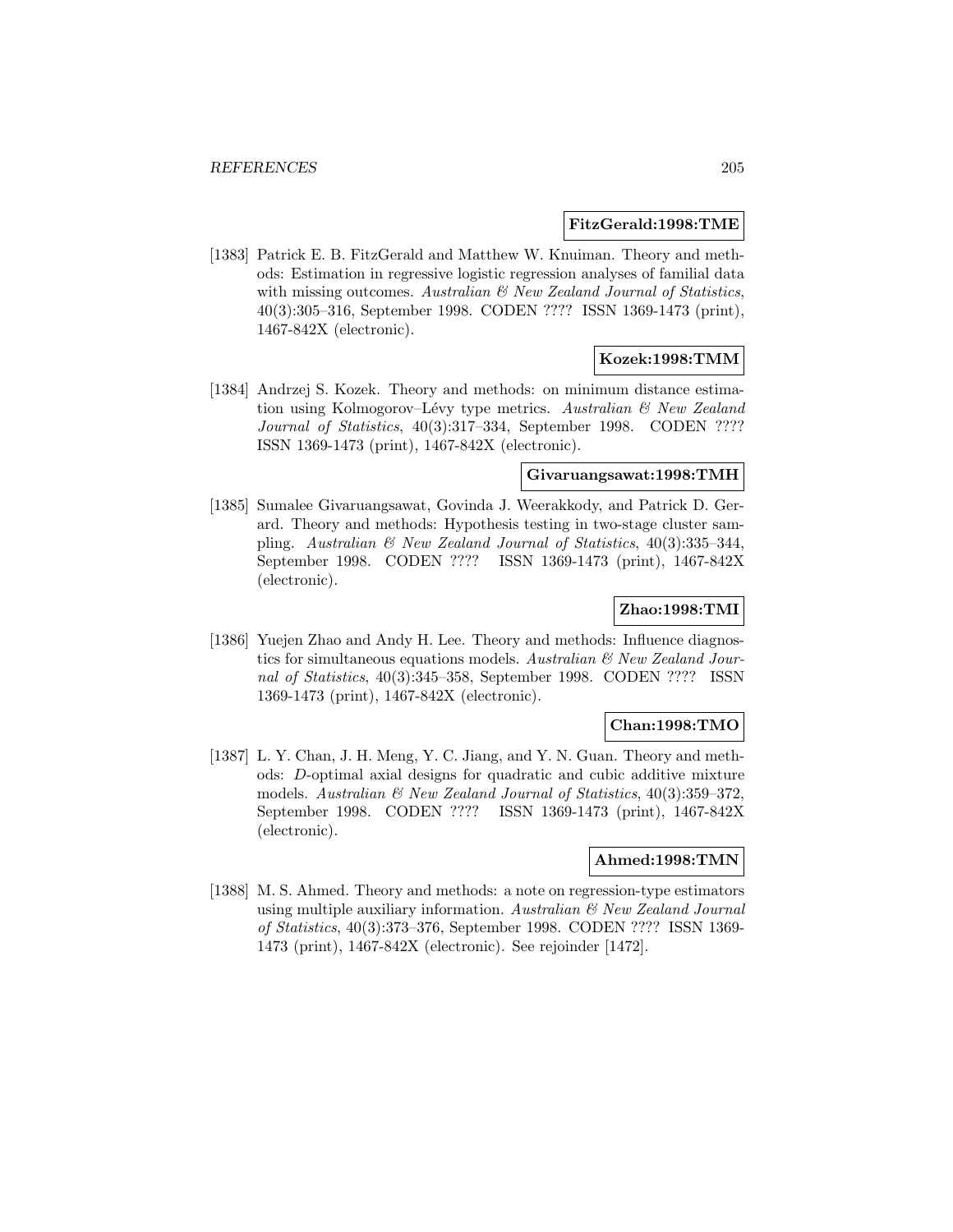#### **Anonymous:1998:BRc**

[1389] Anonymous. Book reviews. Australian & New Zealand Journal of Statistics, 40(3):377–383, September 1998. CODEN ???? ISSN 1369-1473 (print), 1467-842X (electronic).

#### **Anonymous:1998:FPc**

[1390] Anonymous. Forthcoming papers. Australian & New Zealand Journal of Statistics, 40(3):384, September 1998. CODEN ???? ISSN 1369-1473 (print), 1467-842X (electronic).

## **Anonymous:1998:ANP**

[1391] Anonymous. Announcement notice: Pitman Medal awarded to E. Seneta. Australian & New Zealand Journal of Statistics, 40(4):385–387, December 1998. CODEN ???? ISSN 1369-1473 (print), 1467-842X (electronic).

### **Catchpole:1998:ACP**

[1392] E. A. Catchpole and B. R. Anderson. Applications: Comparing the performances of NSW and Victorian students in a first-year mathematics course (with discussion). Australian & New Zealand Journal of Statistics, 40(4):389–406, December 1998. CODEN ???? ISSN 1369-1473 (print), 1467-842X (electronic).

# **Feltz:1998:TMG**

[1393] Carol J. Feltz. Theory & methods: Generalizations of the δ-corrected Kolmogorov–Smirnov goodness-of-fit test. Australian & New Zealand Journal of Statistics, 40(4):407–413, December 1998. CODEN ???? ISSN 1369-1473 (print), 1467-842X (electronic).

#### **Ozturk:1998:TMR**

[1394] Omer Oztürk. Theory  $&$  methods: a robust and almost fully efficient  $M$ -estimator. Australian  $\mathcal B$  New Zealand Journal of Statistics, 40(4):415– 424, December 1998. CODEN ???? ISSN 1369-1473 (print), 1467-842X (electronic).

#### **Raghavarao:1998:TME**

[1395] Damaraju Raghavarao and James B. Wiley. Theory & methods: Estimating main effects with Pareto optimal subsets. Australian  $\mathcal{C}$  New Zealand Journal of Statistics, 40(4):425–432, December 1998. CODEN ???? ISSN 1369-1473 (print), 1467-842X (electronic).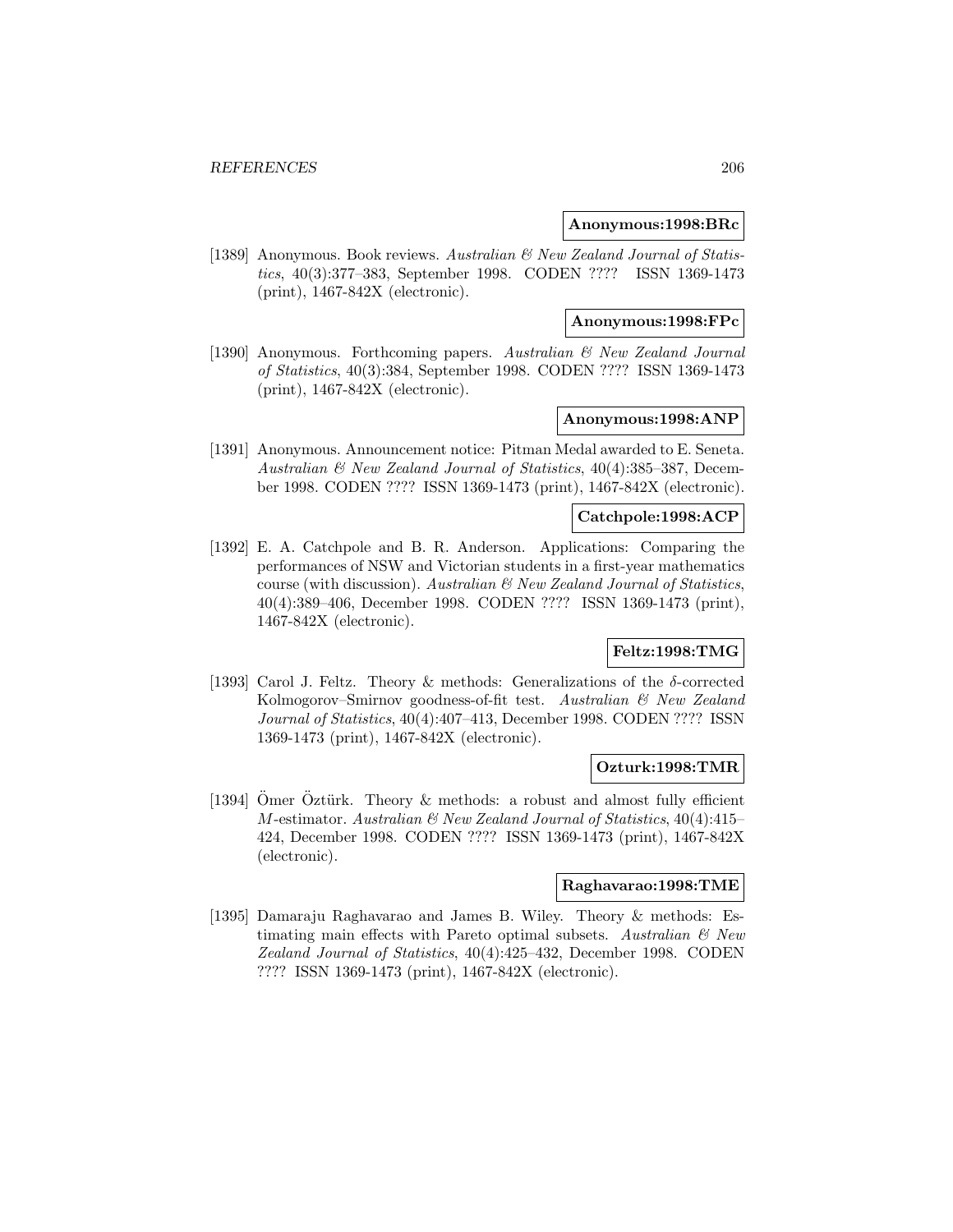#### **Pigeot:1998:TMJ**

[1396] I. Pigeot and H. Strugholtz. Theory & methods: Jackknifing the Mantel– Haenszel estimator in sparse contingency tables. Australian  $\mathcal{B}$  New Zealand Journal of Statistics, 40(4):433–441, December 1998. CODEN ???? ISSN 1369-1473 (print), 1467-842X (electronic).

## **Futschik:1998:TMD**

[1397] Andreas Futschik and Georg Ch. Pflug. Theory & methods: Distance testing for selecting the best population. Australian  $\mathcal{B}$  New Zealand Journal of Statistics, 40(4):443–464, December 1998. CODEN ???? ISSN 1369-1473 (print), 1467-842X (electronic).

### **Beh:1998:TMP**

[1398] Eric J. Beh and Pamela J. Davy. Theory & methods: Partitioning Pearson's chi-squared statistic for a completely ordered three-way contingency table. Australian  $\mathcal{B}$  New Zealand Journal of Statistics, 40(4):465-477, December 1998. CODEN ???? ISSN 1369-1473 (print), 1467-842X (electronic).

# **Ma:1998:TMS**

[1399] Chunsheng Ma and John Robinson. Theory & methods: Saddlepoint approximation for sample and bootstrap quantiles. Australian  $\mathcal{B}$  New Zealand Journal of Statistics, 40(4):479–486, December 1998. CODEN ???? ISSN 1369-1473 (print), 1467-842X (electronic).

## **Draper:1998:TMR**

[1400] N. R. Draper and J. A. John. Theory & methods: Response surface designs where levels of some factors are difficult to change. Australian & New Zealand Journal of Statistics, 40(4):487–495, December 1998. CODEN ???? ISSN 1369-1473 (print), 1467-842X (electronic).

## **Anonymous:1998:BRd**

[1401] Anonymous. Book reviews. Australian & New Zealand Journal of Statistics, 40(4):497–505, December 1998. CODEN ???? ISSN 1369-1473 (print), 1467-842X (electronic).

#### **Anonymous:1998:FPd**

[1402] Anonymous. Forthcoming papers. Australian & New Zealand Journal of Statistics, 40(4):506, December 1998. CODEN ???? ISSN 1369-1473 (print), 1467-842X (electronic).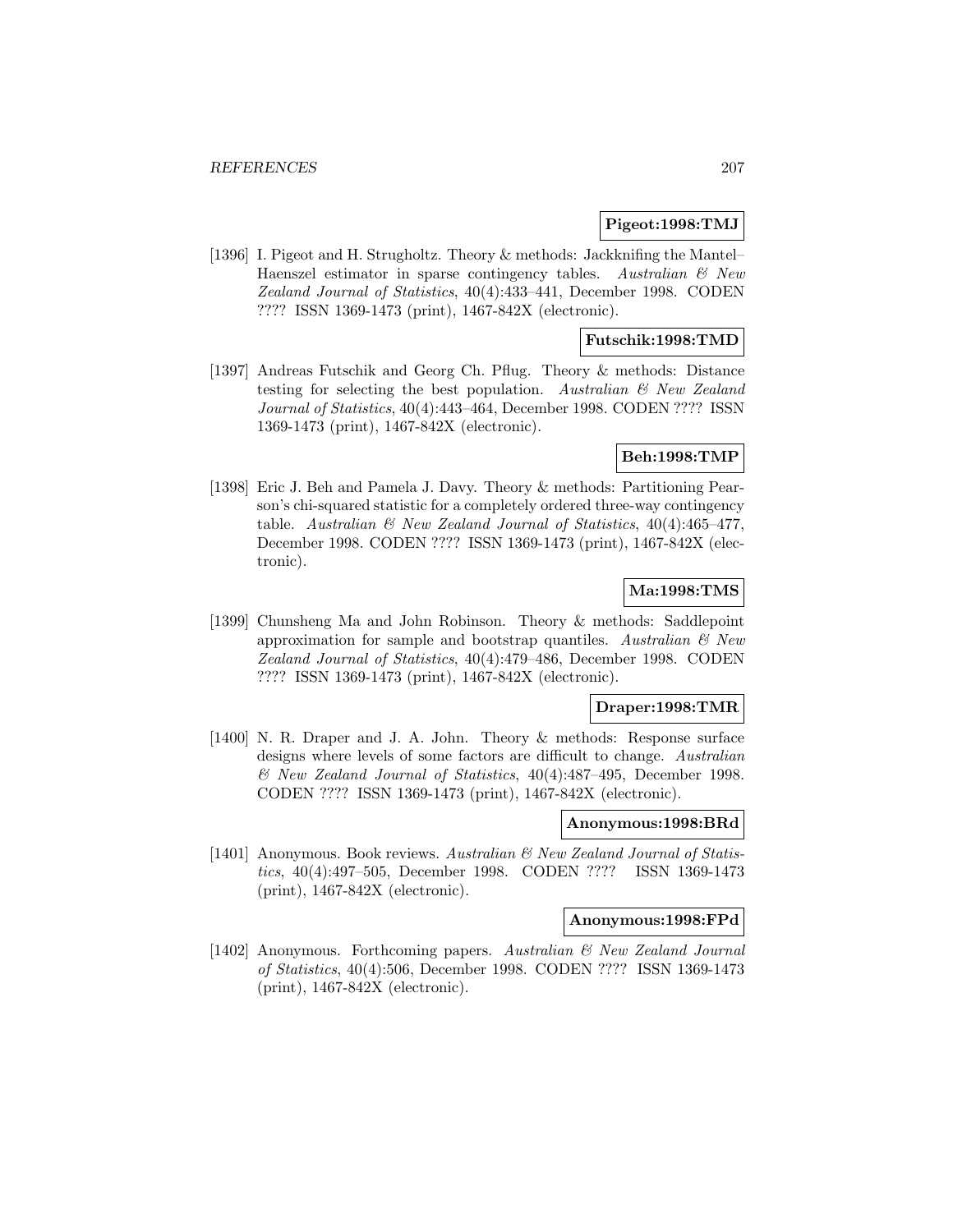#### **Anonymous:1998:IIA**

[1403] Anonymous. Index: Index to articles and book reviews in volume 40. Australian & New Zealand Journal of Statistics, 40(4):507–512, December 1998. CODEN ???? ISSN 1369-1473 (print), 1467-842X (electronic).

#### **Sheather:1999:ERD**

[1404] Simon Sheather. Editorial: Retirement of Daryl Daley as Technical Editor. Australian & New Zealand Journal of Statistics, 41(1):1, March 1999. CODEN ???? ISSN 1369-1473 (print), 1467-842X (electronic).

# **Meyer:1999:AOE**

[1405] Denny Meyer and Tim Napier-Munn. Applications: Optimal experiments for time-dependent mineral processes. Australian & New Zealand Journal of Statistics, 41(1):3–17, March 1999. CODEN ???? ISSN 1369- 1473 (print), 1467-842X (electronic).

# **McBride:1999:AET**

[1406] Graham B. McBride. Applications: Equivalence tests can enhance environmental science and management. Australian & New Zealand Journal of Statistics, 41(1):19–29, March 1999. CODEN ???? ISSN 1369-1473 (print), 1467-842X (electronic).

#### **Anonymous:1999:ARS**

[1407] Anonymous. Acknowledgment of referees' services. Australian & New Zealand Journal of Statistics, 41(1):30, March 1999. CODEN ???? ISSN 1369-1473 (print), 1467-842X (electronic).

#### **Vignaux:1999:TMS**

[1408] V. A. Vignaux and J. L. Scott. Theory & methods: Simplifying regression models using dimensional analysis. Australian & New Zealand Journal of Statistics, 41(1):31–41, March 1999. CODEN ???? ISSN 1369-1473 (print), 1467-842X (electronic).

#### **Anonymous:1999:FPa**

[1409] Anonymous. Forthcoming papers. Australian & New Zealand Journal of Statistics, 41(1):42, March 1999. CODEN ???? ISSN 1369-1473 (print), 1467-842X (electronic).

#### **Balemi:1999:TMS**

[1410] Andrew Balemi and Alan Lee. Theory & methods: Some properties of the Liang–Zeger method applied to clustered binary regression. Australian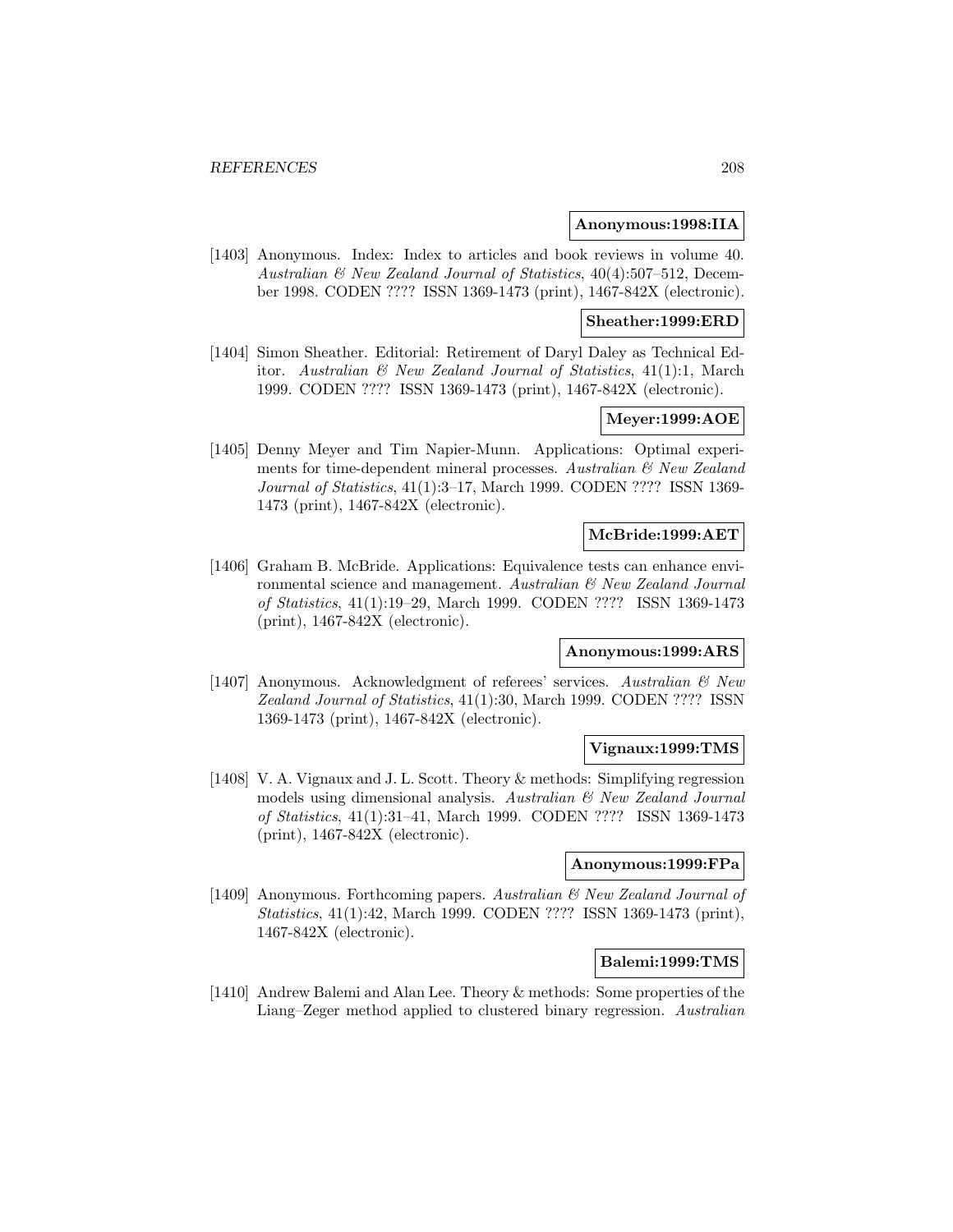& New Zealand Journal of Statistics, 41(1):43–58, March 1999. CODEN ???? ISSN 1369-1473 (print), 1467-842X (electronic).

## **Guo:1999:TMN**

[1411] Jiin-Huarng Guo. Theory & methods: a nonparametric test for the parallelism of two first-order autoregressive processes. Australian  $\mathcal{B}$  New Zealand Journal of Statistics, 41(1):59–65, March 1999. CODEN ???? ISSN 1369-1473 (print), 1467-842X (electronic).

## **Buning:1999:TMA**

[1412] Herbert Büning and Wolfgang Kössler. Theory  $\&$  methods: The asymptotic power of Jonckheere-type tests for ordered alternatives. Australian & New Zealand Journal of Statistics, 41(1):67–77, March 1999. CODEN ???? ISSN 1369-1473 (print), 1467-842X (electronic).

# **Stefanov:1999:TME**

[1413] V. T. Stefanov and A. G. Pakes. Theory & methods: Explicit distributional results in pattern formation II. Australian & New Zealand Journal of Statistics, 41(1):79–90, March 1999. CODEN ???? ISSN 1369-1473 (print), 1467-842X (electronic). See corrigenda [1428].

# **Dollinger:1999:TMGa**

[1414] M. B. Dollinger, E. Kulinskaya, and R. G. Staudte. Theory & methods: Guarded weights of evidence and acceptability profiles based on signs: I. Permutation arguments (with discussion). Australian & New Zealand Journal of Statistics, 41(1):91–110, March 1999. CODEN ???? ISSN 1369-1473 (print), 1467-842X (electronic). See also Part II [1447].

### **John:1999:TMR**

[1415] J. A. John, K. G. Russell, E. R. Williams, and D. Whitaker. Theory & methods: Resolvable designs with unequal block sizes. Australian  $\mathcal C$ New Zealand Journal of Statistics, 41(1):111–116, March 1999. CODEN ???? ISSN 1369-1473 (print), 1467-842X (electronic).

#### **Anonymous:1999:BRa**

[1416] Anonymous. Book reviews. Australian & New Zealand Journal of Statistics, 41(1):117–126, March 1999. CODEN ???? ISSN 1369-1473 (print), 1467-842X (electronic).

### **Nicholls:1999:OLP**

[1417] Des Nicholls. Oration lecture: Presidential address: Statistics into the 21st century (with discussion). Australian & New Zealand Journal of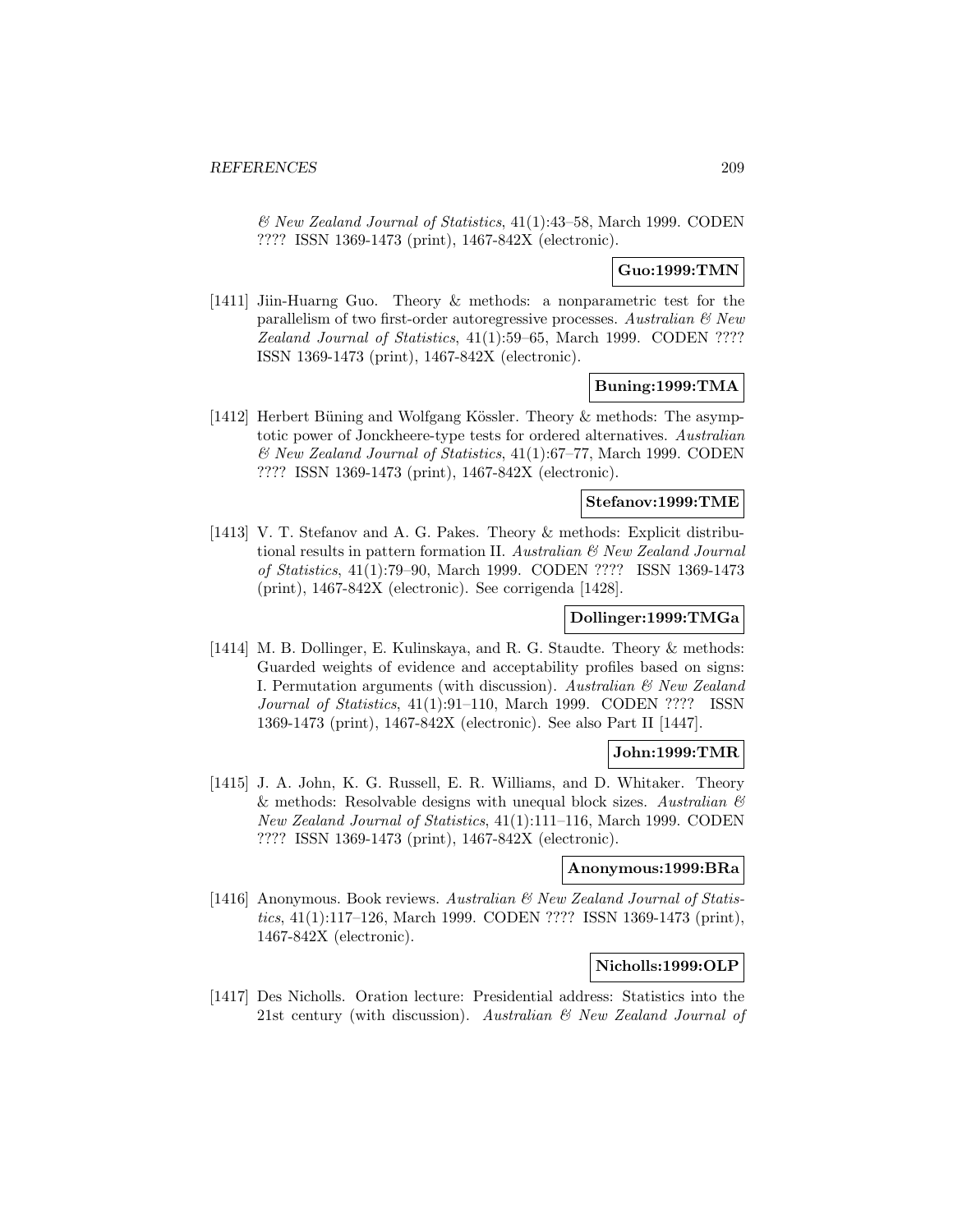Statistics, 41(2):127–139, June 1999. CODEN ???? ISSN 1369-1473 (print), 1467-842X (electronic).

## **Lee:1999:AMR**

[1418] Alan Lee. Applications: Modelling rugby league data via bivariate negative binomial regression. Australian & New Zealand Journal of Statistics, 41(2):141–152, June 1999. CODEN ???? ISSN 1369-1473 (print), 1467- 842X (electronic).

# **Hunt:1999:TMM**

[1419] Lynette Hunt and Murray Jorgensen. Theory & methods: Mixture model clustering using the multimix program. Australian  $\mathcal{C}$  New Zealand Journal of Statistics, 41(2):154–171, June 1999. CODEN ???? ISSN 1369- 1473 (print), 1467-842X (electronic).

# **Gupta:1999:TMG**

[1420] Rameshwar D. Gupta and Debasis Kundu. Theory & methods: Generalized exponential distributions. Australian & New Zealand Journal of Statistics, 41(2):173–188, June 1999. CODEN ???? ISSN 1369-1473 (print), 1467-842X (electronic).

## **Cordeiro:1999:TMS**

[1421] Gauss M. Cordeiro and Klaus L. P. Vasconcellos. Theory & methods: Second-order biases of the maximum likelihood estimates in von Mises regression models. Australian  $\mathcal B$  New Zealand Journal of Statistics, 41(2): 189–198, June 1999. CODEN ???? ISSN 1369-1473 (print), 1467-842X (electronic).

# **Singh:1999:TMC**

[1422] Sarjinder Singh, Stephen Horn, Sadeq Chowdhury, and Frank Yu. Theory & methods: Calibration of the estimators of variance. Australian  $\mathcal{O}$  New Zealand Journal of Statistics, 41(2):199–212, June 1999. CODEN ???? ISSN 1369-1473 (print), 1467-842X (electronic).

### **Adamidis:1999:TME**

[1423] Konstantinos Adamidis. Theory & methods: an EM algorithm for estimating negative binomial parameters. Australian  $\mathcal{B}$  New Zealand Journal of Statistics, 41(2):213–221, June 1999. CODEN ???? ISSN 1369-1473 (print), 1467-842X (electronic).

# **Hasofer:1999:TME**

[1424] A. M. Hasofer and S. Li. Theory & methods: Estimation for Type II domain of attraction based on the W statistic. Australian  $\mathcal{B}$  New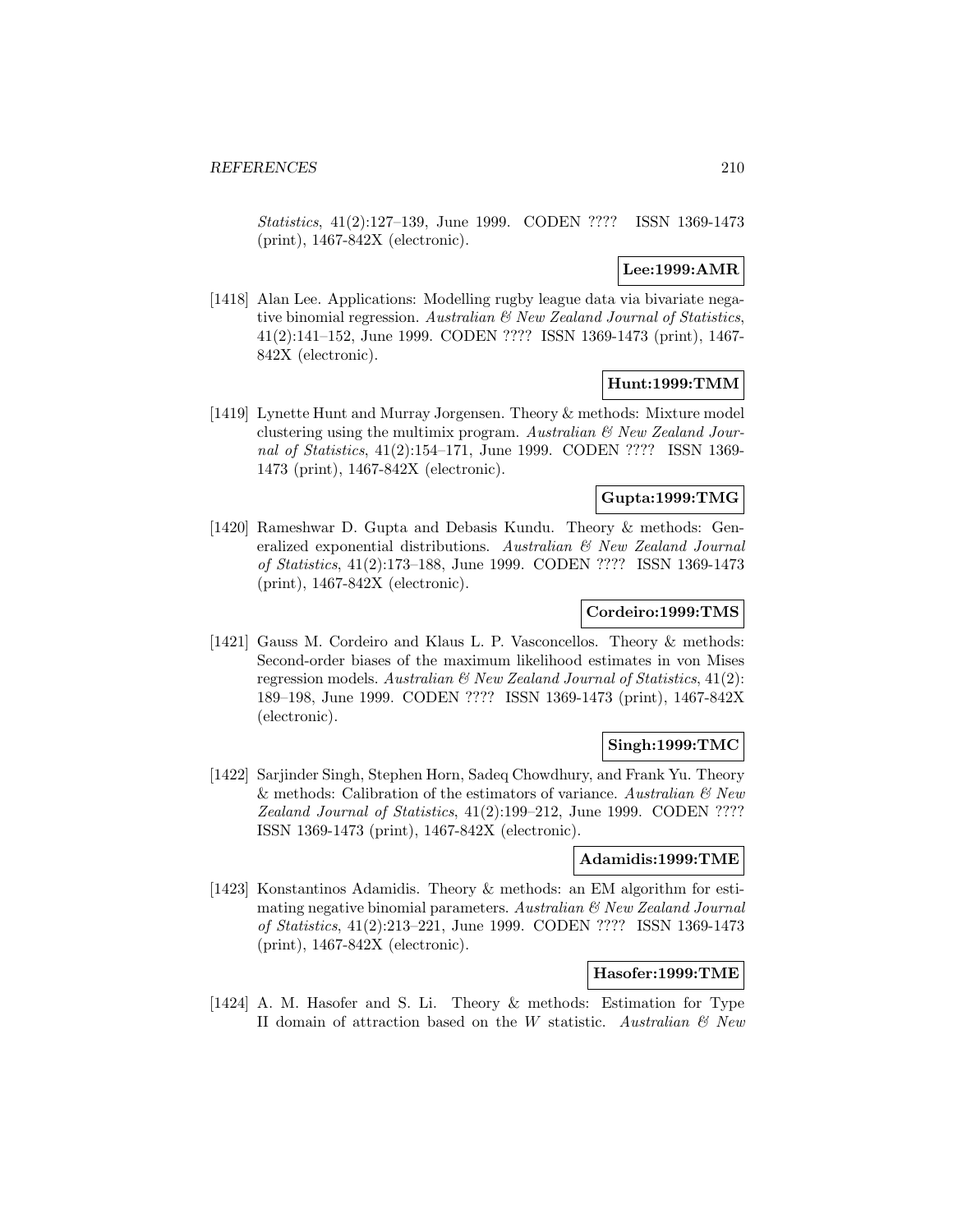Zealand Journal of Statistics, 41(2):223–232, June 1999. CODEN ???? ISSN 1369-1473 (print), 1467-842X (electronic).

# **Beh:1999:TMP**

[1425] Eric J. Beh and Pamela J. Davy. Theory & methods: Partitioning Pearson's chi-squared statistic for a partially ordered three-way contingency table. Australian  $\mathcal{B}$  New Zealand Journal of Statistics, 41(2):233-246, June 1999. CODEN ???? ISSN 1369-1473 (print), 1467-842X (electronic).

#### **Anonymous:1999:BRb**

[1426] Anonymous. Book reviews. Australian & New Zealand Journal of Statistics, 41(2):247–253, June 1999. CODEN ???? ISSN 1369-1473 (print), 1467-842X (electronic).

### **Anonymous:1999:FPb**

[1427] Anonymous. Forthcoming papers. Australian & New Zealand Journal of Statistics, 41(2):253, June 1999. CODEN ???? ISSN 1369-1473 (print), 1467-842X (electronic).

#### **Stefanov:1999:CED**

[1428] V. T. Stefanov and A. G. Pakes. Corrigenda: Explicit distributional results in pattern formation II. Australian & New Zealand Journal of Statistics, 41(2):254, June 1999. CODEN ???? ISSN 1369-1473 (print), 1467-842X (electronic). See [1413].

#### **Mackinnon:1999:ADM**

[1429] Murray J. Mackinnon and Ned Glick. Applications: Data mining and knowledge discovery in databases — an overview. Australian  $\mathcal{B}$  New Zealand Journal of Statistics, 41(3):255–275, September 1999. CODEN ???? ISSN 1369-1473 (print), 1467-842X (electronic).

#### **Williams:1999:AEB**

[1430] E. R. Williams, J. A. John, and D. Whitaker. Applications: Example of block designs for plant and tree breeding trials. Australian  $\mathcal{B}$  New Zealand Journal of Statistics, 41(3):277–284, September 1999. CODEN ???? ISSN 1369-1473 (print), 1467-842X (electronic).

### **Taplin:1999:TMA**

[1431] Ross H. Taplin. Theory & methods: an analysis of two-dimensional agricultural field trials in the presence of outliers and fertility jumps. Australian & New Zealand Journal of Statistics, 41(3):285–297, September 1999. CODEN ???? ISSN 1369-1473 (print), 1467-842X (electronic).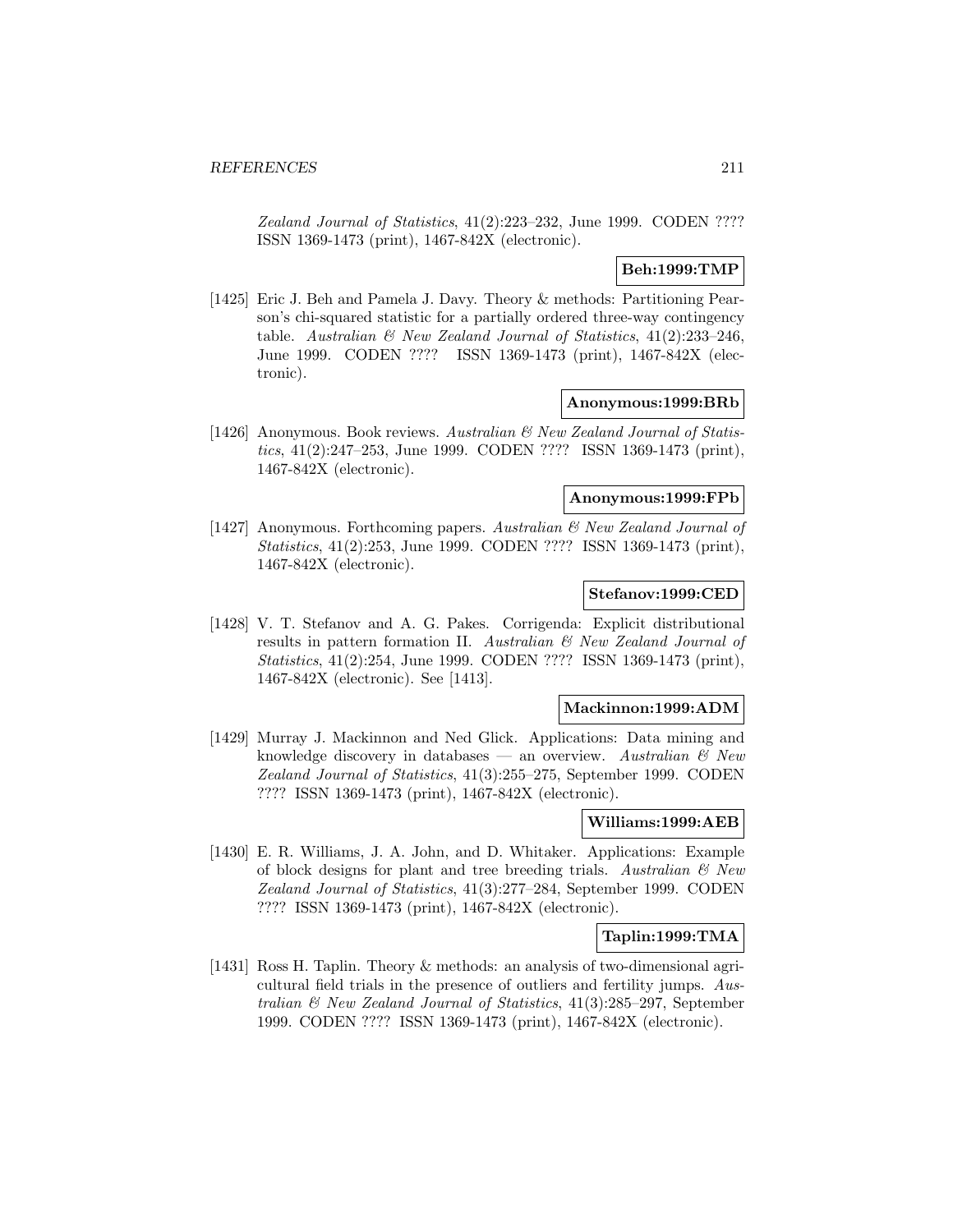#### **Lloyd:1999:TMC**

[1432] Christopher J. Lloyd and Yongyuth Chaiyapong. Theory & methods: Choosing sampling effort for recapture experiments with behavioural response. Australian  $\mathcal C$  New Zealand Journal of Statistics, 41(3):299–304, September 1999. CODEN ???? ISSN 1369-1473 (print), 1467-842X (electronic).

# **Lee:1999:TMP**

[1433] Andy H. Lee and John S. Yick. Theory & methods: a perturbation approach to outlier detection in two-way contingency tables. Australian & New Zealand Journal of Statistics, 41(3):305–315, September 1999. CODEN ???? ISSN 1369-1473 (print), 1467-842X (electronic).

### **Smith:1999:TMF**

[1434] Murray D. Smith and Peter G. Moffatt. Theory & methods: Fisher's information on the correlation coefficient in bivariate logistic models. Australian & New Zealand Journal of Statistics, 41(3):315–330, September 1999. CODEN ???? ISSN 1369-1473 (print), 1467-842X (electronic).

#### **Kabaila:1999:TME**

[1435] Paul Kabaila. Theory & methods: an efficient simulation method for the computation of a class of conditional expectations. Australian  $\mathcal{B}$  New Zealand Journal of Statistics, 41(3):331–336, September 1999. CODEN ???? ISSN 1369-1473 (print), 1467-842X (electronic).

## **Klar:1999:TMM**

[1436] Bernhard Klar. Theory & methods: Model selection for a family of discrete failure time distributions. Australian  $\mathcal{E}$  New Zealand Journal of Statistics, 41(3):337–352, September 1999. CODEN ???? ISSN 1369- 1473 (print), 1467-842X (electronic).

# **King:1999:TMS**

[1437] Robert A. R. King and H. L. MacGillivray. Theory & methods: a starship estimation method for the generalized  $\lambda$  distributions. Australian  $\mathcal{B}$  New Zealand Journal of Statistics, 41(3):353–374, September 1999. CODEN ???? ISSN 1369-1473 (print), 1467-842X (electronic).

#### **Anonymous:1999:BRc**

[1438] Anonymous. Book reviews. Australian & New Zealand Journal of Statistics, 41(3):375–382, September 1999. CODEN ???? ISSN 1369-1473 (print), 1467-842X (electronic).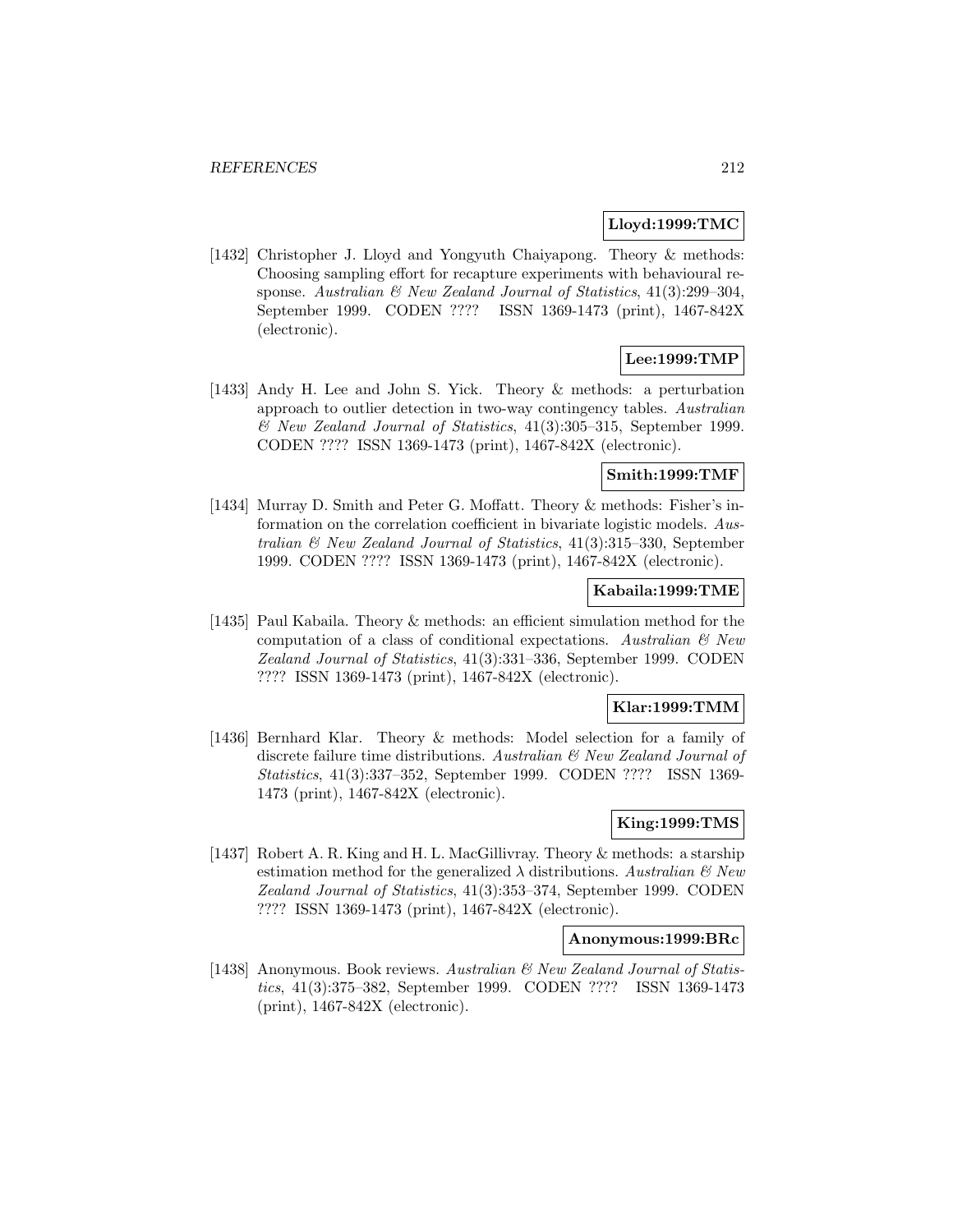#### **Anonymous:1999:FPc**

[1439] Anonymous. Forthcoming papers. Australian & New Zealand Journal of Statistics, 41(3):382, September 1999. CODEN ???? ISSN 1369-1473 (print), 1467-842X (electronic).

### **Anonymous:1999:IV**

[1440] Anonymous. Indexes for volumes 40 and 41. Australian & New Zealand Journal of Statistics, 41(4), December 1999. CODEN ???? ISSN 1369- 1473 (print), 1467-842X (electronic).

# **Millar:1999:AER**

[1441] Russell B. Millar and Trevor J. Willis. Applications: Estimating the relative density of snapper in and around a marine reserve using a log-linear mixed-effects model. Australian & New Zealand Journal of Statistics, 41 (4):383–394, December 1999. CODEN ???? ISSN 1369-1473 (print), 1467-842X (electronic).

## **Brown:1999:TMC**

[1442] J. A. Brown. Theory & methods: a comparison of two adaptive sampling designs. Australian  $\mathcal B$  New Zealand Journal of Statistics, 41(4):395–403, December 1999. CODEN ???? ISSN 1369-1473 (print), 1467-842X (electronic).

# **Sahoo:1999:TMC**

[1443] L. N. Sahoo and Pournamasi Panda. Theory & methods: a class of estimators using auxiliary information in two-stage sampling. Australian & New Zealand Journal of Statistics, 41(4):405–410, December 1999. CODEN ???? ISSN 1369-1473 (print), 1467-842X (electronic).

#### **Manly:1999:TMA**

[1444] Bryan F. J. Manly and R. I. C. Chris Francis. Theory & methods: Analysis of variance by randomization when variances are unequal. Australian & New Zealand Journal of Statistics, 41(4):411–429, December 1999. CODEN ???? ISSN 1369-1473 (print), 1467-842X (electronic).

#### **Tzavelas:1999:TMC**

[1445] George Tzavelas. Theory & methods: a characterization of the normal family of distributions based on the bias of the maximum likelihood estimator. Australian  $\mathcal{B}$  New Zealand Journal of Statistics, 41(4):431-438, December 1999. CODEN ???? ISSN 1369-1473 (print), 1467-842X (electronic).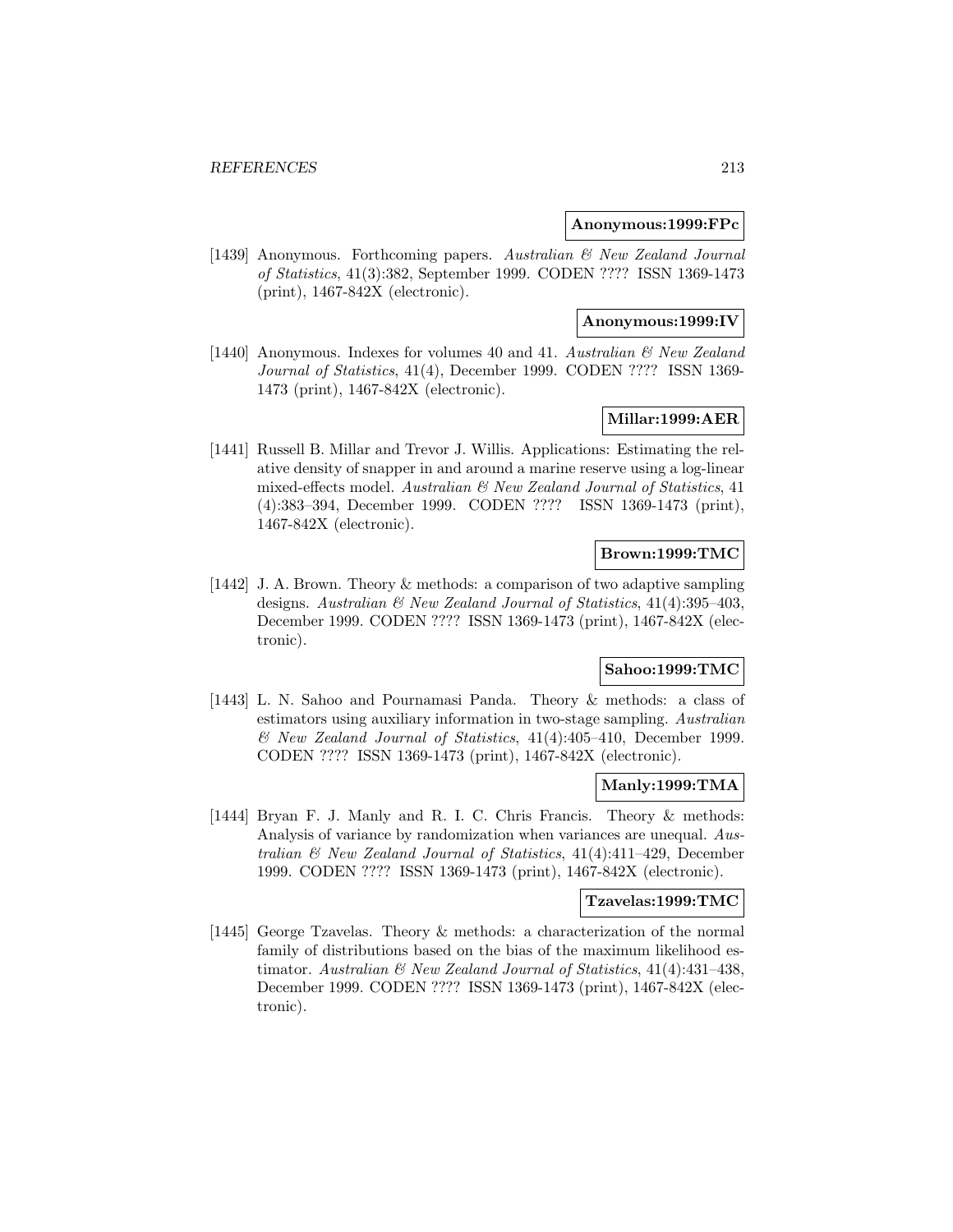## **Liu:1999:TMS**

[1446] Zhihui Liu. Theory & methods: Set compound estimation under entropy loss. Australian & New Zealand Journal of Statistics, 41(4):439–450, December 1999. CODEN ???? ISSN 1369-1473 (print), 1467-842X (electronic).

# **Dollinger:1999:TMGb**

[1447] M. B. Dollinger, E. Kulinskaya, and R. G. Staudte. Theory & methods: Guarded weights of evidence and acceptability profiles based on signs: II. Asymptotic results. Australian & New Zealand Journal of Statistics, 41(4):451–461, December 1999. CODEN ???? ISSN 1369-1473 (print), 1467-842X (electronic). See also Part I [1414].

### **Anh:1999:TML**

[1448] Vo Anh, Rodney Wolff, Jiti Gao, and Quang Tieng. Theory & methods: Local linear kernel regression with long-range dependent errors. Australian & New Zealand Journal of Statistics, 41(4):463–479, December 1999. CODEN ???? ISSN 1369-1473 (print), 1467-842X (electronic).

### **Bofinger:1999:TMH**

[1449] Eve Bofinger. Theory & methods: Homogeneity of two straight lines: Equivalence approach using fitted regressions. Australian  $\mathcal{B}$  New Zealand Journal of Statistics, 41(4):481–491, December 1999. CODEN ???? ISSN 1369-1473 (print), 1467-842X (electronic).

#### **Anonymous:1999:BRd**

[1450] Anonymous. Book reviews. Australian & New Zealand Journal of Statistics, 41(4):493–501, December 1999. CODEN ???? ISSN 1369-1473 (print), 1467-842X (electronic).

#### **Anonymous:1999:FPd**

[1451] Anonymous. Forthcoming papers. Australian & New Zealand Journal of Statistics, 41(4):502, December 1999. CODEN ???? ISSN 1369-1473 (print), 1467-842X (electronic).

## **Durbin:2000:FLS**

[1452] J. Durbin. The Foreman Lecture: The state space approach to time series analysis and its potential for official statistics (with discussion). Australian & New Zealand Journal of Statistics, 42(1):1–23, March 2000. CODEN ???? ISSN 1369-1473 (print), 1467-842X (electronic).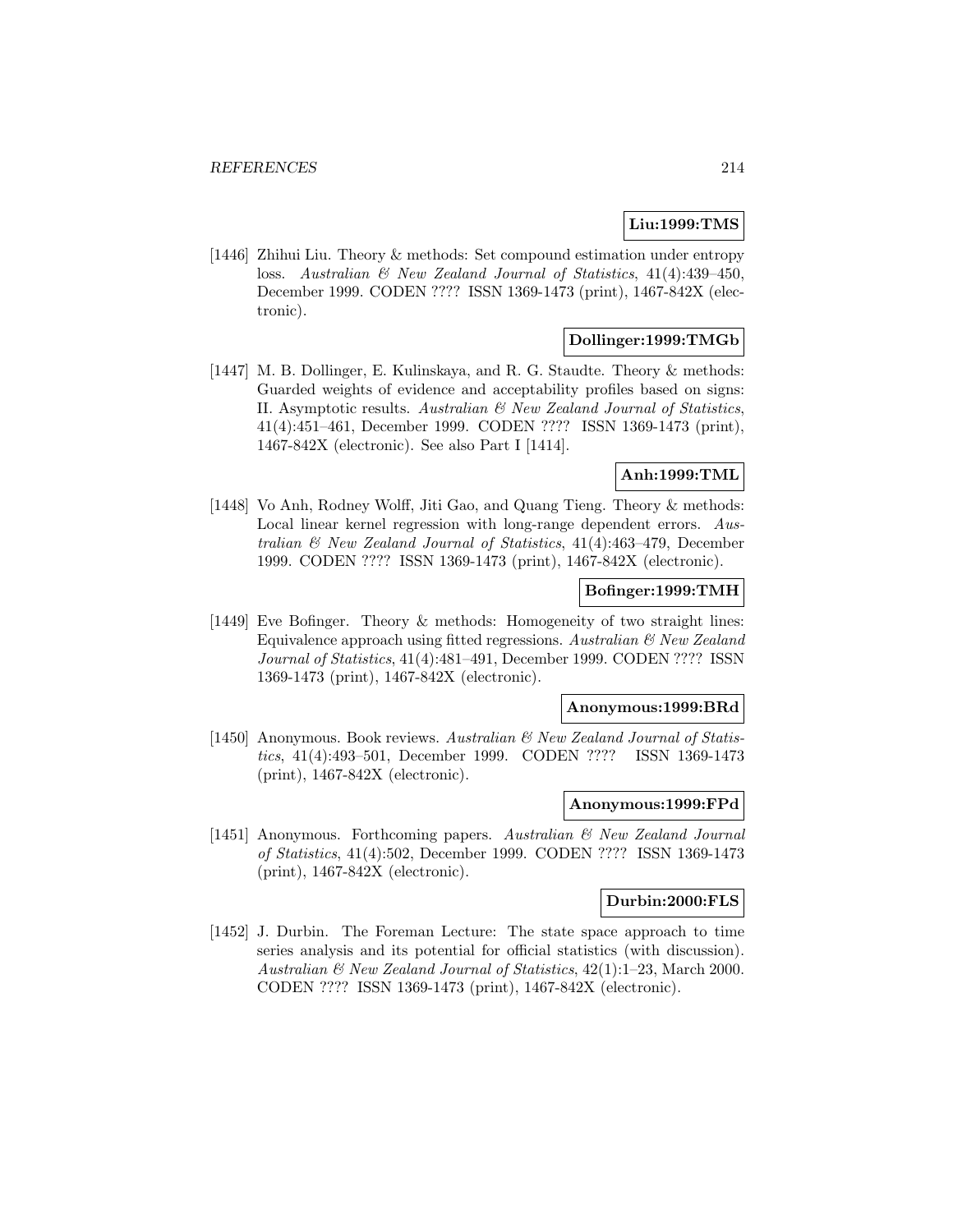#### **Sparks:2000:ACC**

[1453] Ross S. Sparks. Applications: Cusum charts for Ar1 data: are they worth the effort? Australian  $\mathcal{B}$  New Zealand Journal of Statistics, 42(1): 25–42, March 2000. CODEN ???? ISSN 1369-1473 (print), 1467-842X (electronic).

# **Hunt:2000:TMW**

[1454] Lesley Hunt. Theory & methods: Why do we do it? Statisticians and the practice of statistics. Australian  $\mathcal{B}$  New Zealand Journal of Statistics, 42 (1):43–58, March 2000. CODEN ???? ISSN 1369-1473 (print), 1467- 842X (electronic).

### **Koudou:2000:TMC**

[1455] A. E. Koudou and D. Pommeret. Theory & methods: a construction of Lancaster probabilities with margins in the multidimensional Meixner class. Australian  $\mathcal B$  New Zealand Journal of Statistics, 42(1):59–66, March 2000. CODEN ???? ISSN 1369-1473 (print), 1467-842X (electronic).

## **Kabaila:2000:TMP**

[1456] Paul Kabaila and Chris J. Lloyd. Theory & methods: Profile upper confidence limits from discrete data. Australian & New Zealand Journal of Statistics, 42(1):67–79, March 2000. CODEN ???? ISSN 1369-1473 (print), 1467-842X (electronic).

#### **ONeill:2000:TMW**

[1457] Michael E. O'Neill and Ky Mathews. Theory & methods: a weighted least squares approach to Levene's test of homogeneity of variance. Australian & New Zealand Journal of Statistics, 42(1):81–100, March 2000. CODEN ???? ISSN 1369-1473 (print), 1467-842X (electronic).

## **Blest:2000:TMR**

[1458] David C. Blest. Theory & methods: Rank correlation — an alternative measure. Australian  $\mathcal{B}$  New Zealand Journal of Statistics, 42(1):101– 111, March 2000. CODEN ???? ISSN 1369-1473 (print), 1467-842X (electronic).

#### **Clarke:2000:TMN**

[1459] Brenton R. Clarke, David K. Gamble, and Tadeusz Bednarski. Theory & methods: a note on robustness of the  $\beta$ -trimmed mean. Australian  $\mathcal C$ New Zealand Journal of Statistics, 42(1):113–117, March 2000. CODEN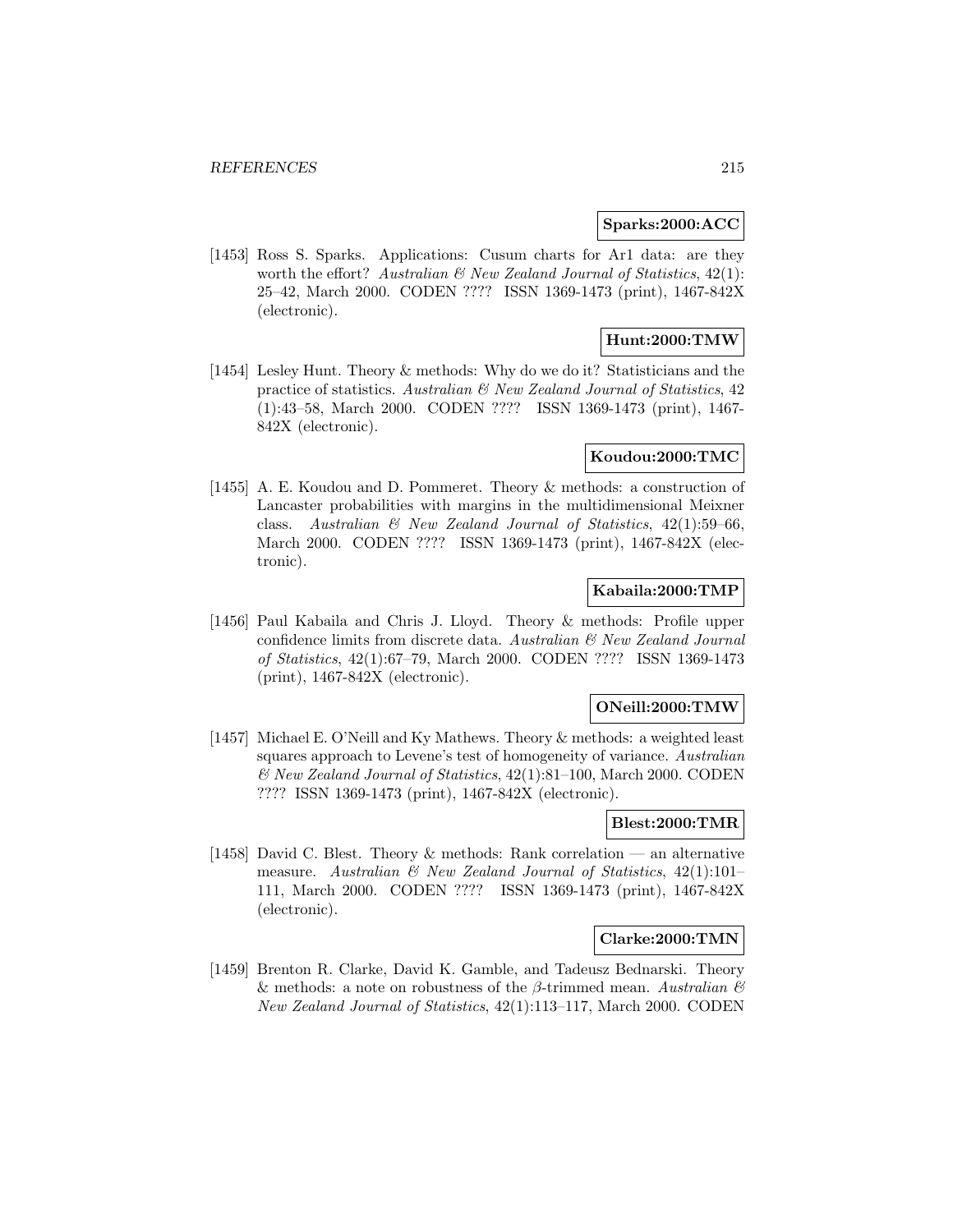???? ISSN 1369-1473 (print), 1467-842X (electronic). See corrigendum [1990].

#### **Anonymous:2000:BRa**

[1460] Anonymous. Book reviews. Australian & New Zealand Journal of Statistics, 42(1):119–126, March 2000. CODEN ???? ISSN 1369-1473 (print), 1467-842X (electronic).

# **Anonymous:2000:FPa**

[1461] Anonymous. Forthcoming papers. Australian & New Zealand Journal of Statistics, 42(1):126, March 2000. CODEN ???? ISSN 1369-1473 (print), 1467-842X (electronic).

# **Anonymous:2000:FPb**

[1462] Anonymous. Forthcoming papers. Australian & New Zealand Journal of Statistics, 42(2), June 2000. CODEN ???? ISSN 1369-1473 (print), 1467-842X (electronic).

# **Anonymous:2000:ARS**

[1463] Anonymous. Acknowledgment of referees' services. Australian  $\mathcal{B}$  New Zealand Journal of Statistics, 42(2), June 2000. CODEN ???? ISSN 1369-1473 (print), 1467-842X (electronic).

### **Michelini:2000:ANZ**

[1464] Claudio Michelini. Applications: New Zealand consumption equivalence scales from quasi-unit record data. Australian & New Zealand Journal of Statistics, 42(2):127–144, June 2000. CODEN ???? ISSN 1369-1473 (print), 1467-842X (electronic).

# **Hyndman:2000:AGA**

[1465] Rob J. Hyndman and Gary K. Grunwald. Applications: Generalized additive modelling of mixed distribution Markov models with application to Melbourne's rainfall. Australian  $\mathcal B$  New Zealand Journal of Statistics, 42(2):145–158, June 2000. CODEN ???? ISSN 1369-1473 (print), 1467- 842X (electronic).

#### **Bishop:2000:AGE**

[1466] Janet Bishop, David Die, and You-Gan Wang. Applications: a generalized estimating equations approach for analysis of the impact of new technology on a trawl fishery. Australian & New Zealand Journal of Statistics, 42(2):159–177, June 2000. CODEN ???? ISSN 1369-1473 (print), 1467-842X (electronic).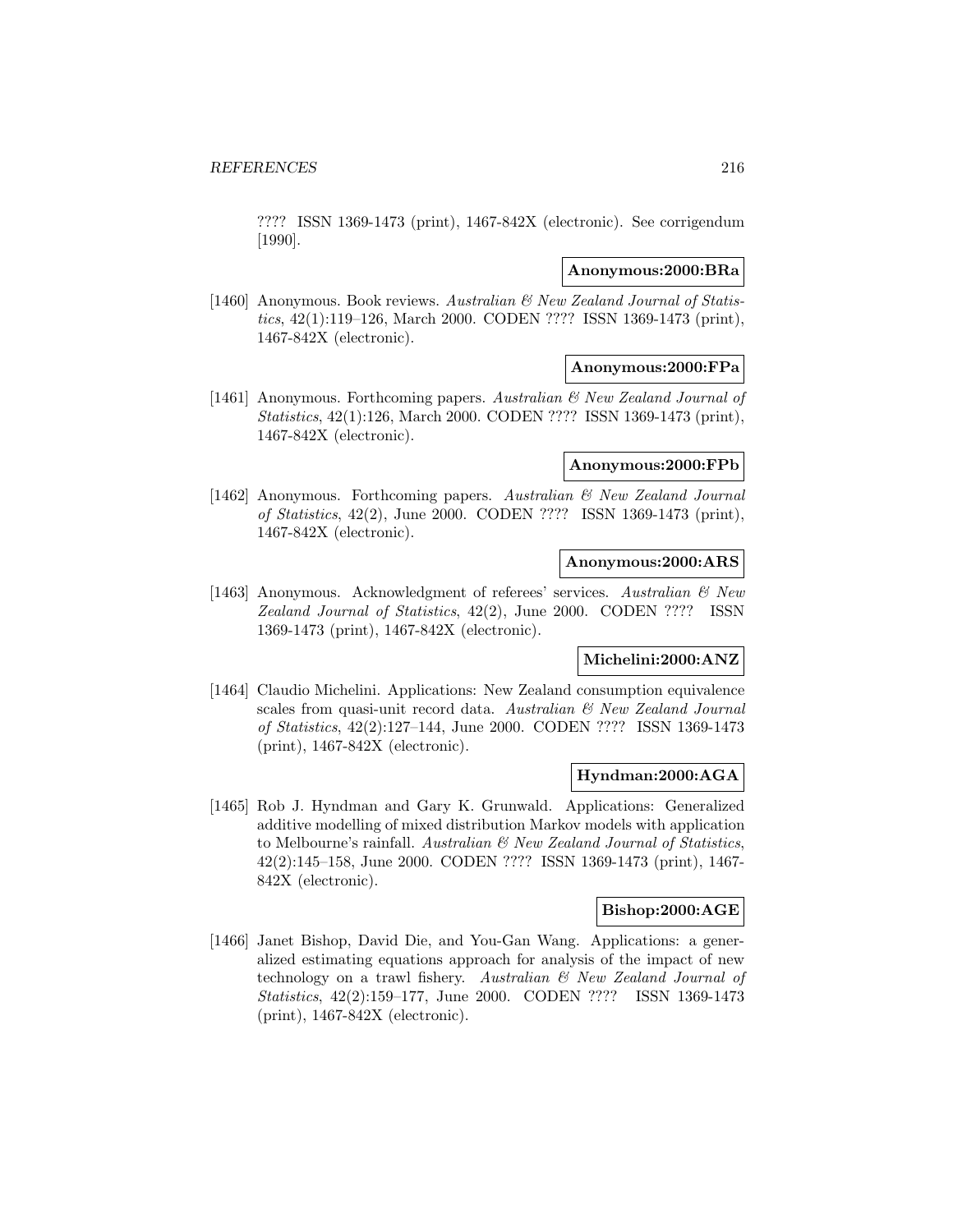#### **Baringhaus:2000:TMW**

[1467] Ludwig Baringhaus, Nora Gürtler, and Norbert Henze. Theory & methods: Weighted integral test statistics and components of smooth tests of fit. Australian & New Zealand Journal of Statistics, 42(2):179–192, June 2000. CODEN ???? ISSN 1369-1473 (print), 1467-842X (electronic).

# **Lloyd:2000:TMF**

[1468] Chris J. Lloyd. Theory & methods: Fitting ROC curves using non-linear binomial regression. Australian  $\mathcal{B}$  New Zealand Journal of Statistics, 42 (2):193–204, June 2000. CODEN ???? ISSN 1369-1473 (print), 1467- 842X (electronic).

# **Ruppert:2000:TMS**

[1469] David Ruppert and Raymond J. Carroll. Theory & methods: Spatiallyadaptive penalties for spline fitting. Australian  $\mathcal B$  New Zealand Journal of Statistics, 42(2):205–223, June 2000. CODEN ???? ISSN 1369-1473 (print), 1467-842X (electronic).

# **Constantine:2000:TMP**

[1470] A. G. Constantine, J. B. F. Field, and N. I. Robinson. Theory & methods: Probabilities of failure in mixed acceptance sampling schemes. Australian & New Zealand Journal of Statistics, 42(2):225–233, June 2000. CODEN ???? ISSN 1369-1473 (print), 1467-842X (electronic).

## **Bose:2000:TMC**

[1471] Mausumi Bose and Bhramar Mukherjee. Theory & methods: Cross-over designs in the presence of higher order carry-overs. Australian  $\mathcal{C}$  New Zealand Journal of Statistics, 42(2):235–244, June 2000. CODEN ???? ISSN 1369-1473 (print), 1467-842X (electronic).

# **Mukerjee:2000:LRA**

[1472] Rahul Mukerjee, T. J. Rao, and K. Vijayan. Letters: Rejoinder to Ahmed, M. S. (1998). "A note on regression-type estimators using multiple auxiliary information". Australian & New Zealand Journal of Statistics, 42(2):245, June 2000. CODEN ???? ISSN 1369-1473 (print), 1467- 842X (electronic). See [1388].

### **Anonymous:2000:BRb**

[1473] Anonymous. Book reviews. Australian & New Zealand Journal of Statistics, 42(2):247–254, June 2000. CODEN ???? ISSN 1369-1473 (print), 1467-842X (electronic).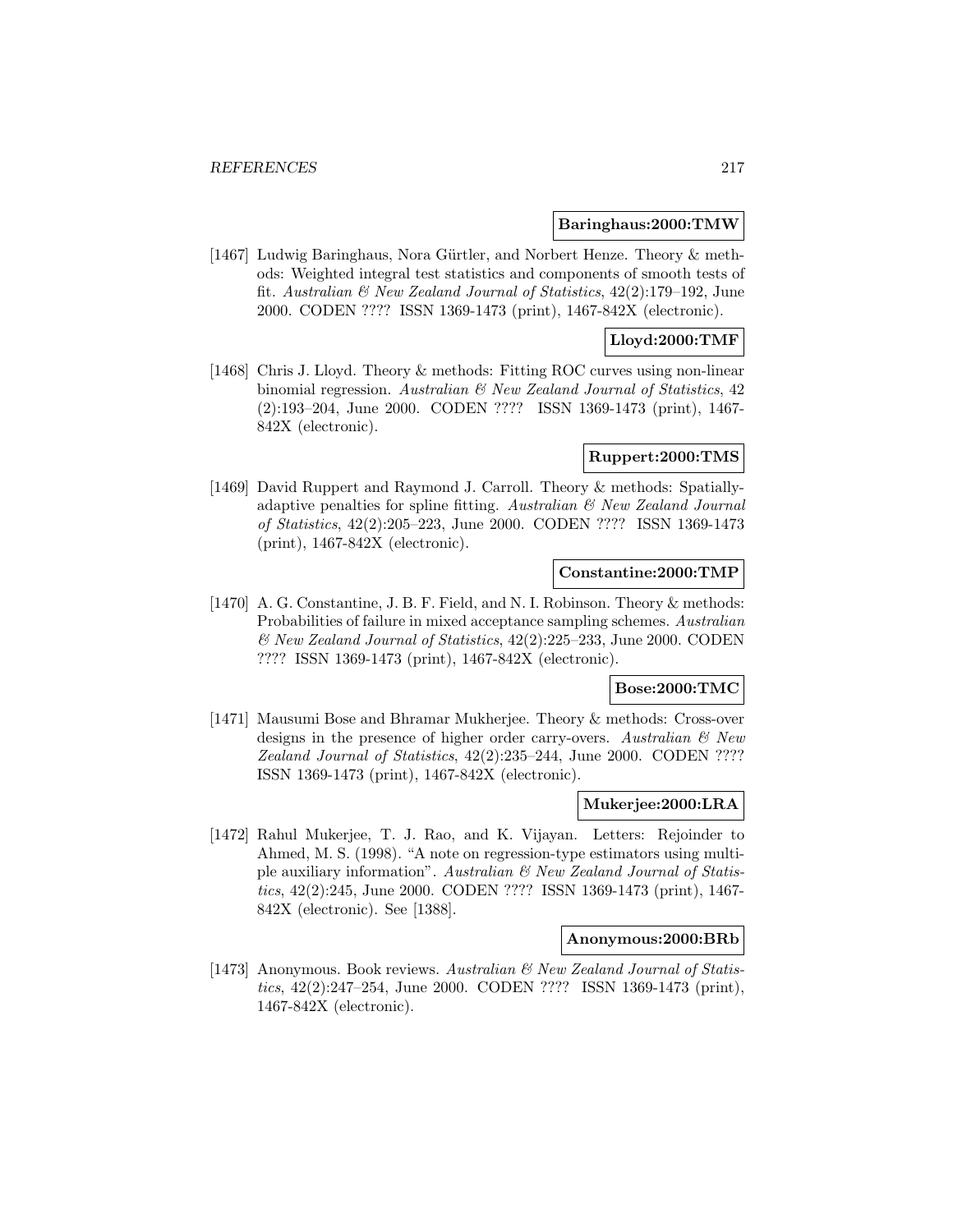## **Anonymous:2000:FPc**

[1474] Anonymous. Forthcoming papers. Australian & New Zealand Journal of Statistics, 42(3):0, September 2000. CODEN ???? ISSN 1369-1473 (print), 1467-842X (electronic).

# **Bennett:2000:ELS**

[1475] Don J. Bennett and David Steel. An evaluation of a large-scale CATI household survey using random digit dialling. Australian  $\mathcal{B}$  New Zealand Journal of Statistics, 42(3):255–270, September 2000. CODEN ???? ISSN 1369-1473 (print), 1467-842X (electronic).

# **Parisi:2000:SRP**

[1476] Francis Parisi and Robert Lund. Seasonality and return periods of landfalling Atlantic Basin hurricanes. Australian & New Zealand Journal of Statistics, 42(3):271–282, September 2000. CODEN ???? ISSN 1369- 1473 (print), 1467-842X (electronic).

# **Baddeley:2000:PMP**

[1477] Adrian Baddeley and Rolf Turner. Practical maximum pseudolikelihood for spatial point patterns: (with discussion). Australian  $\mathcal{B}$  New Zealand Journal of Statistics, 42(3):283–322, September 2000. CODEN ???? ISSN 1369-1473 (print), 1467-842X (electronic). See addendum [1599].

## **Chen:2000:PEB**

[1478] Di Chen, Jye-Chyi Lu, Chin-Shang Li, and Jinho Park. Parameter estimation for bivariate shock models with singular distribution for censored data with concomitant order statistics. Australian  $\mathcal B$  New Zealand Journal of Statistics, 42(3):323–336, September 2000. CODEN ???? ISSN 1369-1473 (print), 1467-842X (electronic).

# **Deshmukh:2000:MS**

[1479] S. R. Deshmukh. Markov sampling. Australian & New Zealand Journal of Statistics, 42(3):337–345, September 2000. CODEN ???? ISSN 1369- 1473 (print), 1467-842X (electronic).

### **Artes:2000:ACL**

[1480] Rinaldo Artes, Gilberto A. Paula, and Ronald Ranvaud. Analysis of circular longitudinal data based on generalized estimating equations. Australian & New Zealand Journal of Statistics, 42(3):347–358, September 2000. CODEN ???? ISSN 1369-1473 (print), 1467-842X (electronic).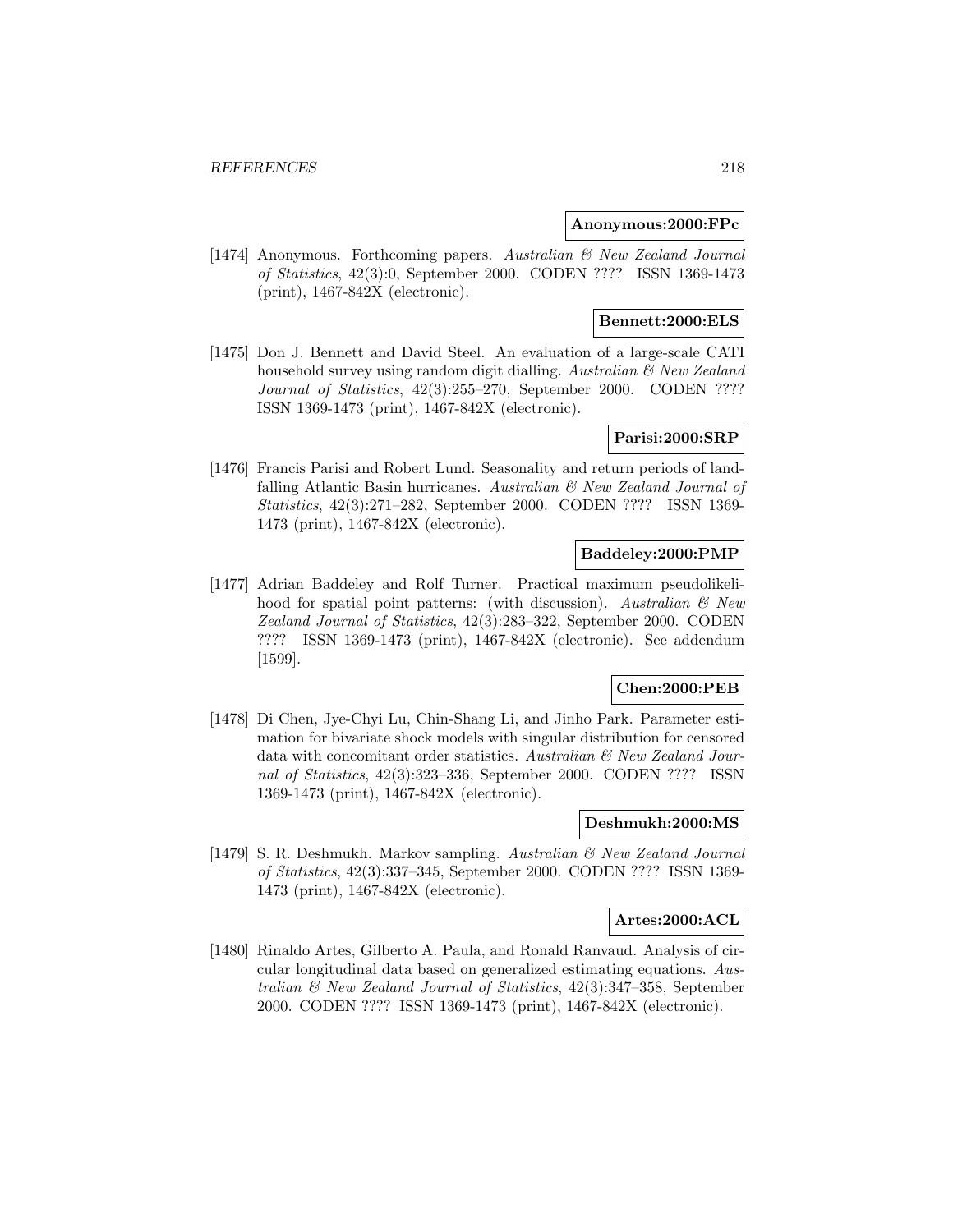# **Hu:2000:TMI**

[1481] Xiaomi Hu. Tests for monotonic intensity in a Poisson process. Australian & New Zealand Journal of Statistics, 42(3):359–365, September 2000. CODEN ???? ISSN 1369-1473 (print), 1467-842X (electronic).

# **Yip:2000:PLE**

[1482] Paul S. F. Yip and Qizhi Chen. A partial likelihood estimator of vaccine efficacy. Australian & New Zealand Journal of Statistics, 42(3):367–374, September 2000. CODEN ???? ISSN 1369-1473 (print), 1467-842X (electronic).

# **Anonymous:2000:BRc**

[1483] Anonymous. Book reviews. Australian & New Zealand Journal of Statistics, 42(3):375–382, September 2000. CODEN ???? ISSN 1369-1473 (print), 1467-842X (electronic).

## **Chotikapanich:2000:APD**

[1484] Duangkamon Chotikapanich and William E. Griffiths. Applications: Posterior distributions for the Gini coefficient using grouped data. Australian & New Zealand Journal of Statistics, 42(4):383–392, December 2000. CO-DEN ???? ISSN 1369-1473 (print), 1467-842X (electronic).

# **Lee:2000:TME**

[1485] S. J. Lee. Theory & methods: On estimators of scale and dispersion in neighbourhoods of parametric families. Australian & New Zealand Journal of Statistics, 42(4):393–405, December 2000. CODEN ???? ISSN 1369-1473 (print), 1467-842X (electronic).

## **Montanari:2000:TMC**

[1486] Giorgio E. Montanari. Theory & methods: Conditioning on auxiliary variable means in finite population inference. Australian  $\mathcal{C}'$  New Zealand Journal of Statistics, 42(4):407–421, December 2000. CODEN ???? ISSN 1369-1473 (print), 1467-842X (electronic).

# **Huggins:2000:TMI**

[1487] R. M. Huggins and I. V. Basawa. Theory & methods: Inference for the extended bifurcating autoregressive model for cell lineage studies. Australian & New Zealand Journal of Statistics, 42(4):423–432, December 2000. CODEN ???? ISSN 1369-1473 (print), 1467-842X (electronic).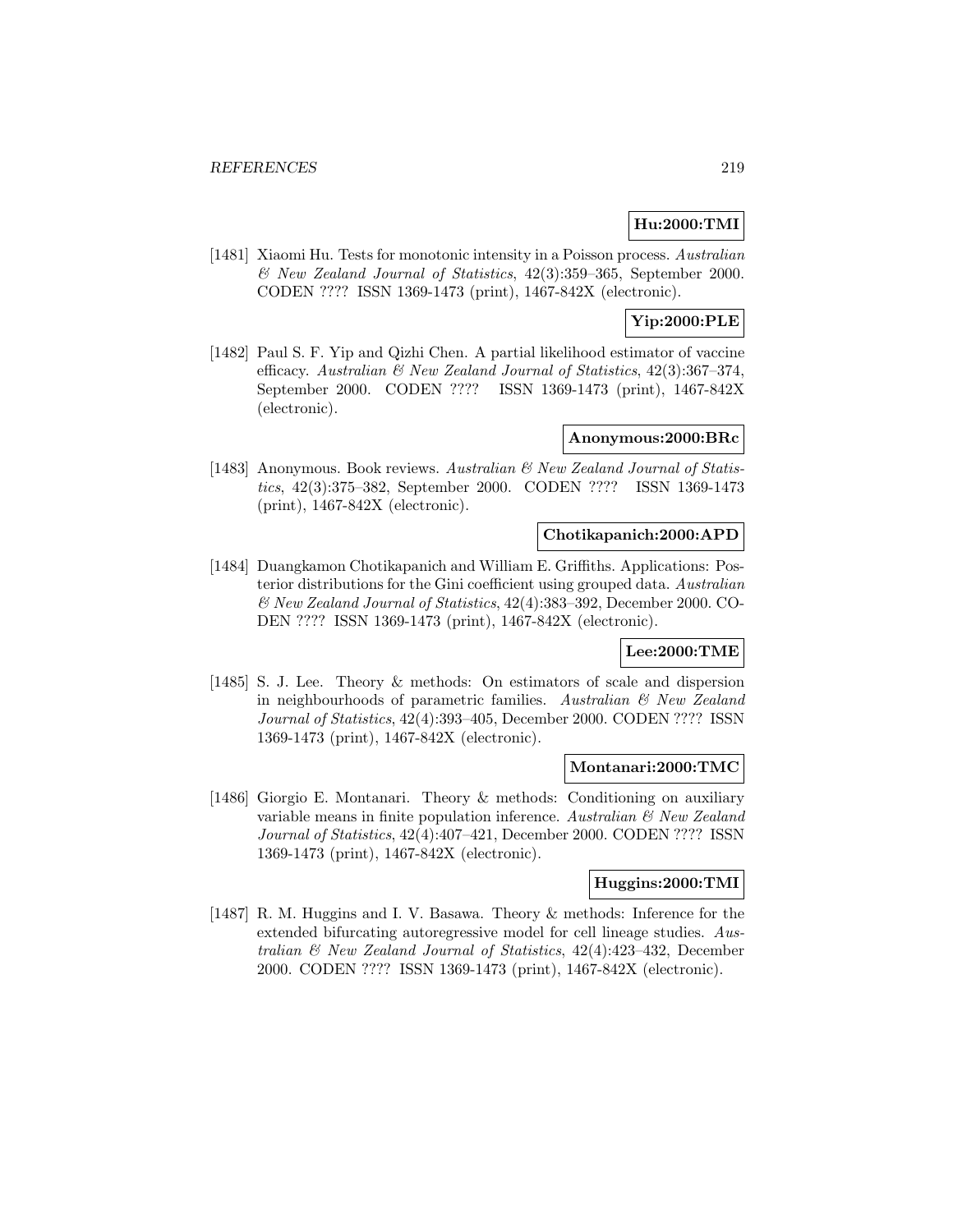#### **Rodrigues:2000:TME**

[1488] Josemar Rodrigues, José Galvão Leite, and Luis A. Milan. Theory & methods: an empirical Bayes inference for the von Mises distribution. Australian & New Zealand Journal of Statistics, 42(4):433–440, December 2000. CODEN ???? ISSN 1369-1473 (print), 1467-842X (electronic).

# **Altman:2000:TMK**

[1489] Naomi Altman. Theory & methods: Krige, smooth, both or neither?: (with discussion). Australian  $\mathcal{B}$  New Zealand Journal of Statistics, 42 (4):441–461, December 2000. CODEN ???? ISSN 1369-1473 (print), 1467-842X (electronic).

#### **Fraccaro:2000:TMR**

[1490] Richard Fraccaro, Rob J. Hyndman, and Alan Veevers. Theory & methods: Residual diagnostic plots for checking for model mis-specification in time series regression. Australian  $\mathcal B$  New Zealand Journal of Statistics, 42(4):463–477, December 2000. CODEN ???? ISSN 1369-1473 (print), 1467-842X (electronic).

### **Grunwald:2000:TMN**

[1491] Gary K. Grunwald, Rob J. Hyndman, Leanna Tedesco, and Richard L. Tweedie. Theory & methods: Non-Gaussian conditional linear Ar(1) models. Australian & New Zealand Journal of Statistics, 42(4):479–495, December 2000. CODEN ???? ISSN 1369-1473 (print), 1467-842X (electronic).

# **Anonymous:2000:LE**

[1492] Anonymous. Letter to the Editor. Australian  $\mathcal{B}$  New Zealand Journal of Statistics, 42(4):497–498, December 2000. CODEN ???? ISSN 1369-1473 (print), 1467-842X (electronic).

#### **Anonymous:2000:BRd**

[1493] Anonymous. Book reviews. Australian & New Zealand Journal of Statistics, 42(4):499–506, December 2000. CODEN ???? ISSN 1369-1473 (print), 1467-842X (electronic).

#### **Anonymous:2000:IIV**

[1494] Anonymous. Index: Index to volume 42, 2000. Australian & New Zealand Journal of Statistics, 42(4):507–509, December 2000. CODEN ???? ISSN 1369-1473 (print), 1467-842X (electronic).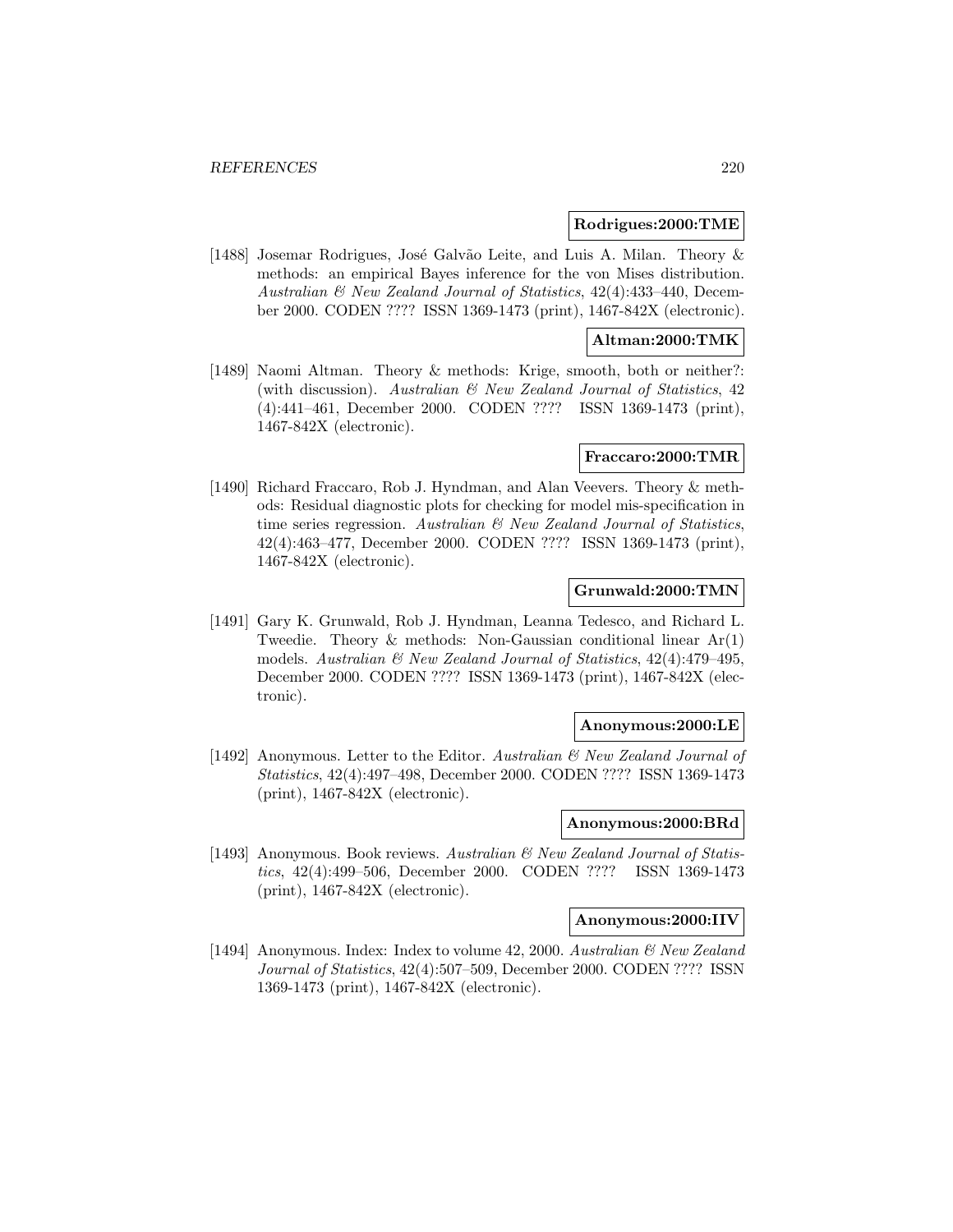### **Anonymous:2000:FPd**

[1495] Anonymous. Forthcoming papers. Australian & New Zealand Journal of Statistics, 42(4):510, December 2000. CODEN ???? ISSN 1369-1473 (print), 1467-842X (electronic).

### **Anonymous:2001:ANP**

[1496] Anonymous. Announcement notice: Pitman Medal for 2000 awarded to Graham Wilkinson. Australian & New Zealand Journal of Statistics, 43 (1):1–3, March 2001. CODEN ???? ISSN 1369-1473 (print), 1467-842X (electronic).

### **Anonymous:2001:ARS**

[1497] Anonymous. Acknowledgment of referees' services. Australian & New Zealand Journal of Statistics, 43(1):4, March 2001. CODEN ???? ISSN 1369-1473 (print), 1467-842X (electronic).

#### **Sheather:2001:EA**

[1498] Simon Sheather. Editorial announcement. Australian & New Zealand Journal of Statistics, 43(1):5–6, March 2001. CODEN ???? ISSN 1369- 1473 (print), 1467-842X (electronic).

# **Manda:2001:CMA**

[1499] Samuel O. M. Manda. A comparison of methods for analysing a nested frailty model to child survival in Malawi. Australian & New Zealand Journal of Statistics, 43(1):7–16, March 2001. CODEN ???? ISSN 1369- 1473 (print), 1467-842X (electronic).

## **Lin:2001:NCP**

[1500] Gwo Dong Lin. A note on the characterization of positive Linnik laws. Australian & New Zealand Journal of Statistics, 43(1):17–20, March 2001. CODEN ???? ISSN 1369-1473 (print), 1467-842X (electronic).

# **Dunkl:2001:CGD**

[1501] Charles F. Dunkl and Donald E. Ramirez. Computation of the generalized F distribution. Australian  $\mathcal{B}$  New Zealand Journal of Statistics, 43(1):21–31, March 2001. CODEN ???? ISSN 1369-1473 (print), 1467- 842X (electronic).

## **Singh:2001:MEU**

[1502] Sarjinder Singh, Anwar H. Joarder, and D. S. Tracy. Median estimation using double sampling. Australian  $\mathcal{B}$  New Zealand Journal of Statistics,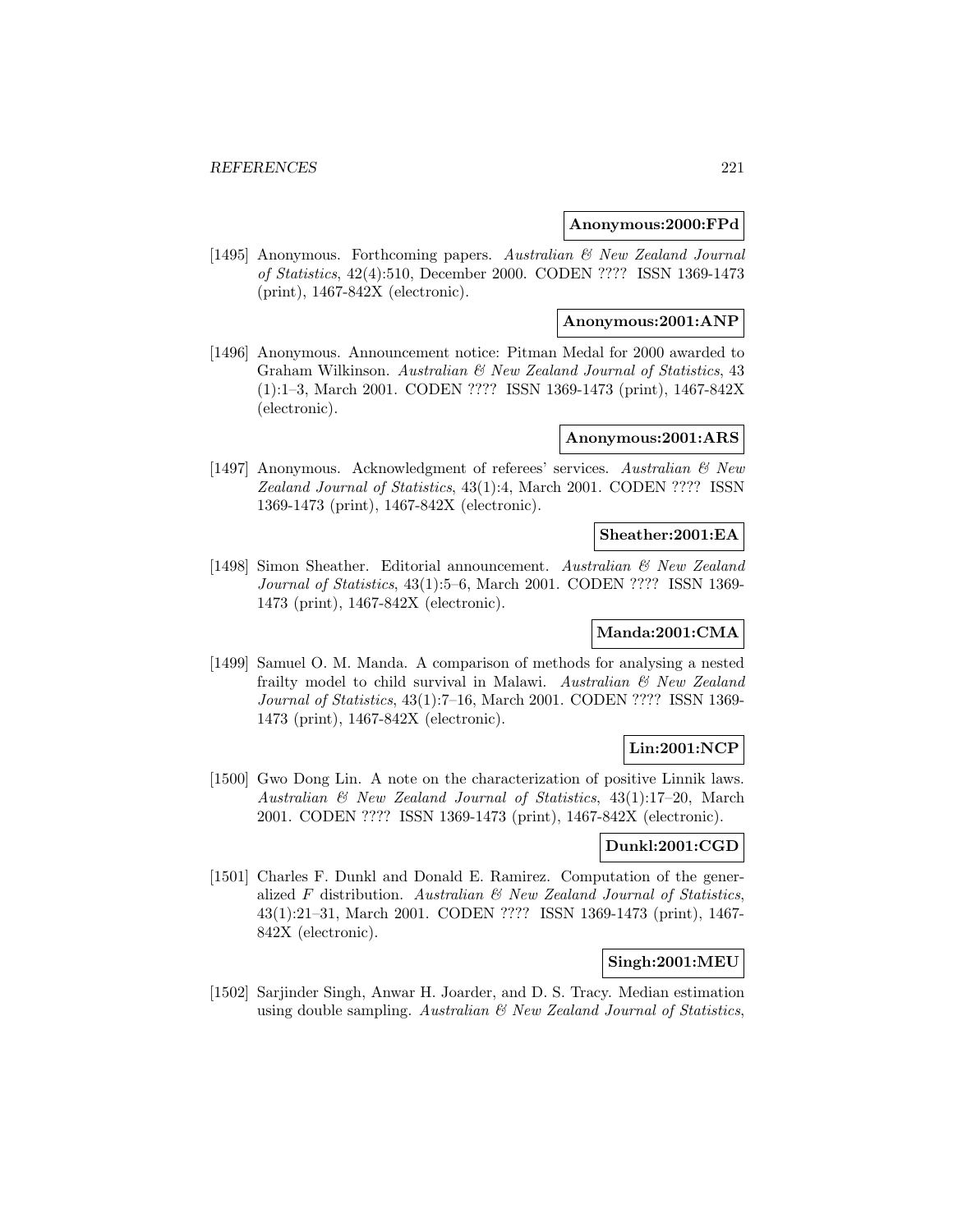43(1):33–46, March 2001. CODEN ???? ISSN 1369-1473 (print), 1467- 842X (electronic).

## **Huang:2001:CTM**

[1503] Fuchun Huang and Yosihiko Ogata. Comparison of two methods for calculating the partition functions of various spatial statistical models. Australian & New Zealand Journal of Statistics, 43(1):47–65, March 2001. CODEN ???? ISSN 1369-1473 (print), 1467-842X (electronic).

# **Ozturk:2001:GAC**

[1504] Ömer Öztürk. A generalization of Ahmad's class of Mann–Whitney– Wilcoxon statistics. Australian & New Zealand Journal of Statistics, 43 (1):67–74, March 2001. CODEN ???? ISSN 1369-1473 (print), 1467- 842X (electronic).

# **Anderson:2001:PTL**

[1505] Marti J. Anderson and John Robinson. Permutation tests for linear models. Australian & New Zealand Journal of Statistics, 43(1):75–88, March 2001. CODEN ???? ISSN 1369-1473 (print), 1467-842X (electronic).

#### **Kulasekera:2001:TER**

[1506] K. B. Kulasekera and J. Wang. A test of equality of regression curves using Gâteaux scores. Australian  $\mathcal{B}$  New Zealand Journal of Statistics, 43(1):89–99, March 2001. CODEN ???? ISSN 1369-1473 (print), 1467- 842X (electronic).

# **Pakes:2001:CUD**

[1507] Anthony G. Pakes, Wen-Liang Hung, and Jong-Wuu Wu. Criteria for the unique determination of probability distributions by moments. Australian & New Zealand Journal of Statistics, 43(1):101–111, March 2001. CODEN ???? ISSN 1369-1473 (print), 1467-842X (electronic).

#### **Anonymous:2001:FPa**

[1508] Anonymous. Forthcoming papers. Australian & New Zealand Journal of Statistics, 43(1):112, March 2001. CODEN ???? ISSN 1369-1473 (print), 1467-842X (electronic).

# **Chai:2001:TPF**

[1509] F. S. Chai and C. T. Liao. Three parallel flats designs for two-level factorial experiments. Australian  $\mathcal{B}$  New Zealand Journal of Statistics, 43(1):113–119, March 2001. CODEN ???? ISSN 1369-1473 (print), 1467-842X (electronic).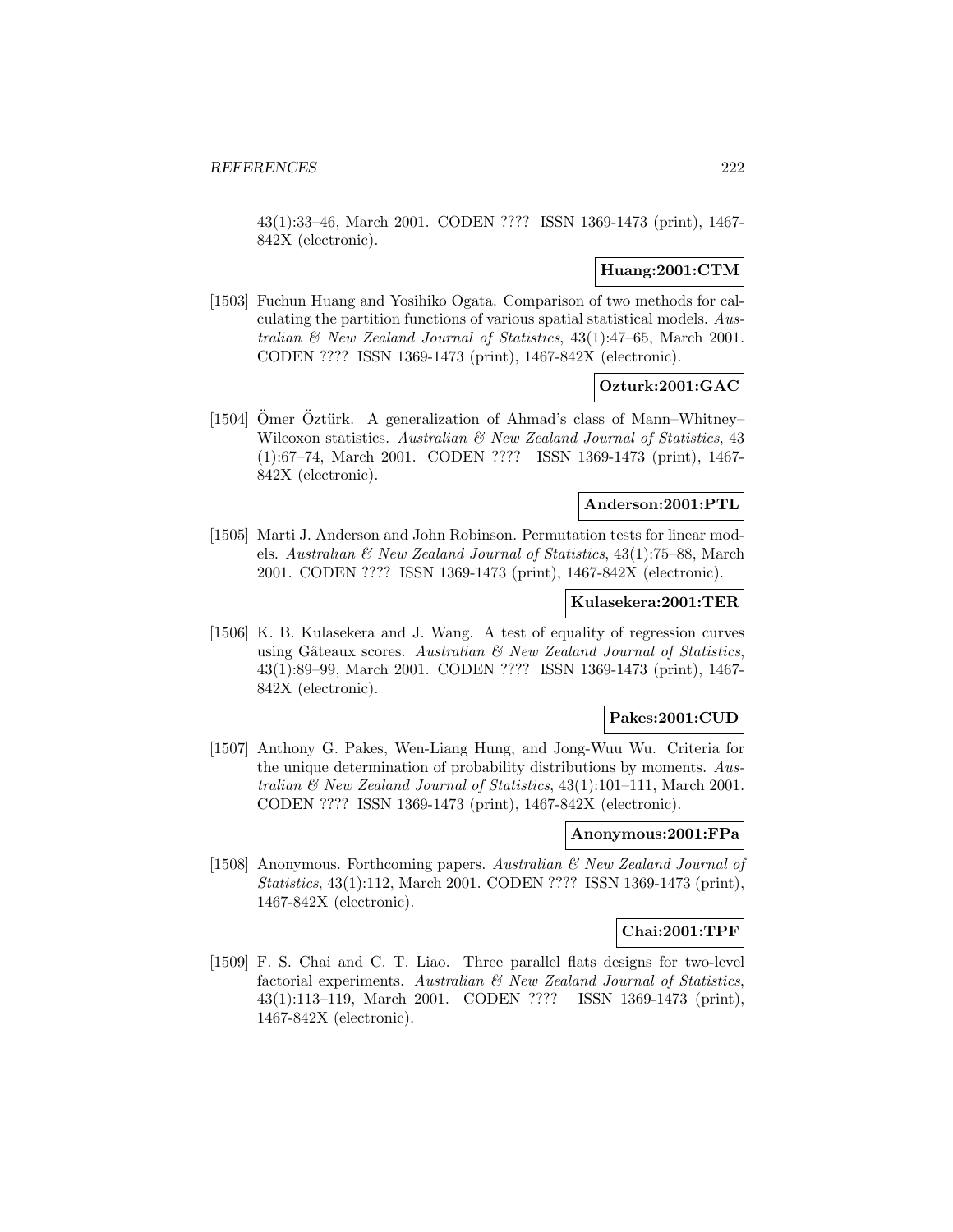## **Anonymous:2001:BRa**

[1510] Anonymous. Book reviews. Australian & New Zealand Journal of Statistics, 43(1):121–128, March 2001. CODEN ???? ISSN 1369-1473 (print), 1467-842X (electronic).

# **Smith:2001:AAC**

[1511] Alison Smith, Brian Cullis, and Arthur Gilmour. Applications: The analysis of crop variety evaluation data in Australia. Australian  $\mathcal{B}$  New Zealand Journal of Statistics, 43(2):129–145, June 2001. CODEN ???? ISSN 1369-1473 (print), 1467-842X (electronic).

# **Cook:2001:TMS**

[1512] R. Dennis Cook and Xiangrong Yin. Theory & methods: Special invited paper: Dimension reduction and visualization in discriminant analysis (with discussion). Australian & New Zealand Journal of Statistics, 43 (2):147–199, June 2001. CODEN ???? ISSN 1369-1473 (print), 1467- 842X (electronic).

# **Ng:2001:TMJ**

[1513] M. P. Ng and E. R. Williams. Theory & methods: Joint-regression analysis for incomplete two-way tables. Australian  $\mathcal B$  New Zealand Journal of Statistics, 43(2):201–206, June 2001. CODEN ???? ISSN 1369-1473 (print), 1467-842X (electronic).

## **Feltz:2001:TMP**

[1514] Carol J. Feltz and Gerald A. Goldin. Theory & methods: Partitionbased goodness-of-fit tests on the line and the circle. Australian  $\mathcal{B}$  New Zealand Journal of Statistics, 43(2):207–220, June 2001. CODEN ???? ISSN 1369-1473 (print), 1467-842X (electronic).

# **Berman:2001:TMA**

[1515] Simeon M. Berman. Theory & methods: Approximate identifiability, moments and censored data. Australian & New Zealand Journal of Statistics, 43(2):221–230, June 2001. CODEN ???? ISSN 1369-1473 (print), 1467-842X (electronic).

# **Mosler:2001:TMT**

[1516] Karl Mosler and Wilfried Seidel. Theory & methods: Testing for homogeneity in an exponential mixture model. Australian  $\mathcal{B}$  New Zealand Journal of Statistics, 43(2):231–247, June 2001. CODEN ???? ISSN 1369-1473 (print), 1467-842X (electronic).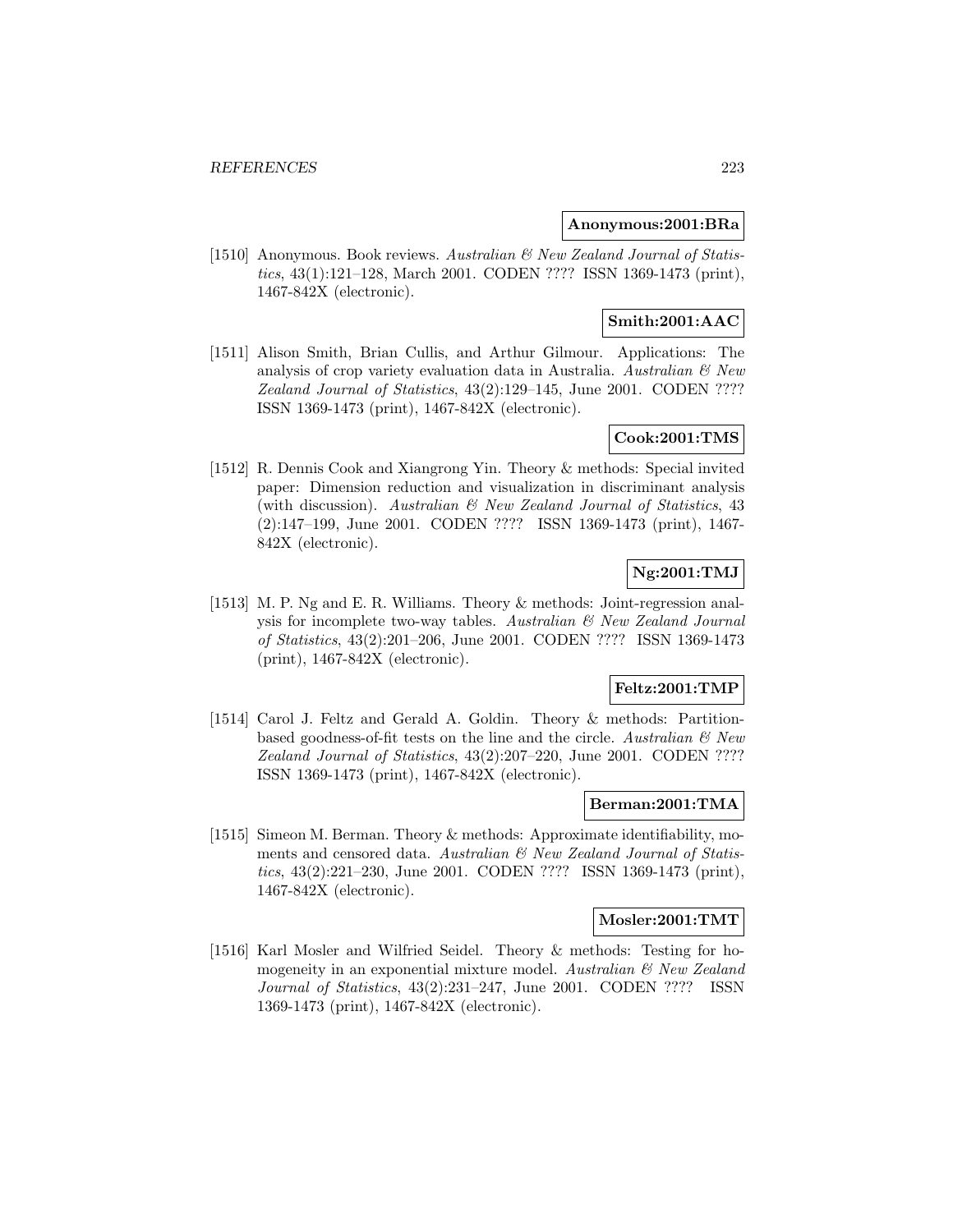### **Anonymous:2001:BRb**

[1517] Anonymous. Book reviews. Australian & New Zealand Journal of Statistics, 43(2):249–255, June 2001. CODEN ???? ISSN 1369-1473 (print), 1467-842X (electronic).

### **Anonymous:2001:FPb**

[1518] Anonymous. Forthcoming papers. Australian & New Zealand Journal of Statistics, 43(2):256, June 2001. CODEN ???? ISSN 1369-1473 (print), 1467-842X (electronic).

# **Lloyd:2001:ANS**

[1519] Chris Lloyd. Announcement notice: Simon Sheather completes term as Managing Editor and Theory & Methods Editor. Australian & New Zealand Journal of Statistics, 43(3):257–258, September 2001. CODEN ???? ISSN 1369-1473 (print), 1467-842X (electronic).

# **DeSilva:2001:AEM**

[1520] Basil M. De Silva, Greg R. Pond, and Tim B. Swartz. Applications: Estimation of the magnitude of victory in one-day cricket RMIT University, Mayo Clinic Rochester and Simon Fraser University. Australian  $\mathcal{C}$  New Zealand Journal of Statistics, 43(3):259–268, September 2001. CODEN ???? ISSN 1369-1473 (print), 1467-842X (electronic).

# **Zhang:2001:AEP**

[1521] Xichuan (Mark) Zhang, Craig H. McLaren, and Caleb C. S. Leung. Applications: an Easter proximity effect: Modelling and adjustment. Australian & New Zealand Journal of Statistics, 43(3):269–280, September 2001. CODEN ???? ISSN 1369-1473 (print), 1467-842X (electronic).

## **Salehi:2001:TMN**

[1522] Mohammad M. Salehi and George A. F. Seber. Theory & methods: a new proof of Murthy's estimator which applies to sequential sampling. Australian & New Zealand Journal of Statistics, 43(3):281–286, September 2001. CODEN ???? ISSN 1369-1473 (print), 1467-842X (electronic).

### **OGorman:2001:TMA**

[1523] Thomas W. O'Gorman. Theory & methods: Adaptive estimation using weighted least squares. Australian  $\mathcal{B}$  New Zealand Journal of Statistics, 43(3):287–297, September 2001. CODEN ???? ISSN 1369-1473 (print), 1467-842X (electronic).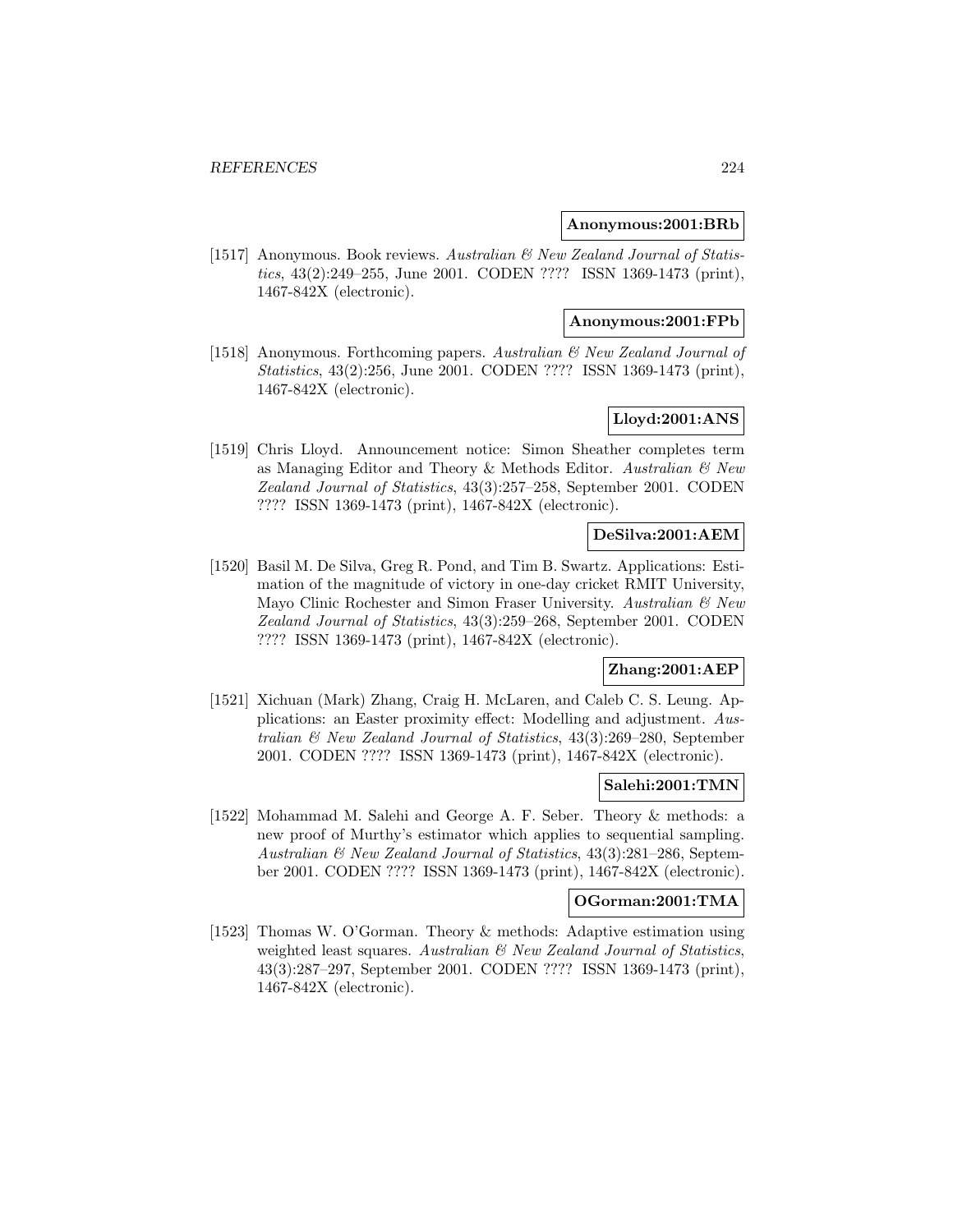## **Kabaila:2001:TMO**

[1524] Paul Kabaila. Theory & methods: On the order of data reductions by ancillarity and by sufficiency. Australian & New Zealand Journal of Statistics, 43(3):299–301, September 2001. CODEN ???? ISSN 1369- 1473 (print), 1467-842X (electronic).

# **Kabaila:2001:TME**

[1525] Paul Kabaila and John Byrne. Theory & methods: Exact short confidence intervals from discrete data. Australian  $\mathcal{C}$  New Zealand Journal of Statistics, 43(3):303–309, September 2001. CODEN ???? ISSN 1369- 1473 (print), 1467-842X (electronic).

### **Hossain:2001:TMS**

[1526] S. S. Hossain and H. A. Muttlak. Theory & methods: Selected ranked set sampling. Australian & New Zealand Journal of Statistics, 43(3):311-325, September 2001. CODEN ???? ISSN 1369-1473 (print), 1467-842X (electronic).

# **Beh:2001:TMP**

[1527] Eric J. Beh. Theory & methods: Partitioning Pearson's chi-squared statistic for singly ordered two-way contingency tables. Australian  $\mathcal{B}$  New Zealand Journal of Statistics, 43(3):327–333, September 2001. CODEN ???? ISSN 1369-1473 (print), 1467-842X (electronic).

### **Tomizawa:2001:TMM**

[1528] Sadao Tomizawa, Nobuko Miyamoto, and Yusuke Hatanaka. Theory & methods: Measure of asymmetry for square contingency tables having ordered categories. Australian & New Zealand Journal of Statistics, 43 (3):335–349, September 2001. CODEN ???? ISSN 1369-1473 (print), 1467-842X (electronic).

## **Chowdhury:2001:TMA**

[1529] Sadeq R. Chowdhury and C. A. McGilchrist. Theory & methods: Analysis of contingency tables with clustered observations. Australian  $\mathcal{B}$  New Zealand Journal of Statistics, 43(3):351–358, September 2001. CODEN ???? ISSN 1369-1473 (print), 1467-842X (electronic).

### **Shinjikashvili:2001:TMR**

[1530] Eka Shinjikashvili. Theory & methods:  $\epsilon$ -repetitions of the maximum residuals in an Ar(1) model. Australian  $\mathcal{C}$  New Zealand Journal of Statistics, 43(3):359–365, September 2001. CODEN ???? ISSN 1369-1473 (print), 1467-842X (electronic).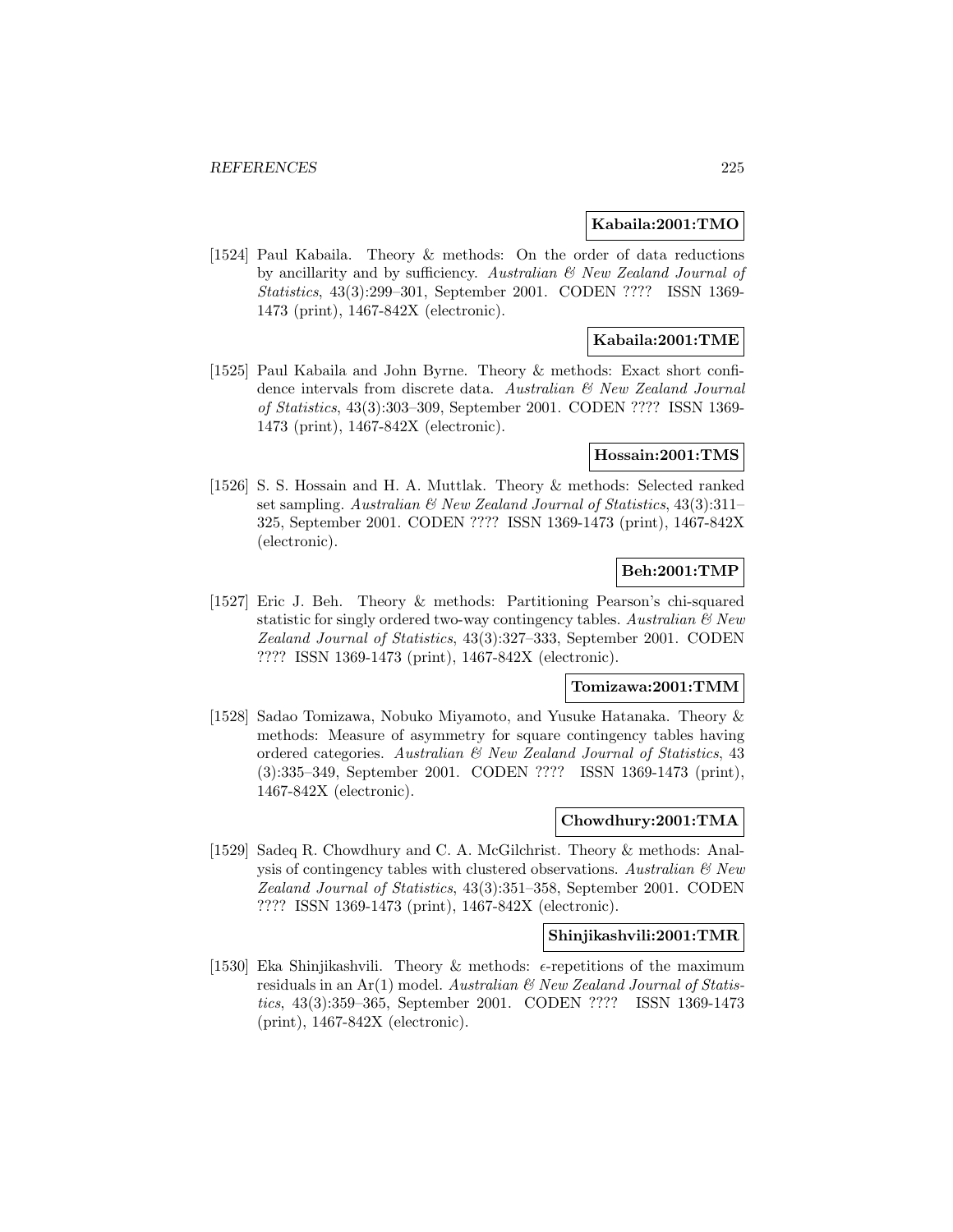### **Nguyen:2001:TMC**

[1531] Nam-Ky Nguyen. Theory & methods: Cutting experimental designs into blocks. Australian & New Zealand Journal of Statistics, 43(3):367–374, September 2001. CODEN ???? ISSN 1369-1473 (print), 1467-842X (electronic).

## **Anonymous:2001:BRc**

[1532] Anonymous. Book reviews. Australian & New Zealand Journal of Statistics, 43(3):375–381, September 2001. CODEN ???? ISSN 1369-1473 (print), 1467-842X (electronic).

# **Anonymous:2001:FPc**

[1533] Anonymous. Forthcoming papers. Australian  $\mathcal{B}$  New Zealand Journal of Statistics, 43(3):382, September 2001. CODEN ???? ISSN 1369-1473 (print), 1467-842X (electronic).

### **Anonymous:2001:AEA**

[1534] Anonymous. Announcement: Editorial announcement: Inaugural Editor's award. Australian & New Zealand Journal of Statistics, 43(4):383, December 2001. CODEN ???? ISSN 1369-1473 (print), 1467-842X (electronic).

# **Doherty:2001:ASH**

[1535] Mike Doherty. Applications: The surrogate Henderson filters in X-11. Australian & New Zealand Journal of Statistics, 43(4):385–392, December 2001. CODEN ???? ISSN 1369-1473 (print), 1467-842X (electronic).

# **Vere-Jones:2001:AHS**

[1536] David Vere-Jones, Murray J. MacKinnon, and Brian Silverstone. Applications: Harold Silverstone: a perspective. Australian & New Zealand Journal of Statistics, 43(4):393–398, December 2001. CODEN ???? ISSN 1369-1473 (print), 1467-842X (electronic).

### **Terpstra:2001:TMW**

[1537] Jeffrey T. Terpstra, Joseph W. McKean, and Joshua D. Naranjo. Theory & methods: Weighted Wilcoxon estimates for autoregression. Australian & New Zealand Journal of Statistics, 43(4):399–419, December 2001. CODEN ???? ISSN 1369-1473 (print), 1467-842X (electronic).

# **Bofinger:2001:TMS**

[1538] Eve Bofinger and Wei Liu. Theory & methods: Selecting closest to control. Australian & New Zealand Journal of Statistics, 43(4):421–430,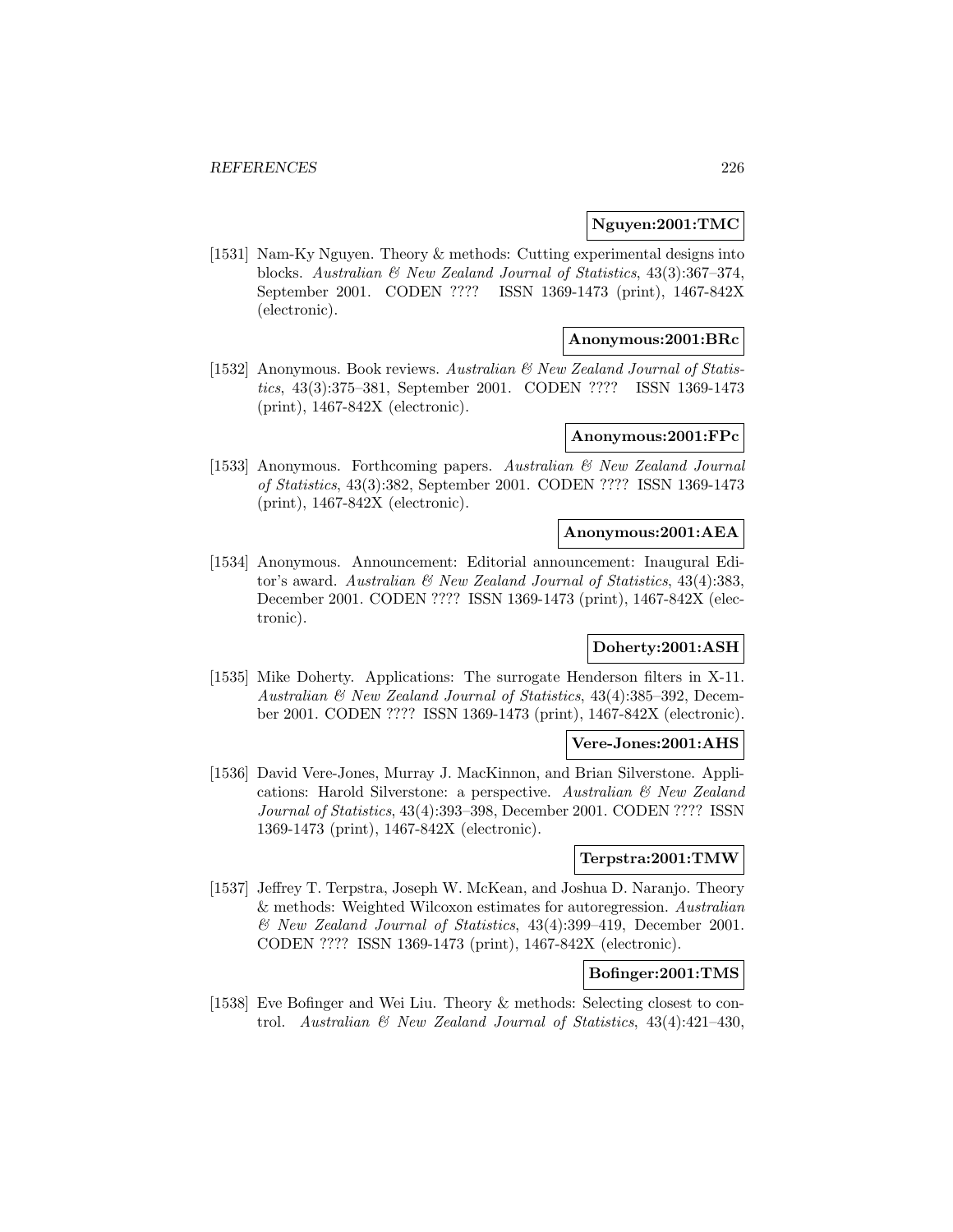December 2001. CODEN ???? ISSN 1369-1473 (print), 1467-842X (electronic).

# **Dobbie:2001:TMM**

[1539] Melissa J. Dobbie and A. H. Welsh. Theory & methods: Modelling correlated zero-inflated count data. Australian & New Zealand Journal of Statistics, 43(4):431–444, December 2001. CODEN ???? ISSN 1369- 1473 (print), 1467-842X (electronic).

# **Chen:2001:TMC**

[1540] Gemai Chen and Min Chen. Theory & methods: On a class of nonlinear  $Ar(P)$  models with nonlinear arch errors. Australian  $\mathcal{B}$  New Zealand Journal of Statistics, 43(4):445–454, December 2001. CODEN ???? ISSN 1369-1473 (print), 1467-842X (electronic).

## **Jensen:2001:TMR**

[1541] D. R. Jensen. Theory & methods: Recovering information from incremental responses. Australian & New Zealand Journal of Statistics, 43 (4):455–459, December 2001. CODEN ???? ISSN 1369-1473 (print), 1467-842X (electronic).

# **SenGupta:2001:TMS**

[1542] Ashis SenGupta and Arnab Kumar Laha. Theory & methods: The slippage problem for the circular normal distribution. Australian  $\mathcal{B}$  New Zealand Journal of Statistics, 43(4):461–471, December 2001. CODEN ???? ISSN 1369-1473 (print), 1467-842X (electronic).

## **Marriott:2001:TMN**

[1543] John M. Marriott and Nancy M. Spencer. Theory & methods: a note on Bayesian prediction from the regression model with informative priors. Australian & New Zealand Journal of Statistics, 43(4):473–480, December 2001. CODEN ???? ISSN 1369-1473 (print), 1467-842X (electronic).

#### **Chen:2001:TMT**

[1544] Lin-An Chen, Kuo-Yuan Liang, and Chwen-Chi Liu. Theory & methods: Two-stage Welsh's trimmed mean for the simultaneous equations model. Australian  $\mathcal{B}$  New Zealand Journal of Statistics, 43(4):481-492, December 2001. CODEN ???? ISSN 1369-1473 (print), 1467-842X (electronic).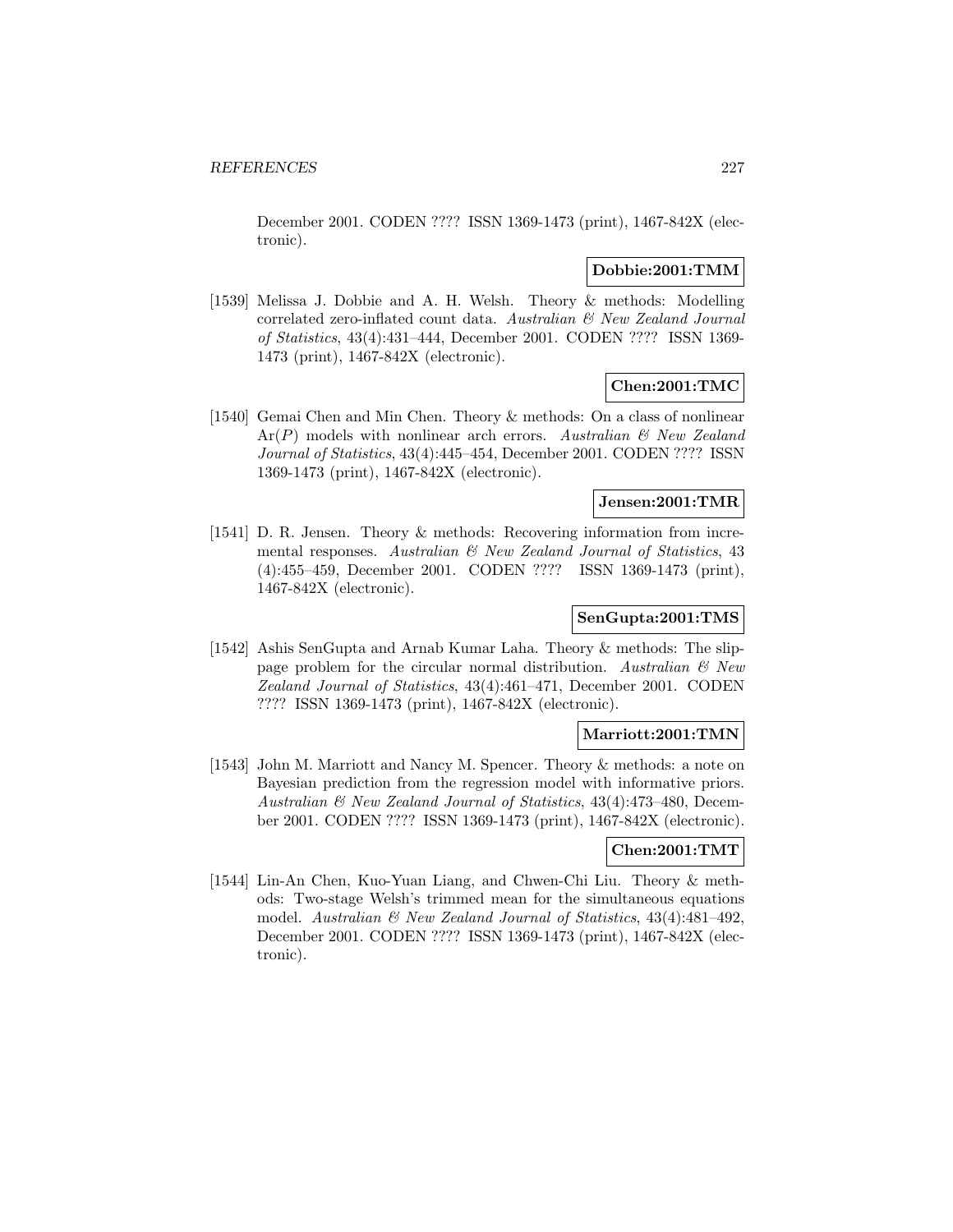# **Gupta:2001:LE**

[1545] Rameshwar D. Gupta and Debasis Kundu. Letter to the Editor. Australian & New Zealand Journal of Statistics, 43(4):493, December 2001. CODEN ???? ISSN 1369-1473 (print), 1467-842X (electronic).

# **Anonymous:2001:BRd**

[1546] Anonymous. Book reviews. Australian & New Zealand Journal of Statistics, 43(4):495–499, December 2001. CODEN ???? ISSN 1369-1473 (print), 1467-842X (electronic).

# **Anonymous:2001:FPd**

[1547] Anonymous. Forthcoming papers. Australian & New Zealand Journal of Statistics, 43(4):500, December 2001. CODEN ???? ISSN 1369-1473 (print), 1467-842X (electronic).

#### **Anonymous:2001:IIV**

[1548] Anonymous. Index: Index to volume 43, 2001. Australian & New Zealand Journal of Statistics, 43(4):501–503, December 2001. CODEN ???? ISSN 1369-1473 (print), 1467-842X (electronic).

## **Anonymous:2001:IKI**

[1549] Anonymous. Index: Keyword index for volumes 42 and 43. Australian & New Zealand Journal of Statistics, 43(4):506–510, December 2001. CODEN ???? ISSN 1369-1473 (print), 1467-842X (electronic).

#### **Lloyd:2002:EA**

[1550] Chris J. Lloyd. Editorial announcements. Australian & New Zealand Journal of Statistics, 44(1):1–2, March 2002. CODEN ???? ISSN 1369- 1473 (print), 1467-842X (electronic).

#### **Anonymous:2002:ARS**

[1551] Anonymous. Acknowledgment of referees' services. Australian & New Zealand Journal of Statistics, 44(1):2, March 2002. CODEN ???? ISSN 1369-1473 (print), 1467-842X (electronic).

# **Tee:2002:OLA**

[1552] Garry J. Tee. Oration lecture: Applications: Nineteenth and early twentieth century statistics: Some New Zealand connections. Australian  $\mathcal C$ New Zealand Journal of Statistics, 44(1):3–12, March 2002. CODEN ???? ISSN 1369-1473 (print), 1467-842X (electronic).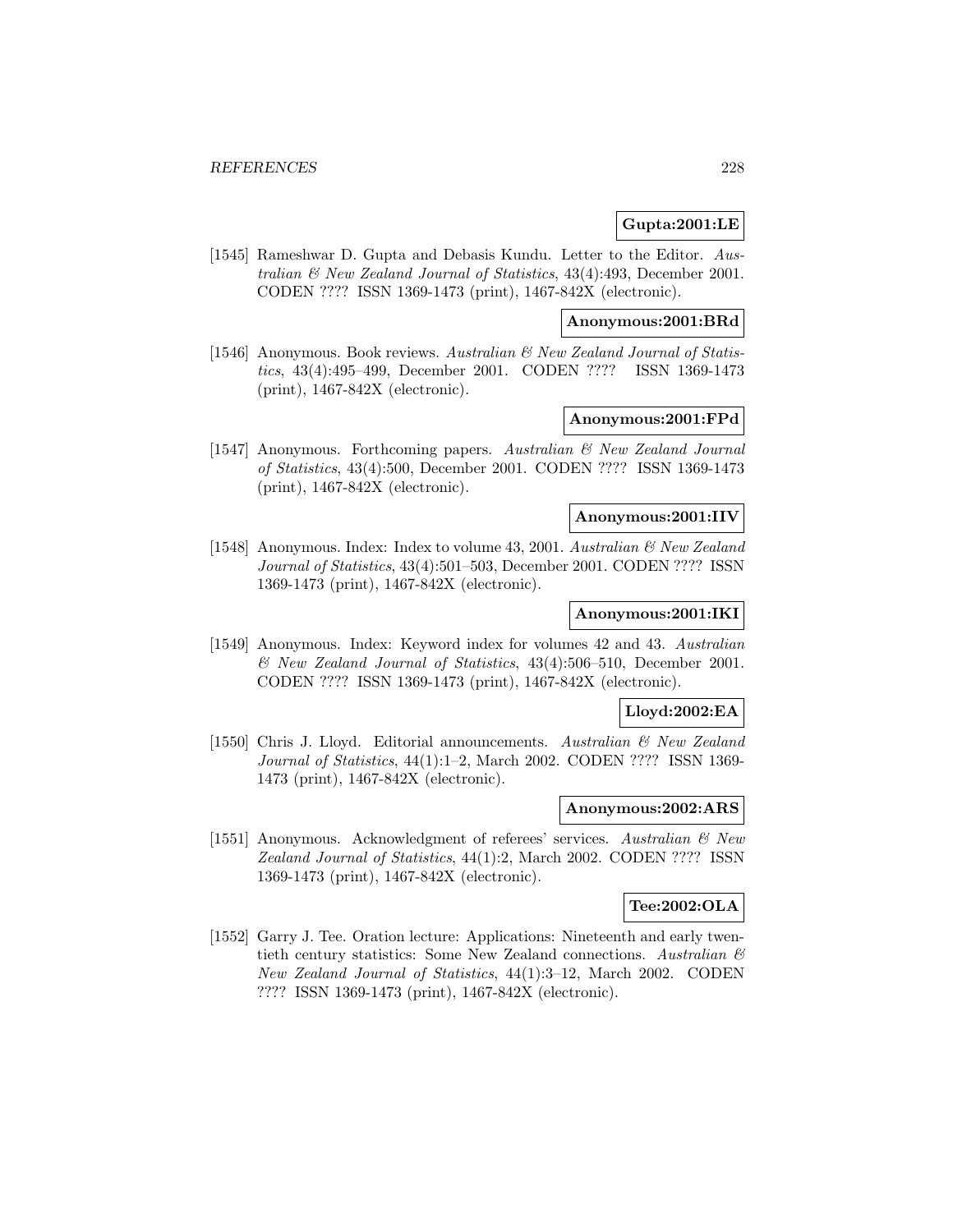### **Welsh:2002:TMI**

[1553] A. H. Welsh. Theory & methods: Incomplete detection in enumeration surveys: Whither distance sampling? Australian & New Zealand Journal of Statistics, 44(1):13–22, March 2002. CODEN ???? ISSN 1369-1473 (print), 1467-842X (electronic).

# **Lee:2002:TMT**

[1554] Thomas C. M. Lee. Theory & methods: Tree-based wavelet regression for correlated data using the minimum description length principle. Australian & New Zealand Journal of Statistics, 44(1):23–39, March 2002. CODEN ???? ISSN 1369-1473 (print), 1467-842X (electronic).

### **Hwang:2002:TMC**

[1555] Wen-Han Hwang, Anne Chao, and Paul S. F. Yip. Theory & methods: Continuous-time capture-recapture models with time variation and behavioural response. Australian & New Zealand Journal of Statistics, 44 (1):41–54, March 2002. CODEN ???? ISSN 1369-1473 (print), 1467- 842X (electronic).

### **Huggins:2002:TMP**

[1556] Richard M. Huggins. Theory & methods: a parametric empirical Bayes approach to the analysis of capture-recapture experiments. Australian & New Zealand Journal of Statistics, 44(1):55–62, March 2002. CODEN ???? ISSN 1369-1473 (print), 1467-842X (electronic).

#### **Salehi:2002:TMU**

[1557] Mohammad M. Salehi and George A. F. Seber. Theory & methods: Unbiased estimators for restricted adaptive cluster sampling. Australian & New Zealand Journal of Statistics, 44(1):63–74, March 2002. CODEN ???? ISSN 1369-1473 (print), 1467-842X (electronic).

# **Lloyd:2002:TMS**

[1558] Chris J. Lloyd. Theory & methods: Semi-parametric estimation of ROC curves based on binomial regression modelling. Australian  $\mathcal{B}$  New Zealand Journal of Statistics, 44(1):75–86, March 2002. CODEN ???? ISSN 1369-1473 (print), 1467-842X (electronic).

# **Qiu:2002:TMF**

[1559] Peihua Qiu. Theory & methods: Fitting a semi-parametric model based on two sources of information. Australian & New Zealand Journal of Statistics, 44(1):87–97, March 2002. CODEN ???? ISSN 1369-1473 (print), 1467-842X (electronic).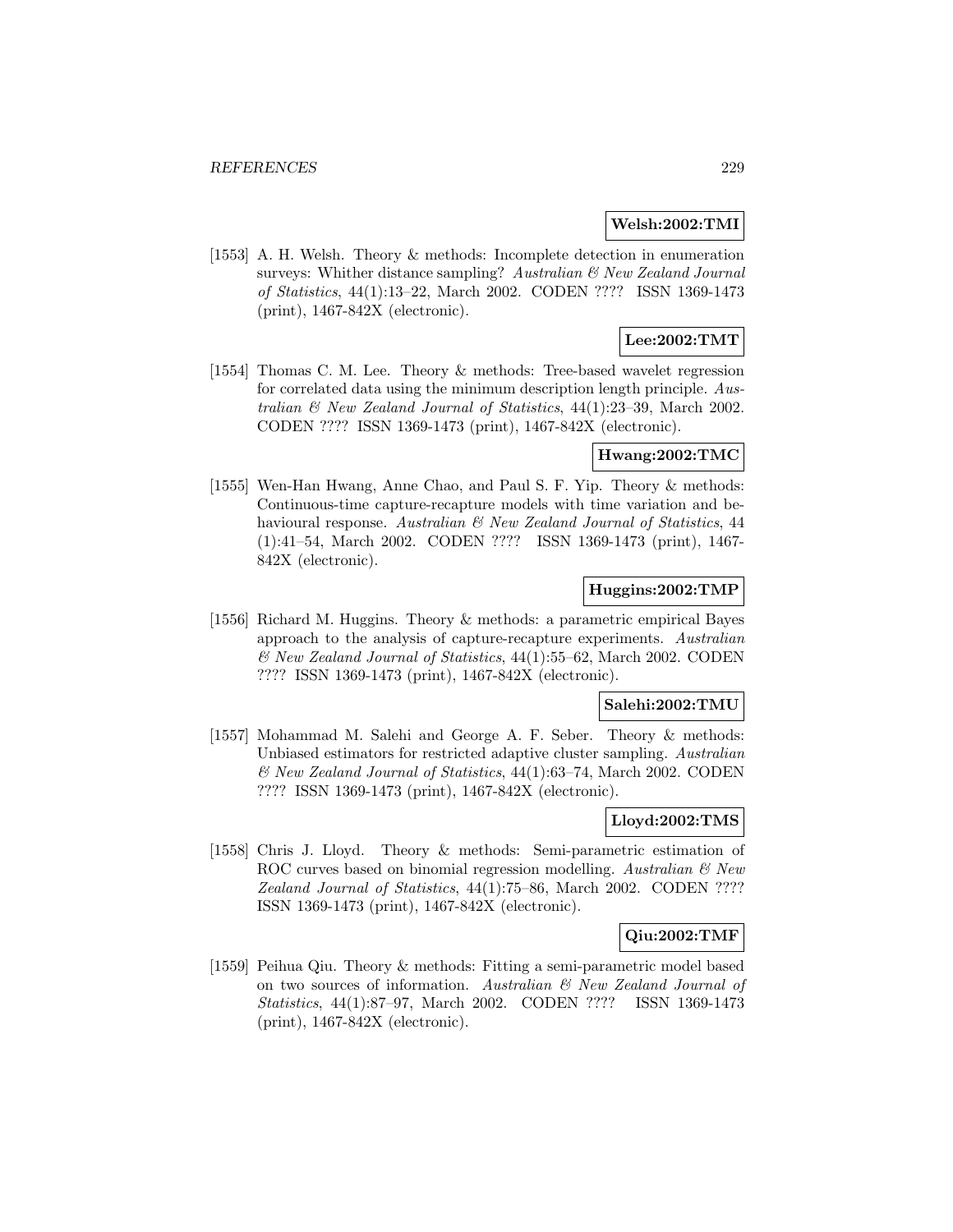### **Bian:2002:TMB**

[1560] Guorui Bian. Theory & methods: Bayesian estimates in a one-way ANOVA random effects model. Australian & New Zealand Journal of Statistics, 44(1):99–108, March 2002. CODEN ???? ISSN 1369-1473 (print), 1467-842X (electronic).

# **Liu:2002:TMA**

[1561] Wei Liu, Nan Wang, and Suojin Wang. Theory & methods: Approximations of distributions for some standardized partial sums in sequential analysis. Australian & New Zealand Journal of Statistics, 44(1):109–119, March 2002. CODEN ???? ISSN 1369-1473 (print), 1467-842X (electronic).

#### **Anonymous:2002:BRa**

[1562] Anonymous. Book reviews. Australian & New Zealand Journal of Statistics, 44(1):121–127, March 2002. CODEN ???? ISSN 1369-1473 (print), 1467-842X (electronic).

# **Anonymous:2002:FPa**

[1563] Anonymous. Forthcoming papers. Australian & New Zealand Journal of Statistics, 44(1):128, March 2002. CODEN ???? ISSN 1369-1473 (print), 1467-842X (electronic).

# **Shao:2002:AMT**

[1564] Quanxi Shao and N. A. Campbell. Applications: Modelling trends in groundwater levels by segmented regression with constraints. Australian & New Zealand Journal of Statistics, 44(2):129–141, June 2002. CODEN ???? ISSN 1369-1473 (print), 1467-842X (electronic).

#### **Brown:2002:TMI**

[1565] B. M. Brown. Theory & methods: On the importance of being smooth. Australian & New Zealand Journal of Statistics, 44(2):143–154, June 2002. CODEN ???? ISSN 1369-1473 (print), 1467-842X (electronic).

### **Gerlach:2002:TMB**

[1566] Richard Gerlach, Ron Bird, and Anthony Hall. Theory & methods: Bayesian variable selection in logistic regression: predicting company earnings direction. Australian & New Zealand Journal of Statistics, 44 (2):155–168, June 2002. CODEN ???? ISSN 1369-1473 (print), 1467- 842X (electronic).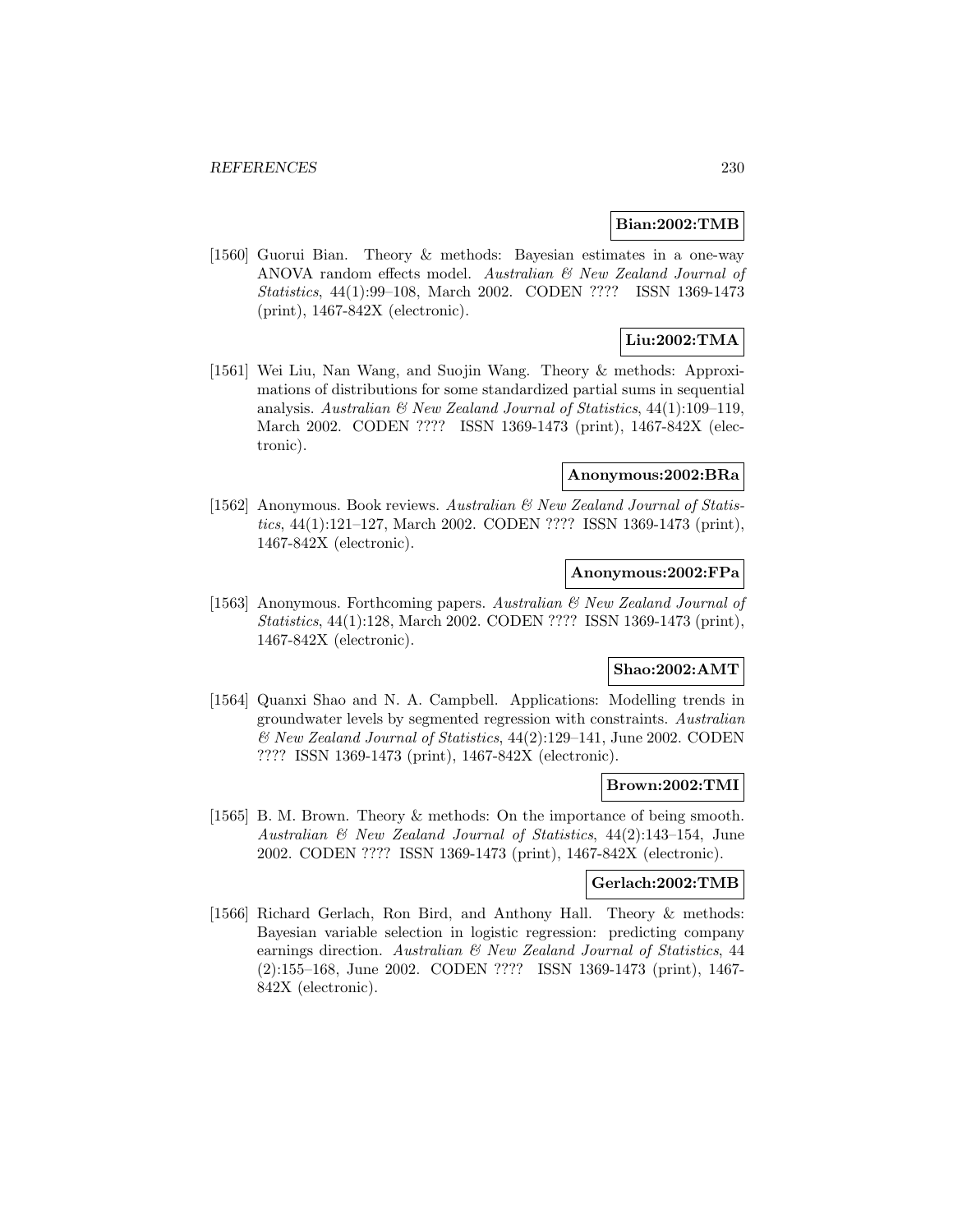### **Bremner:2002:TMM**

[1567] Alexandra P. Bremner and Ross H. Taplin. Theory & methods: Modified classification and regression tree splitting criteria for data with interactions. Australian  $\mathcal B$  New Zealand Journal of Statistics, 44(2):169–176, June 2002. CODEN ???? ISSN 1369-1473 (print), 1467-842X (electronic).

# **Yau:2002:TMZ**

[1568] Kelvin K. W. Yau, Andy H. Lee, and Angus S. K. Ng. Theory & methods: a zero-augmented gamma mixed model for longitudinal data with many zeros. Australian  $\mathcal{B}$  New Zealand Journal of Statistics, 44(2):177– 183, June 2002. CODEN ???? ISSN 1369-1473 (print), 1467-842X (electronic).

# **Tang:2002:TMD**

[1569] Nian-Sheng Tang, Bo-Cheng Wei, and Xue-Ren Wang. Theory & methods: Detection of influential observations in nonlinear reproductive dispersion models. Australian  $\mathcal{C}$  New Zealand Journal of Statistics, 44(2): 185–192, June 2002. CODEN ???? ISSN 1369-1473 (print), 1467-842X (electronic).

# **Lu:2002:TMS**

[1570] Jye-Chyi Lu, Di Chen, and Nianci Gan. Theory & methods: Semiparametric modelling and likelihood estimation with estimating equations. Australian & New Zealand Journal of Statistics, 44(2):193–212, June 2002. CODEN ???? ISSN 1369-1473 (print), 1467-842X (electronic).

### **Willink:2002:TME**

[1571] R. Willink. Theory & methods: Effect on probabilities and quantiles of adding a quantity with small variance. Australian  $\mathcal{B}$  New Zealand Journal of Statistics, 44(2):213–220, June 2002. CODEN ???? ISSN 1369-1473 (print), 1467-842X (electronic).

# **Al-Saleh:2002:TME**

[1572] Mohammad Fraiwan Al-Saleh and Gang Zheng. Theory & methods: Estimation of bivariate characteristics using ranked set sampling. Australian & New Zealand Journal of Statistics, 44(2):221–232, June 2002. CODEN ???? ISSN 1369-1473 (print), 1467-842X (electronic).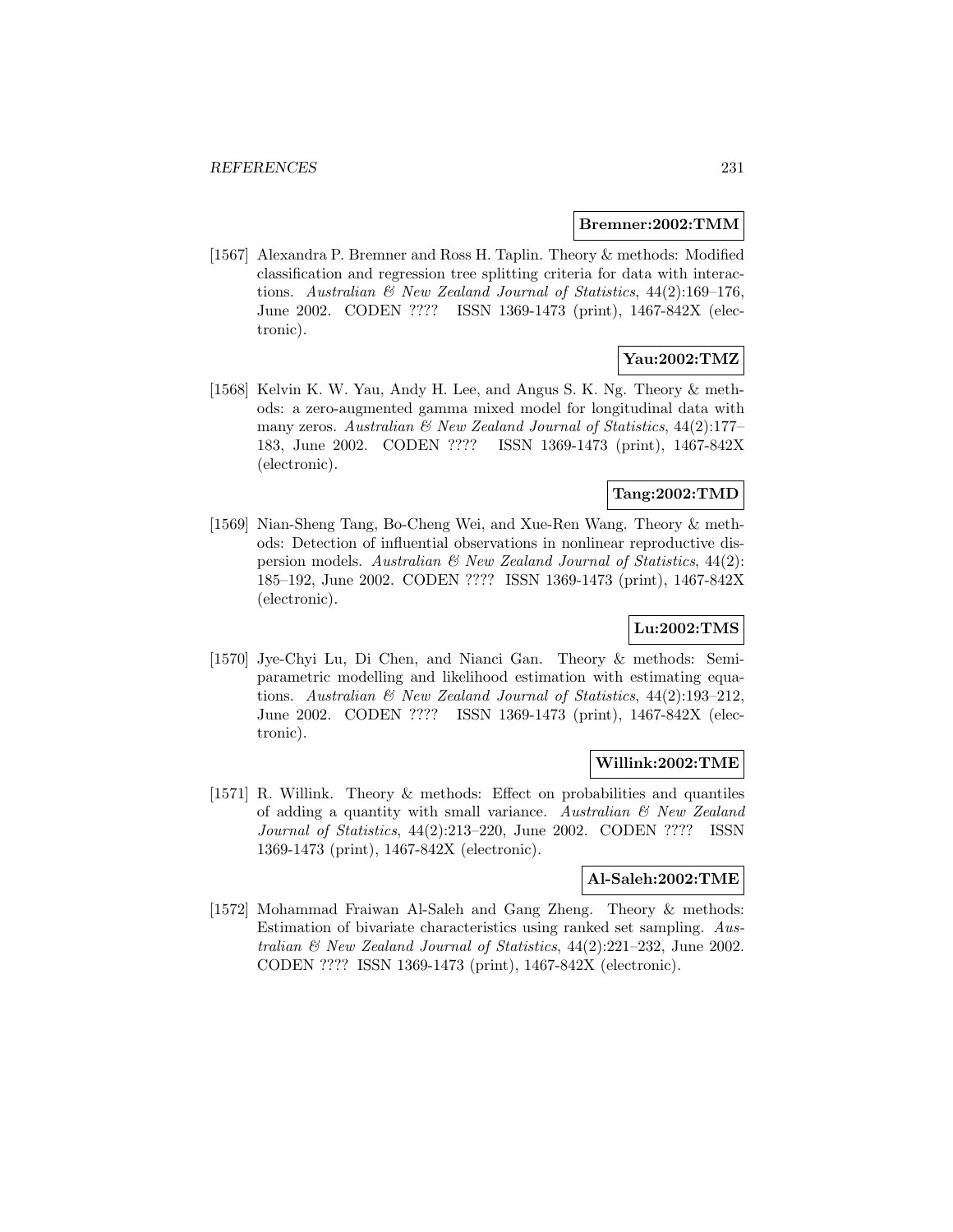### **Koutrouvelis:2002:TME**

[1573] Ioannis A. Koutrouvelis and Simos Meintanis. Theory & methods: Estimating the parameters of Poisson-exponential models. Australian  $\mathcal{C}$  New Zealand Journal of Statistics, 44(2):233–245, June 2002. CODEN ???? ISSN 1369-1473 (print), 1467-842X (electronic).

# **Anonymous:2002:FPb**

[1574] Anonymous. Forthcoming papers. Australian & New Zealand Journal of Statistics, 44(2):246, June 2002. CODEN ???? ISSN 1369-1473 (print), 1467-842X (electronic).

### **Anonymous:2002:BRb**

[1575] Anonymous. Book reviews. Australian & New Zealand Journal of Statistics, 44(2):247–255, June 2002. CODEN ???? ISSN 1369-1473 (print), 1467-842X (electronic).

#### **Westbrooke:2002:AIM**

[1576] Ian Westbrooke and Lisa Jones. Applications: Imputation of Maori descent for electoral calculations in New Zealand. Australian  $\mathcal{B}$  New Zealand Journal of Statistics, 44(3):257–265, September 2002. CODEN ???? ISSN 1369-1473 (print), 1467-842X (electronic).

#### **Westbrooke:2002:AME**

[1577] Ian Westbrooke and Michael Ryan. Applications: The mathematics of electoral district allocation in New Zealand. Australian & New Zealand Journal of Statistics, 44(3):267–276, September 2002. CODEN ???? ISSN 1369-1473 (print), 1467-842X (electronic).

#### **Claeskens:2002:TMD**

[1578] Gerda Claeskens and Peter Hall. Theory & methods: Data sharpening for hazard rate estimation. Australian  $\mathcal B$  New Zealand Journal of Statistics, 44(3):277–283, September 2002. CODEN ???? ISSN 1369-1473 (print), 1467-842X (electronic).

### **Neuhaus:2002:TMB**

[1579] John M. Neuhaus. Theory & methods: Bias due to ignoring the sample design in case-control studies. Australian & New Zealand Journal of Statistics, 44(3):285–293, September 2002. CODEN ???? ISSN 1369- 1473 (print), 1467-842X (electronic).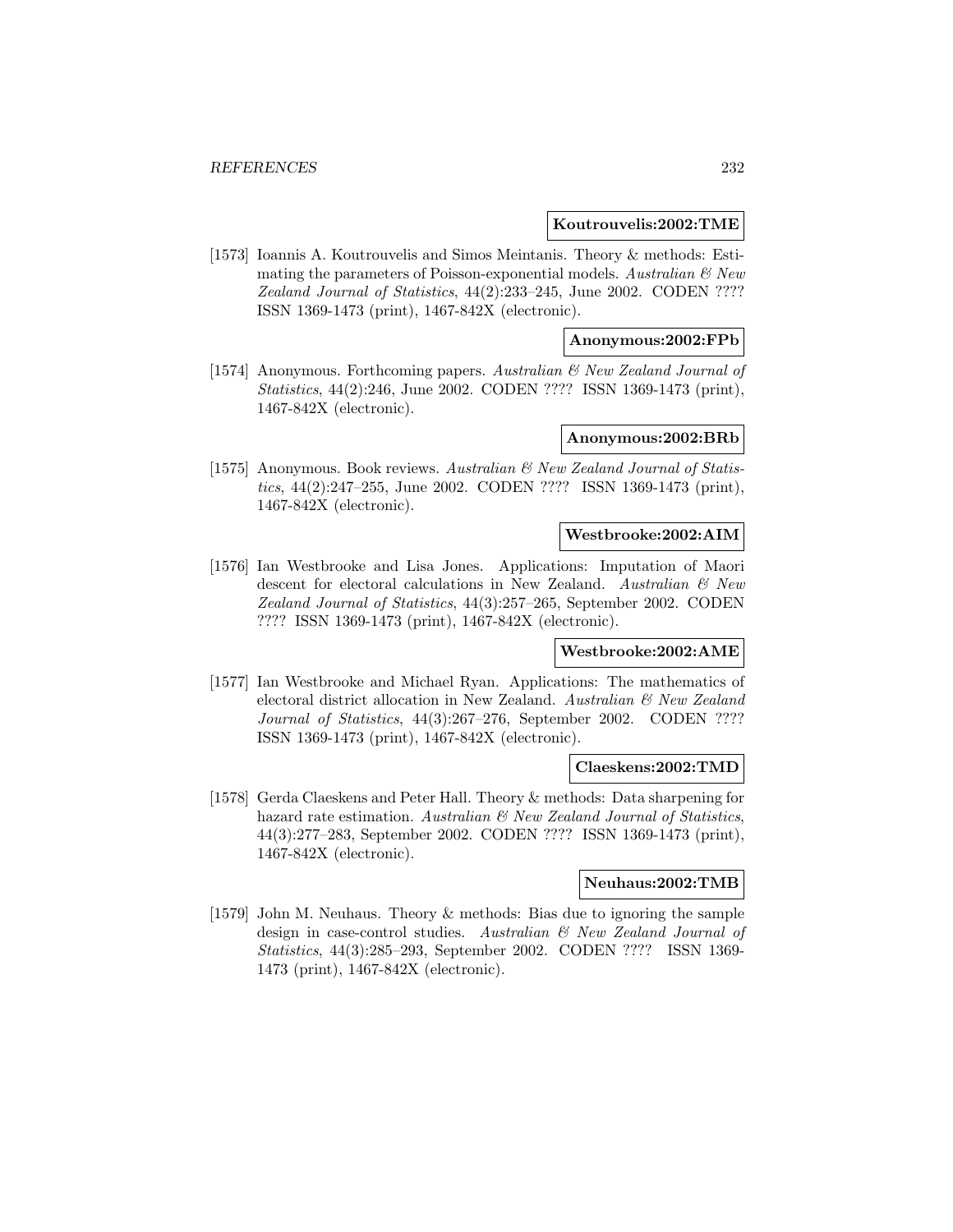## **Taplin:2002:TMP**

[1580] Ross H. Taplin. Theory & methods: Pseudo–modelling of outliers for estimation of regression and time series models. Australian  $\mathcal{C}$  New Zealand Journal of Statistics, 44(3):295–310, September 2002. CODEN ???? ISSN 1369-1473 (print), 1467-842X (electronic).

# **Jung:2002:TMD**

[1581] Kang-Mo Jung. Theory & methods: a diagnostic method for principal components tests. Australian  $\mathcal{C}$  New Zealand Journal of Statistics, 44 (3):311–318, September 2002. CODEN ???? ISSN 1369-1473 (print), 1467-842X (electronic).

### **Knight:2002:TME**

[1582] John L. Knight, Stephen E. Satchell, and Jun Yu. Theory & methods: Estimation of the stochastic volatility model by the empirical characteristic function method. Australian & New Zealand Journal of Statistics, 44(3):319–335, September 2002. CODEN ???? ISSN 1369-1473 (print), 1467-842X (electronic).

### **Kumagai:2002:TME**

[1583] Etsuo Kumagai, Nobuo Inagaki, and Kiyoshi Inoue. Theory & methods: On Efron's parameterization. Australian & New Zealand Journal of Statistics, 44(3):337–343, September 2002. CODEN ???? ISSN 1369- 1473 (print), 1467-842X (electronic).

#### **DeSouza:2002:TMD**

[1584] Francisco A. M. De Souza and Gilberto A. Paula. Theory & methods: Deviance residuals for an angular response. Australian  $\mathcal{C}$  New Zealand Journal of Statistics, 44(3):345–356, September 2002. CODEN ???? ISSN 1369-1473 (print), 1467-842X (electronic).

# **Ghosh:2002:TMC**

[1585] Subir Ghosh and Colleen Burns. Theory & methods: Comparison of four new general classes of search designs. Australian  $\mathcal{B}$  New Zealand Journal of Statistics, 44(3):357–366, September 2002. CODEN ???? ISSN 1369- 1473 (print), 1467-842X (electronic).

# **Chi:2002:TMO**

[1586] Yunchan Chi. Theory & methods: Ordered tests for right-censored survival data. Australian & New Zealand Journal of Statistics, 44(3):367– 380, September 2002. CODEN ???? ISSN 1369-1473 (print), 1467-842X (electronic).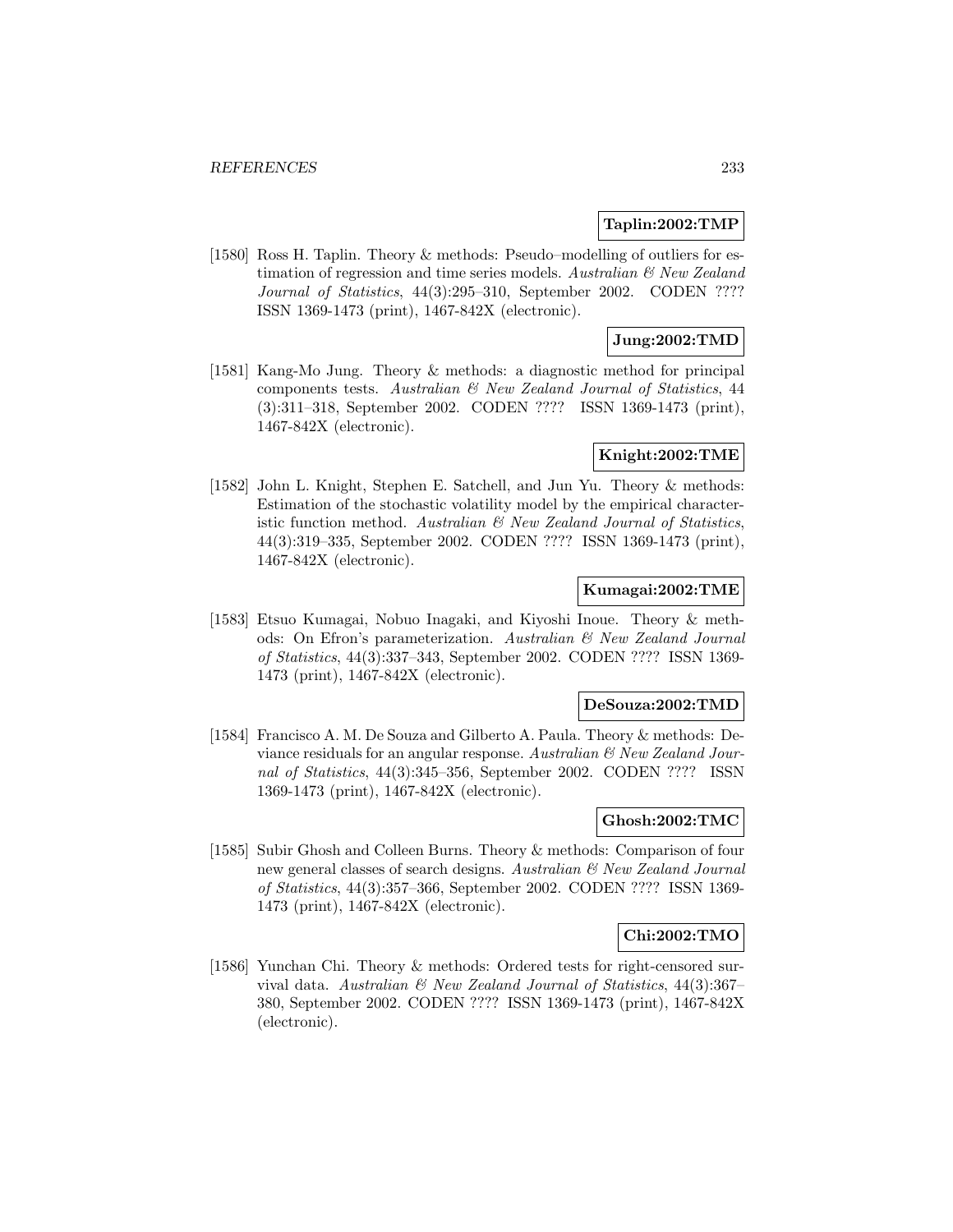### **Anonymous:2002:BRc**

[1587] Anonymous. Book reviews. Australian & New Zealand Journal of Statistics, 44(3):381–384, September 2002. CODEN ???? ISSN 1369-1473 (print), 1467-842X (electronic).

# **Anonymous:2002:FPc**

[1588] Anonymous. Forthcoming papers. Australian & New Zealand Journal of Statistics, 44(3):384, September 2002. CODEN ???? ISSN 1369-1473 (print), 1467-842X (electronic).

# **Seneta:2002:MEP**

[1589] Eugene Seneta. In memoriam: Emeritus Professor Henry Oliver Lancaster, AO FAA, 1 February 1913–2 December 2001. Australian & New Zealand Journal of Statistics, 44(4):385–400, December 2002. CODEN ???? ISSN 1369-1473 (print), 1467-842X (electronic).

# **Li:2002:ABH**

[1590] Ning Li, Guoqi Qian, and Richard Huggins. Analysis of betweenhousehold heterogeneity in disease transmission from data on outbreak sizes. Australian  $\mathcal{B}$  New Zealand Journal of Statistics, 44(4):401-411, December 2002. CODEN ???? ISSN 1369-1473 (print), 1467-842X (electronic).

# **Clarke:2002:ANI**

[1591] Paul S. Clarke and P. F. Tate. An application of non-ignorable nonresponse models for Gross flows estimation in the British labour force survey. Australian & New Zealand Journal of Statistics, 44(4):413–425, December 2002. CODEN ???? ISSN 1369-1473 (print), 1467-842X (electronic).

# **Brown:2002:KWM**

[1592] B. M. Brown and T. P. Hettmansperger. Kruskal–Wallis, multiple comparisons and Efron dice. Australian & New Zealand Journal of Statistics, 44(4):427–438, December 2002. CODEN ???? ISSN 1369-1473 (print), 1467-842X (electronic).

# **Zitikis:2002:ADG**

[1593] Ričardas Zitikis and Joseph L. Gastwirth. The asymptotic distribution of the S–Gini index. Australian & New Zealand Journal of Statistics, 44(4):439–446, December 2002. CODEN ???? ISSN 1369-1473 (print), 1467-842X (electronic).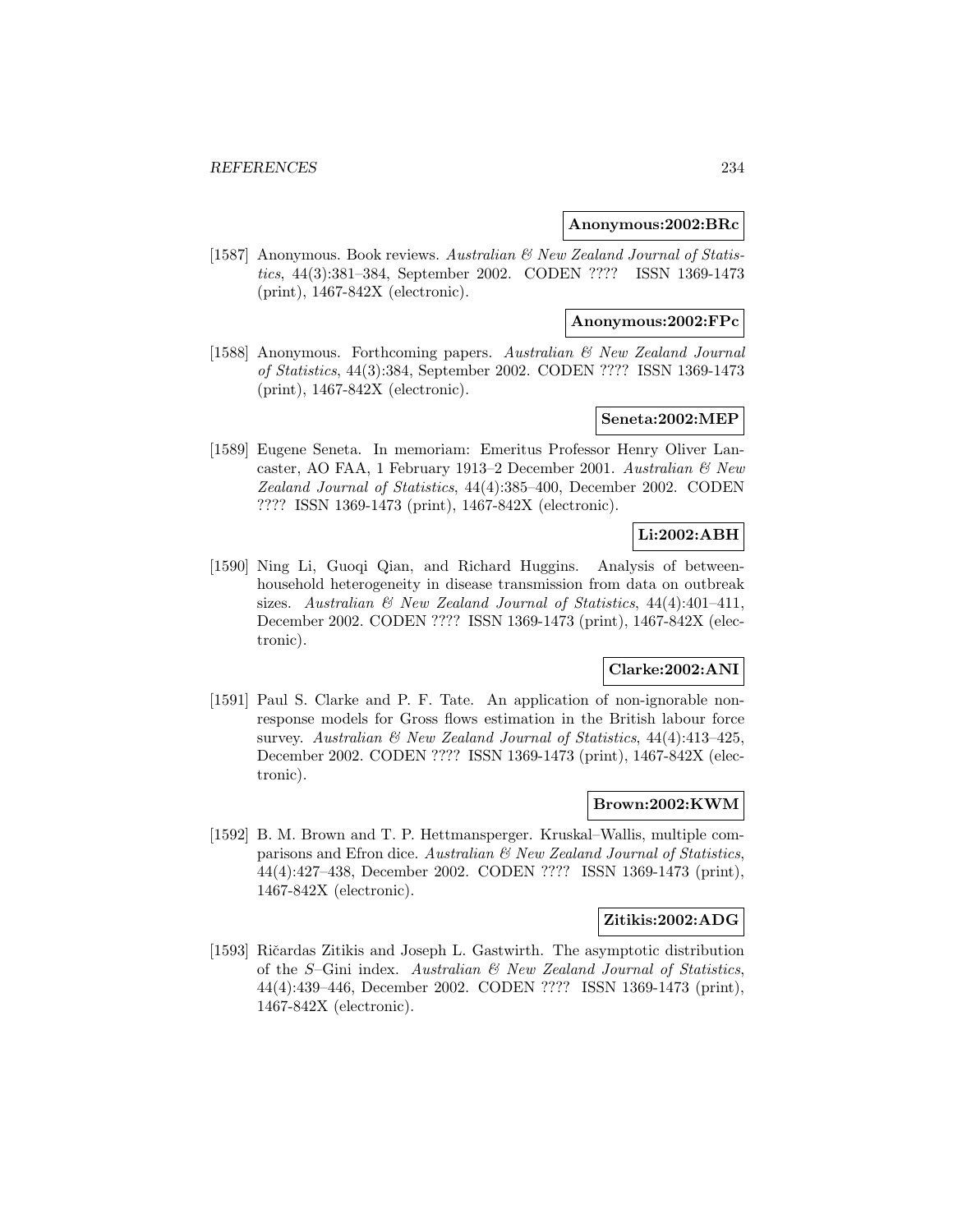### **Littlejohn:2002:PAC**

[1594] Roger P. Littlejohn and James R. Webster. Periodogram analysis of censored time series from a designed experiment. Australian  $\mathcal{C}$  New Zealand Journal of Statistics, 44(4):447–455, December 2002. CODEN ???? ISSN 1369-1473 (print), 1467-842X (electronic).

# **John:2002:D**

[1595] J. A. John, K. Ruggiero, and E. R. Williams.  $\alpha_n$ -designs. Australian & New Zealand Journal of Statistics, 44(4):457–465, December 2002. CODEN ???? ISSN 1369-1473 (print), 1467-842X (electronic).

# **Ng:2002:DTF**

[1596] Meei Pyng Ng and Ray Watson. Dealing with ties in failure time data. Australian & New Zealand Journal of Statistics, 44(4):467–478, December 2002. CODEN ???? ISSN 1369-1473 (print), 1467-842X (electronic).

### **Munk:2002:MRE**

[1597] Axel Munk and Frits Ruymgaart. Minimax rates for estimating the variance and its derivatives in non-parametric regression. Australian  $\mathcal{B}$  New Zealand Journal of Statistics, 44(4):479–488, December 2002. CODEN ???? ISSN 1369-1473 (print), 1467-842X (electronic).

# **Vu:2002:ESM**

[1598] Hien T. V. Vu and Matthew W. Knuiman. Estimation in semiparametric marginal shared gamma frailty models. Australian  $\mathcal{B}$  New Zealand Journal of Statistics, 44(4):489–501, December 2002. CODEN ???? ISSN 1369-1473 (print), 1467-842X (electronic).

#### **Baddeley:2002:ABR**

[1599] Adrian Baddeley and Rolf Turner. Addendum to A. Baddeley & R. Turner (2000). Australian  $\mathscr B$  New Zealand Journal of Statistics, 44(4): 503, December 2002. CODEN ???? ISSN 1369-1473 (print), 1467-842X (electronic). See [1477].

# **Anonymous:2002:FPd**

[1600] Anonymous. Forthcoming papers. Australian & New Zealand Journal of Statistics, 44(4):504, December 2002. CODEN ???? ISSN 1369-1473 (print), 1467-842X (electronic).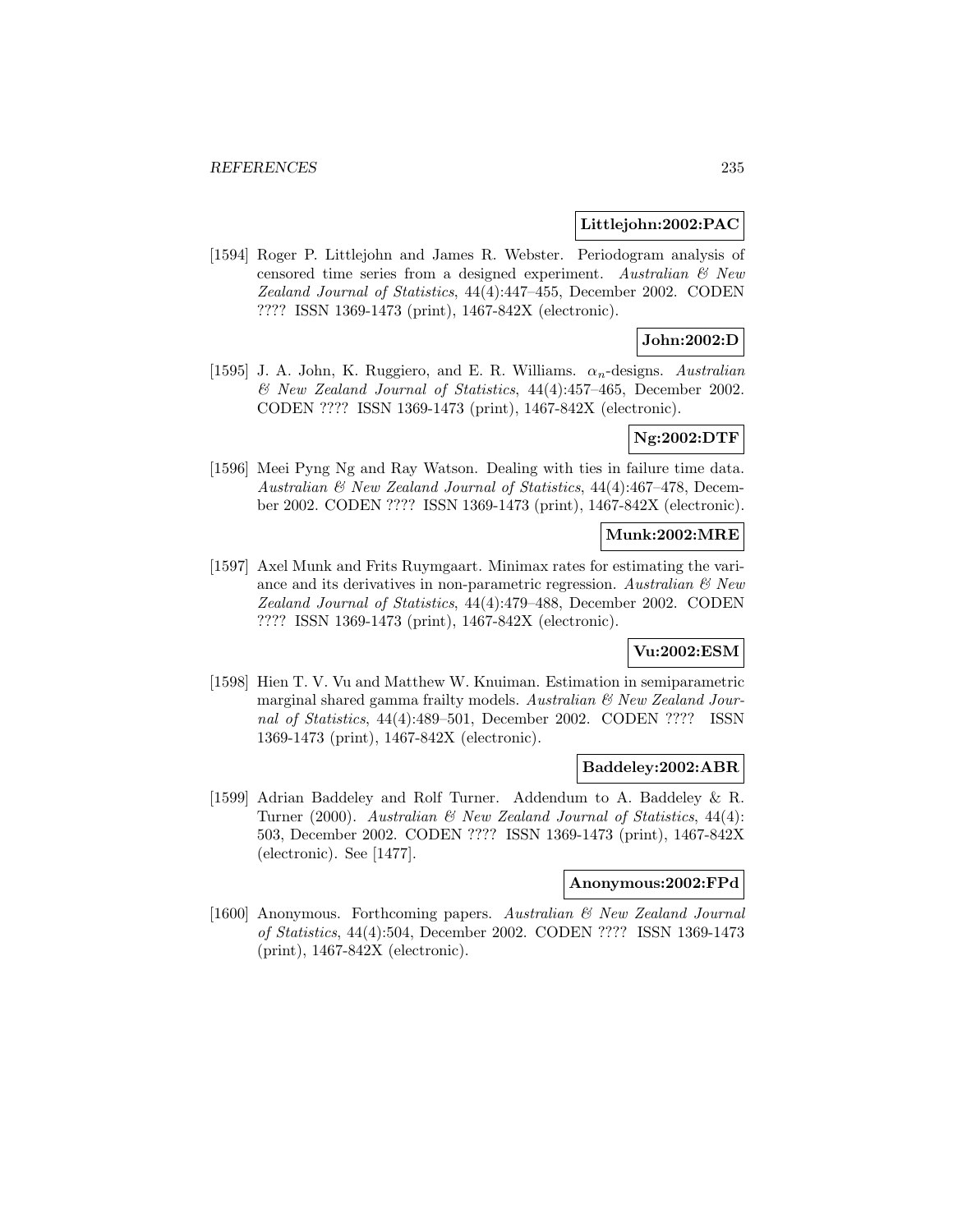### **Anonymous:2002:BRd**

[1601] Anonymous. Book reviews. Australian & New Zealand Journal of Statistics, 44(4):505–506, December 2002. CODEN ???? ISSN 1369-1473 (print), 1467-842X (electronic).

# **Anonymous:2002:IV**

[1602] Anonymous. Indexes, volume 44. Australian & New Zealand Journal of Statistics, 44(4):507–509, December 2002. CODEN ???? ISSN 1369-1473 (print), 1467-842X (electronic).

# **Anonymous:2003:PMA**

[1603] Anonymous. Pitman Medal for 2002 awarded to Terry Speed. Australian & New Zealand Journal of Statistics, 45(1):1–4, March 2003. CODEN ???? ISSN 1369-1473 (print), 1467-842X (electronic).

# **Lloyd:2003:IEA**

[1604] Chris Lloyd. Inaugural Editor's award. Australian & New Zealand Journal of Statistics, 45(1):5, March 2003. CODEN ???? ISSN 1369-1473 (print), 1467-842X (electronic).

# **Tallis:2003:ANS**

[1605] G. M. Tallis, P. Leppard, and T. J. O'Neill. Applications: a note on the sensitivities of self-reporting and screen detection of primary breast tumours. Australian  $\mathcal{B}$  New Zealand Journal of Statistics, 45(1):7-18, March 2003. CODEN ???? ISSN 1369-1473 (print), 1467-842X (electronic).

# **Martin:2003:ADA**

[1606] R. J. Martin, L. M. Platts, A. B. Seddon, and E. C. Stillman. Applications: The design and analysis of a mixture experiment on glass durability. Australian & New Zealand Journal of Statistics, 45(1):19–27, March 2003. CODEN ???? ISSN 1369-1473 (print), 1467-842X (electronic).

# **Sain:2003:TMN**

[1607] Stephan R. Sain. Theory & methods: a new characterization and estimation of the zero-bias bandwidth. Australian & New Zealand Journal of Statistics, 45(1):29–42, March 2003. CODEN ???? ISSN 1369-1473 (print), 1467-842X (electronic).

# **OMalley:2003:TMB**

[1608] A. James O'Malley and John J. Deely. Theory & methods: Bayesian measures of the minimum detectable concentration of an immunoassay. Aus-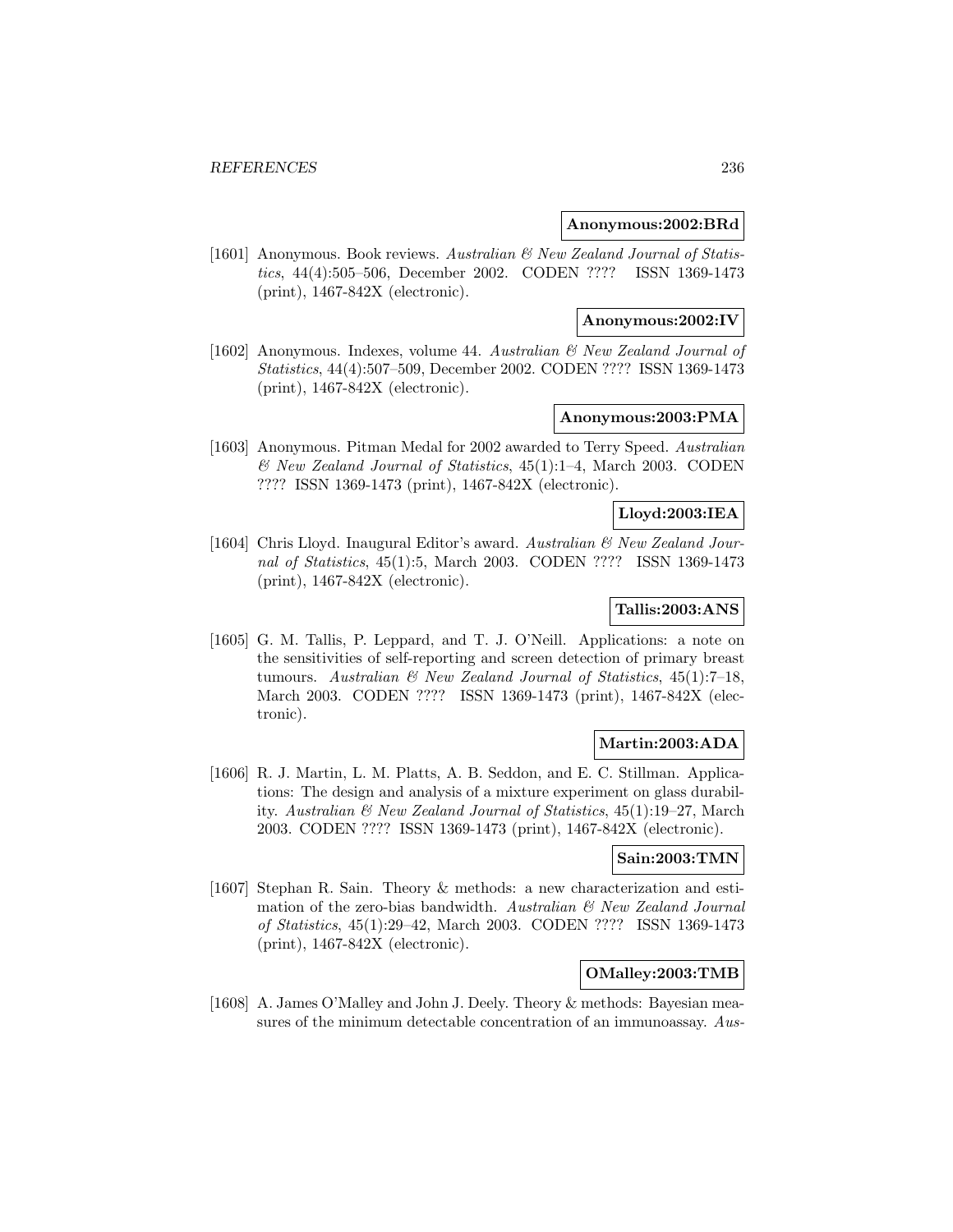tralian & New Zealand Journal of Statistics, 45(1):43–65, March 2003. CODEN ???? ISSN 1369-1473 (print), 1467-842X (electronic).

### **Nyangoma:2003:TMB**

[1609] Stephen O. Nyangoma. Theory & methods: Bias in multinomial models. Australian & New Zealand Journal of Statistics, 45(1):67–82, March 2003. CODEN ???? ISSN 1369-1473 (print), 1467-842X (electronic).

# **Danielak:2003:TME**

[1610] Katarzyna Danielak and Tomasz Rychlik. Theory & methods: Exact bounds for the bias of trimmed means. Australian  $\mathcal{C}'$  New Zealand Journal of Statistics, 45(1):83–96, March 2003. CODEN ???? ISSN 1369-1473 (print), 1467-842X (electronic).

# **Chan:2003:TMC**

[1611] Barbara S. P. Chan and J. A. Eccleston. Theory & methods: On the construction of nearest–neighbour balanced row–column designs. Australian & New Zealand Journal of Statistics, 45(1):97–106, March 2003. CODEN ???? ISSN 1369-1473 (print), 1467-842X (electronic).

# **Khan:2003:TMO**

[1612] M. G. M. Khan, E. A. Khan, and M. J. Ahsan. Theory & methods: an optimal multivariate stratified sampling design using dynamic programming. Australian  $\mathcal{B}$  New Zealand Journal of Statistics, 45(1):107-113, March 2003. CODEN ???? ISSN 1369-1473 (print), 1467-842X (electronic).

# **Menendez:2003:TMT**

[1613] M. L. Menéndez, J. A. Pardo, and L. Pardo. Theory & methods: Tests for bivariate symmetry against ordered alternatives in square contingency tables. Australian  $\mathcal B$  New Zealand Journal of Statistics, 45(1): 115–123, March 2003. CODEN ???? ISSN 1369-1473 (print), 1467-842X (electronic).

### **Anonymous:2003:BRa**

[1614] Anonymous. Book reviews. Australian & New Zealand Journal of Statistics, 45(1):125–126, March 2003. CODEN ???? ISSN 1369-1473 (print), 1467-842X (electronic).

#### **Anonymous:2003:ARS**

[1615] Anonymous. Acknowledgment of referees' services. Australian & New Zealand Journal of Statistics, 45(1):127, March 2003. CODEN ???? ISSN 1369-1473 (print), 1467-842X (electronic).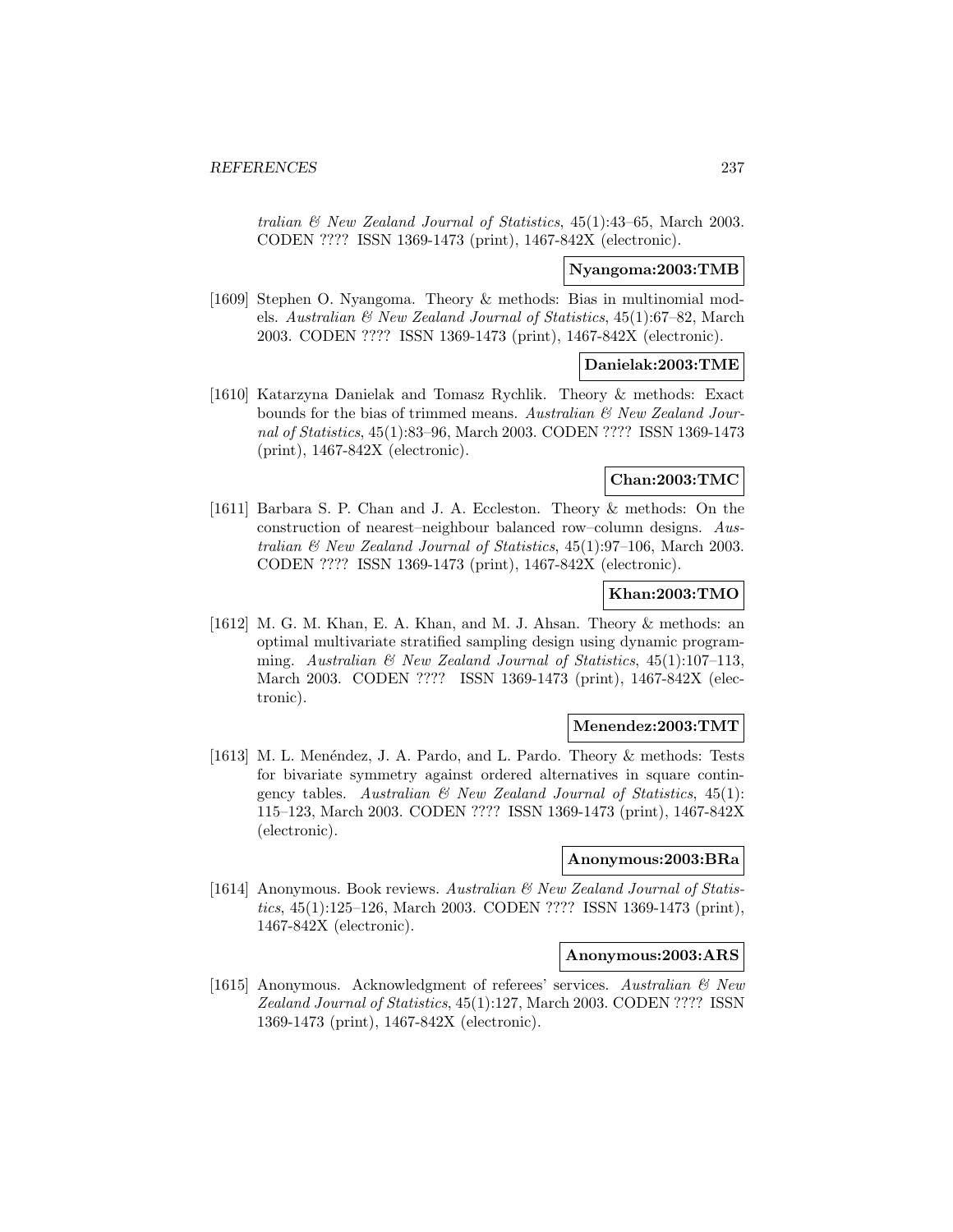# **Anonymous:2003:FPa**

[1616] Anonymous. Forthcoming papers. Australian & New Zealand Journal of Statistics, 45(1):128, March 2003. CODEN ???? ISSN 1369-1473 (print), 1467-842X (electronic).

# **Griffiths:2003:ASC**

[1617] David Griffiths, Chandra Gulati, and Jim Ollis. Applications: Statistical control for road pavements. Australian & New Zealand Journal of Statistics, 45(2):129–140, June 2003. CODEN ???? ISSN 1369-1473 (print), 1467-842X (electronic).

# **Taplin:2003:ATS**

[1618] Ross H. Taplin. Applications: Teaching statistical consulting before statistical methodology. Australian & New Zealand Journal of Statistics, 45 (2):141–152, June 2003. CODEN ???? ISSN 1369-1473 (print), 1467- 842X (electronic).

## **Larocque:2003:TMA**

[1619] Denis Larocque, Serge Tardif, and Constance van Eeden. Theory & methods: an affine-invariant generalization of the Wilcoxon signed-rank test for the bivariate location problem. Australian  $\mathcal{B}$  New Zealand Journal of Statistics, 45(2):153–165, June 2003. CODEN ???? ISSN 1369-1473 (print), 1467-842X (electronic).

# **Lloyd:2003:TMO**

[1620] Chris J. Lloyd and Paul Kabaila. Theory & methods: On the optimality and limitations of Buehler bounds. Australian & New Zealand Journal of Statistics, 45(2):167–174, June 2003. CODEN ???? ISSN 1369-1473 (print), 1467-842X (electronic).

# **Blest:2003:TMN**

[1621] David C. Blest. Theory & methods: a new measure of kurtosis adjusted for skewness. Australian  $\mathcal{B}$  New Zealand Journal of Statistics, 45(2): 175–179, June 2003. CODEN ???? ISSN 1369-1473 (print), 1467-842X (electronic).

#### **Smith:2003:TMU**

[1622] Narelle F. Smith and Deborah J. Street. Theory & methods: The use of balanced incomplete block designs in designing randomized response surveys. Australian & New Zealand Journal of Statistics, 45(2):181– 194, June 2003. CODEN ???? ISSN 1369-1473 (print), 1467-842X (electronic).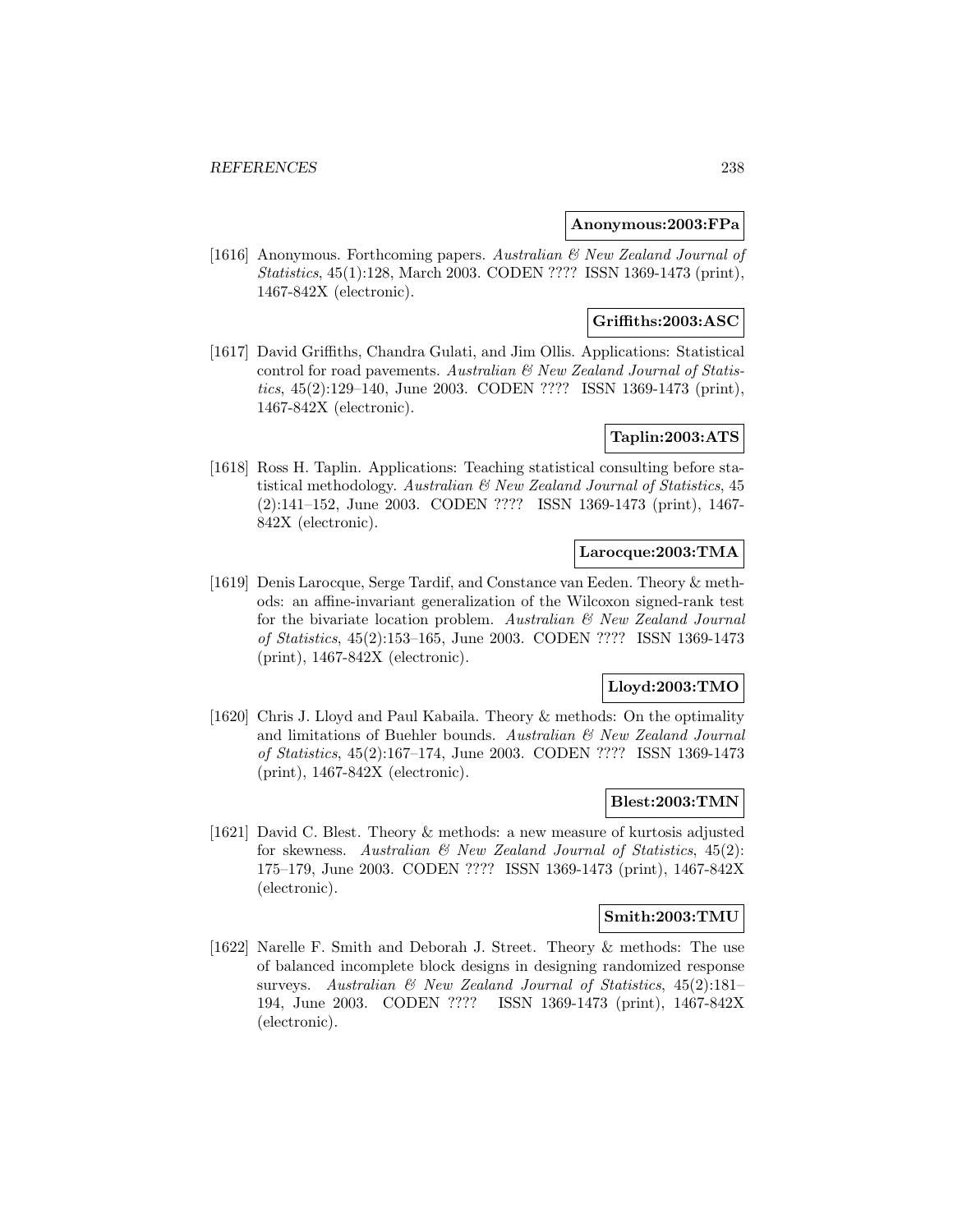### **Oktaba:2003:TMG**

[1623] Wiktor Oktaba. Theory & methods: The general multivariate Gauss– Markov model of the incomplete block design. Australian  $\mathcal{C}$  New Zealand Journal of Statistics, 45(2):195–205, June 2003. CODEN ???? ISSN 1369-1473 (print), 1467-842X (electronic).

# **Yip:2003:TMS**

[1624] Paul S. F. Yip, Xiangzhong Fang, Yong Zhou, and Yan Wang. Theory & methods: Sequential procedure for fixed accuracy estimation of the population size in recapture sampling. Australian  $\mathcal{B}$  New Zealand Journal of Statistics, 45(2):207–216, June 2003. CODEN ???? ISSN 1369-1473 (print), 1467-842X (electronic).

# **Huang:2003:TMP**

[1625] Fuchun Huang. Theory & methods: Prediction error property of the lasso estimator and its generalization. Australian  $\mathcal{C}'$  New Zealand Journal of Statistics, 45(2):217–228, June 2003. CODEN ???? ISSN 1369-1473 (print), 1467-842X (electronic). See corrected proof [1695].

# **Aoki:2003:TMM**

[1626] Satoshi Aoki and Akimichi Takemura. Theory & methods: Minimal basis for a connected Markov chain over  $3 \times 3 \times K$  contingency tables with fixed two-dimensional marginals. Australian & New Zealand Journal of Statistics, 45(2):229–249, June 2003. CODEN ???? ISSN 1369-1473 (print), 1467-842X (electronic).

### **Anonymous:2003:FPb**

[1627] Anonymous. Forthcoming papers. Australian  $\mathcal{B}$  New Zealand Journal of Statistics, 45(2):250, June 2003. CODEN ???? ISSN 1369-1473 (print), 1467-842X (electronic).

#### **Anonymous:2003:LE**

[1628] Anonymous. Letter to the Editor. Australian  $\mathcal{B}$  New Zealand Journal of Statistics, 45(2):251–252, June 2003. CODEN ???? ISSN 1369-1473 (print), 1467-842X (electronic).

### **Anonymous:2003:BRb**

[1629] Anonymous. Book reviews. Australian & New Zealand Journal of Statistics, 45(2):253–256, June 2003. CODEN ???? ISSN 1369-1473 (print), 1467-842X (electronic).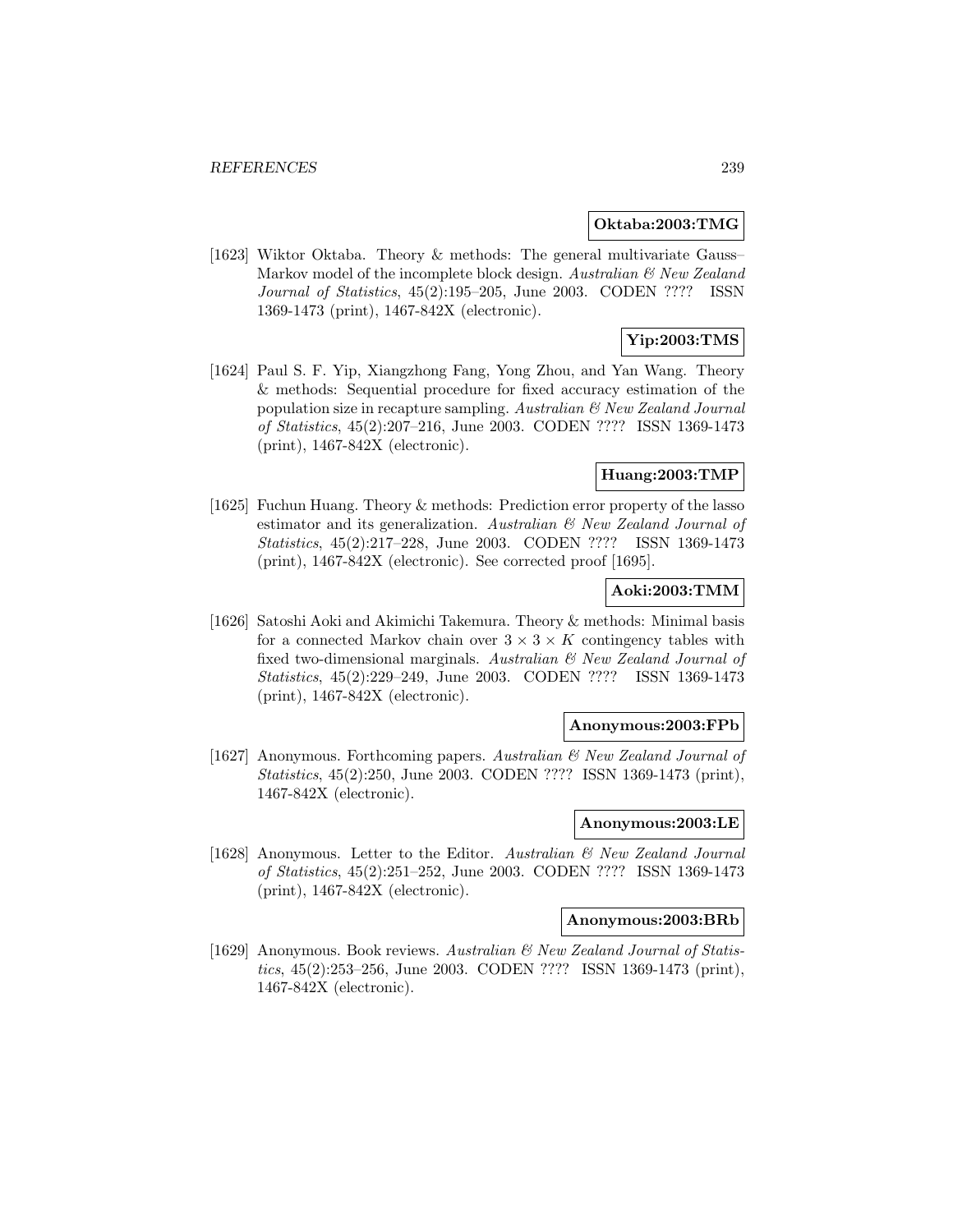# **Lin:2003:AMD**

[1630] Tsung I. Lin and Jack C. Lee. Applications: On modelling data from degradation sample paths over time. Australian & New Zealand Journal of Statistics, 45(3):257–270, September 2003. CODEN ???? ISSN 1369- 1473 (print), 1467-842X (electronic).

# **Hazelton:2003:TMV**

[1631] Martin L. Hazelton. Theory & methods: Variable kernel density estimation. Australian  $\mathcal C$  New Zealand Journal of Statistics, 45(3):271–284, September 2003. CODEN ???? ISSN 1369-1473 (print), 1467-842X (electronic).

### **Cohen:2003:TME**

[1632] Arthur Cohen, David Madigan, and Harold B. Sackrowitz. Theory & methods: Effective directed tests for models with ordered categorical data. Australian  $\mathcal B$  New Zealand Journal of Statistics, 45(3):285-300, September 2003. CODEN ???? ISSN 1369-1473 (print), 1467-842X (electronic).

# **Anderson:2003:TMG**

[1633] Marti J. Anderson and John Robinson. Theory & methods: Generalized discriminant analysis based on distances. Australian & New Zealand Journal of Statistics, 45(3):301-318, September 2003. CODEN ???? ISSN 1369-1473 (print), 1467-842X (electronic).

# **Berger:2003:TMT**

[1634] Yves G. Berger, Mohammed E. H. Tirari, and Yves Tillé. Theory & methods: Towards optimal regression estimation in sample surveys. Australian & New Zealand Journal of Statistics, 45(3):319–329, September 2003. CODEN ???? ISSN 1369-1473 (print), 1467-842X (electronic).

# **Baek:2003:TMC**

[1635] Jong-Il Baek, Tae-Sung Kim, and Han-Ying Liang. Theory & methods: On the convergence of moving average processes under dependent conditions. Australian  $\mathcal B$  New Zealand Journal of Statistics, 45(3):331– 342, September 2003. CODEN ???? ISSN 1369-1473 (print), 1467-842X (electronic).

# **Shiau:2003:TMM**

[1636] Jyh-Jen Horng Shiau and Lin-An Chen. Theory & methods: a multivariate parallelogram and its application to multivariate trimmed means.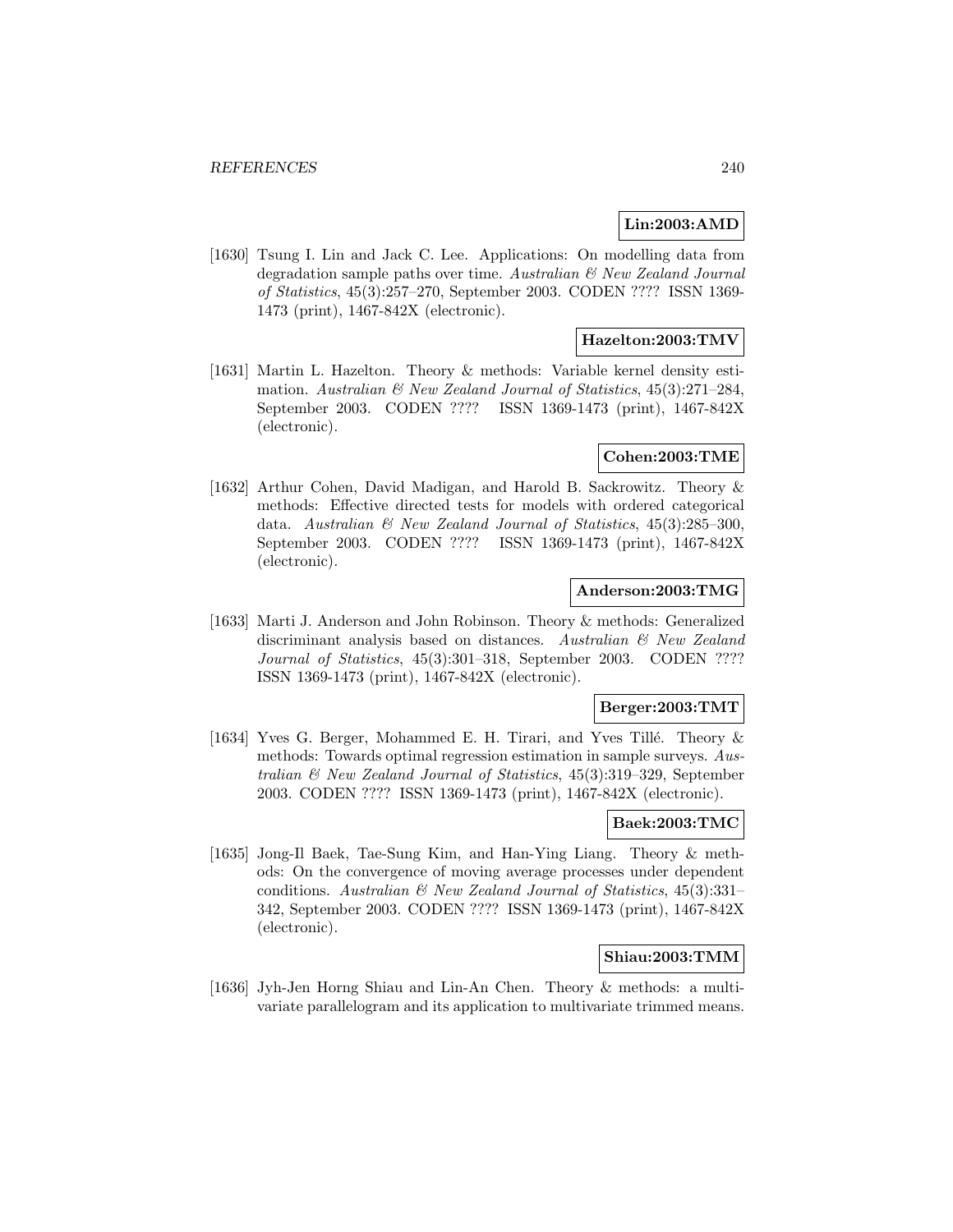Australian & New Zealand Journal of Statistics, 45(3):343–352, September 2003. CODEN ???? ISSN 1369-1473 (print), 1467-842X (electronic).

### **DeOliveira:2003:TMN**

[1637] Victor De Oliveira. Theory & methods: a note on the correlation structure of transformed Gaussian random fields. Australian & New Zealand Journal of Statistics, 45(3):353–366, September 2003. CODEN ???? ISSN 1369-1473 (print), 1467-842X (electronic).

### **Bandyopadhyay:2003:TMN**

[1638] Uttam Bandyopadhyay and Atanu Biswas. Theory & methods: Nonparametric group sequential designs in randomized clinical trials. Australian & New Zealand Journal of Statistics, 45(3):367–376, September 2003. CODEN ???? ISSN 1369-1473 (print), 1467-842X (electronic).

### **Whitaker:2003:LE**

[1639] David Whitaker. Letter to the Editor. Australian & New Zealand Journal of Statistics, 45(3):377–378, September 2003. CODEN ???? ISSN 1369- 1473 (print), 1467-842X (electronic).

# **Anonymous:2003:BRc**

[1640] Anonymous. Book reviews. Australian & New Zealand Journal of Statistics, 45(3):379–381, September 2003. CODEN ???? ISSN 1369-1473 (print), 1467-842X (electronic).

### **Anonymous:2003:FPc**

[1641] Anonymous. Forthcoming papers. Australian & New Zealand Journal of Statistics, 45(3):382, September 2003. CODEN ???? ISSN 1369-1473 (print), 1467-842X (electronic).

# **Sparks:2003:AMI**

[1642] Ross Sparks. Applications: Monitoring for increases in process variance. Australian & New Zealand Journal of Statistics, 45(4):383–394, December 2003. CODEN ???? ISSN 1369-1473 (print), 1467-842X (electronic).

### **Stephens:2003:TMA**

[1643] Matthew Stephens and Peter Donnelly. Theory and methods: Ancestral inference in population genetics models with selection (with discussion). Australian & New Zealand Journal of Statistics, 45(4):395–430, December 2003. CODEN ???? ISSN 1369-1473 (print), 1467-842X (electronic).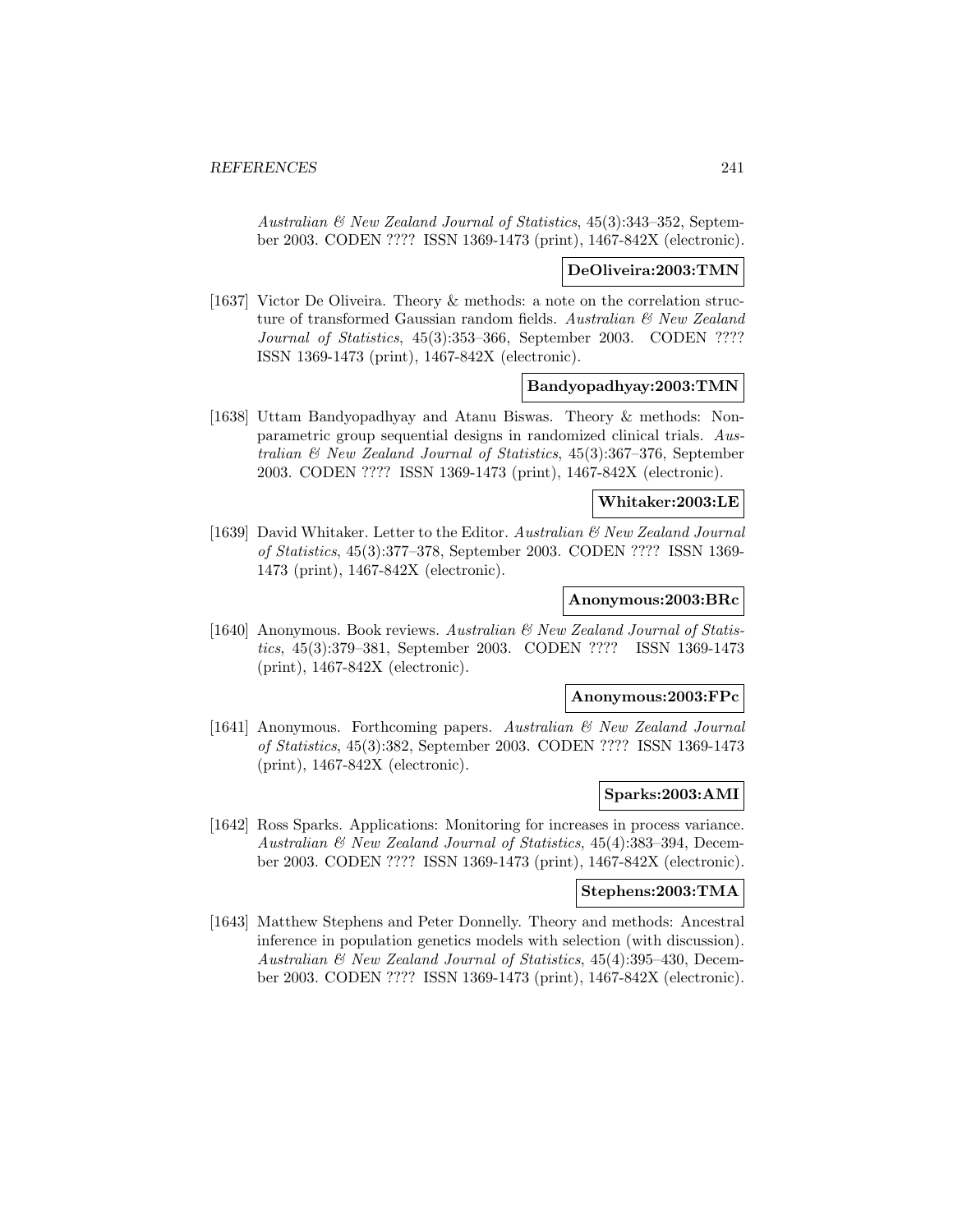### **Henderson:2003:TMM**

[1644] Brent Henderson and Richard Jarrett. Theory and methods: Models with errors due to misreported measurements. Australian  $\mathcal{B}$  New Zealand Journal of Statistics, 45(4):431–444, December 2003. CODEN ???? ISSN 1369-1473 (print), 1467-842X (electronic).

# **Thompson:2003:TMS**

[1645] Robin Thompson, Brian Cullis, Alison Smith, and Arthur Gilmour. Theory and methods: a sparse implementation of the average information algorithm for factor analytic and reduced rank variance models. Australian & New Zealand Journal of Statistics, 45(4):445–459, December 2003. CODEN ???? ISSN 1369-1473 (print), 1467-842X (electronic).

## **Laib:2003:TMN**

[1646] Naâmane Laïb. Theory and methods: Non-parametric testing of conditional variance functions in time series. Australian  $\mathcal{C}'$  New Zealand Journal of Statistics, 45(4):461–475, December 2003. CODEN ???? ISSN 1369-1473 (print), 1467-842X (electronic).

# **Li:2003:TML**

[1647] Chin-Shang Li. Theory and methods: a lack-of-fit test for heteroscedastic regression models via cosine-series smoothers. Australian & New Zealand Journal of Statistics, 45(4):477–489, December 2003. CODEN ???? ISSN 1369-1473 (print), 1467-842X (electronic).

### **Hayakawa:2003:TMB**

[1648] Yu Hayakawa, Philip D. O'Neill, Darren Upton, and Paul S. F. Yip. Theory and methods: Bayesian inference for a stochastic epidemic model with uncertain numbers of susceptibles of several types. Australian  $\mathcal{B}$ New Zealand Journal of Statistics, 45(4):491–502, December 2003. CO-DEN ???? ISSN 1369-1473 (print), 1467-842X (electronic).

# **Khan:2003:LE**

[1649] M. G. M. Khan. Letter to the Editor. Australian & New Zealand Journal of Statistics, 45(4):503–504, December 2003. CODEN ???? ISSN 1369- 1473 (print), 1467-842X (electronic).

### **Anonymous:2003:FPd**

[1650] Anonymous. Forthcoming papers. Australian & New Zealand Journal of Statistics, 45(4):505–506, December 2003. CODEN ???? ISSN 1369-1473 (print), 1467-842X (electronic).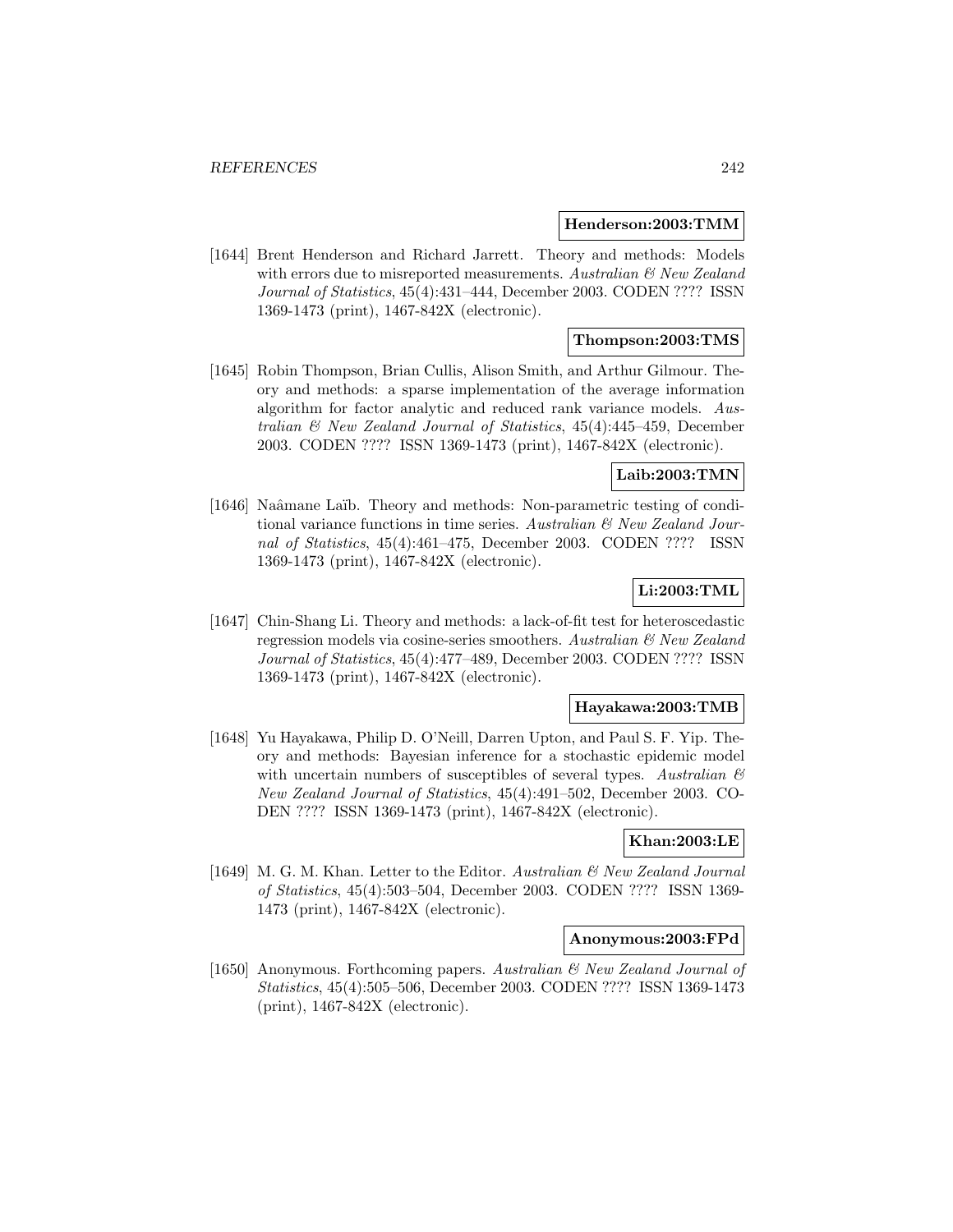### **Anonymous:2003:IV**

[1651] Anonymous. Indexes for volume 45. Australian & New Zealand Journal of Statistics, 45(4):507–510, December 2003. CODEN ???? ISSN 1369- 1473 (print), 1467-842X (electronic).

# **Lloyd:2004:IEA**

[1652] Chris Lloyd. Inaugural Editor's award. Australian & New Zealand Journal of Statistics, 46(1):1–2, March 2004. CODEN ???? ISSN 1369-1473 (print), 1467-842X (electronic).

# **Pollett:2004:F**

[1653] Phil Pollett and Peter Taylor. Foreword. Australian & New Zealand Journal of Statistics, 46(1):3, March 2004. CODEN ???? ISSN 1369- 1473 (print), 1467-842X (electronic).

# **Gani:2004:OPS**

[1654] Joe Gani. On the occasion of the presentation of the SSAI Festschrift to Daryl John Daley. Australian & New Zealand Journal of Statistics, 46 (1):5–11, March 2004. CODEN ???? ISSN 1369-1473 (print), 1467-842X (electronic).

# **Gani:2004:VBD**

[1655] J. Gani. A versatile birth–death model applicable to four distinct problems. Australian & New Zealand Journal of Statistics, 46(1):13–21, March 2004. CODEN ???? ISSN 1369-1473 (print), 1467-842X (electronic).

# **Whittle:2004:DSN**

[1656] Peter Whittle. The distribution of species numbers in a controlled environment. Australian  $\mathcal B$  New Zealand Journal of Statistics, 46(1):23-27, March 2004. CODEN ???? ISSN 1369-1473 (print), 1467-842X (electronic).

# **Pakes:2004:CDR**

[1657] Anthony G. Pakes. Convergence and divergence of random series. Australian & New Zealand Journal of Statistics, 46(1):29–40, March 2004. CODEN ???? ISSN 1369-1473 (print), 1467-842X (electronic).

# **Bohm:2004:KES**

[1658] Stephan Böhm, Lothar Heinrich, and Volker Schmidt. Kernel estimation of the spectral density of stationary random closed sets. Australian  $\mathcal C$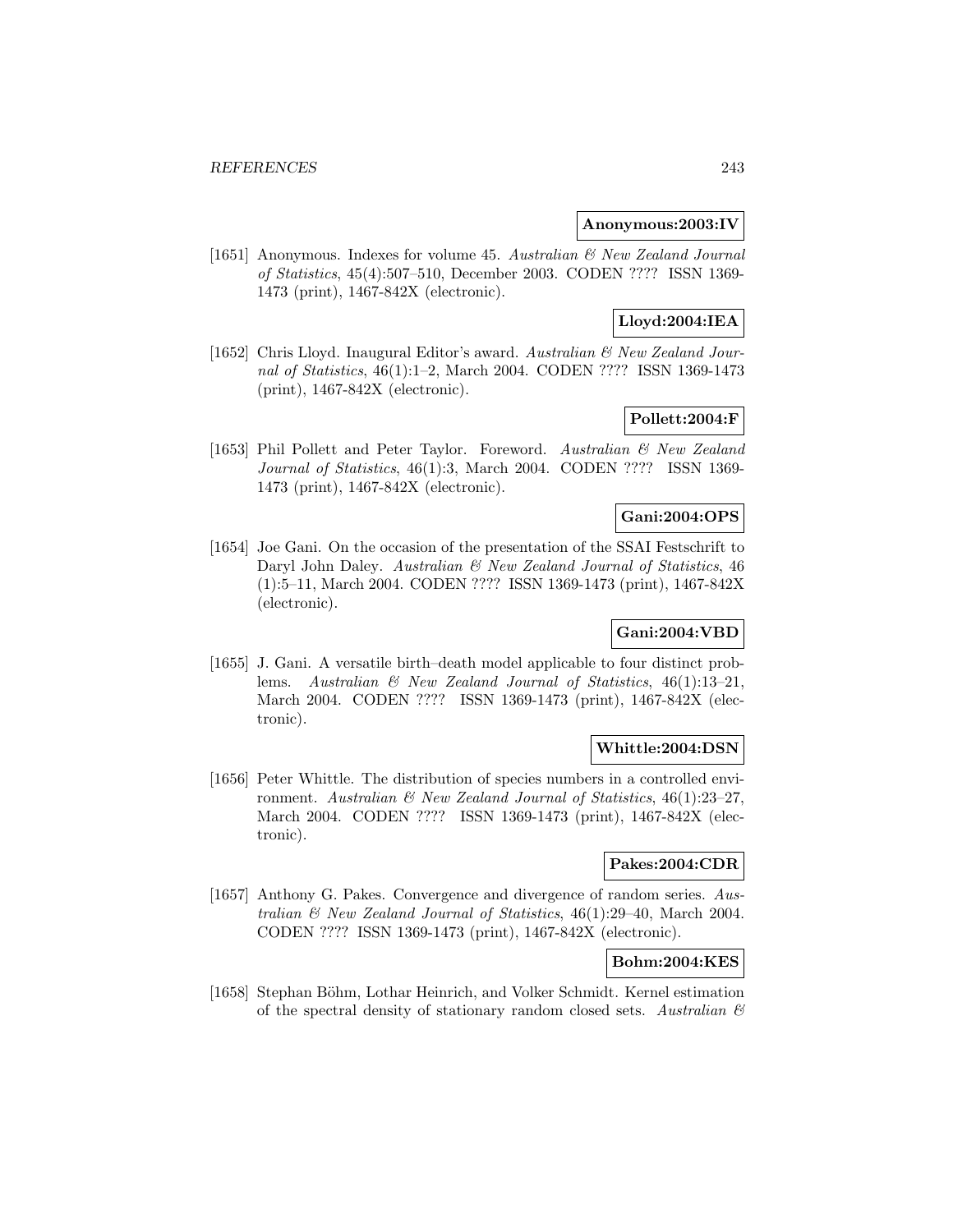New Zealand Journal of Statistics, 46(1):41–51, March 2004. CODEN ???? ISSN 1369-1473 (print), 1467-842X (electronic).

# **Heyde:2004:ACC**

[1659] C. C. Heyde. Asymptotics and criticality for a correlated Bernoulli process. Australian & New Zealand Journal of Statistics, 46(1):53–57, March 2004. CODEN ???? ISSN 1369-1473 (print), 1467-842X (electronic).

# **Laslett:2004:EAC**

[1660] Geoff M. Laslett, J. Paige Eveson, and Tom Polacheck. Estimating the age at capture in capture-recapture studies of fish growth. Australian  $\mathcal{B}$ New Zealand Journal of Statistics, 46(1):59–66, March 2004. CODEN ???? ISSN 1369-1473 (print), 1467-842X (electronic).

# **Stoyan:2004:SAM**

[1661] Dietrich Stoyan, Helga Stoyan, and Gunter Döge. Statistical analyses and modelling of the mixing process of Euro coins in Germany and Europe. Australian & New Zealand Journal of Statistics, 46(1):67-77, March 2004. CODEN ???? ISSN 1369-1473 (print), 1467-842X (electronic).

# **Kingman:2004:PPR**

[1662] J. F. C. Kingman. Powers and products of regenerative phenomena. Australian & New Zealand Journal of Statistics, 46(1):79–86, March 2004. CODEN ???? ISSN 1369-1473 (print), 1467-842X (electronic).

# **Cornell:2004:UEP**

[1663] Stephen J. Cornell and Valerie S. Isham. Ultimate extinction of the promiscuous bisexual Galton–Watson metapopulation. Australian & New Zealand Journal of Statistics, 46(1):87–98, March 2004. CODEN ???? ISSN 1369-1473 (print), 1467-842X (electronic).

# **Hall:2004:PRB**

[1664] Peter Hall and Nader Tajvidi. Prediction regions for bivariate extreme events. Australian & New Zealand Journal of Statistics, 46(1):99–112, March 2004. CODEN ???? ISSN 1369-1473 (print), 1467-842X (electronic).

# **Pollett:2004:EUP**

[1665] Phil Pollett and Hanjun Zhang. Existence and uniqueness of Q-processes with a given finite  $\mu$ -invariant measure. Australian  $\mathcal{B}$  New Zealand Journal of Statistics, 46(1):113–120, March 2004. CODEN ???? ISSN 1369- 1473 (print), 1467-842X (electronic).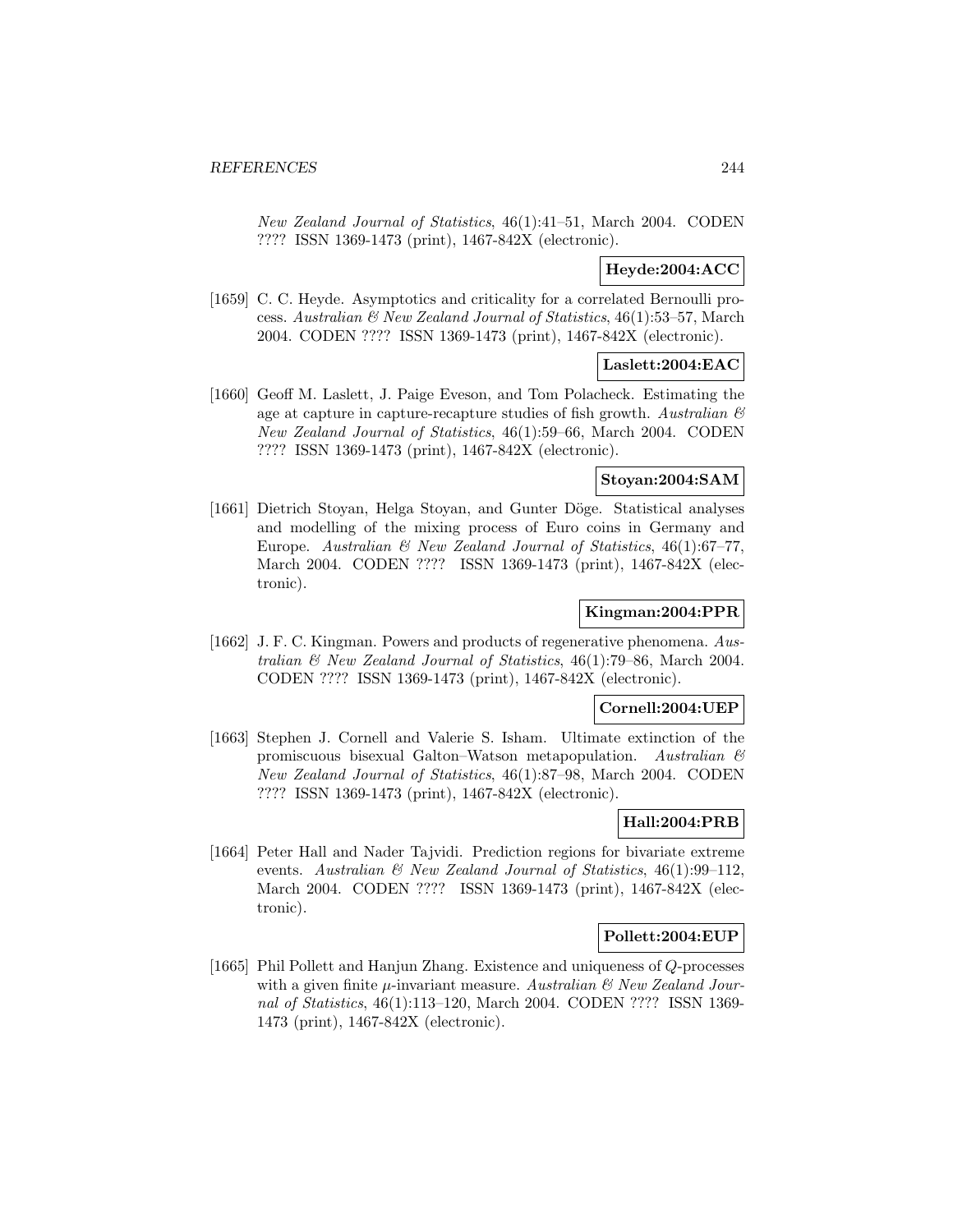# **Miyoshi:2004:RTC**

[1666] Naoto Miyoshi and Tomasz Rolski. Ross-type conjectures on monotonicity of queues. Australian  $\mathcal{B}$  New Zealand Journal of Statistics, 46(1): 121–131, March 2004. CODEN ???? ISSN 1369-1473 (print), 1467-842X (electronic).

# **Vere-Jones:2004:RMP**

[1667] David Vere-Jones and Frederic Paik Schoenberg. Rescaling marked point processes. Australian  $\mathcal{B}$  New Zealand Journal of Statistics, 46(1):133– 143, March 2004. CODEN ???? ISSN 1369-1473 (print), 1467-842X (electronic).

### **Baltrunas:2004:SDL**

[1668] Aleksandras Baltrūnas and Claudia Klüppelberg. Subexponential distributions — large deviations with applications to insurance and queueing models. Australian  $\mathcal C$  New Zealand Journal of Statistics, 46(1):145–154, March 2004. CODEN ???? ISSN 1369-1473 (print), 1467-842X (electronic).

# **Vesilo:2004:LRD**

[1669] R. A. Vesilo. Long-range dependence of Markov renewal processes. Australian  $\mathcal{B}$  New Zealand Journal of Statistics, 46(1):155–171, March 2004. CODEN ???? ISSN 1369-1473 (print), 1467-842X (electronic).

# **Leadbetter:2004:RRF**

[1670] M. R. Leadbetter and G. V. Spaniolo. Reflections on Rice's formulae for level crossings — history, extensions and use. Australian  $\mathcal{B}$  New Zealand Journal of Statistics, 46(1):173–180, March 2004. CODEN ???? ISSN 1369-1473 (print), 1467-842X (electronic).

# **Ball:2004:ASP**

[1671] Frank G. Ball and Robin K. Milne. Applications of simple point process methods to superpositions of aggregated stationary processes. Australian & New Zealand Journal of Statistics, 46(1):181–196, March 2004. CO-DEN ???? ISSN 1369-1473 (print), 1467-842X (electronic).

### **Brockhoff:2004:AAE**

[1672] P. B. Brockhoff, D. J. Best, and J. C. W. Rayner. Applications: an application of extended analysis for ranked data with ties. Australian  $\mathcal C$ New Zealand Journal of Statistics, 46(2):197–204, June 2004. CODEN ???? ISSN 1369-1473 (print), 1467-842X (electronic).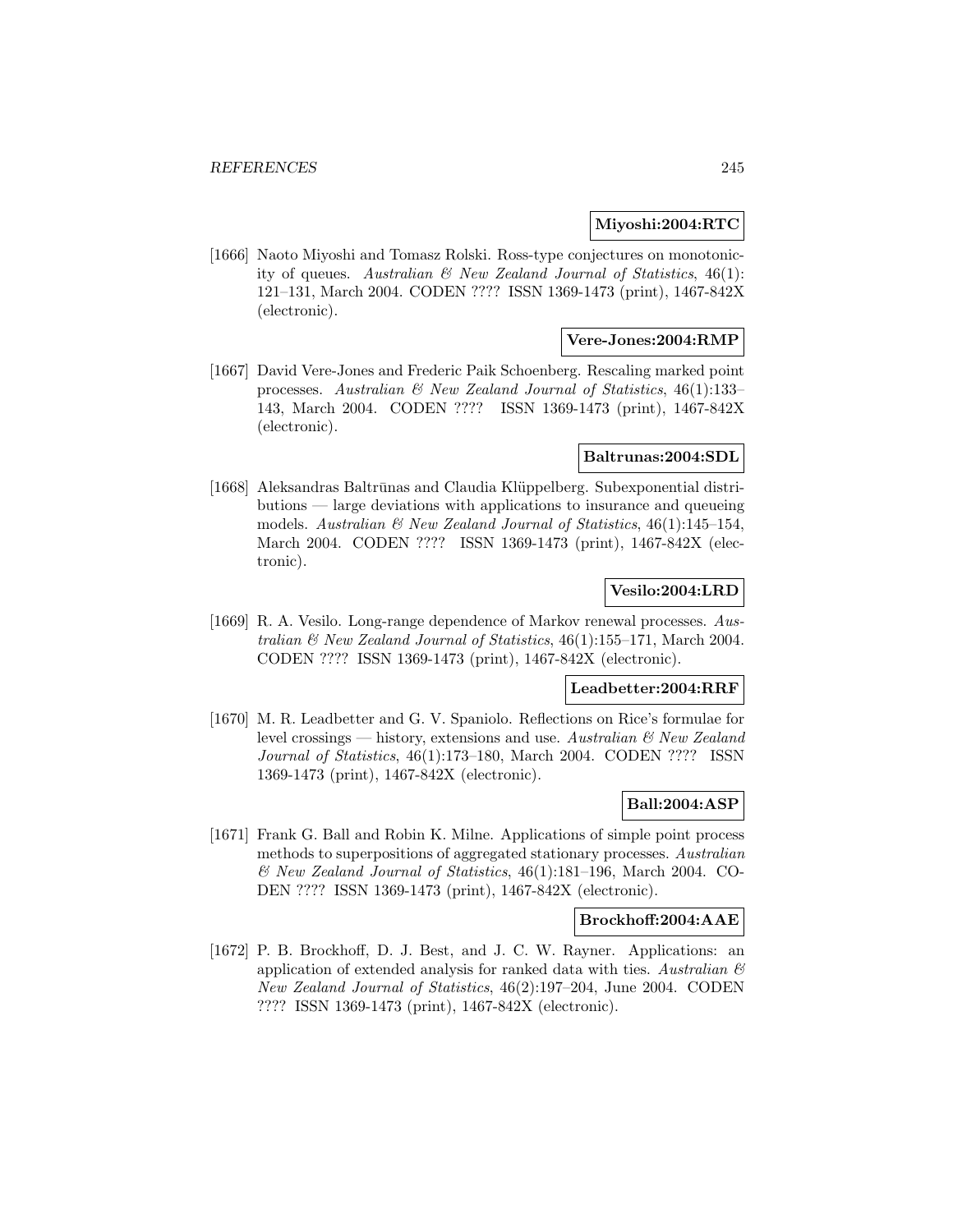#### **Jorgensen:2004:AUM**

[1673] Murray Jorgensen. Applications: Using multinomial mixture models to cluster Internet traffic. Australian & New Zealand Journal of Statistics, 46(2):205–218, June 2004. CODEN ???? ISSN 1369-1473 (print), 1467- 842X (electronic).

# **Insley:2004:TMI**

[1674] Robin Insley, Lucia Mok, and Tim Swartz. Theory & methods: Issues related to sports gambling. Australian  $\mathcal B$  New Zealand Journal of Statistics, 46(2):219–232, June 2004. CODEN ???? ISSN 1369-1473 (print), 1467-842X (electronic).

### **Cressie:2004:TME**

[1675] Noel Cressie, Sylvia Richardson, and Isabelle Jaussent. Theory & methods: Ecological bias: Use of maximum-entropy approximations. Australian & New Zealand Journal of Statistics, 46(2):233–255, June 2004. CODEN ???? ISSN 1369-1473 (print), 1467-842X (electronic).

# **Cavanaugh:2004:TMC**

[1676] Joseph E. Cavanaugh. Theory & methods: Criteria for linear model selection based on Kullback's symmetric divergence. Australian  $\mathcal{C}$  New Zealand Journal of Statistics, 46(2):257–274, June 2004. CODEN ???? ISSN 1369-1473 (print), 1467-842X (electronic).

# **Anh:2004:TMC**

[1677] V. V. Anh, V. P. Knopova, and N. N. Leonenko. Theory & methods: Continuous-time stochastic processes with cyclical long-range dependence. Australian & New Zealand Journal of Statistics, 46(2):275– 296, June 2004. CODEN ???? ISSN 1369-1473 (print), 1467-842X (electronic).

# **Wesolowski:2004:TMS**

[1678] Jacek Wesokowski and Mohammad Ahsanullah. Theory  $\&$  methods: Switching order statistics through random power contractions. Australian & New Zealand Journal of Statistics, 46(2):297–303, June 2004. CODEN ???? ISSN 1369-1473 (print), 1467-842X (electronic).

## **Peng:2004:TME**

[1679] Liang Peng and Yongcheng Qi. Theory & methods: Estimating the firstand second-order parameters of a heavy-tailed distribution. Australian & New Zealand Journal of Statistics, 46(2):305–312, June 2004. CODEN ???? ISSN 1369-1473 (print), 1467-842X (electronic).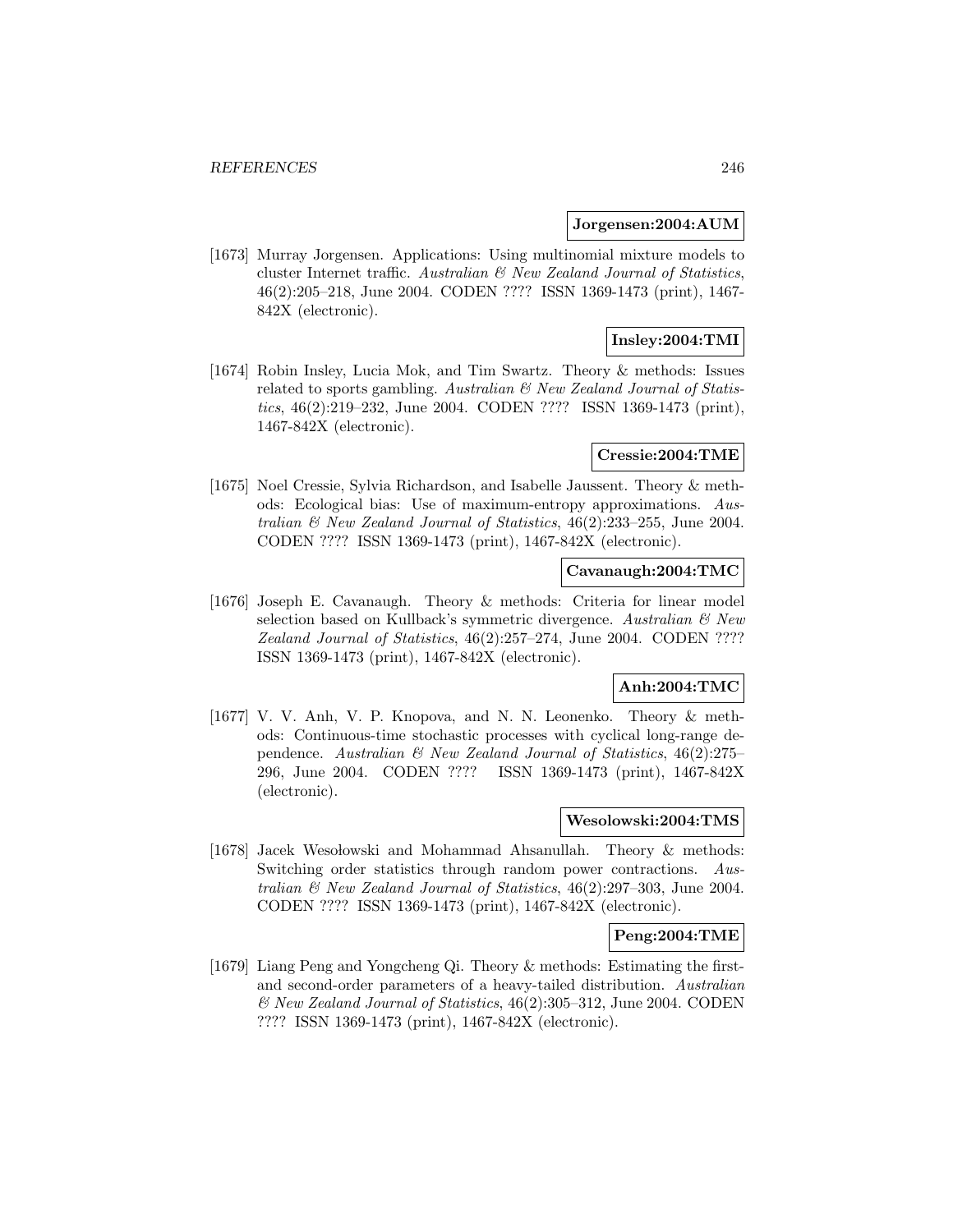### **Iksanov:2004:TMN**

[1680] Aleksander M. Iksanov and Che Soong Kim. Theory & methods: New explicit examples of fixed points of Poisson shot noise transforms. Australian & New Zealand Journal of Statistics, 46(2):313–321, June 2004. CODEN ???? ISSN 1369-1473 (print), 1467-842X (electronic).

# **Anonymous:2004:FPa**

[1681] Anonymous. Forthcoming papers. Australian & New Zealand Journal of Statistics, 46(2):322–323, June 2004. CODEN ???? ISSN 1369-1473 (print), 1467-842X (electronic).

## **Welham:2004:APL**

[1682] Sue Welham, Brian Cullis, Beverley Gogel, Arthur Gilmour, and Robin Thompson. Applications: Prediction in linear mixed models. Australian & New Zealand Journal of Statistics, 46(3):325–347, September 2004. CODEN ???? ISSN 1369-1473 (print), 1467-842X (electronic).

### **ONeill:2004:AFC**

[1683] Michael E. O'Neill, Peter C. Thomson, Brent C. Jacobs, Phil Brain, Ruth C. Butler, Heather Turner, and Bernadetha Mitakda. Applications: Fitting and comparing seed germination models with a focus on the inverse normal distribution. Australian  $\mathcal B$  New Zealand Journal of Statistics, 46(3):349–366, September 2004. CODEN ???? ISSN 1369- 1473 (print), 1467-842X (electronic).

### **Bremner:2004:TMPa**

[1684] Alexandra P. Bremner and Ross H. Taplin. Theory & methods: Performance of localized regression tree splitting criteria on data with discontinuities. Australian  $\mathcal B$  New Zealand Journal of Statistics, 46(3):367–381, September 2004. CODEN ???? ISSN 1369-1473 (print), 1467-842X (electronic).

# **Kennedy:2004:TMT**

[1685] Nyongesa L. Kennedy. Theory & methods: Testing for the presence of disease by pooling samples. Australian & New Zealand Journal of Statistics, 46(3):383–390, September 2004. CODEN ???? ISSN 1369- 1473 (print), 1467-842X (electronic).

# **Hepworth:2004:TMM**

[1686] Graham Hepworth. Theory & methods: Mid-P confidence intervals based on the likelihood ratio for proportions estimated by group testing.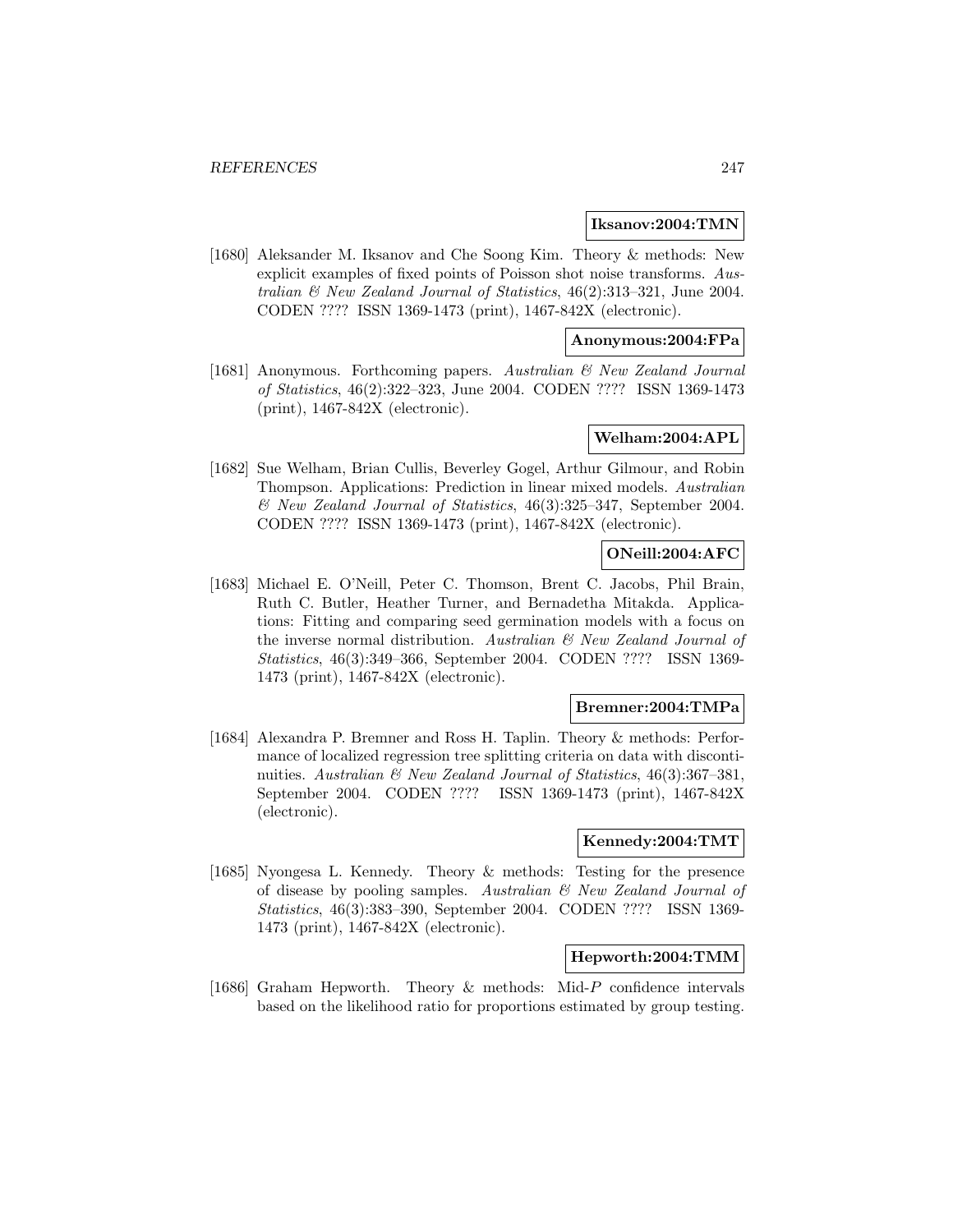Australian & New Zealand Journal of Statistics, 46(3):391–405, September 2004. CODEN ???? ISSN 1369-1473 (print), 1467-842X (electronic).

# **Zhang:2004:TMA**

[1687] Biao Zhang. Theory & methods: Assessing goodness-of-fit of categorical regression models based on case-control data. Australian  $\mathcal{C}$  New Zealand Journal of Statistics, 46(3):407–423, September 2004. CODEN ???? ISSN 1369-1473 (print), 1467-842X (electronic).

# **Huh:2004:TMD**

[1688] J. Huh and B. U. Park. Theory & methods: Detection of a change point with local polynomial fits for the random design case. Australian  $\mathcal{O}$  New Zealand Journal of Statistics, 46(3):425–441, September 2004. CODEN ???? ISSN 1369-1473 (print), 1467-842X (electronic).

# **Ozturk:2004:TMM**

[1689] Omer Ozturk, Douglas A. Wolfe, and Roxana Alexandridis. Theory & methods: Multi-sample inference for simple-tree alternatives with ranked-set samples. Australian & New Zealand Journal of Statistics, 46(3):443–455, September 2004. CODEN ???? ISSN 1369-1473 (print), 1467-842X (electronic).

### **Huang:2004:TME**

[1690] J. S. Huang and G. D. Lin. Theory & methods: Estimating the population median using only a central subset of observations. Australian & New Zealand Journal of Statistics, 46(3):457–462, September 2004. CODEN ???? ISSN 1369-1473 (print), 1467-842X (electronic).

## **Kabaila:2004:TMB**

[1691] Paul Kabaila and Chris J. Lloyd. Theory & methods: Buehler confidence limits and nesting. Australian & New Zealand Journal of Statistics, 46 (3):463–469, September 2004. CODEN ???? ISSN 1369-1473 (print), 1467-842X (electronic).

#### **Ahmad:2004:TMG**

[1692] Ibrahim A. Ahmad and Ibrahim A. Alwasel. Theory & methods: Goodness-of-fit testing of a weak memoryless property of life distributions. Australian & New Zealand Journal of Statistics, 46(3):471–481, September 2004. CODEN ???? ISSN 1369-1473 (print), 1467-842X (electronic).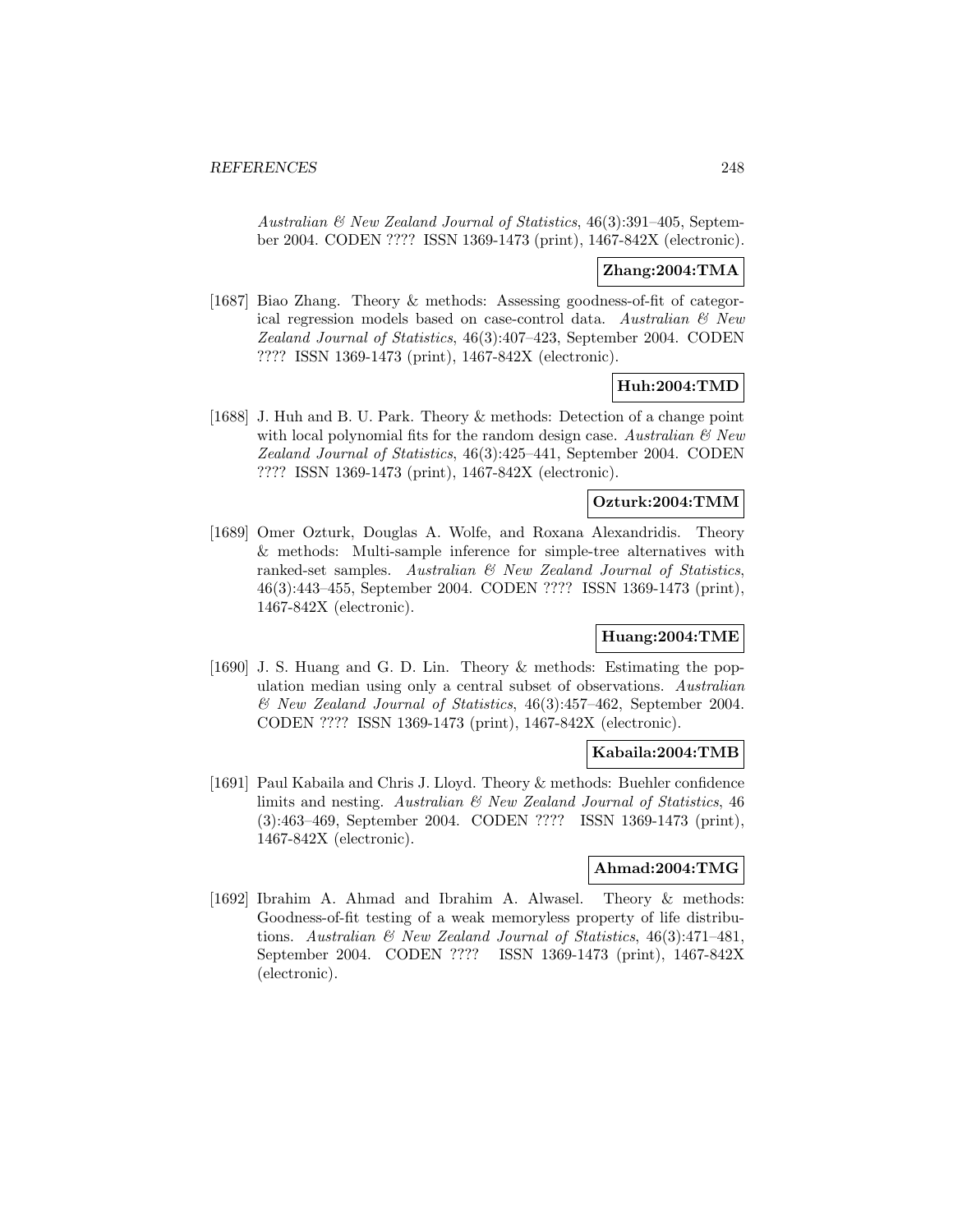# **M:2004:TMG**

[1693] Mohammad Salehi M. and George A. F. Seber. Theory & methods: a general inverse sampling scheme and its application to adaptive cluster sampling. Australian  $\mathcal{B}$  New Zealand Journal of Statistics, 46(3):483– 494, September 2004. CODEN ???? ISSN 1369-1473 (print), 1467-842X (electronic).

# **Willink:2004:TMA**

[1694] R. Willink. Theory & methods: Approximating the difference of two tvariables for all degrees of freedom using truncated variables. Australian & New Zealand Journal of Statistics, 46(3):495–504, September 2004. CODEN ???? ISSN 1369-1473 (print), 1467-842X (electronic).

#### **Rosset:2004:TMC**

[1695] Saharon Rosset and Ji Zhu. Theory & methods: Corrected proof of the result of 'A prediction error property of the Lasso estimator and its generalization' by Huang (2003). Australian  $\mathcal C$  New Zealand Journal of Statistics, 46(3):505–510, September 2004. CODEN ???? ISSN 1369- 1473 (print), 1467-842X (electronic). See [1625].

# **Martin:2004:BRa**

[1696] Michael A. Martin. Book review. Australian & New Zealand Journal of Statistics, 46(3):511–512, September 2004. CODEN ???? ISSN 1369- 1473 (print), 1467-842X (electronic).

#### **Martin:2004:BRb**

[1697] Gael M. Martin. Book review. Australian & New Zealand Journal of Statistics, 46(3):512–514, September 2004. CODEN ???? ISSN 1369- 1473 (print), 1467-842X (electronic).

# **Anonymous:2004:FPb**

[1698] Anonymous. Forthcoming papers. Australian & New Zealand Journal of Statistics, 46(3):515, September 2004. CODEN ???? ISSN 1369-1473 (print), 1467-842X (electronic).

# **Mayo:2004:KLW**

[1699] Oliver Mayo. Knibbs Lecture for 2002: To what extent has Fisher's research program been fulfilled in Australia? Australian & New Zealand Journal of Statistics, 46(4):517–529, December 2004. CODEN ???? ISSN 1369-1473 (print), 1467-842X (electronic).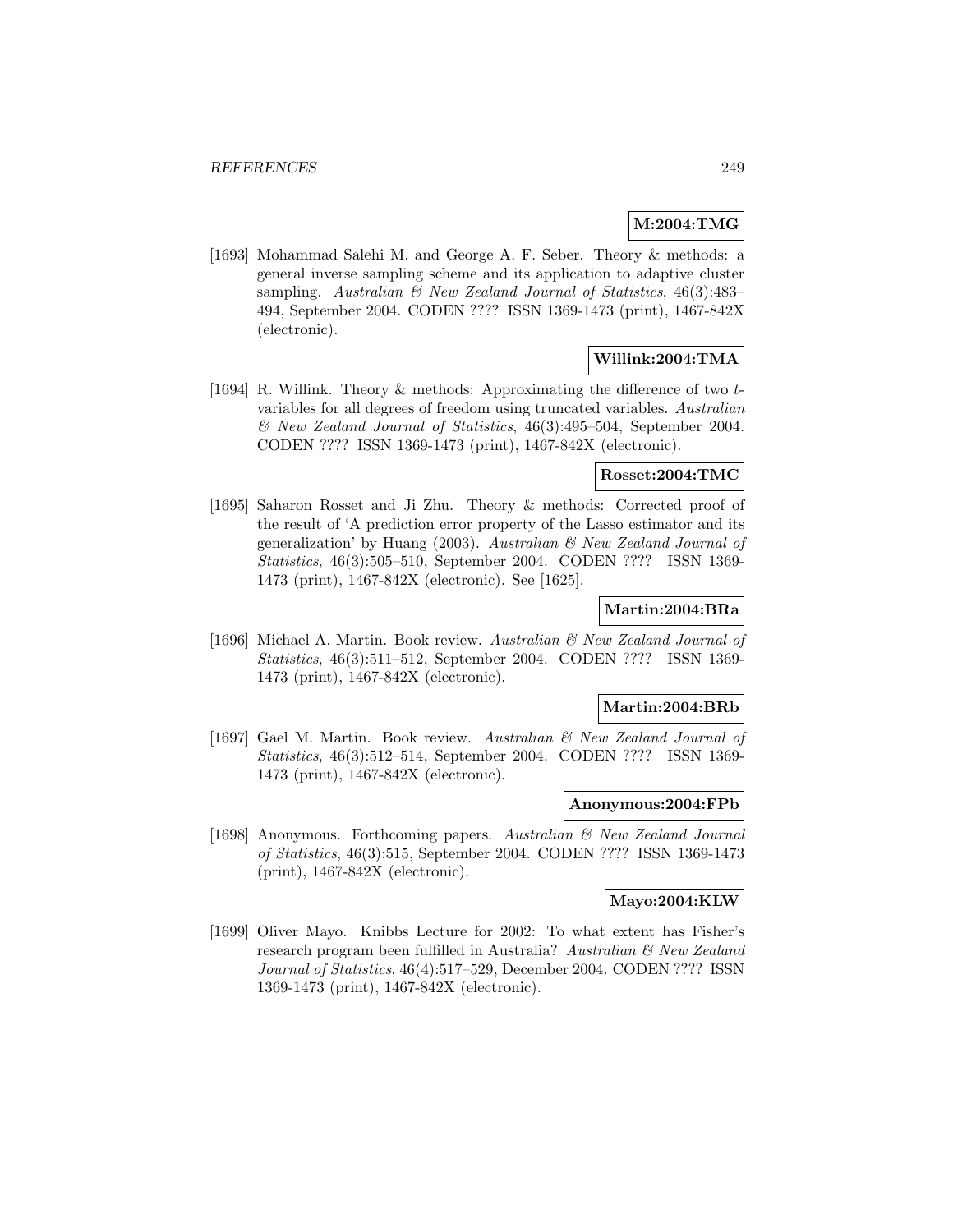# **Lloyd:2004:AEF**

[1700] Chris J. Lloyd and Donald Frommer. Applications: Estimating the false negative fraction for a multiple screening test for bowel cancer when negatives are not verified. Australian & New Zealand Journal of Statistics, 46(4):531–542, December 2004. CODEN ???? ISSN 1369-1473 (print), 1467-842X (electronic).

# **Millar:2004:ASM**

[1701] Russell B. Millar. Applications: Simulated maximum likelihood applied to non-Gaussian and nonlinear mixed effects and state–space models. Australian & New Zealand Journal of Statistics, 46(4):543–554, December 2004. CODEN ???? ISSN 1369-1473 (print), 1467-842X (electronic).

### **Groenewald:2004:TMB**

[1702] P. C. N. Groenewald and A. C. Schoeman. Theory & methods: Bayesian detection and analysis of changing transition matrices of stationary Markov chains. Australian  $\mathcal{B}$  New Zealand Journal of Statistics, 46(4): 555–567, December 2004. CODEN ???? ISSN 1369-1473 (print), 1467- 842X (electronic).

# **Salganik:2004:TMC**

[1703] M. P. Salganik, M. P. Wand, and N. Lange. Theory & methods: Comparison of feature significance quantile approximations. Australian  $\mathcal{C}$  New Zealand Journal of Statistics, 46(4):569–581, December 2004. CODEN ???? ISSN 1369-1473 (print), 1467-842X (electronic).

#### **Bremner:2004:TMPb**

[1704] Alexandra P. Bremner and Ross H. Taplin. Theory & methods: Performance of a localized tree splitting criterion in tree averaging. Australian & New Zealand Journal of Statistics, 46(4):583–599, December 2004. CODEN ???? ISSN 1369-1473 (print), 1467-842X (electronic).

### **Huggins:2004:TMR**

[1705] Richard M. Huggins and Danuta Z. Loesch. Theory & methods: Robust non-parametric estimation of genotype–phenotype relationships in human pedigrees. Australian & New Zealand Journal of Statistics, 46 (4):601–613, December 2004. CODEN ???? ISSN 1369-1473 (print), 1467-842X (electronic).

## **Legendre:2004:TMA**

[1706] Pierre Legendre and François-Joseph Lapointe. Theory & methods: Assessing congruence among distance matrices: Single-malt Scotch whiskies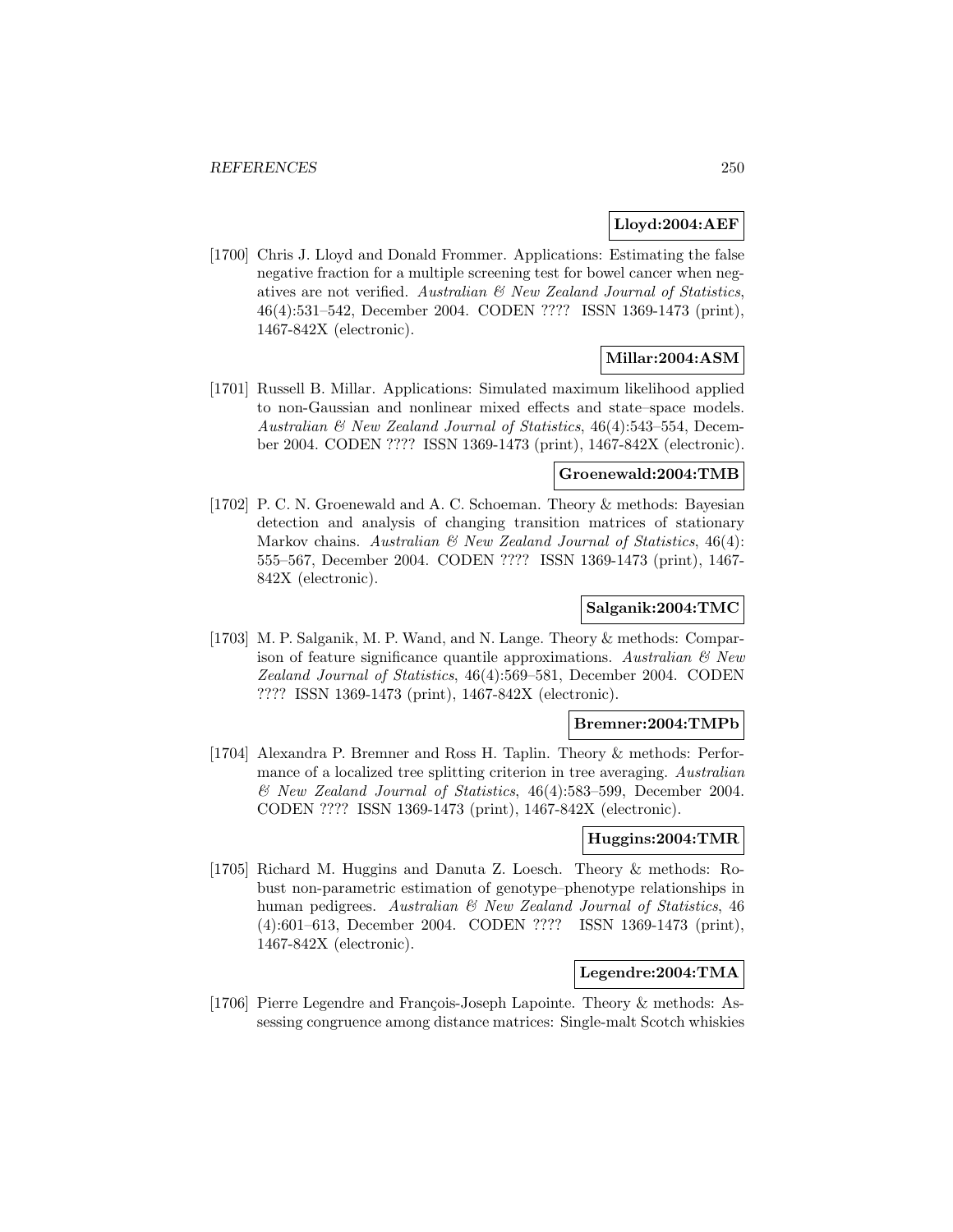revisited. Australian & New Zealand Journal of Statistics, 46(4):615–629, December 2004. CODEN ???? ISSN 1369-1473 (print), 1467-842X (electronic).

# **Ng:2004:TMW**

[1707] H. K. T. Ng and N. Balakrishnan. Theory & methods: Wilcoxon-type rank-sum precedence tests. Australian & New Zealand Journal of Statistics, 46(4):631–648, December 2004. CODEN ???? ISSN 1369-1473 (print), 1467-842X (electronic).

#### **Clarke:2004:TMS**

[1708] Brenton R. Clarke and Christopher J. Milne. Theory & methods: Small sample bias correction for Huber's proposal-2 scale M-estimator. Australian & New Zealand Journal of Statistics, 46(4):649–656, December 2004. CODEN ???? ISSN 1369-1473 (print), 1467-842X (electronic).

### **Baba:2004:TMP**

[1709] Kunihiro Baba, Ritei Shibata, and Masaaki Sibuya. Theory & methods: Partial correlation and conditional correlation as measures of conditional independence. Australian  $\mathcal{B}$  New Zealand Journal of Statistics, 46(4): 657–664, December 2004. CODEN ???? ISSN 1369-1473 (print), 1467- 842X (electronic).

## **Danielak:2004:TMS**

[1710] Katarzyna Danielak and Mohammad Z. Raqab. Theory & methods: Sharp bounds for expectations of  $k$  th record increments. Australian & New Zealand Journal of Statistics, 46(4):665–673, December 2004. CODEN ???? ISSN 1369-1473 (print), 1467-842X (electronic).

# **Biswas:2004:TMR**

[1711] Atanu Biswas and Anup Dewanji. Theory & methods: a randomized longitudinal play-the-winner design for repeated binary data. Australian & New Zealand Journal of Statistics, 46(4):675–684, December 2004. CODEN ???? ISSN 1369-1473 (print), 1467-842X (electronic).

#### **Naskar:2004:TMI**

[1712] Malay Naskar and Kalyan Das. Theory & methods: Inference in Dirichlet process mixed generalized linear models by using Monte Carlo EM. Australian & New Zealand Journal of Statistics, 46(4):685–701, December 2004. CODEN ???? ISSN 1369-1473 (print), 1467-842X (electronic).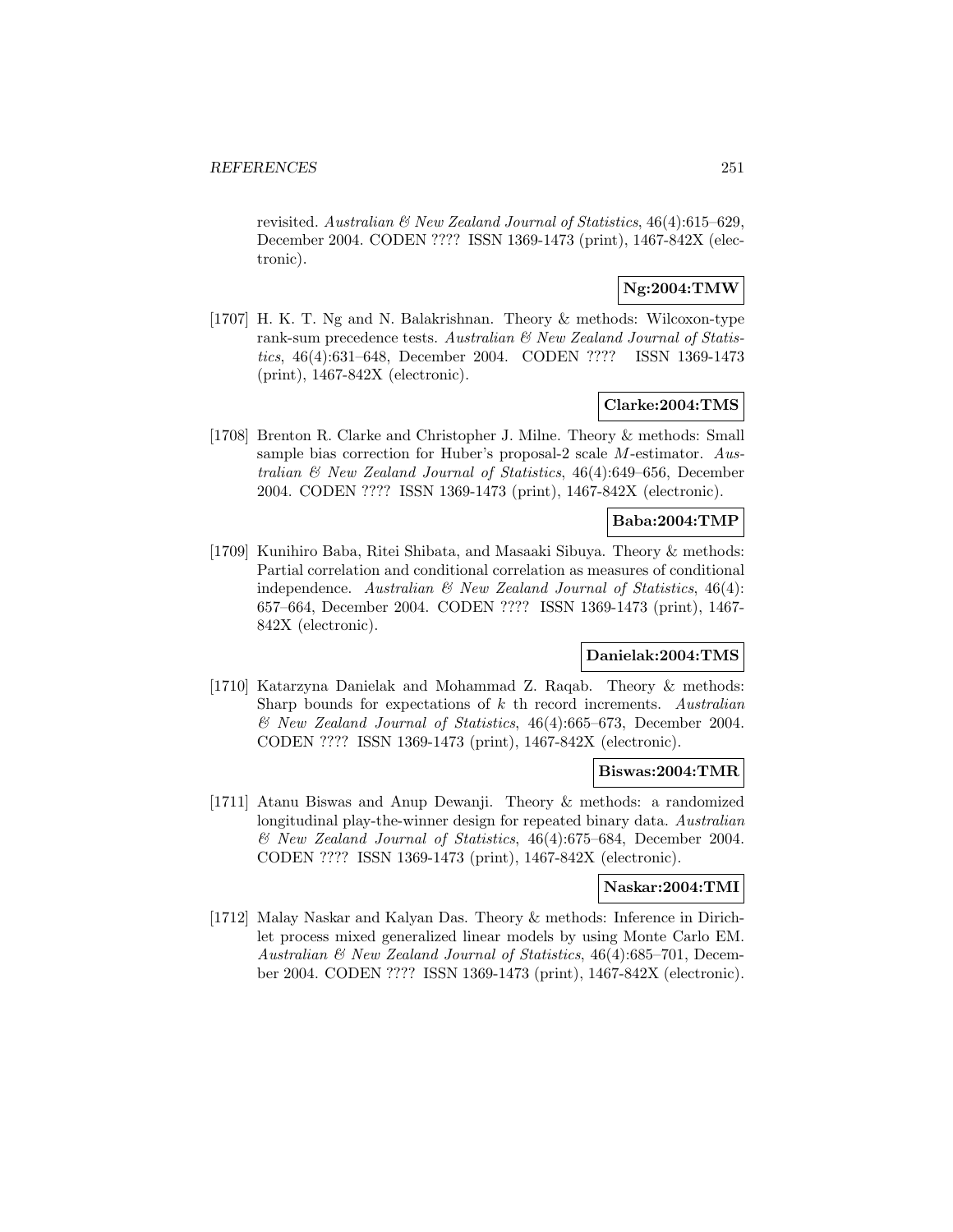### **Anonymous:2004:FPc**

[1713] Anonymous. Forthcoming papers. Australian & New Zealand Journal of Statistics, 46(4):702, December 2004. CODEN ???? ISSN 1369-1473 (print), 1467-842X (electronic).

### **Anonymous:2004:I**

[1714] Anonymous. Indexes. Australian & New Zealand Journal of Statistics, 46(4):703–708, December 2004. CODEN ???? ISSN 1369-1473 (print), 1467-842X (electronic).

# **Anonymous:2005:PMA**

[1715] Anonymous. Pitman Medal for 2004 awarded to Adrian Baddeley. Australian & New Zealand Journal of Statistics, 47(1):1–2, March 2005. CO-DEN ???? ISSN 1369-1473 (print), 1467-842X (electronic).

## **Cripps:2005:AST**

[1716] Edward Cripps, David Nott, William T. M. Dunsmuir, and Christopher Wikle. Applications: Space–time modelling of Sydney Harbour winds. Australian & New Zealand Journal of Statistics, 47(1):3–17, March 2005. CODEN ???? ISSN 1369-1473 (print), 1467-842X (electronic).

### **Thomas:2005:TMU**

[1717] Len Thomas, Stephen T. Buckland, Ken B. Newman, and John Harwood. Theory & methods: a unified framework for modelling wildlife population dynamics. Australian & New Zealand Journal of Statistics, 47(1):19– 34, March 2005. CODEN ???? ISSN 1369-1473 (print), 1467-842X (electronic).

## **Besbeas:2005:TMP**

[1718] P. Besbeas, S. N. Freeman, and B. J. T. Morgan. Theory & methods: The potential of integrated population modelling. Australian  $\mathcal{C}$  New Zealand Journal of Statistics, 47(1):35–48, March 2005. CODEN ???? ISSN 1369-1473 (print), 1467-842X (electronic).

### **Lebreton:2005:TMD**

[1719] Jean-Dominique Lebreton. Theory & methods: Dynamical and statistical models for exploited populations. Australian  $\mathcal C$  New Zealand Journal of Statistics, 47(1):49–63, March 2005. CODEN ???? ISSN 1369-1473 (print), 1467-842X (electronic).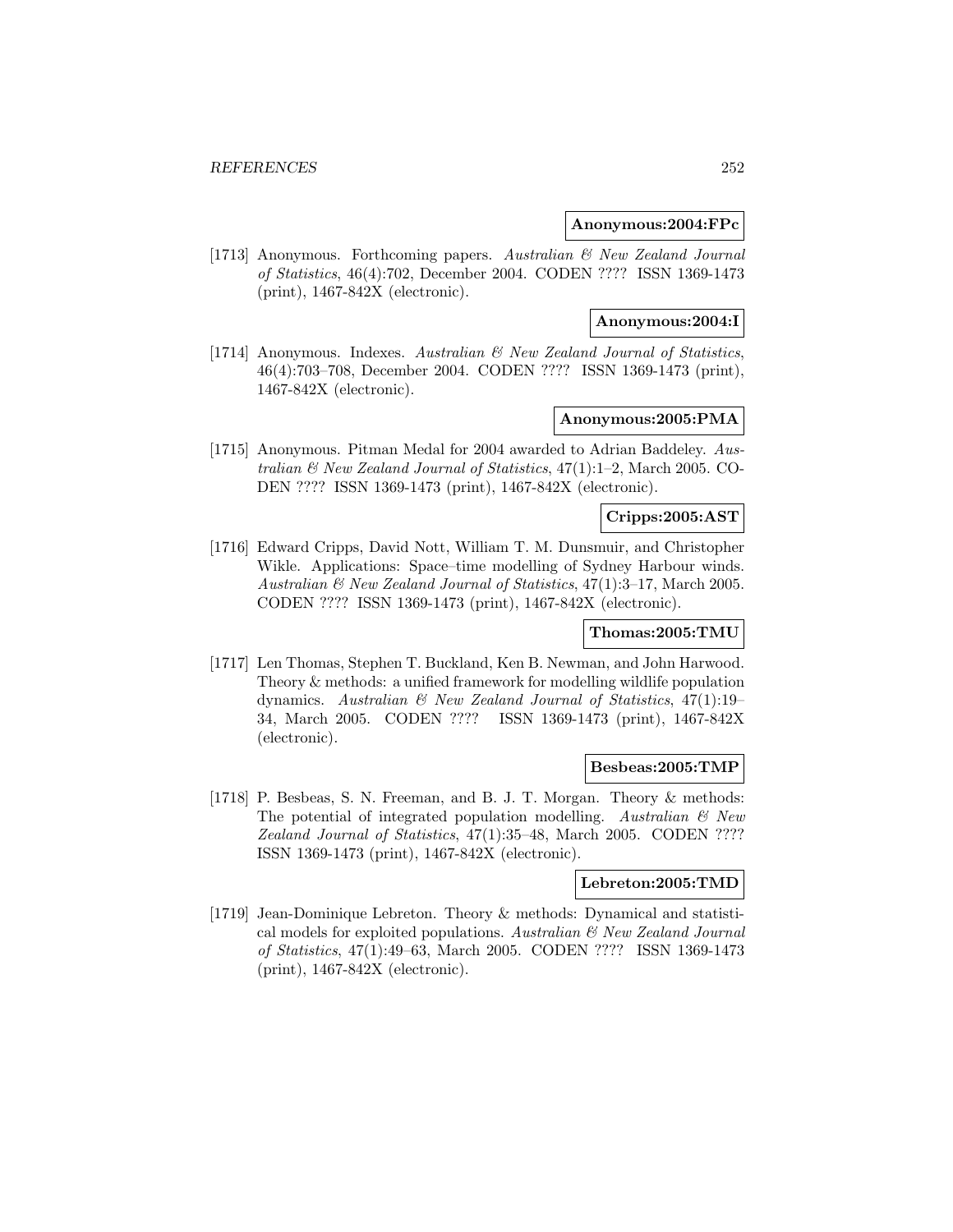#### **Mackenzie:2005:TMW**

[1720] Darryl I. Mackenzie. Theory & methods: Was it there? Dealing with imperfect detection for species presence/absence data. Australian  $\mathcal{B}$  New Zealand Journal of Statistics, 47(1):65–74, March 2005. CODEN ???? ISSN 1369-1473 (print), 1467-842X (electronic).

## **Caswell:2005:TMS**

[1721] Hal Caswell. Theory & methods: Sensitivity analysis of the stochastic growth rate: Three extensions. Australian & New Zealand Journal of Statistics, 47(1):75–85, March 2005. CODEN ???? ISSN 1369-1473 (print), 1467-842X (electronic).

## **Hyndman:2005:TML**

[1722] Rob J. Hyndman, Maxwell L. King, Ivet Pitrun, and Baki Billah. Theory & methods: Local linear forecasts using cubic smoothing splines. Australian  $\mathcal{C}$  New Zealand Journal of Statistics, 47(1):87–99, March 2005. CODEN ???? ISSN 1369-1473 (print), 1467-842X (electronic).

## **Flynn:2005:TMP**

[1723] David B. Flynn, Simone D. Grose, Gael M. Martin, and Vance L. Martin. Theory & methods: Pricing Australian S&P200 options: a Bayesian approach based on generalized distributional forms. Australian  $\mathcal{B}$  New Zealand Journal of Statistics, 47(1):101–117, March 2005. CODEN ???? ISSN 1369-1473 (print), 1467-842X (electronic).

## **Wright:2005:TMC**

[1724] C. L. Wright, J. A. John, D. Whitaker, and E. R. Williams. Theory & methods: Construction of resolvable row-column designs based on contractions. Australian  $\mathcal B$  New Zealand Journal of Statistics, 47(1): 119–124, March 2005. CODEN ???? ISSN 1369-1473 (print), 1467-842X (electronic).

### **Anonymous:2005:BRa**

[1725] Anonymous. Book reviews. Australian & New Zealand Journal of Statistics, 47(1):125–127, March 2005. CODEN ???? ISSN 1369-1473 (print), 1467-842X (electronic).

#### **Anonymous:2005:FPa**

[1726] Anonymous. Forthcoming papers. Australian & New Zealand Journal of Statistics, 47(1):127–128, March 2005. CODEN ???? ISSN 1369-1473 (print), 1467-842X (electronic).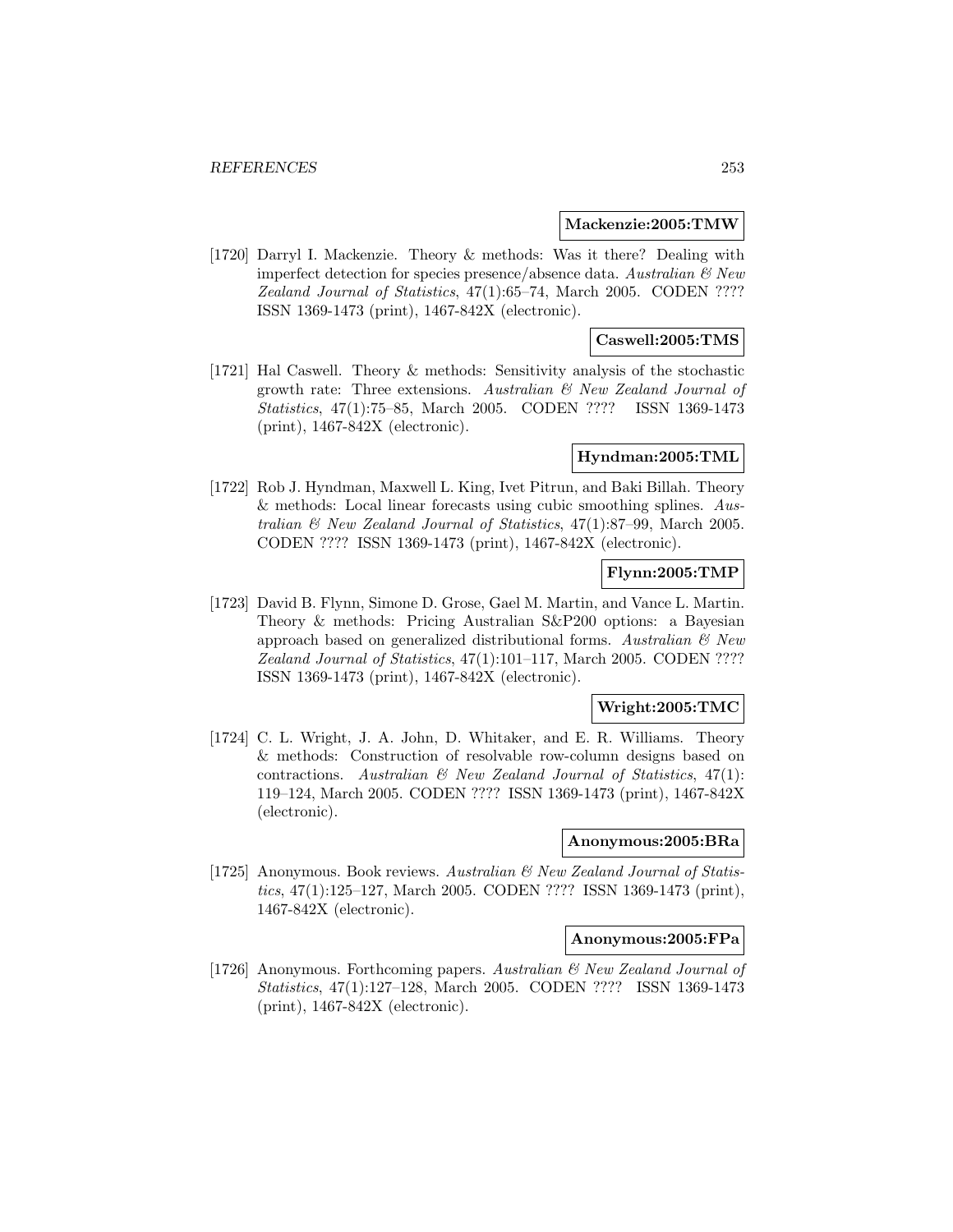### **Ridall:2005:ABH**

[1727] P. G. Ridall and A. N. Pettitt. Applications: Bayesian hidden Markov models for longitudinal counts. Australian & New Zealand Journal of Statistics, 47(2):129–145, June 2005. CODEN ???? ISSN 1369-1473 (print), 1467-842X (electronic).

## **Yin:2005:TMN**

[1728] Xiangrong Yin. Theory & methods: Non-parametric estimation of direction in single-index models with categorical predictors. Australian  $\mathcal{B}$ New Zealand Journal of Statistics, 47(2):147–161, June 2005. CODEN ???? ISSN 1369-1473 (print), 1467-842X (electronic).

## **Stamey:2005:TMM**

[1729] James D. Stamey and Dean M. Young. Theory & methods: Maximum likelihood estimation for a Poisson rate parameter with misclassified counts. Australian  $\mathcal{B}$  New Zealand Journal of Statistics, 47(2): 163–172, June 2005. CODEN ???? ISSN 1369-1473 (print), 1467-842X (electronic).

## **Chen:2005:TMAa**

[1730] Di Chen, Jye-Chyi Lu, and Shu Chuan Lin. Theory & methods: Asymptotic distributions of semiparametric maximum likelihood estimators with estimating equations for group-censored data. Australian  $\mathcal{C}$  New Zealand Journal of Statistics, 47(2):173–192, June 2005. CODEN ???? ISSN 1369-1473 (print), 1467-842X (electronic).

### **Ganguli:2005:TMA**

[1731] Bhaswati Ganguli, John Staudenmayer, and M. P. Wand. Theory & methods: Additive models with predictors subject to measurement error. Australian & New Zealand Journal of Statistics, 47(2):193–202, June 2005. CODEN ???? ISSN 1369-1473 (print), 1467-842X (electronic).

#### **Baklizi:2005:TMC**

[1732] Ayman Baklizi. Theory & methods: a continuously adaptive rank test for shift in location. Australian  $\mathcal B$  New Zealand Journal of Statistics, 47(2): 203–209, June 2005. CODEN ???? ISSN 1369-1473 (print), 1467-842X (electronic).

## **Rayner:2005:TMM**

[1733] J. C. W. Rayner and O. Thas. Theory & methods: More informative testing for bivariate symmetry. Australian & New Zealand Journal of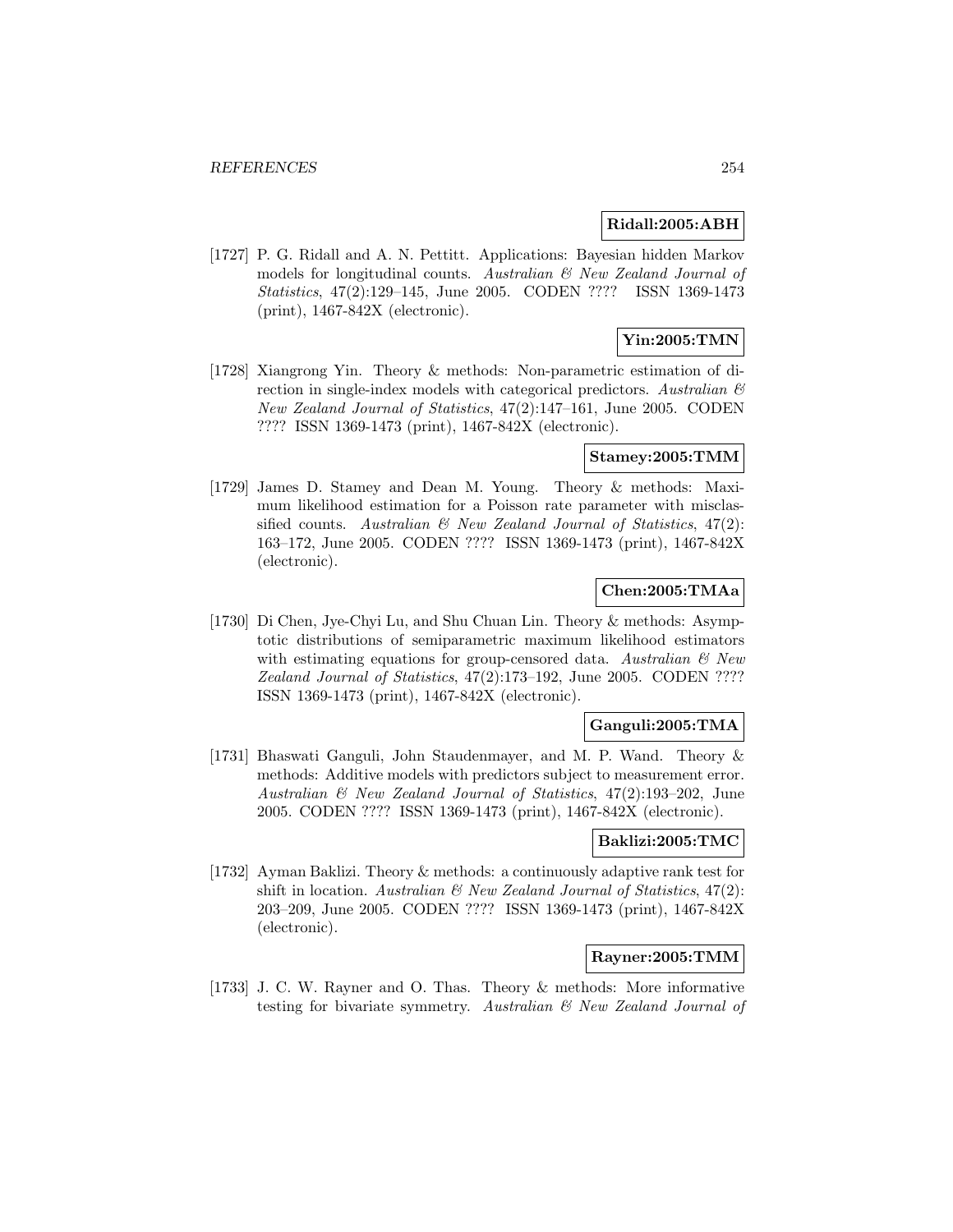Statistics, 47(2):211–217, June 2005. CODEN ???? ISSN 1369-1473 (print), 1467-842X (electronic).

#### **Headrick:2005:TMO**

[1734] Todd C. Headrick and Bruno D. Zumbo. Theory & methods: On optimizing multi-level designs: Power under budget constraints. Australian & New Zealand Journal of Statistics, 47(2):219–229, June 2005. CODEN ???? ISSN 1369-1473 (print), 1467-842X (electronic).

## **Arnab:2005:TMN**

[1735] Raghunath Arnab and Sarjinder Singh. Theory & methods: a note on variance estimation for the generalized regression predictor. Australian & New Zealand Journal of Statistics, 47(2):231–234, June 2005. CODEN ???? ISSN 1369-1473 (print), 1467-842X (electronic).

## **Froda:2005:TME**

[1736] Sorana Froda and Gino Colavita. Theory & methods: Estimating predator-prey systems via ordinary differential equations with closed orbits. Australian & New Zealand Journal of Statistics, 47(2):235–254, June 2005. CODEN ???? ISSN 1369-1473 (print), 1467-842X (electronic).

## **Anonymous:2005:BRB**

[1737] Anonymous. Book review. Australian & New Zealand Journal of Statistics, 47(2):255, June 2005. CODEN ???? ISSN 1369-1473 (print), 1467- 842X (electronic).

### **Anonymous:2005:FPb**

[1738] Anonymous. Forthcoming papers. Australian & New Zealand Journal of Statistics, 47(2):256, June 2005. CODEN ???? ISSN 1369-1473 (print), 1467-842X (electronic).

## **Jasso:2005:MNL**

[1739] G. Jasso and S. Kotz. In memoriam: Norman Lloyd Johnson: 9 January 1917–18 November 2004. Australian & New Zealand Journal of Statistics, 47(3):257–258, September 2005. CODEN ???? ISSN 1369-1473 (print), 1467-842X (electronic).

## **Russell:2005:TML**

[1740] K. G. Russell and David Griffiths. Theory & methods: a lotto systems problem. Australian & New Zealand Journal of Statistics, 47(3):259– 267, September 2005. CODEN ???? ISSN 1369-1473 (print), 1467-842X (electronic).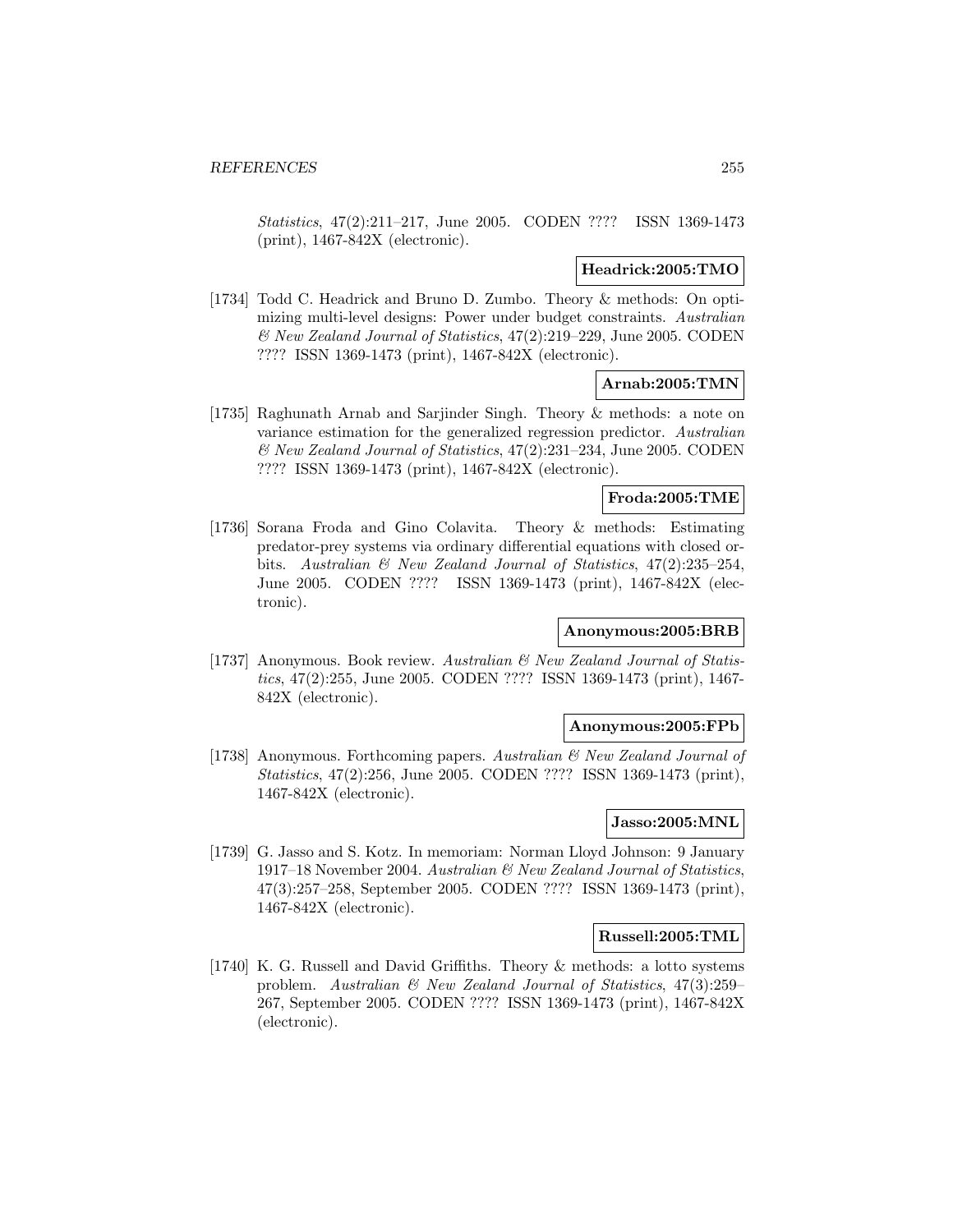#### **Poskitt:2005:TME**

[1741] D. S. Poskitt and Jing Zhang. Theory & methods: Estimating components in finite mixtures and hidden Markov models. Australian  $\mathcal C$  New Zealand Journal of Statistics, 47(3):269–286, September 2005. CODEN ???? ISSN 1369-1473 (print), 1467-842X (electronic).

## **Wang:2005:TMS**

[1742] Yan Wang. Theory & methods: a semiparametric regression model with missing covariates in continuous-time capture-recapture studies. Australian & New Zealand Journal of Statistics, 47(3):287–297, September 2005. CODEN ???? ISSN 1369-1473 (print), 1467-842X (electronic).

## **Yip:2005:TMB**

[1743] Paul S. F. Yip, Liqun Xi, Richard Arnold, and Yu Hayakawa. Theory & methods: a beta-binomial model for estimating the size of a heterogeneous population. Australian  $\mathcal{B}$  New Zealand Journal of Statistics, 47 (3):299–308, September 2005. CODEN ???? ISSN 1369-1473 (print), 1467-842X (electronic).

## **Nur:2005:TMP**

[1744] Darfiana Nur, Kerrie L. Mengersen, and Rodney C. Wolff. Theory & methods: Phase randomization: a convergence diagnostic test for MCMC. Australian & New Zealand Journal of Statistics, 47(3):309– 323, September 2005. CODEN ???? ISSN 1369-1473 (print), 1467-842X (electronic).

### **Walker:2005:TMN**

[1745] Stephen Walker. Theory & methods: a note on Bayes factors. Australian & New Zealand Journal of Statistics, 47(3):325–328, September 2005. CODEN ???? ISSN 1369-1473 (print), 1467-842X (electronic).

## **Lim:2005:TMT**

[1746] Jae-Hak Lim, Dae-Kyung Kim, and Dong Ho Park. Theory & methods: Tests for detecting more nbu-ness at a specific age. Australian  $\mathcal{B}$  New Zealand Journal of Statistics, 47(3):329–337, September 2005. CODEN ???? ISSN 1369-1473 (print), 1467-842X (electronic).

## **Saei:2005:TMM**

[1747] Ayoub Saei and Ray Chambers. Theory & methods: Modelling truncated and clustered count data. Australian & New Zealand Journal of Statistics, 47(3):339–349, September 2005. CODEN ???? ISSN 1369-1473 (print), 1467-842X (electronic).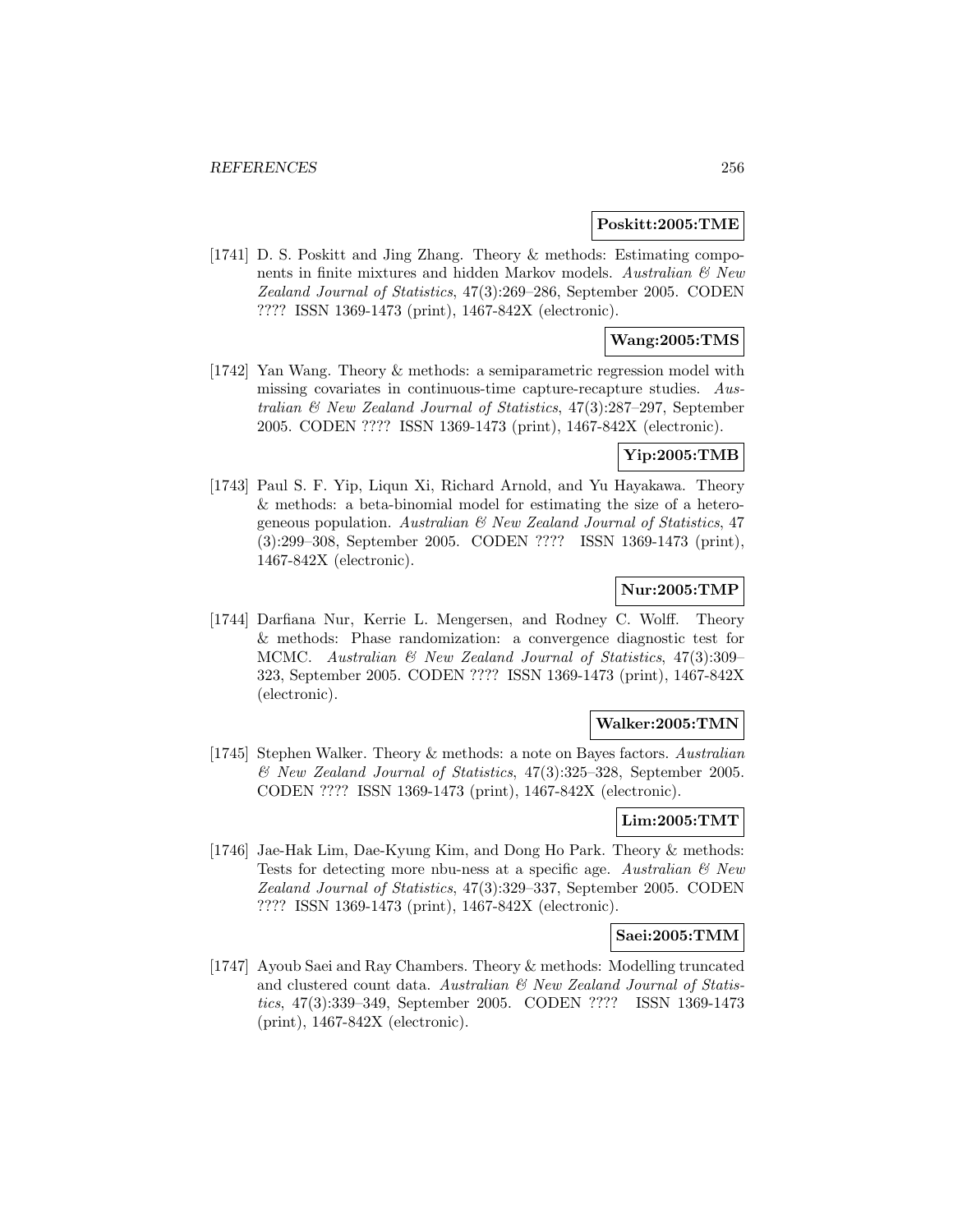### **Calle:2005:TMS**

[1748] M. Luz Calle and Guadalupe Gómez. Theory & methods: a semiparametric hierarchical method for a regression model with an interval-censored covariate. Australian  $\mathcal C$  New Zealand Journal of Statistics, 47(3):351– 364, September 2005. CODEN ???? ISSN 1369-1473 (print), 1467-842X (electronic).

## **Berger:2005:TMV**

[1749] Yves G. Berger. Theory & methods: Variance estimation with highly stratified sampling designs with unequal probabilities. Australian  $\mathcal{B}$  New Zealand Journal of Statistics, 47(3):365–373, September 2005. CODEN ???? ISSN 1369-1473 (print), 1467-842X (electronic).

### **Farrell:2005:TMM**

[1750] Patrick J. Farrell and Sarjinder Singh. Theory & methods: Modelassisted higher-order calibration of estimators of variance. Australian & New Zealand Journal of Statistics, 47(3):375–383, September 2005. CODEN ???? ISSN 1369-1473 (print), 1467-842X (electronic).

### **Anonymous:2005:FPc**

[1751] Anonymous. Forthcoming papers. Australian & New Zealand Journal of Statistics, 47(3):384, September 2005. CODEN ???? ISSN 1369-1473 (print), 1467-842X (electronic).

#### **Brewer:2005:HGI**

[1752] Ken Brewer. Historical & general interest: Anomalies, probings, insights: Ken Foreman's role in the sampling inference controversy of the Late 20th Century. Australian & New Zealand Journal of Statistics, 47(4): 385–399, December 2005. CODEN ???? ISSN 1369-1473 (print), 1467- 842X (electronic).

## **Graham:2005:AHB**

[1753] Patrick Graham. Applications: Hierarchical Bayesian modelling of social variation in the age dependence of disability prevalence. Australian  $\mathcal C$ New Zealand Journal of Statistics, 47(4):401–424, December 2005. CO-DEN ???? ISSN 1369-1473 (print), 1467-842X (electronic).

## **Heathcote:2005:TME**

[1754] Christopher R. Heathcote and Borek D. Puza. Theory & methods: Estimating processes of counts from cross-sectional aggregate data, with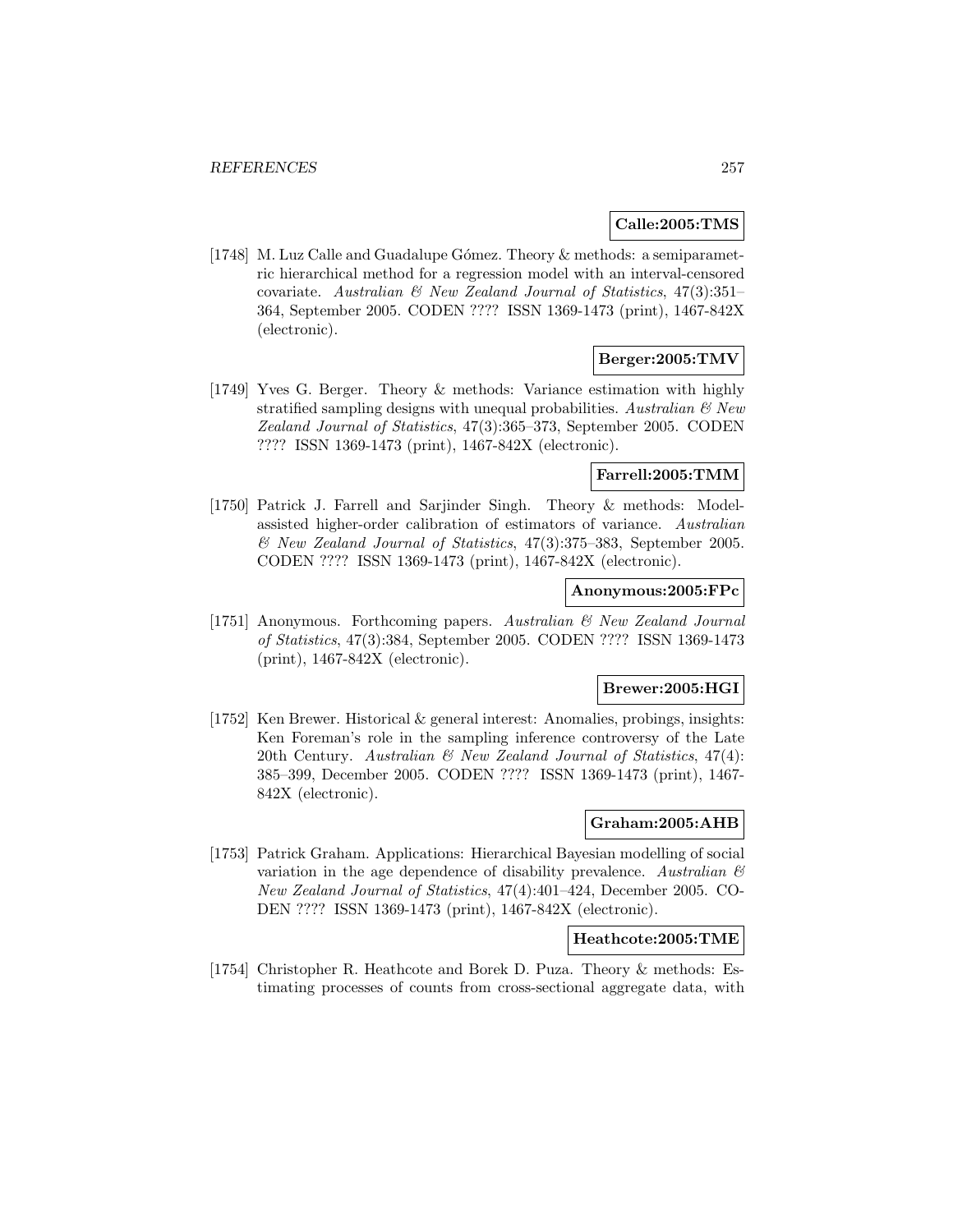an application to multistate life tables and health expectancies. Australian & New Zealand Journal of Statistics, 47(4):425–439, December 2005. CODEN ???? ISSN 1369-1473 (print), 1467-842X (electronic).

## **Wood:2005:TME**

[1755] G. R. Wood, C. D. Lai, and C. G. Qiao. Theory & methods: Estimation of a proportion using several independent samples of binomial mixtures. Australian & New Zealand Journal of Statistics, 47(4):441–448, December 2005. CODEN ???? ISSN 1369-1473 (print), 1467-842X (electronic).

## **Taplin:2005:TMR**

[1756] Ross H. Taplin. Theory & methods: a robust Bayes factor for linear models. Australian & New Zealand Journal of Statistics, 47(4):449–462, December 2005. CODEN ???? ISSN 1369-1473 (print), 1467-842X (electronic).

## **Muller:2005:TMT**

[1757] Samuel Müller. Theory  $&$  methods: Two-stage support estimation. Australian & New Zealand Journal of Statistics, 47(4):463–472, December 2005. CODEN ???? ISSN 1369-1473 (print), 1467-842X (electronic).

## **Chen:2005:TMAb**

[1758] Cathy W. S. Chen, Mike K. P. So, and Richard H. Gerlach. Theory & methods: Assessing and testing for threshold nonlinearity in stock returns. Australian & New Zealand Journal of Statistics, 47(4):473–488, December 2005. CODEN ???? ISSN 1369-1473 (print), 1467-842X (electronic).

## **Mokkadem:2005:TML**

[1759] Abdelkader Mokkadem, Mariane Pelletier, and Julien Worms. Theory & methods: Large and moderate deviations principles for kernel estimation of a multivariate density and its partial derivatives. Australian  $\mathcal{C}$  New Zealand Journal of Statistics, 47(4):489–502, December 2005. CODEN ???? ISSN 1369-1473 (print), 1467-842X (electronic).

## **Vonta:2005:TME**

[1760] Filia Vonta. Theory & methods: Efficient estimation in regression frailty or transformation models based on an algorithm. Australian  $\mathcal{B}$  New Zealand Journal of Statistics, 47(4):503–514, December 2005. CODEN ???? ISSN 1369-1473 (print), 1467-842X (electronic).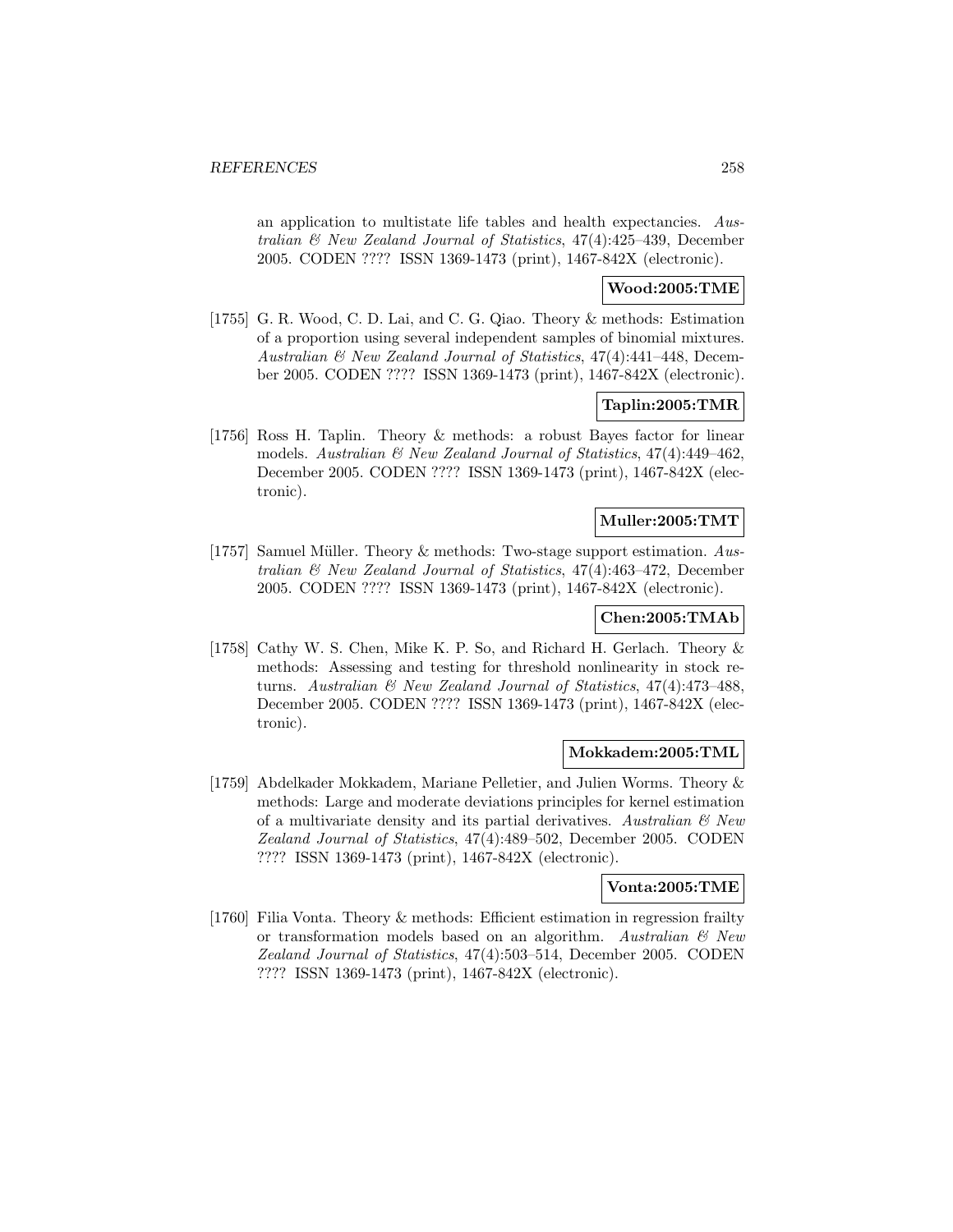#### **PintodaCosta:2005:TMW**

[1761] Joaquim Pinto da Costa and Carlos Soares. Theory & methods: a weighted rank measure of correlation. Australian & New Zealand Journal of Statistics, 47(4):515–529, December 2005. CODEN ???? ISSN 1369-1473 (print), 1467-842X (electronic). See letters [1821, 1822].

## **Fry:2005:TMD**

[1762] Tim R. L. Fry and Mark N. Harris. Theory & methods: The Dogit ordered generalized extreme value model. Australian & New Zealand Journal of Statistics, 47(4):531–542, December 2005. CODEN ???? ISSN 1369-1473 (print), 1467-842X (electronic).

#### **Bairamov:2005:TMC**

[1763] I. Bairamov, M. Ahsanullah, and Anthony G. Pakes. Theory & methods: a characterization of continuous distributions via regression on pairs of record values. Australian  $\mathcal{B}$  New Zealand Journal of Statistics, 47(4): 543–547, December 2005. CODEN ???? ISSN 1369-1473 (print), 1467- 842X (electronic).

## **Kabaila:2005:TMC**

[1764] Paul Kabaila. Theory & methods: On the coverage probability of confidence intervals in regression after variable selection. Australian  $\mathcal{B}$  New Zealand Journal of Statistics, 47(4):549–562, December 2005. CODEN ???? ISSN 1369-1473 (print), 1467-842X (electronic).

## **Byrne:2005:TMN**

[1765] John Byrne. Theory & methods: a new short exact geometric confidence interval. Australian & New Zealand Journal of Statistics, 47(4):563– 569, December 2005. CODEN ???? ISSN 1369-1473 (print), 1467-842X (electronic).

## **Anonymous:2005:FPd**

[1766] Anonymous. Forthcoming papers. Australian & New Zealand Journal of Statistics, 47(4):570, December 2005. CODEN ???? ISSN 1369-1473 (print), 1467-842X (electronic).

### **Anonymous:2005:I**

[1767] Anonymous. Index. Australian & New Zealand Journal of Statistics, 47 (4):571–576, December 2005. CODEN ???? ISSN 1369-1473 (print), 1467-842X (electronic).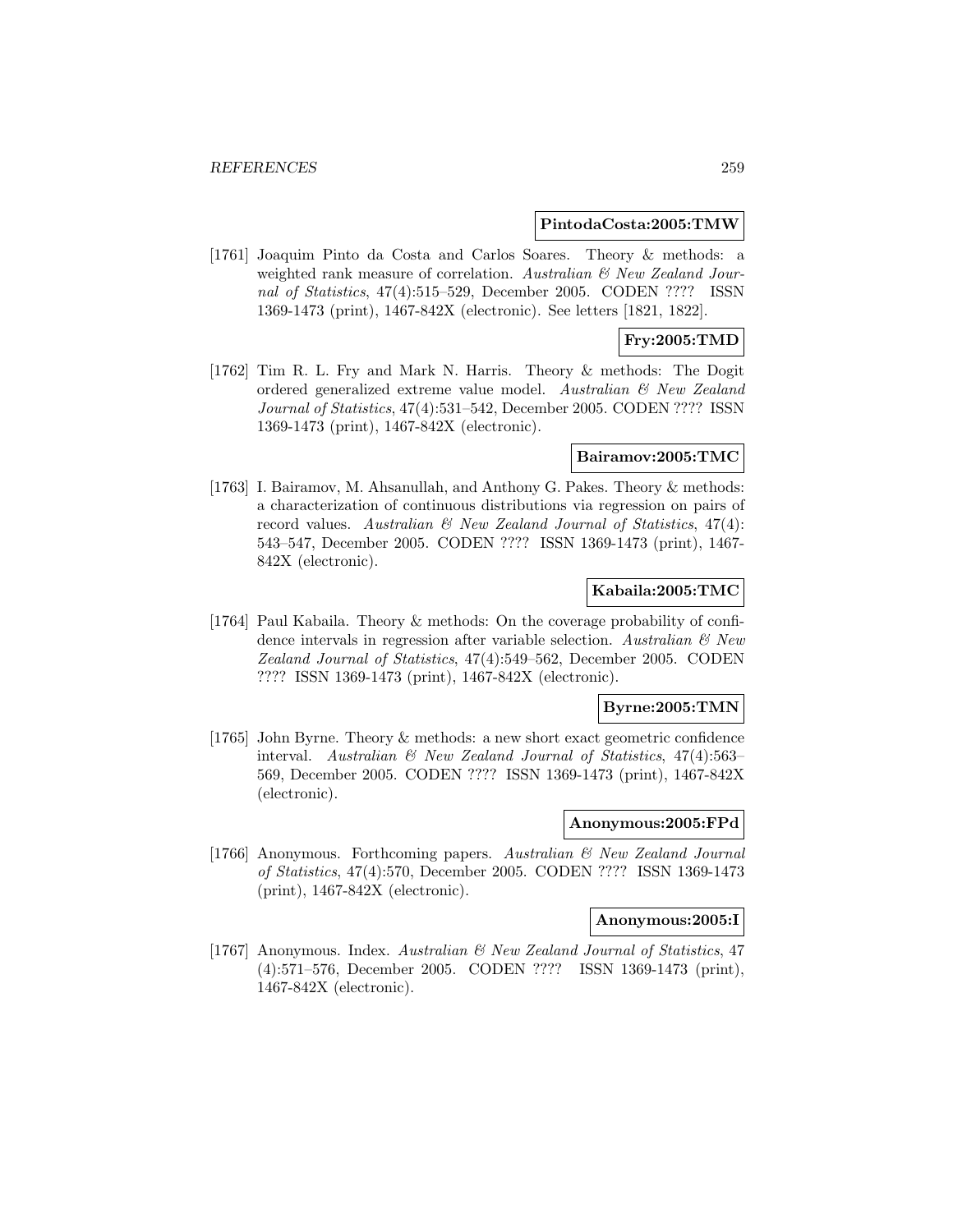# **Hu:2006:HZD**

[1768] Chin-Yuan Hu, Aleksander M. Iksanov, Gwo Dong Lin, and Oleg K. Zakusylo. The Hurwitz zeta distribution. Australian & New Zealand Journal of Statistics, 48(1):1–6, March 2006. CODEN ???? ISSN 1369- 1473 (print), 1467-842X (electronic).

## **Cuevas:2006:PEG**

[1769] Antonio Cuevas, Wenceslao González-Manteiga, and Alberto Rodríguez-Casal. Plug-in estimation of general level sets. Australian  $\mathcal{C}$  New Zealand Journal of Statistics, 48(1):7–19, March 2006. CODEN ???? ISSN 1369- 1473 (print), 1467-842X (electronic).

## **Liang:2006:WSN**

[1770] Han-Ying Liang and Jong-Il Baek. Weighted sums of negatively associated random variables. Australian  $\mathcal{B}$  New Zealand Journal of Statistics, 48(1):21–31, March 2006. CODEN ???? ISSN 1369-1473 (print), 1467- 842X (electronic).

## **Lund:2006:PPT**

[1771] Robert Lund, Qin Shao, and Ishwar Basawa. Parsimonious periodic time series modeling. Australian  $\mathcal B$  New Zealand Journal of Statistics, 48(1): 33–47, March 2006. CODEN ???? ISSN 1369-1473 (print), 1467-842X (electronic).

## **Woods:2006:ABD**

[1772] David Woods and Susan Lewis. All-bias designs for polynomial spline regression models. Australian  $\mathcal{B}$  New Zealand Journal of Statistics, 48(1): 49–58, March 2006. CODEN ???? ISSN 1369-1473 (print), 1467-842X (electronic).

## **Peng:2006:NCM**

[1773] Liang Peng and Yongcheng Qi. A new calibration method of constructing empirical likelihood-based confidence intervals for the tail index. Australian & New Zealand Journal of Statistics, 48(1):59–66, March 2006. CODEN ???? ISSN 1369-1473 (print), 1467-842X (electronic).

#### **Hankin:2006:NFN**

[1774] Robin K. S. Hankin and Alan Lee. A new family of non-negative distributions. Australian  $\mathcal B$  New Zealand Journal of Statistics, 48(1):67–78, March 2006. CODEN ???? ISSN 1369-1473 (print), 1467-842X (electronic).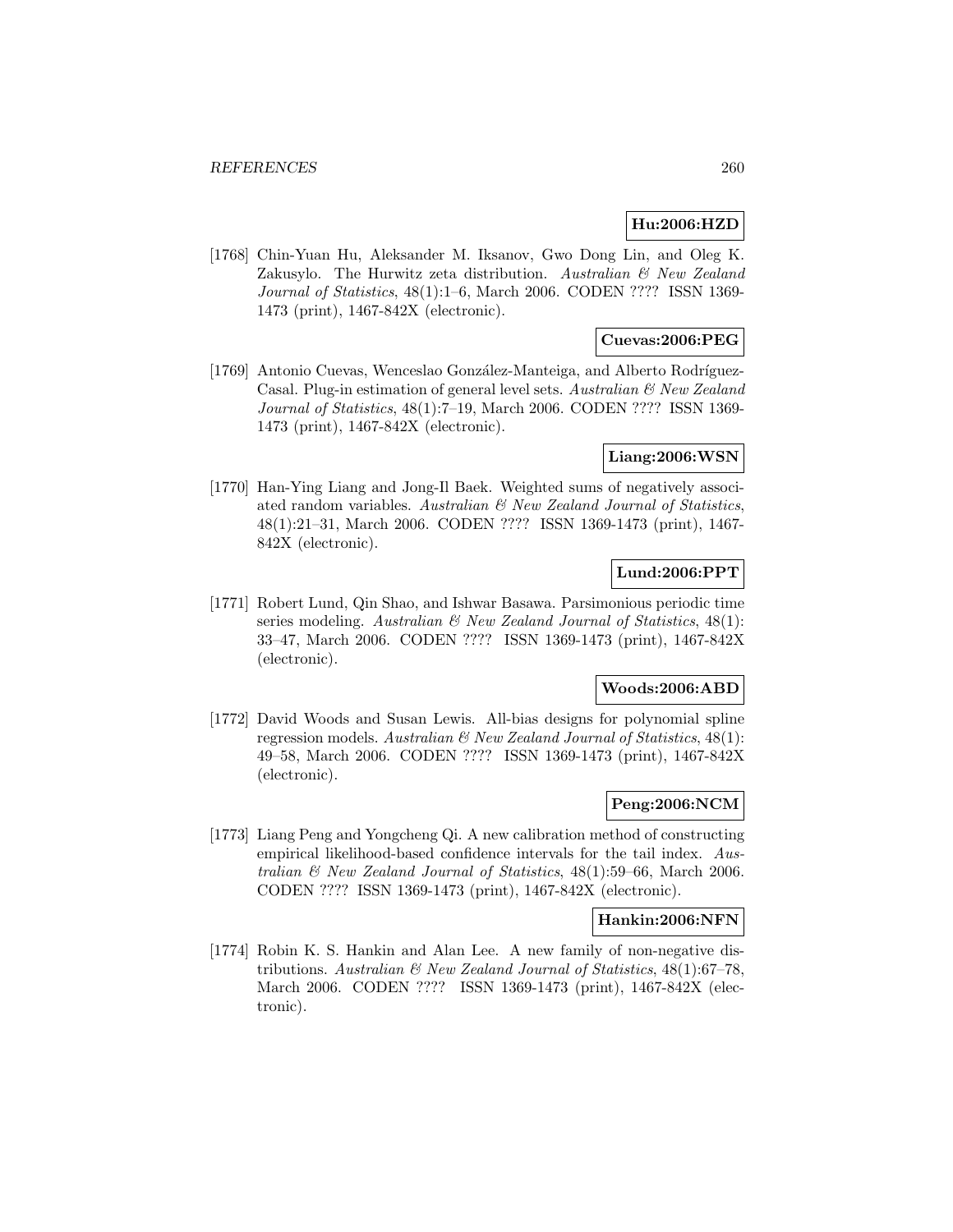### **Zhang:2006:MLE**

[1775] Haimeng Zhang and M. Bhaskara Rao. Maximum likelihood estimation in linear models with equi-correlated random errors. Australian  $\mathcal C$  New Zealand Journal of Statistics, 48(1):79–93, March 2006. CODEN ???? ISSN 1369-1473 (print), 1467-842X (electronic).

## **Bhandari:2006:RIP**

[1776] Subir K. Bhandari, Ayanendranath Basu, and Sahadeb Sarkar. Robust inference in parametric models using the family of generalized negative exponential disparities. Australian  $\mathcal{B}$  New Zealand Journal of Statistics, 48(1):95–114, March 2006. CODEN ???? ISSN 1369-1473 (print), 1467- 842X (electronic).

### **Anonymous:2006:FPa**

[1777] Anonymous. Forthcoming papers. Australian & New Zealand Journal of Statistics, 48(1):115, March 2006. CODEN ???? ISSN 1369-1473 (print), 1467-842X (electronic).

## **Chao:2006:ALB**

[1778] Anne Chao, Tsung-Jen Shen, and Wen-Han Hwang. Application of Laplace's boundary-mode approximations to estimate species and shared species richness. Australian  $\mathcal B$  New Zealand Journal of Statistics, 48(2): 117–128, June 2006. CODEN ???? ISSN 1369-1473 (print), 1467-842X (electronic).

#### **Neumeyer:2006:BTE**

[1779] Natalie Neumeyer, Holger Dette, and Eva-Renate Nagel. Bootstrap tests for the error distribution in linear and nonparametric regression models. Australian & New Zealand Journal of Statistics, 48(2):129–156, June 2006. CODEN ???? ISSN 1369-1473 (print), 1467-842X (electronic).

# **Lee:2006:ERT**

[1780] Shen-Ming Lee, Cathy W. S. Chen, Richard H. Gerlach, and Li-Hui Huang. Estimation in Ricker's two-release method: a Bayesian approach. Australian & New Zealand Journal of Statistics, 48(2):157–169, June 2006. CODEN ???? ISSN 1369-1473 (print), 1467-842X (electronic).

## **Corr:2006:CPB**

[1781] Patrick Corr and Rebecca Kippen. The case for parity and birth-order statistics. Australian & New Zealand Journal of Statistics, 48(2):171– 200, June 2006. CODEN ???? ISSN 1369-1473 (print), 1467-842X (electronic).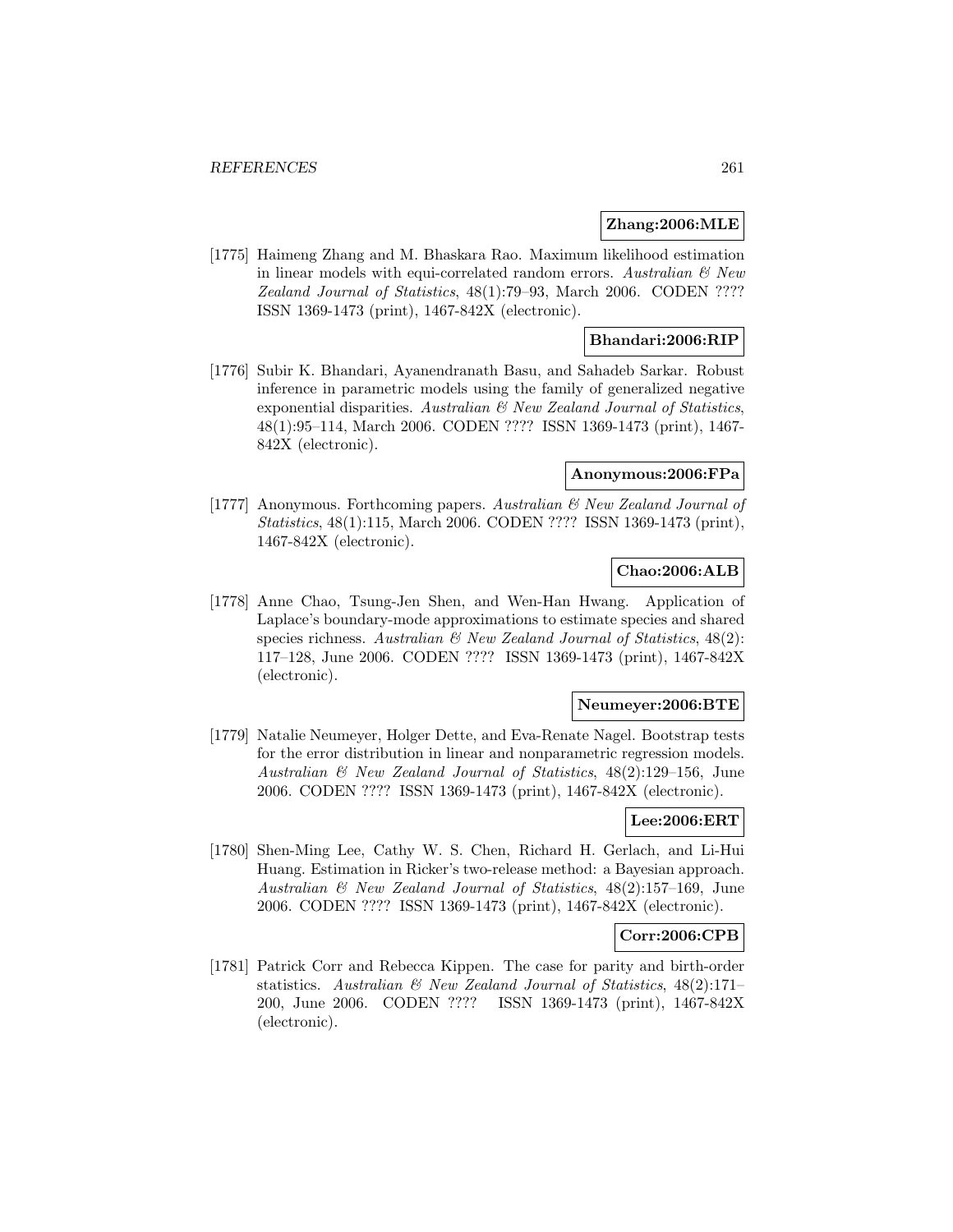### **Stamey:2006:BHM**

[1782] James D. Stamey, Dean M. Young, and Doyle Boese. A Bayesian hierarchical model for Poisson rate and reporting-probability inference using double sampling. Australian  $\mathcal{B}$  New Zealand Journal of Statistics, 48(2): 201–212, June 2006. CODEN ???? ISSN 1369-1473 (print), 1467-842X (electronic).

## **Berzel:2006:ENV**

[1783] Andreas Berzel, Gillian Z. Heller, and Walter Zucchini. Estimating the number of visits to the doctor. Australian  $\mathcal B$  New Zealand Journal of Statistics, 48(2):213–224, June 2006. CODEN ???? ISSN 1369-1473 (print), 1467-842X (electronic).

## **Wang:2006:BAA**

[1784] Jenting Wang and John S. J. Hsu. Bayesian analysis of the additive mixed model for randomized block designs. Australian & New Zealand Journal of Statistics, 48(2):225–236, June 2006. CODEN ???? ISSN 1369-1473 (print), 1467-842X (electronic).

## **Cripps:2006:BSS**

[1785] Edward Cripps, Robert Kohn, and David Nott. Bayesian subset selection and model averaging using a centred and dispersed prior for the error variance. Australian & New Zealand Journal of Statistics, 48(2):237– 252, June 2006. CODEN ???? ISSN 1369-1473 (print), 1467-842X (electronic).

## **Takagi:2006:SOA**

[1786] Yoshiji Takagi. Second order asymptotic comparison of estimators under universal domination criterion. Australian  $\mathcal{B}$  New Zealand Journal of Statistics, 48(2):253–267, June 2006. CODEN ???? ISSN 1369-1473 (print), 1467-842X (electronic).

### **Anonymous:2006:FPb**

[1787] Anonymous. Forthcoming papers. Australian & New Zealand Journal of Statistics, 48(2):269, June 2006. CODEN ???? ISSN 1369-1473 (print), 1467-842X (electronic).

## **Zadlo:2006:PTV**

[1788] Tomasz  $\dot{Z}$ adlo. On prediction of total value in incompletely specified domains. Australian & New Zealand Journal of Statistics, 48(3):269– 283, September 2006. CODEN ???? ISSN 1369-1473 (print), 1467-842X (electronic).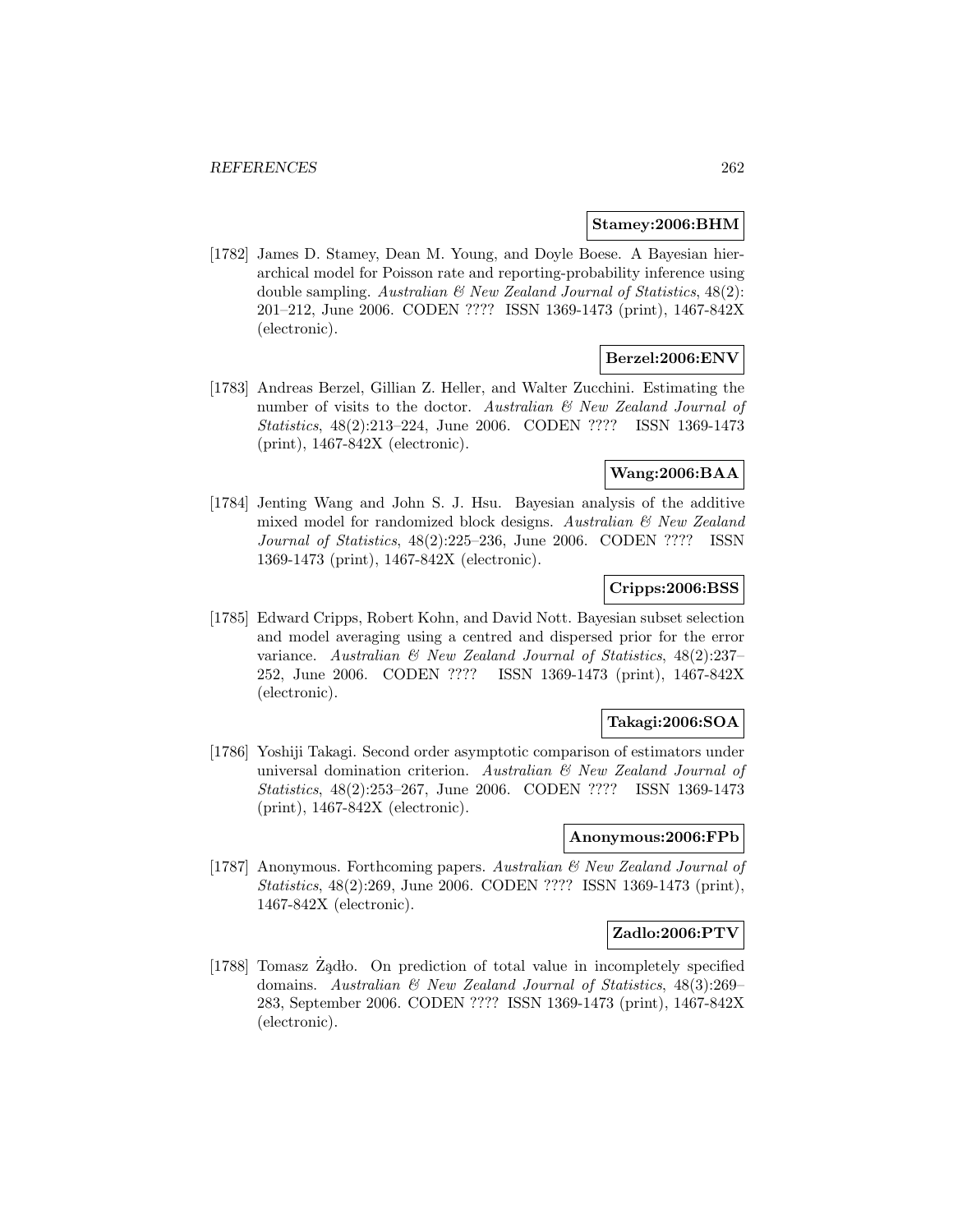#### **Prendergast:2006:DIO**

[1789] Luke A. Prendergast. Detecting influential observations in sliced inverse regression analysis. Australian & New Zealand Journal of Statistics, 48 (3):285–304, September 2006. CODEN ???? ISSN 1369-1473 (print), 1467-842X (electronic).

## **Mukherjee:2006:NSD**

[1790] Bhramar Mukherjee. A note on sampling designs for random processes with no quadratic mean derivative. Australian  $\mathcal{C}$  New Zealand Journal of Statistics, 48(3):305–319, September 2006. CODEN ???? ISSN 1369- 1473 (print), 1467-842X (electronic).

### **Lu:2006:ERB**

[1791] Zeng-Hua Lu and Bruce M. Brown. An exclusive regressors binary mixture model with an application to labour supply. Australian  $\mathcal C$  New Zealand Journal of Statistics, 48(3):321–333, September 2006. CODEN ???? ISSN 1369-1473 (print), 1467-842X (electronic).

## **Griffiths:2006:GSS**

[1792] William E. Griffiths and Ma. Rebecca Valenzuela. Gibbs samplers for a set of seemingly unrelated regressions. Australian & New Zealand Journal of Statistics, 48(3):335–351, September 2006. CODEN ???? ISSN 1369- 1473 (print), 1467-842X (electronic).

#### **Clarke:2006:ATL**

[1793] Brenton R. Clarke and Daniel D. Schubert. An adaptive trimmed likelihood algorithm for identification of multivariate outliers. Australian & New Zealand Journal of Statistics, 48(3):353–371, September 2006. CODEN ???? ISSN 1369-1473 (print), 1467-842X (electronic).

### **Domijan:2006:SMM**

[1794] Katarina Domijan, Murray Jorgensen, and Jeff Reid. Semi-mechanistic modelling in nonlinear regression: a case study. Australian  $\mathcal{B}$  New Zealand Journal of Statistics, 48(3):373–392, September 2006. CODEN ???? ISSN 1369-1473 (print), 1467-842X (electronic). See discussion [1795].

### **Haslett:2006:IDP**

[1795] Stephen Haslett, R. B. Millar, K. B. Newman, Martyn Plummer, and A. H. Welsh. Invited discussion of the paper by Domijan, Jorgensen & Reid. Australian & New Zealand Journal of Statistics, 48(3):393–413,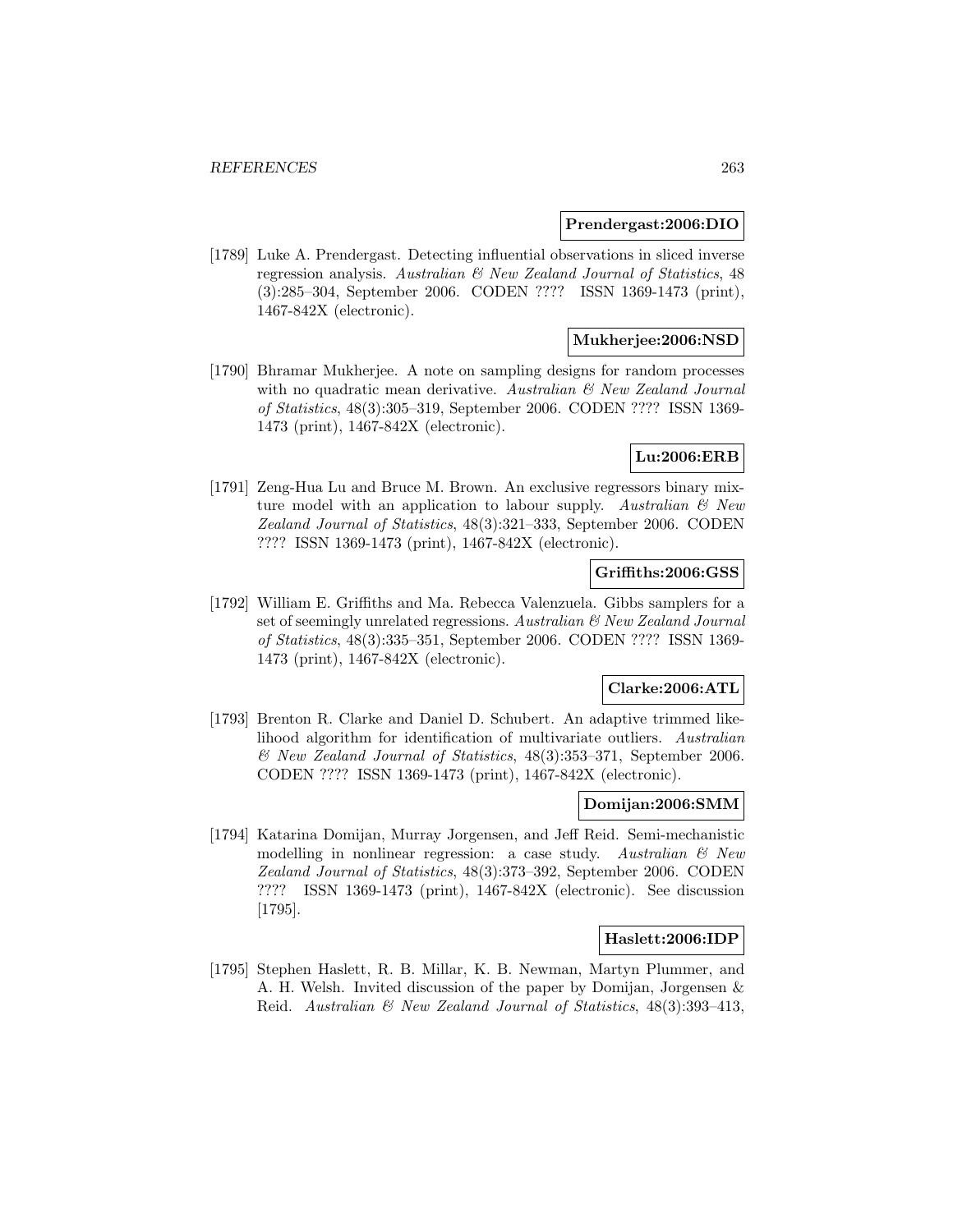September 2006. CODEN ???? ISSN 1369-1473 (print), 1467-842X (electronic). See [1794].

### **Anonymous:2006:FPc**

[1796] Anonymous. Forthcoming papers. Australian & New Zealand Journal of Statistics, 48(3):415, September 2006. CODEN ???? ISSN 1369-1473 (print), 1467-842X (electronic).

# **Byth:2006:AAR**

[1797] K. Byth, D. R. Cox, and P. Forder. Applications: Assessing the relationship between symptoms of allergic rhinoconjunctivitis and pollen counts. Australian & New Zealand Journal of Statistics, 48(4):417–428, December 2006. CODEN ???? ISSN 1369-1473 (print), 1467-842X (electronic).

### **Saha:2006:TMG**

[1798] Amitava Saha. Theory & methods: a generalized two-stage randomized response procedure in complex sample surveys. Australian  $\mathcal C$  New Zealand Journal of Statistics, 48(4):429–443, December 2006. CODEN ???? ISSN 1369-1473 (print), 1467-842X (electronic).

## **Wood:2006:TMC**

[1799] Simon N. Wood. Theory & methods: On confidence intervals for generalized additive models based on penalized regression splines. Australian  $\mathcal C$ New Zealand Journal of Statistics, 48(4):445–464, December 2006. CO-DEN ???? ISSN 1369-1473 (print), 1467-842X (electronic).

### **Taylor:2006:TMA**

[1800] Julian D. Taylor and Arūnas P. Verbyla. Theory & methods: Asymptotic likelihood approximations using a partial Laplace approximation. Australian & New Zealand Journal of Statistics, 48(4):465–476, December 2006. CODEN ???? ISSN 1369-1473 (print), 1467-842X (electronic).

## **Elmore:2006:TMF**

[1801] R. T. Elmore, T. P. Hettmansperger, and F. Xuan. Theory & methods: a fully nonparametric test for one-way layouts. Australian  $\mathcal{B}$  New Zealand Journal of Statistics, 48(4):477–490, December 2006. CODEN ???? ISSN 1369-1473 (print), 1467-842X (electronic).

## **Choi:2006:TML**

[1802] H. Choi, Y. K. Lee, B. U. Park, and K. S. Yu. Theory & methods: Local polynomial quasi-likelihood regression on random fields. Australian & New Zealand Journal of Statistics, 48(4):491–506, December 2006. CODEN ???? ISSN 1369-1473 (print), 1467-842X (electronic).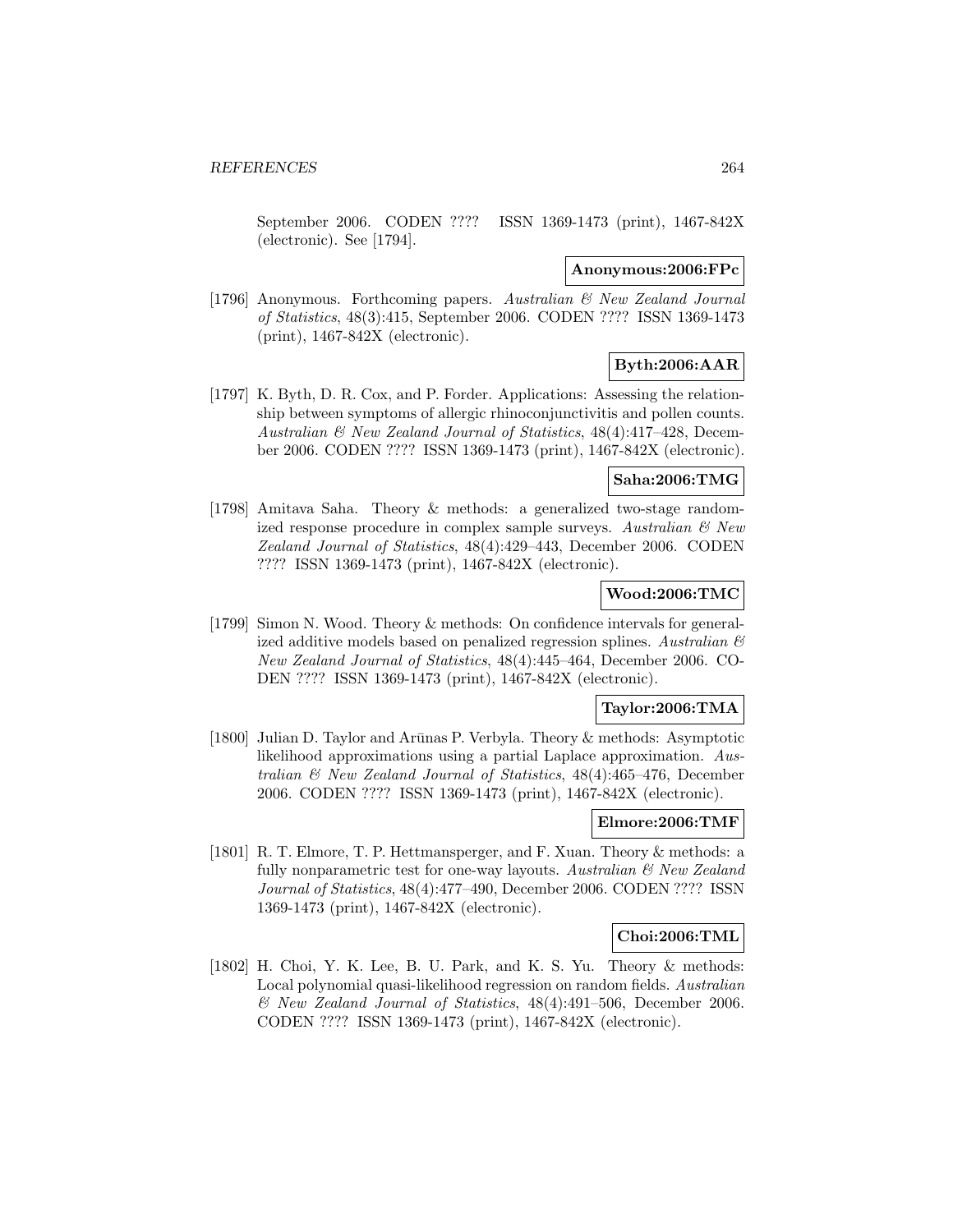### **Anonymous:2006:FPd**

[1803] Anonymous. Forthcoming papers. Australian & New Zealand Journal of Statistics, 48(4):507, December 2006. CODEN ???? ISSN 1369-1473 (print), 1467-842X (electronic).

### **Anonymous:2006:IV**

[1804] Anonymous. Indexes for volume 48. Australian & New Zealand Journal of Statistics, 48(4):i–iii, December 2006. CODEN ???? ISSN 1369-1473 (print), 1467-842X (electronic).

## **Welham:2007:CMM**

[1805] Sue J. Welham, Brian R. Cullis, Michael G. Kenward, and Robin Thompson. A comparison of mixed model splines for curve fitting. Australian & New Zealand Journal of Statistics, 49(1):1–23, March 2007. CODEN ???? ISSN 1369-1473 (print), 1467-842X (electronic).

## **Gurrin:2007:CIB**

[1806] Lyle C. Gurrin and Paul R. Burton. A comparison of the imprecise beta class, the randomized play-the-winner rule and the triangular test for clinical trials with binary responses. Australian  $\mathcal{B}$  New Zealand Journal of Statistics, 49(1):25–35, March 2007. CODEN ???? ISSN 1369-1473 (print), 1467-842X (electronic).

## **Gonzalez:2007:MEC**

[1807] Miguel González, Manuel Mota, and Alfonso Ramos. Moment estimation in the class of bisexual branching processes with population-size dependent mating. Australian  $\mathcal{B}$  New Zealand Journal of Statistics, 49(1): 37–50, March 2007. CODEN ???? ISSN 1369-1473 (print), 1467-842X (electronic).

## **Raqab:2007:BBW**

[1808] Mohammad Z. Raqab. Bounds on the bias of Winsorized means. Australian & New Zealand Journal of Statistics, 49(1):51–60, March 2007. CODEN ???? ISSN 1369-1473 (print), 1467-842X (electronic).

### **Williams:2007:CCD**

[1809] E. R. Williams and J. A. John. Construction of crossover designs with correlated errors. Australian  $\mathcal{B}$  New Zealand Journal of Statistics, 49(1): 61–68, March 2007. CODEN ???? ISSN 1369-1473 (print), 1467-842X (electronic).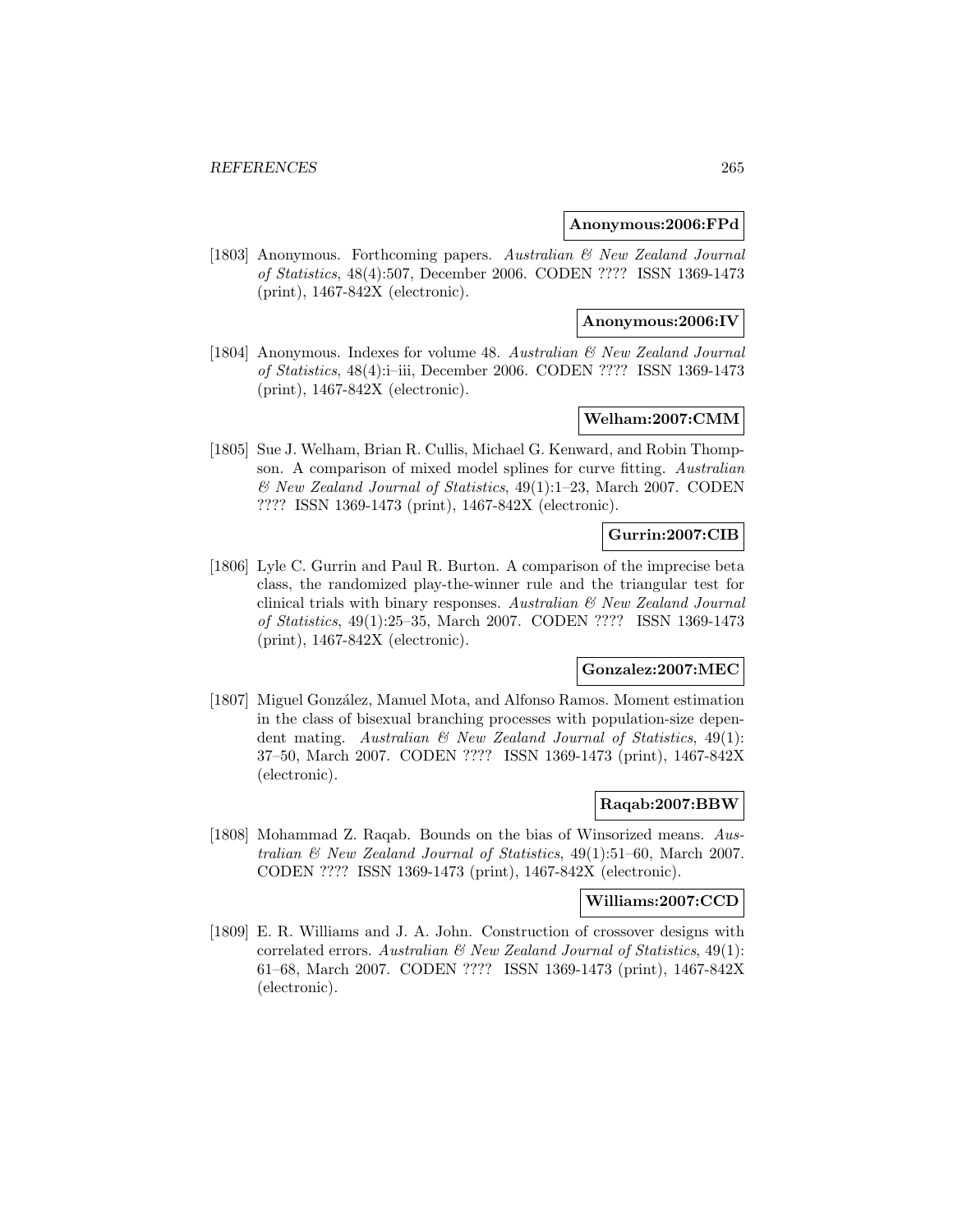## **Zhang:2007:LME**

[1810] Jin Zhang. Likelihood moment estimation for the generalized Pareto distribution. Australian  $\mathcal{B}$  New Zealand Journal of Statistics, 49(1):69– 77, March 2007. CODEN ???? ISSN 1369-1473 (print), 1467-842X (electronic).

## **Pewsey:2007:WFC**

[1811] Arthur Pewsey, Toby Lewis, and M. C. Jones. The wrapped t family of circular distributions. Australian & New Zealand Journal of Statistics, 49(1):79–91, March 2007. CODEN ???? ISSN 1369-1473 (print), 1467- 842X (electronic).

## **Dehay:2007:LED**

[1812] Dominique Dehay and Jian-Feng Yao. On likelihood estimation for discretely observed Markov jump processes. Australian & New Zealand Journal of Statistics, 49(1):93–107, March 2007. CODEN ???? ISSN 1369-1473 (print), 1467-842X (electronic).

# **RuizEspejo:2007:BRA**

[1813] Mariano Ruiz Espejo. Book reviews: Applied Optimal Designs. Australian & New Zealand Journal of Statistics, 49(1):109–110, March 2007. CODEN ???? ISSN 1369-1473 (print), 1467-842X (electronic).

# **Dobbie:2007:BR**

[1814] Dr Melissa Dobbie. Book reviews. Australian & New Zealand Journal of Statistics, 49(1):111–113, March 2007. CODEN ???? ISSN 1369-1473 (print), 1467-842X (electronic).

## **Anonymous:2007:FPa**

[1815] Anonymous. Forthcoming papers. Australian & New Zealand Journal of Statistics, 49(1):114, March 2007. CODEN ???? ISSN 1369-1473 (print), 1467-842X (electronic).

## **Pakes:2007:DCT**

[1816] Anthony G. Pakes and Jorge Navarro. Distributional characterizations through scaling relations. Australian & New Zealand Journal of Statistics, 49(2):115–135, June 2007. CODEN ???? ISSN 1369-1473 (print), 1467-842X (electronic).

## **Grillenzoni:2007:PRR**

[1817] Carlo Grillenzoni. Pattern recognition via robust smoothing with application to laser data. Australian  $\mathcal{C}$  New Zealand Journal of Statistics, 49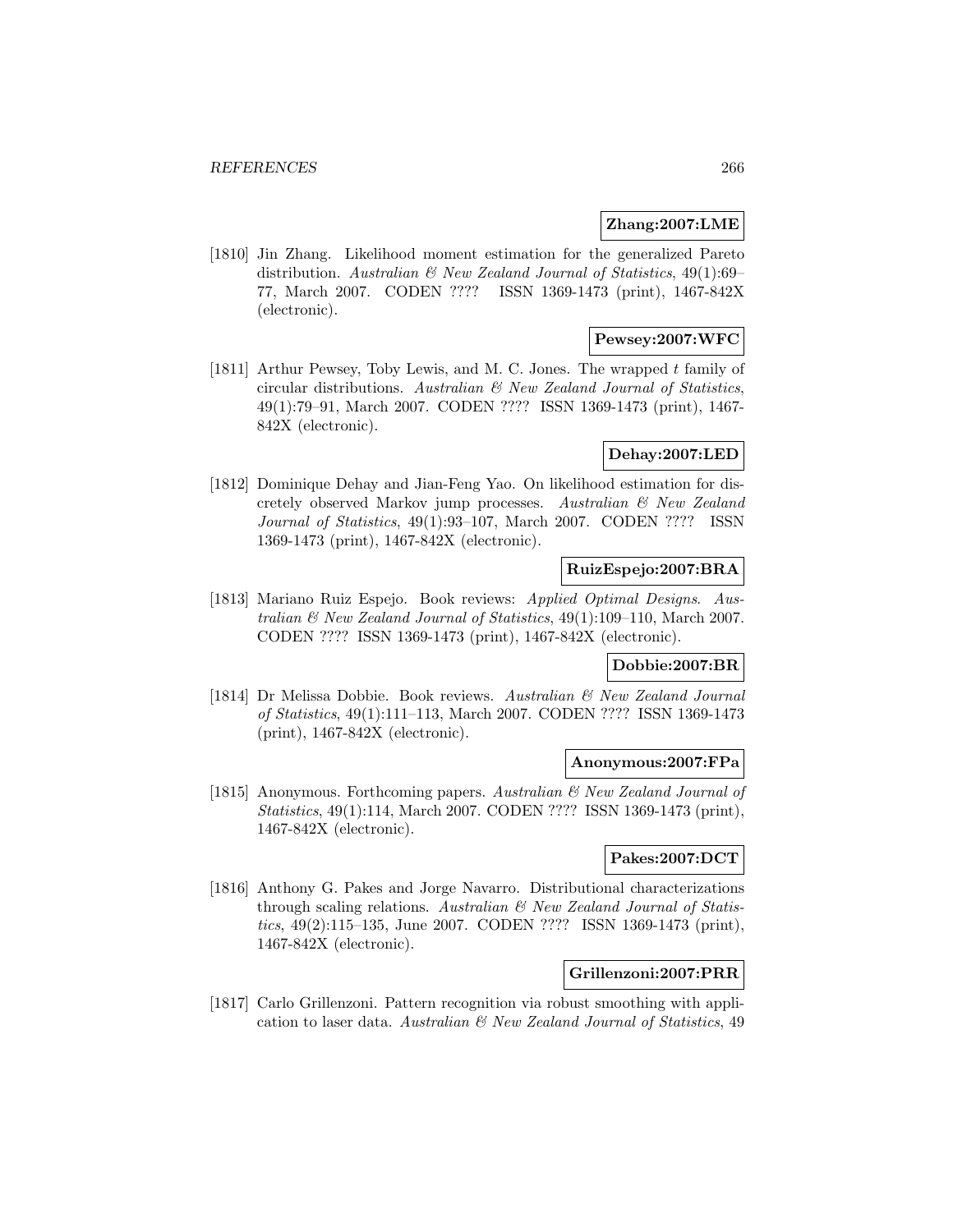(2):137–153, June 2007. CODEN ???? ISSN 1369-1473 (print), 1467- 842X (electronic).

## **Leng:2007:AFT**

[1818] Chenlei Leng and Shuangge Ma. Accelerated failure time models with nonlinear covariates effects. Australian & New Zealand Journal of Statistics, 49(2):155–172, June 2007. CODEN ???? ISSN 1369-1473 (print), 1467-842X (electronic).

## **Wager:2007:MSP**

[1819] Carrie Wager, Florin Vaida, and Göran Kauermann. Model selection for penalized spline smoothing using Akaike information criteria. Australian & New Zealand Journal of Statistics, 49(2):173–190, June 2007. CODEN ???? ISSN 1369-1473 (print), 1467-842X (electronic).

## **Hwang:2007:ASR**

[1820] Wen-Han Hwang and Richard Huggins. Application of semiparametric regression models in the analysis of capture-recapture experiments. Australian & New Zealand Journal of Statistics, 49(2):191–202, June 2007. CODEN ???? ISSN 1369-1473 (print), 1467-842X (electronic).

## **Genest:2007:LER**

[1821] Christian Genest and Jean-François Plante. Letter to the Editor: Re: Pinto da Costa, J. & Soares, C. (2005). A weighted rank measure of correlation. Australian & New Zealand Journal of Statistics, 49(2):203– 204, June 2007. CODEN ???? ISSN 1369-1473 (print), 1467-842X (electronic). See [1761, 1822].

## **PintodaCosta:2007:LER**

[1822] Joaquim Pinto da Costa and Carlos Soares. Letter to the Editor: Rejoinder to letter to the Editor from C. Genest and J-F. Plante concerning 'Pinto da Costa, J. & Soares, C. (2005). A weighted rank measure of correlation.'. Australian  $\mathcal C$  New Zealand Journal of Statistics, 49(2): 205–207, June 2007. CODEN ???? ISSN 1369-1473 (print), 1467-842X (electronic). See [1761, 1821].

### **Anonymous:2007:FPb**

[1823] Anonymous. Forthcoming papers. Australian & New Zealand Journal of Statistics, 49(2):208, June 2007. CODEN ???? ISSN 1369-1473 (print), 1467-842X (electronic).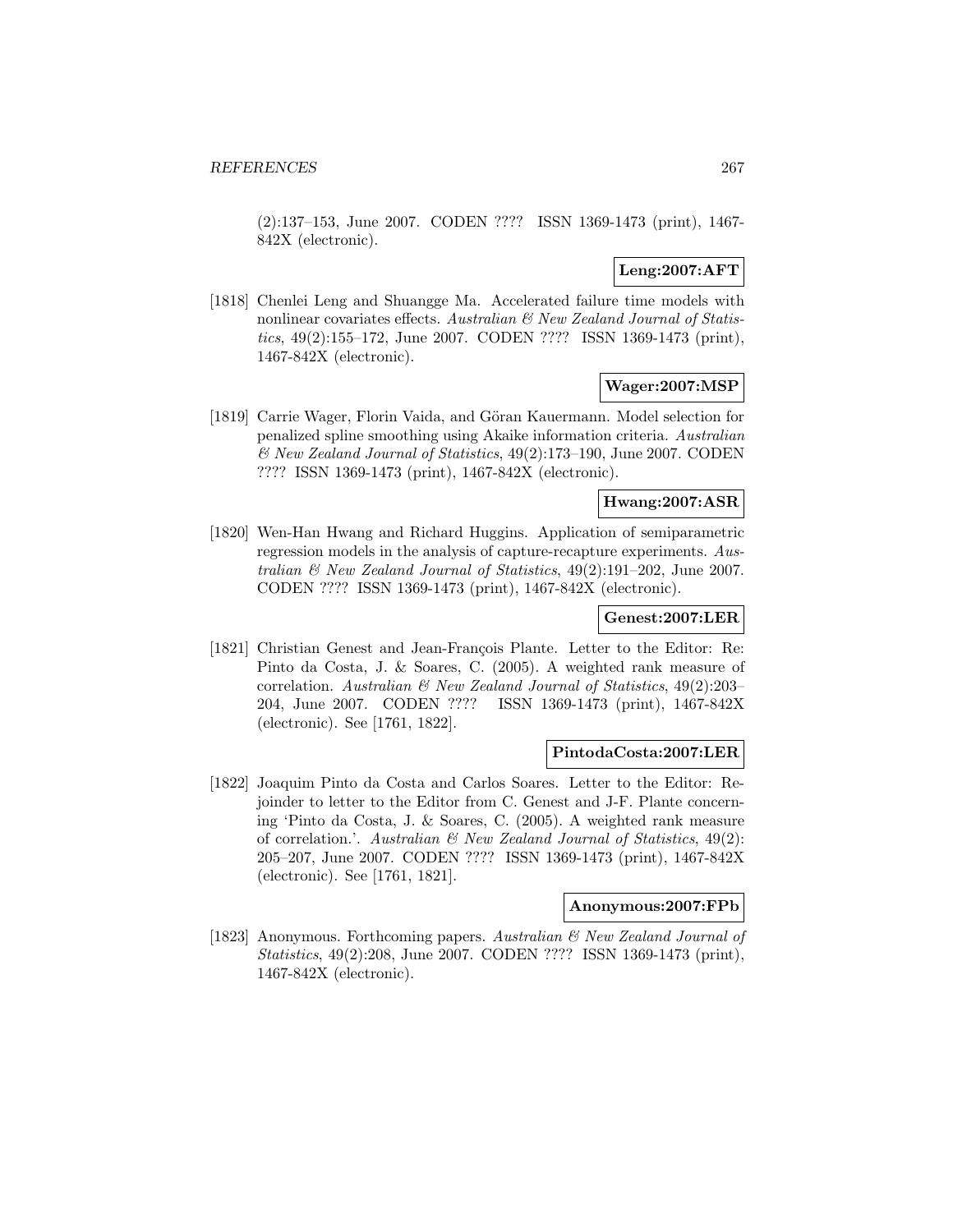### **Lijoi:2007:CRN**

[1824] Antonio Lijoi, Igor Prünster, and Stephen G. Walker. On convergence rates for nonparametric posterior distributions. Australian  $\mathcal{C}$  New Zealand Journal of Statistics, 49(3):209–219, September 2007. CODEN ???? ISSN 1369-1473 (print), 1467-842X (electronic).

## **Queen:2007:EDA**

[1825] Catriona M. Queen, Ben J. Wright, and Casper J. Albers. Eliciting a directed acyclic graph for a multivariate time series of vehicle counts in a traffic network. Australian & New Zealand Journal of Statistics, 49 (3):221–239, September 2007. CODEN ???? ISSN 1369-1473 (print), 1467-842X (electronic).

# **Pardoe:2007:GDV**

[1826] Iain Pardoe and R. Dennis Cook. A graphical diagnostic for variance functions. Australian  $\mathcal{B}$  New Zealand Journal of Statistics, 49(3):241-250, September 2007. CODEN ???? ISSN 1369-1473 (print), 1467-842X (electronic).

## **Bebbington:2007:BTC**

[1827] Mark Bebbington, Chin-Diew Lai, and Ričardas Zitikis. Bathtub-type curves in reliability and beyond. Australian & New Zealand Journal of Statistics, 49(3):251–265, September 2007. CODEN ???? ISSN 1369- 1473 (print), 1467-842X (electronic).

#### **Ferraty:2007:NRF**

[1828] Frédéric Ferraty, André Mas, and Philippe Vieu. Nonparametric regression on functional data: Inference and practical aspects. Australian  $\mathcal{B}$ New Zealand Journal of Statistics, 49(3):267–286, September 2007. CO-DEN ???? ISSN 1369-1473 (print), 1467-842X (electronic).

### **Branscum:2007:BBR**

[1829] Adam J. Branscum, Wesley O. Johnson, and Mark C. Thurmond. Bayesian beta regression: Applications to household expenditure data and genetic distance between foot-and-mouth disease viruses. Australian & New Zealand Journal of Statistics, 49(3):287–301, September 2007. CODEN ???? ISSN 1369-1473 (print), 1467-842X (electronic).

## **Liu:2007:NME**

[1830] Danping Liu, Paul S. F. Yip, and Richard M. Huggins. Nonparametric method for estimating the size of an open population using marginal data from repeated multiple lists. Australian  $\mathcal{C}$  New Zealand Journal of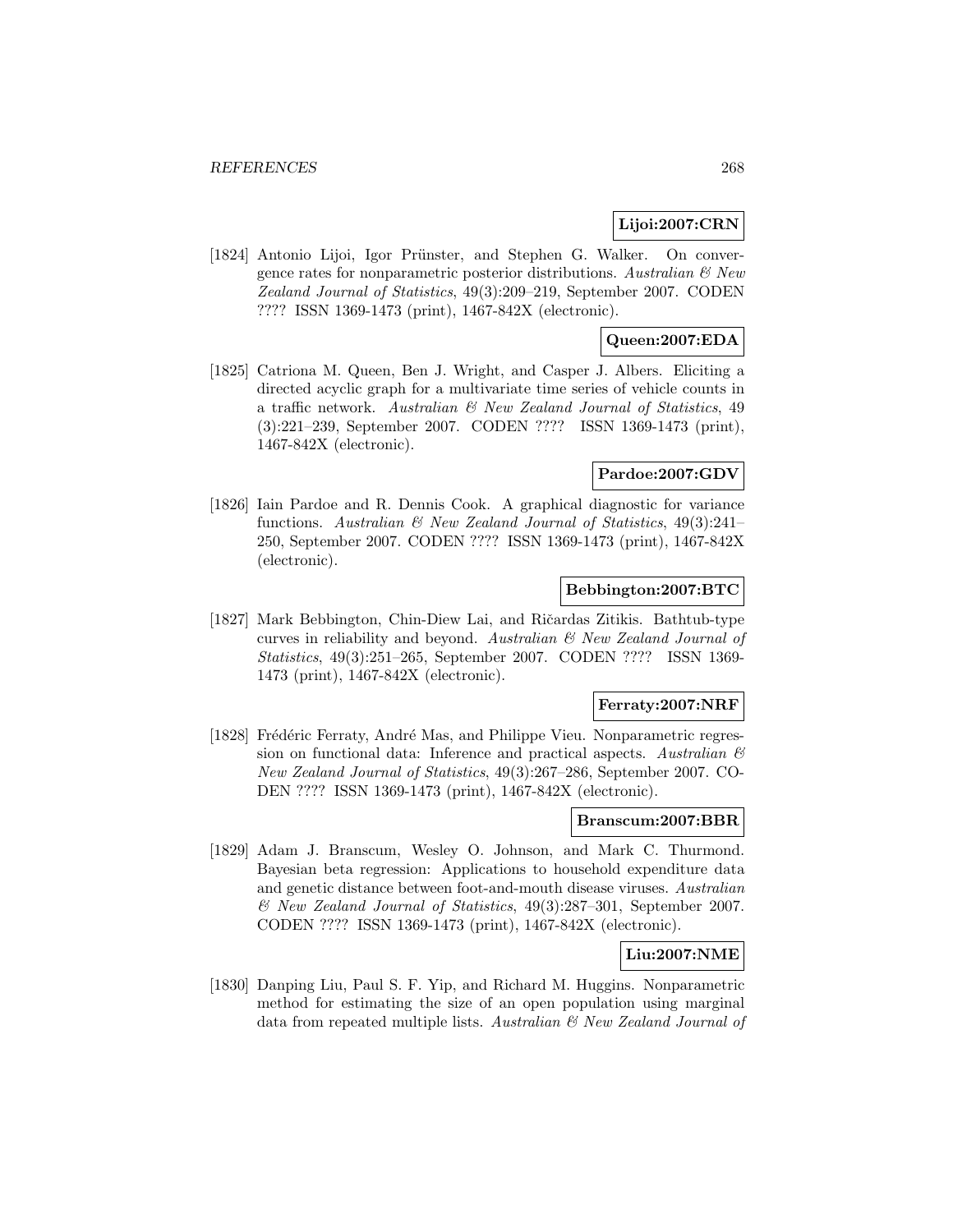Statistics, 49(3):303–320, September 2007. CODEN ???? ISSN 1369- 1473 (print), 1467-842X (electronic).

## **Kim:2007:SEE**

[1831] Gunky Kim, Mervyn J. Silvapulle, and Paramsothy Silvapulle. Semiparametric estimation of the error distribution in multivariate regression using copulas. Australian  $\mathcal C$  New Zealand Journal of Statistics, 49(3): 321–336, September 2007. CODEN ???? ISSN 1369-1473 (print), 1467- 842X (electronic).

### **Anonymous:2007:FPc**

[1832] Anonymous. Forthcoming papers. Australian & New Zealand Journal of Statistics, 49(3):337, September 2007. CODEN ???? ISSN 1369-1473 (print), 1467-842X (electronic).

### **Baklizi:2007:TSU**

[1833] Ayman Baklizi. Testing symmetry using a trimmed longest run statistic. Australian & New Zealand Journal of Statistics, 49(4):339–347, December 2007. CODEN ???? ISSN 1369-1473 (print), 1467-842X (electronic).

## **Quang:2007:SLL**

[1834] Nguyen Van Quang and Le Van Thanh. On the strong law of large numbers under rearrangements for sequences of blockwise orthogonal random elements in Banach spaces. Australian  $\mathcal B$  New Zealand Journal of Statistics, 49(4):349–357, December 2007. CODEN ???? ISSN 1369-1473 (print), 1467-842X (electronic).

#### **Claeskens:2007:PFM**

[1835] Gerda Claeskens, Christophe Croux, and Johan Van Kerckhoven. Prediction-focused model selection for autoregressive models. Australian & New Zealand Journal of Statistics, 49(4):359–379, December 2007. CODEN ???? ISSN 1369-1473 (print), 1467-842X (electronic).

### **Dey:2007:PBN**

[1836] Partha Sarathi Dey and Ayanendranath Basu. On the power breakdown of the negative exponential disparity tests. Australian  $\mathcal{B}$  New Zealand Journal of Statistics, 49(4):381–384, December 2007. CODEN ???? ISSN 1369-1473 (print), 1467-842X (electronic).

## **Ghazali:2007:TWS**

[1837] Syed Shakir Ali Ghazali, Chris J. Skinner, and M. H. Tahir. Threeway stratification sampling design when one of the stratifying variables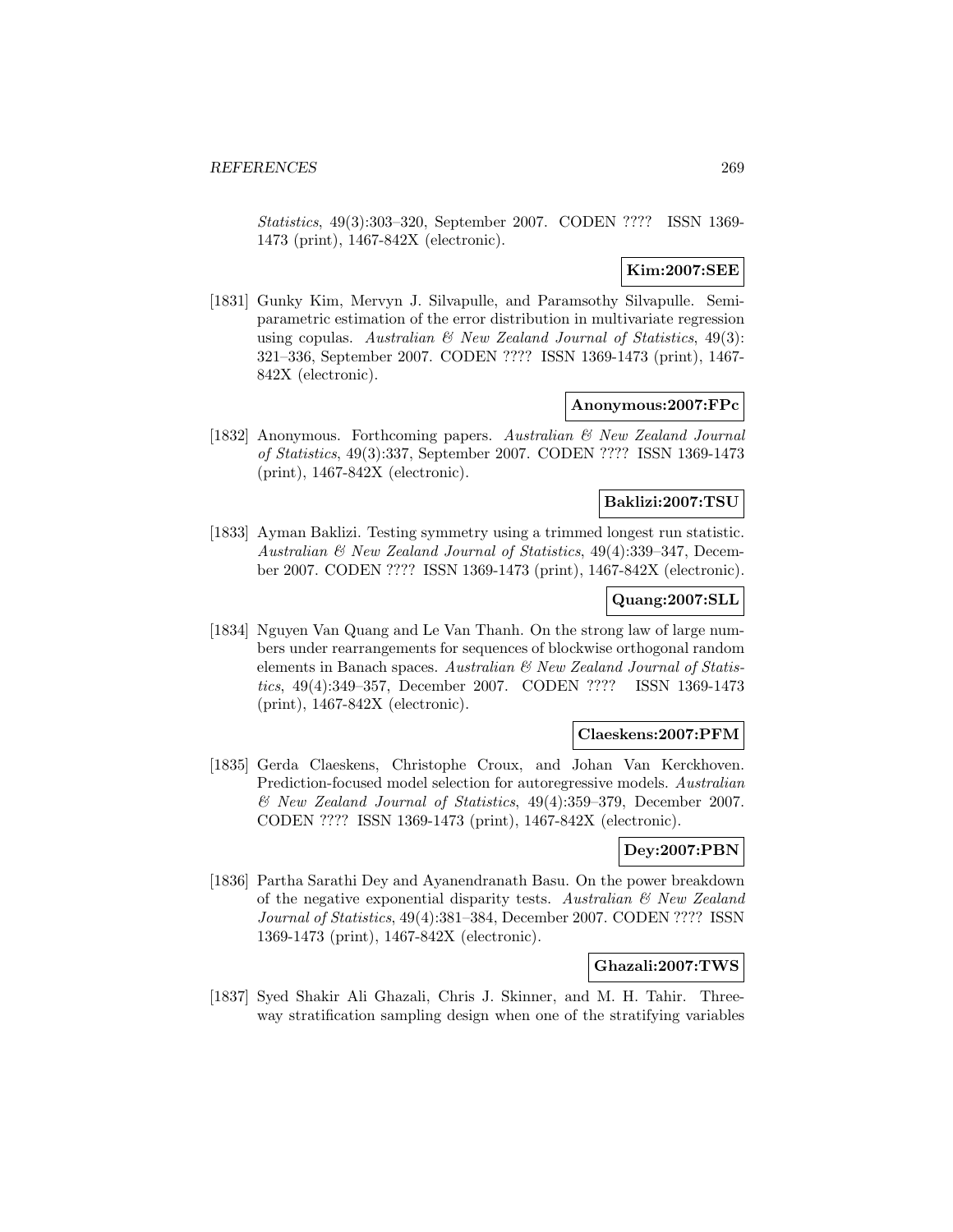is time. Australian & New Zealand Journal of Statistics, 49(4):385–395, December 2007. CODEN ???? ISSN 1369-1473 (print), 1467-842X (electronic).

## **Wheldon:2007:ITE**

[1838] M. C. Wheldon, M. J. Anderson, and B. W. Johnson. Identifying treatment effects in multi-channel measurements in electroencephalographic studies: Multivariate permutation tests and multiple comparisons. Australian & New Zealand Journal of Statistics, 49(4):397–413, December 2007. CODEN ???? ISSN 1369-1473 (print), 1467-842X (electronic).

## **Ausin:2007:BER**

[1839] M. Concepcion Ausin and Hedibert F. Lopes. Bayesian estimation of ruin probabilities with a heterogeneous and heavy-tailed insurance claim-size distribution. Australian  $\mathcal B$  New Zealand Journal of Statistics, 49(4):415– 434, December 2007. CODEN ???? ISSN 1369-1473 (print), 1467-842X (electronic).

## **Ahmed:2007:SPA**

[1840] S. Ejaz Ahmed, Kjell A. Doksum, S. Hossain, and Jinhong You. Shrinkage, pretest and absolute penalty estimators in partially linear models. Australian & New Zealand Journal of Statistics, 49(4):435–454, December 2007. CODEN ???? ISSN 1369-1473 (print), 1467-842X (electronic).

## **Robinson:2007:BRG**

[1841] Andrew Robinson. Book review: Generalized Additive Models: an Introduction in R, by Simon N. Wood. Australian & New Zealand Journal of Statistics, 49(4):455–456, December 2007. CODEN ???? ISSN 1369-1473 (print), 1467-842X (electronic).

## **Anonymous:2007:FPd**

[1842] Anonymous. Forthcoming papers. Australian & New Zealand Journal of Statistics, 49(4):457, December 2007. CODEN ???? ISSN 1369-1473 (print), 1467-842X (electronic).

## **Anonymous:2007:I**

[1843] Anonymous. Indexes. Australian & New Zealand Journal of Statistics, 49(4):459–461, December 2007. CODEN ???? ISSN 1369-1473 (print), 1467-842X (electronic).

## **Mcelroy:2008:FTE**

[1844] Tucker Mcelroy and Dimitris N. Politis. A fine-tuned estimator of a general convergence rate. Australian & New Zealand Journal of Statistics, 50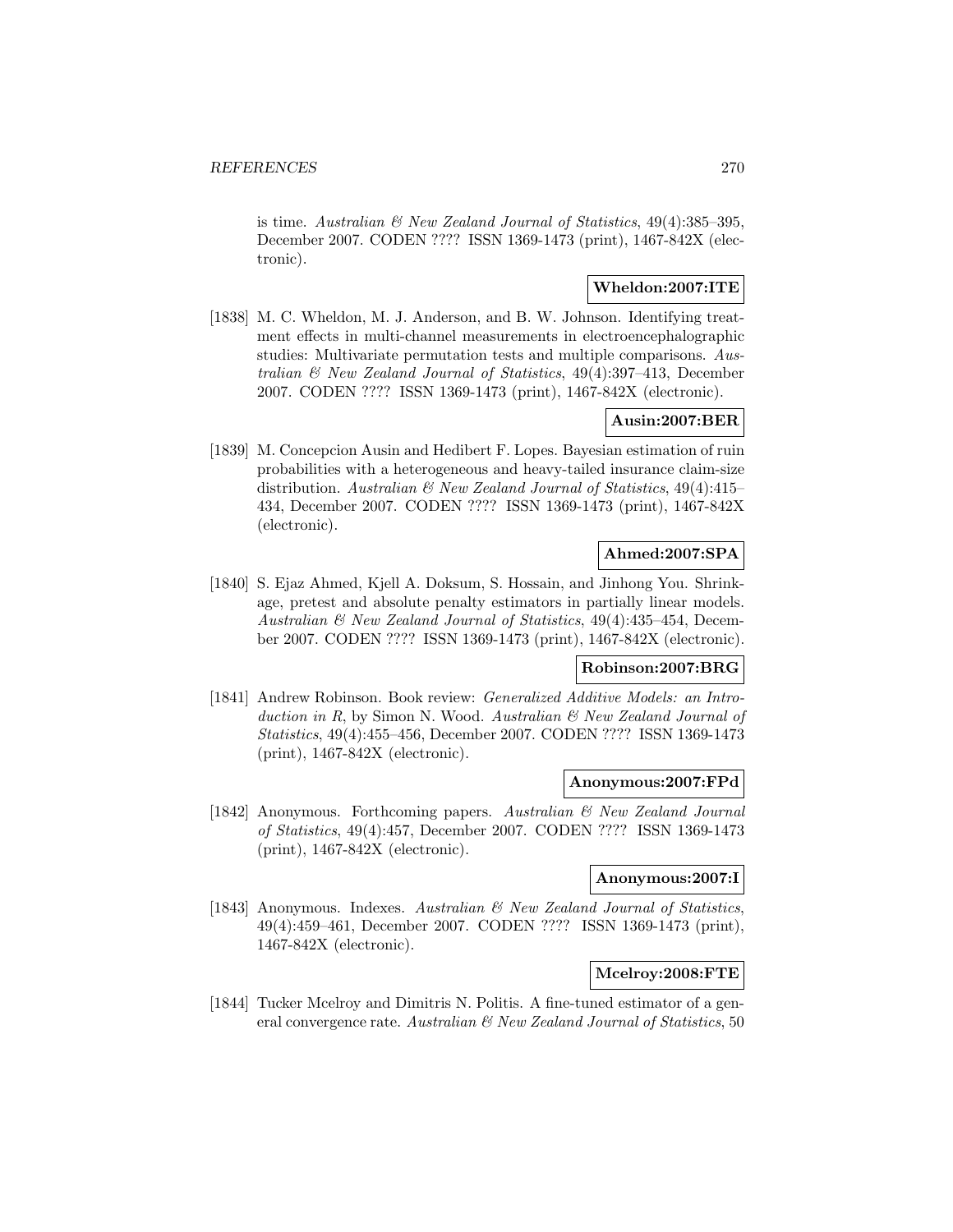(1):1–11, March 2008. CODEN ???? ISSN 1369-1473 (print), 1467-842X (electronic).

## **McGree:2008:PBO**

[1845] J. M. McGree and J. A. Eccleston. Probability-based optimal design. Australian  $\mathcal{B}$  New Zealand Journal of Statistics, 50(1):13–28, March 2008. CODEN ???? ISSN 1369-1473 (print), 1467-842X (electronic).

## **Chen:2008:HTD**

[1846] Cathy W. S. Chen, F. C. Liu, and Mike K. P. So. Heavy-tailed-distributed threshold stochastic volatility models in financial time series. Australian & New Zealand Journal of Statistics, 50(1):29–51, March 2008. CODEN ???? ISSN 1369-1473 (print), 1467-842X (electronic).

## **Crane:2008:CEF**

[1847] Glenis J. Crane and John van der Hoek. Conditional expectation formulae for copulas. Australian  $\mathcal B$  New Zealand Journal of Statistics, 50(1): 53–67, March 2008. CODEN ???? ISSN 1369-1473 (print), 1467-842X (electronic).

## **Giri:2008:CPC**

[1848] Khageswor Giri and Paul Kabaila. The coverage probability of confidence intervals in  $2<sup>r</sup>$  factorial experiments after preliminary hypothesis testing. Australian  $\mathcal{B}$  New Zealand Journal of Statistics, 50(1):69-79, March 2008. CODEN ???? ISSN 1369-1473 (print), 1467-842X (electronic).

## **Vos:2008:PBT**

[1849] Paul W. Vos and Suzanne Hudson. Problems with binomial two-sided tests and the associated confidence intervals. Australian  $\mathcal{B}$  New Zealand Journal of Statistics, 50(1):81–89, March 2008. CODEN ???? ISSN 1369-1473 (print), 1467-842X (electronic).

#### **Anonymous:2008:PM**

[1850] Anonymous. Pitman Medal for 2005 and 2006. Australian & New Zealand Journal of Statistics, 50(1):91–94, March 2008. CODEN ???? ISSN 1369- 1473 (print), 1467-842X (electronic).

## **Anonymous:2008:FPa**

[1851] Anonymous. Forthcoming papers. Australian & New Zealand Journal of Statistics, 50(1):95, March 2008. CODEN ???? ISSN 1369-1473 (print), 1467-842X (electronic).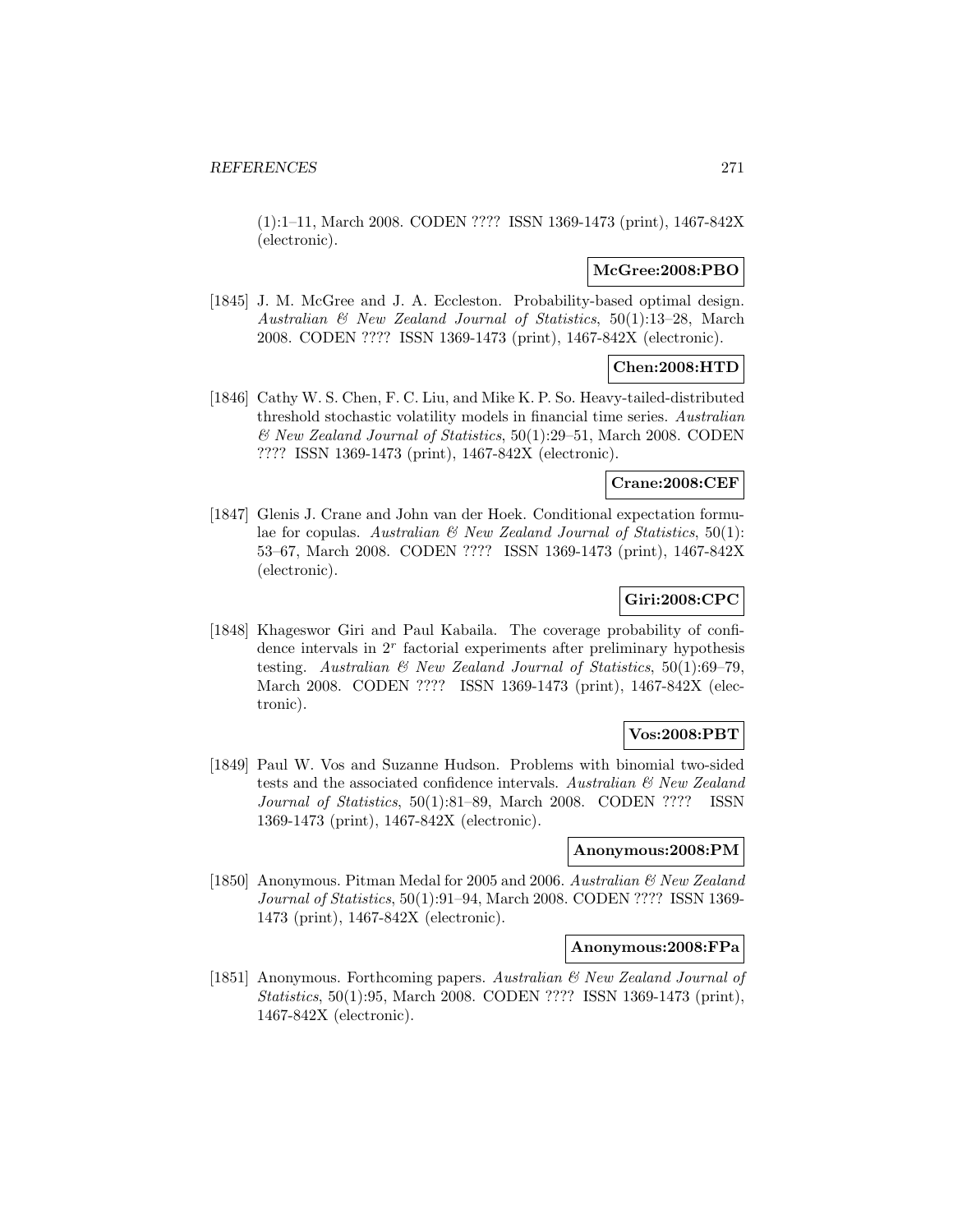#### **Aneiros-Perez:2008:SPA**

[1852] Germán Aneiros-Pérez. Semi-parametric analysis of covariance under dependence conditions within each group. Australian & New Zealand Journal of Statistics, 50(2):97–123, June 2008. CODEN ???? ISSN 1369-1473 (print), 1467-842X (electronic).

## **Mao:2008:LBP**

[1853] Chang Xuan Mao. Lower bounds to the population size when capture probabilities vary over individuals. Australian  $\mathcal{C}$  New Zealand Journal of Statistics, 50(2):125–134, June 2008. CODEN ???? ISSN 1369-1473 (print), 1467-842X (electronic).

## **Choy:2008:SMD**

[1854] S. T. Boris Choy and Jennifer S. K. Chan. Scale mixtures distributions in statistical modelling. Australian  $\mathcal B$  New Zealand Journal of Statistics, 50(2):135–146, June 2008. CODEN ???? ISSN 1369-1473 (print), 1467- 842X (electronic).

# **Gani:2008:ACB**

[1855] J. Gani and R. J. Swift. Approximating carrier-borne epidemics. Australian  $\mathcal C$  New Zealand Journal of Statistics,  $50(2):147-159$ , June 2008. CODEN ???? ISSN 1369-1473 (print), 1467-842X (electronic).

## **OMalley:2008:RML**

[1856] A. James O'Malley, Murray H. Smith, and William A. Sadler. A restricted maximum likelihood procedure for estimating the variance function of an immunoassay. Australian & New Zealand Journal of Statistics, 50(2):161–177, June 2008. CODEN ???? ISSN 1369-1473 (print), 1467- 842X (electronic).

## **Wand:2008:SRO**

[1857] M. P. Wand and J. T. Ormerod. On semiparametric regression with O'Sullivan penalized splines. Australian & New Zealand Journal of Statistics, 50(2):179–198, June 2008. CODEN ???? ISSN 1369-1473 (print), 1467-842X (electronic). See corrigendum [1923].

### **Willink:2008:CFE**

[1858] R. Willink. A closed-form expression for the Pearson Type IV distribution function. Australian  $\mathcal{B}$  New Zealand Journal of Statistics, 50(2): 199–205, June 2008. CODEN ???? ISSN 1369-1473 (print), 1467-842X (electronic).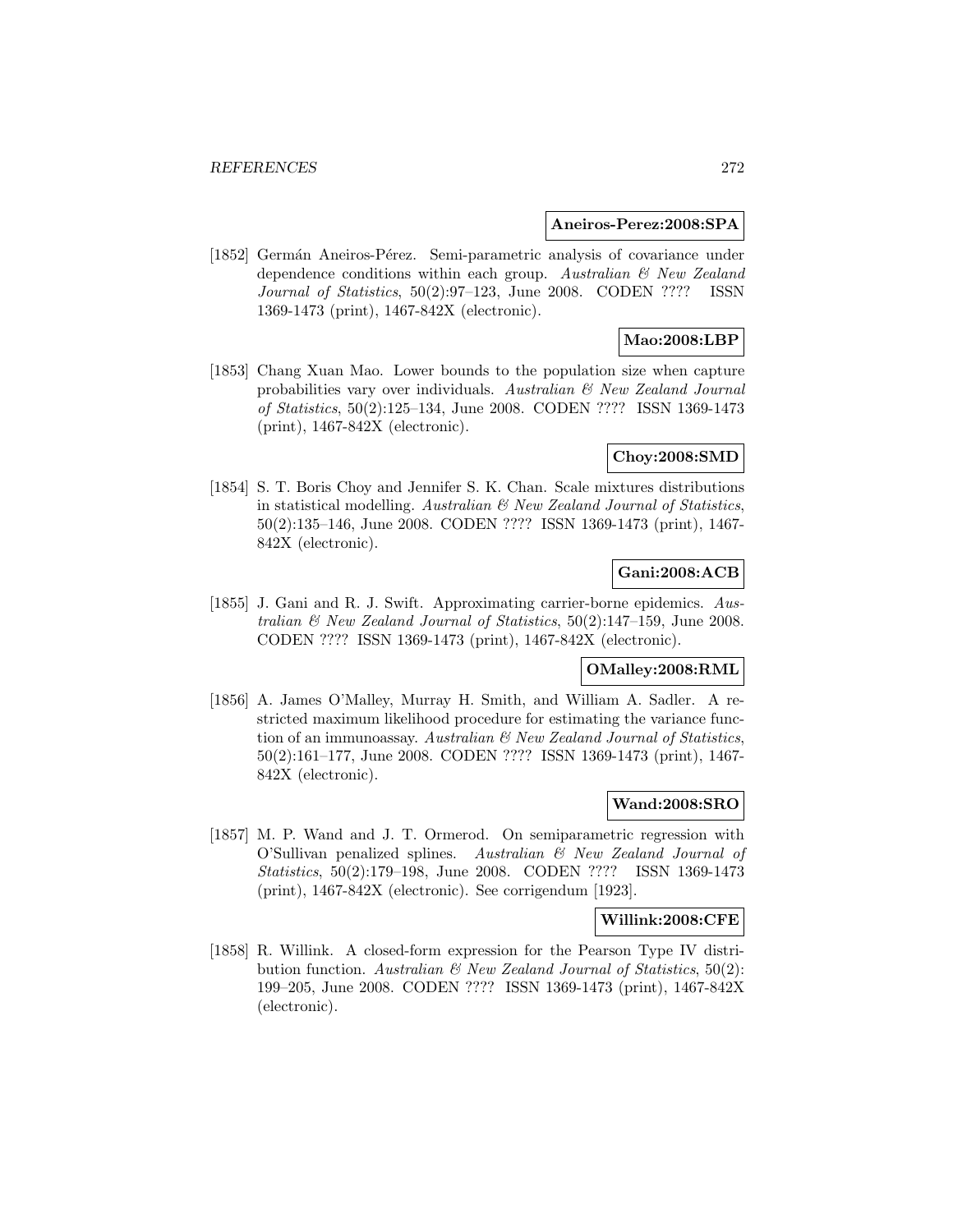## **Anonymous:2008:FPb**

[1859] Anonymous. Forthcoming papers. Australian & New Zealand Journal of Statistics, 50(2):206, June 2008. CODEN ???? ISSN 1369-1473 (print), 1467-842X (electronic).

### **Bairamov:2008:JBP**

[1860] Ismihan Bairamov and Serkan Eryilmaz. Joint behaviour of precedences and exceedances in random threshold models. Australian & New Zealand Journal of Statistics, 50(3):209–216, September 2008. CODEN ???? ISSN 1369-1473 (print), 1467-842X (electronic).

### **Stepanova:2008:AEB**

[1861] Natalia Stepanova and Shu Wang. Asymptotic efficiency of the Blest-type tests for independence. Australian & New Zealand Journal of Statistics, 50(3):217–233, September 2008. CODEN ???? ISSN 1369-1473 (print), 1467-842X (electronic).

## **Rayner:2008:GER**

[1862] J. C. W. Rayner, O. Thas, and B. De Boeck. A generalized Emerson recurrence relation. Australian & New Zealand Journal of Statistics, 50 (3):235–240, September 2008. CODEN ???? ISSN 1369-1473 (print), 1467-842X (electronic).

## **Wang:2008:CPD**

[1863] Lihong Wang. Change-point detection with rank statistics in longmemory time-series models. Australian & New Zealand Journal of Statistics, 50(3):241–256, September 2008. CODEN ???? ISSN 1369-1473 (print), 1467-842X (electronic).

#### **Berthelsen:2008:NPB**

[1864] Kasper K. Berthelsen and Jesper Møller. Non-parametric Bayesian inference for inhomogeneous Markov point processes. Australian & New Zealand Journal of Statistics, 50(3):257–272, September 2008. CODEN ???? ISSN 1369-1473 (print), 1467-842X (electronic).

### **Wang:2008:URT**

[1865] Gaowen Wang and Wei-Lin Mao. Unit root testing in the presence of heavy-tailed GARCH errors. Australian & New Zealand Journal of Statistics, 50(3):273–292, September 2008. CODEN ???? ISSN 1369- 1473 (print), 1467-842X (electronic).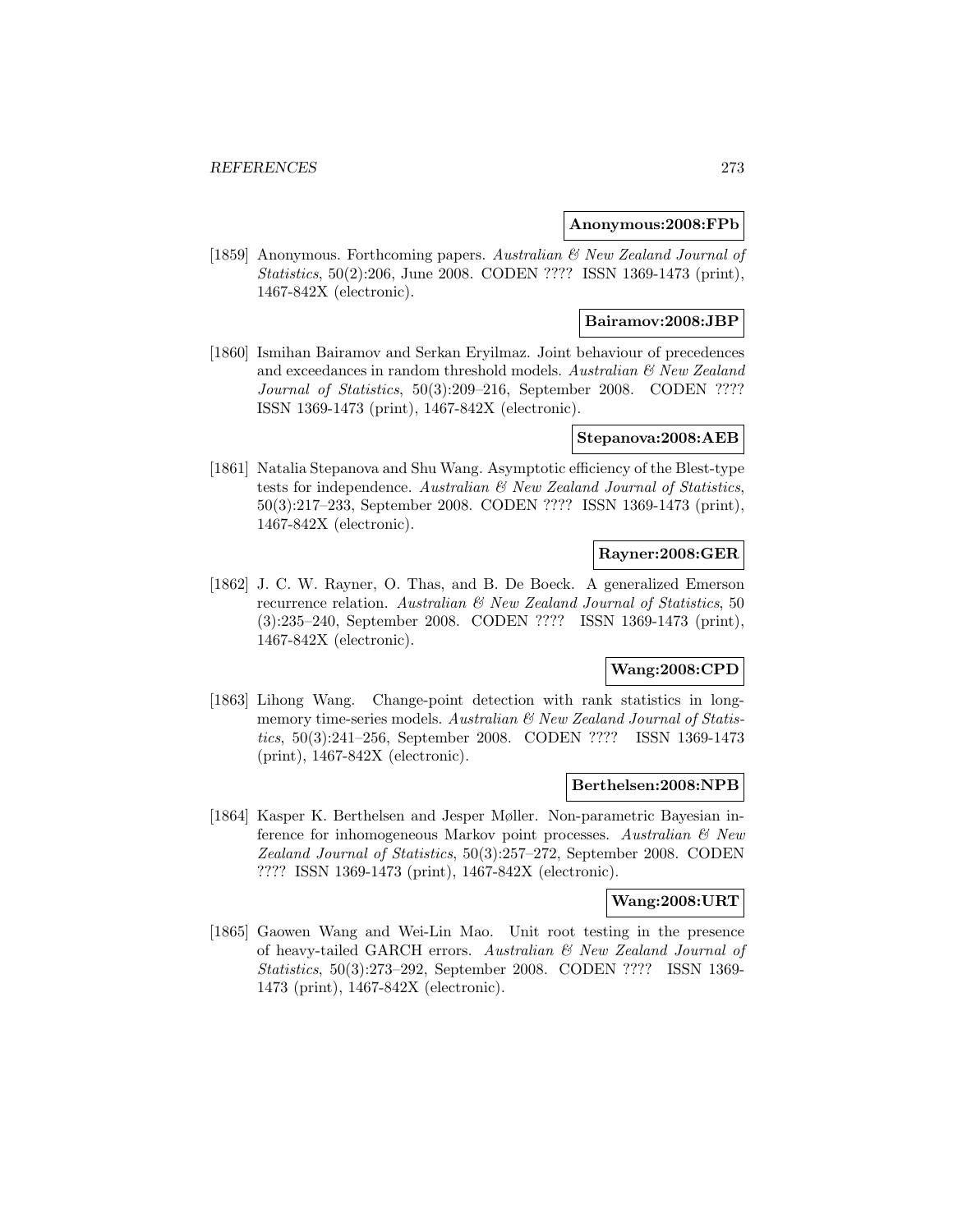### **Anonymous:2008:FPc**

[1866] Anonymous. Forthcoming papers. Australian & New Zealand Journal of Statistics, 50(3):293, September 2008. CODEN ???? ISSN 1369-1473 (print), 1467-842X (electronic).

## **Butler:2008:AOC**

[1867] David G. Butler, John A. Eccleston, and Brian R. Cullis. On an approximate optimality criterion for the design of field experiments under spatial dependence. Australian  $\mathcal{B}$  New Zealand Journal of Statistics, 50 (4):295–307, December 2008. CODEN ???? ISSN 1369-1473 (print), 1467-842X (electronic).

## **Kabaila:2008:CIU**

[1868] Paul Kabaila and Jarrod Tuck. Confidence intervals utilizing prior information in the Behrens–Fisher problem. Australian  $\mathcal{C}$  New Zealand Journal of Statistics, 50(4):309–328, December 2008. CODEN ???? ISSN 1369-1473 (print), 1467-842X (electronic).

# **Lloyd:2008:EVD**

[1869] Chris J. Lloyd. Exact P-values for discrete models obtained by estimation and maximization. Australian  $\mathcal B$  New Zealand Journal of Statistics, 50 (4):329–345, December 2008. CODEN ???? ISSN 1369-1473 (print), 1467-842X (electronic).

## **Liang:2008:ELB**

[1870] Hua Liang and Yongsong Qin. Empirical likelihood-based inferences for partially linear models with missing covariates. Australian  $\mathcal C$  New Zealand Journal of Statistics, 50(4):347–359, December 2008. CODEN ???? ISSN 1369-1473 (print), 1467-842X (electronic).

## **Gay:2008:OSI**

[1871] R. Gay and D. S. Poskitt. Optimal semiparametric inference for the tail index based on ratios of the largest extremes. Australian  $\mathcal{B}$  New Zealand Journal of Statistics, 50(4):361–380, December 2008. CODEN ???? ISSN 1369-1473 (print), 1467-842X (electronic).

## **Li:2008:PBM**

[1872] Deyuan Li. On the probability of being maximal. Australian  $\mathcal{B}$  New Zealand Journal of Statistics, 50(4):381–394, December 2008. CODEN ???? ISSN 1369-1473 (print), 1467-842X (electronic).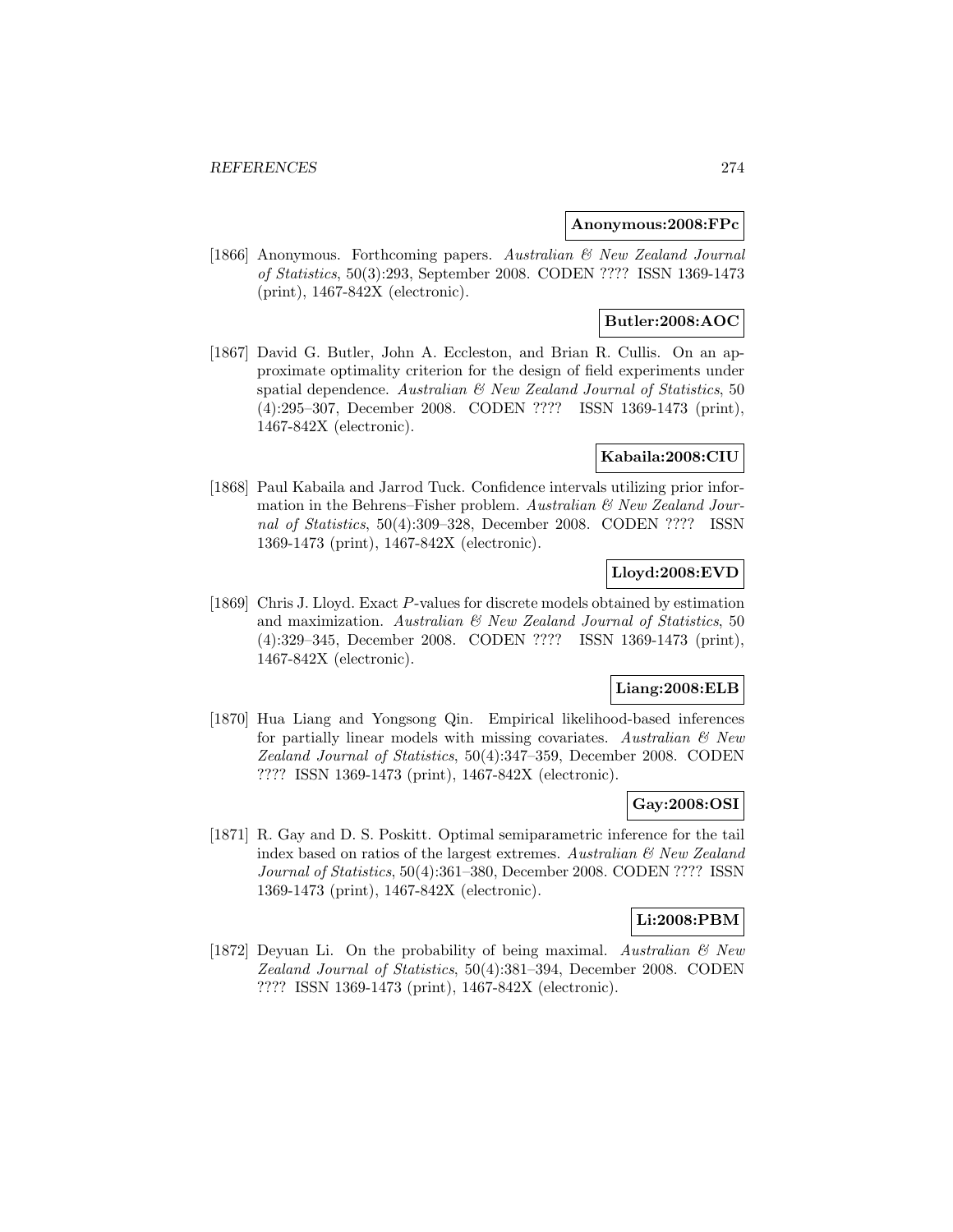## **Singh:2008:RAE**

[1873] Housila P. Singh and Sunil Kumar. A regression approach to the estimation of the finite population mean in the presence of non-response. Australian & New Zealand Journal of Statistics, 50(4):395–408, December 2008. CODEN ???? ISSN 1369-1473 (print), 1467-842X (electronic).

## **Anonymous:2008:FPd**

[1874] Anonymous. Forthcoming papers. Australian & New Zealand Journal of Statistics, 50(4):409, December 2008. CODEN ???? ISSN 1369-1473 (print), 1467-842X (electronic).

### **Anonymous:2009:PM**

[1875] Anonymous. Pitman Medal for 2008. Australian & New Zealand Journal of Statistics, 51(1):1–7, March 2009. CODEN ???? ISSN 1369-1473 (print), 1467-842X (electronic).

### **Wand:2009:IPS**

[1876] M. P. Wand. Invited paper: Semiparametric regression and graphical models. Australian  $\mathcal{B}$  New Zealand Journal of Statistics, 51(1):9-41, March 2009. CODEN ???? ISSN 1369-1473 (print), 1467-842X (electronic).

## **Foster:2009:CPE**

[1877] Scott D. Foster, Arūnas P. Verbyla, and Wayne S. Pitchford. Contributed papers: Estimation, prediction and inference for the lasso random effects model. Australian  $\mathcal B$  New Zealand Journal of Statistics, 51(1):43-61, March 2009. CODEN ???? ISSN 1369-1473 (print), 1467-842X (electronic).

#### **Salmond:2009:CPW**

[1878] Rob Salmond. Contributed papers: Weekday-only polling and partisan support levels: Evidence from New Zealand. Australian & New Zealand Journal of Statistics, 51(1):63–76, March 2009. CODEN ???? ISSN 1369-1473 (print), 1467-842X (electronic).

#### **Stephenson:2009:CPH**

[1879] Alec G. Stephenson. Contributed papers: High-dimensional parametric modelling of multivariate extreme events. Australian  $\mathcal{B}$  New Zealand Journal of Statistics, 51(1):77–88, March 2009. CODEN ???? ISSN 1369-1473 (print), 1467-842X (electronic).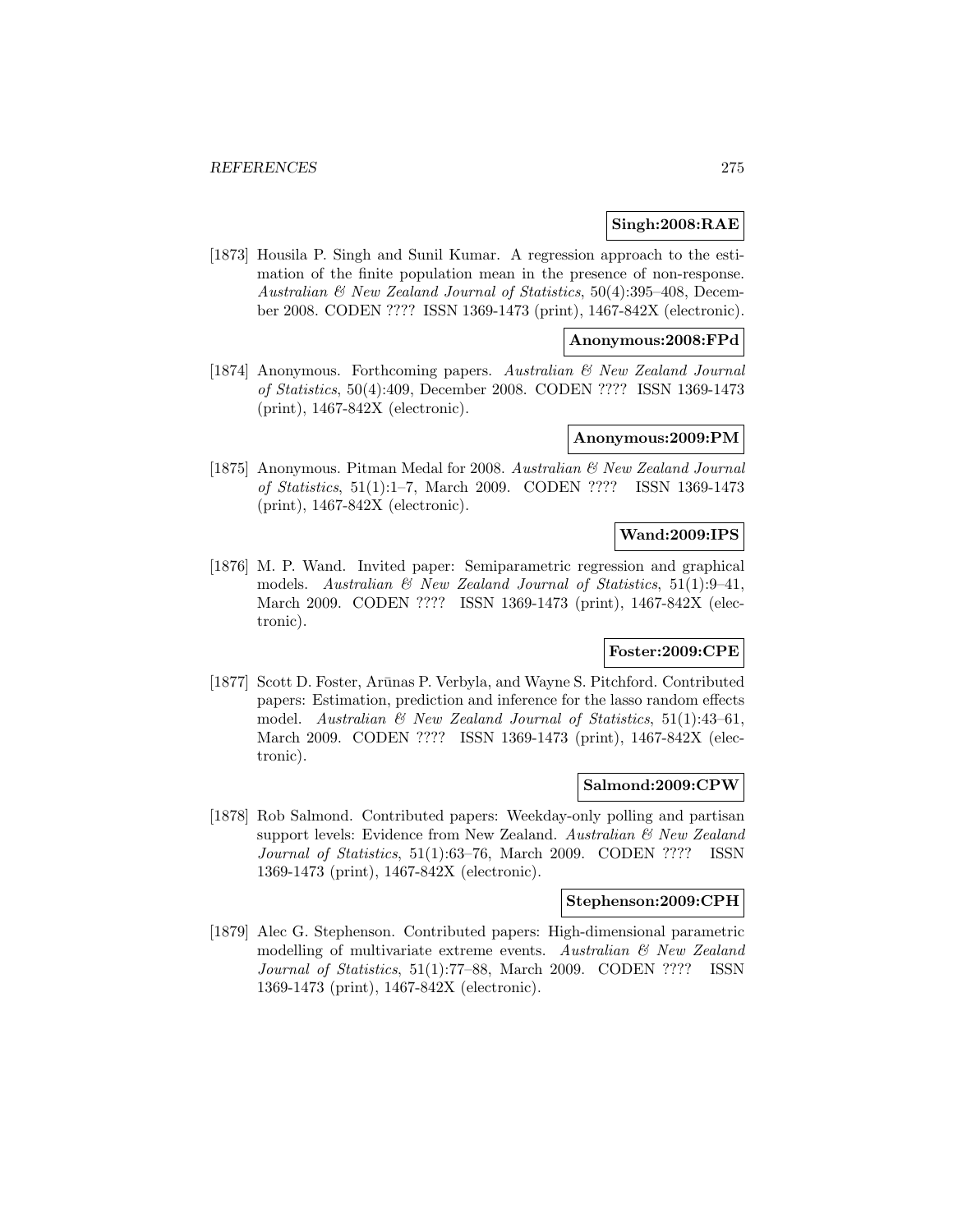#### **Bieniek:2009:CPN**

[1880] Mariusz Bieniek. Contributed papers: a note on characterizations of distributions by regressions of non-adjacent generalized order statistics. Australian & New Zealand Journal of Statistics, 51(1):89–99, March 2009. CODEN ???? ISSN 1369-1473 (print), 1467-842X (electronic).

## **Wang:2009:CPM**

[1881] Yan Wang and Joanne Thandrayen. Contributed papers: Multiple-record systems estimation using latent class models. Australian  $\mathcal{B}$  New Zealand Journal of Statistics, 51(1):101–111, March 2009. CODEN ???? ISSN 1369-1473 (print), 1467-842X (electronic).

#### **Anonymous:2009:FPa**

[1882] Anonymous. Forthcoming papers. Australian & New Zealand Journal of Statistics, 51(1):113–114, March 2009. CODEN ???? ISSN 1369-1473 (print), 1467-842X (electronic).

## **Young:2009:IPR**

[1883] G. Alastair Young. Invited paper: Routes to higher-order accuracy in parametric inference. Australian  $\mathcal{C}$  New Zealand Journal of Statistics, 51(2):115–126, June 2009. CODEN ???? ISSN 1369-1473 (print), 1467- 842X (electronic).

## **Hidiroglou:2009:CPV**

[1884] M. A. Hidiroglou, J. N. K. Rao, and David Haziza. Contributed papers: Variance estimation in two-phase sampling. Australian  $\mathcal B$  New Zealand Journal of Statistics, 51(2):127–141, June 2009. CODEN ???? ISSN 1369-1473 (print), 1467-842X (electronic).

#### **Hamza:2009:CPE**

[1885] Kais Hamza. Contributed papers: an exact test for hazard similarity. Australian & New Zealand Journal of Statistics, 51(2):143–159, June 2009. CODEN ???? ISSN 1369-1473 (print), 1467-842X (electronic).

### **Gao:2009:CPR**

[1886] Jiti Gao, Degui Li, and Zhengyan Lin. Contributed papers: Robust estimation in parametric time series models under long- and short-rangedependent structures. Australian & New Zealand Journal of Statistics, 51(2):161–181, June 2009. CODEN ???? ISSN 1369-1473 (print), 1467- 842X (electronic).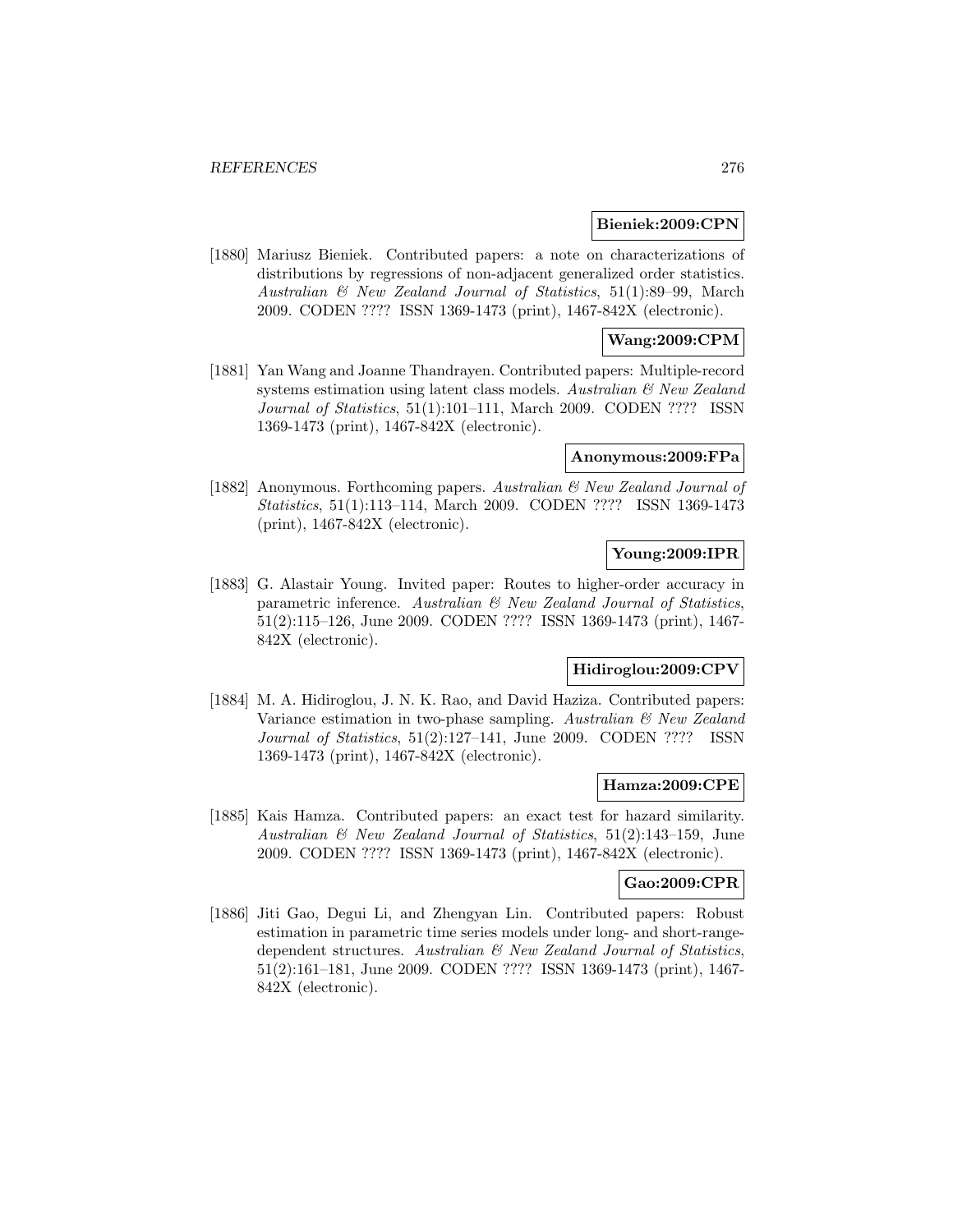### **Muller:2009:CPP**

[1887] Samuel Müller and Céline Vial. Contributed papers: Partially linear model selection by the bootstrap. Australian  $\mathcal C$  New Zealand Journal of Statistics, 51(2):183–200, June 2009. CODEN ???? ISSN 1369-1473 (print), 1467-842X (electronic).

## **Penzer:2009:CPA**

[1888] Jeremy Penzer, Mingjin Wang, and Qiwei Yao. Contributed papers: Approximating volatilities by asymmetric power GARCH functions. Australian  $\mathcal B$  New Zealand Journal of Statistics, 51(2):201-225, June 2009. CODEN ???? ISSN 1369-1473 (print), 1467-842X (electronic).

## **McGrory:2009:CPV**

[1889] C. A. McGrory and D. M. Titterington. Contributed papers: Variational Bayesian analysis for hidden Markov models. Australian & New Zealand Journal of Statistics, 51(2):227–244, June 2009. CODEN ???? ISSN 1369-1473 (print), 1467-842X (electronic).

## **Anonymous:2009:FPb**

[1890] Anonymous. Forthcoming papers. Australian & New Zealand Journal of Statistics, 51(2):245–246, June 2009. CODEN ???? ISSN 1369-1473 (print), 1467-842X (electronic).

## **Dubnicka:2009:KDE**

[1891] Suzanne R. Dubnicka. Kernel density estimation with missing data and auxiliary variables. Australian  $\mathcal B$  New Zealand Journal of Statistics, 51 (3):247–270, September 2009. CODEN ???? ISSN 1369-1473 (print), 1467-842X (electronic).

### **Kabaila:2009:UBM**

[1892] Paul Kabaila and Khageswor Giri. Upper bounds on the minimum coverage probability of confidence intervals in regression after model selection. Australian & New Zealand Journal of Statistics, 51(3):271–287, September 2009. CODEN ???? ISSN 1369-1473 (print), 1467-842X (electronic).

#### **Duc:2009:ABA**

[1893] Hiep Duc, Bin Jalaludin, and Geoff Morgan. Associations between air pollution and hospital visits for cardiovascular diseases in the elderly in Sydney using Bayesian statistical methods. Australian & New Zealand Journal of Statistics, 51(3):289–303, September 2009. CODEN ???? ISSN 1369-1473 (print), 1467-842X (electronic).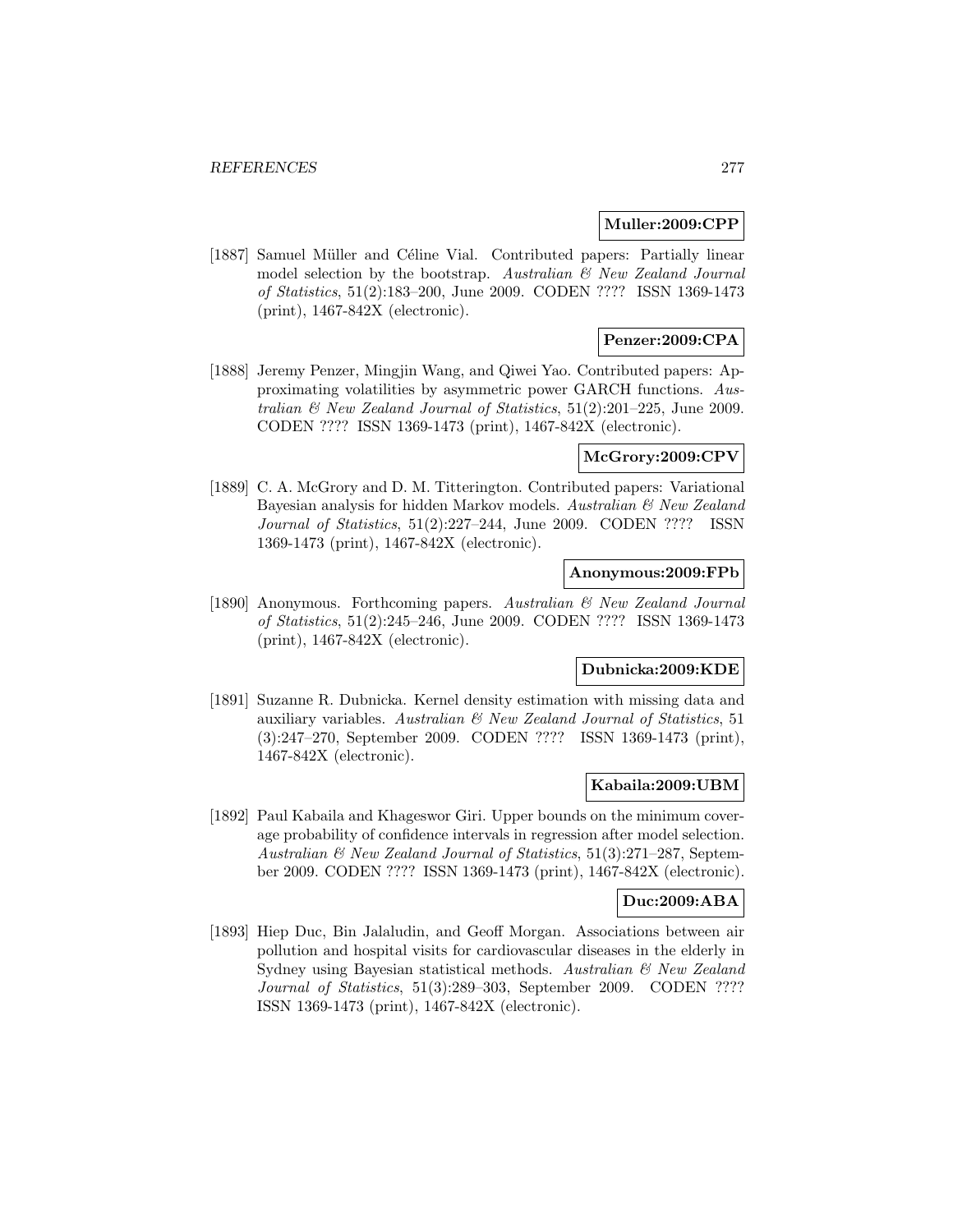## **Xu:2009:NCB**

[1894] Xingzhong Xu, Xiaobo Ding, and Shuran Zhao. A new confidence band for continuous cumulative distribution functions. Australian  $\mathcal{B}$  New Zealand Journal of Statistics, 51(3):305–318, September 2009. CODEN ???? ISSN 1369-1473 (print), 1467-842X (electronic).

## **Nguyen:2009:CAR**

[1895] Danh V. Nguyen and Damla Şentürk. Covariate-adjusted regression for longitudinal data incorporating correlation between repeated measurements. Australian  $\mathcal C$  New Zealand Journal of Statistics, 51(3):319-333, September 2009. CODEN ???? ISSN 1369-1473 (print), 1467-842X (electronic).

## **Beh:2009:ENI**

[1896] Eric J. Beh and Thomas B. Farver. An evaluation of non-iterative methods for estimating the linear-by-linear parameter of ordinal log-linear models. Australian  $\mathcal{B}$  New Zealand Journal of Statistics, 51(3):335–352. September 2009. CODEN ???? ISSN 1369-1473 (print), 1467-842X (electronic). See corrigendum [1924].

### **VanDenHout:2009:ANC**

[1897] Ardo Van Den Hout and Irene Klugkist. Accounting for non-compliance in the analysis of randomized response data. Australian  $\mathcal{B}$  New Zealand Journal of Statistics, 51(3):353–372, September 2009. CODEN ???? ISSN 1369-1473 (print), 1467-842X (electronic).

## **Anonymous:2009:FPc**

[1898] Anonymous. Forthcoming papers. Australian & New Zealand Journal of Statistics, 51(3):373, September 2009. CODEN ???? ISSN 1369-1473 (print), 1467-842X (electronic).

# **Pakes:2009:NON**

[1899] Anthony G. Pakes. Numbers of observations near order statistics. Australian & New Zealand Journal of Statistics, 51(4):375–395, December 2009. CODEN ???? ISSN 1369-1473 (print), 1467-842X (electronic).

#### **Weatherall:2009:GSA**

[1900] M. Weatherall, R. M. Pickering, and Scott Harris. Graphical sensitivity analysis with different methods of imputation for a trial with probable non-ignorable missing data. Australian & New Zealand Journal of Statistics, 51(4):397–413, December 2009. CODEN ???? ISSN 1369-1473 (print), 1467-842X (electronic).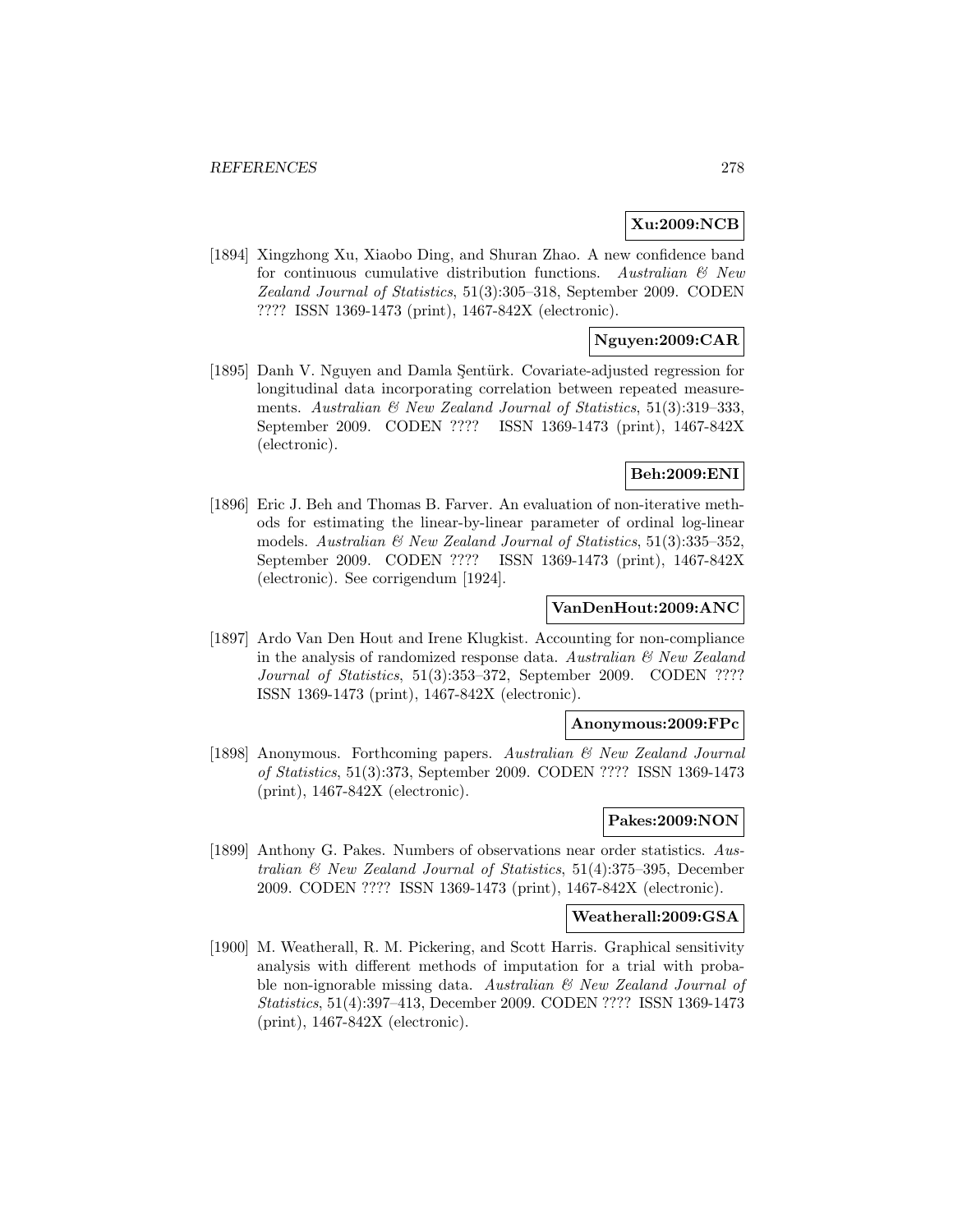### **Akram:2009:ESN**

[1901] Muhammad Akram, Rob J. Hyndman, and J. Keith Ord. Exponential smoothing and non-negative data. Australian  $\mathcal{B}$  New Zealand Journal of Statistics, 51(4):415–432, December 2009. CODEN ???? ISSN 1369-1473 (print), 1467-842X (electronic).

## **Smyth:2009:LAD**

[1902] Gordon K. Smyth and Arūnas P. Verbyla. Leverage adjustments for dispersion modelling in generalized nonlinear models. Australian  $\mathcal{B}$  New Zealand Journal of Statistics, 51(4):433–448, December 2009. CODEN ???? ISSN 1369-1473 (print), 1467-842X (electronic).

### **Gordon:2009:EPW**

[1903] Ian R. Gordon and Peter Hall. Estimating a parameter when it is known that the parameter exceeds a given value. Australian  $\mathcal{B}$  New Zealand Journal of Statistics, 51(4):449–460, December 2009. CODEN ???? ISSN 1369-1473 (print), 1467-842X (electronic).

## **Wouters:2009:DDS**

[1904] Heidi Wouters, Olivier Thas, and Jean-Pierre Ottoy. Data-driven smooth tests and a diagnostic tool for lack-of-fit for circular data. Australian & New Zealand Journal of Statistics, 51(4):461–480, December 2009. CODEN ???? ISSN 1369-1473 (print), 1467-842X (electronic).

#### **Heathcote:2009:UAD**

[1905] Christopher R. Heathcote, Borek D. Puza, and Steven P. Roberts. The use of aggregate data to estimate Gompertz-type old-age mortality in heterogeneous populations. Australian & New Zealand Journal of Statistics, 51(4):481–497, December 2009. CODEN ???? ISSN 1369-1473 (print), 1467-842X (electronic).

## **Haslett:2009:CDG**

[1906] S. J. Haslett and K. Govindaraju. Cloning data: Generating datasets with exactly the same multiple linear regression fit. Australian  $\mathcal C$  New Zealand Journal of Statistics, 51(4):499–503, December 2009. CODEN ???? ISSN 1369-1473 (print), 1467-842X (electronic).

### **Anonymous:2009:FPd**

[1907] Anonymous. Forthcoming papers. Australian & New Zealand Journal of Statistics, 51(4):505, December 2009. CODEN ???? ISSN 1369-1473 (print), 1467-842X (electronic).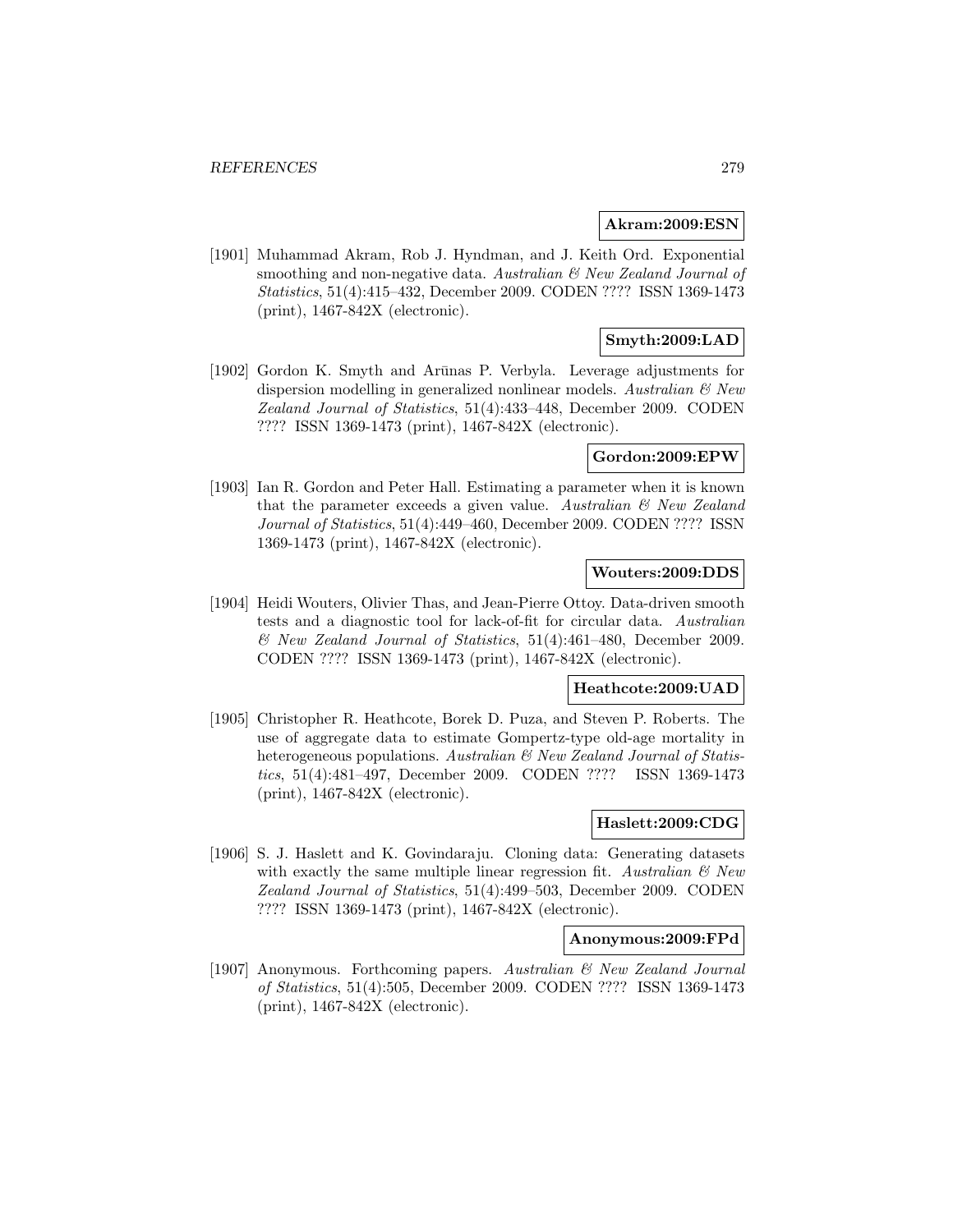#### **Lopez-Diaz:2010:SOR**

[1908] Miguel López-Díaz. A stochastic ordering for random variables with applications. Australian  $\mathcal{B}$  New Zealand Journal of Statistics, 52(1):1-16, March 2010. CODEN ???? ISSN 1369-1473 (print), 1467-842X (electronic).

# **Yip:2010:ENP**

[1909] Paul S. F. Yip, Ray Watson, K. S. Chan, Eric H. Y. Lau, Feng Chen, Ying Xu, Liqun Xi, Derek Y. T. Cheung, Brian Y. T. Ip, and Danping Liu. Estimation of the number of people in a demonstration. Australian & New Zealand Journal of Statistics, 52(1):17–26, March 2010. CODEN ???? ISSN 1369-1473 (print), 1467-842X (electronic).

## **Beh:2010:NSC**

[1910] Eric J. Beh and Luigi D'Ambra. Non-symmetrical correspondence analysis with concatenation and linear constraints. Australian  $\mathcal{C}'$  New Zealand Journal of Statistics, 52(1):27–44, March 2010. CODEN ???? ISSN 1369-1473 (print), 1467-842X (electronic).

## **Martin:2010:DDJ**

[1911] Michael A. Martin, Steven Roberts, and Letian Zheng. Delete-2 and delete-3 jackknife procedures for unmasking in regression. Australian  $\mathcal{B}$ New Zealand Journal of Statistics, 52(1):45–60, March 2010. CODEN ???? ISSN 1369-1473 (print), 1467-842X (electronic).

### **Chen:2010:SJT**

[1912] Pu Chen and Chih-Ying Hsiao. Subsampling the Johansen test with stable innovations. Australian & New Zealand Journal of Statistics, 52 (1):61–73, March 2010. CODEN ???? ISSN 1369-1473 (print), 1467- 842X (electronic).

## **Bandyopadhyay:2010:NEC**

[1913] Dipankar Bandyopadhyay and Amalia Jácome Pumar. Nonparametric estimation of conditional cumulative hazards for missing population marks. Australian  $\mathcal{B}$  New Zealand Journal of Statistics, 52(1):75–91, March 2010. CODEN ???? ISSN 1369-1473 (print), 1467-842X (electronic).

## **Tao:2010:SCI**

[1914] Jian Tao, Man-Lai Tang, and Ning-Zhong Shi. A stepwise confidence interval procedure based on an asymmetric loss function with applications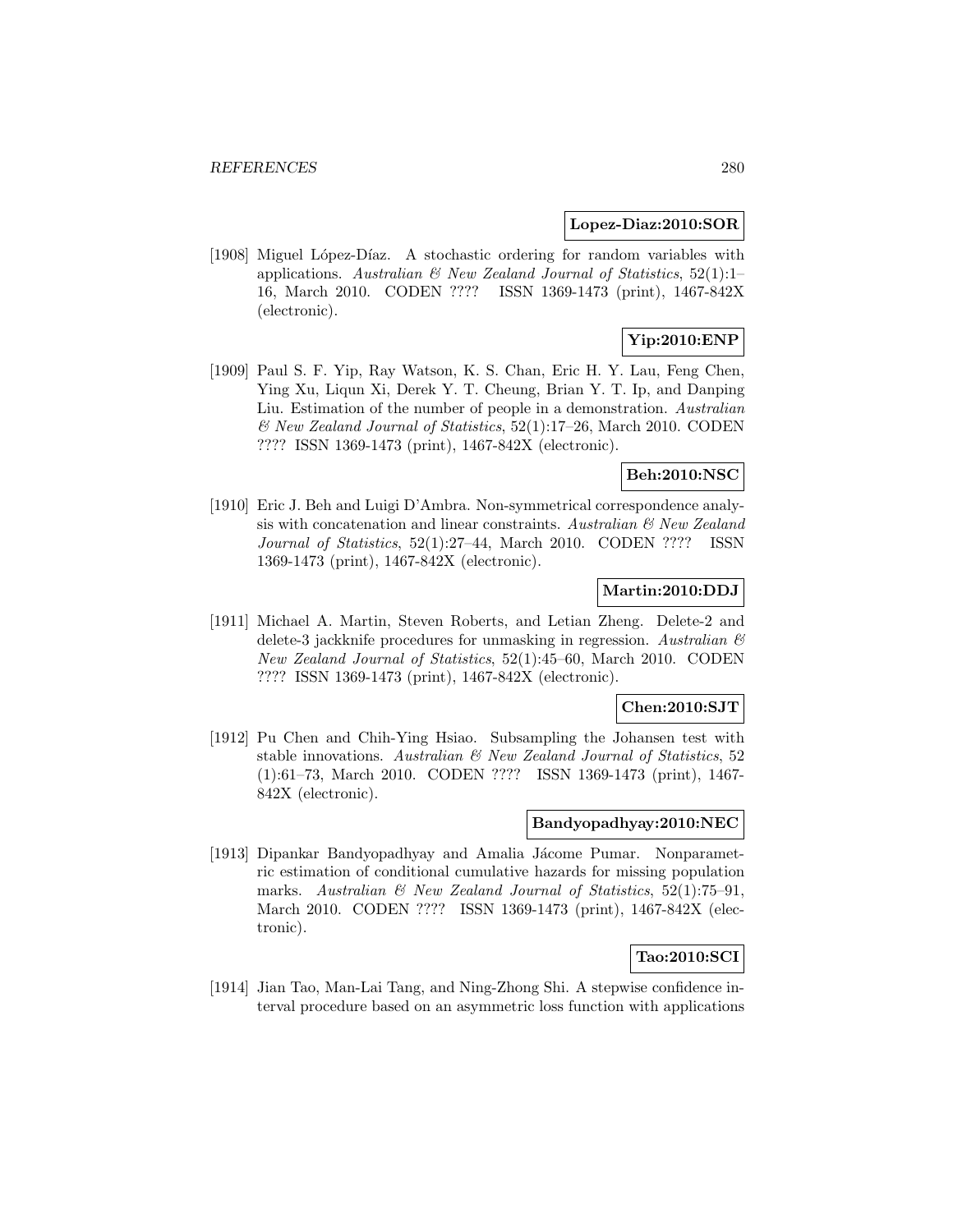to toxicological evaluation. Australian  $\mathcal B$  New Zealand Journal of Statistics, 52(1):93–107, March 2010. CODEN ???? ISSN 1369-1473 (print), 1467-842X (electronic).

## **Shen:2010:CPM**

[1915] Yan Shen, Min Xie, and Loon Ching Tang. On the change point of the mean residual life of series and parallel systems. Australian  $\mathcal{B}$  New Zealand Journal of Statistics, 52(1):109–121, March 2010. CODEN ???? ISSN 1369-1473 (print), 1467-842X (electronic).

### **Anonymous:2010:FPa**

[1916] Anonymous. Forthcoming papers. Australian  $\mathcal{B}$  New Zealand Journal of Statistics, 52(1):123, March 2010. CODEN ???? ISSN 1369-1473 (print), 1467-842X (electronic).

## **Welham:2010:APC**

[1917] Sue J. Welham, Beverley J. Gogel, Alison B. Smith, Robin Thompson, and Brian R. Cullis. Applications paper: a comparison of analysis methods for late-stage variety evaluation trials. Australian & New Zealand Journal of Statistics, 52(2):125–149, June 2010. CODEN ???? ISSN 1369-1473 (print), 1467-842X (electronic).

## **Paroli:2010:TMP**

[1918] R. Paroli and L. Spezia. Theory and methods papers: Reversible jump Markov chain Monte Carlo methods and segmentation algorithms in hidden Markov models. Australian & New Zealand Journal of Statistics, 52 (2):151–166, June 2010. CODEN ???? ISSN 1369-1473 (print), 1467- 842X (electronic).

## **Tzavidis:2010:TMP**

[1919] Nikos Tzavidis, Stefano Marchetti, and Ray Chambers. Theory and methods papers: Robust estimation of small-area means and quantiles. Australian & New Zealand Journal of Statistics, 52(2):167–186, June 2010. CODEN ???? ISSN 1369-1473 (print), 1467-842X (electronic).

## **Mattheou:2010:TMP**

[1920] K. Mattheou and A. Karagrigoriou. Theory and methods papers: a new family of divergence measures for tests of fit. Australian  $\mathcal{B}$  New Zealand Journal of Statistics, 52(2):187–200, June 2010. CODEN ???? ISSN 1369-1473 (print), 1467-842X (electronic).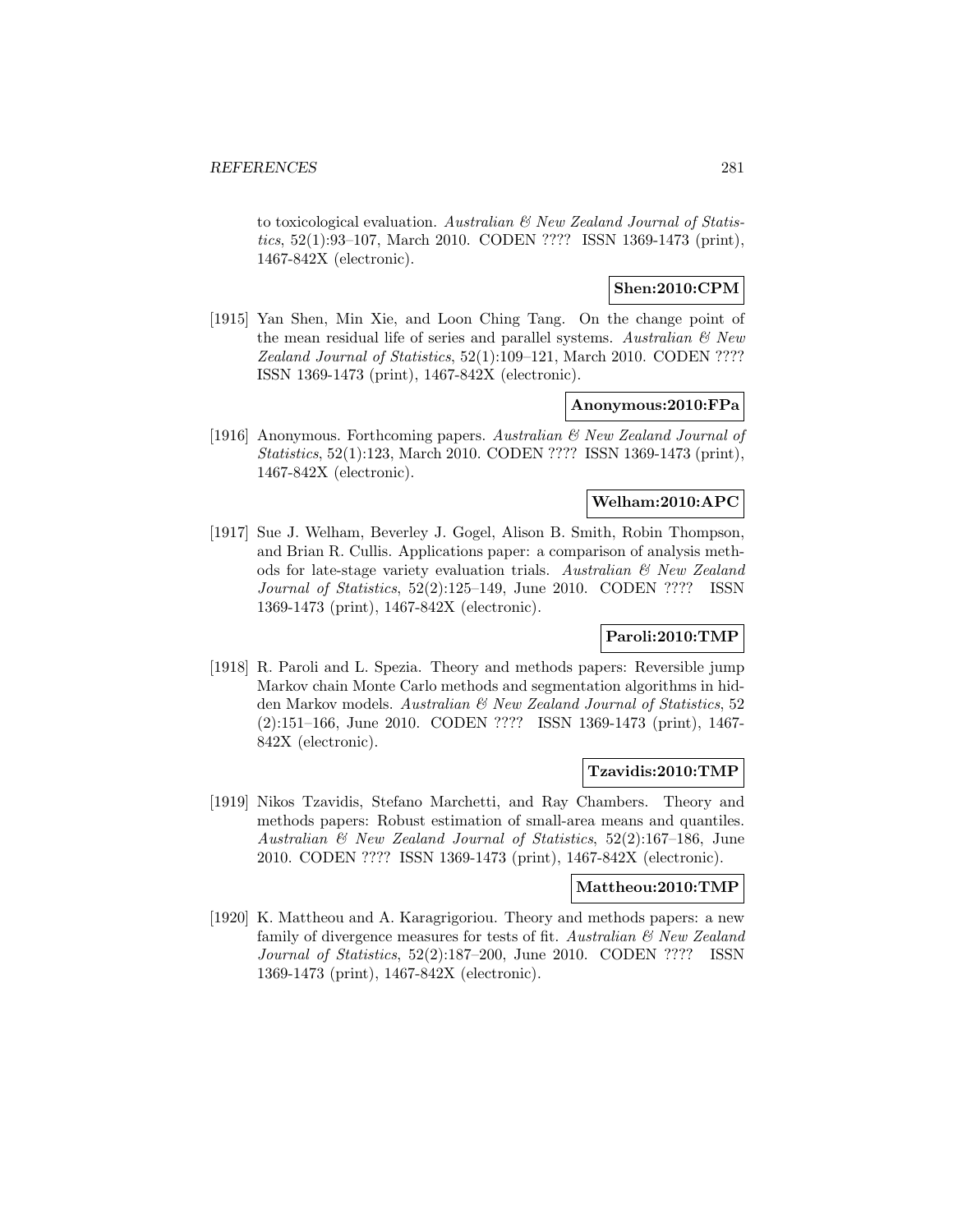#### **Kulasekera:2010:TMP**

[1921] K. B. Kulasekera and Wei Lin. Theory and methods papers: Error variance estimation for the single-index model. Australian  $\mathcal{C}$  New Zealand Journal of Statistics, 52(2):201–219, June 2010. CODEN ???? ISSN 1369-1473 (print), 1467-842X (electronic).

## **Maheu:2010:TMP**

[1922] John M. Maheu, Jonathan J. Reeves, and Xuan Xie. Theory and methods papers: Forecasting volatility in the presence of model instability. Australian & New Zealand Journal of Statistics, 52(2):221–237, June 2010. CODEN ???? ISSN 1369-1473 (print), 1467-842X (electronic).

### **Wand:2010:CSR**

[1923] M. P. Wand and J. T. Ormerod. Corrigendum: On semiparametric regression with O'Sullivan penalised splines. Australian  $\mathcal{B}$  New Zealand Journal of Statistics, 52(2):239, June 2010. CODEN ???? ISSN 1369- 1473 (print), 1467-842X (electronic). See [1857].

### **Beh:2010:CEN**

[1924] Eric J. Beh and Thomas B. Farver. Corrigendum: An evaluation of noniterative methods for estimating the linear-by-linear parameter of ordinal log-linear models. Australian  $\mathcal B$  New Zealand Journal of Statistics, 52(2): 241–242, June 2010. CODEN ???? ISSN 1369-1473 (print), 1467-842X (electronic). See [1896].

#### **Anonymous:2010:FPb**

[1925] Anonymous. Forthcoming papers. Australian & New Zealand Journal of Statistics, 52(2):243, June 2010. CODEN ???? ISSN 1369-1473 (print), 1467-842X (electronic).

## **Sparks:2010:APT**

[1926] Ross Sparks. Applications papers: Two-pass Cusum to identify agecluster outbreaks. Australian & New Zealand Journal of Statistics, 52 (3):245–260, September 2010. CODEN ???? ISSN 1369-1473 (print), 1467-842X (electronic).

#### **Voinov:2010:APP**

[1927] Vassilly Voinov, Evgeniy Voinov, and Roza Rakhimova. Applications papers: Poisson versus binomial: Appointment of judges to the U.S. Supreme Court. Australian  $\mathcal B$  New Zealand Journal of Statistics, 52(3): 261–274, September 2010. CODEN ???? ISSN 1369-1473 (print), 1467- 842X (electronic).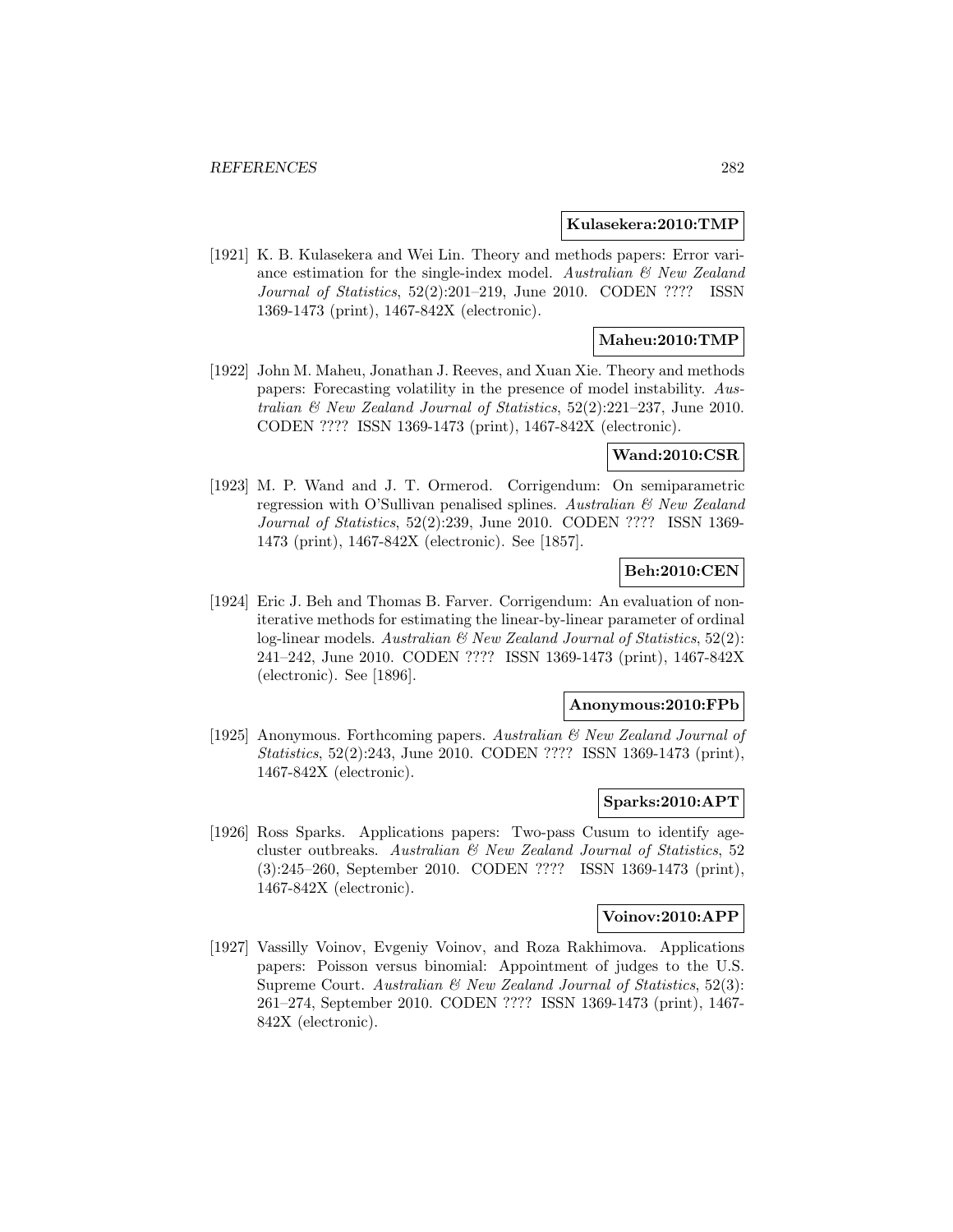#### **Ghosh:2010:TMPa**

[1928] Pulak Ghosh and Timothy Hanson. Theory and methods papers: a semiparametric Bayesian approach to multivariate longitudinal data. Australian & New Zealand Journal of Statistics, 52(3):275–288, September 2010. CODEN ???? ISSN 1369-1473 (print), 1467-842X (electronic).

## **Ghosh:2010:TMPb**

[1929] Pulak Ghosh, Paramjit Gill, Saman Muthukumarana, and Tim Swartz. Theory and methods papers: a semiparametric Bayesian approach to network modelling using Dirichlet process prior distributions. Australian & New Zealand Journal of Statistics, 52(3):289–302, September 2010. CODEN ???? ISSN 1369-1473 (print), 1467-842X (electronic).

#### **Haziza:2010:TMP**

[1930] David Haziza, Guillaume Chauvet, and Jean-Claude Deville. Theory and methods papers: Sampling and estimation in the presence of cut-off sampling. Australian  $\mathcal{B}$  New Zealand Journal of Statistics, 52(3):303– 319, September 2010. CODEN ???? ISSN 1369-1473 (print), 1467-842X (electronic).

## **Gani:2010:TMP**

[1931] J. Gani. Theory and methods papers: Modelling epidemic diseases. Australian & New Zealand Journal of Statistics, 52(3):321–329, September 2010. CODEN ???? ISSN 1369-1473 (print), 1467-842X (electronic). See responses [1932, 1933].

## **Daley:2010:TMP**

[1932] D. J. Daley. Theory and methods papers: Comment on the paper by Gani. Australian & New Zealand Journal of Statistics, 52(3):330–334, September 2010. CODEN ???? ISSN 1369-1473 (print), 1467-842X (electronic). See [1934].

### **Welsh:2010:TMP**

[1933] A. H. Welsh. Theory and methods papers: Comment on the paper by Gani. Australian & New Zealand Journal of Statistics, 52(3):335–336, September 2010. CODEN ???? ISSN 1369-1473 (print), 1467-842X (electronic). See [1931].

### **Anonymous:2010:TMP**

[1934] Anonymous. Theory and methods papers: Gani's response to Daley and Welsh. Australian  $\mathcal{B}$  New Zealand Journal of Statistics, 52(3):337,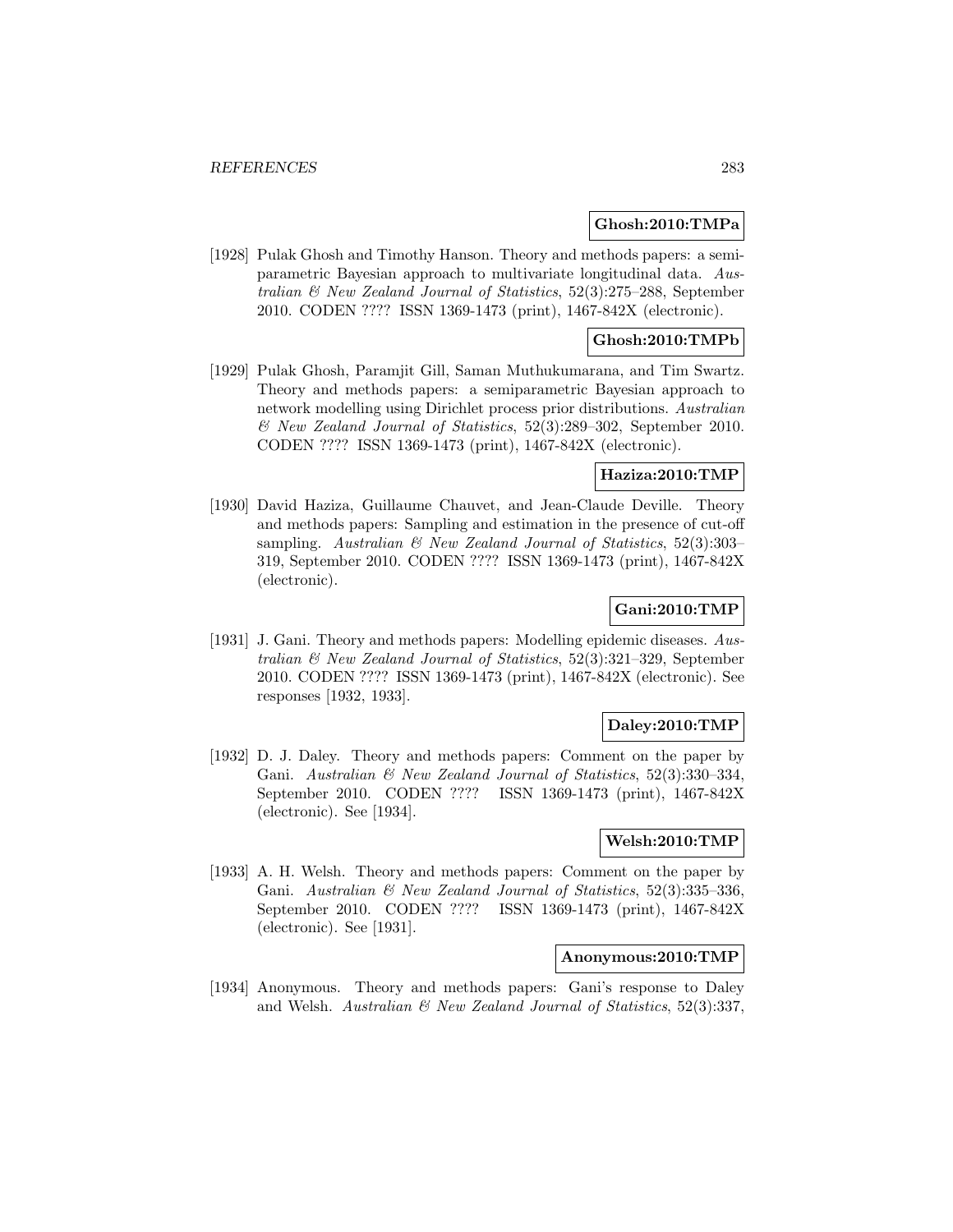September 2010. CODEN ???? ISSN 1369-1473 (print), 1467-842X (electronic). See [1931, 1932, 1933].

#### **Anonymous:2010:FPc**

[1935] Anonymous. Forthcoming papers. Australian & New Zealand Journal of Statistics, 52(3):339, September 2010. CODEN ???? ISSN 1369-1473 (print), 1467-842X (electronic).

## **Haslett:2010:APS**

[1936] S. J. Haslett and G. Jones. Application papers: Small-area estimation of poverty: the aid industry standard and its alternatives. Australian  $\mathcal{B}$  New Zealand Journal of Statistics, 52(4):341–362, December 2010. CODEN ???? ISSN 1369-1473 (print), 1467-842X (electronic).

### **Garthwaite:2010:APS**

[1937] Paul H. Garthwaite and Emmanuel Mubwandarikwa. Application papers: Selection of weights for weighted model averaging. Australian  $\mathcal{B}$ New Zealand Journal of Statistics, 52(4):363–382, December 2010. CO-DEN ???? ISSN 1369-1473 (print), 1467-842X (electronic).

### **Beutner:2010:APN**

[1938] E. Beutner and E. Cramer. Application papers: Nonparametric metaanalysis for minimal-repair systems. Australian  $\mathcal{B}$  New Zealand Journal of Statistics, 52(4):383–401, December 2010. CODEN ???? ISSN 1369- 1473 (print), 1467-842X (electronic).

### **Hall:2010:TMP**

[1939] Peter Hall and Hugh Miller. Theory and methods papers: Sequential, bottom-up variable selection for high-dimensional classification. Australian & New Zealand Journal of Statistics, 52(4):403–421, December 2010. CODEN ???? ISSN 1369-1473 (print), 1467-842X (electronic).

## **Bai:2010:TMP**

[1940] Zhidong Bai, Jiaqi Chen, and Jianfeng Yao. Theory and methods papers: On estimation of the population spectral distribution from a highdimensional sample covariance matrix. Australian & New Zealand Journal of Statistics, 52(4):423–437, December 2010. CODEN ???? ISSN 1369-1473 (print), 1467-842X (electronic).

## **Bedrick:2010:TMP**

[1941] Edward J. Bedrick and Winston K. Crandall. Theory and methods papers: Model selection criteria for loglinear models. Australian  $\mathcal C$  New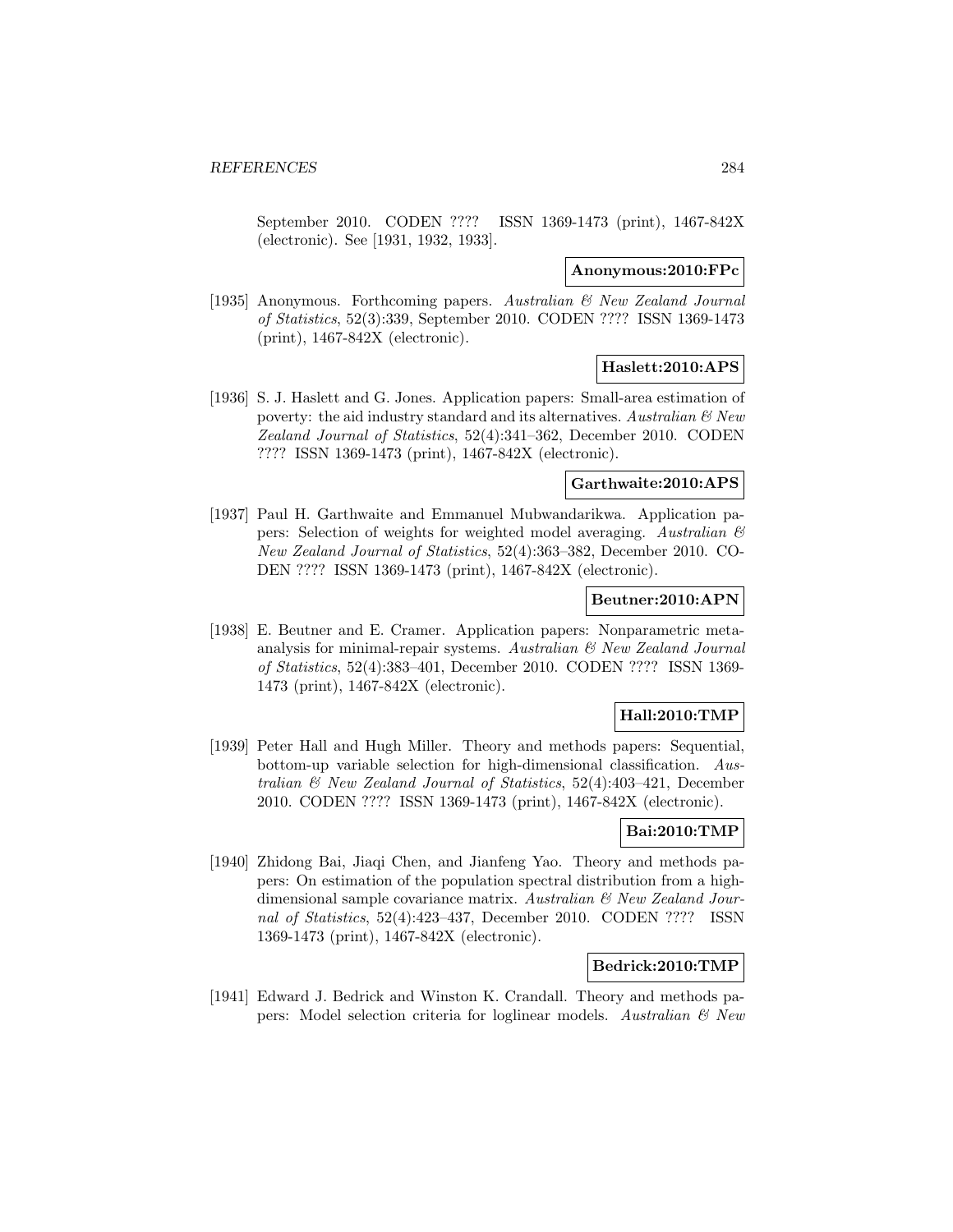Zealand Journal of Statistics, 52(4):439–449, December 2010. CODEN ???? ISSN 1369-1473 (print), 1467-842X (electronic).

## **Ogata:2010:TMP**

[1942] Hiroaki Ogata and Masanobu Taniguchi. Theory and methods papers: an empirical likelihood approach for non-Gaussian vector stationary processes and its application to minimum contrast estimation. Australian  $\mathcal{B}$ New Zealand Journal of Statistics, 52(4):451–468, December 2010. CO-DEN ???? ISSN 1369-1473 (print), 1467-842X (electronic).

## **Venables:2010:BRI**

[1943] Bill Venables. Book review: Introduction to Data Technologies. by Paul Murrell. Australian & New Zealand Journal of Statistics, 52(4):469– 470, December 2010. CODEN ???? ISSN 1369-1473 (print), 1467-842X (electronic).

### **Anonymous:2010:FPd**

[1944] Anonymous. Forthcoming papers. Australian & New Zealand Journal of Statistics, 52(4):471, December 2010. CODEN ???? ISSN 1369-1473 (print), 1467-842X (electronic).

### **Steele:2011:IPDa**

[1945] Fiona Steele. Invited paper with discussion: Multilevel discrete-time event history models with applications to the analysis of recurrent employment transitions. Australian & New Zealand Journal of Statistics, 53 (1):1–20, March 2011. CODEN ???? ISSN 1369-1473 (print), 1467-842X (electronic). See discussion [1946, 1947, 1948].

## **Haynes:2011:IPD**

[1946] Michele Haynes. Invited paper with discussion: Discussion on the paper by Steele. Australian & New Zealand Journal of Statistics, 53(1):20– 23, March 2011. CODEN ???? ISSN 1369-1473 (print), 1467-842X (electronic). See [1945, 1948].

## **Brown:2011:IPD**

[1947] James Brown. Invited paper with discussion: Discussion on the paper by Steele. Australian & New Zealand Journal of Statistics, 53(1):23– 24, March 2011. CODEN ???? ISSN 1369-1473 (print), 1467-842X (electronic). See [1945, 1948].

## **Steele:2011:IPDb**

[1948] Fiona Steele. Invited paper with discussion: Steele's response to Haynes and Brown. Australian  $\mathcal B$  New Zealand Journal of Statistics, 53(1):24–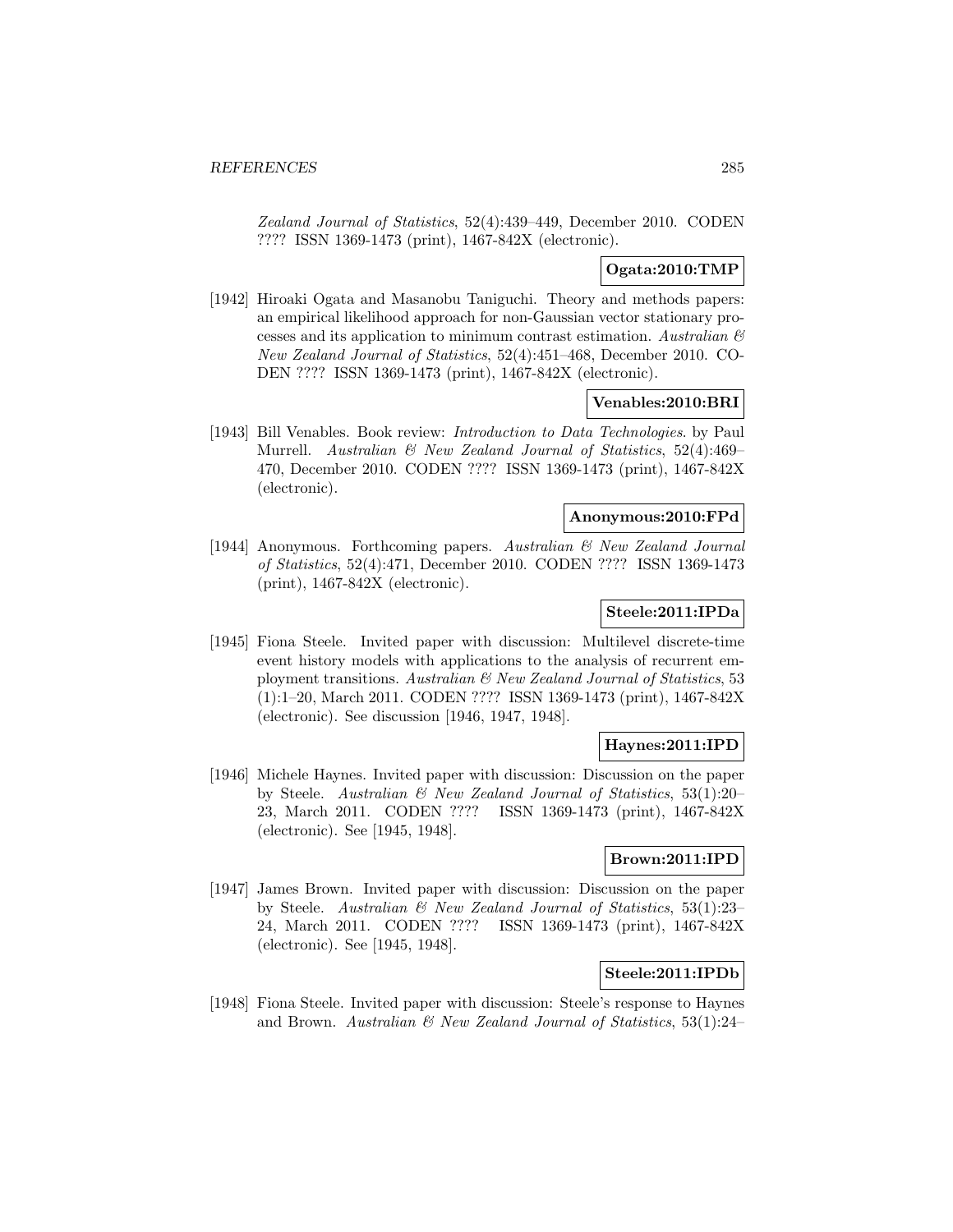26, March 2011. CODEN ???? ISSN 1369-1473 (print), 1467-842X (electronic). See [1947, 1946, 1945].

## **Lloyd:2011:TMP**

[1949] Chris J. Lloyd and Max V. Moldovan. Theory and methods papers: Constructing more powerful exact tests of equivalence from binary matched pairs. Australian & New Zealand Journal of Statistics, 53(1):27–42, March 2011. CODEN ???? ISSN 1369-1473 (print), 1467-842X (electronic).

## **McCabe:2011:TMP**

[1950] Brendan P. M. McCabe, Gael M. Martin, and Keith Freeland. Theory and methods papers: a quasi-locally most powerful test for correlation in the conditional variance of positive data. Australian  $\mathcal{B}$  New Zealand Journal of Statistics, 53(1):43–62, March 2011. CODEN ???? ISSN 1369-1473 (print), 1467-842X (electronic).

# **Zhang:2011:TMP**

[1951] Yanyu Zhang and Jialiang Li. Theory and methods papers: Combining multiple markers for multi-category classification: an ROC surface approach. Australian  $\mathcal{B}$  New Zealand Journal of Statistics, 53(1):63-78, March 2011. CODEN ???? ISSN 1369-1473 (print), 1467-842X (electronic).

# **Rolls:2011:TMP**

[1952] David A. Rolls and Owen D. Jones. Theory and methods papers: Testing for continuous local martingales using the crossing tree. Australian  $\mathscr E$ New Zealand Journal of Statistics, 53(1):79–107, March 2011. CODEN ???? ISSN 1369-1473 (print), 1467-842X (electronic).

## **Pledger:2011:APM**

[1953] Megan J. Pledger and R. Hugh Morton. Applications paper: Modelling the 2004 Super 12 Rugby Union Competition. Australian & New Zealand Journal of Statistics, 53(1):109–121, March 2011. CODEN ???? ISSN 1369-1473 (print), 1467-842X (electronic).

## **Kenward:2011:BRA**

[1954] Mike Kenward. Book review: Antedependence Models for Longitudinal Data, by Dale L. Zimmerman and Vicente A. Núñez–Antón. Australian  $\mathcal C$ New Zealand Journal of Statistics, 53(1):123–124, March 2011. CODEN ???? ISSN 1369-1473 (print), 1467-842X (electronic).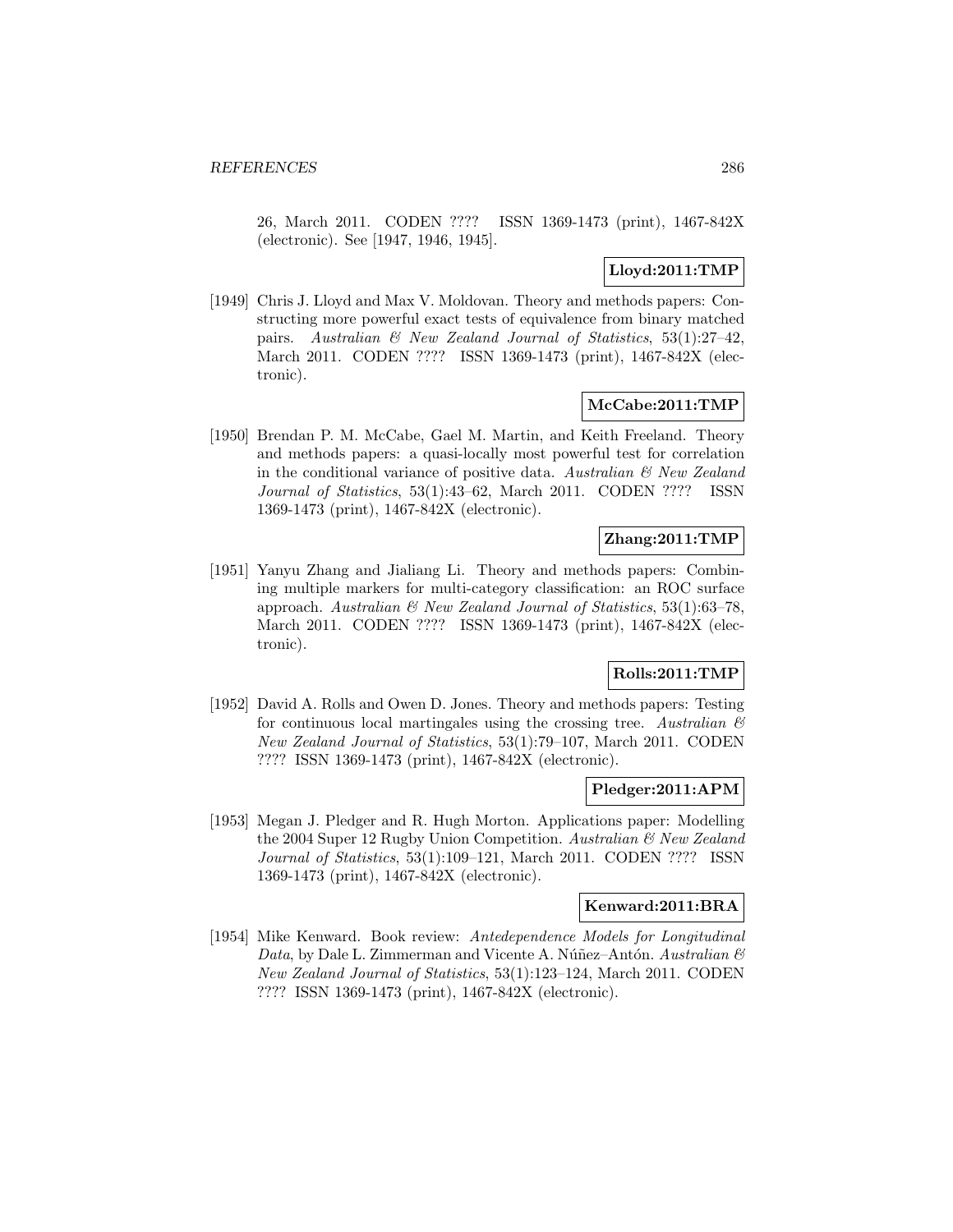## **Liu:2011:BRA**

[1955] Ivy Liu. Book review: Analysis of Ordinal Categorical Data, 2nd edn by Alan Agresti. Australian & New Zealand Journal of Statistics, 53(1): 124–126, March 2011. CODEN ???? ISSN 1369-1473 (print), 1467-842X (electronic).

# **Liu:2011:BRT**

[1956] Wei Liu. Book review: Testing Statistical Hypotheses of Equivalence and Noninferiority, 2nd edn, by Stefan Wellek. Australian & New Zealand Journal of Statistics, 53(1):126–127, March 2011. CODEN ???? ISSN 1369-1473 (print), 1467-842X (electronic).

## **Wood:2011:BRE**

[1957] J. T. Wood. Book review: Environmental and Ecological Statistics with R, by Song S. Qian. Australian & New Zealand Journal of Statistics, 53 (1):127–128, March 2011. CODEN ???? ISSN 1369-1473 (print), 1467- 842X (electronic).

## **Anonymous:2011:FPa**

[1958] Anonymous. Forthcoming papers. Australian & New Zealand Journal of Statistics, 53(1):129, March 2011. CODEN ???? ISSN 1369-1473 (print), 1467-842X (electronic).

## **Peng:2011:TMP**

[1959] Liang Peng. Theory and methods papers: Empirical likelihood methods for the Gini index. Australian  $\mathcal B$  New Zealand Journal of Statistics, 53(2): 131–139, June 2011. CODEN ???? ISSN 1369-1473 (print), 1467-842X (electronic).

## **Torabi:2011:TMP**

[1960] Mahmoud Torabi. Theory and methods papers: Small area estimation using survey weights with functional measurement error in the covariate. Australian & New Zealand Journal of Statistics, 53(2):141–155, June 2011. CODEN ???? ISSN 1369-1473 (print), 1467-842X (electronic).

#### **Genest:2011:TMP**

[1961] Christian Genest, Johanna Nešlehová, and Noomen Ben Ghorbal. Theory and methods papers: Estimators based on Kendall's Tau in multivariate copula models. Australian & New Zealand Journal of Statistics, 53(2):157–177, June 2011. CODEN ???? ISSN 1369-1473 (print), 1467- 842X (electronic).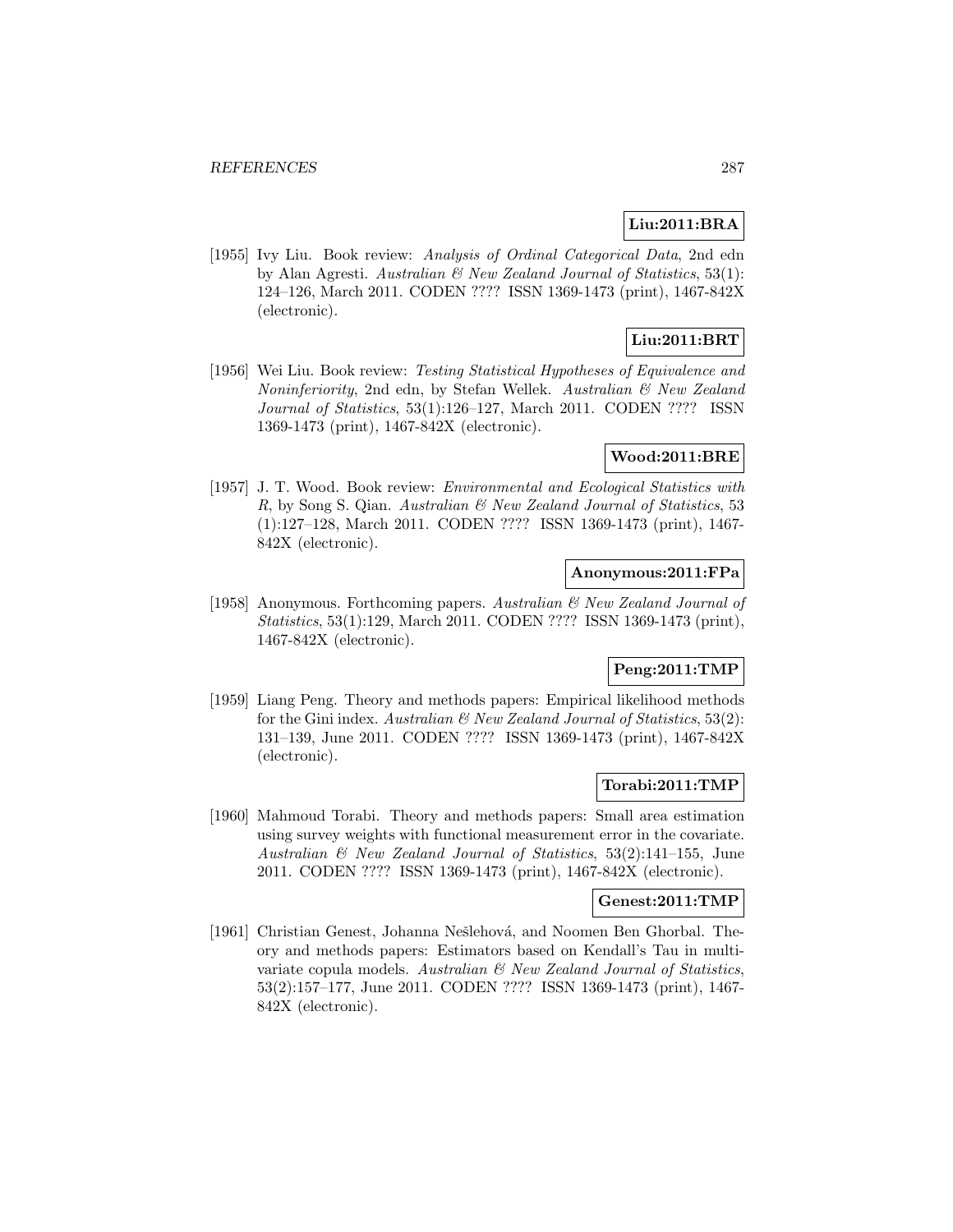## **Chua:2011:TMP**

[1962] Chew Lian Chua, G. C. Lim, and Penelope Smith. Theory and methods papers: a Bayesian simulation approach to inference on a multi-state latent factor intensity model. Australian & New Zealand Journal of Statistics, 53(2):179–195, June 2011. CODEN ???? ISSN 1369-1473 (print), 1467-842X (electronic).

## **Rublik:2011:TMP**

[1963] František Rublík and Ján Somorčík. Theory and methods papers: Affineequivariant spatial median and its use in the multivariate multi-sample location problem. Australian & New Zealand Journal of Statistics, 53(2): 197–215, June 2011. CODEN ???? ISSN 1369-1473 (print), 1467-842X (electronic).

## **Rohan:2011:TMP**

[1964] Neelabh Rohan and T. V. Ramanathan. Theory and methods papers: Order selection in ARMA models using the focused information criterion. Australian & New Zealand Journal of Statistics, 53(2):217–231, June 2011. CODEN ???? ISSN 1369-1473 (print), 1467-842X (electronic).

## **Hewson:2011:APA**

[1965] Paul J. Hewson. Applications papers: Analysis of head injuries using a Bayesian vector generalized additive model. Australian & New Zealand Journal of Statistics, 53(2):233–246, June 2011. CODEN ???? ISSN 1369-1473 (print), 1467-842X (electronic).

## **Tonda:2011:APN**

[1966] Tetsuji Tonda, Kenichi Satoh, Teruyuki Nakayama, Kota Katanoda, Tomotaka Sobue, and Megu Ohtaki. Applications papers: a nonparametric mixed-effects model for cancer mortality. Australian & New Zealand Journal of Statistics, 53(2):247–256, June 2011. CODEN ???? ISSN 1369-1473 (print), 1467-842X (electronic).

## **Young:2011:LER**

[1967] Jim Young. Letter to Editor: Re: Duc, H., Jalaludin, B. & Morgan, G. (2009). Associations between air pollution and hospital visits for cardiovascular diseases in the elderly in Sydney using Bayesian statistical methods. Australian  $\mathcal{B}$  New Zealand Journal of Statistics, 53(2):257– 259, June 2011. CODEN ???? ISSN 1369-1473 (print), 1467-842X (electronic). See [1968].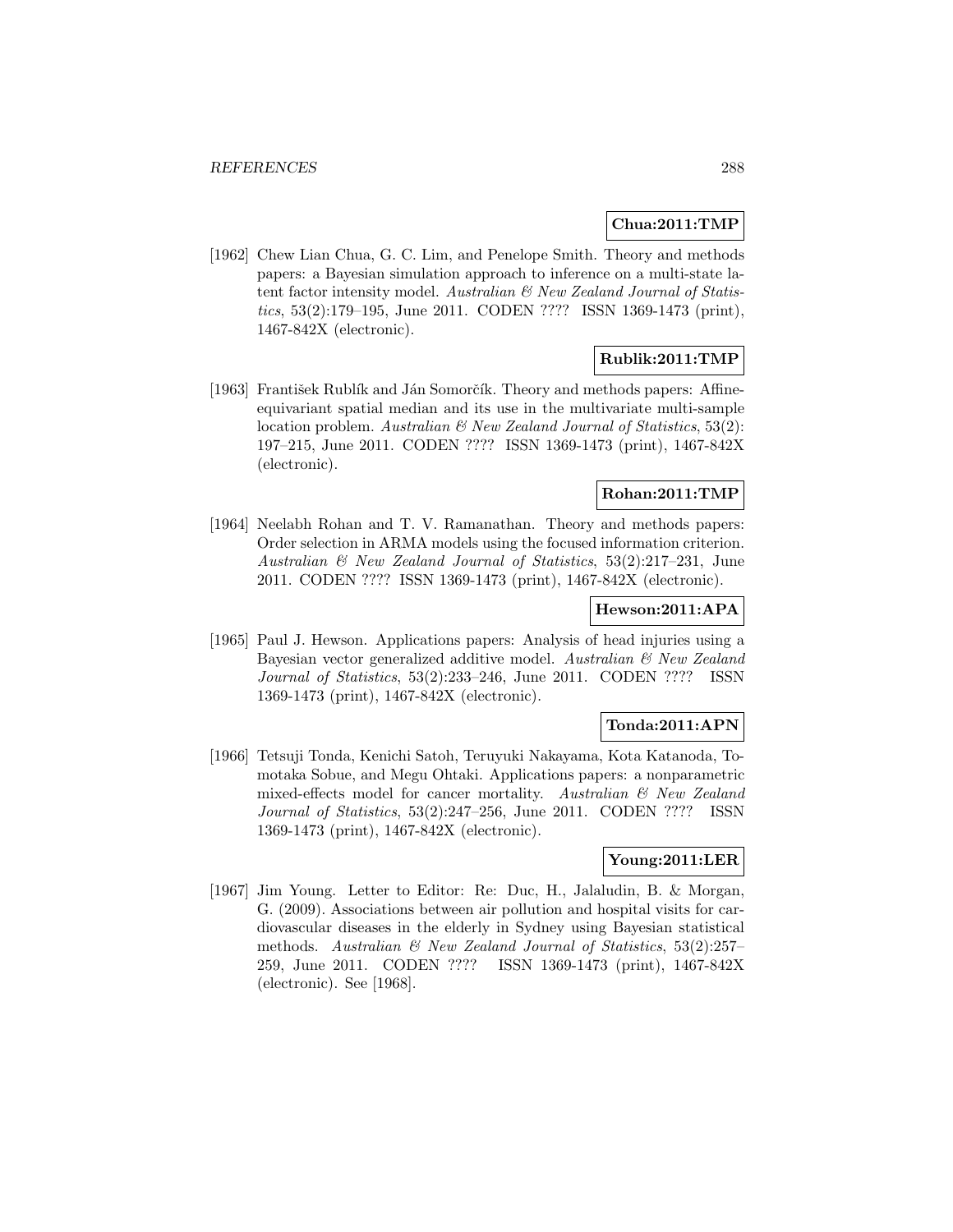### **Duc:2011:LER**

[1968] Hiep Duc, Bin Jalaludin, and Geoff Morgan. Letter to Editor: Reply to comment on 'Associations between air pollution and hospital visits for cardiovascular diseases in the elderly in Sydney using Bayesian statistical methods'. Australian & New Zealand Journal of Statistics, 53(2):259– 261, June 2011. CODEN ???? ISSN 1369-1473 (print), 1467-842X (electronic). See [1967].

## **Welsh:2011:BRS**

[1969] A. H. Welsh. Book review: Statistical Inference: an Integrated Bayesian/ Likelihood Approach, by Murray Aitkin. Australian & New Zealand Journal of Statistics, 53(2):263–264, June 2011. CODEN ???? ISSN 1369- 1473 (print), 1467-842X (electronic).

### **Scott:2011:BRI**

[1970] David Scott. Book review: Introduction to Scientific Programming and Simulation Using R, by O. Jones, R. Maillardet and A. Robinson. Australian & New Zealand Journal of Statistics, 53(2):264–265, June 2011. CODEN ???? ISSN 1369-1473 (print), 1467-842X (electronic).

#### **Alliot:2011:BRH**

[1971] Pierre Alliot. Book review: Hidden Markov Models for Time Series: an Introduction Using R, by W. Zucchini and I. L. Macdonald. Australian & New Zealand Journal of Statistics, 53(2):265–266, June 2011. CODEN ???? ISSN 1369-1473 (print), 1467-842X (electronic).

### **Gebski:2011:BRD**

[1972] Val Gebski. Book review: Design and Analysis of Clinical Trials with Time-to-Event Endpoints edited, by Karl E. Peace. Australian  $\mathcal{B}$  New Zealand Journal of Statistics, 53(2):266–267, June 2011. CODEN ???? ISSN 1369-1473 (print), 1467-842X (electronic).

#### **Anonymous:2011:FPb**

[1973] Anonymous. Forthcoming papers. Australian & New Zealand Journal of Statistics, 53(2):269, June 2011. CODEN ???? ISSN 1369-1473 (print), 1467-842X (electronic).

#### **Mnatsakanov:2011:TMP**

[1974] Robert M. Mnatsakanov, Shengqiao Li, and E. James Harner. Theory and methods papers: Estimation of multivariate Shannon entropy using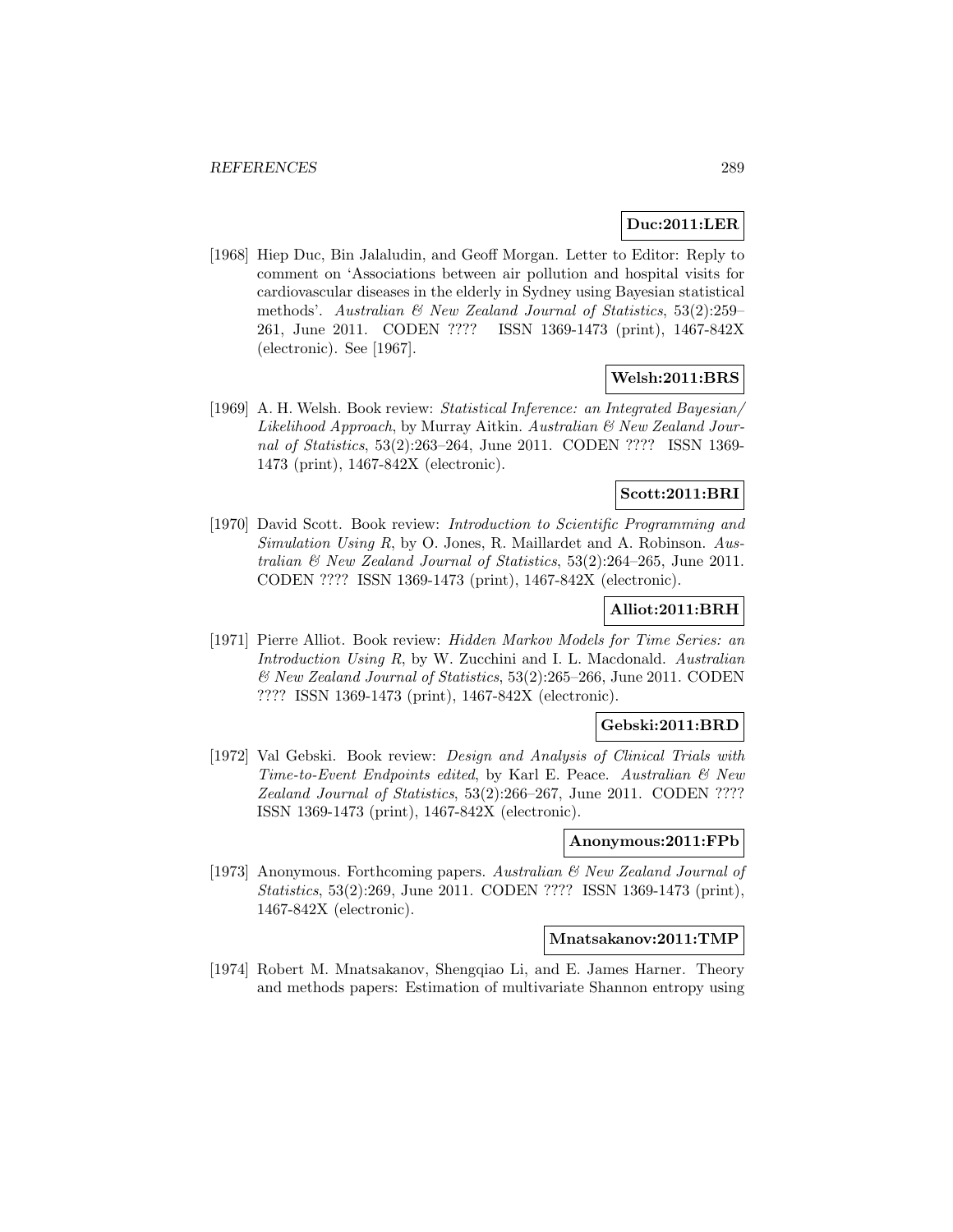moments. Australian & New Zealand Journal of Statistics, 53(3):271-288, September 2011. CODEN ???? ISSN 1369-1473 (print), 1467-842X (electronic).

#### **Baksalary:2011:TMP**

[1975] Oskar Maria Baksalary and Götz Trenkler. Theory and methods papers: Between Olse and Blue. Australian & New Zealand Journal of Statistics, 53(3):289–303, September 2011. CODEN ???? ISSN 1369-1473 (print), 1467-842X (electronic).

### **Neville:2011:TMP**

[1976] Sarah E. Neville, M. J. Palmer, and M. P. Wand. Theory and methods papers: Generalized extreme value additive model analysis via mean field variational Bayes. Australian & New Zealand Journal of Statistics, 53 (3):305–330, September 2011. CODEN ???? ISSN 1369-1473 (print), 1467-842X (electronic).

### **Chacon:2011:TMP**

[1977] José E. Chacón and Tarn Duong. Theory and methods papers: Unconstrained pilot selectors for smoothed cross-validation. Australian  $\mathcal{B}$  New Zealand Journal of Statistics, 53(3):331–351, September 2011. CODEN ???? ISSN 1369-1473 (print), 1467-842X (electronic).

# **Fisher:2011:APG**

[1978] N. I. Fisher and A. J. Lee. Applications papers: Getting the 'correct' answer from survey responses: a simple application of the EM algorithm. Australian & New Zealand Journal of Statistics, 53(3):353–364, September 2011. CODEN ???? ISSN 1369-1473 (print), 1467-842X (electronic).

### **Chia:2011:APE**

[1979] Joanne L. C. Chia and Adrian Baddeley. Applications papers: Estimating a ratio of means from bivariate counts with applications in stereology. Australian & New Zealand Journal of Statistics, 53(3):365–387, September 2011. CODEN ???? ISSN 1369-1473 (print), 1467-842X (electronic).

#### **Beh:2011:BRB**

[1980] Eric J. Beh. Book review: Biplots in Practice, by Michael Greenacre. Australian & New Zealand Journal of Statistics, 53(3):389–391, September 2011. CODEN ???? ISSN 1369-1473 (print), 1467-842X (electronic).

# **Hudson:2011:BRA**

[1981] Malcolm Hudson. Book review: Analysing Seasonal Health Data, by Adrian G. Barnett and Annette J. Dobson. Australian & New Zealand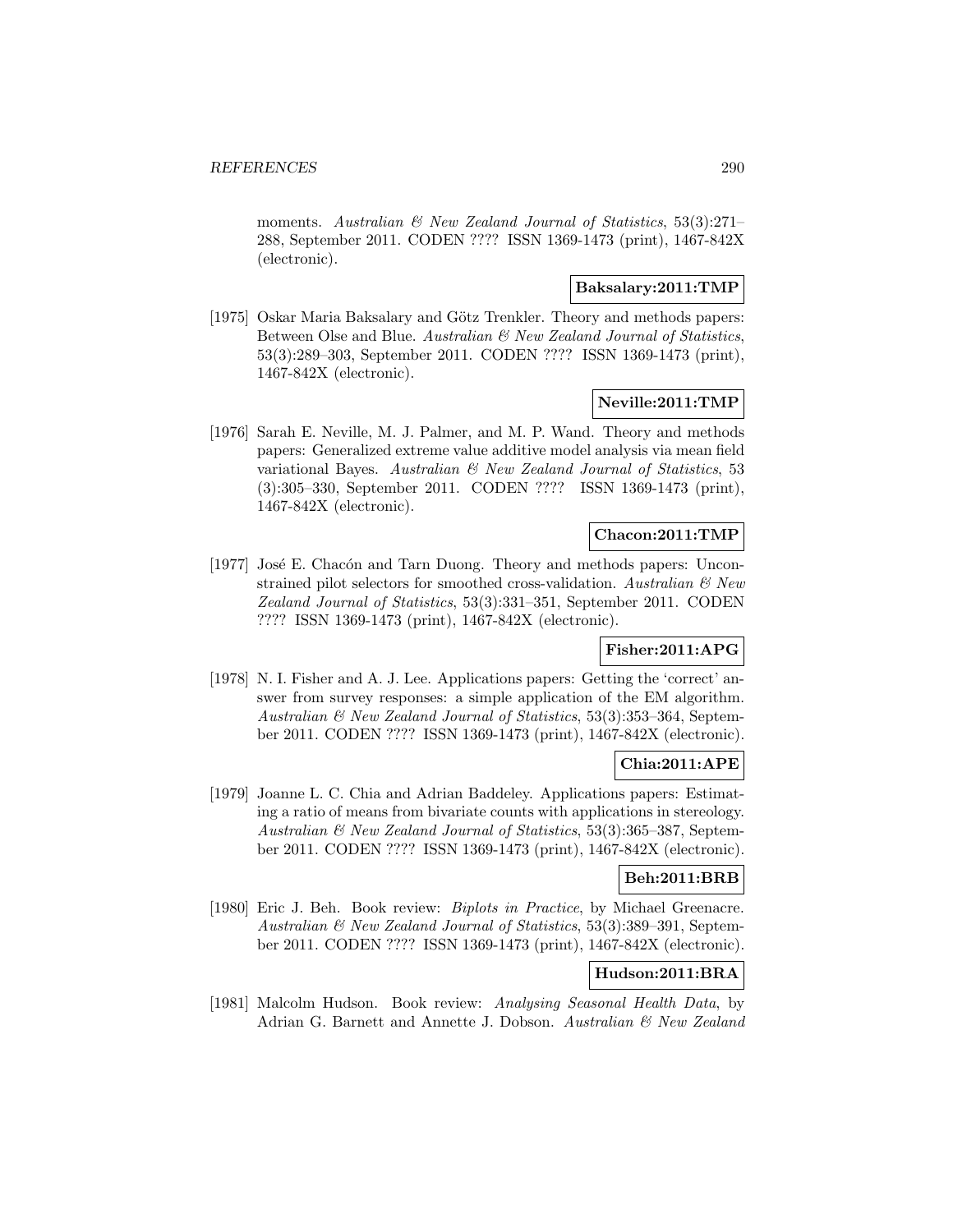Journal of Statistics, 53(3):391–393, September 2011. CODEN ???? ISSN 1369-1473 (print), 1467-842X (electronic).

## **Penev:2011:BRL**

[1982] Spiridon Penev. Book review: Linear Causal Modeling with Structural Equations, by Stanley Mulaik. Australian & New Zealand Journal of Statistics, 53(3):393–395, September 2011. CODEN ???? ISSN 1369- 1473 (print), 1467-842X (electronic).

# **Walsh:2011:BRS**

[1983] Daniel Walsh. Book review: Statistical Image Processing and Multidimensional Modeling, by Paul Fieguth. Australian & New Zealand Journal of Statistics, 53(3):395–396, September 2011. CODEN ???? ISSN 1369-1473 (print), 1467-842X (electronic).

### **Anonymous:2011:FPc**

[1984] Anonymous. Forthcoming papers. Australian & New Zealand Journal of Statistics, 53(3):397, September 2011. CODEN ???? ISSN 1369-1473 (print), 1467-842X (electronic).

#### **Anonymous:2011:CA**

[1985] Anonymous. Campbell Award 2010. Australian & New Zealand Journal of Statistics, 53(4):399–401, December 2011. CODEN ???? ISSN 1369- 1473 (print), 1467-842X (electronic).

### **Hwang:2011:TMP**

[1986] Wen-Han Hwang and Richard Huggins. Theory and methods papers: a semiparametric model for a functional behavioural response to capture in capture–recapture experiments. Australian  $\mathcal{B}$  New Zealand Journal of Statistics, 53(4):403–421, December 2011. CODEN ???? ISSN 1369-1473 (print), 1467-842X (electronic).

### **Griffin:2011:TMP**

[1987] Jim E. Griffin and Philip J. Brown. Theory and methods papers: Bayesian hyper-lassos with non-convex penalization. Australian  $\mathcal{B}$  New Zealand Journal of Statistics, 53(4):423–442, December 2011. CODEN ???? ISSN 1369-1473 (print), 1467-842X (electronic).

#### **Gubbiotti:2011:TMP**

[1988] Stefania Gubbiotti and Fulvio De Santis. Theory and methods papers: a Bayesian method for the choice of the sample size in equivalence trials. Australian & New Zealand Journal of Statistics, 53(4):443–460, December 2011. CODEN ???? ISSN 1369-1473 (print), 1467-842X (electronic).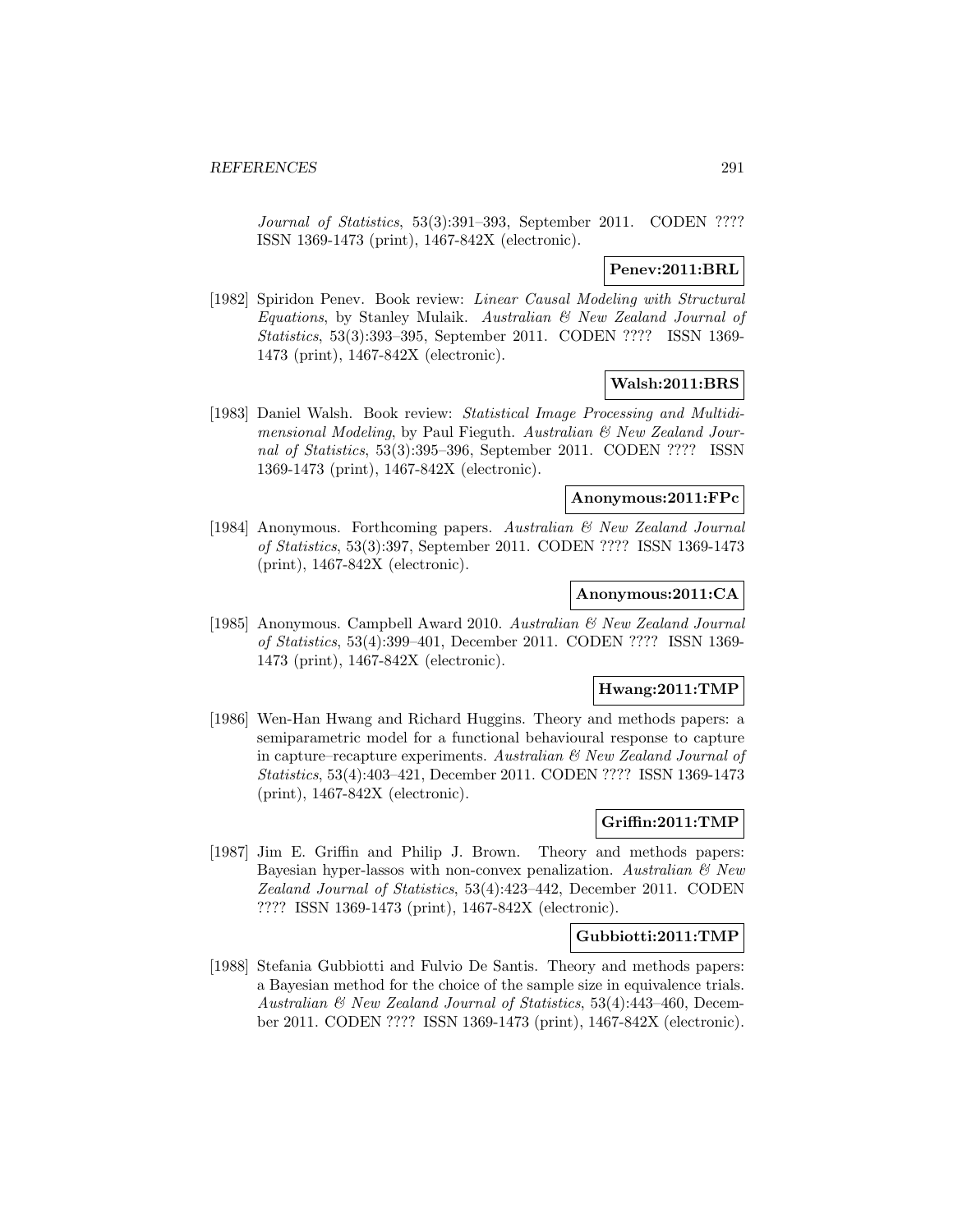#### **Clarke:2011:APO**

[1989] G. Peter Y. Clarke and Katia T. Stefanova. Applications papers: Optimal design for early-generation plant-breeding trials with unreplicated or partially replicated test lines. Australian & New Zealand Journal of Statistics, 53(4):461–480, December 2011. CODEN ???? ISSN 1369-1473 (print), 1467-842X (electronic).

## **Clarke:2011:CNR**

[1990] B. R. Clarke, D. K. Gamble, and T. Bednarski. Corrigendum: On a Note on Robustness of the β-Trimmed Mean. Australian  $&New Zealand$ Journal of Statistics, 53(4):481, December 2011. CODEN ???? ISSN 1369-1473 (print), 1467-842X (electronic). See [1459].

#### **Staudte:2011:BRR**

[1991] Robert Staudte and Luke Prendergast. Book review: Robust Methods in Biostatistics, by Stephane Heritier, Eva Cantoni, Samuel Copt and Maria-Pia Victoria-Feser. Australian  $\mathcal{C}$  New Zealand Journal of Statistics, 53(4):483–486, December 2011. CODEN ???? ISSN 1369-1473 (print), 1467-842X (electronic).

#### **Williams:2011:BRC**

[1992] Emlyn Williams. Book review: Computer-Assisted Statistics Textbooks — Experiments in Agriculture and Biology, by W. Douglas Stirling. Australian & New Zealand Journal of Statistics, 53(4):486–487, December 2011. CODEN ???? ISSN 1369-1473 (print), 1467-842X (electronic).

### **Marschner:2011:BRM**

[1993] Ian C. Marschner. Book review: Monte Carlo Simulation for the Pharmaceutical Industry: Concepts, Algorithms and Case Studies by Mark Chang. Australian & New Zealand Journal of Statistics, 53(4):487–489, December 2011. CODEN ???? ISSN 1369-1473 (print), 1467-842X (electronic).

#### **Sisson:2011:BRH**

[1994] Scott A. Sisson. Book review: Handbook of Spatial Statistics, by A. E. Gelfand, P. Diggle, P. Guttorp and M. Fuentes. Australian & New Zealand Journal of Statistics, 53(4):489–491, December 2011. CODEN ???? ISSN 1369-1473 (print), 1467-842X (electronic).

### **Fletcher:2011:BRR**

[1995] David Fletcher. Book review: R Through Excel: a Spreadsheet Interface for Statistics, Data Analysis, and Graphics, by Richard M. Heiberger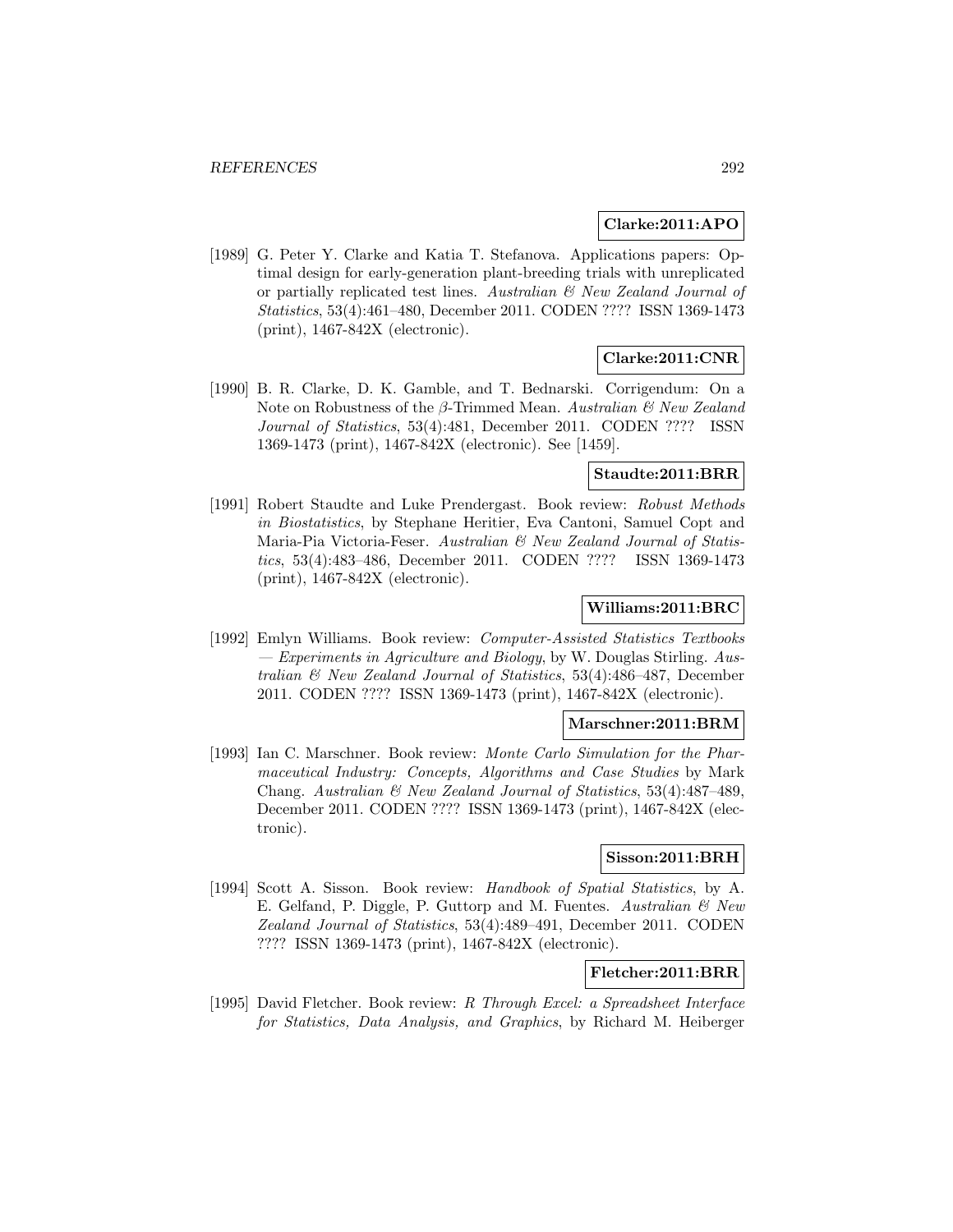and Erich Neuwirth. Australian & New Zealand Journal of Statistics, 53(4):491–492, December 2011. CODEN ???? ISSN 1369-1473 (print), 1467-842X (electronic).

# **Wood:2011:BRF**

[1996] G. Wood. Book review: The Fundamentals of Modern Statistical Genetics. by Nan M. Laird and Christoph Lange. Australian & New Zealand Journal of Statistics, 53(4):492–493, December 2011. CODEN ???? ISSN 1369-1473 (print), 1467-842X (electronic).

#### **Beh:2011:BRU**

[1997] Eric J. Beh. Book review: Understanding Biplots, by John Gower, Sugnet Gardner-Lubbe and Niël Le Roux. Australian & New Zealand Journal of Statistics, 53(4):493–494, December 2011. CODEN ???? ISSN 1369-1473 (print), 1467-842X (electronic).

### **Anonymous:2011:FPd**

[1998] Anonymous. Forthcoming papers. Australian & New Zealand Journal of Statistics, 53(4):495, December 2011. CODEN ???? ISSN 1369-1473 (print), 1467-842X (electronic).

# **Gurrin:2012:APC**

[1999] Lyle C. Gurrin and Lidija Turkovic. Applications papers: Combining individual participant data and summary statistics from both continuously valued and binary variables to estimate regression parameters. Australian & New Zealand Journal of Statistics, 54(1):1–21, March 2012. CODEN ???? ISSN 1369-1473 (print), 1467-842X (electronic).

### **Hurlbert:2012:APL**

[2000] Stuart H. Hurlbert and Celia M. Lombardi. Applications papers: Lopsided reasoning on lopsided tests and multiple comparisons. Australian & New Zealand Journal of Statistics, 54(1):23–42, March 2012. CODEN ???? ISSN 1369-1473 (print), 1467-842X (electronic).

### **Hosseini:2012:APB**

[2001] Fatemeh Hosseini and Mohsen Mohammadzadeh. Applications papers: Bayesian prediction for spatial generalised linear mixed models with closed skew normal latent variables. Australian & New Zealand Journal of Statistics, 54(1):43–62, March 2012. CODEN ???? ISSN 1369-1473 (print), 1467-842X (electronic).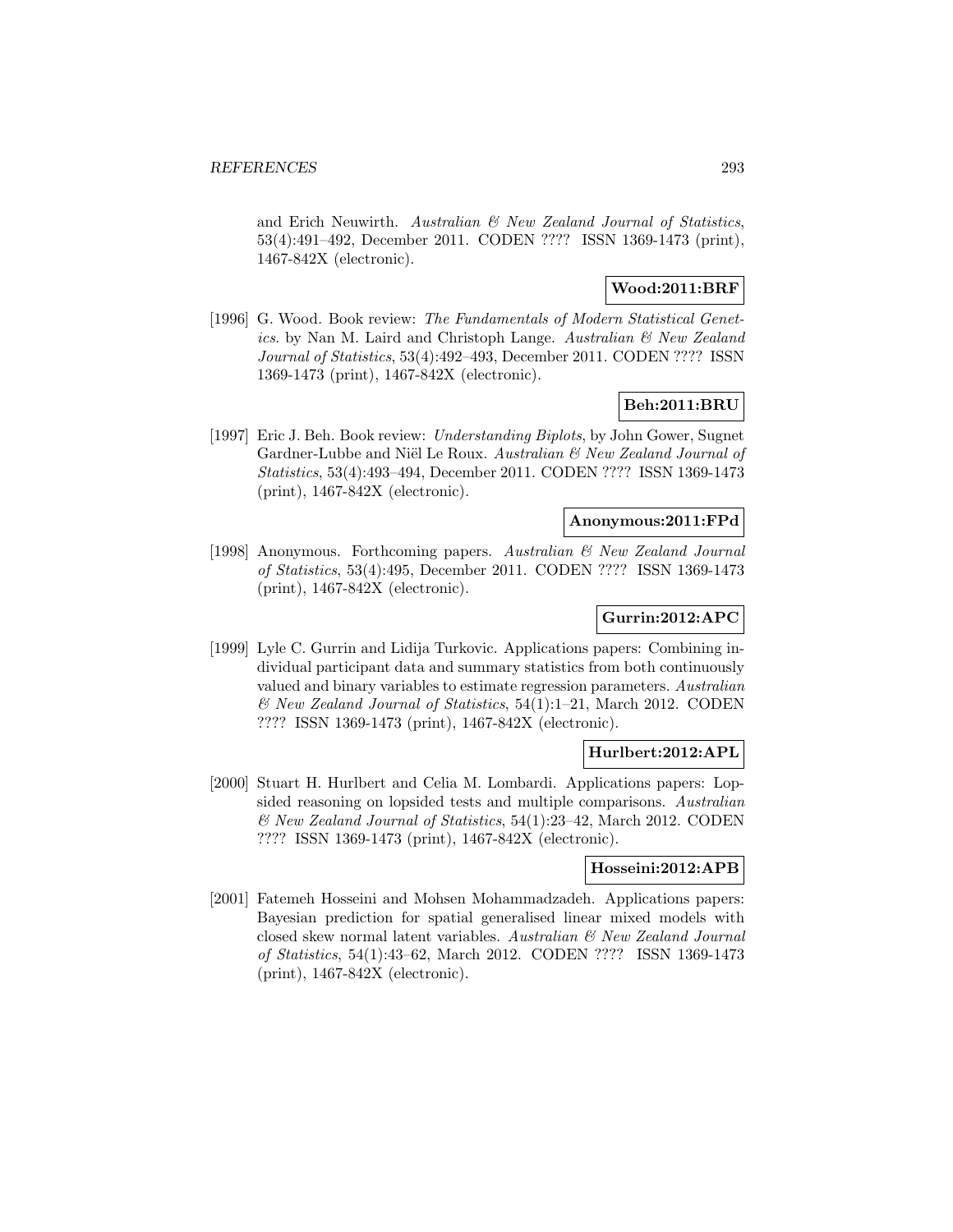#### **Huang:2012:TMP**

[2002] Xin Huang, Gengsheng Qin, Yan Yuan, and Xiao hua Zhou. Theory and methods papers: Confidence intervals for the difference between two partial AUCs. Australian  $\mathcal{B}$  New Zealand Journal of Statistics, 54(1): 63–79, March 2012. CODEN ???? ISSN 1369-1473 (print), 1467-842X (electronic).

### **Diaconis:2012:TMP**

[2003] Persi Diaconis and Robert Griffiths. Theory and methods papers: Exchangeable pairs of Bernoulli random variables, Krawtchouk polynomials, and Ehrenfest urns. Australian & New Zealand Journal of Statistics, 54(1):81–101, March 2012. CODEN ???? ISSN 1369-1473 (print), 1467- 842X (electronic).

## **Salvati:2012:TMP**

[2004] Nicola Salvati, Hukum Chandra, and Ray Chambers. Theory and methods papers: Model-based direct estimation of small-area distributions. Australian & New Zealand Journal of Statistics, 54(1):103–123, March 2012. CODEN ???? ISSN 1369-1473 (print), 1467-842X (electronic).

#### **Lloyd:2012:BRL**

[2005] Chris Lloyd. Book review: Logistic Regression Models, by J. M. Hilbe. Australian & New Zealand Journal of Statistics, 54(1):125–126, March 2012. CODEN ???? ISSN 1369-1473 (print), 1467-842X (electronic).

### **Brown:2012:BRP**

[2006] Bruce Brown. Book review: Permutation Tests for Complex Data: Theory, Applications and Software, by F. Pesarin and L. Salmaso. Australian & New Zealand Journal of Statistics, 54(1):126–127, March 2012. CO-DEN ???? ISSN 1369-1473 (print), 1467-842X (electronic).

#### **Brittain:2012:BRD**

[2007] Erica Brittain. Book review: Design and Analysis of Non-inferiority Trials, by Mark D. Rothmann, Brian L. Wiens and Ivan S. F. Chan. Australian & New Zealand Journal of Statistics, 54(1):127–129, March 2012. CODEN ???? ISSN 1369-1473 (print), 1467-842X (electronic).

## **Anonymous:2012:FPa**

[2008] Anonymous. Forthcoming papers. Australian & New Zealand Journal of Statistics, 54(1):131, March 2012. CODEN ???? ISSN 1369-1473 (print), 1467-842X (electronic).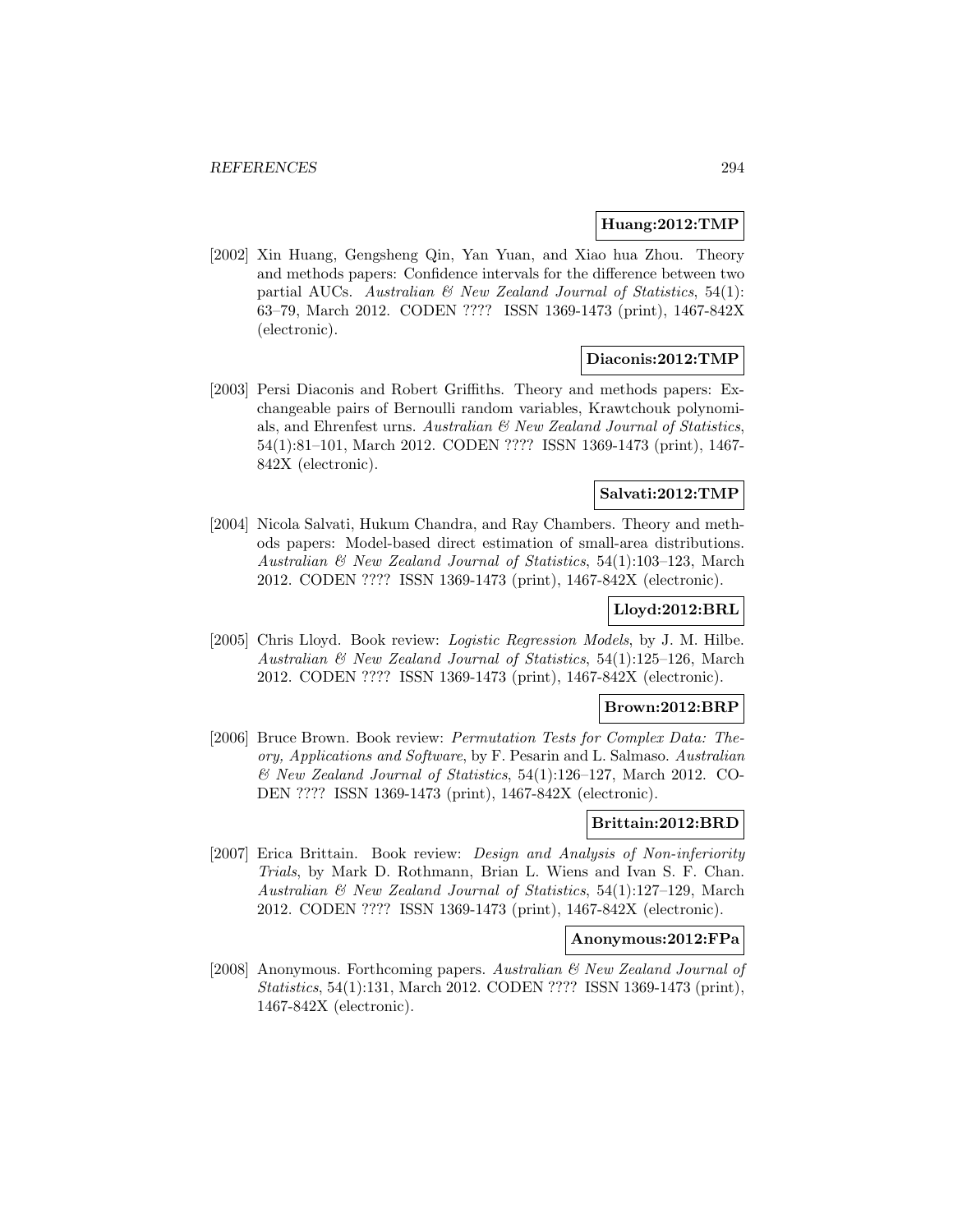### **Anonymous:2012:CA**

[2009] Anonymous. Campbell Award 2011. Australian & New Zealand Journal of Statistics, 54(2):133–136, June 2012. CODEN ???? ISSN 1369-1473 (print), 1467-842X (electronic).

# **Beh:2012:TMPa**

[2010] Eric J. Beh and Rosaria Lombardo. Theory and methods papers: a genealogy of correspondence analysis. Australian & New Zealand Journal of Statistics, 54(2):137–168, June 2012. CODEN ???? ISSN 1369-1473 (print), 1467-842X (electronic).

## **Kasza:2012:TMP**

[2011] Jessica Kasza, Gary Glonek, and Patty Solomon. Theory and methods papers: Estimating Bayesian networks for high-dimensional data with complex mean structure and random effects. Australian  $\mathcal{B}$  New Zealand Journal of Statistics, 54(2):169–187, June 2012. CODEN ???? ISSN 1369-1473 (print), 1467-842X (electronic).

## **Albatineh:2012:TMP**

[2012] Ahmed N. Albatineh, Hafiz M. R. Khan, and Magdalena Niewiadomska-Bugaj. Theory and methods papers: On the equivalence of some indices of similarity: Implication for binary presence/absence data. Australian & New Zealand Journal of Statistics, 54(2):189–198, June 2012. CODEN ???? ISSN 1369-1473 (print), 1467-842X (electronic).

#### **Dembinska:2012:TMP**

[2013] Anna Dembińska. Theory and methods papers: Limit theorems for proportions of observations falling into random regions determined by order statistics. Australian & New Zealand Journal of Statistics, 54(2): 199–210, June 2012. CODEN ???? ISSN 1369-1473 (print), 1467-842X (electronic).

## **Zhang:2012:TMP**

[2014] Chongqi Zhang, Wengkee Wong, and Heng Peng. Theory and methods papers: Dual-objective optimal mixture designs. Australian & New Zealand Journal of Statistics, 54(2):211–222, June 2012. CODEN ???? ISSN 1369-1473 (print), 1467-842X (electronic).

### **Chipperfield:2012:TMP**

[2015] James Chipperfield, Julia Chessman, and Russell Lim. Theory and methods papers: Combining household surveys using mass imputation to estimate population totals. Australian  $\mathcal B$  New Zealand Journal of Statistics,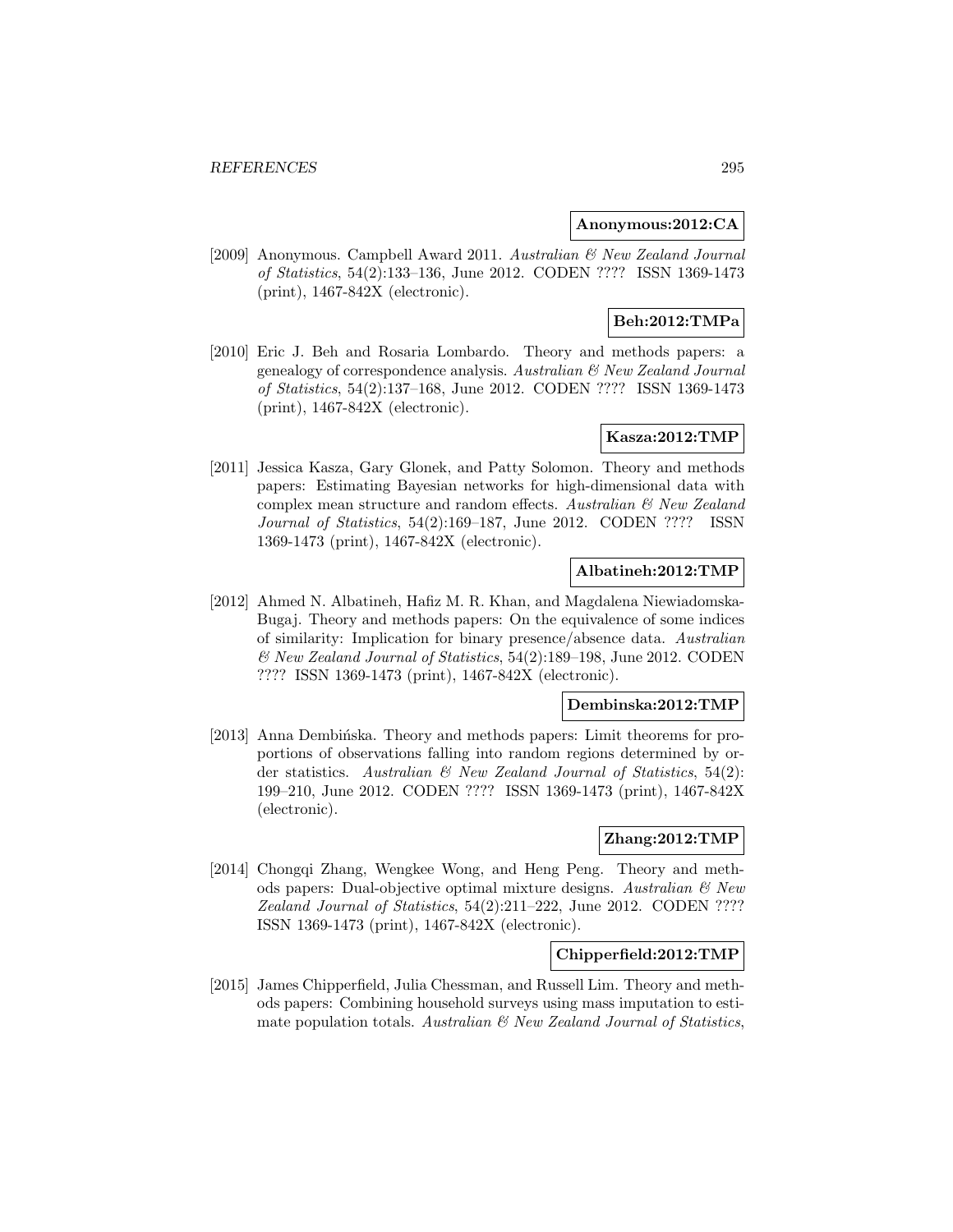54(2):223–238, June 2012. CODEN ???? ISSN 1369-1473 (print), 1467- 842X (electronic).

## **Kim:2012:TMP**

[2016] Ji Young Kim. Theory and methods papers: Parametric fractional imputation for non-ignorable categorical missing data with follow-up. Australian & New Zealand Journal of Statistics, 54(2):239–250, June 2012. CODEN ???? ISSN 1369-1473 (print), 1467-842X (electronic).

# **Galbraith:2012:BRA**

[2017] Sally Galbraith. Book review: Applied Missing Data Analysis, by Craig K. Enders. Australian & New Zealand Journal of Statistics, 54(2):251, June 2012. CODEN ???? ISSN 1369-1473 (print), 1467-842X (electronic).

### **Cumming:2012:BRA**

[2018] Geoff Cumming. Book review: Applied Meta-Analysis for Social Science Research, by Noel A. Card. Australian & New Zealand Journal of Statistics, 54(2):252–253, June 2012. CODEN ???? ISSN 1369-1473 (print), 1467-842X (electronic).

### **Martin:2012:BRI**

[2019] Michael A. Martin. Book review: An Introduction to Bootstrap Methods with Applications to  $R$ , by M. R. Chernick and R. A. LaBudde. Australian & New Zealand Journal of Statistics, 54(2):253–255, June 2012. CODEN ???? ISSN 1369-1473 (print), 1467-842X (electronic).

#### **Lu:2012:BRS**

[2020] Zudi Lu. Book review: Short-Memory Linear Processes and Econometric Applications, by Kairat T. Mynbaev. Australian & New Zealand Journal of Statistics, 54(2):255–257, June 2012. CODEN ???? ISSN 1369-1473 (print), 1467-842X (electronic).

#### **Anonymous:2012:FPb**

[2021] Anonymous. Forthcoming papers. Australian  $\mathcal{B}$  New Zealand Journal of Statistics, 54(2):259, June 2012. CODEN ???? ISSN 1369-1473 (print), 1467-842X (electronic).

#### **Langrock:2012:APF**

[2022] Roland Langrock. Applications papers: Flexible latent-state modelling of Old Faithful's eruption inter-arrival times in 2009. Australian  $\mathcal{C}$  New Zealand Journal of Statistics, 54(3):261–279, September 2012. CODEN ???? ISSN 1369-1473 (print), 1467-842X (electronic).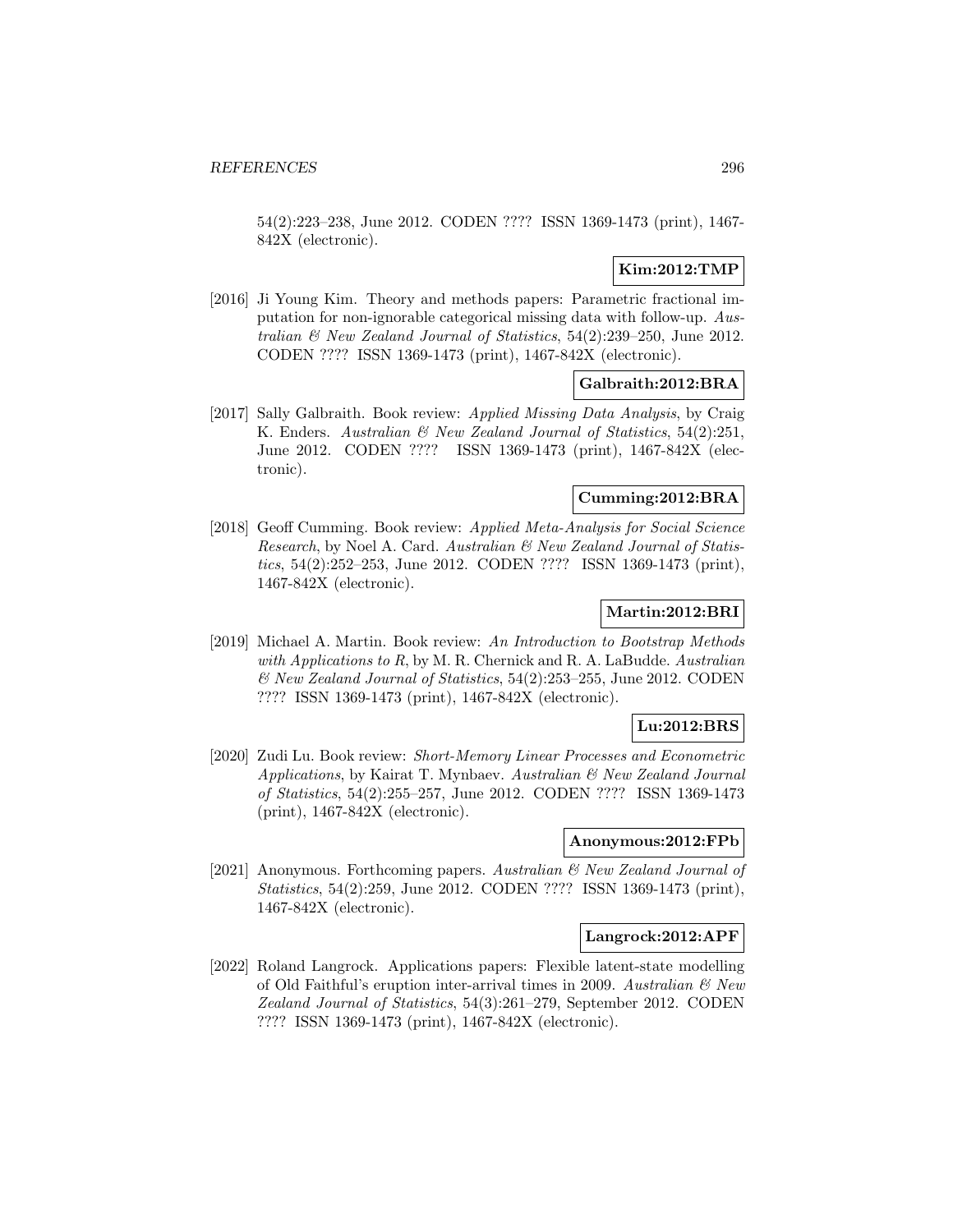#### **Decrouez:2012:APC**

[2023] Geoffrey Decrouez and Andrew P. Robinson. Applications papers: Confidence intervals for the weighted sum of two independent binomial proportions. Australian & New Zealand Journal of Statistics, 54(3):281–299, September 2012. CODEN ???? ISSN 1369-1473 (print), 1467-842X (electronic).

# **Cao:2012:APG**

[2024] Ricardo Cao, José A. Vilar, and Juan M. Vilar. Applications papers: Generalised variance function estimation for binary variables in largescale sample surveys. Australian  $\mathcal B$  New Zealand Journal of Statistics, 54(3):301–324, September 2012. CODEN ???? ISSN 1369-1473 (print), 1467-842X (electronic).

## **Grillenzoni:2012:APE**

[2025] Carlo Grillenzoni. Applications papers: Evaluation of recursive detection methods for turning points in financial time series. Australian  $\mathcal{B}$  New Zealand Journal of Statistics, 54(3):325–342, September 2012. CODEN ???? ISSN 1369-1473 (print), 1467-842X (electronic).

## **Kiermeier:2012:APE**

[2026] Andreas Kiermeier, Arūnas P. Verbyla, and Richard G. Jarrett. Applications papers: Estimating a single shelf-life for multiple batches. Australian & New Zealand Journal of Statistics, 54(3):343–358, September 2012. CODEN ???? ISSN 1369-1473 (print), 1467-842X (electronic).

## **Hossain:2012:APS**

[2027] Shakhawat Hossain and Ejaz Ahmed. Applications papers: Shrinkage and penalty estimators of a Poisson regression model. Australian  $\mathcal{O}$  New Zealand Journal of Statistics, 54(3):359–373, September 2012. CODEN ???? ISSN 1369-1473 (print), 1467-842X (electronic).

#### **Kokic:2012:APC**

[2028] Philip Kokic, Kenton Lawson, Lisa Elliston, Chun Liang, and Walter Shafron. Applications papers: a comparison of two methods of linking spatial and economic data from farm surveys. Australian  $\mathcal{B}$  New Zealand Journal of Statistics, 54(3):375–390, September 2012. CODEN ???? ISSN 1369-1473 (print), 1467-842X (electronic).

### **James:2012:BRD**

[2029] Ian James. Book review: Dynamic Mixed Models for Familial Longitudinal Data. Australian & New Zealand Journal of Statistics, 54(3):391–392,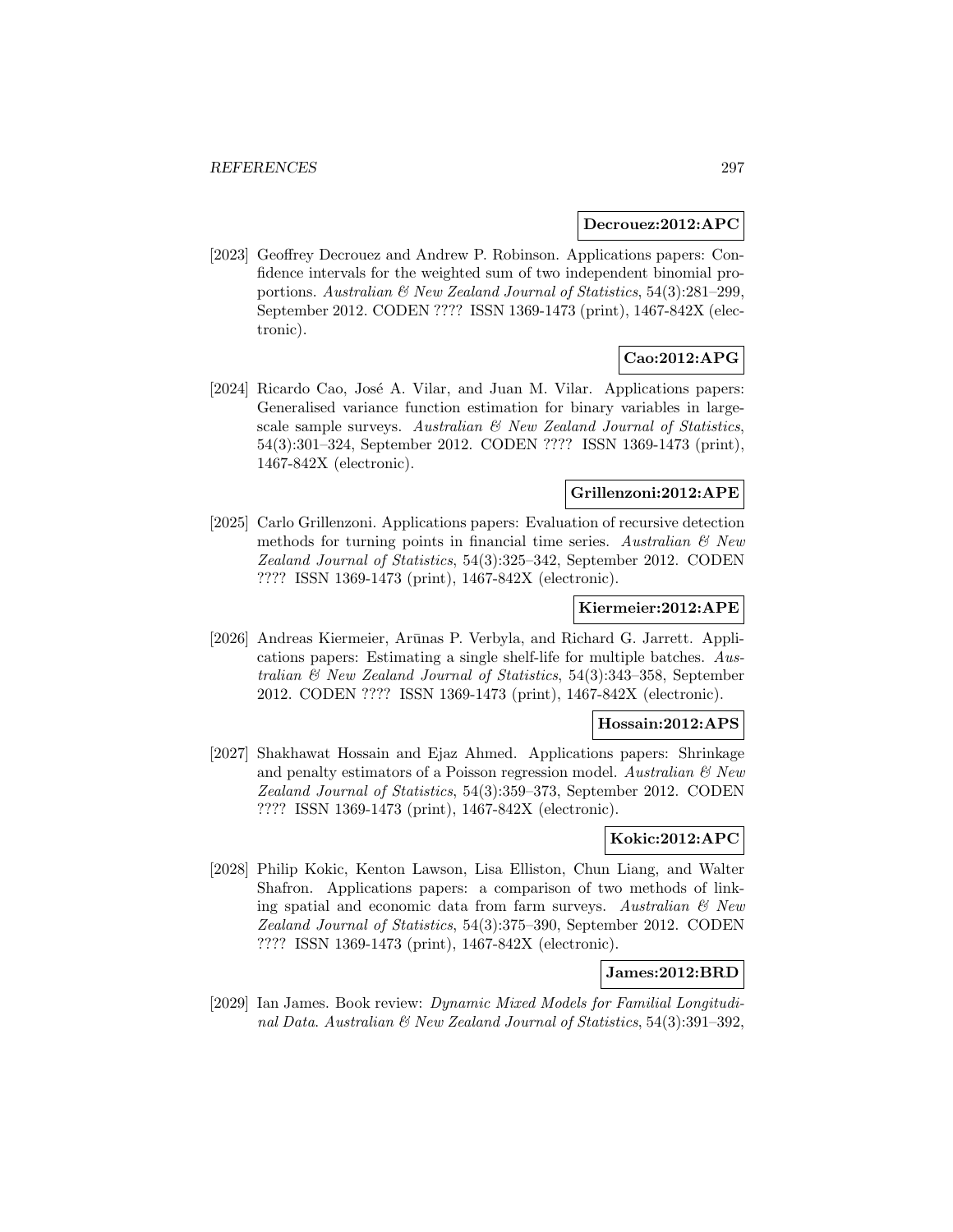September 2012. CODEN ???? ISSN 1369-1473 (print), 1467-842X (electronic).

## **Sen:2012:BRB**

[2030] Saunak Sen. Book review: Bayesian modeling in bioinformatics.  $Ans$ tralian & New Zealand Journal of Statistics, 54(3):392–393, September 2012. CODEN ???? ISSN 1369-1473 (print), 1467-842X (electronic).

#### **Jamsen:2012:BRA**

[2031] Kris M. Jamsen and Lyle C. Gurrin. Book review: Applied Bayesian Hierarchical Methods. Australian & New Zealand Journal of Statistics, 54(3):393, September 2012. CODEN ???? ISSN 1369-1473 (print), 1467- 842X (electronic).

## **Martin:2012:BRC**

[2032] Andrew Martin. Book review: Controversial Statistical Issues in Clinical Trials. Australian & New Zealand Journal of Statistics, 54(3):393–394, September 2012. CODEN ???? ISSN 1369-1473 (print), 1467-842X (electronic).

### **Kabaila:2012:BRI**

[2033] Paul Kabaila. Book review: Introduction to the Theory of Statistical Inference. Australian  $\mathcal B$  New Zealand Journal of Statistics, 54(3):394– 395, September 2012. CODEN ???? ISSN 1369-1473 (print), 1467-842X (electronic).

## **Anonymous:2012:FPc**

[2034] Anonymous. Forthcoming papers. Australian & New Zealand Journal of Statistics, 54(3):397, September 2012. CODEN ???? ISSN 1369-1473 (print), 1467-842X (electronic).

#### **Anonymous:2012:PMP**

[2035] Anonymous. 2012 Pitman Medal: Professor Alan Welsh, FAA. Australian & New Zealand Journal of Statistics, 54(4):399–400, December 2012. CODEN ???? ISSN 1369-1473 (print), 1467-842X (electronic).

#### **Radice:2012:APB**

[2036] Rosalba Radice. Applications paper: a Bayesian approach to modelling reticulation events with application to the ribosomal protein gene rps11 of flowering plants. Australian  $\mathcal B$  New Zealand Journal of Statistics, 54 (4):401–426, December 2012. CODEN ???? ISSN 1369-1473 (print), 1467-842X (electronic).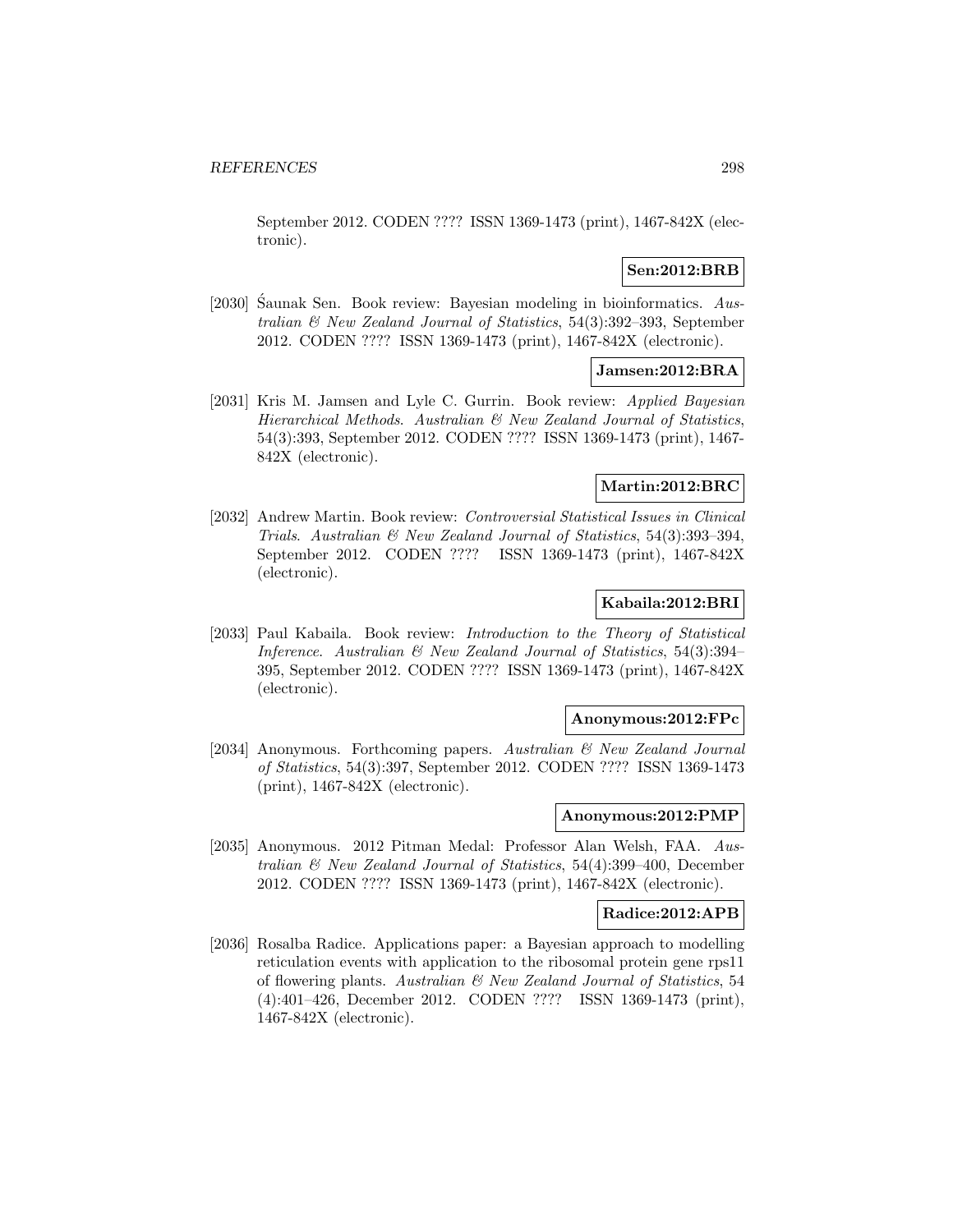### **Taylor:2012:TMP**

[2037] Julian D. Taylor, Arūnas P. Verbyla, Colin Cavanagh, and Marcus Newberry. Theory and methods papers: Variable selection in linear mixed models using an extended class of penalties. Australian  $\mathcal{B}$  New Zealand Journal of Statistics, 54(4):427–449, December 2012. CODEN ???? ISSN 1369-1473 (print), 1467-842X (electronic).

### **Bergman:2012:TMP**

[2038] Jakob Bergman and Björn Holmquist. Theory and methods papers: a measure of dependence between two compositions. Australian  $\mathcal{B}$  New Zealand Journal of Statistics, 54(4):451–461, December 2012. CODEN ???? ISSN 1369-1473 (print), 1467-842X (electronic).

## **Li:2012:TMP**

[2039] Zhouping Li, Xiping Wang, and Wang Zhou. Theory and methods papers: Empirical likelihood for compound Poisson processes. Australian & New Zealand Journal of Statistics, 54(4):463–474, December 2012. CO-DEN ???? ISSN 1369-1473 (print), 1467-842X (electronic).

## **Beh:2012:TMPb**

[2040] Eric J. Beh and Thomas B. Farver. Theory and methods papers: The Box–Cox transformation and non-iterative estimation methods for ordinal log-linear models. Australian  $\mathcal B$  New Zealand Journal of Statistics, 54(4):475–484, December 2012. CODEN ???? ISSN 1369-1473 (print), 1467-842X (electronic).

### **Plante:2012:TMP**

[2041] Jean-François Plante and Gitte Bjørg Windfeldt. Theory and methods papers: Using predictive risk for process control. Australian  $\mathcal{B}$  New Zealand Journal of Statistics, 54(4):485–504, December 2012. CODEN ???? ISSN 1369-1473 (print), 1467-842X (electronic).

### **Welsh:2012:BRE**

[2042] A. H. Welsh. Book review: The Epistemology of Statistical Science. Australian & New Zealand Journal of Statistics, 54(4):505–507, December 2012. CODEN ???? ISSN 1369-1473 (print), 1467-842X (electronic).

### **Wand:2012:BRS**

[2043] M. P. Wand. Book review: Smoothing Splines: Methods and Applications. Australian & New Zealand Journal of Statistics, 54(4):507–508, December 2012. CODEN ???? ISSN 1369-1473 (print), 1467-842X (electronic).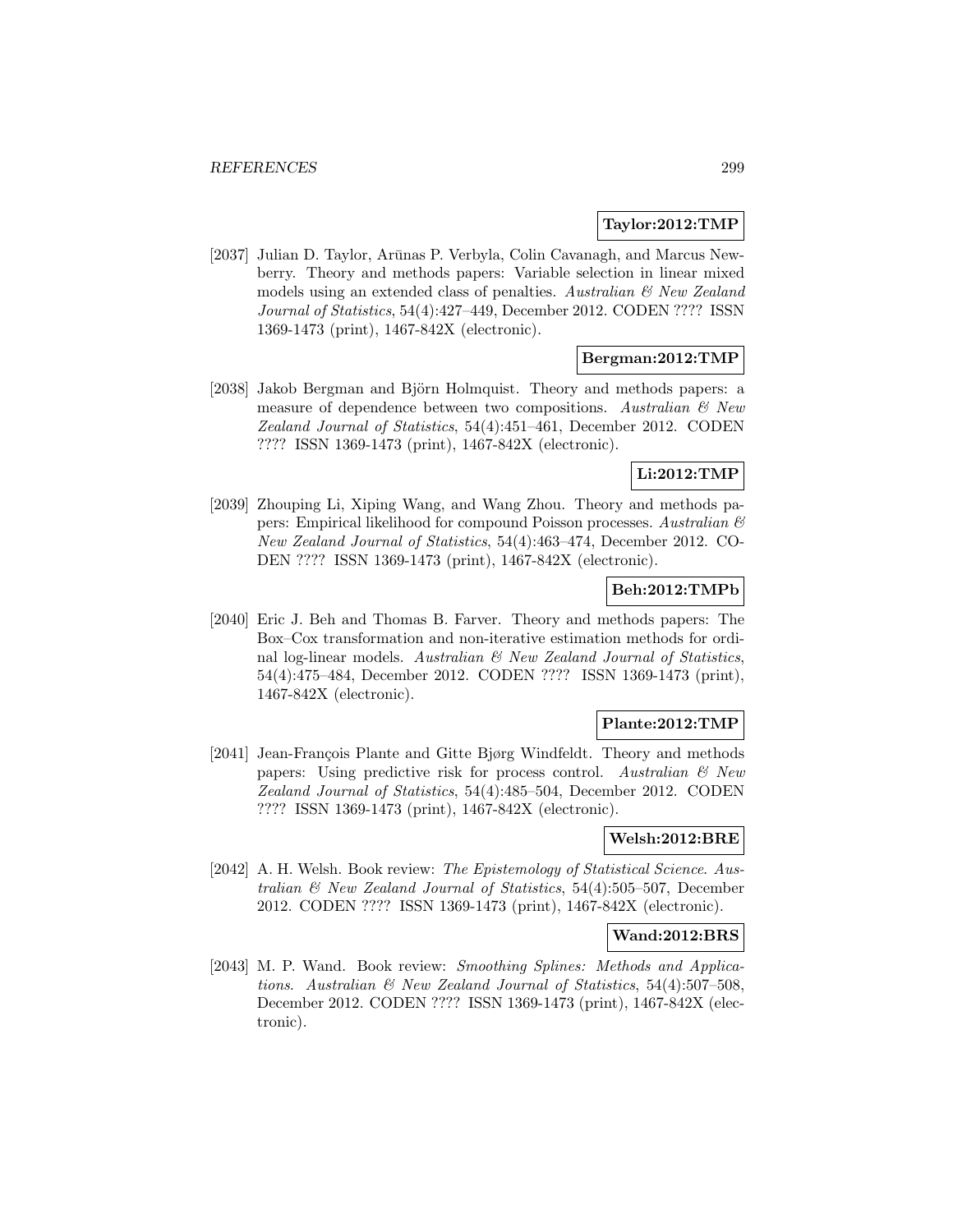#### **Roberts:2012:BRS**

[2044] Steven Roberts. Book review: Statistical Thinking in Epidemiology. Australian & New Zealand Journal of Statistics, 54(4):508–509, December 2012. CODEN ???? ISSN 1369-1473 (print), 1467-842X (electronic).

#### **Broemeling:2012:BRS**

[2045] Lyle Broemeling. Book review: Statistical Evaluation of Diagnostic Performance: Topics in ROC Analysis. Australian & New Zealand Journal of Statistics, 54(4):509–510, December 2012. CODEN ???? ISSN 1369- 1473 (print), 1467-842X (electronic).

## **Anonymous:2012:FPd**

[2046] Anonymous. Forthcoming papers. Australian & New Zealand Journal of Statistics, 54(4):511, December 2012. CODEN ???? ISSN 1369-1473 (print), 1467-842X (electronic).

### **Kiesse:2013:APW**

[2047] Tristan Senga Kiessé and Dominique Mizère. Application paper: Weighted Poisson and semiparametric kernel models applied to parasite growth. Australian  $\mathcal{B}$  New Zealand Journal of Statistics, 55(1):1–13, March 2013. CODEN ???? ISSN 1369-1473 (print), 1467-842X (electronic).

# **Rayner:2013:TMPa**

[2048] John C. W. Rayner, Olivier Thas, Peter Pipelers, and Eric J. Beh. Theory and methods papers: Calculating bivariate orthonormal polynomials by recurrence. Australian  $\mathcal B$  New Zealand Journal of Statistics, 55(1): 15–24, March 2013. CODEN ???? ISSN 1369-1473 (print), 1467-842X (electronic).

## **Paige:2013:TMP**

[2049] Robert L. Paige and A. Alexandre Trindade. Theory and methods papers: Fast and accurate inference for the smoothing parameter in semiparametric models. Australian & New Zealand Journal of Statistics, 55 (1):25–41, March 2013. CODEN ???? ISSN 1369-1473 (print), 1467- 842X (electronic).

#### **Gao:2013:TMP**

[2050] Shesheng Gao, Yongmin Zhong, and Chengfan Gu. Theory and methods papers: Random weighting estimation of confidence intervals for quantiles. Australian  $\mathcal B$  New Zealand Journal of Statistics, 55(1):43–53, March 2013. CODEN ???? ISSN 1369-1473 (print), 1467-842X (electronic).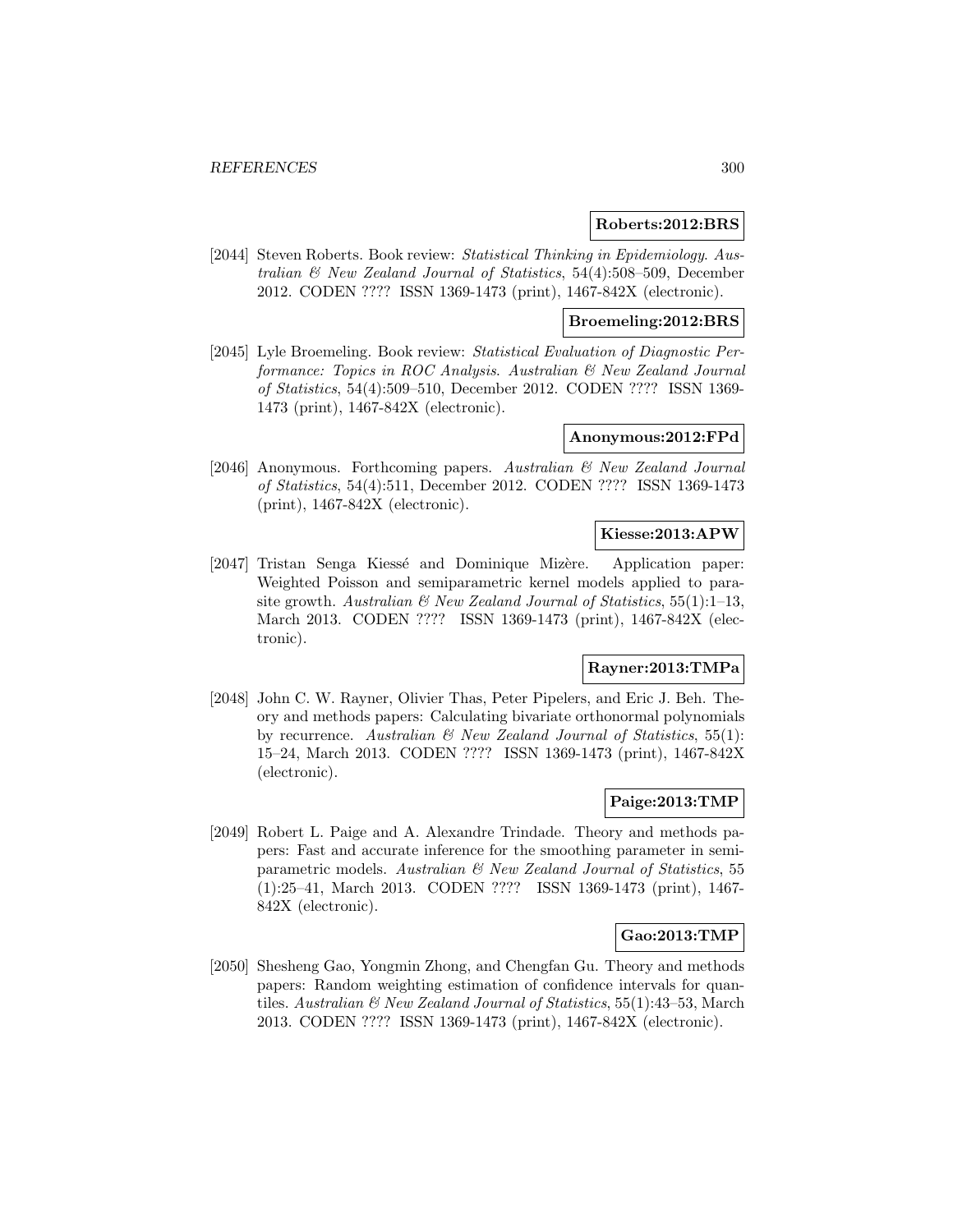#### **Kuhnert:2013:BRR**

[2051] Petra Kuhnert. Book review: Recursive Partitioning and Applications. Australian & New Zealand Journal of Statistics, 55(1):55–56, March 2013. CODEN ???? ISSN 1369-1473 (print), 1467-842X (electronic).

#### **Heritier:2013:BRD**

[2052] Stephane Heritier. Book review: Design and Analysis of Quality of Life Studies in Clinical Trials. Australian & New Zealand Journal of Statistics, 55(1):56–57, March 2013. CODEN ???? ISSN 1369-1473 (print), 1467-842X (electronic).

## **Maller:2013:BRC**

[2053] Ross Maller. Book review: Competing Risks and Multistate Models with R. Australian & New Zealand Journal of Statistics, 55(1):57–60, March 2013. CODEN ???? ISSN 1369-1473 (print), 1467-842X (electronic).

## **Robinson:2013:BRM**

[2054] Andrew Robinson. Book review: Maximum Likelihood Estimation for Sample Surveys. Australian  $\mathcal{B}$  New Zealand Journal of Statistics, 55(1): 60–61, March 2013. CODEN ???? ISSN 1369-1473 (print), 1467-842X (electronic).

## **Wang:2013:BRG**

[2055] You-Gan Wang. Book review: Generalized Estimating Equations. Australian & New Zealand Journal of Statistics, 55(1):61, March 2013. CO-DEN ???? ISSN 1369-1473 (print), 1467-842X (electronic).

#### **Anonymous:2013:FPa**

[2056] Anonymous. Forthcoming papers. Australian & New Zealand Journal of Statistics, 55(1):63, March 2013. CODEN ???? ISSN 1369-1473 (print), 1467-842X (electronic).

### **Anonymous:2013:CA**

[2057] Anonymous. Campbell Award 2012. Australian & New Zealand Journal of Statistics, 55(2):65–67, June 2013. CODEN ???? ISSN 1369-1473 (print), 1467-842X (electronic).

#### **Anacleto:2013:APF**

[2058] Osvaldo Anacleto, Catriona Queen, and Casper J. Albers. Application paper: Forecasting multivariate road traffic flows using Bayesian dynamic graphical models, splines and other traffic variables. Australian  $\mathcal{C}$  New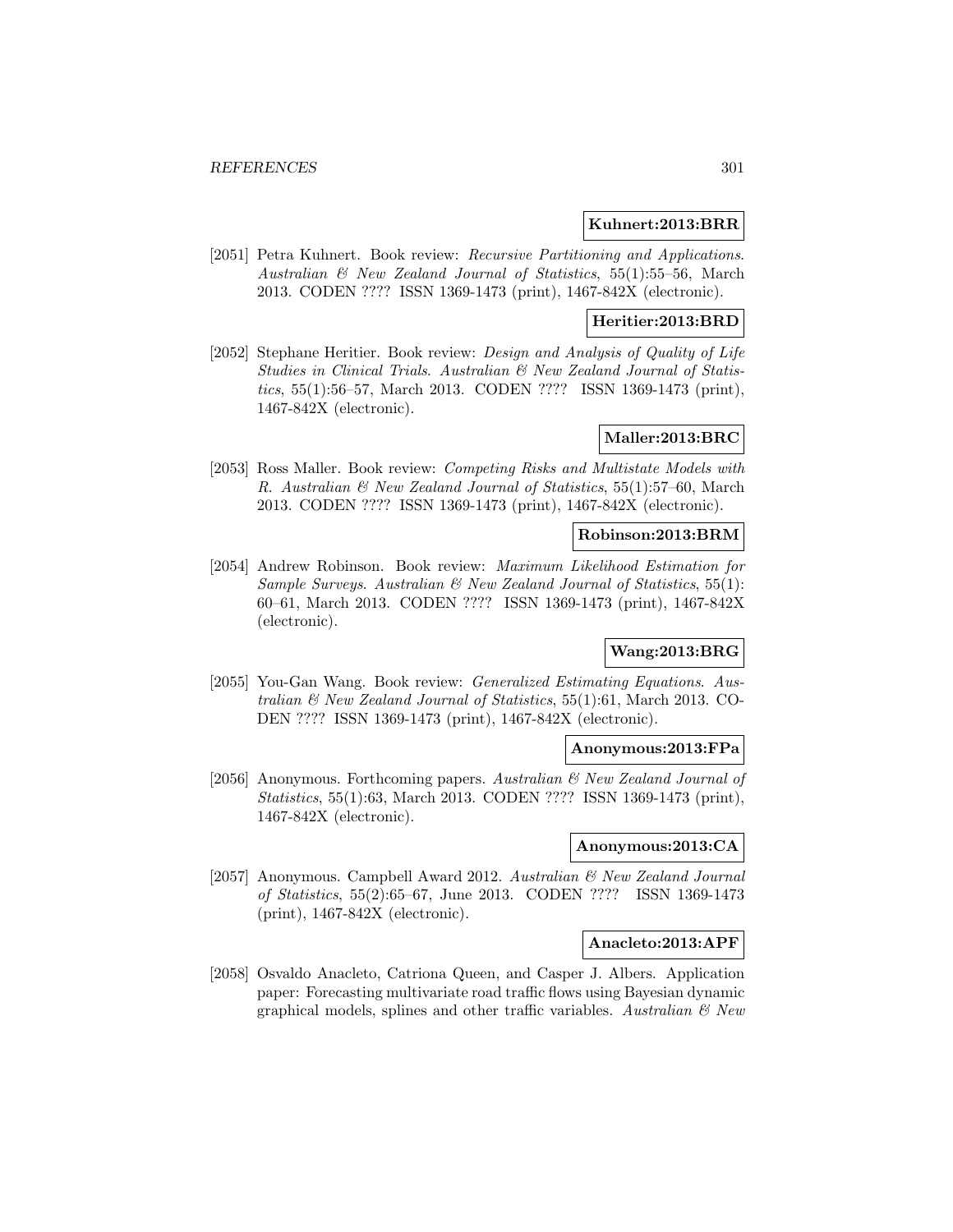Zealand Journal of Statistics, 55(2):69–86, June 2013. CODEN ???? ISSN 1369-1473 (print), 1467-842X (electronic).

## **Khan:2013:TMP**

[2059] M. Atikur Rahman Khan and D. S. Poskitt. Theory and methods papers: a note on window length selection in singular spectrum analysis. Australian & New Zealand Journal of Statistics, 55(2):87–108, June 2013. CODEN ???? ISSN 1369-1473 (print), 1467-842X (electronic).

## **Qin:2013:TMP**

[2060] Yongsong Qin, Qingzhu Lei, and Lijun Luo. Theory and methods papers: Empirical likelihood for nonparametric models under linear process errors. Australian & New Zealand Journal of Statistics, 55(2):109–128, June 2013. CODEN ???? ISSN 1369-1473 (print), 1467-842X (electronic).

### **Mercatanti:2013:TMP**

[2061] Andrea Mercatanti. Theory and methods papers: a likelihood-based analysis for relaxing the exclusion restriction in randomized experiments with noncompliance. Australian  $\mathcal C$  New Zealand Journal of Statistics, 55 (2):129–153, June 2013. CODEN ???? ISSN 1369-1473 (print), 1467- 842X (electronic).

## **Cai:2013:TMP**

[2062] Yuzhi Cai. Theory and methods papers: a quantile survival model for censored data. Australian & New Zealand Journal of Statistics, 55(2): 155–172, June 2013. CODEN ???? ISSN 1369-1473 (print), 1467-842X (electronic).

## **Ma:2013:TMP**

[2063] Xiangmei Ma and Liming Xiang. Theory and methods papers: Testing for the presence of a cure fraction in clustered interval-censored survival data. Australian & New Zealand Journal of Statistics, 55(2):173–190, June 2013. CODEN ???? ISSN 1369-1473 (print), 1467-842X (electronic).

## **Pakes:2013:BRA**

[2064] Anthony G. Pakes. Book review: Abraham De Moivre: Setting the Stage for Classical Probability and its Applications. Australian & New Zealand Journal of Statistics, 55(2):191–197, June 2013. CODEN ???? ISSN 1369-1473 (print), 1467-842X (electronic).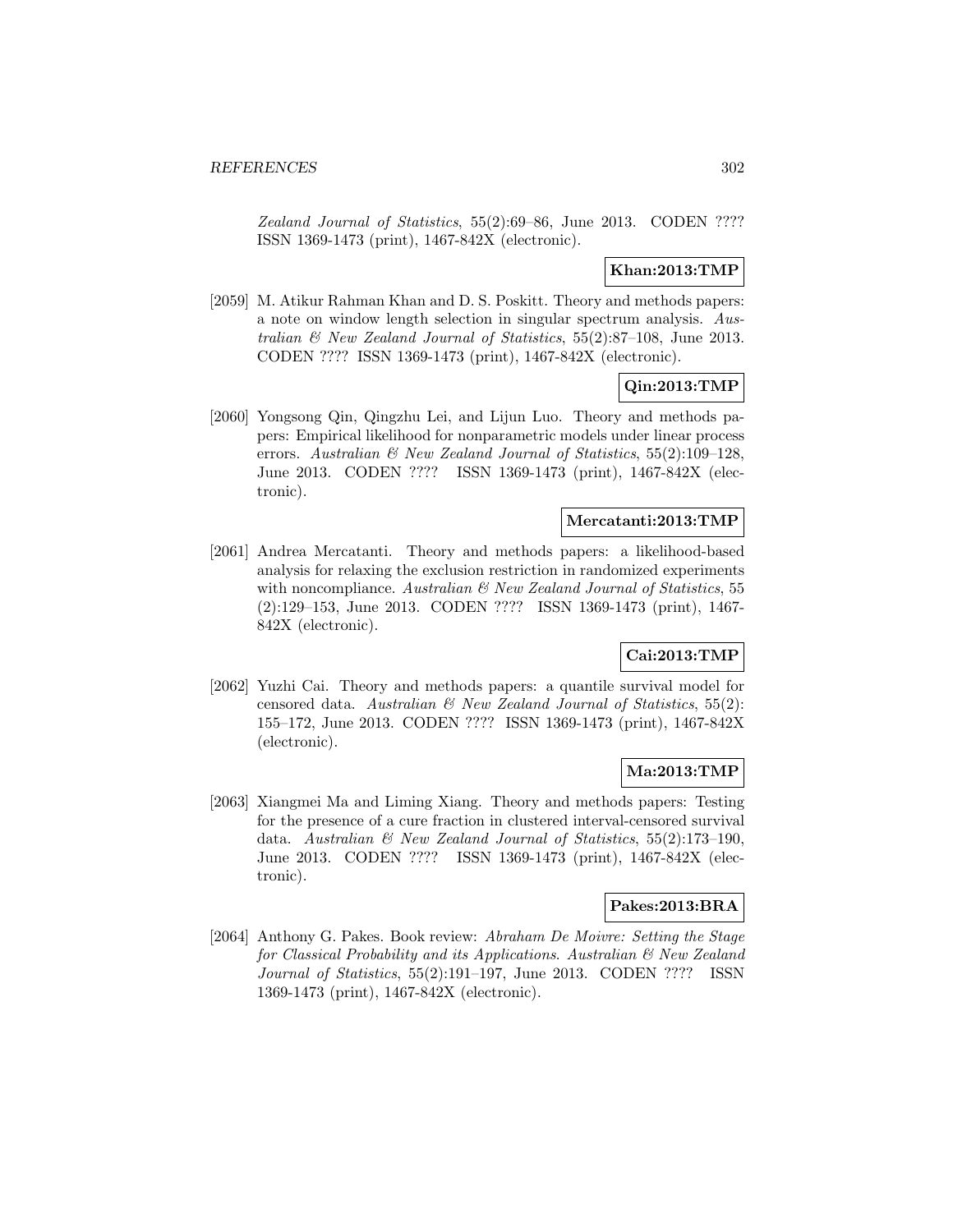#### **Heller:2013:BRG**

[2065] Gillian Z. Heller. Book review: Generalized Linear Mixed Models: Modern Concepts, Methods and Applications. Australian & New Zealand Journal of Statistics, 55(2):197–198, June 2013. CODEN ???? ISSN 1369-1473 (print), 1467-842X (electronic).

## **Jones:2013:BRJ**

[2066] Geoff Jones. Book review: Joint Models for Longitudinal and Time-to-Event Data: with Applications in R. Australian & New Zealand Journal of Statistics, 55(2):198–199, June 2013. CODEN ???? ISSN 1369-1473 (print), 1467-842X (electronic).

### **White:2013:BRC**

[2067] Gentry White. Book review: Criminal Justice Forecasts of Risk: a Machine Learning Approach. Australian & New Zealand Journal of Statistics, 55(2):199–201, June 2013. CODEN ???? ISSN 1369-1473 (print), 1467-842X (electronic).

### **Anonymous:2013:FPb**

[2068] Anonymous. Forthcoming papers. Australian & New Zealand Journal of Statistics, 55(2):203, June 2013. CODEN ???? ISSN 1369-1473 (print), 1467-842X (electronic).

### **Holland:2013:IPR**

[2069] Barbara R. Holland. Invited paper: The rise of statistical phylogenetics. Australian & New Zealand Journal of Statistics, 55(3):205–220, September 2013. CODEN ???? ISSN 1369-1473 (print), 1467-842X (electronic).

#### **Abeysekera:2013:APC**

[2070] Waruni Abeysekera, Paul Kabaila, and Oguzhan Yilmaz. Application papers: The coverage probability of confidence intervals in one-way analysis of covariance after two  $F$  tests. Australian  $\mathcal{B}$  New Zealand Journal of Statistics, 55(3):221–234, September 2013. CODEN ???? ISSN 1369- 1473 (print), 1467-842X (electronic).

## **Karavarsamis:2013:APC**

[2071] Natalie Karavarsamis, Andrew P. Robinson, Graham Hepworth, Andrew J. Hamilton, and Geoffrey W. Heard. Application papers: Comparison of four bootstrap-based interval estimators of species occupancy and detection probabilities. Australian & New Zealand Journal of Statistics, 55(3):235–252, September 2013. CODEN ???? ISSN 1369-1473 (print), 1467-842X (electronic).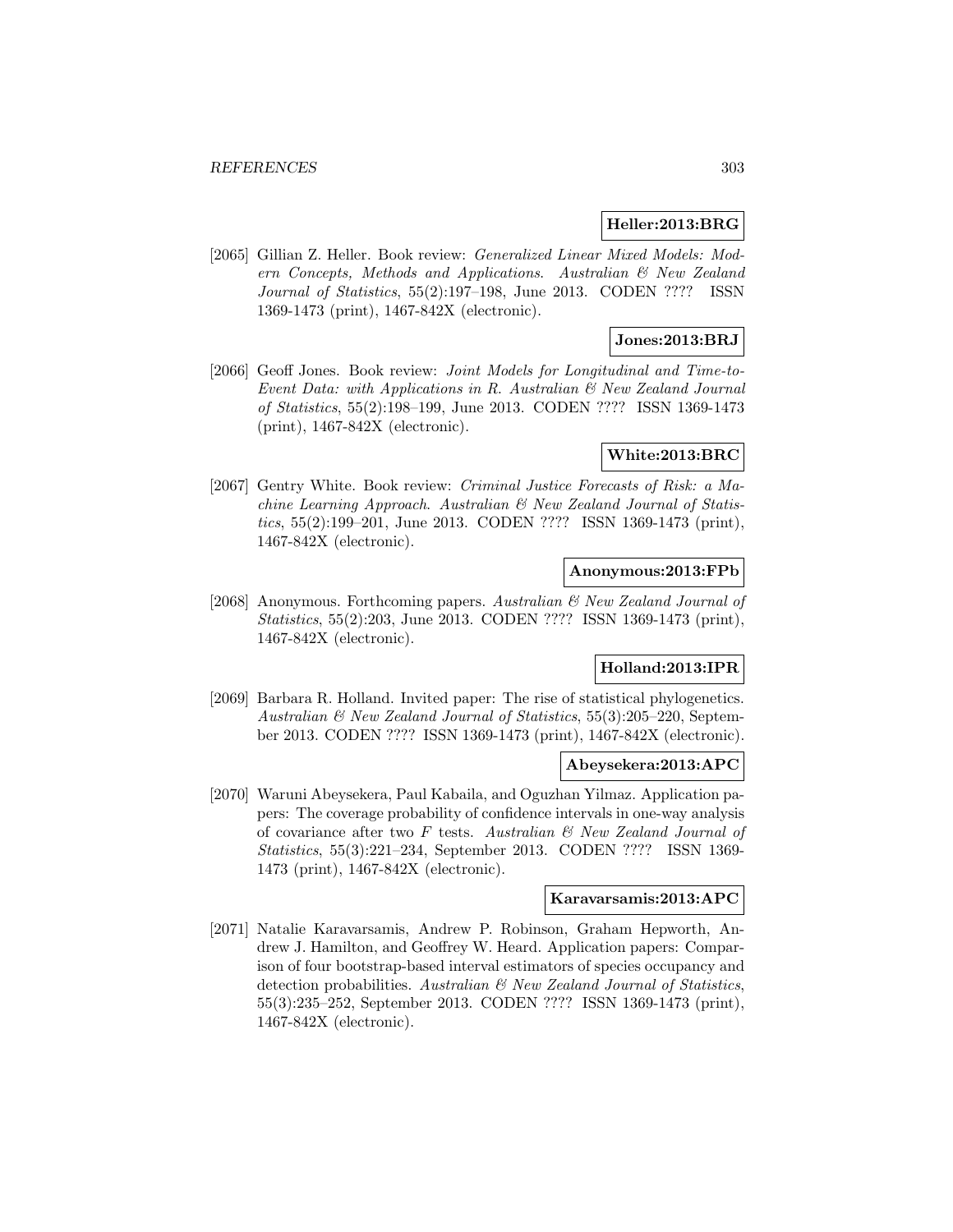#### **Williams:2013:TMP**

[2072] E. R. Williams and H. P. Piepho. Theory and methods papers: a comparison of spatial designs for field variety trials. Australian  $\mathcal B$  New Zealand Journal of Statistics, 55(3):253–258, September 2013. CODEN ???? ISSN 1369-1473 (print), 1467-842X (electronic).

## **Kabaila:2013:TMP**

[2073] Paul Kabaila and Khageswor Giri. Theory and methods papers: Further properties of frequentist confidence intervals in regression that utilize uncertain prior information. Australian & New Zealand Journal of Statistics, 55(3):259–270, September 2013. CODEN ???? ISSN 1369-1473 (print), 1467-842X (electronic).

### **Jung:2013:TMP**

[2074] Sangah Jung and Sangun Park. Theory and methods papers: Simplified maximum likelihood inference based on the likelihood decomposition for missing data. Australian  $\mathcal C$  New Zealand Journal of Statistics, 55(3):271– 283, September 2013. CODEN ???? ISSN 1369-1473 (print), 1467-842X (electronic).

## **Wood:2013:TMP**

[2075] Graham R. Wood and David J. Saville. Theory and methods papers: a geometric examination of linear model assumptions. Australian  $\mathcal C$  New Zealand Journal of Statistics, 55(3):285–303, September 2013. CODEN ???? ISSN 1369-1473 (print), 1467-842X (electronic).

### **Rayner:2013:TMPb**

[2076] J. C. W. Rayner and D. J. Best. Theory and methods papers: Extended ANOVA and rank transform procedures. Australian & New Zealand Journal of Statistics, 55(3):305–319, September 2013. CODEN ???? ISSN 1369-1473 (print), 1467-842X (electronic).

#### **Marra:2013:TMP**

[2077] Giampiero Marra, Georgios Papageorgiou, and Rosalba Radice. Theory and methods papers: Estimation of a semiparametric recursive bivariate probit model with nonparametric mixing. Australian & New Zealand Journal of Statistics, 55(3):321–342, September 2013. CODEN ???? ISSN 1369-1473 (print), 1467-842X (electronic).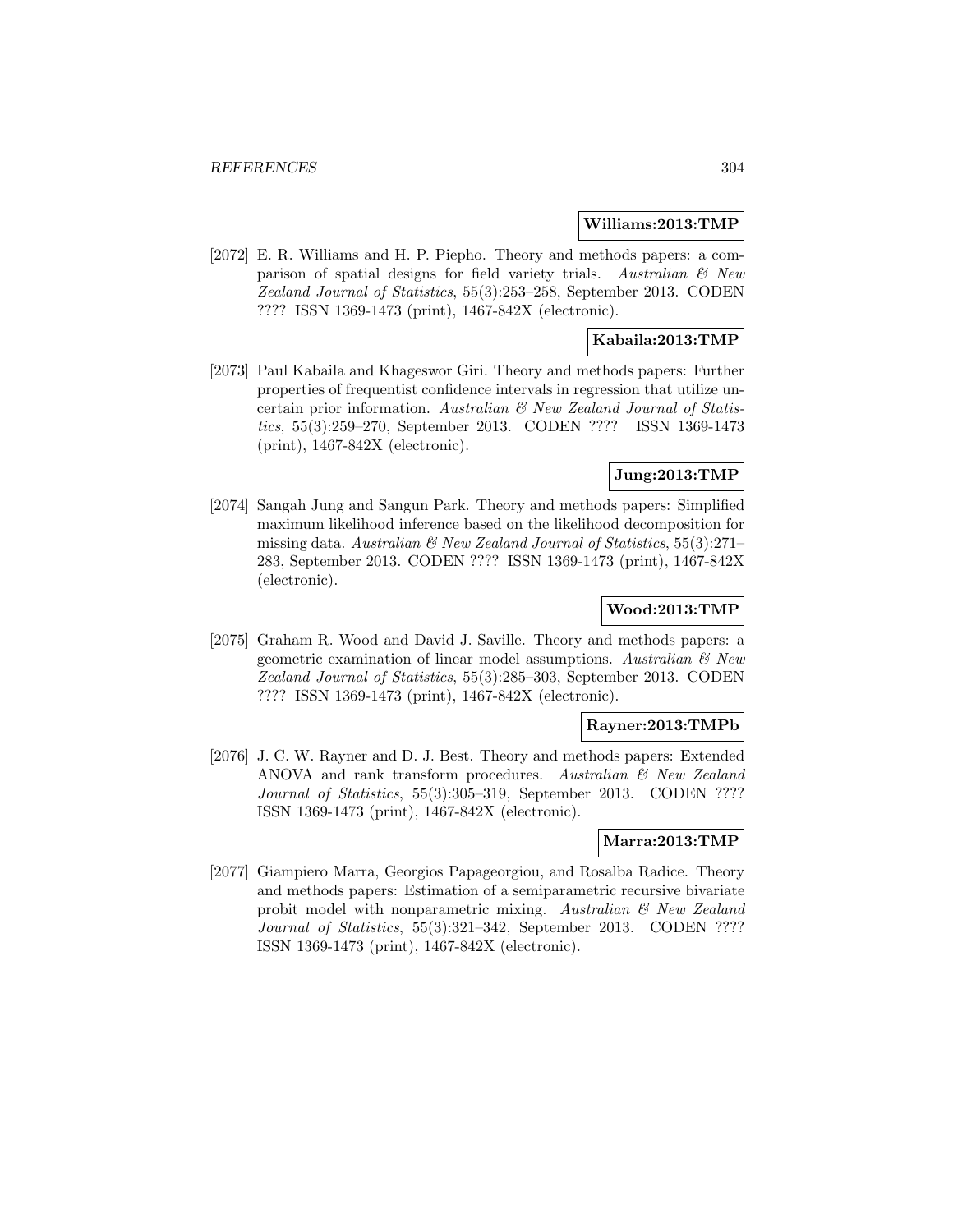#### **Baade:2013:BRH**

[2078] Peter Baade. Book review: Handbook of Statistics in Clinical Oncology. Australian & New Zealand Journal of Statistics, 55(3):343, September 2013. CODEN ???? ISSN 1369-1473 (print), 1467-842X (electronic).

#### **Browne:2013:BRB**

[2079] William Browne. Book review: Bayesian item response modeling: Theory and applications. Australian  $\mathcal B$  New Zealand Journal of Statistics, 55(3): 344, September 2013. CODEN ???? ISSN 1369-1473 (print), 1467-842X (electronic).

## **Bebbington:2013:BRE**

[2080] Mark Bebbington. Book review: Event History Analysis with R. Australian & New Zealand Journal of Statistics, 55(3):344–346, September 2013. CODEN ???? ISSN 1369-1473 (print), 1467-842X (electronic).

#### **Scarrott:2013:BRE**

[2081] Carl Scarrott. Book review: Extreme Value Methods with Applications to Finance. Australian & New Zealand Journal of Statistics, 55(3):346– 348, September 2013. CODEN ???? ISSN 1369-1473 (print), 1467-842X (electronic).

## **Anonymous:2013:FPc**

[2082] Anonymous. Forthcoming papers. Australian & New Zealand Journal of Statistics, 55(3):349, September 2013. CODEN ???? ISSN 1369-1473 (print), 1467-842X (electronic).

### **Hsieh:2013:APB**

[2083] Jeff Ching-Fu Hsieh, Susanna M. Cramb, James M. McGree, Peter D. Baade, Nathan A. M. Dunn, and Kerrie L. Mengersen. Application papers: Bayesian spatial analysis for the evaluation of breast cancer detection methods. Australian & New Zealand Journal of Statistics, 55 (4):351–367, December 2013. CODEN ???? ISSN 1369-1473 (print), 1467-842X (electronic).

## **Khan:2013:APT**

[2084] Shahedul A. Khan, Grace S. Chiu, and Joel A. Dubin. Application papers: Therapeutic hypothermia: Quantification of the transition of core body temperature using the flexible mixture bent-cable model for longitudinal data. Australian & New Zealand Journal of Statistics, 55 (4):369–385, December 2013. CODEN ???? ISSN 1369-1473 (print), 1467-842X (electronic).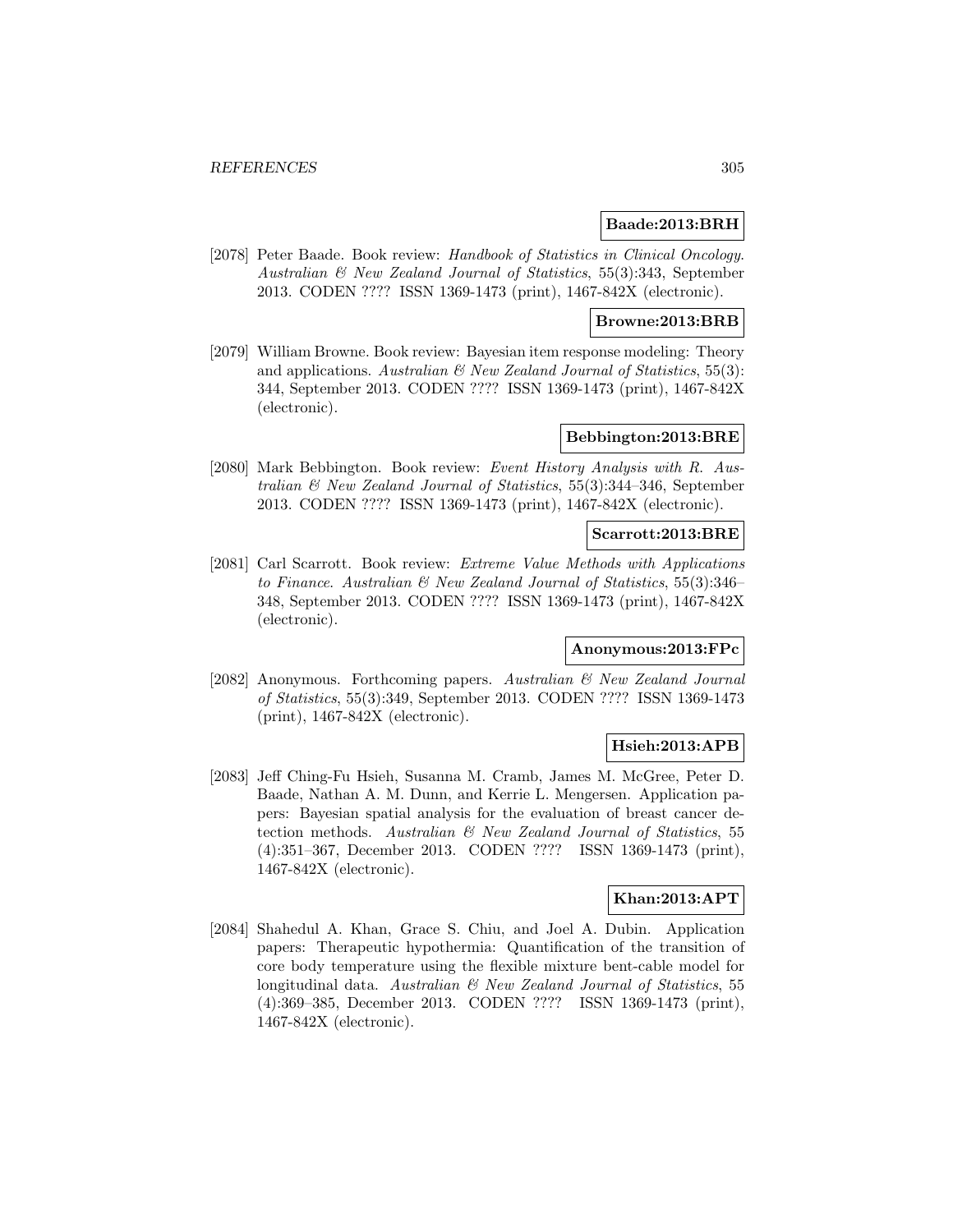### **Kim:2013:TMP**

[2085] Tae Yoon Kim, Jeongcheol Ha, Sun Young Hwang, Cheolyong Park, and Zhi-Ming Luo. Theory and methods papers: Central limit theorems for reduced U-statistics under dependence and their usefulness. Australian & New Zealand Journal of Statistics, 55(4):387–399, December 2013. CODEN ???? ISSN 1369-1473 (print), 1467-842X (electronic).

## **Abebe:2013:TMP**

[2086] Asheber Abebe and Joseph W. McKean. Theory and methods papers: Weighted Wilcoxon estimators in nonlinear regression. Australian  $\mathcal C$  New Zealand Journal of Statistics, 55(4):401–420, December 2013. CODEN ???? ISSN 1369-1473 (print), 1467-842X (electronic).

## **Liu:2013:TMP**

[2087] Wei Liu, Sanyu Zhou, and Frank Bretz. Theory and methods papers: Exact simultaneous confidence bands for quadratic and cubic polynomial regression with applications in dose response study. Australian  $\mathcal{C}$  New Zealand Journal of Statistics, 55(4):421–434, December 2013. CODEN ???? ISSN 1369-1473 (print), 1467-842X (electronic).

## **Qian:2013:TMP**

[2088] Guoqi Qian, Xiaoping Shi, and Yuehua Wu. Theory and methods papers: a statistical test of change-point in mean that almost surely has zero error probabilities. Australian & New Zealand Journal of Statistics, 55(4):435– 454, December 2013. CODEN ???? ISSN 1369-1473 (print), 1467-842X (electronic).

# **Siray:2013:TMP**

[2089] Gülesen Üstündağ Şiray and Selma Toker. Theory and methods papers: Restricted two parameter ridge estimator. Australian & New Zealand Journal of Statistics, 55(4):455–469, December 2013. CODEN ???? ISSN 1369-1473 (print), 1467-842X (electronic).

## **Welsh:2013:TMP**

[2090] A. H. Welsh, Dan Hedlin, and Markus G. Sova. Theory and methods papers: The stabilisation of model parameter estimates from repeated surveys with rare observations. Australian & New Zealand Journal of Statistics, 55(4):471–491, December 2013. CODEN ???? ISSN 1369- 1473 (print), 1467-842X (electronic).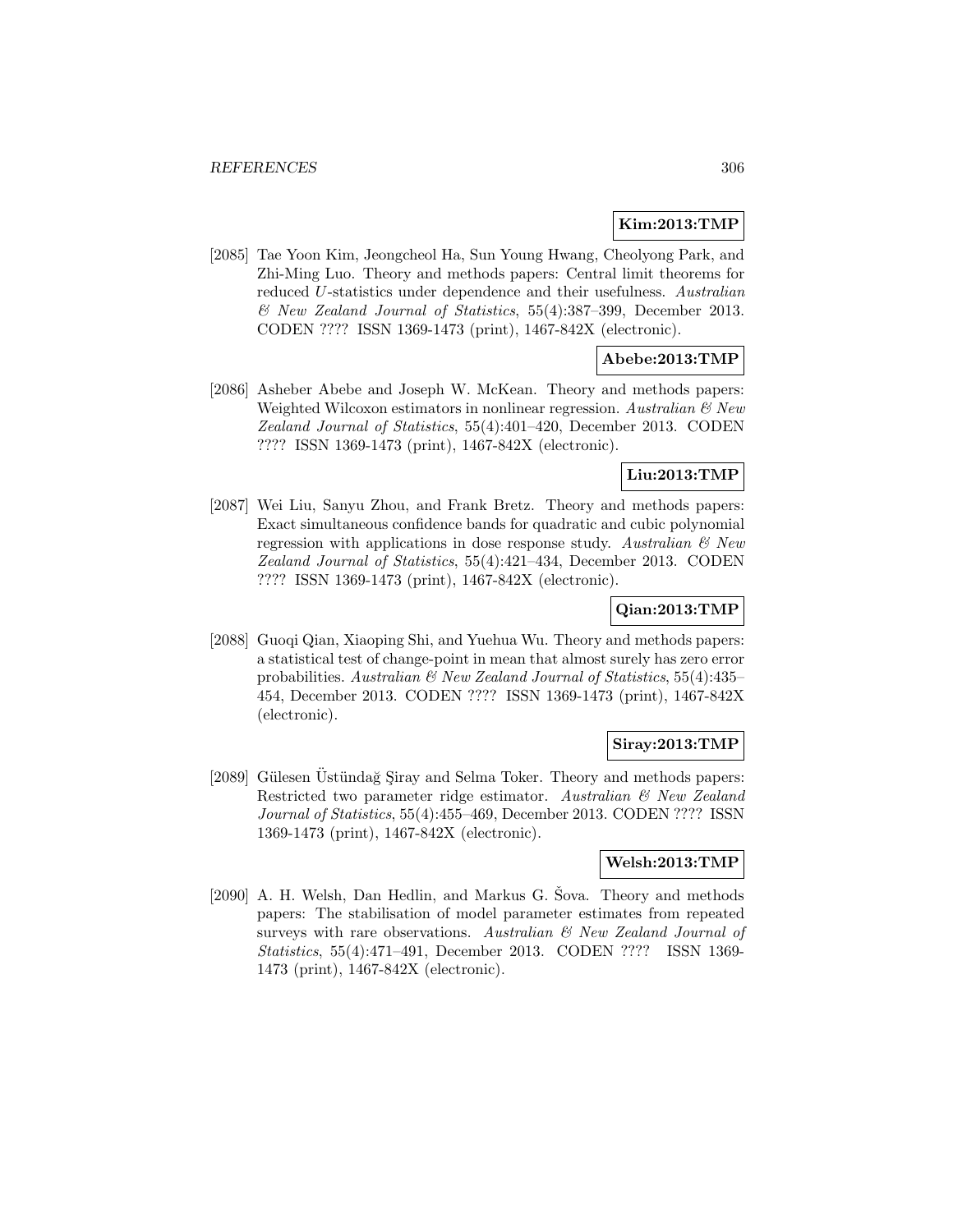#### **Stone:2013:BRS**

[2091] Glenn Stone. Book review: Statistics for High-Dimensional Data: Methods, Theory and Applications. Australian & New Zealand Journal of Statistics, 55(4):493, December 2013. CODEN ???? ISSN 1369-1473 (print), 1467-842X (electronic).

## **Bolstad:2013:BRB**

[2092] William M. Bolstad. Book review: The BUGS Book: a Practical Introduction to Bayesian Analysis. Australian & New Zealand Journal of Statistics, 55(4):493–495, December 2013. CODEN ???? ISSN 1369-1473 (print), 1467-842X (electronic).

#### **Jorgensen:2013:BRS**

[2093] Murray Jorgensen. Book review: A Statistical Guide for the Ethically Perplexed. Australian & New Zealand Journal of Statistics, 55(4):495– 497, December 2013. CODEN ???? ISSN 1369-1473 (print), 1467-842X (electronic).

## **Clarke:2013:BRM**

[2094] Brenton R. Clarke. Book review: Methodology in Robust and Nonparametric Statistics. Australian & New Zealand Journal of Statistics, 55 (4):497–499, December 2013. CODEN ???? ISSN 1369-1473 (print), 1467-842X (electronic).

#### **Anonymous:2013:FPd**

[2095] Anonymous. Forthcoming papers. Australian & New Zealand Journal of Statistics, 55(4):501, December 2013. CODEN ???? ISSN 1369-1473 (print), 1467-842X (electronic).

#### **Lumley:2014:IPT**

[2096] Thomas Lumley and Alastair Scott. Invited paper: Tests for regression models fitted to survey data. Australian & New Zealand Journal of Statistics, 56(1):1–14, March 2014. CODEN ???? ISSN 1369-1473 (print), 1467-842X (electronic).

#### **Hussein:2014:APN**

[2097] Abdulkadir A. Hussein, Sévérien Nkurunziza, and Katrina Tomanelli. Applications paper: Nonparametric shrinkage estimation for Aalen's additive hazards model. Australian & New Zealand Journal of Statistics, 56(1):15–26, March 2014. CODEN ???? ISSN 1369-1473 (print), 1467- 842X (electronic).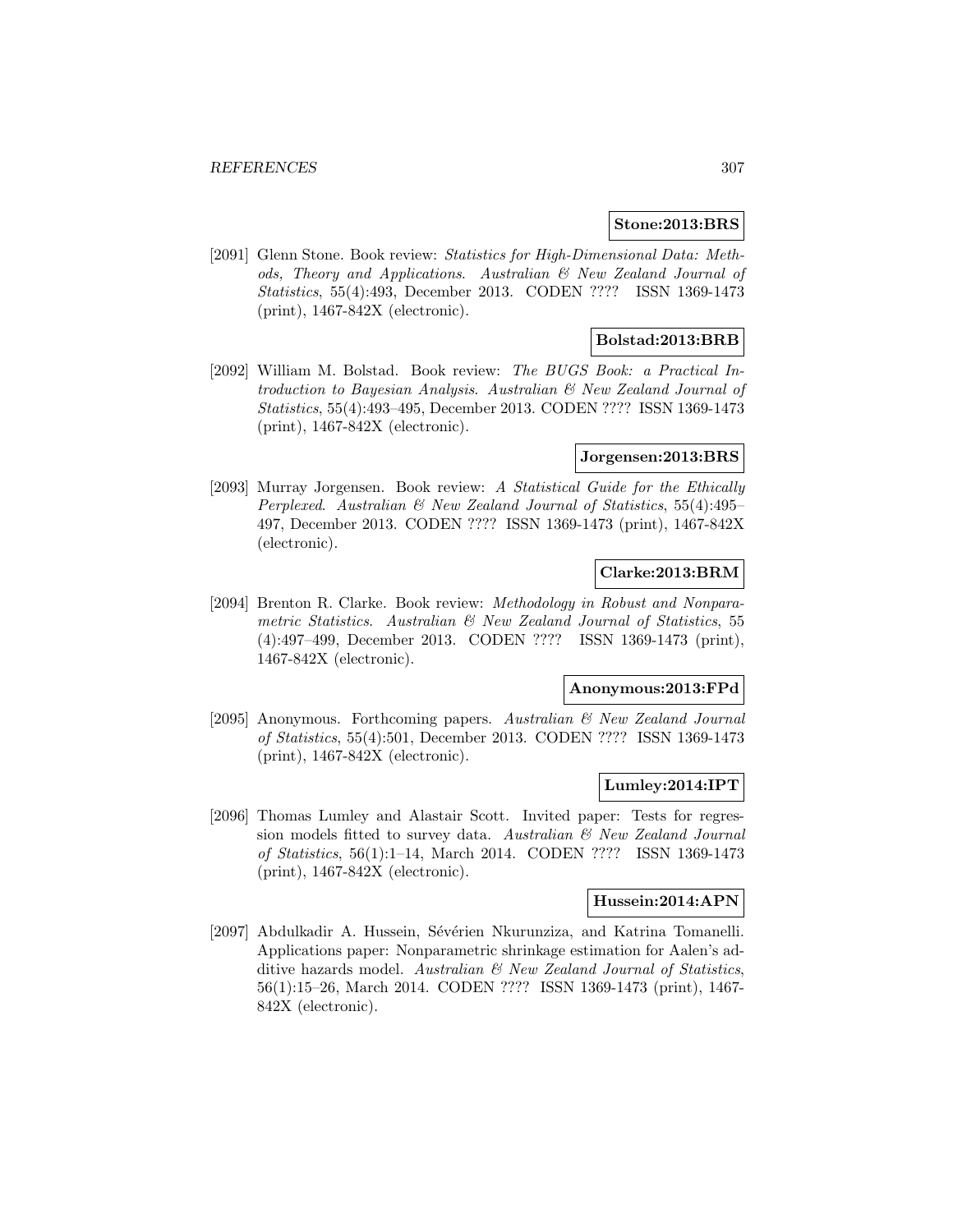#### **Samart:2014:APL**

[2098] Klairung Samart and Ray Chambers. Applications paper: Linear regression with nested errors using probability-linked data. Australian  $\mathcal{B}$  New Zealand Journal of Statistics, 56(1):27–46, March 2014. CODEN ???? ISSN 1369-1473 (print), 1467-842X (electronic).

## **Withers:2014:TMP**

[2099] Christopher S. Withers and Saralees Nadarajah. Theory and methods papers: Confidence intervals for linear combinations of Poisson means. Australian & New Zealand Journal of Statistics, 56(1):47–58, March 2014. CODEN ???? ISSN 1369-1473 (print), 1467-842X (electronic).

## **Lee:2014:TMPa**

[2100] Keunbaik Lee and Jae Keun Yoo. Theory and methods papers: Canonical correlation analysis through linear modeling. Australian & New Zealand Journal of Statistics, 56(1):59–72, March 2014. CODEN ???? ISSN 1369-1473 (print), 1467-842X (electronic).

## **You:2014:TMP**

[2101] Chong You, John T. Ormerod, and Samuel Müller. Theory and methods papers: On variational Bayes estimation and variational information criteria for linear regression models. Australian & New Zealand Journal of Statistics, 56(1):73–87, March 2014. CODEN ???? ISSN 1369-1473 (print), 1467-842X (electronic).

#### **Williams:2014:TMP**

[2102] E. R. Williams, J. A. John, and D. Whitaker. Theory and methods papers: Construction of more flexible and efficient P–rep designs. Australian & New Zealand Journal of Statistics, 56(1):89–96, March 2014. CODEN ???? ISSN 1369-1473 (print), 1467-842X (electronic).

### **Brown:2014:BRC**

[2103] Bruce Brown. Book review: Confidence Intervals for Proportions and Related Measures of Effect Size. Australian & New Zealand Journal of Statistics, 56(1):97–98, March 2014. CODEN ???? ISSN 1369-1473 (print), 1467-842X (electronic).

#### **Anonymous:2014:FPa**

[2104] Anonymous. Forthcoming papers. Australian & New Zealand Journal of Statistics, 56(1):99, March 2014. CODEN ???? ISSN 1369-1473 (print), 1467-842X (electronic).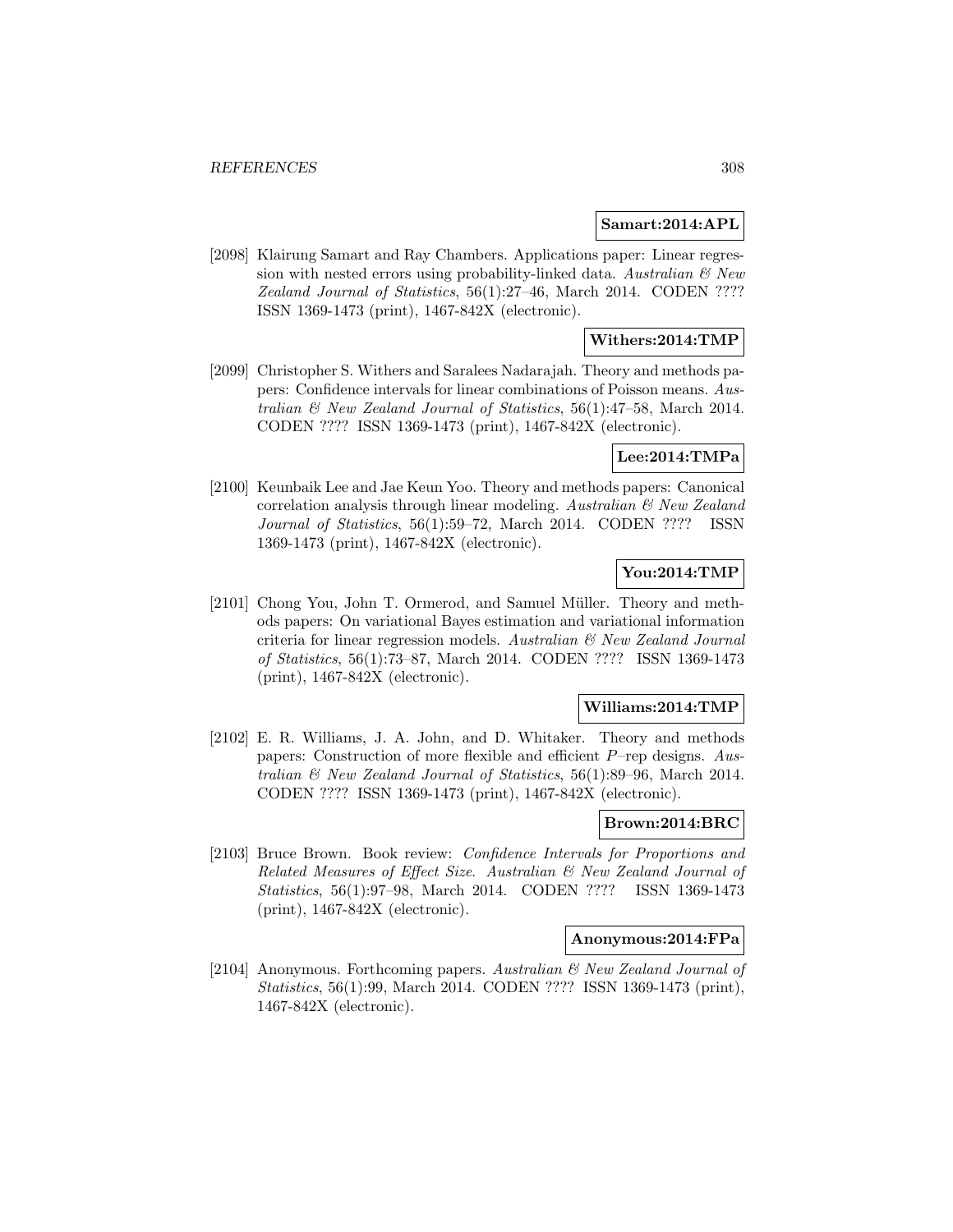#### **Anonymous:2014:NAC**

[2105] Anonymous. NZSA Awards 2013: Campbell Award 2013. Australian & New Zealand Journal of Statistics, 56(2):101–102, June 2014. CODEN ???? ISSN 1369-1473 (print), 1467-842X (electronic).

#### **Anonymous:2014:NAN**

[2106] Anonymous. NZSA Awards 2013: NZSA Research Awards 2013. Australian & New Zealand Journal of Statistics, 56(2):103, June 2014. CO-DEN ???? ISSN 1369-1473 (print), 1467-842X (electronic).

#### **Delaigle:2014:IPN**

[2107] Aurore Delaigle. Invited paper: Nonparametric kernel methods with errors-in-variables: Constructing estimators, computing them, and avoiding common mistakes. Australian & New Zealand Journal of Statistics, 56(2):105–124, June 2014. CODEN ???? ISSN 1369-1473 (print), 1467-842X (electronic).

#### **Gambacorta:2014:APD**

[2108] R. Gambacorta, M. Iannario, and R. Valliant. Applications paper: Design-based inference in a mixture model for ordinal variables for a two stage stratified design. Australian & New Zealand Journal of Statistics, 56(2):125–143, June 2014. CODEN ???? ISSN 1369-1473 (print), 1467-842X (electronic).

### **Scealy:2014:TMP**

[2109] J. L. Scealy and A. H. Welsh. Theory and methods papers: Colours and cocktails: Compositional data analysis 2013 Lancaster Lecture. Australian & New Zealand Journal of Statistics, 56(2):145–169, June 2014. CODEN ???? ISSN 1369-1473 (print), 1467-842X (electronic).

#### **vandenBoogaart:2014:TMP**

[2110] Karl Gerald van den Boogaart, Juan José Egozcue, and Vera Pawlowsky-Glahn. Theory and methods papers: Bayes Hilbert spaces. Australian  $\mathcal C$ New Zealand Journal of Statistics, 56(2):171–194, June 2014. CODEN ???? ISSN 1369-1473 (print), 1467-842X (electronic).

#### **Patterson:2014:BRD**

[2111] Scott D. Patterson. Book review: Design and Analysis of Bridging Studies. Australian & New Zealand Journal of Statistics, 56(2):195–196, June 2014. CODEN ???? ISSN 1369-1473 (print), 1467-842X (electronic).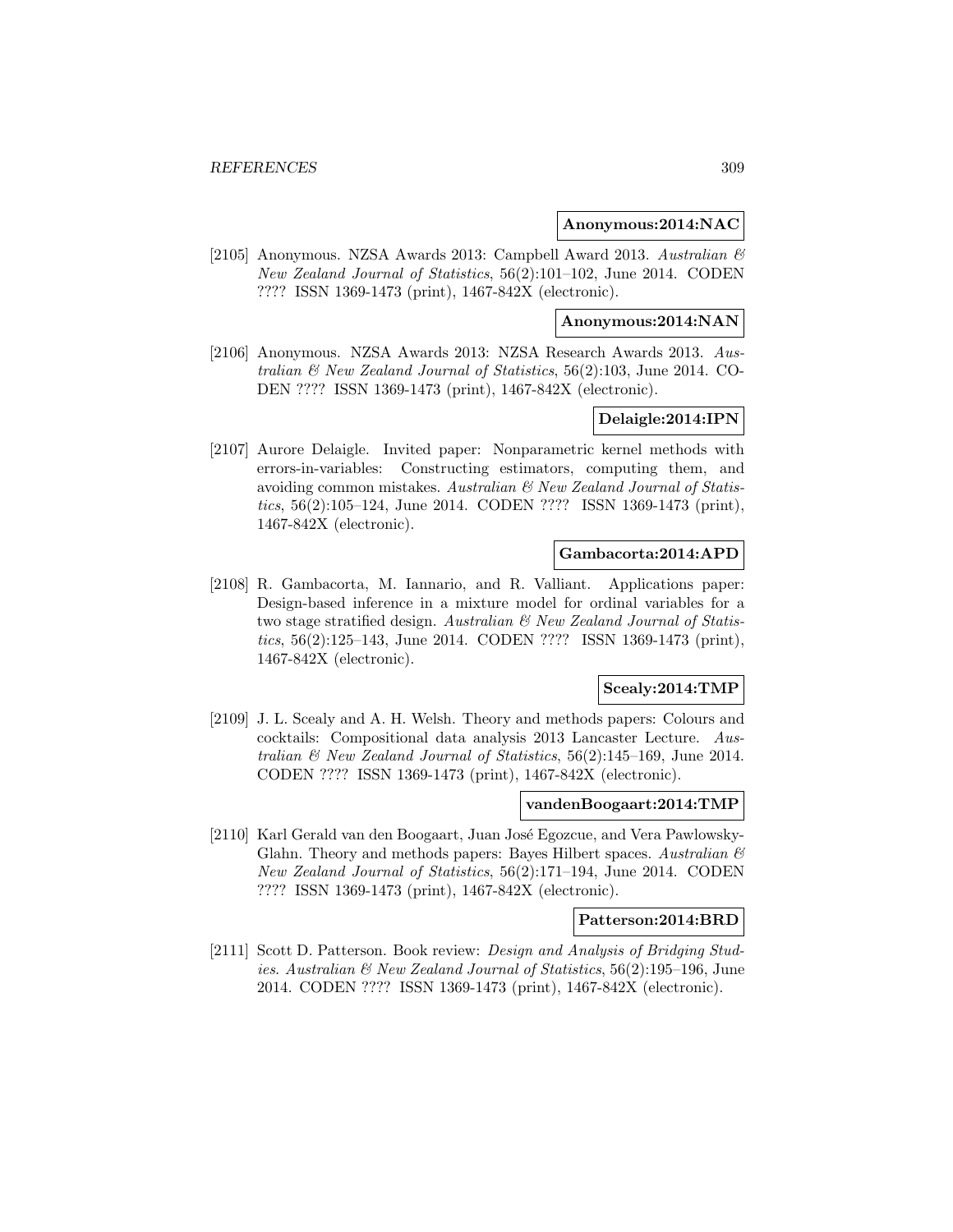### **Jones:2014:BRL**

[2112] Geoff Jones. Book review: Latent Markov Models for Longitudinal Data. Australian & New Zealand Journal of Statistics, 56(2):196–197, June 2014. CODEN ???? ISSN 1369-1473 (print), 1467-842X (electronic).

#### **Anonymous:2014:FPb**

[2113] Anonymous. Forthcoming papers. Australian & New Zealand Journal of Statistics, 56(2):199, June 2014. CODEN ???? ISSN 1369-1473 (print), 1467-842X (electronic).

## **Iwata:2014:APD**

[2114] Takaki Iwata. Applications papers: Decomposition of seasonality and long-term trend in seismological data: a Bayesian modelling of earthquake detection capability. Australian  $\mathcal B$  New Zealand Journal of Statistics, 56(3):201–215, September 2014. CODEN ???? ISSN 1369-1473 (print), 1467-842X (electronic).

# **Li:2014:APS**

[2115] Haifen Li, Jiajia Zhang, and Yincai Tang. Applications papers: Smooth semi-nonparametric analysis for mixture cure models and its application to breast cancer. Australian & New Zealand Journal of Statistics, 56 (3):217–235, September 2014. CODEN ???? ISSN 1369-1473 (print), 1467-842X (electronic).

## **Fan:2014:APR**

[2116] Chunpeng Fan and Donghui Zhang. Applications papers: Robust small sample inference for generalised estimating equations: an application of the ANOVA-type test. Australian & New Zealand Journal of Statistics, 56(3):237–255, September 2014. CODEN ???? ISSN 1369-1473 (print), 1467-842X (electronic).

## **Melville:2014:APM**

[2117] Gavin J. Melville and Alan H. Welsh. Applications papers: Model-based prediction in ecological surveys including those with incomplete detection. Australian & New Zealand Journal of Statistics, 56(3):257–281, September 2014. CODEN ???? ISSN 1369-1473 (print), 1467-842X (electronic).

### **Lee:2014:TMPb**

[2118] Taewook Lee, Cheolwoo Park, and Young Joo Yoon. Theory and methods papers: Bridge estimation for linear regression models with mixing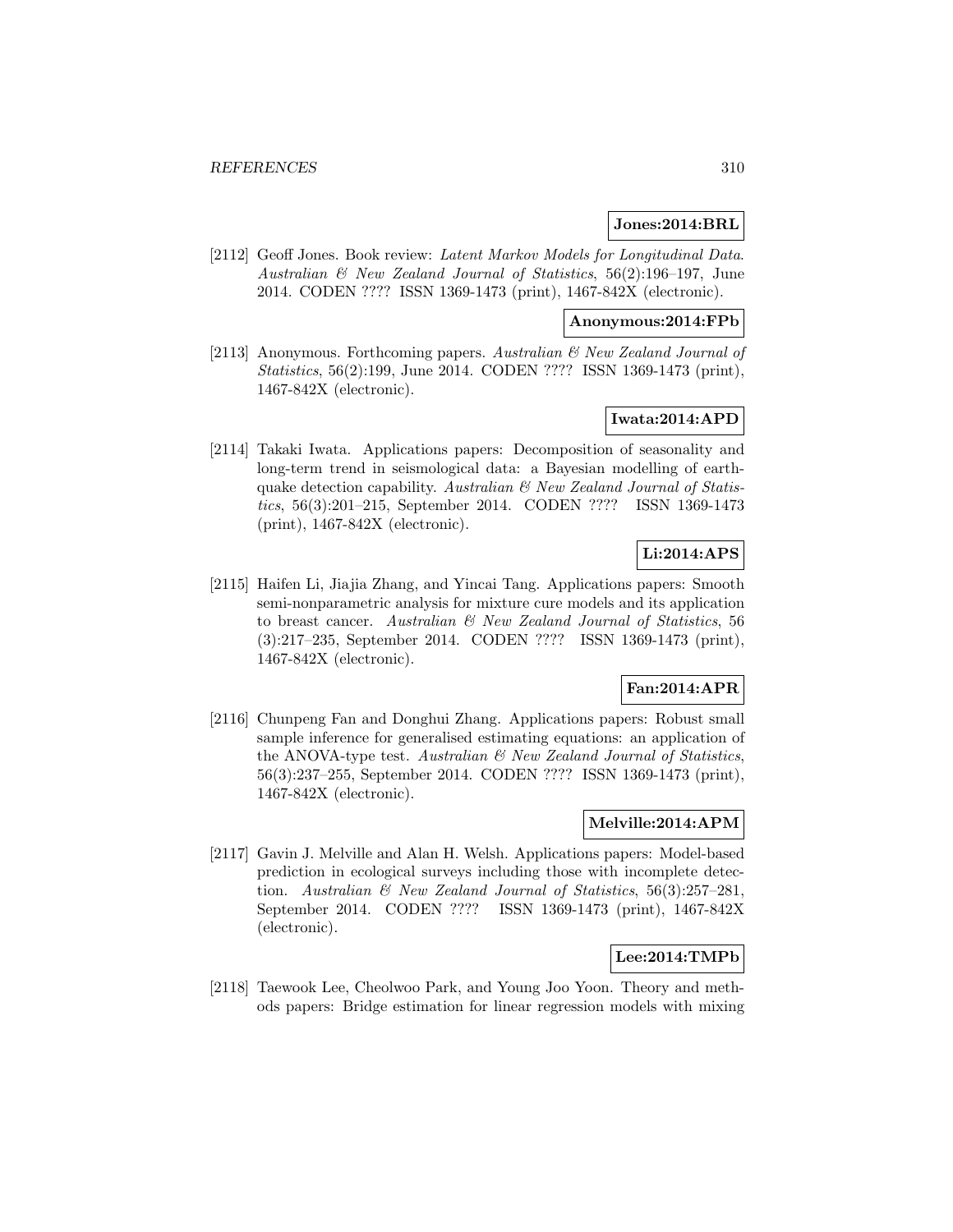properties. Australian & New Zealand Journal of Statistics, 56(3):283– 302, September 2014. CODEN ???? ISSN 1369-1473 (print), 1467-842X (electronic).

### **Robinson:2014:BRU**

[2119] Andrew Robinson. Book review: Understanding Advanced Statistical Methods. Australian & New Zealand Journal of Statistics, 56(3):303, September 2014. CODEN ???? ISSN 1369-1473 (print), 1467-842X (electronic).

#### **Murrell:2014:BRR**

[2120] Paul Murrell. Book review: The R Student Companion. Australian  $\mathcal{B}$ New Zealand Journal of Statistics, 56(3):304, September 2014. CODEN ???? ISSN 1369-1473 (print), 1467-842X (electronic).

### **Milne:2014:BRS**

[2121] Barry Milne. Book review: Statistical Disclosure Control. Australian & New Zealand Journal of Statistics, 56(3):305, September 2014. CODEN ???? ISSN 1369-1473 (print), 1467-842X (electronic).

### **Anonymous:2014:FPc**

[2122] Anonymous. Forthcoming papers. Australian & New Zealand Journal of Statistics, 56(3):307, September 2014. CODEN ???? ISSN 1369-1473 (print), 1467-842X (electronic).

### **Prangle:2014:IPD**

[2123] D. Prangle, M. G. B. Blum, G. Popovic, and S. A. Sisson. Invited papers: Diagnostic tools for approximate Bayesian computation using the coverage property. Australian & New Zealand Journal of Statistics, 56(4):309–329, December 2014. CODEN ???? ISSN 1369-1473 (print), 1467-842X (electronic).

### **Neuhaus:2014:IPC**

[2124] John M. Neuhaus and Charles E. McCulloch. Invited papers: Covariate decomposition methods for longitudinal missing-at-random data and predictors associated with subject-specific effects. Australian  $\mathcal C$  New Zealand Journal of Statistics, 56(4):331–345, December 2014. CODEN ???? ISSN 1369-1473 (print), 1467-842X (electronic).

### **Moradi:2014:APA**

[2125] Mohammad Moradi, Jennifer A. Brown, and Weilong Guo. Applications paper: Adaptive cluster sampling in two-stage sampling. Australian  $\mathcal C$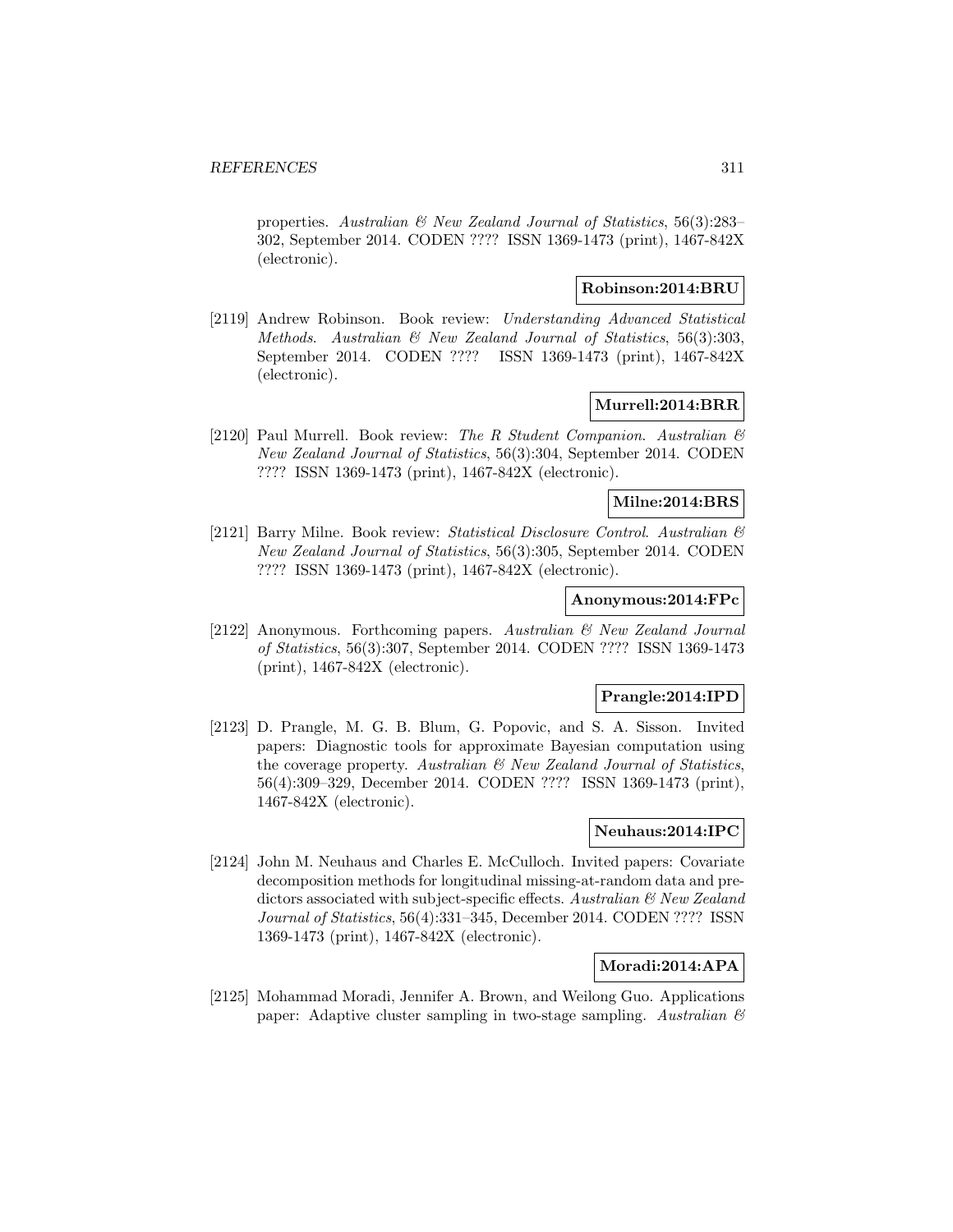New Zealand Journal of Statistics, 56(4):347–357, December 2014. CO-DEN ???? ISSN 1369-1473 (print), 1467-842X (electronic).

## **Lloyd:2014:TMP**

[2126] Chris J. Lloyd. Theory and methods papers: On the exact size of tests of treatment effects in multi-arm clinical trials. Australian & New Zealand Journal of Statistics, 56(4):359–369, December 2014. CODEN ???? ISSN 1369-1473 (print), 1467-842X (electronic).

### **Kabaila:2014:TMP**

[2127] Paul Kabaila and Dilshani Tissera. Theory and methods papers: Confidence intervals in regression that utilize uncertain prior information about a vector parameter. Australian  $\mathcal C$  New Zealand Journal of Statistics, 56(4):371–383, December 2014. CODEN ???? ISSN 1369-1473 (print), 1467-842X (electronic).

### **Bairamov:2014:TMP**

[2128] Ismihan Bairamov and Mahdi Tavangar. Theory and methods papers: More on progressively Type-II censored order statistics for multivariate observations. Australian & New Zealand Journal of Statistics, 56(4):385– 394, December 2014. CODEN ???? ISSN 1369-1473 (print), 1467-842X (electronic).

### **Talebi:2014:TMP**

[2129] Hooshang Talebi and Elham Jalali. Theory and methods papers: a series of single array  $2^m$  factorial search designs for even m. Australian  $\mathcal{B}$  New Zealand Journal of Statistics, 56(4):395–405, December 2014. CODEN ???? ISSN 1369-1473 (print), 1467-842X (electronic).

## **Donald:2014:TMP**

[2130] Margaret R. Donald and Kerrie L. Mengersen. Theory and methods papers: Methods for constructing uncertainty intervals for queries of Bayesian nets. Australian  $\mathcal C$  New Zealand Journal of Statistics, 56(4): 407–427, December 2014. CODEN ???? ISSN 1369-1473 (print), 1467- 842X (electronic).

#### **Gillam:2014:BRM**

[2131] Marianne H. Gillam. Book review: Multivariate Survival Analysis and Competing Risks. Australian & New Zealand Journal of Statistics, 56 (4):429–430, December 2014. CODEN ???? ISSN 1369-1473 (print), 1467-842X (electronic).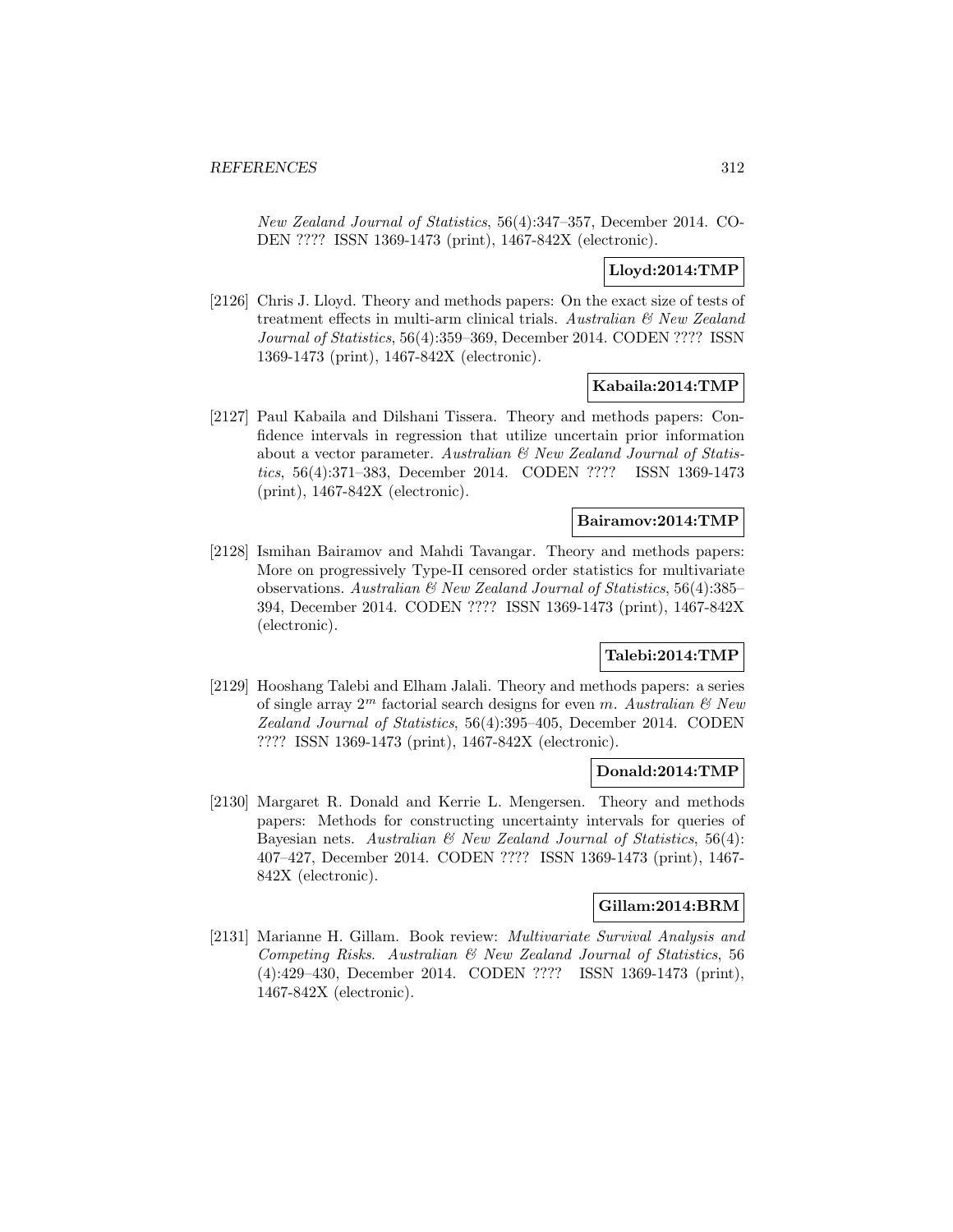#### **Jorgensen:2014:BRA**

[2132] Murray Jorgensen. Book review: Algorithmic Probability and Friends. Bayesian Prediction and Artificial Intelligence. Australian & New Zealand Journal of Statistics, 56(4):430–431, December 2014. CODEN ???? ISSN 1369-1473 (print), 1467-842X (electronic).

## **Bergman:2014:BRP**

[2133] Jakob Bergman. Book review: Practical Multivariate Analysis, Fifth Edition. Australian  $\mathcal{B}$  New Zealand Journal of Statistics, 56(4):431– 432, December 2014. CODEN ???? ISSN 1369-1473 (print), 1467-842X (electronic).

## **Salvado:2014:BRS**

[2134] Olivier Salvado. Book review: Statistical and Computational Methods in brain Image Analysis. Australian & New Zealand Journal of Statistics, 56(4):432–433, December 2014. CODEN ???? ISSN 1369-1473 (print), 1467-842X (electronic).

### **Marschner:2014:BRU**

[2135] Ian C. Marschner. Book review: Understanding the New Statistics: Effect Sizes, Confidence Intervals, and Meta-Analysis. Australian & New Zealand Journal of Statistics, 56(4):433–435, December 2014. CODEN ???? ISSN 1369-1473 (print), 1467-842X (electronic).

#### **Anonymous:2014:FPd**

[2136] Anonymous. Forthcoming papers. Australian & New Zealand Journal of Statistics, 56(4):437, December 2014. CODEN ???? ISSN 1369-1473 (print), 1467-842X (electronic).

#### **Hunter:2015:HPS**

[2137] Jeffrey J. Hunter. History paper: Shayle R. Searle: Pioneer in linear modelling. Australian  $\mathcal B$  New Zealand Journal of Statistics, 57(1):1-14, March 2015. CODEN ???? ISSN 1369-1473 (print), 1467-842X (electronic).

## **Porter:2015:APS**

[2138] Aaron T. Porter, Christopher K. Wikle, and Scott H. Holan. Applications papers: Small area estimation via multivariate Fay–Herriot models with latent spatial dependence. Australian  $\mathcal{B}$  New Zealand Journal of Statistics, 57(1):15–29, March 2015. CODEN ???? ISSN 1369-1473 (print), 1467-842X (electronic).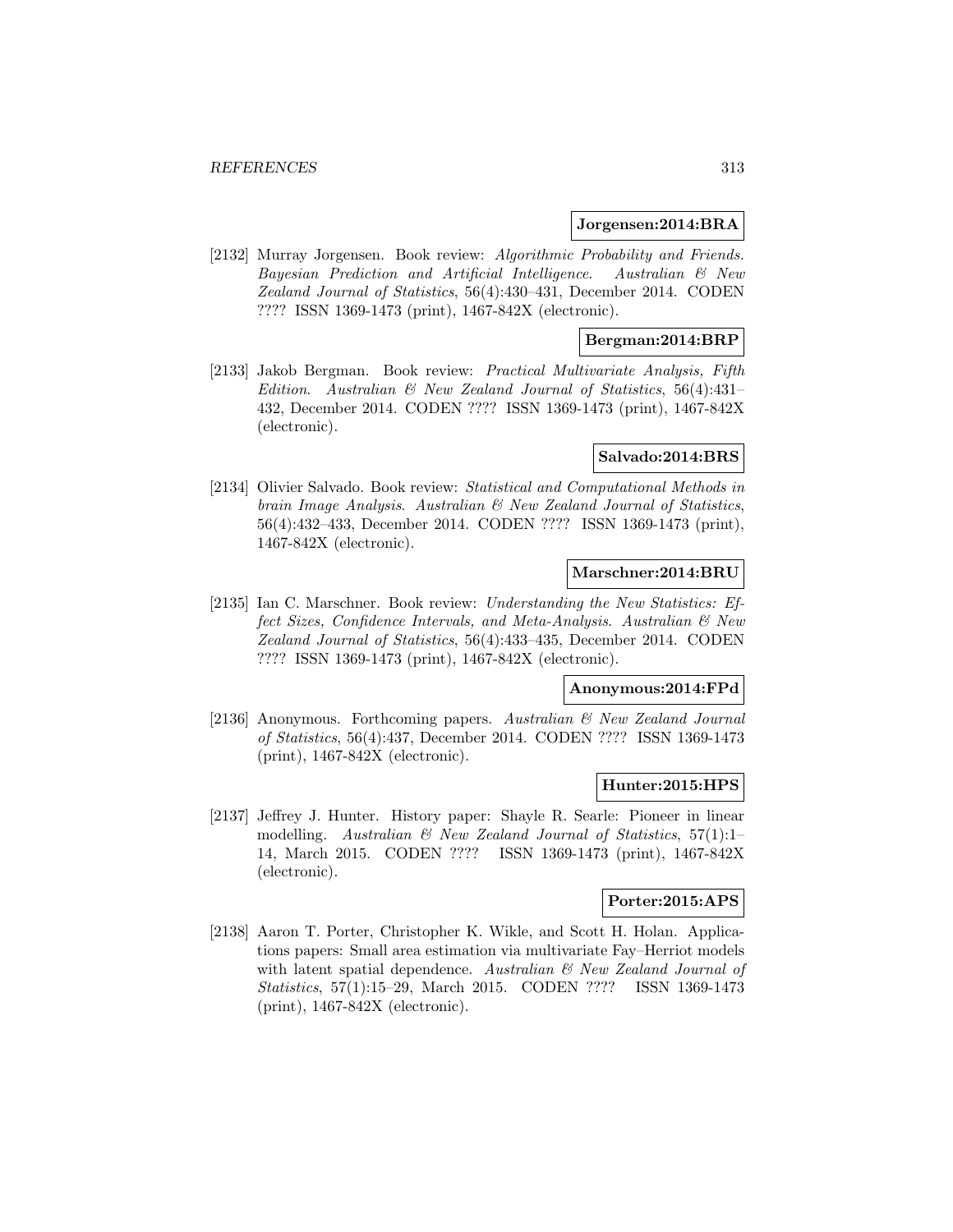#### **Gaiselmann:2015:APS**

[2139] Gerd Gaiselmann, Rafal Kulik, and Volker Schmidt. Applications papers: Statistical inference for curved fibrous objects in  $3D$  — based on multiple short observations of multivariate autoregressive processes. Australian  $\mathcal{B}$ New Zealand Journal of Statistics, 57(1):31–54, March 2015. CODEN ???? ISSN 1369-1473 (print), 1467-842X (electronic).

## **Davis:2015:APS**

[2140] Jack Davis, Harsha Perera, and Tim B. Swartz. Applications papers: a simulator for Twenty20 Cricket. Australian & New Zealand Journal of Statistics, 57(1):55–71, March 2015. CODEN ???? ISSN 1369-1473 (print), 1467-842X (electronic).

### **Cao:2015:TMP**

[2141] Lei Cao, Jian Tao, Ning-Zhong Shi, and Wei Liu. Theory and methods papers: a stepwise confidence interval procedure under unknown variances based on an asymmetric loss function for toxicological evaluation. Australian & New Zealand Journal of Statistics, 57(1):73–98, March 2015. CODEN ???? ISSN 1369-1473 (print), 1467-842X (electronic).

#### **Kabaila:2015:TMP**

[2142] Paul Kabaila and Gayan Dharmarathne. Theory and methods papers: a comparison of Bayesian and frequentist interval estimators in regression that utilize uncertain prior information. Australian  $\mathcal{B}$  New Zealand Journal of Statistics, 57(1):99–118, March 2015. CODEN ???? ISSN 1369-1473 (print), 1467-842X (electronic).

### **Menictas:2015:TMP**

[2143] Marianne Menictas and Matt P. Wand. Theory and methods papers: Variational inference for heteroscedastic semiparametric regression. Australian & New Zealand Journal of Statistics, 57(1):119–138, March 2015. CODEN ???? ISSN 1369-1473 (print), 1467-842X (electronic).

#### **Cai:2015:TMP**

[2144] Yuzhi Cai and Tao Jiang. Theory and methods papers: Estimation of non-crossing quantile regression curves. Australian  $\mathcal{B}$  New Zealand Journal of Statistics, 57(1):139–162, March 2015. CODEN ???? ISSN 1369-1473 (print), 1467-842X (electronic).

## **Ma:2015:BRI**

[2145] Jun Ma. Book review: Interval-Censored Time-to-Event Data: Methods and Applications. Australian  $\mathcal B$  New Zealand Journal of Statistics, 57(1):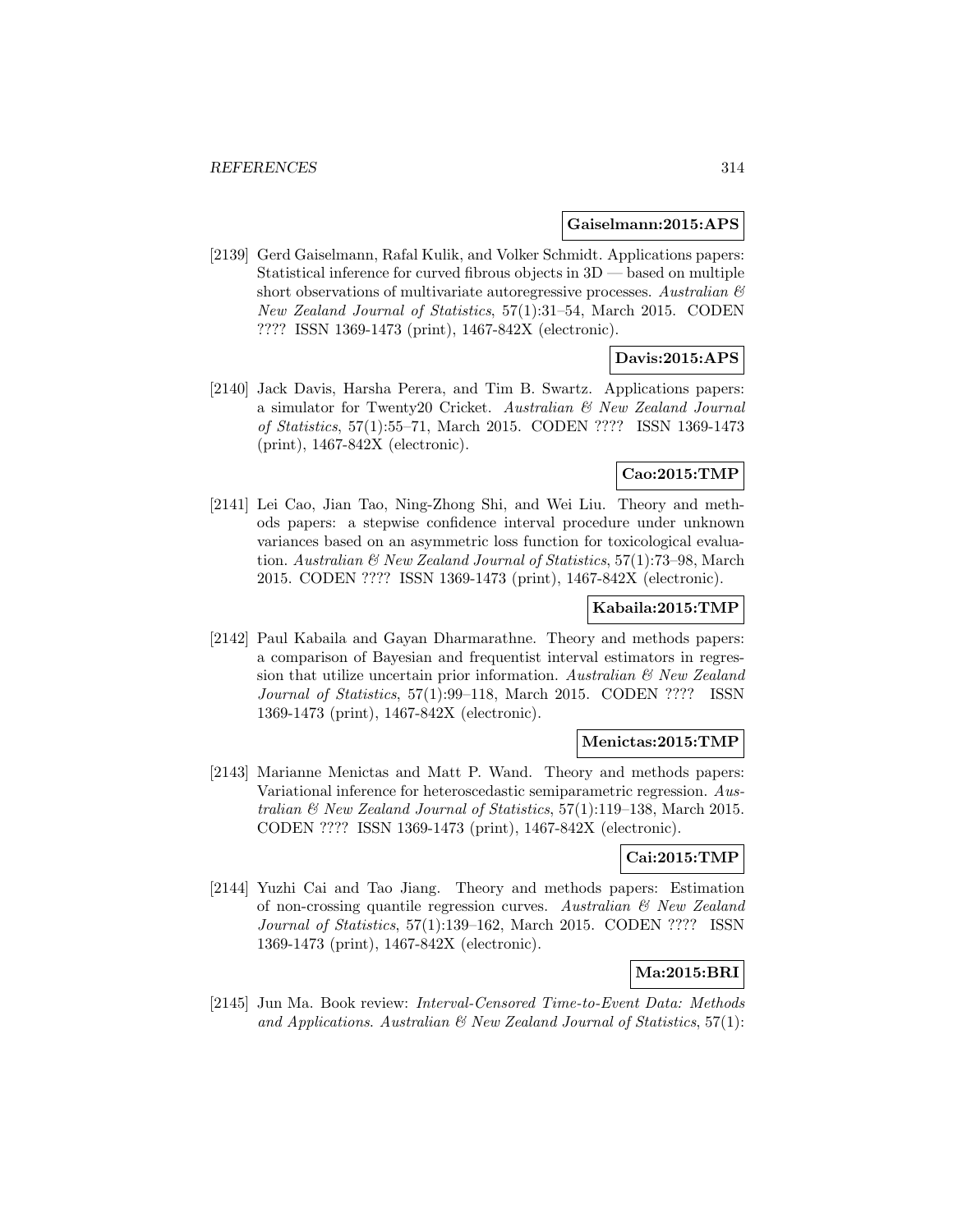163–164, March 2015. CODEN ???? ISSN 1369-1473 (print), 1467-842X (electronic).

## **Beh:2015:BRA**

[2146] Eric J. Beh. Book review: Applied Categorical and Count Data Analysis. Australian & New Zealand Journal of Statistics,  $57(1)$ :164–165, March 2015. CODEN ???? ISSN 1369-1473 (print), 1467-842X (electronic).

## **Anonymous:2015:FPa**

[2147] Anonymous. Forthcoming papers. Australian & New Zealand Journal of Statistics, 57(1):167, March 2015. CODEN ???? ISSN 1369-1473 (print), 1467-842X (electronic).

## **Lago:2015:API**

[2148] Luise Patricia Lago and Robert Graham Clark. Applications papers: Imputation of household survey data using linear mixed models. Australian  $\mathscr$  New Zealand Journal of Statistics, 57(2):169–187, June 2015. CODEN ???? ISSN 1369-1473 (print), 1467-842X (electronic).

### **Salehi:2015:API**

[2149] Mohammad Salehi, Mohammad Moradi, Jassim A. Al Khayat, Jennifer Brown, and Adil Eltayeb Mohamed Yousif. Applications papers: Inverse adaptive cluster sampling with unequal selection probabilities: Case studies on crab holes and arsenic pollution. Australian  $\mathcal{C}$  New Zealand Journal of Statistics, 57(2):189–201, June 2015. CODEN ???? ISSN 1369-1473 (print), 1467-842X (electronic).

### **Williams:2015:APO**

[2150] Emlyn Williams and Hans-Peter Piepho. Applications papers: Optimality and contrasts in block designs with unequal treatment replication. Australian & New Zealand Journal of Statistics, 57(2):203–209, June 2015. CODEN ???? ISSN 1369-1473 (print), 1467-842X (electronic).

#### **Rayner:2015:TMP**

[2151] J. C. W. Rayner, D. J. Best, and O. Thas. Theory and methods papers: Extended analysis of at least partially ordered multi-factor ANOVA. Australian  $\mathcal B$  New Zealand Journal of Statistics, 57(2):211–224, June 2015. CODEN ???? ISSN 1369-1473 (print), 1467-842X (electronic).

# **Godolphin:2015:TMP**

[2152] J. D. Godolphin and E. J. Godolphin. Theory and methods papers: The use of treatment concurrences to assess robustness of binary block designs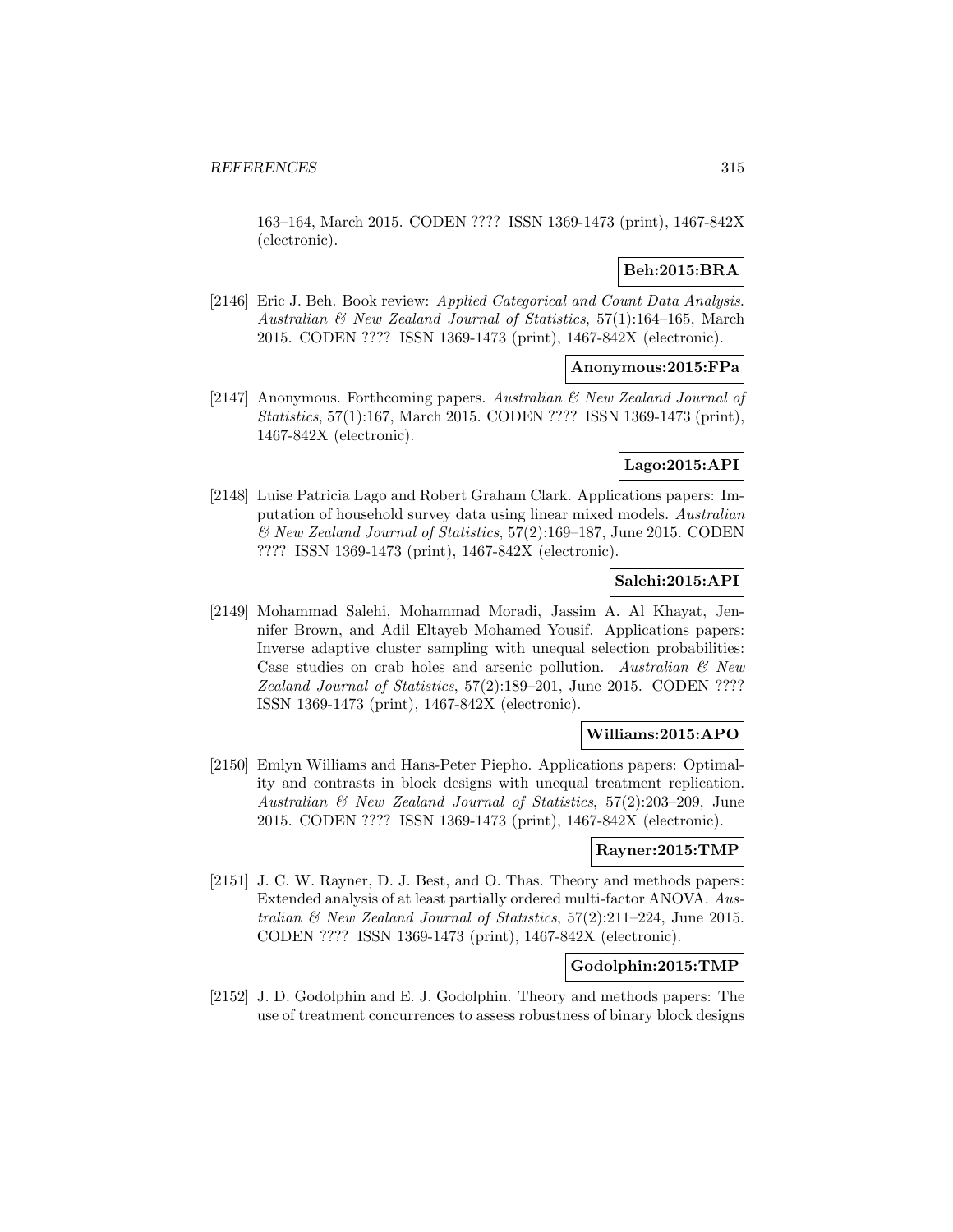against the loss of whole blocks. Australian & New Zealand Journal of Statistics, 57(2):225–239, June 2015. CODEN ???? ISSN 1369-1473 (print), 1467-842X (electronic).

## **Hall:2015:TMP**

[2153] Daniel B. Hall and Jing Shen. Theory and methods papers: Marginal projected multivariate linear models for clustered angular data. Australian  $\mathcal B$  New Zealand Journal of Statistics, 57(2):241–257, June 2015. CODEN ???? ISSN 1369-1473 (print), 1467-842X (electronic).

## **Wang:2015:TMP**

[2154] Xinghui Wang and Shuhe Hu. Theory and methods papers: On the strong consistency of M-estimates in linear models for negatively superadditive dependent errors. Australian  $\mathcal B$  New Zealand Journal of Statistics, 57(2):259–274, June 2015. CODEN ???? ISSN 1369-1473 (print), 1467-842X (electronic).

## **Namazi-Rad:2015:TMP**

[2155] Mohammad-Reza Namazi-Rad and David Steel. Theory and methods papers: What level of statistical model should we use in small area estimation? Australian  $\mathcal B$  New Zealand Journal of Statistics, 57(2):275–298, June 2015. CODEN ???? ISSN 1369-1473 (print), 1467-842X (electronic).

# **Anonymous:2015:FPb**

[2156] Anonymous. Forthcoming papers. Australian  $\mathcal{B}$  New Zealand Journal of Statistics, 57(2):299, June 2015. CODEN ???? ISSN 1369-1473 (print), 1467-842X (electronic).

## **Huang:2015:APH**

[2157] Shih-Feng Huang and Chan-Yi Tsai. Applications papers: Hedging barrier options in GARCH models with transaction costs. Australian  $\mathcal C$  New Zealand Journal of Statistics, 57(3):301–324, September 2015. CODEN ???? ISSN 1369-1473 (print), 1467-842X (electronic).

## **Kang:2015:APC**

[2158] Su Yun Kang, James McGree, Peter Baade, and Kerrie Mengersen. Applications papers: a case study for modelling cancer incidence using Bayesian spatio-temporal models. Australian & New Zealand Journal of Statistics, 57(3):325–345, September 2015. CODEN ???? ISSN 1369- 1473 (print), 1467-842X (electronic).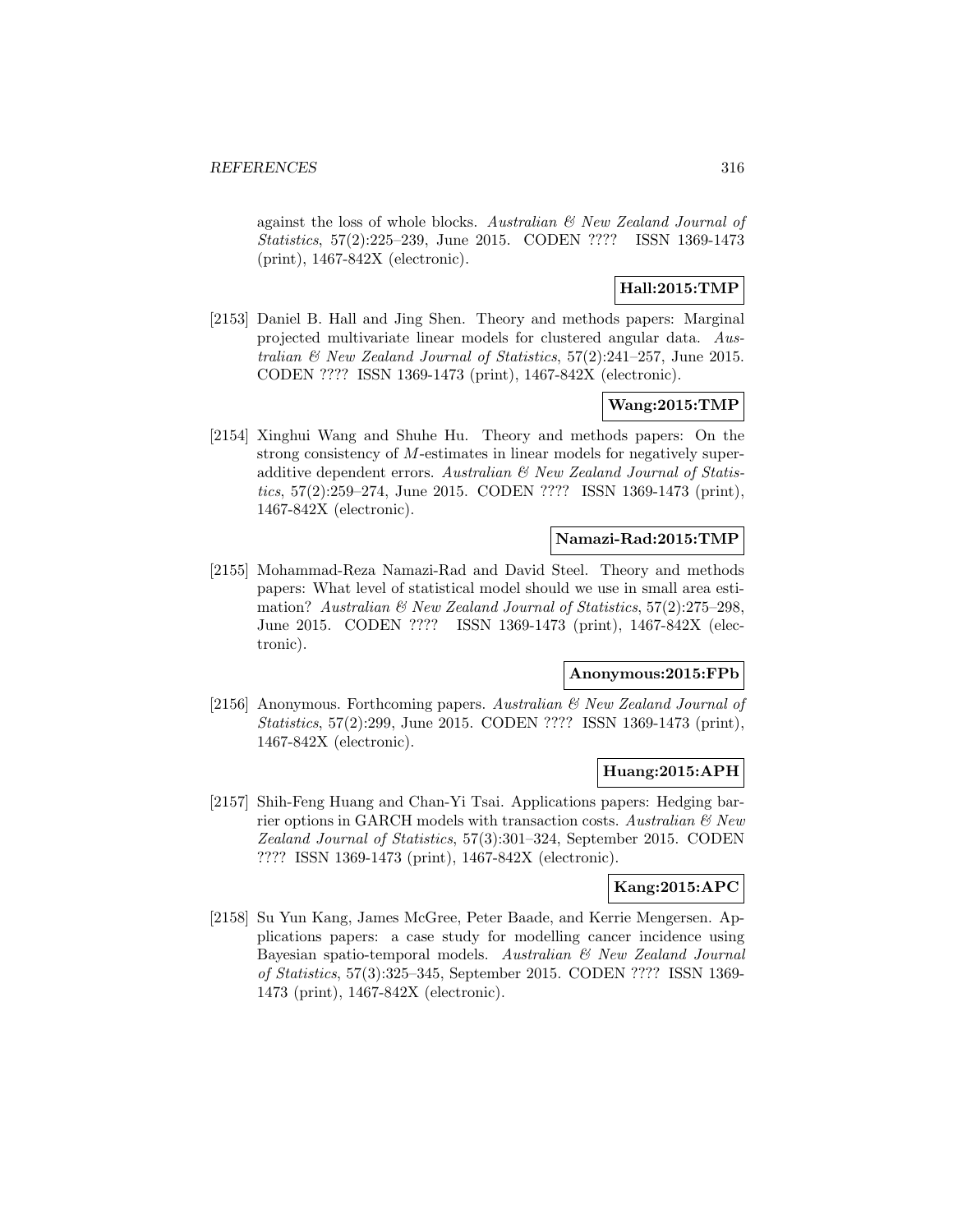### **Pace:2015:TMP**

[2159] Luigi Pace, Alessandra Salvan, and Nicola Sartori. Theory and methods papers: Inference from pseudolikelihoods with plug-in estimates. Australian & New Zealand Journal of Statistics, 57(3):347–361, September 2015. CODEN ???? ISSN 1369-1473 (print), 1467-842X (electronic).

## **Sarnacchiaro:2015:TMP**

[2160] Pasquale Sarnacchiaro, Luigi D'Ambra, and Ida Camminatiello. Theory and methods papers: Measures of association and visualization of log odds ratio structure for a two way contingency table. Australian  $\mathcal{B}$  New Zealand Journal of Statistics, 57(3):363–376, September 2015. CODEN ???? ISSN 1369-1473 (print), 1467-842X (electronic).

## **Ullah:2015:TMP**

[2161] Insha Ullah and Beatrix Jones. Theory and methods papers: Regularised Manova for high-dimensional data. Australian  $\mathcal{C}$  New Zealand Journal of Statistics, 57(3):377–389, September 2015. CODEN ???? ISSN 1369- 1473 (print), 1467-842X (electronic).

### **Merola:2015:TMP**

[2162] Giovanni Maria Merola. Theory and methods papers: Least squares sparse principal component analysis: a backward elimination approach to attain large loadings. Australian  $\mathcal B$  New Zealand Journal of Statistics, 57(3):391–429, September 2015. CODEN ???? ISSN 1369-1473 (print), 1467-842X (electronic).

### **Graham:2015:BRB**

[2163] Patrick Graham. Book review: Bayesian methods in health economics. Australian & New Zealand Journal of Statistics, 57(3):431–433, September 2015. CODEN ???? ISSN 1369-1473 (print), 1467-842X (electronic).

## **Quinn:2015:BRS**

[2164] Barry Quinn. Book review: Stationary Stochastic Processes Theory and Applications. Australian & New Zealand Journal of Statistics, 57(3):433– 434, September 2015. CODEN ???? ISSN 1369-1473 (print), 1467-842X (electronic).

#### **Anonymous:2015:FPc**

[2165] Anonymous. Forthcoming papers. Australian & New Zealand Journal of Statistics, 57(3):435, September 2015. CODEN ???? ISSN 1369-1473 (print), 1467-842X (electronic).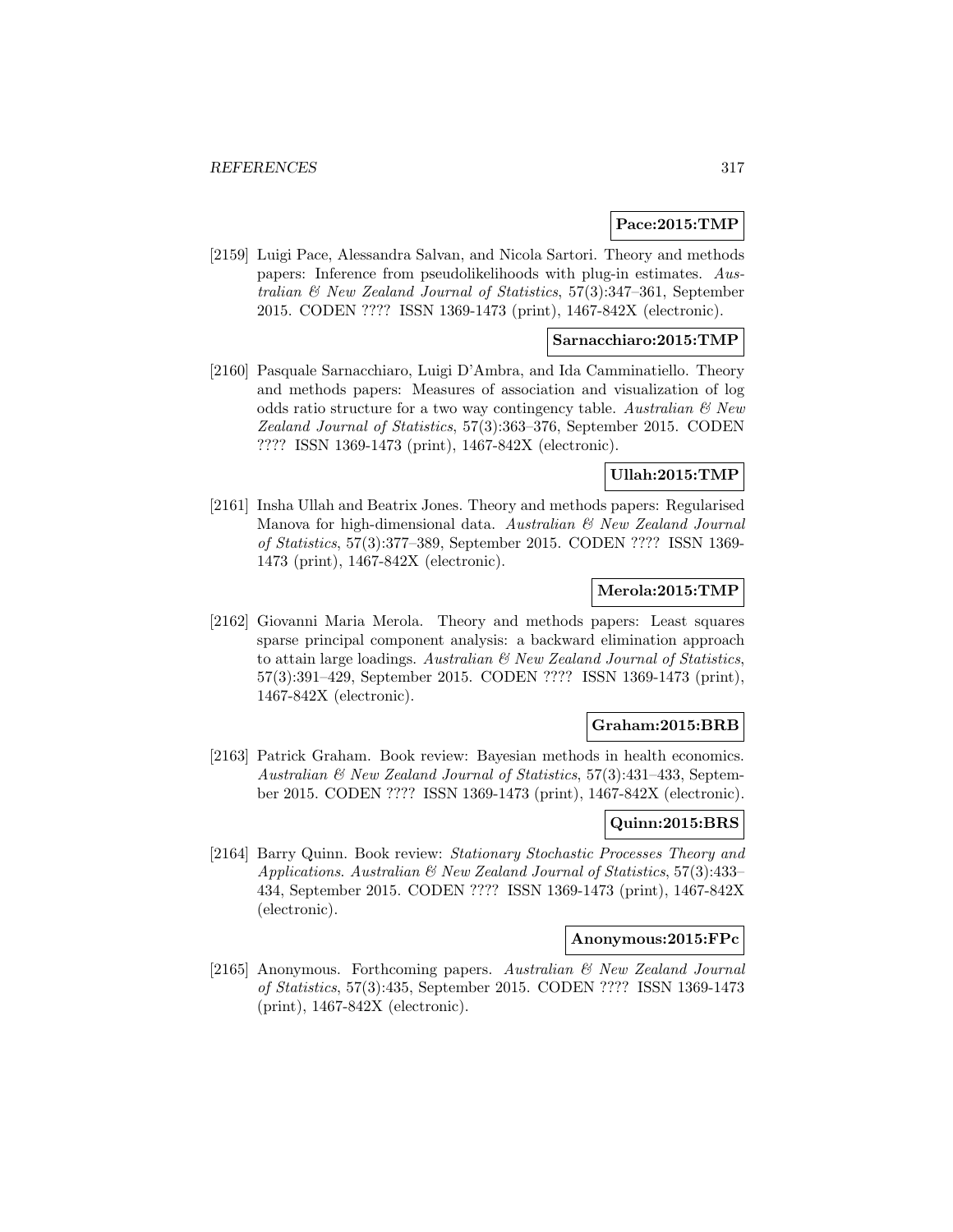#### **Marschner:2015:IPR**

[2166] Ian C. Marschner. Invited paper: Relative risk regression for binary outcomes: Methods and recommendations. Australian & New Zealand Journal of Statistics, 57(4):437–462, December 2015. CODEN ???? ISSN 1369-1473 (print), 1467-842X (electronic).

# **Wong:2015:ASA**

[2167] T. S. T. Wong. Applications: Statistical analysis of heat waves in the state of Victoria in Australia. Australian & New Zealand Journal of Statistics, 57(4):463–480, December 2015. CODEN ???? ISSN 1369- 1473 (print), 1467-842X (electronic).

## **Thas:2015:TMG**

[2168] O. Thas, J. C. W. Rayner, and J. De Neve. Theory and methods: Generalised smooth tests of goodness of fit utilising L-moments. Australian  $\mathcal C$ New Zealand Journal of Statistics, 57(4):481–499, December 2015. CO-DEN ???? ISSN 1369-1473 (print), 1467-842X (electronic).

## **Dres:2015:TME**

[2169] Konstantine A. Dres, Graham Hepworth, and Ray Watson. Theory and methods: Exact confidence intervals for proportions estimated by group testing with different group sizes. Australian & New Zealand Journal of Statistics, 57(4):501–516, December 2015. CODEN ???? ISSN 1369-1473 (print), 1467-842X (electronic).

#### **Bludowsky:2015:TMO**

[2170] Andrea Bludowsky, Joachim Kunert, and John Stufken. Theory and methods: Optimal designs for the carryover model with random interactions between subjects and treatments. Australian  $\mathcal{B}$  New Zealand Journal of Statistics, 57(4):517–533, December 2015. CODEN ???? ISSN 1369-1473 (print), 1467-842X (electronic).

#### **Karaman:2015:TMG**

[2171] Filiz Karaman and Erhan Cene. Theory and methods: Generalisation of Mood's test to factorial designs to detect heterogeneity of variances. Australian & New Zealand Journal of Statistics, 57(4):535–544, December 2015. CODEN ???? ISSN 1369-1473 (print), 1467-842X (electronic).

## **Li:2015:TME**

[2172] Rui Li, Xiaoli Li, and Xian Zhou. Theory and methods: Efficient inference for longitudinal data varying-coefficient regression models. Aus-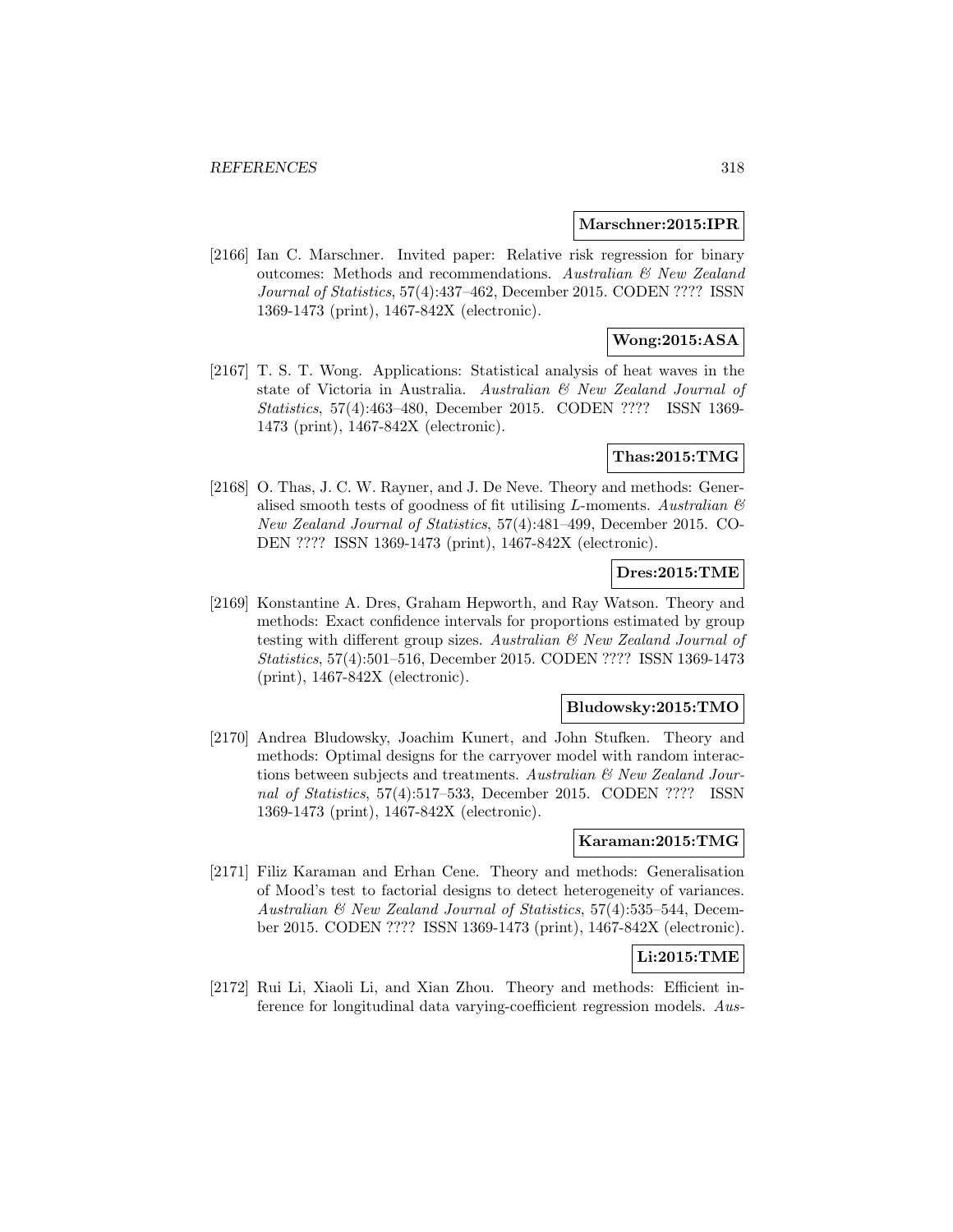tralian & New Zealand Journal of Statistics, 57(4):545–570, December 2015. CODEN ???? ISSN 1369-1473 (print), 1467-842X (electronic).

## **Vignes:2015:BRI**

[2173] Matthieu Vignes. Book review: Inference Principles for Biostatisticians. Australian & New Zealand Journal of Statistics, 57(4):571–572, December 2015. CODEN ???? ISSN 1369-1473 (print), 1467-842X (electronic).

## **Stoklosa:2015:BRA**

[2174] Jakub Stoklosa. Book review: Analysis of Capture–Recapture Data. Australian & New Zealand Journal of Statistics, 57(4):572–574, December 2015. CODEN ???? ISSN 1369-1473 (print), 1467-842X (electronic).

## **Prvan:2015:BRE**

[2175] Tania Prvan. Book review: Essentials of Multivariate Data Analysis. Australian & New Zealand Journal of Statistics, 57(4):574–575, December 2015. CODEN ???? ISSN 1369-1473 (print), 1467-842X (electronic).

## **Anonymous:2015:FPd**

[2176] Anonymous. Forthcoming papers. Australian & New Zealand Journal of Statistics, 57(4):577, December 2015. CODEN ???? ISSN 1369-1473 (print), 1467-842X (electronic).

## **Huggins:2016:ANE**

[2177] Richard M. Huggins, Paul S. F. Yip, and Jakub Stoklosa. Applications: Nonparametric estimation of the number of drug users in Hong Kong using repeated multiple lists. Australian  $\mathcal B$  New Zealand Journal of Statistics, 58(1):1–13, March 2016. CODEN ???? ISSN 1369-1473 (print), 1467-842X (electronic).

## **Sengupta:2016:API**

[2178] Aritra Sengupta, Noel Cressie, Brian H. Kahn, and Richard Frey. Applications: Predictive inference for big, spatial, non-Gaussian data: MODIS cloud data and its change-of-support. Australian  $\mathcal B$  New Zealand Journal of Statistics, 58(1):15–45, March 2016. CODEN ???? ISSN 1369-1473 (print), 1467-842X (electronic).

#### **Han:2016:TMC**

[2179] Zifei Han and Victor De Oliveira. Theory and methods: On the correlation structure of Gaussian copula models for geostatistical count data. Australian & New Zealand Journal of Statistics, 58(1):47–69, March 2016. CODEN ???? ISSN 1369-1473 (print), 1467-842X (electronic).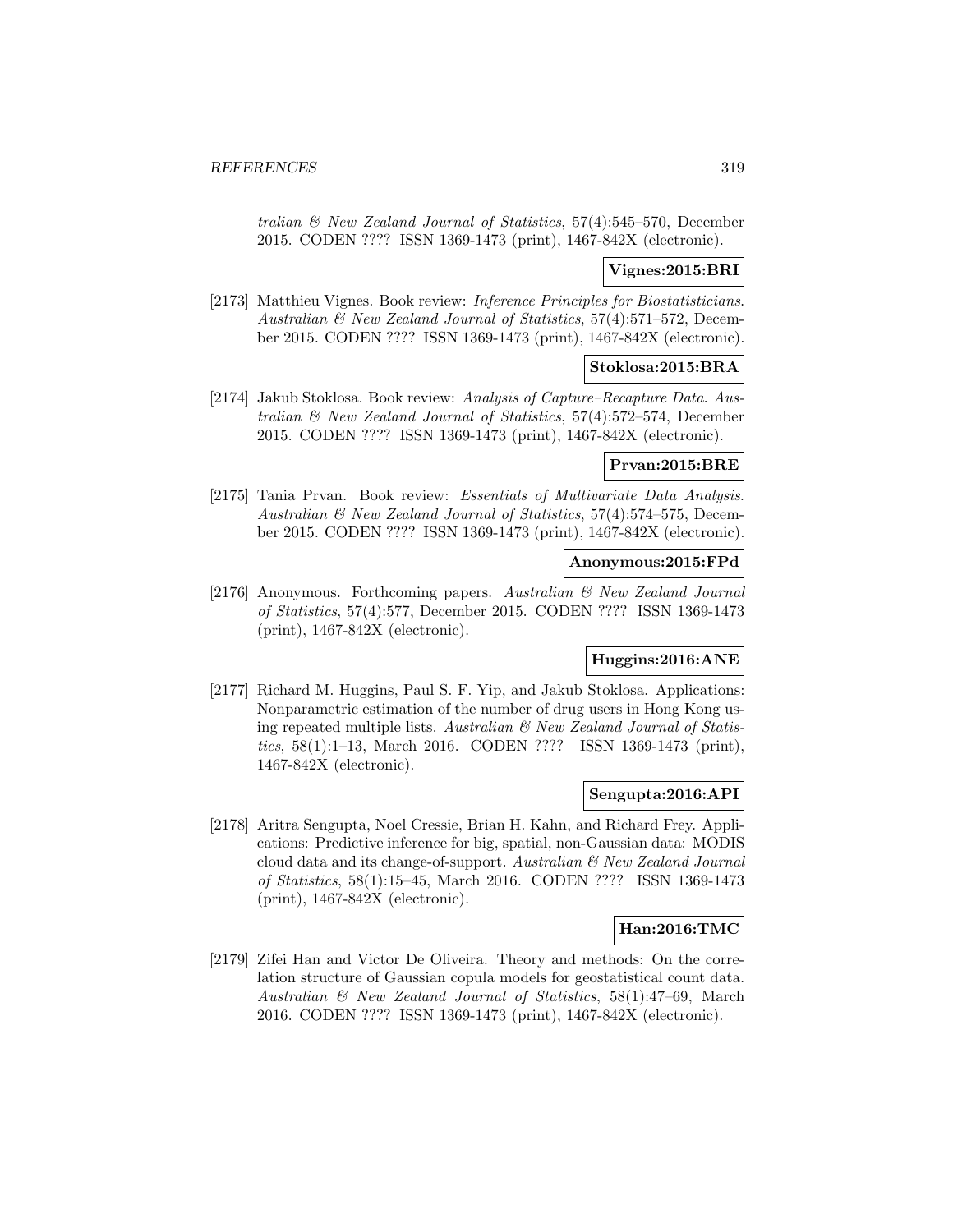### **Khan:2016:TMS**

[2180] Atikur R. Khan and D. S. Poskitt. Theory and methods: Signal identification in singular spectrum analysis. Australian & New Zealand Journal of Statistics, 58(1):71–98, March 2016. CODEN ???? ISSN 1369-1473 (print), 1467-842X (electronic).

### **Garthwaite:2016:TME**

[2181] Paul H. Garthwaite and Inge Koch. Theory and methods: Evaluating the contributions of individual variables to a quadratic form. Australian  $\mathcal{C}$ New Zealand Journal of Statistics, 58(1):99–119, March 2016. CODEN ???? ISSN 1369-1473 (print), 1467-842X (electronic).

#### **Turkmen:2016:TMG**

[2182] A. S. Turkmen and O. Ozturk. Theory and methods: Generalised rank regression estimator with standard error adjusted lasso. Australian  $\mathcal C$ New Zealand Journal of Statistics, 58(1):121–135, March 2016. CODEN ???? ISSN 1369-1473 (print), 1467-842X (electronic).

## **Meyer:2016:BRD**

[2183] Renate Meyer. Book review: Dependence Modelling with Copulas. Australian & New Zealand Journal of Statistics, 58(1):137–138, March 2016. CODEN ???? ISSN 1369-1473 (print), 1467-842X (electronic).

## **Wang:2016:BRU**

[2184] Kevin Wang. Book review: Using R for Introductory Statistics. Australian & New Zealand Journal of Statistics, 58(1):138–139, March 2016. CODEN ???? ISSN 1369-1473 (print), 1467-842X (electronic).

#### **Miyano:2016:BRC**

[2185] Hisao Miyano. Book review: Correspondence Analysis: Theory, Practice and New Strategies. Australian & New Zealand Journal of Statistics, 58 (1):139–141, March 2016. CODEN ???? ISSN 1369-1473 (print), 1467- 842X (electronic).

### **Liu:2016:BRA**

[2186] Ivy Liu. Book review: Analysis of Categorical Data with R. Australian  $\mathcal C$ New Zealand Journal of Statistics, 58(1):141–142, March 2016. CODEN ???? ISSN 1369-1473 (print), 1467-842X (electronic).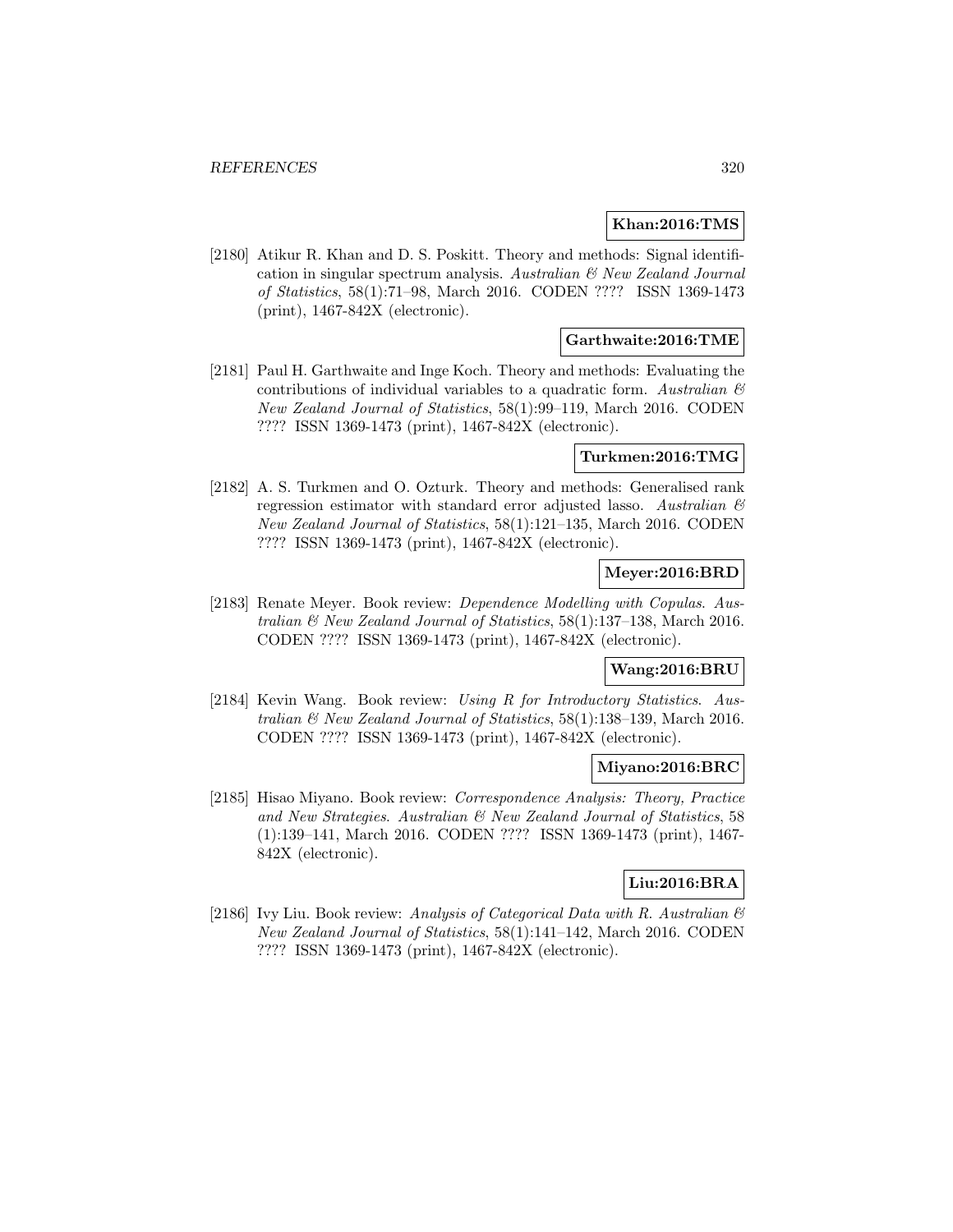### **Anonymous:2016:FPa**

[2187] Anonymous. Forthcoming papers. Australian & New Zealand Journal of Statistics, 58(1):143, March 2016. CODEN ???? ISSN 1369-1473 (print), 1467-842X (electronic).

## **Anonymous:2016:ACA**

[2188] Anonymous. Awards: Campbell Award. Australian & New Zealand Journal of Statistics, 58(2):145–148, June 2016. CODEN ???? ISSN 1369-1473 (print), 1467-842X (electronic).

## **Anonymous:2016:APM**

[2189] Anonymous. Awards: Pitman Medal. Australian & New Zealand Journal of Statistics, 58(2):149–152, June 2016. CODEN ???? ISSN 1369-1473 (print), 1467-842X (electronic).

### **Preedalikit:2016:AJM**

[2190] Kemmawadee Preedalikit, Ivy Liu, Yuichi Hirose, Nokuthaba Sibanda, and Daniel Fernández. Applications: Joint modeling of survival and longitudinal ordered data using a semiparametric approach. Australian  $\mathcal{O}$  New Zealand Journal of Statistics, 58(2):153–172, June 2016. CODEN ???? ISSN 1369-1473 (print), 1467-842X (electronic).

### **Bryant:2016:ACF**

[2191] Fred B. Bryant and Karl G. Jöreskog. Applications: Confirmatory factor analysis of ordinal data using full-information adaptive quadrature. Australian & New Zealand Journal of Statistics, 58(2):173–196, June 2016. CODEN ???? ISSN 1369-1473 (print), 1467-842X (electronic).

## **Zhu:2016:ADT**

[2192] Hong Zhu, Yingchao Xie, and Maochao Xu. Applications: Discrete truncated power-law distributions. Australian & New Zealand Journal of Statistics, 58(2):197–209, June 2016. CODEN ???? ISSN 1369-1473 (print), 1467-842X (electronic).

### **Wang:2016:TMB**

[2193] You-Gan Wang, Yudong Zhao, and Liya Fu. Theory and methods: The Buckley–James estimator and induced smoothing. Australian  $\mathcal{B}$  New Zealand Journal of Statistics, 58(2):211–225, June 2016. CODEN ???? ISSN 1369-1473 (print), 1467-842X (electronic).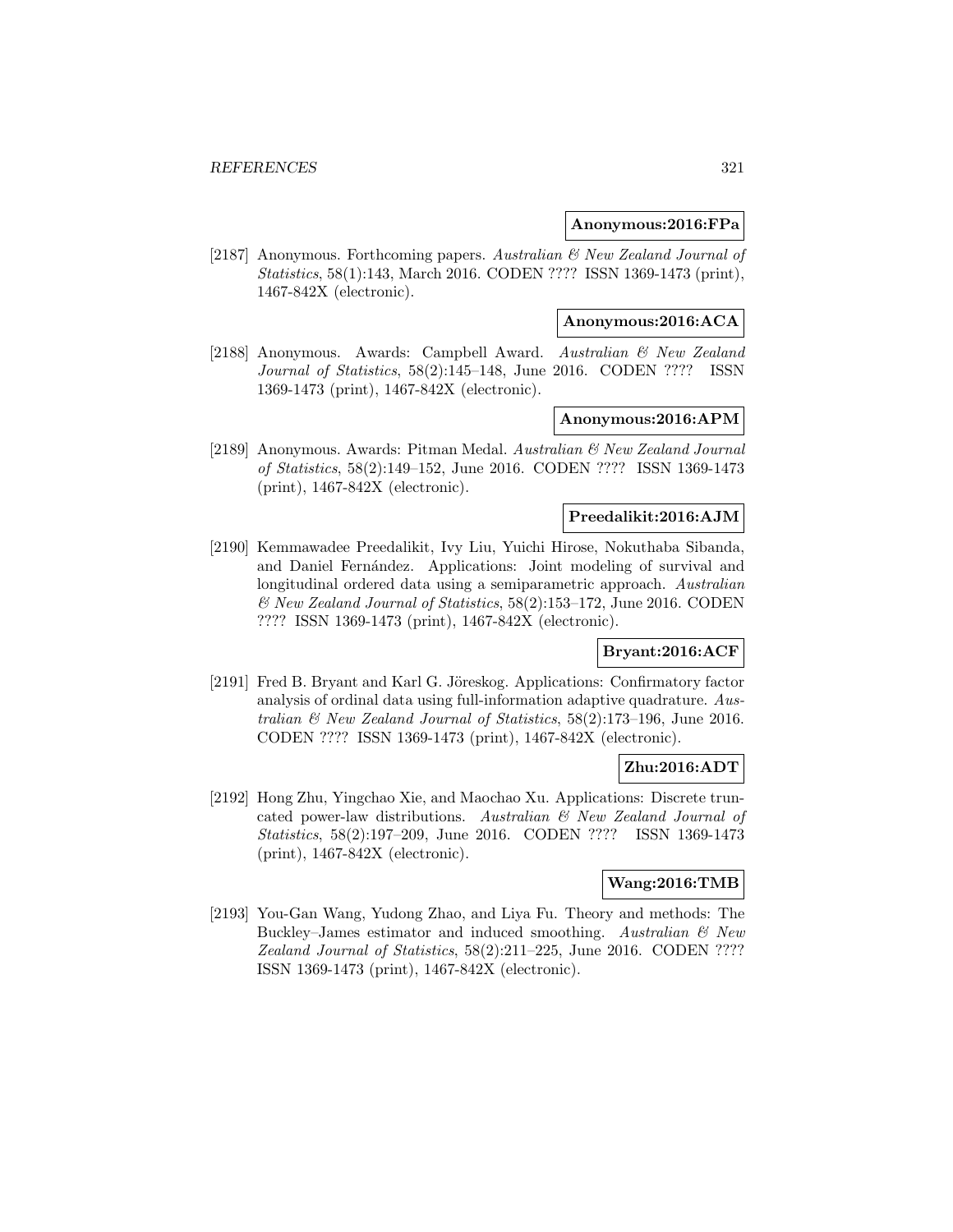### **Zhu:2016:TMB**

[2194] Weixuan Zhu, J. Miguel Marin, and Fabrizio Leisen. Theory and methods: a bootstrap likelihood approach to Bayesian computation. Australian & New Zealand Journal of Statistics, 58(2):227–244, June 2016. CODEN ???? ISSN 1369-1473 (print), 1467-842X (electronic).

### **Rohart:2016:TMM**

[2195] Florian Rohart. Theory and methods: Multiple hypothesis testing for variable selection. Australian  $\mathcal B$  New Zealand Journal of Statistics, 58(2): 245–267, June 2016. CODEN ???? ISSN 1369-1473 (print), 1467-842X (electronic).

#### **Ramirez-Aldana:2016:TML**

[2196] Ricardo Ramírez-Aldana and Guillermina Eslava-Gómez. Theory and methods: Label- and level-invariant graphical log-linear models. Australian  $\mathcal{C}$  New Zealand Journal of Statistics, 58(2):269–291, June 2016. CODEN ???? ISSN 1369-1473 (print), 1467-842X (electronic).

### **Kabaila:2016:TML**

[2197] Paul Kabaila and Yining Kong. Theory and methods: Lower bounds on integrated risk, subject to inequality constraints. Australian  $\mathcal{C}$  New Zealand Journal of Statistics, 58(2):293–315, June 2016. CODEN ???? ISSN 1369-1473 (print), 1467-842X (electronic).

#### **Anonymous:2016:FPb**

[2198] Anonymous. Forthcoming papers. Australian & New Zealand Journal of Statistics, 58(2):317, June 2016. CODEN ???? ISSN 1369-1473 (print), 1467-842X (electronic).

#### **Sabo:2016:APC**

[2199] R. T. Sabo. Applications: Providing consulting experiences through role playing in a graduate statistics course. Australian & New Zealand Journal of Statistics, 58(3):319–333, September 2016. CODEN ???? ISSN 1369- 1473 (print), 1467-842X (electronic).

## **Pang:2016:TMR**

[2200] Zhen Pang, Bingqing Lin, and Jiming Jiang. Theory and methods: Regularisation parameter selection via bootstrapping. Australian  $\mathcal{C}$  New Zealand Journal of Statistics, 58(3):335–356, September 2016. CODEN ???? ISSN 1369-1473 (print), 1467-842X (electronic).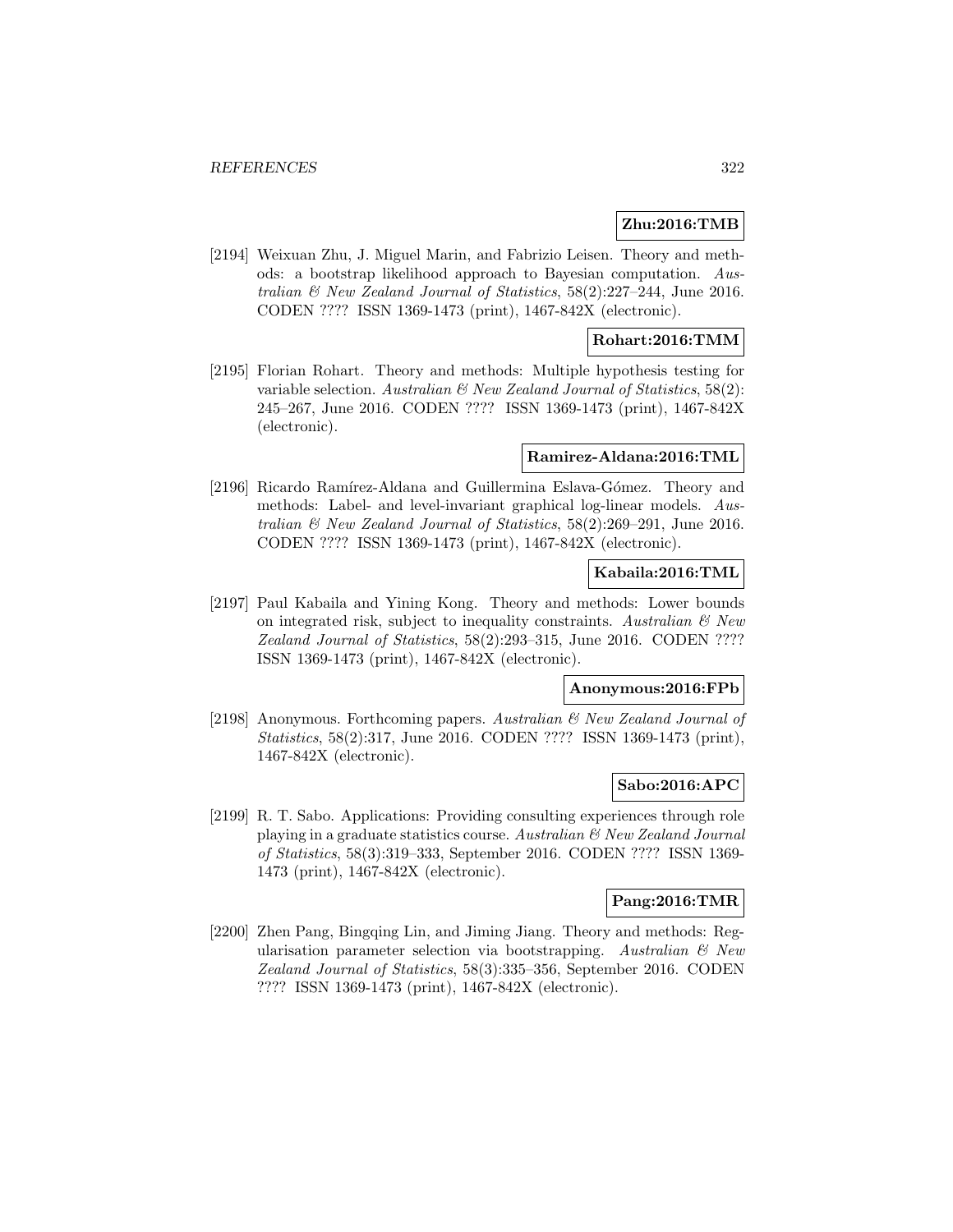#### **Pham:2016:TME**

[2201] Hoa Pham and Alan Branford. Theory and methods: Exploring parameter relations for multi-stage models in stage-wise constant and time dependent hazard rates. Australian & New Zealand Journal of Statistics, 58(3):357–376, September 2016. CODEN ???? ISSN 1369-1473 (print), 1467-842X (electronic).

# **Li:2016:TMM**

[2202] Haocheng Li and Grace Y. Yi. Theory and methods: Missing data mechanisms for analysing longitudinal data with incomplete observations in both responses and covariates. Australian & New Zealand Journal of Statistics, 58(3):377–396, September 2016. CODEN ???? ISSN 1369- 1473 (print), 1467-842X (electronic).

## **Sutradhar:2016:TMI**

[2203] Brajendra C. Sutradhar, K. V. Vineetha Warriyar, and Nan Zheng. Theory and methods: Inference in semi-parametric dynamic models for repeated count data. Australian & New Zealand Journal of Statistics, 58 (3):397–434, September 2016. CODEN ???? ISSN 1369-1473 (print), 1467-842X (electronic).

### **Anonymous:2016:FPc**

[2204] Anonymous. Forthcoming papers. Australian & New Zealand Journal of Statistics, 58(3):435, September 2016. CODEN ???? ISSN 1369-1473 (print), 1467-842X (electronic).

#### **Fernandez:2016:AMS**

[2205] D. Fernández and R. Arnold. Applications: Model selection for mixturebased clustering for ordinal data. Australian & New Zealand Journal of Statistics, 58(4):437–472, December 2016. CODEN ???? ISSN 1369-1473 (print), 1467-842X (electronic).

## **Ji:2016:ASM**

[2206] Tieming Ji and Jie Chen. Applications: Statistical models for DNA copy number variation detection using read-depth data from next generation sequencing experiments. Australian & New Zealand Journal of Statistics, 58(4):473–491, December 2016. CODEN ???? ISSN 1369-1473 (print), 1467-842X (electronic).

### **Thomson:2016:TME**

[2207] T. Thomson, S. Hossain, and M. Ghahramani. Theory and methods: Efficient estimation for time series following generalized linear models.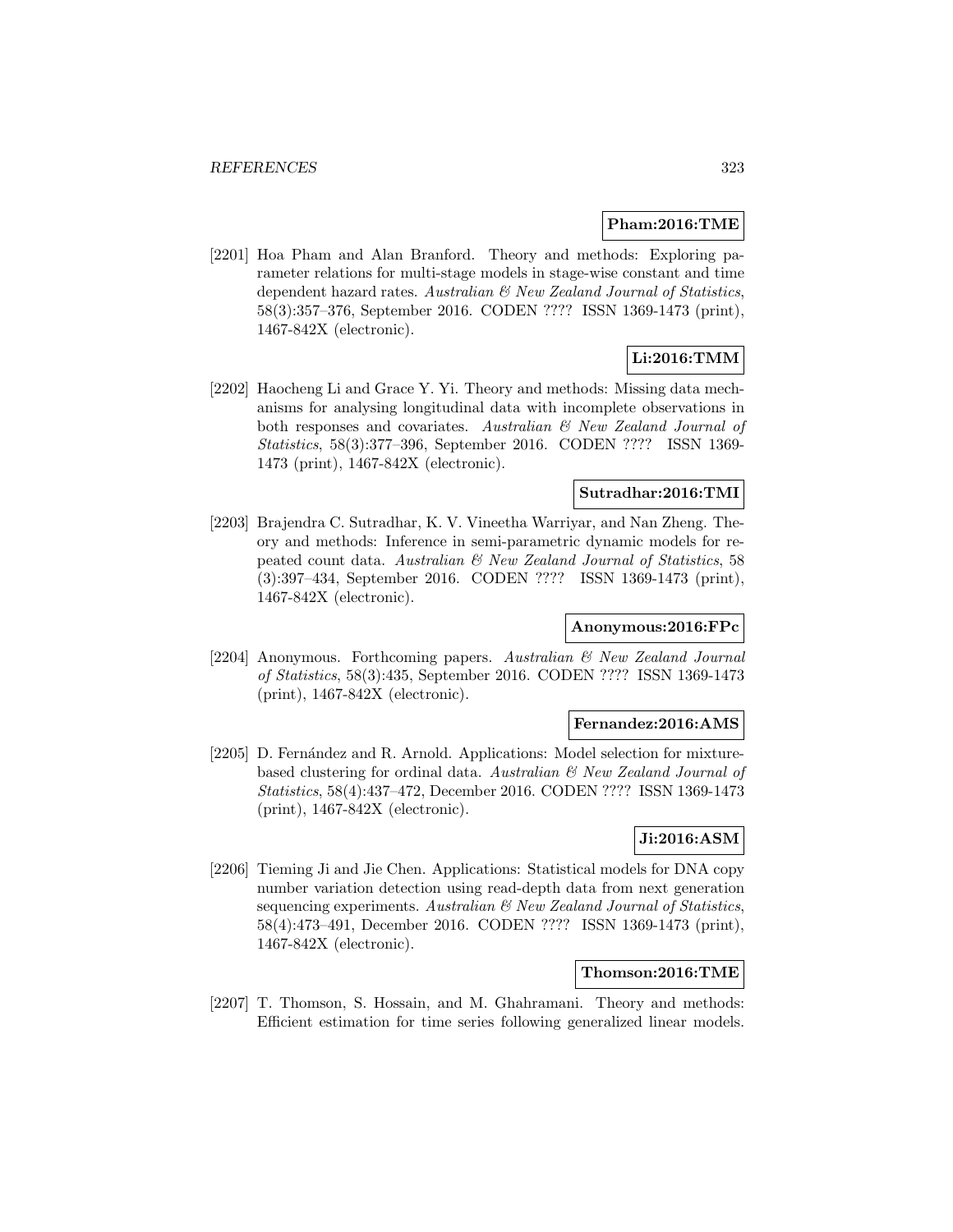Australian & New Zealand Journal of Statistics, 58(4):493–513, December 2016. CODEN ???? ISSN 1369-1473 (print), 1467-842X (electronic).

#### **Prendergast:2016:TMR**

[2208] L. A. Prendergast and A. L. Garnham. Theory and methods: Response and predictor folding to counter symmetric dependency in dimension reduction. Australian & New Zealand Journal of Statistics, 58(4):515– 532, December 2016. CODEN ???? ISSN 1369-1473 (print), 1467-842X (electronic).

### **Ross:2016:BR**

[2209] Joshua V. Ross. Book review. Australian & New Zealand Journal of Statistics, 58(4):533–534, December 2016. CODEN ???? ISSN 1369- 1473 (print), 1467-842X (electronic).

#### **Anonymous:2016:FPd**

[2210] Anonymous. Forthcoming papers. Australian & New Zealand Journal of Statistics, 58(4):535, December 2016. CODEN ???? ISSN 1369-1473 (print), 1467-842X (electronic).

## **Chipperfield:2017:AAC**

[2211] James Chipperfield, James J. Brown, and Nicole Watson. Applications: The Australian Census Longitudinal Dataset: using record linkage to create a longitudinal sample from a series of cross-sections. Australian & New Zealand Journal of Statistics, 59(1):1–16, March 2017. CODEN ???? ISSN 1369-1473 (print), 1467-842X (electronic).

#### **Elsawah:2017:APE**

[2212] A. M. Elsawah. Applications: a powerful and efficient algorithm for breaking the links between aliased effects in asymmetric designs. Australian & New Zealand Journal of Statistics, 59(1):17–41, March 2017. CODEN ???? ISSN 1369-1473 (print), 1467-842X (electronic).

#### **Zhang:2017:TMB**

[2213] Jin Zhang. Theory and methods: Bayesian (mean) most powerful tests. Australian & New Zealand Journal of Statistics, 59(1):43–56, March 2017. CODEN ???? ISSN 1369-1473 (print), 1467-842X (electronic).

### **Anderson:2017:TMS**

[2214] Marti J. Anderson, Daniel C. I. Walsh, K. Robert Clarke, Ray N. Gorley, and Edlin Guerra-Castro. Theory and methods: Some solutions to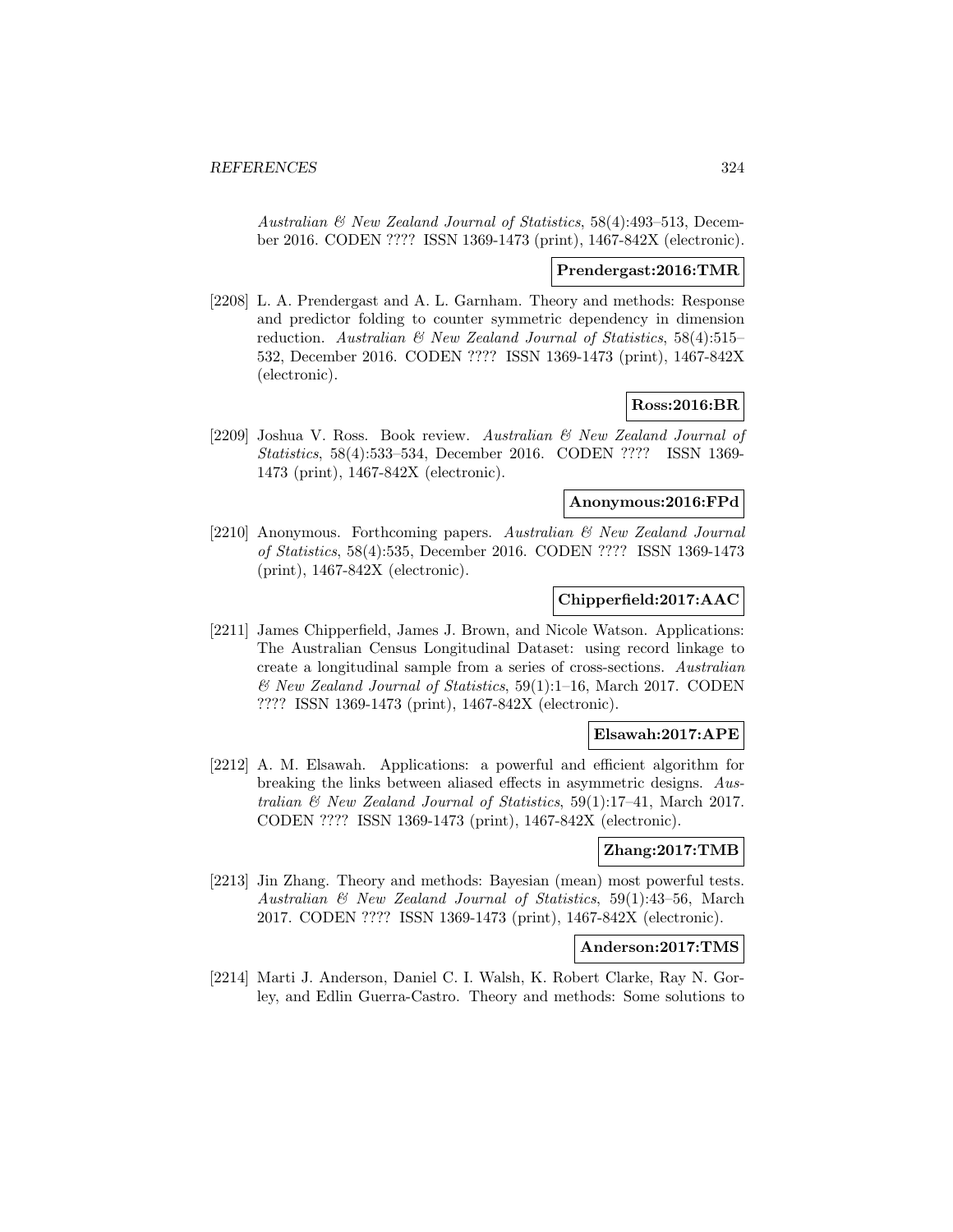the multivariate Behrens–Fisher problem for dissimilarity-based analyses. Australian & New Zealand Journal of Statistics, 59(1):57–79, March 2017. CODEN ???? ISSN 1369-1473 (print), 1467-842X (electronic).

### **Yang:2017:TMO**

[2215] Po Yang and Chang-Yun Lin. Theory and methods: Optimal split-plot orthogonal arrays. Australian & New Zealand Journal of Statistics, 59(1): 81–94, March 2017. CODEN ???? ISSN 1369-1473 (print), 1467-842X (electronic).

#### **Killiches:2017:TME**

[2216] Matthias Killiches, Daniel Kraus, and Claudia Czado. Theory and methods: Examination and visualisation of the simplifying assumption for vine copulas in three dimensions. Australian  $\mathcal{B}$  New Zealand Journal of Statistics, 59(1):95–117, March 2017. CODEN ???? ISSN 1369-1473 (print), 1467-842X (electronic).

### **Rumcheva:2017:TMI**

[2217] Pavlina Rumcheva and Brett Presnell. Theory and methods: an improved test of equality of mean directions for the Langevin–von Mises– Fisher distribution. Australian & New Zealand Journal of Statistics, 59 (1):119–135, March 2017. CODEN ???? ISSN 1369-1473 (print), 1467- 842X (electronic).

# **Borges:2017:TMG**

[2218] Patrick Borges, Marcelo Bourguignon, and Fabio Fajardo Molinares. Theory and methods: a generalised NGINAR(1) process with inflatedparameter geometric counting series. Australian & New Zealand Journal of Statistics, 59(1):137–150, March 2017. CODEN ???? ISSN 1369-1473 (print), 1467-842X (electronic).

#### **Stoklosa:2017:BR**

[2219] Jakub Stoklosa. Book review. Australian & New Zealand Journal of Statistics, 59(1):151–152, March 2017. CODEN ???? ISSN 1369-1473 (print), 1467-842X (electronic).

#### **Anonymous:2017:FPF**

[2220] Anonymous. Forthcoming papers: Forthcoming papers. Australian & New Zealand Journal of Statistics, 59(1):153, March 2017. CODEN ???? ISSN 1369-1473 (print), 1467-842X (electronic).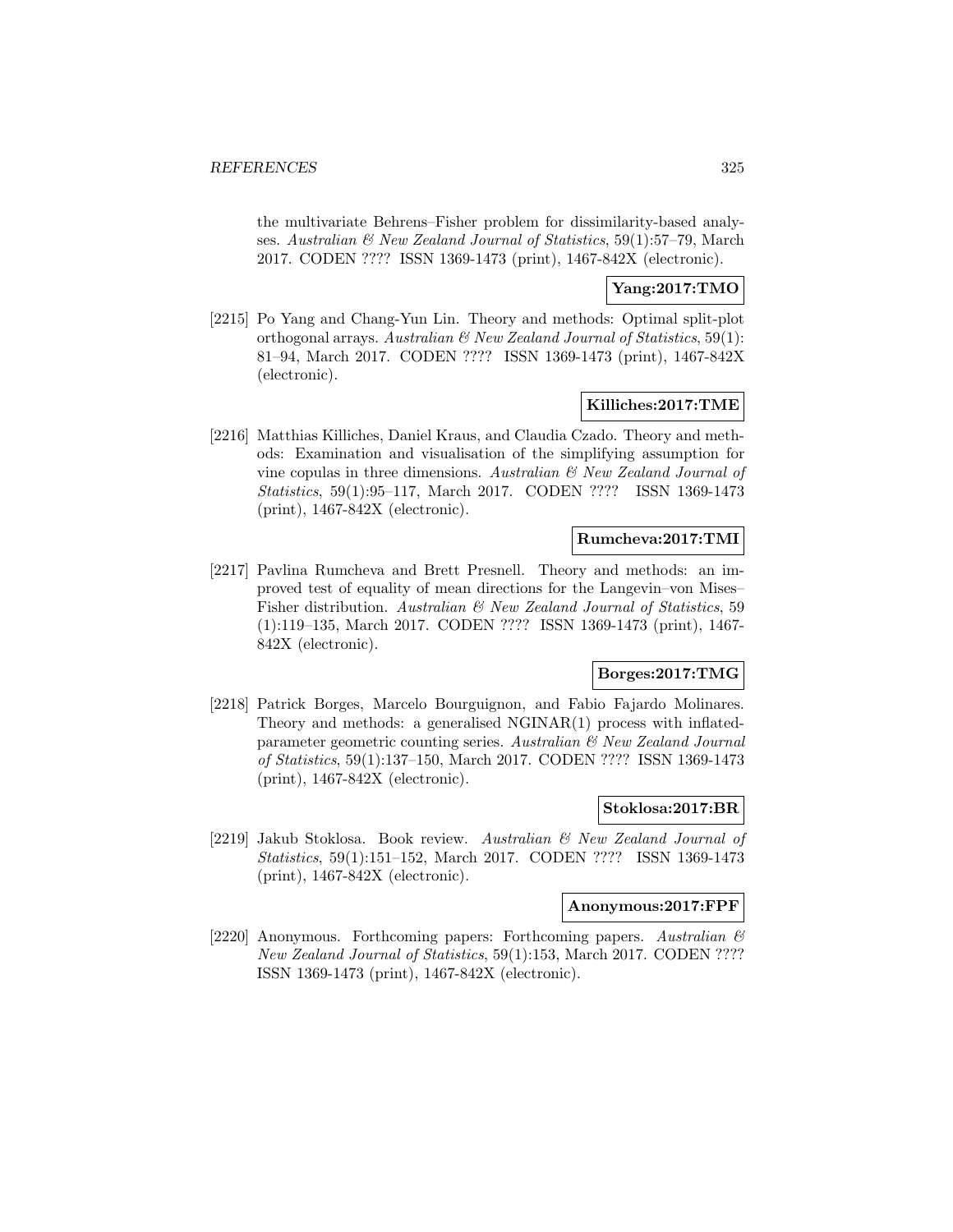#### **Bersimis:2017:AUL**

[2221] S. Bersimis and P. Economou. Applications: The use of length-biased distributions in statistical monitoring. Australian & New Zealand Journal of Statistics, 59(2):155–167, June 2017. CODEN ???? ISSN 1369-1473 (print), 1467-842X (electronic).

# **DAmbra:2017:TMA**

[2222] A. D'Ambra, A. Crisci, and L. D'Ambra. Theory and methods: Association models in the weighted log ratio analysis for rates. Australian  $\mathcal{B}$ New Zealand Journal of Statistics, 59(2):169–185, June 2017. CODEN ???? ISSN 1369-1473 (print), 1467-842X (electronic).

### **Lumley:2017:TMP**

[2223] Thomas Lumley. Theory and methods: Pseudo- $R^2$  statistics under complex sampling. Australian  $\mathcal B$  New Zealand Journal of Statistics, 59(2): 187–194, June 2017. CODEN ???? ISSN 1369-1473 (print), 1467-842X (electronic).

# **Huang:2017:TMG**

[2224] A. Huang. Theory and methods: On generalised estimating equations for vector regression. Australian  $\mathcal B$  New Zealand Journal of Statistics, 59(2): 195–213, June 2017. CODEN ???? ISSN 1369-1473 (print), 1467-842X (electronic).

### **Wang:2017:TME**

[2225] Hongxia Wang, Yuehua Wu, and Elton Chan. Theory and methods: Efficient estimation of nonparametric spatial models with general correlation structures. Australian  $\mathcal{B}$  New Zealand Journal of Statistics, 59(2): 215–233, June 2017. CODEN ???? ISSN 1369-1473 (print), 1467-842X (electronic).

### **Vignes:2017:BR**

[2226] Matthieu Vignes. Book review. Australian & New Zealand Journal of Statistics, 59(2):235–236, June 2017. CODEN ???? ISSN 1369-1473 (print), 1467-842X (electronic).

#### **Beath:2017:BR**

[2227] Ken J. Beath. Book review. Australian & New Zealand Journal of Statistics, 59(2):236–238, June 2017. CODEN ???? ISSN 1369-1473 (print), 1467-842X (electronic).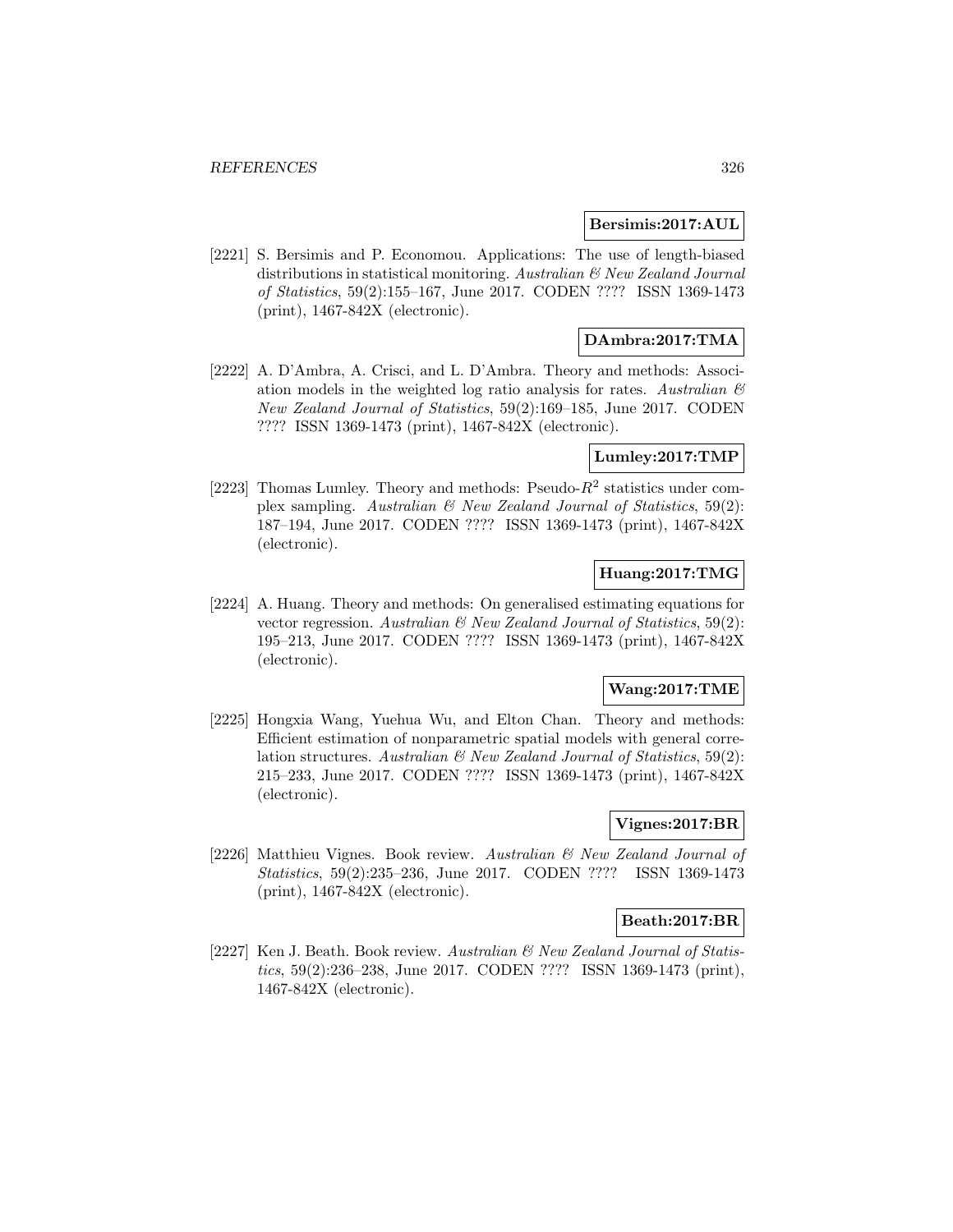#### **Kateri:2017:TMG**

[2228] Maria Kateri, Anna Gottard, and Claudia Tarantola. Theory and methods: Generalised quasi-symmetry models for ordinal contingency tables. Australian & New Zealand Journal of Statistics, 59(3):239–253, September 2017. CODEN ???? ISSN 1369-1473 (print), 1467-842X (electronic).

## **Mandal:2017:TMO**

[2229] S. Mandal, B. Torsney, and M. Chowdhury. Theory and methods: Optimal designs for minimising covariances among parameter estimators in a linear model. Australian  $\mathcal C$  New Zealand Journal of Statistics, 59(3):255– 273, September 2017. CODEN ???? ISSN 1369-1473 (print), 1467-842X (electronic).

# **Lloyd:2017:TMS**

[2230] Chris J. Lloyd. Theory and methods: The size accuracy of combination tests. Australian & New Zealand Journal of Statistics, 59(3):275–287, September 2017. CODEN ???? ISSN 1369-1473 (print), 1467-842X (electronic).

# **He:2017:TMJ**

[2231] Yong He, Xinsheng Zhang, Jiadong Ji, and Bin Liu. Theory and methods: Joint estimation of multiple high-dimensional Gaussian copula graphical models. Australian  $\mathcal{B}$  New Zealand Journal of Statistics, 59(3):289-310, September 2017. CODEN ???? ISSN 1369-1473 (print), 1467-842X (electronic).

### **Muggeo:2017:TMI**

[2232] Vito M. R. Muggeo. Theory and methods: Interval estimation for the breakpoint in segmented regression: a smoothed score-based approach. Australian & New Zealand Journal of Statistics, 59(3):311–322, September 2017. CODEN ???? ISSN 1369-1473 (print), 1467-842X (electronic).

#### **Visscher:2017:BR**

[2233] Peter M. Visscher. Book review. Australian & New Zealand Journal of Statistics, 59(3):323–324, September 2017. CODEN ???? ISSN 1369- 1473 (print), 1467-842X (electronic).

# **Schuckers:2017:BR**

[2234] Michael E. Schuckers. Book reviews. Australian & New Zealand Journal of Statistics, 59(3):324–325, September 2017. CODEN ???? ISSN 1369- 1473 (print), 1467-842X (electronic).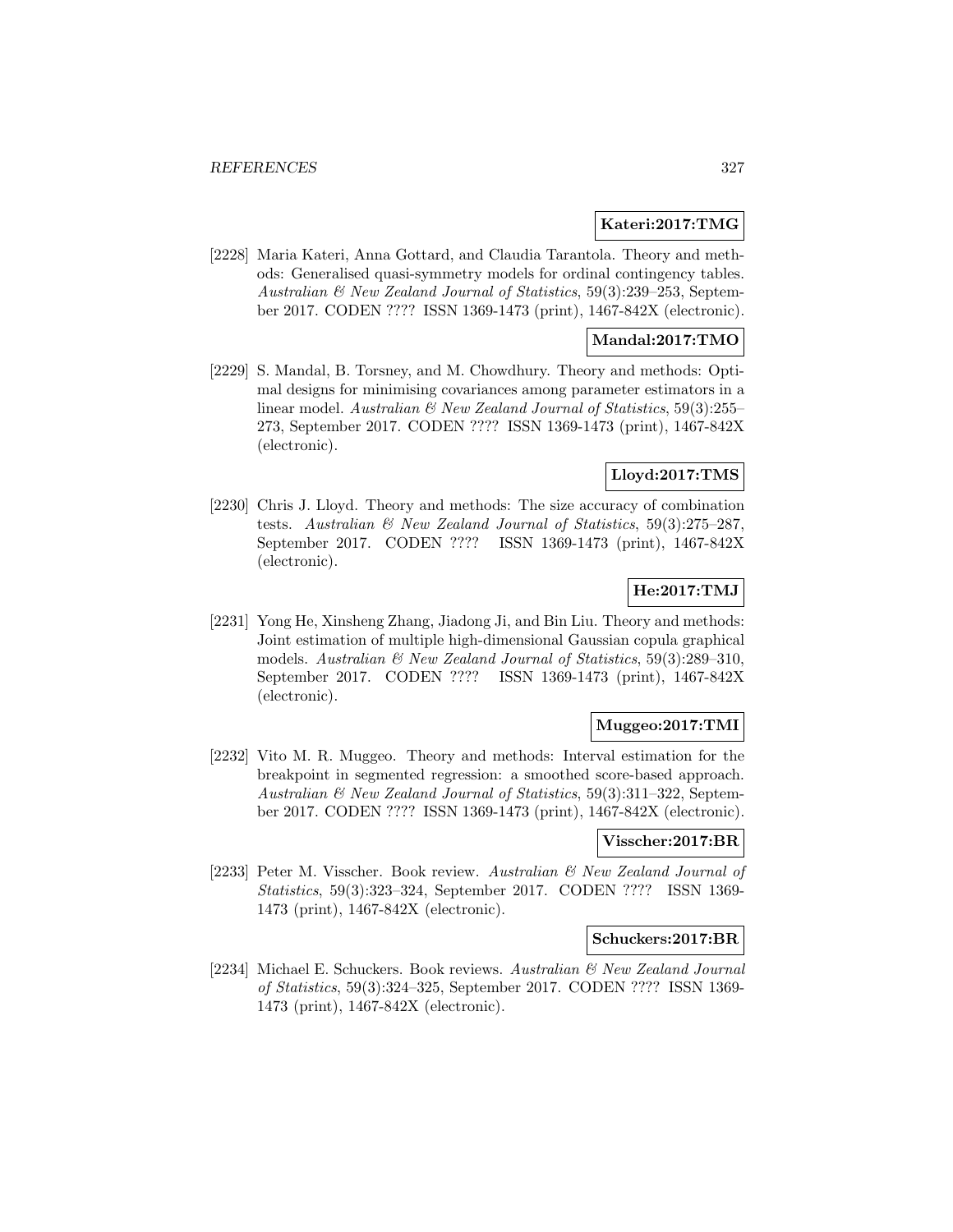### **Brien:2017:IRM**

[2235] C. J. Brien. Invited review: Multiphase experiments in practice: A look back. Australian & New Zealand Journal of Statistics, 59(4):327-352, December 2017. CODEN ???? ISSN 1369-1473 (print), 1467-842X (electronic).

# **Manderson:2017:SCM**

[2236] A. A. Manderson, E. Cripps, K. Murray, and B. A. Turlach. Statistical computing: Monotone polynomials using BUGS and Stan. Australian & New Zealand Journal of Statistics, 59(4):353–370, December 2017. CODEN ???? ISSN 1369-1473 (print), 1467-842X (electronic).

# **Moltchanova:2017:ACA**

[2237] Elena Moltchanova, Daniel Gerhard, Fathimath Mohamed, Sally Gaw, and Chris N. Glover. Applications: On correlation analysis of many-tomany observations: an alternative to Pearson's correlation coefficient and its application to an ecotoxicological study. Australian  $\mathcal{B}$  New Zealand Journal of Statistics, 59(4):371–387, December 2017. CODEN ???? ISSN 1369-1473 (print), 1467-842X (electronic).

# **Coretto:2017:ANE**

[2238] Pietro Coretto and Francesco Giordano. Applications: Nonparametric estimation of the dynamic range of music signals. Australian  $\mathcal{B}$  New Zealand Journal of Statistics, 59(4):389–412, December 2017. CODEN ???? ISSN 1369-1473 (print), 1467-842X (electronic).

### **Bowden:2017:AUM**

[2239] Ross S. Bowden and Brenton R. Clarke. Applications: Using multivariate time series methods to estimate location and climate change effects on temperature readings employed in electricity demand simulation. Australian  $\mathcal B$  New Zealand Journal of Statistics, 59(4):413-431, December 2017. CODEN ???? ISSN 1369-1473 (print), 1467-842X (electronic).

#### **Diffey:2017:TMN**

[2240] S. M. Diffey, A. B. Smith, A. H. Welsh, and B. R. Cullis. Theory and methods: a new REML (parameter expanded) EM algorithm for linear mixed models. Australian  $\mathcal C$  New Zealand Journal of Statistics, 59(4): 433–448, December 2017. CODEN ???? ISSN 1369-1473 (print), 1467- 842X (electronic).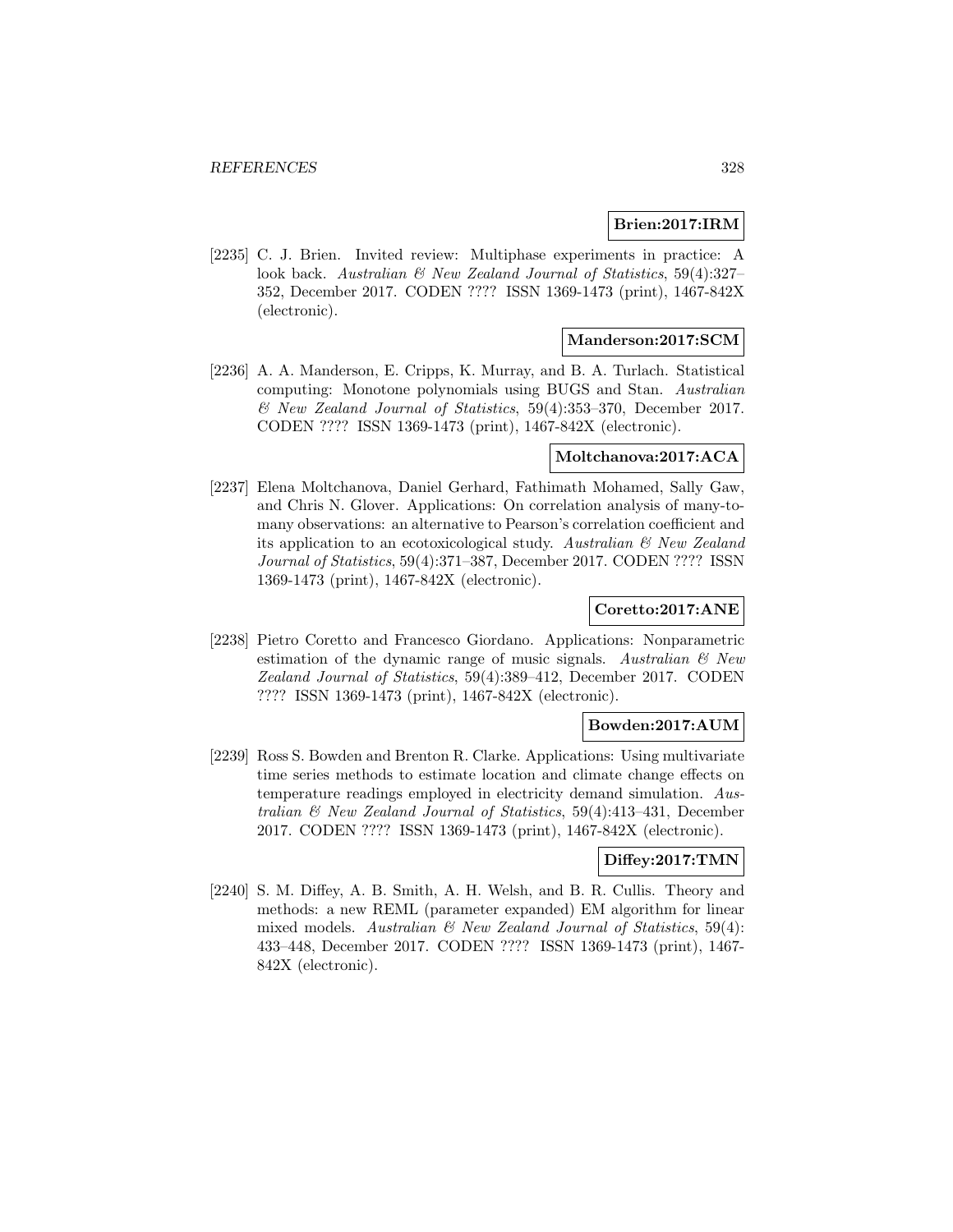## **Ullah:2017:TMI**

[2241] Insha Ullah, Matthew D. M. Pawley, Adam N. H. Smith, and Beatrix Jones. Theory and methods: Improving the detection of unusual observations in high-dimensional settings. Australian & New Zealand Journal of Statistics, 59(4):449–462, December 2017. CODEN ???? ISSN 1369-1473 (print), 1467-842X (electronic).

# **Suesse:2017:TMA**

[2242] Thomas Suesse, John C. W. Rayner, and Olivier Thas. Theory and methods: Assessing the fit of finite mixture distributions. Australian & New Zealand Journal of Statistics, 59(4):463–483, December 2017. CODEN ???? ISSN 1369-1473 (print), 1467-842X (electronic).

### **Rayner:2017:TMU**

[2243] J. C. W. Rayner and D. J. Best. Theory and methods: Unconditional analogues of Cochran–Mantel–Haenszel tests. Australian  $\mathcal{B}$  New Zealand Journal of Statistics, 59(4):485–494, December 2017. CODEN ???? ISSN 1369-1473 (print), 1467-842X (electronic).

#### **Hazelton:2017:TMP**

[2244] Martin L. Hazelton and Timothy P. Bilton. Theory and methods: Polytope samplers for network tomography. Australian  $\mathcal{B}$  New Zealand Journal of Statistics, 59(4):495–511, December 2017. CODEN ???? ISSN 1369-1473 (print), 1467-842X (electronic).

### **Clarke:2017:TMI**

[2245] Brenton R. Clarke, Alexandra Höller, Christine H. Müller, and Karuru Wamahiu. Theory and methods: Investigation of the performance of trimmed estimators of life time distributions with censoring. Australian & New Zealand Journal of Statistics, 59(4):513–525, December 2017. CODEN ???? ISSN 1369-1473 (print), 1467-842X (electronic).

### **Lim:2017:TMC**

[2246] Yaeji Lim and Hee-Seok Oh. Theory and methods: Confidence intervals for nonparametric quantile regression: an emphasis on smoothing splines approach. Australian  $\mathcal C$  New Zealand Journal of Statistics, 59(4):527– 543, December 2017. CODEN ???? ISSN 1369-1473 (print), 1467-842X (electronic).

### **Vignes:2017:BRB**

[2247] Matthieu Vignes, Mélodie Sammarro, Anthime Schrefheere, Alex White, and Stephen Marsland. Book review: Bayesian Networks: With Exam-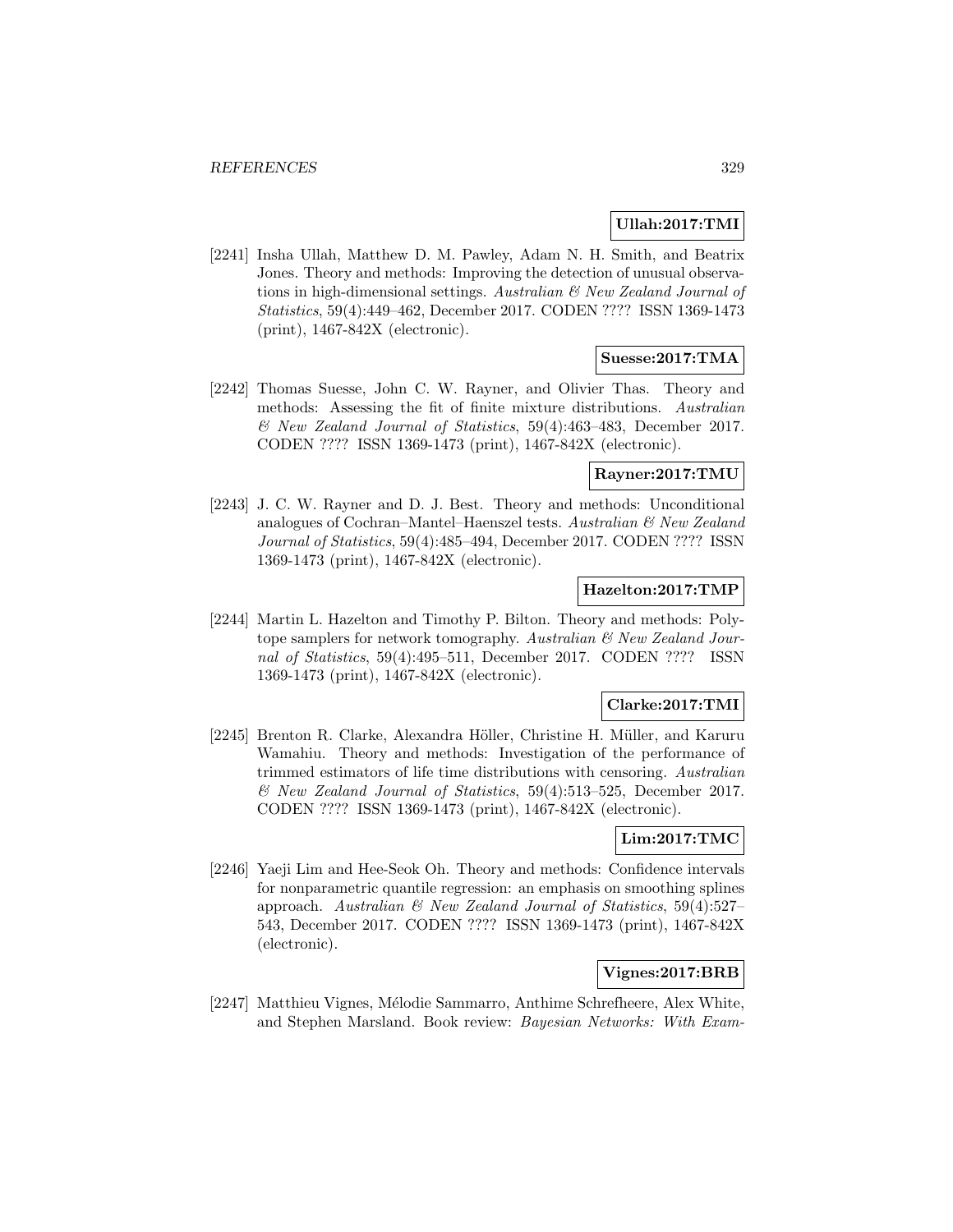ples in R. Australian  $\mathcal B$  New Zealand Journal of Statistics, 59(4):545–546, December 2017. CODEN ???? ISSN 1369-1473 (print), 1467-842X (electronic).

# **Anonymous:2018:IIa**

[2248] Anonymous. Issue information. Australian & New Zealand Journal of Statistics, 60(1):i–iv, March 2018. CODEN ???? ISSN 1369-1473 (print), 1467-842X (electronic).

### **Martin:2018:P**

[2249] Michael A. Martin. Preface. Australian  $\mathcal{B}$  New Zealand Journal of Statistics, 60(1):1–3, March 2018. CODEN ???? ISSN 1369-1473 (print), 1467-842X (electronic).

#### **Aoshima:2018:SHD**

[2250] Makoto Aoshima, Dan Shen, Haipeng Shen, Kazuyoshi Yata, Yi-Hui Zhou, and J. S. Marron. A survey of high dimension low sample size asymptotics. Australian  $\mathcal C$  New Zealand Journal of Statistics, 60(1):4-19, March 2018. CODEN ???? ISSN 1369-1473 (print), 1467-842X (electronic).

# **Cheng:2018:GFR**

[2251] Ming-Yen Cheng, Sanying Feng, Gaorong Li, and Heng Lian. Greedy forward regression for variable screening. Australian & New Zealand Journal of Statistics, 60(1):20–42, March 2018. CODEN ???? ISSN 1369-1473 (print), 1467-842X (electronic).

### **Hua:2018:AKB**

[2252] Hairui Hua, Dimitrios Bagkavos, and Prakash N. Patil. An  $L_1$  analysis of a kernel-based hazard rate estimator. Australian & New Zealand Journal of Statistics, 60(1):43–64, March 2018. CODEN ???? ISSN 1369-1473 (print), 1467-842X (electronic).

## **Johnstone:2018:TSW**

[2253] Iain M. Johnstone. Tail sums of Wishart and Gaussian eigenvalues beyond the bulk edge. Australian & New Zealand Journal of Statistics, 60 (1):65–74, March 2018. CODEN ???? ISSN 1369-1473 (print), 1467- 842X (electronic).

# **Kim:2018:EPG**

[2254] Andy S. I. Kim and Matt P. Wand. On expectation propagation for generalised, linear and mixed models. Australian  $\mathcal{B}$  New Zealand Journal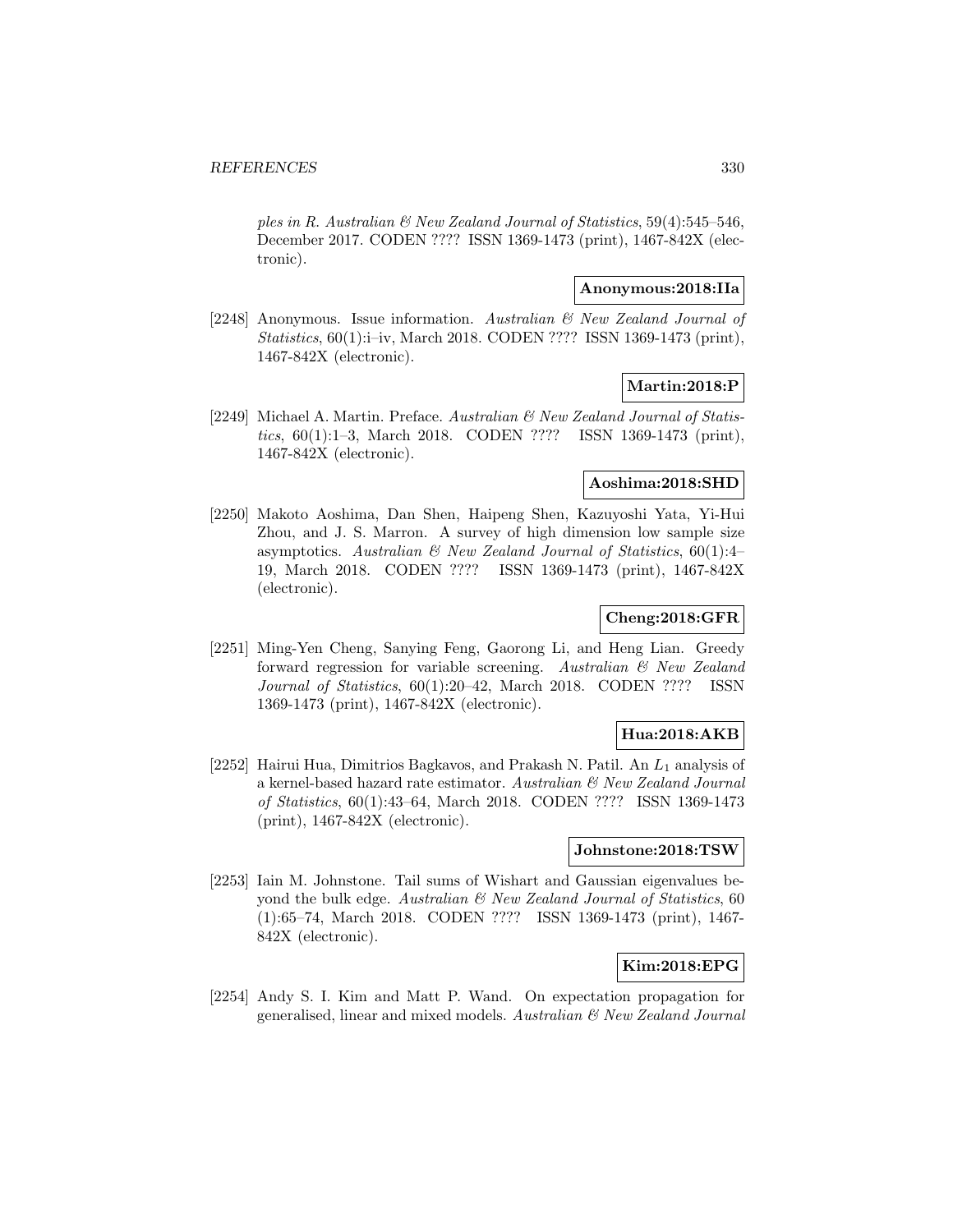of Statistics, 60(1):75–102, March 2018. CODEN ???? ISSN 1369-1473 (print), 1467-842X (electronic).

## **Kuffner:2018:CHB**

[2255] Todd A. Kuffner, Stephen M. S. Lee, and G. A. Young. Consistency of a hybrid block bootstrap for distribution and variance estimation for sample quantiles of weakly dependent sequences. Australian  $\mathcal{B}$  New Zealand Journal of Statistics, 60(1):103–114, March 2018. CODEN ???? ISSN 1369-1473 (print), 1467-842X (electronic).

### **Lee:2018:KEM**

[2256] Seonmi Lee, Woncheol Jang, and Byeong U. Park. Kernel excess mass test for multimodality. Australian & New Zealand Journal of Statistics, 60(1):115–131, March 2018. CODEN ???? ISSN 1369-1473 (print), 1467-842X (electronic).

#### **Samonenko:2018:NPT**

[2257] I. Samonenko and J. Robinson. A new permutation test statistic for K-sample multivariate designs. Australian & New Zealand Journal of Statistics, 60(1):132–139, March 2018. CODEN ???? ISSN 1369-1473 (print), 1467-842X (electronic).

# **Tajvidi:2018:GAG**

[2258] N. Tajvidi and B. A. Turlach. A general approach to generate random variates for multivariate copulae. Australian & New Zealand Journal of Statistics, 60(1):140–155, March 2018. CODEN ???? ISSN 1369-1473 (print), 1467-842X (electronic).

### **Anonymous:2018:IIb**

[2259] Anonymous. Issue information. Australian & New Zealand Journal of Statistics, 60(2):i–iv, June 2018. CODEN ???? ISSN 1369-1473 (print), 1467-842X (electronic).

# **Boys:2018:BIP**

[2260] Richard J. Boys, Holly F. Ainsworth, and Colin S. Gillespie. Bayesian inference for a partially observed birth-death process using data on proportions. Australian & New Zealand Journal of Statistics, 60(2):157–173, June 2018. CODEN ???? ISSN 1369-1473 (print), 1467-842X (electronic).

# **Manderson:2018:DBF**

[2261] A. A. Manderson, K. Murray, and B. A. Turlach. Dynamic Bayesian forecasting of AFL match results using the Skellam distribution. Aus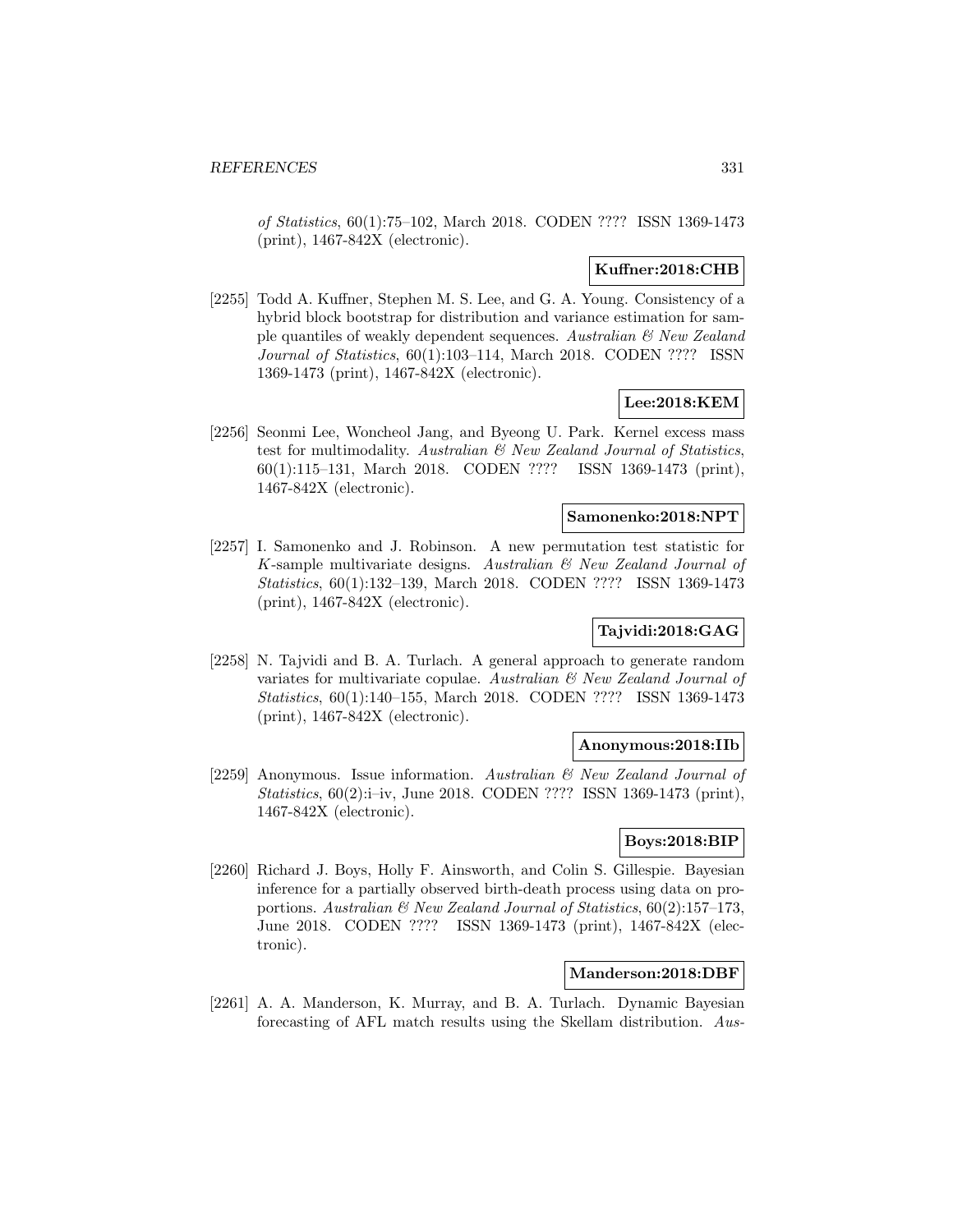tralian & New Zealand Journal of Statistics, 60(2):174–187, June 2018. CODEN ???? ISSN 1369-1473 (print), 1467-842X (electronic).

# **Yang:2018:ORP**

[2262] Po Yang and Jingjing Hu. Optimal robust parameter designs with qualitative and quantitative factors. Australian & New Zealand Journal of Statistics, 60(2):188–198, June 2018. CODEN ???? ISSN 1369-1473 (print), 1467-842X (electronic).

### **Godolphin:2018:NRP**

[2263] Janet D. Godolphin. A note on the robustness of PBIBD(2)s against breakdown in the event of observation loss. Australian & New Zealand Journal of Statistics, 60(2):199–208, June 2018. CODEN ???? ISSN 1369-1473 (print), 1467-842X (electronic).

#### **Schumacher:2018:IDC**

[2264] Fernanda L. Schumacher, Victor H. Lachos, Filidor E. Vilca-Labra, and Luis M. Castro. Influence diagnostics for censored regression models with autoregressive errors. Australian  $\mathcal{B}$  New Zealand Journal of Statistics, 60(2):209–229, June 2018. CODEN ???? ISSN 1369-1473 (print), 1467- 842X (electronic).

## **Hattab:2018:LFT**

[2265] Mohammad W. Hattab and Ronald Christensen. Lack of fit tests based on sums of ordered residuals for linear models. Australian & New Zealand Journal of Statistics, 60(2):230–257, June 2018. CODEN ???? ISSN 1369-1473 (print), 1467-842X (electronic).

# **Liu:2018:FAU**

[2266] Yu Liu and Yong Wang. A fast algorithm for univariate log-concave density estimation. Australian & New Zealand Journal of Statistics, 60 (2):258–275, June 2018. CODEN ???? ISSN 1369-1473 (print), 1467- 842X (electronic).

### **Curran:2018:BRF**

[2267] J. M. Curran. Book review: Foundations of Statistical Algorithms With References to R Packages, By C. Weihs, O. Mersmann and U. Ligges. Boca Raton, Florida: CRC Press. 2015. 500 pages. UK£44.99 (hardback). ISBN 978-1-4398-7885-9. Australian & New Zealand Journal of Statistics, 60(2):276–277, June 2018. CODEN ???? ISSN 1369-1473 (print), 1467-842X (electronic).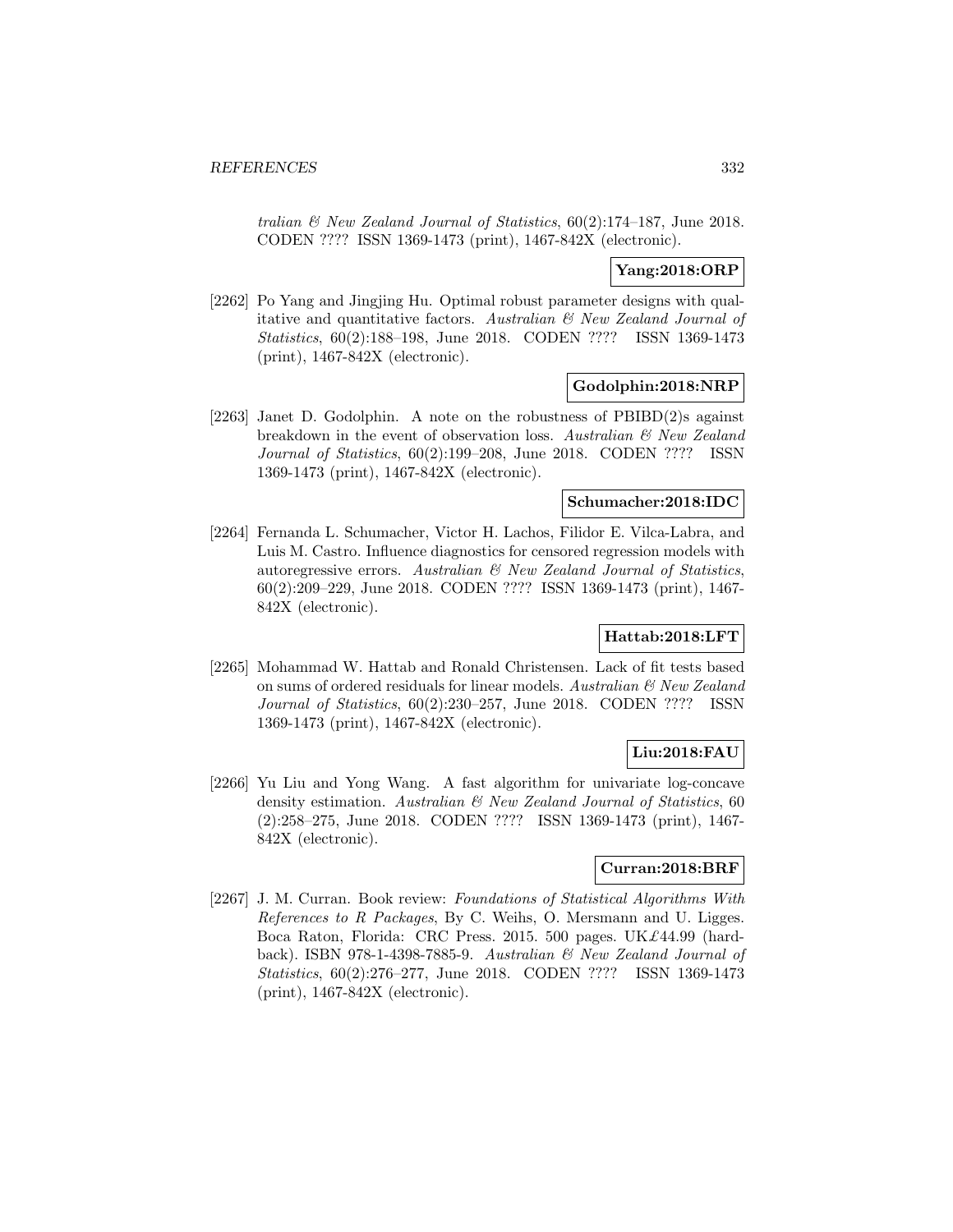#### **Anonymous:2018:IIc**

[2268] Anonymous. Issue information. Australian & New Zealand Journal of Statistics, 60(3):i–iv, September 2018. CODEN ???? ISSN 1369-1473 (print), 1467-842X (electronic).

# **Pham:2018:GAM**

[2269] Tung H. Pham and Matt P. Wand. Generalised additive mixed models analysis via gammSlice. Australian  $\mathcal B$  New Zealand Journal of Statistics, 60(3):279–300, September 2018. CODEN ???? ISSN 1369-1473 (print), 1467-842X (electronic).

# **Orfanogiannaki:2018:MPH**

[2270] K. Orfanogiannaki and D. Karlis. Multivariate Poisson hidden Markov models with a case study of modelling seismicity. Australian  $\mathcal{B}$  New Zealand Journal of Statistics, 60(3):301–322, September 2018. CODEN ???? ISSN 1369-1473 (print), 1467-842X (electronic).

### **Shokoohi:2018:SPS**

[2271] Farhad Shokoohi and Mahmoud Torabi. Semi-parametric small-area estimation by combining time-series and cross-sectional data methods. Australian & New Zealand Journal of Statistics, 60(3):323–342, September 2018. CODEN ???? ISSN 1369-1473 (print), 1467-842X (electronic).

# **Zheng:2018:GQL**

[2272] Nan Zheng and Brajendra C. Sutradhar. Generalised quasi-likelihood inference in a semi-parametric binary dynamic mixed logit model. Australian & New Zealand Journal of Statistics, 60(3):343–373, September 2018. CODEN ???? ISSN 1369-1473 (print), 1467-842X (electronic).

### **Gong:2018:NKE**

[2273] Xiaodong Gong and Jiti Gao. Nonparametric kernel estimation of the impact of tax policy on the demand for private health insurance in Australia. Australian  $\mathcal{B}$  New Zealand Journal of Statistics, 60(3):374–393, September 2018. CODEN ???? ISSN 1369-1473 (print), 1467-842X (electronic).

# **Li:2018:HPL**

[2274] Haocheng Li and Yukun Zhang. Hybrid pairwise-likelihood estimation methods for incomplete longitudinal binary data. Australian  $\mathcal{B}$  New Zealand Journal of Statistics, 60(3):394–404, September 2018. CODEN ???? ISSN 1369-1473 (print), 1467-842X (electronic).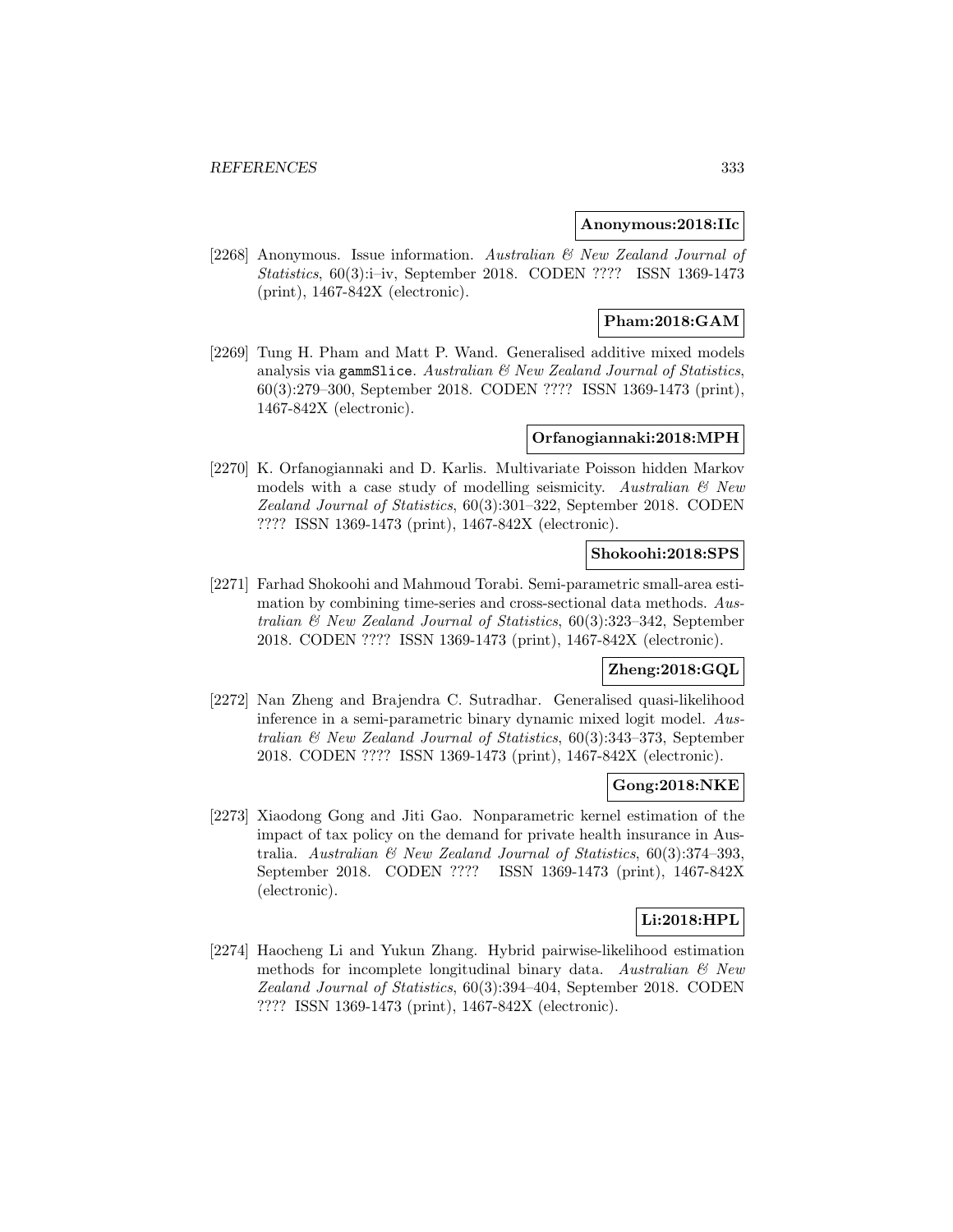#### **Chambers:2018:SAC**

[2275] Ray Chambers. Book review: Statistics in Action: A Canadian Outlook, Edited by J. F. Lawless. Boca Raton, Florida: CRC Press 2014 384 pages. \$185.00 (hardback). ISBN 978-1-4822-3623-1. Australian & New Zealand Journal of Statistics, 60(3):405, September 2018. CODEN ???? ISSN 1369-1473 (print), 1467-842X (electronic).

### **Bulger:2018:MDA**

[2276] David Bulger. Book review: Music Data Analysis: Foundations and Applications, Edited By C. Weihs D. Jannach I. Vatolkin and G. Rudolph. Boca Raton, Florida: CRC Press. 2017. 675 pages. AUD\$94.99 (hardback). ISBN 978-1-4987-1956-8. Australian & New Zealand Journal of Statistics, 60(3):405–406, September 2018. CODEN ???? ISSN 1369- 1473 (print), 1467-842X (electronic).

# **Anonymous:2018:IId**

[2277] Anonymous. Issue information. Australian & New Zealand Journal of Statistics, 60(4):i–iv, December 2018. CODEN ???? ISSN 1369-1473 (print), 1467-842X (electronic).

# **Wang:2018:SMA**

[2278] Jingli Wang and Jialiang Li. Semiparametric model averaging prediction: a Bayesian approach. Australian  $\mathcal B$  New Zealand Journal of Statistics, 60(4):407–422, December 2018. CODEN ???? ISSN 1369-1473 (print), 1467-842X (electronic).

# **Kadhem:2018:UHM**

[2279] Safaa. K. Kadhem, Paul Hewson, and Irene Kaimi. Using hidden Markov models to model spatial dependence in a network. Australian  $\mathcal{C}$  New Zealand Journal of Statistics, 60(4):423–446, December 2018. CODEN ???? ISSN 1369-1473 (print), 1467-842X (electronic).

### **Zhang:2018:DAT**

[2280] Mingjuan Zhang, Cheng Zhou, Yong He, and Bin Liu. Data-adaptive test for high-dimensional multivariate analysis of variance problem. Australian & New Zealand Journal of Statistics, 60(4):447–470, December 2018. CODEN ???? ISSN 1369-1473 (print), 1467-842X (electronic).

# **Karunanayaka:2018:ECO**

[2281] Ruwan C. Karunanayaka and Boxin Tang. On the existence and constructions of orthogonal designs. Australian & New Zealand Journal of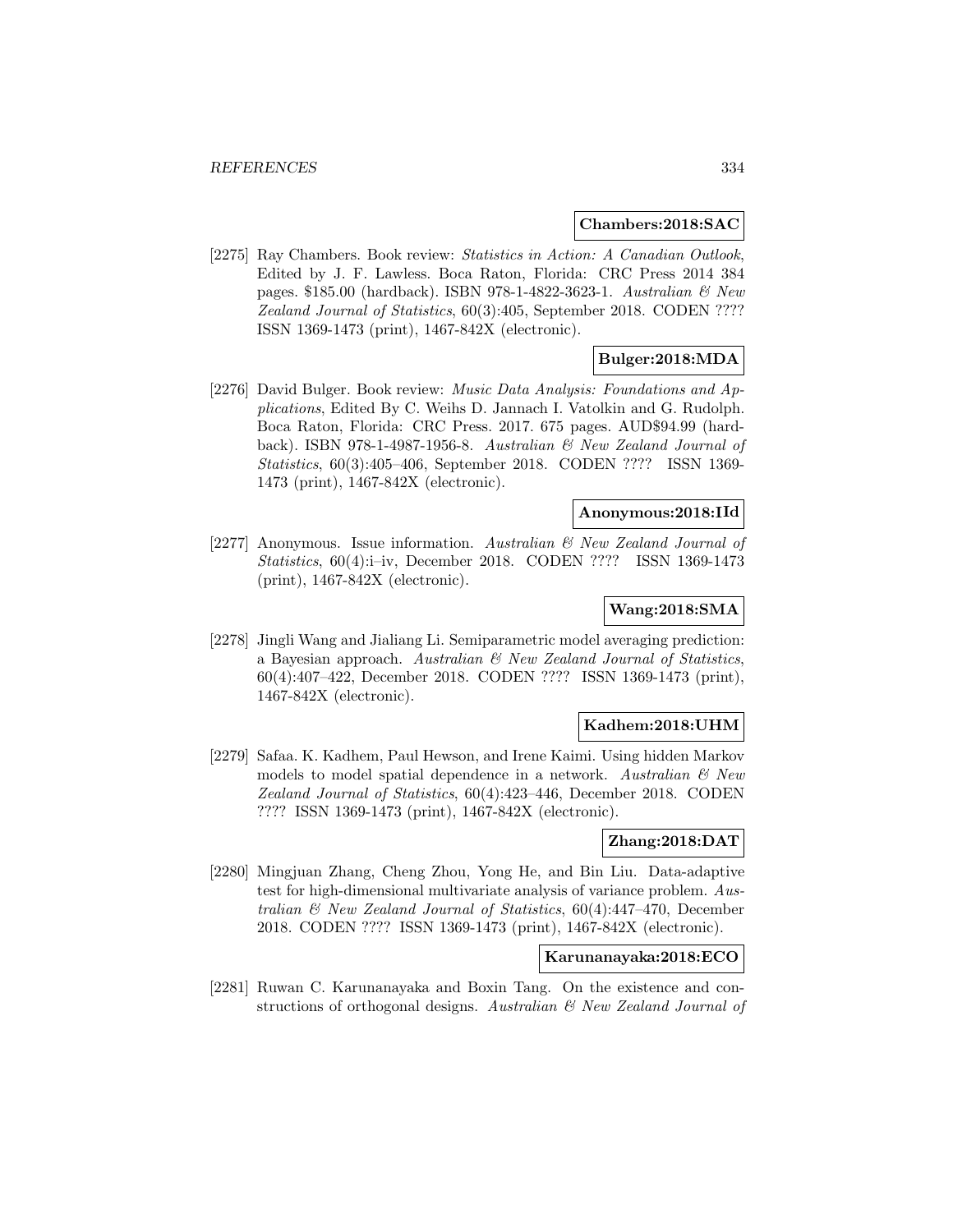Statistics, 60(4):471–480, December 2018. CODEN ???? ISSN 1369-1473 (print), 1467-842X (electronic).

# **Ghosh:2018:VCE**

[2282] Subir Ghosh, Li Guo, and Luyao Peng. Variance component estimators OPE, NOPE and AOPE in linear mixed effects models. Australian  $\mathcal C$  New Zealand Journal of Statistics, 60(4):481–505, December 2018. CODEN ???? ISSN 1369-1473 (print), 1467-842X (electronic).

## **Anonymous:2019:IIa**

[2283] Anonymous. Issue information. Australian & New Zealand Journal of Statistics, 61(1):i–iv, March 2019. CODEN ???? ISSN 1369-1473 (print), 1467-842X (electronic).

# **OGorman:2019:CNC**

[2284] Thomas W. O'Gorman. Constructing narrower confidence intervals by inverting adaptive tests. Australian  $\mathcal B$  New Zealand Journal of Statistics, 61(1):1–17, March 2019. CODEN ???? ISSN 1369-1473 (print), 1467- 842X (electronic).

## **Kabaila:2019:CIC**

[2285] Paul Kabaila and Christeen Wijethunga. Confidence intervals centred on bootstrap smoothed estimators. Australian & New Zealand Journal of Statistics, 61(1):19–38, March 2019. CODEN ???? ISSN 1369-1473 (print), 1467-842X (electronic).

#### **Verbyla:2019:NMS**

[2286] Arunas Petras Verbyla. A note on model selection using information criteria for general linear models estimated using REML. Australian  $\mathcal E$ New Zealand Journal of Statistics, 61(1):39–50, March 2019. CODEN ???? ISSN 1369-1473 (print), 1467-842X (electronic).

### **Hepworth:2019:BCE**

[2287] Graham Hepworth. Bias correction of estimated proportions using inverse binomial group testing. Australian & New Zealand Journal of Statistics, 61(1):51–60, March 2019. CODEN ???? ISSN 1369-1473 (print), 1467-842X (electronic).

### **Hui:2019:TRE**

[2288] F. K. C. Hui, Samuel Müller, and A. H. Welsh. Testing random effects in linear mixed models: another look at the F-test (with discussion). Australian & New Zealand Journal of Statistics, 61(1):61–84, March 2019. CODEN ???? ISSN 1369-1473 (print), 1467-842X (electronic).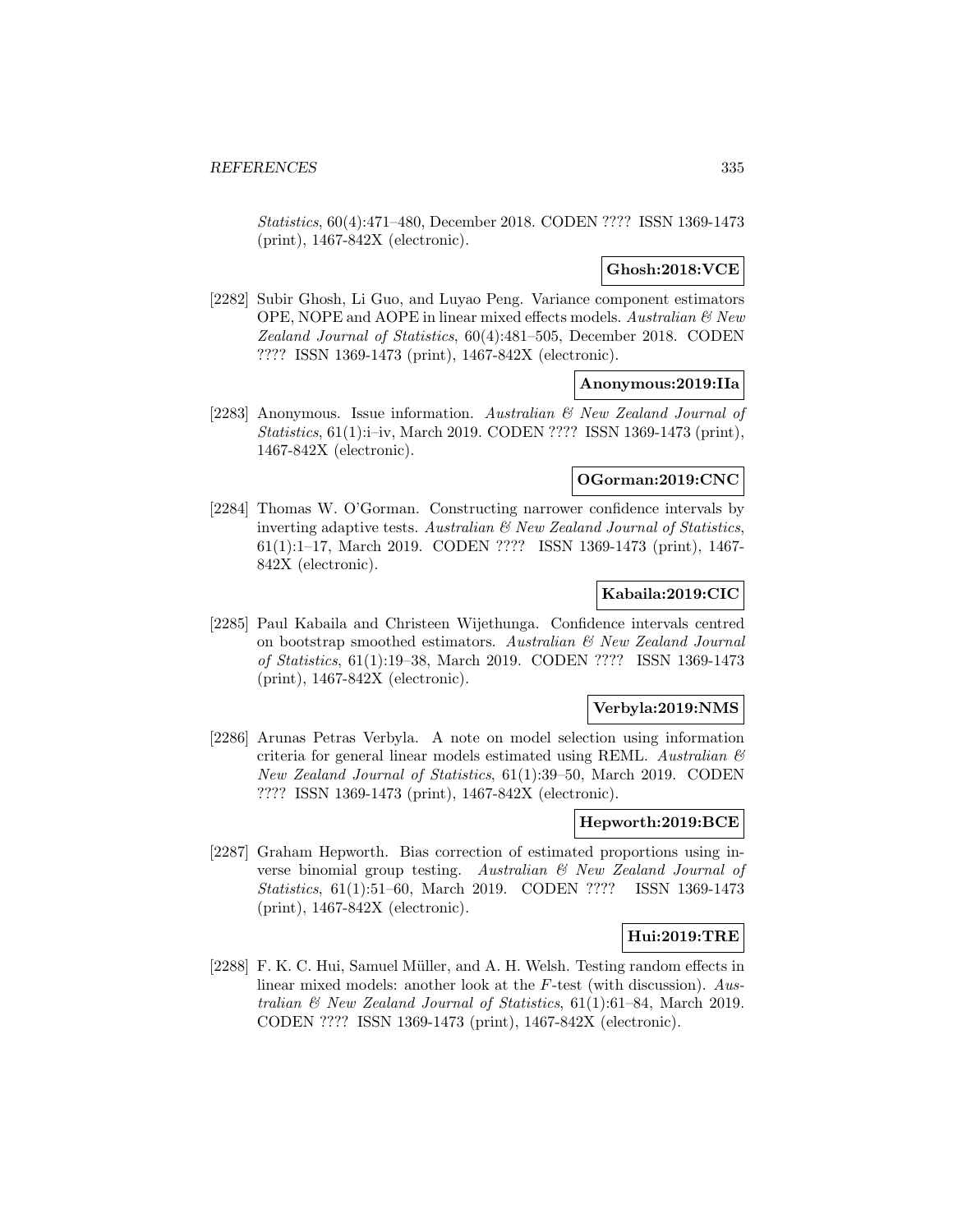#### **Doppelt:2019:PST**

[2289] Ross Doppelt and Keith O'Hara. Posterior sampling in two classes of multivariate fractionally integrated models: corrigendum to Ravishanker, N. and B. K. Ray (1997) Australian Journal of Statistics **39** (3), 295– 311. Australian & New Zealand Journal of Statistics, 61(1):85–87, March 2019. CODEN ???? ISSN 1369-1473 (print), 1467-842X (electronic). See [1340].

### **Anonymous:2019:IIb**

[2290] Anonymous. Issue information. Australian & New Zealand Journal of Statistics, 61(2):i–iv, June 2019. CODEN ???? ISSN 1369-1473 (print), 1467-842X (electronic).

### **Peyrard:2019:EAI**

[2291] N. Peyrard, M.-J. Cros, S. de Givry, A. Franc, S. Robin, R. Sabbadin, T. Schiex, and M. Vignes. Exact or approximate inference in graphical models: why the choice is dictated by the treewidth, and how variable elimination can be exploited. Australian  $\mathcal{B}$  New Zealand Journal of Statistics, 61(2):89–133, June 2019. CODEN ???? ISSN 1369-1473 (print), 1467-842X (electronic).

# **Tian:2019:LRA**

[2292] Guo-Liang Tian, Yin Liu, and Man-Lai Tang. Logistic regression analysis of non-randomized response data collected by the parallel model in sensitive surveys. Australian  $\mathcal{B}$  New Zealand Journal of Statistics, 61(2): 134–151, June 2019. CODEN ???? ISSN 1369-1473 (print), 1467-842X (electronic).

#### **McElroy:2019:MEE**

[2293] Tucker McElroy and Richard Penny. Maximum entropy extreme-value seasonal adjustment. Australian & New Zealand Journal of Statistics, 61 (2):152–174, June 2019. CODEN ???? ISSN 1369-1473 (print), 1467- 842X (electronic).

### **McGrory:2019:CRS**

[2294] Clare A. McGrory, Daniel C. Ahfock, and Ricardo T. Lemos. Climate regime shift detection with a trans-dimensional, sequential Monte Carlo, variational Bayes method. Australian  $\mathcal{C}'$  New Zealand Journal of Statistics, 61(2):175–188, June 2019. CODEN ???? ISSN 1369-1473 (print), 1467-842X (electronic).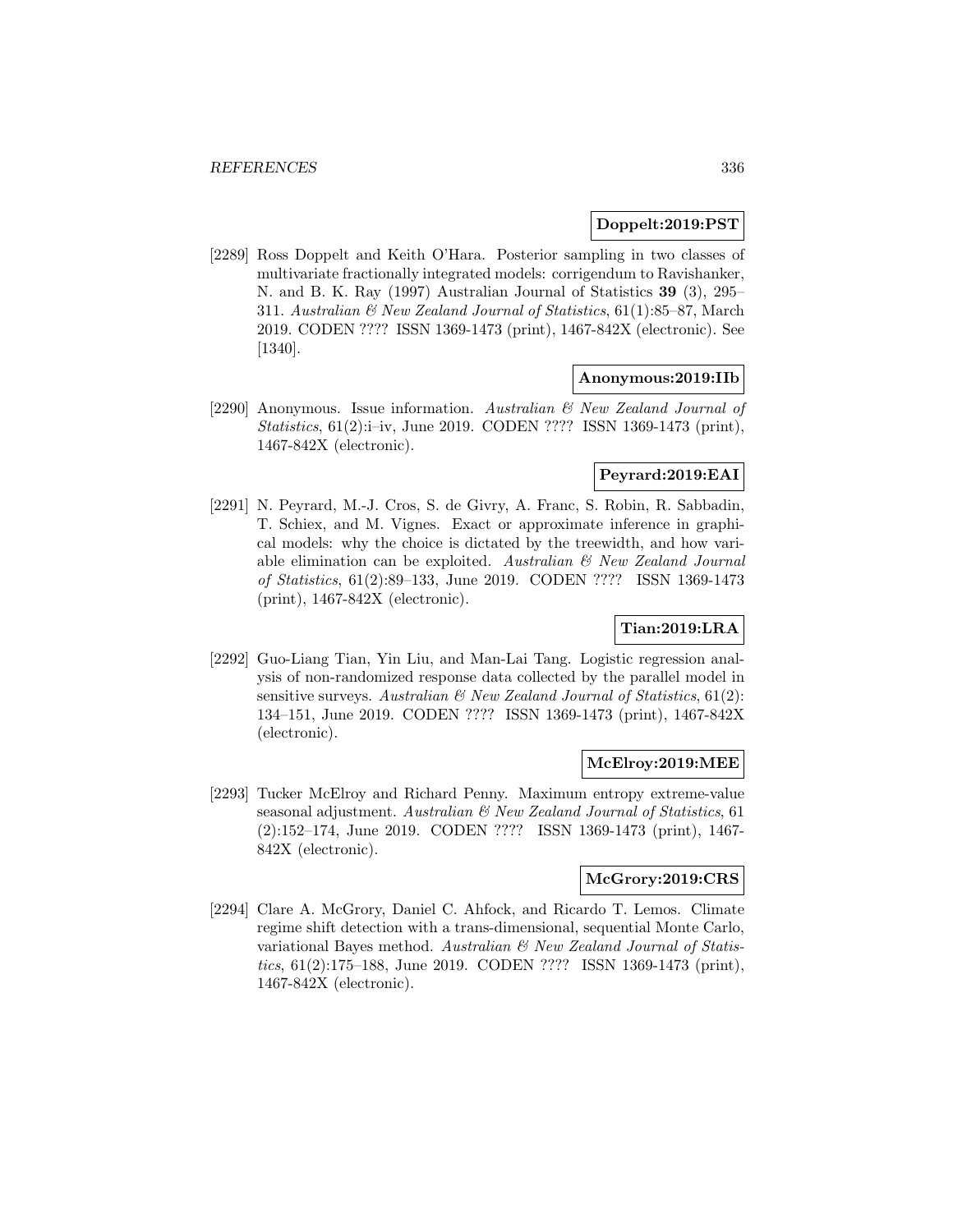#### **Gelling:2019:RPR**

[2295] Nicholas Gelling, Matthew R. Schofield, and Richard J. Barker. R package rjmcmc: reversible jump MCMC using post-processing. Australian & New Zealand Journal of Statistics, 61(2):189–212, June 2019. CODEN ???? ISSN 1369-1473 (print), 1467-842X (electronic).

# **Beesley:2019:SIM**

[2296] Lauren J. Beesley, Jeremy M. G. Taylor, and Roderick J. A. Little. Sequential imputation for models with latent variables assuming latent ignorability. Australian  $\mathcal B$  New Zealand Journal of Statistics, 61(2):213– 233, June 2019. CODEN ???? ISSN 1369-1473 (print), 1467-842X (electronic).

# **Brien:2019:MEL**

[2297] C. J. Brien. Multiphase experiments with at least one later laboratory phase. II. Nonorthogonal designs. Australian & New Zealand Journal of Statistics, 61(2):234–268, June 2019. CODEN ???? ISSN 1369-1473 (print), 1467-842X (electronic).

## **Downes:2019:BR**

[2298] Stephanie M. Downes. Book reviews. Australian & New Zealand Journal of Statistics, 61(2):269–270, June 2019. CODEN ???? ISSN 1369-1473 (print), 1467-842X (electronic).

### **Parry:2019:BRI**

[2299] Matthew Parry. Book review: Introduction to Bayesian Statistics, Third Edition. Australian & New Zealand Journal of Statistics, 61(2):271, June 2019. CODEN ???? ISSN 1369-1473 (print), 1467-842X (electronic).

#### **Anonymous:2019:IIc**

[2300] Anonymous. Issue information. Australian & New Zealand Journal of Statistics, 61(3):i–iv, September 2019. CODEN ???? ISSN 1369-1473 (print), 1467-842X (electronic).

#### **Trevenen:2019:UHM**

[2301] Michelle L. Trevenen, Berwin A. Turlach, Peter R. Eastwood, Leon M. Straker, and Kevin Murray. Using hidden Markov models with raw, triaxial wrist accelerometry data to determine sleep stages. Australian & New Zealand Journal of Statistics, 61(3):273–298, September 2019. CODEN ???? ISSN 1369-1473 (print), 1467-842X (electronic).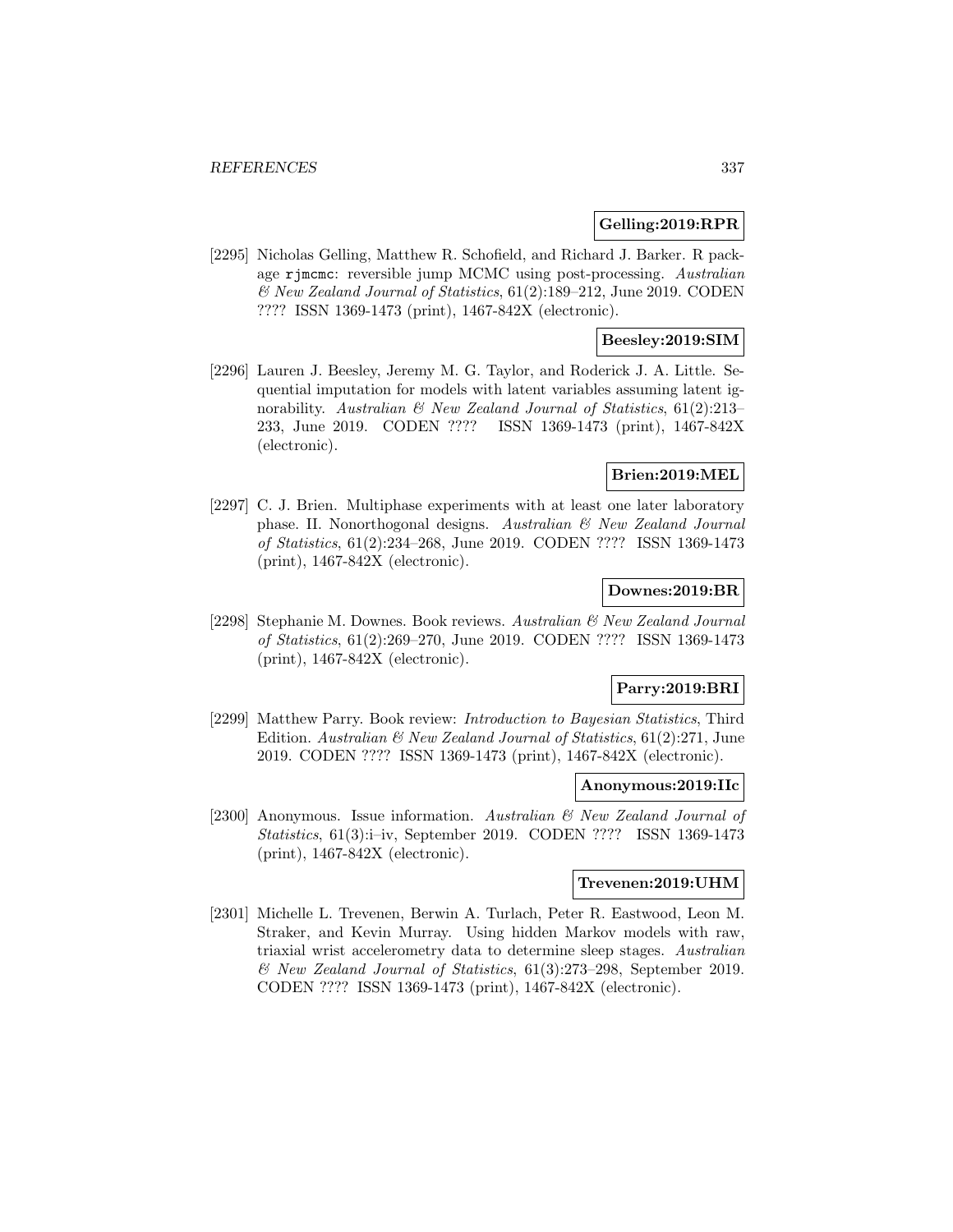### **Dong:2019:SES**

[2302] Chaohua Dong, Jiti Gao, and Bin Peng. Series estimation for singleindex models under constraints. Australian & New Zealand Journal of Statistics, 61(3):299–335, September 2019. CODEN ???? ISSN 1369- 1473 (print), 1467-842X (electronic).

### **Papageorgiou:2019:BDR**

[2303] Georgios Papageorgiou. Bayesian density regression for discrete outcomes. Australian  $\mathcal{B}$  New Zealand Journal of Statistics, 61(3):336–359, September 2019. CODEN ???? ISSN 1369-1473 (print), 1467-842X (electronic).

# **Ramirez-Hassan:2019:FEN**

[2304] Andrés Ramírez-Hassan and Manuel Correa-Giraldo. Focused estimation for noisy and small data sets: a Bayesian minimum expected loss estimator approach. Australian  $\mathcal{B}$  New Zealand Journal of Statistics, 61 (3):360–379, September 2019. CODEN ???? ISSN 1369-1473 (print), 1467-842X (electronic).

### **Wickramarachchi:2019:RFS**

[2305] D. C. Wickramarachchi, B. L. Robertson, M. Reale, C. J. Price, and J. A. Brown. A reflected feature space for CART. Australian & New Zealand Journal of Statistics, 61(3):380–391, September 2019. CODEN ???? ISSN 1369-1473 (print), 1467-842X (electronic).

#### **Welsh:2019:BR**

[2306] A. H. Welsh. Book review. Australian & New Zealand Journal of Statistics, 61(3):392–395, September 2019. CODEN ???? ISSN 1369-1473 (print), 1467-842X (electronic).

## **Anonymous:2019:IId**

[2307] Anonymous. Issue information. Australian & New Zealand Journal of Statistics, 61(4):i–iv, December 2019. CODEN ???? ISSN 1369-1473 (print), 1467-842X (electronic).

## **Millar:2019:RFR**

[2308] Russell Millar. Rachel Fewster: Recipient of NZSA Campbell Award 2018. Australian & New Zealand Journal of Statistics, 61(4):397–400, December 2019. CODEN ???? ISSN 1369-1473 (print), 1467-842X (electronic).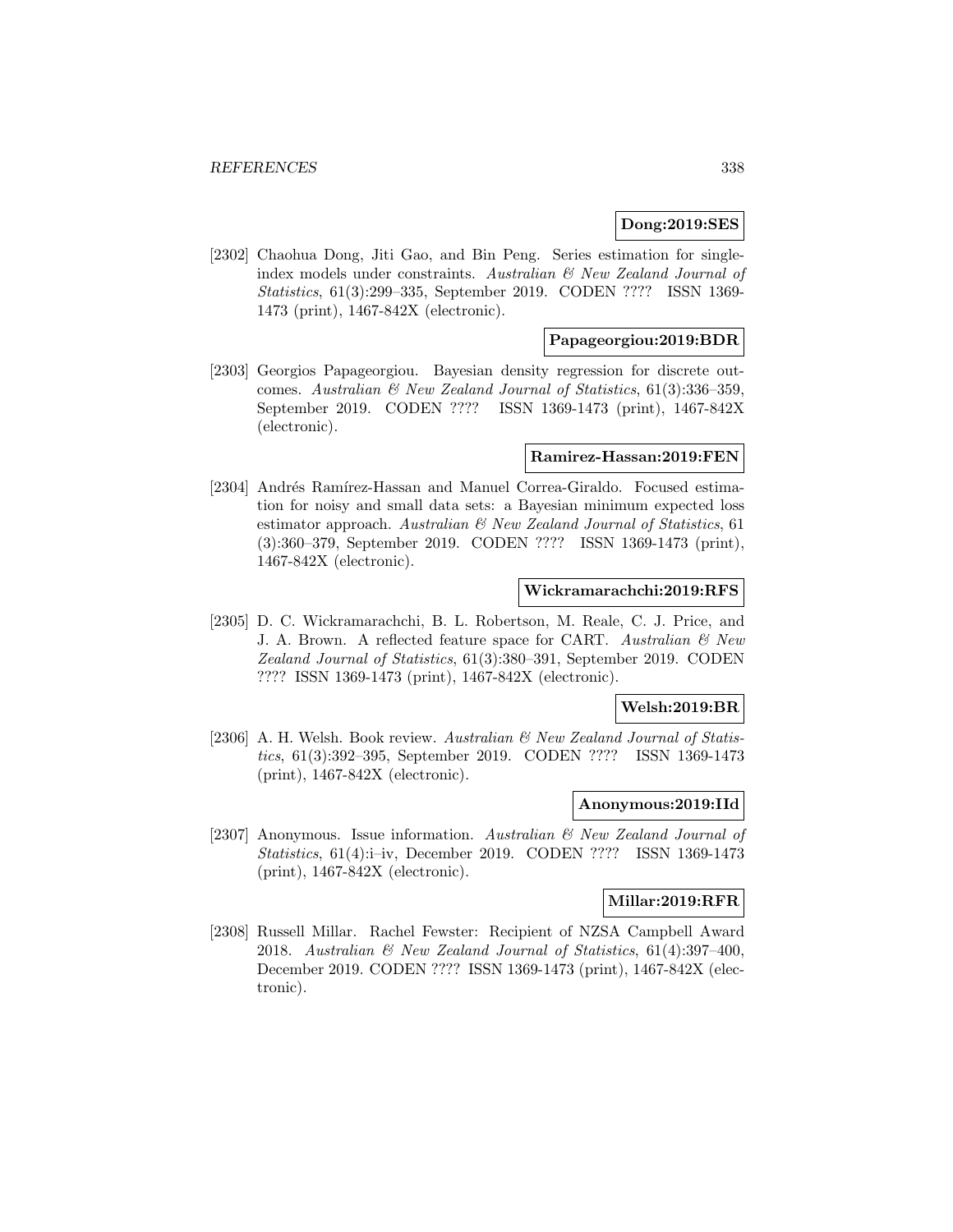## **Koch:2019:KNB**

[2309] Inge Koch, Kanta Naito, and Hiroaki Tanaka. Kernel naive Bayes discrimination for high-dimensional pattern recognition. Australian  $\mathcal{B}$  New Zealand Journal of Statistics, 61(4):401–428, December 2019. CODEN ???? ISSN 1369-1473 (print), 1467-842X (electronic).

# **Kabaila:2019:ACI**

[2310] Paul Kabaila and Rheanna Mainzer. An alternative to confidence intervals constructed after a Hausman pretest in panel data. Australian  $\mathcal{C}$ New Zealand Journal of Statistics, 61(4):429–444, December 2019. CO-DEN ???? ISSN 1369-1473 (print), 1467-842X (electronic).

# **Wang:2019:FAE**

[2311] Kevin Yx Wang, Garth Tarr, Jean Yh Yang, and Samuel Mueller. Fast and approximate exhaustive variable selection for generalised linear models with APES. Australian  $\mathscr B$  New Zealand Journal of Statistics, 61(4): 445–465, December 2019. CODEN ???? ISSN 1369-1473 (print), 1467- 842X (electronic).

# **Williams:2019:EVB**

[2312] E. R. Williams and H. P. Piepho. Error variance bias in neighbour balance and evenness of distribution designs. Australian & New Zealand Journal of Statistics, 61(4):466–473, December 2019. CODEN ???? ISSN 1369-1473 (print), 1467-842X (electronic).

#### **Maindonald:2019:BR**

[2313] John Maindonald. Book review. Australian & New Zealand Journal of Statistics, 61(4):474–476, December 2019. CODEN ???? ISSN 1369-1473 (print), 1467-842X (electronic).

#### **Anonymous:2020:IIa**

[2314] Anonymous. Issue information. Australian & New Zealand Journal of Statistics, 62(1):i–iv, March 2020. CODEN ???? ISSN 1369-1473 (print), 1467-842X (electronic).

#### **Anonymous:2020:PM**

[2315] Anonymous. Pitman Medal 2016 and 2018. Australian  $\mathcal{B}$  New Zealand Journal of Statistics, 62(1):1–4, March 2020. CODEN ???? ISSN 1369- 1473 (print), 1467-842X (electronic).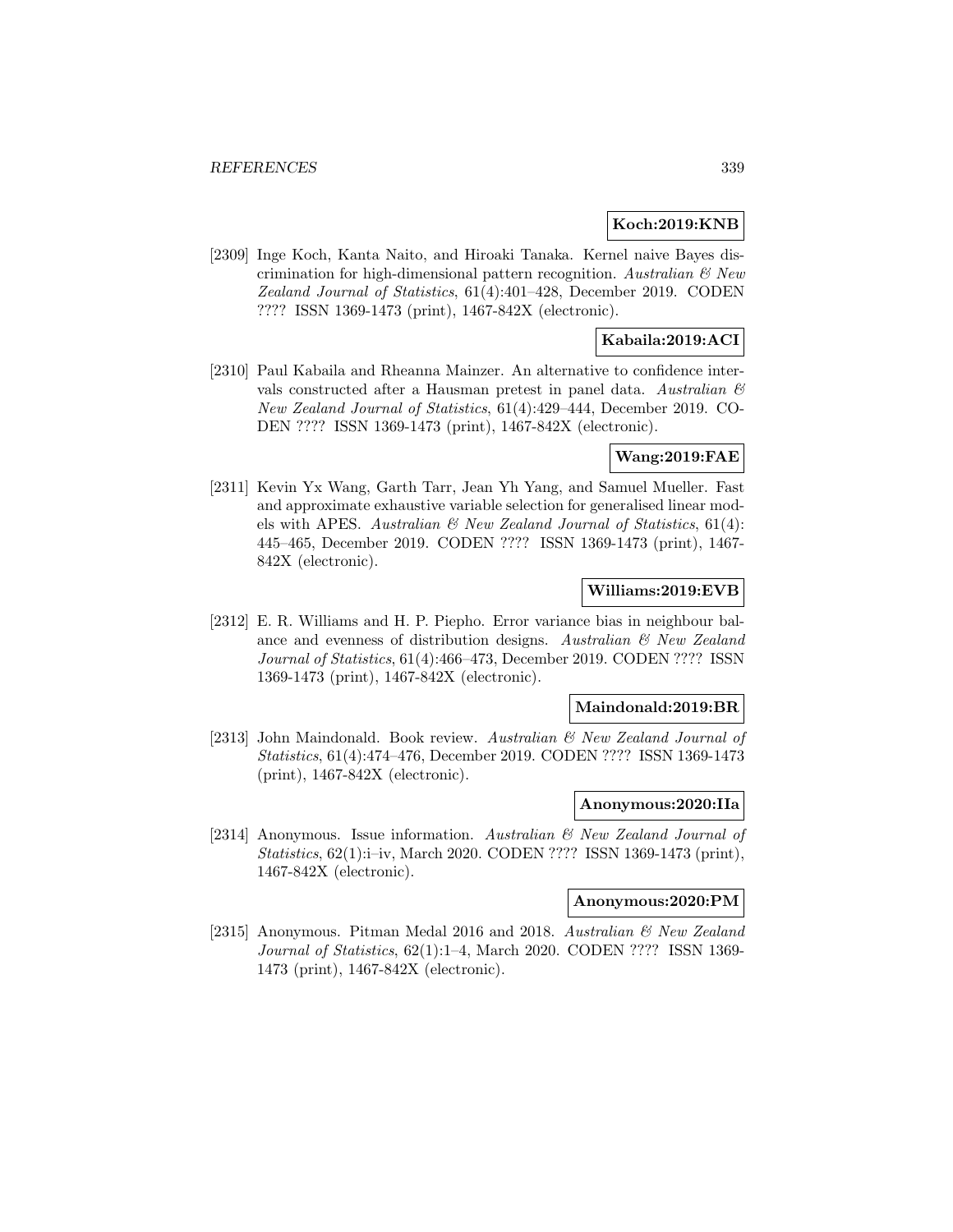#### **Booth:2020:GRE**

[2316] James G. Booth and Alan H. Welsh. Generalised regression estimation via the bootstrap. Australian  $\mathcal C$  New Zealand Journal of Statistics, 62 (1):5–24, March 2020. CODEN ???? ISSN 1369-1473 (print), 1467-842X (electronic).

# **Bakouch:2020:NSB**

[2317] Hassan S. Bakouch, Y. Sunecher, N. Mamode Khan, and V. Jowaheer. A non-stationary bivariate  $INAR(1)$  process with a simple crossdependence: Estimation with some properties. Australian  $\mathcal B$  New Zealand Journal of Statistics, 62(1):25–48, March 2020. CODEN ???? ISSN 1369-1473 (print), 1467-842X (electronic).

### **Clark:2020:MLE**

[2318] Robert Graham Clark. Maximum likelihood estimation for outcomedependent samples. Australian  $\mathcal{B}$  New Zealand Journal of Statistics, 62 (1):49–70, March 2020. CODEN ???? ISSN 1369-1473 (print), 1467- 842X (electronic).

## **Gunawan:2020:BWI**

[2319] David Gunawan, Anastasios Panagiotelis, William Griffiths, and Duangkamon Chotikapanich. Bayesian weighted inference from surveys. Australian & New Zealand Journal of Statistics, 62(1):71–94, March 2020. CODEN ???? ISSN 1369-1473 (print), 1467-842X (electronic).

#### **Karavarsamis:2020:STT**

[2320] N. Karavarsamis, G. Guillera-Arroita, R. M. Huggins, and B. J. T. Morgan. The score test for the two-sample occupancy model. Australian  $\mathcal{B}$ New Zealand Journal of Statistics, 62(1):95–115, March 2020. CODEN ???? ISSN 1369-1473 (print), 1467-842X (electronic).

# **Yee:2020:VPN**

[2321] Thomas W. Yee. The VGAM package for negative binomial regression. Australian & New Zealand Journal of Statistics, 62(1):116–131, March 2020. CODEN ???? ISSN 1369-1473 (print), 1467-842X (electronic).

#### **Anonymous:2020:IIb**

[2322] Anonymous. Issue information. Australian & New Zealand Journal of Statistics, 62(2):i–iv, June 2020. CODEN ???? ISSN 1369-1473 (print), 1467-842X (electronic).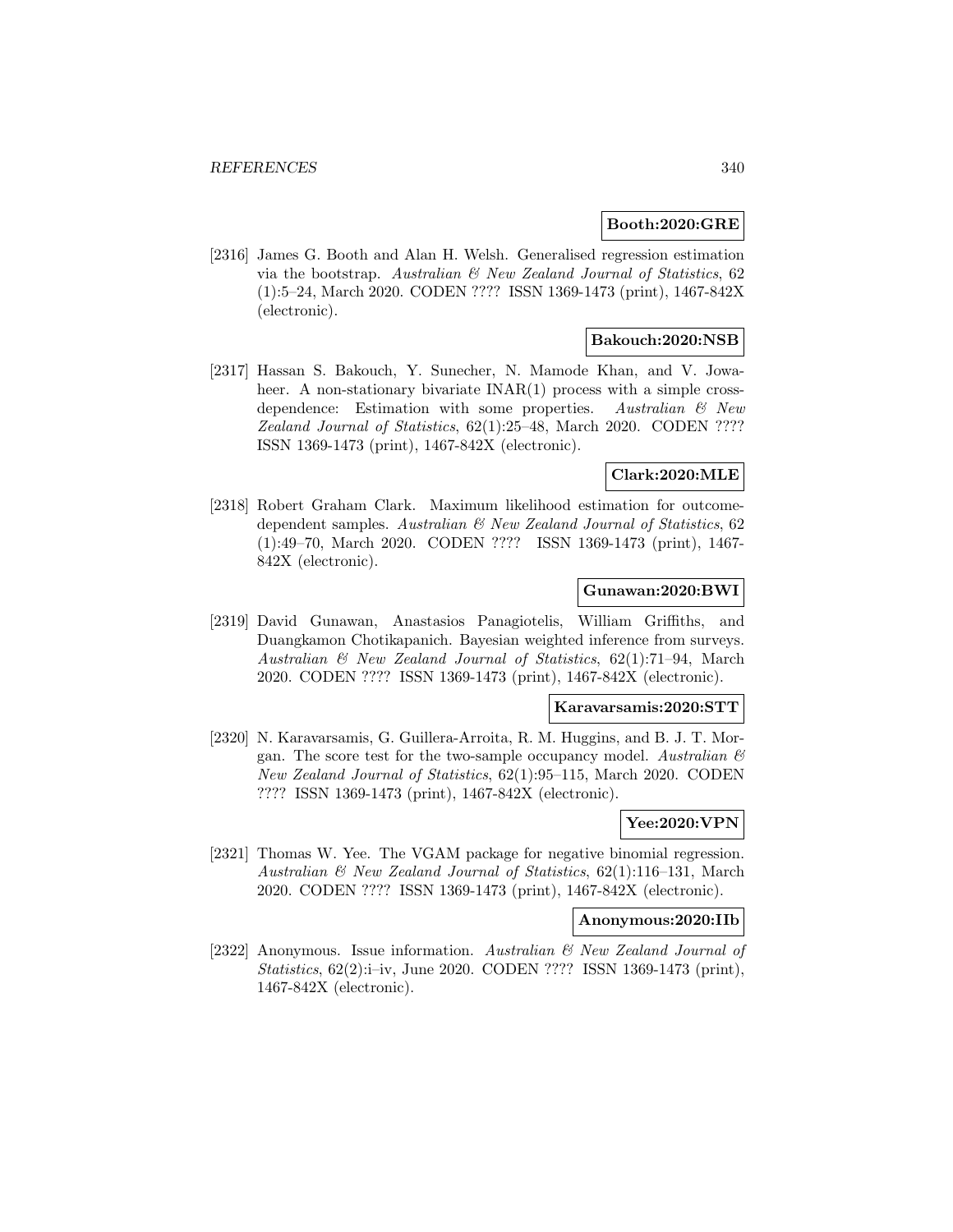#### **Walter:2020:DCT**

[2323] Scott R. Walter, Bruce M. Brown, and William T. M. Dunsmuir. Detecting changes in task length due to task-switching in the presence of repeated length-biased sampling. Australian & New Zealand Journal of Statistics, 62(2):133–152, June 2020. CODEN ???? ISSN 1369-1473 (print), 1467-842X (electronic).

# **Elliott:2020:MTT**

[2324] Tom Elliott and Thomas Lumley. Modelling the travel time of transit vehicles in real-time through a GTFS-based road network using GPS vehicle locations. Australian  $\mathcal{B}$  New Zealand Journal of Statistics, 62(2): 153–167, June 2020. CODEN ???? ISSN 1369-1473 (print), 1467-842X (electronic).

# **Forbes:2020:SMT**

[2325] Jeremy Forbes, Dianne Cook, and Rob J. Hyndman. Spatial modelling of the two-party preferred vote in Australian federal elections: 2001–2016. Australian & New Zealand Journal of Statistics, 62(2):168–185, June 2020. CODEN ???? ISSN 1369-1473 (print), 1467-842X (electronic).

#### **Vernic:2020:CBM**

[2326] Raluca Vernic. On a class of bivariate mixed Sarmanov distributions. Australian & New Zealand Journal of Statistics, 62(2):186–211, June 2020. CODEN ???? ISSN 1369-1473 (print), 1467-842X (electronic).

#### **Neuhaus:2020:REL**

[2327] John M. Neuhaus and Charles E. McCulloch. Robust estimation for longitudinal data under outcome-dependent visit processes. Australian & New Zealand Journal of Statistics, 62(2):212–231, June 2020. CODEN ???? ISSN 1369-1473 (print), 1467-842X (electronic).

# **Shi:2020:MNL**

[2328] Jianhong Shi, Jie Zhang, Xiaorui Wang, and Weixing Song. Modal nonlinear regression in the presence of Laplace measurement error. Australian & New Zealand Journal of Statistics, 62(2):232–248, June 2020. CODEN ???? ISSN 1369-1473 (print), 1467-842X (electronic).

#### **Tsagris:2020:FMC**

[2329] Michail Tsagris and Connie Stewart. A folded model for compositional data analysis. Australian  $\mathcal B$  New Zealand Journal of Statistics, 62(2): 249–277, June 2020. CODEN ???? ISSN 1369-1473 (print), 1467-842X (electronic).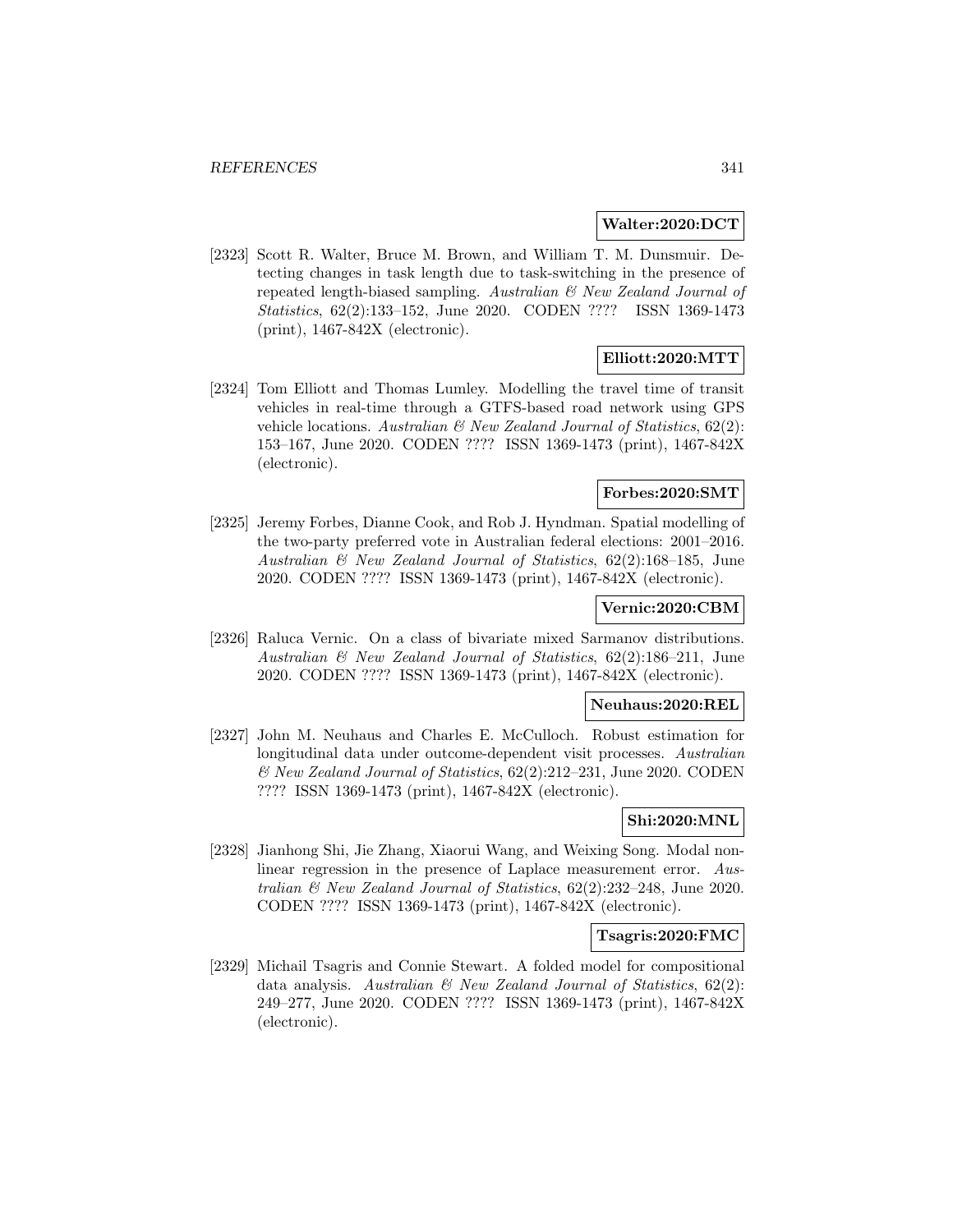#### **Wang:2020:VSF**

[2330] Xinyang Wang. Variable selection for first-order Poisson integer-valued autoregressive model with covariables. Australian  $\mathcal C$  New Zealand Journal of Statistics, 62(2):278–295, June 2020. CODEN ???? ISSN 1369- 1473 (print), 1467-842X (electronic).

### **Anonymous:2020:IIc**

[2331] Anonymous. Issue information. Australian & New Zealand Journal of Statistics, 62(3):i–iv, September 2020. CODEN ???? ISSN 1369-1473 (print), 1467-842X (electronic).

## **Lu:2020:SVE**

[2332] Renjie Lu, Philip L. H. Yu, and Xiaohang Wang. Sparse vector error correction models with application to cointegration-based trading. Australian & New Zealand Journal of Statistics, 62(3):297–321, September 2020. CODEN ???? ISSN 1369-1473 (print), 1467-842X (electronic).

#### **Gamage:2020:ISM**

[2333] Ramadha D. Piyadi Gamage and Wei Ning. Inference for short-memory time series models based on modified empirical likelihood. Australian & New Zealand Journal of Statistics, 62(3):322–339, September 2020. CODEN ???? ISSN 1369-1473 (print), 1467-842X (electronic).

# **Kurosawa:2020:GFM**

[2334] Takeshi Kurosawa, Francis K. C. Hui, A. H. Welsh, Kousuke Shinmura, and Nobuoki Eshima. On goodness-of-fit measures for Poisson regression models. Australian  $\mathcal B$  New Zealand Journal of Statistics, 62(3):340–366, September 2020. CODEN ???? ISSN 1369-1473 (print), 1467-842X (electronic).

## **Tsai:2020:ATS**

[2335] Shin-Fu Tsai. Approximate two-sided tolerance intervals for normal mixture distributions. Australian & New Zealand Journal of Statistics, 62 (3):367–382, September 2020. CODEN ???? ISSN 1369-1473 (print), 1467-842X (electronic).

#### **Reddy:2020:SRP**

[2336] K. G. Reddy and M. G. M. Khan. stratifyR: an R package for optimal stratification and sample allocation for univariate populations. Australian & New Zealand Journal of Statistics, 62(3):383–405, September 2020. CODEN ???? ISSN 1369-1473 (print), 1467-842X (electronic).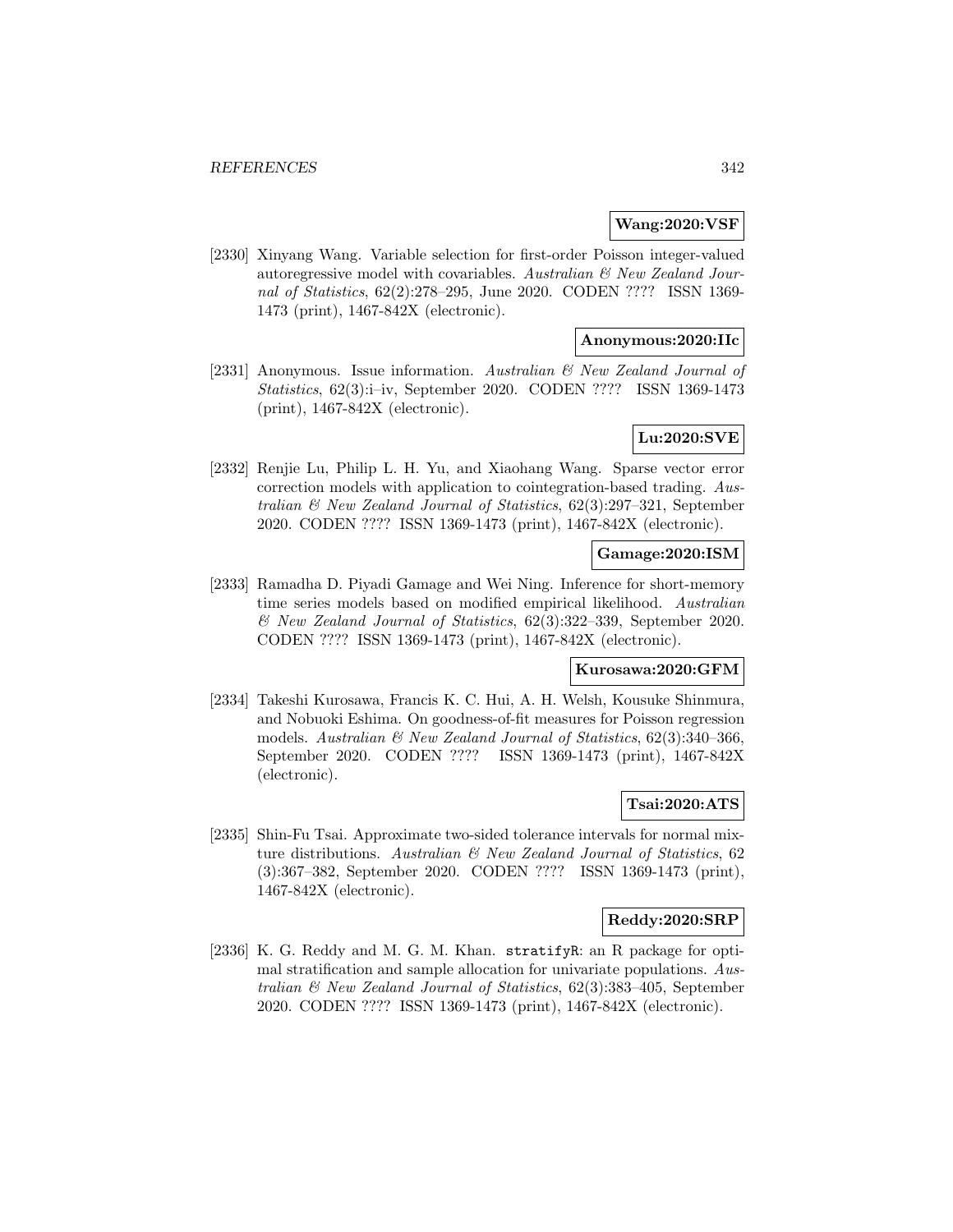#### **Anonymous:2020:IId**

[2337] Anonymous. Issue information. Australian & New Zealand Journal of Statistics, 62(4):i–ii, December 2020. CODEN ???? ISSN 1369-1473 (print), 1467-842X (electronic).

# **Alomair:2020:PPT**

[2338] Mohammed A. Alomair, Stelios D. Georgiou, and Manohar Aggarwal. Projection properties of three-level screening designs. Australian  $\mathcal{C}$  New Zealand Journal of Statistics, 62(4):407–425, December 2020. CODEN ???? ISSN 1369-1473 (print), 1467-842X (electronic).

# **Bilton:2020:RTP**

[2339] Penelope Bilton, Geoff Jones, Siva Ganesh, and Stephen Haslett. Regression trees for poverty mapping. Australian & New Zealand Journal of Statistics, 62(4):426–443, December 2020. CODEN ???? ISSN 1369-1473 (print), 1467-842X (electronic).

### **Hinoveanu:2020:LBP**

[2340] Laurentiu Catalin Hinoveanu, Fabrizio Leisen, and Cristiano Villa. A loss-based prior for Gaussian graphical models. Australian & New Zealand Journal of Statistics, 62(4):444–466, December 2020. CODEN ???? ISSN 1369-1473 (print), 1467-842X (electronic).

### **Li:2020:EEV**

[2341] Zhijian Li and Wei Lin. Efficient error variance estimation in nonparametric regression. Australian & New Zealand Journal of Statistics, 62(4):467–484, December 2020. CODEN ???? ISSN 1369-1473 (print), 1467-842X (electronic).

#### **Pandhare:2020:FIC**

[2342] S. C. Pandhare and T. V. Ramanathan. The focussed information criterion for generalised linear regression models for time series. Australian & New Zealand Journal of Statistics, 62(4):485–507, December 2020. CO-DEN ???? ISSN 1369-1473 (print), 1467-842X (electronic).

#### **Sengupta:2020:EPM**

[2343] Debjit Sengupta, Tathagata Banerjee, and Surupa Roy. Estimation of Poisson mean with under-reported counts: a double sampling approach. Australian & New Zealand Journal of Statistics, 62(4):508–535, December 2020. CODEN ???? ISSN 1369-1473 (print), 1467-842X (electronic).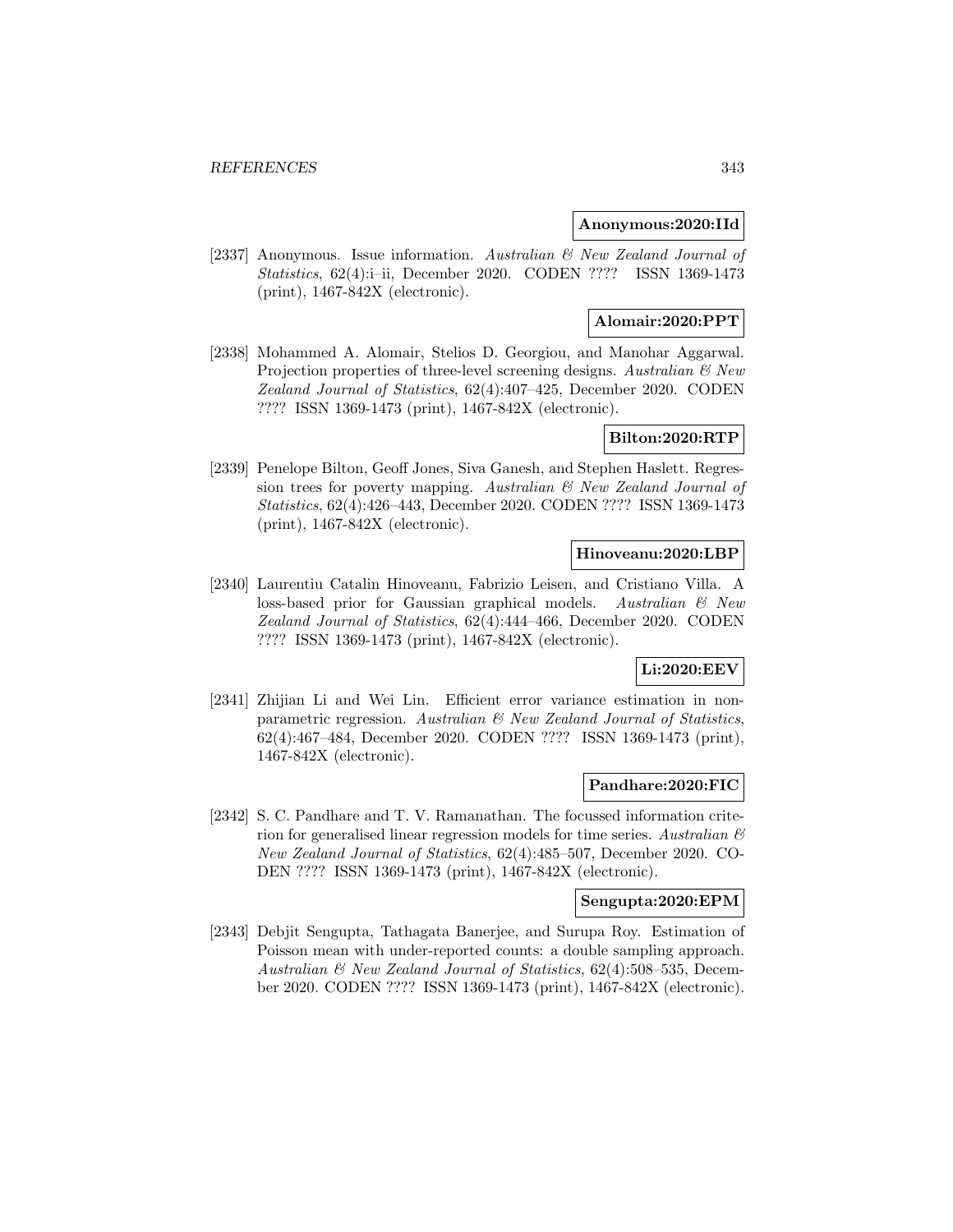#### **Assmann:2020:BEM**

[2344] Christian Aßmann and Marcel Preising. Bayesian estimation and model comparison for linear dynamic panel models with missing values. Australian & New Zealand Journal of Statistics, 62(4):536–557, December 2020. CODEN ???? ISSN 1369-1473 (print), 1467-842X (electronic).

# **Anonymous:2021:IIa**

[2345] Anonymous. Issue information. Australian & New Zealand Journal of Statistics, 63(1):i–iv, March 2021. CODEN ???? ISSN 1369-1473 (print), 1467-842X (electronic).

### **Hazelton:2021:FAB**

[2346] Martin L. Hazelton and R. Turner. A Festschrift for Adrian Baddeley. Australian & New Zealand Journal of Statistics, 63(1):1–5, March 2021. CODEN ???? ISSN 1369-1473 (print), 1467-842X (electronic).

# **Jensen:2021:SIM**

[2347] Eva B. Vedel Jensen. Stereological inference on mean particle shape from vertical sections. Australian  $\mathcal B$  New Zealand Journal of Statistics, 63(1): 6–18, March 2021. CODEN ???? ISSN 1369-1473 (print), 1467-842X (electronic).

## **Stoyan:2021:DRM**

[2348] Dietrich Stoyan, Viktor Benes, and Filip Seitl. Dependent radius marks of Laguerre tessellations: a case study. Australian & New Zealand Journal of Statistics, 63(1):19–32, March 2021. CODEN ???? ISSN 1369-1473 (print), 1467-842X (electronic).

#### **Christoffersen:2021:MCP**

[2349] Andreas Dyreborg Christoffersen, Jesper Møller, and Heidi Søgaard Christensen. Modelling columnarity of pyramidal cells in the human cerebral cortex. Australian  $\mathcal C$  New Zealand Journal of Statistics, 63(1): 33–54, March 2021. CODEN ???? ISSN 1369-1473 (print), 1467-842X (electronic).

# **Cascos:2021:DOS**

[2350] Ignacio Cascos, Qiyu Li, and Ilya Molchanov. Depth and outliers for samples of sets and random sets distributions. Australian  $\mathcal C$  New Zealand Journal of Statistics, 63(1):55–82, March 2021. CODEN ???? ISSN 1369- 1473 (print), 1467-842X (electronic).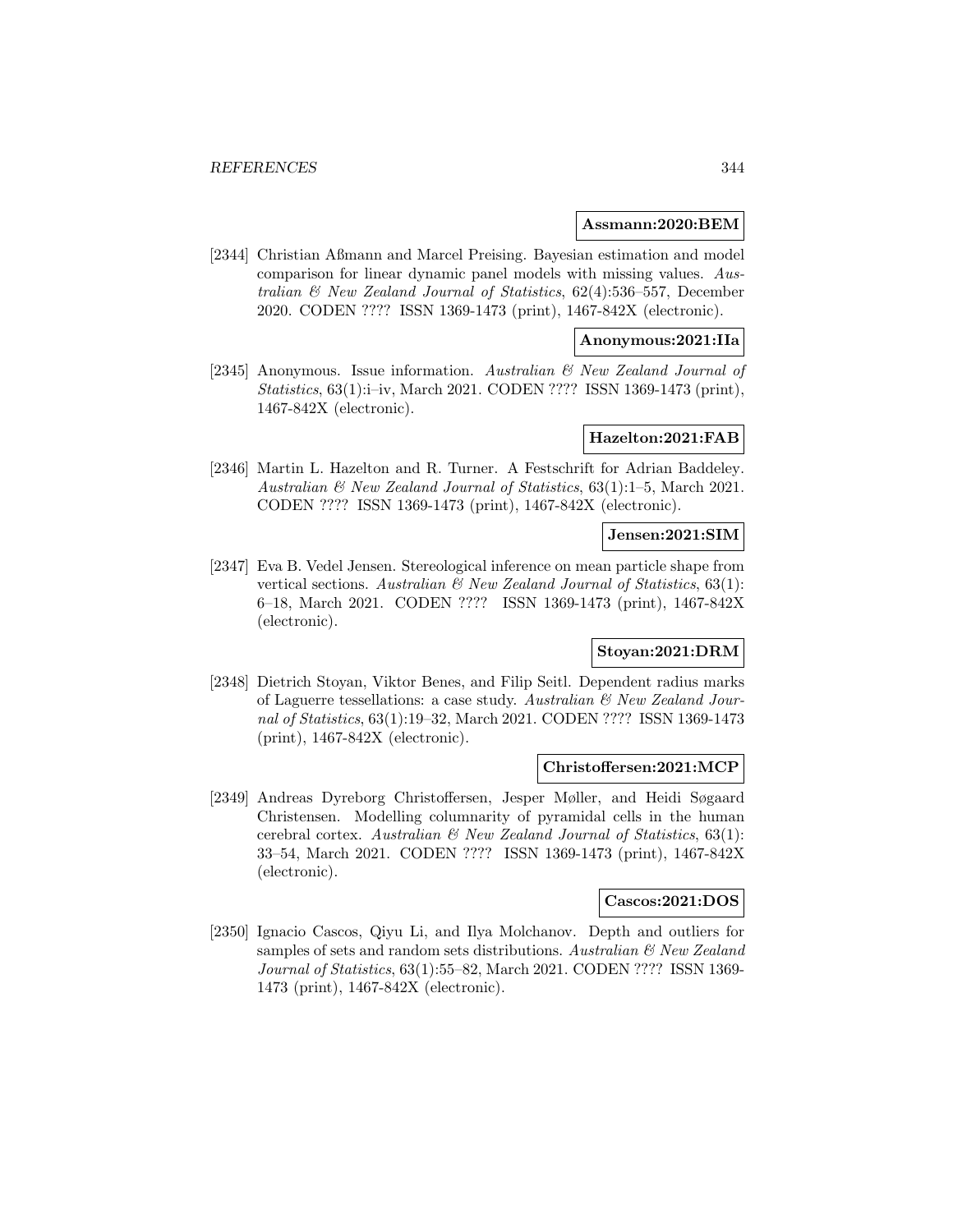# **Diggle:2021:CIP**

[2351] Peter J. Diggle. Conditional intensity: a powerful tool for modelling and analysing point process data. Australian & New Zealand Journal of Statistics, 63(1):83–92, March 2021. CODEN ???? ISSN 1369-1473 (print), 1467-842X (electronic).

# **Shaw:2021:GIR**

[2352] Thomas Shaw, Jesper Møller, and Rasmus Plenge Waagepetersen. Globally intensity-reweighted estimators for  $K$  — and pair correlation functions. Australian  $\mathcal B$  New Zealand Journal of Statistics, 63(1):93-118, March 2021. CODEN ???? ISSN 1369-1473 (print), 1467-842X (electronic).

### **Choiruddin:2021:ICI**

[2353] Achmad Choiruddin, Jean-François Coeurjolly, and Rasmus Waagepetersen. Information criteria for inhomogeneous spatial point processes. Australian & New Zealand Journal of Statistics, 63(1):119–143, March 2021. CODEN ???? ISSN 1369-1473 (print), 1467-842X (electronic).

### **Renner:2021:WES**

[2354] Ian W. Renner, David I. Warton, and Francis K. C. Hui. What is the effective sample size of a spatial point process? Australian  $\mathcal{B}$  New Zealand Journal of Statistics, 63(1):144–158, March 2021. CODEN ???? ISSN 1369-1473 (print), 1467-842X (electronic).

#### **vanLieshout:2021:IAA**

[2355] M. N. M. van Lieshout. Infill asymptotics for adaptive kernel estimators of spatial intensity. Australian & New Zealand Journal of Statistics, 63 (1):159–181, March 2021. CODEN ???? ISSN 1369-1473 (print), 1467- 842X (electronic).

# **Cressie:2021:FSP**

[2356] Noel Cressie. A few statistical principles for data science. Australian  $\mathcal{B}$ New Zealand Journal of Statistics, 63(1):182–200, March 2021. CODEN ???? ISSN 1369-1473 (print), 1467-842X (electronic).

### **Gill:2021:AKT**

[2357] R. D. Gill. Anna Karenina and the two envelopes problem. Australian  $\mathcal C$ New Zealand Journal of Statistics, 63(1):201–218, March 2021. CODEN ???? ISSN 1369-1473 (print), 1467-842X (electronic).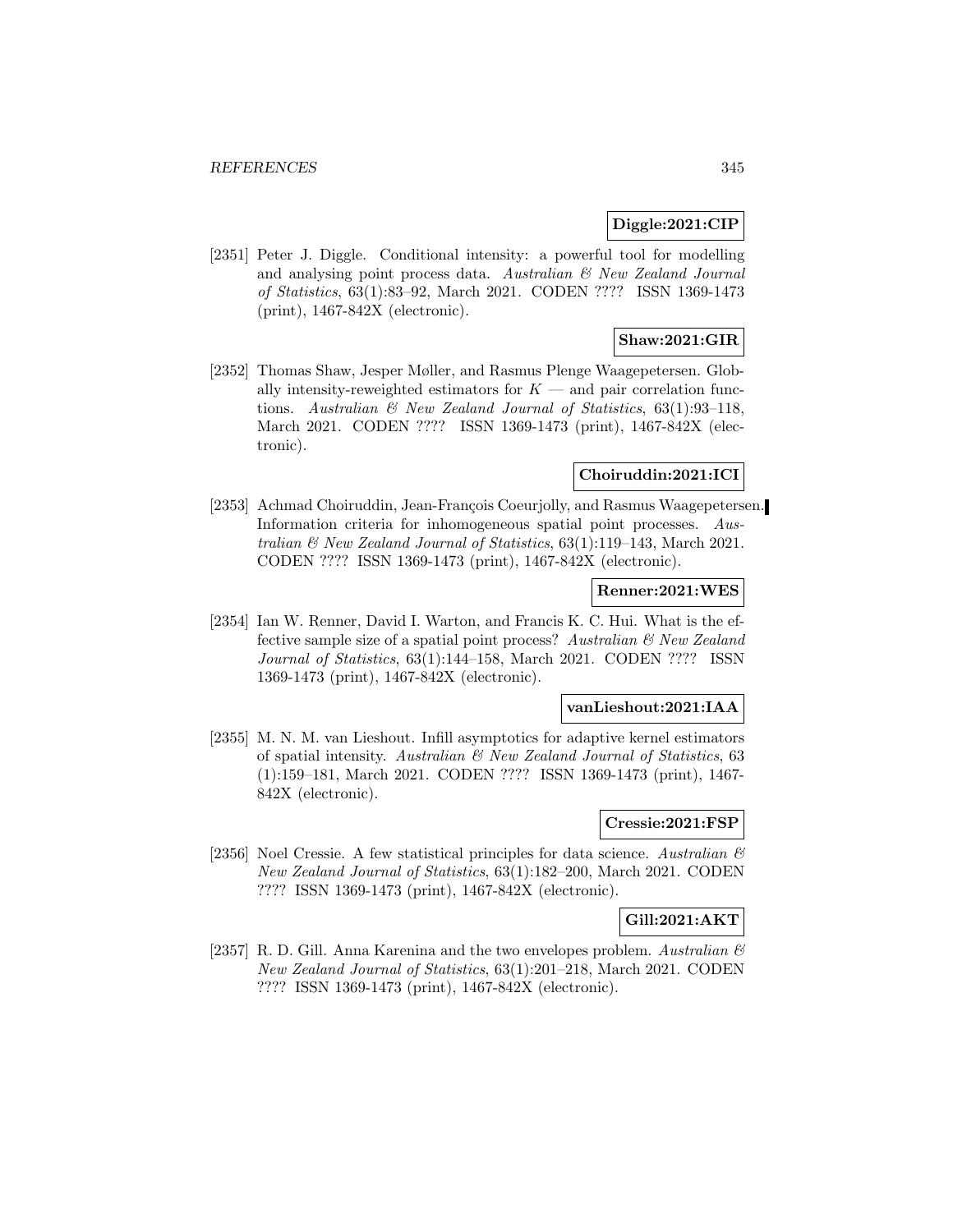#### **Anonymous:2021:IIb**

[2358] Anonymous. Issue information. Australian & New Zealand Journal of Statistics, 63(2):i–iv, June 2021. CODEN ???? ISSN 1369-1473 (print), 1467-842X (electronic).

# **Hui:2021:SPM**

[2359] Francis K. C. Hui and Howard D. Bondell. A shared parameter mixture model for longitudinal income data with missing responses and zero rounding. Australian  $\mathcal{B}$  New Zealand Journal of Statistics, 63(2):221– 240, June 2021. CODEN ???? ISSN 1369-1473 (print), 1467-842X (electronic).

### **Hyndman:2021:FOA**

[2360] Rob J. Hyndman, Yijun Zeng, and Han Lin Shang. Forecasting the oldage dependency ratio to determine a sustainable pension age. Australian & New Zealand Journal of Statistics, 63(2):241–256, June 2021. CODEN ???? ISSN 1369-1473 (print), 1467-842X (electronic).

# **Shi:2021:NMM**

[2361] Yanlin Shi. New moderation methods of higher school certificate assessments: a case study of the New South Wales practice. Australian  $\mathcal{C}$  New Zealand Journal of Statistics, 63(2):257–283, June 2021. CODEN ???? ISSN 1369-1473 (print), 1467-842X (electronic).

### **Verbyla:2021:MTG**

[2362] A. P. Verbyla, J. De Faveri, D. M. Deery, and G. J. Rebetzke. Modelling temporal genetic and spatio-temporal residual effects for highthroughput phenotyping data. Australian & New Zealand Journal of Statistics, 63(2):284–308, June 2021. CODEN ???? ISSN 1369-1473 (print), 1467-842X (electronic).

### **Dehghan:2021:NPD**

[2363] Sakineh Dehghan and Mohammad Reza Faridrohani. Non-parametric depth-based tests for the multivariate location problem. Australian  $\mathcal{B}$ New Zealand Journal of Statistics, 63(2):309–330, June 2021. CODEN ???? ISSN 1369-1473 (print), 1467-842X (electronic).

### **Dhar:2021:DBG**

[2364] Subhra Sankar Dhar and Ujjwal Das. On distance based goodness of fit tests for missing data when missing occurs at random. Australian  $\mathcal{C}$  New Zealand Journal of Statistics, 63(2):331–356, June 2021. CODEN ???? ISSN 1369-1473 (print), 1467-842X (electronic).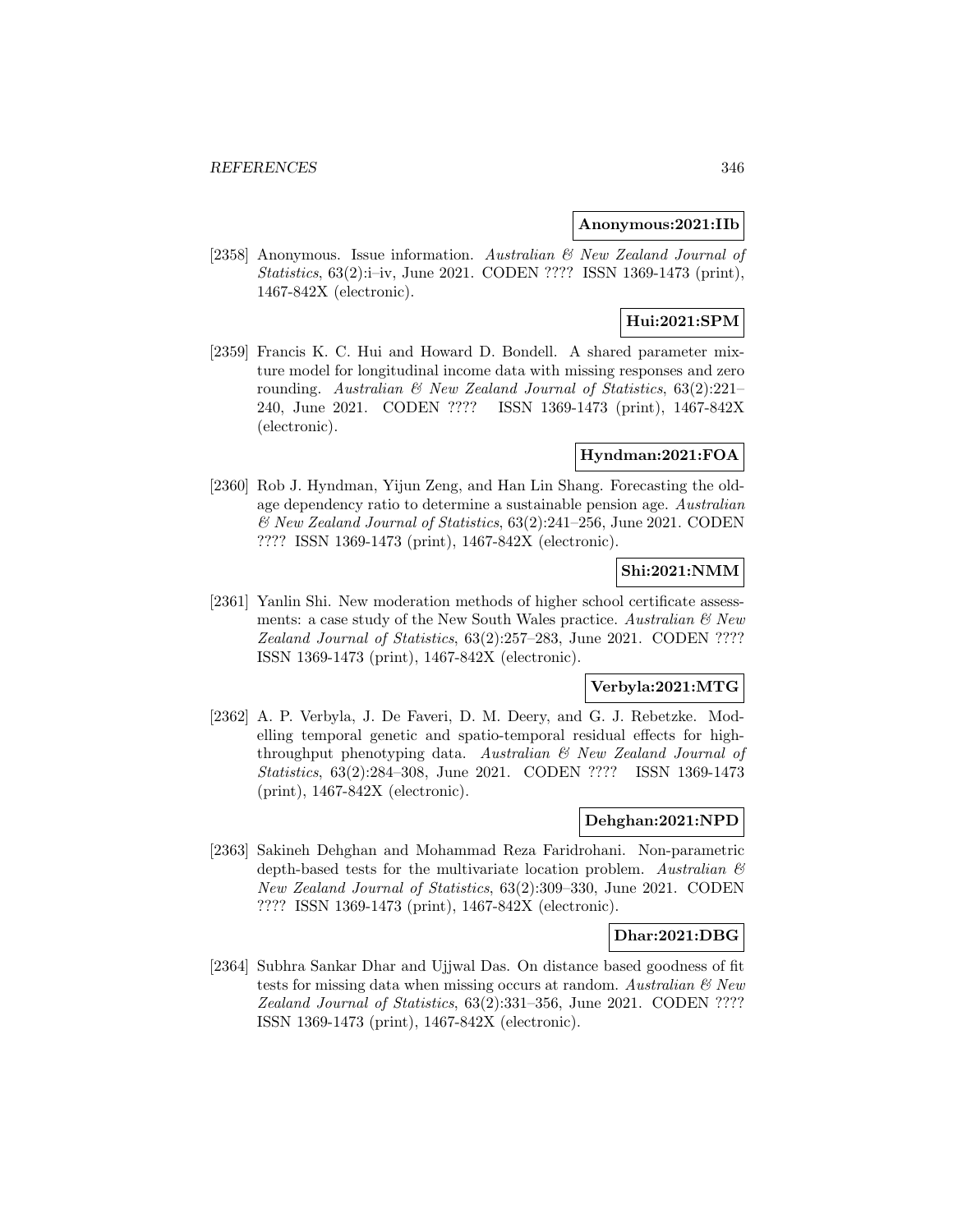#### **Ejaz:2021:ARA**

[2365] Muhammad Ejaz, Chaitanya Joshi, and Stephen Joe. Adversarial risk analysis for first-price sealed-bid auctions. Australian  $\mathcal{B}$  New Zealand Journal of Statistics, 63(2):357–376, June 2021. CODEN ???? ISSN 1369-1473 (print), 1467-842X (electronic).

# **Ozturk:2021:MBI**

[2366] Omer Ozturk and Konul Bayramoglu Kavlak. Model-based inference using judgement post-stratified samples in finite populations. Australian & New Zealand Journal of Statistics, 63(2):377–393, June 2021. CODEN ???? ISSN 1369-1473 (print), 1467-842X (electronic).

### **Long:2021:BDR**

[2367] Yuqi Long and Xingzhong Xu. Bayesian decision rules to classification problems. Australian & New Zealand Journal of Statistics, 63(2):394– 415, June 2021. CODEN ???? ISSN 1369-1473 (print), 1467-842X (electronic).

# **Anonymous:2021:IIc**

[2368] Anonymous. Issue information. Australian & New Zealand Journal of Statistics, 63(3):i–iv, September 2021. CODEN ???? ISSN 1369-1473 (print), 1467-842X (electronic).

# **Rakshit:2021:VSU**

[2369] Suman Rakshit, Greg McSwiggan, Gopalan Nair, and Adrian Baddeley. Variable selection using penalised likelihoods for point patterns on a linear network. Australian & New Zealand Journal of Statistics, 63 (3):417–454, September 2021. CODEN ???? ISSN 1369-1473 (print), 1467-842X (electronic).

#### **Williams:2021:EDP**

[2370] E. R. Williams, C. G. Forde, J. Imaki, and K. Oelkers. Experimental design in practice: The importance of blocking and treatment structures. Australian & New Zealand Journal of Statistics, 63(3):455–467, September 2021. CODEN ???? ISSN 1369-1473 (print), 1467-842X (electronic).

#### **Spencer:2021:AAA**

[2371] Simon E. F. Spencer. Accelerating adaptation in the adaptive Metropolis–Hastings random walk algorithm. Australian  $\mathcal{B}$  New Zealand Journal of Statistics, 63(3):468–484, September 2021. CODEN ???? ISSN 1369-1473 (print), 1467-842X (electronic).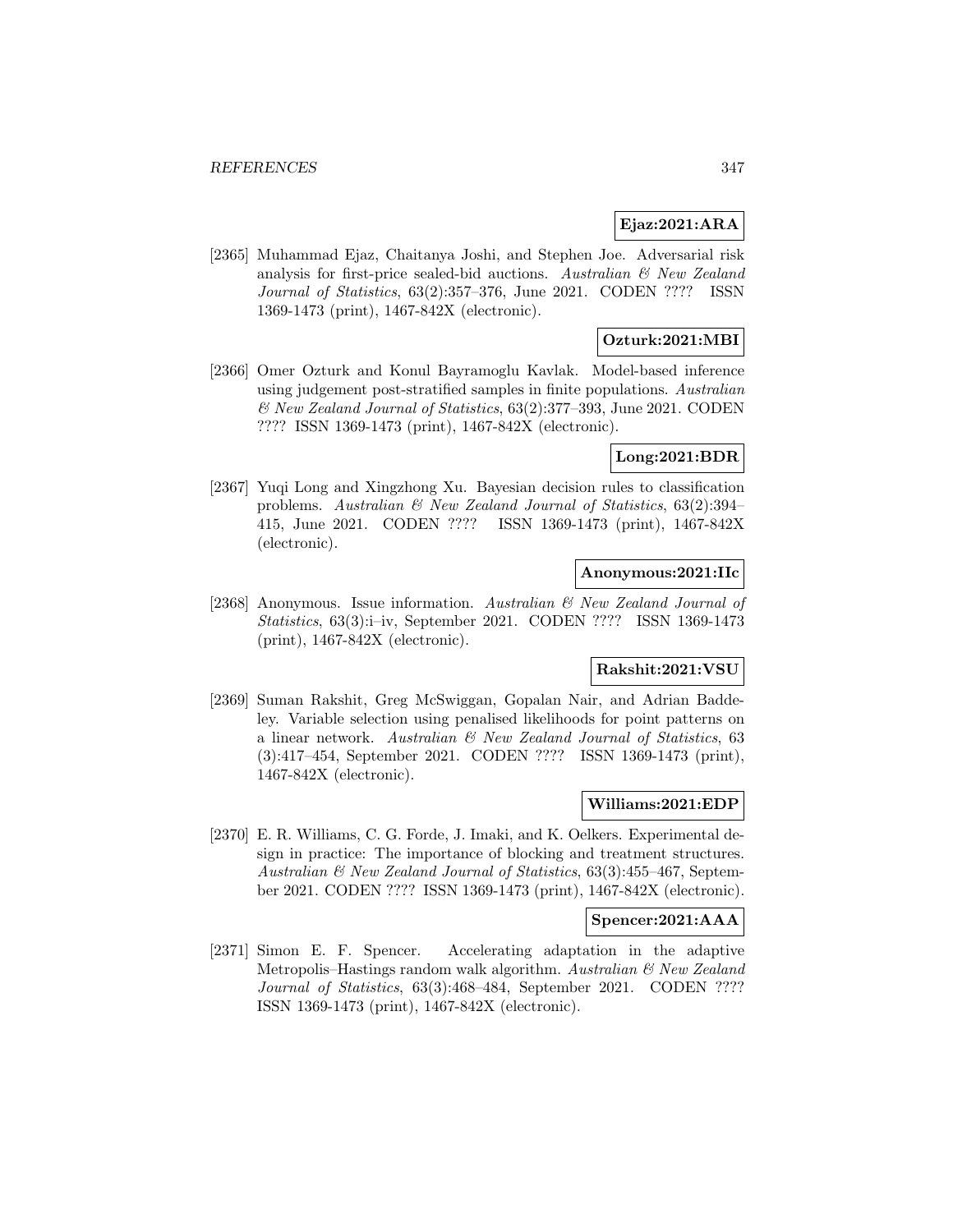#### **Nitithumbundit:2021:EAE**

[2372] Thanakorn Nitithumbundit and Jennifer S. K. Chan. ECM algorithm for estimating vector ARMA model with variance gamma distribution and possible unbounded density. Australian  $\mathcal{C}$  New Zealand Journal of Statistics, 63(3):485–516, September 2021. CODEN ???? ISSN 1369- 1473 (print), 1467-842X (electronic).

#### **Maestrini:2021:IGW**

[2373] Luca Maestrini and Matt P. Wand. The Inverse G-Wishart distribution and variational message passing. Australian & New Zealand Journal of Statistics, 63(3):517–541, September 2021. CODEN ???? ISSN 1369- 1473 (print), 1467-842X (electronic).

# **Arbel:2021:BBN**

[2374] J. Arbel, G. Kon Kam King, A. Lijoi, L. Nieto-Barajas, and I. Prünster. BNPdensity: Bayesian nonparametric mixture modelling in R. Australian & New Zealand Journal of Statistics, 63(3):542–564, September 2021. CODEN ???? ISSN 1369-1473 (print), 1467-842X (electronic).

#### **Anonymous:2021:IId**

[2375] Anonymous. Issue information. Australian & New Zealand Journal of Statistics, 63(4):i–iv, December 2021. CODEN ???? ISSN 1369-1473 (print), 1467-842X (electronic).

#### **Chandrakar:2021:MVC**

[2376] Pranjal Chandrakar and Shubhabrata Das. Measuring the values of cricket players. Australian  $\mathcal{B}$  New Zealand Journal of Statistics, 63(4): 565–578, December 2021. CODEN ???? ISSN 1369-1473 (print), 1467- 842X (electronic).

### **Liu:2021:PIG**

[2377] Pengyi Liu, Guo-Liang Tian, Kam Chuen Yuen, Chi Zhang, and Man-Lai Tang. Proportional inverse Gaussian distribution: a new tool for analysing continuous proportional data. Australian  $\mathcal{C}'$  New Zealand Journal of Statistics, 63(4):579–605, December 2021. CODEN ???? ISSN 1369-1473 (print), 1467-842X (electronic).

### **Novo:2021:FEA**

[2378] Silvia Novo, Philippe Vieu, and Germán Aneiros. Fast and efficient algorithms for sparse semiparametric bifunctional regression. Australian  $\mathcal{B}$ New Zealand Journal of Statistics, 63(4):606–638, December 2021. CO-DEN ???? ISSN 1369-1473 (print), 1467-842X (electronic).